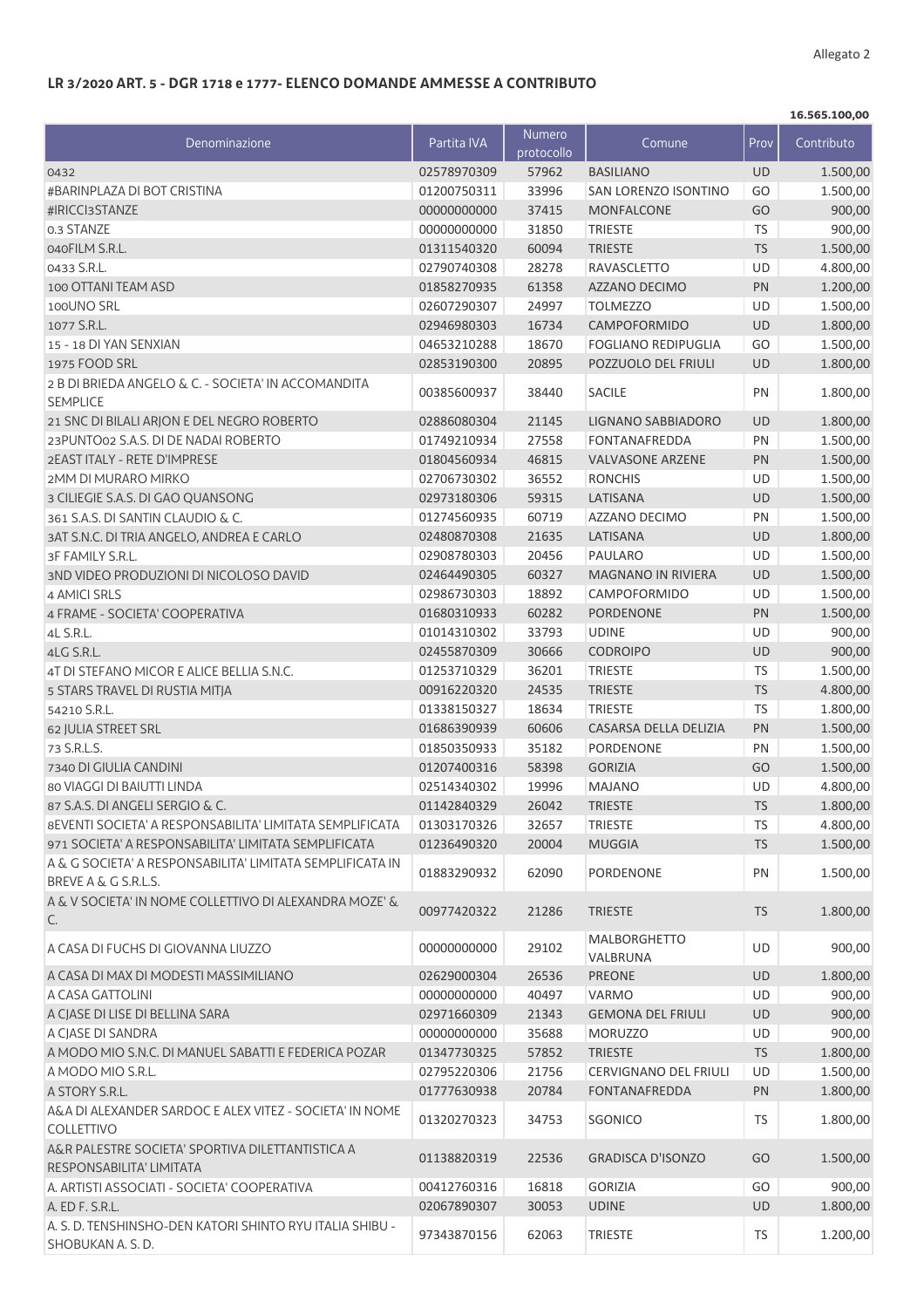| A.S.D. POLISPORTIVA LIBERTAS PASIAN DI PRATO                     | 01697320305 | 62290 | PASIAN DI PRATO            | <b>UD</b>  | 1.200,00 |
|------------------------------------------------------------------|-------------|-------|----------------------------|------------|----------|
| A.B.E.N. DI BOZZATO CLAUDIO                                      | 00845780329 | 17245 | <b>TRIESTE</b>             | <b>TS</b>  | 4.800,00 |
| A.C. CORDENONESE 3S A.S.D.                                       | 01885830933 | 62244 | <b>CORDENONS</b>           | PN         | 1.200,00 |
| A.C.D. VAL DEL LAGO                                              | 01684630302 | 60956 | <b>TRASAGHIS</b>           | <b>UD</b>  | 1.200,00 |
| A.C.S.D. ACCADEMIA NUOVA ESPERIENZA TEATRALE                     | 01933970301 | 61055 | PALMANOVA                  | <b>UD</b>  | 1.200,00 |
| A.D. LIGNANO BOCCE                                               | 02107830305 | 61592 | LIGNANO SABBIADORO         | UD         | 1.200,00 |
| A.D.D.S. CLUB DIAMANTE F.V.G.                                    | 01007470311 | 62025 | <b>FOGLIANO REDIPUGLIA</b> | GO         | 1.200,00 |
| A.D.D.S. OASI DANZE                                              | 02066690302 | 60780 | <b>BUIA</b>                | UD         | 1.200,00 |
| A.D.T. ABOUT DANCE TRIESTE ASD.                                  | 01251350326 | 59314 | <b>TRIESTE</b>             | <b>TS</b>  | 1.200,00 |
| A.DIL. BASKET CORDOVADO                                          | 01429670936 | 61919 | CORDOVADO                  | PN         | 1.200,00 |
| A.F.D.S. AMATORI CALCIO BRUGNERA                                 | 01396540930 | 61371 | <b>BRUGNERA</b>            | PN         | 1.200,00 |
| A.G.M. DI CAMPION FLORINDA & C. SAS                              | 01262200320 | 26402 | <b>TRIESTE</b>             | <b>TS</b>  | 1.500,00 |
| A.M. GROUP S.A.S. DI TOPPAN MARA & C.                            | 00213460934 | 19268 | <b>SAN QUIRINO</b>         | PN         | 1.500,00 |
| A.M.G. S.R.L.                                                    | 02624860306 | 42206 | <b>MARTIGNACCO</b>         | UD         | 1.800,00 |
| A.P. DILETTANTISTICA AZZURRA NEW GENERATION                      | 00000000000 | 61950 | <b>AVIANO</b>              | <b>PN</b>  | 1.200,00 |
| A.P.A. TOURS S.A.S. DI PANZARIN GIAN LUIGI & C.                  | 02377300278 | 23493 | <b>PORDENONE</b>           | PN         | 700,00   |
| A.P.D. L'IMPRONTA                                                | 00000000000 | 60250 | PORDENONE                  | PN         | 1.200,00 |
| A.P.D. TRAVESIO                                                  | 01735360933 | 61365 | <b>TRAVESIO</b>            | PN         | 1.200,00 |
| A.P.S. - A.S.D. ATTIVAMENTE                                      | 01821390935 | 60238 | CASARSA DELLA DELIZIA      | PN         | 1.500,00 |
| A.R.C.H.E'. DI FEDERICO MARILUCE URSINI BISSI                    | 01088560329 | 59444 | <b>TRIESTE</b>             | <b>TS</b>  | 1.500,00 |
| A.S. DILETTANTISTICA P.A.F.                                      | 01271250308 | 62061 | <b>POVOLETTO</b>           | UD         | 1.200,00 |
| A.S. DILETTANTISTICA COUNTRY EAGLES                              | 00000000000 | 61852 | AZZANO DECIMO              | PN         | 1.200,00 |
| A.S. DILETTANTISTICA FANTASY                                     | 00000000000 | 61840 | <b>PORDENONE</b>           | PN         | 1.200,00 |
|                                                                  |             |       | <b>MORSANO AL</b>          |            |          |
| A.S. DILETTANTISTICA GINNASTICAMENTE 2.0                         | 00000000000 | 61885 | <b>TAGLIAMENTO</b>         | PN         | 1.200,00 |
| A.S. DILETTANTISTICA KOMBAT GYM BOXE RING                        | 00000000000 | 61239 | <b>FIUME VENETO</b>        | PN         | 1.200,00 |
| A.S. DILETTANTISTICA TERRACIELO                                  | 00000000000 | 61922 | <b>MANIAGO</b>             | PN         | 1.200,00 |
| A.S. DILETTANTISTICHE IN EQUILIBRIO                              | 00000000000 | 61845 | <b>FIUME VENETO</b>        | <b>PN</b>  | 1.200,00 |
| A.S. MONTE COGLIANS ASSOCIAZIONE DILETTANTISTICA                 | 02162240309 | 61576 | <b>FORNI AVOLTRI</b>       | UD         | 1.500,00 |
| A.S.C.D. BEAR BROTHERS CLUB                                      | 00000000000 | 58344 | DUINO-AURISINA             | <b>TS</b>  | 1.200,00 |
| A.S.D CIRCOLO FERRIERA DI SERVOLA                                | 00903630325 | 62265 | <b>TRIESTE</b>             | TS         | 1.200,00 |
| A.S.D DP66                                                       | 02596700308 | 60996 | <b>FORGARIA NEL FRIULI</b> | UD         | 1.200,00 |
| A.S.D MOTOCLUB POLCENIGO                                         | 01753680931 | 61945 | <b>POLCENIGO</b>           | PN         | 1.200,00 |
| A.S.D NEW TEAM LIGNANO C5                                        | 02861820302 | 61351 | LIGNANO SABBIADORO         | UD         | 1.200,00 |
| A.S.D OLTRE LE NUVOLE                                            | 00000000000 | 61305 | <b>BUIA</b>                | UD         | 1.200,00 |
| A.S.D PATTINAGGIO RONCHI                                         | 00000000000 | 59688 | RONCHI DEI LEGIONARI       | GO         | 1.200,00 |
| A.S.D STARENERGY                                                 | 01249800325 | 61596 | TRIESTE                    | ${\sf TS}$ | 1.200,00 |
| A.S.D. - A.P.S. FUTURO INSIEME PALLACANESTRO PORDENONE           | 01823880933 | 62295 | <b>PORDENONE</b>           | PN         | 1.200,00 |
| A.S.D. G.S. CONDOR                                               | 01173620939 | 61063 | AZZANO DECIMO              | PN         | 1.200,00 |
| A.S.D. GRUPPO SPORTIVO CHIAVRIS                                  | 01061970305 | 61739 | <b>UDINE</b>               | UD         | 1.200,00 |
| A.S.D. I CANI DEL SORRISO                                        | 00000000000 | 62331 | <b>BERTIOLO</b>            | UD         | 1.200,00 |
| A.S.D. KARATE-DO SHOTOKAN GICHIN FUNAKOSHI                       | 94121830304 | 57928 | <b>MARTIGNACCO</b>         | UD         | 1.200,00 |
| A.S.D. MACCAN PRATA C5                                           | 01748120936 | 61417 | PRATA DI PORDENONE         | PN         | 1.200,00 |
| A.S.D. - N.K. KRAS                                               | 00744160326 | 62205 | <b>MONRUPINO</b>           | <b>TS</b>  | 1.500,00 |
| A.S.D. - U.P.C. TAVAGNACCO                                       | 01647770302 | 62193 | <b>TAVAGNACCO</b>          | UD         | 1.200,00 |
| A.S.D. 3MARELLA NO PANIC ACTION TEAM                             | 00000000000 | 61275 | <b>FONTANAFREDDA</b>       | PN         | 1.200,00 |
| A.S.D. 3S BASKET CORDENONS                                       | 01177700935 | 57971 | <b>CORDENONS</b>           | PN         | 1.200,00 |
| A.S.D. 48ERRE BMX TEAM                                           | 02557670300 | 61863 | RIVIGNANO TEOR             | UD         | 1.200,00 |
| A.S.D. A.D.V. CORDENONS                                          | 01402230930 | 60782 | CORDENONS                  | PN         | 1.500,00 |
|                                                                  |             |       | <b>SAN VITO AL</b>         |            |          |
| A.S.D. A.N.B. FIAMME CREMISI                                     | 01863140933 | 61266 | <b>TAGLIAMENTO</b>         | PN         | 1.200,00 |
| A.S.D. A.P.T.P.L. - ASSOCIAZIONE PROFESSIONALE TRIESTINA         |             |       |                            |            |          |
| POLIZIA LOCALE                                                   | 00000000000 | 61761 | <b>TRIESTE</b>             | TS         | 1.200,00 |
| A.S.D. A.S.A.R. ROMANS (ASSOCIAZIONE SPORTIVA AMATORI<br>ROMANS) | 91006020316 | 61567 | ROMANS D'ISONZO            | GO         | 1.200,00 |
| A.S.D. ACCADEMIA BOXING TEAM PRAINO                              | 01025890318 | 62074 | <b>MANZANO</b>             | UD         | 1.200,00 |
| A.S.D. ACCADEMIA DANZE MALOO                                     | 00000000000 | 62086 | AZZANO DECIMO              | PN         | 1.200,00 |
| A.S.D. ACCADEMIA DANZE TRIESTE                                   |             |       |                            |            |          |
|                                                                  | 01246420325 | 58016 | <b>TRIESTE</b>             | <b>TS</b>  | 1.500,00 |
| A.S.D. ACCADEMIA DI SCACCHI                                      | 00000000000 | 60912 | <b>TRIESTE</b>             | <b>TS</b>  | 1.200,00 |
| A.S.D. AHMISA                                                    | 00000000000 | 61432 | PORDENONE                  | PN         | 1.200,00 |
| A.S.D. ALI NELLA NOTTE                                           | 00000000000 | 62099 | <b>FORGARIA NEL FRIULI</b> | UD         | 1.200,00 |
| A.S.D. ALPINSPORT                                                | 00000000000 | 61669 | AMPEZZO                    | UD         | 1.200,00 |
| A.S.D. AMATORI CALCIO FOSSALON                                   | 01078660311 | 61655 | <b>GRADO</b>               | GO         | 1.200,00 |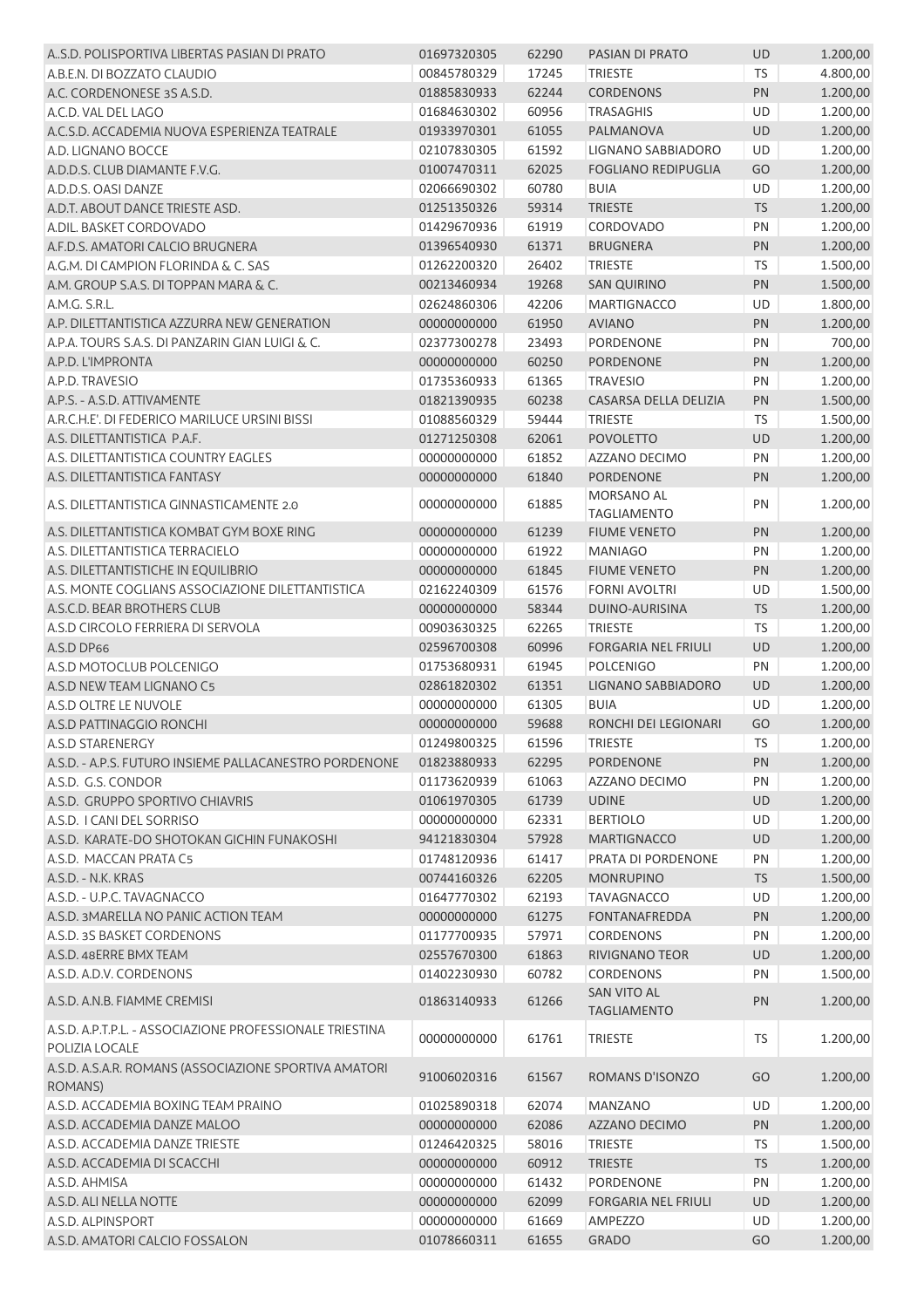| A.S.D. AMATORI CALCIO LUMIGNACCO                                       | 00000000000 | 61598 | PAVIA DI UDINE                            | UD        | 1.200,00 |
|------------------------------------------------------------------------|-------------|-------|-------------------------------------------|-----------|----------|
| A.S.D. AMATORI CALCIO POZZECCO                                         | 02205760305 | 62343 | <b>BERTIOLO</b>                           | <b>UD</b> | 1.200,00 |
| A.S.D. AMATORI CALCIO STARANZANO                                       | 00475260311 | 61399 | STARANZANO                                | GO        | 1.200,00 |
| A.S.D. AMATORI GONARS                                                  | 02573640303 | 61333 | <b>GONARS</b>                             | <b>UD</b> | 1.200,00 |
| A.S.D. ARCA TEAM                                                       | 00000000000 | 61600 | SPILIMBERGO                               | PN        | 1.200,00 |
| A.S.D. ARCIERI CODROIPO                                                | 02416140305 | 61675 | <b>CODROIPO</b>                           | <b>UD</b> | 1.200,00 |
| A.S.D. ARCIERI DELLA FENICE FVG                                        | 00000000000 | 61694 | CASARSA DELLA DELIZIA                     | PN        | 1.200,00 |
| A.S.D. ARCO CLUB TOLMEZZO                                              | 00000000000 | 58663 | <b>TOLMEZZO</b>                           | UD        | 1.200,00 |
| A.S.D. ARTENIESE                                                       | 01060550306 | 61509 | ARTEGNA                                   | UD        | 1.200,00 |
| A.S.D. ARZINO                                                          | 00629550930 | 60526 | VITO D'ASIO                               | PN        | 1.200,00 |
| A.S.D. ASSOCIAZIONE PALLACANESTRO LAIPACCO                             | 01486140302 | 60313 | <b>UDINE</b>                              | UD        | 1.200,00 |
| A.S.D. ASSOCIAZIONE SPORTIVA E CULTURALE CANOA KAYAK                   |             |       |                                           |           |          |
| <b>FRIULI</b>                                                          | 00000000000 | 62113 | AQUILEIA                                  | <b>UD</b> | 1.200,00 |
| A.S.D. ATLETICA AVIANO                                                 | 01508770938 | 60663 | <b>AVIANO</b>                             | PN        | 1.200,00 |
| A.S.D. ATLETICA BRUGNERA                                               | 01433020938 | 61844 | <b>BRUGNERA</b>                           | PN        | 1.200,00 |
| A.S.D. ATLETICA MASTER TRIESTE                                         | 00000000000 | 62330 | <b>TRIESTE</b>                            | <b>TS</b> | 1.200,00 |
| A.S.D. AURORA BUONACQUISTO                                             | 00811540301 | 62337 | REMANZACCO                                | UD        | 1.200,00 |
| A.S.D. AVIANO BASKET                                                   | 01128650932 | 61887 | <b>AVIANO</b>                             | PN        | 1.200,00 |
|                                                                        |             |       | <b>SAN DORLIGO DELLA</b>                  |           |          |
| A.S.D. AZTECAN ACADEMY                                                 | 01306970326 | 57755 | <b>VALLE</b>                              | <b>TS</b> | 1.200,00 |
| A.S.D. AZZURRA PALLAVOLO                                               | 02018850301 | 60707 | PREMARIACCO                               | UD        | 1.200,00 |
| A.S.D. AZZURRA PREMARIACCO                                             | 01126520301 | 62159 | PREMARIACCO                               | UD        | 1.200,00 |
| A.S.D. BAILA FIT & FUN                                                 | 00000000000 | 61426 | <b>CORDENONS</b>                          | PN        | 1.200,00 |
|                                                                        |             |       | <b>SAN MARTINO AL</b>                     |           |          |
| A.S.D. BANDIZIOL CYCLING TEAM                                          | 01480010931 | 61797 | <b>TAGLIAMENTO</b>                        | PN        | 1.200,00 |
| A.S.D. BANSHEES - ROLLER DERBY BASSA FRIULANA                          | 00000000000 | 62318 | CERVIGNANO DEL FRIULI                     | UD        | 1.200,00 |
| A.S.D. BASKET GRADISCA                                                 | 01158210318 | 60800 | <b>GRADISCA D'ISONZO</b>                  | GO        | 1.200,00 |
| A.S.D. BASKET MANIAGO                                                  | 01421760933 | 62282 | <b>MANIAGO</b>                            | PN        | 1.200,00 |
| A.S.D. BASKET PERTEOLE                                                 | 01713200309 | 62387 | <b>RUDA</b>                               | <b>UD</b> | 1.200,00 |
| A.S.D. BASKETRIESTE                                                    | 01170670325 | 60803 | <b>TRIESTE</b>                            | <b>TS</b> | 1.500,00 |
| A.S.D. BATTISTA TAN PAO                                                | 00000000000 | 61328 | <b>TRIESTE</b>                            | <b>TS</b> | 1.200,00 |
| A.S.D. BEERBANTY                                                       | 01171110313 | 62380 | <b>GORIZIA</b>                            | GO        | 1.200,00 |
| A.S.D. BIKE TEAM 53.3                                                  | 01399870938 | 61293 | CANEVA                                    | PN        | 1.200,00 |
| A.S.D. BIKE&RUN GORIZIA                                                | 01123940312 | 61335 | <b>GORIZIA</b>                            | GO        | 1.200,00 |
| A.S.D. BILLIARD CLUB BREAK POINT                                       | 01030460321 | 62353 | <b>TRIESTE</b>                            | <b>TS</b> | 1.200,00 |
| A.S.D. BOCCIOFILA BUTTRIO                                              | 02527980300 | 61807 | <b>BUTTRIO</b>                            | UD        | 1.200,00 |
| A.S.D. BOCCIOFILA FORTITUDO FIUME VENETO                               | 01234680930 |       | 61889 FIUME VENETO                        | PN        | 1.200,00 |
| A.S.D. BOCCIOFILA SPILIMBERGHESE                                       | 01220200933 | 61370 | SPILIMBERGO                               | PN        | 1.200,00 |
| A.S.D. BOCCIOFILA VILLARASPA B.C.C.                                    | 00476150313 | 62308 | STARANZANO                                | GO        | 1.200,00 |
| A.S.D. BOCCIOFILA VIOLIS MANIAGO                                       | 01563470937 | 61281 | <b>MANIAGO</b>                            | PN        | 1.200,00 |
| A.S.D. BUDO CENTRO STUDI ARTI ORIENTALI                                | 00000000000 | 61868 | PRATA DI PORDENONE                        | PN        | 1.200,00 |
| A.S.D. BUDOKAN CENTRO STUDI ARTI MARZIALI                              |             |       | <b>PORCIA</b>                             |           |          |
| A.S.D. BUSHIDO TEAM                                                    | 00000000000 | 61860 |                                           | PN        | 1.200,00 |
|                                                                        | 00000000000 | 61846 | <b>SPILIMBERGO</b>                        | PN        | 1.200,00 |
| A.S.D. CALCETTO CLARK UDINE                                            | 02731740300 | 61974 | <b>UDINE</b>                              | UD        | 1.200,00 |
| A.S.D. CALCIO AVIANO                                                   | 01742970930 | 61410 | <b>AVIANO</b>                             | PN        | 1.200,00 |
| A.S.D. CALCIO RUDA                                                     | 02734390301 | 61864 | <b>RUDA</b>                               | UD        | 1.200,00 |
| A.S.D. CAMOSCI                                                         | 01908490301 | 60967 | <b>FORNI AVOLTRI</b>                      | UD        | 1.200,00 |
| A.S.D. CAPACITA' FUNZIONALE PORDENONE                                  | 01762860938 | 61435 | PORDENONE                                 | PN        | 1.200,00 |
| A.S.D. CASTIONSESE                                                     | 01037210307 | 61454 | <b>CASTIONS DI STRADA</b>                 | UD        | 1.200,00 |
| A.S.D. CELLINA BASKET                                                  | 01675980930 | 61499 | MONTEREALE VALCELLINA                     | PN        | 1.200,00 |
| A.S.D. CELLINA BIKE                                                    | 00000000000 | 61770 | MONTEREALE VALCELLINA                     | PN        | 1.200,00 |
| A.S.D. CENTRO GIOVANILE STUDENTI                                       | 00953460326 | 62172 | <b>TRIESTE</b>                            | <b>TS</b> | 1.200,00 |
| A.S.D. CENTRO PORDENONESE SOMMOZZATORI                                 | 00000000000 | 62226 | PORDENONE                                 | PN        | 1.200,00 |
| A.S.D. CENTRO UNIVERSITARIO SPORTIVO TRIESTE - C.U.S<br><b>TRIESTE</b> | 00796820322 | 60598 | <b>TRIESTE</b>                            | TS        | 1.200,00 |
| A.S.D. CHIARBOLA PONZIANA CALCIO                                       | 00640190328 | 61059 | <b>TRIESTE</b>                            | <b>TS</b> | 1.200,00 |
| A.S.D. CHIARCOSSO - HELP HAITI                                         | 01615690300 | 61763 | PASIAN DI PRATO                           | UD        | 1.200,00 |
| A.S.D. CHIODO FISSO                                                    | 02616860306 | 60703 | <b>TOLMEZZO</b>                           | UD        | 1.200,00 |
| A.S.D. CICLISTICA BUJESE                                               | 01721040309 | 61080 | <b>BUIA</b>                               | UD        | 1.200,00 |
| A.S.D. CICLISTICA FORUM IULII                                          | 02246540302 | 61910 | <b>CIVIDALE DEL FRIULI</b>                | UD        | 1.200,00 |
| A.S.D. CICLISTICA OTTAVIO BOTTECCHIA - PORDENONE                       | 91001190932 | 61810 | PORDENONE                                 | PN        | 1.200,00 |
| A.S.D. CICLISTICA TUTTI IN PISTA SAN GIOVANNII AL NATISONE             | 01847600309 | 61047 | <b>SAN GIOVANNI AL</b><br><b>NATISONE</b> | <b>UD</b> | 1.200,00 |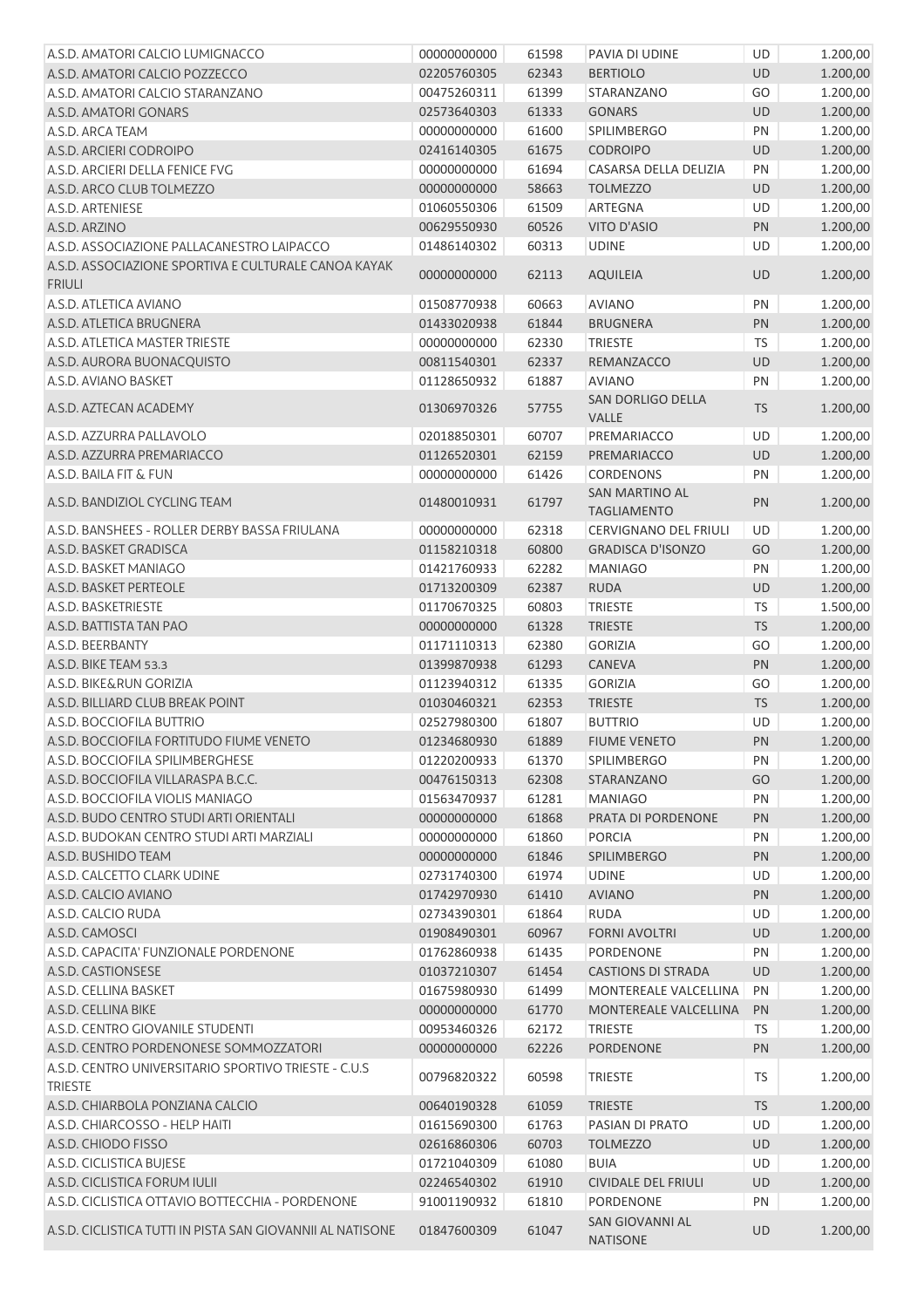| A.S.D. CICLO TEAM GORGAZZO                                                 | 01436920936 | 57912 | <b>POLCENIGO</b>                            | PN        | 1.200,00 |
|----------------------------------------------------------------------------|-------------|-------|---------------------------------------------|-----------|----------|
| A.S.D. CIRCOLO DIPENDENTI DELL'UNIVERSITÀ DI UDINE                         | 01887980306 | 62013 | <b>UDINE</b>                                | <b>UD</b> | 1.200,00 |
| A.S.D. CIRCOLO IPPICO PALMANOVA                                            | 02738070305 | 61056 | PALMANOVA                                   | UD        | 1.200,00 |
| A.S.D. CIRCOLO IPPICO TAGLIAMENTO                                          | 01197130931 | 61632 | <b>SAN VITO AL</b><br><b>TAGLIAMENTO</b>    | <b>PN</b> | 1.200,00 |
| A.S.D. CIRCOLO SPORTIVO ADRIA                                              | 00524470317 | 62067 | <b>GORIZIA</b>                              | GO        | 1.200,00 |
| A.S.D. CJARLINS-MUZANE                                                     | 00800200305 | 61636 | MUZZANA DEL<br><b>TURGNANO</b>              | <b>UD</b> | 1.200,00 |
| A.S.D. CLUB 4 FIT                                                          | 00000000000 | 61062 | <b>UDINE</b>                                | UD        | 1.200,00 |
| A.S.D. CLUB ALTURA                                                         | 00953810322 | 61292 | <b>TRIESTE</b>                              | <b>TS</b> | 1.200,00 |
| A.S.D. COMEGLIANS                                                          | 84008010302 | 61472 | COMEGLIANS                                  | UD        | 1.200,00 |
| A.S.D. COMPAGNIA ARCIERI ISONZO                                            | 00000000000 | 61100 | <b>GORIZIA</b>                              | GO        | 1.200,00 |
| A.S.D. COMPAGNIA ARCIERI TRIESTE                                           | 00000000000 | 62187 | <b>TRIESTE</b>                              | <b>TS</b> | 1.200,00 |
| A.S.D. CORE FITNESS                                                        | 01764740930 | 62228 | <b>SACILE</b>                               | PN        | 1.200,00 |
| A.S.D. CORNO CALCIO                                                        | 02935460309 | 62219 | CORNO DI ROSAZZO                            | UD        | 1.200,00 |
| A.S.D. COSEANO                                                             | 02959700309 | 62071 | COSEANO                                     | <b>UD</b> | 1.200,00 |
| A.S.D. C-S TRIESTE-PUGILATO                                                | 01194670327 | 60561 | TRIESTE                                     | <b>TS</b> | 1.200,00 |
| A.S.D. CULTURALE SHEN                                                      | 00000000000 | 62357 | RONCHI DEI LEGIONARI                        | GO        | 1.200,00 |
|                                                                            | 00000000000 | 58012 | <b>TRIESTE</b>                              | <b>TS</b> |          |
| A.S.D. D&A                                                                 |             |       |                                             |           | 1.200,00 |
| A.S.D. DAMA CLUB PORDENONE                                                 | 00000000000 | 61847 | PORDENONE                                   | PN        | 1.200,00 |
| A.S.D. DANCE ACADEMY                                                       | 00000000000 | 61971 | AZZANO DECIMO                               | PN        | 1.200,00 |
| A.S.D. DANCE&FIT ACADEMY                                                   | 00000000000 | 61298 | <b>GORIZIA</b>                              | GO        | 1.200,00 |
| A.S.D. DANZA IMMAGINE                                                      | 00000000000 | 61522 | <b>MANIAGO</b>                              | PN        | 1.200,00 |
| A.S.D. DOJO SACILE                                                         | 01494730938 | 60249 | SACILE                                      | PN        | 1.200,00 |
| A.S.D. ELEVER CONTATTODANZA CORMONS                                        | 01097810319 | 60976 | CORMONS                                     | GO        | 1.200,00 |
| A.S.D. EMMEDUE                                                             | 00000000000 | 61327 | <b>SAN VITO AL</b><br><b>TAGLIAMENTO</b>    | PN        | 1.200,00 |
| A.S.D. EMPORIO DANZA TRIESTE                                               | 01169010327 | 58026 | <b>TRIESTE</b>                              | <b>TS</b> | 1.200,00 |
| A.S.D. ESERCITO REGGIMENTO LANCIERI DI NOVARA                              |             | 62059 | <b>CODROIPO</b>                             | UD        | 1.200,00 |
| A.S.D. EURO KART                                                           | 01336660939 | 61033 | <b>ZOPPOLA</b>                              | PN        | 1.200,00 |
| A.S.D. EUROTENNIS CLUB                                                     | 01452950932 | 61016 | <b>CORDENONS</b>                            | PN        | 1.200,00 |
| A.S.D. EUROVOLLEYSCHOOL                                                    | 01184590329 | 61750 | <b>MONRUPINO</b>                            | <b>TS</b> | 1.200,00 |
| A.S.D. EVINRUDE                                                            | 00994900322 | 60710 | <b>MUGGIA</b>                               | <b>TS</b> | 1.200,00 |
| A.S.D. FESTA IN PIASSA VILLANOVA DI PORDENONE                              | 01385810930 | 60856 | PORDENONE                                   | PN        | 1.200,00 |
| A.S.D. FIUMICELLO 2004                                                     | 02350210304 | 61633 | <b>FIUMICELLO VILLA</b><br><b>VICENTINA</b> | <b>UD</b> | 1.200,00 |
| A.S.D. FLUMIGNANO                                                          | 01914120306 | 57997 | <b>TALMASSONS</b>                           | <b>UD</b> | 1.200,00 |
| A.S.D. FRIUL DANCE                                                         | 94122780300 | 57841 | <b>TARCENTO</b>                             | UD        | 1.200,00 |
| A.S.D. FUTURA PALMANOVA                                                    | 02039010307 | 61826 | PALMANOVA                                   | UD        | 1.200,00 |
| A.S.D. G.S. VALLENONCELLO                                                  | 01153240930 | 61428 | PORDENONE                                   | PN        | 1.500,00 |
| A.S.D. GHOST CARP SEEKERS CARPFISHING CLUB                                 | 00000000000 | 61766 | AZZANO DECIMO                               | PN        | 1.200,00 |
| A.S.D. GINNASTICA NATISONE FRIULI                                          | 02925130300 | 42744 | PREMARIACCO                                 | UD        | 1.500,00 |
| A.S.D. GINNASTICA SANVITESE                                                | 01148310939 | 58099 | SAN VITO AL<br><b>TAGLIAMENTO</b>           | PN        | 1.200,00 |
| A.S.D. GIULIANO SCHULTZ ODV                                                | 00000000000 | 61859 | <b>MEDEA</b>                                | GO        | 1.200,00 |
| A.S.D. GO TRI TEAM                                                         | 01187470313 | 61917 | <b>GORIZIA</b>                              | GO        | 1.200,00 |
| A.S.D. GOKAOS                                                              | 01176430310 | 62303 | <b>MORARO</b>                               | GO        | 1.200,00 |
| A.S.D. GREEN TENNIS                                                        | 01659380933 | 61237 | PRATA DI PORDENONE                          | PN        | 1.200,00 |
| A.S.D. GRUPPO PODISTICO LIVENZA                                            | 01487700930 | 59774 | <b>SACILE</b>                               | PN        | 1.200,00 |
|                                                                            |             |       |                                             |           |          |
| A.S.D. GRUPPO SPORTIVO GIRO CICLISTICO DEL FRIULI VENEZIA<br><b>GIULIA</b> | 01502290305 | 61913 | <b>CIVIDALE DEL FRIULI</b>                  | UD        | 1.200,00 |
| A.S.D. GRUPPO SPORTIVO NATISONE                                            | 02497290300 | 61705 | <b>CIVIDALE DEL FRIULI</b>                  | UD        | 1.200,00 |
| A.S.D. GYMNASIUM PORDENONE                                                 | 00556640936 | 58241 | PORDENONE                                   | PN        | 1.500,00 |
| A.S.D. HANGAR-X                                                            | 01166370310 | 62296 | RONCHI DEI LEGIONARI                        | GO        | 1.200,00 |
| A.S.D. INTREPIDA MARIANO                                                   | 00437910318 | 62129 | MARIANO DEL FRIULI                          | GO        | 1.200,00 |
| A.S.D. ISONTINA                                                            | 01119030318 | 61434 | SAN LORENZO ISONTINO                        | GO        | 1.200,00 |
| A.S.D. ITALIA                                                              | 01737890937 | 61267 | PORDENONE                                   | PN        | 1.200,00 |
| A.S.D. JUDO CLUB ISAO OKANO                                                | 00000000000 | 57939 | <b>MONFALCONE</b>                           | GO        | 1.200,00 |
| A.S.D. JUDO CLUB SAN VITO                                                  | 01865380933 | 60402 | SAN VITO AL<br><b>TAGLIAMENTO</b>           | PN        | 1.200,00 |
| A.S.D. JUDO KUROKI                                                         | 01895000303 | 60531 | <b>TARCENTO</b>                             | UD        | 1.500,00 |
| A.S.D. JUDO LIBERTAS PORCIA                                                | 00000000000 | 61682 | <b>PORCIA</b>                               | PN        | 1.200,00 |
| A.S.D. KAYAK FIUME CORNO FVG                                               | 02770430300 | 61510 | <b>PORPETTO</b>                             | <b>UD</b> | 1.200,00 |
| A.S.D. KHLOPE                                                              | 02999290303 | 60744 | SAURIS                                      | <b>UD</b> | 1.200,00 |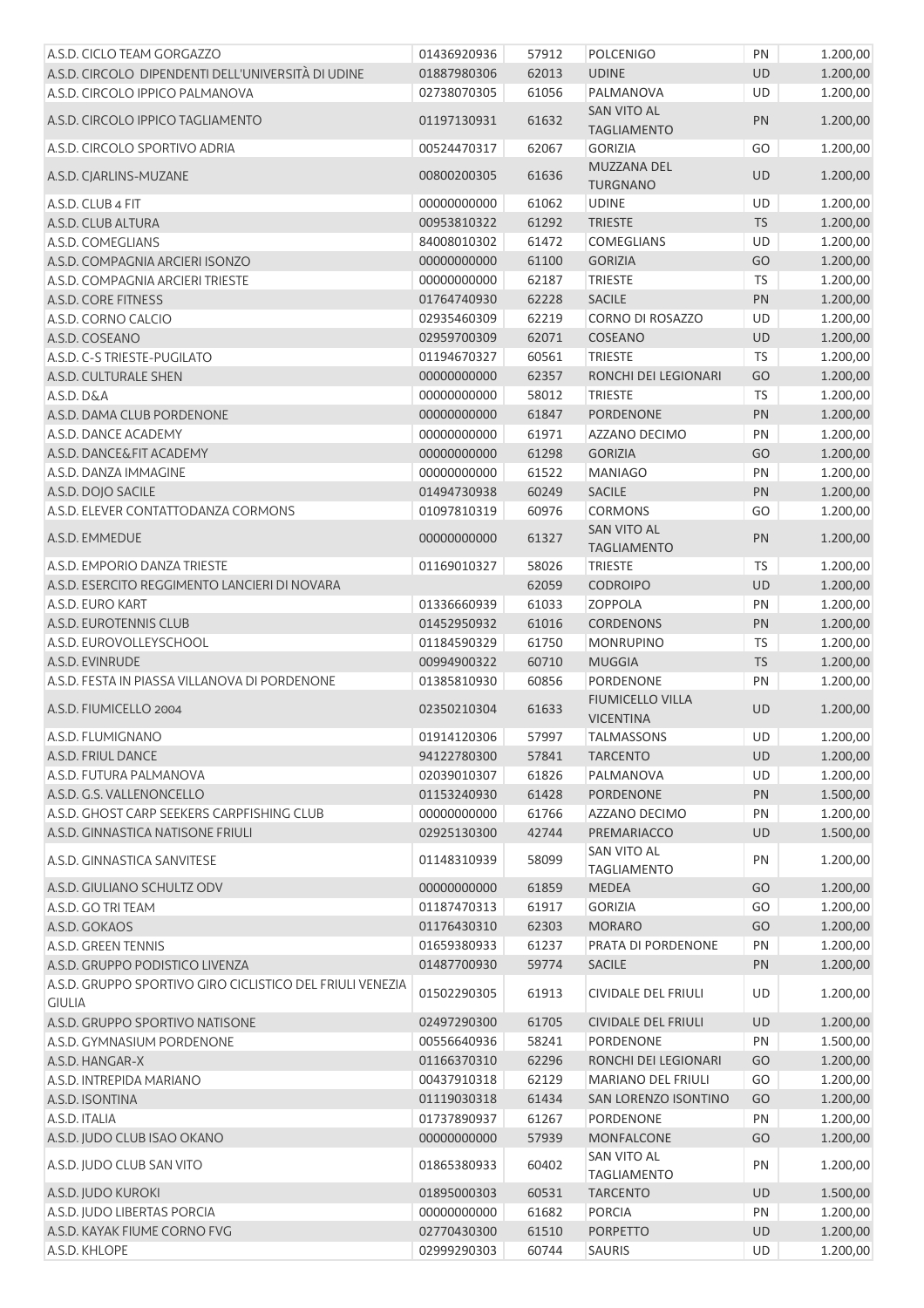| A.S.D. KI.CO.SYS.                                     | 02375710304 | 61480 | <b>TRICESIMO</b>                           | <b>UD</b> | 1.200,00 |
|-------------------------------------------------------|-------------|-------|--------------------------------------------|-----------|----------|
| A.S.D. KONTOVEL                                       | 00567320320 | 60940 | <b>TRIESTE</b>                             | <b>TS</b> | 1.200,00 |
| A.S.D. KYU SHIN RYU                                   | 02585670306 | 57974 | <b>CERVIGNANO DEL FRIULI</b>               | <b>UD</b> | 1.200,00 |
| A.S.D. LA 104 HORSES                                  | 02992260303 | 42764 | <b>UDINE</b>                               | UD        | 1.200,00 |
| A.S.D. LA DELIZIA                                     | 01773980303 | 61679 | <b>SOCCHIEVE</b>                           | <b>UD</b> | 1.200,00 |
| A.S.D. LA FORTEZZA GRADISCA                           | 01176420311 | 61643 | <b>GRADISCA D'ISONZO</b>                   | GO        | 1.200,00 |
| A.S.D. LA ROVERELLA                                   | 00000000000 | 61688 | <b>SGONICO</b>                             | <b>TS</b> | 1.200,00 |
| A.S.D. LAB                                            | 00000000000 | 61512 | <b>SACILE</b>                              | PN        | 1.200,00 |
| A.S.D. LAGHI ROMANS                                   | 00000000000 | 61967 | ROMANS D'ISONZO                            | GO        | 1.200,00 |
| A.S.D. LIBERTAS M.NAKAYAMA KARATE-DO                  | 94134680308 | 62121 | ARTEGNA                                    | <b>UD</b> | 1.200,00 |
| A.S.D. LIBERTAS MAJANO                                | 01536050303 | 61559 | <b>MAJANO</b>                              | <b>UD</b> | 1.200,00 |
| A.S.D. LIBERTAS TORVISCOSA                            | 02771480304 | 19213 | <b>TORVISCOSA</b>                          | UD        | 1.500,00 |
| A.S.D. LO SPORT AL LAGO                               | 01823030935 | 61471 | <b>BARCIS</b>                              | PN        | 1.200,00 |
| A.S.D. LONGOBARDI BASKET                              | 02841800309 | 62230 | <b>CIMOLAIS</b>                            | PN        | 1.200,00 |
| A.S.D. MAESTRI PROGETTO TENNIS                        | 01702670934 | 61249 | <b>PORCIA</b>                              | PN        | 1.200,00 |
| A.S.D. MAGNANO                                        | 02899660308 | 61252 | <b>MAGNANO IN RIVIERA</b>                  | UD        | 1.200,00 |
| A.S.D. MAJANESE                                       | 01053730303 | 61814 | <b>MAJANO</b>                              | UD        | 1.200,00 |
| A.S.D. MANATIIT                                       | 00000000000 | 61824 | <b>PORDENONE</b>                           | PN        | 1.200,00 |
| A.S.D. MARANESE                                       | 00684930308 | 61670 |                                            | <b>UD</b> |          |
|                                                       |             |       | <b>MARANO LAGUNARE</b><br>FIUMICELLO VILLA |           | 1.200,00 |
| A.S.D. MASAYUME JUDO-JUJITSU                          | 90018200304 | 60291 | <b>VICENTINA</b>                           | <b>UD</b> | 1.200,00 |
| A.S.D. MASTER DANCE                                   | 00000000000 | 61812 | <b>TRIESTE</b>                             | <b>TS</b> | 1.200,00 |
| A.S.D. MERETO CALCIO                                  | 01053720304 | 61996 | MERETO DI TOMBA                            | UD        | 1.200,00 |
| A.S.D. MIOSSPORT                                      | 01886620309 | 60954 | <b>CERVIGNANO DEL FRIULI</b>               | <b>UD</b> | 1.200,00 |
| A.S.D. MONTEBELLO DON BOSCO TRIESTE                   | 00851970327 | 61024 | <b>TRIESTE</b>                             | TS        | 1.200,00 |
| A.S.D. MONTEREALE VALCELLINA                          | 00425410933 | 62023 | MONTEREALE VALCELLINA                      | PN        | 1.200,00 |
| A.S.D. MORSAN                                         | 02624530305 | 61500 | <b>CASTIONS DI STRADA</b>                  | UD        | 1.200,00 |
| A.S.D. MORSANO AL TAGLIAMENTO                         | 01003230933 | 62270 | MORSANO AL<br><b>TAGLIAMENTO</b>           | PN        | 1.200,00 |
| A.S.D. MOTO CLUB ADRIA BIKERS                         | 01105470312 | 62285 | RONCHI DEI LEGIONARI                       | GO        | 1.200,00 |
| A.S.D. MOVE.IT                                        | 01129580310 | 62385 | RONCHI DEI LEGIONARI                       | GO        | 1.200,00 |
| A.S.D. MTB ZERO ASFALTO                               | 01732930936 | 61587 | SPILIMBERGO                                | PN        | 1.200,00 |
| A.S.D. MY SPACE                                       | 00000000000 | 62254 | <b>VILLA VICENTINA</b>                     | UD        | 1.200,00 |
| A.S.D. NIMIS                                          | 01739240305 | 62369 | <b>NIMIS</b>                               | UD        | 1.200,00 |
| A.S.D. OLIMPIC POWER CLUB                             | 00000000000 | 61914 | <b>FIUME VENETO</b>                        | PN        | 1.200,00 |
| A.S.D. OLYMPIA BASKET RIVIGNANO                       | 01750460303 | 61955 | RIVIGNANO TEOR                             | <b>UD</b> | 1.200,00 |
| A.S.D. OLYMPIA TRIESTE - MUGGIA                       | 01254810326 | 61925 | SAN DORLIGO DELLA<br>VALLE                 | <b>TS</b> | 1.200,00 |
| A.S.D. OLYMPIC ROCK                                   | 00000000000 | 60614 | TRIESTE                                    | <b>TS</b> | 1.200,00 |
| A.S.D. OMA BASKET TRIESTE                             | 01190120327 | 61896 | <b>TRIESTE</b>                             | <b>TS</b> | 1.200,00 |
| A.S.D. ORBIKE                                         | 02714700305 | 61942 | <b>GEMONA DEL FRIULI</b>                   | UD        | 1.200,00 |
| A.S.D. PALLACANESTRO BISIACA                          | 01139120313 | 62142 | <b>MONFALCONE</b>                          | GO        | 1.200,00 |
| A.S.D. PALLACANESTRO FELETTO                          | 00812570307 | 62175 | <b>TAVAGNACCO</b>                          | UD        | 1.200,00 |
| A.S.D. PALLACANESTRO FELETTO 2.0                      | 02964030304 | 62302 | <b>TAVAGNACCO</b>                          | UD        | 1.200,00 |
| A.S.D. PALLACANESTRO TOLMEZZO                         | 02171180306 | 61326 | <b>TOLMEZZO</b>                            | UD        | 1.200,00 |
| A.S.D. PALLACANESTRO VIS SPILIMBERGO                  | 00299850933 | 61616 | SPILIMBERGO                                | PN        | 1.200,00 |
| A.S.D. PALLAVOLO BUIA                                 | 01705910303 | 60994 | <b>BUIA</b>                                | UD        | 1.200,00 |
| A.S.D. PALLAVOLO STARANZANO                           | 00409280310 | 62383 | STARANZANO                                 | GO        | 1.200,00 |
| A.S.D. PALMARKET PAGNACCO                             | 01062490303 | 61421 | PAGNACCO                                   | UD        | 1.200,00 |
| A.S.D. PATTINAGGIO ARTISTICO LIBERTAS SAN DANIELE DEL | 02027340302 | 57711 | SAN DANIELE DEL FRIULI                     | UD        | 1.200,00 |
| <b>FRIULI</b>                                         |             |       |                                            |           |          |
| A.S.D. PATTINAGGIO ARTISTICO PIERIS                   | 00351310313 | 60275 | SAN CANZIAN D'ISONZO                       | GO        | 1.200,00 |
| A.S.D. PATTINAGGIO ARTISTICO SANGIORGINO              | 00000000000 | 58859 | SAN GIORGIO DI NOGARO                      | <b>UD</b> | 1.200,00 |
| A.S.D. PATTINAGGIO FIUMICELLO                         | 02805510308 | 59757 | FIUMICELLO VILLA<br><b>VICENTINA</b>       | UD        | 1.200,00 |
| A.S.D. PEDALE GEMONESE                                | 01587510304 | 61912 | <b>GEMONA DEL FRIULI</b>                   | UD        | 1.200,00 |
| A.S.D. PEDEMONTANA LIVENZA RUGBY                      | 01322190933 | 58059 | <b>POLCENIGO</b>                           | PN        | 1.200,00 |
| A.S.D. PEDEMONTANA MOTORSPORT                         | 01789750930 | 58073 | <b>POLCENIGO</b>                           | PN        | 1.200,00 |
| A.S.D. PERFORMANCE                                    |             | 62289 | <b>GORIZIA</b>                             | GO        | 1.200,00 |
| A.S.D. PIANI DI VAS                                   | 84006990307 | 61746 | <b>RIGOLATO</b>                            | <b>UD</b> | 1.200,00 |
| A.S.D. PLANET FIGHTERS BOXE                           | 00551620313 | 60760 | <b>MONFALCONE</b>                          | GO        | 1.200,00 |
| A.S.D. POLIPOSPORTIVA                                 | 02549110308 | 62243 | PREMARIACCO                                | <b>UD</b> | 1.200,00 |
| A.S.D. POLISP.LIBERTAS ALBATROS S.R.                  | 01488080936 | 61622 | <b>SESTO AL REGHENA</b>                    | PN        | 1.200,00 |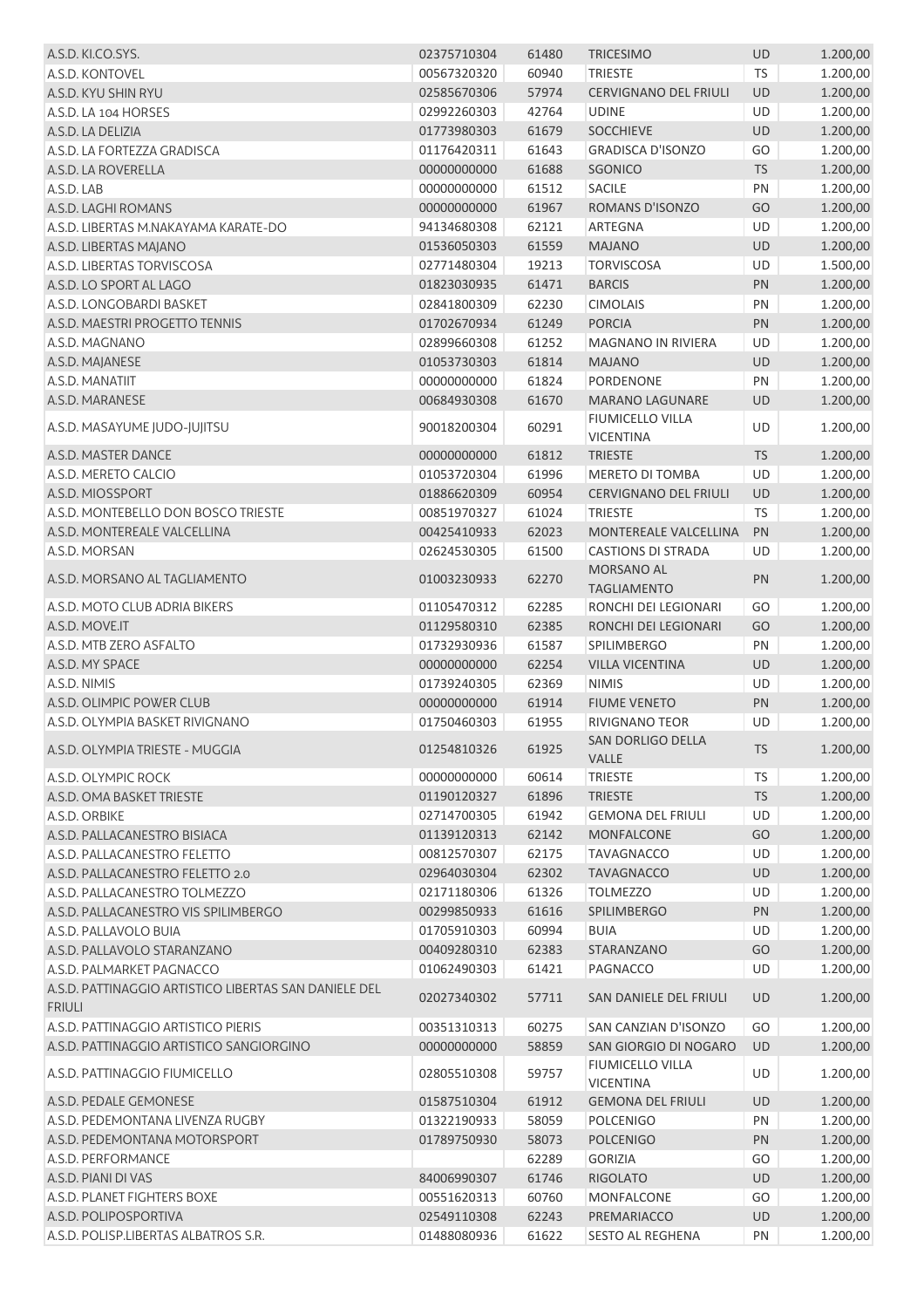| A.S.D. POLISPORTIVA AQUILA                            | 00329570931 | 61618 | <b>SPILIMBERGO</b>                       | PN         | 1.200,00 |
|-------------------------------------------------------|-------------|-------|------------------------------------------|------------|----------|
| A.S.D. POLISPORTIVA BARCOLANA                         | 00000000000 | 61687 | <b>TRIESTE</b>                           | <b>TS</b>  | 1.200,00 |
| A.S.D. POLISPORTIVA CODROIPO                          | 01865310302 | 58842 | <b>CODROIPO</b>                          | <b>UD</b>  | 1.200,00 |
| A.S.D. POLISPORTIVA LIBERTAS CUSSIGNACCO P.A.F.       | 01638380301 | 59736 | <b>UDINE</b>                             | <b>UD</b>  | 1.200,00 |
| A.S.D. POLISPORTIVA SAN MARCO                         | 00583430327 | 61539 | DUINO-AURISINA                           | <b>TS</b>  | 1.200,00 |
| A.S.D. POLISPORTIVA SAN VITO                          | 01171150939 | 61603 | <b>SAN VITO AL</b><br><b>TAGLIAMENTO</b> | PN         | 1.200,00 |
| A.S.D. POLISPORTIVA TOP SPIN                          | 01284580329 | 62165 | DUINO-AURISINA                           | <b>TS</b>  | 1.200,00 |
| A.S.D. POLISPORTIVA TRIVENETO TRIESTE                 | 00000000000 | 61767 | <b>TRIESTE</b>                           | <b>TS</b>  | 1.200,00 |
| A.S.D. POLISPORTIVA TRIVIUM                           | 01370350934 | 62360 | <b>SPILIMBERGO</b>                       | PN         | 1.200,00 |
| A.S.D. PRO FAGNIGOLA                                  | 01252230931 | 61649 | AZZANO DECIMO                            | PN         | 1.200,00 |
| A.S.D. PROGETTO AUTODIFESA                            | 01329190324 | 60607 | <b>TRIESTE</b>                           | <b>TS</b>  | 1.500,00 |
| A.S.D. PROST                                          | 01984420305 | 62259 | PASIAN DI PRATO                          | UD         | 1.200,00 |
| A.S.D. PUNTA BARENE                                   | 01187240310 | 62299 | STARANZANO                               | GO         | 1.200,00 |
| A.S.D. PURLILIESE F.C.                                | 01601510934 | 61489 | <b>PORCIA</b>                            | PN         | 1.200,00 |
| A.S.D. QUADRIFOGLIO                                   | 01444940306 | 61745 | <b>FAGAGNA</b>                           | UD         | 1.200,00 |
| A.S.D. RAGGI INCROCIATI VEICOLI STORICI TRIESTE       | 01242360327 | 61704 | SAN DORLIGO DELLA<br>VALLE               | <b>TS</b>  | 1.200,00 |
| A.S.D. RANGERS                                        | 01784700302 | 62307 | <b>UDINE</b>                             | UD         | 1.200,00 |
| A.S.D. RANGERS BASEBALL CLUB                          | 00360670319 | 61361 | <b>FOGLIANO REDIPUGLIA</b>               | GO         | 1.200,00 |
| A.S.D. REGIA TURRIS                                   | 00000000000 | 61715 | <b>PORDENONE</b>                         | PN         | 1.200,00 |
| A.S.D. REVOLUTION SPORT                               | 01177230313 | 62379 | <b>GORIZIA</b>                           | GO         | 1.200,00 |
| A.S.D. ROLL CLUB - PAVIA DI UDINE-                    | 01943600302 | 58138 | PAVIA DI UDINE                           | UD         | 1.200,00 |
| A.S.D. ROLLER CALCIO A 5                              | 01429520933 | 61253 | <b>ZOPPOLA</b>                           | PN         | 1.200,00 |
| A.S.D. ROLLER SCHOOL PATTINO D'ORO                    | 01835670306 | 59166 | <b>CERVIGNANO DEL FRIULI</b>             | <b>UD</b>  | 1.200,00 |
| A.S.D. ROLLER TIME CORMONS                            | 00000000000 | 62007 | <b>CORMONS</b>                           | GO         | 1.200,00 |
| A.S.D. RORAI GRANDE                                   | 00624140935 | 61308 | <b>PORDENONE</b>                         | PN         | 1.200,00 |
| A.S.D. SALSA COMPANY                                  | 01787870938 | 61691 | SAN MARTINO AL                           | PN         | 1.200,00 |
|                                                       |             |       | <b>TAGLIAMENTO</b>                       |            |          |
| A.S.D. SAN DANIELE CALCIO                             | 02107630309 | 61429 | SAN DANIELE DEL FRIULI                   | <b>UD</b>  | 1.200,00 |
| A.S.D. SAN GOTTARDO                                   | 01053860308 | 62021 | <b>UDINE</b>                             | UD         | 1.200,00 |
| A.S.D. SAN LUIGI CALCIO                               | 00557970324 | 60790 | <b>TRIESTE</b>                           | <b>TS</b>  | 1.200,00 |
| A.S.D. SANTOS BASKET TRIESTE                          | 00835480328 | 61372 | <b>TRIESTE</b>                           | <b>TS</b>  | 1.200,00 |
| A.S.D. SANVITESE CALCIO                               | 01064970930 | 61661 | <b>SAN VITO AL</b><br><b>TAGLIAMENTO</b> | PN         | 1.200,00 |
| A.S.D. SARONE 1975-2017                               | 01819680933 | 57857 | CANEVA                                   | PN         | 1.200,00 |
| A.S.D. SBREGABALON                                    | 02898550302 | 62334 | CIVIDALE DEL FRIULI                      | <b>UD</b>  | 1.200,00 |
| A.S.D. SCACCHI CLUB RIVIGNANO                         | 02636470300 | 61902 | <b>RIVIGNANO TEOR</b>                    | UD         | 1.200,00 |
| A.S.D. SCACCHISTICA PORDENONESE                       | 00000000000 | 61354 | <b>PORDENONE</b>                         | PN         | 1.200,00 |
| A.S.D. SCHOOL OF DANCE - CORPI E ARMONIE IN MOVIMENTO | 90153440327 | 61788 | <b>TRIESTE</b>                           | <b>TS</b>  | 1.200,00 |
| A.S.D. SCI CAI XXX OTTOBRE                            | 01130680323 | 19346 | <b>TRIESTE</b>                           | <b>TS</b>  | 1.500,00 |
| A.S.D. SCI CLUB 3 COMUNI                              | 01724630304 | 62217 | SAN GIOVANNI AL<br><b>NATISONE</b>       | <b>UD</b>  | 1.200,00 |
| A.S.D. SCUOLA BASKET MIKY MIAN                        | 01150370318 | 62354 | <b>UDINE</b>                             | UD         | 1.200,00 |
| A.S.D. SCUOLA CICLISMO SENZA CONFINI                  | 01132060318 | 61036 | <b>GORIZIA</b>                           | GO         | 1.200,00 |
| A.S.D. SCUOLA ETOILE                                  | 01598020939 | 62311 | CASARSA DELLA DELIZIA                    | PN         | 1.200,00 |
| A.S.D. SEDEGLIANO                                     | 02124450301 | 61995 | SEDEGLIANO                               | UD         | 1.200,00 |
| A.S.D. SET-UP                                         | 01796900932 | 61836 | ZOPPOLA                                  | ${\sf PN}$ | 1.200,00 |
| A.S.D. SISTEMA BASKET                                 | 01556800934 | 61503 | PORDENONE                                | PN         | 1.200,00 |
| A.S.D. SISTEMA ROSA PALLACANESTRO                     | 01573180930 | 61931 | <b>PORDENONE</b>                         | PN         | 1.200,00 |
| A.S.D. SKATE IN SACILE                                | 00000000000 | 61752 | <b>SACILE</b>                            | PN         | 1.200,00 |
| A.S.D. SKATING CLUB COMINA                            | 01492730930 | 58900 | PORDENONE                                | PN         | 1.200,00 |
| A.S.D. SKORPION CLUB LIBERTAS PORDENONE               | 01456590932 | 60294 | PORDENONE                                | PN         | 1.200,00 |
| A.S.D. SOCIETÀ CICLISTICA FONTANAFREDDA               | 00601740939 | 60918 | <b>FONTANAFREDDA</b>                     | PN         | 1.200,00 |
| A.S.D. SOCIETA' CICLISTICA ROVEREDO IN PIANO          | 01288890930 | 61099 | ROVEREDO IN PIANO                        | PN         | 1.200,00 |
| A.S.D. SOLE D'ORIENTE                                 | 01824780934 | 62264 | CANEVA                                   | PN         | 1.200,00 |
| A.S.D. SPAZIOSPORT                                    | 00000000000 | 57834 | <b>MANIAGO</b>                           | PN         | 1.200,00 |
| A.S.D. SPG-TEAM                                       | 00000000000 | 61966 | CASARSA DELLA DELIZIA                    | PN         | 1.200,00 |
| A.S.D. SPORT & WELLNESS ACADEMY FVG                   | 00000000000 | 61681 | <b>TAVAGNACCO</b>                        | UD         | 1.200,00 |
| A.S.D. SUPERFLY                                       | 00000000000 | 62333 | <b>TURRIACO</b>                          | GO         | 1.200,00 |
| A.S.D. TAEKWONDO                                      | 00000000000 | 61547 | TRIESTE                                  | <b>TS</b>  | 1.200,00 |
| A.S.D. TAEKWON-DO TRADIZIONALE UDINE                  | 00000000000 | 61989 | <b>UDINE</b>                             | UD         | 1.200,00 |
| A.S.D. TARCENTINA CALCIO                              | 01300180302 | 61477 | <b>TARCENTO</b>                          | UD         | 1.200,00 |
| A.S.D. TEAM OROGILDO 2000                             | 01432100939 | 62224 | <b>BRUGNERA</b>                          | PN         | 1.200,00 |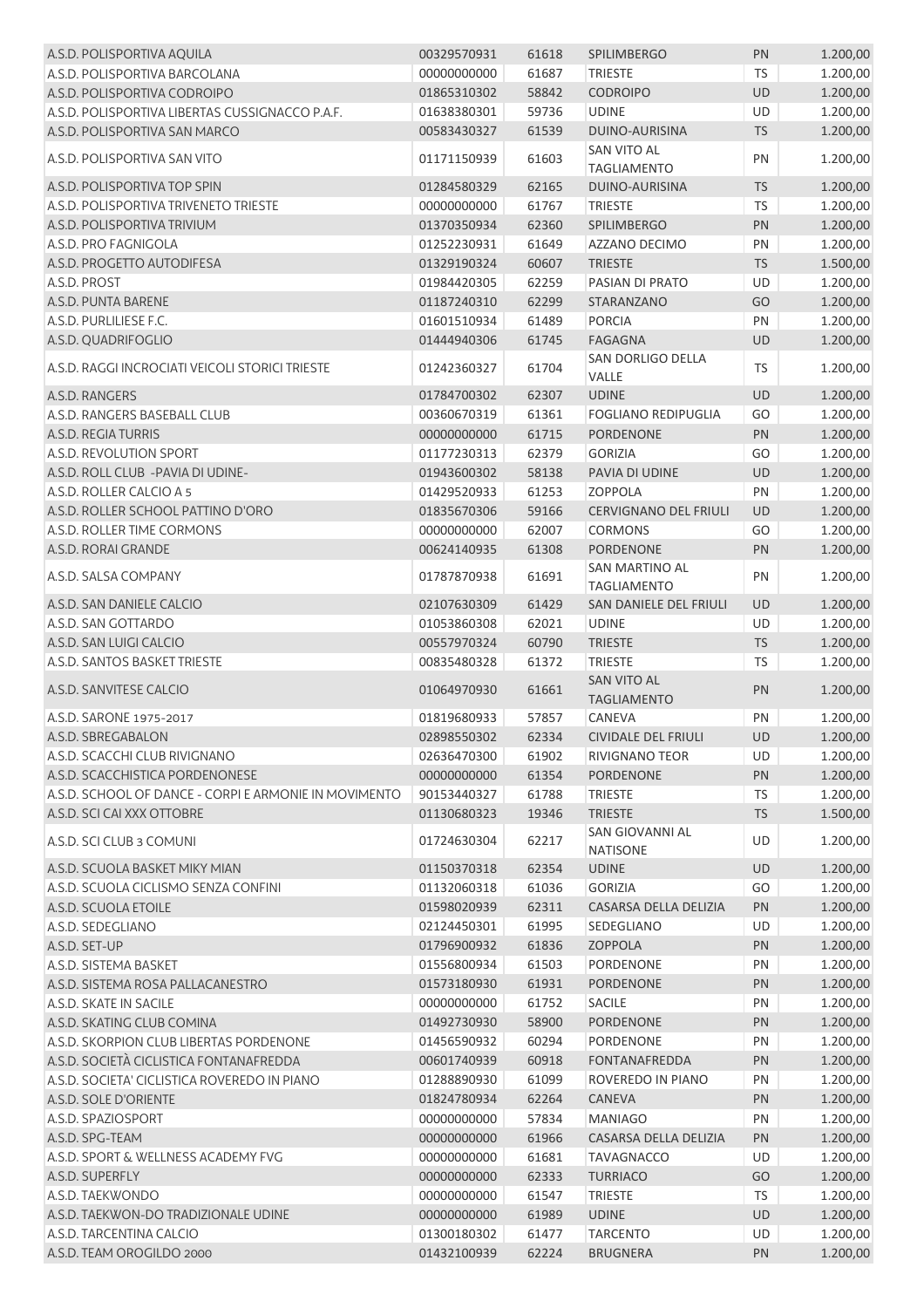| A.S.D. TEAM PROGETTO GIOVANI - SCI ALPINO     | 01598620936 | 62012 | PORDENONE                                   | PN        | 1.200,00 |
|-----------------------------------------------|-------------|-------|---------------------------------------------|-----------|----------|
| A.S.D. TEAM SATORI                            | 01168930319 | 61581 | <b>GORIZIA</b>                              | GO        | 1.200,00 |
| A.S.D. TEAM UDINE TRIATHLON                   | 02412570307 | 62275 | <b>UDINE</b>                                | UD        | 1.200,00 |
| A.S.D. TENNIS CAMPAGNUZZA                     | 00488970310 | 58532 | <b>GORIZIA</b>                              | GO        | 1.500,00 |
| A.S.D. TENNIS CLUB CARLINO                    | 02810320305 | 57674 | CARLINO                                     | <b>UD</b> | 1.200,00 |
| A.S.D. TENNIS CLUB FIUMICELLO                 | 01759750308 | 61848 | <b>FIUMICELLO VILLA</b><br><b>VICENTINA</b> | UD        | 1.200,00 |
| A.S.D. TENNIS CLUB LINUS SAN ANTONIO          | 01118610938 | 61093 | <b>PORCIA</b>                               | PN        | 1.200,00 |
| A.S.D. TENNIS S. ELIA                         | 00492830310 | 61813 | <b>FOGLIANO REDIPUGLIA</b>                  | GO        | 1.200,00 |
| A.S.D. TENNISTAVOLO TRIESTE-SISTIANA          | 00000000000 | 62292 | <b>TRIESTE</b>                              | TS        | 1.200,00 |
| A.S.D. TENUTA MIVEA SPORTING CLUB             | 01210110316 | 61978 | SAVOGNA D'ISONZO                            | GO        | 1.200,00 |
| A.S.D. TERENZIANA STARANZANO                  | 01166880318 | 62009 | STARANZANO                                  | GO        | 1.200,00 |
| A.S.D. TERZO                                  | 01067320307 | 61924 | <b>TERZO D'AQUILEIA</b>                     | UD        | 1.200,00 |
| A.S.D. TESTE DI PIETRA                        | 01496950930 | 61523 | <b>SAN QUIRINO</b>                          | PN        | 1.200,00 |
| A.S.D. THE JOY DANCEUNION                     | 00000000000 | 57753 | AZZANO DECIMO                               | PN        | 1.200,00 |
|                                               |             |       | SAN VITO AL                                 |           |          |
| A.S.D. TILAVENTINA                            | 00299700930 | 61697 | <b>TAGLIAMENTO</b>                          | PN        | 1.200,00 |
| A.S.D. TREPPO GRANDE                          | 01173400308 | 61667 | <b>TREPPO GRANDE</b>                        | UD        | 1.200,00 |
| A.S.D. TRIATHLON LIGNANO SABBIADOR            | 02789260300 | 60816 | LATISANA<br><b>SAN DORLIGO DELLA</b>        | UD        | 1.200,00 |
| A.S.D. TRIESTE ARCHERY TEAM                   | 01297870329 | 60595 | VALLE                                       | <b>TS</b> | 1.200,00 |
| A.S.D. TRIESTE CALCIO                         | 00653180323 | 61560 | <b>TRIESTE</b>                              | <b>TS</b> | 1.200,00 |
| A.S.D. TRIESTE TRASPORTI - ATLETICA GIOVANILE | 00000000000 | 61357 | <b>TRIESTE</b>                              | <b>TS</b> | 1.200,00 |
| A.S.D. TRIESTE TUFFI EDERA 1904               | 01136170329 | 62263 | <b>TRIESTE</b>                              | <b>TS</b> | 1.200,00 |
| A.S.D. TRIESTINA VICTORY                      | 01295560328 | 61599 | <b>TRIESTE</b>                              | <b>TS</b> | 1.200,00 |
| A.S.D. TS & FVG FOOTBALL ACADEMY              | 01299300327 | 61554 | <b>TRIESTE</b>                              | <b>TS</b> | 1.200,00 |
| A.S.D. TURRIACO 1922                          | 00175420314 | 62050 | <b>TURRIACO</b>                             | GO        | 1.200,00 |
| A.S.D. U.B. ALPINO MANZANESE                  | 02629270303 | 60962 | <b>MANZANO</b>                              | UD        | 1.200,00 |
| A.S.D. U.I.S.P. NUOTO CORDENONS               | 01185400932 | 41054 | <b>CORDENONS</b>                            | PN        | 1.500,00 |
| A.S.D. U.S. ACLI SCI TRIESTE                  | 01042420321 | 61733 | <b>TRIESTE</b>                              | <b>TS</b> | 1.200,00 |
| A.S.D. UNION MARTIGNACCO                      | 02442070302 | 61460 | <b>MARTIGNACCO</b>                          | UD        | 1.200,00 |
| A.S.D. UNIONE BASSO FRIULI                    | 02783680305 | 61110 | LATISANA                                    | UD        | 1.200,00 |
| A.S.D. UNIONE FRIULI ISONTINA                 | 01147310310 | 57663 | <b>CAPRIVA DEL FRIULI</b>                   | GO        | 1.200,00 |
| A.S.D. UNIONE POLISPORTIVA REANESE            | 00680250305 | 61312 | REANA DEL ROIALE                            | UD        | 1.200,00 |
| A.S.D. UNIONE SPORTIVA LAVARIANESE            | 00000000000 | 61833 | <b>MORTEGLIANO</b>                          | <b>UD</b> | 1.200,00 |
| A.S.D. URBAN STYLE                            | 01720960937 | 62133 | SPILIMBERGO                                 | PN        | 1.200,00 |
| A.S.D. US PALAZZOLO                           | 01176380309 | 62218 | PALAZZOLO DELLO STELLA UD                   |           | 1.200,00 |
| A.S.D. VALCHIARO'                             | 01956380305 | 62266 | <b>TORREANO</b>                             | UD        | 1.200,00 |
| A.S.D. VELO CLUB LATISANA                     | 01428010308 | 61299 | LATISANA                                    | <b>UD</b> | 1.200,00 |
| A.S.D. VICTORIA DANZE                         | 00000000000 | 57693 | PRADAMANO                                   | UD        | 1.200,00 |
| A.S.D. VIGONOVO 2017                          | 01826780932 | 61594 | <b>FONTANAFREDDA</b>                        | PN        | 1.200,00 |
| A.S.D. VILLA D'ARCO                           | 01632910939 | 61981 | <b>CORDENONS</b>                            | PN        | 1.200,00 |
| A.S.D. VILLESSE CALCIO                        | 00143120319 | 60420 | <b>VILLESSE</b>                             | GO        | 1.200,00 |
| A.S.D. VIRTUS BASKET                          | 00902860329 | 61473 | <b>TRIESTE</b>                              | <b>TS</b> | 1.200,00 |
| A.S.D. VOLO LIBERO FRIULI                     | 02612750303 | 62042 | <b>GEMONA DEL FRIULI</b>                    | UD        | 1.200,00 |
| A.S.D. WELNESS STUDIO ITALIA                  | 00000000000 | 62345 | <b>BRUGNERA</b>                             | PN        | 1.200,00 |
| A.S.D. YOGA MALA                              | 00000000000 | 62106 | AZZANO DECIMO                               | PN        | 1.200,00 |
| A.S.D. ZAULE RABUIESE                         | 00543810329 | 61250 | <b>MUGGIA</b>                               | <b>TS</b> | 1.200,00 |
| A.S.D.BASKET CLUB PORCIA                      | 01222360933 | 61740 | PORDENONE                                   | PN        | 1.200,00 |
| A.S.D.BODY CLUB                               | 00000000000 | 61332 | <b>VALVASONE ARZENE</b>                     | PN        | 1.200,00 |
| A.S.D.C. CONFRONTARTI                         | 00000000000 | 61511 | <b>TRIESTE</b>                              | <b>TS</b> | 1.200,00 |
| A.S.D.C.R. RAIMONDO D'ARONCO                  | 00000000000 | 62092 | <b>GEMONA DEL FRIULI</b>                    | UD        | 1.200,00 |
| A.S.D.COSTALUNGA                              | 00829060326 | 61703 | <b>TRIESTE</b>                              | <b>TS</b> | 1.200,00 |
| A.S.D.LIGNANO BASKET                          | 02215850302 | 60801 | LIGNANO SABBIADORO                          | UD        | 1.200,00 |
| A.S.D.LUMIGNACCO                              | 01480330305 | 59257 | PAVIA DI UDINE                              | <b>UD</b> | 1.500,00 |
| A.S.D.POLISPORTIVA D.L.F. UDINE               | 02541950305 | 60030 | <b>UDINE</b>                                | UD        | 1.200,00 |
| A.S.D.R.C. MODUS                              | 02591670308 | 29861 | <b>TARCENTO</b>                             | <b>UD</b> | 1.500,00 |
| A.S.D.R.S.C. MELARA                           | 00000000000 | 62329 | <b>TRIESTE</b>                              | TS        | 1.200,00 |
| A.S.D.SANTAMARIA                              | 01158940302 | 61349 | SANTA MARIA LA LONGA                        | UD        | 1.200,00 |
| A.S.D.SKATING CLUB GIONI                      | 00000000000 | 60805 | <b>TRIESTE</b>                              | <b>TS</b> | 1.200,00 |
| A.S.D.U.C.C. POZZUOLO                         | 01469440307 | 61540 | POZZUOLO DEL FRIULI                         | <b>UD</b> | 1.200,00 |
| A.S.R.D. UDINE UNITED RIZZI CORMOS            | 01036320305 | 61373 | <b>UDINE</b>                                | UD        | 1.200,00 |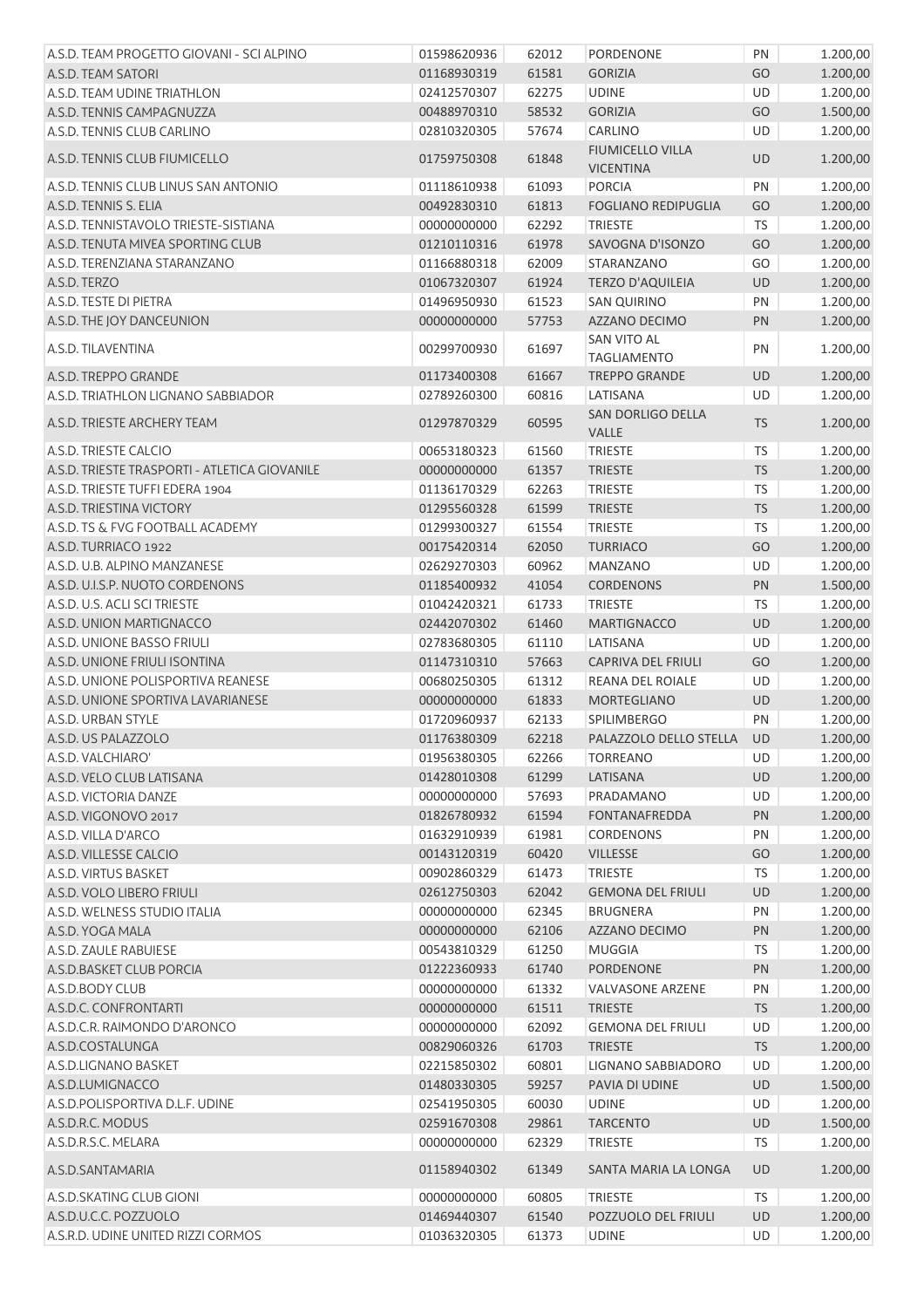| A.S.T. S.R.L.                                                        | 02425530306 | 30429 | <b>FLAIBANO</b>              | UD        | 1.800,00 |
|----------------------------------------------------------------------|-------------|-------|------------------------------|-----------|----------|
| A.U.C. S.A.S. DI MINI RENATO                                         | 02859440303 | 22831 | <b>NIMIS</b>                 | UD        | 1.800,00 |
| A/E LE PAS DI PAOLO PASQUIN & C. SAS                                 | 02591410309 | 60336 | <b>UDINE</b>                 | UD        | 1.500,00 |
| A_LAB S.R.L.                                                         | 01290730322 | 58621 | <b>TRIESTE</b>               | <b>TS</b> | 1.500,00 |
| A+B DI RUMIGNANI IACOPO                                              | 01920440300 | 37496 | LIGNANO SABBIADORO           | UD        | 1.500,00 |
| AB SNC DI BRAGATO ANDREA E BIASOTTO SILVIA                           | 02860170303 | 21452 | <b>CODROIPO</b>              | UD        | 1.500,00 |
| ABACO VIAGGI SRL                                                     | 02902530274 | 22073 | <b>CODROIPO</b>              | UD        | 4.800,00 |
| <b>ABAGNALE ALESSIA</b>                                              | 01296950320 | 37850 | <b>TRIESTE</b>               | <b>TS</b> | 650,00   |
| ABBA' MARINA                                                         | 01192310322 | 36354 | <b>TRIESTE</b>               | <b>TS</b> | 650,00   |
| ABBAZIA S.R.L.                                                       | 00309760312 | 19492 | <b>GRADO</b>                 | GO        | 4.800,00 |
| ABBONDANZA GIOVANNA                                                  | 03414341200 | 20763 | <b>TRIESTE</b>               | <b>TS</b> | 1.800,00 |
| ABIMAR SNC DI ABIS ANDREA & MARRAS GABRIELE                          | 02940210301 | 35330 | <b>MANZANO</b>               | UD        | 1.800,00 |
| ABRACADABRA DI KHALIFA MOHAMED MOSTAFA HASSAN                        | 01247380320 | 19154 | <b>TRIESTE</b>               | <b>TS</b> | 1.800,00 |
| ABUSHARAR KARAM MAHMOUD MOHAMMAD                                     | 01835780931 | 40717 | AZZANO DECIMO                | PN        | 1.800,00 |
| ACAMPORA GAETANO                                                     | 00826450306 | 38178 | <b>CERVIGNANO DEL FRIULI</b> | UD        | 1.500,00 |
| ACAMPORA LUIGI & C. S.N.C.                                           | 01409700307 | 25027 | LIGNANO SABBIADORO           | UD        | 1.800,00 |
| <b>ACAMPORA ROBERTA</b>                                              | 01178460935 | 22068 | <b>AZZANO DECIMO</b>         | PN        | 1.500,00 |
| <b>ACAPULCO SRL</b>                                                  | 02688660303 | 17315 | LIGNANO SABBIADORO           | UD        | 4.800,00 |
| ACCADEMIA BALLETTO A.S.D.                                            | 02737810305 | 62004 | <b>RONCHIS</b>               | UD        | 1.200,00 |
| ACCADEMIA DEL BILIARDO S.N.C. DI ANDREA ZANZI E FLAVIO               |             |       |                              |           |          |
| <b>GIUGOVAZ</b>                                                      | 01092810322 | 28048 | <b>TRIESTE</b>               | <b>TS</b> | 1.500,00 |
| ACCADEMIA DEL GELATO DI SORRENTINO ROBERTO                           | 04600540233 | 20108 | <b>UDINE</b>                 | UD        | 1.500,00 |
| ACCADEMIA INTERNAZIONALE DEL MUSICAL DI UDINE S.R.L.                 |             |       |                              |           |          |
| SOCIETA' SPORTIVA DILETTANTANTISTICA CULTURALE                       | 03006240307 | 61529 | <b>UDINE</b>                 | UD        | 1.500,00 |
| <b>RICREATIVA</b>                                                    |             |       |                              |           |          |
| ACCADEMIA PATTINAGGIO ARTISTICO ASD                                  | 00000000000 | 58893 | <b>TRIESTE</b>               | <b>TS</b> | 1.200,00 |
| <b>ACCETTURA ANTONY</b>                                              | 01193170311 | 27070 | <b>FORNI DI SOPRA</b>        | UD        | 1.800,00 |
| ACCONCIATURE SOLOPERTE DI LORGIO PINUCCIA                            | 01079690325 | 41305 | <b>TRIESTE</b>               | <b>TS</b> | 1.500,00 |
| <b>ACDS EL MALECON</b>                                               | 02405660305 | 61757 | <b>UDINE</b>                 | UD        | 1.200,00 |
| ACE TEAM SOCIETA' SPORTIVA DILETTANTISTICA A                         |             |       |                              |           |          |
| RESPONSABILITA' LIMITATA                                             | 02917210300 | 32767 | <b>TOLMEZZO</b>              | <b>UD</b> | 1.500,00 |
| <b>ACHKAR SAMIR</b>                                                  | 01041370329 | 39863 | <b>TRIESTE</b>               | <b>TS</b> | 1.500,00 |
| <b>ACIRENT S.R.L.</b>                                                | 01729520302 | 60797 | <b>UDINE</b>                 | UD        | 1.500,00 |
| ACQUACORRENTE SOCIETA' COOPERATIVA                                   | 01807230931 | 18887 | <b>POLCENIGO</b>             | PN        | 1.500,00 |
| ACQUAMARINA TEAM TRIESTE - ONLUS ASD                                 | 01205800327 | 61790 | <b>TRIESTE</b>               | <b>TS</b> | 1.200,00 |
| <b>ACSD PSYCLE</b>                                                   | 01167870318 | 62094 | <b>MONFALCONE</b>            | GO        | 1.200,00 |
|                                                                      |             |       | <b>SAN GIOVANNI AL</b>       |           |          |
| ACSD SALSALUIS CUBA                                                  | 00000000000 | 62058 | <b>NATISONE</b>              | <b>UD</b> | 1.200,00 |
| ACSI COMITATO PROVINCIALE DI PORDENONE                               | 01261560328 | 62108 | <b>TRIESTE</b>               | <b>TS</b> | 1.200,00 |
| ACTIVE SOCIETA' SPORTIVA DILETTANTISTICA A R.L.                      | 02760360301 | 58660 | <b>CODROIPO</b>              | UD        | 1.500,00 |
| AD HOC DI KELLNER EVELINA                                            | 01213020322 | 58901 | DUINO-AURISINA               | TS.       | 1.500,00 |
| ADA S.R.L.                                                           | 01066340314 | 19397 | <b>GRADISCA D'ISONZO</b>     | GO        | 1.500,00 |
| ADAGA SAS DI ADAMO MASSIMILIANO & C.                                 | 02947620304 | 31054 | <b>UDINE</b>                 | UD        | 1.500,00 |
| ADAMAS S.R.L.                                                        | 01833560939 | 23410 | <b>PORDENONE</b>             | PN        | 4.800,00 |
| <b>ADAMI FABIO</b>                                                   | 02150010300 | 34865 | PASIAN DI PRATO              | UD        | 1.500,00 |
| <b>ADAMI FULVIA</b>                                                  | 00000000000 | 60316 | <b>TREPPO GRANDE</b>         | <b>UD</b> | 900,00   |
| <b>ADAMI MICHELA</b>                                                 | 02228490302 | 33683 | <b>POVOLETTO</b>             | UD        | 900,00   |
| <b>ADAMS MICHAEL</b>                                                 | 01747100939 | 17286 | ROVEREDO IN PIANO            | PN        | 1.800,00 |
| ADDICTED TO PARADISE B&B                                             | 00000000000 | 33532 | <b>TRIESTE</b>               | TS        | 900,00   |
| ADDS AZZURRA DANZE                                                   | 01630450300 | 59734 | <b>TAVAGNACCO</b>            | UD        | 1.200,00 |
| ADONIS S.R.L.S.                                                      | 01288780321 | 39001 | <b>TRIESTE</b>               | <b>TS</b> | 1.800,00 |
| ADRIA S.R.L.                                                         | 01391870936 | 22224 | PRATA DI PORDENONE           | PN        | 4.800,00 |
| ADRIA SEE SOCIETA' A RESPONSABILITA' LIMITATA<br><b>SEMPLIFICATA</b> | 02907450304 | 26794 | <b>TARVISIO</b>              | UD        | 4.800,00 |
|                                                                      |             |       |                              |           |          |
| ADRIATIC S.R.L.<br><b>ADRIATICO S.R.L.</b>                           | 01035630324 | 25961 | <b>TRIESTE</b>               | <b>TS</b> | 4.800,00 |
|                                                                      | 01699140933 | 35002 | <b>CHIONS</b>                | PN        | 1.800,00 |
| AE S.R.L.                                                            | 01268030325 | 42675 | <b>TRIESTE</b>               | <b>TS</b> | 1.500,00 |
| AENIGMA DI TRAINI E LENZINI S.N.C.                                   | 01042670313 | 29983 | <b>GORIZIA</b>               | GO        | 1.500,00 |
| AERO CLUB FRIULANO                                                   | 02494510304 | 60926 | PASIAN DI PRATO              | UD        | 1.200,00 |
| AESONTIUS - SOCIETA' COOPERATIVA SOCIALE - ONLUS                     | 01022110314 | 22003 | <b>GORIZIA</b>               | GO        | 900,00   |
| AF HOLDING GROUP SRL                                                 | 02871660300 | 19183 | LIGNANO SABBIADORO           | UD        | 4.800,00 |
| AFFITTA CAMERE SAN LAZZARO DI M.M.                                   | 01266050325 | 60764 | <b>TRIESTE</b>               | <b>TS</b> | 900,00   |
| AFFITTACAMERE AGLI ULIVI                                             | 00000000000 | 59716 | <b>GEMONA DEL FRIULI</b>     | UD        | 900,00   |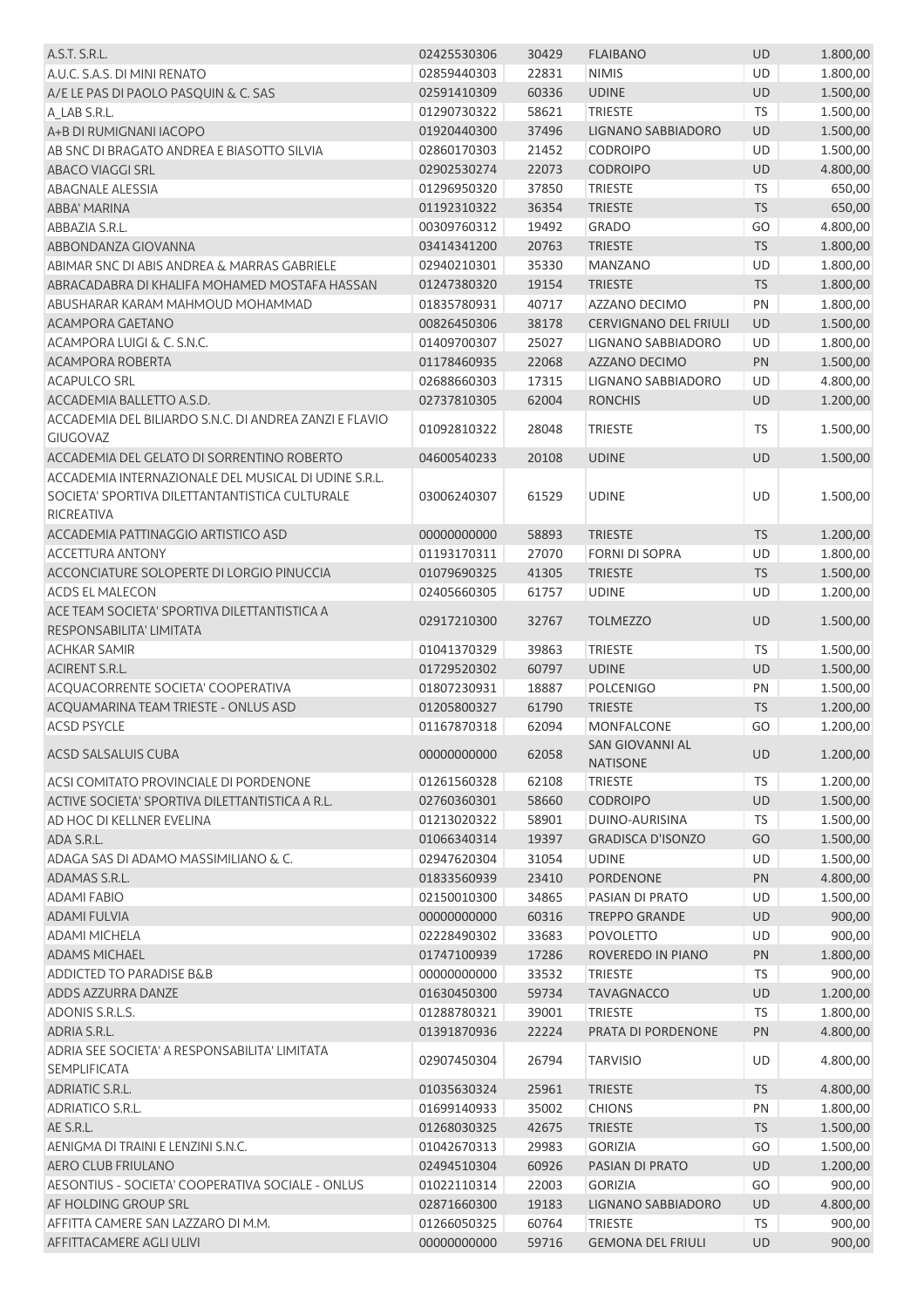| AFFITTACAMERE AI CROCUS DI PUSCA MONICA                      | 02961440308 | 59690 | CAVAZZO CARNICO                 | UD        | 900,00   |
|--------------------------------------------------------------|-------------|-------|---------------------------------|-----------|----------|
| AFFITTACAMERE AL CERBIATTO                                   | 00000000000 | 31439 | <b>CHIUSAFORTE</b>              | <b>UD</b> | 900,00   |
| AFFITTACAMERE AL GURIUT DELLE ALPI                           | 00000000000 | 41125 | PAULARO                         | UD        | 900,00   |
| AFFITTACAMERE AL MANGART DI VERCELLONE GIUSEPPINA            | 00000000000 | 41778 | <b>TARVISIO</b>                 | <b>UD</b> | 900,00   |
| AFFITTACAMERE ANITA DI ANTONINI LUCIO                        | 01060840319 | 40730 | <b>TRIESTE</b>                  | TS        | 900,00   |
| AFFITTACAMERE BORGO ANTICO DI PILLER RONER MARTINA           | 01208750255 | 27837 | SAPPADA                         | <b>UD</b> | 900,00   |
| AFFITTACAMERE CASA NARAUNI                                   | 00000000000 | 30329 | <b>TAIPANA</b>                  | UD        | 900,00   |
| AFFITTACAMERE CLAF DI VIOLIN DI MATTIA IRIS                  | 00000000000 | 25881 | <b>ARTA TERME</b>               | UD        | 900,00   |
| AFFITTACAMERE CUARNAN DI BIANCHI BARBARA                     | 00000000000 | 19742 | <b>MONTENARS</b>                | UD        | 900,00   |
| AFFITTACAMERE DA LISI                                        | 00000000000 | 37447 | <b>MALBORGHETTO</b><br>VALBRUNA | <b>UD</b> | 900,00   |
| AFFITTACAMERE DI BABOLIN ANDREA                              | 00000000000 | 30632 | <b>VENZONE</b>                  | UD        | 900,00   |
| AFFITTACAMERE DI BAUT                                        | 00000000000 | 37098 | <b>OVARO</b>                    | <b>UD</b> | 900,00   |
| AFFITTACAMERE DI FERIGO ERMES                                | 00000000000 | 36681 | PAULARO                         | UD        | 900,00   |
| AFFITTACAMERE ERICA DI COTTRER ENRICO                        | 00682980255 | 27002 | <b>SAPPADA</b>                  | <b>UD</b> | 900,00   |
| AFFITTACAMERE GIARDINO DI CARNIA DI PITTON LOREDANA          | 00000000000 | 31983 | <b>ARTA TERME</b>               | <b>UD</b> | 900,00   |
| AFFITTACAMERE GUERRERO JR DI AXEL IVAN GUERRERO              | 01298370329 | 19410 | <b>TRIESTE</b>                  | <b>TS</b> | 900,00   |
| AFFITTACAMERE IL VELIERO DI FLORENIN MARIZA                  | 01094470315 | 21501 | DUINO-AURISINA                  | <b>TS</b> | 900,00   |
| AFFITTACAMERE INTERNOQUATTRO DI CESCUTTI FEDERICA            | 00000000000 | 58887 | <b>UDINE</b>                    | UD        | 900,00   |
| AFFITTACAMERE IRIS DI MATTIOLI CHIARA                        | 01289800326 | 20370 | <b>TRIESTE</b>                  | TS        | 900,00   |
| AFFITTACAMERE KITZMULLER                                     |             |       |                                 | GO        |          |
|                                                              | 00519660310 | 25039 | <b>CORMONS</b>                  |           | 900,00   |
| AFFITTACAMERE MARIA STELLA                                   | IT062041005 | 58878 | <b>UDINE</b>                    | UD        | 900,00   |
| AFFITTACAMERE MARIA STELLA                                   | 00000000000 | 58025 | <b>UDINE</b>                    | UD        | 900,00   |
| AFFITTACAMERE MORENA DI TONIN DINA                           | 01059920320 | 23397 | <b>TRIESTE</b><br>MUZZANA DEL   | <b>TS</b> | 900,00   |
| AFFITTACAMERE MUZZANA DI TASSINI BRUNO                       | 02756320301 | 39632 | <b>TURGNANO</b>                 | <b>UD</b> | 900,00   |
| <b>AFFITTACAMERE NERT</b>                                    | 00000000000 | 60542 | <b>ERTO E CASSO</b>             | PN        | 900,00   |
| AFFITTACAMERE NONNA LENI DI BELTRAME CARLO                   | 00000000000 | 34189 | <b>FRISANCO</b>                 | PN        | 900,00   |
| AFFITTACAMERE SOBE ANA DI DEVETAK NERINA                     | 01151180310 | 33016 | SAVOGNA D'ISONZO                | GO        | 900,00   |
| AFFITTACAMERE STALUT DAS PUESTINES                           | 00000000000 | 20887 | ARTA TERME                      | UD        | 900,00   |
| AFFITTACAMERE TA CJASA DI LÀ                                 | 00000000000 | 41888 | ENEMONZO                        | UD        | 900,00   |
| AFFITTACAMERE TARTINI DI ANTONINI ANITA                      | 00947650321 | 40742 | <b>TRIESTE</b>                  | <b>TS</b> | 900,00   |
| AFFITTACAMERE VIA MELEGNANO DI PECORARO ANNA                 | 02930710302 | 34707 | <b>UDINE</b>                    | UD        | 900,00   |
| AFFITTACAMERE VILLA MARIA DI PANESSA MASSIMILIANO            | 00000000000 |       | 33387 GEMONA DEL FRIULI         | UD        | 900,00   |
| AFFITTACANERE SECONDOPIANO QUALIZZA CARINE                   | 00000000000 | 58039 | <b>CIVIDALE DEL FRIULI</b>      | UD        | 900,00   |
| AFORISMI VIAGGI DI TAINI MILENA                              | 02441290307 | 30280 | PASIAN DI PRATO                 | <b>UD</b> | 4.800,00 |
| AFRASINEI ANABELA MADALINA                                   | 01281570323 | 35877 | <b>TRIESTE</b>                  | <b>TS</b> | 1.500,00 |
| AG EUROCATERING SRL                                          | 01796090932 | 30767 | <b>PORCIA</b>                   | PN        | 1.500,00 |
| <b>AGANIS DI PILOSIO ESTER MARIA</b>                         | 00000000000 | 33147 | CASARSA DELLA DELIZIA           | PN        | 900,00   |
| AGENZIA DI VIAGGI DOLCEMARE DI TATIANA OLIVO                 | 02815650300 | 21920 | CERVIGNANO DEL FRIULI           | UD        | 4.800,00 |
| AGENZIA LUCANGELI S.N.C. DI LUCANGELI RAFFAELE E             | 01179690936 | 24903 | PORDENONE                       | PN        | 4.800,00 |
| LUCANGELI PAOLO                                              |             |       |                                 |           |          |
| AGENZIA NADALINI DI NADALINI CARLO E LUCA S.A.S.             | 00793500240 | 23477 | LIGNANO SABBIADORO              | UD        | 900,00   |
| AGENZIA PETRUZ VIAGGI S.R.L.                                 | 01204160319 | 27084 | <b>GORIZIA</b>                  | GO        | 4.800,00 |
| AGENZIA PREMIERE S.A.S. DI PIRRI MAURIZIO                    | 01695700938 | 29057 | PORDENONE                       | PN        | 1.500,00 |
| AGENZIA VIAGGI BLUE MOUNTAINS DI PISAPIA VALENTINA           | 01029290317 | 25856 | <b>GRADISCA D'ISONZO</b>        | GO        | 4.800,00 |
| AGENZIA VIAGGI DEOTTO SAS DI DEOTTO WALTER E CHRISTIAN       | 02590400301 | 16957 | <b>CODROIPO</b>                 | UD        | 4.800,00 |
| AGENZIA VIAGGI HEMINGWAY S.N.C. DI FARS P. & ARMONIA V.      | 01110220314 | 16735 | <b>GORIZIA</b>                  | GO        | 4.800,00 |
| AGENZIA VIAGGI PROSSIMA DESTINAZIONE DI SALVINO<br>FRANCESCA | 02757000308 | 32251 | <b>GEMONA DEL FRIULI</b>        | UD        | 4.800,00 |
| <b>AGHEROSE SRL</b>                                          | 02633770306 | 58195 | <b>UDINE</b>                    | UD        | 1.500,00 |
| AGIEMME DI BREGGION GIANLUCA E IOZSA MARGAUX S.N.C.          | 01191710324 | 41628 | <b>TRIESTE</b>                  | <b>TS</b> | 1.500,00 |
| AGLI AMICI 1887 S.R.L.                                       | 01049700303 | 32768 | <b>UDINE</b>                    | UD        | 1.800,00 |
| AGLI AMICI DI FAVARO SERGIO                                  | 02993110309 | 41585 | CARLINO                         | UD        | 1.500,00 |
| AGLI AMICI S.N.C. DEI F.LLI PIETRELLA                        | 00627930936 | 33119 | <b>SPILIMBERGO</b>              | PN        | 1.500,00 |
| AGNE ELVIA E BARBE COCCUL DI COCCOLO GIORGIO                 | 02294270307 | 24375 | <b>GEMONA DEL FRIULI</b>        | UD        | 1.500,00 |
| <b>AGNOLETTO EMANUELA</b>                                    | 01540510938 | 61301 | <b>SAN QUIRINO</b>              | PN        | 1.500,00 |
| <b>AGNOLETTO RICHI</b>                                       | 03008350278 | 60290 | <b>MANZANO</b>                  | UD        | 1.500,00 |
| <b>AGNOLETTO STEFANO</b>                                     | 01811660305 | 61095 | CODROIPO                        | UD        | 1.500,00 |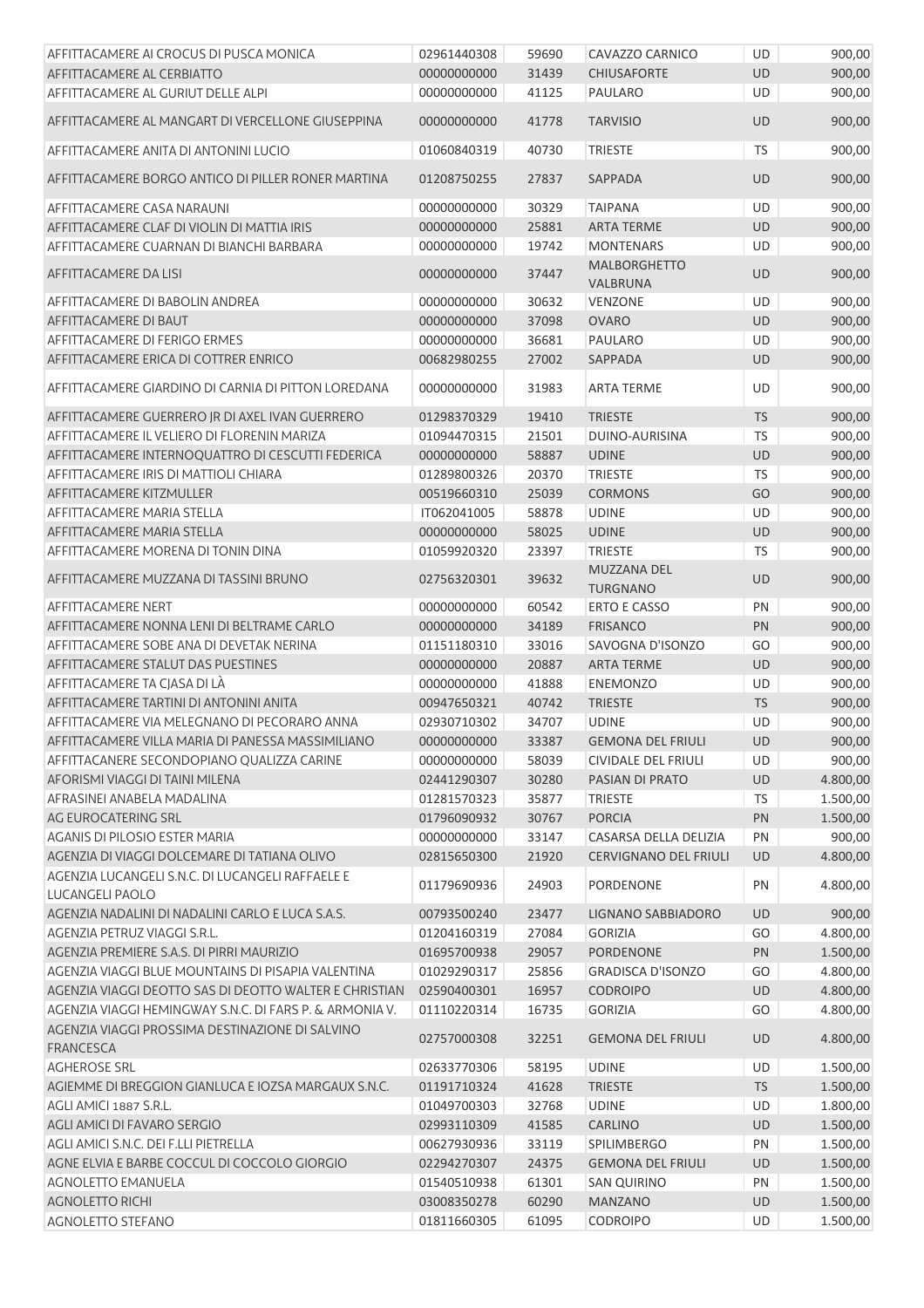| AGOGE PERSONAL TRAINER STUDIO SOCIETA' A                            |             |       |                               |           |          |
|---------------------------------------------------------------------|-------------|-------|-------------------------------|-----------|----------|
| RESPONSABILITA' LIMITATA SEMPLIFICATA                               | 02965520303 | 27135 | <b>TAVAGNACCO</b>             | <b>UD</b> | 1.500,00 |
| AGORA' CAFFE' SAS DI RIVENOTTO GIANNI & C.                          | 01633460934 | 19254 | PORDENONE                     | PN        | 1.500,00 |
| AGORA' DI MONTANARI PIETRO                                          | 01192990313 | 25976 | MONFALCONE                    | GO        | 1.500,00 |
| AGORA' FITNESS CLUB S.R.L. - SOCIETA' SPORTIVA                      |             |       |                               |           |          |
| DILETTANTISTICA A RESPONSABILITA' LIMITATA UNIPERSONALE             | 02609290305 | 20275 | <b>CERVIGNANO DEL FRIULI</b>  | UD        | 1.500,00 |
| <b>AGOSTINIS VITTORIO</b>                                           | 02400220303 | 23000 | <b>VILLA SANTINA</b>          | <b>UD</b> | 1.500,00 |
| <b>AGOSTO CARLO</b>                                                 | 02382250302 | 31361 | PASIAN DI PRATO               | UD        | 1.500,00 |
| AGRICLEULIS SOCIETA' COOPERATIVA AGRICOLA                           | 01269440309 | 21075 | PALUZZA                       | <b>UD</b> | 1.800,00 |
|                                                                     |             |       |                               |           |          |
| AGRICOLA WALTER ROMANELLO S.A.S.                                    | 02279730309 | 19517 | <b>UDINE</b>                  | UD        | 900,00   |
| AGRIPIG DI MARCUZZI MATTEO                                          | 01841080938 | 58831 | <b>VITO D'ASIO</b>            | PN        | 1.800,00 |
| AGRISAURIS DI PETRIS SANDRO                                         | 02905660300 | 60431 | <b>SAURIS</b>                 | UD        | 1.800,00 |
| AGRI-TUR SOCIETA' A RESPONSABILITA' LIMITATA<br><b>SEMPLIFICATA</b> | 01182590313 | 60267 | <b>GORIZIA</b>                | GO        | 1.800,00 |
| AGRITURISMO LAGO ORZAIE DI PIZZINATO GIOVANNI                       | 01207030931 | 24419 | FONTANAFREDDA                 | PN        | 1.800,00 |
| AGRITURISTICA LIGNANO S.R.L.                                        | 00575580303 | 28765 | LIGNANO SABBIADORO            | UD        | 1.500,00 |
| AGRODOLCE DI CHIARA COSSAR & C. S.A.S.                              | 02757220302 | 24672 | <b>CAMPOLONGO</b>             | UD        | 1.800,00 |
| AGROTECH SOCIETA' AGRICOLA A R.L.                                   |             |       | <b>TAPOGLIANO</b>             |           |          |
|                                                                     | 01208140317 | 58018 | <b>CORMONS</b>                | GO        | 900,00   |
| AHRENSPERG DI BIASATTI GIOVANNI                                     | 00664520301 | 28008 | <b>PULFERO</b>                | UD        | 900,00   |
| AI BARBASSI DI BASSI RUDY                                           | 02922560301 | 35632 | LESTIZZA                      | UD        | 1.500,00 |
| AI BINARI DI IOVIENO NICOLINA                                       | 02935910303 | 27246 | <b>MARTIGNACCO</b>            | UD        | 1.800,00 |
| AI BINTARS S.N.C. DI BORTOLUZZI PRIMO & C.                          | 01410870305 | 40188 | <b>SAN DANIELE DEL FRIULI</b> | <b>UD</b> | 1.500,00 |
| AI CAMPI DI FOSCHIANI SARA SAS                                      | 02015090307 | 25074 | <b>TAVAGNACCO</b>             | UD        | 1.800,00 |
| AI CASTELLIERI S.R.L.                                               | 02922910308 | 17927 | <b>GRADISCA D'ISONZO</b>      | GO        | 1.800,00 |
| AI CICLISTI DI DI LENARDO MARINO                                    | 02829890306 | 58665 | <b>MANIAGO</b>                | PN        | 900,00   |
| AI COLLI DI SPESSA SRL                                              | 02644390300 | 37389 | <b>CIVIDALE DEL FRIULI</b>    | <b>UD</b> | 1.800,00 |
| AI DUE AIRONI SOCIETA' AGRICOLA S.R.L.                              | 01198150318 | 42701 | STARANZANO                    | GO        | 900,00   |
| AI DUE CLUB DI SUSIC & BRAJNIK S.N.C.                               | 00353820319 | 24399 | <b>GORIZIA</b>                | GO        | 1.500,00 |
| AI DUE LEONI RISTORAZIONE SRL                                       | 02988670309 | 38834 | <b>AQUILEIA</b>               | UD        | 1.800,00 |
| AI DUE LEONI SOCIETA' AGRICOLA S.R.L.                               | 03819180286 | 37072 | <b>AQUILEIA</b>               | <b>UD</b> | 900,00   |
| AI GRANATIERI DI BUONOCORE NICOLA E CLARA & C.S.A.S.                | 02339640308 | 20699 | <b>TALMASSONS</b>             | UD        | 1.800,00 |
| AI MANCOLI DI PINES STEFANO                                         | 00920050325 | 37185 | <b>MUGGIA</b>                 | <b>TS</b> | 1.800,00 |
| AI MULINARS DI MORUZZI RENE' S.A.S.                                 | 01855730931 | 22778 | <b>CLAUZETTO</b>              | PN        | 1.800,00 |
| AI NOVE CASTELLI DI DEPETRIS MATTEO                                 | 02264160306 | 37729 | <b>FAEDIS</b>                 | <b>UD</b> | 1.800,00 |
| AI PESTONS DI BENEVENI ANGELO FILIPPO GIACOMO                       | 01855250930 | 16933 | SPILIMBERGO                   | PN        | 1.800,00 |
| AI PORTICI DI CELLA VERONICA & C. S.N.C.                            | 02370650307 | 25822 | <b>TOLMEZZO</b>               | <b>UD</b> | 1.500,00 |
| AI PORTICI DI MUSSO ISABELLA & C. S.N.C.                            | 01214740936 | 29771 | VALVASONE ARZENE              | PN        | 1.500,00 |
| AI SETTE NANI - ALBERGO RISTORANTE DI ANTONIO REIA                  | 00129100327 | 25419 | DUINO-AURISINA                | <b>TS</b> | 4.800,00 |
| AI TRE CANAI DI DAL FORNO GIORGIO                                   | 01001010311 | 30478 | <b>MARANO LAGUNARE</b>        | UD        | 1.800,00 |
| AICS RED DANCE STUDIO ASD                                           | 01235370325 | 61495 | <b>TRIESTE</b>                | <b>TS</b> | 1.200,00 |
|                                                                     |             |       |                               |           |          |
| AIDA NEIMARLIJA                                                     | 01795700226 | 33722 | <b>TRIESTE</b>                | <b>TS</b> | 4.800,00 |
| AIR STUDIO A.S.D.                                                   | 00000000000 | 61556 | <b>GORIZIA</b>                | GO        | 1.200,00 |
| AIRZOONE S.R.L.                                                     | 01437250937 | 17137 | <b>SESTO AL REGHENA</b>       | PN        | 4.800,00 |
| AISHA SNACK BAR SRLS                                                | 01308840329 | 22658 | <b>TRIESTE</b>                | <b>TS</b> | 1.800,00 |
| AJMO S.R.L.                                                         | 03005460302 | 57856 | <b>UDINE</b>                  | UD        | 1.800,00 |
| AJO' SNACK BAR DI LOCHE SONIA                                       | 02816870303 | 28873 | <b>CODROIPO</b>               | UD        | 1.500,00 |
| <b>AKTAY HUSEYIN</b>                                                | 01327850325 | 41945 | DUINO-AURISINA                | <b>TS</b> | 1.800,00 |
| AKV S.A.S. DI KLUGMANN ANTONIA                                      | 02450420308 | 18140 | DOLEGNA DEL COLLIO            | GO        | 1.800,00 |
| AL 1843 DI SARTOR ANTONELLA                                         | 01790200933 | 17685 | PORDENONE                     | PN        | 1.500,00 |
| AL BACCARO DI COLELLA CORRADO & C. SAS                              | 01670250305 | 20500 | SAN DANIELE DEL FRIULI        | <b>UD</b> | 1.500,00 |
| AL BAGATTO S.R.L.                                                   | 00300650322 | 24803 | <b>TRIESTE</b>                | <b>TS</b> | 1.800,00 |
| AL BAGNINO DI BUFFON MARIA ANGELA E C. S.N.C.                       | 02922830308 | 19367 | LIGNANO SABBIADORO            | UD        | 1.800,00 |
| AL BARBACAN 2 DI COMPARIN MANUELA & C. S.A.S.                       | 02693090306 | 26080 | SAN DANIELE DEL FRIULI        | UD        | 1.800,00 |
| AL BARCOLLO DI MARCO BRAULIN                                        | 01347520320 | 58114 | <b>TRIESTE</b>                | <b>TS</b> | 1.500,00 |
| AL BARETO - LE RIVE TRIESTE S.R.L.                                  | 01342220322 | 58790 | <b>TRIESTE</b>                | <b>TS</b> | 1.500,00 |
| AL BARETTO DI SARA CALCATERRA                                       | 02918120300 | 17261 | <b>ATTIMIS</b>                | <b>UD</b> | 1.500,00 |
| AL BARETTO DI TAVANO SALIMA & TAVANO SAMANTA S.N.C.                 | 02504200300 | 30304 | CERVIGNANO DEL FRIULI         | UD        | 1.500,00 |
|                                                                     |             |       |                               |           |          |
| AL BARETTO DI VICENZOTTI P. & C. SAS                                | 01231570936 | 27227 | <b>SACILE</b>                 | <b>PN</b> | 1.500,00 |
| AL BARUT DI SEFFINO VALENTINA                                       | 02944390307 | 25320 | PREMARIACCO                   | <b>UD</b> | 1.500,00 |
| AL BARUT DI ZULIANI ALESSANDRO                                      | 02837900303 | 31796 | POZZUOLO DEL FRIULI           | UD        | 1.500,00 |
| AL BENVENUTO DI TONDO RENZO E C. S.A.S.                             | 01623770300 | 17800 | <b>TOLMEZZO</b>               | UD        | 4.800,00 |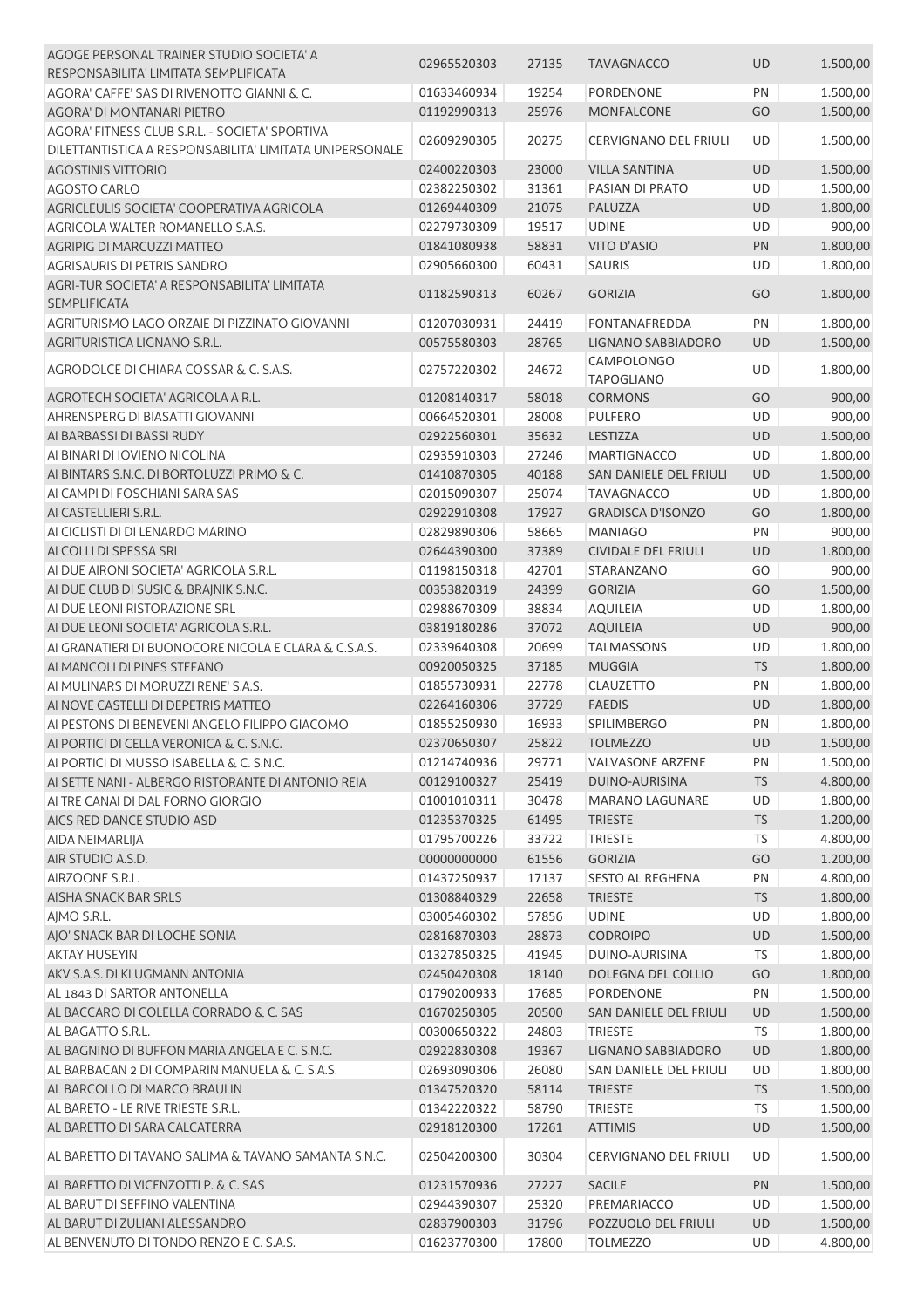| AL BENZACHI SOCIETA' COOPERATIVA SOCIALE ONLUS                            | 02779590302 | 39293 | PASIAN DI PRATO            | <b>UD</b> | 1.800,00 |
|---------------------------------------------------------------------------|-------------|-------|----------------------------|-----------|----------|
| AL BIATHLON DI PALLOBER ANNA                                              | 02924200302 | 22582 | <b>FORNI AVOLTRI</b>       | <b>UD</b> | 1.800,00 |
| AL BIVIO DI DE SPIRITO SIMONA ERSILIA & C. SNC                            | 02827180304 | 23421 | <b>VENZONE</b>             | <b>UD</b> | 1.500,00 |
| AL BLITZ DI ORTIS SILVIO SNC                                              | 02760680302 | 24857 | <b>OVARO</b>               | <b>UD</b> | 900,00   |
| AL BOM BOM S.A.S DI NORBEDO STEFANO & C.                                  | 00898970322 | 22264 | SAN DORLIGO DELLA<br>VALLE | <b>TS</b> | 1.500,00 |
| AL BON STA' BEVI E MANGJA' S.R.L.S.                                       | 02931400309 | 26392 | <b>FAGAGNA</b>             | <b>UD</b> | 1.800,00 |
| AL BOSCHETTO DI BIANCHI ANDREA                                            | 02876110301 | 27372 | <b>CODROIPO</b>            | UD        | 1.800,00 |
| AL BOSCO SRL RESIDENCE APARTHOTEL                                         | 02757420308 | 18903 | PALMANOVA                  | UD        | 4.800,00 |
| AL BOTTEGON S.N.C. DI LORENZETTO ELENA E CRISTINA                         | 01411910308 | 21600 | <b>TRICESIMO</b>           | UD        | 1.800,00 |
| AL BRACIERE DI CORAZZA ERMES E C. S.A.S.                                  | 01106950932 | 20622 | <b>PORCIA</b>              | PN        | 1.500,00 |
| AL BRIGANTINO S.R.L.                                                      | 01033260322 | 16892 | <b>TRIESTE</b>             | <b>TS</b> | 1.800,00 |
| AL BRISTOL DI CRAGNAZ FERNANDO                                            | 02666950304 | 34072 | <b>FAEDIS</b>              | UD        | 1.800,00 |
| AL BUON ARRIVO DI ROSEANO NIVES & FIGLI S.N.C.                            | 02122750306 | 25469 | <b>RESIUTTA</b>            | UD        | 1.800,00 |
| AL BUON BICCHIERE DI QIU HUAXIAO                                          | 01153220312 | 20491 | <b>MORARO</b>              | GO        | 1.500,00 |
| AL BURLUS DI FABIANA MANDER                                               | 01790350936 | 25033 | SPILIMBERGO                | PN        | 1.500,00 |
| AL BUS DE LE AS DI JANES ISABELLA                                         | 01483340939 | 25071 | <b>POLCENIGO</b>           | PN        | 1.500,00 |
| AL BUSO DI BABUIN GIUSEPPE                                                | 01358350930 | 59702 | <b>PORDENONE</b>           | PN        | 1.500,00 |
| AL CACCIATORE DI LUONGO MARIA ROSA                                        | 01753490307 | 18743 | <b>OSOPPO</b>              | UD        | 1.800,00 |
| AL CACCIATORE S.N.C. DI RENNA ROBERTO & C.                                | 01609430937 | 33524 | <b>MANIAGO</b>             | PN        | 1.800,00 |
| AL CACCIATORE S.R.L.                                                      | 02909280303 | 20671 | <b>GONARS</b>              | UD        | 1.500,00 |
| AL CALDERON DA FELICE DI ANZOLIN ELEONORA                                 | 01815030935 | 19998 | SESTO AL REGHENA           | PN        | 1.800,00 |
| AL CAMINETTO DI BELTRAME MAURIZIA                                         | 02623000300 | 20282 | <b>UDINE</b>               | UD        | 1.800,00 |
| AL CAMINETTO SOCIETA' A RESPONSABILITA' LIMITATA                          |             |       |                            |           |          |
| <b>SEMPLIFICATA</b>                                                       | 01793100932 | 35668 | <b>MANIAGO</b>             | PN        | 1.800,00 |
| AL CAMPANILE DI DE MICHIELIS MAURIZIO & C. S.A.S.                         | 02118930300 | 23970 | <b>CIVIDALE DEL FRIULI</b> | <b>UD</b> | 1.800,00 |
| AL CAMPANILE DI TRONCAR CINZIA                                            | 01048590317 | 29828 | <b>CORMONS</b>             | GO        | 1.500,00 |
| AL CAMPANILE S.N.C. DI MANFE' GIULIO RICCARDO E GALLO<br><b>FRANCESCO</b> | 01745780930 | 21033 | PORDENONE                  | PN        | 1.800,00 |
| AL CANEDO SNC DI BUFFON ATTILIO & C.                                      | 01770760302 | 41119 | PRECENICCO                 | UD        | 1.500,00 |
| AL CANTUCCIO DI SBRIZ MARCO                                               | 01111130314 | 33511 | <b>CORMONS</b>             | GO        | 1.500,00 |
| AL CAPO IN B DI DE BASEGGIO ARIANNA                                       | 01347690321 | 58771 | <b>TRIESTE</b>             | <b>TS</b> | 1.500,00 |
| AL CARDINALE S.N.C. DI MASCOLO GIOVANNI & C.                              | 02399820303 | 27617 | REMANZACCO                 | UD        | 1.800,00 |
| AL CARUL CIOC DI MATTEO GUATTO                                            | 02822190308 | 19532 | <b>UDINE</b>               | UD        | 1.500,00 |
| AL CASALE DI PARUSSINI GRAZIA                                             | 02038640302 | 24973 | <b>CODROIPO</b>            | <b>UD</b> | 1.800,00 |
| AL CASARECCIO DI PELLEGRINO INGRID                                        | 02863280307 | 33062 | SAN GIORGIO DI NOGARO      | <b>UD</b> | 1.800,00 |
| AL CASELLO DELLE ACQUE DI GAVA MAURIZIO & C. SNC                          | 01277900930 | 17043 | SACILE                     | PN        | 1.500,00 |
| AL CASON S.A.S. DI PINES MARILENA E ZANELLO ALESSANDRO<br>&C.             | 02636450302 | 39251 | LIGNANO SABBIADORO         | UD        | 1.800,00 |
| AL CASTELLO DI BRAVIN NADIA                                               | 00537480931 | 40156 | CANEVA                     | PN        | 1.800,00 |
| AL CASTELU DI ALZETTA FRANCESCA                                           | 01748750930 | 26871 | MONTEREALE VALCELLINA      | PN        | 1.500,00 |
| AL CAVALIERE PERSO DI ZORAT SONIA & C. S.N.C.                             | 01393300932 | 23489 | PORDENONE                  | PN        | 1.500,00 |
| AL CAVALIERE S.S. AGRICOLA                                                | 01754690939 | 38067 | PORDENONE                  | PN        | 900,00   |
| AL CAVALLINO BIANCO DI BENEDETTI OLINTO & FIGLIE S.N.C.                   | 02986010300 | 18518 | <b>TRICESIMO</b>           | UD        | 1.800,00 |
| AL CAVALLINO DI PLOZNER PAOLO                                             | 02010310304 | 34420 | <b>PAULARO</b>             | UD        | 1.500,00 |
| AL CAVALLINO S.N.C. DI LUCIBELLO FRANCESCO E DRIGO                        |             |       |                            |           |          |
| <b>CHIARA</b>                                                             | 01965150301 | 36235 | CIVIDALE DEL FRIULI        | UD        | 1.800,00 |
| AL CENTRO DI MELISSA ALBA                                                 | 02822360307 | 38279 | <b>TAIPANA</b>             | UD        | 1.800,00 |
| AL CERCJEBEN DI DEL TORRE CRISTINA & C. S.N.C.                            | 02228630303 | 20855 | PASIAN DI PRATO            | UD        | 1.800,00 |
| AL CERV DI ALLOI EUGENIO E ANNA S.S.                                      | 02234520308 | 18747 | <b>MAJANO</b>              | UD        | 1.800,00 |
| AL CERVO DI BORGHESE MARINO                                               | 01314840933 | 25313 | MONTEREALE VALCELLINA      | PN        | 1.800,00 |
| AL CHIOSTRO S.A.S. DI STUFANO PAOLO & C.                                  | 01003420310 | 42574 | <b>GORIZIA</b>             | GO        | 1.800,00 |
| AL CIVICO 2 DI PASCOLETTI SIMONE & C. S.N.C.                              | 02823740309 | 18576 | <b>UDINE</b>               | UD        | 1.800,00 |
| AL CLA' S.N.C. DI SCODELLARO ALESSANDRA & CLAUDIA                         | 02229510306 | 21966 | <b>CODROIPO</b>            | UD        | 1.500,00 |
| AL CLARINETTO DI SANT GABRIELLA & C. S.N.C.                               | 02265190302 | 20566 | <b>UDINE</b>               | UD        | 1.500,00 |
| AL CONTRARIO DI MORO ALESSANDRO                                           | 01626390932 | 33462 | <b>AVIANO</b>              | PN        | 1.800,00 |
| AL CONVENTO SNC DI FERESIN EZIA E C.                                      | 01691940306 | 25497 | PALMANOVA                  | UD        | 1.800,00 |
| AL CRAMAR DI GRESSANI SIMONE                                              | 00000000000 | 27680 | LAUCO                      | UD        | 900,00   |
| AL CRISTALLO DI CALDERON BUSTACARA ADRIANA ELVIRA                         | 01107790311 | 38851 | LIGNANO SABBIADORO         | UD        | 1.800,00 |
| AL DEJA' VU DI CATTO MONICA                                               | 02470760303 | 26096 | <b>VILLA SANTINA</b>       | UD        | 1.500,00 |
| AL DOGE S.A.S. DI TROIAN TIZIANO & C.                                     | 01115260315 | 19391 | <b>GRADO</b>               | GO        | 1.800,00 |
| AL DOLCE ANGOLO SNC DI BRATTULICH SILVIA E DEL MEDICO                     | 02889790305 | 27605 | <b>UDINE</b>               | UD        | 1.500,00 |
| <b>CHIARA</b>                                                             |             |       |                            |           |          |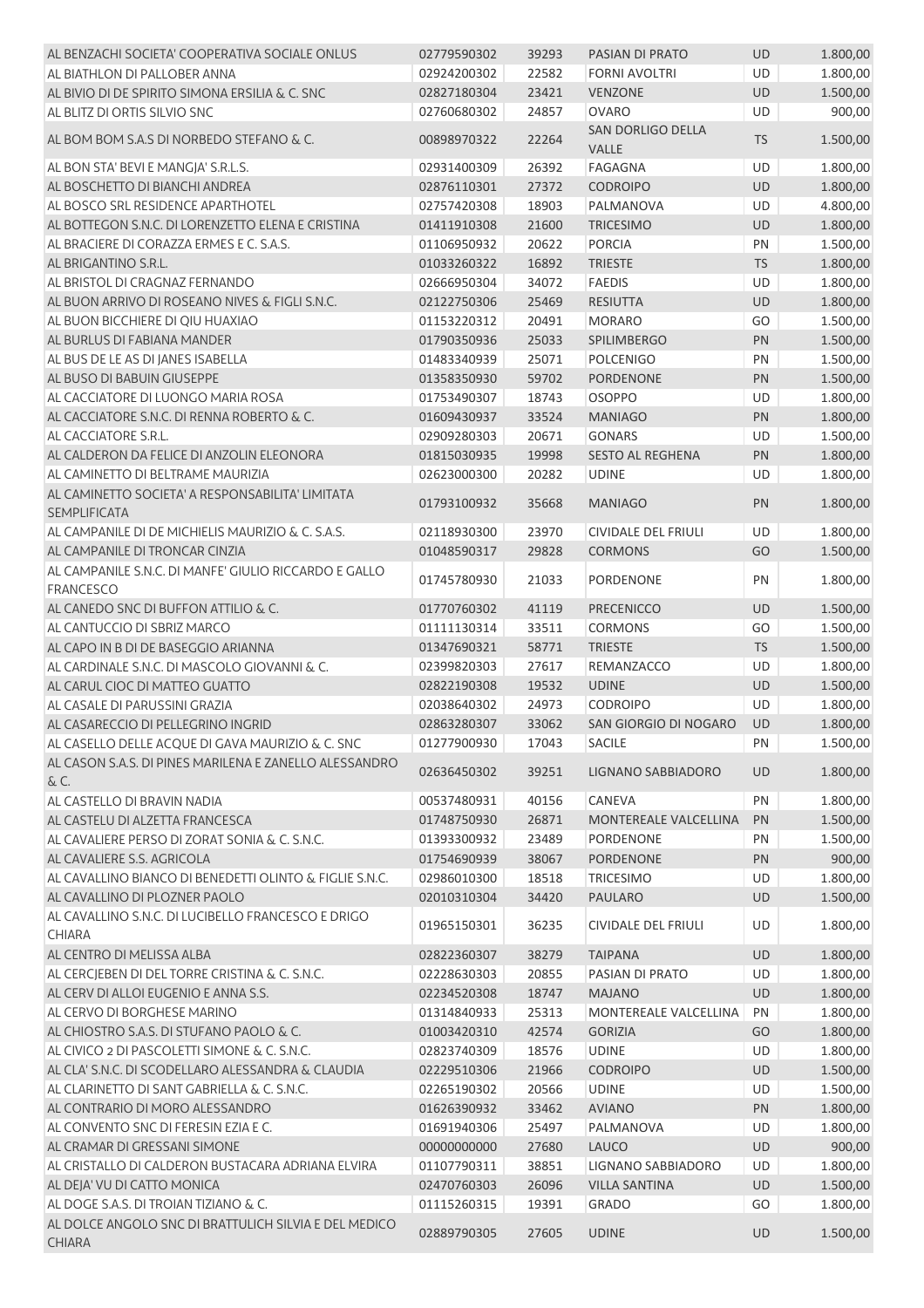| AL DRAGONE DI LIU JIAHAO & C. S.N.C.                    | 01173520311 | 17220 | <b>CORMONS</b>                | GO        | 1.500,00 |
|---------------------------------------------------------|-------------|-------|-------------------------------|-----------|----------|
| AL FALO' DI CAMEROTTO EDDI                              | 01744880939 | 17381 | PRAVISDOMINI                  | PN        | 1.500,00 |
| AL FARO DI GIORDANO ANTONIO & C.S.A.S.                  | 02156670305 | 30867 | <b>UDINE</b>                  | UD        | 1.800,00 |
| AL FARO DI MORES RITA & C. S.N.C.                       | 02079300303 | 32042 | LATISANA                      | UD        | 1.800,00 |
| AL FOGOLAR DA CLEMENTE DI DE VICO CLEMENTE              | 02882840305 | 39054 | <b>RIGOLATO</b>               | UD        | 1.500,00 |
| AL FOGOLAR DA MANDER DI GUIDO E CINTHIA MANDER SNC      | 01611470939 | 28864 | SEQUALS                       | PN        | 1.800,00 |
| AL FOGOLAR SNC DI RET PIERGIORGIO & C.                  | 01873440935 | 25621 | <b>FANNA</b>                  | PN        | 1.500,00 |
| AL FOGOLAR VISOT DI FRUSCALZO ANNA                      | 02719840304 | 25275 | CASSACCO                      | UD        | 1.500,00 |
| AL FORESTIERO DI RISPOLI ARMANDO                        | 02885830303 | 20542 | POZZUOLO DEL FRIULI           | UD        | 1.800,00 |
| AL FRIULI DI COMMESSATTI QUINTO E C. SNC                | 01832340309 | 28245 | <b>DIGNANO</b>                | UD        | 1.500,00 |
| AL GALLO DI ZANELLO GIULIA & C. S.N.C.                  | 01617090301 | 16810 | MORTEGLIANO                   | UD        | 1.500,00 |
| AL GALLO SNC DI DEL MESTRE LUCA & C.                    | 01696180304 | 39374 | PAVIA DI UDINE                | UD        | 1.500,00 |
| AL GAMBERO DI BUONOCORE RAFFAELE & C. S.A.S.            | 00334540317 | 24114 | <b>MONFALCONE</b>             | GO        | 1.800,00 |
| AL GAMBERO ROSSO DI LORUSSO RICCARDO                    | 02264140308 | 34526 | <b>UDINE</b>                  | UD        | 1.800,00 |
| AL GAMBERO ROSSO S.N.C. DI RAZZA LAURO E RAZZA LILIANA  | 00840230320 | 19519 | <b>TRIESTE</b>                | <b>TS</b> | 1.800,00 |
| AL GAMBERO S.R.L.                                       | 02853520308 | 21099 | PALMANOVA                     | UD        | 1.800,00 |
| AL GHIOTTONE DI QUAI PAOLA                              | 01528200304 | 26641 | <b>MAJANO</b>                 | UD        | 1.500,00 |
| AL GIARDINO DI FERRARA VINCENZO & C. S.N.C.             | 00404640310 | 24486 | <b>MONFALCONE</b>             | GO        | 1.800,00 |
|                                                         |             |       |                               |           |          |
| AL GJAL BLANC DI TURRINI ANNA                           | 02853590301 | 33883 | <b>TARCENTO</b>               | UD        | 1.800,00 |
| AL GOLOSONE DI JIANG QUNWEI                             | 02284830300 | 23198 | <b>TRIESTE</b>                | <b>TS</b> | 1.500,00 |
| AL GRAPPOLO D'ORO DI RE ENNIO & C. S.N.C.               | 02289490308 | 32609 | <b>UDINE</b>                  | UD        | 1.800,00 |
| AL LAMPIONE S.A.S. DI PELOSI LOREDANA & C.              | 00179980313 | 37477 | <b>GORIZIA</b>                | GO        | 1.800,00 |
| AL MANDRAKKIO DI TOGNON ALESSANDRO & C. S.N.C.          | 00531680312 | 33721 | <b>GRADO</b>                  | GO        | 1.500,00 |
| AL MANGIA E FUGGI DI ZEMINA RAPISARDA                   | 01245380322 | 34401 | <b>TRIESTE</b>                | <b>TS</b> | 1.500,00 |
| AL MARINAIO DI CORBATTO PAOLO & C. S.A.S.               | 01061080311 | 21735 | <b>GRADO</b>                  | GO        | 1.800,00 |
| AL MATTINIERO DI MICHELE CUCCI & C. S.A.S.              | 01904890306 | 23029 | <b>BASILIANO</b>              | UD        | 1.500,00 |
| AL MERCANTILE S.R.L.                                    | 01170030322 | 25510 | <b>TRIESTE</b>                | <b>TS</b> | 1.800,00 |
| AL MOLINO DI CONSUELO DEGENHARDT                        | 01114240318 | 29143 | <b>FARRA D'ISONZO</b>         | GO        | 1.800,00 |
| AL MULINO DI TONINI PAOLO SAS                           | 01375990304 | 28751 | REANA DEL ROIALE              | UD        | 1.800,00 |
| AL MULINO S.N.C. DI DEL NEGRO GINO E C.                 | 01145440309 | 22633 | <b>CAMINO AL</b>              | UD        | 1.800,00 |
|                                                         |             |       | <b>TAGLIAMENTO</b>            |           |          |
| AL MULINO SRLS                                          | 01876780931 | 29685 | <b>AVIANO</b>                 | PN        | 1.500,00 |
| AL MUNICIPIO CAFFE'-BISTROT DI DEL MESTRE EVA           | 02742480300 | 27178 | PAVIA DI UDINE                | UD        | 1.500,00 |
| AL NUOVO BAFFONE S.R.L.                                 | 02699820300 | 30179 | CAMPOFORMIDO                  | UD        | 1.800,00 |
| AL NUOVO SOMBRERO - SOCIETA' IN NOME COLLETTIVO DI      | 01273180321 | 27344 | <b>MUGGIA</b>                 | <b>TS</b> | 1.500,00 |
| LIPOVEZ LORELLA E NIGRIS ALEXIA                         |             |       |                               |           |          |
| AL NURAGHE CAFFE' DI DI MOLFETTA ALESSANDRA             | 01776190934 | 32228 | <b>PORCIA</b>                 | PN        | 1.500,00 |
| AL PALAZAT DI PONTELLO SONIA                            | 01790830937 | 18589 | CAVASSO NUOVO                 | PN        | 1.500,00 |
| AL PARCO DI PIAN ANDREA                                 | 01138810310 | 30153 | <b>GRADISCA D'ISONZO</b>      | GO        | 1.800,00 |
| AL PARCO DI VARIOLA VLADIDARIO E C. S.A.S.              | 01413490937 | 17490 | <b>CHIONS</b>                 | PN        | 1.800,00 |
| AL PARINI DI ZORZENONE ALBERTO S.A.S.                   | 01830900302 | 19172 | CIVIDALE DEL FRIULI           | UD        | 1.800,00 |
| AL PELLEGRINO DI CELENTANO SERAFINA & C. S.N.C.         | 00347630311 | 38570 | <b>GRADISCA D'ISONZO</b>      | GO        | 4.800,00 |
| AL PICCHIO DI NODALE DAVIDE E C. SAS                    | 01427510308 | 43609 | <b>SUTRIO</b>                 | UD        | 4.800,00 |
| AL PICCOLO CASON S.A.S. DI VATTA KAREN E PINES MARILENA | 02926800307 | 38588 | LIGNANO SABBIADORO            | <b>UD</b> | 1.800,00 |
| & C.                                                    |             |       |                               |           |          |
| AL PLAN DI PALUZ DI DELNERI FEDERICO                    | 02490470305 | 29577 | <b>TARCENTO</b>               | <b>UD</b> | 1.800,00 |
| AL POETA DI PETEAN PATRIZIA                             | 01148400318 | 32972 | SAGRADO                       | GO        | 1.800,00 |
| AL PONT DE FERO SNC DI DEL BEN SANTE & ROSA BIAN SONIA  | 01517870935 | 18295 | PRATA DI PORDENONE            | PN        | 1.500,00 |
|                                                         |             |       |                               |           |          |
| AL PONTE DI APICELLA GAETANO                            | 01659480303 | 35351 | <b>COLLOREDO DI MONTE</b>     | UD        | 1.500,00 |
|                                                         |             |       | <b>ALBANO</b>                 |           |          |
| AL PORTICO DA ERNESTO DI TOMASELLI MAURO E TAMARA E C.  | 02514060306 | 28513 | SAN GIORGIO DI NOGARO         | UD        | 1.800,00 |
| SAS                                                     |             |       |                               |           |          |
| AL PORTICO DI D'ANGELICA ROBERTA E DANIELA S.N.C.       | 02072450303 | 33126 | <b>CERVIGNANO DEL FRIULI</b>  | UD        | 1.500,00 |
| AL PORTICO S.A.S. DI GUGLIELMO VINCENZO & C.            | 01058810316 | 24012 | ROMANS D'ISONZO               | GO        | 1.800,00 |
| AL PORTONAT DI DE ROSA ALESSANDRA E C. S.N.C.           | 01960320305 | 19969 | <b>SAN DANIELE DEL FRIULI</b> | <b>UD</b> | 1.800,00 |
| AL POSTA CAFFE' DI PROTTI DEBORA                        | 01740720931 | 23711 | <b>MANIAGO</b>                | PN        | 1.500,00 |
| AL POZZO SRL                                            | 02882470301 | 32453 | <b>UDINE</b>                  | UD        | 1.500,00 |
| AL RAGNO D'ORO DI MEDEOT PIERO                          | 02490570302 | 20792 | FIUMICELLO VILLA              | UD        | 4.800,00 |
|                                                         |             |       | <b>VICENTINA</b>              |           |          |
| AL RIFUGIO DI BET FABIO & C SNC                         | 01702660935 | 38211 | <b>ZOPPOLA</b>                | PN        | 1.800,00 |
| AL RIFUGIO DI KNEZ PAMELA                               | 01168310314 | 32898 | <b>GORIZIA</b>                | GO        | 1.500,00 |
| AL RISTORO S.R.L.                                       | 00942650326 | 38555 | <b>MUGGIA</b>                 | <b>TS</b> | 1.800,00 |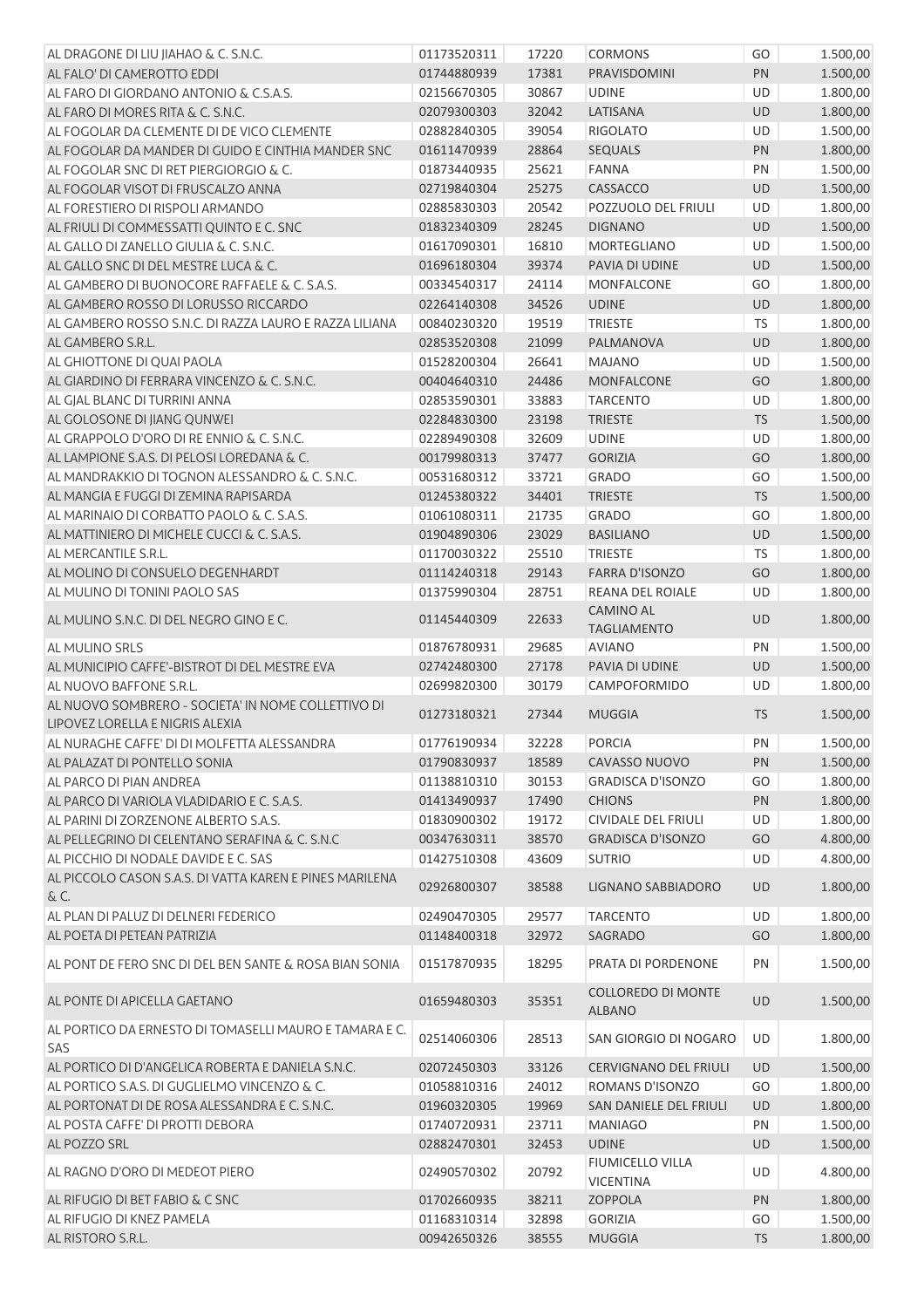| AL RITROVO DIVINO DI VAZZOLER STEFANIA                              | 01727330936 | 18648 | PASIANO DI PORDENONE               | PN        | 1.500,00 |
|---------------------------------------------------------------------|-------------|-------|------------------------------------|-----------|----------|
| AL RIVUAT DI DE GILIO ANTONELLA                                     | 02982190304 | 20245 | <b>MORUZZO</b>                     | <b>UD</b> | 1.500,00 |
| AL RUGANTINO BY CHIARELLI DI CHIARELLI ANTONIO                      | 01446140301 | 61310 | <b>UDINE</b>                       | <b>UD</b> | 1.800,00 |
| AL RUSTICO S.R.L.                                                   | 00473290930 | 60380 | CASARSA DELLA DELIZIA              | <b>PN</b> | 4.800,00 |
| AL SA DI TE DI SARA COJUTTI                                         | 02689660302 | 22609 | <b>UDINE</b>                       | <b>UD</b> | 900,00   |
| AL SAGITTARIO DI CORAL GIANNI & C. S.A.S.                           | 01113610933 | 22553 | CASARSA DELLA DELIZIA              | PN        | 1.500,00 |
| AL SAN DANIELE DI LENISA ALAIN                                      | 02158240305 | 24936 | CIVIDALE DEL FRIULI                | <b>UD</b> | 1.800,00 |
| AL SIMPRI BON DI DEROSSI ADRIANO                                    | 00436220313 | 24444 | SAN GIOVANNI AL<br><b>NATISONE</b> | UD        | 1.500,00 |
| AL SKILIFT DI PETRIS MARIA CARLA S.N.C.                             | 02556180301 | 27571 | AMPEZZO                            | UD        | 1.800,00 |
| AL SOLITO POSTO 2 DI BONAPARTE SALVIO                               | 01067180313 | 22072 | RONCHI DEI LEGIONARI               | GO        | 1.800,00 |
| AL SOLITO POSTO DI PIERO COMIN                                      | 01877800308 | 22342 | <b>MANZANO</b>                     | <b>UD</b> | 1.500,00 |
| AL SORELI DI BARBIERO VILLI E C. S.N.C.                             | 02508180300 | 23777 | LIGNANO SABBIADORO                 | UD        | 1.800,00 |
| AL TAI D'ISONZO S.N.C. DI VIRGINIO ALESSANDRO & C.                  | 00535340319 | 28473 | <b>VILLESSE</b>                    | GO        | 1.800,00 |
| AL TIGLIO DI FONTANINI JANNINE                                      | 02947310302 | 26745 | <b>TORREANO</b>                    | <b>UD</b> | 1.500,00 |
| AL TINELLO SOCIETA' A RESPONSABILITA' LIMITATA                      |             |       |                                    |           |          |
| SEMPLIFICATA IN BREVE AL TINELLO S.R.L.S.                           | 01873800930 | 38060 | <b>BRUGNERA</b>                    | PN        | 1.800,00 |
| AL TORRENTE DI ORLANDO MARA                                         | 02366680300 | 31908 | <b>NIMIS</b>                       | UD        | 1.800,00 |
| AL TRAM SAS DI CHENG QING WEN                                       | 02855840308 | 19333 | <b>UDINE</b>                       | UD        | 1.500,00 |
| AL TRAMONTO S.A.S. DI NOVKA MILANOVIC & C.                          | 01259860326 | 19870 | <b>TRIESTE</b>                     | <b>TS</b> | 1.800,00 |
| AL TRIVIO DI CODROMAZ FABIO                                         | 02993810304 | 33002 | <b>SAN LEONARDO</b>                | UD        | 1.800,00 |
| AL TUCANO DI NONINO SABRINA                                         |             |       |                                    |           | 1.800,00 |
|                                                                     | 02602560308 | 31045 | PASIAN DI PRATO                    | UD        |          |
| AL TURISTA DI CORBATTO DONATELLA E CORBATTO TIZIANA &<br>C. SNC     | 02503760304 | 30218 | <b>CERVIGNANO DEL FRIULI</b>       | UD        | 1.500,00 |
| AL VALICO S.A.S. DI DEL STABILE OTTONE E C.                         | 02191000302 | 22196 | PALUZZA                            | UD        | 1.800,00 |
| AL VECCHIO COMUNE DI DI LUCA GIUDITTA                               | 02870800303 | 22359 | AIELLO DEL FRIULI                  | <b>UD</b> | 1.500,00 |
| AL VECCHIO MULINO DI DI BERT ALESSANDRO & C. SAS                    | 02774700302 | 40474 | <b>PORPETTO</b>                    | UD        | 1.800,00 |
| AL VECCHIO STALLO S.A.S. DI MANCINI MAURIZIO & C.                   | 01388670307 | 19857 | <b>UDINE</b>                       | <b>UD</b> | 1.800,00 |
| AL VECCHIO TRAM DI L.D.                                             | 02702800307 | 27790 | <b>FAGAGNA</b>                     | UD        | 1.500,00 |
| AL VECJO BATIRAM S.N.C. DI MASINI MASSIMO & C.                      | 01491580302 | 19090 | SAN DANIELE DEL FRIULI             | UD        | 1.500,00 |
| AL VECJO TRAGHET DI PICCOLI MARIA ASSUNTA & C. SNC                  | 02633250309 | 17199 | <b>RAGOGNA</b>                     | UD        | 1.800,00 |
| AL VIA VAI DI FRISONE FRANCESCO                                     | 02817110303 | 28344 | <b>CIVIDALE DEL FRIULI</b>         | UD        | 1.500,00 |
| AL VIANDANTE DI SEREA CAMELIA                                       | 02956090308 | 36897 | PASIAN DI PRATO                    | UD        | 1.800,00 |
| AL.MA S.R.L.                                                        | 02897880304 | 59775 | <b>UDINE</b>                       | UD        | 1.500,00 |
| AL.MA.DUE S.N.C.                                                    | 02993010301 | 60373 | <b>UDINE</b>                       | <b>UD</b> | 1.500,00 |
| AL.MA.DUE SRLS                                                      | 02944620307 | 18340 | <b>UDINE</b>                       | UD        | 1.800,00 |
| AL59 SOCIETA' A RESPONSABILITA' LIMITATA SEMPLIFICATA               | 01336180326 | 41828 | <b>TRIESTE</b>                     | <b>TS</b> | 1.800,00 |
| ALA DI OBOYCHUK GALYNA                                              | 02737740304 | 33284 | <b>MAJANO</b>                      | UD        | 1.500,00 |
| ALBAGEA S.R.L.                                                      | 02881610303 | 19207 | <b>UDINE</b>                       | UD        | 1.500,00 |
| <b>ALBANO SALVATORE PAOLO</b>                                       | 02485500306 | 27142 | <b>TARVISIO</b>                    | UD        | 1.500,00 |
| ALBERGO - RISTORANTE - BAR CRISTOFOLI DI CRAIGHERO                  |             |       |                                    |           |          |
| ANTONELLA & C.S.N.C.                                                | 00249900309 | 18782 | <b>TREPPO LIGOSULLO</b>            | UD        | 4.800,00 |
| ALBERGO - TRATTORIA ALLA DA.MA. DI MACORIG DARIO E C.<br>S.N.C.     | 01625690308 | 17972 | SAN GIOVANNI AL<br><b>NATISONE</b> | UD        | 4.800,00 |
| ALBERGO ABBAZIA DI MANERA MARIO & C. - S.N.C.                       | 02014450304 | 22630 | LIGNANO SABBIADORO                 | UD        | 4.800,00 |
| ALBERGO AI 7 NANI DI CAPELLARI ALBA                                 | 02003060304 | 30871 | PRATO CARNICO                      | UD        | 4.800,00 |
| ALBERGO AL PURA DI ROMAN ROS NILLA                                  | 01506920931 | 19291 | AMPEZZO                            | UD        | 1.800,00 |
| ALBERGO ALLA CITTA' DI TRIESTE DI SCHUFF MARGITTA<br><b>THOMANN</b> | 01164230318 | 19126 | <b>GRADO</b>                       | GO        | 4.800,00 |
| ALBERGO ALLA NAVE DI CODROMAZ ALESSIO & BRUERA<br>GIULIO S.N.C.     | 02187410309 | 27265 | LIGNANO SABBIADORO                 | UD        | 4.800,00 |
| ALBERGO ALLA ROSA DI BRESSA AURORA                                  | 01318810932 | 36997 | <b>CIMOLAIS</b>                    | PN        | 4.800,00 |
| ALBERGO ALLA SPIAGGIA S.R.L.                                        | 00381840313 | 32827 | <b>GRADO</b>                       | GO        | 4.800,00 |
| ALBERGO ALLA TROTA DI SPECOGNA CARLO                                | 00220560304 | 19697 | <b>PULFERO</b>                     | UD        | 4.800,00 |
| ALBERGO ALL'ORSO SNC DI BUZZI MARIA CRISTINA & C.                   | 02013560301 | 17366 | MALBORGHETTO                       | UD        | 4.800,00 |
|                                                                     |             |       | VALBRUNA                           |           |          |
| ALBERGO AMBRIABELLA DI CANCIANI GENOVEFFA & C. S.N.C.               | 00160460317 | 25938 | GRADO                              | GO        | 900,00   |
| ALBERGO BAR TRATTORIA AI TIGLI DI PERISSINOTTO ANNA<br><b>MARIA</b> | 01502950932 | 32810 | <b>SAN VITO AL</b><br>TAGLIAMENTO  | PN        | 4.800,00 |
| ALBERGO BASCHERA DI CHIARVESIO MATTIA                               | 02857980300 | 16756 | FAGAGNA                            | UD        | 4.800,00 |
| ALBERGO BELLAVISTA DI CAODURO EDOARDO & C. S.A.S.                   | 01870600309 | 18367 | LIGNANO SABBIADORO                 | UD        | 4.800,00 |
| ALBERGO BELLAVISTA DI EMANUELE PACHNER & C. S.A.S.                  | 00657840252 | 20900 | SAPPADA                            | UD        | 4.800,00 |
| ALBERGO BELLAVISTA DI P.G. DE INFANTI & C. - S.A.S.                 | 01320060302 | 18548 | RAVASCLETTO                        | UD        | 4.800,00 |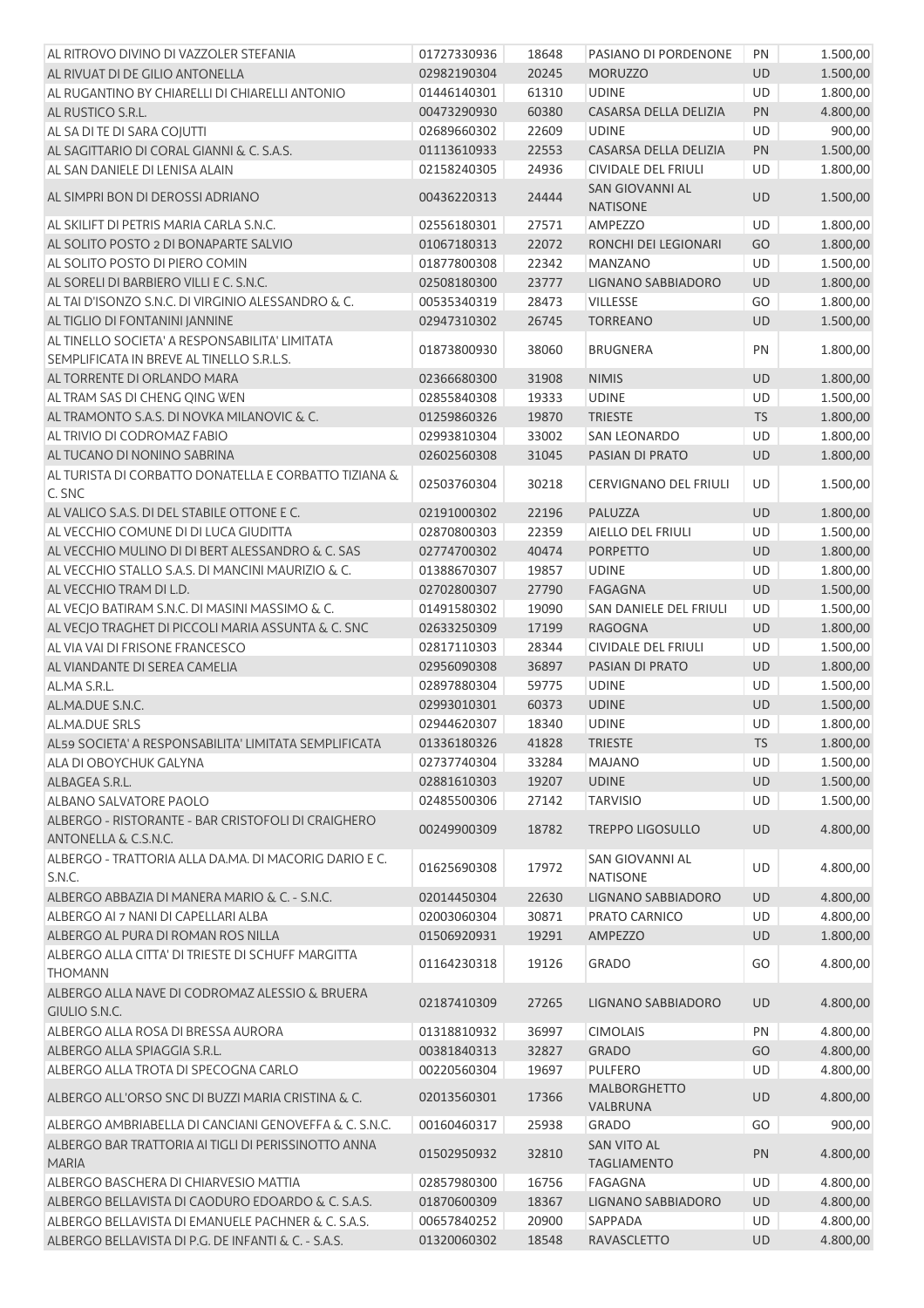| ALBERGO BELVEDERE DI DELLE CASE SILVA & C. S.A.S.       | 00423610930 | 24426 | <b>SEQUALS</b>             | PN        | 1.800,00 |
|---------------------------------------------------------|-------------|-------|----------------------------|-----------|----------|
| ALBERGO BELVEDERE SNC DI BOCCINGHER CRISTINA & C.       | 00658250253 | 21262 | SAPPADA                    | <b>UD</b> | 900,00   |
| ALBERGO BORGHESE DI BORGHESE SILVANO & C. S.N.C.        | 01425950936 | 26442 | MONTEREALE VALCELLINA      | PN        | 1.800,00 |
| ALBERGO BORNASS S.R.L.                                  | 01224010932 | 36544 | <b>AVIANO</b>              | PN        | 4.800,00 |
| ALBERGO CANIN DI MORETTI SANTINA & C. S.A.S.            | 01875230300 | 20448 | <b>RESIUTTA</b>            | UD        | 4.800,00 |
| ALBERGO CAPANNA D'ORO S.R.L.                            | 01408650305 | 19707 | LIGNANO SABBIADORO         | UD        | 4.800,00 |
| ALBERGO CAVALLINO SAS DI BOCCINGHER MAURO & C.          | 00792890253 | 25790 | SAPPADA                    | UD        | 4.800,00 |
| ALBERGO CENTRALE DI CORADAZZI VALLY & C. S.A.S.         | 02261800300 | 19073 | <b>FORNI DI SOPRA</b>      | UD        | 4.800,00 |
| ALBERGO CLOCCHIATTI S.R.L.                              | 01848050306 | 23987 | <b>UDINE</b>               | UD        | 4.800,00 |
| ALBERGO COLOMBIA - SOCIETA' IN ACCOMANDITA SEMPLICE     |             |       |                            |           |          |
| DI CRISTINA LIPANJE & C.                                | 00691550321 | 18867 | <b>TRIESTE</b>             | <b>TS</b> | 4.800,00 |
| ALBERGO CORONA FERREA DI LUISELLA PULIE' & C. S.N.C.    | 00014670251 | 30606 | SAPPADA                    | UD        | 4.800,00 |
| ALBERGO CRISTINA DI GALLER FRANCESCO & C. S.N.C.        | 00526050257 | 33792 | SAPPADA                    | UD        | 1.800,00 |
| ALBERGO DA FEDRIGO DI FEDRIGO LIVIO                     | 00609110309 | 41953 | <b>PONTEBBA</b>            | UD        | 4.800,00 |
| ALBERGO DA GON DI GON ELENA                             | 01164900316 | 23408 | <b>CORMONS</b>             | GO        | 4.800,00 |
| ALBERGO DA LUCIANO S.N.C. DI CALDIERARO MIRKO & C.      | 01165100932 | 20398 | ZOPPOLA                    | PN        | 1.800,00 |
| ALBERGO DAL CORTESAN SAS DI DE LUCA MAURIZIO E C.       | 02048730309 | 18567 | <b>AMPEZZO</b>             | <b>UD</b> | 4.800,00 |
| ALBERGO DALL'ONGARO S.R.L.                              | 01427170939 | 36419 | PRATA DI PORDENONE         | PN        | 4.800,00 |
| ALBERGO DIFFUSO CLAUZETTO SOCIETA' COOPERATIVA          | 01780200935 | 19421 | <b>CLAUZETTO</b>           | PN        | 900,00   |
| ALBERGO DIFFUSO COL GENTILE SOCIETA' COOPERATIVA        | 02790180307 | 23305 | SOCCHIEVE                  | UD        | 4.800,00 |
| ALBERGO DIFFUSO COMEGLIANS - SOC. COOP. A R.L.          | 02089220301 | 19967 | <b>COMEGLIANS</b>          | <b>UD</b> | 900,00   |
| ALBERGO DIFFUSO LAGO DI BARCIS - DOLOMITI FRIULANE      |             |       |                            |           |          |
| SOCIETA' COOPERATIVA                                    | 01749170930 | 18555 | <b>BARCIS</b>              | PN        | 4.800,00 |
| ALBERGO DIFFUSO MAGREDI DI VIVARO - SOCIETA'            |             |       |                            |           |          |
| <b>COOPERATIVA</b>                                      | 01755130935 | 19628 | <b>VIVARO</b>              | PN        | 4.800,00 |
| ALBERGO DIFFUSO POLCENIGO S.R.L.                        | 01755910930 | 18564 | <b>POLCENIGO</b>           | PN        | 4.800,00 |
| ALBERGO DIFFUSO SAURIS - SOCIETA' COOPERATIVA           | 02466120306 | 18436 | <b>SAURIS</b>              | <b>UD</b> | 4.800,00 |
| ALBERGO DIFFUSO TOLMEZZO SOC. COOP. A. R. L.            | 02779670302 | 21447 | <b>TOLMEZZO</b>            | UD        | 4.800,00 |
| ALBERGO DIFFUSO VAL D'INCAROJO SOCIETA' COOPERATIVA     | 02391550304 | 22466 | <b>PAULARO</b>             | UD        | 4.800,00 |
| ALBERGO DIFFUSO VALCELLINA E VAL VAJONT SOCIETA'        |             |       |                            |           |          |
| <b>COOPERATIVA</b>                                      | 01532000930 | 35183 | <b>CLAUT</b>               | PN        | 4.800,00 |
| ALBERGO DIFFUSO VALLI DEL NATISONE - SOCIETA'           |             |       |                            |           |          |
| <b>COOPERATIVA</b>                                      | 02363700309 | 18063 | <b>GRIMACCO</b>            | <b>UD</b> | 4.800,00 |
| ALBERGO DOGANA VECCHIA DI SERAFINI DIEGO                | 01565210307 | 30339 | TRIVIGNANO UDINESE         | UD        | 4.800,00 |
| ALBERGO FLORIDA S.N.C. DI NASSIVERA G. E M.             | 01218140307 | 22374 | <b>LIGNANO SABBIADORO</b>  | <b>UD</b> | 4.800,00 |
| ALBERGO GARDEL S.A.S. DI GARDEL G.B. & C                | 00822080305 | 17211 | <b>ARTA TERME</b>          | <b>UD</b> | 4.800,00 |
| ALBERGO ITALIA DI BRUGNOLO TULLIO & C. S.A.S.           | 00344640313 | 17323 | MONFALCONE                 | GO        | 4.800,00 |
| ALBERGO ITALIA S.R.L.                                   | 01620990307 | 18235 | <b>LIGNANO SABBIADORO</b>  | UD        | 4.800,00 |
| ALBERGO LEON BIANCO DI DE REGGI MARINO & C. S.A.S.      | 00153120308 | 28493 | <b>MOGGIO UDINESE</b>      | UD        | 4.800,00 |
| ALBERGO MAREA DI TOMASINI MARIA LUISA                   | 01094490313 | 28900 | <b>GRADO</b>               | GO        | 4.800,00 |
| ALBERGO MATIZ - DA OTTO DI MATIZ DIEGO                  | 00977580307 | 57691 | PALUZZA                    | UD        | 1.800,00 |
| ALBERGO MICHIELINI S.N.C. DI MICHIELINI PIETRO E F.LLI  | 00121750939 | 18603 | <b>SPILIMBERGO</b>         | PN        | 4.800,00 |
| ALBERGO MIRAMONTI DI MERLO FERNANDA                     | 01623730304 | 33031 | <b>ARTA TERME</b>          | <b>UD</b> | 4.800,00 |
| ALBERGO PENSIONE MILANO DI STRICCA & C. - SOCIETA' IN   |             |       |                            |           |          |
| <b>ACCOMAN- DITA SEMPLICE</b>                           | 00041500315 | 29415 | <b>GRADO</b>               | GO        | 4.800,00 |
| ALBERGO PIANI DI LUZZA DI CLARA DEL FABBRO              |             |       |                            |           |          |
| ALBERGO PITTIS DI PITTIS PAOLO & C. S.N.C.              | 01655050308 | 22170 | <b>FORNI AVOLTRI</b>       | UD        | 4.800,00 |
|                                                         | 00635480304 | 34515 | <b>OSOPPO</b>              | UD        | 4.800,00 |
| ALBERGO PIZZERIA TRATTORIA EUROPA DEI FRATELLI CASO     | 00457460319 | 25841 | <b>FOGLIANO REDIPUGLIA</b> | GO        | 1.500,00 |
| FELICE, ANTONIO, SALVATORE, MAURIZIO & CARMINE S.N.C.   |             |       |                            |           |          |
| ALBERGO RISTORANTE ALLA STAZIONE DI GIORDANO MICHELE    | 01166380327 | 61083 | <b>MUGGIA</b>              | <b>TS</b> | 4.800,00 |
| ALBERGO RISTORANTE ALLE CROSERE S.R.L.                  | 00174510305 | 18558 | <b>FAGAGNA</b>             | <b>UD</b> | 4.800,00 |
| ALBERGO RISTORANTE BAR AL PINO DI ZOLLIA EDO            | 02076420302 | 26980 | <b>FORNI DI SOTTO</b>      | UD        | 1.500,00 |
| ALBERGO RISTORANTE BAR ITALIA S.A.S. DI MARCONI MASSIMO | 02096010307 | 17680 | PALUZZA                    | <b>UD</b> | 1.800,00 |
| & C.                                                    |             |       |                            |           |          |
| ALBERGO RISTORANTE BELVEDERE S.N.C. DI MEDAGLIA         | 00178670303 | 17195 | <b>CODROIPO</b>            | UD        | 4.800,00 |
| ALFONSO & C.                                            |             |       |                            |           |          |
| ALBERGO RISTORANTE CARSO DI BARBERIS LUCA & C. S.A.S.   | 01115080325 | 22356 | <b>MONRUPINO</b>           | <b>TS</b> | 1.800,00 |
| ALBERGO RISTORANTE DA BRANDO S.N.C. DI MARAZZATO        | 01428310302 | 39984 | <b>UDINE</b>               | UD        | 1.800,00 |
| SISTO & C.                                              |             |       |                            |           |          |
| ALBERGO RISTORANTE EDELWEISS DI VOLPI CLAUDIO & C. SNC  | 01849180300 | 24889 | <b>ARTA TERME</b>          | UD        | 1.500,00 |
| ALBERGO RISTORANTE GARDEN DI STEFANI RENZA              | 02685560308 | 33332 | <b>OVARO</b>               | UD        | 1.800,00 |
| ALBERGO RISTORANTE KRIZMAN SNC DI GUSTIN TIZIANA ED     | 00709330328 | 22407 | <b>MONRUPINO</b>           | TS        | 1.800,00 |
| <b>ELVIS</b>                                            |             |       |                            |           |          |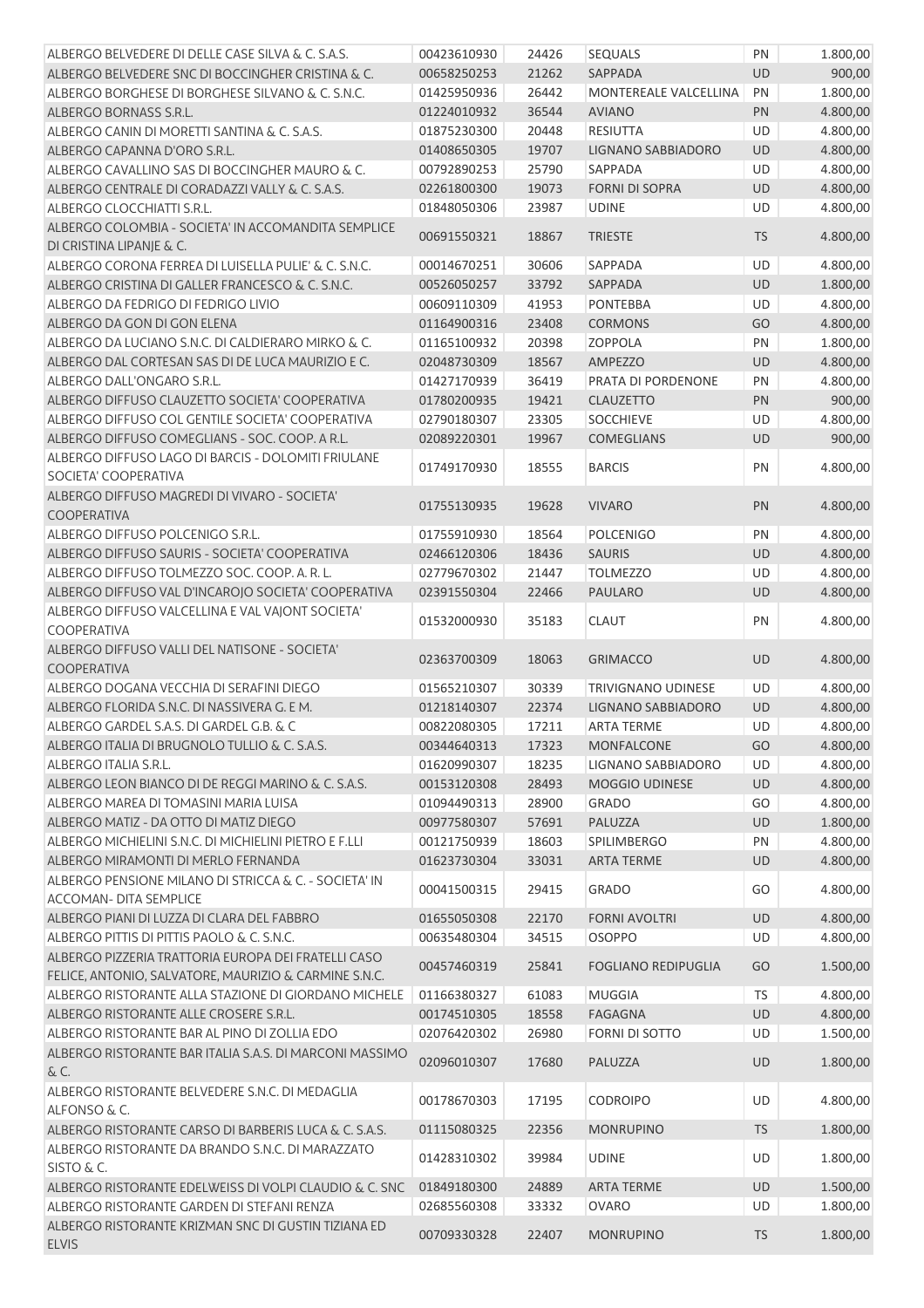| ALBERGO RISTORANTE LA SIRENETTA S.R.L.                                        | 00371150319                | 30784          | <b>MONFALCONE</b>                          | GO        | 4.800,00             |
|-------------------------------------------------------------------------------|----------------------------|----------------|--------------------------------------------|-----------|----------------------|
| ALBERGO RISTORANTE MARGHERITA DI PROTTI MAURIZIO & C.<br>S.N.C.               | 01035660933                | 18529          | <b>CIMOLAIS</b>                            | PN        | 4.800,00             |
| ALBERGO RISTORANTE TUAN DI TUAN FRANCO & C. S.N.C.                            | 01224700938                | 58046          | <b>ZOPPOLA</b>                             | PN        | 4.800,00             |
| ALBERGO ROMA DI STROILI ELIO & C. S.A.S.                                      | 00472090307                | 22566          | <b>TOLMEZZO</b>                            | UD        | 4.800,00             |
| ALBERGO SCARPONE SNC DI ROMANIN GABRIELLA & C.                                | 01787360302                | 26253          | <b>FORNI AVOLTRI</b>                       | UD        | 4.800,00             |
| ALBERGO SORGENTI DEL PIAVE DI QUINZ GIUSEPPE                                  | 00622520252                | 23643          | SAPPADA                                    | UD        | 4.800,00             |
| ALBERGO SOTTOCORONA SNC DI SBRIZZAI MICHELA &<br><b>ROBERTO</b>               | 02410020305                | 18350          | <b>FORNI AVOLTRI</b>                       | <b>UD</b> | 4.800,00             |
| ALBERGO STELLA D'ORO S.N.C. DI SIMONUTTI OLIVA E FIGLI                        | 00370570939                | 16746          | SPILIMBERGO                                | PN        | 4.800,00             |
| ALBERGO TARANDAN DI CELLA ENZO                                                | 00576220305                | 20609          | <b>FORNI DI SOPRA</b>                      | UD        | 4.800,00             |
| ALBERGO TOGNON DI RUSIN LAURETTA & C. S.A.S.                                  | 00486420318                | 25045          | <b>GRADO</b>                               | GO        | 4.800,00             |
| ALBERGO VALCANALE SNC DELLE SORELLE CHIABAI EMANUELA,<br>NERINA E TIZIANA     | 01653300309                | 30933          | <b>MALBORGHETTO</b><br>VALBRUNA            | UD        | 4.800,00             |
| ALBERGO VENEZIA S.N.C. DI ALESSIA CAPPELLOTTO E C.                            | 01171110255                | 25846          | SAPPADA                                    | <b>UD</b> | 4.800,00             |
| ALBERONE SPORTING CLUB S.R.L.                                                 | 02347780302                | 31806          | SAN PIETRO AL NATISONE                     | UD        | 1.500,00             |
| <b>ALBERTACCI MAURIZIO</b>                                                    | 01342080320                | 37775          | <b>TRIESTE</b>                             | <b>TS</b> | 700,00               |
| ALBERTI S.R.L.                                                                | 01560280305                | 42670          | SAN DANIELE DEL FRIULI                     | UD        | 1.500,00             |
| ALBERTO CARLO D'ATTIMIS-MANIAGO MARCHIO'                                      | 01329370934                | 41646          | <b>BUTTRIO</b>                             | UD        | 1.800,00             |
| <b>ALBERTO IERALLA</b>                                                        | 01210980320                | 42328          | <b>TRIESTE</b>                             | TS        | 650,00               |
| <b>ALBI MAURO</b>                                                             | 02501850305                | 20489          | <b>PAGNACCO</b>                            | UD        | 1.500,00             |
| ALCATRAZ GYM DI PELIZZO LUCA                                                  | 02750440303                | 27766          | <b>LIGNANO SABBIADORO</b>                  | UD        | 1.500,00             |
| ALCEO S.R.L.S.                                                                | 02854820301                | 26956          | <b>TARCENTO</b>                            | UD        | 1.800,00             |
| ALCES S.R.L.                                                                  | 02459240301                | 33396          | LIGNANO SABBIADORO                         | UD        | 4.800,00             |
| <b>ALDO ROMANUTTI</b>                                                         | 02663030308                | 28592          | <b>SAN GIOVANNI AL</b><br><b>NATISONE</b>  | <b>UD</b> | 1.800,00             |
| ALE CAFFE' DI ALESSIO ERICA                                                   | 01314510320                | 21412          | <b>TRIESTE</b>                             | <b>TS</b> | 1.500,00             |
| ALE&ALE - SOCIETA' IN NOME COLLETTIVO DI RODELA ALESSIA<br>E CIPRIANO ALESSIO | 01329770323                | 30456          | <b>TRIESTE</b>                             | <b>TS</b> | 1.500,00             |
| ALEA DI FLAVIO DE LUCA & C. S.N.C.                                            |                            |                | <b>UDINE</b>                               | UD        |                      |
| ALEA SOCIETA' COOPERATIVA A RESPONSABILITA' LIMITATA                          | 02602900306                | 31723          |                                            |           | 1.500,00             |
| ALEAGO S.R.L.                                                                 | 01422750305                | 44914          | <b>CIVIDALE DEL FRIULI</b>                 | UD        | 1.500,00             |
|                                                                               | 01323230324                | 32417          | <b>TRIESTE</b>                             | <b>TS</b> | 1.800,00             |
| <b>ALEKSIC MARIJANA</b>                                                       | 02882950302                | 36708          | <b>UDINE</b>                               | <b>UD</b> | 1.500,00             |
| ALEOP CINOFILA E SPORT ASSOCIAZIONE SPORTIVA<br><b>DILETTANTIS</b>            | 00000000000                | 61476          | <b>UDINE</b>                               | <b>UD</b> | 1.200,00             |
| <b>ALEROSVAL SRL</b>                                                          | 01312240326                | 21384          | <b>TRIESTE</b>                             | <b>TS</b> | 1.800,00             |
| ALESSANDRIA S.R.L.                                                            | 02456690300                | 19328          | <b>UDINE</b>                               | UD        | 4.800,00             |
| ALESSANDRO CATTARUZZA                                                         | 00671970325                | 28802          | <b>TRIESTE</b>                             | <b>TS</b> | 1.800,00             |
| <b>ALEX MAJCEN</b>                                                            | 01031780321                | 35820          | <b>TRIESTE</b>                             | <b>TS</b> | 700,00               |
| ALEXTI S.N.C. DI GABBINO TIZIANA E LONGATO ALESSANDRO                         | 02514290309                | 23713          | <b>ATTIMIS</b>                             | UD        | 1.500,00             |
| ALFA VIAGGI DI CORDOVADO GUIDO                                                | 02183410303                | 35858          | CODROIPO                                   | UD        | 700,00               |
| ALIBABA' DI HADHOUD HESHAM & C. SAS                                           | 02905930307                | 40175          | <b>CODROIPO</b>                            | UD        | 1.800,00             |
| ALICE SATTOLO GUIDA NATURALISTICA                                             | 00000000000                | 33705          | <b>TRIESTE</b>                             | TS        | 650,00               |
| <b>ALICE SRL</b>                                                              | 02970030306                | 60690          | <b>COLLOREDO DI MONTE</b><br><b>ALBANO</b> | UD        | 1.800,00             |
| ALIEXPRESS DI METAJ ALI                                                       | 01800540930                | 26257          | PORDENONE                                  | PN        | 700,00               |
| ALKIMIA SAS DI SUT SOLIDEA & C.                                               | 01810210938                | 60441          | PASIANO DI PORDENONE                       | PN        | 1.500,00             |
| ALL FRIENDS DI VERRILLI FRANCESCA                                             | 01833070939                | 19610          | PORDENONE                                  | PN        | 1.800,00             |
| ALL IN S.R.L.                                                                 | 01100520319                | 17158          | <b>GRADO</b>                               | GO        | 1.500,00             |
| ALLA BASILICA S.N.C. DI BATTIMELLI FIORINA & C.                               | 01917180307                | 29638          | <b>AQUILEIA</b>                            | UD        | 4.800,00             |
| ALLA BERLINA DI DANIELIS TANIA & C. SNC                                       | 01426080303                | 21793          | SANTA MARIA LA LONGA                       | UD        | 1.800,00             |
| ALLA CAMPAGNA DI MARCENARO MONICA ALICIA                                      | 02482900301                | 33615          | <b>TERZO D'AQUILEIA</b>                    | UD        | 1.500,00             |
| ALLA CANTINA DI GIACOMETTI LAURA ROSA                                         | 02791700301                | 37806          | REANA DEL ROIALE                           | UD        | 1.500,00             |
| ALLA CAVALLERIA DI MARCUZZI PAOLO, NICHOLAS E SAMUEL<br>S.N.C.                | 02555050307                | 20850          | POZZUOLO DEL FRIULI                        | UD        | 1.800,00             |
| ALLA CITTA' DI TRIESTE DI PETRELLO ISABELLA                                   | 02303910307                | 37858          | SAN VITO AL TORRE                          | <b>UD</b> | 1.800,00             |
| ALLA CORTE DI SILVESTRI MASSIMILIANO                                          | 01199210319                | 25942          | <b>GRADISCA D'ISONZO</b>                   | GO        | 1.800,00             |
| ALLA DOLINA DI ALESSANDRO FATTORELLO & C. - S.N.C.                            | 00641370325                | 41849          | DUINO-AURISINA                             | <b>TS</b> | 4.800,00             |
| ALLA FATTORIA DI RAMETA MARIS                                                 | 01777140938                | 19888          | PORDENONE                                  | PN        | 1.800,00             |
| ALLA FONTANIVA DI CATERINA E ALESSANDRA PILOT E C. S.A.S.                     | 01533160931                | 57773          | <b>POLCENIGO</b>                           | <b>PN</b> | 1.800,00             |
| ALLA FRASCA DI TARLAO IGINO S.N.C. DI TARLAO SABINO,                          |                            |                |                                            |           |                      |
| SALMERI GIUSEPPA & C.<br>ALLA GHIACCIAIA S.R.L.                               | 00666950308<br>02160080301 | 37898<br>18493 | <b>AQUILEIA</b><br><b>UDINE</b>            | UD<br>UD  | 1.800,00<br>1.800,00 |
|                                                                               |                            |                |                                            |           |                      |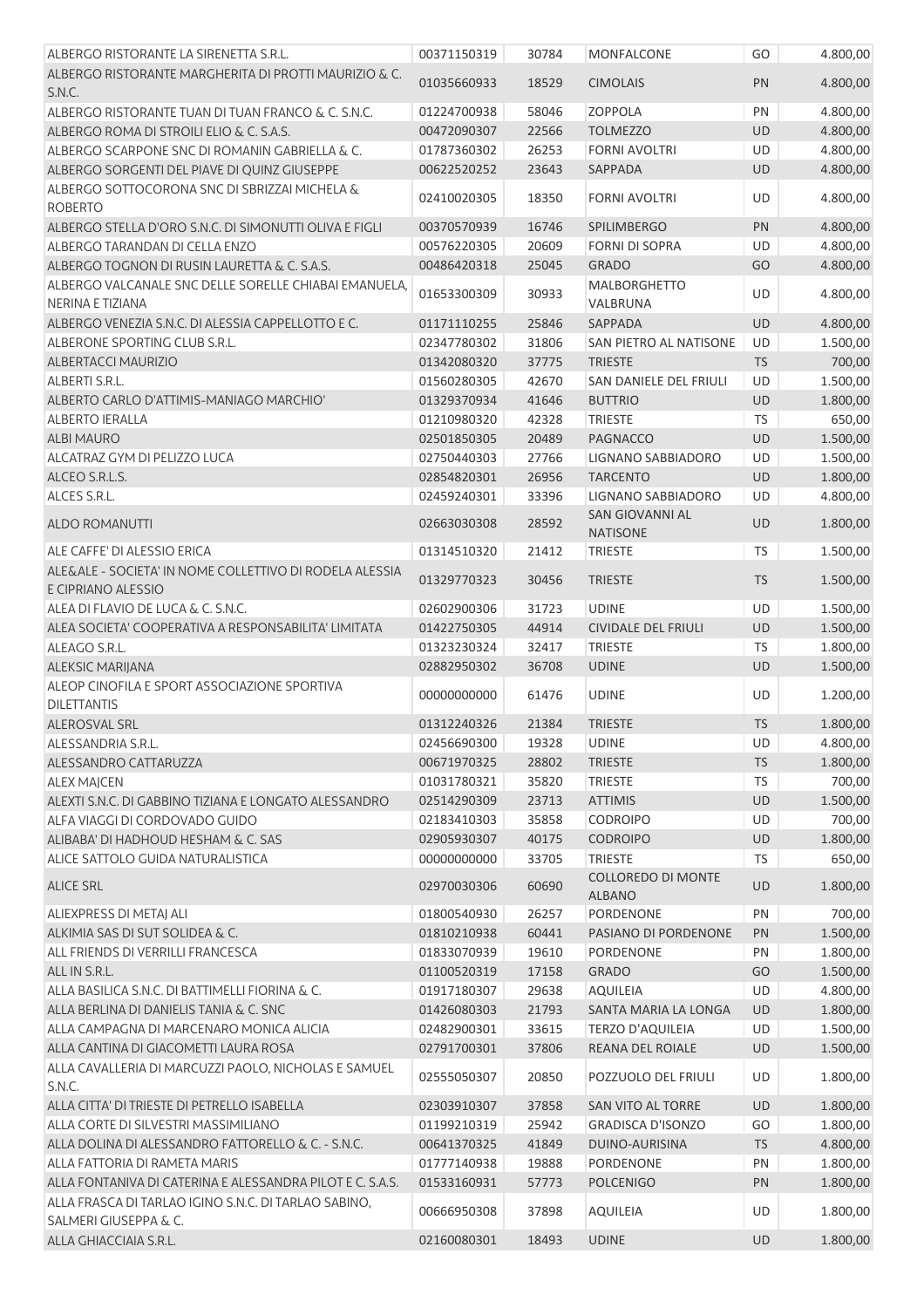| ALLA LEVADA DI ATTONI ROSA                                                              | 00402610315 | 23134 | SAN PIER D'ISONZO            | GO        | 1.500,00 |
|-----------------------------------------------------------------------------------------|-------------|-------|------------------------------|-----------|----------|
| ALLA LUNA DI GORI NADIA                                                                 | 00000000000 | 31949 | POZZUOLO DEL FRIULI          | <b>UD</b> | 900,00   |
| ALLA PACE S.R.L. SEMPLIFICATA                                                           | 01185450317 | 18464 | <b>GRADO</b>                 | GO        | 1.800,00 |
| ALLA PAGODA DI DARIO GIACOMINO & C. S.N.C                                               | 02040000305 | 22296 | <b>ENEMONZO</b>              | <b>UD</b> | 4.800,00 |
| ALLA PANCETTA DI FROSH LAURA & C. S.N.C.                                                | 01841320300 | 19650 | <b>ATTIMIS</b>               | <b>UD</b> | 1.800,00 |
| ALLA PERGOLA DI ACAMPORA ROSA & C. S.A.S.                                               | 00364410316 | 32472 | <b>CORMONS</b>               | GO        | 1.800,00 |
| ALLA POSTA S.N.C. DI SACCON VERONICA & C.                                               | 01704650934 | 18282 | VITO D'ASIO                  | PN        | 4.800,00 |
| ALLA POSTA SNC DI DE CRIGNIS GIORGIO                                                    | 02547210308 | 20355 | <b>PAULARO</b>               | UD        | 1.800,00 |
| ALLA RISATA S.R.L.                                                                      | 01687320307 | 26261 | CARLINO                      | UD        | 1.800,00 |
| ALLA SCALETTA DI JOYCE DI SBROIAVACCA MARINO                                            | 01265190320 | 16931 | <b>TRIESTE</b>               | <b>TS</b> | 1.800,00 |
| ALLA SORGENTE DI MIRSADA SAMARDZIC & C. S.A.S.                                          | 01059190320 | 31156 | <b>TRIESTE</b>               | <b>TS</b> | 1.800,00 |
| ALLA SPERANZA DI TIMEUS FIDES E C. - S.N.C.                                             | 00567730304 | 26396 | SAN GIORGIO DI NOGARO        | UD        | 4.800,00 |
| ALLA STAZIONE DI LENARDI C. & C. S.N.C.                                                 | 00385430319 | 23439 | SAGRADO                      | GO        | 1.800,00 |
| ALLA TAVERNETTA DI RIGO LUISA                                                           | 02220920306 | 21969 | <b>UDINE</b>                 | <b>UD</b> | 1.500,00 |
| ALLA TERRAZZA DI MARTINUZZI ROBERTO & C. SNC                                            | 01577750308 | 25326 | <b>CODROIPO</b>              | UD        | 1.500,00 |
| ALLA TESSITURA S.N.C. DI GIOVANNI SABATINO & FIGLI                                      | 01926270305 | 21137 | <b>UDINE</b>                 | UD        | 1.500,00 |
| ALLA TROTA BLU DI POLESE MANUELA                                                        | 01852930930 | 27031 | CANEVA                       | PN        | 1.800,00 |
| ALLA VECCHIA POSTA DI STEFANIA DI PIETRO                                                | 02622590301 | 24468 | REANA DEL ROIALE             | <b>UD</b> | 1.800,00 |
| ALLA VECCHIA QUESTURA DI GIAMPAOLO ROCCO                                                | 01765760937 | 32351 | PORDENONE                    | PN        | 1.500,00 |
| ALLA VECCHIA SCUOLA DI TOLAZZI SILVANA                                                  | 02804910301 | 24294 | <b>ARTA TERME</b>            | UD        | 1.800,00 |
| ALL'ALPINO DI VISINTIN FULVIA SAS                                                       | 02474430309 | 39097 | <b>CERVIGNANO DEL FRIULI</b> | UD        | 1.500,00 |
| ALL'ANTICO LEON D'ORO DI BOCCOTTI MARIA ELENA                                           | 02056220300 | 32926 | <b>CIVIDALE DEL FRIULI</b>   | UD        | 1.800,00 |
| ALL'ARSENALE S.R.L.                                                                     | 02453540300 | 25279 | <b>CIVIDALE DEL FRIULI</b>   | UD        | 1.500,00 |
|                                                                                         |             |       | COLLOREDO DI MONTE           |           |          |
| ALLE ANTICHE SCUDERIE S.N.C. DI ZULIANI SILVIA & C.                                     | 02872910308 | 19778 | <b>ALBANO</b>                | UD        | 1.800,00 |
| ALLE BANDIERETTE S.R.L.                                                                 | 01330210327 | 31574 | <b>TRIESTE</b>               | <b>TS</b> | 1.800,00 |
| ALLE DELIZIE SOCIETA' A RESPONSABILITA' LIMITATA<br><b>SEMPLIFICATA</b>                 | 02793740305 | 60429 | <b>TAVAGNACCO</b>            | <b>UD</b> | 1.500,00 |
| ALLE GRIGLIE S.R.L.                                                                     | 02410970301 | 17033 | LATISANA                     | UD        | 1.500,00 |
| ALLE ORZAIE DI DE NARDI MAURIZIO & C. S.N.C.                                            | 01117220937 | 19376 | <b>FONTANAFREDDA</b>         | PN        | 1.800,00 |
| ALLE ROSE S.S. SOCIETA' AGRICOLA DI ALBA BELLINA E SANTE<br>DE MEZZO                    | 02519210302 | 22353 | RIVE D'ARCANO                | UD        | 1.800,00 |
| ALLE TERME ROMANE DI LOREDANA LEGHISSA                                                  | 01304110321 | 39980 | <b>MONFALCONE</b>            | GO        | 1.800,00 |
| ALLE TROTE S.A.S. DI FABRIS ANNA E C.                                                   | 02175650304 | 32334 | <b>SUTRIO</b>                | UD        | 1.800,00 |
| ALLE VOLTE DI TONUSSI WALTER & C. S.N.C.                                                | 01637020304 | 29866 | <b>VENZONE</b>               | <b>UD</b> | 1.500,00 |
| ALLEST S.R.L.                                                                           | 00511990319 | 60427 | <b>MOSSA</b>                 | GO        | 1.500,00 |
| ALLEVAMENTI RODOLFI DEI FRATELLI RODOLFI                                                | 02334150303 | 35146 | MOGGIO UDINESE               | UD        | 1.800,00 |
| ALLEVAMENTO SAN LORENZO DI MENEGHELLO E PARENTIN<br>SOCIETA' AGRICOLA SOCIETA' SEMPLICE | 01061100317 | 18419 | <b>GRADO</b>                 | GO        | 1.800,00 |
| ALL'IGNOBILE MERENDIN DI PRIMITIVO BRUNO                                                | 01235050323 | 33141 | <b>TRIESTE</b>               | <b>TS</b> | 1.800,00 |
| ALL'ISOLA CHE NON C'E' DI GIARRITIELLO MARA                                             | 01206500314 | 22238 | <b>GORIZIA</b>               | GO        | 1.800,00 |
| ALLO CHALET DI RANAULO GIOVANNI E CARLON CARLO S.N.C                                    | 01412280933 | 21133 | <b>BUDOIA</b>                | PN        | 1.800,00 |
| ALLO SCOGLIO DI GRIECO RUGGERO                                                          | 00000000000 | 34339 | <b>TRIESTE</b>               | <b>TS</b> | 900,00   |
| ALL'OROLOGIO DI CECCHINI ANTONELLA & C. S.N.C.                                          | 02152830309 | 21066 | <b>CODROIPO</b>              | UD        | 1.500,00 |
| ALMACOLLE STEFANIA & C. S.N.C.                                                          | 01472310935 | 32651 | CAVASSO NUOVO                | PN        | 900,00   |
| <b>ALMAST SRL</b>                                                                       | 02928180302 | 40885 | <b>LIGNANO SABBIADORO</b>    | UD        | 1.800,00 |
| ALMOST BLUE SOCIETA' A RESPONSABILITA' LIMITATA                                         | 01327660328 | 36256 | <b>TRIESTE</b>               | TS        | 1.500,00 |
| <b>SEMPLIFICATA</b>                                                                     |             |       |                              |           |          |
| ALOHA DI MORSELLINO ALEX                                                                | 01320890328 | 33912 | <b>MUGGIA</b>                | <b>TS</b> | 4.800,00 |
| ALPE ADRIA IMPRESE SRL                                                                  | 02948080300 | 60096 | LIGNANO SABBIADORO           | UD        | 4.800,00 |
| ALPE SERVICE S.R.L.                                                                     | 02244090300 | 31331 | <b>TARVISIO</b>              | <b>UD</b> | 4.800,00 |
| <b>ALPES SRL</b>                                                                        | 01813740931 | 36515 | PORDENONE                    | PN        | 1.800,00 |
| ALPHA 2018 S.R.L.                                                                       | 01192640314 | 20722 | <b>GRADO</b>                 | GO        | 1.800,00 |
| ALPHA VIDEO S.N.C. DI LORENZO CECUTTI & C.                                              | 01397300938 | 57700 | POVOLETTO                    | UD        | 1.500,00 |
| ALPINISMO FRIULANO DI TRICESIMO A.S.D.                                                  | 00000000000 | 61839 | <b>TRICESIMO</b>             | <b>UD</b> | 1.200,00 |
| ALTA ESTETICA BENESSERE ANNAMARIA DI SFREDDO                                            | 01127720314 | 25710 | MONFALCONE                   | GO        | 1.500,00 |
| ANNAMARIA<br>ALTEREGO DI HU CHUNLI                                                      | 02626530303 | 35030 | <b>MEDEA</b>                 | GO        | 1.500,00 |
| ALTEREGO S.N.C. DI ALICE DI SALVO E ANGELO CUSENZA                                      | 01173100312 | 17653 | <b>GRADO</b>                 | GO        | 1.500,00 |
| ALTREFORME SOCIETA' COOPERATIVA                                                         | 02262810308 | 57864 | <b>UDINE</b>                 | UD        | 1.500,00 |
| ALTRO RISCHIO DI DI BON VALENTINA E C. S.A.S.                                           | 01715790935 | 33122 | <b>FANNA</b>                 | PN        | 1.500,00 |
| ALVAREZ GAVIRIA OLGA LUCIA                                                              | 01813340930 | 21008 | SPILIMBERGO                  | PN        | 1.500,00 |
| ALY NAILS DI NALI ALICE                                                                 | 02896600307 | 40448 | <b>MARTIGNACCO</b>           | UD        | 1.500,00 |
|                                                                                         |             |       |                              |           |          |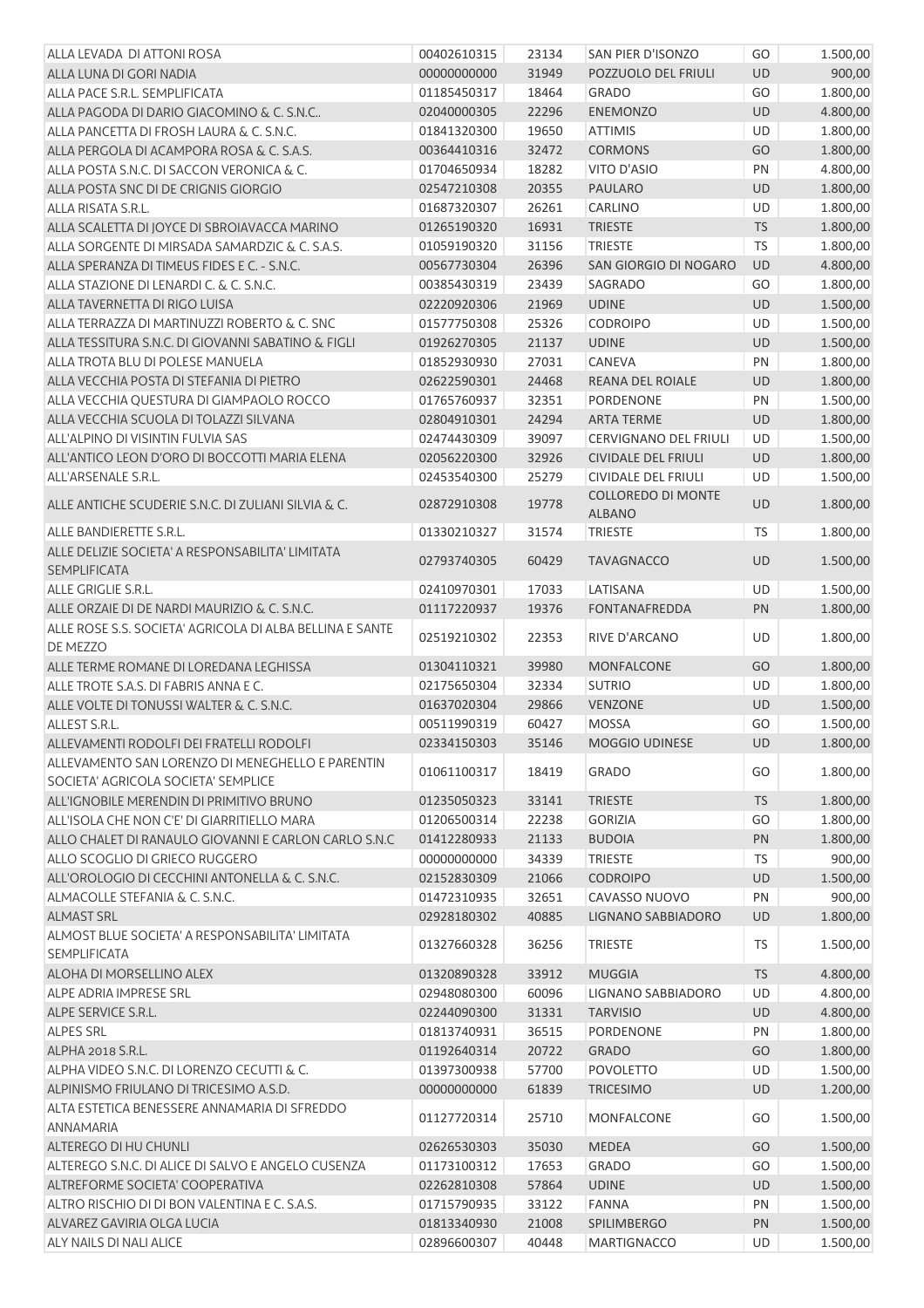| <b>ALZETTA MICHELE</b>                                    | 01298200930 | 28870 | PRATA DI PORDENONE         | PN        | 700,00   |
|-----------------------------------------------------------|-------------|-------|----------------------------|-----------|----------|
| <b>ALZETTA PAOLA</b>                                      | 01125630325 | 41701 | <b>TRIESTE</b>             | <b>TS</b> | 650,00   |
| AM FUNCONCEPT S.R.L.                                      | 01239820325 | 38868 | <b>TRIESTE</b>             | <b>TS</b> | 4.800,00 |
| AMALFI S.R.L.                                             | 02984960308 | 31161 | <b>MARANO LAGUNARE</b>     | <b>UD</b> | 1.800,00 |
| AMARA BOUCHRA                                             | 02994830301 | 59022 | <b>UDINE</b>               | UD        | 1.500,00 |
| AMARE YOGA ASD                                            | 00000000000 | 61620 | <b>TRIESTE</b>             | TS        | 1.200,00 |
| AMATERSKO ŠPORTNO DRUŠTVO - ASSOCIAZIONE SPORTIVA         |             |       |                            |           |          |
| DILETTANTISTICA SLOGA TABOR                               | 01133440329 | 62060 | <b>MONRUPINO</b>           | <b>TS</b> | 1.200,00 |
| AMATERSKO SPORTNO DRUSTVO MAVRICA - A.S.D.                |             |       |                            |           |          |
| ARCOBALENO                                                | 01160210314 | 62077 | <b>GORIZIA</b>             | GO        | 1.200,00 |
| AMATERSKO ŠPORTNO ZDRUŽENJE - SOCIETÀ SPORTIVA            |             |       |                            |           |          |
| DILETTANTISTICA GAJA                                      | 00591550322 | 61392 | <b>TRIESTE</b>             | <b>TS</b> | 1.200,00 |
| AMATERSKO ŠPORTNO ZDRUŽENJE - UNIONE SPORTIVA             |             |       |                            |           |          |
| DILETTANTISTICA SLOGA                                     | 00572360329 | 62103 | <b>TRIESTE</b>             | <b>TS</b> | 1.200,00 |
| AMATO MARIA GABRIELLA                                     | 00000000000 | 32179 | <b>TARVISIO</b>            | UD        | 900,00   |
| <b>AMATO STEFANIA</b>                                     | 04094510270 | 36661 | <b>CODROIPO</b>            | UD        | 1.500,00 |
| <b>AMATO VINCENZO</b>                                     | 00812100303 | 39631 | <b>FLAIBANO</b>            | UD        | 1.800,00 |
| AMATORI CALCIO CIMPELLO A.S.D.                            | 00000000000 | 62164 | <b>FIUME VENETO</b>        | PN        | 1.200,00 |
| AMATORI CALCIO COLLOREDO DI PRATO                         | 02651570307 | 61404 | PASIAN DI PRATO            | UD        | 1.200,00 |
| <b>AMATORI CALCIO FARRA ASD</b>                           | 00000000000 | 61907 | <b>FARRA D'ISONZO</b>      | GO        | 1.200,00 |
| AMATORI CALCIO POZZUOLO                                   | 01855320303 | 61997 | POZZUOLO DEL FRIULI        | UD        | 1.200,00 |
| AMAURY NCC DI RICHTER MAURIZIO                            | 01310940323 | 26011 | <b>TRIESTE</b>             | TS        | 700,00   |
| AMAZING NAILS DI PAOLA MARI                               | 01223850320 | 28582 | <b>TRIESTE</b>             | <b>TS</b> | 1.500,00 |
| AMBARADAM DI MARA E BRUNO BERGAMASCO S.N.C.               | 02384520306 | 59679 | <b>MANZANO</b>             | UD        | 1.500,00 |
| AMBARADAN DI RIGHINI NICOLA                               | 02636070308 | 22538 | SAN VITO DI FAGAGNA        | UD        | 1.800,00 |
| AMBASADOR S.N.C. DI SABATASSO FEDERICA E UGULIN LUKA      | 01201140314 | 42105 | MONFALCONE                 | GO        | 1.500,00 |
| AMBASSADOR S.R.L.                                         | 02412650307 | 19591 | <b>UDINE</b>               | UD        | 4.800,00 |
| AMBRA S.A.S. DI GOMIERO FABIO & C.                        | 01682130933 | 36831 | PORDENONE                  | PN        | 1.500,00 |
| AMBROSIA DI STOCH MAURO                                   | 00000000000 | 26200 | <b>MUGGIA</b>              | <b>TS</b> | 900,00   |
| <b>AMBROSIG ERICA</b>                                     | 02720620307 | 24769 | RONCHI DEI LEGIONARI       | GO        | 1.800,00 |
| AMBROSIO MAURIZIO                                         | 02814520306 | 20537 | LATISANA                   | UD        | 700,00   |
| <b>AMENDOLA LUIGI</b>                                     | 01155230319 | 38233 | <b>GRADISCA D'ISONZO</b>   | GO        | 1.500,00 |
| <b>AMENDOLA TANIA</b>                                     | 01129670319 | 20658 | <b>TRIESTE</b>             | <b>TS</b> | 1.500,00 |
| AMERICAN BAR DI DI LENARDO & C. SOCIETA' IN NOME          |             |       |                            |           |          |
| <b>COLLETTIVO</b>                                         | 01219610936 | 37138 | <b>MANIAGO</b>             | PN        | 1.500,00 |
| AMERICAN BAR GRAN DUCA DI MARITAN FLAVIA                  | 00596500306 | 34822 | LIGNANO SABBIADORO         | <b>UD</b> | 1.500,00 |
| <b>AMICI CARLO</b>                                        | 02845520309 | 25009 | <b>UDINE</b>               |           | 1.500,00 |
| <b>AMICI DEL TEATRO</b>                                   | 01969630308 | 60525 | ARTEGNA                    | UD.<br>UD | 1.500,00 |
| AMICI DELLO SPORT VISCO ASD                               | 02408750301 | 61387 | <b>VISCO</b>               | UD        | 1.200,00 |
| AMICI S.R.L.                                              | 02847630304 | 23523 | <b>GEMONA DEL FRIULI</b>   | UD        | 1.800,00 |
| AMMINISTRAZIONE FRAZIONALE DI PESARIIS - PROPRIETA'       |             |       |                            |           |          |
| COLLETTIVA DIDIRITTO PUBBLICO                             | 00508910304 | 25506 | PRATO CARNICO              | UD        | 4.800,00 |
| AMODIO ANDREA E BENINCASA STEFANIA S.N.C.                 | 01605230307 | 25391 | LIGNANO SABBIADORO         | UD        | 1.800,00 |
| AMODIO AURELIO & C. S.N.C.                                | 01807600307 | 24508 | LIGNANO SABBIADORO         | UD        | 1.500,00 |
| <b>AMORE SRL</b>                                          | 01782780934 | 36113 | <b>SACILE</b>              | PN        | 1.800,00 |
| AMOREBIO S.R.L.                                           | 01832190936 | 17132 | PORDENONE                  | PN        | 1.500,00 |
| AMOROSO MAURIZIO SRL                                      | 02387970300 | 20002 | <b>TARVISIO</b>            | UD        | 4.800,00 |
| AMUSE S.R.L.                                              | 01328260326 | 35360 | <b>TRIESTE</b>             | <b>TS</b> | 1.500,00 |
| AMY SAS DI HU ISABETTA                                    | 01319640320 | 57708 | <b>TRIESTE</b>             | <b>TS</b> | 1.500,00 |
| AN BEPO CAFE' DI DE PRATO PAOLO                           | 02770680300 | 28874 | RAVEO                      | UD        | 1.500,00 |
| ANA OBRADOVIC                                             |             |       |                            |           |          |
|                                                           | 01017600329 | 36094 | <b>MUGGIA</b>              | <b>TS</b> | 1.500,00 |
| ANAMAR CAFE' DI PILOSIO ROBERTO & C. S.A.S.               | 01779560935 | 42374 | CORDOVADO                  | PN        | 1.500,00 |
| ANASTASIA ARNALDO                                         | 00594530305 | 18351 | <b>MARANO LAGUNARE</b>     | UD        | 1.800,00 |
| <b>ANASTASIA GINO</b>                                     | 02131210300 | 40010 | RIVIGNANO TEOR             | UD        | 1.800,00 |
| ANCEMMA S.R.L.                                            | 01331500320 | 57920 | <b>TRIESTE</b>             | TS        | 1.500,00 |
| ANCONA UNO S.R.L.                                         | 02732880303 | 22861 | <b>TAVAGNACCO</b>          | UD        | 1.800,00 |
| AND PRODUCTION - SOCIETA' A RESPONSABILITA' LIMITATA      | 01317800322 | 32854 | SAN DORLIGO DELLA<br>VALLE | <b>TS</b> | 1.500,00 |
| ANDAMAN CENTRO OLISTICO THAILANDESE DI SAE SUE<br>SORAWEE | 01266080322 | 28923 | <b>TRIESTE</b>             | TS        | 1.500,00 |
| ANDER.COL. S.R.L.                                         | 02280850302 | 17123 | <b>UDINE</b>               | UD        | 4.800,00 |
| ANDME S.R.L.                                              | 02883130300 | 23326 | <b>UDINE</b>               | UD        | 1.800,00 |
| ANDREA BALBI                                              | 02739330302 | 25473 | <b>UDINE</b>               | UD        | 1.800,00 |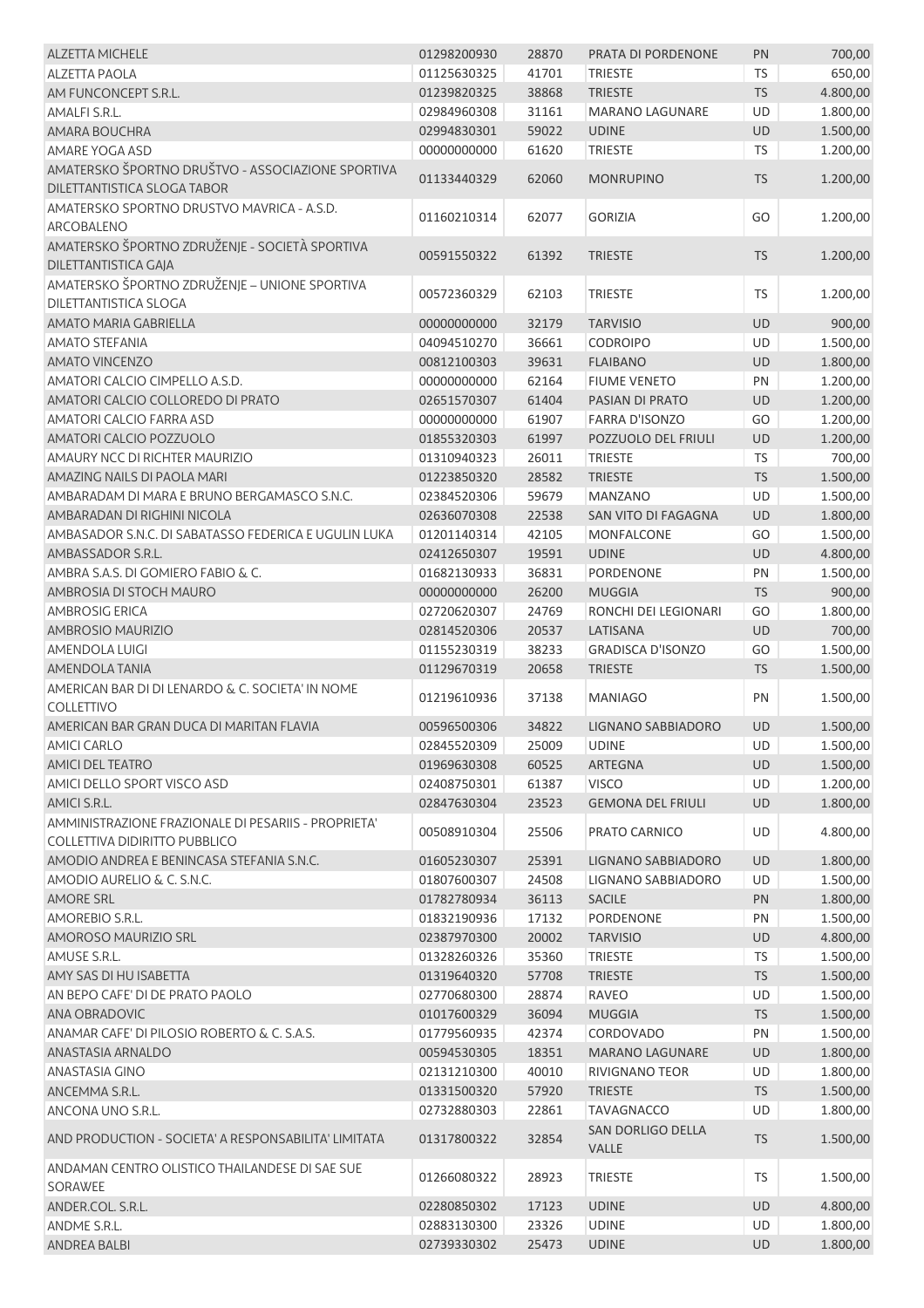| ANDREA CAR DI BELLIGOI ANDREA                                            | 02787990304 | 27157 | <b>POVOLETTO</b>                          | UD        | 700,00   |
|--------------------------------------------------------------------------|-------------|-------|-------------------------------------------|-----------|----------|
| ANDREA E FEDERICO GOBBO S.N.C.                                           | 02602750305 | 24090 | LATISANA                                  | <b>UD</b> | 1.800,00 |
| <b>ANDREA GIRO</b>                                                       | 00000000000 | 38106 | PALUZZA                                   | UD        | 900,00   |
| <b>ANDREA KLUN</b>                                                       | 01326710322 | 22744 | <b>TRIESTE</b>                            | <b>TS</b> | 700,00   |
| <b>ANDREA MARASSICH</b>                                                  | 01170050320 | 57952 | <b>TRIESTE</b>                            | <b>TS</b> | 1.200,00 |
| ANDREA SAS DI FORLEO ANDREA & C.                                         | 01289190322 | 37903 | <b>TRIESTE</b>                            | <b>TS</b> | 1.800,00 |
| ANDREA'S DI BELLOMO ANDREA                                               | 01507070934 | 39376 | PRAVISDOMINI                              | PN        | 700,00   |
| ANDREASSICH STEFANO E FEDERICO - SOCIETA' IN NOME<br><b>COLLETTIVO</b>   | 00899000327 | 34359 | <b>TRIESTE</b>                            | <b>TS</b> | 1.800,00 |
| ANDREATTA FRANCESCA                                                      | 02234350300 | 26873 | <b>PORPETTO</b>                           | UD        | 1.500,00 |
| ANDREUZZI ALESSANDRO                                                     | 01173110329 | 36724 | <b>MUGGIA</b>                             | TS        | 1.500,00 |
| <b>ANDREUZZI MICHELE</b>                                                 | 00211540935 | 36733 | <b>MEDUNO</b>                             | PN        | 1.500,00 |
| <b>ANDRIAN ROBERTO</b>                                                   | 01200180329 | 36238 | <b>TRIESTE</b>                            | <b>TS</b> | 1.800,00 |
| <b>ANELIR S.R.L.</b>                                                     | 02738030309 | 17906 | LIGNANO SABBIADORO                        | UD        | 4.800,00 |
| ANEMA E CORE DI DE PIPPO GAETANO                                         | 09213941215 | 21344 | LIGNANO SABBIADORO                        | UD        | 1.800,00 |
| ANFORA DI PERTA CUZA CRISTINA ANAMARIA                                   | 01193780317 | 42285 | <b>GORIZIA</b>                            | GO        | 1.800,00 |
| ANGEL BLUE SRLS                                                          | 02990220309 | 60308 | <b>SAN GIOVANNI AL</b><br><b>NATISONE</b> | UD        | 1.500,00 |
| <b>ANGELI ALESSANDRO</b>                                                 | 02813570302 | 20460 | CAVAZZO CARNICO                           | UD        | 1.800,00 |
| ANGELI PAOLO & C. S.A.S.                                                 | 00610870305 | 32758 | <b>CIVIDALE DEL FRIULI</b>                | UD        | 1.500,00 |
| ANGELICA NAILS DI ANGELICA MARIA BETANCOURT                              | 02842640308 | 22848 | <b>UDINE</b>                              | UD        | 1.500,00 |
| <b>ANGELICA WALTER</b>                                                   | 00850930322 | 20627 | <b>TRIESTE</b>                            | <b>TS</b> | 700,00   |
| <b>ANGELILLO GIULIA MATTIA</b>                                           | 01336890320 | 24738 | <b>TRIESTE</b>                            | <b>TS</b> |          |
| ANGELINA S.N.C. DI SARTOR S. E RAMINELLI F.                              | 01144730932 | 18021 | <b>VIVARO</b>                             | PN        | 1.800,00 |
| <b>ANGELO ROSSI</b>                                                      |             |       |                                           |           | 1.800,00 |
| ANGOLO GELATO S.N.C. DI ELISA LAZZARIN E CLAUDIO FURLAN                  | 00000000000 | 32684 | <b>MONFALCONE</b>                         | GO        | 900,00   |
|                                                                          | 01143350310 | 21160 | <b>GRADO</b>                              | GO        | 1.500,00 |
| ANIMA DEL GUSTO S.N.C. DI NICHOLAS ZAMPA & C.                            | 02862460306 | 23360 | <b>UDINE</b>                              | UD        | 1.800,00 |
| ANLY S.R.L.                                                              | 01093850319 | 18335 | <b>GRADO</b>                              | GO        | 4.800,00 |
| ANN NAILS DI ANNA PERIN                                                  | 04513750267 | 41878 | PRATA DI PORDENONE                        | PN        | 1.500,00 |
| ANNA IMMOBILIARE - SOCIETA' A RESPONSABILITA' LIMITATA                   | 01001030327 | 19321 | <b>TRIESTE</b>                            | <b>TS</b> | 900,00   |
| ANNA NAIL STUDIO DI PICIN ANNA                                           | 02987540305 | 32431 | SAN DANIELE DEL FRIULI                    | UD        | 1.500,00 |
| ANNALISA B NAILS DI ANNALISA BURI                                        | 01214400325 | 38043 | DUINO-AURISINA                            | <b>TS</b> | 1.500,00 |
| <b>ANNALISA CADEL</b>                                                    | 01285060321 | 38457 | <b>TRIESTE</b>                            | TS        | 650,00   |
| <b>ANNELORE BEZZI</b>                                                    | 00000000000 | 59781 | <b>TRIESTE</b>                            | TS        | 650,00   |
| ANNI VERDI S.R.L.                                                        | 01291710307 | 18257 | <b>UDINE</b>                              | <b>UD</b> | 4.800,00 |
| ANTALYA KEBAB - FOCACCE S.A.S. DI ANACUR ABDURRAHMAN<br>& C.             | 01140840321 | 37942 | <b>TRIESTE</b>                            | <b>TS</b> | 1.800,00 |
| ANTARES DI LORENZO MAZZILLI E ZANETTI LUISA S.N.C.                       | 01950660306 | 40019 | SAN GIORGIO DI NOGARO                     | UD        | 1.500,00 |
| ANTEO - SOCIETA' A RESPONSABILITA' LIMITATA                              | 01122020322 | 35032 | <b>TRIESTE</b>                            | <b>TS</b> | 900,00   |
| ANTICA CASADA S.R.L.                                                     | 02720300306 | 24859 | <b>MARTIGNACCO</b>                        | <b>UD</b> | 1.800,00 |
| ANTICA CORTE S.A.S. DI BONDIO SILVIA SIBILLA & C.                        | 01301810931 | 29215 | <b>TRAMONTI DI SOTTO</b>                  | PN        | 1.500,00 |
| ANTICA LOCANDA FRACCAROLI DI FEMMININI GLAUCO                            | 03006820306 | 61956 | <b>POCENIA</b>                            | UD        | 1.800,00 |
| ANTICA OSTERIA (OL SABOTINO DI MAURO GUBANA                              | 01121360315 | 19743 | <b>GORIZIA</b>                            | GO        | 1.800,00 |
| ANTICA OSTERIA AI MAESTRI DI GIORGIO ESPOSITO                            | 01202370324 | 28450 | <b>TRIESTE</b>                            | TS        | 1.800,00 |
| ANTICA OSTERIA AL COLLIO DI VISENTINI GIOVANNI                           | 02982960300 | 25810 | <b>UDINE</b>                              | UD        | 1.800,00 |
| ANTICA OSTERIA AL GALLO DI BERTOSSI LUCA                                 | 02805540305 | 17076 | <b>UDINE</b>                              | UD        | 1.500,00 |
| ANTICA OSTERIA DA RIDOLF DI TOMADA ANNA                                  | 02682160300 | 31985 | <b>NIMIS</b>                              | <b>UD</b> | 1.800,00 |
| ANTICA OSTERIA DOGANA DI PRESOT MAURIZIO                                 | 01113860934 | 27668 | PORDENONE                                 | PN        | 1.500,00 |
| ANTICA OSTERIA IL FAVRI DI D'ANDREA MAURO                                | 01249270933 | 22082 | <b>SAN GIORGIO DELLA</b><br>RICHINVELDA   | PN        | 4.800,00 |
| ANTICA OSTERIA LA SPERANZA SAS DI CELLA SARA & C.                        | 02782300301 | 21736 | <b>FORNI DI SOPRA</b>                     | UD        | 1.800,00 |
| ANTICA OSTERIA VALLE DI CARGNELUTTI FABIANA                              | 02428250308 | 33552 | <b>TOLMEZZO</b>                           | UD        | 1.800,00 |
| ANTICA SACILE DI CROBU DANIELA                                           | 01614740932 | 41179 | <b>SACILE</b>                             | PN        | 1.500,00 |
| ANTICA TRATTORIA AI QUATTRO VENTI DI BOJE FLORICA                        | 02955310301 | 31837 | CORNO DI ROSAZZO                          | UD        | 1.800,00 |
| ANTICA TRATTORIA AL BERNADIA DI LORENZON PATRIZIA                        | 02046130304 | 21576 | <b>NIMIS</b>                              | UD        | 1.800,00 |
| ANTICA TRATTORIA DI SPESSA DI LORENZON NELLO                             | 02949560300 | 36803 | <b>CIVIDALE DEL FRIULI</b>                | UD        | 1.800,00 |
| ANTICA TRATTORIA PIZZERIA SANTA CHIARA DI GIORDANO<br>ILENIA & C. S.N.C. | 02909490308 | 31418 | <b>UDINE</b>                              | UD        | 1.800,00 |
| ANTICA TRATTORIA SUBAN DI MARIO SUBAN & C. SAS                           | 01284420328 | 19308 | <b>TRIESTE</b>                            | <b>TS</b> | 1.800,00 |
| ANTICO BORGO DI FONTANINI MASSIMILIANO E AVIAN                           | 02472150305 | 17770 | <b>GONARS</b>                             | UD        | 1.800,00 |
| SAVERIO S.N.C.                                                           |             |       |                                           |           |          |
| ANTICO BORGO TERESIANO DI CONTE ALESSANDRO                               | 01293490320 | 31649 | <b>TRIESTE</b>                            | <b>TS</b> | 900,00   |
| ANTICO FOLEDOR DI SCIBILIA BIAGIO                                        | 02784090306 | 40924 | PAVIA DI UDINE                            | UD        | 1.800,00 |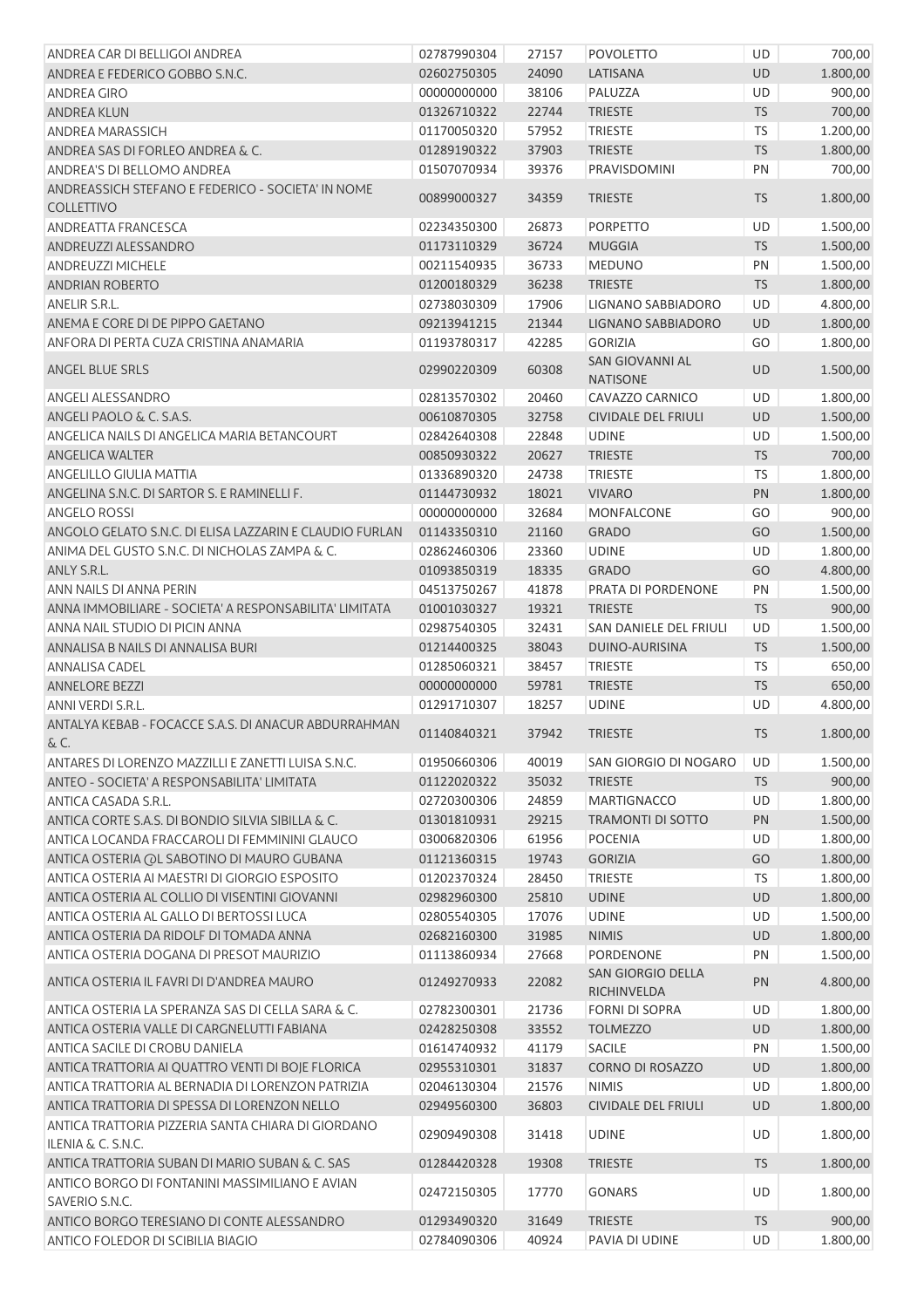| ANTINOVA DI FACCIO ANDREA                               | 02769220274 | 20908 | <b>GORIZIA</b>            | GO        | 1.800,00 |
|---------------------------------------------------------|-------------|-------|---------------------------|-----------|----------|
| <b>ANTONIACOMI RAUL</b>                                 | 01923310302 | 20512 | <b>FORNI DI SOPRA</b>     | UD        | 1.800,00 |
| ANTONIAZZI DOLCE GELATO SNC DI DEL BEN MARISA & C.      | 01134760311 | 18717 | <b>GRADO</b>              | GO        | 1.500,00 |
| ANTONIAZZI FRANCO S.R.L.                                | 01834150938 | 23403 | ROVEREDO IN PIANO         | PN        | 700,00   |
| <b>ANTONINI ALEX</b>                                    | 01197870320 | 33651 | <b>TRIESTE</b>            | <b>TS</b> | 1.500,00 |
| ANTONIO FERRARO LABORATORIO PIZZA                       | 01191320314 | 26098 | <b>GORIZIA</b>            | GO        | 1.800,00 |
| ANUBI S.R.L.                                            | 01232710325 | 47553 | <b>TRIESTE</b>            | <b>TS</b> | 4.800,00 |
| <b>ANYANDONLY DI ANY ZANUTTO</b>                        | 02820100309 | 27453 | REMANZACCO                | UD        | 1.500,00 |
| <b>ANZIL BIANCA</b>                                     | 02594170306 | 19736 | <b>UDINE</b>              | UD        | 1.500,00 |
| <b>ANZOLIN TIZIANA</b>                                  | 04140290273 | 24116 | LATISANA                  | UD        | 1.500,00 |
| APALMA S.R.L.                                           | 00588060301 | 22594 | LIGNANO SABBIADORO        | UD        | 4.800,00 |
| <b>APD MIRAMAR</b>                                      | 01292080320 | 61728 | <b>TRIESTE</b>            | <b>TS</b> | 1.500,00 |
| APD VALMEDUNA                                           | 01660580935 | 61377 | <b>MEDUNO</b>             | PN        | 1.200,00 |
| APE S.N.C. DI FRESCHI ENIO & C.                         | 01034000313 | 22998 | <b>MONFALCONE</b>         | GO        | 1.500,00 |
| APICELLA CRISTINA                                       | 01393200306 | 26368 | <b>UDINE</b>              | UD        | 1.800,00 |
| <b>APOLLONIO RENZO</b>                                  | 00859330326 | 26617 | <b>MUGGIA</b>             | <b>TS</b> | 1.800,00 |
| APPARTAMENTI CORRIDONI DI RICCARDO STEFFE'              | 01317290326 | 29583 | <b>TRIESTE</b>            | <b>TS</b> | 900,00   |
| APPARTAMENTI LIGNANO DI COMUZZI CLAUDIA                 | 02730630304 | 38811 | LIGNANO SABBIADORO        | UD        | 900,00   |
| APPARTAMENTI VISTA MARE DI ALENKA SORC                  | 00000000000 | 41896 | DUINO-AURISINA            | <b>TS</b> | 900,00   |
| APPART-HOTEL LIGNANO S.R.L.                             | 02010750301 | 25691 | LIGNANO SABBIADORO        | UD        | 4.800,00 |
| <b>APPIO PAOLA</b>                                      | 02017020302 | 38415 | <b>TERZO D'AQUILEIA</b>   | UD        | 1.800,00 |
| <b>APRILE LUANA</b>                                     | 01872140932 | 32233 | AZZANO DECIMO             | PN        | 1.500,00 |
| APUSTRAVEL DI BRESSAN ROBERTA                           | 00496920315 | 35717 | <b>GRADO</b>              | GO        | 4.800,00 |
| <b>APUZZO ANGELA</b>                                    |             |       | <b>UDINE</b>              | UD        |          |
|                                                         | 02577140300 | 29700 |                           |           | 1.800,00 |
| APUZZO PASQUALE & C. S.N.C.                             | 02119280309 | 21063 | REANA DEL ROIALE          | UD        | 1.800,00 |
| AQUA E SALE S.R.L.                                      | 01262680323 | 20823 | <b>TRIESTE</b>            | TS        | 1.500,00 |
| AQUARIUM CLUB S.R.L.                                    | 00846340321 | 27097 | <b>TRIESTE</b>            | <b>TS</b> | 1.500,00 |
| AQUARIUS BAR DI DI GIUSTO IVAN                          | 02912140304 | 33273 | MAGNANO IN RIVIERA        | UD        | 1.800,00 |
| AQUAS DI KODARIN NEVIA                                  | 01304170325 | 23776 | <b>TRIESTE</b>            | <b>TS</b> | 1.500,00 |
| AQUILA DEL TORRE S.R.L. - SOCIETA' AGRICOLA             | 01693970301 | 32844 | <b>POVOLETTO</b>          | UD        | 1.800,00 |
| AQUILA NERA DI LONGO GIUSEPPE                           | 01153090319 | 26414 | <b>GORIZIA</b>            | GO        | 1.500,00 |
| AQUILA NERA DI MASAROTTI LUCA                           | 02654410303 | 21541 | <b>UDINE</b>              | UD        | 1.800,00 |
| <b>AQUILA ROBERTO</b>                                   | 02863130304 | 26808 | <b>PAGNACCO</b>           | UD        | 1.800,00 |
| AQUILEIA TEC SOCIETA' A RESPONSABILITA' LIMITATA        | 01321990325 | 41289 | DUINO-AURISINA            | <b>TS</b> | 900,00   |
| SEMPLIFICATA                                            |             |       |                           |           |          |
| ARANCIO MASSIMO                                         | 00827040320 | 39750 | <b>TRIESTE</b>            | <b>TS</b> | 700,00   |
| ARBANASSI SAMANTHA                                      | 01210830319 | 61256 | SAN CANZIAN D'ISONZO      | GO        | 1.500,00 |
| ARBULLA OMAR                                            | 00971380324 | 42716 | <b>TRIESTE</b>            | <b>TS</b> | 700,00   |
| ARCADIA S.N.C. DI MASTROMANO ANNA & C.                  | 02260310301 | 22659 | POVOLETTO                 | UD        | 1.800,00 |
| ARCADIA S.R.L.                                          | 01699990931 | 23821 | PORDENONE                 | PN        | 1.800,00 |
| <b>ARCH PRODUCTION SRL</b>                              | 01105960312 | 57764 | <b>GORIZIA</b>            | GO        | 1.500,00 |
| ARCIDIACONO ANTONIO                                     | 01561870930 | 21700 | <b>PORDENONE</b>          | PN        | 1.800,00 |
| <b>ARCIMBOLDO DI FUMIS ENZO</b>                         | 00436290316 | 26165 | SAN CANZIAN D'ISONZO      | GO        | 1.500,00 |
| ARCONTEA S.R.L.                                         | 02546710308 | 39921 | <b>UDINE</b>              | UD        | 1.500,00 |
| ARCORICCARDO RISTORANTE DI LUCA GIOIELLO                | 01037390323 | 28970 | <b>TRIESTE</b>            | <b>TS</b> | 1.800,00 |
| ARD SERVICE S.N.C. DI BIGNUCOLO NICO & PUSIOL MATTIA    | 01880900939 | 58035 | <b>FONTANAFREDDA</b>      | PN        | 1.500,00 |
| ARDOINO CRISTIANA BED & BREAKFAST TRECUORI              | 00000000000 | 35927 | <b>UDINE</b>              | <b>UD</b> | 900,00   |
| AREA - SOCIETA' IN ACCOMANDITA SEMPLICE DI ANDREA       |             |       |                           |           |          |
| PELLASCHIAR & C.                                        | 01247130329 | 24253 | <b>TRIESTE</b>            | <b>TS</b> | 1.800,00 |
| AREA 18 DI GAVA MARISA                                  | 01731120935 | 30607 | PORDENONE                 | PN        | 1.500,00 |
| AREA 27 A.S.DILETTANTISTICA                             | 01759410937 | 62232 | <b>AVIANO</b>             | PN        | 1.200,00 |
| ARENA DI DE PIERI MIRCO & C. S.N.C.                     | 02168000301 | 36705 | <b>UDINE</b>              | UD        | 1.500,00 |
| ARENA MULTISERVIZI DI AMBRA ARENA                       | 01329980328 | 26069 | <b>TRIESTE</b>            | <b>TS</b> | 1.500,00 |
| ARENAS DORADAS S.R.L.                                   | 02280570306 | 19271 | LIGNANO SABBIADORO        | UD        | 4.800,00 |
| ARENGO SOCIETA' A RESPONSABILITA' LIMITATA SEMPLIFICATA | 02903480305 | 46102 | <b>GEMONA DEL FRIULI</b>  | UD        | 4.800,00 |
| ARES-REALIZZAZIONI BIOEDILI S.R.L.                      | 01295390932 | 41508 | <b>SPILIMBERGO</b>        | PN        | 1.800,00 |
| <b>ARGIRO' SILVIO</b>                                   | 00000000000 | 60556 | <b>MONFALCONE</b>         | GO        | 900,00   |
| ARIES S.N.C. DI VIGNAGA MARCO & D'ANDREA VINCENZO       | 01195030315 | 29096 | <b>GORIZIA</b>            | GO        | 1.800,00 |
| ARIGO S.R.L.                                            | 01042010312 | 28757 | <b>GORIZIA</b>            | GO        | 4.800,00 |
| ARIIS ALDO                                              | 01123970301 | 41745 | <b>TRIVIGNANO UDINESE</b> | UD        | 900,00   |
| <b>ARISTONE ELENA</b>                                   | 01144650312 | 32890 | SAGRADO                   | GO        | 700,00   |
| <b>ARIVE SRL</b>                                        | 02569990308 | 28916 | <b>UDINE</b>              | UD        | 1.500,00 |
| ARMANELLI SASHA - PIZZERIA LA BELLA CARNIA              | 02638890307 | 19896 | <b>TOLMEZZO</b>           | UD        | 1.800,00 |
|                                                         |             |       |                           |           |          |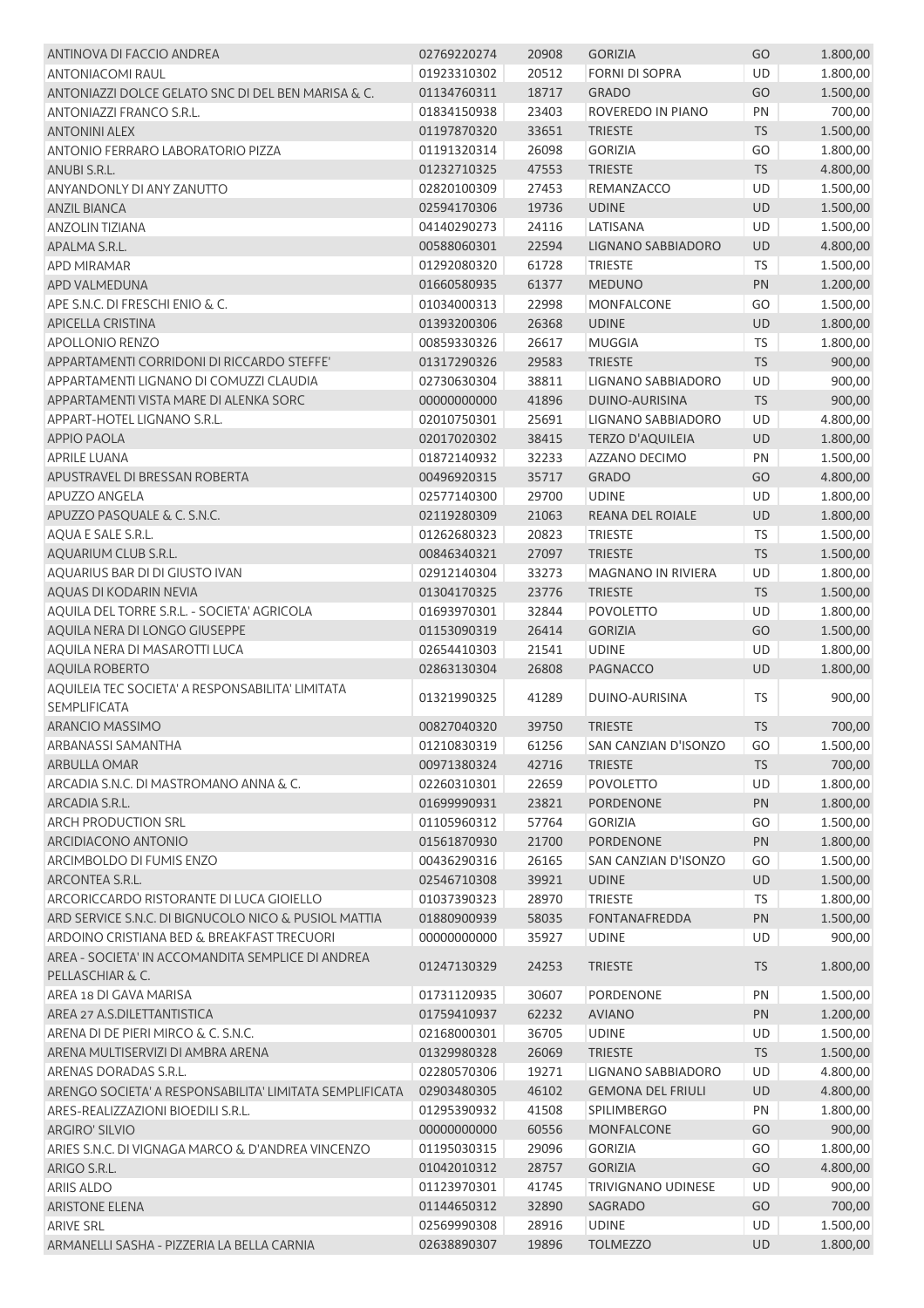| ARMONIA DEL BENESSERE DI COSSARO ANNALISA                                   | 02670980305 | 26762 | <b>CODROIPO</b>                             | UD        | 1.500,00 |
|-----------------------------------------------------------------------------|-------------|-------|---------------------------------------------|-----------|----------|
| ARMONIA VIAGGI - S.R.L.                                                     | 01292280300 | 58010 | LATISANA                                    | <b>UD</b> | 4.800,00 |
| <b>ARNERI SRL</b>                                                           | 01702270933 | 57734 | <b>AVIANO</b>                               | PN        | 1.500,00 |
| ARNICA S.N.C. DI CARLET ROBERTO & C.                                        | 01427120934 | 16874 | <b>CANEVA</b>                               | PN        | 1.500,00 |
| ARNOLDO GIANCARLO                                                           | 00640810321 | 18322 | <b>TRIESTE</b>                              | <b>TS</b> | 1.500,00 |
| ARNOLDO MARTA                                                               | 04395310271 | 43907 | LATISANA                                    | UD        | 1.500,00 |
| <b>ARNOLDO TIZIANA</b>                                                      | 01192890323 | 23124 | <b>TRIESTE</b>                              | TS        | 1.500,00 |
| AROMA BAR CAFFETTERIA DI MODOLO GIULIA & C. S.N.C.                          | 01859600932 | 19311 | PORDENONE                                   | PN        | 1.800,00 |
| ARS BIBENDI S.A.S. DI GIULIO BERGNACH                                       | 02479310308 | 32218 | <b>UDINE</b>                                | UD        | 1.500,00 |
| ARSA DI MERJA ARMANDO & C. SNC                                              | 02965680305 | 34489 | <b>MANZANO</b>                              | UD        | 1.800,00 |
| ART & MAGIC DI BORGOBELLO DAVIDE                                            | 02832570309 | 60643 | <b>POVOLETTO</b>                            | UD        | 1.500,00 |
| ART B&B AL TEATRO DI MARISTELLA CARAMASCHI                                  | 00000000000 | 40407 | <b>PORDENONE</b>                            | PN        | 900,00   |
| ART CAFE' S.A.S. DI NAPOLITANO PATRIZIA & C.                                | 01139170318 | 30033 | <b>MONFALCONE</b>                           | GO        | 1.500,00 |
| ART PIADINA DI PISLARU IONICA FANICA                                        | 01778910933 | 60364 | PORDENONE                                   | PN        | 1.800,00 |
| ARTE 3 A.S.DILETTANTISTICA E CULTURALE                                      | 00000000000 | 61825 | <b>FONTANAFREDDA</b>                        | PN        | 1.200,00 |
| ARTE BELLAMINUTTI DI BELLAMINUTTI PAOLA                                     | 02813060304 | 34877 | CAMPOFORMIDO                                | <b>UD</b> | 900,00   |
| ARTE DANZA MANIAGO ASSOCIAZIONE SPORTIVA                                    |             |       |                                             | PN        |          |
| DILETTANTISTICA                                                             | 00000000000 | 60403 | <b>MANIAGO</b>                              |           | 1.200,00 |
| ARTE DOLCE S.N.C. DI PICCIN SABRINA & C.                                    | 01856900939 | 33831 | AZZANO DECIMO                               | PN        | 1.500,00 |
| ARTEFFETTODANZA SOCIETA' SPORTIVA DILETTANTISTICA A                         |             |       |                                             |           |          |
| RESPONSABILITA' LIMITATA                                                    | 01299830321 | 59677 | <b>TRIESTE</b>                              | <b>TS</b> | 1.200,00 |
| ARTEMEDIA S.R.L.                                                            | 02578130300 | 58100 | <b>UDINE</b>                                | UD        | 4.800,00 |
| ARTGELE' DI BRUNZIN PAOLO                                                   | 02003190309 | 30617 | LATISANA                                    | UD        | 1.500,00 |
| <b>ARTICO MAURO</b>                                                         | 02925920304 | 25505 | <b>UDINE</b>                                | UD        | 1.800,00 |
| ARTIGEL DI PIELI ENZO E BASSO PAOLA S.N.C.                                  | 01808240301 | 40201 | CODROIPO                                    | UD        | 1.500,00 |
| ARTISTICA BRUGNERA 2004 ASSOCIAZIONE SPORTIVA                               |             |       |                                             |           |          |
| <b>DILETTANTISTICA</b>                                                      | 01526490931 | 59025 | <b>BRUGNERA</b>                             | PN        | 1.200,00 |
| ARTISTICA'81 TRIESTE ASSOCIAZIONE SPORTIVA<br>DILETTANTISTICA DI GINNASTICA | 00703150326 | 58684 | <b>TRIESTE</b>                              | <b>TS</b> | 1.200,00 |
| <b>ARZON MARZIA</b>                                                         | 01006650327 | 21058 | <b>TRIESTE</b>                              | <b>TS</b> | 650,00   |
| AS DILETTANTISTICA TENNIS CLUB AQUILEIA                                     | 00000000000 | 61585 | <b>AQUILEIA</b>                             | UD        | 1.200,00 |
| ASCD MUTOKUKAN DOJO TRIESTE                                                 | 90069050327 | 61258 | <b>TRIESTE</b>                              | <b>TS</b> | 1.200,00 |
| AŠD - A.S.D. CHEERDANCE MILLENIUM                                           | 00000000000 | 62248 | <b>TRIESTE</b>                              | <b>TS</b> | 1.200,00 |
| ASD ACCADEMIA PATTINATORI MUZZANA                                           | 02750090306 | 62147 | MUZZANA DEL<br><b>TURGNANO</b>              | <b>UD</b> | 1.200,00 |
| ASD ACCADEMIA SCHERMISTICA FIORE DEI LIBERI                                 | 01780010300 | 58845 | CIVIDALE DEL FRIULI                         | UD        | 1.200,00 |
| ASD ACCIAIERIE LIBERTAS UDINE                                               | 02854620305 | 62097 | <b>UDINE</b>                                | UD.       | 1.200,00 |
| ASD ALP RUGBY TARVISIO                                                      | 02726310309 | 61973 | <b>TARVISIO</b>                             | UD        | 1.200,00 |
| ASD AMATORI CALCIO MUZZANELLA                                               | 02902280300 | 61642 | <b>MARANO LAGUNARE</b>                      | UD        | 1.200,00 |
| <b>ASD ANCONA</b>                                                           | 01060670302 | 61849 | <b>UDINE</b>                                | UD        | 1.200,00 |
| ASD AQUILA REALE 2004                                                       | 03011010307 | 62047 | <b>TAVAGNACCO</b>                           | UD        | 1.200,00 |
| <b>ASD ARCO CLUB MONFALCONE</b>                                             | 00000000000 | 62315 | <b>MONFALCONE</b>                           | GO        | 1.200,00 |
| <b>ASD ARDITA TRIESTE</b>                                                   | 01288200320 | 60621 | <b>TRIESTE</b>                              | <b>TS</b> | 1.200,00 |
| ASD ARIS SAN POLO CALCIO                                                    | 01097790313 | 62361 | <b>MONFALCONE</b>                           | GO        | 1.200,00 |
| ASD ASSOCIAZIONE NATI PER GIOCARE                                           | 02801780301 | 61617 | <b>MORTEGLIANO</b>                          | UD        | 1.200,00 |
| ASD ASSOCIAZIONE PESISTICA UDINESE                                          | 02011120306 | 60419 | <b>UDINE</b>                                | UD        | 1.200,00 |
| ASD ASSOCIAZIONE SPORTIVA DI DIFESA PERSONALE                               | 00000000000 | 61903 | <b>UDINE</b>                                | <b>UD</b> | 1.200,00 |
| <b>MULTIDISCIPLINARE</b>                                                    |             |       | SAN MARTINO AL                              |           |          |
| ASD ATLETICA SAN MARTINO                                                    | 01613750932 | 60870 | <b>TAGLIAMENTO</b>                          | PN        | 1.200,00 |
| ASD ATLETICA SAPPADA PLODN                                                  | 00840360259 | 61992 | SAPPADA                                     | UD        | 1.200,00 |
| <b>ASD ATLETICO PASIAN DI PRATO</b>                                         | 02824700302 | 61034 | PASIAN DI PRATO                             | UD        | 1.200,00 |
| ASD AUDAXSANROCCHESE                                                        | 00177210317 | 61709 | <b>GORIZIA</b>                              | GO        | 1.200,00 |
| <b>ASD AVIANO GYM</b>                                                       | 00000000000 | 61656 | <b>AVIANO</b>                               | PN        | 1.200,00 |
| ASD AZZANESE SOFTBALL BASEBALL                                              | 01078350939 | 61985 | AZZANO DECIMO                               | PN        | 1.200,00 |
| ASD BAMBOO LIBERTA' DI MOVIMENTO                                            | 00000000000 | 62065 | AZZANO DECIMO                               | PN        | 1.200,00 |
| ASD BASKET TERZO                                                            | 01770240305 | 62112 | <b>TERZO D'AQUILEIA</b>                     | UD        | 1.200,00 |
| ASD BLESSANESE                                                              | 01061830301 | 61904 | <b>BASILIANO</b>                            | UD        | 1.200,00 |
| ASD BOCCIOFILA FIUMICELLESE                                                 | 02245490301 | 61652 | <b>FIUMICELLO VILLA</b><br><b>VICENTINA</b> | UD        | 1.200,00 |
| ASD BOCCIOFILA ISONTINA                                                     | 01165210319 | 62276 | SAN CANZIAN D'ISONZO                        | GO        | 1.200,00 |
| ASD BOCCIOFILA PALMANOVA                                                    | 02930970302 | 62356 | PALMANOVA                                   | UD        | 1.200,00 |
| ASD BOCCIOFILA TRIESTINA                                                    | 90026790320 | 62180 | <b>TRIESTE</b>                              | TS        | 1.200,00 |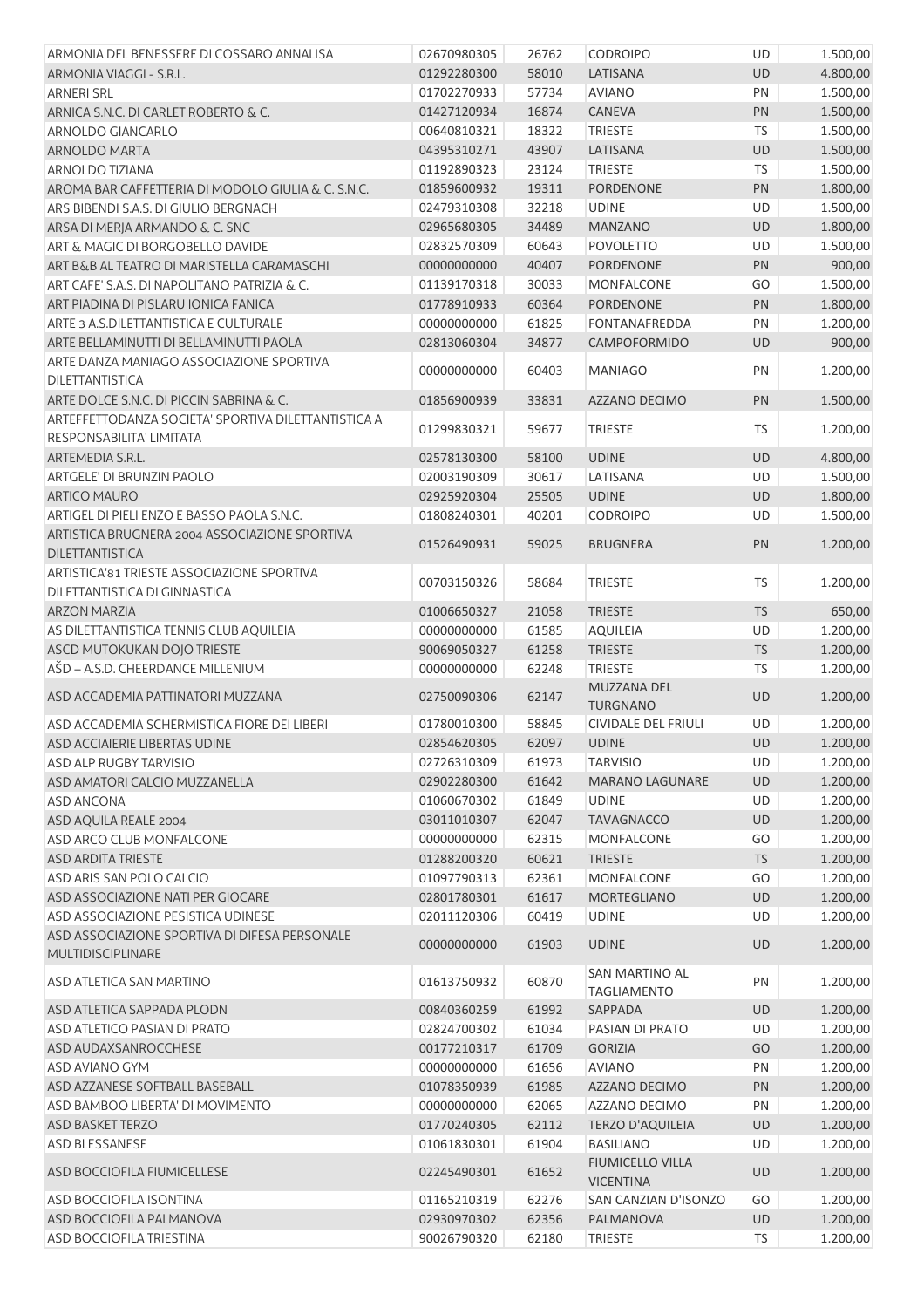| ASD BORA MULTISPORTRIESTE - GRAN FONDO D'EUROPA | 01275690327 | 19727 | <b>TRIESTE</b>             | <b>TS</b> | 1.500,00 |
|-------------------------------------------------|-------------|-------|----------------------------|-----------|----------|
| <b>ASD BOXE MONFALCONE</b>                      | 00547650317 | 60521 | MONFALCONE                 | GO        | 1.200,00 |
|                                                 |             |       | <b>SAN VITO AL</b>         |           |          |
| ASD BUDO LIFE EVOLUTION                         | 01722840939 | 62328 | <b>TAGLIAMENTO</b>         | PN        | 1.200,00 |
| <b>ASD BURJASPORT</b>                           | 00000000000 | 61321 | <b>TRIESTE</b>             | <b>TS</b> | 1.200,00 |
| ASD CALCIO COMUNALE BASILIANO                   | 01782200305 | 61965 | <b>BASILIANO</b>           | UD        | 1.200,00 |
| ASD CALCIO FEMMINILE UNITED                     | 01869660934 | 61809 | <b>PORCIA</b>              | PN        | 1.200,00 |
| ASD CALCIO IL CASTELLO DI GEMONA                | 02501410308 | 61658 | <b>GEMONA DEL FRIULI</b>   | UD        | 1.200,00 |
| ASD CALCIO MANIAGO VAJONT                       | 01885980936 | 61064 | <b>MANIAGO</b>             | PN        | 1.200,00 |
| <b>ASD CALCIO PIERIS</b>                        | 01209310315 | 62250 | SAN CANZIAN D'ISONZO       | GO        | 1.200,00 |
| <b>ASD CALCIO TEOR</b>                          | 01147900300 | 61664 | RIVIGNANO TEOR             | UD        | 1.200,00 |
| ASD CALCIO ZOPPOLA                              | 01740750938 | 58846 | <b>ZOPPOLA</b>             | PN        | 1.200,00 |
| ASD CALICANTO ONLUS                             | 00000000000 | 57855 | <b>TRIESTE</b>             | TS        | 1.200,00 |
| ASD CALISTHENICS TRIESTE                        | 90142860320 | 61803 | DUINO-AURISINA             | <b>TS</b> | 1.200,00 |
| <b>ASD CAMPAGNOLA</b>                           | 01679610301 | 61678 | <b>GEMONA DEL FRIULI</b>   | UD        | 1.200,00 |
|                                                 |             |       | <b>COLLOREDO DI MONTE</b>  |           |          |
| <b>ASD CAPORIACCO</b>                           | 01038230304 | 61584 | <b>ALBANO</b>              | UD        | 1.200,00 |
| ASD CAR CICONICCO                               | 00682890306 | 61390 | <b>FAGAGNA</b>             | UD        | 1.200,00 |
| ASD CARNIA SPECIAL TEAM ONLUS/ODV               | 00000000000 | 61894 | <b>TOLMEZZO</b>            | UD        | 1.200,00 |
| ASD CENTRO DELLA GIOVENTU'                      | 01313240309 | 62179 | LIGNANO SABBIADORO         | UD        | 1.200,00 |
| <b>ASD CICLO ASSI FRIULI</b>                    | 02203630302 | 61851 | <b>UDINE</b>               | UD        | 1.200,00 |
| ASD CIMENTI SCI CARNIA                          | 01550300303 | 61668 | <b>TOLMEZZO</b>            | UD        | 1.200,00 |
| ASD CIRCOLO DAMISTICO TRIESTINO                 | 80022460325 | 61927 | <b>TRIESTE</b>             | <b>TS</b> | 1.200,00 |
|                                                 |             |       | <b>CAMINO AL</b>           |           |          |
| ASD CIRCOLO IPPICO LA QUERCIA                   | 94033460307 | 62183 | <b>TAGLIAMENTO</b>         | UD        | 1.200,00 |
| ASD COMETAZZURRA                                | 02009740305 | 61796 | <b>TALMASSONS</b>          | UD        | 1.200,00 |
| ASD COMPAGNIA FILODRAMMATICA ON STAGE           | 00000000000 | 62126 | <b>TRIESTE</b>             | <b>TS</b> | 1.200,00 |
| ASD COMUNALE FONTANAFREDDA                      | 01740460934 | 57798 | <b>FONTANAFREDDA</b>       | PN        | 1.200,00 |
| ASD CRAL TRIESTE TRASPORTI                      | 00260860325 | 57723 | <b>TRIESTE</b>             | TS        | 1.500,00 |
| ASD CRAZY WHEELS FMI                            | 02915650309 | 61943 | <b>VENZONE</b>             | UD        | 1.200,00 |
|                                                 |             |       | <b>SAN VITO AL</b>         |           |          |
| <b>ASD CROSSFIT FIRE</b>                        | 91094600938 | 58116 | <b>TAGLIAMENTO</b>         | PN        | 1.200,00 |
| <b>ASD CSI TARCENTO</b>                         | 01039970304 | 61858 | <b>TARCENTO</b>            | UD        | 1.200,00 |
| ASD DANCE & JOY                                 | 00000000000 | 61817 | AZZANO DECIMO              | PN        | 1.200,00 |
| ASD DANCE ACADEMY NUEVACLAVE                    | 01194550313 | 61895 | <b>GRADISCA D'ISONZO</b>   | GO        | 1.200,00 |
| <b>ASD DANCEFIT</b>                             | 00000000000 | 58902 | <b>TOLMEZZO</b>            | UD        | 1.200,00 |
| ASD DANZA & PIÙ                                 | 00000000000 | 59700 | DUINO-AURISINA             | TS        | 1.200,00 |
| <b>ASD DEPORTIVO JUNIOR</b>                     | 02791250307 | 62391 | <b>TAVAGNACCO</b>          | UD        | 1.200,00 |
| ASD DOJO JUDO UDINE                             | 00000000000 | 57933 | PRADAMANO                  | UD        | 1.200,00 |
| <b>ASD DOJO TRIESTE</b>                         | 00000000000 | 60740 | <b>TRIESTE</b>             | <b>TS</b> | 1.200,00 |
|                                                 |             |       | SAN DORLIGO DELLA          |           |          |
| ASD DOMIO                                       | 00258370329 | 61467 | VALLE                      | <b>TS</b> | 1.200,00 |
| <b>ASD EL ABRAZO</b>                            | 01674950932 | 62038 | PORDENONE                  | PN        | 1.200,00 |
|                                                 |             |       | <b>SAN VITO AL</b>         |           |          |
| <b>ASD EL FAROLITO</b>                          | 00000000000 | 62336 | <b>TAGLIAMENTO</b>         | PN        | 1.200,00 |
| ASD EQUILANDIA AIAS TRIESTE ONLUS               | 01146430325 | 60655 | SGONICO                    | <b>TS</b> | 1.200,00 |
| <b>ASD FAI SPORT</b>                            | 00000000000 | 61926 | PASIAN DI PRATO            | UD        | 1.200,00 |
| ASD FEDERCLUB TRIESTE SCAT CAPPONI TECNOEDILE   | 00866420326 | 20870 | <b>TRIESTE</b>             | <b>TS</b> | 1.500,00 |
| ASD FIAMMA HOCKEY GORIZIA                       | 00000000000 | 61057 | <b>GORIZIA</b>             | GO        | 1.200,00 |
| ASD FINCANTIERI ATLETICA MONFALCONE             | 00000000000 | 62376 | MONFALCONE                 | GO        | 1.200,00 |
| <b>ASD FITGO</b>                                | 00000000000 | 61964 | <b>GORIZIA</b>             | GO        | 1.200,00 |
| ASD FITNESS BENESSERE TARVISIO                  | 02939730301 | 61346 | <b>TARVISIO</b>            | UD        | 1.200,00 |
| ASD FORUM JULII CALCIO                          | 02488830304 | 58226 | <b>CIVIDALE DEL FRIULI</b> | UD        | 1.200,00 |
| ASD G.S. HOCKEY PORDENONE                       | 00258140938 | 60303 | <b>PORDENONE</b>           | PN        | 1.200,00 |
| ASD GEA DANZA                                   | 00000000000 | 62160 | SGONICO                    | <b>TS</b> | 1.200,00 |
| ASD GEMONESE                                    | 01038150304 | 61074 | <b>GEMONA DEL FRIULI</b>   | UD        | 1.200,00 |
| ASD GLEMONE                                     | 02821560303 | 61028 | <b>GEMONA DEL FRIULI</b>   | UD        | 1.200,00 |
| ASD GOLF CLUB SAPPADA                           | 00931970255 | 62079 | SAPPADA                    | UD        | 1.200,00 |
| ASD GOLF PORDENONE                              | 01429530932 | 61998 | <b>AVIANO</b>              | PN        | 1.200,00 |
| ASD GOMMONAUTI PORDENONESI                      | 00424690931 | 60818 | <b>CORDENONS</b>           | PN        | 1.200,00 |
|                                                 |             |       |                            |           |          |
| ASD GORIZIA NUOTO                               | 00144620317 | 22899 | <b>GORIZIA</b>             | GO        | 1.500,00 |
| ASD GRADISCA SKATING                            | 00557290319 | 61347 | <b>GRADISCA D'ISONZO</b>   | GO        | 1.200,00 |
| ASD GRADO VOGA<br>ASD GRAVA BIKE TEAM           | 00000000000 | 61928 | <b>GRADO</b>               | GO        | 1.200,00 |
|                                                 | 01703070936 | 61674 | ZOPPOLA                    | PN        | 1.200,00 |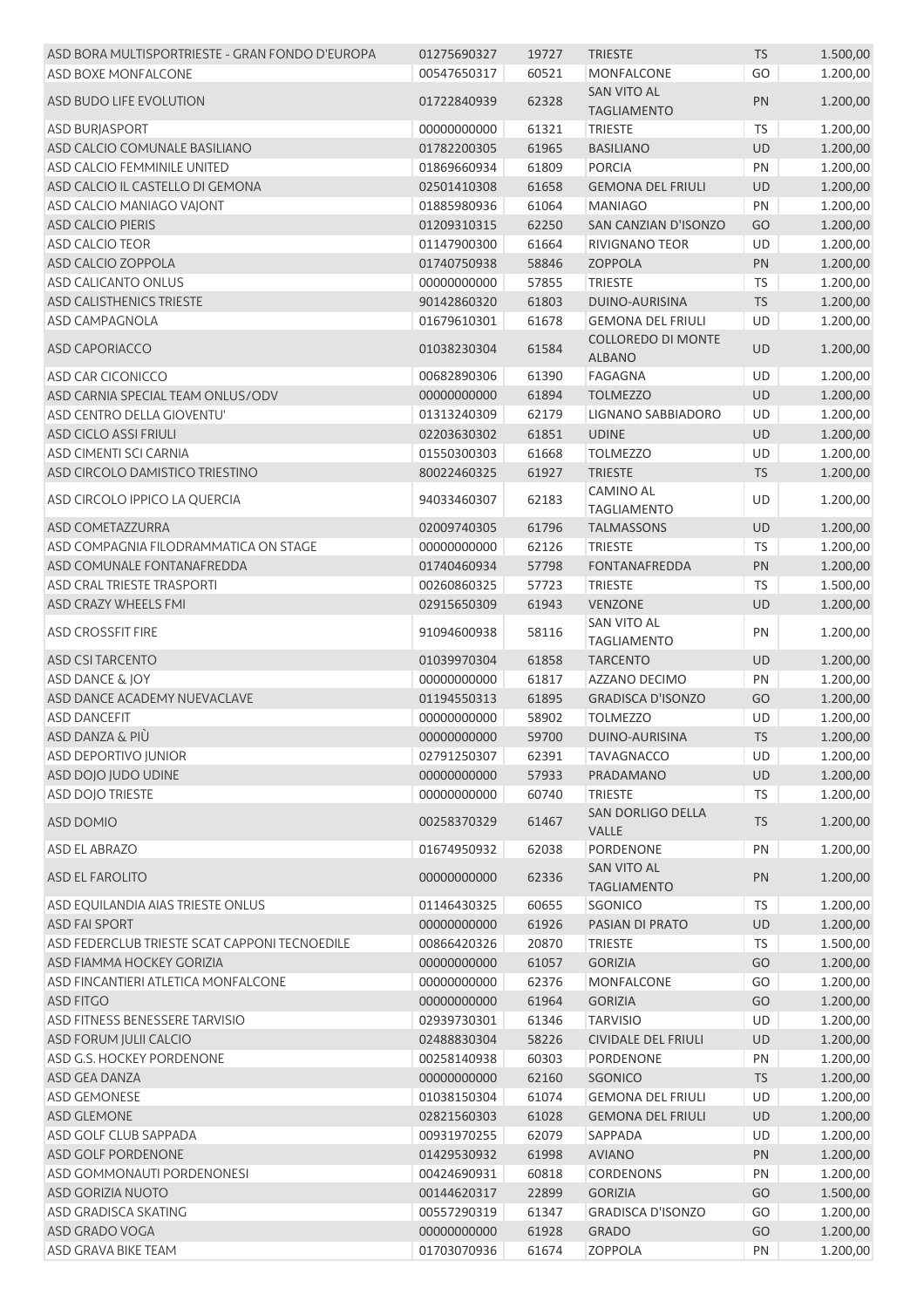| ASD GREEN BIKE ACTIVITY                           | 00000000000                        | 62035 | <b>GEMONA DEL FRIULI</b>                 | UD        | 1.200,00 |
|---------------------------------------------------|------------------------------------|-------|------------------------------------------|-----------|----------|
| ASD GRIGIONERI2000                                | 00000000000                        | 61577 | <b>POVOLETTO</b>                         | UD        | 1.200,00 |
| ASD GRUPPO SPORTIVO SAN GIACOMO                   | 00000000000                        | 61516 | <b>TRIESTE</b>                           | <b>TS</b> | 1.200,00 |
| ASD GRUPPO SPORTIVO VARIANESE                     | 00000000000                        | 62349 | <b>BASILIANO</b>                         | UD        | 1.200,00 |
| ASD GYMNICA 2.0                                   | 00000000000                        | 61396 | <b>TRIESTE</b>                           | <b>TS</b> | 1.200,00 |
| <b>ASD HIGHLANDERS</b>                            | 94118230302                        | 61954 | <b>BASILIANO</b>                         | UD        | 1.200,00 |
| ASD HOCKEY TRIESTE 2012                           | 00000000000                        | 62341 | <b>TRIESTE</b>                           | <b>TS</b> | 1.200,00 |
| <b>ASD IL TRIFOGLIO</b>                           | 00000000000                        | 60705 | <b>TRIESTE</b>                           | <b>TS</b> | 1.200,00 |
| ASD ISM GRADISCA                                  | 01119080313                        | 61470 | <b>GRADISCA D'ISONZO</b>                 | GO        | 1.200,00 |
| <b>ASD ITALIAN DARTS ACADEMY</b>                  | 01185790312                        | 61487 | <b>MARIANO DEL FRIULI</b>                | GO        | 1.200,00 |
| ASD JOLLY HANDBALL CAMPOFORMIDO                   | 02752320305                        | 62279 | CAMPOFORMIDO                             | UD        | 1.200,00 |
| ASD JUDO AZZANESE                                 | 00000000000                        | 58788 | AZZANO DECIMO                            | PN        | 1.200,00 |
| ASD JUDO CLUB GIANFRANCO FENATI                   | 00000000000                        | 58149 | SPILIMBERGO                              | PN        | 1.200,00 |
| ASD JUDO CORVA                                    | 80016170930                        | 61792 | AZZANO DECIMO                            | PN        | 1.200,00 |
| ASD JUDO SHIRO SAIGO                              | 00000000000                        | 58857 | <b>UDINE</b>                             | UD        | 1.200,00 |
| <b>ASD KARATE ADVANCED</b>                        | 00000000000                        | 58144 | PORDENONE                                | PN        | 1.200,00 |
| ASD KARATE T. KASE CIVIDALE DEL FRIULI            | 94028630302                        | 60397 | <b>CIVIDALE DEL FRIULI</b>               | UD        | 1.200,00 |
| ASD KEN E ZEN ICHI NIYO                           | 00000000000                        | 62237 | <b>UDINE</b>                             | UD        | 1.200,00 |
| ASD KENNEDY ADEGLIACCO                            | 02023290303                        | 61322 | <b>TAVAGNACCO</b>                        | <b>UD</b> | 1.200,00 |
| <b>ASD KNIFE RACING MANIAGO</b>                   | 01688760931                        | 61475 | <b>MANIAGO</b>                           | PN        | 1.200,00 |
| ASD KOKOROZASHI                                   | 00000000000                        | 57934 | <b>TRIESTE</b>                           | <b>TS</b> | 1.200,00 |
| <b>ASD LA FIORITA</b>                             | 00000000000                        | 58823 | <b>TRIESTE</b>                           | TS        | 1.200,00 |
| ASD L'ENSEMBLE SCUOLA DI DANZA                    | 00000000000                        | 61769 | RONCHI DEI LEGIONARI                     | GO        | 1.200,00 |
| ASD LIBERTAS ATLETICA SAN DANIELE                 | 02128920309                        | 61316 | SAN DANIELE DEL FRIULI                   | UD        | 1.200,00 |
| ASD LIBERTAS CASARSA                              | 01216290930                        | 58146 | CASARSA DELLA DELIZIA                    | PN        | 1.200,00 |
| <b>ASD LIBERTAS CERESETTO</b>                     | 01610050302                        | 61562 | <b>MARTIGNACCO</b>                       | UD        | 1.200,00 |
| ASD LIBERTAS FRIUL PALMANOVA                      | 02070290305                        | 61518 | PALMANOVA                                | UD        | 1.200,00 |
| ASD LIBERTAS GRIONS DEL TORRE E REMANZACCO        | 01502890303                        | 61317 | <b>POVOLETTO</b>                         | UD        | 1.200,00 |
| ASD LIBERTAS JUDO KUROKI ZOPPOLA                  | 00000000000                        | 60930 | <b>FIUME VENETO</b>                      | PN        | 1.200,00 |
| ASD LIBERTAS MERETO DI TOMBA                      | 00000000000                        | 62335 | <b>MERETO DI TOMBA</b>                   | UD        | 1.200,00 |
| ASD LIBERTAS TRIESTE                              | 00743060329                        | 61909 | <b>TRIESTE</b>                           | <b>TS</b> | 1.200,00 |
| <b>ASD LIBERTAS UDINE</b>                         | 02423150305                        | 61916 | <b>MARTIGNACCO</b>                       | UD        | 1.200,00 |
| ASD LOW WEST VOLLEY RICREATORIO MARIA GASPARI     | 01546350305                        | 61380 | LATISANA                                 | UD        | 1.200,00 |
| ASD MA.GI.CO                                      | 00000000000                        | 62398 | <b>FIUME VENETO</b>                      | PN        | 1.200,00 |
| ASD MAGREDI MOUNTAIN TRAIL                        | 00000000000                        | 61294 | <b>FIUME VENETO</b>                      | <b>PN</b> | 1.200,00 |
| ASD MANIAGO BIKE WORLD                            | 01854950936                        | 61502 | <b>MANIAGO</b>                           | PN        | 1.200,00 |
| ASD MERCE RARA FOOTBALL CLUB                      | 01100260312    62056    MONFALCONE |       |                                          | GO        | 1.200,00 |
| ASD MI INCAMMINO                                  | 00000000000                        | 61795 | <b>FIUME VENETO</b>                      | PN        | 1.200,00 |
| ASD MIGLIO CORSE                                  | 00000000000                        | 57792 | <b>MONFALCONE</b>                        | GO        | 1.200,00 |
| <b>ASD MOBILIERI SUTRIO</b>                       | 01083120301                        | 57938 | <b>SUTRIO</b>                            | UD        | 1.200,00 |
| ASD MONTAGNA WIVA                                 | 01833940933                        | 62198 | PORDENONE                                | PN        | 1.200,00 |
| <b>ASD MONTEREALE FUTSAL</b>                      | 01870730932                        | 61461 | MONTEREALE VALCELLINA                    | PN        | 1.200,00 |
| <b>ASD MOVARTEX</b>                               | 01177280318                        | 58044 | <b>GORIZIA</b>                           | GO        | 1.200,00 |
| ASD MUGGESANA JUDO                                | 00927590323                        | 57865 | <b>MUGGIA</b>                            | <b>TS</b> | 1.200,00 |
| ASD MUGGIA 2020                                   | 01347890327                        | 61280 | <b>MUGGIA</b>                            | <b>TS</b> | 1.200,00 |
| ASD NAUTICA PALAZZATTO                            | 02861500300                        | 61364 | <b>FIUMICELLO VILLA</b>                  | UD        | 1.200,00 |
|                                                   |                                    |       | <b>VICENTINA</b>                         |           |          |
| ASD NAUTICA SAN GIORGIO                           | 01857870305                        | 61362 | <b>SAN GIORGIO DI NOGARO</b>             | UD        | 1.200,00 |
| ASD NK F.C. PRIMORJE                              | 00603870320                        | 60821 | <b>TRIESTE</b>                           | <b>TS</b> | 1.200,00 |
| <b>ASD NUEVA CLAVE</b>                            | 01106470311                        | 61891 | <b>GRADISCA D'ISONZO</b>                 | GO        | 1.200,00 |
| ASD NUOVO SONCINI CALCIO                          | 01298920321                        | 60382 | <b>TRIESTE</b>                           | <b>TS</b> | 1.200,00 |
| ASD OVERBUGLINE                                   | 06094121008                        | 60759 | <b>UDINE</b>                             | UD        | 1.200,00 |
| ASD PALLAVOLO GRADO                               | 01109920312                        | 61291 | <b>GRADO</b>                             | GO        | 1.200,00 |
| ASD PALMA CALCIO                                  | 02618660308                        | 61423 | PALMANOVA                                | UD        | 1.200,00 |
| <b>ASD PASSI DI DANZA</b>                         | 01702470939                        | 62029 | <b>CORDENONS</b>                         | PN        | 1.200,00 |
| ASD PATTINAGGIO ARTISTICO JOLLY TRIESTE           | 00873220321                        | 61677 | <b>TRIESTE</b>                           | <b>TS</b> | 1.200,00 |
| ASD PATTINAGGIO ARTISTICO SAN VITO AL TAGLIAMENTO | 00000000000                        | 60809 | <b>SAN VITO AL</b><br><b>TAGLIAMENTO</b> | PN        | 1.200,00 |
| ASD PATTINAGGIO UDINESE                           | 00000000000                        | 60909 | <b>UDINE</b>                             | UD        | 1.200,00 |
| <b>ASD PEDALE RONCHESE</b>                        | 00372320317                        | 60913 | RONCHI DEI LEGIONARI                     | GO        | 1.200,00 |
| ASD PODISTI CORDENONS                             | 00000000000                        | 61893 | <b>CORDENONS</b>                         | PN        | 1.200,00 |
| ASD POLE DANCING SCHOOL                           | 00000000000                        | 61402 | <b>TRIESTE</b>                           | <b>TS</b> | 1.200,00 |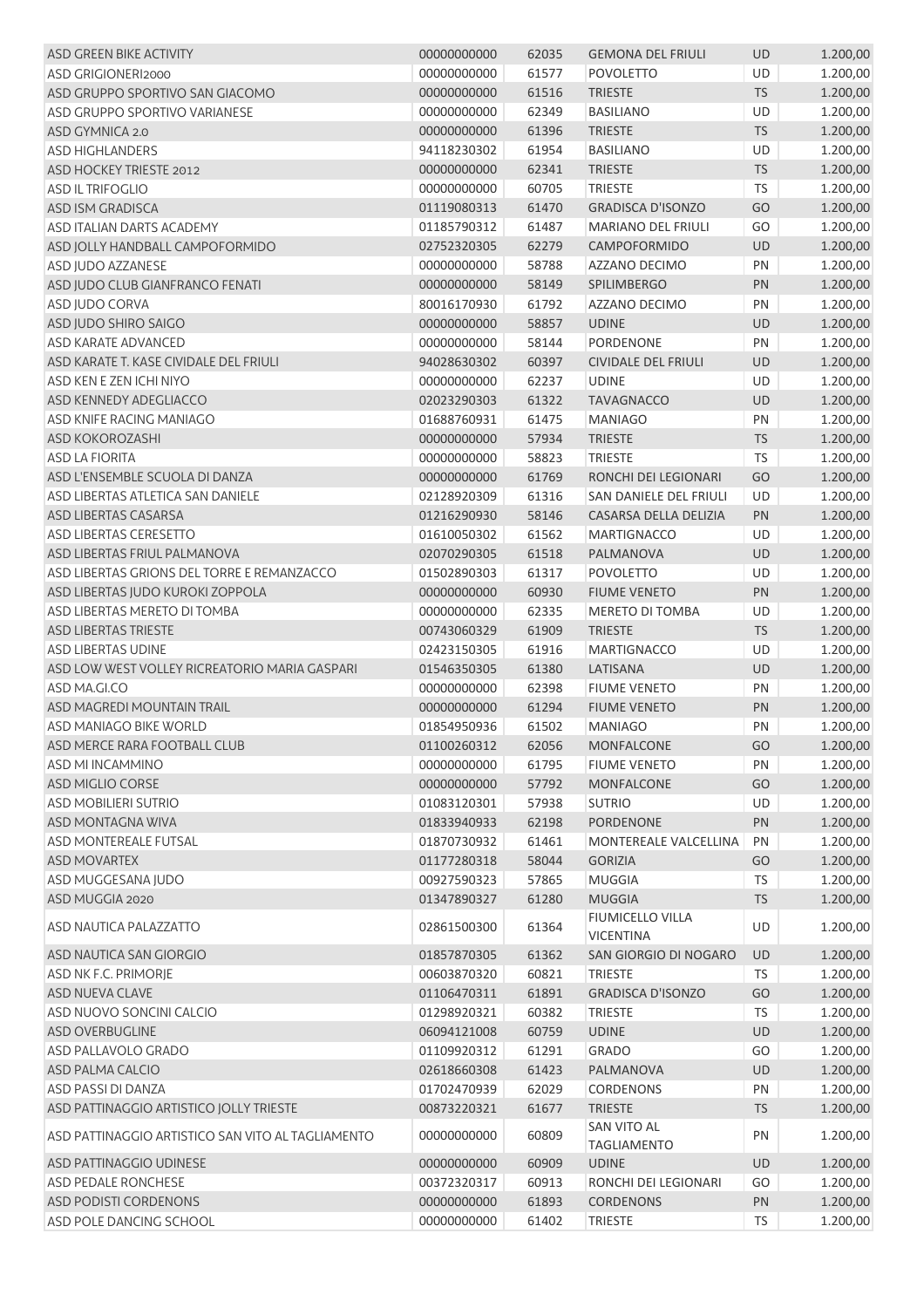|                                                  |             |       | <b>SAN VITO AL</b>                       |           |          |
|--------------------------------------------------|-------------|-------|------------------------------------------|-----------|----------|
| ASD POLISPORTIVA ASTRA                           | 00000000000 | 61725 | <b>TAGLIAMENTO</b>                       | PN        | 1.200,00 |
| <b>ASD POLISPORTIVA AZZANESE</b>                 | 01165340934 | 62202 | <b>AZZANO DECIMO</b>                     | PN        | 1.200,00 |
| ASD POLISPORTIVA CLAUT                           | 01112750938 | 61497 | <b>CLAUT</b>                             | PN        |          |
| <b>ASD POLISPORTIVA FLAMBRO</b>                  |             |       |                                          |           | 1.200,00 |
|                                                  | 01186490304 | 61524 | <b>TALMASSONS</b>                        | UD        | 1.200,00 |
| ASD POLISPORTIVA FUORIC'ENTRO                    | 00983380320 | 59752 | <b>TRIESTE</b>                           | <b>TS</b> | 1.200,00 |
| ASD POLISPORTIVA LIBERTAS TOLMEZZO               | 01826240309 | 61721 | <b>TOLMEZZO</b>                          | UD        | 1.200,00 |
| ASD POLISPORTIVA MONTEREALE                      | 01165790930 | 62222 | MONTEREALE VALCELLINA                    | PN        | 1.200,00 |
| <b>ASD POLISPORTIVA NORDEST</b>                  | 00509950317 | 61665 | <b>GRADISCA D'ISONZO</b>                 | GO        | 1.200,00 |
| ASD POLISPORTIVA ORSETTI TARVISIO                | 02847440308 | 60301 | <b>TARVISIO</b>                          | UD        | 1.200,00 |
| ASD POLISPORTIVA SAN GIORGIO                     | 01166590933 | 61260 | <b>PORCIA</b>                            | PN        | 1.200,00 |
| ASD POLISPORTIVA VALTRAMONTINA                   | 01643650938 | 60819 | <b>TRAMONTI DI SOTTO</b>                 | PN        | 1.200,00 |
| ASD PRAVIS 1971                                  | 01869550937 | 59703 | PRAVISDOMINI                             | PN        | 1.500,00 |
| <b>ASD PRIMOREC</b>                              | 00567420328 | 60692 | <b>TRIESTE</b>                           | <b>TS</b> | 1.200,00 |
| <b>ASD PRO GORIZIA</b>                           | 01042340313 | 61468 | <b>GORIZIA</b>                           | GO        | 1.200,00 |
| ASD PRO ROMANS MEDEA                             | 00316140318 | 61406 | ROMANS D'ISONZO                          | GO        | 1.200,00 |
|                                                  |             |       | SAN VITO AL                              |           |          |
| ASD PRODOLONESE                                  | 01044160933 | 61762 | <b>TAGLIAMENTO</b>                       | PN        | 1.200,00 |
| ASD PROGETTO ACROBATICA TRIESTE                  | 90159860320 | 60538 | <b>TRIESTE</b>                           | <b>TS</b> | 1.200,00 |
| ASD PUG.TRIESTINA PINO CULOT                     | 00901860320 | 61938 | <b>TRIESTE</b>                           | <b>TS</b> | 1.200,00 |
| ASD QUAIAT RACING TEAM                           | 01207150317 | 61544 | ROMANS D'ISONZO                          | GO        | 1.200,00 |
| <b>ASD REACTION</b>                              | 01762770939 | 62262 | <b>BRUGNERA</b>                          | PN        | 1.200,00 |
| ASD RIVE D'ARCANO FLAIBANO                       | 03003800301 | 61718 | RIVE D'ARCANO                            | UD        | 1.200,00 |
| <b>ASD RIVIERA</b>                               | 01130310301 | 60949 | <b>MAGNANO IN RIVIERA</b>                | UD        | 1.200,00 |
| ASD RIVIGNANO CALCIO                             | 01167910304 | 61411 | RIVIGNANO TEOR                           | UD        | 1.200,00 |
| ASD ROLL CLUB IL CASTELLO - SACILETTO            | 00000000000 | 60472 | <b>RUDA</b>                              | UD        | 1.200,00 |
| ASD ROLLER 90 VILLESSE                           |             |       |                                          |           |          |
|                                                  | 01106520313 | 60939 | <b>VILLESSE</b>                          | GO        | 1.200,00 |
| ASD ROLLER EVOLUTION                             | 02700030303 | 61374 | PRADAMANO                                | UD        | 1.200,00 |
| ASD ROLLER TIME ROMANS D'ISONZO                  | 01150120317 | 61605 | ROMANS D'ISONZO                          | GO        | 1.200,00 |
| ASD RUGBY SAN VITO AL TAGLIAMENTO                | 01474940937 | 62040 | SESTO AL REGHENA                         | PN        | 1.200,00 |
| ASD RUI BOXE                                     | 00000000000 | 61501 | <b>TRIESTE</b>                           | <b>TS</b> | 1.200,00 |
| <b>ASD SANT'ANDREA SAN VITO</b>                  | 01015940321 | 60872 | <b>TRIESTE</b>                           | TS        | 1.500,00 |
| ASD SANVITESE BASKET                             | 00000000000 | 61405 | <b>SAN VITO AL</b><br><b>TAGLIAMENTO</b> | PN        | 1.200,00 |
| ASD SAP RAMUSCELLESE                             | 01096760937 | 61929 | SESTO AL REGHENA                         | PN        | 1.200,00 |
| ASD SB DRAGONS CLUB                              | 00000000000 | 61297 | SAN GIORGIO DI NOGARO                    | UD        | 1.200,00 |
| ASD SCI CLUB 5 CIME                              | 01248550939 | 61784 | <b>PORDENONE</b>                         | PN        | 1.200,00 |
| ASD SCI CLUB METTI                               | 00000000000 | 62269 | MONFALCONE                               | GO        | 1.200,00 |
| ASD SCI CLUB SAPPADA                             | 00855730255 | 17846 | SAPPADA                                  | UD        | 1.500,00 |
|                                                  |             |       | <b>SAN GIOVANNI AL</b>                   |           |          |
| ASD SCUDERIA FG                                  | 02687820304 | 61602 | <b>NATISONE</b>                          | UD        | 1.200,00 |
| ASD SCUOLA DANZA DANCE THEATRE SCHOOL            | 00000000000 | 61340 | <b>SAN VITO AL</b><br><b>TAGLIAMENTO</b> | PN        | 1.200,00 |
| ASD SCUOLA DI BALLO DI ARIANNA & FRIENDS         | 90160030327 | 59664 | <b>TRIESTE</b>                           | <b>TS</b> | 1.200,00 |
| <b>ASD SERVOLANA</b>                             | 00585530322 | 22325 | <b>TRIESTE</b>                           | <b>TS</b> | 1.500,00 |
| <b>ASD SHINKAI CLUB</b>                          | 00743160327 | 61711 | <b>SGONICO</b>                           | <b>TS</b> | 1.200,00 |
| ASD SHOTOKAN BUJA                                | 00000000000 | 57751 | <b>BUIA</b>                              | UD        | 1.200,00 |
|                                                  |             |       |                                          |           |          |
| ASD SISTIANA 89                                  | 01280030329 | 60988 | DUINO-AURISINA                           | <b>TS</b> | 1.200,00 |
| <b>ASD SK DEVIN</b>                              | 00572340321 | 60394 | DUINO-AURISINA                           | TS        | 1.200,00 |
| ASD SKATING CLUB AQUILE BIANCOROSSE              | 00474240314 | 60039 | STARANZANO                               | GO        | 1.200,00 |
| ASD SKI SAFARI EXPERIENCE                        | 01790930935 | 62127 | PORDENONE                                | PN        | 1.200,00 |
| ASD SOCIETÀ BOCCIOFILA CAMPOLONGHETTO-CHIARMACIS | 00000000000 | 61949 | <b>BAGNARIA ARSA</b>                     | UD        | 1.200,00 |
| ASD SOCIETA' SPORTIVA DILETTANTISTICA POLET      | 00572330322 | 59645 | <b>TRIESTE</b>                           | <b>TS</b> | 1.200,00 |
| ASD SPAZIO DANZA                                 | 00000000000 | 61388 | <b>UDINE</b>                             | UD        | 1.200,00 |
| ASD SPAZIODANZA                                  | 02209270301 | 61580 | SAN DANIELE DEL FRIULI                   | UD        | 1.200,00 |
| ASD SPE20                                        | 02634090308 | 57789 | CAMPOFORMIDO                             | UD        | 1.200,00 |
| <b>ASD SPORT CENTER</b>                          | 00000000000 | 61279 | <b>ZOPPOLA</b>                           | PN        | 1.200,00 |
| ASD SPORT MED                                    | 00000000000 | 62229 | RONCHI DEI LEGIONARI                     | GO        | 1.200,00 |
| ASD SPORT TEAM JUDO UDINE                        | 94071200300 | 58094 | <b>UDINE</b>                             | UD        | 1.200,00 |
| ASD SPORT21 ITALIA ODV                           | 91090410936 | 60993 | PORDENONE                                | PN        | 1.200,00 |
| ASD STARANZANO DUCKS BSC                         | 01169820311 | 60791 | STARANZANO                               | GO        | 1.200,00 |
| ASD STARS RONCHI SOFTBALL CLUB                   | 01187420318 | 61880 | RONCHI DEI LEGIONARI                     | GO        | 1.200,00 |
|                                                  | 00000000000 |       | CARLINO                                  | UD        |          |
| <b>ASD STYL DANCE</b>                            |             | 61257 |                                          |           | 1.200,00 |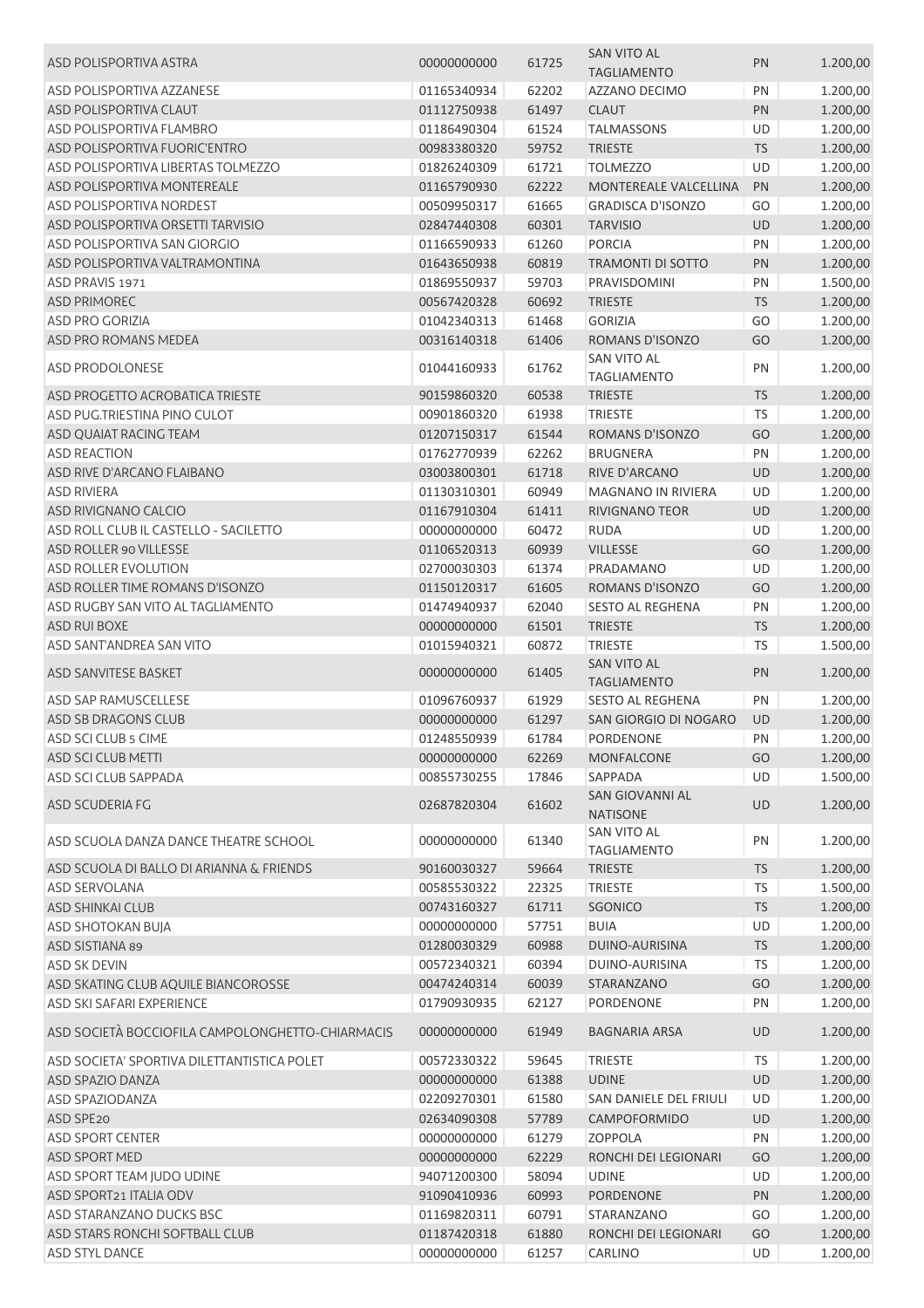| ASD T.P.T. TENNIS PER TRIESTE                                           | 90161910329 | 60563 | <b>TRIESTE</b>                           | TS        | 1.200,00 |
|-------------------------------------------------------------------------|-------------|-------|------------------------------------------|-----------|----------|
| <b>ASD TARVISIO</b>                                                     | 02135540306 | 61431 | <b>TARVISIO</b>                          | <b>UD</b> | 1.200,00 |
| ASD TEAM JUDO TRIESTE                                                   | 00000000000 | 61102 | SGONICO                                  | <b>TS</b> | 1.200,00 |
| <b>ASD TENNIS CLUB AZZANO</b>                                           | 01225400934 | 61491 | AZZANO DECIMO                            | PN        | 1.200,00 |
| ASD TENNIS CLUB GRADISCA D'ISONZO                                       | 00341090314 | 62247 | <b>GRADISCA D'ISONZO</b>                 | GO        | 1.200,00 |
| ASD TENNIS CLUB SAN VITO                                                | 01387150939 | 61537 | <b>SAN VITO AL</b><br><b>TAGLIAMENTO</b> | PN        | 1.200,00 |
| ASD TENNIS FAGAGNA                                                      | 00814840302 | 61241 | <b>FAGAGNA</b>                           | <b>UD</b> | 1.200,00 |
| <b>ASD TENNIS TEAM TRIESTE</b>                                          | 01058770320 | 61391 | DUINO-AURISINA                           | <b>TS</b> | 1.200,00 |
| ASD TOC TOC                                                             | 00000000000 | 60748 | <b>TRIESTE</b>                           | <b>TS</b> | 1.200,00 |
| ASD TORNEO CITTÀ DI TRIESTE                                             | 00000000000 | 60695 | <b>TRIESTE</b>                           | <b>TS</b> | 1.200,00 |
| ASD TORNEO INTERNAZIONALE GIOVANISSIMI                                  | 01520880939 | 61285 | <b>TRAMONTI DI SOTTO</b>                 | PN        | 1.200,00 |
| <b>ASD TORRIANA</b>                                                     | 00319550315 | 62101 | <b>GRADISCA D'ISONZO</b>                 | GO        | 1.200,00 |
| ASD TORVISCOSA                                                          | 00680120300 | 61626 | <b>TORVISCOSA</b>                        | <b>UD</b> | 1.200,00 |
| <b>ASD TRASAGHIS</b>                                                    | 01597920303 | 61960 | <b>TRASAGHIS</b>                         | UD        | 1.200,00 |
| ASD TRIESTINA ISONTINO                                                  | 01210940316 | 61799 | RONCHI DEI LEGIONARI                     | GO        | 1.200,00 |
| ASD UDINE CITY FUTBOL SALA                                              | 02824540302 | 62066 | <b>UDINE</b>                             | UD        | 1.200,00 |
| <b>ASD ULTRA</b>                                                        | 02772320301 | 60961 | <b>GEMONA DEL FRIULI</b>                 | UD        | 1.200,00 |
| <b>ASD UNIONE CICLISTI CAPRIVESI</b>                                    | 00549990315 | 61870 | <b>GORIZIA</b>                           | GO        | 1.200,00 |
| ASD UNIONE CICLISTICA PORDENONE                                         | 01827250935 | 33660 | <b>SAN QUIRINO</b>                       | PN        | 1.500,00 |
| ASD UNIONE SMT CALCIO                                                   | 01391860937 | 60910 | <b>MEDUNO</b>                            | PN        | 1.200,00 |
| ASD UNIONE SPORTIVA GORIZIANA                                           |             |       |                                          |           |          |
|                                                                         | 00461860314 | 61876 | <b>GORIZIA</b>                           | GO        | 1.200,00 |
| ASD US PRO FAGAGNA                                                      | 01055570301 | 61778 | FAGAGNA                                  | UD        | 1.200,00 |
| <b>ASD VALLIMPIADI</b>                                                  | 02732070301 | 62294 | SAVOGNA                                  | <b>UD</b> | 1.200,00 |
| <b>ASD VIOLA</b>                                                        | 02801650306 | 61659 | CAVAZZO CARNICO                          | UD        | 1.200,00 |
| ASD VIRTUS VOLLEY FONTANAFREDDA                                         | 01072990938 | 61341 | <b>FONTANAFREDDA</b>                     | PN        | 1.200,00 |
| ASD VITALITY DANCE & FITNESS                                            | 00000000000 | 62100 | SAN VITO DI FAGAGNA                      | UD        | 1.200,00 |
| ASD VOLLEY CLUB TRIESTE                                                 | 01241790326 | 61915 | <b>TRIESTE</b>                           | <b>TS</b> | 1.200,00 |
| <b>ASD VOLLEY CODROIPO</b>                                              | 01369980303 | 62048 | <b>CODROIPO</b>                          | UD        | 1.200,00 |
| ASD VOLONTARI DELL'ALPE ADRIA PER LA SOLIDARIETA'                       | 00000000000 | 60624 | <b>TRIESTE</b>                           | <b>TS</b> | 1.200,00 |
| <b>ASD WARRIORS</b>                                                     | 01866420308 | 62271 | <b>UDINE</b>                             | UD        | 1.200,00 |
| ASD WUDANG TAOIST SHIHE WUSHU ITALY                                     | 01878350931 | 61579 | ROVEREDO IN PIANO                        | PN        | 1.200,00 |
| <b>ASDC ANIME DI DIAMANTE</b>                                           | 01149380311 | 62105 | <b>CORMONS</b>                           | GO        | 1.200,00 |
| <b>ASDC GONARS</b>                                                      | 01124260306 | 61557 | <b>GONARS</b>                            | UD        | 1.200,00 |
| <b>ASDCR UDINE 2000</b>                                                 | 00000000000 | 61831 | <b>UDINE</b>                             | <b>UD</b> | 1.200,00 |
| AŠD-CSD ZARJA                                                           | 00567310321 | 60899 | <b>TRIESTE</b>                           | <b>TS</b> | 1.200,00 |
| ASIA DI DE STEFANO SONIA                                                | 01843320936 | 37737 | <b>TRAVESIO</b>                          | PN        | 1.500,00 |
| ASID S.N.C. DI AZAM SHOAIB & C.                                         | 02665680308 | 36389 | <b>UDINE</b>                             | UD        | 1.500,00 |
| ASKESIS S.R.L.                                                          | 01722750930 | 30102 | <b>FONTANAFREDDA</b>                     | PN        | 1.500,00 |
| ASKESIS SOCIETA' SPORTIVA DILETTANTISTICA A<br>RESPONSABILITA' LIMITATA | 01870190939 | 30119 | <b>FONTANAFREDDA</b>                     | PN        | 1.500,00 |
| ASS, SPORT, DILETTANTISTICA TRIESTINA-MULI TRIESTE                      | 00822600326 | 20181 | <b>TRIESTE</b>                           | TS        | 1.500,00 |
| ASS. SPORT.DIL. LIBERTAS                                                | 00450520937 | 62396 | <b>FIUME VENETO</b>                      | PN        | 1.200,00 |
| ASS. SPORTIVA DILETTANTISTICA TENNIS CLUB CAMPI ROSSI                   | 01130840323 | 62141 | SGONICO                                  | <b>TS</b> | 1.200,00 |
| ASS. SPOTIVA CURLING CLUB CLAUT                                         | 01545040931 | 60941 | <b>CLAUT</b>                             | PN        | 1.200,00 |
| ASS.CENTRO GIOCO SPORT ATT.PRESPORTIVE ANTONIO<br><b>COSELLI</b>        | 01152580328 | 61413 | <b>TRIESTE</b>                           | <b>TS</b> | 1.200,00 |
| ASS.CINOFILA SPORTIVA DILETT.CASARSA DELLA DELIZIA                      | 01712420932 | 61713 | CASARSA DELLA DELIZIA                    | PN        | 1.200,00 |
| ASSI.SANI. SOCIETA' COOPERATIVA SOCIALE ONLUS                           | 02766880302 | 19685 | <b>TRICESIMO</b>                         | UD        | 1.500,00 |
| ASSOCIAZIONE DILETTANTISTICA PESCATORI SPORTIVI<br><b>VIPACCO</b>       | 00533670311 | 61771 | SAVOGNA D'ISONZO                         | GO        | 1.200,00 |
| ASSOCIAZIONE ALLEVATORI DEL FRIULI VENEZIA GIULIA                       | 00167190305 | 19057 | <b>CODROIPO</b>                          | UD        | 1.800,00 |
| ASSOCIAZIONE AMICI DEL PIANOFORTE                                       | 02188590307 | 58077 | SAN DANIELE DEL FRIULI                   | UD        | 1.500,00 |
| ASSOCIAZIONE AMICI PER MARINA JULIA                                     | 01209930310 | 57828 | MONFALCONE                               | GO        | 1.500,00 |
| ASSOCIAZIONE BOCCIOFILA AVIANESE                                        | 01486940933 | 62359 | <b>AVIANO</b>                            | PN        | 1.200,00 |
| ASSOCIAZIONE CALCIO DILETTANTISTICA CORMONESE                           | 01022390312 | 61571 | <b>CORMONS</b>                           | GO        | 1.200,00 |
| ASSOCIAZIONE CALCIO DILETTANTISTICA RAVASCLETTO                         | 01776800300 | 62057 | <b>RAVASCLETTO</b>                       | UD        | 1.200,00 |
| ASSOCIAZIONE CALCIO VACILE A. S. D.                                     | 01553200930 | 61379 | SPILIMBERGO                              | PN        | 1.200,00 |
| ASSOCIAZIONE CASA DELLA GIOVENTU' - CINEMA MANZONI                      | 01622550935 | 57808 | <b>MANIAGO</b>                           | PN        | 4.800,00 |
| ASSOCIAZIONE CENTRIAMOCI                                                | 01626860934 | 60097 | PRAVISDOMINI                             | PN        | 1.500,00 |
| ASSOCIAZIONE CICLISTICA DILETTANTISTICA VALVASONE                       | 01208890937 | 60895 | <b>VALVASONE ARZENE</b>                  | PN        | 1.200,00 |
| ASSOCIAZIONE CIRCO ALL'INCIRCA                                          | 00000000000 | 60546 | PAGNACCO                                 | UD        | 1.200,00 |
| ASSOCIAZIONE COMITATO DI BORGATA DI CAMPAGNOLA                          | 02087660300 | 59696 | <b>GEMONA DEL FRIULI</b>                 | UD        | 1.500,00 |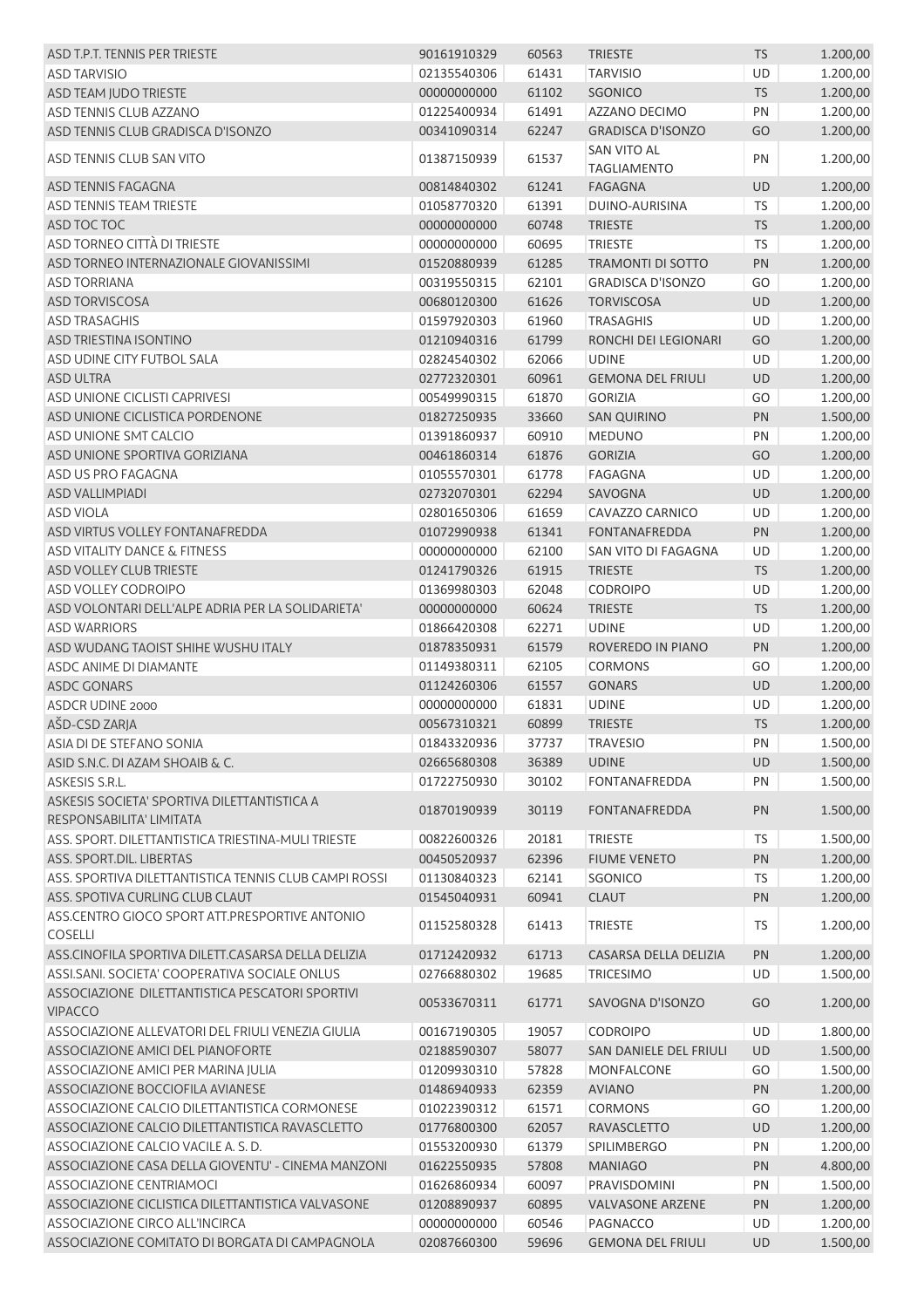| ASSOCIAZIONE CONVIVIALIA APS                           | 01666280936 | 62339 | <b>PORDENONE</b>             | PN        | 1.500,00 |
|--------------------------------------------------------|-------------|-------|------------------------------|-----------|----------|
| ASSOCIAZIONE CREAZIONI INDIGESTE                       | 02887770309 | 60640 | <b>BICINICCO</b>             | UD        | 1.500,00 |
| <b>ASSOCIAZIONE CRETZ</b>                              | 02697560304 | 24229 | PALUZZA                      | UD        | 1.500,00 |
| ASSOCIAZIONE CULT. E SPORT. DILETTANTISTICA SALAMMBO'  | 02156180305 | 60969 | <b>UDINE</b>                 | UD        | 1.200,00 |
| ASSOCIAZIONE CULTURALE BOTTEGA ERRANTE                 | 02645230307 | 59720 | PORDENONE                    | PN        | 1.200,00 |
| ASSOCIAZIONE CULTURALE CE.RI.DA.                       | 01206600312 | 57825 | <b>CORMONS</b>               | GO        | 1.500,00 |
| ASSOCIAZIONE CULTURALE DANZA E MUSICA ASD              | 00000000000 | 61389 | FAGAGNA                      | UD        | 1.200,00 |
| ASSOCIAZIONE CULTURALE E SPORTIVA DILETTANTISTICA IL   | 00000000000 | 61339 | <b>MONFALCONE</b>            | GO        | 1.200,00 |
| NUOVO CENTRO DANZA                                     |             |       |                              |           |          |
| ASSOCIAZIONE CULTURALE FOES                            | 02255400307 | 58204 | <b>TOLMEZZO</b>              | UD        | 1.500,00 |
| ASSOCIAZIONE CULTURALE IL CIRCOLO                      | 01598380937 | 58820 | <b>SPILIMBERGO</b>           | PN        | 1.500,00 |
| ASSOCIAZIONE CULTURALE INCANTO                         | 01109020311 | 58113 | CAPRIVA DEL FRIULI           | GO        | 1.200,00 |
| ASSOCIAZIONE CULTURALE MOLINO ROSENKRANZ               | 01662790938 | 60718 | <b>ZOPPOLA</b>               | PN        | 1.500,00 |
| ASSOCIAZIONE CULTURALE SPEAKEASY                       | 01791600933 | 62320 | <b>PORDENONE</b>             | PN        | 900,00   |
| ASSOCIAZIONE CULTURALE SPORTIVA DILETTANTISTICA        | 01738410933 | 62143 | <b>SAN VITO AL</b>           | PN        | 1.200,00 |
| ARCOBALENO ONLUS                                       |             |       | <b>TAGLIAMENTO</b>           |           |          |
| ASSOCIAZIONE CULTURALE SPORTIVA DILETTANTISTICA E DI   | 00000000000 | 59607 | <b>MARTIGNACCO</b>           | UD        | 1.200,00 |
| PROMOZIONE SOCIALE CON BRIO                            |             |       |                              |           |          |
| ASSOCIAZIONE CULTURALE SPORTIVA DILETTANTISTICA        | 00636620932 | 62274 | <b>SPILIMBERGO</b>           | PN        | 1.200,00 |
| PROGETTO DANZA E SPETTACOLO                            |             |       |                              |           |          |
| ASSOCIAZIONE CULTURALE SPORTIVA E DILETTANTISCTICA     | 01246160327 | 58863 | <b>TRIESTE</b>               | TS        | 1.200,00 |
| <b>METAMORFOSYS</b>                                    |             |       |                              |           |          |
| ASSOCIAZIONE CULTURALE TEATRO PASOLINI                 | 02309060305 | 32498 | <b>CERVIGNANO DEL FRIULI</b> | UD        | 1.500,00 |
| ASSOCIAZIONE CULTURALE TINAOS                          | 01210300321 | 19371 | <b>TRIESTE</b>               | <b>TS</b> | 1.500,00 |
| ASSOCIAZIONE DI DANZA SPORTIVA DANCE IN ELITE          | 01728710300 | 59741 | PASIAN DI PRATO              | UD        | 1.200,00 |
| ASSOCIAZIONE DI PROMOZIONE SOCIALE ASSOCIAZIONE        | 01795200938 | 61832 | AZZANO DECIMO                | PN        | 1.200,00 |
| SPORTIVA DILETTANTISTICA CORVA COLLABORA               |             |       |                              |           |          |
| ASSOCIAZIONE DILETTANTISTICA BASKET CERVIGNANESE       | 01966300301 | 61003 | <b>CERVIGNANO DEL FRIULI</b> | UD        | 1.200,00 |
| ASSOCIAZIONE DILETTANTISTICA BASKET SANGIORGINA        | 00000000000 | 61343 | SAN GIORGIO DI NOGARO        | UD        | 1.200,00 |
| ASSOCIAZIONE DILETTANTISTICA CENTRO STUDIO KARATE      | 90008590318 | 62310 | <b>MONFALCONE</b>            | GO        | 1.200,00 |
| SPORTIVO                                               |             |       |                              |           |          |
| ASSOCIAZIONE DILETTANTISTICA PALLACANESTRO             | 01351510308 | 61808 | <b>CODROIPO</b>              | UD        | 1.200,00 |
| <b>CODROIPESE</b>                                      |             |       |                              |           |          |
| ASSOCIAZIONE DILETTANTISTICA PALLACANESTRO             | 01042620300 | 61901 | LATISANA                     | UD        | 1.200,00 |
| <b>TAGLIAMENTO</b>                                     |             |       |                              |           |          |
| ASSOCIAZIONE DILETTANTISTICA PESCATORI SPORTIVI        | 00000000000 | 62002 | <b>BRUGNERA</b>              | PN        | 1.200,00 |
| LIQUENTIA                                              |             |       |                              |           |          |
| ASSOCIAZIONE DILETTANTISTICA POLISPORTIVA              | 01151150933 | 61801 | <b>POLCENIGO</b>             | PN        | 1.200,00 |
| <b>FONTANAFREDDA</b>                                   |             |       |                              |           |          |
| ASSOCIAZIONE DILETTANTISTICA POLISPORTIVA              | 01832760308 | 61412 | MORTEGLIANO                  | UD        | 1.200,00 |
| MORTEGLIANO                                            |             |       |                              |           |          |
| ASSOCIAZIONE DILETTANTISTICA SAN QUIRINO VOLLEY        | 01588000933 | 62309 | <b>SAN QUIRINO</b>           | PN        | 1.200,00 |
| ASSOCIAZIONE DILETTANTISTICA UNIONE SPORTIVA           | 00451910939 | 61276 | <b>SPILIMBERGO</b>           | PN        | 1.200,00 |
| SPILIMBERGO                                            |             |       |                              |           |          |
| ASSOCIAZIONE DILETTANTISTICA UNIONE SPORTIVA TRIESTINA | 00562430322 | 58089 | <b>TRIESTE</b>               | <b>TS</b> | 1.200,00 |
| <b>NUOTO</b>                                           |             |       |                              |           |          |
| ASSOCIAZIONE GHIACCIO PORDENONE LIBERTAS               | 01812020939 | 61356 | FONTANAFREDDA                | PN        | 1.200,00 |
| ASSOCIAZIONE SPORTIVA DILETTANTISTICA                  |             |       |                              |           |          |
| ASSOCIAZIONE INTERCOMUNALE BALONCESTO ISONTINA -       | 00503990319 | 61886 | <b>FOGLIANO REDIPUGLIA</b>   | GO        | 1.200,00 |
| ASSOCIAZIONE SPORTIVA DILETTANTISTICA                  |             |       |                              |           |          |
| ASSOCIAZIONE INTERNAZIONALE DELL'OPERETTA              | 00857750327 | 60217 | <b>TRIESTE</b>               | <b>TS</b> | 1.500,00 |
| ASSOCIAZIONE KULTURNI DOM GORICA                       | 00324620319 | 60283 | <b>GORIZIA</b>               | GO        | 1.500,00 |
| ASSOCIAZIONE LUPUS IN FABULA                           | 02968940300 | 62052 | <b>MONTENARS</b>             | UD        | 1.200,00 |
| ASSOCIAZIONE MAREMETRAGGIO                             | 01033380328 | 57701 | <b>TRIESTE</b>               | <b>TS</b> | 1.500,00 |
| <b>ASSOCIAZIONE MITTELFEST</b>                         | 02031930304 | 60953 | <b>CIVIDALE DEL FRIULI</b>   | UD        | 1.500,00 |
| ASSOCIAZIONE MUSICISTI TRE VENEZIE MUSICACLUB          | 02034940300 | 60566 | <b>UDINE</b>                 | UD        | 1.500,00 |
| <b>ASSOCIAZIONE PIANO FVG</b>                          | 01842130930 | 59310 | SACILE                       | PN        | 900,00   |
| ASSOCIAZIONE PILOTI SPECIALITA' TERRA ASSOCIAZIONE     | 02379160308 | 60033 | <b>NIMIS</b>                 | UD        | 1.200,00 |
| SPORTIVA DILETTANTISTICA                               |             |       |                              |           |          |
| ASSOCIAZIONE POLISPORTIVA DILETTANTISTICA ASTROS       | 01855000939 | 61324 | <b>PORCIA</b>                | PN        | 1.200,00 |
| PORCIA BASEBALL                                        |             |       |                              |           |          |
| ASSOCIAZIONE POLISPORTIVA DILETTANTISTICA BASILIANO    | 02711200309 | 57743 | <b>BASILIANO</b>             | UD        | 1.500,00 |
| ASSOCIAZIONE POLISPORTIVA DILETTANTISTICA CERNEGLONS   | 02061570301 | 61628 | REMANZACCO                   | UD        | 1.200,00 |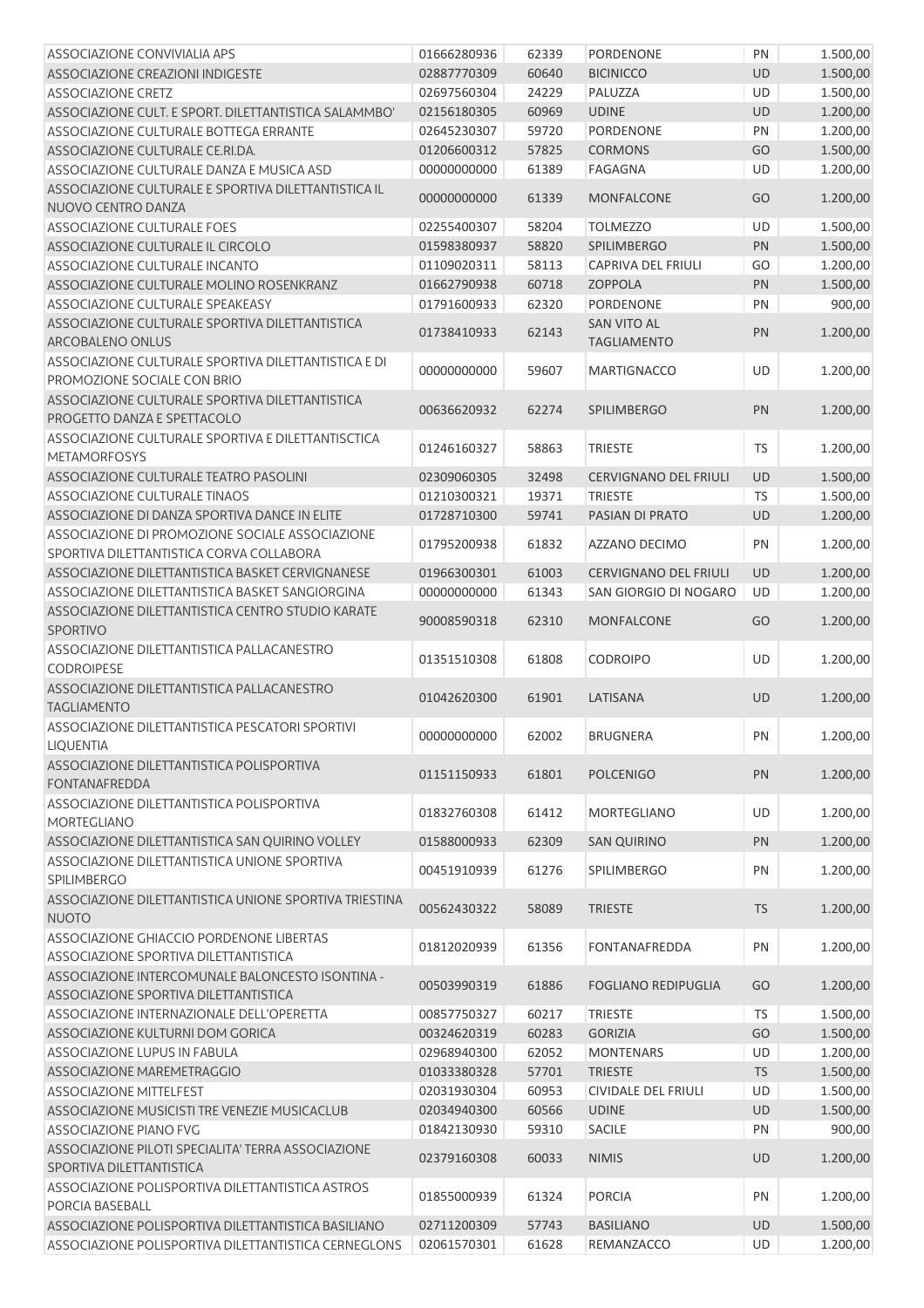| ASSOCIAZIONE POLISPORTIVA DILETTANTISTICA COMUNALE<br>CASSACCO                                   | 01887280301 | 62372 | CASSACCO                                 | UD        | 1.200,00 |
|--------------------------------------------------------------------------------------------------|-------------|-------|------------------------------------------|-----------|----------|
| ASSOCIAZIONE POLISPORTIVA DILETTANTISTICA COMUNALE<br><b>CHIONS</b>                              | 00297880932 | 61486 | <b>CHIONS</b>                            | PN        | 1.200,00 |
| ASSOCIAZIONE POLISPORTIVA DILETTANTISTICA ETNICA<br>DRAGON ROUGE                                 | 01165170323 | 61242 | <b>TRIESTE</b>                           | <b>TS</b> | 1.200,00 |
| ASSOCIAZIONE POLISPORTIVA DILETTANTISTICA GRIGIONERI<br>SAVORGNANO                               | 02662270301 | 61422 | <b>POVOLETTO</b>                         | UD        | 1.200,00 |
| ASSOCIAZIONE POLISPORTIVA DILETTANTISTICA LAB                                                    | 02902820303 | 57783 | SAN DANIELE DEL FRIULI                   | <b>UD</b> | 1.200,00 |
| ASSOCIAZIONE POLISPORTIVA DILETTANTISTICA LIBERTAS<br><b>PORCIA</b>                              | 01255610931 | 60765 | <b>PORCIA</b>                            | PN        | 1.200,00 |
| ASSOCIAZIONE POLISPORTIVA DILETTANTISTICA PORDENONE<br><b>NORD</b>                               | 01553790930 | 61823 | <b>PORDENONE</b>                         | PN        | 1.200,00 |
| ASSOCIAZIONE POLISPORTIVA DILETTANTISTICA SOCIETA'<br><b>GINNASTICA ROVEREDANA VIS ET VIRTUS</b> | 00621040930 | 60817 | ROVEREDO IN PIANO                        | PN        | 1.200,00 |
| ASSOCIAZIONE POLISPORTIVA DILETTANTISTICA TERGESTINA                                             | 00897110326 | 61314 | <b>TRIESTE</b>                           | TS        | 1.200,00 |
| ASSOCIAZIONE POLISPORTIVA DILETTANTISTICA TIMAUCLEULIS                                           | 01102270301 | 62044 | PALUZZA                                  | UD        | 1.200,00 |
| ASSOCIAZIONE POLISPORTIVA DILETTANTISTICA TRICESIMO                                              | 01603770304 | 61565 | <b>TRICESIMO</b>                         | UD        | 1.200,00 |
| ASSOCIAZIONE PRO CASARSA                                                                         | 01237500937 | 47963 | CASARSA DELLA DELIZIA                    | PN        | 1.500,00 |
| ASSOCIAZIONE PRO LOCO BURI A.P.S.                                                                | 01936730306 | 60082 | <b>BUTTRIO</b>                           | UD        | 1.500,00 |
| ASSOCIAZIONE PRO LOCO DI SOMPLAGO E MENA                                                         | 02657830309 | 60536 | CAVAZZO CARNICO                          | UD        | 1.800,00 |
| ASSOCIAZIONE PRO LOCO JALMIC                                                                     | 02420600302 | 60684 | PALMANOVA                                | <b>UD</b> | 1.800,00 |
| ASSOCIAZIONE PRO LOCO TAVAGNACCO                                                                 | 01997390305 | 60635 | <b>TAVAGNACCO</b>                        | UD        | 1.800,00 |
| ASSOCIAZIONE PRO SAN VITO                                                                        | 01108520931 | 61686 | <b>SAN VITO AL</b><br><b>TAGLIAMENTO</b> | PN        | 1.500,00 |
| ASSOCIAZIONE PROGETTO MUSICA                                                                     | 00493570311 | 57732 | <b>UDINE</b>                             | UD        | 900,00   |
| ASSOCIAZIONE PUGILISTICA UDINESE                                                                 | 01471540300 | 57666 | <b>UDINE</b>                             | <b>UD</b> | 1.500,00 |
| ASSOCIAZIONE RICREATIVA FINCANTIERI - ASSOCIAZIONE<br>SPORTIVA DILETTANTISTICA                   | 00173860313 | 31427 | MONFALCONE                               | GO        | 1.500,00 |
| ASSOCIAZIONE SPORT. DIL. ZEUS                                                                    | 02644350304 | 62355 | <b>CORNO DI ROSAZZO</b>                  | <b>UD</b> | 1.200,00 |
| ASSOCIAZIONE SPORT. DILETT. FROGBYTE                                                             | 01186590319 | 62210 | MONFALCONE                               | GO        | 1.200,00 |
| ASSOCIAZIONE SPORTIVA BALON CLUB TOREAN-REAL<br><b>PULFERO</b>                                   | 01972120305 | 61420 | <b>PULFERO</b>                           | UD        | 1.200,00 |
| ASSOCIAZIONE SPORTIVA DELETTANTISTICA AZZANESE                                                   | 00444390934 | 62215 | AZZANO DECIMO                            | PN        | 1.200,00 |
| ASSOCIAZIONE SPORTIVA DIL. MLADINA                                                               | 00577140320 | 62003 | <b>TRIESTE</b>                           | TS        | 1.200,00 |
| ASSOCIAZIONE SPORTIVA DILETT. MOGGESE                                                            | 01775960303 | 61589 | MOGGIO UDINESE                           | UD        | 1.200,00 |
| ASSOCIAZIONE SPORTIVA DILETTAN TISTICA A.C. VIRTUS<br><b>ROVEREDO</b>                            | 01175490935 | 60363 | ROVEREDO IN PIANO                        | PN        | 1.500,00 |
| ASSOCIAZIONE SPORTIVA DILETTANTISCA SONAM                                                        | 00000000000 | 61972 | <b>UDINE</b>                             | <b>UD</b> | 1.200,00 |
| ASSOCIAZIONE SPORTIVA DILETTANTISCTICA NIU' TEAM                                                 | 02591210303 | 61779 | POZZUOLO DEL FRIULI                      | UD        | 1.200,00 |
| ASSOCIAZIONE SPORTIVA DILETTANTISITCA SACILESE<br>CICLISTICA                                     | 01172520932 | 62191 | <b>SACILE</b>                            | PN        | 1.200,00 |
| ASSOCIAZIONE SPORTIVA DILETTANTISTICA - AMATERSKI<br>ODBOJKARSKI KLUB VAL                        | 00356390310 | 62062 | <b>GORIZIA</b>                           | GO        | 1.200,00 |
| ASSOCIAZIONE SPORTIVA DILETTANTISTICA - AMATERSKO<br>ŠPORTNO DRUŠTVO BREG                        | 00567330329 | 61867 | <b>SAN DORLIGO DELLA</b><br>VALLE        | <b>TS</b> | 1.200,00 |
| ASSOCIAZIONE SPORTIVA DILETTANTISTICA - TEAM KENSEI                                              | 01174160315 | 61646 | ROMANS D'ISONZO                          | GO        | 1.200,00 |
| ASSOCIAZIONE SPORTIVA DILETTANTISTICA (A.S.D.) TRICESIMO                                         | 00683130306 | 62171 | <b>TRICESIMO</b>                         | UD        | 1.200,00 |
| ASSOCIAZIONE SPORTIVA DILETTANTISTICA (ASD)<br><b>CUSSIGNACCO CALCIO</b>                         | 03005470301 | 61071 | <b>UDINE</b>                             | <b>UD</b> | 1.500,00 |
| ASSOCIAZIONE SPORTIVA DILETTANTISTICA 17TH VJEW                                                  | 00000000000 | 61269 | <b>TRIESTE</b>                           | <b>TS</b> | 1.200,00 |
| ASSOCIAZIONE SPORTIVA DILETTANTISTICA 360 MTB                                                    | 01194770325 | 61353 | <b>TRIESTE</b>                           | TS        | 1.200,00 |
| ASSOCIAZIONE SPORTIVA DILETTANTISTICA A.I.C.S.<br>PORDENONE APS                                  | 00000000000 | 61092 | <b>SAN VITO AL</b><br><b>TAGLIAMENTO</b> | PN        | 1.200,00 |
| ASSOCIAZIONE SPORTIVA DILETTANTISTICA AC GUNNERS 95                                              | 01914540305 | 61505 | <b>POVOLETTO</b>                         | UD        | 1.200,00 |
| ASSOCIAZIONE SPORTIVA DILETTANTISTICA ACCADEMIA<br>PATTINAGGIO PRATA DI PORDENONE                | 00000000000 | 60241 | PRATA DI PORDENONE                       | PN        | 1.200,00 |
| ASSOCIAZIONE SPORTIVA DILETTANTISTICA ACIDO LATTICO<br><b>TEAM</b>                               | 01505610939 | 61890 | <b>PORDENONE</b>                         | PN        | 1.200,00 |
| ASSOCIAZIONE SPORTIVA DILETTANTISTICA AL VIALE                                                   | 01840760936 | 61561 | PORDENONE                                | PN        | 1.200,00 |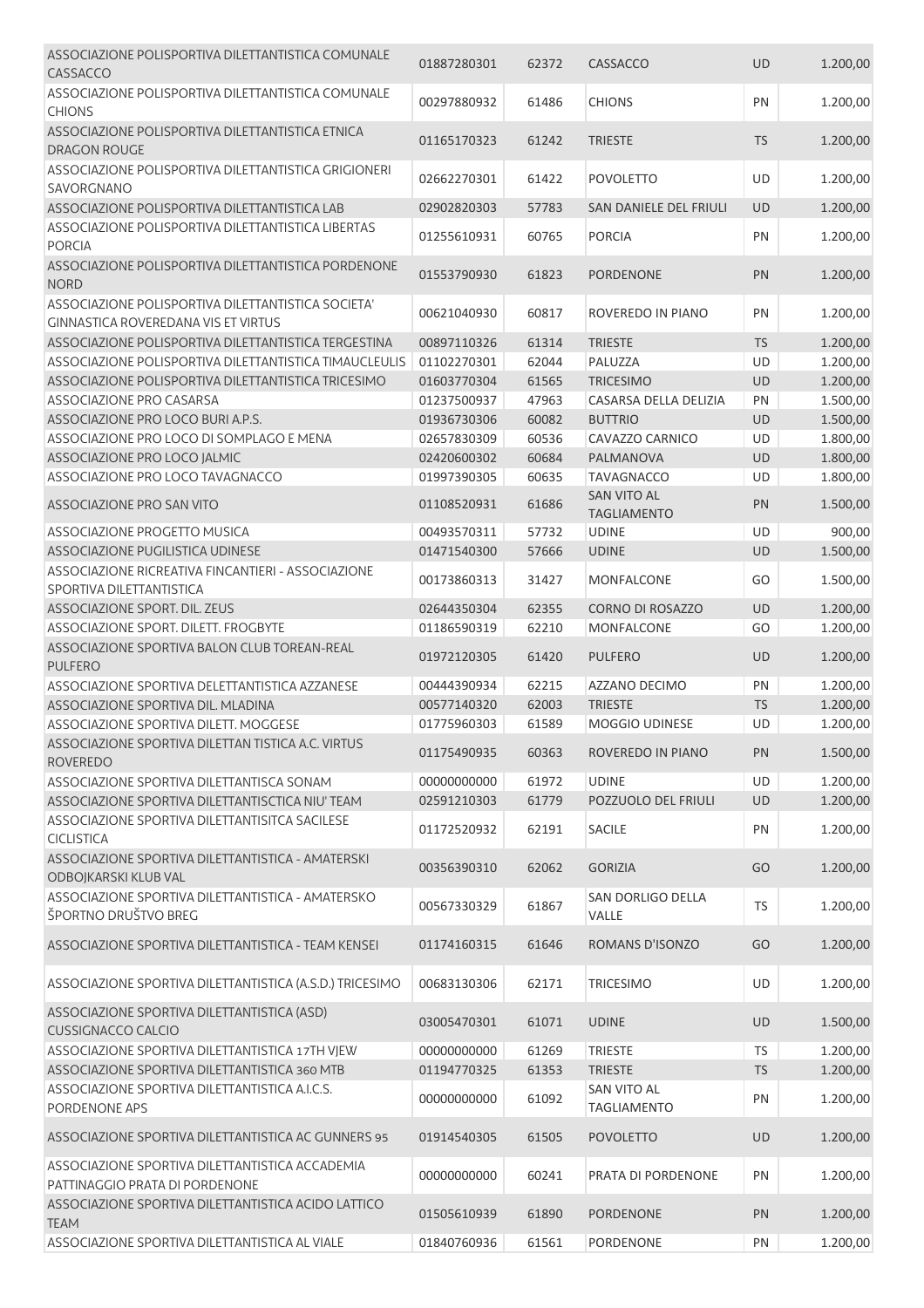| ASSOCIAZIONE SPORTIVA DILETTANTISTICA ALTA RESA                                      | 01867910935 | 62253 | <b>PORDENONE</b>                          | PN        | 1.200,00 |
|--------------------------------------------------------------------------------------|-------------|-------|-------------------------------------------|-----------|----------|
| ASSOCIAZIONE SPORTIVA DILETTANTISTICA AMATORI CALCIO<br><b>CORVA</b>                 | 01423910932 | 61296 | AZZANO DECIMO                             | PN        | 1.200,00 |
| ASSOCIAZIONE SPORTIVA DILETTANTISTICA AMATORI<br><b>CORMONS</b>                      | 01128080312 | 60728 | <b>CORMONS</b>                            | GO        | 1.200,00 |
| ASSOCIAZIONE SPORTIVA DILETTANTISTICA AMICI DELLA PISTA<br>DI PORDENONE              | 01095810931 | 62216 | <b>PORDENONE</b>                          | PN        | 1.200,00 |
| ASSOCIAZIONE SPORTIVA DILETTANTISTICA AMICI DELL'UDACE                               | 01594280933 | 61513 | <b>PORDENONE</b>                          | PN        | 1.200,00 |
| ASSOCIAZIONE SPORTIVA DILETTANTISTICA ANNALISA DANZE                                 | 01233100328 | 57826 | <b>TRIESTE</b>                            | <b>TS</b> | 1.200,00 |
| ASSOCIAZIONE SPORTIVA DILETTANTISTICA APERTI PER FERIE                               | 01318270939 | 59778 | <b>CORDENONS</b>                          | PN        | 1.500,00 |
| ASSOCIAZIONE SPORTIVA DILETTANTISTICA ARABA FENICE                                   | 01785750934 | 61696 | <b>PORDENONE</b>                          | PN        | 1.200,00 |
| ASSOCIAZIONE SPORTIVA DILETTANTISTICA ARCIERI CURTIS<br><b>VADI</b>                  | 01879080933 | 60699 | CORDOVADO                                 | PN        | 1.200,00 |
| ASSOCIAZIONE SPORTIVA DILETTANTISTICA ARGO LEVEGHI<br><b>IUDO LIBERTAS PORDENONE</b> | 00000000000 | 61843 | PORDENONE                                 | PN        | 1.200,00 |
| ASSOCIAZIONE SPORTIVA DILETTANTISTICA ARMONIA                                        | 91037070314 | 62130 | <b>GORIZIA</b>                            | GO        | 1.200,00 |
| ASSOCIAZIONE SPORTIVA DILETTANTISTICA ARTEDANZA                                      | 02402890301 | 60758 | <b>TARCENTO</b>                           | UD        | 1.200,00 |
| ASSOCIAZIONE SPORTIVA DILETTANTISTICA ARTEDANZA                                      | 00000000000 | 61706 | <b>MONFALCONE</b>                         | GO        | 1.200,00 |
| ASSOCIAZIONE SPORTIVA DILETTANTISTICA ASSOCIAZIONE<br><b>CALCIO CORVA</b>            | 01179820939 | 61987 | AZZANO DECIMO                             | PN        | 1.200,00 |
| ASSOCIAZIONE SPORTIVA DILETTANTISTICA ATHLETIC CLUB<br><b>APICILIA</b>               | 02883200301 | 61791 | LATISANA                                  | <b>UD</b> | 1.200,00 |
| ASSOCIAZIONE SPORTIVA DILETTANTISTICA ATHLETISMO                                     | 01079080311 | 61325 | <b>GORIZIA</b>                            | GO        | 1.200,00 |
| ASSOCIAZIONE SPORTIVA DILETTANTISTICA ATLETICA 2000                                  | 01918130301 | 60933 | <b>CODROIPO</b>                           | <b>UD</b> | 1.200,00 |
| ASSOCIAZIONE SPORTIVA DILETTANTISTICA ATLETICA WING<br><b>TSUN</b>                   | 00000000000 | 61990 | <b>TRIESTE</b>                            | TS        | 1.200,00 |
| ASSOCIAZIONE SPORTIVA DILETTANTISTICA AURORA                                         | 00494100936 | 61748 | <b>PORDENONE</b>                          | PN        | 1.200,00 |
| ASSOCIAZIONE SPORTIVA DILETTANTISTICA BALONSESTO                                     | 01559950934 | 61525 | <b>SESTO AL REGHENA</b>                   | PN        | 1.200,00 |
| ASSOCIAZIONE SPORTIVA DILETTANTISTICA BLU TEAM DI PAVIA<br><b>DI UDINE</b>           | 01480050309 | 61933 | PAVIA DI UDINE                            | <b>UD</b> | 1.500,00 |
| ASSOCIAZIONE SPORTIVA DILETTANTISTICA BLU VOLLEY<br><b>PORDENONE</b>                 | 01505360931 | 61737 | <b>PORDENONE</b>                          | PN        | 1.200,00 |
| ASSOCIAZIONE SPORTIVA DILETTANTISTICA BOCCIOFILA<br><b>BRUGNERA</b>                  | 01470250935 | 61550 | <b>BRUGNERA</b>                           | PN        | 1.200,00 |
| ASSOCIAZIONE SPORTIVA DILETTANTISTICA BROADWAY DANCE<br><b>STUDIO</b>                | 02002020309 | 61729 | <b>UDINE</b>                              | UD        | 1.200,00 |
| ASSOCIAZIONE SPORTIVA DILETTANTISTICA CALCIO A CINQUE<br><b>TALMASSONS</b>           | 02158990305 | 60945 | <b>TALMASSONS</b>                         | <b>UD</b> | 1.500,00 |
| ASSOCIAZIONE SPORTIVA DILETTANTISTICA CALCIO BANNIA                                  | 01623460936 | 62306 | <b>FIUME VENETO</b>                       | PN        | 1.500,00 |
| ASSOCIAZIONE SPORTIVA DILETTANTISTICA CALCIO CASSACCO                                | 01913670301 | 62068 | CASSACCO                                  | <b>UD</b> | 1.200,00 |
| ASSOCIAZIONE SPORTIVA DILETTANTISTICA CAMINO                                         | 01684280306 | 61936 | <b>CAMINO AL</b><br><b>TAGLIAMENTO</b>    | UD        | 1.200,00 |
| ASSOCIAZIONE SPORTIVA DILETTANTISTICA CAMPANELLE                                     | 00876230327 | 61569 | <b>TRIESTE</b>                            | <b>TS</b> | 1.200,00 |
| ASSOCIAZIONE SPORTIVA DILETTANTISTICA CARSOMUGGIA<br>2000                            | 00000000000 | 58136 | SGONICO                                   | <b>TS</b> | 1.200,00 |
| ASSOCIAZIONE SPORTIVA DILETTANTISTICA CASTIONS                                       | 01643580309 | 62027 | <b>BAGNARIA ARSA</b>                      | UD        | 1.200,00 |
| ASSOCIAZIONE SPORTIVA DILETTANTISTICA CAVAZZO                                        | 00000000000 | 60929 | CAVAZZO CARNICO                           | UD        | 1.200,00 |
| ASSOCIAZIONE SPORTIVA DILETTANTISTICA CAVOLANO CALCIO                                | 01640850937 | 60557 | <b>SACILE</b>                             | PN        | 1.200,00 |
| ASSOCIAZIONE SPORTIVA DILETTANTISTICA CAVOLANO UNITED                                | 00000000000 | 60599 | SACILE                                    | PN        | 1.200,00 |
| ASSOCIAZIONE SPORTIVA DILETTANTISTICA CEDARCHIS                                      | 01777120302 | 57978 | <b>ARTA TERME</b>                         | <b>UD</b> | 1.200,00 |
| ASSOCIAZIONE SPORTIVA DILETTANTISTICA CENTRO<br>MINIBASKET ARCOBALENO TRIESTE        | 00000000000 | 62109 | <b>TRIESTE</b>                            | TS        | 1.200,00 |
| ASSOCIAZIONE SPORTIVA DILETTANTISTICA CENTRO SEDIA<br>CALCIO                         | 02103170300 | 60687 | <b>SAN GIOVANNI AL</b><br><b>NATISONE</b> | UD        | 1.200,00 |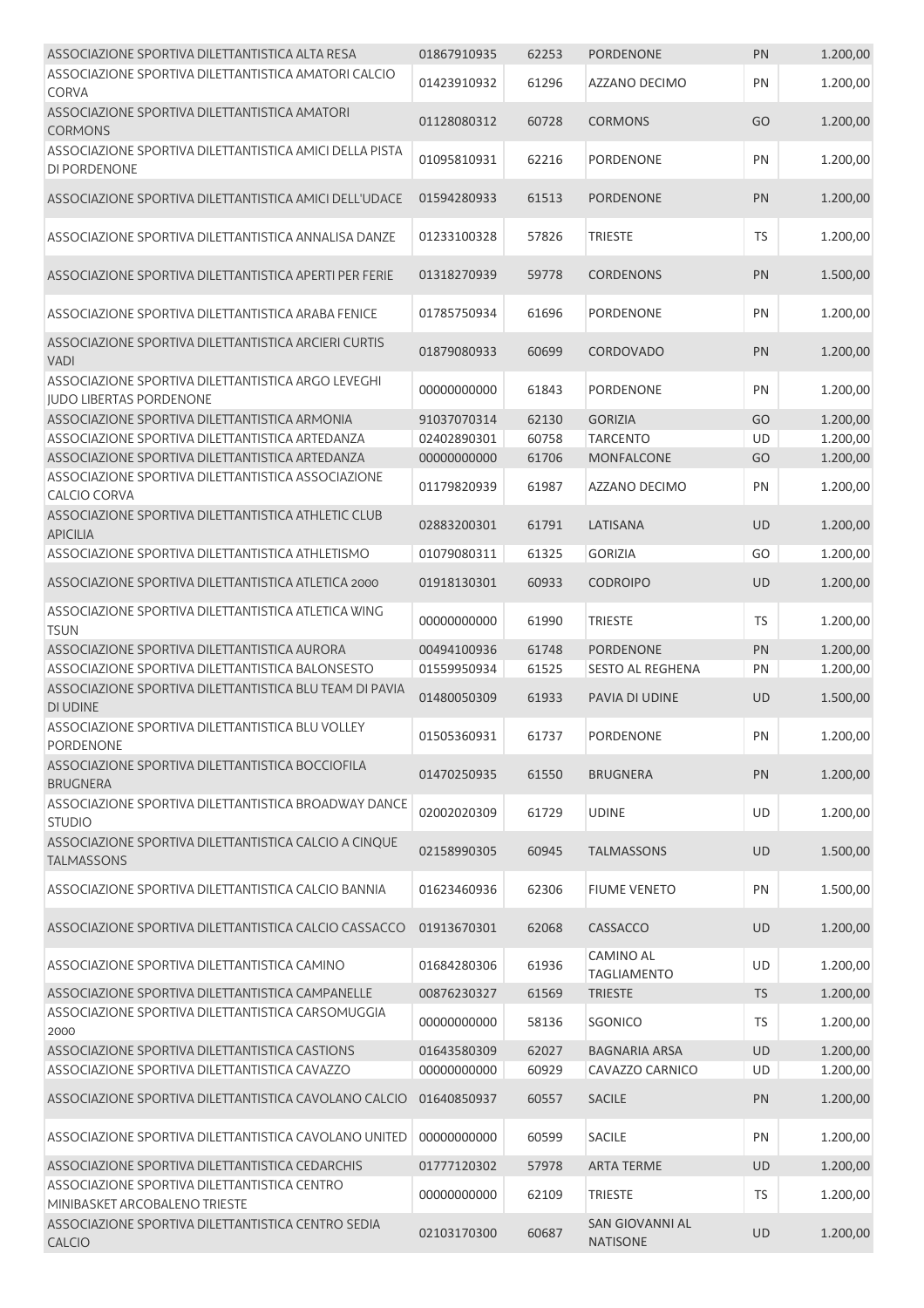| ASSOCIAZIONE SPORTIVA DILETTANTISTICA CENTRO                                                        | 00000000000                | 61970          | <b>SACILE</b>                              | PN        | 1.200,00             |
|-----------------------------------------------------------------------------------------------------|----------------------------|----------------|--------------------------------------------|-----------|----------------------|
| <b>TAEKWONDO SACILE</b><br>ASSOCIAZIONE SPORTIVA DILETTANTISTICA CEOLINI                            | 00451920938                | 34088          | <b>FONTANAFREDDA</b>                       | PN        | 1.500,00             |
| ASSOCIAZIONE SPORTIVA DILETTANTISTICA CHINESE WUSHU                                                 |                            |                |                                            |           |                      |
| <b>ITALY</b>                                                                                        | 00000000000                | 62046          | <b>CORDENONS</b>                           | PN        | 1.200,00             |
| ASSOCIAZIONE SPORTIVA DILETTANTISTICA CIRCOLO<br>DAMISTICO UDINESE                                  | 00000000000                | 62384          | <b>UDINE</b>                               | <b>UD</b> | 1.200,00             |
| ASSOCIAZIONE SPORTIVA DILETTANTISTICA CIRCOLO TENNIS<br><b>GORIZIA ALDO ZACCARELLI</b>              | 00315920314                | 62238          | <b>GORIZIA</b>                             | GO        | 1.200,00             |
| ASSOCIAZIONE SPORTIVA DILETTANTISTICA CLUB SCHERMA<br><b>PORDENONE</b>                              | 01272010933                | 58881          | <b>PORDENONE</b>                           | PN        | 1.200,00             |
| ASSOCIAZIONE SPORTIVA DILETTANTISTICA CLUB SUNSHINE                                                 | 01228840300                | 60974          | PALMANOVA                                  | UD        | 1.200,00             |
| ASSOCIAZIONE SPORTIVA DILETTANTISTICA COLLOREDO DI<br>MONTE ALBANO                                  | 01035670304                | 62242          | <b>COLLOREDO DI MONTE</b><br><b>ALBANO</b> | <b>UD</b> | 1.200,00             |
| ASSOCIAZIONE SPORTIVA DILETTANTISTICA COMPAGNIA<br><b>ARICIERI CORMONS</b>                          | 00549810315                | 60709          | <b>CORMONS</b>                             | GO        | 1.200,00             |
| ASSOCIAZIONE SPORTIVA DILETTANTISTICA COMUNALE FIUME<br><b>VENETO-BANNIA</b>                        | 01577820937                | 61385          | <b>FIUME VENETO</b>                        | PN        | 1.200,00             |
| ASSOCIAZIONE SPORTIVA DILETTANTISTICA CORNO<br>PATTINAGGIO                                          | 02217180302                | 57967          | CORNO DI ROSAZZO                           | UD        | 1.200,00             |
| ASSOCIAZIONE SPORTIVA DILETTANTISTICA CSENFRIULI                                                    | 02434530305                | 62117          | <b>CERVIGNANO DEL FRIULI</b>               | <b>UD</b> | 1.200,00             |
| ASSOCIAZIONE SPORTIVA DILETTANTISTICA DAMA ZOPPOLA                                                  | 00000000000                | 61777          | <b>ZOPPOLA</b>                             | PN        | 1.200,00             |
| ASSOCIAZIONE SPORTIVA DILETTANTISTICA DANCE &<br><b>MOVEMENT</b>                                    | 00000000000                | 61744          | AZZANO DECIMO                              | PN        | 1.200,00             |
| ASSOCIAZIONE SPORTIVA DILETTANTISTICA DANCE ENERGY                                                  | 00000000000                | 61414          | <b>MANIAGO</b>                             | PN        | 1.200,00             |
| ASSOCIAZIONE SPORTIVA DILETTANTISTICA DANCE LIFE                                                    | 01829940939                | 58084          | <b>FIUME VENETO</b>                        | PN        | 1.200,00             |
| ASSOCIAZIONE SPORTIVA DILETTANTISTICA DANZA GISELLE                                                 | 02788420301                | 57779          | <b>MORTEGLIANO</b>                         | UD        | 1.500,00             |
| ASSOCIAZIONE SPORTIVA DILETTANTISTICA DESIDERIO DANZA                                               | 02807940305                | 61545          | <b>TOLMEZZO</b>                            | <b>UD</b> | 1.200,00             |
| ASSOCIAZIONE SPORTIVA DILETTANTISTICA DIANA                                                         | 01061590301                | 61710          | SAN VITO DI FAGAGNA                        | UD        | 1.200,00             |
| ASSOCIAZIONE SPORTIVA DILETTANTISTICA DINAMIC                                                       | 02947640302                | 61982          | <b>TOLMEZZO</b>                            | <b>UD</b> | 1.200,00             |
| ASSOCIAZIONE SPORTIVA DILETTANTISTICA DINAMO GORIZIA                                                | 01024090316                | 60911          | <b>GORIZIA</b>                             | GO        | 1.200,00             |
| ASSOCIAZIONE SPORTIVA DILETTANTISTICA DIPORTO NAUTICO<br><b>SISTIANA</b>                            | 90037880326                | 42594          | DUINO-AURISINA                             | <b>TS</b> | 1.500,00             |
| ASSOCIAZIONE SPORTIVA DILETTANTISTICA E CULTURALE<br><b>COPPELIA</b>                                | 00000000000                | 61857          | MONFALCONE                                 | GO        | 1.200,00             |
| ASSOCIAZIONE SPORTIVA DILETTANTISTICA E DI PROMOZIONE<br>SOCIALE CENTRO OLISTICO REGIONALE SHEN MEN | 02739740302                | 61360          | LATISANA                                   | <b>UD</b> | 1.500,00             |
| ASSOCIAZIONE SPORTIVA DILETTANTISTICA E4RUN                                                         | 02795380308                | 61068          | <b>UDINE</b>                               | UD        | 1.200,00             |
| ASSOCIAZIONE SPORTIVA DILETTANTISTICA EASTSIDE<br><b>TRIATHLON GORIZIA</b>                          | 01162640310                | 62225          | <b>GORIZIA</b>                             | GO        | 1.200,00             |
| ASSOCIAZIONE SPORTIVA DILETTANTISTICA EMOZIONE                                                      | 01863050934                | 61932          | <b>FIUME VENETO</b>                        | PN        | 1.200,00             |
| ASSOCIAZIONE SPORTIVA DILETTANTISTICA EUGYM                                                         | 02934430303                | 58888          | <b>UDINE</b>                               | UD        | 1.200,00             |
| ASSOCIAZIONE SPORTIVA DILETTANTISTICA FENCING TODAY                                                 | 01743410936                | 61743          | <b>SACILE</b>                              | PN        | 1.200,00             |
| ASSOCIAZIONE SPORTIVA DILETTANTISTICA FIT GYM 2                                                     | 02947100307                | 59723          | <b>MANZANO</b>                             | <b>UD</b> | 1.200,00             |
| ASSOCIAZIONE SPORTIVA DILETTANTISTICA FIT LOWN<br>ASSOCIAZIONE SPORTIVA DILETTANTISTICA FITNESSART  | 01366130936                | 62162          | <b>CORDENONS</b>                           | PN<br>PN  | 1.200,00             |
| ASSOCIAZIONE SPORTIVA DILETTANTISTICA FULGOR                                                        | 01826520932<br>00679720300 | 61019<br>61648 | <b>BRUGNERA</b><br><b>UDINE</b>            | UD        | 1.200,00<br>1.200,00 |
| ASSOCIAZIONE SPORTIVA DILETTANTISTICA FUTSAL M.I.                                                   | 01871020937                | 62169          | <b>PORCIA</b>                              | PN        | 1.200,00             |
| ASSOCIAZIONE SPORTIVA DILETTANTISTICA FUTURA                                                        | 00624670931                | 59738          | <b>CORDENONS</b>                           | PN        | 1.200,00             |
| ASSOCIAZIONE SPORTIVA DILETTANTISTICA G&S DANCE                                                     |                            |                |                                            |           |                      |
| <b>ACADEMY</b>                                                                                      | 00000000000                | 60753          | <b>CERVIGNANO DEL FRIULI</b>               | <b>UD</b> | 1.200,00             |
| ASSOCIAZIONE SPORTIVA DILETTANTISTICA GENTE QUE SI'                                                 | 02711800306                | 61419          | <b>CERVIGNANO DEL FRIULI</b>               | <b>UD</b> | 1.200,00             |
| ASSOCIAZIONE SPORTIVA DILETTANTISTICA GINNASTICA<br>ARTISTICA 'ISONZO'                              |                            | 58103          | <b>GORIZIA</b>                             | GO        | 1.200,00             |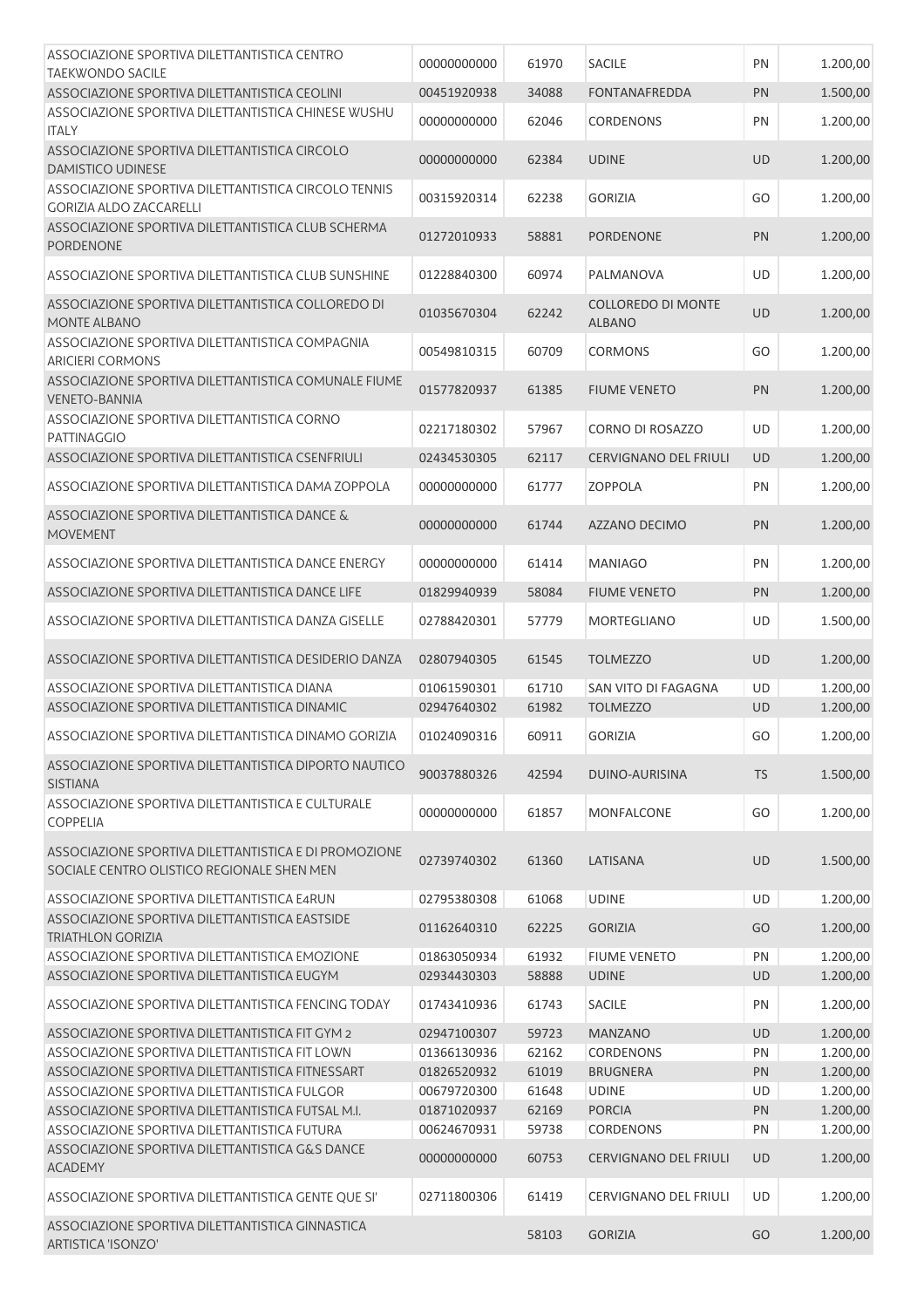| ASSOCIAZIONE SPORTIVA DILETTANTISTICA GINNASTICA E<br><b>FITNESS</b>                 | 00000000000 | 62014 | <b>BRUGNERA</b>                           | PN        | 1.200,00 |
|--------------------------------------------------------------------------------------|-------------|-------|-------------------------------------------|-----------|----------|
| ASSOCIAZIONE SPORTIVA DILETTANTISTICA GINNASTICA<br><b>MODERNA</b>                   | 00000000000 | 59658 | <b>SACILE</b>                             | PN        | 1.200,00 |
| ASSOCIAZIONE SPORTIVA DILETTANTISTICA GIOVANE ARTUGNA                                | 01888160932 | 61892 | <b>POLCENIGO</b>                          | PN        | 1.200,00 |
| ASSOCIAZIONE SPORTIVA DILETTANTISTICA GOLF CLUB GRADO                                | 00520200312 | 20983 | <b>GRADO</b>                              | GO        | 1.500,00 |
| ASSOCIAZIONE SPORTIVA DILETTANTISTICA GRADO X SPORT                                  | 02857130302 | 58060 | <b>ARTA TERME</b>                         | UD        | 1.200,00 |
| ASSOCIAZIONE SPORTIVA DILETTANTISTICA GRUPPO<br>CICLISTICO DEL FRIULI VENEZIA GIULIA | 02500330309 | 61079 | <b>TRICESIMO</b>                          | UD        | 1.200,00 |
| ASSOCIAZIONE SPORTIVA DILETTANTISTICA GRUPPO<br>MARCIATORI AQUILE BIANCONERE         | 00000000000 | 61463 | SAN DANIELE DEL FRIULI                    | UD        | 1.200,00 |
| ASSOCIAZIONE SPORTIVA DILETTANTISTICA GRUPP'S                                        | 01293140321 | 57724 | <b>TRIESTE</b>                            | <b>TS</b> | 1.500,00 |
| ASSOCIAZIONE SPORTIVA DILETTANTISTICA HUMUS BASKET<br><b>SACILE</b>                  | 01348260934 | 61874 | <b>SACILE</b>                             | PN        | 1.200,00 |
| ASSOCIAZIONE SPORTIVA DILETTANTISTICA IL MANEGGIO<br><b>CASALI BIRRI</b>             | 02828840302 | 62286 | <b>MANZANO</b>                            | <b>UD</b> | 1.200,00 |
| ASSOCIAZIONE SPORTIVA DILETTANTISTICA IL SOGNO                                       | 00000000000 | 62258 | PORDENONE                                 | PN        | 1.200,00 |
| ASSOCIAZIONE SPORTIVA DILETTANTISTICA ILYDANCE STUDIO                                | 01175130317 | 33729 | <b>MONFALCONE</b>                         | GO        | 1.500,00 |
| ASSOCIAZIONE SPORTIVA DILETTANTISTICA IN FORMA                                       | 02768190304 | 61274 | SAN GIORGIO DI NOGARO                     | UD        | 1.200,00 |
| ASSOCIAZIONE SPORTIVA DILETTANTISTICA INSIEME PER<br><b>PORDENONE</b>                | 01602440933 | 61591 | <b>PORDENONE</b>                          | PN        | 1.200,00 |
| ASSOCIAZIONE SPORTIVA DILETTANTISTICA INSPORT                                        | 00558260311 | 60239 | ROMANS D'ISONZO                           | GO        | 1.200,00 |
| ASSOCIAZIONE SPORTIVA DILETTANTISTICA IRON GYM                                       | 01794250934 | 61905 | PRATA DI PORDENONE                        | PN        | 1.200,00 |
| ASSOCIAZIONE SPORTIVA DILETTANTISTICA JUDO CLUB<br><b>TOLMEZZO</b>                   | 01897950307 | 59776 | <b>TOLMEZZO</b>                           | UD        | 1.200,00 |
| ASSOCIAZIONE SPORTIVA DILETTANTISTICA JUNIOR ALPINA<br><b>BASEBALL E SOFTBALL</b>    | 01098110321 | 60810 | <b>TRIESTE</b>                            | <b>TS</b> | 1.200,00 |
| ASSOCIAZIONE SPORTIVA DILETTANTISTICA KINESIS                                        | 00000000000 | 61793 | CANEVA                                    | PN        | 1.200,00 |
| ASSOCIAZIONE SPORTIVA DILETTANTISTICA KIZOMBACADEMY<br><b>ASD</b>                    | 01225380326 | 58550 | <b>TRIESTE</b>                            | <b>TS</b> | 1.200,00 |
| ASSOCIAZIONE SPORTIVA DILETTANTISTICA LA POLVERIERA DEL<br><b>CORMOR</b>             | 02890540301 | 23947 | <b>MORTEGLIANO</b>                        | UD        | 1.500,00 |
| ASSOCIAZIONE SPORTIVA DILETTANTISTICA LAGUNA CHAMP                                   | 02752490306 | 62064 | <b>GRADO</b>                              | GO        | 1.200,00 |
| ASSOCIAZIONE SPORTIVA DILETTANTISTICA L'ALBERO DELLA<br><b>VITA</b>                  | 00000000000 | 62304 | <b>TRIESTE</b>                            | TS        | 1.200,00 |
| ASSOCIAZIONE SPORTIVA DILETTANTISTICA LATIN LOVE                                     | 01829580933 | 57820 | <b>PORDENONE</b>                          | PN        | 1.200,00 |
| ASSOCIAZIONE SPORTIVA DILETTANTISTICA LEONCINO<br><b>GRADISCA</b>                    | 00000000000 | 61303 | <b>GRADISCA D'ISONZO</b>                  | GO        | 1.200,00 |
| ASSOCIAZIONE SPORTIVA DILETTANTISTICA LIBERAMENTE                                    | 02968020301 | 62119 | <b>MAGNANO IN RIVIERA</b>                 | <b>UD</b> | 1.200,00 |
| ASSOCIAZIONE SPORTIVA DILETTANTISTICA MARATONA DELLE<br><b>CITTA' DEL VINO</b>       | 02720890306 | 62017 | <b>BUTTRIO</b>                            | UD        | 1.500,00 |
| ASSOCIAZIONE SPORTIVA DILETTANTISTICA MARATONINA<br>PORDENONESE                      | 01567530934 | 61758 | <b>PORDENONE</b>                          | PN        | 1.200,00 |
| ASSOCIAZIONE SPORTIVA DILETTANTISTICA MARATONINA<br><b>UDINESE</b>                   | 02243920309 | 59336 | <b>UDINE</b>                              | UD        | 1.200,00 |
| ASSOCIAZIONE SPORTIVA DILETTANTISTICA MILLENNIUM                                     | 02212500306 | 62161 | <b>SAN GIOVANNI AL</b><br><b>NATISONE</b> | UD        | 1.200,00 |
| ASSOCIAZIONE SPORTIVA DILETTANTISTICA MOSSA                                          | 00123130312 | 58102 | <b>MOSSA</b>                              | GO        | 1.200,00 |
| ASSOCIAZIONE SPORTIVA DILETTANTISTICA MOTO CLUB<br><b>ALBATROS</b>                   | 01402390932 | 62381 | <b>FONTANAFREDDA</b>                      | PN        | 1.200,00 |
| ASSOCIAZIONE SPORTIVA DILETTANTISTICA MOTO CLUB PINO<br><b>MEDEOT</b>                | 00390250314 | 62241 | <b>GORIZIA</b>                            | GO        | 1.200,00 |
| ASSOCIAZIONE SPORTIVA DILETTANTISTICA MOTOMAS                                        | 02382740302 | 62389 | <b>FAGAGNA</b>                            | <b>UD</b> | 1.200,00 |
| ASSOCIAZIONE SPORTIVA DILETTANTISTICA MOTUS                                          | 00000000000 | 61911 | AZZANO DECIMO                             | PN        | 1.200,00 |
| ASSOCIAZIONE SPORTIVA DILETTANTISTICA NAMASTE                                        | 01677250936 | 62358 | <b>AVIANO</b>                             | PN        | 1.200,00 |
| ASSOCIAZIONE SPORTIVA DILETTANTISTICA NAONIS BASKET                                  | 01277970933 | 61574 | PORDENONE                                 | PN        | 1.200,00 |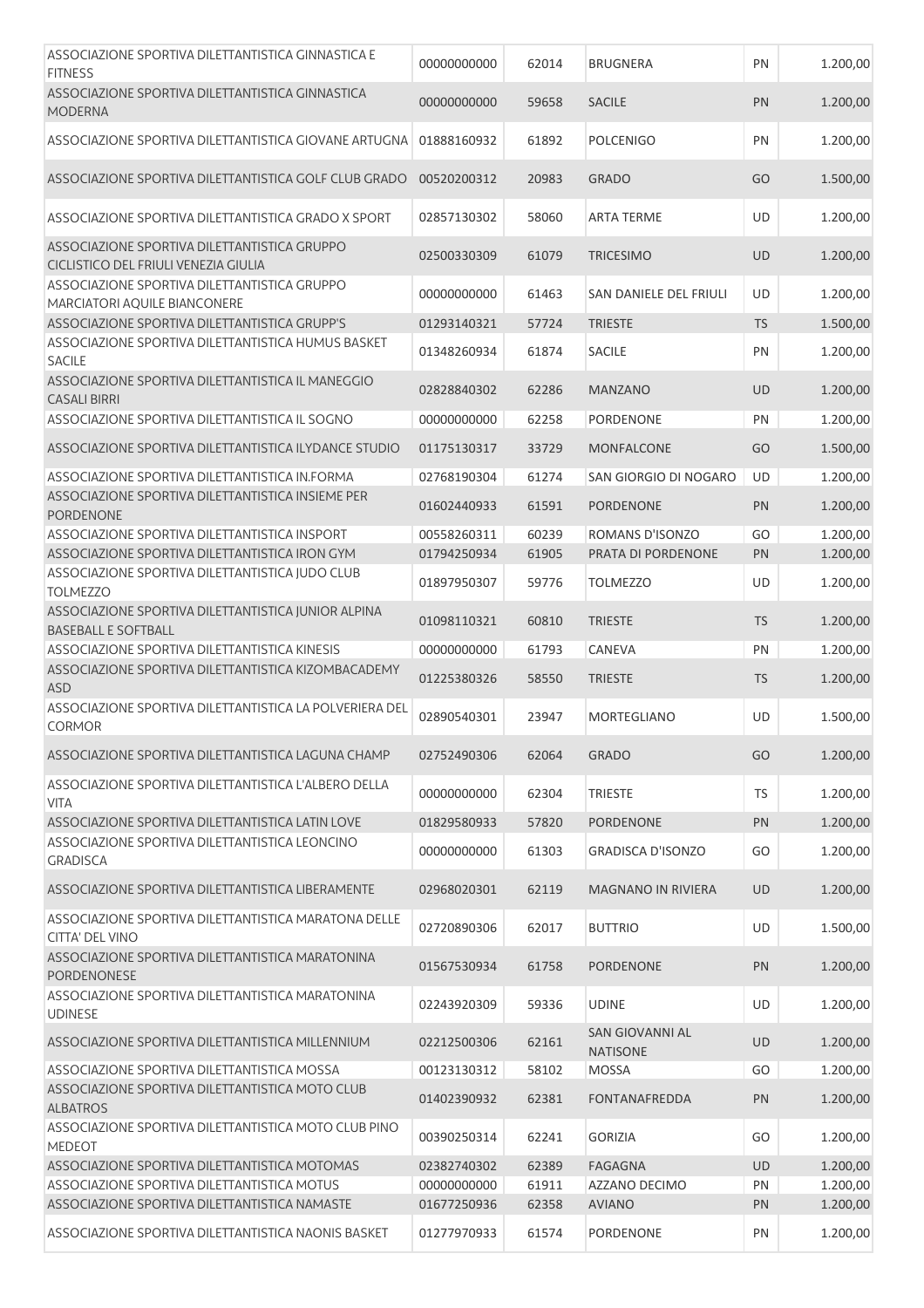| ASSOCIAZIONE SPORTIVA DILETTANTISTICA NEL BLU                                                              | 00000000000 | 61734 | <b>TRIESTE</b>                    | <b>TS</b> | 1.200,00 |
|------------------------------------------------------------------------------------------------------------|-------------|-------|-----------------------------------|-----------|----------|
| ASSOCIAZIONE SPORTIVA DILETTANTISTICA NEW GYM &<br><b>DANCE</b>                                            | 00000000000 | 57704 | <b>TRIESTE</b>                    | <b>TS</b> | 1.200,00 |
| ASSOCIAZIONE SPORTIVA DILETTANTISTICA NEW VOLLEY<br><b>PORDENONE</b>                                       | 01698600937 | 62152 | <b>CORDENONS</b>                  | PN        | 1.200,00 |
| ASSOCIAZIONE SPORTIVA DILETTANTISTICA NOVA VIRTUS                                                          | 01697920930 | 62192 | <b>VALVASONE ARZENE</b>           | PN        | 1.200,00 |
| ASSOCIAZIONE SPORTIVA DILETTANTISTICA NUOVA BASKET<br><b>ISONZO</b>                                        | 00336930318 | 61091 | SAN CANZIAN D'ISONZO              | GO        | 1.200,00 |
| ASSOCIAZIONE SPORTIVA DILETTANTISTICA OFFROAD<br>PROMOTION POLCENIGO                                       | 00000000000 | 61897 | <b>POLCENIGO</b>                  | PN        | 1.200,00 |
| ASSOCIAZIONE SPORTIVA DILETTANTISTICA OKINAWA FIGHT                                                        | 00000000000 | 60385 | <b>TAVAGNACCO</b>                 | <b>UD</b> | 1.200,00 |
| ASSOCIAZIONE SPORTIVA DILETTANTISTICA OL3                                                                  | 01476430309 | 61882 | <b>FAEDIS</b>                     | UD        | 1.200,00 |
| ASSOCIAZIONE SPORTIVA DILETTANTISTICA OVARESE                                                              | 01776440305 | 62388 | <b>OVARO</b>                      | UD        | 1.200,00 |
| ASSOCIAZIONE SPORTIVA DILETTANTISTICA PALLAVOLO<br><b>ALTURA</b>                                           | 00795410323 | 61606 | <b>TRIESTE</b>                    | <b>TS</b> | 1.200,00 |
| ASSOCIAZIONE SPORTIVA DILETTANTISTICA PALLAVOLO PIERIS                                                     | 00381280312 | 61393 | SAN CANZIAN D'ISONZO              | GO        | 1.200,00 |
| ASSOCIAZIONE SPORTIVA DILETTANTISTICA PALMASCACCHI                                                         | 02672690308 | 58121 | PALMANOVA                         | UD        | 1.200,00 |
| ASSOCIAZIONE SPORTIVA DILETTANTISTICA PASIAN DI PRATO<br><b>VOLLEY</b>                                     | 02448300307 | 62123 | PASIAN DI PRATO                   | <b>UD</b> | 1.200,00 |
| ASSOCIAZIONE SPORTIVA DILETTANTISTICA PASSIONE ARTE<br><b>DANZA</b>                                        | 01805820931 | 61983 | <b>PORDENONE</b>                  | PN        | 1.200,00 |
| ASSOCIAZIONE SPORTIVA DILETTANTISTICA PATTINAGGIO<br>ARTISTICO NEW GENERATION SKATE BRUGNERA               | 91068900934 | 60233 | <b>BRUGNERA</b>                   | PN        | 1.200,00 |
| ASSOCIAZIONE SPORTIVA DILETTANTISTICA PATTINAGGIO<br>ARTISTICO NEW SKATE PASIANO DI PORDENONE              | 01498160934 | 60104 | PASIANO DI PORDENONE              | PN        | 1.200,00 |
| ASSOCIAZIONE SPORTIVA DILETTANTISTICA PATTINAGGIO<br><b>ARTISTICO PORDENONE</b>                            | 01333640934 | 60411 | <b>PORDENONE</b>                  | PN        | 1.200,00 |
| ASSOCIAZIONE SPORTIVA DILETTANTISTICA PATTINAGGIO IL<br><b>VOLO BANNIA</b>                                 | 00000000000 | 61883 | <b>FIUME VENETO</b>               | PN        | 1.200,00 |
| ASSOCIAZIONE SPORTIVA DILETTANTISTICA PATTINAGGIO<br><b>LIBERTAS PORCIA</b>                                | 01460730938 | 60264 | <b>PORCIA</b>                     | PN        | 1.200,00 |
| ASSOCIAZIONE SPORTIVA DILETTANTISTICA PATTINAGGIO SAN<br><b>FLOREANO</b>                                   | 02374290308 | 60702 | <b>BUIA</b>                       | UD        | 1.200,00 |
| ASSOCIAZIONE SPORTIVA DILETTANTISTICA PENTANUOTO                                                           | 01197760935 | 61026 | <b>SAN QUIRINO</b>                | PN        | 1.200,00 |
| ASSOCIAZIONE SPORTIVA DILETTANTISTICA PERCORSI                                                             | 00000000000 | 61753 | <b>PORDENONE</b>                  | PN        | 1.200,00 |
| ASSOCIAZIONE SPORTIVA DILETTANTISTICA PIEDIMONTE                                                           | 00176750313 | 61427 | <b>GORIZIA</b>                    | GO        | 1.200,00 |
| ASSOCIAZIONE SPORTIVA DILETTANTISTICA PINNA SUB SAN<br><b>VITO</b>                                         | 01439030931 | 62122 | SAN VITO AL<br><b>TAGLIAMENTO</b> | PN        | 1.200,00 |
| ASSOCIAZIONE SPORTIVA DILETTANTISTICA PODISMO BUTTRIO                                                      | 02442400301 | 61474 | <b>BUTTRIO</b>                    | <b>UD</b> | 1.500,00 |
| ASSOCIAZIONE SPORTIVA DILETTANTISTICA POGGIO                                                               | 00155400310 | 60855 | SAGRADO                           | GO        | 1.200,00 |
| ASSOCIAZIONE SPORTIVA DILETTANTISTICA POLCENIGO<br><b>BUDOIA</b>                                           | 00444280937 | 61367 | <b>POLCENIGO</b>                  | PN        | 1.200,00 |
| ASSOCIAZIONE SPORTIVA DILETTANTISTICA POLISPORTIVA<br>COMUNALE LESTIZZA                                    | 01738702307 | 61038 | LESTIZZA                          | UD        | 1.200,00 |
| ASSOCIAZIONE SPORTIVA DILETTANTISTICA POLISPORTIVA<br><b>FUTURA BASKETBALL</b>                             | 02979840309 | 61538 | PASIAN DI PRATO                   | <b>UD</b> | 1.200,00 |
| ASSOCIAZIONE SPORTIVA DILETTANTISTICA POLISPORTIVA<br>JUDO CLUB SHIMAI DOJO                                | 02113890301 | 58440 | FAGAGNA                           | UD        | 1.200,00 |
| ASSOCIAZIONE SPORTIVA DILETTANTISTICA POLISPORTIVA<br><b>OPICINA</b>                                       | 00760930321 | 60376 | <b>TRIESTE</b>                    | <b>TS</b> | 1.200,00 |
| ASSOCIAZIONE SPORTIVA DILETTANTISTICA POLISPORTIVA<br><b>TAIPANA</b>                                       | 02210920308 | 62201 | <b>TAIPANA</b>                    | UD        | 1.200,00 |
| ASSOCIAZIONE SPORTIVA DILETTANTISTICA POLISPORTIVA<br>TAMAI SEZIONE JUDO LIBERTAS                          | 00000000000 | 61319 | <b>BRUGNERA</b>                   | PN        | 1.200,00 |
| ASSOCIAZIONE SPORTIVA DILETTANTISTICA POLISPORTIVE<br>GIOVANILI SALESIANE SKATING SMILE FONTANAFREDDA 2016 | 00000000000 | 61853 | FONTANAFREDDA                     | PN        | 1.200,00 |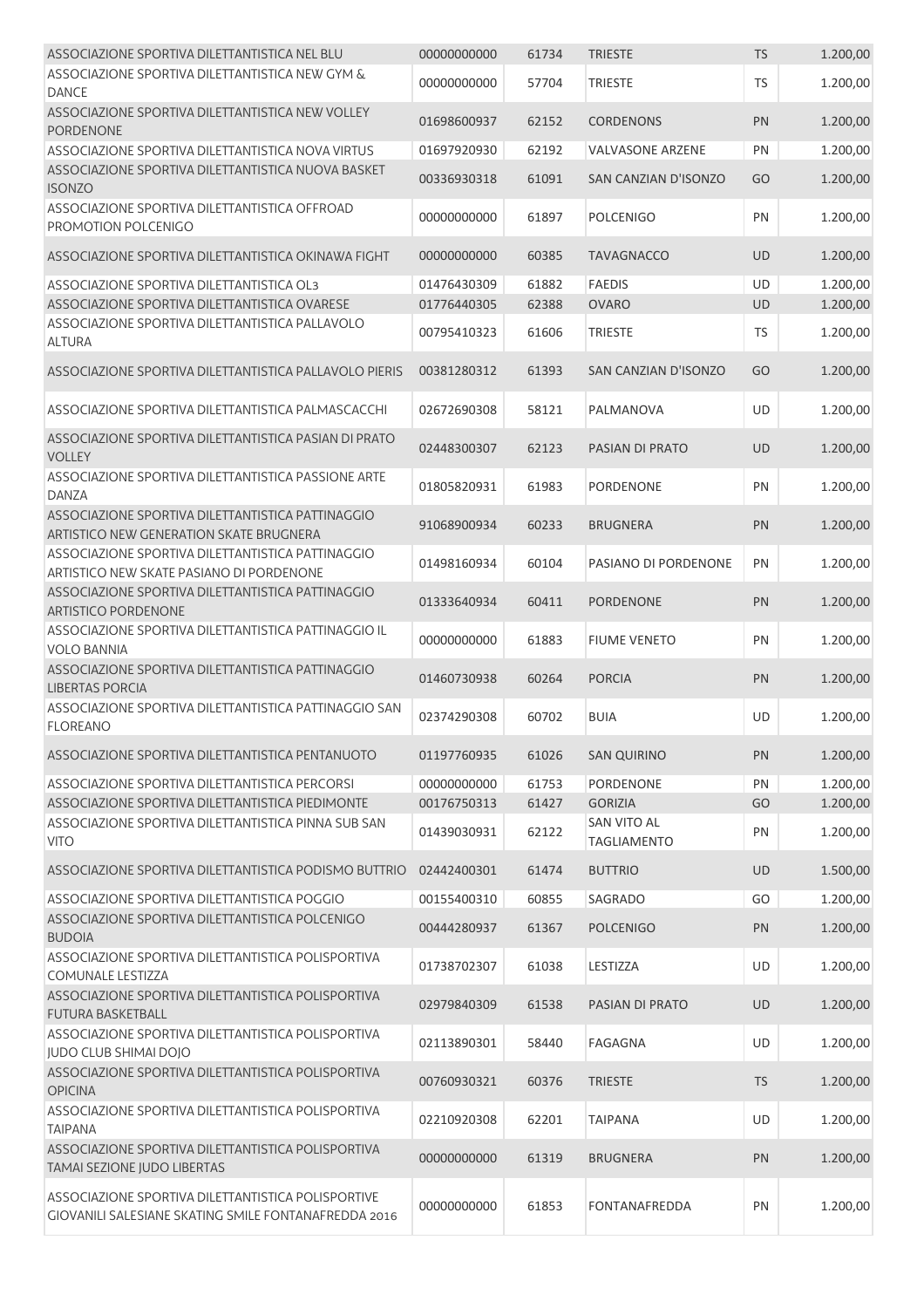| ASSOCIAZIONE SPORTIVA DILETTANTISTICA PORDENONE<br>CALCIO A 5                          | 01320400938 | 59714 | <b>PORDENONE</b>             | PN        | 1.500,00 |
|----------------------------------------------------------------------------------------|-------------|-------|------------------------------|-----------|----------|
| ASSOCIAZIONE SPORTIVA DILETTANTISTICA PORTUS NAONIS                                    | 01764050934 | 61272 | <b>PORDENONE</b>             | PN        | 1.200,00 |
| ASSOCIAZIONE SPORTIVA DILETTANTISTICA POZZUOLO BASKET                                  | 02388430304 | 61070 | POZZUOLO DEL FRIULI          | <b>UD</b> | 1.200,00 |
| ASSOCIAZIONE SPORTIVA DILETTANTISTICA RADUGA                                           | 00000000000 | 57800 | <b>SPILIMBERGO</b>           | PN        | 1.200,00 |
| ASSOCIAZIONE SPORTIVA DILETTANTISTICA RISANESE                                         | 01135490306 | 57687 | PAVIA DI UDINE               | UD        | 1.200,00 |
| ASSOCIAZIONE SPORTIVA DILETTANTISTICA RIVOLTO                                          | 02112100306 | 62390 | <b>CODROIPO</b>              | UD        | 1.200,00 |
| ASSOCIAZIONE SPORTIVA DILETTANTISTICA RKD JUDO                                         | 91081230939 | 62397 | <b>CORDENONS</b>             | PN        | 1.200,00 |
| ASSOCIAZIONE SPORTIVA DILETTANTISTICA ROJALESE                                         | 01296420308 | 61735 | REANA DEL ROIALE             | UD        | 1.200,00 |
| ASSOCIAZIONE SPORTIVA DILETTANTISTICA ROLLER-SKATE<br>MANZANO                          | 02243380306 | 59724 | <b>MANZANO</b>               | <b>UD</b> | 1.200,00 |
| ASSOCIAZIONE SPORTIVA DILETTANTISTICA ROLLIN SKATE<br><b>CARLINO</b>                   | 00000000000 | 60274 | CARLINO                      | UD        | 1.200,00 |
| ASSOCIAZIONE SPORTIVA DILETTANTISTICA RUGBY CLUB<br><b>MANIAGO</b>                     | 01746070935 | 61888 | <b>MANIAGO</b>               | PN        | 1.200,00 |
| ASSOCIAZIONE SPORTIVA DILETTANTISTICA RUNLAB UDINE                                     | 00000000000 | 61287 | <b>UDINE</b>                 | UD        | 1.200,00 |
| ASSOCIAZIONE SPORTIVA DILETTANTISTICA RYUGIN JU JITSU                                  | 02655640304 | 57813 | <b>CODROIPO</b>              | <b>UD</b> | 1.500,00 |
| ASSOCIAZIONE SPORTIVA DILETTANTISTICA S.S.SACILESE<br>ABBREVIATA A.S.D. - S.S.SACILESE | 01808090938 | 61282 | SACILE                       | PN        | 1.500,00 |
| ASSOCIAZIONE SPORTIVA DILETTANTISTICA SAGITTA BIKE                                     | 01465230934 | 58896 | LATISANA                     | <b>UD</b> | 1.200,00 |
| ASSOCIAZIONE SPORTIVA DILETTANTISTICA SALESIANA DON<br><b>BOSCO</b>                    | 00442040937 | 61815 | PORDENONE                    | PN        | 1.200,00 |
| ASSOCIAZIONE SPORTIVA DILETTANTISTICA SAN GIUSTO<br><b>SCHERMA</b>                     | 01181230325 | 60767 | <b>TRIESTE</b>               | <b>TS</b> | 1.200,00 |
| ASSOCIAZIONE SPORTIVA DILETTANTISTICA SAN GREGORIO                                     | 01664040936 | 62153 | PORDENONE                    | PN        | 1.200,00 |
| ASSOCIAZIONE SPORTIVA DILETTANTISTICA SAN LEONARDO                                     | 00000000000 | 60512 | <b>SAN LEONARDO</b>          | UD        | 1.200,00 |
| ASSOCIAZIONE SPORTIVA DILETTANTISTICA SAN LORENZO<br>PORDENONE                         | 01652160936 | 57725 | PORDENONE                    | PN        | 1.500,00 |
| ASSOCIAZIONE SPORTIVA DILETTANTISTICA SARONECANEVA                                     | 01674250939 | 61900 | CANEVA                       | PN        | 1.200,00 |
| ASSOCIAZIONE SPORTIVA DILETTANTISTICA SCHERMA<br><b>VITTORIA PORDENONE</b>             | 01725520934 | 59758 | PORDENONE                    | PN        | 1.200,00 |
| ASSOCIAZIONE SPORTIVA DILETTANTISTICA SCI CLUB MONTE<br><b>DAUDA</b>                   | 01776770305 | 58207 | <b>ZUGLIO</b>                | <b>UD</b> | 1.200,00 |
| ASSOCIAZIONE SPORTIVA DILETTANTISTICA SCI CLUB<br><b>PANORAMA</b>                      | 00000000000 | 61650 | <b>PORDENONE</b>             | PN        | 1.200,00 |
| ASSOCIAZIONE SPORTIVA DILETTANTISTICA SCI CLUB<br><b>PORDENONE</b>                     | 00367290939 | 61976 | <b>PORDENONE</b>             | PN        | 1.200,00 |
| ASSOCIAZIONE SPORTIVA DILETTANTISTICA SCUOLA DI DANZA<br><b>LUCIA PECORARI</b>         | 00000000000 | 59749 | <b>TRIESTE</b>               | <b>TS</b> | 1.200,00 |
| ASSOCIAZIONE SPORTIVA DILETTANTISTICA SEKAI BUDO<br><b>PORDENONE</b>                   | 91009770933 | 58009 | <b>PORDENONE</b>             | PN        | 1.200,00 |
| ASSOCIAZIONE SPORTIVA DILETTANTISTICA SENTIEROUNO                                      | 01270650326 | 61731 | <b>TRIESTE</b>               | TS        | 1.200,00 |
| ASSOCIAZIONE SPORTIVA DILETTANTISTICA SESTO<br><b>BAGNAROLA</b>                        | 01225450939 | 61683 | <b>SESTO AL REGHENA</b>      | PN        | 1.200,00 |
| ASSOCIAZIONE SPORTIVA DILETTANTISTICA SEVEGLIANO -<br><b>FAUGLIS</b>                   | 02861800304 | 61861 | <b>BAGNARIA ARSA</b>         | UD        | 1.200,00 |
| ASSOCIAZIONE SPORTIVA DILETTANTISTICA SI FIT & FRIENDS                                 | 01887400933 | 62080 | AZZANO DECIMO                | PN        | 1.200,00 |
| ASSOCIAZIONE SPORTIVA DILETTANTISTICA SIMPRI CHEI                                      | 02815670308 | 62235 | PREMARIACCO                  | UD        | 1.200,00 |
| ASSOCIAZIONE SPORTIVA DILETTANTISTICA SOCIETÀ ARTISTICO<br>SPORTIVA CASARSA            | 01028840930 | 61344 | CASARSA DELLA DELIZIA        | PN        | 1.200,00 |
| ASSOCIAZIONE SPORTIVA DILETTANTISTICA SOCIETA' SPORTIVA<br><b>FORNESE</b>              | 01483950307 | 61050 | <b>FORNI DI SOPRA</b>        | UD        | 1.200,00 |
| ASSOCIAZIONE SPORTIVA DILETTANTISTICA SPORT PLANET                                     | 00000000000 | 60935 | <b>CERVIGNANO DEL FRIULI</b> | UD        | 1.200,00 |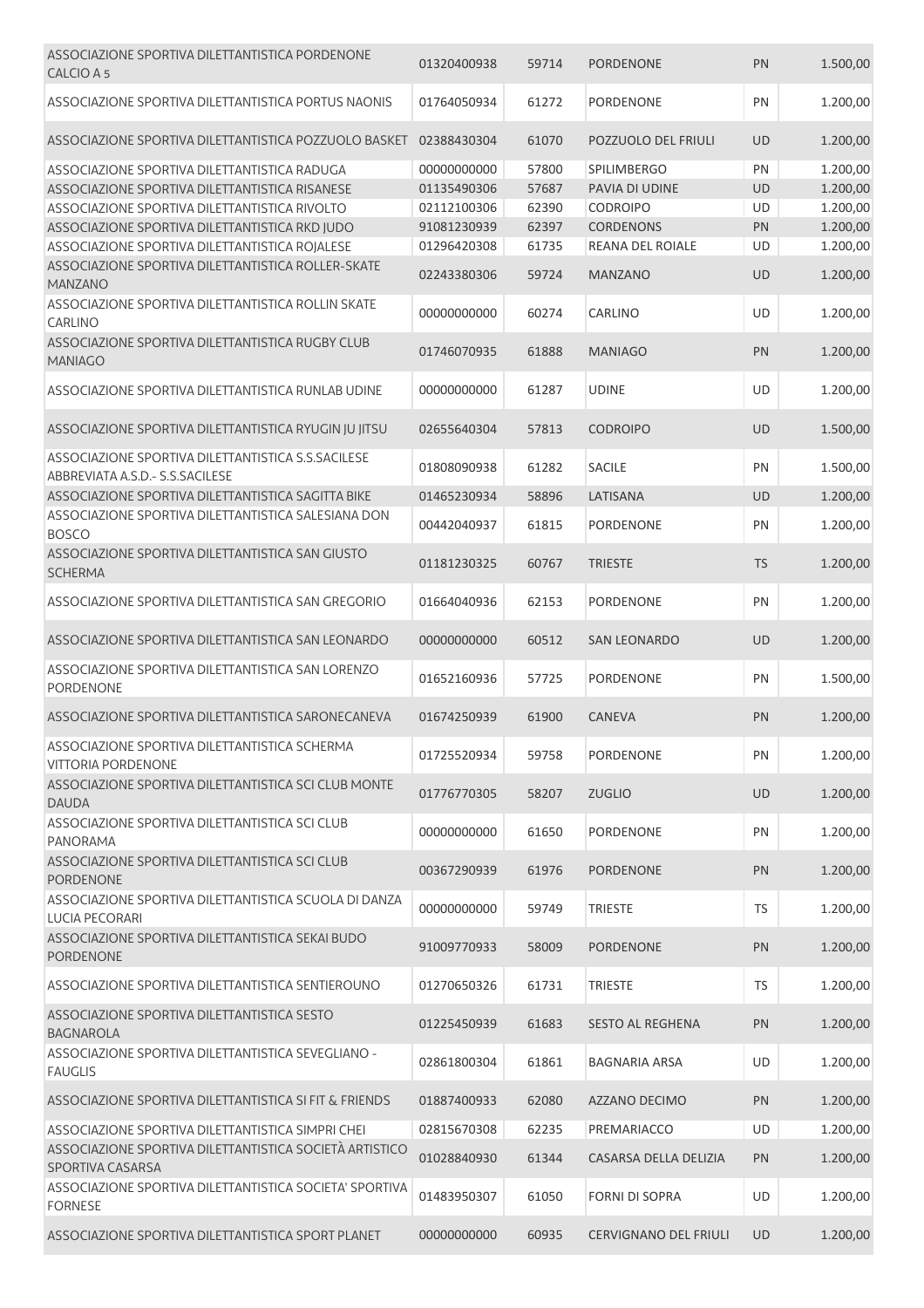| ASSOCIAZIONE SPORTIVA DILETTANTISTICA SPORTING<br>PIANCAVALLO                       | 01876440932 | 60273 | PORDENONE                    | PN        | 1.200,00 |
|-------------------------------------------------------------------------------------|-------------|-------|------------------------------|-----------|----------|
| ASSOCIAZIONE SPORTIVA DILETTANTISTICA STELLA VOLLEY                                 | 01551110305 | 61295 | <b>RIVIGNANO TEOR</b>        | <b>UD</b> | 1.200,00 |
| ASSOCIAZIONE SPORTIVA DILETTANTISTICA TAEKWONDO FIRE<br><b>DRAGONS</b>              |             | 62089 | <b>SACILE</b>                | PN        | 1.200,00 |
| ASSOCIAZIONE SPORTIVA DILETTANTISTICA TARCENTO BASKET                               | 01726140302 | 61455 | <b>TARCENTO</b>              | <b>UD</b> | 1.200,00 |
| ASSOCIAZIONE SPORTIVA DILETTANTISTICA TEAM SKY FRIUL                                | 02842290302 | 41356 | <b>GEMONA DEL FRIULI</b>     | UD        | 1.500,00 |
| ASSOCIAZIONE SPORTIVA DILETTANTISTICA TENNIS CITTÀ<br><b>GIARDINO</b>               | 90000590936 | 61334 | <b>SPILIMBERGO</b>           | PN        | 1.200,00 |
| ASSOCIAZIONE SPORTIVA DILETTANTISTICA TENNIS CLUB<br><b>BRUGNERA</b>                | 01476530934 | 61073 | <b>BRUGNERA</b>              | PN        | 1.200,00 |
| ASSOCIAZIONE SPORTIVA DILETTANTISTICA TENNIS CLUB<br><b>FONTANAFREDDA</b>           | 01405760933 | 62240 | <b>FONTANAFREDDA</b>         | PN        | 1.200,00 |
| ASSOCIAZIONE SPORTIVA DILETTANTISTICA TENNIS EVENTS<br><b>FRIULI VENEZIA GIULIA</b> | 01269340327 | 61382 | <b>TRIESTE</b>               | <b>TS</b> | 1.200,00 |
| ASSOCIAZIONE SPORTIVA DILETTANTISTICA TENNIS TAVOLO<br>QUADRIFOGLIO                 | 02734160308 | 62245 | <b>CERVIGNANO DEL FRIULI</b> | <b>UD</b> | 1.200,00 |
| ASSOCIAZIONE SPORTIVA DILETTANTISTICA TENNISTAVOLO<br>LATISANA                      | 02183870308 | 61948 | LATISANA                     | UD        | 1.200,00 |
| ASSOCIAZIONE SPORTIVA DILETTANTISTICA TERGESTE                                      | 01173240324 | 59685 | <b>TRIESTE</b>               | <b>TS</b> | 1.200,00 |
| ASSOCIAZIONE SPORTIVA DILETTANTISTICA TERGESTE NUOTO<br><b>ALTURA</b>               | 01038530323 | 61011 | <b>TRIESTE</b>               | TS        | 1.200,00 |
| ASSOCIAZIONE SPORTIVA DILETTANTISTICA<br>THANKYOUSKATEBOARDING                      | 90024940307 | 61271 | LIGNANO SABBIADORO           | <b>UD</b> | 1.200,00 |
| ASSOCIAZIONE SPORTIVA DILETTANTISTICA TIEZZO 1954                                   | 01671270930 | 60806 | AZZANO DECIMO                | PN        | 1.200,00 |
| ASSOCIAZIONE SPORTIVA DILETTANTISTICA TIMEFORTANGO                                  | 01252710320 | 61698 | <b>TRIESTE</b>               | <b>TS</b> | 1.200,00 |
| ASSOCIAZIONE SPORTIVA DILETTANTISTICA TIRATORI PALUDO                               |             | 62200 | <b>SEQUALS</b>               | PN        | 1.200,00 |
| ASSOCIAZIONE SPORTIVA DILETTANTISTICA TIRO A VOLO<br><b>PORPETTO</b>                | 02147130302 | 60997 | <b>PORPETTO</b>              | <b>UD</b> | 1.200,00 |
| ASSOCIAZIONE SPORTIVA DILETTANTISTICA TIRO PRATICO<br><b>PORDENONE</b>              | 00000000000 | 62324 | PRATA DI PORDENONE           | PN        | 1.200,00 |
| ASSOCIAZIONE SPORTIVA DILETTANTISTICA TORNEI ED EVENTI<br>INTERNAZIONALI            | 01172300319 | 60892 | <b>GRADISCA D'ISONZO</b>     | GO        | 1.200,00 |
| ASSOCIAZIONE SPORTIVA DILETTANTISTICA TORRE                                         | 01106700931 | 59710 | <b>PORDENONE</b>             | PN        | 1.500,00 |
| ASSOCIAZIONE SPORTIVA DILETTANTISTICA TORRE BASKET                                  | 01155050931 | 60298 | <b>PORDENONE</b>             | PN        | 1.500,00 |
| ASSOCIAZIONE SPORTIVA DILETTANTISTICA TRIATHLON TEAM                                | 01355950930 | 61254 | <b>CORDENONS</b>             | PN        | 1.200,00 |
| ASSOCIAZIONE SPORTIVA DILETTANTISTICA TRIESTE ATLETICA                              | 00048580328 | 62156 | <b>TRIESTE</b>               | <b>TS</b> | 1.500,00 |
| ASSOCIAZIONE SPORTIVA DILETTANTISTICA TRIESTE FUTSAL                                | 00000000000 | 61425 | <b>TRIESTE</b>               | <b>TS</b> | 1.200,00 |
| ASSOCIAZIONE SPORTIVA DILETTANTISTICA TRIESTE<br><b>GINNASTICA</b>                  | 01268040324 | 59732 | <b>TRIESTE</b>               | <b>TS</b> | 1.200,00 |
| ASSOCIAZIONE SPORTIVA DILETTANTISTICA TRIVENETO<br><b>KARTING CLUB</b>              | 01839320932 | 62316 | SACILE                       | PN        | 1.200,00 |
| ASSOCIAZIONE SPORTIVA DILETTANTISTICA U.S. CORDENONS                                | 01126230935 | 62001 | <b>CORDENONS</b>             | PN        | 1.200,00 |
| ASSOCIAZIONE SPORTIVA DILETTANTISTICA UNION PASIANO                                 | 01293750939 | 61871 | PASIANO DI PORDENONE         | PN        | 1.200,00 |
| ASSOCIAZIONE SPORTIVA DILETTANTISTICA VAL RESIA                                     | 01245320302 | 61923 | <b>RESIA</b>                 | UD        | 1.200,00 |
| ASSOCIAZIONE SPORTIVA DILETTANTISTICA VIENTO FLAMENCO                               | 02440100309 | 62365 | <b>UDINE</b>                 | UD        | 1.200,00 |
| ASSOCIAZIONE SPORTIVA DILETTANTISTICA VILLA                                         | 01772860308 | 62032 | <b>VILLA SANTINA</b>         | UD        | 1.200,00 |
| ASSOCIAZIONE SPORTIVA DILETTANTISTICA VIRTUS<br>PALLAVOLO                           | 00954850327 | 61492 | <b>TRIESTE</b>               | TS        | 1.200,00 |
| ASSOCIAZIONE SPORTIVA DILETTANTISTICA WEISONG                                       | 01608230932 | 36246 | PORDENONE                    | PN        | 1.500,00 |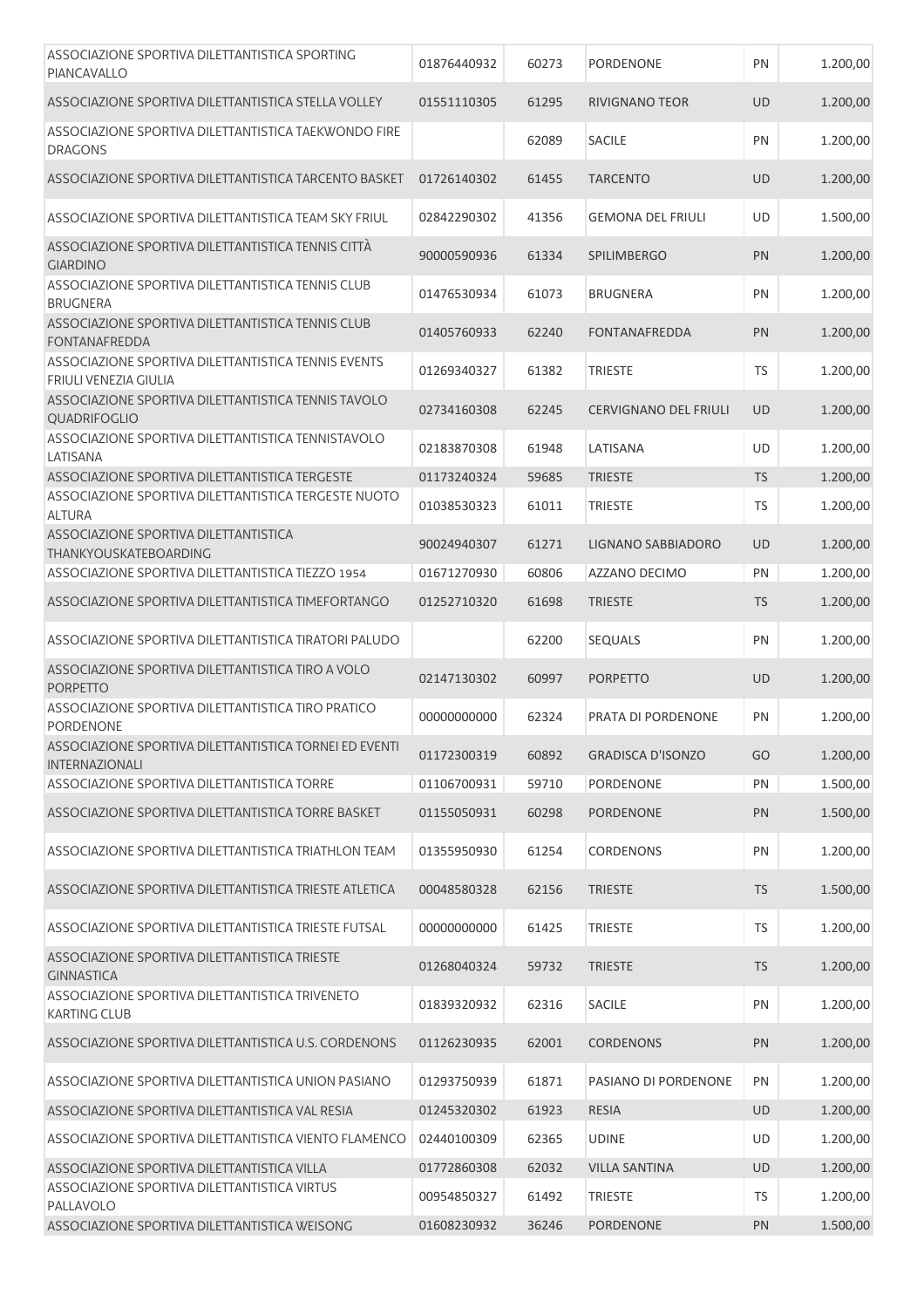| ASSOCIAZIONE SPORTIVA DILETTANTISTICA ZORA' STUDIO    |             |       |                              |           |          |
|-------------------------------------------------------|-------------|-------|------------------------------|-----------|----------|
| <b>DANZA</b>                                          | 02262770304 | 61515 | LATISANA                     | UD        | 1.200,00 |
| ASSOCIAZIONE SPORTIVA DILLETANTISTICA DRAGONFLY       | 00000000000 | 61311 | <b>SACILE</b>                | PN        | 1.200,00 |
| ASSOCIAZIONE SPORTIVA PALLAVOLO ARTENIESE             | 01570250306 | 60642 | ARTEGNA                      | <b>UD</b> | 1.200,00 |
|                                                       |             |       |                              |           |          |
| ASSOCIAZIONE SPORTIVA PATTINAGGIO ARTISTICO TRIESTINO | 00784360323 | 58088 | <b>TRIESTE</b>               | <b>TS</b> | 1.500,00 |
| ASSOCIAZIONE SPORTIVA RONCHI CALCIO                   | 00317610319 | 58422 | RONCHI DEI LEGIONARI         | GO        | 1.500,00 |
| ASSOCIAZIONE SPORTIVA TIRO A SEGNO AL '91             | 02803410303 | 60717 | <b>TARCENTO</b>              | UD        | 1.200,00 |
| ASSOCIAZIONE SPORTIVA UDINESE - A.S.U.                | 01029360300 | 58056 | <b>UDINE</b>                 | UD        | 1.200,00 |
| ASSOCIAZIONE SPORTIVE E SOCIALI ITALIANE FVG          | 00000000000 | 59769 | <b>TRIESTE</b>               | <b>TS</b> | 1.200,00 |
| ASSOCIAZIONE SPOTIVA DILETTANTISTICA TENNIS CLUB      |             |       |                              |           |          |
| <b>GRADO</b>                                          | 00403590318 | 61366 | <b>GRADO</b>                 | GO        | 1.200,00 |
| ASSOCIAZIONE STUDIODANZA-ASSOCIAZIONE CULTURALE E     |             |       |                              |           |          |
| SPORTIVA DILETTANTISTICA                              | 02193280308 | 61043 | <b>UDINE</b>                 | <b>UD</b> | 1.200,00 |
|                                                       |             |       |                              |           |          |
| ASSOCIAZIONE TAO                                      | 00000000000 | 62136 | <b>TRIESTE</b>               | <b>TS</b> | 1.200,00 |
| ASSOCIAZIONE TENNIS OPICINA A.S.D.                    | 01046380323 | 61780 | <b>TRIESTE</b>               | <b>TS</b> | 1.200,00 |
| ASSOCIAZIONE TURISTICA PRO VAL PESARINA               | 02711610309 | 58214 | PRATO CARNICO                | UD        | 1.500,00 |
| ASSOCIAZIONE VARIABILE                                | 02604850301 | 61631 | <b>TREPPO GRANDE</b>         | UD        | 1.500,00 |
| ASSOCIAZIONE VIVA COMIX                               | 01383010939 | 60224 | PORDENONE                    | PN        | 1.500,00 |
| ASSOCIAZIONESPORTIVA DILETTANTISTICA HAMSA            | 00000000000 | 61304 | <b>PORDENONE</b>             | PN        | 1.200,00 |
| ASTOL MODELS MANAGEMENT DI ASTOLFI FABRIZIO           | 02294500307 | 57909 | <b>UDINE</b>                 | UD        | 1.500,00 |
| ASTORIA VIAGGI DI PICCININ ANDREA                     | 01847360938 | 25597 | PRATA DI PORDENONE           | PN        | 4.800,00 |
| ASTUR DI ALONSO JOSE' ERNESTO E C. S.A.S.             | 01417710306 | 21373 | LIGNANO SABBIADORO           | UD        | 4.800,00 |
| ASUKA DI LIU XIAO                                     | 01827310937 | 36030 | <b>PORDENONE</b>             | PN        | 1.800,00 |
| ASZ - USD JADRAN                                      | 90005780326 | 58196 | <b>TRIESTE</b>               | <b>TS</b> | 1.200,00 |
| ASZ-POLISPORTIVA DILETTANTISTICA OLYMPIA              | 00449910314 | 61593 | <b>GORIZIA</b>               | GO        | 1.200,00 |
| ATEAGRI S.S. SOCIETA' AGRICOLA                        | 02467930307 | 39422 | <b>POCENIA</b>               | <b>UD</b> | 900,00   |
| <b>ATHLETIC CLUB ASD</b>                              | 02963180308 | 61106 | RIVE D'ARCANO                | UD        | 1.200,00 |
| ATHLETIS SOCIETA' SPORTIVA DILETTANTISTICA A          |             |       |                              |           |          |
| RESPONSABILITA' LIMITATA                              | 02958370302 | 21484 | PALMANOVA                    | UD        | 1.500,00 |
| ATLETICA DOLOMITI FRIULANE                            | 00000000000 | 61378 | <b>VAJONT</b>                | PN        | 1.200,00 |
| ATLETICA MALIGNANI LIBERTAS UDINE A.S.D.              | 02372840302 | 61403 | <b>UDINE</b>                 | UD        | 1.200,00 |
| ATMOSFERE DI BARESI SILVIA                            | 01066070317 | 29279 | <b>GORIZIA</b>               | GO        | 1.800,00 |
| ATMOSFERE S.A.S. DI PAPINUTTO ROMINA & C.             | 02966800308 | 36359 | REMANZACCO                   | UD        | 900,00   |
| ATREVIDA APS ASD                                      | 00000000000 | 61519 | <b>UDINE</b>                 | UD        | 1.200,00 |
| ATTANASIO SIMONE                                      | 00000000000 | 40464 | <b>CERVIGNANO DEL FRIULI</b> | UD        | 900,00   |
| ATTICO DA BETTA DI PONTONI ELISABETTA                 | 00000000000 | 26782 | <b>GORIZIA</b>               | GO        | 900,00   |
| ATTIVAMENTE S.A.S. DI ZANETTI STEFANO E C.            | 01441060934 | 17188 | <b>PORCIA</b>                | PN        | 1.500,00 |
| AUGUSTINER STUBERL MARINE - SOCIETA' IN ACCOMANDITA   |             |       |                              |           |          |
| SEMPLICE DI FRANCESCA BLAHA & C.                      | 01004340327 | 34304 | <b>TRIESTE</b>               | <b>TS</b> | 1.500,00 |
| AURA AFFITTACAMERE DI PRIBAC LUCIANA                  | 01312290321 | 37578 | <b>TRIESTE</b>               | <b>TS</b> | 900,00   |
| AURORA DI RIZZO SILVANA RITA & C. S.A.S.              | 01132420314 | 19460 | <b>GRADO</b>                 | GO        | 1.800,00 |
| <b>AURORA HOTEL S.R.L.</b>                            | 01221890328 | 45151 | <b>TRIESTE</b>               | <b>TS</b> | 4.800,00 |
| <b>AURORA MUIESAN</b>                                 | 01338620329 | 22372 | <b>TRIESTE</b>               | <b>TS</b> | 1.500,00 |
| AURORA S.A.S. DI LA ROCCA UMBERTO E C.                | 02394500306 | 20436 | CERVIGNANO DEL FRIULI        | UD        | 1.800,00 |
| <b>AURORA SRL</b>                                     | 01294660327 | 30994 | <b>TRIESTE</b>               | <b>TS</b> | 1.500,00 |
| <b>AURORA VIAGGI S.R.L.</b>                           | 00954360327 | 19108 | <b>TRIESTE</b>               | <b>TS</b> | 4.800,00 |
| AURORA VOLLEY UDINE                                   | 02440570303 | 60863 | <b>UDINE</b>                 | UD        | 1.200,00 |
| <b>AUTISCHER CARLO</b>                                | 02500950304 | 16907 | <b>TARVISIO</b>              | UD        | 1.500,00 |
| AUTOGRILLO DI COSETTI LAURA                           | 02227980303 | 24570 | <b>GEMONA DEL FRIULI</b>     | <b>UD</b> | 1.500,00 |
| AUTONOLEGGI CIANI S.N.C. DI CIANI ALESSANDRO & C.     | 01344780307 | 24565 | <b>BUIA</b>                  | UD        | 700,00   |
| AUTONOLEGGI DE CRIGNIS IOLE & C. S.N.C.               | 01977880309 | 36196 | <b>ARTA TERME</b>            | <b>UD</b> | 700,00   |
|                                                       |             |       |                              |           |          |
| AUTONOLEGGI PORDENONE DI CASAGRANDE ALESSANDRO        | 01729730935 | 21544 | PORDENONE                    | PN        | 700,00   |
| AUTORISTOBAR DI PAOLUZZI MARINA                       | 01113650319 | 27028 | <b>GORIZIA</b>               | GO        | 1.500,00 |
| AUTOSERVIZI BEVILACQUA DI BEVILACQUA MARIO S.R.L.     | 02719410306 | 31996 | REMANZACCO                   | <b>UD</b> | 700,00   |
| AUTOSERVIZI DI DECOLLE GIANNI                         | 01017770312 | 18117 | <b>GORIZIA</b>               | GO        | 700,00   |
| AUTOSERVIZI TELLINI DI D'AMBROSIO ANDREA & C. S.A.S.  | 00189740301 | 23883 | <b>CASTIONS DI STRADA</b>    | UD        | 700,00   |
| AVALON - SOCIETA' A RESPONSABILITA' LIMITATA          | 00941890329 | 28774 | SGONICO                      | <b>TS</b> | 1.500,00 |
| AVALON DI ZHANG HAIHAI E C. S.A.S.                    | 02905640302 | 60353 | <b>MANZANO</b>               | UD        | 1.500,00 |
| AVANTI AGLI EVENTI DI PAPAIS DANIELA                  | 01678150937 | 44230 | MORSANO AL                   | PN        | 1.500,00 |
|                                                       |             |       | TAGLIAMENTO                  |           |          |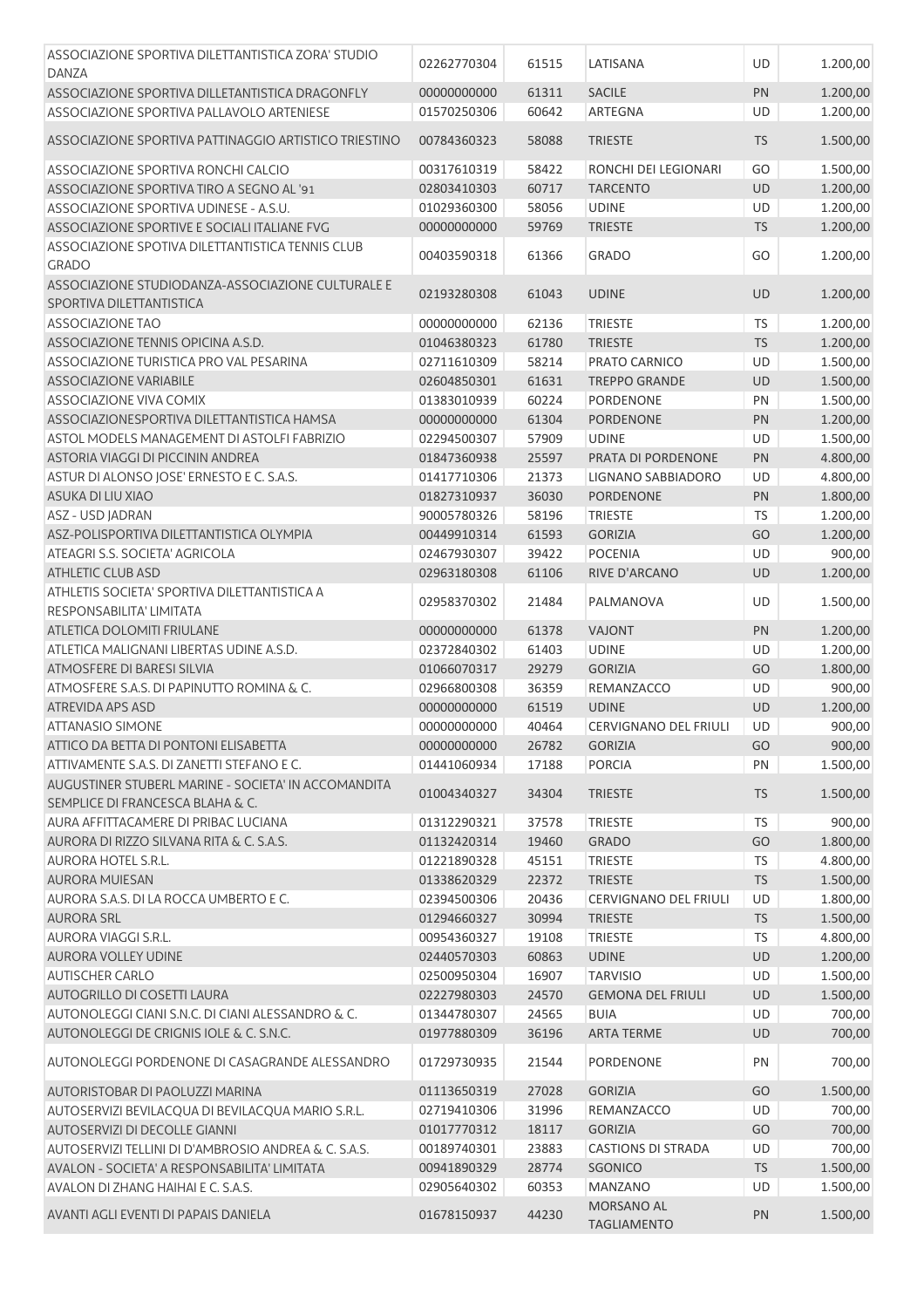| AVENAL                                                                                            | 02064830306 | 57726 | <b>FIUMICELLO VILLA</b><br><b>VICENTINA</b> | UD         | 1.200,00 |
|---------------------------------------------------------------------------------------------------|-------------|-------|---------------------------------------------|------------|----------|
| <b>AVENOSO MARIO</b>                                                                              | 02915030304 | 28292 | <b>TARVISIO</b>                             | UD         | 1.500,00 |
| <b>AVIAN ALESSIA</b>                                                                              | 01270970328 | 40915 | <b>TRIESTE</b>                              | <b>TS</b>  | 1.500,00 |
| <b>AVON MASSIMO</b>                                                                               | 01689170932 | 25748 | <b>CORDENONS</b>                            | PN         | 1.500,00 |
| <b>AVRAMOVIC BOJAN</b>                                                                            | 02937510309 | 28954 | <b>UDINE</b>                                | <b>UD</b>  | 1.800,00 |
| AVVENIRE S.A.S. DI PATRIZIA MONTELLA & C.                                                         | 01880100936 | 60693 | PORDENONE                                   | PN         | 1.500,00 |
| AXIS DANZA SOCIETA' SPORTIVA DILETTANTISTICA A R.L.                                               | 02705570303 | 27286 | <b>UDINE</b>                                | UD         | 1.500,00 |
| <b>AYDEMIR MAHSUN</b>                                                                             | 01295950321 | 35715 | <b>TRIESTE</b>                              | <b>TS</b>  | 1.800,00 |
| AZ COMUNICAZIONE S.R.L.                                                                           | 02168540306 | 44450 | <b>UDINE</b>                                | UD         | 1.500,00 |
| AZ. AGR. - KMETIJA DEVETAK SARA                                                                   | 01032970319 | 33625 | SAVOGNA D'ISONZO                            | GO         | 1.800,00 |
| AZ, AGR, ACCORDINI DI GIAN PAOLO ACCORDINI                                                        | 02221140300 | 38806 | <b>FAEDIS</b>                               | UD         | 1.800,00 |
| AZ. AGR. AI PORTICI DI GIOVITTO CHRISTIAN                                                         | 02167250303 | 33894 | <b>PREPOTTO</b>                             | UD         | 1.800,00 |
| AZ. AGR. AL GELSO DI PETRIS ALESSANDRO                                                            | 02319700304 | 34518 | PAVIA DI UDINE                              | UD         | 1.800,00 |
| AZ. AGR. BIOLOGICA PRADIS SOCIETA' SEMPLICE AGRICOLA                                              | 01806660930 | 28013 | <b>CLAUZETTO</b>                            | PN         | 1.800,00 |
| DELLA FAM. TREVISANUT<br>AZ. AGR. BRUMAT GABRIELE                                                 | 01085530317 | 38899 | <b>MEDEA</b>                                | GO         | 1.800,00 |
|                                                                                                   |             |       | <b>FIUMICELLO VILLA</b>                     |            |          |
| AZ. AGR. CASSINA DARIO, ANDREA E ALESSIO                                                          | 00632720306 | 35443 | <b>VICENTINA</b>                            | <b>UD</b>  | 1.800,00 |
| AZ. AGR. CENCIG DI NICOLA E MAURO                                                                 | 00651500308 | 34148 | <b>MANZANO</b>                              | <b>UD</b>  | 1.800,00 |
| AZ. AGR. CHIANDETTI TIZIANA                                                                       | 02228450306 | 33061 | <b>NIMIS</b>                                | UD         | 1.800,00 |
| AZ, AGR, CHIARVESIO ONORINO E CHIARVESIO LUCA                                                     | 00682700307 | 33586 | SAN VITO DI FAGAGNA                         | UD         | 1.800,00 |
| AZ. AGR. COLOMBA DI COLOMBA DANIEL & C. S.S. AGRICOLA                                             | 02962710303 | 19320 | <b>MONTENARS</b>                            | <b>UD</b>  | 1.800,00 |
| AZ. AGR. DUGARO DI DUGARO ALESSANDRO E DUGARO<br>CATERINA S.S.                                    | 02276180300 | 24093 | <b>SAN LEONARDO</b>                         | UD         | 1.800,00 |
| AZ. AGR. FERFOGLIA MARCO                                                                          | 01021690324 | 33302 | DUINO-AURISINA                              | <b>TS</b>  | 1.800,00 |
| AZ. AGR. FORNASIR GIUSEPPE E ROBERTO E C. SOCIETA'                                                | 01845750304 | 31491 | CERVIGNANO DEL FRIULI                       | UD         | 1.800,00 |
| <b>AGRICOLA</b>                                                                                   |             |       |                                             |            |          |
| AZ. AGR. GIULIANI DI GIULIANI FRANCESCO E GIULIANO S.S.                                           | 00627010309 | 28855 | PAVIA DI UDINE                              | <b>UD</b>  | 1.800,00 |
| AZ. AGR. GOMIZELJ DAMIJANA                                                                        | 01053110324 | 36053 | <b>MONRUPINO</b>                            | <b>TS</b>  | 1.800,00 |
| AZ. AGR. IL RONCAL - ZORZETTIG ROBERTO EREDI DI MOREALE<br><b>MARTINA</b>                         | 02430250304 | 21300 | <b>CIVIDALE DEL FRIULI</b>                  | <b>UD</b>  | 1.800,00 |
| AZ. AGR. LA CORTA DI CALLIGARIS DENIS                                                             | 02416530307 | 35997 | <b>RUDA</b>                                 | UD         | 1.800,00 |
| AZ. AGR. LORENZUTTI MAURO                                                                         | 01085520318 | 30935 | <b>FARRA D'ISONZO</b>                       | GO         | 1.800,00 |
| AZ. AGR. MAURO MARINIG                                                                            | 01729940302 | 36815 | PREPOTTO                                    | $\vert$ UD | 1.800,00 |
| AZ. AGR. MINI ROBERTO - MINI CLAUDIO - MINI MANUELA                                               | 00638150300 | 36616 | <b>NIMIS</b>                                | <b>UD</b>  | 1.800,00 |
| AZ. AGR. MURADORE SILVANO - DANELUTTI MIRIAM -<br>MURADORE CRISTIAN                               | 00580630309 | 36657 | <b>UDINE</b>                                | UD         | 1.800,00 |
| AZ. AGR. NADALI ILVO & C. SOCIETA' AGRICOLA SEMPLICE                                              | 01118200318 | 35935 | <b>MARIANO DEL FRIULI</b>                   | GO         | 1.800,00 |
| AZ. AGR. OLIO DUCALE DI ROSERO LANNY                                                              | 02570470308 | 17854 | CIVIDALE DEL FRIULI                         | UD         | 1.800,00 |
| AZ. AGR. QUINTA DELLA LUNA DI VETTOR MARCO                                                        | 01419070931 | 31870 | <b>SAN QUIRINO</b>                          | PN         | 900,00   |
|                                                                                                   |             |       |                                             |            |          |
| AZ. AGR. SAN MARTINO DI MEREGHETTI FABIOLA E CASTIGLIONI<br>ALESSANDRO SOCIETA' SEMPLICE AGRICOLA | 01536980939 | 35469 | ERTO E CASSO                                | PN         | 900,00   |
| AZ. AGR. SERAFINI SOCIETA' SEMPLICE AGRICOLA                                                      | 02700530302 | 36554 | <b>BICINICCO</b>                            | <b>UD</b>  | 1.800,00 |
| AZ. AGR. STANIG FRATELLI DI STANIG FRANCESCO E FEDERICO                                           |             |       |                                             |            |          |
| S.S.                                                                                              | 01797720305 | 31916 | <b>PREPOTTO</b>                             | UD         | 1.800,00 |
| AZ. AGR. STOLFA DI SANTINI ROBERTO                                                                | 01142720323 | 35071 | <b>SGONICO</b>                              | <b>TS</b>  | 1.800,00 |
| AZ. AGR. TAMI ROBERTO                                                                             | 01620960300 | 23031 | PRADAMANO                                   | UD         | 1.800,00 |
| AZ. AGR. TIERE VIERE DI NICKLES KASPAR DAVID                                                      | 02527580308 | 37899 | MOGGIO UDINESE                              | UD         | 900,00   |
| AZ. AGR. TONDELLO PAOLINO ALESSANDRO DI GALETTI NORIS                                             | 02023200302 | 28555 | PALAZZOLO DELLO STELLA                      | UD         | 900,00   |
| AZ. AGR. TOSORATTI CLAUDIO E CANDUSSIO PIA                                                        | 00642210306 | 38456 | <b>BAGNARIA ARSA</b>                        | UD         | 1.800,00 |
| AZ. AGR. ZANELLO NICOLA                                                                           | 02301360307 | 27964 | <b>POCENIA</b>                              | UD         | 1.800,00 |
| AZ. AGR. ZORZON DI GIORGIO DEGANIS & C. SOCIETA'                                                  |             |       |                                             |            |          |
| <b>AGRICOLA SEMPLICE</b>                                                                          | 01142270311 | 31206 | <b>CORMONS</b>                              | GO         | 900,00   |
| AZ. AGR. ZUANIGH STEFANIA                                                                         | 02079510307 | 39243 | <b>FAEDIS</b>                               | UD         | 900,00   |
| AZ. AGRICOLA CASASOLA MATTEO                                                                      | 02486950302 | 39614 | <b>CARLINO</b>                              | UD         | 1.800,00 |
| AZ. AGRICOLA CREUSO VINCENZO E C. S.S.                                                            | 02293650301 | 41982 | COLLOREDO DI MONTE<br><b>ALBANO</b>         | UD         | 1.800,00 |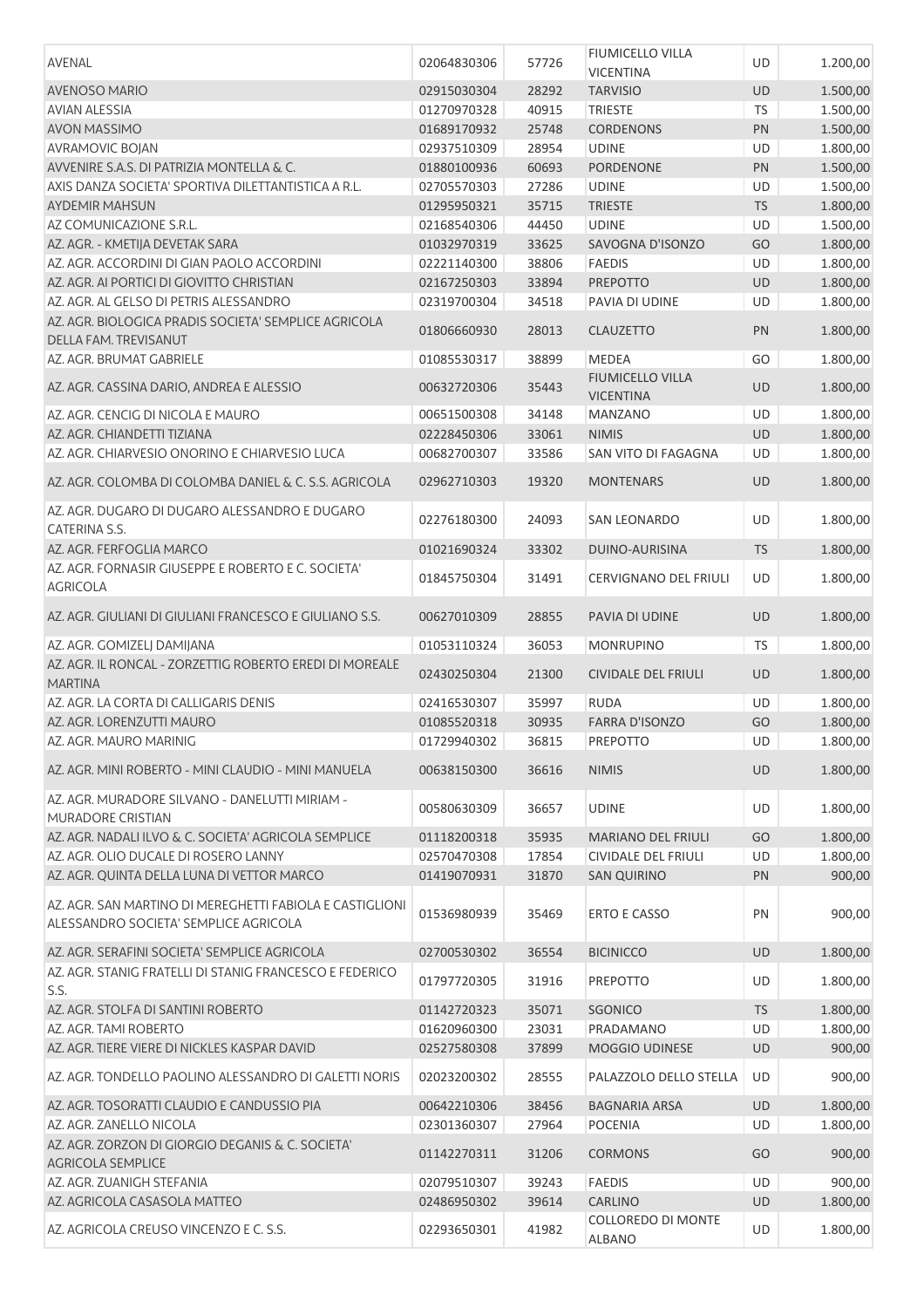| AZ. AGRICOLA KANTE DI KANTE EDDY                                                                                          | 00685460321 | 34755 | <b>DUINO-AURISINA</b>                     | <b>TS</b> | 1.800,00 |
|---------------------------------------------------------------------------------------------------------------------------|-------------|-------|-------------------------------------------|-----------|----------|
| AZ. AGRICOLA LA COLLINA DELLE MIGNOLE DI ANTONIALI<br>PAOLA E BALLADINO ALESSANDRO                                        | 02619780303 | 24698 | <b>MORUZZO</b>                            | <b>UD</b> | 900,00   |
| AZ. AGRICOLA MOLARO LAURO, ROSANNA, MIRELLA E<br><b>GIUSEPPINA S.S.</b>                                                   | 01321770305 | 26216 | SEDEGLIANO                                | UD        | 1.800,00 |
| AZ. AGRICOLA PERUSINI DI PERUSINI TERESA                                                                                  | 01840350308 | 30613 | PAVIA DI UDINE                            | <b>UD</b> | 1.800,00 |
| AZ. AGRICOLA RONC DI GUGLIELMO DI DOMENIS GUGLIELMO                                                                       | 01211640303 | 39469 | <b>CIVIDALE DEL FRIULI</b>                | UD        | 1.800,00 |
| AZ. AGRICOLA SAN JURI DI VALLE LUCIA                                                                                      | 01456470309 | 38495 | <b>ENEMONZO</b>                           | UD        | 1.800,00 |
| AZ. AGRICOLA VIGNIS DI DRIUT DI DRIUTTI FABIO                                                                             | 01933000307 | 30857 | <b>CODROIPO</b>                           | UD        | 1.800,00 |
| AZ. AGRICOLA VIT ANTONELLO                                                                                                | 00538830316 | 30066 | CASSACCO                                  | UD        | 1.800,00 |
| AZ.AGR. BORGO SORAVILLA DI FABBRO SIMONETTA                                                                               | 02086240302 | 31980 | <b>CIVIDALE DEL FRIULI</b>                | UD        | 900,00   |
| AZ.AGR. BOSCO ISONZO DI POZZAR GIULIANO                                                                                   | 01951430303 | 36713 | FIUMICELLO VILLA<br><b>VICENTINA</b>      | UD        | 1.800,00 |
| AZ.AGR. CECUTTI ALAN                                                                                                      | 02634870303 | 41902 | <b>TAIPANA</b>                            | UD        | 1.800,00 |
| AZ.AGR. COMELLI ANDREA DI COMELLI RENATO                                                                                  | 02687310306 | 32287 | <b>NIMIS</b>                              | UD        | 1.800,00 |
| AZ.AGR. OLIVO BUIATTI DI BUIATTI FRANCO                                                                                   | 01738020302 | 33450 | <b>BUTTRIO</b>                            | UD        | 1.800,00 |
| AZ.AGR. TONUTTI DINO E MARCO S.S.                                                                                         | 02238620302 | 35586 | <b>TAVAGNACCO</b>                         | UD        | 1.800,00 |
| AZ.AGR. TOSORATTI SERGIO E IVAN S.S. AGRICOLA                                                                             | 02023230309 | 17070 | SANTA MARIA LA LONGA                      | UD        | 1.800,00 |
| AZ.AGR. VITAS ROBERTO                                                                                                     | 02249670304 | 60393 | <b>CERVIGNANO DEL FRIULI</b>              | UD        | 900,00   |
| AZ.AGRICOLA LILIANA DI VISINTINI LILIANA E DISSEGNA CINZIA<br>SOCIETA' AGRICOLA SEMPLICE                                  | 02325080303 | 39236 | <b>SAN GIOVANNI AL</b><br><b>NATISONE</b> | UD        | 1.800,00 |
| <b>AZARIAN LUCA</b>                                                                                                       | 01956570301 | 38625 | REMANZACCO                                | UD        | 700,00   |
| AZIENA AGRICOLA F.LLI COMELLO GIOVANNI DANILLO<br><b>DOMENICO</b>                                                         | 00530430305 | 18832 | REANA DEL ROIALE                          | UD        | 1.800,00 |
| AZIENDA AGRICOLA 4 VENTI DI PUPPO ANDREA                                                                                  | 02919600300 | 35318 | <b>MORUZZO</b>                            | <b>UD</b> | 1.800,00 |
| AZIENDA AGRICOLA AI DODICI DI DODICI MICHELE E FELLUGA<br>ELENA S.S.                                                      | 01051080313 | 38075 | RONCHI DEI LEGIONARI                      | GO        | 1.800,00 |
| AZIENDA AGRICOLA AL LUOGO DEL GIULIO - DI CALDERAN<br><b>GRAZIANO E MURUGAN &amp; C. S.A.S.</b>                           | 00575740931 | 41399 | <b>MANIAGO</b>                            | PN        | 1.800,00 |
| AZIENDA AGRICOLA AL MORAR SOCIETA' AGRICOLA SEMPLICE                                                                      | 02834320307 | 36469 | <b>CIVIDALE DEL FRIULI</b>                | UD        | 1.800,00 |
| AZIENDA AGRICOLA ALL'ANTICA SCUDERIA DEL CASTELLO DI<br><b>GIACOMUZZI BARBARA</b>                                         | 02499730303 | 33536 | <b>MAJANO</b>                             | UD        | 900,00   |
| AZIENDA AGRICOLA ALTRAN S.R.L.                                                                                            | 01938200308 | 37703 | <b>RUDA</b>                               | <b>UD</b> | 1.800,00 |
| AZIENDA AGRICOLA ALTURIS SOCIETA' SEMPLICE AGRICOLA IN<br>FORMA ABBREVIATA AZIENDA AGRICOLA ALTURIS                       | 02547640306 | 22106 | CIVIDALE DEL FRIULI                       | UD        | 1.800,00 |
| AZIENDA AGRICOLA ANTONIC DI STOKA ANDREA                                                                                  | 01262590324 | 24327 | DUINO-AURISINA                            | <b>TS</b> | 1.800,00 |
| AZIENDA AGRICOLA BAITA SUSI DI VECCHIUTTI STEFANO                                                                         | 02907380303 | 36878 | CIVIDALE DEL FRIULI                       | UD        | 1.800,00 |
| AZIENDA AGRICOLA BARONESSE TACCO DI THUN HOHENSTEIN<br><b>TERESA</b>                                                      | 01011570312 | 35704 | <b>SAN FLORIANO DEL</b><br><b>COLLIO</b>  | GO        | 1.800,00 |
| AZIENDA AGRICOLA BATTISTUTTA GABRIELE                                                                                     | 01021350317 | 38022 | <b>CORMONS</b>                            | GO        | 1.800,00 |
| AZIENDA AGRICOLA BELTRAME EDDA                                                                                            | 02511690303 | 30999 | <b>CODROIPO</b>                           | UD        | 1.800,00 |
| AZIENDA AGRICOLA BERGAMASCO MARINA MARIA                                                                                  | 01044500310 | 33299 | STARANZANO                                | GO        | 1.800,00 |
| AZIENDA AGRICOLA BERGOMAS MASSIMO                                                                                         | 01006820318 | 26653 | <b>MARIANO DEL FRIULI</b>                 | GO        | 1.800,00 |
| AZIENDA AGRICOLA BISARO BRUNO DI SCODELLER SIMONE                                                                         | 01730540935 | 22462 | SPILIMBERGO                               | PN        | 1.800,00 |
| AZIENDA AGRICOLA BUDIGNAC DI TONUT DANIELE                                                                                | 00535260319 | 38546 | <b>CAPRIVA DEL FRIULI</b>                 | GO        | 1.800,00 |
| AZIENDA AGRICOLA CANTARUTTI DI CANTARUTTI MAGDA,<br>CANTARUTTI MAGGIE E NIEMIZ NIVES SOCIETA' SEMPLICE<br><b>AGRICOLA</b> | 02931180307 | 28736 | <b>CIVIDALE DEL FRIULI</b>                | UD        | 1.800,00 |
| AZIENDA AGRICOLA CARSO DI AILA QUADRACCI                                                                                  | 01338190323 | 37614 | DUINO-AURISINA                            | <b>TS</b> | 900,00   |
| AZIENDA AGRICOLA CAUSERO GIULIANO                                                                                         | 02750490308 | 17779 | <b>MOIMACCO</b>                           | UD        | 1.800,00 |
| AZIENDA AGRICOLA CAV. LUCIANO GRUDINA DI MICHELE<br><b>GRUDINA</b>                                                        | 00534810312 | 41069 | DOLEGNA DEL COLLIO                        | GO        | 1.800,00 |
| AZIENDA AGRICOLA CODELLI S.N.C. DI CODELLI LUISA & C.                                                                     | 01754220307 | 23438 | <b>UDINE</b>                              | UD        | 1.800,00 |
| AZIENDA AGRICOLA COLJA JOZKO DI VESNAVER NORIS                                                                            | 01236050322 | 36193 | SGONICO                                   | <b>TS</b> | 1.800,00 |
| AZIENDA AGRICOLA CONCHIONE VALENTINO                                                                                      | 00633620307 | 57744 | <b>POVOLETTO</b>                          | UD        | 900,00   |
| AZIENDA AGRICOLA CONTI DI MANIAGO DI MARTINENGO<br>FILIPPO S.S. - SOCIETA' AGRICOLA                                       | 00224790931 | 42233 | <b>MANIAGO</b>                            | PN        | 1.800,00 |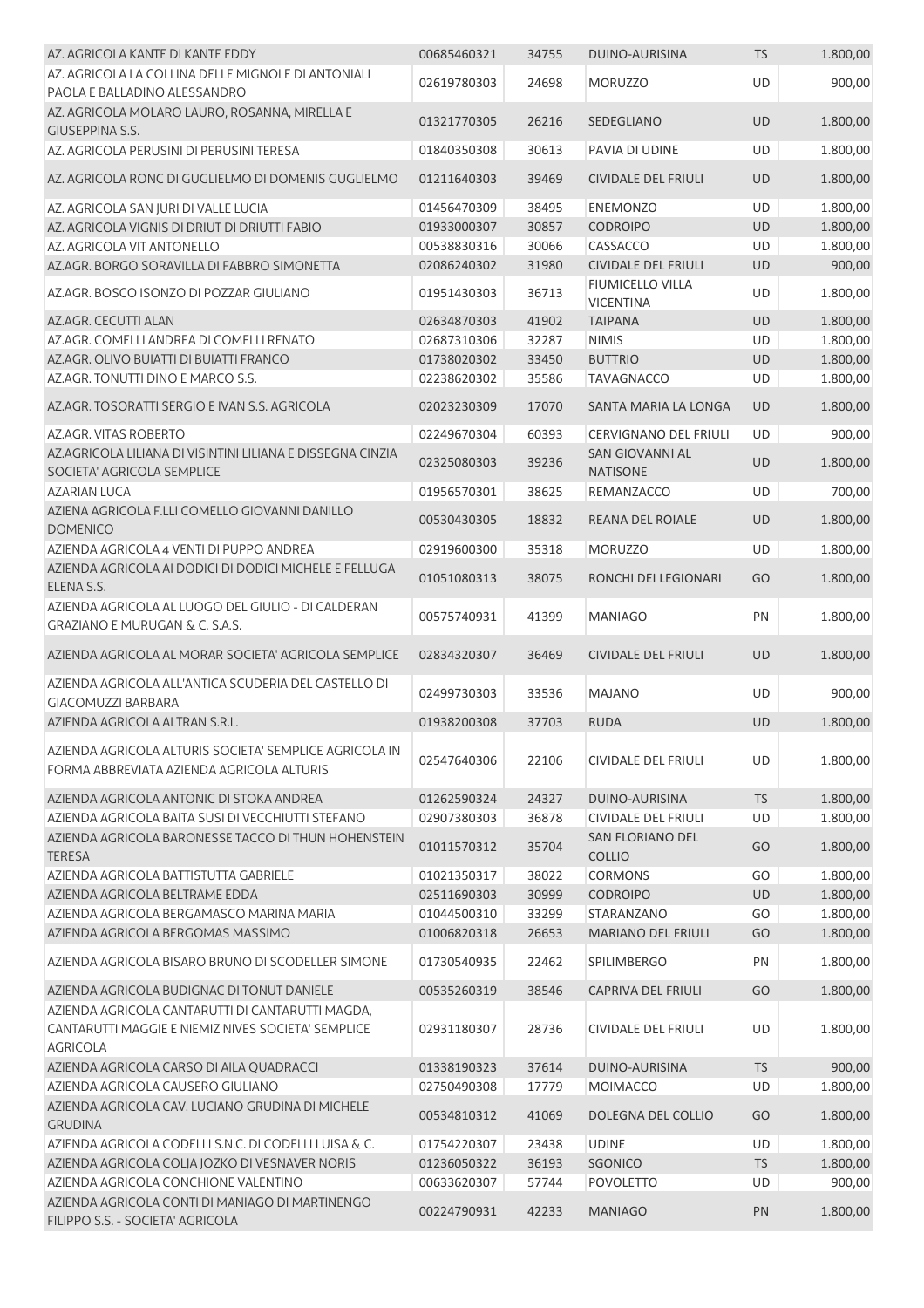| AZIENDA AGRICOLA CORSO DI GIULIANO, GOTTARDO, SANDRO                                          | 00634020309                | 30338          | <b>MARANO LAGUNARE</b>                   | UD               | 1.800,00             |
|-----------------------------------------------------------------------------------------------|----------------------------|----------------|------------------------------------------|------------------|----------------------|
| AZIENDA AGRICOLA CRUDER GIANLUCA                                                              | 02219780307                | 36635          | <b>TARCENTO</b>                          | <b>UD</b>        | 1.800,00             |
| AZIENDA AGRICOLA DEL POGGIO SOCIETA' SEMPLICE                                                 | 00437170301                | 41317          | FAGAGNA                                  | UD               | 900,00               |
| AZIENDA AGRICOLA DI KOSMAC ANDREJ                                                             | 01196340325                | 35839          | SAN DORLIGO DELLA<br><b>VALLE</b>        | <b>TS</b>        | 1.800,00             |
| AZIENDA AGRICOLA E AGRITURISTICA ANTICA DIMORA DI<br>POGNICI LUCIANO                          | 00274190933                | 30661          | PINZANO AL<br><b>TAGLIAMENTO</b>         | PN               | 900,00               |
| AZIENDA AGRICOLA E AGRITURISTICA KOVAC DI LAKOVIC IVAN                                        | 00547880310                | 35817          | DOBERDO' DEL LAGO                        | GO               | 1.800,00             |
| AZIENDA AGRICOLA F.LLI CENCIG DI CENCIG FABIOLA E<br><b>FABIANO S.S.</b>                      | 02529240307                | 60329          | PRADAMANO                                | UD               | 1.800,00             |
| AZIENDA AGRICOLA F.LLI MARZONA DI MARZONA CLAUDIO E<br><b>ADRIANO</b>                         | 02050740303                | 20292          | <b>VERZEGNIS</b>                         | <b>UD</b>        | 1.800,00             |
| AZIENDA AGRICOLA FELICE PIERINO E COLLINI MICHELA<br>SOCIETA' SEMPLICE AGRICOLA               | 02546830304                | 40951          | <b>BUIA</b>                              | UD               | 1.800,00             |
| AZIENDA AGRICOLA FORMENTINI ALEXANDER                                                         | 01175810314                | 61827          | <b>SAN FLORIANO DEL</b><br><b>COLLIO</b> | GO               | 900,00               |
| AZIENDA AGRICOLA GANDIN SOCIETA' AGRICOLA A R.L.                                              | 01192270310                | 30843          | SAN PIER D'ISONZO                        | GO               | 1.800,00             |
| AZIENDA AGRICOLA GRAPPOLO D'ORO DI MARTINCIGH ENNIO<br>ELVIS DONATELLA E JERONCIC VILMA S.S.  | 00637520305                | 33042          | <b>CIVIDALE DEL FRIULI</b>               | <b>UD</b>        | 1.800,00             |
| AZIENDA AGRICOLA IL CASONE SOCIETA' SEMPLICE AGRICOLA                                         | 01824290934                | 16840          | <b>ZOPPOLA</b>                           | PN               | 1.800,00             |
| AZIENDA AGRICOLA ISOLA AUGUSTA DI MASSIMO BASSANI                                             | 00520570300                | 26188          | PALAZZOLO DELLO STELLA                   | <b>UD</b>        | 1.800,00             |
| AZIENDA AGRICOLA KOSUTA MARTIN                                                                | 00992340323                | 39861          | <b>TRIESTE</b>                           | TS               | 1.800,00             |
| AZIENDA AGRICOLA LA FATTORIA SOCIETA' SEMPLICE DI<br>LISTUZZI AGOSTINO, FABIO, GIACOMO E NOE' | 00276210309                | 30298          | PAVIA DI UDINE                           | <b>UD</b>        | 1.800,00             |
| AZIENDA AGRICOLA LA MANTOVA DI BOZ MATTIA                                                     | 01716370935                | 39039          | <b>BARCIS</b>                            | PN               | 1.800,00             |
| AZIENDA AGRICOLA LA POCE - SOCIETA' AGRICOLA                                                  | 02293360307                | 38817          | <b>POCENIA</b>                           | UD               | 1.800,00             |
| AZIENDA AGRICOLA LA SCLUSA DI ZORZETTIG GINO & FIGLI S.S.                                     | 02255250306                | 34572          | <b>CIVIDALE DEL FRIULI</b>               | UD               | 900,00               |
| AZIENDA AGRICOLA LE TORRI DI SLIVIA S.S. DI CORRADO E<br>ROBERTA GRECO                        | 01031470329                | 38157          | <b>DUINO-AURISINA</b>                    | <b>TS</b>        | 900,00               |
| AZIENDA AGRICOLA LEONILLO GIULIANA                                                            | 02638420303                | 22768          | COSEANO                                  | UD               | 1.800,00             |
| AZIENDA AGRICOLA LO GIUDICE ANNA<br>AZIENDA AGRICOLA LORENZON DI ITALO E DARIO SOCIETA'       | 00535230312                | 34560          | <b>GRADO</b>                             | GO               | 1.800,00             |
| <b>SEMPLICE</b>                                                                               | 00431960319                | 22833          | SAN CANZIAN D'ISONZO                     | GO               | 1.800,00             |
| AZIENDA AGRICOLA LORENZON FABIO                                                               | 01001660313                | 38445          | <b>GRADISCA D'ISONZO</b>                 | GO               | 1.800,00             |
| AZIENDA AGRICOLA LORENZON PRIMO DI LORENZON LUCIANO<br>& C. SOCIETA'SEMPLICE AGRICOLA         | 01145840318                | 35101          | SAN CANZIAN D'ISONZO                     | GO               | 1.800,00             |
| AZIENDA AGRICOLA MAGNAS DI VISINTIN ANDREA E LUCIANO                                          | 00480470319                | 23667          | <b>CORMONS</b>                           | GO               | 1.800,00             |
| AZIENDA AGRICOLA MARINA DANIELI DI DANIELI MARINA                                             | 01557600309                | 20213          | <b>BUTTRIO</b>                           | UD               | 900,00               |
| AZIENDA AGRICOLA MATEJ DI FERFOGLIA MATEJ                                                     | 01173500313                | 34862          | DOBERDO' DEL LAGO<br>SAN DORLIGO DELLA   | GO               | 1.800,00             |
| AZIENDA AGRICOLA MIHALIC BERNARDA                                                             | 01062020324                | 34141          | VALLE                                    | TS               | 1.800,00             |
| AZIENDA AGRICOLA ODONI DANIELE<br>AZIENDA AGRICOLA OSTROUSKA SHARON                           | 01100530326<br>01260910326 | 39068<br>22958 | <b>TRIESTE</b><br>SGONICO                | <b>TS</b><br>TS. | 1.800,00<br>1.800,00 |
| AZIENDA AGRICOLA PAOLO VIDOZ                                                                  | 01118070315                | 33487          | <b>GORIZIA</b>                           | GO               | 1.800,00             |
| AZIENDA AGRICOLA PERUZZI DR. ARMANDO                                                          | 00998200307                | 39916          | <b>BUTTRIO</b>                           | UD               | 900,00               |
| AZIENDA AGRICOLA PETRIGH DENIS, DAVID & VITIUC SVETLANA<br>SOCIETA' AGRICOLA SEMPLICE         | 02160840308                | 27441          | <b>FAEDIS</b>                            | UD               | 1.800,00             |
| AZIENDA AGRICOLA PIPAN KLARIC SOCIETA' SEMPLICE<br><b>AGRICOLA</b>                            | 01303330326                | 35949          | DUINO-AURISINA                           | TS.              | 1.800,00             |
| AZIENDA AGRICOLA RIGO DI RIGO EZIO E GIOVANNI S.S.                                            | 01649780309                | 30047          | REMANZACCO                               | UD               | 1.800,00             |
| AZIENDA AGRICOLA RONCUS DI PERCO MARCO E C. SOCIETA'<br><b>SEMPLICE AGRICOLA</b>              | 01020840318                | 58886          | CAPRIVA DEL FRIULI                       | GO               | 900,00               |
| AZIENDA AGRICOLA SECULIN SANDRO                                                               | 01002160313                | 37629          | <b>CORMONS</b>                           | GO               | 1.800,00             |
| AZIENDA AGRICOLA SGUBIN NADIA                                                                 | 01096880313                | 37693          | SAGRADO                                  | GO               | 900,00               |
| AZIENDA AGRICOLA SKERLJ DI SKERLI KRISTINA E SKERLI MATEJ                                     | 00957010325                | 41073          | SGONICO                                  | <b>TS</b>        | 900,00               |
| AZIENDA AGRICOLA SREDNIK MARTINA                                                              | 01114400318                | 20190          | <b>CORMONS</b>                           | GO               | 1.800,00             |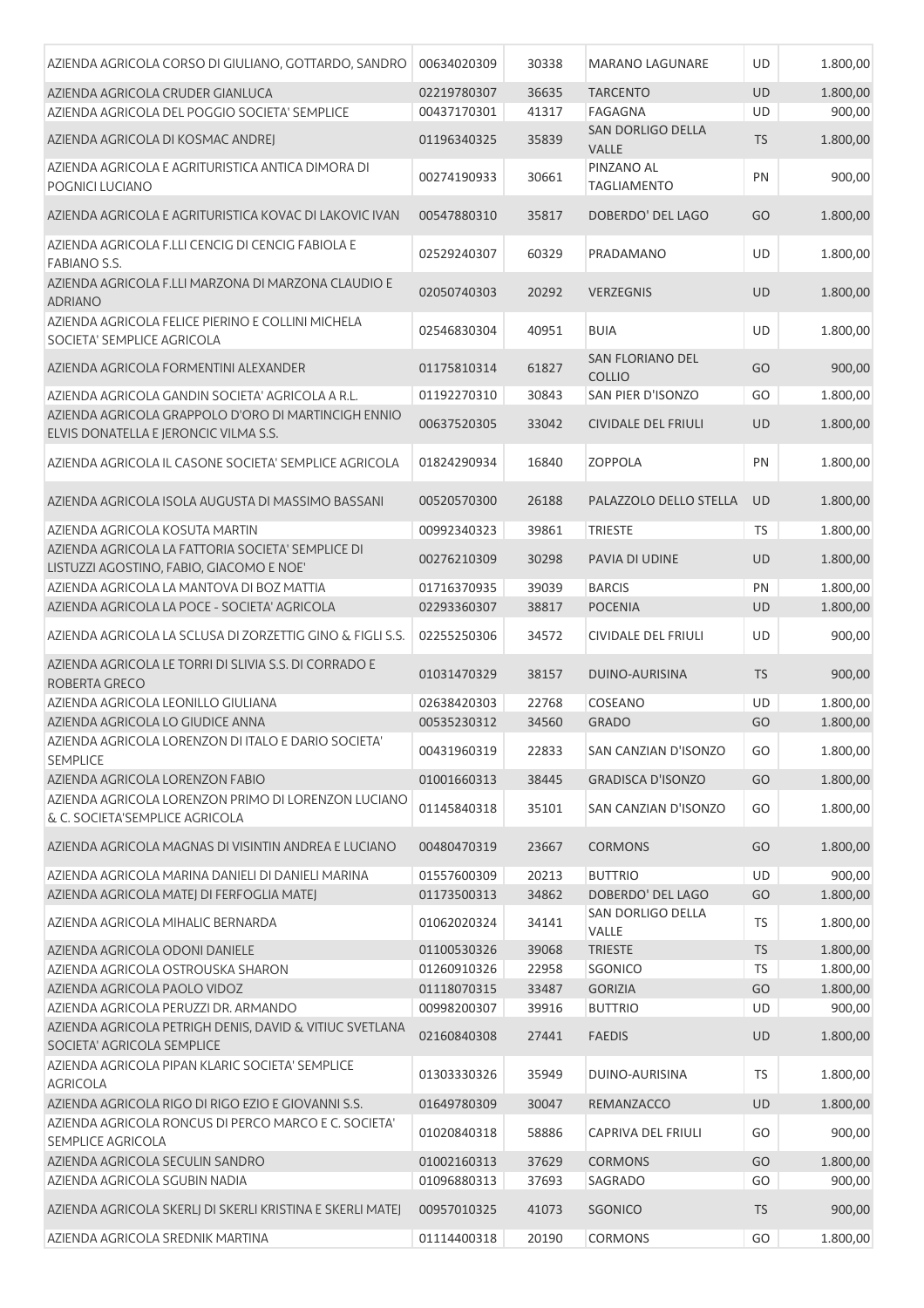| AZIENDA AGRICOLA STANISSA WALTER                         | 00759410327 | 30473 | DUINO-AURISINA             | <b>TS</b> | 900,00   |
|----------------------------------------------------------|-------------|-------|----------------------------|-----------|----------|
| AZIENDA AGRICOLA STECCHINA FABIO                         | 01001670312 | 32549 | <b>CORMONS</b>             | GO        | 1.800,00 |
| AZIENDA AGRICOLA STEFANI SS SOCIETA' AGRICOLA DI STEFANI |             |       |                            |           |          |
| <b>FLAVIA E GIGANTE ALIDO</b>                            | 02399040308 | 22255 | PALAZZOLO DELLO STELLA     | <b>UD</b> | 900,00   |
| AZIENDA AGRICOLA TENUTA ALLA STESA DI BERNARDINI         |             |       |                            |           |          |
| <b>TIZIANA</b>                                           | 01131070318 | 30789 | <b>GORIZIA</b>             | GO        | 1.800,00 |
| AZIENDA AGRICOLA TINA DI LENARDUZZI FAUSTO DINO E        |             |       | <b>SAN GIORGIO DELLA</b>   |           |          |
| BARBARA S.S.                                             | 01442040935 | 35607 | RICHINVELDA                | PN        | 1.800,00 |
| AZIENDA AGRICOLA USAI MARTINO                            | 00779390327 | 33785 | DUINO-AURISINA             | TS        | 1.800,00 |
|                                                          |             |       |                            |           |          |
| AZIENDA AGRICOLA VALERIANA DI BATTIGELLI GIANFRANCO      | 00467070306 | 29332 | CIVIDALE DEL FRIULI        | <b>UD</b> | 900,00   |
| AZIENDA AGRICOLA VIGNETI NEGRO S.S.                      | 02291200307 | 41442 | <b>CIVIDALE DEL FRIULI</b> | <b>UD</b> | 1.800,00 |
| AZIENDA AGRICOLA ZAGAR NADA DI PRIMOSI PETER             | 01212770323 | 40467 | <b>TRIESTE</b>             | TS        | 1.800,00 |
| AZIENDA AGRICOLA ZUCCO MARINA                            | 02224190302 | 29645 | <b>VARMO</b>               | UD        | 1.800,00 |
| AZIENDA AGRITURISTICA PRATI OITZINGER DI PIUSSI MARISA E |             |       |                            |           |          |
| FRANCESCA S.S.                                           | 02267520308 | 42483 | <b>TARVISIO</b>            | UD        | 1.800,00 |
|                                                          |             |       |                            |           |          |
| AZIENDA AGRITURISTICA VI^ PIETRA MILIARE DI ANDREON SARA | 01525530935 | 29812 | <b>SESTO AL REGHENA</b>    | PN        | 900,00   |
|                                                          |             |       | <b>SAN GIOVANNI AL</b>     |           |          |
| AZIENDA CANTARUTTI ALFIERI - SOCIETA' AGRICOLA SEMPLICE  | 01414120301 | 42198 | <b>NATISONE</b>            | <b>UD</b> | 1.800,00 |
|                                                          |             |       | <b>CAMINO AL</b>           |           |          |
| AZIENDA VITICOLA SAMUELE PANIGUTTI                       | 02508560303 | 21153 | <b>TAGLIAMENTO</b>         | UD        | 1.800,00 |
| <b>AZTECA SPORT ASD</b>                                  | 02904690308 | 61558 | <b>UDINE</b>               | <b>UD</b> | 1.200,00 |
| <b>AZZAN DANIELA</b>                                     | 01507300307 | 34619 | <b>RUDA</b>                | UD        |          |
|                                                          |             |       |                            |           | 1.500,00 |
| AZZANO BASKET ASSOCIAZIONE SPORTIVA DILETTANTISTICA      | 01605160934 | 62181 | <b>AZZANO DECIMO</b>       | PN        | 1.200,00 |
|                                                          |             |       |                            |           |          |
| AZZANO CLAUDIA                                           | 02475950305 | 24766 | PAVIA DI UDINE             | <b>UD</b> | 1.800,00 |
| <b>AZZANO LUCINA</b>                                     | 00678350307 | 20843 | PAVIA DI UDINE             | UD        | 1.800,00 |
| <b>AZZURRA PISELLI</b>                                   | 01346770322 | 58042 | <b>TRIESTE</b>             | TS        | 900,00   |
| B & B DA GIO & JO DI ORTLI GIOVANNI                      | 00000000000 | 25990 | <b>FORGARIA NEL FRIULI</b> | UD        | 900,00   |
| B & B AI PROFUMI DI CAMPAGNA DI PELOSO PLINIO            | 00000000000 | 38828 | COSEANO                    | UD        | 900,00   |
| <b>B &amp; B AL CASTELLO DI FRANCESCO DEVETAG</b>        | 01188390312 | 27590 | <b>GORIZIA</b>             | GO        | 900,00   |
| <b>B &amp; B BETTER DI DORATTI ALESSANDRA</b>            | 00000000000 | 42188 | <b>TRIESTE</b>             | <b>TS</b> | 900,00   |
| <b>B &amp; B BILAL DI COTIC VERA</b>                     | 00000000000 | 17345 | LIGNANO SABBIADORO         | UD        | 900,00   |
| B & B CASA PASCHI DI CHITTARO CATERINA                   | 00000000000 | 57702 | <b>TURRIACO</b>            | GO        | 900,00   |
| B & B FAMIGLIA BENEDETTI DI FRANCESCHINO IRMA            | 00000000000 | 25437 | <b>BUIA</b>                | <b>UD</b> | 900,00   |
| <b>B &amp; B IVANA</b>                                   | 00000000000 | 25684 | <b>TRIESTE</b>             | 15        | 900,00   |
| <b>B &amp; B JAZZ DI FIORINDO FRANCO</b>                 | 00000000000 | 60341 | <b>UDINE</b>               | UD        | 900,00   |
| B & B LA CULLA D'ORO DI PINZANI MANUELA                  | 00000000000 | 60871 | VENZONE                    | UD        | 900,00   |
| <b>B &amp; B LOUC GUBIT - MARY ELIZABETH TOTH</b>        | 00000000000 | 22573 | <b>FRISANCO</b>            | PN        | 900,00   |
| B & B LUCCIOLE PER LANTERNE DI STANIC VALENTINA          | 00000000000 | 41008 | <b>GORIZIA</b>             | GO        | 900,00   |
| B & B MOLINO DI PAOLO E DANICA PIVK                      | 00000000000 | 39546 | <b>TARVISIO</b>            | UD        | 900,00   |
| B & B PORTO DEL BIVIO DI MARCHESICH FEDERICA             | 00000000000 | 23244 | DUINO-AURISINA             | <b>TS</b> | 900,00   |
| <b>B &amp; B SRL</b>                                     | 01766910937 | 37296 | <b>PORDENONE</b>           | PN        | 1.500,00 |
| B AL QUADRATO DI BOMBEN RENATA & C. S.A.S.               | 01581750930 | 38489 | <b>PORDENONE</b>           | PN        | 1.500,00 |
| <b>BTO B SRL</b>                                         | 02863330300 | 35976 | <b>TRIVIGNANO UDINESE</b>  | UD        | 1.800,00 |
| <b>B&amp;B AL VECCHIO CONFINE</b>                        | 00000000000 | 60293 | <b>GORIZIA</b>             | GO        | 900,00   |
| B&B BEPU PEGNA DI TREVISANUTTO CHIARA                    | 00000000000 | 60288 | <b>VIVARO</b>              | PN        | 900,00   |
| <b>B&amp;B - RESIDENCE S.R.L.</b>                        | 01579470939 | 19665 | <b>FONTANAFREDDA</b>       | PN        | 4.800,00 |
| B&B A CASA DI FRÀ DI FRANCESCA GANDOLFO                  | 00000000000 | 38342 | <b>TRIESTE</b>             | TS        | 900,00   |
| <b>B&amp;B ACCANTO AL FOCOLARE 2</b>                     | 00000000000 | 21334 | <b>UDINE</b>               | UD        | 900,00   |
| B&B AI CONFINI DELL'IMPERO DI PREMIER ROBERTO            | 00000000000 | 21693 | <b>GORIZIA</b>             | GO        |          |
| B&B AI TRE CONFINI DI GIORGIO PIPPAN                     |             |       |                            |           | 900,00   |
|                                                          | 00000000000 | 42223 | <b>TARVISIO</b>            | UD        | 900,00   |
| <b>B&amp;B AIRIS DI FALOMO ENRICO</b>                    | 00000000000 | 38915 | <b>PORDENONE</b>           | PN        | 900,00   |
| <b>B&amp;B AL BOSCO INCANTATO</b>                        | 00000000000 | 16891 | <b>TRIESTE</b>             | <b>TS</b> | 900,00   |
| B&B AL CICLISTA DI GUERRA ANTONIO                        | 00000000000 | 20426 | <b>GEMONA DEL FRIULI</b>   | <b>UD</b> | 900,00   |
| B&B AL MERIGGIO DI GIOVANNI PITIS                        | 00000000000 | 40419 | <b>UDINE</b>               | UD        | 900,00   |
| B&B AL PESCATORE CONTENTO DI ERAMO LIVIO                 | 00000000000 | 35763 | DUINO-AURISINA             | <b>TS</b> | 900,00   |
| <b>B&amp;B AL PONTEROSSO</b>                             | 00000000000 | 18334 | <b>TRIESTE</b>             | <b>TS</b> | 900,00   |
| B&B AL VECCHIO GLICINE DI SAMBO EDOARDO                  | 00000000000 | 19067 | SAVOGNA D'ISONZO           | GO        | 900,00   |
| B&B AL VIANDANTE DI PATRIZIA IOB                         | 00000000000 | 22080 | <b>GEMONA DEL FRIULI</b>   | UD        | 900,00   |
| <b>B&amp;B ALI DAL CUAC</b>                              | 00000000000 | 41049 | CAVAZZO CARNICO            | UD        | 900,00   |
| B&B ALLA CIANISELA DI FUCILE LAURA                       | 00000000000 | 37315 | <b>BUDOIA</b>              | PN        | 900,00   |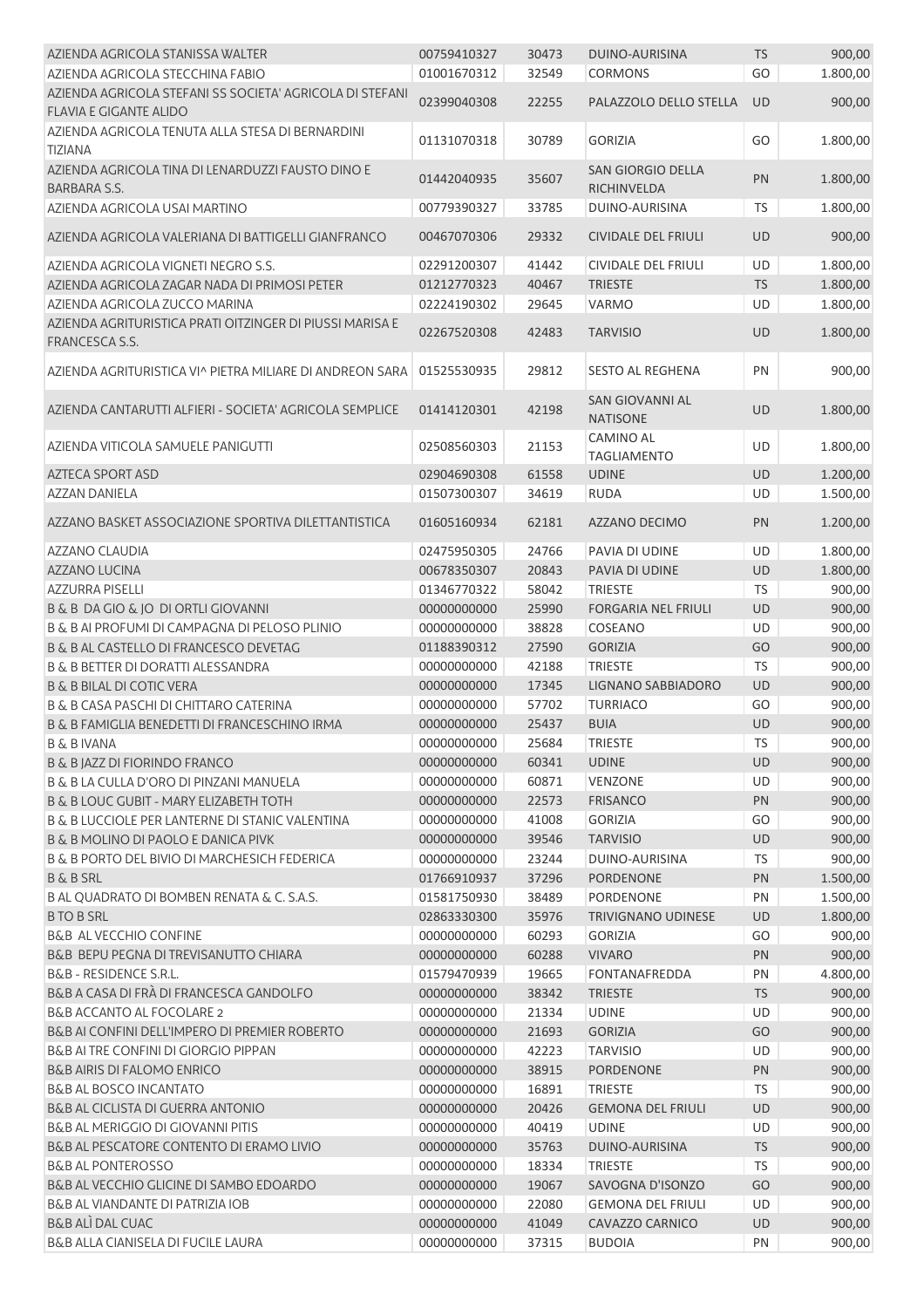| B&B ALL'ALBA DEL MAGREDO                              | 00000000000 | 60785 | <b>VIVARO</b>              | PN        | 900,00 |
|-------------------------------------------------------|-------------|-------|----------------------------|-----------|--------|
| <b>B&amp;B ALLE ROBINIE</b>                           | 00000000000 | 32380 | PRADAMANO                  | UD        | 900,00 |
| <b>B&amp;B ALLE ROSE BARCOLANE DI CIMENTI LORETTA</b> | 00000000000 | 19293 | <b>TRIESTE</b>             | <b>TS</b> | 900,00 |
| <b>B&amp;B ALLEMARGHERITE</b>                         | 00000000000 | 42211 | REMANZACCO                 | UD        | 900,00 |
| <b>B&amp;B ALLOGGIO LUCIANA</b>                       | 00000000000 | 36092 | <b>LUSEVERA</b>            | <b>UD</b> | 900,00 |
| <b>B&amp;B ALTE SCHULE</b>                            | 00000000000 | 39197 | <b>PONTEBBA</b>            | UD        | 900,00 |
| B&B ALTERNATIVA DI MATILDE ALESSIO VERNI'             | 00000000000 | 40890 | <b>TRIESTE</b>             | <b>TS</b> | 900,00 |
| <b>B&amp;B AMETISTA</b>                               | 00000000000 | 23609 | <b>TRIESTE</b>             | TS        | 900,00 |
| <b>B&amp;B ARMONIE</b>                                | 00000000000 | 33691 | <b>RAGOGNA</b>             | UD        | 900,00 |
| B&B ATELIER LIDIA POLLA DI LAURA BILUCAGLIA           | 00000000000 | 32966 | <b>TRIESTE</b>             | TS        | 900,00 |
| <b>B&amp;B BARBARA</b>                                | 00000000000 | 20521 | <b>SGONICO</b>             | <b>TS</b> | 900,00 |
| B&B BARCOLA MARE DI TROYNIAK MARTA PAULINA            | 00000000000 | 16763 | <b>TRIESTE</b>             | <b>TS</b> | 900,00 |
| <b>B&amp;B BELVEDERE DI KOVIC IGOR</b>                | 00000000000 | 59418 | SAVOGNA D'ISONZO           | GO        | 900,00 |
| B&B BELVEDERE SULLE GIULIE DI FRANCHETTO ANGELINA     | 00000000000 | 39351 | <b>TARVISIO</b>            | UD        | 900,00 |
| B&B BORA DI TRIESTE DI LOREDANA SCHERL                | 00000000000 | 60221 | <b>TRIESTE</b>             | <b>TS</b> | 900,00 |
| B&B BORG DI SORE DI BALDASSI MICHELA                  | 00000000000 | 25231 | COSEANO                    | UD        | 900,00 |
| <b>B&amp;B BORGO SAN VITO</b>                         | 00000000000 | 22412 | RONCHI DEI LEGIONARI       | GO        | 900,00 |
| <b>B&amp;B BOSCOVERDE DI FILAFERRO NIVES</b>          | 00000000000 | 62102 | <b>TARVISIO</b>            | UD        | 900,00 |
| <b>B&amp;B CA' BIANCA</b>                             | 00000000000 | 37498 | LATISANA                   | UD        | 900,00 |
| B&B CA' JOLE DI GOZ SILVIA                            | 00000000000 | 37208 | <b>FIUME VENETO</b>        | PN        | 900,00 |
| <b>B&amp;B CACCIA</b>                                 | 00000000000 | 34261 | <b>TRIESTE</b>             | <b>TS</b> | 900,00 |
| B&B CA'NEVA DI ARMELLINI GIANNA                       | 00000000000 | 40393 | <b>CIVIDALE DEL FRIULI</b> | UD        | 900,00 |
| <b>B&amp;B CANZUTTI MARISA</b>                        | 00000000000 | 37308 | <b>CIVIDALE DEL FRIULI</b> | UD        | 900,00 |
| <b>B&amp;B CARLONGA</b>                               | 00000000000 | 35914 | CANEVA                     | PN        | 900,00 |
| <b>B&amp;B CASA ALBERTA</b>                           | 00000000000 | 37358 | <b>BERTIOLO</b>            | UD        | 900,00 |
| B&B CASA DEL GINKO DI MARIA NERONE                    | 00000000000 | 25917 | REMANZACCO                 | UD        | 900,00 |
|                                                       |             |       |                            |           |        |
| B&B CASA DI MIREA DI CARMINE GIANNI                   | 00000000000 | 28549 | <b>GRADO</b>               | GO        | 900,00 |
| <b>B&amp;B CASA LIBERTY</b>                           | 00000000000 | 40591 | <b>TRIESTE</b>             | TS        | 900,00 |
| B&B CASA MEDIEVALE DEL MUGNAIO (1300)                 | 00000000000 | 21283 | AIELLO DEL FRIULI          | <b>UD</b> | 900,00 |
| B&B CASA PIRONA DI BORTOLAN MARIA                     | 00000000000 | 35708 | <b>DIGNANO</b>             | UD        | 900,00 |
| <b>B&amp;B CASA SOFIA</b>                             | 00000000000 | 22807 | SAN PIER D'ISONZO          | GO        | 900,00 |
| B&B CASTELLANI DI MION MATTEO                         | 00000000000 | 25448 | <b>FANNA</b>               | PN        | 900,00 |
| <b>B&amp;B CHIC</b>                                   | 00000000000 | 26623 | PREMARIACCO                | UD        | 900,00 |
| B&B CJAMPÀ DI BREZZI FRANCESCO                        | 00000000000 | 31059 | <b>POVOLETTO</b>           | UD        | 900,00 |
| <b>B&amp;B CUEI DI BARET DI VIRGILIO ARTICO</b>       | 00000000000 | 17431 | <b>TRICESIMO</b>           | <b>UD</b> | 900,00 |
| B&B DA GILBERTO DI PAVAN GILBERTO                     | 00000000000 | 17394 | CIVIDALE DEL FRIULI        | UD        | 900,00 |
| B&B DA MAMMA LO DI BERTUZZI LORETTA                   | 00000000000 | 21320 | <b>TOLMEZZO</b>            | UD        | 900,00 |
| B&B DA MANU DI ZANUTTA EMANUELA ANGELA                | 00000000000 | 41374 | CARLINO                    | <b>UD</b> | 900,00 |
| B&B DA MICHI DI ZANUTTA MICHELINA                     | 00000000000 | 41434 | <b>CARLINO</b>             | UD        | 900,00 |
| <b>B&amp;B DA MIRANDA</b>                             | 00000000000 | 20952 | LATISANA                   | UD        | 900,00 |
| <b>B&amp;B DA NINA DI CHIACIG DANIELA</b>             | 00000000000 | 38391 | <b>SAN LEONARDO</b>        | UD        | 900,00 |
| <b>B&amp;B DA SANDRUTA</b>                            | 00000000000 | 41678 | <b>CORMONS</b>             | GO        | 900,00 |
| <b>B&amp;B DA THAIS UN PIACEVOLE RELAX</b>            | 00000000000 | 42433 | <b>TRIESTE</b>             | <b>TS</b> | 900,00 |
| <b>B&amp;B DA VANILLA</b>                             | 00000000000 | 34172 | <b>DIGNANO</b>             | UD        | 900,00 |
| B&B DAI MULI DI ALESSANDRA CHIURCO                    | 00000000000 | 22436 | <b>TRIESTE</b>             | <b>TS</b> | 900,00 |
| <b>B&amp;B DAI TOSCANS DI ROIATTI MAURO</b>           | 02947340309 | 27747 | CIVIDALE DEL FRIULI        | UD        | 900,00 |
| <b>B&amp;B DAL NUF</b>                                | 00000000000 | 37339 | PRATO CARNICO              | UD        | 900,00 |
| <b>B&amp;B DEI MUSICANTI</b>                          | 00000000000 | 37702 | <b>UDINE</b>               | UD        | 900,00 |
| B&B DIMORA MONTEGNACCO DI VITTORIO TROMBETTA          | 00000000000 | 58890 | <b>UDINE</b>               | UD        | 900,00 |
| B&B DOMUS IULII DI PAIANI FRANCESCA                   | 02990410306 | 36095 | <b>UDINE</b>               | UD        | 900,00 |
| <b>B&amp;B DURMI E INSUMIASCI</b>                     | 00000000000 | 37659 | <b>FORNI AVOLTRI</b>       | UD        | 900,00 |
| B&B EAST-WIND DI PATRIZIA ARMONE                      | 00000000000 | 31226 | <b>MEDEA</b>               | GO        | 900,00 |
| <b>B&amp;B ERGIRA DI MANUELA RUCLI</b>                | 00000000000 | 22262 | <b>CIVIDALE DEL FRIULI</b> | <b>UD</b> | 900,00 |
| B&B FAMIGLIA COLLOREDO DI SELENE DEL ROSS             | 00000000000 | 38102 | <b>TARVISIO</b>            | UD        | 900,00 |
| <b>B&amp;B GIL D'O</b>                                | 02725850305 | 33457 | <b>BERTIOLO</b>            | UD        | 900,00 |
| B&B GRAZ TOJAR HAUS DI GRAZ LOREDANA                  | 00000000000 | 30602 | SAPPADA                    | UD        |        |
|                                                       |             |       |                            |           | 900,00 |
| <b>B&amp;B GUERRERO</b>                               | 00000000000 | 20858 | <b>TRIESTE</b>             | <b>TS</b> | 900,00 |
| <b>B&amp;BIL CARDO</b>                                | 00000000000 | 37369 | <b>TOLMEZZO</b>            | UD        | 900,00 |
| <b>B&amp;B IL MELOGRANO</b>                           | 00000000000 | 21220 | <b>TRIESTE</b>             | <b>TS</b> | 900,00 |
| <b>B&amp;BIL RANUNCOLO</b>                            | 00000000000 | 37337 | <b>RAVASCLETTO</b>         | UD        | 900,00 |
| <b>B&amp;BILTUBIÀ</b>                                 | 00000000000 | 37912 | <b>PORCIA</b>              | PN        | 900,00 |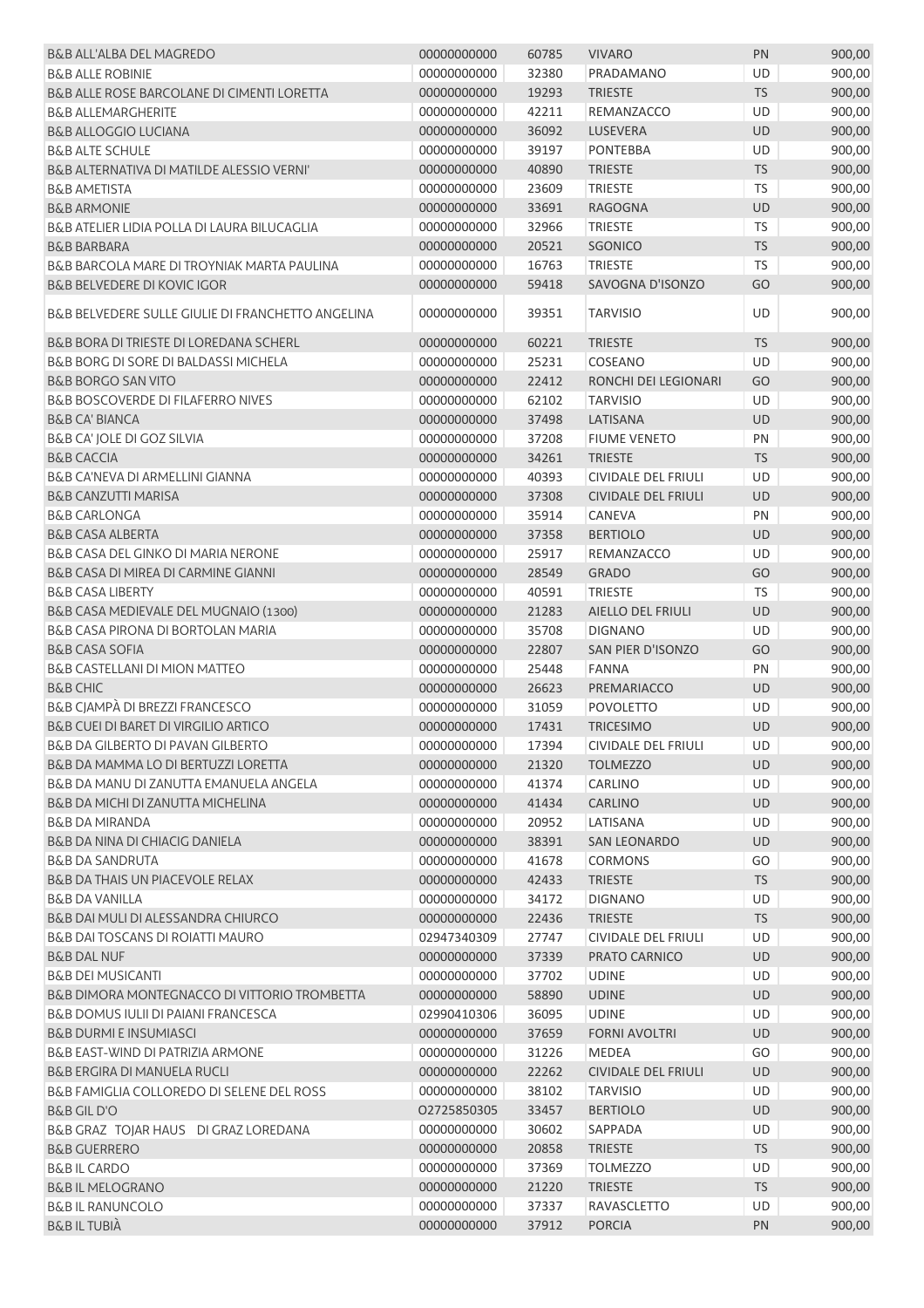| B&B IMMERSI NELLA STORIA E NELLA NATURA DI STABILE                                        |                            |                |                                              |           |                      |
|-------------------------------------------------------------------------------------------|----------------------------|----------------|----------------------------------------------|-----------|----------------------|
| <b>DENISA</b>                                                                             | 00000000000                | 22606          | <b>AQUILEIA</b>                              | <b>UD</b> | 900,00               |
| B&B IMPERIAL 25 DI NARDELLI IVANA                                                         | 00000000000                | 61536          | <b>TRIESTE</b>                               | <b>TS</b> | 900,00               |
| <b>B&amp;B IN FATTORIA DI SIMONETTO GIULIA</b>                                            | 00000000000                | 32764          | <b>FRISANCO</b>                              | PN        | 900,00               |
| <b>B&amp;B IN VIDAL</b>                                                                   | 00000000000                | 41901          | <b>CERCIVENTO</b>                            | <b>UD</b> | 900,00               |
| <b>B&amp;B KARIN E ARNALDO</b>                                                            | 00000000000                | 26485          | <b>UDINE</b>                                 | UD        | 900,00               |
| <b>B&amp;B KIP DI REBECCA MANZATO</b>                                                     | XXXXXXXXXX                 | 21064          | <b>CORDENONS</b>                             | PN        | 900,00               |
| B&B LA CASA DI ALICE DI BRANDOLIN ANNA                                                    | 00523570315                | 18719          | <b>CORMONS</b>                               | GO        | 900,00               |
|                                                                                           |                            |                |                                              | <b>TS</b> |                      |
| <b>B&amp;B LA CASA DI CIRCE</b>                                                           | 00000000000                | 41863          | <b>TRIESTE</b>                               |           | 900,00               |
| B&B LA DI CESAR DI COMAR CLAUDIA                                                          | 02927150306                | 31820          | AIELLO DEL FRIULI                            | UD        | 900,00               |
| B&B LA FONTE DI TANDURA ALESSANDRA                                                        | 00000000000                | 24514          | <b>FONTANAFREDDA</b>                         | PN        | 900,00               |
| <b>B&amp;B LA GERLA BLU</b>                                                               | 00000000000                | 34484          | <b>VERZEGNIS</b>                             | UD        | 900,00               |
| <b>B&amp;B LA STELUTE</b>                                                                 | 00000000000                | 60689          | <b>TOLMEZZO</b>                              | <b>UD</b> | 900,00               |
| <b>B&amp;B LE CUPOLE DI SARAH ROSANI</b>                                                  | 00000000000                | 18820          | <b>TRIESTE</b>                               | <b>TS</b> | 900,00               |
| B&B LE QUERCE DI CASELLI FEDERICA                                                         | 00000000000                | 35972          | <b>TRICESIMO</b>                             | <b>UD</b> | 900,00               |
| B&B LE STANZE DI MIRAMARE                                                                 | 00000000000                | 21673          | <b>TRIESTE</b>                               | TS        | 900,00               |
| <b>B&amp;B L'IDEALE DI TOMMASINI MATTEO</b>                                               | 00000000000                | 42721          | <b>SAN DORLIGO DELLA</b><br>VALLE            | <b>TS</b> | 900,00               |
| <b>B&amp;B LUCIA DI NANUT PAOLO</b>                                                       | 00000000000                | 60222          | <b>GORIZIA</b>                               | GO        | 900,00               |
| <b>B&amp;B MAIAROFF DI TRUANT ADRIANO</b>                                                 | 00000000000                | 24908          | <b>VALVASONE ARZENE</b>                      | PN        | 900,00               |
| B&B MEZZAMELA DI MOLINARO MARIA                                                           | 00000000000                | 41117          | <b>SAN DANIELE DEL FRIULI</b>                | UD        | 900,00               |
| B&B MIMOSA DI FRANZINELLI GABRIELA                                                        | 00000000000                | 38957          | <b>TRIESTE</b>                               | <b>TS</b> | 900,00               |
| <b>B&amp;B MONTECENGIO DI PAOLO PINELLI</b>                                               | 00000000000                | 17358          | <b>TRIESTE</b>                               | <b>TS</b> | 900,00               |
| <b>B&amp;B NEL VERDE DI DANIELA MARCOLINI</b>                                             | 00000000000                | 33604          | <b>TOLMEZZO</b>                              | <b>UD</b> | 900,00               |
| <b>B&amp;B NONO TILIO DI FANIN ATTILIO</b>                                                |                            |                |                                              |           |                      |
|                                                                                           | 00000000000                | 29501          | <b>TALMASSONS</b>                            | UD        | 900,00               |
| B&B OASI DI IRENE ADDOLORATA MANCO                                                        | 00000000000                | 62197          | RONCHI DEI LEGIONARI                         | GO        | 900,00               |
| B&B PALAZZO LANTIERI DI DE LEVETZOW LANTIERI CAROLINA                                     | 00000000000                | 37576          | <b>GORIZIA</b>                               | GO        | 900,00               |
| B&B PALAZZO PANFILLI DI SILVANA LINCETTO                                                  | 00000000000                | 26620          | <b>TRIESTE</b>                               | <b>TS</b> | 900,00               |
| <b>B&amp;B PETRA DI GIORGIO MINCA</b>                                                     | 00000000000                | 20310          | <b>TRIESTE</b>                               | <b>TS</b> | 900,00               |
| <b>B&amp;B PICCOLA CORTE DI CIVIDALE</b>                                                  | 00000000000                | 26973          | <b>CIVIDALE DEL FRIULI</b>                   | UD        | 900,00               |
| <b>B&amp;B PLUME DI FATTORI DANIELA</b>                                                   | 00000000000                | 42652          | <b>UDINE</b>                                 | UD        | 900,00               |
| <b>B&amp;B PRA DI LA'</b>                                                                 | 00000000000                | 59704          | <b>UDINE</b>                                 | <b>UD</b> | 900,00               |
| B&B PRINCIPE DI MONTFORT DI FEDERICA FRANZIL                                              | 00000000000                | 39957          | <b>TRIESTE</b>                               | <b>TS</b> | 900,00               |
| <b>B&amp;B PRISCILLA</b>                                                                  | 00000000000                | 35780          | <b>TRIESTE</b>                               | <b>TS</b> | 900,00               |
| B&B Q3 HOME                                                                               | 00000000000                | 22904          | <b>TAVAGNACCO</b>                            | UD        | 900,00               |
| <b>B&amp;B RIO AUZA</b>                                                                   | 00000000000                | 60731          | <b>FORNI DI SOTTO</b>                        | <b>UD</b> | 900,00               |
|                                                                                           |                            |                |                                              |           |                      |
| B&B S.N.C. DI BOZZATTO MASSIMILIANO & C.                                                  | 01167640323                | 24682          | <b>TRIESTE</b>                               | TS        | 1.800,00             |
| <b>B&amp;B SAN MARTINO</b>                                                                | 00000000000                | 19123          | SAGRADO                                      | GO        | 900,00               |
| <b>B&amp;B SOT I VOLZ</b>                                                                 | 00000000000                | 37335          | <b>ARTA TERME</b>                            | UD        | 900,00               |
| B&B ST.JACK DI ANTONINI ERMINIA                                                           | 00000000000                | 29856          | <b>TRIESTE</b>                               | <b>TS</b> | 900,00               |
| <b>B&amp;B SU DA NOI</b>                                                                  | 00000000000                | 24150          | SAN DORLIGO DELLA<br>VALLE                   | <b>TS</b> | 900,00               |
| <b>B&amp;B TA FAMEE</b>                                                                   | 00000000000                | 37347          | <b>PONTEBBA</b>                              | UD        | 900,00               |
| B&B TABINE DI PICCOLI MARIA ASSUNTA                                                       | 00000000000                | 17524          | RAGOGNA                                      | UD        | 900,00               |
| <b>B&amp;B VILLA INN</b>                                                                  | 00000000000                | 20173          | <b>TRIESTE</b>                               | <b>TS</b> | 900,00               |
| <b>B&amp;B VILLA WANDA</b>                                                                | 00000000000                | 22146          | RONCHI DEI LEGIONARI                         | GO        | 900,00               |
| <b>B&amp;P DI BALDASSI VANESSA</b>                                                        | 02673690307                | 29564          | <b>CERVIGNANO DEL FRIULI</b>                 | UD        | 1.500,00             |
| B&Z BOXING PROMOTION S.R.L. - SOCIETA' SPORTIVA                                           |                            |                |                                              |           |                      |
| DILETTANTISTICA A RESPONSABILITA' LIMITATA                                                | 01256930320                | 30201          | <b>TRIESTE</b>                               | TS        | 1.500,00             |
| B. E B. GESTIONI DI BONATO NADIA                                                          | 02730100308                | 25159          | CAVAZZO CARNICO                              | UD        | 1.500,00             |
| B.A.T. DI DEL LINZ ONELIO & C. S.A.S.                                                     | 02612200309                | 20457          | <b>TAVAGNACCO</b>                            | UD        | 1.500,00             |
| B.B.B.M. S.A.S. DI BHUIYAN SOJIB & C.                                                     | 01111490312                | 36426          | <b>MONFALCONE</b>                            | GO        | 1.500,00             |
|                                                                                           |                            |                |                                              |           |                      |
| <b>B.BAR DI ISMAILI USNIJA</b><br>B.C.O. SOCIETA' A RESPONSABILITA' LIMITATA SEMPLIFICATA | 02604490306<br>02892580305 | 22515<br>34763 | <b>GEMONA DEL FRIULI</b><br><b>POVOLETTO</b> | UD<br>UD  | 1.500,00<br>4.800,00 |
|                                                                                           |                            |                |                                              |           |                      |
| <b>B.C.T. SERVICE DI MAURIZIO PALLA</b>                                                   | 01154500316                | 47403          | <b>GORIZIA</b>                               | GO        | 1.500,00             |
| BA TENDONI DI BROVEDANI ANDREA                                                            | 02806860306                | 57775          | <b>VILLA SANTINA</b>                         | UD        | 1.500,00             |
| <b>BABBINO FRANCESCO</b>                                                                  | 02039370305                | 21543          | COSEANO                                      | UD        | 1.800,00             |
| <b>BABIC STJEPAN</b>                                                                      | 00000000000                | 30660          | <b>TRIESTE</b>                               | <b>TS</b> | 900,00               |
| <b>BABUIN ONORIO</b>                                                                      | 01244570931                | 30018          | PORDENONE                                    | PN        | 700,00               |
| BABY FALCONS A.S.D.                                                                       | 01203840317                | 30159          | <b>MONFALCONE</b>                            | GO        | 1.500,00             |
| BABY S.R.L.                                                                               | 02086840309                | 21829          | LIGNANO SABBIADORO                           | UD        | 1.800,00             |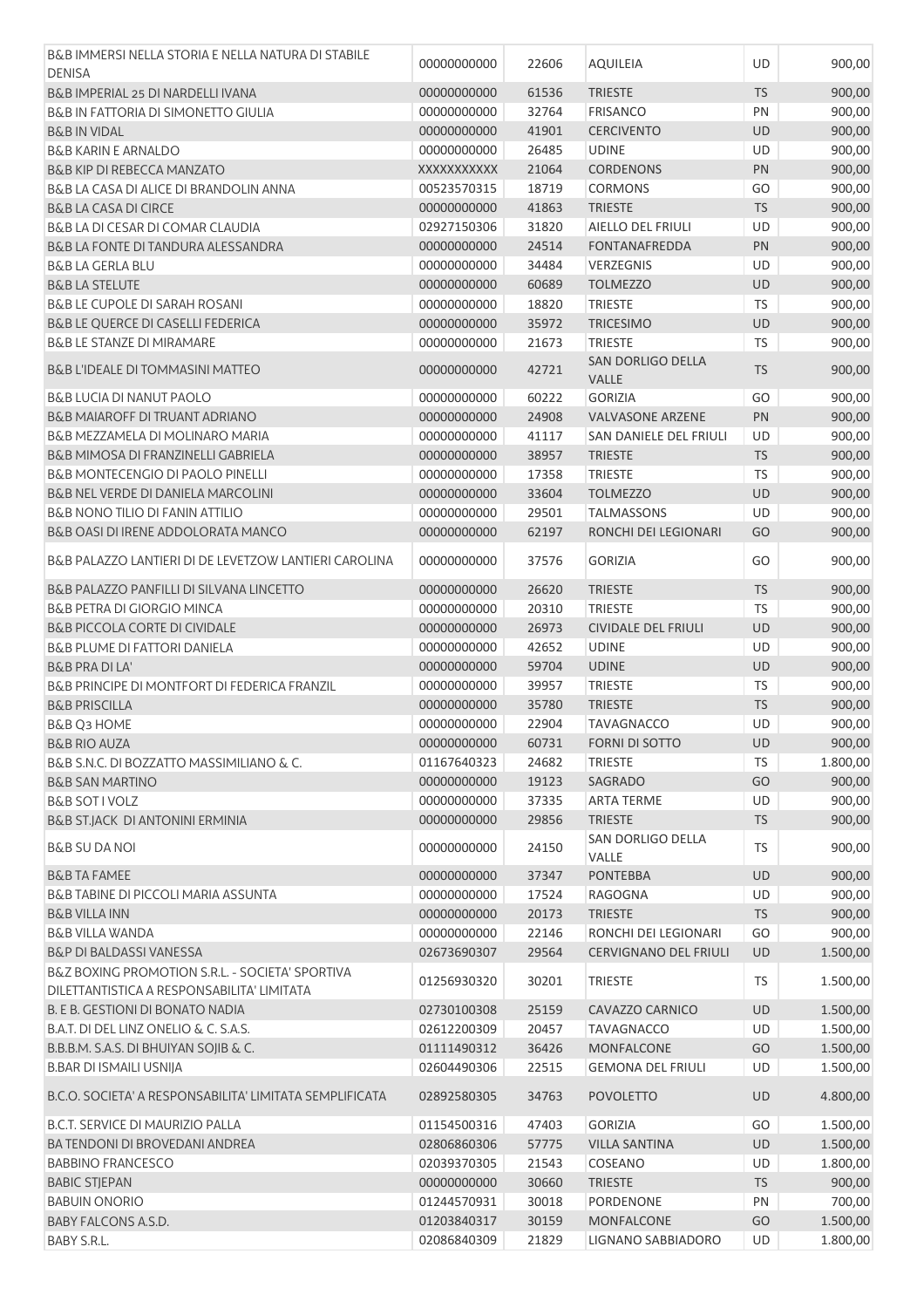| <b>BACCICHETTO SETTIMO</b>                                                             | 00485290308 | 41144 | <b>PRECENICCO</b>            | <b>UD</b> | 1.800,00 |
|----------------------------------------------------------------------------------------|-------------|-------|------------------------------|-----------|----------|
| BACCICHETTO UMBERTO E C. SOCIETA' SEMPLICE AGRICOLA                                    | 02291210306 | 34673 | PRECENICCO                   | UD        | 1.800,00 |
| <b>BACCOVICH ALESSANDRO</b>                                                            | 01162770323 | 31516 | <b>TRIESTE</b>               | <b>TS</b> | 700,00   |
| BACER DELICATESSEN DI TOMADUZ MANUEL                                                   | 00512270315 | 17934 | RONCHI DEI LEGIONARI         | GO        | 1.800,00 |
| <b>BACER FABRIZIO</b>                                                                  | 00878530328 | 59421 | <b>TRIESTE</b>               | TS        | 1.800,00 |
| BACHMANN SPORT COLLEGE SOCIETA' SPORTIVA<br>DILETTANTISTICA A RESPONSABILITA' LIMITATA | 02299180303 | 19289 | <b>TARVISIO</b>              | UD        | 1.500,00 |
| <b>BADIN ANDREA</b>                                                                    | 01193910310 | 60775 | <b>GORIZIA</b>               | GO        | 1.500,00 |
| <b>BAGGIO ROBERTA</b>                                                                  | 01595240308 | 26250 | <b>MERETO DI TOMBA</b>       | <b>UD</b> | 1.800,00 |
| <b>BAICHIN GULLI ROBERTO GIOVANNI</b>                                                  | 00000000000 | 60428 | STARANZANO                   | GO        | 900,00   |
| <b>BAIDOG FLOREA</b>                                                                   | 01501050932 | 25174 | <b>SPILIMBERGO</b>           | PN        | 1.500,00 |
| <b>BAILON NICOLA</b>                                                                   | 07513930722 | 57758 | <b>UDINE</b>                 | UD        | 1.800,00 |
| BAITA DA RICO S.A.S. DI PIAZZA LORIS                                                   | 03002070302 | 60223 | <b>SUTRIO</b>                | UD        | 1.800,00 |
| BAITA PISTA NERA SNC DI PACHNER IVANA E ALBA                                           | 00950600254 | 26590 | SAPPADA                      | UD        | 1.800,00 |
| <b>BAIT'A S.R.L.</b>                                                                   | 01128430327 | 29247 | <b>TRIESTE</b>               | TS        | 1.500,00 |
| BAJA DI FABIO VOLK & C. - SOCIETA' IN ACCOMANDITA<br><b>SEMPLICE</b>                   | 00990710329 | 42234 | STARANZANO                   | GO        | 1.500,00 |
| <b>BAJENARU IONELA</b>                                                                 | 02942910304 | 30403 | <b>CERVIGNANO DEL FRIULI</b> | <b>UD</b> | 1.500,00 |
| BAJTA FATTORIA CARSICA - KRASKA DOMACIJA DI SKERLJ                                     |             |       |                              |           |          |
| ANDREJ, NEVO & C. SOCIETA' SEMPLICE AGRICOLA                                           | 00958800328 | 38515 | SGONICO                      | <b>TS</b> | 1.800,00 |
| BAKER STREET DI PERESSINI CARLO                                                        | 02121910307 | 19244 | <b>DIGNANO</b>               | UD        | 1.500,00 |
| <b>BAKERY R&amp;M SRL</b>                                                              | 01812240933 | 22302 | <b>PORDENONE</b>             | PN        | 1.500,00 |
| BALACEANU ANA-MARIA                                                                    | 01333440327 | 22293 | <b>TRIESTE</b>               | TS        | 1.800,00 |
| <b>BALALLO S.R.L.</b>                                                                  | 01077200325 | 19348 | <b>TRIESTE</b>               | TS        | 4.800,00 |
| BALANCE DANCE LAB ASSOCIAZIONE SPORTIVA<br>DILETTANTISTICA                             | 00000000000 | 62082 | <b>DIGNANO</b>               | UD        | 1.200,00 |
| <b>BALANZIN BARBARA</b>                                                                | 01041740323 | 20306 | <b>TRIESTE</b>               | TS        | 1.500,00 |
| <b>BALDAN ANDREA</b>                                                                   | 01931980302 | 37606 | <b>POVOLETTO</b>             | UD        | 700,00   |
| <b>BALDASSI BARBARA</b>                                                                | 01848300305 | 27831 | <b>BUIA</b>                  | UD        | 1.800,00 |
| <b>BALDASSI JESSICA</b>                                                                | 02682460304 | 37574 | <b>BUIA</b>                  | UD        | 1.500,00 |
| <b>BALDASSI PAOLO</b>                                                                  | 00528210313 | 31611 | <b>FARRA D'ISONZO</b>        | GO        | 4.800,00 |
| <b>BALDE' LUCA</b>                                                                     | 01194220321 | 20442 | <b>TRIESTE</b>               | TS        | 700,00   |
| <b>BALDIN ANNA</b>                                                                     | 02710720307 | 36823 | <b>UDINE</b>                 | UD        | 650,00   |
| <b>BALDIN GUENDALINA</b>                                                               | 02984410304 | 41729 | <b>UDINE</b>                 | <b>UD</b> | 1.500,00 |
| <b>BALDINI JULIETA MARIEL</b>                                                          | 02908650308 | 20808 | <b>UDINE</b>                 | UD        | 1.500,00 |
| BALKAN EXPRESS DI STOJANOVIC MILANA E C. S.N.C.                                        | 01188320319 | 30253 | DOBERDO' DEL LAGO            | GO        | 1.800,00 |
| <b>BALLAMINUT CRISTIAN</b>                                                             | 01787690302 | 60311 | <b>TERZO D'AQUILEIA</b>      | UD        | 900,00   |
| <b>BALLARIN FRANCESCA</b>                                                              | 01831040934 | 31554 | <b>ZOPPOLA</b>               | PN        | 1.500,00 |
| <b>BALLESTRIERO NEREO</b>                                                              | 01881060303 | 32922 | PALMANOVA                    | UD        | 1.800,00 |
| BALLET SCHOOL ASSOCIAZIONE SPORTIVA DILETTANTISTICA                                    | 01701380931 | 26974 | PORDENONE                    | PN        | 1.500,00 |
| <b>BALOON DI COLLODEL GIANCARLO</b>                                                    | 02371900305 | 27875 | <b>BERTIOLO</b>              | UD        | 1.500,00 |
| BALOTA BEACH S.N.C. DI MUDU ERIKA & TIZIANA                                            | 01328590326 | 42576 | <b>MUGGIA</b>                | TS        | 1.500,00 |
| <b>BALSAMO LUIGIA</b>                                                                  | 04488220270 | 40385 | LATISANA                     | UD        | 1.500,00 |
| <b>BALZANO CHIARA</b>                                                                  | 02392140303 | 41143 | <b>TAVAGNACCO</b>            | UD        | 1.500,00 |
| BAMBU' CAFE DI BOCCALON DANIELA                                                        | 01456560935 | 31215 | <b>CHIONS</b>                | PN        | 1.500,00 |
| <b>BANDERA PAOLO</b>                                                                   | 01712150307 | 24181 | <b>MAJANO</b>                | UD        | 1.500,00 |
| <b>BANDERA PATRIZIA</b>                                                                | 01247420324 | 42639 | <b>TRIESTE</b>               | TS        | 1.500,00 |
| BANDIERA GIALLA DI ELENA BOSICH                                                        | 01295270324 | 16926 | <b>TRIESTE</b>               | TS        | 1.800,00 |
| <b>BANELLI VALENTINA</b>                                                               | 02979310303 | 19342 | <b>UDINE</b>                 | UD        | 1.800,00 |
| BAR DA NILO DI BRAGLIA DANILO                                                          | 02325640304 | 24521 | <b>PONTEBBA</b>              | <b>UD</b> | 1.500,00 |
| BAR - PIZZERIA FRIULI DI TAVAGNACCO DIANA                                              | 01266460300 | 26105 | <b>TRICESIMO</b>             | UD        | 1.500,00 |
| BAR - SALA GIOCHI DA LAURA DI TODESCO LAURA & C. S.N.C.                                | 01715450936 | 30550 | <b>MANIAGO</b>               | PN        | 1.500,00 |
| BAR - TAVOLA CALDA DA SILVANO - SOCIETA' A<br>RESPONSABILITA' LIMITATA                 | 00523910321 | 21108 | <b>TRIESTE</b>               | <b>TS</b> | 1.500,00 |
| BAR - TRATTORIA ALLA PASSEGGIATA DI BURLON LUCIANO                                     | 01851420305 | 42735 | <b>POCENIA</b>               | UD        | 1.500,00 |
| BAR - TRATTORIA CENTRALE DA VOLPE DI BERTOLO ROSA<br><b>ANNA</b>                       | 01600540932 | 17491 | <b>SESTO AL REGHENA</b>      | PN        | 1.800,00 |
| BAR - TRATTORIA MEXICO S.N.C. DI FAVRET LUIGI                                          | 01772810931 | 41851 | <b>FONTANAFREDDA</b>         | PN        | 1.800,00 |
| BAR 168 DI XUE CONGMAO                                                                 | 01860620937 | 20252 | <b>SACILE</b>                | PN        | 1.500,00 |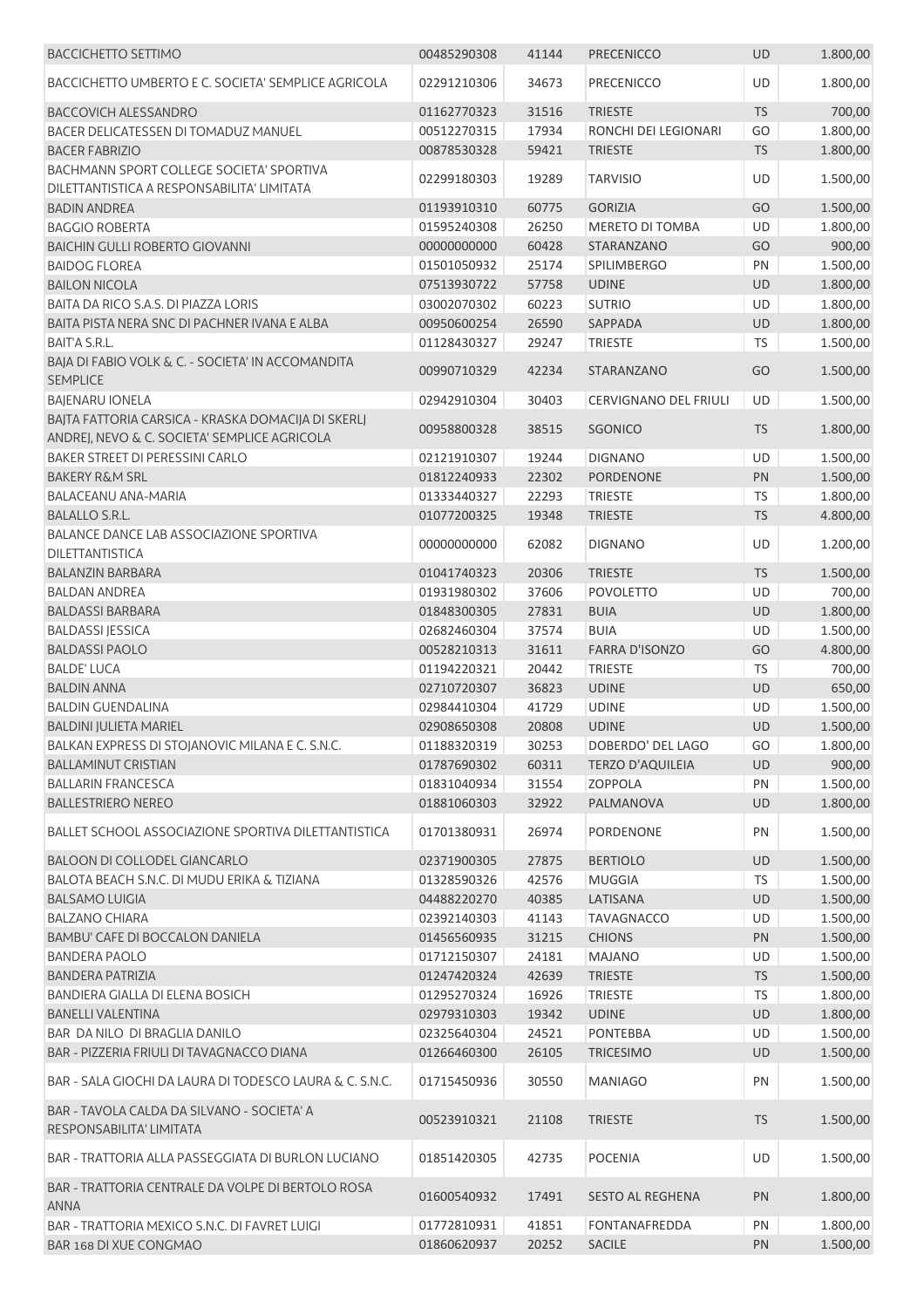| BAR 21 DI FONTANINI MASSIMO                                                    | 02944980305 | 24896 | <b>UDINE</b>                            | UD        | 1.500,00 |
|--------------------------------------------------------------------------------|-------------|-------|-----------------------------------------|-----------|----------|
| BAR 4YOU DI HWANG MI RAN                                                       | 01264330323 | 38431 | <b>TRIESTE</b>                          | <b>TS</b> | 1.800,00 |
| <b>BAR 8 DI QIU ZHUFEN</b>                                                     | 04887800268 | 38267 | MONFALCONE                              | GO        | 1.500,00 |
| BAR A ONDA DI BREDA DENNIS                                                     | 02271880300 | 29778 | <b>BAGNARIA ARSA</b>                    | <b>UD</b> | 1.500,00 |
| BAR ACLI DI COZZARINI STEFANO                                                  | 01829380938 | 19015 | CASARSA DELLA DELIZIA                   | PN        | 1.500,00 |
| BAR ADRIA DI TONCHELLA SUSANNA & C. S.A.S.                                     | 02053640302 | 39059 | <b>PREPOTTO</b>                         | UD        | 1.500,00 |
| <b>BAR AGANES DI MARTA GREATTI</b>                                             | 02497440301 | 28153 | LESTIZZA                                | UD        | 1.500,00 |
| BAR AGLI ALPINI DI PIACQUADIO LUCA                                             | 02274060306 | 21014 | PALUZZA                                 | UD        | 1.500,00 |
| BAR AGLI AMICI DI COLUSSI CORRADO                                              | 01515140935 | 21487 | CASARSA DELLA DELIZIA                   | PN        | 1.500,00 |
| BAR AGLI AMICI DI FERUGLIO ALESSANDRO                                          | 01886010303 | 24512 | <b>TAVAGNACCO</b>                       | UD        | 1.500,00 |
| BAR AGLI AMICI DI GRILLO CLAUDIO & C. S.N.C.                                   | 00818000309 | 36939 | <b>BASILIANO</b>                        | UD        | 1.500,00 |
| BAR AGLI SPECCHI DI MORO MARCO & C. S.N.C.                                     | 01187710312 | 32215 | <b>GRADO</b>                            | GO        | 1.500,00 |
| BAR AGLI SPORTIVI DI BURELLO GIULIANA & C. S.A.S.                              | 01393330301 | 27464 | <b>CIVIDALE DEL FRIULI</b>              | UD        | 1.500,00 |
| BAR AI CINQUECENTO DI ANZILE MARINELLA                                         | 02638140307 | 38112 | PRECENICCO                              | UD        | 1.500,00 |
| BAR AI COLLI DI GRUIA ANCA ELENA                                               | 02956310300 | 18955 | <b>BUTTRIO</b>                          | UD        | 1.500,00 |
| BAR AI GIARDINI S.N.C. DI PATTI MIRCO & MAREGA LORENA                          | 00437640311 | 38558 | <b>GORIZIA</b>                          | GO        | 1.500,00 |
|                                                                                |             |       |                                         |           |          |
| BAR AI LONGOBARDI DI BRESSAN PIERLUIGI                                         | 01110020318 | 34220 | ROMANS D'ISONZO                         | GO        | 1.800,00 |
| BAR AI PINI DI BELTRAME MARCO GUIDO                                            | 02713880306 | 32203 | <b>VARMO</b>                            | UD        | 1.500,00 |
| BAR AI REDUCI DI DI BERT SILVIA                                                | 02982230308 | 16897 | <b>POVOLETTO</b>                        | UD        | 1.500,00 |
| <b>BAR AI RIVOLI DI BERTONI SABRINA</b>                                        | 02614080303 | 28896 | <b>OSOPPO</b>                           | <b>UD</b> | 1.500,00 |
| BAR AI SALICI DI TONUTTI LORIS & C. S.A.S.                                     | 01407300308 | 60381 | PAGNACCO                                | UD        | 1.500,00 |
| BAR AI TRE SCALINI DI DI MARCO VINCENZO                                        | 01687350304 | 21738 | <b>CIVIDALE DEL FRIULI</b>              | <b>UD</b> | 1.500,00 |
| BAR AI VIVAI DI FRISAN VALENTI PIERA & ZAMPESE PAOLA S.N.C.                    | 01557770938 | 17131 | <b>SAN GIORGIO DELLA</b><br>RICHINVELDA | PN        | 1.800,00 |
| BAR AL BACIO DI LONDERO MANUELA                                                | 02895890305 | 20776 | <b>GEMONA DEL FRIULI</b>                | UD        | 1.500,00 |
| BAR AL BARUT DI XIAO BOCHEN                                                    | 02975430303 | 30143 | POZZUOLO DEL FRIULI                     | UD        | 1.500,00 |
| BAR AL BOCCONCINO DI FACILE SILVIA                                             | 02336770306 | 60248 | <b>POVOLETTO</b>                        | UD        | 1.500,00 |
| BAR AL BON TAJ DI FILIPPIN ALICE                                               | 01849280936 | 30900 | <b>VAJONT</b>                           | PN        | 1.500,00 |
| BAR AL BORGO DI ELISA HU                                                       | 01455240299 | 27251 | <b>CIVIDALE DEL FRIULI</b>              | UD        | 1.500,00 |
|                                                                                |             |       | MUZZANA DEL                             |           |          |
| BAR AL CACCIATORE DI BAGNAROL RAFFAELE                                         | 02343280307 | 32439 | <b>TURGNANO</b>                         | UD        | 1.500,00 |
| BAR AL CACCIATORE DI TOFFOLETTI MAURIZIO & MANUEL<br>S.N.C.                    | 01637680305 | 19024 | <b>TRICESIMO</b>                        | <b>UD</b> | 1.500,00 |
| BAR AL CAMPO SPORTIVO DI FRISANO LIVIO                                         | 02104920307 | 37740 | PRADAMANO                               | <b>UD</b> | 1.500,00 |
| BAR AL CAPRICCIO DI FORNASIER RENZO                                            | 01586350934 | 26479 | SEQUALS                                 | PN        | 1.500,00 |
| BAR AL CARSO DI QIU WEI & C. SNC                                               | 01170990319 | 17597 | <b>FOGLIANO REDIPUGLIA</b>              | GO        | 1.500,00 |
| BAR AL CAVALLINO DI FACHIN ALGA                                                | 01964310302 | 22140 | <b>TOLMEZZO</b>                         | UD        | 1.500,00 |
| <b>BAR AL CENTRO DI GRIMAZ ILARIA</b>                                          | 02875410306 | 17096 | <b>TAVAGNACCO</b>                       | UD        | 1.500,00 |
| BAR AL COGOLO DI POZZETTO ROBERTO                                              | 00522660315 | 32906 | <b>GRADO</b>                            | GO        | 1.500,00 |
| BAR AL COMMERCIO DI PESSOTTO MASSIMO                                           | 00546770314 | 24267 | <b>GORIZIA</b>                          | GO        | 1.500,00 |
| BAR AL CORSO - LA PLERE DI GIAQUINTO MARTA                                     | 02941150308 | 17975 | <b>UDINE</b>                            | <b>UD</b> | 1.500,00 |
| BAR AL CORSO DI CAI QUN                                                        | 05049190266 | 23463 | SACILE                                  | PN        | 1.500,00 |
| BAR AL CRET DI TONELLI TANJA                                                   | 01890950932 | 59627 | SEQUALS                                 | PN        | 1.500,00 |
| BAR AL DIANA DI MOROLDO ROBERTA                                                | 02119540306 | 25864 | <b>TOLMEZZO</b>                         | UD        | 1.500,00 |
| BAR AL DUOMO DI IPPOLITI SILVIA                                                | 02943230306 | 24335 | <b>BUIA</b>                             | UD        | 1.500,00 |
| BAR AL FOGOLAR DI TONIUTTI NICOLA                                              | 02983430303 | 19009 | PRATO CARNICO                           | UD        | 1.500,00 |
| BAR AL FORNARETTO DI FLORIDA VERA                                              | 02392860306 | 18704 | AMPEZZO                                 | UD        | 1.500,00 |
| BAR AL GIARDINO DI CUZZOLIN STEFANIA                                           | 01955300304 | 36907 | <b>TARCENTO</b>                         | UD        | 1.500,00 |
| BAR AL GOT DI VECERA VINCENZO                                                  | 11990110014 | 60296 | <b>MAJANO</b>                           | UD        | 1.500,00 |
| BAR AL LAMPION DI PAOLO ZUCCOLO                                                | 02420010304 | 22083 | <b>CIVIDALE DEL FRIULI</b>              | UD        | 1.500,00 |
| BAR AL LEVANTE FGF 1919 DI FINATI SONIA                                        | 01568930935 | 26564 | <b>PORDENONE</b>                        | PN        | 1.500,00 |
| BAR AL MARINAIO DI PINES CATIA E PULLIERO MARIALUISA                           |             |       |                                         |           |          |
| S.N.C.                                                                         | 02483180309 | 32975 | SAN GIORGIO DI NOGARO                   | UD        | 1.500,00 |
| BAR AL MERCATO - COSTARAS - SOCIETA' IN NOME<br>COLLETTIVO DI TIREL PAOLO & C. | 00511990327 | 26455 | <b>TRIESTE</b>                          | TS        | 1.500,00 |
| BAR AL MOLO DI ZUTTION MARTINA                                                 | 01990250308 | 31172 | <b>MARANO LAGUNARE</b>                  | UD        | 1.500,00 |
| BAR AL MORO DI SABRINA ANTUONO                                                 | 02824590307 | 24189 | <b>TRICESIMO</b>                        | UD        | 1.500,00 |
| BAR AL MOZ DI BIERTI RENATO                                                    | 01984850303 | 26941 | <b>GEMONA DEL FRIULI</b>                | UD        | 1.500,00 |
| BAR AL MUNICIPIO DI CHEN WIN JYING                                             | 02433460306 | 38614 | <b>CORMONS</b>                          | GO        | 1.500,00 |
| BAR AL PONTE MEDUNA DI YE HAIWEI & C. S.A.S.                                   | 01763120936 | 39822 | <b>CORDENONS</b>                        | PN        | 1.500,00 |
| BAR AL POZZO DI TRICHES ARMANDO                                                | 02139320309 | 33803 | <b>UDINE</b>                            | <b>UD</b> | 1.500,00 |
| BAR AL SETTE DI LA COGNATA ELEONORA                                            | 02884650306 | 26056 | <b>UDINE</b>                            | UD        | 1.800,00 |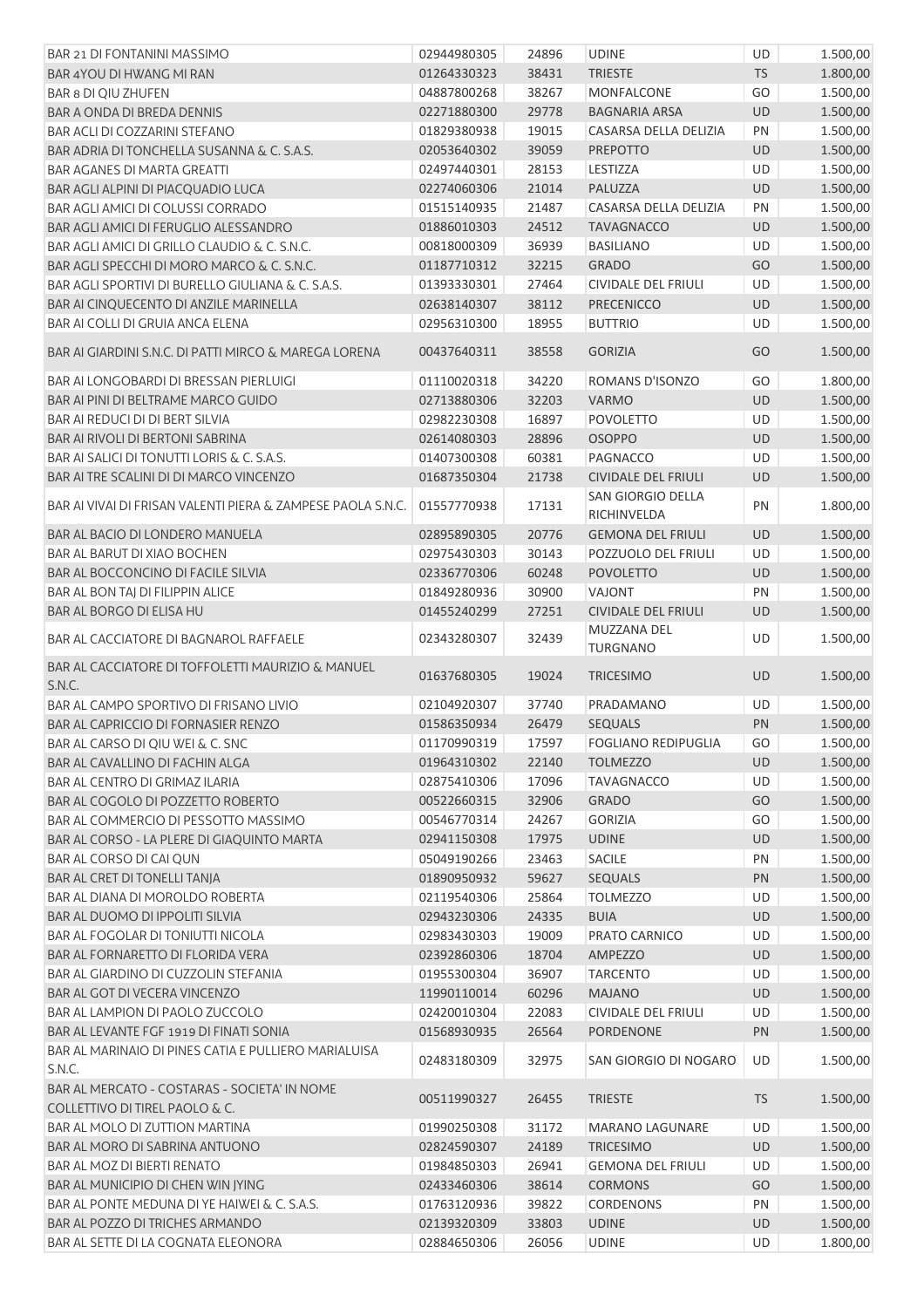| <b>BAR AL SOLE DI FANIN CLARA</b>                                                                   | 02619790302 | 17587 | <b>CERVIGNANO DEL FRIULI</b>             | <b>UD</b> | 1.500,00 |
|-----------------------------------------------------------------------------------------------------|-------------|-------|------------------------------------------|-----------|----------|
| BAR AL SOLE DI LINASSI BRUNA                                                                        | 02777990306 | 17250 | CHIUSAFORTE                              | UD        | 1.500,00 |
| BAR AL SOLE DI TROPIANO MARIA ALESSANDRA E LA MARCA                                                 | 02777750304 | 30019 | <b>UDINE</b>                             | <b>UD</b> | 1.500,00 |
| <b>COSTANTINO SNC</b>                                                                               |             |       |                                          |           |          |
| BAR AL SORRISO S.A.S. DI CLAUDIA MENEGON & C.                                                       | 01504580935 | 34889 | <b>SEQUALS</b>                           | PN        | 1.500,00 |
| BAR AL TELEFONO DI BRIDA ALESSANDRO                                                                 | 02629760303 | 18822 | <b>MORTEGLIANO</b>                       | UD        | 1.500,00 |
| BAR AL TORRE DI COLONELLO MARTA                                                                     | 02011220304 | 26531 | REANA DEL ROIALE                         | <b>UD</b> | 1.500,00 |
| BAR AL TRAM DI CLOCHIATTI STEFANIA                                                                  | 01534690308 | 19601 | <b>TRICESIMO</b>                         | UD        | 1.500,00 |
| BAR ALEMI DI BOSCHIAN-DEL SIOR MIRIAM                                                               | 01851900934 | 22895 | <b>AVIANO</b>                            | PN        | 1.500,00 |
| BAR ALI S.A.S. DI MASSIMO DONADIO & C.                                                              | 00436410310 | 40004 | <b>GORIZIA</b>                           | GO        | 1.500,00 |
| BAR ALLA CORTE DI SANTI PAOLA                                                                       | 02856030305 | 20568 | <b>BUIA</b>                              | UD        | 1.500,00 |
| BAR ALLA FERMATA DI CASSUTTI FABIO                                                                  | 01980740300 | 17907 | SANTA MARIA LA LONGA                     | <b>UD</b> | 1.500,00 |
| BAR ALLA FONTANA DI MORO ELISA                                                                      | 02815290305 | 18430 | <b>CODROIPO</b>                          | <b>UD</b> | 1.500,00 |
| BAR ALLA FRASCA S.N.C. DI PELLIZOTTI CATERINA & C.                                                  | 02446980308 | 22386 | <b>PAULARO</b>                           | UD        | 1.500,00 |
| BAR ALLA PESA DI DI FANT MANUELA                                                                    | 01834700302 | 22639 | RIVE D'ARCANO                            | UD        | 1.500,00 |
| BAR ALLA PIAZZA DI TOPRAN CUTIN MARIA GABRIELLA SOCIETA'<br>A RESPONSABILITA' LIMITATA SEMPLIFICATA | 03001140304 | 59083 | <b>AMPEZZO</b>                           | <b>UD</b> | 1.500,00 |
| BAR ALLA PIAZZETTA DI GARLINO IDELMA                                                                | 02144940307 | 21615 | <b>GEMONA DEL FRIULI</b>                 | <b>UD</b> | 1.500,00 |
| BAR ALLA PIEDA MOLINO DAVIDE                                                                        | 02674170309 | 30081 | <b>TRICESIMO</b>                         | UD        | 1.500,00 |
| BAR ALLA POSTA DI CLEMENZI FEDERICA                                                                 | 02960370308 | 33057 | SAN GIORGIO DI NOGARO                    | UD        | 1.500,00 |
| BAR ALLA POSTA DI PACELLI GIOVANNI                                                                  | 02838450308 | 29530 | <b>SOCCHIEVE</b>                         | UD        | 1.500,00 |
| BAR ALLA STAZIONE DI CRAPIZ MAURIZIO                                                                | 02043300306 | 30568 | <b>TRICESIMO</b>                         | UD        | 1.500,00 |
| BAR ALLA TRAMVIA - S.A.S. DI ELEONORA MATTERA E C.                                                  | 01145370324 | 41005 | <b>TRIESTE</b>                           | <b>TS</b> | 1.500,00 |
| BAR ALL'ALPINO DI KOPAC SAMANTHA                                                                    | 02980770305 | 32188 | <b>RESIA</b>                             | UD        | 1.500,00 |
| BAR ALL'ANCORA DI OVAN MIRIAM                                                                       | 01244820302 | 38283 | <b>FAGAGNA</b>                           | UD        | 1.500,00 |
| BAR ALL'ARGINE DI MONTAGNER FABIO                                                                   | 01595860303 | 21177 | FIUMICELLO VILLA<br><b>VICENTINA</b>     | UD        | 1.500,00 |
| BAR ALLE FRATTE DI COSTELLA LAURA                                                                   | 01362530931 | 42398 | AZZANO DECIMO                            | PN        | 1.500,00 |
| BAR ALLE PISCINE DI DE PIANTE VICIN GUIDO                                                           | 01824680936 | 24621 | <b>SPILIMBERGO</b>                       | PN        | 1.500,00 |
| <b>BAR ALL'INCONTRO DI FERRIN MANUELA</b>                                                           | 01347550939 | 19613 | PORDENONE                                | PN        | 1.500,00 |
| BAR ALLO SPORT DI DE SABBATA MAURO & C. SNC                                                         | 02434480303 | 21305 | PAVIA DI UDINE                           | UD        | 1.500,00 |
| BAR ALLO STADIO DI FERAGOTTO FRANCESCA                                                              | 02408780308 | 23575 | <b>TOLMEZZO</b>                          | UD        | 1.500,00 |
| BAR ALLO STADIO DI PICCOLO GIULIANO                                                                 | 01283610325 | 19599 | <b>MUGGIA</b>                            | <b>TS</b> | 1.500,00 |
| BAR ALPINO DI RICCARDO CASTRIGNO                                                                    |             |       |                                          |           |          |
| <b>BAR ALTIN DI PREDICATORI DEBORA</b>                                                              | 01058130327 | 36123 | <b>TRIESTE</b>                           | <b>TS</b> | 1.500,00 |
|                                                                                                     | 01313390328 | 22650 | TRIESTE                                  | <b>TS</b> | 1.500,00 |
| BAR ANDY DI VEGNADUZZO DANIELA                                                                      | 01813170931 | 33229 | <b>SAN VITO AL</b><br><b>TAGLIAMENTO</b> | PN        | 1.500,00 |
| <b>BAR ANGELA S.R.L.S.</b>                                                                          | 01315950327 | 39988 | <b>TRIESTE</b>                           | <b>TS</b> | 1.500,00 |
| BAR ANNA DI ALTRAN ANNAMARIA                                                                        | 01013380314 | 39518 | SAN PIER D'ISONZO                        | GO        | 1.500,00 |
| BAR AOSTA DI XU HUIQIN                                                                              | 01844680932 | 21900 | PORDENONE                                | PN        | 1.500,00 |
| BAR AQUILEIA DI BURTONE GIANFRANCO & C. - S.N.C.                                                    | 00381720317 | 22494 | <b>GORIZIA</b>                           | GO        | 1.500,00 |
| <b>BAR AVANA DI TARLAO PIETRO</b>                                                                   | 01060220322 | 34569 | <b>TRIESTE</b>                           | <b>TS</b> | 1.500,00 |
| BAR BACCHERO DI DI VENOSA MAURO                                                                     | 01250150933 | 17593 | <b>SAN VITO AL</b><br><b>TAGLIAMENTO</b> | PN        | 1.500,00 |
| BAR BASTA POCO DI ZAMPROGNO DORINA                                                                  | 02502520303 | 34712 | <b>CIVIDALE DEL FRIULI</b>               | <b>UD</b> | 1.500,00 |
| BAR BELVEDERE DI SOMMA ANNA                                                                         | 01730580931 | 26146 | <b>PORCIA</b>                            | PN        | 1.500,00 |
| BAR BIANCONERO DI PAVIOTTI MARINA                                                                   | 02518250309 | 24146 | <b>TALMASSONS</b>                        | UD        | 1.500,00 |
| <b>BAR BIRI DI SALGHER SIMONA</b>                                                                   | 02362150308 | 19103 | <b>UDINE</b>                             | UD        | 1.500,00 |
| BAR BIRRERIA CRISALIDE DI PITTICCO MASSIMO                                                          | 02107090306 | 35572 | SEDEGLIANO                               | UD        | 1.500,00 |
| BAR BLUE DREAM DI HAJMELI MONIKA                                                                    | 02665090300 | 31973 | <b>UDINE</b>                             | UD        | 1.500,00 |
| BAR BREAKFAST DI IACOB CRISTINA & C. S.A.S.                                                         | 01332860939 | 26356 | PORDENONE                                | PN        | 1.500,00 |
| BAR BRUSCHETTERIA DA MONIA DI CALGARO MONIA GIULIANA                                                | 02560450245 | 28601 | <b>MARTIGNACCO</b>                       | <b>UD</b> | 1.500,00 |
| BAR BRUSINI DI COVAZZI CLAUDIA                                                                      | 02446910305 | 18211 | <b>TRICESIMO</b>                         | UD        | 1.500,00 |
| BAR BUFFET AL GATTO NERO S.A.S. DI SARTORI ELENA & C.                                               | 00807130323 | 40144 | <b>TRIESTE</b>                           | <b>TS</b> | 1.500,00 |
| BAR BUFFET DI KARIN MANAZZONE                                                                       | 01504780931 | 20695 | <b>SPILIMBERGO</b>                       | PN        | 1.500,00 |
| BAR BUFFET ISONZO DI CAVICCHIOLI ALESSIO                                                            | 01148320318 | 36234 | SAN CANZIAN D'ISONZO                     | GO        | 1.800,00 |
|                                                                                                     |             |       |                                          |           |          |
| BAR BUFFET LA ROSA S.N.C. DI FILLI CARLA E FURIOS ARIELA                                            | 00380410316 | 32116 | <b>MONFALCONE</b>                        | GO        | 1.500,00 |
| BAR BUFFET TONI DI MILOCH MARIANO                                                                   | 00513590323 | 42684 | <b>TRIESTE</b>                           | <b>TS</b> | 1.500,00 |
| BAR CABOTO - SOCIETA' IN NOME COLLETTIVO DI UMER<br>DAVIDE E MASSIMILIANO                           | 01288480328 | 31953 | <b>TRIESTE</b>                           | TS        | 1.500,00 |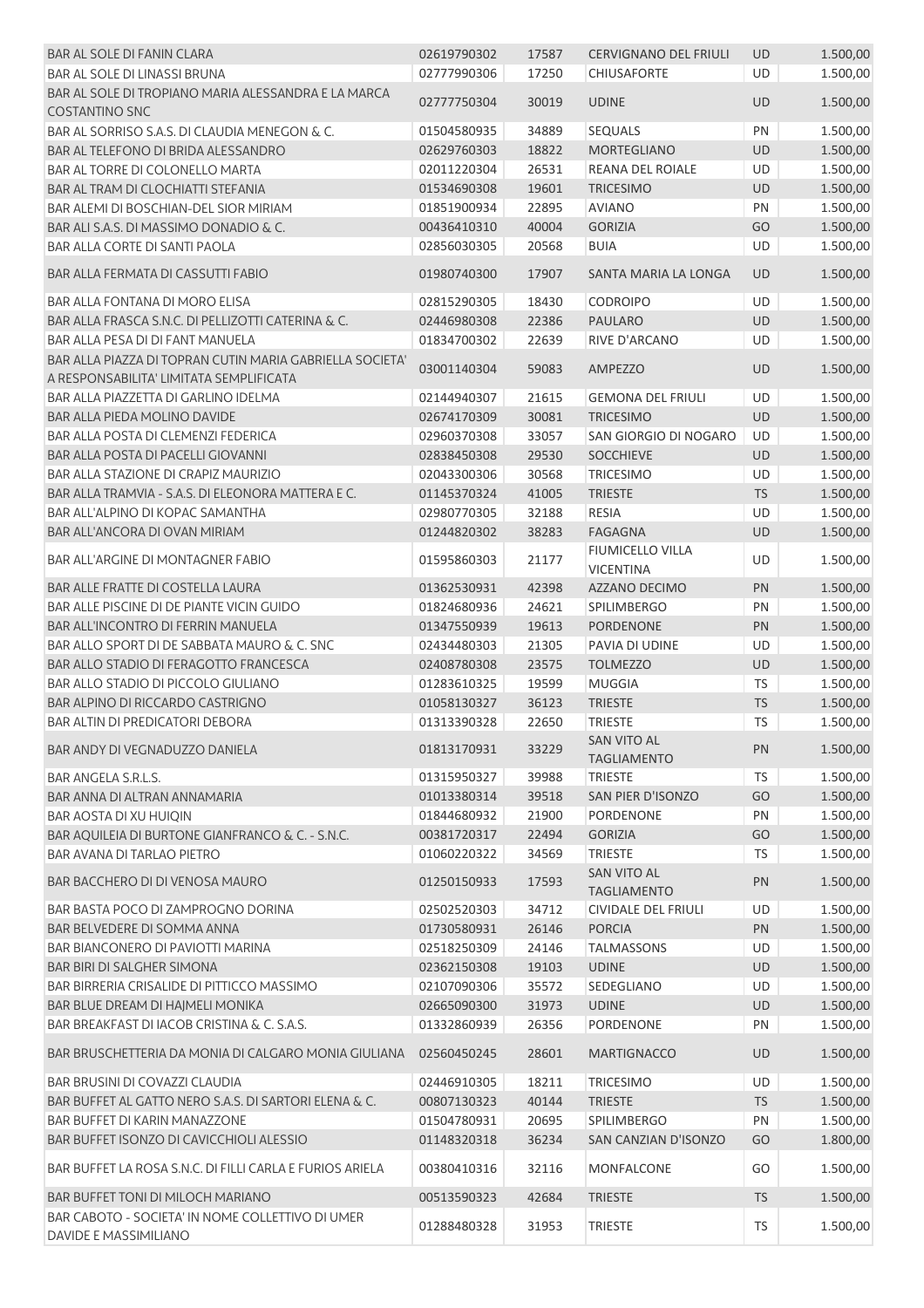| <b>BAR CADORE DI ZANELLA FABIO</b>                                  | 02787170303 | 35171 | <b>FAGAGNA</b>                            | <b>UD</b> | 1.500,00 |
|---------------------------------------------------------------------|-------------|-------|-------------------------------------------|-----------|----------|
| BAR CAFFE' ALLA STAZIONE DI GRANERI GIANNI E PAOLO S.N.C.           | 01523900304 | 22765 | CIVIDALE DEL FRIULI                       | UD        | 1.500,00 |
| BAR CAFFE' DI MILIC KATJA                                           | 01267330320 | 28199 | <b>TRIESTE</b>                            | <b>TS</b> | 1.500,00 |
| BAR CAFFE' TINA DI ELEZI KUJTIME                                    | 02899780304 | 36755 | <b>UDINE</b>                              | UD        | 1.500,00 |
| BAR CAFFETTERIA S.N.C. DI DE PACE DINO E AMARANDEI<br>ADRIANA MARIA | 01192150314 | 27751 | RONCHI DEI LEGIONARI                      | GO        | 1.500,00 |
| BAR CAFFETTERIA TRILOGY DI MICHELUTTI SAMUELE & C. SNC              | 01796450300 | 30051 | <b>UDINE</b>                              | UD        | 1.500,00 |
| BAR CAMPO SPORTIVO DI BOUTEKIOT SAADIA                              | 02351590308 | 39166 | SAN GIORGIO DI NOGARO                     | <b>UD</b> | 1.500,00 |
| BAR CAMPOSCUOLA DI CROPPO EREDO                                     | 01976630309 | 38226 | <b>UDINE</b>                              | UD        | 1.800,00 |
| BAR CAPRICCIO S.N.C. DI CELANT GIULIANA & C.                        | 01655980934 | 20368 | <b>SACILE</b>                             | PN        | 1.500,00 |
| BAR CAPRICORNO DI PELLEGRINI MARCELLO                               | 03329100287 | 25352 | <b>GRADO</b>                              | GO        | 1.500,00 |
| BAR CARTIERA S.A.S. DI ROSEANO GIANNA & C.                          | 01742910308 | 28270 | <b>TOLMEZZO</b>                           | UD        | 1.500,00 |
| BAR CASA ROSSA DI MILLONI PAOLO                                     | 01179520315 | 26909 | <b>GORIZIA</b>                            | GO        | 1.500,00 |
| BAR CELLA DI GALLATO ALICE                                          | 04597110271 | 58658 | <b>FORNI DI SOPRA</b>                     | UD        | 1.800,00 |
| BAR CENTRAL DI DONATELLA CASTELLANI                                 | 02963120304 | 38846 | <b>MERETO DI TOMBA</b>                    | UD        | 1.500,00 |
| BAR CENTRALE BLONDY DI STADNICIUC DANIELA                           | 01871540934 | 62118 | <b>CORDOVADO</b>                          | PN        | 1.500,00 |
| BAR CENTRALE DI BARBEI MATTIA                                       | 01774460933 | 23506 | <b>ZOPPOLA</b>                            | PN        | 1.500,00 |
| BAR CENTRALE DI DI BELLA MICHELE                                    | 01289160937 | 40913 | <b>SAN VITO AL</b><br><b>TAGLIAMENTO</b>  | PN        | 1.500,00 |
| <b>BAR CENTRALE DI FLOREANI FRANCESCO</b>                           | 02387120302 | 32859 | <b>MAJANO</b>                             | UD        | 1.500,00 |
| BAR CENTRALE DI JIANG HANYING                                       | 02845220306 | 26576 | <b>SAN GIOVANNI AL</b><br><b>NATISONE</b> | <b>UD</b> | 1.500,00 |
| <b>BAR CENTRALE DI NORIO MICHELA</b>                                | 01399070935 | 17874 | SAN GIORGIO DELLA<br>RICHINVELDA          | PN        | 1.500,00 |
| BAR CENTRALE DI ORETTI CORRADO                                      | 00410750319 | 40566 | STARANZANO                                | GO        | 1.500,00 |
| <b>BAR CENTRALE DI RUPIL AGNESE</b>                                 | 02191110309 | 29641 | PRATO CARNICO                             | UD        | 1.500,00 |
| <b>BAR CENTRALE DI TURCO ROSSANA</b>                                | 02759490309 | 24330 | <b>UDINE</b>                              | <b>UD</b> | 1.500,00 |
| BAR CENTRALE DI ZHANG XIAOWU                                        | 01144200258 | 32274 | PASIANO DI PORDENONE                      | PN        | 1.500,00 |
| BAR CENTRALE S.N.C. DI ERMACORA SABRINA E MICOLI<br><b>MARTINA</b>  | 02953520307 | 17752 | <b>MERETO DI TOMBA</b>                    | <b>UD</b> | 1.500,00 |
| BAR CENTRALE S.N.C. DI SHAN LILI & C.                               | 01740970932 | 34971 | <b>BRUGNERA</b>                           | PN        | 1.500,00 |
| BAR CENTRALE SNC DI TONIZZO GILIOLA & C.                            | 01223960939 | 30516 | SPILIMBERGO                               | PN        | 1.500,00 |
| BAR CENTRO STUDI DI ARAPI GJERGJ                                    | 02966850303 | 23087 | <b>UDINE</b>                              | UD        | 1.500,00 |
| BAR CHIAVRIS DI VIDONI DONATA & C. S.N.C.                           | 01379210303 | 17946 | <b>UDINE</b>                              | <b>UD</b> | 1.500,00 |
| BAR CICLAMINO DI MARCUCCI CAROLA                                    | 02222050300 | 21199 | <b>TOLMEZZO</b>                           | UD        | 1.500,00 |
| BAR CINECITTA' S.A.S. DI JIMENEZ FIORDALIZA & C.                    | 02635000306 | 22086 | <b>UDINE</b>                              | UD        | 1.500,00 |
| BAR CINZIA DI PIVETTA CINZIA                                        | 01822400931 | 18951 | SAN VITO AL<br><b>TAGLIAMENTO</b>         | PN        | 1.500,00 |
| BAR CITY DI KALUDEROVIC KORNELIJA                                   | 01209900321 | 22991 | <b>TRIESTE</b>                            | <b>TS</b> | 1.500,00 |
| BAR CLASSICO DI BARRIOS ESQUIVEL YUDEIMY                            | 01878830932 | 34781 | AZZANO DECIMO                             | PN        | 1.500,00 |
| BAR CODE DI LORELLA DALOISO                                         | 01330300326 | 38348 | <b>TRIESTE</b>                            | <b>TS</b> | 1.500,00 |
| BAR COLOGNA DI CIAN GIADA                                           | 01308260320 | 35857 | <b>TRIESTE</b>                            | <b>TS</b> | 1.500,00 |
| BAR COMMERCIO DI BERGONZI GIADA                                     | 02329600304 | 33544 | LESTIZZA                                  | UD        | 1.500,00 |
| BAR COMMERCIO DI CIMENTI IGOR                                       | 02867840304 | 38950 | <b>VILLA SANTINA</b>                      | UD        | 1.500,00 |
| BAR COMMERCIO DI STENTARDO ROSARIO E C. S.A.S.                      | 01232410306 | 31618 | <b>TARVISIO</b>                           | <b>UD</b> | 1.500,00 |
| BAR COMMERCIO DI XIA XIANGHUA                                       | 04701600266 | 23763 | <b>SPILIMBERGO</b>                        | PN        | 1.500,00 |
| BAR COMPANY DI MASONI GIANCARLO                                     | 02857760306 | 30305 | <b>BUIA</b>                               | <b>UD</b> | 1.500,00 |
| BAR CORALLO DI SPESSOT TIZIANA                                      | 00488720319 | 37384 | <b>GORIZIA</b>                            | GO        | 1.500,00 |
| BAR CORALLO DI TAVANO MAIRA & C. SNC                                | 02720980305 | 25847 | LESTIZZA                                  | UD        | 1.500,00 |
| BAR CRISTALLO DI MESCE MARTINO E C. S.A.S.                          | 01063090318 | 20049 | <b>GRADO</b>                              | GO        | 1.500,00 |
| BAR CRISTALLO S.A.S. DI PICCOLO FRANCO & C.                         | 01000280931 | 32413 | SACILE                                    | PN        | 1.500,00 |
| BAR CUSSIGH DI TURELLO UGO                                          | 01951190303 | 25833 | <b>NIMIS</b>                              | UD        | 1.500,00 |
| <b>BAR DA ALICE DI BRAVIN ALICE</b>                                 | 01788090932 | 17663 | <b>SACILE</b>                             | PN        | 1.500,00 |
| BAR DA ANITA DI MANSUTTI DANILO & C. S.N.C.                         | 02343660300 | 34235 | REANA DEL ROIALE                          | UD        | 1.500,00 |
| BAR DA ARRIGO DI MUKERLI LUISA E GABRIELLA - S.N.C.                 | 00432120319 | 37402 | <b>CORMONS</b>                            | GO        | 1.800,00 |
| BAR DA ATTILIO DI DESABBATA PAOLA                                   | 01536420308 | 40190 | CHIOPRIS-VISCONE                          | UD        | 1.800,00 |
| BAR DA BEPI DI VRIZ LUISINA                                         | 02504310307 | 34057 | <b>RAVEO</b>                              | UD        | 1.800,00 |
| BAR DA BIANCA DI NARDUZZI DANIELA                                   | 01614970307 | 36556 | FAGAGNA                                   | UD        | 1.800,00 |
| BAR DA BOSCAROL DI GERMANI LUCIO & C. S.N.C.                        | 00392000311 | 28156 | RONCHI DEI LEGIONARI                      | GO        | 1.800,00 |
| BAR DA ELIO DI STOLFO ELIO & C. S.N.C.                              | 00399840933 | 26523 | <b>SAN VITO AL</b><br><b>TAGLIAMENTO</b>  | PN        | 1.800,00 |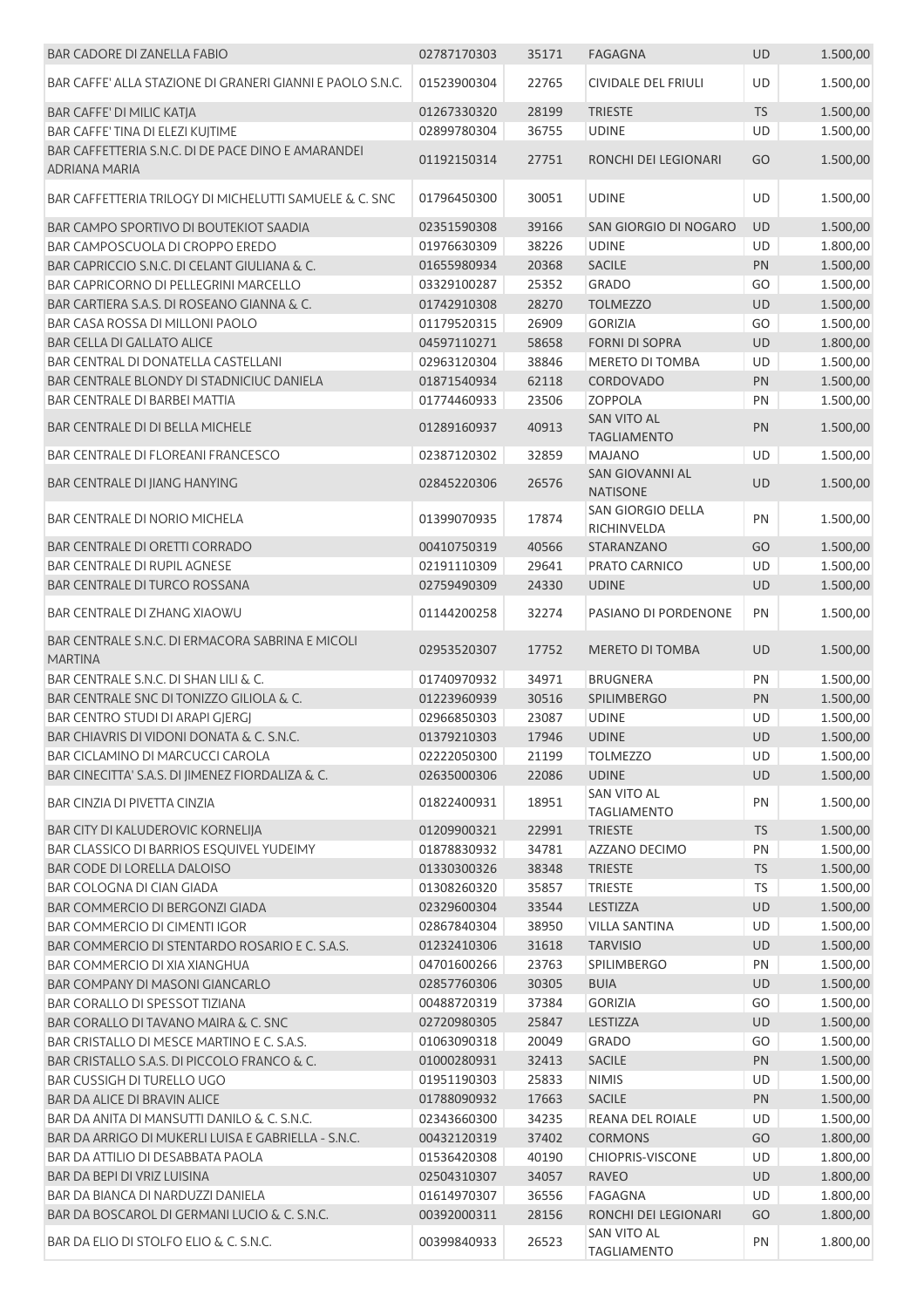|                                                          |             |       | <b>SAN MARTINO AL</b>               |           |          |
|----------------------------------------------------------|-------------|-------|-------------------------------------|-----------|----------|
| BAR DA GIGLIO DI DE LUCA GIGLIOLA & C. S.N.C.            | 01482270939 | 17931 | <b>TAGLIAMENTO</b>                  | PN        | 1.500,00 |
| BAR DA GINA DI CASABELLATA ANTONIETTA                    | 02551450303 | 24619 | <b>FORNI AVOLTRI</b>                | UD        | 1.500,00 |
|                                                          |             |       |                                     |           |          |
| BAR DA LAURA DI BARBA LAURA                              | 03002040305 | 57935 | PREMARIACCO                         | UD        | 1.500,00 |
| BAR DA MERLINO DI MERLINO ERIKA                          | 01927270304 | 35967 | MOGGIO UDINESE                      | UD        | 1.500,00 |
| BAR DA MIMA DI MOLINARO LOREDANA                         | 02459740300 | 28201 | COLLOREDO DI MONTE<br><b>ALBANO</b> | UD        | 1.500,00 |
| BAR DA PASCOT DI LIRUSSI ALESSANDRO                      | 02220760306 | 42264 | REMANZACCO                          | UD        | 1.800,00 |
| BAR DA POIANELLA DI CARLA E FRANCO POIANELLA & C. S.N.C. | 01825120304 | 30442 | LATISANA                            | <b>UD</b> | 1.500,00 |
| BAR DA QUINTO DI DEL PINO GIACOMINO & C. S.N.C.          | 01045430301 | 35480 | MAGNANO IN RIVIERA                  | UD        | 1.800,00 |
| BAR DA RENE' DI GUAN ZIPING                              | 04488690266 | 21205 | <b>BUDOIA</b>                       | PN        | 1.500,00 |
| BAR DA RICO DI BASSO ANNA                                | 02412040301 | 26331 | <b>ATTIMIS</b>                      | UD        | 1.800,00 |
| BAR DA RICO DI BELLINA ENRICO & C. S.N.C.                | 02137490302 | 27233 | <b>GEMONA DEL FRIULI</b>            | UD        | 1.500,00 |
| BAR DA RICO DI BORTOLUSSI MICHELE & C. S.N.C.            | 01906300304 | 18818 | <b>DIGNANO</b>                      | UD        | 1.500,00 |
| BAR DA ROBY DI ZORZUT INGRID                             | 01170210312 | 33634 | <b>GORIZIA</b>                      | GO        | 1.500,00 |
| BAR DA SPERANDO DI STEFANUTTI SUSANNA                    | 02892840303 | 34795 | <b>GEMONA DEL FRIULI</b>            | UD        | 1.500,00 |
| BAR DA STE DI ZILLI STEPHANIE                            | 02556260301 | 41122 | <b>TRASAGHIS</b>                    | UD        | 1.500,00 |
| <b>BAR DA TERESINA SRLS</b>                              | 02871440307 | 31085 | <b>UDINE</b>                        | UD        | 1.800,00 |
| BAR DA TETO DI NADALINI GABRIELE                         | 02870670300 | 32485 | <b>CODROIPO</b>                     | UD        | 1.500,00 |
| BAR DA TIFFANY DI ZILLI VALENTINA                        | 01849890932 | 32728 | <b>MANIAGO</b>                      | PN        | 1.500,00 |
| BAR DA TITA DI AITA PIERO                                | 01150630315 | 21156 | <b>GORIZIA</b>                      | GO        | 1.500,00 |
| BAR DA VALE DI VALENTINA LEVORATO                        | 02907780304 | 29831 | <b>MOIMACCO</b>                     | UD        | 1.500,00 |
| BAR DA VALERIO DI DE CECCO MAURIZIO                      | 02479280303 | 17721 | <b>RAGOGNA</b>                      | UD        | 1.500,00 |
| BAR DA VALTER DI ALMACOLLE DANIELA                       | 02298250305 | 18520 | RAGOGNA                             | UD        | 1.800,00 |
| BAR DA VERA S.N.C. DI LEITA VERA & C.                    |             |       |                                     |           |          |
|                                                          | 01652700301 | 17248 | PREMARIACCO                         | UD        | 1.500,00 |
| <b>BAR DA VICTORIA DI VICTORIA MINCHEVICI</b>            | 02792540300 | 22132 | <b>CERCIVENTO</b>                   | UD        | 1.500,00 |
| BAR DA VITTORIA DI ZUCCO ROBERTA                         | 02882880301 | 36517 | <b>RUDA</b>                         | UD        | 1.800,00 |
| <b>BAR DESTINO DI ALAIMO MARIA</b>                       | 01336700321 | 58038 | <b>TRIESTE</b>                      | <b>TS</b> | 1.500,00 |
| BAR DI PUNTA FARO DI FRATTER MARINA S.R.L.               | 01343930309 | 18572 | LIGNANO SABBIADORO                  | UD        | 1.500,00 |
| <b>BAR DI ZHANG YAN</b>                                  | 04809690268 | 61805 | <b>BRUGNERA</b>                     | PN        | 1.500,00 |
| BAR DOLCE VITA DI CHEN LANYAN                            | 01172160317 | 23181 | <b>MONFALCONE</b>                   | GO        | 1.500,00 |
| BAR DORJE LING S.N.C. DI ROVINA ESTER & C.               | 00648360329 | 22686 | DUINO-AURISINA                      | <b>TS</b> | 1.500,00 |
| BAR DUE LUNE DI PERROTTA MARIANO                         | 01695830933 | 38583 | <b>AVIANO</b>                       | PN        | 1.800,00 |
| BAR DUEMILA72 DI BATTEL FOSCHIATTI EMILIANO              | 01855160931 | 21725 | ROVEREDO IN PIANO                   | PN        | 1.500,00 |
| <b>BAR DURAZZO DI HOXHA OFELI</b>                        | 01028030326 | 29595 | <b>TRIESTE</b>                      | <b>TS</b> | 1.500,00 |
| BAR ELENA DI LIN YING                                    | 01769320936 | 22818 | <b>FIUME VENETO</b>                 | PN        | 1.500,00 |
| <b>BAR EMBASSY DI JI XIAOFENG</b>                        | 01853960936 | 37581 | <b>SACILE</b>                       | PN        | 1.500,00 |
| BAR EMILIO DI HU ELIO WEN RUI                            | 03755570367 | 30372 | <b>MONFALCONE</b>                   | GO        | 1.500,00 |
| <b>BAR ENAL DI PERITO ALESSIA</b>                        | 02837180302 | 22443 | REMANZACCO                          | UD        | 1.500,00 |
| BAR ERA ORA DI ZAMBANO JOSETTE                           | 01850220938 | 29498 | PORDENONE                           | PN        | 1.500,00 |
| BAR EUREKA DI CALLIGARO DARIO                            | 01753800307 | 18988 | <b>BUIA</b>                         | UD        | 1.500,00 |
| BAR FANTASMA DI BIGOT PAOLO                              | 02029450307 | 20289 | <b>MANZANO</b>                      | UD        | 1.500,00 |
| <b>BAR FANTIN GIORGIA</b>                                | 01844290930 | 18135 | <b>VALVASONE ARZENE</b>             | PN        | 1.500,00 |
| BAR FERRARI S.N.C. DI MARIA CRISTINA & MONICA SANNA      | 00923420327 | 19420 | <b>TRIESTE</b>                      | TS        | 1.500,00 |
| BAR FLORIDA DI SCARBOLO VALENTINA                        | 02768010304 | 17550 | <b>UDINE</b>                        | UD        | 1.500,00 |
| BAR FRANZA DI DERSCHITZ TATIANA                          | 01264290329 | 16767 | <b>TRIESTE</b>                      | TS        | 1.500,00 |
| BAR FRIULI DI THRUN MALGORZATA                           | 02859330306 | 37978 | MUZZANA DEL<br><b>TURGNANO</b>      | UD        | 1.800,00 |
| BAR FRIULI DI VICENZINO LIVIANA                          | 02529510303 | 29825 | SAN GIORGIO DI NOGARO               | UD        | 1.500,00 |
| BAR GALLERIA DI VOLLI VANESSA                            | 01289380329 | 24370 | <b>TRIESTE</b>                      | <b>TS</b> | 1.500,00 |
| BAR GARDEL DI GARDEL ALESSIA                             | 02815000308 | 29736 | ARTEGNA                             | UD        | 1.500,00 |
| <b>BAR GARIBALDI DI COLLE TIZIANA</b>                    | 02978210306 | 36333 | LATISANA                            | UD        | 1.500,00 |
| BAR GATTERI DI DI MOLA DANIELE                           | 00908770324 | 17013 | <b>TRIESTE</b>                      | <b>TS</b> | 1.500,00 |
| BAR GELATERIA CITY DI ZANELLO FRANCO                     | 02174340303 | 34018 | LIGNANO SABBIADORO                  | UD        | 1.500,00 |
| BAR GELATERIA DELL'ORSO DI LIN YANYAN & C.SNC            | 02723640302 | 30241 | <b>UDINE</b>                        | UD        | 1.500,00 |
| BAR GELATERIA DESIREE DI BOSCHIAN LUCIANA                | 01064800939 | 22751 | <b>AVIANO</b>                       | PN        | 1.500,00 |
| BAR GELATERIA PANTERA DI MUIN ALESSANDRO                 | 01143120937 | 22970 | <b>MANIAGO</b>                      | PN        | 1.500,00 |
| BAR GIOVANNI E MARIA DI SERGIO GHERSINICH & C. S.A.S.    | 01135410320 | 26178 | <b>TRIESTE</b>                      | <b>TS</b> | 1.500,00 |
| <b>BAR GIRASOLE DI MARIUTTI ELENA</b>                    | 02775580307 | 36780 | <b>CODROIPO</b>                     | UD        | 1.500,00 |
| BAR GRATTACIELO DI CRISTOFOLI MARCO                      | 03765290238 | 28795 | <b>TRIESTE</b>                      | TS        | 1.500,00 |
|                                                          |             |       |                                     |           |          |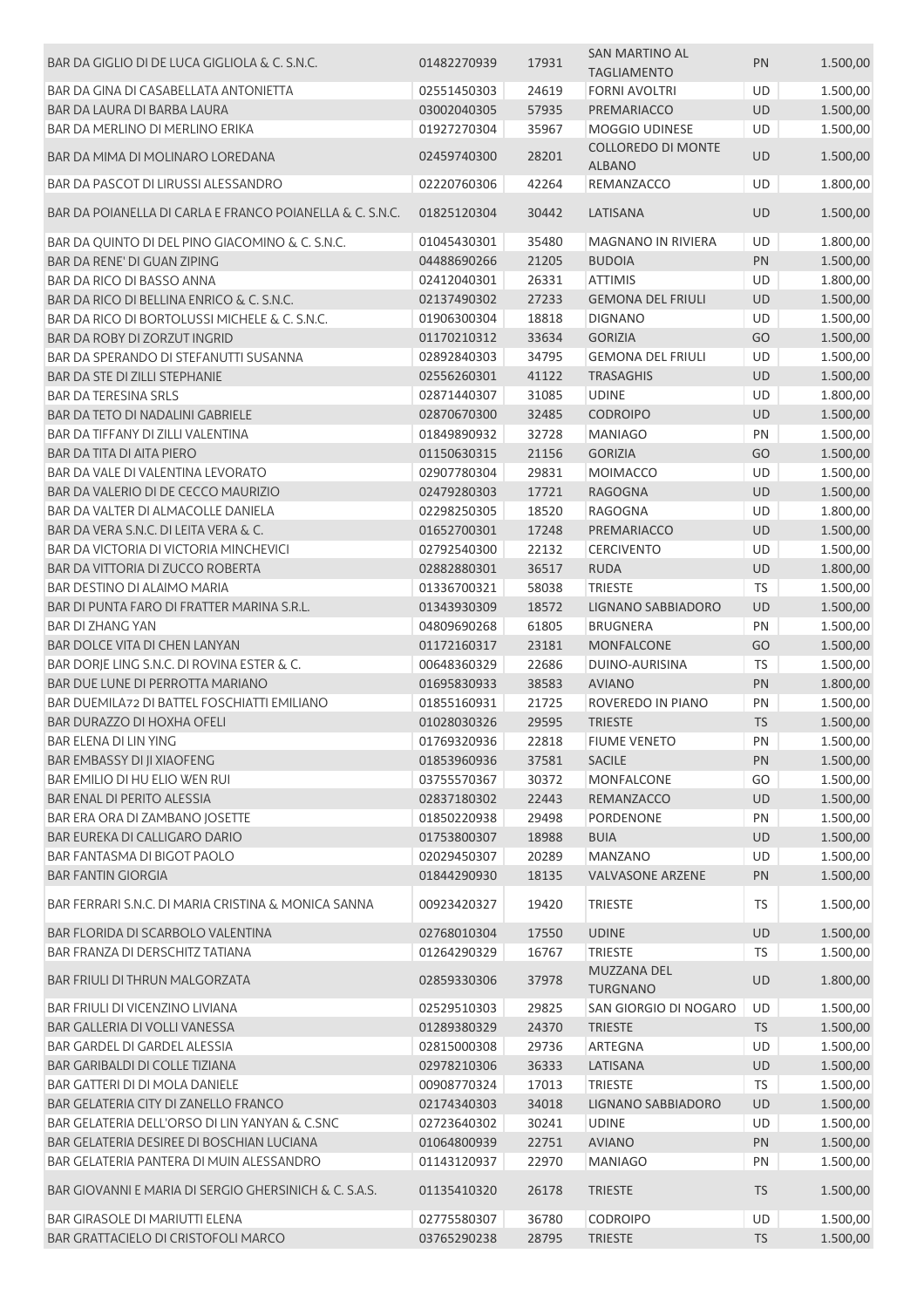| BAR GRATTACIELO DI DINICA MARICICA                                        | 01567150931                | 23450 | <b>PORDENONE</b>                   | PN        | 1.500,00             |
|---------------------------------------------------------------------------|----------------------------|-------|------------------------------------|-----------|----------------------|
| BAR GRAZIELLA DI DEGANO GRAZIELLA                                         | 02876770302                | 31441 | <b>UDINE</b>                       | <b>UD</b> | 1.500,00             |
| <b>BAR H DI COLUSSI ELISA</b>                                             | 02960470306                | 31437 | CERVIGNANO DEL FRIULI              | UD        | 1.500,00             |
| <b>BAR H DI LUCA FABRIZIO</b>                                             | 02532280308                | 19284 | <b>CERVIGNANO DEL FRIULI</b>       | UD        | 1.800,00             |
| BAR H DI PAGNUTTI SAMANTA                                                 | 02864230301                | 18068 | REMANZACCO                         | UD        | 1.500,00             |
| BAR HAPPY DAYS DI DE ROSE GUGLIELMO SNC                                   | 01550210304                | 18230 | LESTIZZA                           | UD        | 1.800,00             |
| BAR IDEAL DI QUENDOLO MARCO                                               | 02026210308                | 32634 | REMANZACCO                         | UD        | 1.500,00             |
| BAR IGOR DI LIVIANA ZACCARIA & C. S.A.S.                                  | 00736030321                | 26000 | DUINO-AURISINA                     | <b>TS</b> | 1.500,00             |
| BAR IL GATTO MATTO DI SIMONE CHIARA                                       | 01283220323                | 39006 | <b>TRIESTE</b>                     | <b>TS</b> | 1.500,00             |
| <b>BAR INO DI WALTER BUBNIC</b>                                           | 00642210322                | 42126 | <b>TRIESTE</b>                     | <b>TS</b> | 1.500,00             |
| BAR ITALIA DI LORETTA CLEMANCE ACIOCOITEI                                 | 01250460324                | 24060 | <b>TRIESTE</b>                     | <b>TS</b> | 1.500,00             |
| BAR ITALIA DI MACOR GIORGIA                                               | 01868300938                | 28976 | <b>PORCIA</b>                      | PN        | 1.500,00             |
| <b>BAR ITALIA S.R.L.</b>                                                  | 01145920326                | 16949 | <b>TRIESTE</b>                     | <b>TS</b> | 1.500,00             |
| BAR JULIA CENTER DI SIMEONI ELISA                                         | 02656930308                | 29457 | CASSACCO                           | UD        | 1.500,00             |
| BAR JULIA DI VARANO MANUELA & C. S.N.C.                                   | 02569800309                | 28408 | PAVIA DI UDINE                     | UD        | 1.500,00             |
| <b>BAR K2 DI FABBRO FRANCA</b>                                            | 01560650937                | 21432 | <b>CLAUT</b>                       | PN        | 1.500,00             |
| BAR K2 S.N.C. DI CHEN AILI & C.                                           | 02657800302                | 32902 | <b>UDINE</b>                       | UD        | 1.500,00             |
|                                                                           |                            |       |                                    |           |                      |
| BAR KARINZIA - WALDER HERTA ROSA DI BALLERINO CLAUDIA                     | 01946130307                | 32354 | <b>UDINE</b>                       | <b>UD</b> | 1.500,00             |
| BAR LA DI PAPE DI MAURO LAURA                                             | 02702840303                | 22957 | <b>RIVIGNANO TEOR</b>              | UD        | 1.500,00             |
| <b>BAR LA MERIDIANA DI MENEGON INES</b>                                   | 02754390306                | 41040 | <b>FORGARIA NEL FRIULI</b>         | UD        | 1.500,00             |
| BAR LA POMA DI BOSCAROL FRANCESCO                                         | 01152850317                | 36909 | <b>MONFALCONE</b>                  | GO        | 1.500,00             |
| BAR LA STELLA DI PETRIS LOREDANA                                          | 02948550302                | 19686 | <b>SOCCHIEVE</b>                   | UD        | 1.500,00             |
| <b>BAR LAGUNA BLU DI VISENTINI IVO</b>                                    | 01975470301                | 17072 | <b>MARANO LAGUNARE</b>             | UD        | 1.500,00             |
| BAR LALA DI DIVO CRISTINA                                                 | 01285920326                | 38561 | <b>TRIESTE</b>                     | <b>TS</b> | 1.500,00             |
| <b>BAR LATTERIA DI CERGOL CLAUDIA</b>                                     | 00849860325                | 39272 | <b>TRIESTE</b>                     | <b>TS</b> | 1.500,00             |
| <b>BAR LE STRIE DI VIOLI MARIA</b>                                        | 02369170309                | 41390 | <b>UDINE</b>                       | UD        | 1.500,00             |
| <b>BAR LE TORRI DI SIMEONI FILIPPO</b>                                    | 02807720301                | 29613 | <b>DIGNANO</b>                     | UD        | 1.500,00             |
| BAR LENKA DI CIMBALNIKOVA LENKA                                           | 02621180302                | 25785 | <b>POVOLETTO</b>                   | UD        | 1.500,00             |
| BAR LEON DI VLADIMIROVA STOYANKA IVANOVA                                  | 01292260328                | 25854 | TRIESTE                            | <b>TS</b> | 1.500,00             |
|                                                                           |                            |       |                                    |           |                      |
| BAR LIS FRUTIS DE COOPERATIVE DI DELLA PIETRA MICHELA                     | 02893150306                | 30363 | SAN DANIELE DEL FRIULI             | <b>UD</b> | 1.500,00             |
| BAR LUME S.N.C. DI VECCHIET FABIO E MAURO                                 | 00546860313                | 37286 | <b>GORIZIA</b>                     | GO        | 1.500,00             |
| BAR LUNA S.N.C. DI CERONI ERIKA & COLLIN SONIA                            | 01683260937                | 18837 | AZZANO DECIMO                      | PN        | 1.500,00             |
| <b>BAR LUSSINO DI SANTICH ANTONELLA</b>                                   | 01228270326                | 32628 | <b>TRIESTE</b>                     | <b>TS</b> | 1.500,00             |
| <b>BAR MACAIA DI SEMO LEOND</b>                                           | 02979050305                | 29460 | <b>CASTIONS DI STRADA</b>          | <b>UD</b> | 1.800,00             |
| BAR MADOTTO S.N.C. DI FABIANI TOM, UROS & C.                              | 01303870321                | 22524 | <b>TRIESTE</b>                     | <b>TS</b> | 1.500,00             |
| <b>BAR MAMA'S DI STEPANCICH MARIO</b>                                     | 00157120320                | 41598 | <b>TRIESTE</b>                     | <b>TS</b> | 1.500,00             |
| <b>BAR MANZONI DI CRISTIANO VISINTIN</b>                                  | 02963140302                | 20740 | <b>GRADO</b>                       | GO        | 1.500,00             |
| BAR MARCO POLO DI TURATTI DANIELE                                         | 01749430938                | 26286 | <b>MANIAGO</b>                     | PN        | 1.500,00             |
| <b>BAR MARCONI DI TIOZZO LILIANA</b>                                      | 01350630321                | 60261 | <b>TRIESTE</b>                     | <b>TS</b> | 1.500,00             |
| BAR MARGHERITA DI CARLO PANCRAZI & C. S.A.S.                              | 01186130322                | 35900 | <b>TRIESTE</b>                     | <b>TS</b> | 1.500,00             |
| <b>BAR MARIN DI PAVEGLIO CYNDI</b>                                        | 01838090932                | 27968 | <b>MEDUNO</b>                      | PN        | 1.800,00             |
| BAR MARINETTA DI PENNATI BARBARA E ZANOTEL MARICA                         | 02866420306                | 30542 | <b>MARANO LAGUNARE</b>             | UD        | 1.500,00             |
| S.N.C.                                                                    |                            |       |                                    |           |                      |
| BAR MARIO DI MORETTI SANDRA & C. S.A.S.                                   | 02299470308                | 20896 | <b>UDINE</b>                       | UD        | 1.500,00             |
| BAR MARTI DI MARTINA BENFATTO                                             | 02973450303                | 32818 | MORTEGLIANO                        | UD        | 1.500,00             |
| BAR MARTINI DI ROBERTA SALVI & C. - SOCIETA' IN NOME<br><b>COLLETTIVO</b> | 01171920323                | 34618 | <b>TRIESTE</b>                     | TS.       | 1.500,00             |
| BAR MASCAGNI DI VECCHIES GIOVANNA                                         | 01838310934                | 57750 | CANEVA                             | PN        | 1.500,00             |
| BAR MAURO DI ROSSANA GON                                                  | 00867860322                | 58656 | <b>TRIESTE</b>                     | <b>TS</b> | 1.500,00             |
| <b>BAR METROPOLI DI LIU HUAFEN</b>                                        | 01565760293                | 36483 | <b>UDINE</b>                       | UD        | 1.500,00             |
| BAR METROQUADRO DI COSTANTINI MANUELA                                     | 01185970314                | 32216 | <b>GORIZIA</b>                     | GO        | 1.500,00             |
| <b>BAR MI.TO DI TONIUTTI MICHELA</b>                                      | 02627330307                | 32594 | RIVE D'ARCANO                      | UD        | 1.500,00             |
| BAR MIDENA DI MIDENA MILVIA, MARA & C. S.N.C.                             | 00827400300                | 26486 | <b>MAJANO</b>                      | UD        | 1.500,00             |
| BAR MIRA DI SISTI BARBARA                                                 | 01117410322                | 24789 | <b>TRIESTE</b>                     | <b>TS</b> | 1.500,00             |
| BAR MODA' DI HU XUANXUAN                                                  | 01764430938                | 27671 | CASARSA DELLA DELIZIA              | PN        | 1.500,00             |
| BAR MODERNO DI COSMINI SABRINA                                            | 00983580325                | 24291 | <b>TRIESTE</b>                     | <b>TS</b> | 1.500,00             |
| BAR MODERNO DI VALLE ANTONELLA                                            | 02484830308                | 29160 | <b>OVARO</b>                       | UD        |                      |
| <b>BAR MORETTI DI AMBROSINI ANDREA</b>                                    |                            | 22287 |                                    | UD        | 1.500,00<br>1.500,00 |
| BAR MORO DI MORO FABRIZIO E C. SNC                                        | 02821510308<br>01429740309 | 24376 | <b>UDINE</b><br>LIGNANO SABBIADORO | UD        |                      |
| BAR MUNICIPIO DI BOTTER MARZIO                                            | 02393230301                | 21052 |                                    | UD        | 1.500,00             |
| <b>BAR NAONIS DI DARIOL LUCIANA</b>                                       |                            |       | SAN DANIELE DEL FRIULI             |           | 1.500,00<br>1.500,00 |
|                                                                           | 01242730933                | 20319 | PORDENONE                          | PN        |                      |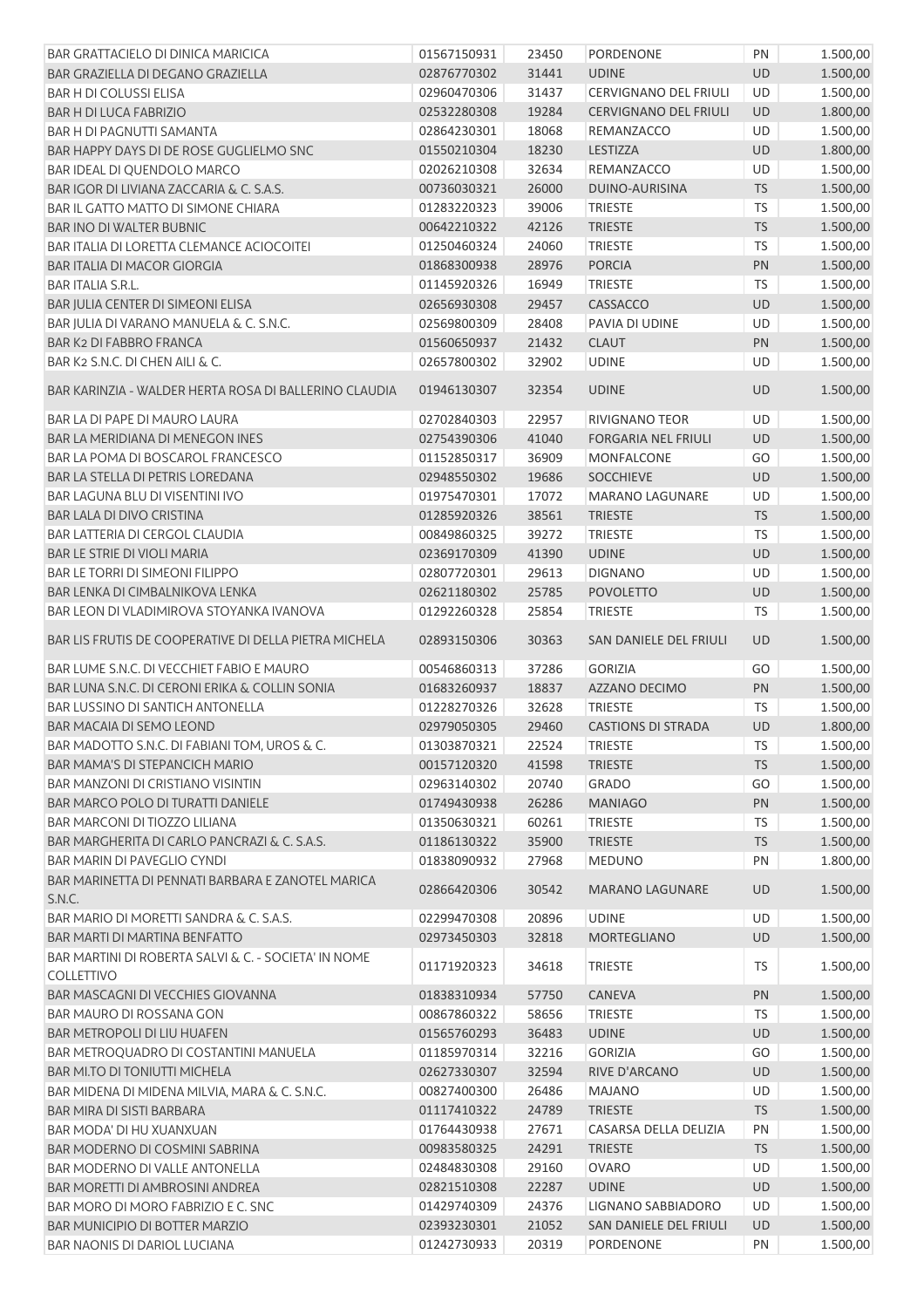| BAR NAUT SOCIETA' A RESPONSABILITA' LIMITATA                             | 01280910322       | 31854 | <b>TRIESTE</b>                    | <b>TS</b> | 1.800,00 |
|--------------------------------------------------------------------------|-------------------|-------|-----------------------------------|-----------|----------|
| <b>SEMPLIFICATA</b>                                                      |                   |       |                                   |           |          |
| <b>BAR NICE DI BENCI MARISA</b>                                          | 02933890309       | 23934 | <b>UDINE</b>                      | <b>UD</b> | 1.500,00 |
| <b>BAR NICO DI ZANNI ALAN</b>                                            | 01316780327       | 24342 | <b>TRIESTE</b>                    | <b>TS</b> | 1.500,00 |
| BAR NINO DI DE GIORGI MARIAGRAZIA & C. S.N.C.                            | 01080550310       | 32988 | <b>GORIZIA</b>                    | GO        | 1.500,00 |
| <b>BAR NOGAREDO DI WANG FENG</b>                                         | 04617690260       | 35157 | <b>CORDENONS</b>                  | PN        | 1.500,00 |
| BAR NOVO DI WANG QINGQING                                                | 05256790287       | 23904 | <b>MONFALCONE</b>                 | GO        | 1.500,00 |
| <b>BAR NUOVO DI PERINI ROSALBA</b>                                       | 02759830306       | 42495 | <b>TAVAGNACCO</b>                 | <b>UD</b> | 1.500,00 |
| BAR OLIVO SAS DI BELTRAMINI SERENELLA & C.                               | 01375110309       | 34638 | <b>TRIVIGNANO UDINESE</b>         | <b>UD</b> | 1.500,00 |
| <b>BAR ORIANI DI LU CAIDAN</b>                                           | 01198090324       | 19402 | <b>TRIESTE</b>                    | <b>TS</b> | 1.500,00 |
| BAR OSTERIA NATISONE DA ELIA DI ALTSTATTER PAOLA                         | 02913750309       | 18224 | PREMARIACCO                       | <b>UD</b> | 1.800,00 |
| BAR OSTERIA VITTORIA DI GERXHI MANJOLA                                   | 01873890931       | 38999 | <b>VITO D'ASIO</b>                | PN        | 1.800,00 |
| BAR OSTERIA ZOFFI DI ZOFFI FRANCESCO GIUSEPPE                            | 02503340305       | 18519 | <b>SUTRIO</b>                     | <b>UD</b> | 1.500,00 |
| BAR PAMPALUGO DI SCARSINI CRISTINA                                       | 02688680301       | 29601 | AMPEZZO                           | UD        | 1.500,00 |
| BAR PANETTERIA AL VILLAGGIO DI MORATTO ENRICO                            | 01138790314       | 24425 | DUINO-AURISINA                    | <b>TS</b> | 1.500,00 |
| BAR PANINERIA L'ISOLA DEL PANINO DI GANGE MARIKA                         | 02863970303       | 38447 | <b>UDINE</b>                      | UD        | 1.500,00 |
| BAR PANINOTECA PARADISE DI HASSEK GIANLUCA                               | 00453880312       | 38807 | <b>CORMONS</b>                    | GO        | 1.500,00 |
| BAR PAPAYA DI NEREO VALLI                                                | 01284400320       | 34705 | <b>TRIESTE</b>                    | <b>TS</b> | 1.500,00 |
| BAR PASTICCERIA GELATERIA DOLOMITI DI DALLA TORRE                        |                   |       |                                   |           |          |
| <b>LAURA</b>                                                             | 02294320300       | 34732 | <b>UDINE</b>                      | UD        | 1.500,00 |
| BAR PASTICCERIA SORARU' DI SEPULCRI MICHELA                              | 02171410307       | 17516 | PALMANOVA                         | <b>UD</b> | 1.500,00 |
| BAR PENNA BIANCA DI FEDELE CHIARA E MICHELINI SUSANNA                    |                   |       |                                   |           |          |
| S.N.C.                                                                   | 02445590306       | 31028 | <b>TAVAGNACCO</b>                 | <b>UD</b> | 1.500,00 |
| BAR PERLA DI REVELANT LOREDANA                                           | 02487010304       | 19585 | <b>TARCENTO</b>                   | UD        | 1.500,00 |
| BAR PETRARCA DI CAMPEIS ALEX                                             | 02867740306       | 19218 | <b>UDINE</b>                      | UD        | 1.500,00 |
| BAR PIAZZETTA DI COLAN LUCIANA                                           | 01161020324       | 28607 | <b>MUGGIA</b>                     | <b>TS</b> | 1.500,00 |
| BAR PICCADILLY DI STRETE VALENTINA CARMEN                                | 01648390936       | 25552 | PORDENONE                         | PN        |          |
|                                                                          |                   |       |                                   |           | 900,00   |
| BAR PIZZERIA - DA MARIO - DI DE ROSA ARMANDO & C. S.N.C.                 | 01249400936       | 33098 | <b>MANIAGO</b>                    | PN        | 1.500,00 |
| BAR PIZZERIA AL BUNKER DI MENTIL INNOCENTE                               | 02580540306       | 29705 | PALUZZA                           | <b>UD</b> | 1.800,00 |
| BAR PIZZERIA AL MEXICO DI PLOZNER WALTER E C. S.N.C.                     | 01051600300       | 34193 | PALUZZA                           | UD        | 1.500,00 |
| BAR PIZZERIA COPACABANA DI BRESCIA FRANCESCO                             | 00838530327       | 39827 | <b>TRIESTE</b>                    | <b>TS</b> | 1.500,00 |
| BAR PIZZERIA DA GIGI DI BRAVIN SUSI & C. S.N.C.                          | 01223710938       | 37741 | <b>FONTANAFREDDA</b>              | PN        | 1.500,00 |
| BAR PIZZERIA DA NELLO DI CONCINA LAURA                                   | 02281250304       | 25752 | <b>VILLA SANTINA</b>              | UD        | 1.800,00 |
| BAR PIZZERIA DA OTELLO S.A.S. DI MILENA FEJESOVA E VIDYA<br><b>TONDO</b> | 02911280309       | 32227 | <b>TOLMEZZO</b>                   | <b>UD</b> | 1.800,00 |
| BAR PIZZERIA LA CIANALOTE DI CORADAZZI GLADIS                            | 02842820306 39615 |       | <b>FORNI DI SOTTO</b>             | UD        | 1.800,00 |
|                                                                          |                   |       |                                   |           |          |
| BAR PIZZERIA LA TORATE DI MAIER STEFANO                                  | 02593910306       | 19565 | PALUZZA                           | <b>UD</b> | 1.800,00 |
| BAR PIZZERIA SPORT DI BIANCO GIANCARLA & C. S.N.C.                       | 01175380938       | 27337 | <b>CORDENONS</b>                  | PN        | 1.500,00 |
| BAR POLISPORTIVA DI LAURA DELGIUSTO                                      | 01326080320       | 38572 | <b>TRIESTE</b>                    | <b>TS</b> | 1.500,00 |
| BAR PRIMAVERA DI GOSPARINI IRENE                                         | 02904230303       | 19267 | POVOLETTO                         | UD        | 1.500,00 |
| BAR PRINCIPE 2.0 DI FABBRO LISA S.N.C.                                   | 01817170937       | 17313 | <b>PORDENONE</b>                  | PN        | 1.500,00 |
| BAR PROSCIUTTERIA AL CORESUT DI CELLA PATRIZIA                           | 02764680308       | 30941 | SAN DANIELE DEL FRIULI            | UD        | 1.800,00 |
| BAR PUCCINI - LA CASA DELLA PIADINA DI WAHBEH LOAY                       | 02891000305       | 31345 | <b>UDINE</b>                      | <b>UD</b> | 1.500,00 |
| <b>BAR PUNTA FARO SRL</b>                                                | 02922270307       | 18048 | <b>UDINE</b>                      | UD        | 1.500,00 |
| BAR RELAX DI PRINZIVALLI ILARIA                                          | 01847470935       | 37451 | <b>MANIAGO</b>                    | PN        | 1.500,00 |
| BAR REWIND DI SANCIN LUCA                                                | 01320850322       | 29095 | <b>SAN DORLIGO DELLA</b><br>VALLE | <b>TS</b> | 1.800,00 |
| <b>BAR RICCARDO DI REFIDE HODO</b>                                       | 01285570329       | 28241 | <b>TRIESTE</b>                    | <b>TS</b> | 1.500,00 |
| BAR RISTORANTE AI TRE SOLDI GORIZIANI DI ROASIO ADRIANA                  | 01144290317       | 27832 | <b>GORIZIA</b>                    | GO        | 1.800,00 |
| BAR RISTORANTE AL GOLOSEZ DI PANZARIN LORENA                             | 04543340279       | 59676 | <b>FOGLIANO REDIPUGLIA</b>        | GO        | 1.800,00 |
| BAR RISTORANTE AL MORAR DI GOAT MARISA                                   | 01442570303       | 34159 | <b>AQUILEIA</b>                   | UD        | 1.500,00 |
| BAR RISTORANTE PIZZERIA AL GABBIANO DI COPPOLA                           |                   |       |                                   |           |          |
| ORNELLA                                                                  | 00359460318       | 32670 | <b>MONFALCONE</b>                 | GO        | 1.500,00 |
| BAR RISTORANTE PIZZERIA AL PAPILLO DI VELUSCEK<br><b>ANTONELLA</b>       | 03001520307       | 59683 | <b>TARVISIO</b>                   | <b>UD</b> | 1.800,00 |
| BAR RISTORANTE PIZZERIA ESPERIA DI APICELLA GUIDO                        | 01946870308       | 35510 | LATISANA                          | <b>UD</b> | 1.500,00 |
| <b>BAR ROMA DI PAVANI LUCIANO</b>                                        | 01636900936       | 26097 | <b>MANIAGO</b>                    | PN        | 1.500,00 |
| BAR ROSA DI RASSATTI ROBERTO & C. S.N.C.                                 | 01587650308       | 28212 | <b>TOLMEZZO</b>                   | UD        | 4.800,00 |
| BAR RULLO DI BRAJNIK DARIA                                               | 01123380311       | 41845 | <b>CORMONS</b>                    | GO        | 1.500,00 |
| <b>BAR S. CROCE DI BENTIVOGLIO CRISTINA</b>                              | 01085620316       | 22020 | RONCHI DEI LEGIONARI              | GO        | 1.800,00 |
| BAR SAN DANIELE 78 DI HOXHA DAFINA                                       | 02872730300       | 36267 | <b>UDINE</b>                      | UD        | 1.500,00 |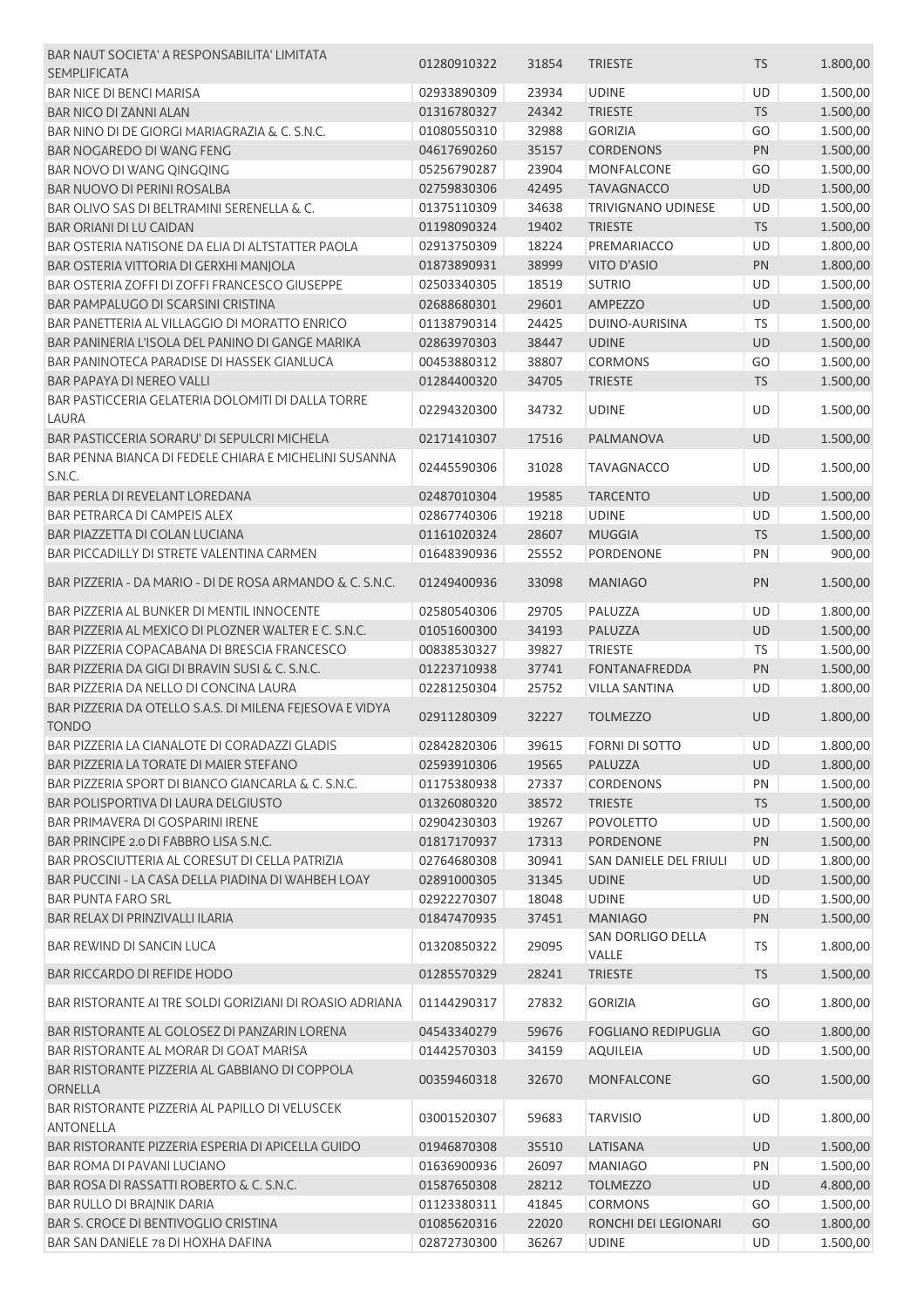| <b>BAR SAN MARCO DI SALVADOR CRISTHIAN</b>                                   | 02370610301 | 42589 | <b>RIVIGNANO TEOR</b>            | <b>UD</b>                   | 1.500,00 |
|------------------------------------------------------------------------------|-------------|-------|----------------------------------|-----------------------------|----------|
| <b>BAR SARA DI LIN LIN</b>                                                   | 01951810389 | 33193 | <b>TRIESTE</b>                   | <b>TS</b>                   | 1.500,00 |
| <b>BAR SARTOR DI TAURIAN MARIO</b>                                           | 01634540932 | 24246 | <b>ZOPPOLA</b>                   | PN                          | 1.800,00 |
| <b>BAR SCAGNOL DI FERLETTA GIORGIO</b>                                       | 01120500325 | 24585 | <b>TRIESTE</b>                   | <b>TS</b>                   | 1.500,00 |
| <b>BAR SEGGIOVIA DI DE CRIGNIS LUCA</b>                                      | 02609150301 | 32026 | <b>RAVASCLETTO</b>               | <b>UD</b>                   | 1.500,00 |
| <b>BAR SELENE DI LIN LEPEI</b>                                               | 02897010308 | 27401 | <b>GRADO</b>                     | GO                          | 1.500,00 |
| <b>BAR SENSITIVE DI XIA KAI</b>                                              | 03657031203 | 62221 | ROVEREDO IN PIANO                | <b>PN</b>                   | 1.500,00 |
| BAR SERENISSIMA SAS DI FLAVIO POLESE                                         | 01858100934 | 37252 | SACILE                           | PN                          | 1.500,00 |
| <b>BAR SI DI GIACOMINI SERGIO</b>                                            | 00131820326 | 23946 | <b>TRIESTE</b>                   | <b>TS</b>                   | 1.500,00 |
| BAR SI DI IANNELLO ALESSANDRO                                                | 01286410327 | 21125 | <b>TRIESTE</b>                   | <b>TS</b>                   | 1.500,00 |
| BAR SNOOPY DI CASSANO GIOVANNI                                               | 01313860320 | 18233 | <b>TRIESTE</b>                   | TS                          | 1.500,00 |
| BAR SOT DAL CJAMPANILI DI MAIORANO MASSIMO                                   | 02647220306 | 29655 | PASIAN DI PRATO                  | UD                          | 1.500,00 |
| BAR SOTTOSOPRA DI MORO LUIGI                                                 | 00383180932 | 29176 | SAN GIORGIO DELLA<br>RICHINVELDA | PN                          | 1.500,00 |
| BAR SPORT DI BALOGOVA ZANETA                                                 | 02904870306 | 38386 | AIELLO DEL FRIULI                | <b>UD</b>                   | 1.500,00 |
| BAR SPORT DI BASSO MORO MANUELA                                              | 01160400931 | 36840 | <b>AVIANO</b>                    | PN                          | 1.500,00 |
| <b>BAR SPORT DI BOTTOGLIA PAOLO</b>                                          | 01654550936 | 24455 | SAN GIORGIO DELLA<br>RICHINVELDA | PN                          | 1.500,00 |
| BAR SPORT DI HU YUHAO                                                        | 02623810039 | 33277 | <b>BAGNARIA ARSA</b>             | <b>UD</b>                   | 1.500,00 |
| BAR SPORT DI MORO GIANFRANCO & C. S.N.C.                                     | 01412390302 | 28451 | <b>AQUILEIA</b>                  | <b>UD</b>                   | 1.500,00 |
| BAR SPORT DI NODUSSO LUANA                                                   | 02813650302 | 38991 | <b>TRASAGHIS</b>                 | <b>UD</b>                   | 1.500,00 |
| <b>BAR SPORT DI PIAZZA DENIS</b>                                             | 02176310304 | 19490 | <b>ARTA TERME</b>                | UD                          | 1.500,00 |
| BAR SPORT DI PUPPIN LUIGI & C. S.A.S.                                        | 01634740938 | 40485 | <b>SAN QUIRINO</b>               | <b>PN</b>                   | 1.500,00 |
| <b>BAR SPORT DI YE SUIMING</b>                                               | 01463410298 | 32782 | STARANZANO                       | GO                          | 1.500,00 |
| BAR SPORT DI ZHENG YUANMIN & C. S.A.S.                                       | 02326360399 | 19750 | <b>GORIZIA</b>                   | GO                          | 1.500,00 |
| BAR SPORT S.A.S. DI VENUTI ALESSIA E CARLO                                   | 01140190313 | 26934 | <b>GRADISCA D'ISONZO</b>         | GO                          | 1.500,00 |
| BAR SPORT S.N.C. DI FORMENTIN FLAVIO & C.                                    | 00827410309 | 24640 | <b>MARANO LAGUNARE</b>           | UD                          | 1.500,00 |
| BAR SPORT SNC DI WANG WEIQIN E C.                                            | 01697680930 | 29519 | <b>FIUME VENETO</b>              | PN                          | 1.500,00 |
| <b>BAR SPORTIVO DI LAURA PETTOROSSO</b>                                      |             |       |                                  | <b>TS</b>                   |          |
|                                                                              | 00952110328 | 23963 | <b>TRIESTE</b>                   |                             | 1.500,00 |
| BAR STELLA DI HMELIUC ANDREEA                                                | 02916250307 | 20518 | <b>CASTIONS DI STRADA</b>        | UD                          | 1.500,00 |
| BAR STOP DI BROVEDANI CLARA                                                  | 02440880306 | 27944 | <b>ARTA TERME</b>                | <b>UD</b>                   | 1.500,00 |
| BAR TABOR DI FERFOGLIA KRISTIJAN                                             | 01225150323 | 27071 | <b>TRIESTE</b>                   | TS                          | 1.500,00 |
| BAR TADDEUS DI LAVIA SABRINA & C. S.A.S.                                     | 02260550302 | 39067 | MARTIGNACCO                      | UD                          | 1.500,00 |
| BAR TAVOLA CALDA ONDA BLU DI VARUTTI FABIO & C. S.A.S.                       | 01473410304 | 21267 | SAN VITO DI FAGAGNA              | UD                          | 1.800,00 |
| <b>BAR TAZZA D'ORO DI BERNES ZELIKO</b>                                      | 00949570329 | 24541 | <b>TRIESTE</b>                   | <b>TS</b>                   | 1.500,00 |
| BAR TENNIS CAMPAGNUZZA DI POLENCIC NATASA                                    | 01159620317 | 31666 | <b>GORIZIA</b>                   | $\overline{\phantom{a}}$ GO | 1.500,00 |
| BAR TIEPOLO DI GLOAZZO MARIO                                                 | 02056650308 | 30514 | <b>CASTIONS DI STRADA</b>        | <b>UD</b>                   | 1.500,00 |
| BAR TIRELLI DI BELTRAME FRANCESCA                                            | 02838620306 | 31979 | CAMPOFORMIDO                     | UD                          | 1.800,00 |
| <b>BAR TOFFOLON DI TOFFOLON PIERLUIGI</b>                                    | 01560460931 | 28052 | <b>FIUME VENETO</b>              | PN                          | 1.500,00 |
| BAR TOKIO S.A.S. DI GAZZILLO CONCETTA & C.                                   | 00487940314 | 22529 | <b>GORIZIA</b>                   | GO                          | 1.800,00 |
| BAR TOMMASO DI PUGLISI CLAUDIO & MARIO S.A.S.                                | 01133170314 | 27737 | <b>MONFALCONE</b>                | GO                          | 1.500,00 |
| BAR TORRIANI DI SKOWRON JOWITA MAGDALENA & C. SNC                            | 02621640305 | 25381 | <b>UDINE</b>                     | UD                          | 1.500,00 |
| BAR TRAGO S.N.C. DI D'ORLANDO DEVIS & POLO ANTONELLA                         | 02948130303 | 30176 | <b>TOLMEZZO</b>                  | <b>UD</b>                   | 1.800,00 |
| BAR TRATTORIA AGLI AMICI DI SEBASTIANUTTO DENIS                              | 01296180308 | 36413 | <b>POVOLETTO</b>                 | UD                          | 1.500,00 |
| BAR TRATTORIA AL BASSANELLO S.N.C. DI BIONDINI FULVIO E<br>CIGNOLA MARINELLA | 02051190300 | 24208 | <b>GONARS</b>                    | UD                          | 1.800,00 |
| BAR TRATTORIA AL CACCIATORE DI MOROLDO RICCARDO                              | 02740920307 | 32326 | <b>TOLMEZZO</b>                  | UD                          | 1.500,00 |
| BAR TRATTORIA AL DADO DI MINIUSSI PAOLO                                      | 01156390310 | 26525 | <b>MONFALCONE</b>                | GO                          | 1.800,00 |
| BAR TRATTORIA AL TERMINAL DI PHAENTHONG PRASERT                              | 02807180308 | 24587 | LUSEVERA                         | UD                          | 1.800,00 |
| BAR TRATTORIA ALLA CASCATA DI FELETIG MANUELA                                | 02799870304 | 23088 | <b>GRIMACCO</b>                  | UD                          | 1.800,00 |
| BAR TRATTORIA ALLA PASSEGGIATA DI POLO ERMES E                               | 01794430932 | 40390 | CORDENONS                        | PN                          | 1.800,00 |
| <b>GABRIELE S.N.C.</b>                                                       |             |       |                                  |                             |          |
| BAR TRATTORIA CAVOUR DI BRAVIN MARA & C. S.N.C.                              | 01376920938 | 36398 | <b>SACILE</b>                    | PN                          | 1.800,00 |
| BAR TRATTORIA COMMERCIO DI ALTRAN ARIELLA                                    | 01612580306 | 25509 | <b>RUDA</b>                      | UD                          | 1.500,00 |
| BAR TRATTORIA DA GARDO DI NATOLINI LORENZO & C. SNC                          | 01400150304 | 16985 | <b>MAJANO</b>                    | UD                          | 1.800,00 |
| BAR TRATTORIA DA MARIA DI CANTARUTTI GIANCARLO                               | 02944310305 | 16986 | <b>BUTTRIO</b>                   | UD                          | 1.800,00 |
| BAR TRATTORIA DA MARIA DI MUSER VALENTINA & C. S.A.S.                        | 01800780304 | 38269 | <b>TOLMEZZO</b>                  | UD                          | 1.500,00 |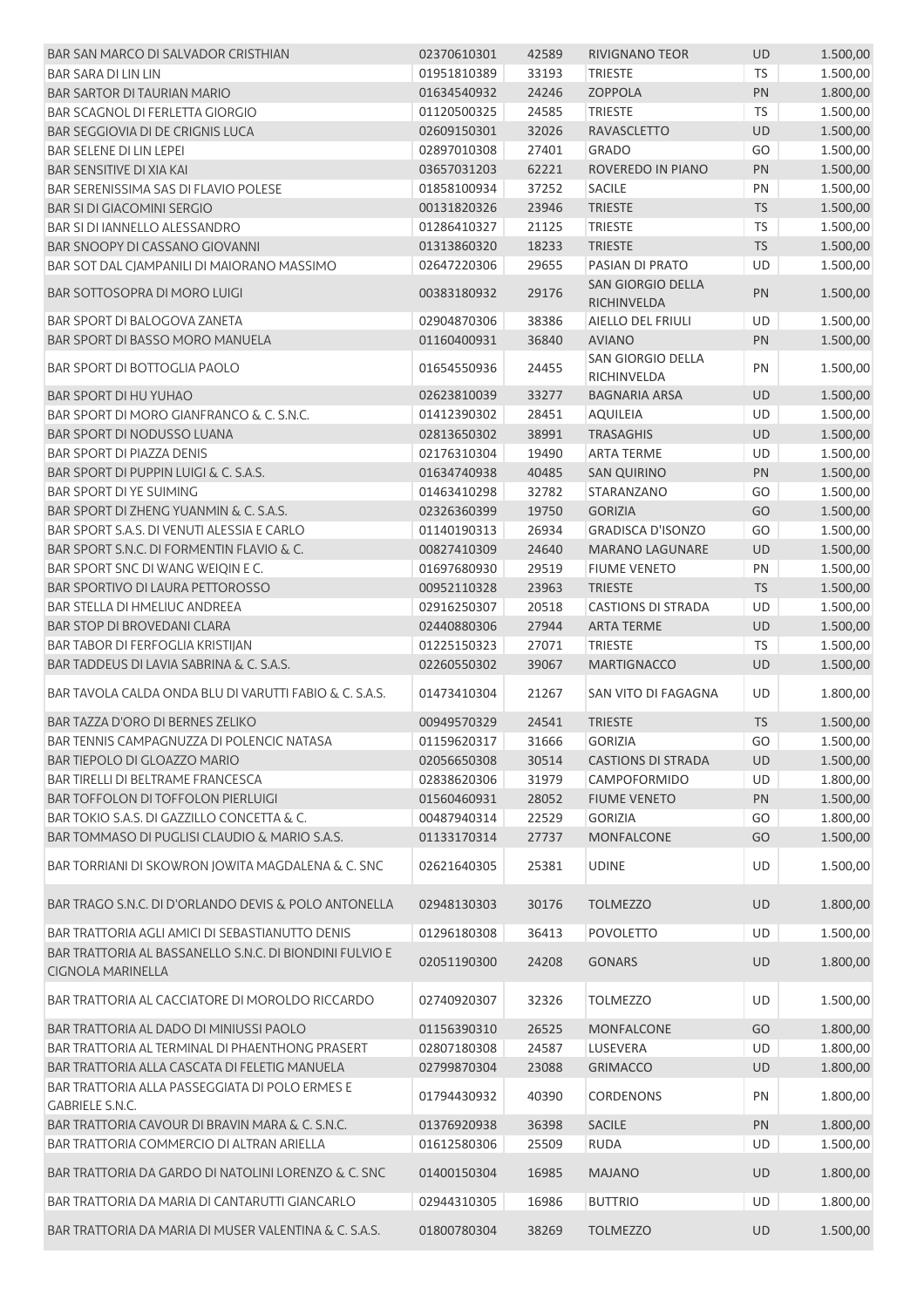| BAR TRATTORIA DA NATI DI NATASCIA PRIMOSIG                                                                  | 02707210304 | 30256 | <b>SAN LEONARDO</b>               | UD        | 1.800,00 |
|-------------------------------------------------------------------------------------------------------------|-------------|-------|-----------------------------------|-----------|----------|
| <b>BAR TRATTORIA GENZIANA DI ANGELINI LINA</b>                                                              | 02835840303 | 17428 | <b>TARVISIO</b>                   | UD        | 1.800,00 |
| BAR TRATTORIA JULIA DI CORONA ROSSANA                                                                       | 01440310934 | 35620 | <b>ERTO E CASSO</b>               | PN        | 1.800,00 |
| BAR TRATTORIA LA DA GJGJOTE DI CANDOTTO GIANCARLO                                                           | 02313770303 | 35197 | <b>GONARS</b>                     | UD        | 1.800,00 |
| BAR TRATTORIA MONTE DAUDA DI ZANIER MARINA                                                                  | 02774990309 | 34013 | <b>ZUGLIO</b>                     | UD        | 1.500,00 |
| BAR TRATTORIA SPLENDOR DI PECCOLO EMANUELE                                                                  | 01051390316 | 36289 | <b>MONFALCONE</b>                 | GO        | 1.500,00 |
| BAR TRE GIOIE DI DE OLEO VASQUEZ YOHANATA ABRAHANA                                                          | 02991270303 | 33261 | <b>UDINE</b>                      | UD        | 1.500,00 |
| <b>BAR TRIESTE DI CESARATTO ROBERTO</b>                                                                     | 01611090935 | 25208 | <b>SPILIMBERGO</b>                | PN        | 1.500,00 |
| BAR TRIPOLI SAS DI TAMBOSCO SILVIA & C.                                                                     | 02945650303 | 29298 | <b>TOLMEZZO</b>                   | UD        | 1.500,00 |
| BAR UNIONE - SOCIETA' A RESPONSABILITA' LIMITATA                                                            | 01198180323 | 37334 | <b>TRIESTE</b>                    | TS        | 1.500,00 |
| BAR UNIVERSO DI PERGER GIOVANNA & C. S.A.S.                                                                 | 01023070327 | 32607 | TRIESTE                           | <b>TS</b> | 1.500,00 |
| BAR UNIVERSO DI SONCIN LUCA                                                                                 | 01024930313 | 36378 | <b>MONFALCONE</b>                 | GO        | 1.500,00 |
| BAR VALBRUNA DI PIVESSO CORRADO                                                                             | 02055880302 | 22714 | SPILIMBERGO                       | PN        | 1.500,00 |
| BAR VALENTINA DI GRILLO LETIZIA & C. S.N.C.                                                                 | 01376390934 | 25434 | <b>FIUME VENETO</b>               | PN        | 1.500,00 |
| BAR VANITA' DI NICOLETA ANDRA LAZAROV                                                                       | 02739160303 | 40631 | <b>CERVIGNANO DEL FRIULI</b>      | UD        | 1.500,00 |
| BAR VENEZIA S.A.S. DI ZOTTER GIANLUCA & C.                                                                  |             |       |                                   |           |          |
|                                                                                                             | 00449890318 | 38951 | <b>GORIZIA</b>                    | GO        | 1.800,00 |
| <b>BAR VENIER DI PISON MICHELA</b>                                                                          | 01301480321 | 23227 | <b>TRIESTE</b>                    | TS        | 1.500,00 |
| BAR VERDI S.A.S. DI VENUTI GIUSEPPE & C.                                                                    | 01359840301 | 30467 | <b>CODROIPO</b>                   | UD        | 1.500,00 |
| BAR VIGO DI ZANIN LARA                                                                                      | 01200230314 | 29408 | <b>MANZANO</b>                    | UD        | 1.500,00 |
| BAR VIOLA S.R.L.                                                                                            | 02898680307 | 22822 | <b>TOLMEZZO</b>                   | UD        | 1.800,00 |
| BAR VISO DI LI VOLSI ANTONELLA                                                                              | 02977020300 | 29559 | <b>BUIA</b>                       | <b>UD</b> | 1.500,00 |
| BAR X DI MORANDINI DANIELE & C. S.A.S.                                                                      | 01626940306 | 27697 | SAN GIORGIO DI NOGARO             | UD        | 1.500,00 |
| BAR YE DI YE LIANWEI                                                                                        | 01334160320 | 24454 | <b>TRIESTE</b>                    | <b>TS</b> | 1.500,00 |
| BAR, CAFFETTERIA DI SARTORI FLAVIO MAURO                                                                    | 02793980307 | 29485 | <b>UDINE</b>                      | UD        | 1.500,00 |
| BAR.FER. S.R.L.                                                                                             | 01302850324 | 58543 | <b>SAN DORLIGO DELLA</b><br>VALLE | <b>TS</b> | 1.800,00 |
| BARABBA DI MINIUSSI GIULIANO & C. S.A.S.                                                                    | 01092300316 | 27100 | <b>MONFALCONE</b>                 | GO        | 1.500,00 |
| <b>BARACCHINO ISA</b>                                                                                       | 00399140300 | 19528 | <b>FORGARIA NEL FRIULI</b>        | UD        | 1.800,00 |
| BAR-ALBERGO TRE ABETI DI ZANETTE RENZO                                                                      | 02073870301 | 37789 | <b>TARVISIO</b>                   | UD        | 4.800,00 |
| <b>BARALDO LUCIANO</b>                                                                                      | 02842980308 | 33577 | <b>TARVISIO</b>                   | UD        | 900,00   |
| BARALTA S.N.C. DI DI DOI ADRIANO E C.                                                                       | 00085960938 | 40900 | <b>CHIONS</b>                     | PN        | 1.800,00 |
| <b>BARAONDA DI NODALE MATTEO</b>                                                                            | 02636630309 | 20475 | <b>ARTA TERME</b>                 | <b>UD</b> | 1.500,00 |
| BARATTOLO DI ALFREDO PROCENTESE & C. S.N.C. - IN FORMA<br>ABBREVIATA BARATTOLO DI A. PROCENTESE & C. S.N.C. | 00898260328 | 17504 | <b>TRIESTE</b>                    | <b>TS</b> | 1.800,00 |
| BARBABLU ITALIAN PUB DI MILLO FULVIO & C. S.N.C.                                                            | 00486570310 | 40251 | RONCHI DEI LEGIONARI              | GO        | 1.800,00 |
| BARBACAN DI CLAUDIA BASELLI                                                                                 | 01105030322 | 18533 | <b>TRIESTE</b>                    | <b>TS</b> | 1.500,00 |
| BARBAGIANNI DI VIDAL CAROLINA                                                                               | 02977870308 | 37087 | <b>CERVIGNANO DEL FRIULI</b>      | UD        | 1.500,00 |
| BARBAGIGI DI DANELLA MARIA ANGELA                                                                           | 01679330934 | 26104 | <b>MEDUNO</b>                     | PN        | 1.500,00 |
| BARBARA GARBACZ                                                                                             | 00000000000 | 41462 | <b>TRIESTE</b>                    | TS        | 650,00   |
| BARBARA NAILS DI BARBARA ROSSETTI                                                                           | 02552600302 | 35789 | <b>VARMO</b>                      | UD        | 1.500,00 |
| <b>BARBARA PERDAN</b>                                                                                       | 01344230329 | 58057 | <b>MALBORGHETTO</b>               | UD        | 1.500,00 |
|                                                                                                             |             |       | VALBRUNA                          |           |          |
| BARBARA PUNTO NAILS DI SPANGARO BARBARA                                                                     | 02855040305 | 36952 | <b>FAGAGNA</b>                    | <b>UD</b> | 1.500,00 |
| <b>BARBARICCIA ALESSIO</b>                                                                                  | 01009540319 | 25705 | <b>MONFALCONE</b>                 | GO        | 1.500,00 |
| <b>BARBE BLAS DI CRAST GIANCARLO</b>                                                                        | 02484030305 | 32654 | <b>ATTIMIS</b>                    | UD        | 1.800,00 |
| <b>BARBIANI MERI</b>                                                                                        | 01798360309 | 25049 | <b>MOIMACCO</b>                   | UD        | 1.800,00 |
| <b>BARBO PAOLO</b>                                                                                          | 01099340323 | 26433 | <b>TRIESTE</b>                    | <b>TS</b> | 700,00   |
| <b>BAR-BON DI MILIAVAZ SANDRO</b>                                                                           | 01156470310 | 34350 | <b>MONFALCONE</b>                 | GO        | 1.500,00 |
| BARBORINI FRANCO E ALESSANDRO - S.N.C.                                                                      | 02087360307 | 29260 | <b>POCENIA</b>                    | UD        | 1.800,00 |
| BAR-BUFFET ROSY DI LORIANO MERCANILE S.N.C.                                                                 | 00333320315 | 35921 | <b>MONFALCONE</b>                 | GO        | 1.800,00 |
| BARBURINI S.R.L.                                                                                            | 02327380305 | 25255 | <b>GEMONA DEL FRIULI</b>          | UD        | 700,00   |
| BAR-CAFFE' PASTICCERIA DI PAGLIARINI GIORGIO & PITASSI<br>ANDREA & C. SNC                                   | 02759760305 | 28097 | <b>UDINE</b>                      | <b>UD</b> | 1.500,00 |
| <b>BARCAFFE' S.R.L.</b>                                                                                     | 02952850309 | 23855 | <b>UDINE</b>                      | <b>UD</b> | 1.500,00 |
| BARCIS - TUR S.N.C. DI COLUSSI PAOLO & GIANCARLO                                                            | 00397850934 | 26207 | <b>BARCIS</b>                     | PN        | 1.800,00 |
| BARCOBALENO S.N.C. DI FESTINI BATTIFERRO GIUSEPPINA &<br><b>FAGUNDES SANTOS KEYLIANE</b>                    | 01176650313 | 33286 | <b>GORIZIA</b>                    | GO        | 1.500,00 |
| <b>BARCOLANA S.R.L.</b>                                                                                     | 01265550325 | 22692 | <b>TRIESTE</b>                    | <b>TS</b> | 1.500,00 |
| BARCOLLO MA NON MOLLO DI SPANO' ALESSANDRA                                                                  | 01868030931 | 28184 | <b>MANIAGO</b>                    | PN        | 1.500,00 |
| <b>BARDUCCI DAVIDE</b>                                                                                      | 00000000000 | 61765 | <b>TAVAGNACCO</b>                 | UD        | 650,00   |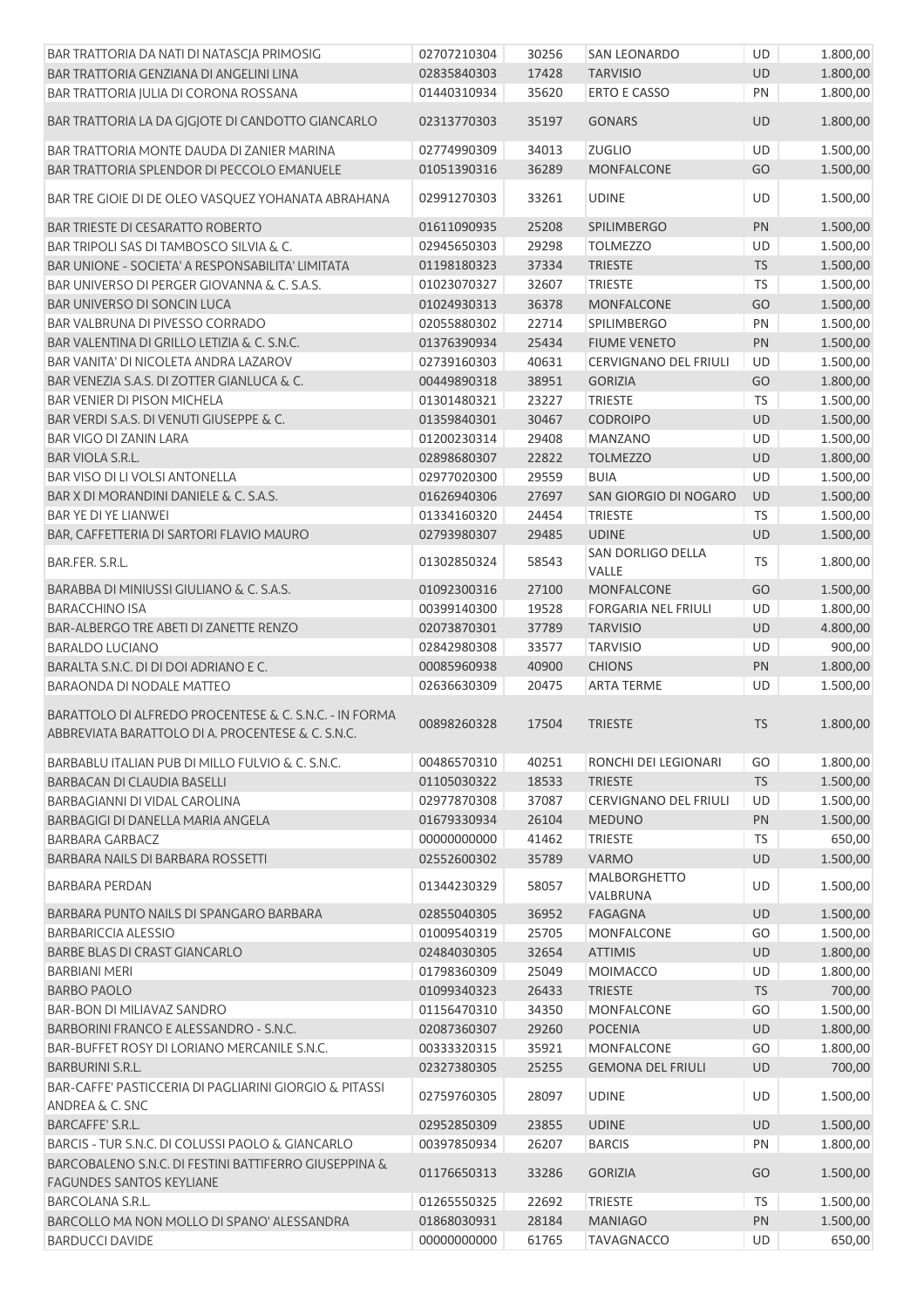| BARDUS IVANO & C. S.N.C.                                       | 01498260304                     | 20894 | <b>CIVIDALE DEL FRIULI</b>            | UD        | 1.500,00 |
|----------------------------------------------------------------|---------------------------------|-------|---------------------------------------|-----------|----------|
| BAREDIL - SOC. A R.L.                                          | 00782640320                     | 36668 | DUINO-AURISINA                        | <b>TS</b> | 1.500,00 |
| <b>BARET DAVIDE</b>                                            | 02805520307                     | 25801 | CAMPOFORMIDO                          | <b>UD</b> | 1.500,00 |
| BARETTO 19 DI MAO JIANQIN                                      | 01169960315                     | 33237 | <b>TURRIACO</b>                       | GO        | 1.500,00 |
| BARICENTRO S.N.C. DI MASOLINI FABIANO E BASTONE                | 02321770303                     | 36420 | SAN GIORGIO DI NOGARO                 | <b>UD</b> | 1.500,00 |
| <b>RAFFAELLA</b>                                               |                                 |       |                                       |           |          |
| <b>BARILE DI PILIA ANDREA</b>                                  | 01750710939                     | 22351 | <b>MANIAGO</b>                        | PN        | 1.500,00 |
| <b>BARKO S.R.L.</b>                                            | 01340990306                     | 20903 | <b>TARVISIO</b>                       | UD        | 4.800,00 |
| <b>BARKOLA DI GOBBO PATRIZIA</b>                               | 02717810309                     | 23436 | <b>UDINE</b>                          | <b>UD</b> | 1.500,00 |
| BARLOVENTO DI SALAMONE SERGIO                                  | 01039970312                     | 36696 | <b>GRADISCA D'ISONZO</b>              | GO        | 1.500,00 |
| <b>BARON TANIA</b>                                             | 02621040308                     | 24955 | <b>PONTEBBA</b>                       | <b>UD</b> | 1.500,00 |
| <b>BARONE ROSSO DI FERIGO SILVIA</b>                           | 02771500309                     | 21448 | <b>PAULARO</b>                        | UD        | 1.500,00 |
| <b>BARONE ROSSO DI FLAIBAN FRANCESCA</b>                       | 01507800934                     | 23430 | <b>SPILIMBERGO</b>                    | PN        | 1.500,00 |
| BARRIQUE SNC DI BATTISTELLA MAICOL                             | 01722890934                     | 29921 | <b>SPILIMBERGO</b>                    | PN        | 1.500,00 |
| BARSANZ CALISTHENICS ACADEMY DI PIDUTTI ELENA                  | 02978870307                     | 41498 | <b>PORPETTO</b>                       | <b>UD</b> | 1.500,00 |
|                                                                |                                 |       |                                       |           |          |
| BARTIA S.N.C. DI SCAGNETTO MONICA & CHIAVUTTA ANDREA           | 01767120304                     | 29432 | <b>MAJANO</b>                         | UD        | 1.800,00 |
| BARTOLINI PAOLO & C. S.A.S.                                    | 01768210302                     | 18113 | <b>UDINE</b>                          | UD        | 1.500,00 |
| BAR-TRATTORIA AL CACCIATORE DI MICHELIN NICOLA                 | 03422950273                     | 26087 | PALAZZOLO DELLO STELLA                | <b>UD</b> | 1.800,00 |
| BAR-TRATTORIA AL TRIESTIN DI SOPPELSA FABIO                    | 01705080933                     | 61042 | <b>CIMOLAIS</b>                       | PN        | 1.800,00 |
| BAR-TRATTORIA PRISSINOTTI DI PRISSINOTTI ENNIO & CO.<br>S.A.S. | 01557690938                     | 28734 | PRATA DI PORDENONE                    | PN        | 1.800,00 |
| BARUDINE SOCIETA' A RESPONSABILITA' LIMITATA                   |                                 |       |                                       |           |          |
| <b>SEMPLIFICATA</b>                                            | 02987430309                     | 27486 | <b>UDINE</b>                          | UD        | 1.500,00 |
|                                                                |                                 |       |                                       |           |          |
| <b>BARUZZO VIRNA</b>                                           | 02766560300                     | 25066 | SAN DANIELE DEL FRIULI                | UD        | 1.500,00 |
| BASELLI FRANCESCO & C. S.N.C.                                  | 01222030932                     | 26789 | <b>TRAVESIO</b>                       | PN        | 1.800,00 |
| <b>BASELLO SILVIANO</b>                                        | 02024720308                     | 39703 | <b>CASTIONS DI STRADA</b>             | UD        | 900,00   |
| <b>BASELLO TARCISIO</b>                                        | 02024730307                     | 25868 | <b>CASTIONS DI STRADA</b>             | UD        | 1.800,00 |
| <b>BASILICO' DI FERDINANDO CRISCUOLO</b>                       | 01854730932                     | 20934 | <b>SACILE</b>                         | PN        | 1.800,00 |
| <b>BASSETTO SABRINA</b>                                        | 00630030930                     | 37558 | <b>CORDENONS</b>                      | PN        | 1.500,00 |
| <b>BASSI BARBARA</b>                                           | 00000000000                     | 42118 | <b>TRIESTE</b>                        | <b>TS</b> | 650,00   |
| <b>BASSO ELISA</b>                                             | 01724810930                     | 22868 | <b>PORDENONE</b>                      | PN        | 1.500,00 |
| BA'STE SOCIETA' A RESPONSABILITA' LIMITATA SEMPLIFICATA        | 01227810320                     | 60772 | <b>TRIESTE</b>                        | <b>TS</b> | 1.500,00 |
| <b>BATTAGLIA VERONICA</b>                                      | 01250190327                     | 17483 | <b>TRIESTE</b>                        | <b>TS</b> | 1.800,00 |
| <b>BATTAIA ANNA MARIA</b>                                      | 00740740329    62011    TRIESTE |       |                                       | <b>TS</b> | 1.500,00 |
| <b>BATTAIN SANDRO</b>                                          | 01225090321                     | 39706 | <b>TRIESTE</b>                        | TS        | 700,00   |
| <b>BATTELINI CAROLINA ANAHI</b>                                | 00000000000                     | 27510 | <b>TRIESTE</b>                        | <b>TS</b> | 900,00   |
| <b>BATTELLINO MARIA ESMERALDA</b>                              | 01690680309                     | 27573 | <b>LIGNANO SABBIADORO</b>             | <b>UD</b> | 1.500,00 |
|                                                                |                                 |       |                                       |           |          |
| <b>BATTIGELLI ALESSANDRO</b>                                   | 01687180305                     | 27385 | <b>AQUILEIA</b>                       | UD        | 1.500,00 |
| BATTISTELLA MAURIZIO - CENTRO STUDI E RICERCHE OLISTICHE       | 00879060325                     | 39707 | <b>TRIESTE</b>                        | TS        | 1.500,00 |
| <b>BATTISTON MD SRL</b>                                        | 02699970303                     | 23125 | LIGNANO SABBIADORO                    | UD        | 1.500,00 |
| <b>BATTISTON NAGY KRISZTIAN FERENC</b>                         | 01761430931                     | 30307 | PORDENONE                             | PN        | 1.500,00 |
| <b>BATTISTUZZI GIANFRANCO</b>                                  | 01766860934                     | 41781 | LIGNANO SABBIADORO                    | UD        | 1.500,00 |
| <b>BATTOIA DINA</b>                                            | 00963040308                     | 17275 | LUSEVERA                              | UD        | 1.500,00 |
| BAU BAR S.A.S. DI CATTARUZZA PAOLO & C.                        | 01551670936                     | 40165 | <b>SAN QUIRINO</b>                    | PN        | 1.500,00 |
| <b>BAVARIA SRL</b>                                             | 02351680307                     | 21841 | <b>RONCHIS</b>                        | UD        | 1.800,00 |
| <b>BAZZARINI ALEX</b>                                          | 01136410329                     | 23344 | <b>TRIESTE</b>                        | <b>TS</b> | 1.500,00 |
| <b>BAZZARO FEDORA</b>                                          | 00604720300                     | 23835 | <b>TORREANO</b>                       | UD        | 1.800,00 |
| <b>BAZZICCHETTO ALBERTO</b>                                    | 00000000000                     | 60292 | <b>VARMO</b>                          | UD        | 900,00   |
| BB BAR DI BERNABE' SABRINA                                     | 01869260933                     | 19917 | <b>BUDOIA</b>                         | PN        | 1.500,00 |
| BB CIVICO 22                                                   | 00000000000                     | 41418 | <b>PORDENONE</b>                      | PN        | 900,00   |
| BB LA MERIDIANA DI CRISTIN CLAUDIA                             | altre forme                     | 32583 | AIELLO DEL FRIULI                     | UD        | 900,00   |
| BDL DI ENRICHETTA DI LENARDO & C. SNC                          | 02294070301                     | 27851 | <b>TARVISIO</b>                       | UD        | 1.500,00 |
| BE A BIKE FRIEND A.S.D.                                        | 02885370300                     | 61430 | SAN GIOVANNI AL                       | UD        | 1.500,00 |
| BEACH BAR F.T. S.A.S. DI SPARTA' G. E FIGLI                    | 02635410307                     | 41131 | <b>NATISONE</b><br>LIGNANO SABBIADORO | UD        |          |
| BEACH CLUB S.A.S. DI CALLIGHER CESARINO E C.                   |                                 |       |                                       |           | 1.500,00 |
|                                                                | 01554520302                     | 34530 | LATISANA                              | UD        | 4.800,00 |
| BEACHACTIVE S.A.S. DI GIULIA ZECCHIN & C.                      | 02855650301                     | 34118 | LIGNANO SABBIADORO                    | UD        | 1.500,00 |
| <b>BEACOVICH CRISTINA</b>                                      | 01148840315                     | 33735 | MONFALCONE                            | GO        | 650,00   |
| <b>BEACOVICH EZIO</b>                                          | 00522000314                     | 35764 | <b>GRADO</b>                          | GO        | 900,00   |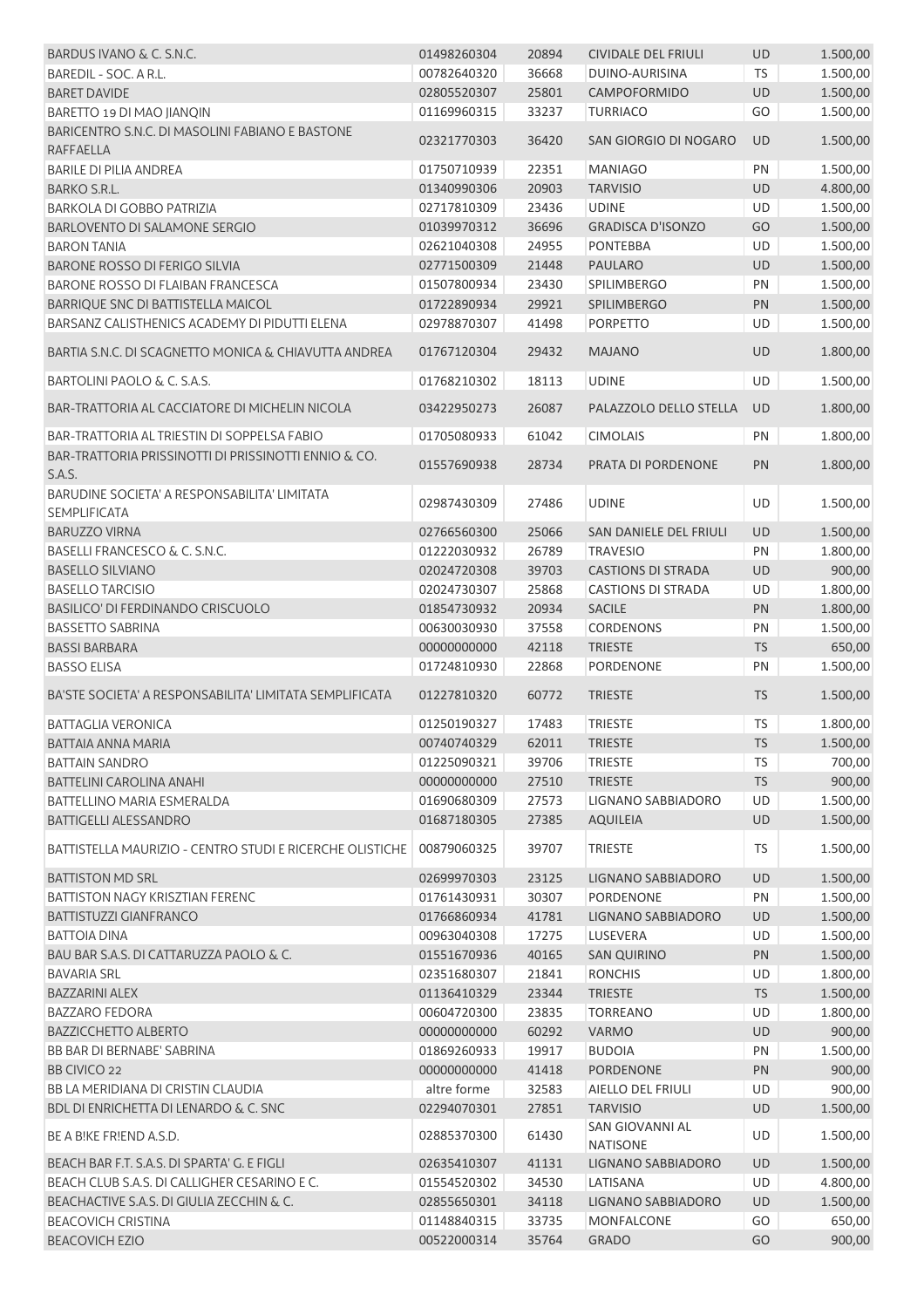| BEAUTIFUL BODY CENTER A.S.D.                                       | 00000000000 | 62249 | <b>GRADO</b>                                | GO        | 1.200,00 |
|--------------------------------------------------------------------|-------------|-------|---------------------------------------------|-----------|----------|
| BEAUTY AND SENSATION SAS DI SAVINO STEFANIA                        | 02899230300 | 20361 | <b>UDINE</b>                                | <b>UD</b> | 1.500,00 |
| BEAUTY CHARME DI SALICE CRISTINA                                   | 02967450301 | 17053 | PASIAN DI PRATO                             | UD        | 1.500,00 |
| BEAUTY EXPRESS DI NAFOREANU DELIA ELENA                            | 01881540932 | 60920 | AZZANO DECIMO                               | PN        | 1.500,00 |
| BEAUTY ROOM DI IVAN ALEXANDRA                                      | 01860180932 | 41319 | <b>CORDENONS</b>                            | PN        | 1.500,00 |
| BEAUTY SECRET DI GALLO BUITRAGO TATIANA                            | 02925660306 | 34740 | <b>UDINE</b>                                | UD        | 1.500,00 |
| BEB CASA ONGJARUT DI BIASIZZO DIEGO                                | 00000000000 | 42123 | <b>TARCENTO</b>                             | UD        | 900,00   |
| BECAUSE OF YOU DI MIRIAM OZMENOGLU                                 | 01342240320 | 28705 | <b>MUGGIA</b>                               | <b>TS</b> | 1.500,00 |
| <b>BECHER ANDREA</b>                                               | 01051610325 | 23231 | <b>TRIESTE</b>                              | TS        | 700,00   |
| <b>BED &amp; BREAKFAST ALLA STAZIONE</b>                           | 00000000000 | 26702 | PORDENONE                                   | PN        | 900,00   |
| BED & BREAKFAST CAMERA CON VISTA DI PASCUTTO<br>MARIANGELA         | 00000000000 | 26625 | LATISANA                                    | UD        | 900,00   |
| BED & BREAKFAST CAZZAGON DI CAZZAGON GIUSEPPINA                    | 00000000000 | 38482 | <b>VENZONE</b>                              | <b>UD</b> | 900,00   |
| <b>BED &amp; BREAKFAST CLARINI</b>                                 | 00000000000 | 27686 | SAN DANIELE DEL FRIULI                      | UD        | 900,00   |
| <b>BED &amp; BREAKFAST DORA DI LODOLO CLARA</b>                    | 00000000000 | 37222 | <b>COLLOREDO DI MONTE</b><br><b>ALBANO</b>  | <b>UD</b> | 900,00   |
| <b>BED &amp; BREAKFAST LA MOLA</b>                                 | 00000000000 | 41881 | CANEVA                                      | PN        | 900,00   |
| BED & BREAKFAST LE MARGHERITE                                      | 00000000000 | 37188 | <b>CIVIDALE DEL FRIULI</b>                  | <b>UD</b> | 900,00   |
| BED & BREAKFAST VILLA ESTER - SIMONITTI DEA                        | 00000000000 | 41192 | CIVIDALE DEL FRIULI                         | UD        | 900,00   |
| <b>BED &amp; BREAKFAST VILLA SIDONIA</b>                           | 00000000000 | 38111 | <b>TRIESTE</b>                              | <b>TS</b> | 900,00   |
| <b>BED &amp; CHIC DI DANIELA ROSSONE</b>                           | 00000000000 | 26313 | <b>TRIESTE</b>                              | TS        | 900,00   |
| <b>BED &amp;BREAKFAST MY WAY</b>                                   | 00000000000 | 26532 | <b>TRIESTE</b>                              | <b>TS</b> | 900,00   |
| <b>BED AND BREAKFAST RUSTICO KETTY</b>                             | 00000000000 | 40587 | <b>VISCO</b>                                | UD        | 900,00   |
| <b>BED AND BREAKFAST</b>                                           | 00000000000 | 33632 | <b>COLLOREDO DI MONTE</b><br><b>ALBANO</b>  | UD        | 900,00   |
| BED AND BREAKFAST AI PRATI DI GUATELLI DANTE                       | 00000000000 | 20773 | <b>VARMO</b>                                | UD        | 900,00   |
| BED AND BREAKFAST CA DI BETTY                                      | 00000000000 | 20326 | <b>FIUMICELLO VILLA</b><br><b>VICENTINA</b> | <b>UD</b> | 900,00   |
| <b>BED AND BREAKFAST DIAMANTE</b>                                  | 00000000000 | 31280 | CAMINO AL<br><b>TAGLIAMENTO</b>             | UD        | 900,00   |
| BED AND BREAKFAST A LI' DI BAI DI D'ORLANDO MILVA                  | 00000000000 | 38377 | <b>TOLMEZZO</b>                             | <b>UD</b> | 900,00   |
| BED AND BREAKFAST AI 7 OLIVI DI CIMENTI ANNALISA                   | 00000000000 | 20734 | <b>TRIESTE</b>                              | <b>TS</b> | 900,00   |
| BED AND BREAKFAST AL CUCHERLE DI BONELLI DANIELA                   | 00000000000 | 18619 | <b>TRIESTE</b>                              | <b>TS</b> | 900,00   |
| BED AND BREAKFAST AL LAGHETTO DI CARLI VASILIJ                     | 00000000000 | 25762 | <b>TRIESTE</b>                              | TS        | 900,00   |
| BED AND BREAKFAST ALLE TRE COLOMBE DI D'ORLANDO<br><b>CATERINA</b> | 00000000000 | 24414 | <b>TOLMEZZO</b>                             | <b>UD</b> | 900,00   |
| BED AND BREAKFAST AURORA DI SCUBLA ELISA                           | 00000000000 | 23381 | <b>CIVIDALE DEL FRIULI</b>                  | UD        | 900,00   |
| BED AND BREAKFAST CASA CARBONARA                                   | 00000000000 | 16903 | <b>CIVIDALE DEL FRIULI</b>                  | UD        | 900,00   |
| BED AND BREAKFAST CUORE DI LAVANDA DI MICHELI STEFANIA             | 00000000000 | 29761 | <b>SPILIMBERGO</b>                          | PN        | 900,00   |
| BED AND BREAKFAST DI ALESSIA GERUNDA OLIVO                         | 00000000000 | 33993 | <b>TRIESTE</b>                              | <b>TS</b> | 900,00   |
| BED AND BREAKFAST DUINO STELLA MARIS DI VALENTI ALBA               | 00000000000 | 37894 | DUINO-AURISINA                              | TS        | 900,00   |
| BED AND BREAKFAST FALCO BIANCO DI BATTIGELLI ORIETTA               | 00000000000 | 23594 | SAN DANIELE DEL FRIULI                      | UD        | 900,00   |
| <b>BED AND BREAKFAST FRIUL</b>                                     | 00000000000 | 38325 | <b>UDINE</b>                                | UD        | 900,00   |
| BED AND BREAKFAST GORGAZZO DI CELANT VANDA                         | 00000000000 | 37302 | <b>POLCENIGO</b>                            | PN        | 900,00   |
| BED AND BREAKFAST GRIM                                             | 00000000000 | 31348 | <b>TRIESTE</b>                              | TS        | 900,00   |
| <b>BED AND BREAKFAST INFIORE</b>                                   | 00000000000 | 35425 | <b>RAVASCLETTO</b>                          | UD        | 900,00   |
| BED AND BREAKFAST LA COGOMA                                        | 00000000000 | 28685 | <b>TRIESTE</b>                              | TS        | 900,00   |
| BED AND BREAKFAST LE RONDINI DI SALVADOR EDI                       | 00000000000 | 24350 | <b>POVOLETTO</b>                            | UD        | 900,00   |
| BED AND BREAKFAST LUI-DE PAULIS DANIELA                            | 00000000000 | 22434 | <b>MAJANO</b>                               | UD        | 900,00   |
| BED AND BREAKFAST NEW EMPIRE 1970 DI MATILDE CALLIPO               | 00000000000 | 24063 | <b>TRIESTE</b>                              | <b>TS</b> | 900,00   |
| BED AND BREAKFAST PONTAFEL DI DEGANO MARIA ELISABETTA              | 00000000000 | 41815 | <b>PONTEBBA</b>                             | <b>UD</b> | 900,00   |
| BED AND BREAKFAST ROSANDRA DI CODAGLIO MICHELE                     | 00000000000 | 17336 | SAN DORLIGO DELLA<br><b>VALLE</b>           | <b>TS</b> | 900,00   |
| <b>BED AND BREAKFAST RUJ</b>                                       | 00000000000 | 41786 | <b>TRIESTE</b>                              | <b>TS</b> | 900,00   |
| BED AND BREAKFAST STIRENCA                                         | 00000000000 | 24185 | <b>TRIESTE</b>                              | <b>TS</b> | 900,00   |
| BED AND BREAKFAST STRUPETOU DI BERNASCONI PAOLA                    | 00000000000 |       | DUINO-AURISINA                              | TS        | 900,00   |
|                                                                    |             | 17424 |                                             |           |          |
| <b>BED AND BREAKFAST TORREBIANCA</b>                               | 00000000000 | 16984 | <b>TRIESTE</b>                              | <b>TS</b> | 900,00   |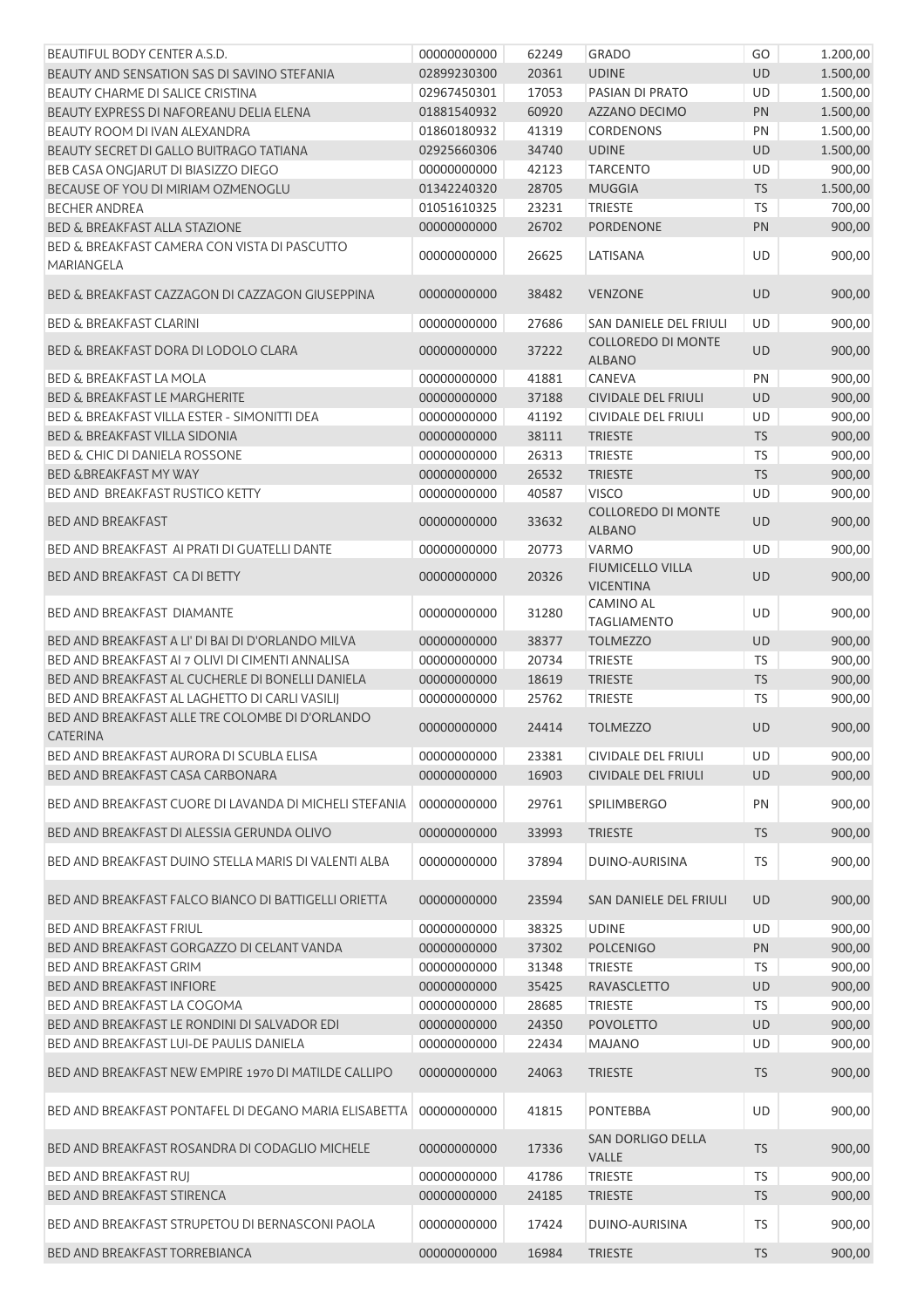| BED AND BREAKFAST VILLA OTTELIO DI MIANI MERCEDE                                       | 00000000000 | 24875 | PRADAMANO                          | UD        | 900,00   |
|----------------------------------------------------------------------------------------|-------------|-------|------------------------------------|-----------|----------|
| BED E BREAKFAST AL BORGO DI ARANGIO MARIA                                              | 00000000000 | 61247 | <b>TRIESTE</b>                     | <b>TS</b> | 900,00   |
| BED E BREAKFAST CASA DE MARCO DI DE MARCO FRANCA                                       | 00000000000 | 28535 | SAN GIOVANNI AL<br><b>NATISONE</b> | UD        | 900,00   |
| BED&BREAKFAST APRICOT DI MIGLIORE ANNUNZIATA                                           | 00000000000 | 33317 | POZZUOLO DEL FRIULI                | UD        | 900,00   |
| BED&BREAKFAST CASA DUE TIGLI                                                           | 00000000000 | 25487 | CORNO DI ROSAZZO                   | UD        | 900,00   |
| BED&BREAKFAST FLO                                                                      | 00000000000 | 17240 | DUINO-AURISINA                     | <b>TS</b> | 900,00   |
| <b>BED&amp;JAZZ</b>                                                                    | 00000000000 | 39758 | <b>MONFALCONE</b>                  | GO        | 900,00   |
| BED&KITCHEN AL DOLCE EREMO AFFITTACAMERE DI FABIANA<br><b>PAROVEL</b>                  | 01292900329 | 33463 | <b>TRIESTE</b>                     | <b>TS</b> | 900,00   |
| BEDANDBREAKFAST A CASA DI MERCEDES DI MARIA MERCEDES<br><b>DE MEZZO</b>                | 00000000000 | 41954 | <b>UDINE</b>                       | <b>UD</b> | 900,00   |
| BEDIRHAN KEBAB S.R.L.                                                                  | 01263060327 | 38529 | <b>TRIESTE</b>                     | <b>TS</b> | 1.800,00 |
| <b>BEE SRL</b>                                                                         | 01302700321 | 26249 | <b>TRIESTE</b>                     | <b>TS</b> | 1.500,00 |
| BEERBANTE DI TOLDO GIANLUCA                                                            | 01717360935 | 18565 | PASIANO DI PORDENONE               | PN        | 1.500,00 |
|                                                                                        |             |       |                                    |           |          |
| BEET ACADEMY ASSOCIAZIONE SPORTIVA DILETTANTISTICA                                     | 01350080329 | 62111 | <b>TRIESTE</b>                     | TS        | 1.200,00 |
| <b>BEG DI POSAR DIEGO</b>                                                              | 01284280326 | 21381 | <b>TRIESTE</b>                     | <b>TS</b> | 1.800,00 |
| <b>BEGIC NAIMA</b>                                                                     | 01117940328 | 18785 | <b>TRIESTE</b>                     | <b>TS</b> | 1.500,00 |
| <b>BEGICI ORGES</b>                                                                    | 01764330930 | 38705 | CASARSA DELLA DELIZIA              | PN        | 1.500,00 |
| <b>BEI MARGIT DI GRASL MARGIT</b>                                                      | 01457060307 | 25811 | LATISANA                           | UD        | 1.500,00 |
| BEJAN MIHAELA FABIOLA                                                                  | 01820900932 | 37743 | <b>FRISANCO</b>                    | PN        | 1.500,00 |
| BELALIPTSAVA VIKTORYIA                                                                 | 01782420937 | 22242 | <b>VALVASONE ARZENE</b>            | PN        | 1.800,00 |
| <b>BELASICH ROBERTO</b>                                                                | 01175790318 | 25572 | <b>TRIESTE</b>                     | <b>TS</b> | 1.500,00 |
| BELCINQUE DI RACHELE LOMBARDI                                                          | 00000000000 | 25164 | <b>TRIESTE</b>                     | <b>TS</b> | 900,00   |
| BELKA MEDIA SOCIETA' COOPERATIVA                                                       | 02870050305 | 57818 | <b>UDINE</b>                       | UD        | 1.500,00 |
| BELLA GIOIA DI SOPROMADZE SOPIO                                                        | 02959210309 | 36210 | <b>CIVIDALE DEL FRIULI</b>         | UD        | 1.500,00 |
| <b>BELLA GRADO SRL</b>                                                                 | 01109830313 | 22041 | <b>GRADO</b>                       | GO        | 1.800,00 |
| BELLA ITALIA & EFA VILLAGE S.R.L.                                                      | 02889250300 | 25728 | <b>UDINE</b>                       | UD        | 900,00   |
| BELLA NAPOLI DI DE ROSA BARTOLOMEO                                                     | 01006630311 | 22759 | <b>UDINE</b>                       | UD        | 1.800,00 |
| BELLA NAPOLI S.N.C. DI SALVATORE GIGLIO & C.                                           | 00071130322 | 27402 | <b>TRIESTE</b>                     | <b>TS</b> | 1.800,00 |
| BELLA VISTA DI OLESIA POTEREIKO                                                        | 01302950322 | 24107 | <b>TRIESTE</b>                     | <b>TS</b> | 1.500,00 |
| BELLAVISTA SAN DORLIGO DELLA VALLE - DOLINA                                            | 00000000000 | 38977 | SAN DORLIGO DELLA<br>VALLE         | TS        | 900,00   |
| <b>BELLEMO ROBERTO</b>                                                                 | 02126450309 | 42426 | <b>CERVIGNANO DEL FRIULI</b>       | <b>UD</b> | 1.500,00 |
| <b>BELLETTI PATRIZIA</b>                                                               | 01299920320 | 22113 | TRIESTE                            | TS        | 1.800,00 |
| <b>BELLINA DIEGO</b>                                                                   | 00918290321 | 20348 | <b>TRIESTE</b>                     | <b>TS</b> | 700,00   |
| <b>BELLINETTI ELENA</b>                                                                | 00000000000 | 24900 | <b>SUTRIO</b>                      | UD        | 900,00   |
| <b>BELLINI GIADA</b>                                                                   | 02934570306 | 35170 | <b>CODROIPO</b>                    | UD        | 1.500,00 |
| BELLI'S THE CHOICE DI CROZZOLI NICOLA                                                  | 01203020316 | 31451 | <b>TURRIACO</b>                    | GO        | 1.500,00 |
| <b>BELLITTO ALESSANDRO</b>                                                             | 01561530930 | 39628 | VAJONT                             | PN        | 1.500,00 |
| <b>BELLON LORENA</b>                                                                   | 01061390314 | 20464 | <b>MONFALCONE</b>                  | GO        | 1.500,00 |
| <b>BELLOTTO MAURO</b>                                                                  | 00603950320 | 30924 | <b>TRIESTE</b>                     | <b>TS</b> | 700,00   |
| <b>BELLOTTO RAFFAELO</b>                                                               | 01369510936 | 28764 | MORSANO AL<br><b>TAGLIAMENTO</b>   | PN        | 1.500,00 |
| <b>BELLUZ PATRIZIA</b>                                                                 | 02123420305 | 20529 | <b>GEMONA DEL FRIULI</b>           | UD        | 1.500,00 |
| BELLUZZO LUCIANA E C. S.N.C.                                                           | 01033760933 | 24476 | <b>PORCIA</b>                      | PN        | 1.500,00 |
| <b>BELTRAME CRISTINA</b>                                                               | 00000000000 | 18442 | <b>FONTANAFREDDA</b>               | PN        | 900,00   |
| <b>BELTRAME GIANLUCA</b>                                                               | 00000000000 | 17519 | REMANZACCO                         | UD        | 900,00   |
| <b>BELTRAME GIANLUCA</b>                                                               | 02647510300 | 42481 | <b>UDINE</b>                       | UD        | 1.500,00 |
| BELTRAME MARCO & C. S.A.S.                                                             | 01387150301 | 35759 | <b>UDINE</b>                       | UD        | 1.800,00 |
| <b>BELTRAME MONICA</b>                                                                 | 02281900304 | 37299 | <b>MANZANO</b>                     | UD        | 650,00   |
| <b>BELTRAMINI MICHELE</b>                                                              | 02965420306 | 24542 | <b>TAVAGNACCO</b>                  | UD        | 700,00   |
| BELTRAMINI RENATA                                                                      | 02405920303 | 32860 | <b>UDINE</b>                       | UD        | 1.800,00 |
| BELVEDERE DEI F.LLI MORANDINI S.N.C.                                                   | 00378780308 | 31096 | <b>TRICESIMO</b>                   | UD        | 1.800,00 |
| BELVEDERE PINETA S.R.L.                                                                | 00272020306 | 18236 | <b>AQUILEIA</b>                    | UD        | 1.500,00 |
| <b>BELVEDERE S.R.L.</b>                                                                | 01449280302 | 29620 | <b>UDINE</b>                       | UD        | 1.800,00 |
| BELVEDERE SISTIANA SOCIETA' A RESPONSABILITA' LIMITATA<br>SEMPLIFICATA CON UNICO SOCIO | 01253890329 | 25386 | DUINO-AURISINA                     | <b>TS</b> | 1.500,00 |
| <b>BEN RENATO</b>                                                                      | 01200200309 | 27272 | MALBORGHETTO<br>VALBRUNA           | UD        | 1.500,00 |
| <b>BENCICH PAOLO</b>                                                                   | 00973370323 | 19720 | <b>TRIESTE</b>                     | <b>TS</b> | 700,00   |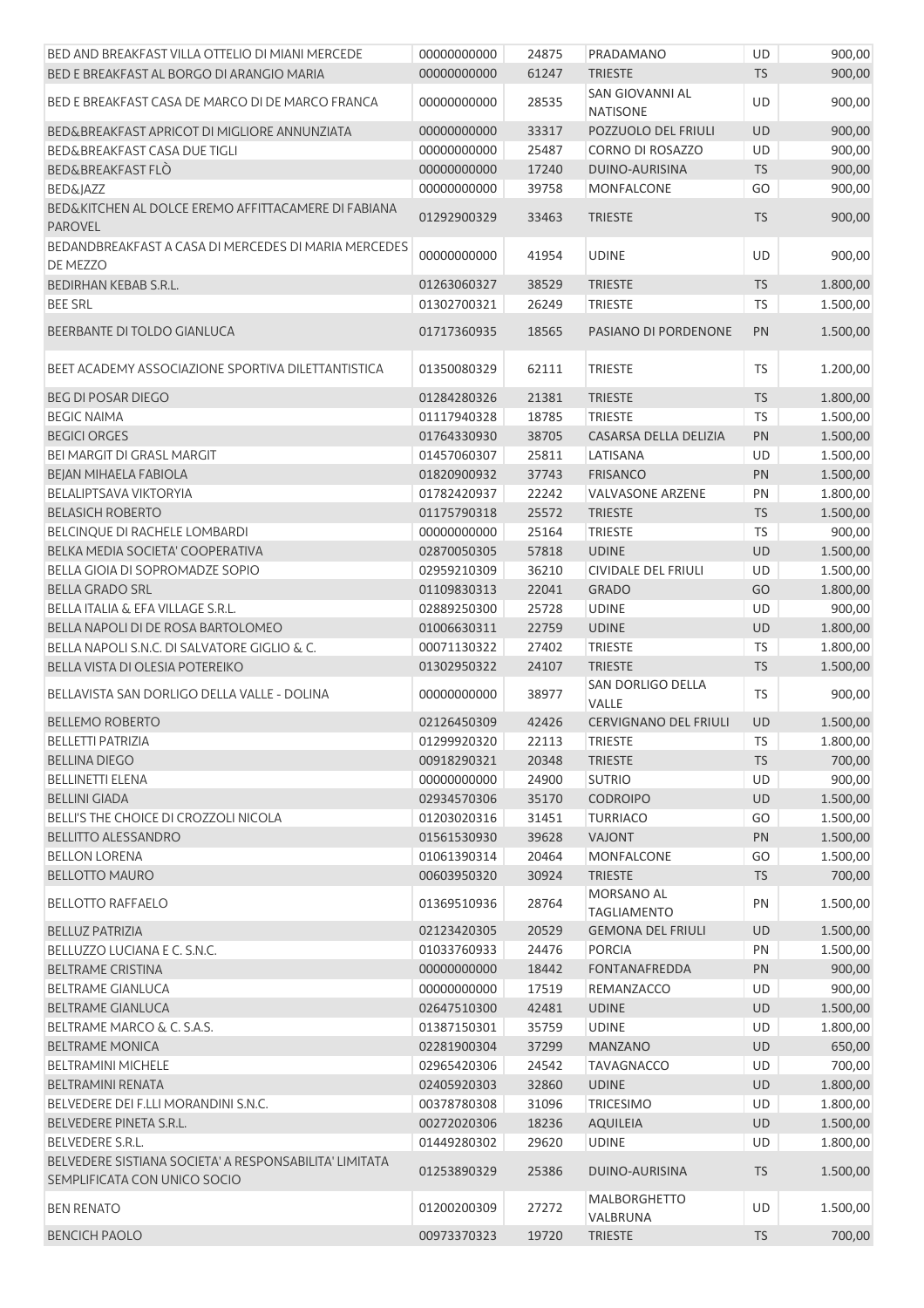| <b>BENEDETTI GIACOMO</b>                           | 02567340308 | 37467 | <b>CODROIPO</b>              | UD        | 1.500,00 |
|----------------------------------------------------|-------------|-------|------------------------------|-----------|----------|
| <b>BENEDETTI MANUEL</b>                            | 02950610309 | 24852 | <b>TOLMEZZO</b>              | UD        | 1.800,00 |
| BENEDETTI MASSIMILIANO                             | 02434550303 | 60750 | PREMARIACCO                  | UD        | 1.500,00 |
| <b>BENEDETTI RISS LUCA</b>                         | 02951620307 | 20721 | SAPPADA                      | UD        | 900,00   |
| <b>BENEDINI RAFFAELE</b>                           | 01077580304 | 61692 | <b>CODROIPO</b>              | UD        | 1.500,00 |
| <b>BENES MARCO</b>                                 | 01806200307 | 30828 | <b>CERVIGNANO DEL FRIULI</b> | UD        | 1.500,00 |
| BENESSERE ASSOCIAZIONE SPORTIVA DILETTANTISTICA E  |             |       |                              |           |          |
| <b>CULTURALE</b>                                   | 01002130324 | 60573 | <b>TRIESTE</b>               | <b>TS</b> | 1.200,00 |
| BEN-ESSERE DI FURLAN STELLA                        | 02927710307 | 21578 | <b>CORMONS</b>               | GO        | 1.500,00 |
| BENESSERE DONNA DI NICOLETTA BLASICH               | 02294690306 | 20625 | <b>UDINE</b>                 | UD        | 1.500,00 |
| <b>BENET ANNA MARIA</b>                            | 01848640932 | 37413 | <b>PORDENONE</b>             | PN        | 1.500,00 |
| <b>BENFATTO GABRIELE</b>                           | 01172830315 | 32499 | <b>FOGLIANO REDIPUGLIA</b>   | GO        | 1.800,00 |
| <b>BENFENATI JENNIFER</b>                          | 01208710317 | 60252 | MONFALCONE                   | GO        | 1.500,00 |
| <b>BENO SEBASTIAN</b>                              | 01027500329 | 33569 | <b>TRIESTE</b>               | <b>TS</b> | 700,00   |
| <b>BENVENISTI FEDERICA</b>                         | 02459930307 | 19401 | <b>TARVISIO</b>              | UD        | 1.800,00 |
| BENVENUTA LUMACA SOCIETA' SEMPLICE AGRICOLA        | 01801910934 | 35723 | <b>AVIANO</b>                | PN        | 1.800,00 |
| <b>BENVENUTI ALESSANDRO</b>                        | 00973360324 | 17342 | <b>TRIESTE</b>               | <b>TS</b> | 700,00   |
| <b>BENVENUTI DANIELE</b>                           | 01267510327 | 18568 | <b>TRIESTE</b>               | TS        | 700,00   |
| BENVENUTO & GNAN S.N.C.                            | 01495360305 | 23120 | PAVIA DI UDINE               | UD        | 1.800,00 |
| <b>BENVENUTO DAVID</b>                             | 02887900302 | 60716 | <b>BICINICCO</b>             | UD        |          |
|                                                    |             |       |                              |           | 1.500,00 |
| <b>BEORCHIA GIULIA</b>                             | 02933530301 | 58836 | <b>UDINE</b>                 | UD        | 1.200,00 |
| <b>BERDON ELIANA</b>                               | 01289020321 | 30610 | <b>TRIESTE</b>               | <b>TS</b> | 1.800,00 |
| <b>BERGOMAS STEFANO</b>                            | 01185370317 | 35555 | <b>MARIANO DEL FRIULI</b>    | GO        | 1.800,00 |
| BERIA DI SALE D'ARGENTINA DE CARVALHO DE MORAES DE | 01156170308 | 26614 | SAN GIOVANNI AL              | UD        | 1.800,00 |
| PUPPI CARLO                                        |             |       | <b>NATISONE</b>              |           |          |
| BERLINA COFFEE&BAR DI ROSSINO ARIANNA              | 02910130307 | 23827 | MOGGIO UDINESE               | UD        | 1.500,00 |
| <b>BERNARDI GIANFRANCO</b>                         | 02026600300 | 60769 | RIVIGNANO TEOR               | UD        | 1.800,00 |
| <b>BERNARDI TIZIANA</b>                            | 01054990328 | 40999 | <b>TRIESTE</b>               | <b>TS</b> | 1.500,00 |
| <b>BERNARDINI MONICA</b>                           | 01075350312 | 34680 | <b>GORIZIA</b>               | GO        | 900,00   |
| BERNARDINO BARBARA                                 | 02265130308 | 26481 | <b>UDINE</b>                 | UD        | 900,00   |
| <b>BERNARDIS ANDREA</b>                            | 00000000000 | 19895 | <b>MORTEGLIANO</b>           | UD        | 900,00   |
| <b>BERNARDIS FRANCESCO</b>                         | 00000000000 | 19281 | <b>MORTEGLIANO</b>           | UD        | 900,00   |
| <b>BERNARDIS LUCA</b>                              | 02358880306 | 27105 | SAN VITO DI FAGAGNA          | UD        | 1.500,00 |
| <b>BERRA BIANCA</b>                                | 02655860308 | 26206 | REANA DEL ROIALE             | UD        | 1.500,00 |
| <b>BERSAN GABRIELLA</b>                            | 00844820324 | 32030 | <b>TRIESTE</b>               | <b>TS</b> | 1.500,00 |
| <b>BERTAGNIN VIRGINIA</b>                          | 00791080252 | 58228 | <b>PRECENICCO</b>            | UD        | 900,00   |
| <b>BERTAGNO GIOVANNI</b>                           | 01291870937 | 39731 | <b>CLAUT</b>                 | PN        | 1.500,00 |
| BERTAZZO S.A.S. DI ZORZENON ALESSIO & C.           | 00382310316 | 18671 | <b>GORIZIA</b>               | GO        | 1.500,00 |
| <b>BERTI EMANUELE</b>                              | 00551420318 | 59725 | STARANZANO                   | GO        | 1.500,00 |
| <b>BERTIN DORIANA</b>                              | 00278000930 | 32086 | <b>TRAVESIO</b>              | PN        | 1.800,00 |
| BERTO & PINO S.N.C. DI LACALAMITA ELIANA & C.      | 00998550321 | 47888 | <b>TRIESTE</b>               | <b>TS</b> | 1.500,00 |
| <b>BERTOCCHI ANDREA</b>                            | 01197200320 | 59707 | <b>MUGGIA</b>                | <b>TS</b> | 1.500,00 |
| <b>BERTOCCHI MANUELA</b>                           | 01270940321 | 22040 | <b>MUGGIA</b>                | TS        | 1.500,00 |
| <b>BERTOGNA SILVIA</b>                             | 00000000000 | 61818 | SAN CANZIAN D'ISONZO         | GO        | 900,00   |
| <b>BERTOIA CESARE</b>                              | 01231000934 | 60277 | <b>VALVASONE ARZENE</b>      | PN        | 900,00   |
| <b>BERTOJA TIZIANA</b>                             | 01122160326 | 17868 | <b>TRIESTE</b>               | <b>TS</b> | 1.800,00 |
| BERTOLI E ZULIANI S.R.L.                           | 02245600305 | 21924 | <b>POCENIA</b>               | UD        | 1.500,00 |
| <b>BERTOLI GLORIA</b>                              | 01795670932 | 37292 | CASTELNOVO DEL FRIULI        | PN        | 1.500,00 |
| <b>BERTOLI MARA</b>                                | 01334490933 | 22901 | <b>SPILIMBERGO</b>           | PN        | 1.500,00 |
| <b>BERTOLINI SARA</b>                              | 02875900306 | 35726 | <b>TREPPO GRANDE</b>         | UD        | 1.500,00 |
| <b>BERTOLUTTI ROBERTO</b>                          | 01683550303 | 18473 | <b>FAEDIS</b>                | UD        | 700,00   |
| <b>BERTOLUTTI SHEILA</b>                           | 02994410302 | 36438 | PREMARIACCO                  | UD        | 1.800,00 |
| <b>BERTOLUTTI STEFANO</b>                          | 02985590302 | 60743 | ROMANS D'ISONZO              | GO        | 1.500,00 |
| <b>BERTONCELLI VALERIA</b>                         | 03019721202 | 23179 | <b>AVIANO</b>                | PN        | 4.800,00 |
| <b>BERTONI S.R.L.</b>                              |             |       |                              |           |          |
|                                                    | 02104660309 | 35604 | <b>NIMIS</b>                 | UD        | 1.800,00 |
| <b>BERTOSSI ROSANNA</b>                            | 02862350309 | 40546 | <b>UDINE</b>                 | UD        | 1.500,00 |
| BERTUZZI LUCIA EMILIA                              | 01281330934 | 26084 | VITO D'ASIO                  | PN        | 1.500,00 |
| <b>BESEDNJAK FABIA</b>                             | 01320110321 | 22845 | <b>MUGGIA</b>                | <b>TS</b> | 1.800,00 |
| <b>BESSEGA DANIELA</b>                             | 01886490935 | 57667 | PORDENONE                    | PN        | 4.800,00 |
| <b>BET CRISTINA</b>                                | 01121680936 | 31053 | <b>BARCIS</b>                | PN        | 1.500,00 |
| <b>BETELLI EMILIO</b>                              | 01875210302 | 24827 | LATISANA                     | UD        | 1.500,00 |
| <b>BETTIOL GIAN LUIGI</b>                          | 01272170935 | 41355 | <b>SAN QUIRINO</b>           | PN        | 700,00   |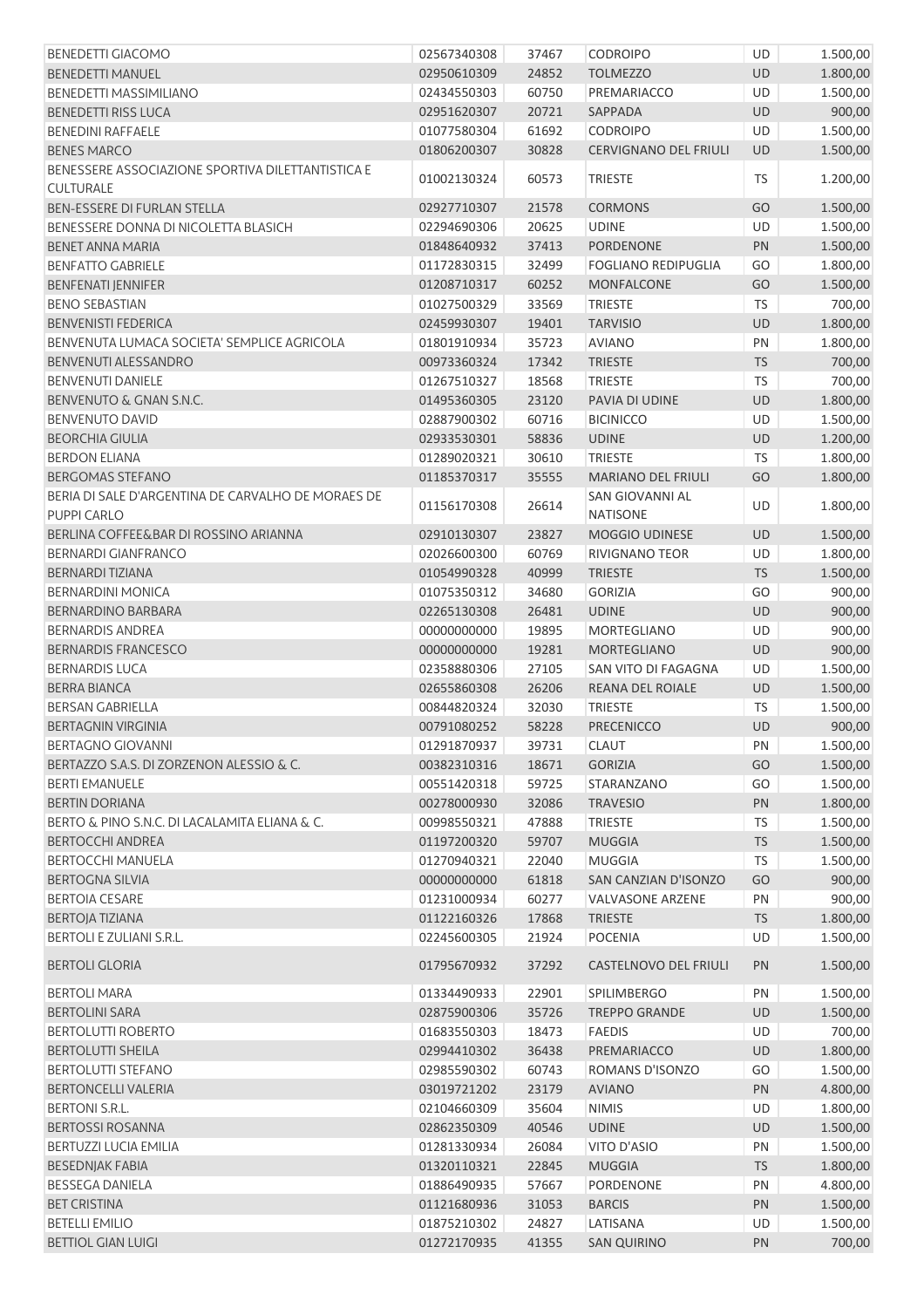| <b>BEVILACQUA MASSIMO</b>                                                 | 00990410326                | 42703          | DUINO-AURISINA                            | TS              | 1.800,00             |
|---------------------------------------------------------------------------|----------------------------|----------------|-------------------------------------------|-----------------|----------------------|
| <b>BEVILACQUA SISTO</b>                                                   | 01679820306                | 33022          | <b>CIVIDALE DEL FRIULI</b>                | <b>UD</b>       | 1.800,00             |
| BEVILACQUA VALENTINA                                                      | 02625640301                | 32950          | <b>FLAIBANO</b>                           | <b>UD</b>       | 1.500,00             |
| BEZIN LILIANA E GUSTINCIC IGOR S.N.C.                                     | 00885160325                | 24890          | <b>TRIESTE</b>                            | <b>TS</b>       | 1.800,00             |
| <b>BEZZI STEFANO</b>                                                      | 01013920317                | 20414          | <b>GORIZIA</b>                            | GO              | 1.500,00             |
| BI.BE, DI PATRUNO TIBERIO E C. S.A.S.                                     | 01108220318                | 17258          | <b>GRADO</b>                              | GO              | 1.500,00             |
| <b>BIACCA STEFANO</b>                                                     | 01229680325                | 34629          | <b>TRIESTE</b>                            | <b>TS</b>       | 700,00               |
| <b>BIAGINI GABRIEL</b>                                                    | 02844880308                | 34312          | <b>CORMONS</b>                            | GO              | 700,00               |
| <b>BIAN HAIYONG</b>                                                       | 02885820304                | 60433          | <b>CORDENONS</b>                          | PN              | 1.500,00             |
| <b>BIANCHI RAFFAELLA</b>                                                  | 02700120302                | 27330          | <b>PAGNACCO</b>                           | UD              | 1.500,00             |
| BIANCHIN DAVIDE & BIANCHIN ANDREA - SOCIETA' IN NOME                      |                            |                |                                           |                 |                      |
| <b>COLLETTIVO</b>                                                         | 00792110322                | 31866          | <b>TRIESTE</b>                            | TS              | 1.500,00             |
| <b>BIANCO BERNARDINIS SIMONE</b>                                          | 02868540309                | 60446          | <b>MAJANO</b>                             | UD              | 1.500,00             |
|                                                                           |                            |                |                                           |                 |                      |
| BIANCONIGLIO PLAYLAND & CAFE DI BUDICA OLIMPIA SICA                       | 02767930304                | 18866          | <b>UDINE</b>                              | UD              | 4.800,00             |
| <b>BIANCOSPINO DI ERIK DEBELJAK</b>                                       | 01349220325                | 58828          | <b>TRIESTE</b>                            | <b>TS</b>       | 1.800,00             |
| <b>BIASINUTTO CLAUDIO</b>                                                 | 02924390301                | 60374          | <b>RESIA</b>                              | UD              | 900,00               |
| <b>BIASINUTTO LUIGI</b>                                                   | 01825830308                | 39495          | PRECENICCO                                | UD              | 1.800,00             |
| <b>BIASONI BEATRICE</b>                                                   | 00492430939                | 19400          | <b>ARBA</b>                               | PN              | 1.500,00             |
| <b>BIASONI SILVIO</b>                                                     | 02552690303                | 26652          | <b>MARANO LAGUNARE</b>                    | <b>UD</b>       | 1.500,00             |
| <b>BIBALO MANUEL</b>                                                      | 02854090301                | 21278          | <b>GRADO</b>                              | GO              | 1.500,00             |
| <b>BIBIQ CAFE' SRLS</b>                                                   | 01874810938                | 40441          | <b>ZOPPOLA</b>                            | PN              | 1.500,00             |
| <b>BIDINOST HERMAN</b>                                                    | 01214680934                | 33020          | <b>CORDENONS</b>                          | PN              | 1.500,00             |
| <b>BIDOLI CATTERINA</b>                                                   | 00043150937                | 24876          | <b>TRAMONTI DI SOTTO</b>                  | PN              | 1.500,00             |
| <b>BIDOLI GIOVANNA</b>                                                    | 02930130303                | 17942          | PALUZZA                                   | UD              | 1.500,00             |
| <b>BIDUT ANDREA</b>                                                       | 01151660311                | 20923          | RONCHI DEI LEGIONARI                      | GO              | 1.800,00             |
| <b>BIDUT CATERINA</b>                                                     | 01023340316                | 38729          | MONFALCONE                                | GO              | 1.800,00             |
|                                                                           |                            |                |                                           |                 |                      |
| BIEFFE S.A.S. DI ANDREA E URBANO FABBRO & C.                              | 02331010302                | 29142          | CASSACCO                                  | UD              | 1.800,00             |
| <b>BIERENGEL SRL</b>                                                      | 01396230938                | 34683          | <b>CORDENONS</b>                          | PN              | 1.800,00             |
| BIERKELLER DI GRATTON DANIELE                                             | 01126540317                | 21499          | <b>GORIZIA</b>                            | GO              | 1.500,00             |
| <b>BIERTI LICIA</b>                                                       | 00200540300                | 38110          | <b>GEMONA DEL FRIULI</b>                  | UD              | 1.500,00             |
|                                                                           |                            |                |                                           |                 |                      |
| BIG BRUTUS S.A.S. DI GALATEO NICOLE E C.                                  | 02937790307                | 20882          | <b>FIUMICELLO VILLA</b>                   | UD              | 1.800,00             |
|                                                                           |                            |                | <b>VICENTINA</b>                          |                 |                      |
| <b>BIGONTINA STEFANO</b>                                                  | 01337980328                | 29721          | <b>TRIESTE</b>                            | <b>TS</b>       | 700,00               |
| <b>BIGOT MAURO</b>                                                        | 02061480303                | 20758          | <b>CORMONS</b>                            | GO              | 1.500,00             |
| <b>BIGOTTO GIGLIOLA</b>                                                   | 01573370309                | 41744          | LIGNANO SABBIADORO                        | UD              | 1.500,00             |
| BIG'S GYM - S. A R.L.                                                     | 00659350326                | 57692          | TRIESTE                                   | <b>TS</b>       | 1.500,00             |
| BIKEAIR RACE TEAM ASD CICLISTICA                                          | 01752490936                | 61604          | <b>PORCIA</b>                             | PN              | 1.200,00             |
| BIKERS CAFE WOLLY & MAMY DI BRATOS WALTER                                 | 01222360321                | 34430          | <b>MUGGIA</b>                             | <b>TS</b>       | 1.500,00             |
| BILIARDO74 DI CESAREO DAVIDE                                              | 02748450307                | 27238          | CASSACCO                                  | UD              | 1.500,00             |
| BILLY S.R.L.                                                              | 02337530303                | 41250          | <b>UDINE</b>                              | UD              | 1.500,00             |
| BIMA CAFFE' DI COMASTRI CESARE                                            | 01189390311                | 36903          | <b>MONFALCONE</b>                         | GO              | 1.500,00             |
| <b>BINCOLETTO MASCIA</b>                                                  | 02388360303                | 20083          | PASIAN DI PRATO                           | UD              | 650,00               |
| <b>BINOT ALIDA</b>                                                        | 01809430935                | 31063          | PASIANO DI PORDENONE                      | PN              | 1.500,00             |
| <b>BIO HAUS DI JERAM ERICA</b>                                            | 02806580300                | 34583          | <b>TARVISIO</b>                           | <b>UD</b>       | 1.500,00             |
| BIO&FUN - SOCIETA' SPORTIVA DILETTANTISTICA A                             | 01298990324                | 57847          | <b>TRIESTE</b>                            | TS              | 1.200,00             |
| RESPONSABILITA' LIMITATA                                                  |                            |                |                                           |                 |                      |
| <b>BIONDI ELEONORA</b>                                                    | 00000000000                | 38392          | <b>TRIESTE</b>                            | <b>TS</b>       | 900,00               |
| <b>BIONDI STEFANO</b><br>BIQUADRO DI BENEDETTO STEFANO & BENEDETTO ANDREA | 01128820329<br>02522480306 | 18812<br>41237 | <b>TRIESTE</b><br><b>UDINE</b>            | TS<br><b>UD</b> | 700,00               |
| S.N.C.                                                                    |                            |                |                                           |                 | 1.500,00             |
| <b>BIRBANTI S.R.L.</b>                                                    | 01275560322                | 29134          | <b>TRIESTE</b>                            | <b>TS</b>       | 1.800,00             |
| BIRILLI S.N.C. DI PALERMO DANIELE & RUGGIERO PAOLA                        | 02385890302                | 30273          | <b>UDINE</b>                              | UD              | 900,00               |
| BIRRA E BASTA DI FREMONDIERE PATRICIA                                     | 01129200315                | 28332          | PALMANOVA                                 | UD              | 1.500,00             |
| <b>BIRRASTORE S.R.L.S.</b>                                                | 02940850304                | 22782          | <b>UDINE</b>                              | UD              | 1.500,00             |
| BIRRERIA BUNKER S.R.L.                                                    | 01256970326                | 31648          | DUINO-AURISINA                            | <b>TS</b>       | 1.800,00             |
| BIRRERIA DA MARCO DI BELLON MARCO & C. S.N.C.                             | 01426270300                | 25120          | <b>SAN GIOVANNI AL</b><br><b>NATISONE</b> | UD              | 1.800,00             |
| BIRRERIA IL PANINO DI CLABASSI FABIO                                      | 02420570307                | 34884          | SEDEGLIANO                                | UD              | 1.500,00             |
| BIRRERIA LION SNACK BAR DI TOMADA LIONELLA                                | 02093370308                | 39676          | <b>MAJANO</b>                             | UD              | 1.800,00             |
| BIRRERIA MONDELLI DI ENZO E DALIDA NUZZO & C. S.N.C.                      | 01831970304                | 21607          | <b>TALMASSONS</b>                         | UD              | 1.800,00<br>1.800,00 |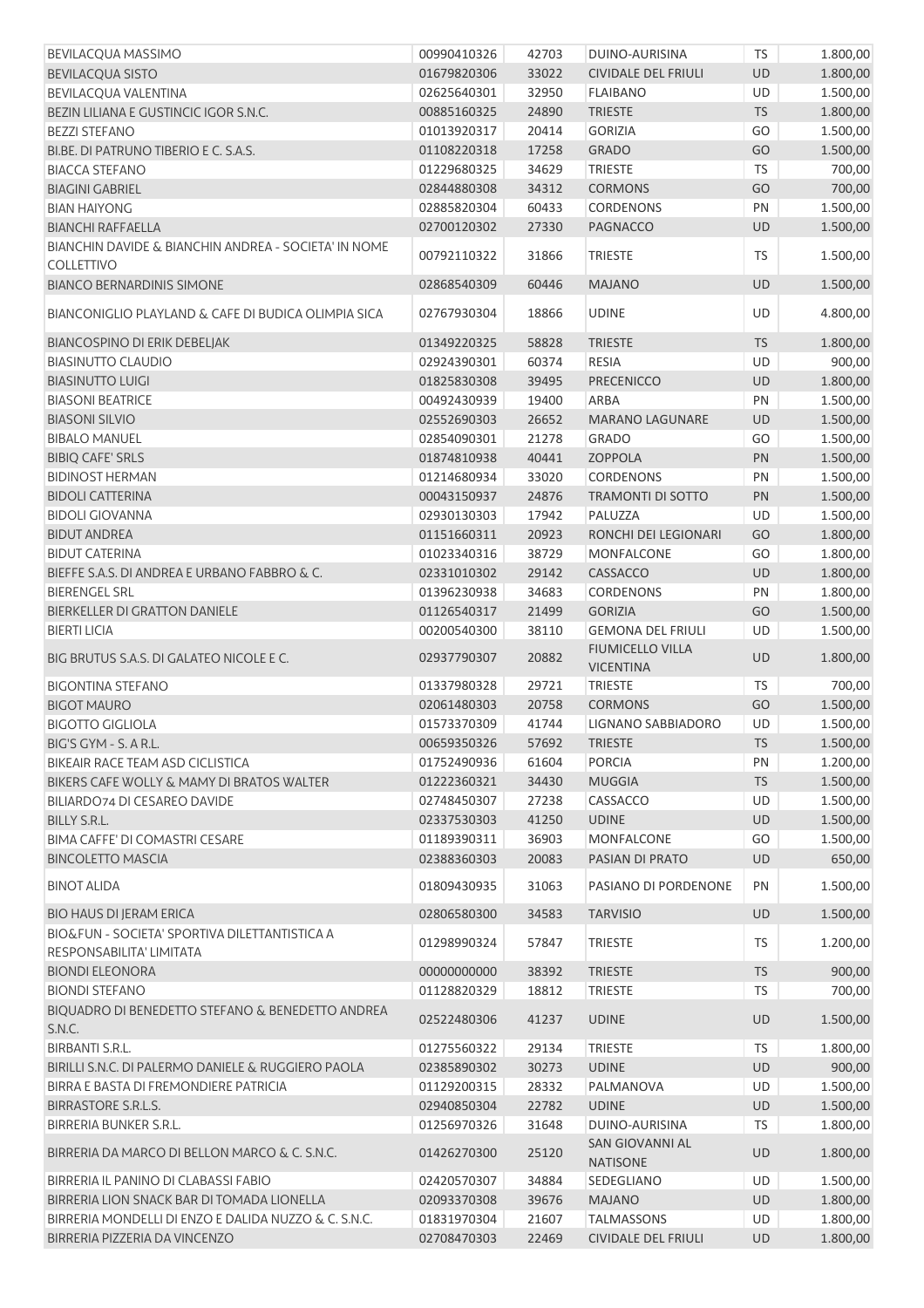| BIRRERIA THE OLD STABLE DI BATTAGELLO SARA & C. S.N.C.    | 02279210302 | 41776 | LIGNANO SABBIADORO         | UD        | 1.800,00 |
|-----------------------------------------------------------|-------------|-------|----------------------------|-----------|----------|
| BIRRHARIA SAS DI GIORGIANI PAMELA & C.                    | 02216140307 | 40590 | PALMANOVA                  | <b>UD</b> | 1.500,00 |
| BIRRIFICIO FORUM IULII SOCIETA' AGRICOLA SRL              | 02876450301 | 26542 | CIVIDALE DEL FRIULI        | UD        | 1.800,00 |
| BIRRIFICIO FRIULANO S.R.L.S. - SOCIETA' A RESPONSABILITA' |             |       | SAN GIOVANNI AL            |           |          |
| LIMITATA SEMPLIFICATA                                     | 01160470314 | 27916 | <b>NATISONE</b>            | <b>UD</b> | 1.800,00 |
| BIRRIFICIO UDINESE S.R.L.                                 | 02221110303 | 30723 | <b>UDINE</b>               | UD        | 1.800,00 |
| <b>BISCONTIN CLAUDIA</b>                                  | 01812260931 | 30845 | <b>AVIANO</b>              | PN        | 1.500,00 |
| <b>BISCONTIN TIZIANA</b>                                  | 01855780936 | 32281 | <b>POLCENIGO</b>           | PN        | 1.800,00 |
| <b>BISTRO' 51 DI PASTORE ERIK</b>                         | 01335350326 | 32113 | <b>TRIESTE</b>             | <b>TS</b> | 1.800,00 |
| BISTRO' CHIERIGO BAR GELATERIA DI DORIGO MANUEL           | 02956540302 | 36343 | <b>FORNI DI SOPRA</b>      | UD        | 1.800,00 |
| <b>BISTROT DI BOSCHETTI ANTONELLO</b>                     | 01332440328 | 42655 | <b>TRIESTE</b>             | <b>TS</b> | 1.800,00 |
| <b>BITTOLO BON S.R.L.</b>                                 | 00960680304 | 27899 | LIGNANO SABBIADORO         | UD        | 4.800,00 |
|                                                           |             |       | <b>MALBORGHETTO</b>        |           |          |
| <b>BITTOLO UMBERTO</b>                                    | 00800990301 | 32296 | VALBRUNA                   | <b>UD</b> | 1.800,00 |
|                                                           |             |       |                            |           |          |
| BIZJAK S.N.C. AGRICOLA DI IVANA BIZJAK E MAJA BIZJAK & C. | 01242000329 | 27907 | <b>MONRUPINO</b>           | TS        | 1.800,00 |
| <b>BIZJAK SUZANA</b>                                      | 01208590313 | 33438 | <b>VILLESSE</b>            | GO        | 1.500,00 |
| <b>BIZZARO ROMINA</b>                                     | 01812760930 | 39368 | AZZANO DECIMO              | PN        | 1.500,00 |
| <b>BL TRAINING A.S.D</b>                                  | 01885510931 | 62128 | <b>FIUME VENETO</b>        | PN        | 1.200,00 |
| <b>BLACK DUCKS RUGBY GEMONA</b>                           | 02629190303 | 61578 | <b>GEMONA DEL FRIULI</b>   | UD        | 1.200,00 |
| BLACK SHEEP ASSOCIAZIONE SPORTIVA DILETTANTISTICA         |             |       |                            |           |          |
| DODGEBALL BRUGNERA                                        | 01809530932 | 61821 | <b>BRUGNERA</b>            | PN        | 1.200,00 |
|                                                           |             |       |                            |           |          |
| BLACKDIAMOND POLE SPORT SCHOOL DI BUCUR VLAD MIHAI        | 01648420931 | 57873 | PORDENONE                  | PN        | 1.200,00 |
| <b>BLANZAN TIZIANA</b>                                    | 02857310300 | 28271 | <b>PAULARO</b>             | <b>UD</b> | 1.500,00 |
| <b>BLARASIN GIORGIO</b>                                   | 02771870306 | 34219 | RAVASCLETTO                | UD        | 1.500,00 |
| <b>BLASCICOVA MARINA</b>                                  | 00000000000 | 60285 | <b>MARANO LAGUNARE</b>     | <b>UD</b> | 900,00   |
| <b>BLASIG NADIA</b>                                       | 01096770316 | 25082 | <b>FARRA D'ISONZO</b>      | GO        | 1.500,00 |
| <b>BLASKOVIC MIRKO</b>                                    | 01324550324 | 26834 | <b>TRIESTE</b>             | <b>TS</b> | 700,00   |
| <b>BLASON SILVIA</b>                                      | 00000000000 | 30361 | <b>AQUILEIA</b>            | UD        | 650,00   |
| <b>BLASUTIG BARBARA</b>                                   | 02349920302 | 23863 | <b>UDINE</b>               | <b>UD</b> |          |
|                                                           |             |       |                            |           | 1.500,00 |
| <b>BLASUTIG RAFFAELLA</b>                                 | 02024820306 | 20142 | SAN PIETRO AL NATISONE     | UD        | 1.500,00 |
| BLOOM'S ROOM DI MARIANGELA VELLA                          | 00000000000 | 41007 | <b>TRIESTE</b>             | <b>TS</b> | 900,00   |
| BLUE FITNESS S.N.C. DI MACORIG ALDO                       | 02359160302 | 32107 | <b>CIVIDALE DEL FRIULI</b> | UD        | 1.500,00 |
| BLUE GASTROMANIA S.A.S. DI ANSELMO CLAUDIO & C.           | 01617800931 | 17311 | <b>SACILE</b>              | PN        | 1.800,00 |
| BLUE MARLIN DI DRIGO VALLJ                                | 03452140274 | 30868 | LIGNANO SABBIADORO         | UD        | 1.500,00 |
|                                                           |             |       |                            |           |          |
| BLUE MOON DI PASCOLO YOLANDA DEL CARMEN & C. S.A.S.       | 02443560301 | 21579 | <b>RIVIGNANO TEOR</b>      | UD        | 1.500,00 |
| <b>BOARO ROMANO SNC</b>                                   | 01408510301 | 36547 | <b>TAVAGNACCO</b>          | UD        | 1.500,00 |
| BOBBERA ADRIANA                                           | 01296540303 | 32407 | LUSEVERA                   | UD        | 1.800,00 |
| <b>BOBUL MAURO</b>                                        | 00939930327 | 27695 | <b>TRIESTE</b>             | TS        | 700,00   |
| <b>BOCCA DELLA VERITA' SRL</b>                            | 02859950301 | 36004 | <b>UDINE</b>               | UD        | 1.800,00 |
| BOCCIOFILA ROMANS ASSOCIAZIONE SPORTIVA                   |             |       |                            |           |          |
| DILETTANTISTICA                                           | 00469000319 | 61582 | ROMANS D'ISONZO            | GO        | 1.200,00 |
| <b>BOCCIOFILA TORRE A.S.D.</b>                            | 01834830935 | 36669 | PORDENONE                  | PN        | 1.500,00 |
| BOCCON DIVINO S.A.S. DI DAZZAN MARCO                      | 01324910932 | 29409 | PORDENONE                  | PN        | 1.800,00 |
| <b>BODY &amp; FITNESS DI BENEDETTI ROBERTO</b>            | 02113480301 | 23916 | <b>TRICESIMO</b>           | UD        | 1.500,00 |
|                                                           |             |       |                            |           |          |
| BODY FITNESS ASSOCIAZIONE SPORTIVA DILETTANTISTICA        | 02937410302 | 62277 | <b>CODROIPO</b>            | UD        | 1.200,00 |
| BODY LINE S.R.L.                                          | 02835350303 | 25770 | SAN DANIELE DEL FRIULI     | UD        | 1.500,00 |
| BODY MIND AND SOUL THERAPY DI ELISA PONTARINI             | 02964390302 | 26588 | LIGNANO SABBIADORO         | UD        | 1.500,00 |
| <b>BODY VILLAGE S.R.L.</b>                                | 02935500302 | 36240 | <b>CODROIPO</b>            | UD        | 1.500,00 |
| BODYFORM STUDIO DI CRISTINA SPARAINO                      | 01975710300 | 24708 | <b>UDINE</b>               | UD        | 1.500,00 |
| BODYGUARD DI GANDOLFI MAURIZIO & C. S.A.S.                | 01007670316 | 22995 | <b>VILLESSE</b>            | GO        | 1.500,00 |
| BODYLAB - FITNESS & WELLNESS S.R.L.S.                     | 01194330310 | 18091 | <b>MONFALCONE</b>          | GO        | 1.500,00 |
| <b>BODYSTILE CODROIPO SRL</b>                             | 02946050305 | 39930 | <b>CODROIPO</b>            | UD        | 1.500,00 |
| <b>BOEL ANDREA</b>                                        | 01360490302 | 17746 | <b>UDINE</b>               | UD        | 1.800,00 |
| <b>BOEL ENRICO</b>                                        | 01855680300 | 42499 | <b>UDINE</b>               | UD        | 1.500,00 |
| <b>BOEMO ALBERTO</b>                                      | 01058340314 | 22138 | <b>GRADO</b>               | GO        | 1.800,00 |
| <b>BOLZICCO FAUSTA</b>                                    | 00322900317 | 34409 | <b>CORMONS</b>             | GO        | 1.800,00 |
| <b>BOLZICCO VALENTINA</b>                                 | 01443230303 | 17142 | <b>BUTTRIO</b>             | UD        | 1.500,00 |
|                                                           |             |       |                            |           |          |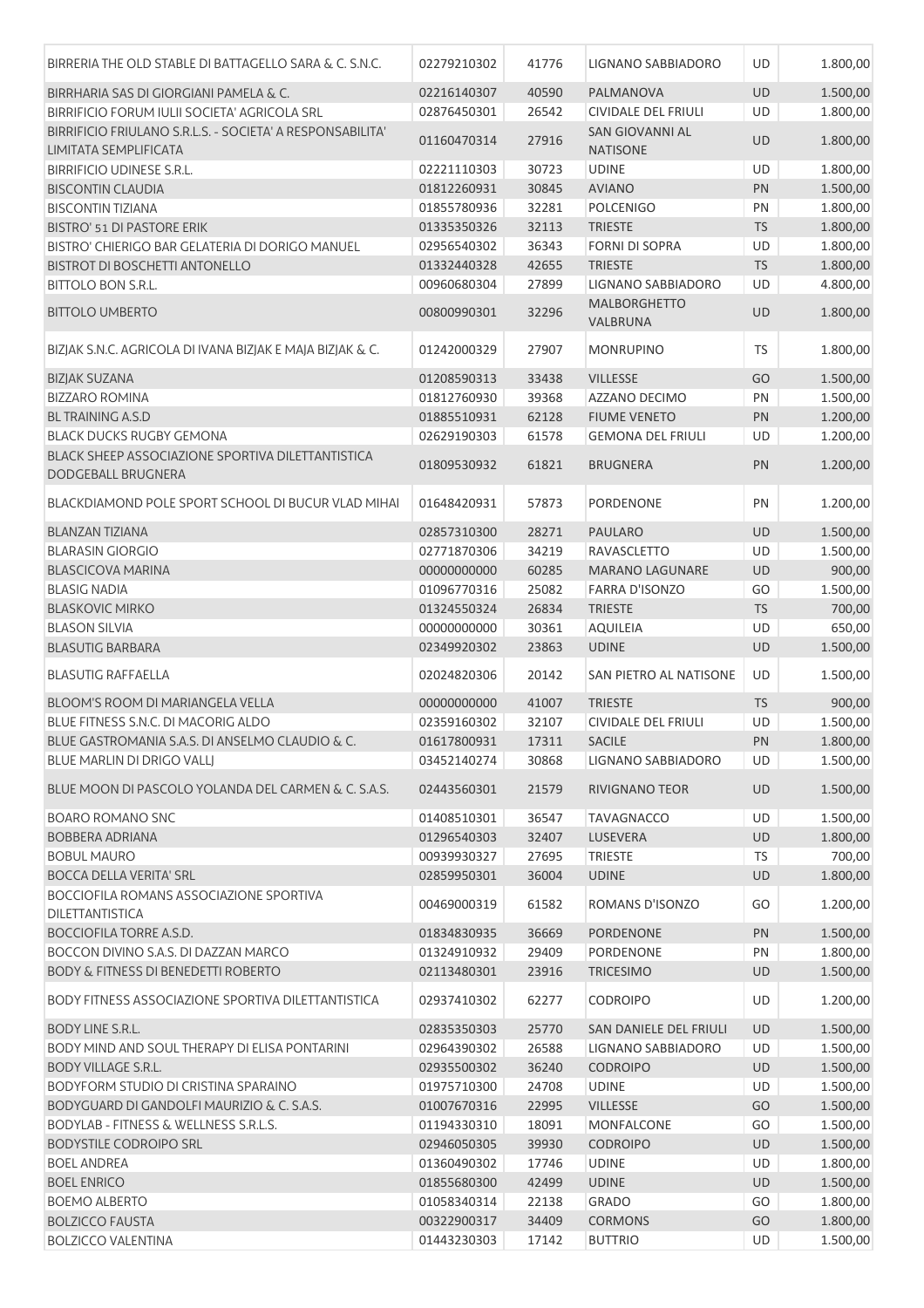| <b>BOLZON GIANNA</b>                                                  | 01361390303 | 31859 | <b>BICINICCO</b>                      | UD        | 1.800,00 |
|-----------------------------------------------------------------------|-------------|-------|---------------------------------------|-----------|----------|
| <b>BON BAR DI CONTARDO AZZURRA</b>                                    | 02893020301 | 33853 | <b>FAGAGNA</b>                        | UD        | 1.500,00 |
| <b>BON CARLO</b>                                                      | 02008700300 | 18447 | <b>UDINE</b>                          | UD        | 700,00   |
| <b>BON MARZIA</b>                                                     | 00000000000 | 60610 | <b>TRIESTE</b>                        | <b>TS</b> | 900,00   |
| <b>BONADIO ANDREA</b>                                                 | 01832230930 | 24543 | <b>SACILE</b>                         | PN        | 1.500,00 |
| <b>BONAFE' ALESSIO</b>                                                | 01523750931 | 33594 | CANEVA                                | PN        | 700,00   |
| <b>BONATO SARA</b>                                                    | 02663620306 | 26220 | <b>TRASAGHIS</b>                      | UD        | 1.500,00 |
| <b>BONAVIA DI ELENA MAVER</b>                                         | 00000000000 | 38188 | DUINO-AURISINA                        | TS        | 900,00   |
| BONAVIA DI SERENA KUHAR E DAGRI DAVIDE SOCIETA' IN<br>NOME COLLETTIVO | 01326540323 | 31902 | <b>TRIESTE</b>                        | <b>TS</b> | 1.800,00 |
| BONAWENTURA - SOCIETA' COOPERATIVA                                    | 00746370329 | 57669 | <b>TRIESTE</b>                        | TS        | 1.500,00 |
| BONDAR IRYNA & MOLCHANOVA IRYNA S.N.C.                                | 01335000327 | 22100 | <b>TRIESTE</b>                        | <b>TS</b> | 1.500,00 |
| <b>BONGUSTO CAFFE' DI SERENA SEVERINI</b>                             | 01205750316 | 62213 | <b>MONFALCONE</b>                     | GO        |          |
|                                                                       |             |       |                                       |           | 1.500,00 |
| <b>BONIN MANUELA</b><br><b>BONO DOMENICO</b>                          | 01197380320 | 33702 | <b>MUGGIA</b>                         | <b>TS</b> | 1.500,00 |
|                                                                       | 00768380321 | 35779 | <b>TRIESTE</b>                        | TS        | 1.800,00 |
| BONOLLO MARISA & C. S.N.C.                                            | 01157320936 | 32217 | PRATA DI PORDENONE                    | PN        | 1.500,00 |
| <b>BONOMI SILVANA</b>                                                 | 00902240274 | 60415 | <b>MANZANO</b>                        | UD        | 1.500,00 |
| <b>BONORA LUIGIA</b>                                                  | 02116520301 | 29496 | <b>TOLMEZZO</b>                       | UD        | 1.500,00 |
| <b>BONOTTO ANDREA</b>                                                 | 02538930302 | 30522 | <b>UDINE</b>                          | UD        | 700,00   |
| BOOBE'S S.A.S. DI TERZARIOL A. & C.                                   | 01344190937 | 38757 | <b>AVIANO</b>                         | PN        | 1.800,00 |
| <b>BOOKS &amp; BIKES DI FABBRO GABRIELLA</b>                          | 00000000000 | 19482 | <b>BUIA</b>                           | UD        | 900,00   |
| BORA - SOCIETA' IN ACCOMANDITA SEMPLICE DI GRATTON<br>LUCA & C.       | 01228930325 | 32543 | <b>TRIESTE</b>                        | <b>TS</b> | 1.500,00 |
| BORABAR DI ZENG WANGDI                                                | 04656540269 | 42283 | <b>GORIZIA</b>                        | GO        | 1.500,00 |
| <b>BORDELOT MAURIZIO</b>                                              | 01177450937 | 28079 | <b>CORDENONS</b>                      | PN        | 700,00   |
| <b>BORDER STUDIO SOCIETA' COOPERATIVA</b>                             | 01252640329 | 57650 | <b>TRIESTE</b>                        | TS        | 1.500,00 |
| <b>BORDIN GIULIANA</b>                                                | 01563950938 | 36839 | LIGNANO SABBIADORO                    | UD        | 1.500,00 |
| <b>BOREAN GIACOMINO</b>                                               | 00070080932 | 23768 | <b>ZOPPOLA</b>                        | PN        | 1.500,00 |
| <b>BORELLI ALESSANDRO</b>                                             | 00982840324 | 22567 | <b>TRIESTE</b>                        | <b>TS</b> | 1.500,00 |
| BORGAT S.R.L.                                                         | 02955860305 | 22598 | <b>TOLMEZZO</b>                       | UD        | 1.800,00 |
| <b>BORGHESE LUANA</b>                                                 | 01251780324 | 58318 | <b>TRIESTE</b>                        | TS        | 1.500,00 |
| <b>BORGHESE MORENO</b>                                                | 01955270309 | 22315 | <b>MANZANO</b>                        | UD        | 1.500,00 |
| BORGO ANTICO DI BALDINI MASSIMO                                       | 02879050306 | 22576 | <b>CIVIDALE DEL FRIULI</b>            | UD        | 1.500,00 |
| BORGO ANTICO DI PESCAROLLO PAOLA                                      | 01589170933 | 27264 | <b>CORDENONS</b>                      | PN        | 1.800,00 |
| <b>BORGO CLAUDIA</b>                                                  | 02849480302 | 34890 | SEDEGLIANO                            | UD        | 1.500,00 |
| BORGO CLAUDIUS SOCIETA' AGRICOLA SEMPLICE                             | 02851040309 | 33404 | TRIVIGNANO UDINESE                    | UD        | 1.800,00 |
| BORGO DEI CONTI DELLA TORRE S.R.L. SOCIETA' AGRICOLA                  | 02072600303 | 58652 | MORSANO AL<br><b>TAGLIAMENTO</b>      | PN        | 1.800,00 |
|                                                                       |             |       |                                       |           |          |
| <b>BORGO FORNI</b>                                                    | 00000000000 | 41026 | <b>FORNI DI SOPRA</b>                 | UD        | 900,00   |
| BORGO NUVOLA DI CALLIGARIS PAMELA                                     | 00000000000 | 42299 | <b>UDINE</b>                          | UD        | 900,00   |
| BORGO POSCOLLE DI PILLININI LUCIO & C. S.A.S.                         | 02236840308 | 31236 | CAVAZZO CARNICO                       | UD        | 1.800,00 |
| BORGO SAN DANIELE DI MAURI MAURO                                      | 00447900317 | 33288 | <b>CORMONS</b>                        | GO        | 900,00   |
| BORGO SAN QUIRINO DI DEL BEN PIERO & CO. S.A.S.                       | 01092620325 | 29158 | <b>TRIESTE</b>                        | <b>TS</b> | 1.800,00 |
| BORGO SOANDRI SOC. COOP. A R.L.                                       | 02151620305 | 23820 | <b>SUTRIO</b>                         | UD        | 4.800,00 |
| BORGO TITOL SOCIETA' AGRICOLA S.S.                                    | 01627740937 | 39154 | <b>TRAMONTI DI SOPRA</b>              | PN        | 1.800,00 |
| <b>BORGOBELLO GIANFRANCO</b>                                          | 01923290306 | 29939 | <b>RIVIGNANO TEOR</b>                 | UD        | 1.500,00 |
| <b>BORGU' BRUNA</b>                                                   | 01541750301 | 19971 | <b>CIVIDALE DEL FRIULI</b>            | UD        | 1.500,00 |
| <b>BORIN ADRIANO</b>                                                  | 02414240305 | 24387 | <b>FAEDIS</b>                         | UD        | 1.500,00 |
| <b>BORIN ALEX</b>                                                     | 01696870938 | 37549 | AZZANO DECIMO                         | PN        | 1.500,00 |
| <b>BORLINA GIANNI</b>                                                 | 01538370303 | 20645 | <b>UDINE</b>                          | UD        | 1.500,00 |
| <b>BORRIELLO ROSA</b>                                                 | 00532850310 | 26214 | <b>MONFALCONE</b><br><b>CAMINO AL</b> | GO        | 1.800,00 |
| <b>BORTOLASO LUISA</b>                                                | 02519900308 | 41991 | <b>TAGLIAMENTO</b>                    | UD        | 1.800,00 |
| <b>BORTOLIN ROBERTO</b>                                               | 01718600933 | 33941 | AZZANO DECIMO                         | PN        | 700,00   |
| <b>BORTOLUSSI ANGELA</b>                                              | 01081550939 | 27821 | <b>MEDUNO</b>                         | PN        | 1.500,00 |
| <b>BORTOLUSSI MARIAGRAZIA</b>                                         | 00630680932 | 24931 | MORSANO AL<br><b>TAGLIAMENTO</b>      | PN        | 1.800,00 |
| <b>BORTOLUZZI ROMANO</b>                                              | 00442570305 | 22447 | RAGOGNA                               | UD        | 1.500,00 |
| <b>BORTUNA LORIS</b>                                                  | 01288180324 | 41236 | <b>TRIESTE</b>                        | <b>TS</b> | 700,00   |
| <b>BOSCHIAN CUCH ROBERTA</b>                                          | 01822310932 | 39765 | <b>AVIANO</b>                         | PN        | 1.500,00 |
| <b>BOSCO AMATA RENZA</b>                                              | 01075540300 | 25108 | <b>UDINE</b>                          | UD        | 1.500,00 |
| BOSCO S.N.C. DI BOSCO MASSIMILIANO E C.                               | 01597530300 | 37797 | <b>CODROIPO</b>                       | UD        | 4.800,00 |
| <b>BOT GIOAS</b>                                                      | 01666680937 | 38930 | CORDENONS                             | PN        | 1.500,00 |
|                                                                       |             |       |                                       |           |          |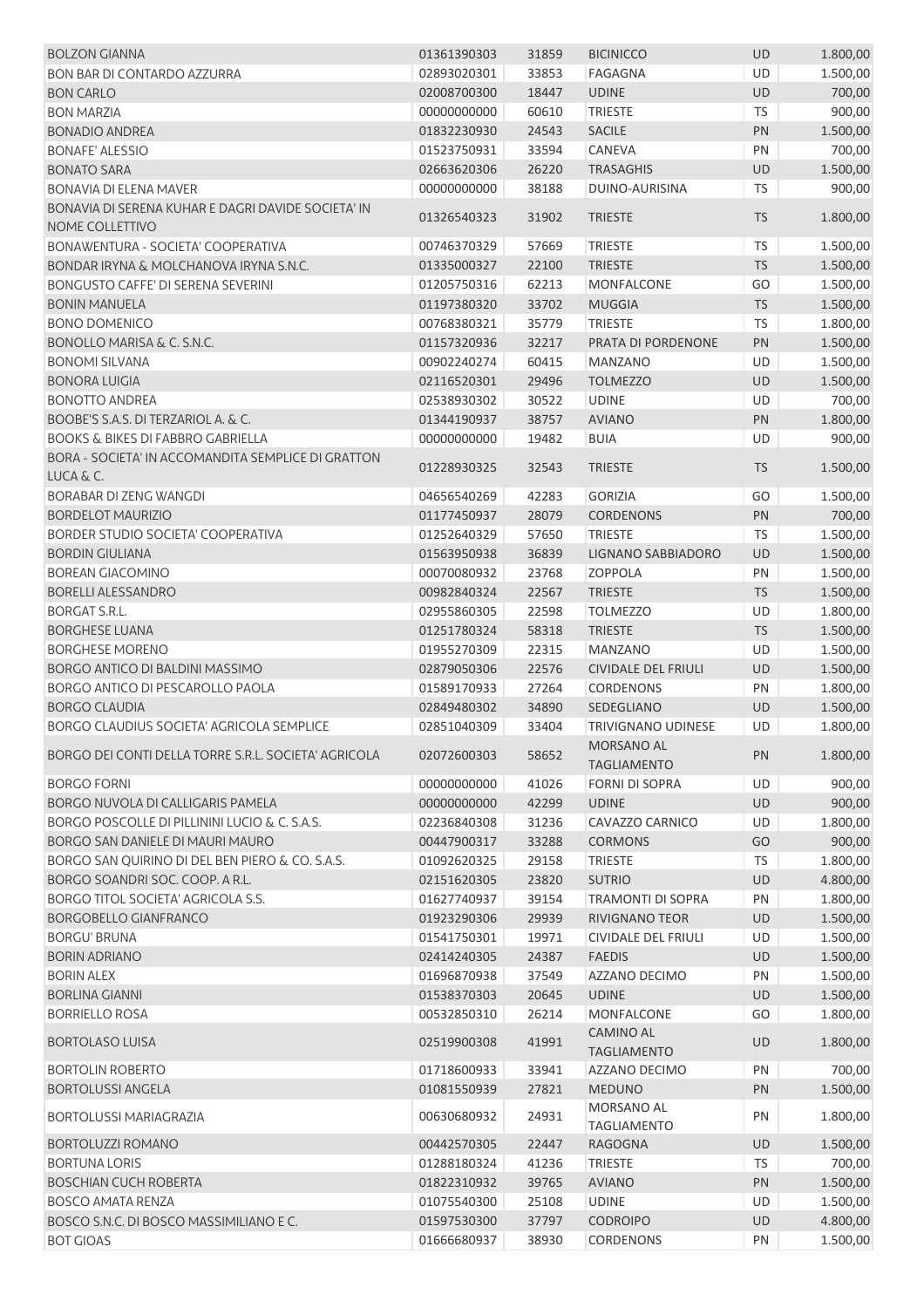| <b>BOTTA ANTONIO</b>                                  | 02373140306 | 21953 | <b>CODROIPO</b>                             | <b>UD</b> | 1.500,00 |
|-------------------------------------------------------|-------------|-------|---------------------------------------------|-----------|----------|
| BOTTEGA 18 S.N.C. DI NICOLO' LISI E VINCENZO ALBANO   | 01318870324 | 29708 | <b>TRIESTE</b>                              | <b>TS</b> | 1.500,00 |
| BOTTEGA DEL CAFFE' DERSUT DI BRUSTOLON LUCA           | 02769170305 | 20755 | <b>UDINE</b>                                | <b>UD</b> | 1.500,00 |
| <b>BOTTOS EZIO</b>                                    | 01381530938 | 28434 | <b>PORDENONE</b>                            | PN        | 700,00   |
| BOUGAINVILLEE S.N.C. DI MODOLO GIOVANNI E C.          | 01249480938 | 38946 | <b>POLCENIGO</b>                            | PN        | 1.500,00 |
| <b>BOULEVARD DI FABRIS VALERIA</b>                    | 02908680305 | 42761 | <b>UDINE</b>                                | UD        | 1.500,00 |
| <b>BOUNTY EVENTI RISTOCATERING - SRL</b>              | 01336270325 | 21486 | <b>TRIESTE</b>                              | <b>TS</b> | 1.800,00 |
| BOWLING 71 DI PELOI & C. S.A.S.                       | 01433550306 | 22254 | <b>UDINE</b>                                | UD        | 1.500,00 |
| <b>BOZ ALESSANDRO</b>                                 | 01084140308 | 24549 | <b>MORTEGLIANO</b>                          | <b>UD</b> | 1.800,00 |
| <b>BOZICA SOCIETA' AGRICOLA SEMPLICE</b>              | 02905870305 | 39461 | SAVOGNA                                     | UD        | 900,00   |
| <b>BOZZATO FRANCO</b>                                 | 04503730287 | 57975 | LIGNANO SABBIADORO                          | <b>UD</b> | 1.500,00 |
| <b>BOZZI GIUSEPPE</b>                                 | 01991540301 | 41984 | PRADAMANO                                   | UD        | 900,00   |
| <b>BOZZO STEFANIA</b>                                 | 02638100301 | 34794 | PASIAN DI PRATO                             | <b>UD</b> | 1.500,00 |
| BR RENT DI ANGELO BUONOCORE                           | 02656590300 | 58651 | REANA DEL ROIALE                            | UD        | 1.500,00 |
| <b>BRADAMANTE TERESA</b>                              | 00000000000 | 39964 | <b>TRIESTE</b>                              | <b>TS</b> | 650,00   |
| BRADASCHIA ALESSANDRO                                 | 02003600307 | 36087 | CERVIGNANO DEL FRIULI                       | UD        | 1.500,00 |
| <b>BRADASCHIA DIEGO</b>                               | 01125980316 | 18190 | <b>CERVIGNANO DEL FRIULI</b>                | <b>UD</b> | 1.800,00 |
| BRADIPO S.N.C. DI MAURO MICALI & C.                   | 01012850325 | 25804 | SAN DORLIGO DELLA<br>VALLE                  | <b>TS</b> | 1.800,00 |
| <b>BRAGAGNOLO ELENA</b>                               | 02832960302 | 25994 | <b>CODROIPO</b>                             | UD        | 1.500,00 |
| <b>BRAGAGNOLO LUCA</b>                                | 02692340306 | 58826 | <b>UDINE</b>                                | UD        | 1.500,00 |
| <b>BRAGAGNOLO STEFANO</b>                             | 03002390304 | 57797 | <b>UDINE</b>                                | <b>UD</b> | 1.500,00 |
| <b>BRAGOC DI PAULINA MATEJA</b>                       | 01126670320 | 22950 | <b>TRIESTE</b>                              | TS        | 900,00   |
| <b>BRAICO MILENA</b>                                  | 00000000000 | 25228 | <b>TRIESTE</b>                              | <b>TS</b> | 650,00   |
| <b>BRAIDA MARTINA</b>                                 | 01133660314 | 24800 | <b>MANZANO</b>                              | UD        | 1.500,00 |
| BRAIDA S.N.C. DI BRAIDA ALAN & C.                     | 01186580310 | 37769 | <b>TURRIACO</b>                             | GO        | 1.800,00 |
| <b>BRAIDOT LAURA</b>                                  | 02602270304 | 42096 | <b>FIUMICELLO VILLA</b><br><b>VICENTINA</b> | <b>UD</b> | 1.800,00 |
| BRAIDOTTI & FELETTIG S.N.C. DI BRAIDOTTI CLAUDIA & C. | 01434550305 | 20065 | <b>CIVIDALE DEL FRIULI</b>                  | UD        | 1.500,00 |
| BRAIDOTTI MARIANNA & ALESSANDRA S.N.C.                | 02312530302 | 42699 | <b>TRICESIMO</b>                            | <b>UD</b> | 1.500,00 |
| <b>BRAIT ANGELO ANTONIO</b>                           | 00390870939 | 28690 | CASARSA DELLA DELIZIA                       | PN        | 1.500,00 |
| <b>BRANCOLINI COSTANZA</b>                            | 00084048883 | 38901 | <b>CODROIPO</b>                             | UD        | 650,00   |
| <b>BRANDI CHIARA</b>                                  | 01198690313 | 58209 | RONCHI DEI LEGIONARI                        | GO        | 650,00   |
| <b>BRANDOLINI NELLA</b>                               | 01365540309 | 31961 | VENZONE                                     | UD        | 1.500,00 |
| <b>BRANKO MARZI</b>                                   | 00662060326 | 18952 | <b>TRIESTE</b>                              | <b>TS</b> | 1.500,00 |
| <b>BRASS DI ROMICH GIOVANNI</b>                       | 00000000000 | 36975 | <b>TRIESTE</b>                              | TS        | 900,00   |
| BRASSERIE DI OLIVIERI NORBERTO & C. S.A.S.            | 01976310308 | 22819 | <b>TRICESIMO</b>                            | UD        | 1.800,00 |
| <b>BRATOS PAOLO</b>                                   | 00858500325 | 22876 | <b>TRIESTE</b>                              | TS        | 1.500,00 |
| <b>BRATOVICH CRISTIAN</b>                             | 01125500312 | 18238 | RONCHI DEI LEGIONARI                        | GO        | 1.500,00 |
|                                                       |             |       | SAN GIORGIO DELLA                           |           |          |
| <b>BRATTI ADRIANO</b>                                 | 01775860933 | 26639 | RICHINVELDA                                 | PN        | 1.800,00 |
| <b>BRAULINESE TATIANA</b>                             | 02882110303 | 34277 | <b>TRASAGHIS</b>                            | <b>UD</b> | 1.500,00 |
| <b>BRAVI RAGAZZI SRL</b>                              | 01853130936 | 41861 | PORDENONE                                   | PN        | 1.800,00 |
| <b>BRAVIN MARIA TERESA</b>                            | 01213130931 | 41226 | <b>POLCENIGO</b>                            | PN        | 1.800,00 |
| BREAK S.R.L.                                          | 01749250930 | 33165 | <b>SAN VITO AL</b><br><b>TAGLIAMENTO</b>    | PN        | 900,00   |
| <b>BREGANT ANDREA</b>                                 | 01077350328 | 29935 | MUGGIA                                      | <b>TS</b> | 700,00   |
| <b>BREGANT ROBERTA</b>                                | 00543600316 | 22214 | MARIANO DEL FRIULI                          | GO        | 1.500,00 |
| <b>B-RELAXED MASSAGE BY VIOLETTA</b>                  | 02972940304 | 29614 | <b>UDINE</b>                                | <b>UD</b> | 1.500,00 |
| <b>BRENZAN MICHELA</b>                                | 01668540303 | 58824 | <b>UDINE</b>                                | UD        | 4.800,00 |
| BRESCANCIN CARLO IMMOBILIARE SRL                      | 01285140933 | 58007 | <b>CORDENONS</b>                            | PN        | 900,00   |
| BRESCIA S.A.S. DI FRANCESCO BRESCIA & C.              | 01287130320 | 41034 | <b>TRIESTE</b>                              | <b>TS</b> | 1.800,00 |
| <b>BRESSAN FABIO</b>                                  | 01187910326 | 57657 | <b>TRIESTE</b>                              | <b>TS</b> | 1.500,00 |
| BRESSANI GIUSEPPE SOCIETA' AGRICOLA SEMPLICE          | 02909590305 | 31021 | <b>NIMIS</b>                                | <b>UD</b> | 900,00   |
| <b>BREZZA LOREDANA</b>                                | 00000000000 | 21539 | <b>GORIZIA</b>                              | GO        | 650,00   |
| <b>BRICCHI MATTEO</b>                                 | 02926020302 | 21726 | <b>PONTEBBA</b>                             | UD        | 1.500,00 |
| BRICIOLE DI BONTA' S.R.L.                             | 02854740301 | 36281 | <b>GONARS</b>                               | <b>UD</b> | 1.500,00 |
| BRIEDA & C. DI BRIEDA LUCA S.N.C.                     | 01651680306 | 33196 | <b>UDINE</b>                                | UD        | 1.500,00 |
| <b>BRIEDA ELVIO</b>                                   | 00105760938 | 26241 | <b>SACILE</b>                               | PN        | 1.500,00 |
| BRIGANTINO S.R.L.                                     | 02639080304 | 20932 | LATISANA                                    | UD        | 1.800,00 |
| BRILLIANT CAMERE DI DANIELA GEGA                      | 01250880323 | 17991 | <b>TRIESTE</b>                              | <b>TS</b> | 900,00   |
| <b>BRISCAK IRENA</b>                                  | 01017850320 | 36364 | SGONICO                                     | TS        | 1.800,00 |
| <b>BRISOTTO ANDREA</b>                                | 00474440930 | 22149 | PASIANO DI PORDENONE                        | PN        | 900,00   |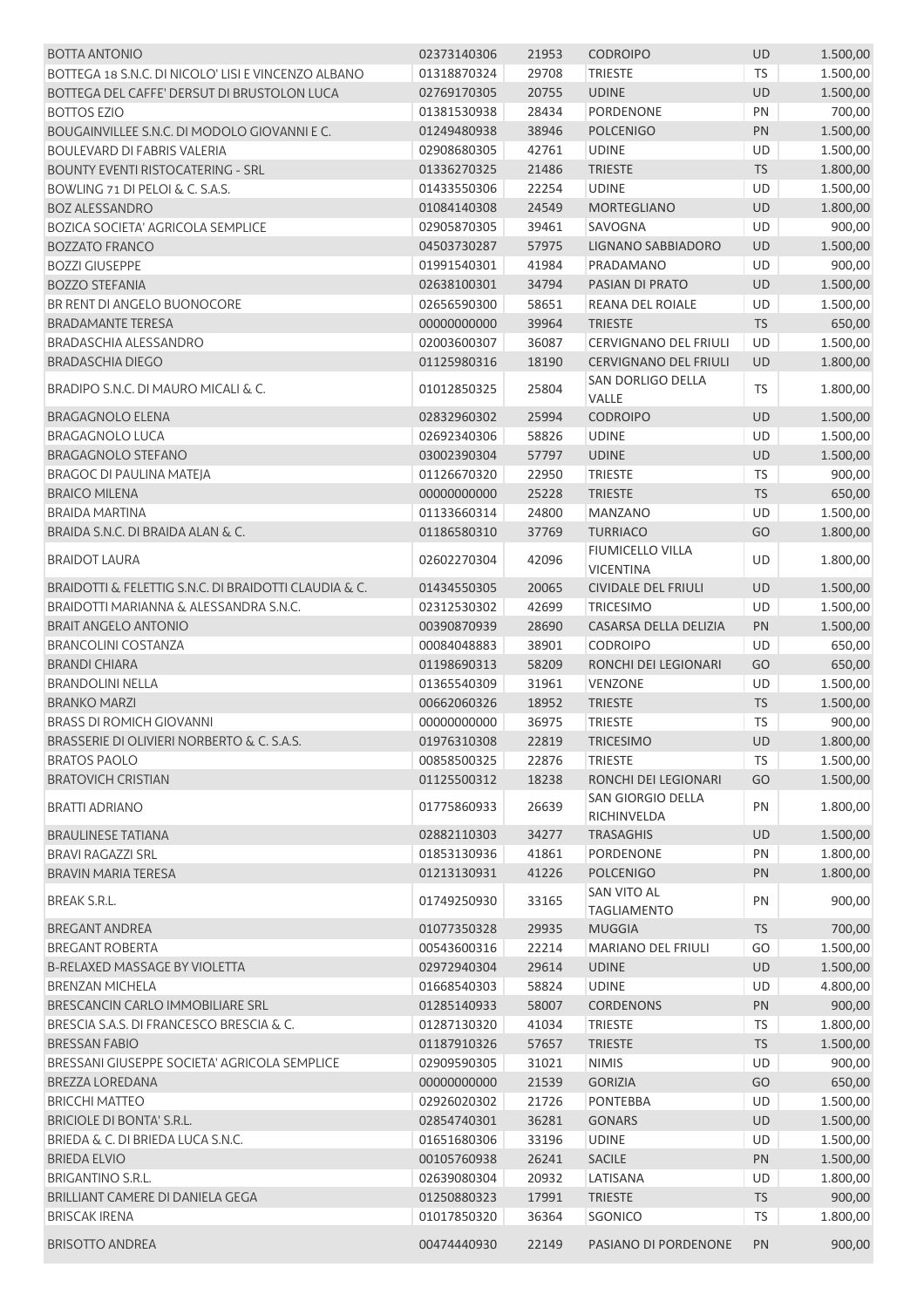| <b>BROILI MADDALENA</b>                                                   | 02425850308 | 44006 | <b>TRICESIMO</b>                            | UD        | 1.500,00 |
|---------------------------------------------------------------------------|-------------|-------|---------------------------------------------|-----------|----------|
| <b>BROKEN LENS DI DI PRIMIO FILIPPO</b>                                   | 02806600306 | 60768 | <b>CIVIDALE DEL FRIULI</b>                  | <b>UD</b> | 1.500,00 |
| BROKEN LENS DI ZANUTTIGH ALESSANDRO                                       | 02806610305 | 60852 | <b>CIVIDALE DEL FRIULI</b>                  | UD        | 1.500,00 |
| <b>BROSOLO FULVIO</b>                                                     | 00442620316 | 37981 | <b>MONFALCONE</b>                           | GO        | 700,00   |
| <b>BRTRAINING S.R.L.</b>                                                  | 01349880326 | 57715 | <b>TRIESTE</b>                              | <b>TS</b> | 1.500,00 |
| <b>BRUMAT CARLO</b>                                                       | 00417240314 | 30309 | <b>GORIZIA</b>                              | GO        | 1.800,00 |
| <b>BRUN EMILIO PIETRO</b>                                                 | 00889660320 | 20194 | <b>TRIESTE</b>                              | <b>TS</b> | 1.500,00 |
| <b>BRUNA FABIANO</b>                                                      | 01161520935 | 25430 | <b>MANIAGO</b>                              | PN        | 650,00   |
| <b>BRUNELLO DUILIO</b>                                                    | 01230380329 | 39658 | <b>MUGGIA</b>                               | <b>TS</b> | 700,00   |
| <b>BRUNETTA EZIO</b>                                                      | 00376580312 | 26969 | <b>CERVIGNANO DEL FRIULI</b>                | UD        | 1.800,00 |
| <b>BRUNI ALBERTO</b>                                                      | 02856530304 | 41028 | <b>FORNI AVOLTRI</b>                        | UD        | 1.500,00 |
| <b>BRUNO FERRAUTI &amp; C. S.A.S.</b>                                     | 01411340308 | 26889 | <b>TARVISIO</b>                             | UD        | 1.800,00 |
| <b>BRUNO MICHELE</b>                                                      | 02311200303 | 32520 | <b>GONARS</b>                               | UD        | 1.500,00 |
| <b>BRUNZIN LUCA</b>                                                       | 02925700300 | 30662 | LIGNANO SABBIADORO                          | UD        | 1.500,00 |
| <b>BRUSIN ALESSANDRO</b>                                                  | 01400010938 | 27852 | SAN VITO AL<br><b>TAGLIAMENTO</b>           | PN        | 1.800,00 |
| <b>BRUSSA VITTORIANO</b>                                                  | 01160760938 | 31475 | <b>MANIAGO</b>                              | PN        | 1.500,00 |
| <b>BRUSTOLON PAOLO</b>                                                    | 02829120308 | 20678 | MORTEGLIANO                                 | UD        | 1.500,00 |
| <b>BUCHINI ALESSANDRA</b>                                                 | 02983110301 | 31549 | LESTIZZA                                    | UD        | 1.500,00 |
| <b>BUFFET 58 DI FAVENTO GIULIANA</b>                                      | 01228680326 | 40263 | <b>TRIESTE</b>                              | <b>TS</b> | 1.800,00 |
| BUFFET RUDY DI FRANZA RUDY                                                | 01347290320 | 57780 | <b>TRIESTE</b>                              | <b>TS</b> | 1.800,00 |
| <b>BUFFET RUDY SRLS</b>                                                   | 01302690324 | 19319 | <b>TRIESTE</b>                              | <b>TS</b> | 1.800,00 |
| BUFFET TRE PORTE DI TASIC MARIJA                                          | 01320070327 | 40613 | <b>TRIESTE</b>                              | <b>TS</b> | 1.800,00 |
| <b>BUFFET VITA S.R.L.</b>                                                 | 01332400322 | 33344 | <b>TRIESTE</b>                              | <b>TS</b> | 1.800,00 |
| BUFFI S.N.C. DI ARDESSI NICOLA & C.                                       | 01269170328 | 17285 | <b>TRIESTE</b>                              | <b>TS</b> | 1.500,00 |
| <b>BUFFON GIULIANO</b>                                                    | 02980620302 | 37539 | <b>CERVIGNANO DEL FRIULI</b>                | UD        | 1.800,00 |
| <b>BUFO LEONARDO</b>                                                      | 01308720323 | 41887 | <b>TRIESTE</b>                              | <b>TS</b> | 900,00   |
| <b>BUIANI MARIA ROSA</b>                                                  | 01604570307 | 42346 | SAN GIOVANNI AL<br><b>NATISONE</b>          | UD        | 650,00   |
| <b>BUIATTI GIACOMO LUIGI</b>                                              | 01616140305 | 29242 | COSEANO                                     | UD        | 1.500,00 |
| <b>BUIATTI GIOIA</b>                                                      | 01837510302 | 18653 | PREPOTTO                                    | UD        | 1.800,00 |
| BUINE TIERE AZIENDA AGRICOLA SARA DI VORA                                 | 02717610303 | 26874 | <b>CERCIVENTO</b>                           | UD        | 900,00   |
| BULL ALLESTIMENTI DI CORZANI MARELLA                                      | 01250380324 | 58225 | <b>TRIESTE</b>                              | <b>TS</b> | 1.500,00 |
| <b>BUNKER WINE SRLS</b>                                                   | 01288660325 | 31662 | DUINO-AURISINA                              | <b>TS</b> | 1.500,00 |
| BUONA LA PRIMA SOCIETA' A RESPONSABILITA' LIMITATA<br><b>SEMPLIFICATA</b> | 02974530301 | 24980 | <b>UDINE</b>                                | UD        | 1.500,00 |
| BUONA STELLA S.N.C. DI STEL GERMANA & FUMAGALLI CHIARA                    | 02873530303 | 17938 | PALAZZOLO DELLO STELLA UD                   |           | 4.800,00 |
| BUONDI' S.N.C. DI BOZZI COLONNA BARBARA E CUCCURIN<br><b>BARBARA</b>      | 02943640306 | 38381 | <b>UDINE</b>                                | UD        | 1.500,00 |
| <b>BUONOCORE BONAVENTURA</b>                                              | 01000720308 | 16745 | LATISANA                                    | UD        | 4.800,00 |
| <b>BUONOCORE VINCENZO E AVITABILE GERARDA SNC</b>                         | 02962530305 | 23284 | LIGNANO SABBIADORO                          | UD        | 1.800,00 |
| <b>BUONTEMPO LAURA</b>                                                    | 01496940303 | 23850 | <b>TARVISIO</b>                             | UD        | 1.500,00 |
| <b>BURELLO GIORGIO</b>                                                    | 01477100307 | 27148 | PREMARIACCO                                 | UD        | 1.500,00 |
| BURG GIULIANA - AFFITTACAMERE CASA PERINI                                 | 00000000000 | 41503 | <b>FIUMICELLO VILLA</b><br><b>VICENTINA</b> | <b>UD</b> | 900,00   |
| <b>BURINI LEDA</b>                                                        | 01799650302 | 37463 | <b>AQUILEIA</b>                             | <b>UD</b> | 1.500,00 |
| <b>BURLINA MORENO</b>                                                     | 01634220931 | 28927 | <b>FRISANCO</b>                             | PN        | 1.800,00 |
| BURO' S.N.C. DI MILO ROSPANT & C.                                         | 01474100938 | 35410 | <b>PORCIA</b>                               | PN        | 1.500,00 |
| <b>BURRA GIOVANNI</b>                                                     | 00907710321 | 22097 | <b>TRIESTE</b>                              | <b>TS</b> | 700,00   |
| <b>BUSETTI ANTONIO</b>                                                    | 01350430938 | 32555 | <b>BUDOIA</b>                               | PN        | 1.800,00 |
| <b>BUSETTINI LEIRA</b>                                                    | 02998900308 | 57931 | <b>TARVISIO</b>                             | UD        | 1.800,00 |
| <b>BUSETTO MARINA</b>                                                     | 01745110302 | 23962 | PRECENICCO                                  | UD        | 700,00   |
| <b>BUSHI DOGS ASD</b>                                                     | 00000000000 | 61552 | <b>TARCENTO</b>                             | UD        | 1.200,00 |
| <b>BUSINARO ALESSANDRO</b>                                                | 02671330302 | 24694 | LATISANA                                    | UD        | 1.800,00 |
| <b>BUSINESS FORMULA DI COMISSO LORIS</b>                                  | 02609110305 | 46066 | RIVIGNANO TEOR                              | UD        | 1.500,00 |
| <b>BUSIOL MORENA</b>                                                      | 02559170309 | 32033 | <b>MORTEGLIANO</b>                          | UD        | 1.800,00 |
| <b>BUSOLINI BARBARA</b>                                                   | 01555920303 | 23902 | <b>OVARO</b>                                | <b>UD</b> | 1.500,00 |
| <b>BUSSANI MORENO</b>                                                     | 00967290321 | 42697 | <b>TRIESTE</b>                              | <b>TS</b> | 1.500,00 |
| <b>BUTTAZZONI S.R.L.</b>                                                  | 00867990327 | 46942 | <b>TRIESTE</b>                              | <b>TS</b> | 1.500,00 |
| <b>BUZZI CECILIA</b>                                                      | 01570720308 | 17763 | MALBORGHETTO<br>VALBRUNA                    | UD        | 4.800,00 |
| <b>BUZZI GIACOMO</b>                                                      | 01845910932 | 35666 | PRATA DI PORDENONE                          | PN        | 1.800,00 |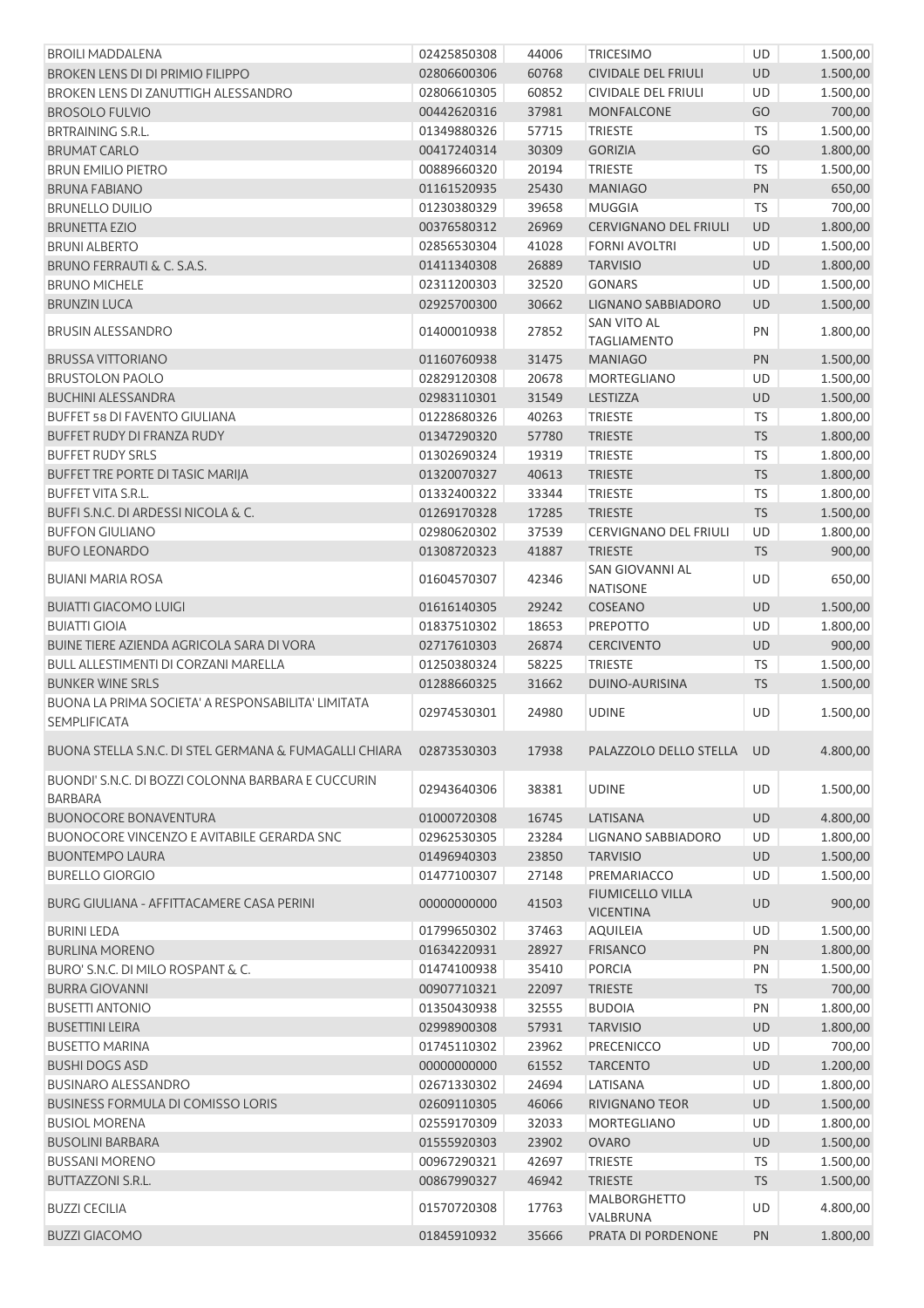| <b>BUZZI MARIA GRAZIA</b>                                                          | 01630170304 | 30824 | <b>PONTEBBA</b>                             | <b>UD</b> | 4.800,00 |
|------------------------------------------------------------------------------------|-------------|-------|---------------------------------------------|-----------|----------|
| <b>BUZZINELLI MAURIZIO</b>                                                         | 00469780316 | 22245 | <b>CORMONS</b>                              | GO        | 1.800,00 |
| BY BUS DI FONTANOT FABIO & C. S.N.C.                                               | 00866810328 | 17822 | <b>TRIESTE</b>                              | <b>TS</b> | 700,00   |
| C & M DI CONTINO ANDREA E MARCHITELLI CHIARA S.N.C.                                | 00557460318 | 18272 | <b>GORIZIA</b>                              | GO        | 4.800,00 |
| C & Y SAS DI LI XIAOBIN                                                            | 02958320307 | 58122 | <b>MANZANO</b>                              | UD        | 1.500,00 |
| C + C DI CEGLIA CHRISTIAN                                                          | 01202620314 | 30656 | <b>MONFALCONE</b>                           | GO        | 1.500,00 |
| C DI CEDOLINI SILVANA                                                              | 02860280300 | 25285 | <b>UDINE</b>                                | UD        | 1.500,00 |
| C&C GROUP OSPITALITA' ITALIANA SRL                                                 | 01688470937 | 26363 | <b>CODROIPO</b>                             | UD        | 4.800,00 |
| C&G HOUSE SNC DI CVIJANOVIC MIODRAG & GADDI SARA                                   | 02976360301 | 21410 | TERZO D'AQUILEIA                            | UD        | 1.500,00 |
| C&G SAS DI CRISTIANO BELGIORNO & C.                                                | 01204180317 | 19541 | <b>MONFALCONE</b>                           | GO        | 4.800,00 |
| C. & C. DI CENEDESE LIVIANA E CALLIGARIS PAOLO S.N.C.                              | 00486540313 | 17598 | SAGRADO                                     | GO        | 1.800,00 |
| C. & C. DI CIBIN MARIO E CARRER GIANPIERA S.N.C.                                   | 01758600934 | 20704 | <b>FIUME VENETO</b>                         | PN        | 1.500,00 |
| C. & F. S.R.L. SEMPLIFICATA                                                        | 02851820304 | 61546 | <b>UDINE</b>                                | UD        | 1.500,00 |
| C. & P. S.N.C. DI CORONA DIEGO E POPOVA EVGUENIA                                   | 01594840934 | 36298 | <b>SAN MARTINO AL</b><br><b>TAGLIAMENTO</b> | PN        | 1.500,00 |
| C. BROS SRL                                                                        | 02738380308 | 17061 | <b>UDINE</b>                                | UD        | 1.500,00 |
| C.A.S.T. CAFE' DI MAGNETTO SARA                                                    | 01829120938 | 40401 | <b>CANEVA</b>                               | PN        | 1.500,00 |
| C.D.V. MUGGIA S.A.S. DI ROBERTO VASCOTTO & C.                                      | 01144710322 | 16951 | <b>MUGGIA</b>                               | <b>TS</b> | 1.800,00 |
|                                                                                    |             |       | SAN DORLIGO DELLA                           |           |          |
| C.F. IMMOBILIARE S.R.L.                                                            | 01249560325 | 24463 | VALLE                                       | <b>TS</b> | 4.800,00 |
| C.G.C. SRL                                                                         | 02575870304 | 57765 | <b>MARTIGNACCO</b>                          | UD        | 4.800,00 |
| C.G.G. GROUP SOCIETA' A RESPONSABILITA' LIMITATA<br><b>SEMPLIFICATA</b>            | 02844460309 | 17878 | <b>UDINE</b>                                | <b>UD</b> | 1.800,00 |
| C.G.S. SOCIETA' COOPERATIVA GENERALE SERVIZI                                       | 00610890329 | 32295 | <b>TRIESTE</b>                              | <b>TS</b> | 700,00   |
| C.M.C. S.A.S. DI MARIUZ ANTONELLA & C.                                             | 01794670933 | 35018 | <b>FIUME VENETO</b>                         | PN        | 1.500,00 |
| C.R.C. - SOCIETA' A RESPONSABILITA' LIMITATA SEMPLIFICATA                          | 01305580324 | 31864 | <b>TRIESTE</b>                              | TS        | 1.500,00 |
| C.S.D. ASD SOKOL                                                                   | 00563030329 | 62347 | DUINO-AURISINA                              | <b>TS</b> | 1.200,00 |
| C5 MANZANO BRN 1988 A.S.D.                                                         | 02789120306 | 60815 | <b>MANZANO</b>                              | <b>UD</b> | 1.200,00 |
| CA' AL MAR S.R.L.                                                                  | 02808550301 | 31950 | <b>LIGNANO SABBIADORO</b>                   | UD        | 1.800,00 |
| CA' BELON DI PIANI STEFANO S.A.S.                                                  | 01197500307 | 31415 | SAN GIOVANNI AL<br><b>NATISONE</b>          | UD        | 1.800,00 |
| CA DA BIONDIS S.N.C. DI MOCCHIUTTI MANUELA & STEFANEL<br><b>ROMINA</b>             | 02987750300 | 28147 | <b>SAN GIOVANNI AL</b><br><b>NATISONE</b>   | <b>UD</b> | 1.500,00 |
| CA' DEL BOSCO BUDOIA SRL                                                           | 01753650934 | 25312 | <b>BUDOIA</b>                               | PN        | 4.800,00 |
| CA' DEL LAGO DI ZIROLDO MATTEO E FAMIGLIA S.N.C.                                   | 02919020301 |       | 28856 CASTIONS DI STRADA                    | <b>UD</b> | 1.800,00 |
| CA' DI ME DI PITTIA FIORELLA                                                       | 00000000000 | 24420 | PREMARIACCO                                 | UD        | 900,00   |
| CA' FERAZZI S.A.S. DI SOUAD OURIARHNI & C.                                         | 02739500300 | 26764 | PALMANOVA                                   | <b>UD</b> | 1.500,00 |
|                                                                                    |             |       |                                             |           |          |
| CA' LUPO S.R.L.                                                                    | 01177470935 | 37118 | PASIANO DI PORDENONE                        | PN        | 4.800,00 |
| CA' MALVANI S.R.L.                                                                 | 01854090931 | 33289 | CORDOVADO                                   | PN        | 4.800,00 |
| CA' MARSURE B&B DI PIERGIOVANNI PISTONI                                            | 00000000000 | 17803 | AZZANO DECIMO                               | PN        | 900,00   |
| CA' MULINER S.A.S. DI MASCARIN PAOLO & C                                           | 01486150939 | 16936 | AZZANO DECIMO                               | PN        | 1.800,00 |
| CA' NAONIS DI LOT LUCA                                                             | 01824000937 | 24099 | PORDENONE                                   | PN        | 1.800,00 |
| CA.LI.MA. BAR SRL                                                                  | 02677960300 | 34493 | <b>UDINE</b>                                | UD        | 1.800,00 |
| CAB S.R.L.                                                                         | 01707840938 | 36697 | <b>BRUGNERA</b>                             | PN        | 4.800,00 |
| CABAI ALESSANDRO                                                                   | 02994950307 | 29598 | SAN DANIELE DEL FRIULI                      | UD        | 650,00   |
| <b>CABRINI DAVIDE</b>                                                              | 01009620319 | 30337 | <b>GORIZIA</b>                              | GO        | 700,00   |
| CACAO CAFFE' S.A.S. DI D'AGNOLO ALBERTO & C.                                       | 01519440935 | 27211 | CASARSA DELLA DELIZIA                       | PN        | 1.500,00 |
| CACAO S.A.S. DI COCEANI ERIKA & C.                                                 | 01018200319 | 40568 | <b>GORIZIA</b>                              | GO        | 1.500,00 |
| CACAO S.A.S. DI ORZAN ELISA & C.                                                   | 02924940303 | 58723 | <b>CORMONS</b>                              | GO        | 1.800,00 |
| <b>CACKOVIC ROBERT</b>                                                             | 01085120317 | 25490 | ROMANS D'ISONZO                             | GO        | 700,00   |
| CADAMURO ENZO                                                                      | 01437900937 | 60255 | <b>PORDENONE</b>                            | PN        | 1.200,00 |
| CADAMURO LUCIANA                                                                   | 01733820938 | 18470 | PORDENONE                                   | PN        | 1.800,00 |
| <b>CADENARO GIANCARLO</b><br>CADENARO JUNIOR - SOCIETA' A RESPONSABILITA' LIMITATA | 00396580318 | 24540 | <b>GRADO</b>                                | GO        | 1.500,00 |
| <b>SEMPLIFICATA</b>                                                                | 01307230324 | 21217 | <b>TRIESTE</b>                              | TS        | 1.500,00 |
| <b>CADENARO NICOLE</b>                                                             | 01150460317 | 60100 | <b>GRADO</b>                                | GO        | 1.200,00 |
| CADUTA MORBIDA DI LIZZI EMANUELA                                                   | 02958940302 | 58879 | <b>TALMASSONS</b>                           | UD        | 1.500,00 |
| CAFAGNA MAURO                                                                      | 01212820326 | 20116 | <b>TRIESTE</b>                              | <b>TS</b> | 1.500,00 |
| CAFE' CORAL SAS DI ZHOU YANKANG E C.                                               | 02242110308 | 34666 | <b>UDINE</b>                                | UD        | 1.500,00 |
| CAFE' GRANT DI BURDIN ROBERTO                                                      | 01182510311 | 41154 | CORMONS                                     | GO        | 1.500,00 |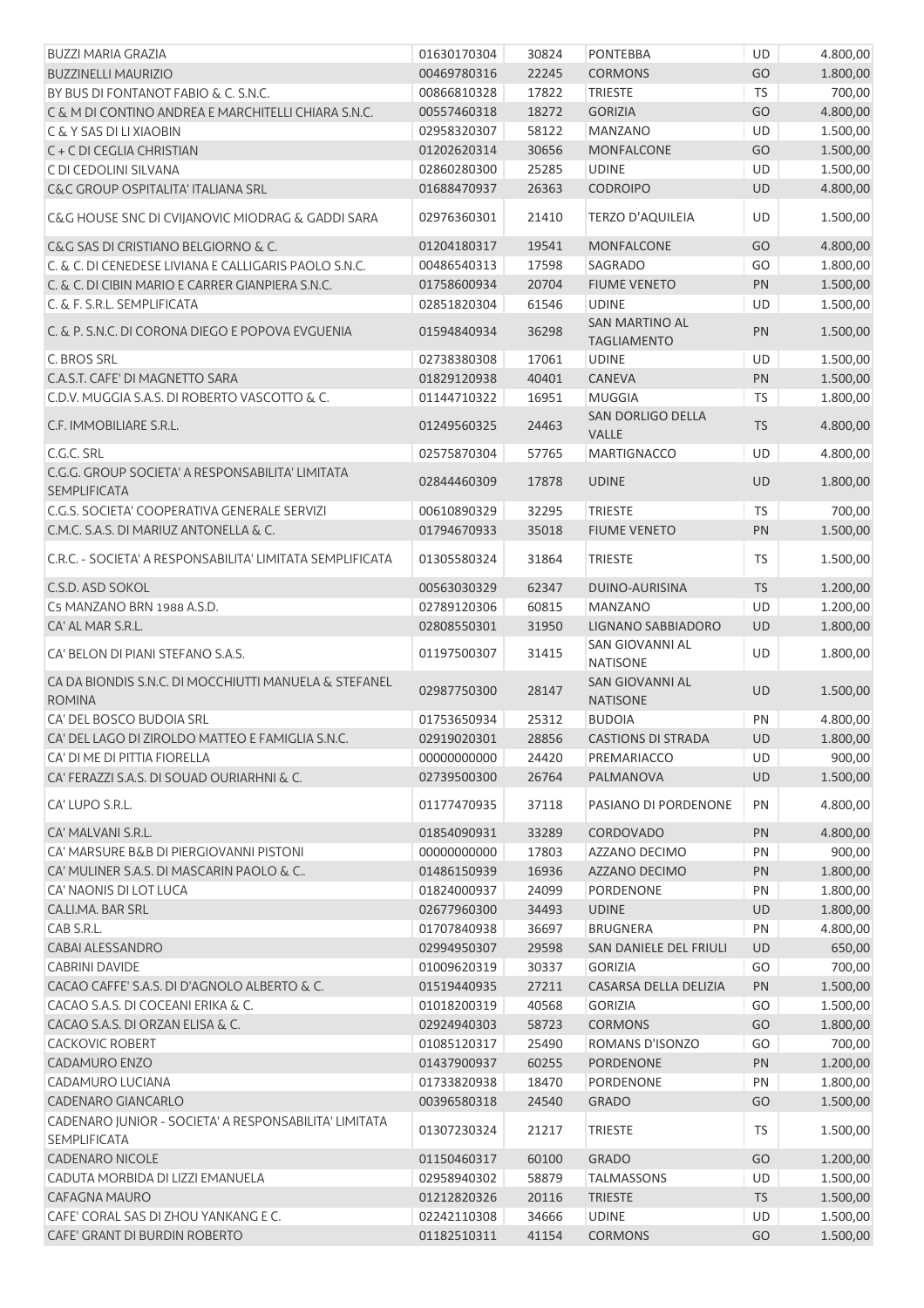| CAFE' JACOPO LINUSSIO 1691 DI VENIER ARIELLA                         | 02503780302 | 34978 | <b>TOLMEZZO</b>                   | UD        | 1.500,00 |
|----------------------------------------------------------------------|-------------|-------|-----------------------------------|-----------|----------|
| CAFE' LEOPARDI DI BIANCOLINI VILMA E NADIA S.A.S.                    | 01440340303 | 28232 | <b>TOLMEZZO</b>                   | <b>UD</b> | 1.500,00 |
| CAFE' L'OTTOCENTO DI PASSERINI MILENA                                | 01978580304 | 25112 | <b>MARTIGNACCO</b>                | UD        | 1.500,00 |
| CAFE' PLAZA DI BIASON SARAH                                          | 01846110938 | 22298 | SAN VITO AL<br><b>TAGLIAMENTO</b> | PN        | 1.500,00 |
| CAFE' WILLY DI NEDOK GUGLIELMO                                       | 00817420326 | 30169 | <b>TRIESTE</b>                    | <b>TS</b> | 1.500,00 |
| CAFFE' 86 DI BARBISAN EVA & C. S.N.C.                                | 01697050936 | 22708 | <b>FONTANAFREDDA</b>              | PN        | 1.500,00 |
| CAFFE' AI PATRIARCHI S.A.S. DI MASSERA WALTER                        | 01042340305 | 29849 | CIVIDALE DEL FRIULI               | <b>UD</b> | 1.500,00 |
| CAFFE' AL CORSO DI DANIEL MASIA                                      | 01204590317 | 30587 | <b>GORIZIA</b>                    | GO        | 1.500,00 |
| CAFFE' AL MUNICIPIO DI CAVALIERE LUCANDREA & C. S.A.S.               | 02233870308 | 30794 | PALMANOVA                         | UD        | 1.500,00 |
| CAFFE AL PORTEGO S.N.C. DI PASTRE D. & C.                            | 01121440935 | 24652 | <b>SACILE</b>                     | PN        | 1.500,00 |
| CAFFE ALLA FERMATA DI BEATRICE METTA                                 | 01224600328 | 19235 | <b>TRIESTE</b>                    | <b>TS</b> | 1.500,00 |
| CAFFE' ANTICA AQUILEIA DI BOBIZ LOREDANA & C. S.A.S.                 | 01871990303 | 19560 | <b>AQUILEIA</b>                   | UD        | 1.500,00 |
| CAFFE' ANTICO PONTEROSSO DI GIORGIO MINIUSSI                         | 01315270320 | 30134 | <b>TRIESTE</b>                    | <b>TS</b> | 1.500,00 |
| CAFFE' ASTORIA DI WANG SUFENG                                        | 02910880307 | 25485 | <b>UDINE</b>                      | UD        | 1.500,00 |
| CAFFE' BAR TORINO DI BRESSAN EMANUELE                                | 01043220316 | 29270 | <b>MONFALCONE</b>                 | GO        | 1.500,00 |
| CAFFE' BELLINI DI GREGORIC SILVA                                     | 00494100316 | 28230 | <b>GORIZIA</b>                    | GO        | 1.500,00 |
| CAFFE' BELTRAME S.R.L.                                               | 01708360308 | 27542 | <b>UDINE</b>                      | UD        | 1.500,00 |
| CAFFE' BOCCACCIO DI BAJC SIMONA                                      | 01201640313 | 29089 | <b>GORIZIA</b>                    | GO        | 1.500,00 |
| CAFFE' BON BON DI HORVAT BOVCON JASMINA                              | 01182170314 | 31010 | <b>GORIZIA</b>                    | GO        | 1.500,00 |
| CAFFE' BONDI' DI BUJUJAN OXANA                                       | 01179120314 | 31275 | <b>GORIZIA</b>                    | GO        | 1.500,00 |
| CAFFE' BONSAI DI ZIZZA FRANCA                                        | 02473360309 | 30041 | PALMANOVA                         | UD        | 1.500,00 |
|                                                                      |             |       |                                   |           |          |
| CAFFE' CARIOCA DI PICCOLO PAOLA E C. S.N.C.                          | 01447770932 | 23361 | PASIANO DI PORDENONE              | PN        | 1.500,00 |
| CAFFE' CENTRALE DI COTTONE PIETRO E VALENTINA S.N.C.                 | 02639410303 | 32962 | CERVIGNANO DEL FRIULI             | <b>UD</b> | 1.500,00 |
| CAFFE' CENTRALE DI PAOLO LONDERO                                     | 02808890301 | 20854 | ARTEGNA                           | UD        | 1.500,00 |
| CAFFE' CENTRALE DI REDO MONACO S.A.S.                                | 02307720306 | 20227 | FAGAGNA                           | UD        | 1.500,00 |
| CAFFE' CENTRALE DI SCORTEGAGNA LAURA                                 | 01183410313 | 41911 | <b>GRADISCA D'ISONZO</b>          | GO        | 1.500,00 |
| CAFFE' COMMERCIO DI GALASSI VALIA                                    | 01865150302 | 26380 | PALUZZA                           | UD        | 1.500,00 |
| CAFFE' COMMERCIO S.A.S. DI DE BIASI GIUSEPPE & C.                    | 01621090933 | 18056 | SACILE                            | PN        | 1.500,00 |
| CAFFE' CONCERTO DI DANCI MARIA ILEANA                                | 01205810318 | 41123 | <b>GRADO</b>                      | GO        | 1.500,00 |
| CAFFE' CORIN DI ARMANO LUIGI                                         | 02939550303 | 31131 | <b>UDINE</b>                      | <b>UD</b> | 1.500,00 |
| CAFFE' CORIN DI TABOGA AMEDEO                                        | 01051350328 | 29855 | RONCHI DEI LEGIONARI              | GO        | 1.500,00 |
| CAFFE' CORTINA DI GRAMOLA SABRINA                                    | 02820480305 | 18081 | <b>UDINE</b>                      | UD        | 1.500,00 |
| CAFFE' DECO' DI MORETTI PAOLA                                        | 02949480301 | 22475 | <b>UDINE</b>                      | UD        | 1.500,00 |
| CAFFE' DEL DIAVOLO DI GAIART GUIDO                                   | 02934210309 | 23677 | SAN DANIELE DEL FRIULI            | <b>UD</b> | 1.500,00 |
| CAFFE' DEL MERCANTE DI SCAMPOLO ANDREA                               | 01762280939 | 20459 | <b>CORDENONS</b>                  | PN        | 1.500,00 |
| CAFFE' DELLA PIAZZA S.A.S. DI DALLA LIBERA ELISA EMMA                | 01398650935 | 22419 | <b>VIVARO</b>                     | PN        | 1.500,00 |
| CAFFE' DI CUORI SNC DI VIDA ANNAMARIA E C.                           | 02297970309 | 40221 | <b>CODROIPO</b>                   | UD        | 1.500,00 |
| CAFFE' E DINTORNI S.N.C. DI SINICCO MIRIAM E CARLET<br>SAMANTHA      | 02940860303 | 60550 | <b>UDINE</b>                      | <b>UD</b> | 1.500,00 |
| CAFFE' EMOPOLI DI BURIMI PJERIN                                      | 01154530313 | 24485 | <b>GRADISCA D'ISONZO</b>          | GO        | 1.500,00 |
| CAFFE' ENOTECA AI TREVI DI MICHELE CAGNONE                           | 02300340300 | 21317 | SAN PIETRO AL NATISONE            | <b>UD</b> | 1.500,00 |
| CAFFE' ENOTECA RIALTO DI SEBASTIANUTTO ALBA                          | 02920400302 | 38563 | <b>UDINE</b>                      | UD        | 1.500,00 |
| CAFFE' GELATERIA ANGOLO DEL GELATO S.A.S. DI BISIO<br>GIANPAOLO & C. | 00487950313 | 37482 | <b>GORIZIA</b>                    | GO        | 1.500,00 |
| CAFFE' GELATERIA DOLOMITI DI CASAGRANDE LUCA E C. S.N.C.             | 01587230937 | 42371 | <b>SACILE</b>                     | PN        | 1.500,00 |
| CAFFE' GIANCARLO DI CIOFFI GIUSEPPINA & C. S.A.S.                    | 01787490307 | 32829 | PALMANOVA                         | UD        | 1.500,00 |
| CAFFE' GRIZ DI ROSSET PAOLO & C. S.N.C.                              | 01061010938 | 26677 | SPILIMBERGO                       | PN        | 1.500,00 |
| CAFFE' LA PIAZZETTA DANELON ELDA                                     | 02400510307 | 34158 | <b>TOLMEZZO</b>                   | <b>UD</b> | 1.500,00 |
| CAFFE' LETTERARIO DI MANTOAN GIOVANNI                                | 01867480939 | 57772 | <b>FONTANAFREDDA</b>              | PN        | 1.800,00 |
| CAFFE' MARTELLI DI DE BERNARDIN NICOLA                               | 01372570935 | 31262 | PORDENONE                         | PN        | 1.500,00 |
| CAFFE' MIANI S.A.S. DI FRAPPA ALESSIO & C.                           | 01710570308 | 21097 | <b>CODROIPO</b>                   | UD        | 1.500,00 |
| CAFFE' MILANO DI LIU SHUMEI                                          | 04471430266 | 29121 | ROMANS D'ISONZO                   | GO        | 1.500,00 |
| CAFFE' MOAMY DI MIRCO DI GIACINTO                                    | 02963340308 | 33290 | CERVIGNANO DEL FRIULI             | UD        | 1.500,00 |
| CAFFE' MUNICIPIO DI TRAMONTIN RUDI                                   | 01387780933 | 17692 | ROVEREDO IN PIANO                 | PN        | 1.500,00 |
| CAFFE' NUOVO DI PITTONI MARIKA                                       | 02200930309 | 23894 | <b>VILLA SANTINA</b>              | UD        | 1.500,00 |
| CAFFE' OLIMPICO S.N.C. DI HILOHI SIMONA & C.                         | 02695850301 | 31352 | LATISANA                          | UD        | 1.500,00 |
| CAFFE' PASTICCERIA DEL CUORE DI SOTTANA BARBARA                      | 01690060932 | 26983 | ROVEREDO IN PIANO                 | PN        | 1.500,00 |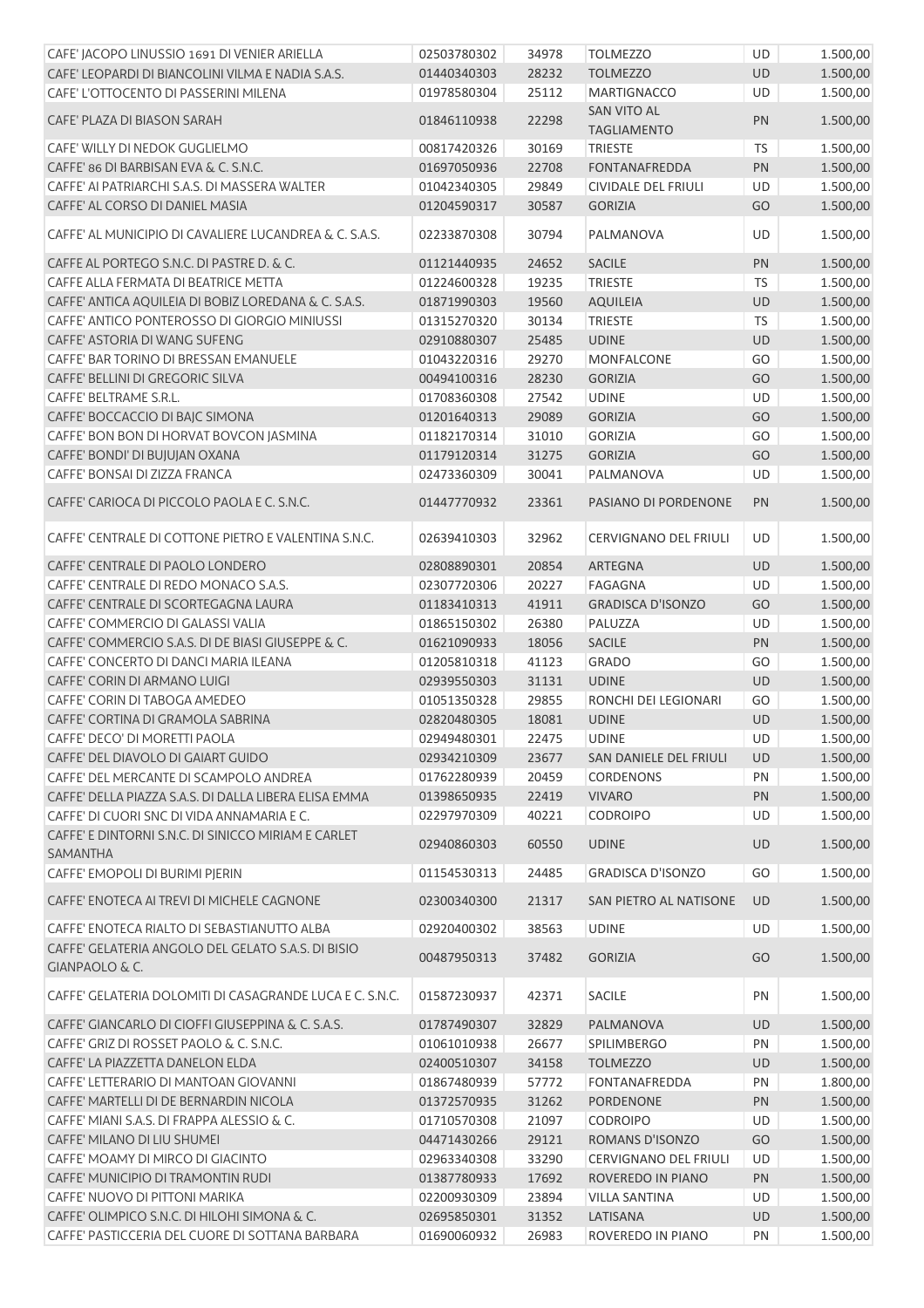| CAFFE' PITTINI DI ELLERO ANGELA                                                    | 02834900306 | 26324 | <b>GEMONA DEL FRIULI</b>               | <b>UD</b> | 1.500,00 |
|------------------------------------------------------------------------------------|-------------|-------|----------------------------------------|-----------|----------|
| CAFFE' PORTELLO DI LOMBARDO LUCA                                                   | 02692590306 | 30538 | <b>UDINE</b>                           | UD        | 1.500,00 |
| CAFFE' POSITANO DI GIANNULLO ANIELLO & C. SNC                                      | 02517770307 | 19245 | <b>UDINE</b>                           | <b>UD</b> | 1.500,00 |
| CAFFE' POSTA DI BOZZATO DIANA                                                      | 01833410937 | 37704 | SAN VITO AL<br><b>TAGLIAMENTO</b>      | PN        | 1.500,00 |
| CAFFE' RISTORANTE STELLA DI GUARRACINO SALVATORE                                   | 01577270935 | 22613 | <b>ERTO E CASSO</b>                    | PN        | 1.800,00 |
| CAFFE' ROSE DI MORAS PAOLA & C. S.N.C.                                             | 01267410932 | 36557 | PORDENONE                              | PN        | 1.500,00 |
| CAFFE' SARPI DI SERAVALLE RINEO E MARGIOTTA MERI S.N.C.                            | 02162220301 | 17806 | <b>UDINE</b>                           | <b>UD</b> | 1.500,00 |
| CAFFE' TEATRO DI FERESIN MARINA                                                    | 01170820318 | 19511 | <b>CORMONS</b>                         | GO        | 1.500,00 |
| CAFFE' TIME S.N.C. DI TOMAS COSMO E MARIA CANDIA                                   | 01731440937 | 24165 | <b>FONTANAFREDDA</b>                   | PN        | 1.500,00 |
| CAFFE' TOMMASEO - SOCIETA' A RESPONSABILITA' LIMITATA                              | 01136460324 | 17094 | <b>TRIESTE</b>                         | <b>TS</b> | 1.500,00 |
| CAFFE' TRIESTE DI DANIOTTI ENRICO                                                  | 01088170319 | 29553 | RONCHI DEI LEGIONARI                   | GO        | 1.500,00 |
| CAFFE' VATTA DI B. VITEZ E C. S.N.C.                                               | 01255740324 | 24290 | <b>TRIESTE</b>                         | TS        | 1.500,00 |
| CAFFE' VECCHIO DI MADRASSI MAURO & C. S.N.C.                                       | 01995770300 | 26361 | <b>VENZONE</b>                         | <b>UD</b> | 1.800,00 |
| CAFFE' VITTORIA SOCIETA' A RESPONSABILITA' LIMITATA                                |             |       |                                        |           |          |
| <b>SEMPLIFICATA</b>                                                                | 02951330303 | 18345 | <b>AMPEZZO</b>                         | UD        | 1.500,00 |
| CAFFE' ZERO11 DI SIMONE SPARACELLO                                                 | 01346330325 | 58725 | <b>TRIESTE</b>                         | <b>TS</b> | 1.500,00 |
| CAFFETAJ DI D'ALVISE MARINA & C. S.N.C.                                            | 02665050304 | 19792 | <b>VARMO</b>                           | <b>UD</b> | 1.500,00 |
| CAFFETTERIA & CO DI LA SPINA C.                                                    | 01163900317 | 25907 | RONCHI DEI LEGIONARI                   | GO        | 1.500,00 |
| CAFFETTERIA BAR ROMEA DI DE FRANCESCHI GRETA                                       | 02409960305 | 29136 | <b>MANZANO</b>                         | UD        | 1.500,00 |
| CAFFETTERIA E PASTICCERIA S.G. SOCIETA' A RESPONSABILITA'<br>LIMITATA SEMPLIFICATA | 01817490939 | 33187 | <b>MANIAGO</b>                         | PN        | 1.500,00 |
| CAFFETTERIA ROSSINI DI LO PRESTI MANUELA E DE MATTEO<br>MANUELA S.N.C.             | 01006060311 | 29867 | <b>GORIZIA</b>                         | GO        | 1.500,00 |
| CAFFETTERIA SUNSETS DI LI JIANMEI                                                  | 03621780364 | 25672 | <b>PORDENONE</b>                       | PN        | 1.500,00 |
| CAFFETTERIA TRIESTINA S.R.L.                                                       | 01319960322 | 36392 | <b>TRIESTE</b>                         | <b>TS</b> | 1.800,00 |
| CAFFETTIAMO DI SIMEONI GILDA                                                       | 02940280304 | 21617 | <b>BUIA</b>                            | UD        | 1.500,00 |
| <b>CAFORIO DAMIANO</b>                                                             | 01042320323 | 60584 | <b>TRIESTE</b>                         | <b>TS</b> | 700,00   |
| <b>CAI FANGFANG</b>                                                                | 01254940321 | 17367 | <b>UDINE</b>                           | <b>UD</b> | 1.500,00 |
| <b>CAI MANMAN</b>                                                                  | 01335040323 | 38365 | <b>TRIESTE</b>                         | <b>TS</b> | 1.500,00 |
| <b>CAI XIANXUE</b>                                                                 | 02495870228 | 26377 | CASSACCO                               | UD        | 1.500,00 |
| CAJETA DI SALONE LUCA E EMILIANO & C. S.N.C.                                       | 02321080307 | 22945 | <b>BUIA</b>                            | UD        | 4.800,00 |
| <b>CALABRESE MARCO</b>                                                             | 01287680324 | 28516 | <b>TRIESTE</b>                         | <b>TS</b> | 1.500,00 |
| <b>CALI TIZIANO</b>                                                                | 01344140320 | 60049 | <b>TRIESTE</b>                         | <b>TS</b> | 700,00   |
| CALICE D'ORO S.R.L.                                                                | 01852310935 | 32737 | PORDENONE                              | PN        | 1.500,00 |
| CALIFORNIA GJM S.N.C. DI SILVIO BRAICO & ENRICO                                    |             |       |                                        |           |          |
| RAMAZZINA                                                                          | 00796380327 | 33503 | <b>TRIESTE</b>                         | <b>TS</b> | 1.500,00 |
| <b>CALIFORNIA SRL</b>                                                              | 01855030936 | 23754 | <b>AVIANO</b>                          | PN        | 1.800,00 |
| <b>CALLEGARI DANILO</b>                                                            | 01691540932 | 31551 | <b>FIUME VENETO</b>                    | PN        | 1.500,00 |
| <b>CALLIGARIS VALENTINA</b>                                                        | 02697320303 | 21397 | <b>RESIA</b>                           | UD        | 4.800,00 |
| CALUZZI ALESSANDRO                                                                 | 00742730328 | 59735 | <b>TRIESTE</b>                         | <b>TS</b> | 700,00   |
| <b>CALZI GIORGIA</b>                                                               | 01285890321 | 32255 | <b>TRIESTE</b>                         | <b>TS</b> | 1.500,00 |
| <b>CAMBARERI MARIA</b>                                                             | 00000000000 | 42029 | FAGAGNA                                | UD        | 900,00   |
| <b>CAMBI CARLO MARIA</b>                                                           | 00000000000 | 21848 | <b>AQUILEIA</b>                        | UD        | 900,00   |
| CAMBUSA CLUB S.R.L.S. A SOCIO UNICO                                                | 01323880326 | 62313 | <b>TRIESTE</b>                         | <b>TS</b> | 1.800,00 |
| CAMERA CAFE' DI XU YIKAI                                                           | 04637770266 | 28501 | <b>PORDENONE</b>                       | PN        | 1.500,00 |
| CAMERE B81 DI STRAIN NEVA                                                          | 01297260323 | 26560 | SAN DORLIGO DELLA<br>VALLE             | TS.       | 900,00   |
| CAMERE DROMÌ A L'ALPIN DI FILIPPIN CATERINA LUCIA                                  | 00000000000 | 17180 | <b>ERTO E CASSO</b>                    | PN        | 900,00   |
| <b>CAMERIN ANDREA</b>                                                              | 01873120933 | 25276 | PALMANOVA                              | UD        | 1.500,00 |
| <b>CAMINO TENNIS CLUB ASD</b>                                                      | 02841700301 | 61248 | <b>CAMINO AL</b><br><b>TAGLIAMENTO</b> | <b>UD</b> | 1.200,00 |
| CAMOL VALTER - L'ACERO ROSSO                                                       | 01286640931 | 30340 | <b>SACILE</b>                          | PN        | 900,00   |
| CAMPAGNOLO PAOLA                                                                   | 00000000000 | 59739 | <b>OVARO</b>                           | <b>UD</b> | 900,00   |
| CAMPANA D'ORO DI PALUMBO PANTALEONE                                                | 02760780300 | 29823 | <b>UDINE</b>                           | UD        | 1.800,00 |
| <b>CAMPANA PARIDE</b>                                                              | 01045230305 | 60280 | RIVE D'ARCANO                          | UD        | 1.500,00 |
| CAMPEGGIO CLUB TRIESTE - CAMPEGGIO OBELISCO                                        | 00124350323 | 29211 | <b>TRIESTE</b>                         | <b>TS</b> | 1.500,00 |
| CAMPEGGIO SAN BARTOLOMEO - S.R.L.                                                  | 00106270325 | 23494 | <b>MUGGIA</b>                          | <b>TS</b> | 1.500,00 |
| CAMPIELLO SAS DI MARTINA MANSI & C.                                                | 01659620932 | 35720 | SACILE                                 | PN        | 1.800,00 |
| CAMPING EXCELSIOR DI FIORE LUCIANO GALLO                                           | 01074860329 | 18241 | <b>MONRUPINO</b>                       | <b>TS</b> | 1.500,00 |
| <b>CAMPONI GIULIETTA</b>                                                           | 01679320307 | 22300 | GONARS                                 | UD        | 1.800,00 |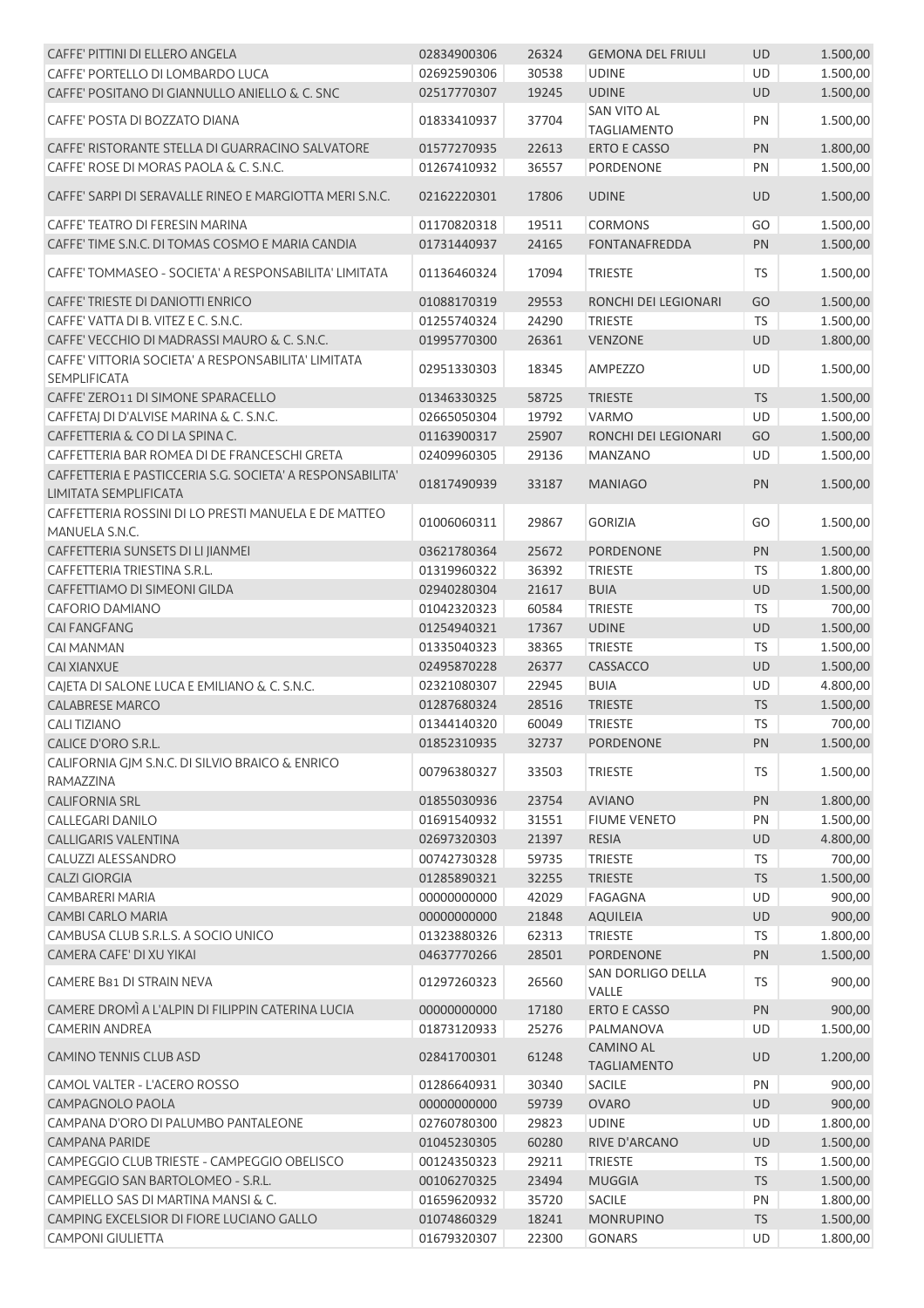| <b>CAMUFFO MICHELE</b>                               | 00456920313 | 19642 | <b>GRADO</b>                 | GO        | 4.800,00           |
|------------------------------------------------------|-------------|-------|------------------------------|-----------|--------------------|
| <b>CANACCI PAOLO</b>                                 | 02667370304 | 27844 | <b>UDINE</b>                 | <b>UD</b> | 1.500,00           |
| <b>CANAL SUSI</b>                                    | 01038040935 | 29586 | <b>SACILE</b>                | PN        | 1.500,00           |
| <b>CANALAZ ADELE</b>                                 | 01690220304 | 35675 | SAVOGNA                      | UD        | 1.500,00           |
| <b>CANARUTTO LUCA</b>                                | 01289170324 | 29053 | <b>TRIESTE</b>               | <b>TS</b> | 700,00             |
| CANCELLIER MARINA                                    | 01943220309 | 33154 | <b>FAEDIS</b>                | UD        | 1.800,00           |
| <b>CANCIANI GIANLUCA</b>                             | 02914000308 | 32290 | LESTIZZA                     | <b>UD</b> | 1.500,00           |
| <b>CANDERAN LUCA</b>                                 | 01851610939 | 23362 | <b>MEDUNO</b>                | PN        | 900,00             |
| <b>CANDIDO ANGELA</b>                                | 01761070935 | 39928 | <b>MANIAGO</b>               | PN        | 1.800,00           |
| <b>CANDOLINI ENRICOMARIA</b>                         | 00000000000 | 38203 | <b>TRIESTE</b>               | <b>TS</b> | 650,00             |
| CANDOLINI MASSIMO                                    | 00000000000 | 38321 | <b>GEMONA DEL FRIULI</b>     | UD        | 650,00             |
| CANDONI JESSICA                                      | 02759980309 | 26595 | PALUZZA                      | UD        | 1.500,00           |
| CANDOTTI GIANCARLO                                   | 00951540327 | 26645 | <b>TRIESTE</b>               | <b>TS</b> | 700,00             |
| <b>CANDOTTI HERIK</b>                                | 02838880306 | 61025 | LIGNANO SABBIADORO           | UD        | 1.500,00           |
| CANDOTTI VASCO                                       | 02672360308 | 24481 | <b>FORNI DI SOPRA</b>        | UD        | 1.500,00           |
| <b>CANDOTTO GIUSTINIANO</b>                          | 01868590306 | 32429 | <b>DIGNANO</b>               | UD        | 1.500,00           |
| <b>CANEVA GINO</b>                                   | 02742470301 | 22675 | <b>FORNI AVOLTRI</b>         | UD        | 1.800,00           |
| CANEVON S.R.L.                                       | 00433260312 | 21760 | <b>GRADO</b>                 | GO        | 1.800,00           |
| CANOA CLUB NAONIS ASSOCIAZIONE SPORTIVA              |             |       |                              |           |                    |
| <b>DILETTANTISTICA</b>                               | 00000000000 | 62255 | <b>PORDENONE</b>             | PN        | 1.200,00           |
| CANOA SAN GIORGIO ASD                                |             |       |                              | UD        |                    |
| CANOTTIERI TRIESTE A.S.D.                            | 01367230305 | 61881 | SAN GIORGIO DI NOGARO        | <b>TS</b> | 1.200,00           |
|                                                      | 00000000000 | 60593 | <b>TRIESTE</b>               |           | 1.200,00           |
| CANTARUTTI DAVIDE                                    | 00000000000 | 61398 | CIVIDALE DEL FRIULI          | UD        | 900,00             |
| CANTINIERE SOCIETA' CONSORTILE A R.L.                | 01193490313 | 21951 | <b>CORMONS</b>               | GO        | 1.800,00           |
| <b>CANTIRON FRANCESCA</b>                            | 01319810931 | 57757 | <b>BRUGNERA</b>              | PN        | 4.800,00           |
| <b>CANTIRON GUGLIELMO</b>                            | 01254060930 | 58117 | <b>BRUGNERA</b>              | PN        | 1.500,00           |
| CANZIANI ANDREJ                                      | 01278520323 | 32562 | <b>TRIESTE</b>               | <b>TS</b> | 1.800,00           |
| <b>CANZIANI ROBERT</b>                               | 01241970324 | 32073 | <b>TRIESTE</b>               | TS        | 700,00             |
| <b>CANZONERI CHIARA</b>                              | 01182220317 | 34767 | <b>GORIZIA</b>               | GO        | 900,00             |
| <b>CAOBA SRL</b>                                     | 02898980301 | 26854 | <b>MANZANO</b>               | <b>UD</b> | 1.800,00           |
| <b>CAODURO MAURIZIO</b>                              | 01418280309 | 34108 | PALAZZOLO DELLO STELLA       | UD        | 1.500,00           |
| CAPANNA EDELWEISS DI PIO LAURA & C. S.A.S.           | 02901460309 | 22191 | <b>TARVISIO</b>              | UD        | 1.800,00           |
| <b>CAPITANI MAURIZIO</b>                             | 02715380305 | 37902 | VARMO                        | UD        | 700,00             |
| CAPOCASALE GIANCARLO                                 | 01568880304 | 25157 | <b>CERVIGNANO DEL FRIULI</b> | <b>UD</b> | 700,00             |
| <b>CAPOEIRA RIOMAR TRIESTE</b>                       | 00000000000 | 60375 | <b>TRIESTE</b>               | TS.       | 1.200,00           |
| <b>CAPOVILLA FABIANA</b>                             | 02832720300 | 21547 | <b>TARCENTO</b>              | <b>UD</b> | 1.500,00           |
| CAPOZZA GIANDOMENICO                                 | 01079670327 | 34372 | TRIESTE                      | <b>TS</b> | 700,00             |
| <b>CAPPELLETTI ANTONELLA</b>                         | 01071870321 | 40964 | <b>TRIESTE</b>               | <b>TS</b> | 650,00             |
| CAPPELLETTI FIAMMETTA BED & BREAKFAST AGLI SCHNAUZER | 00000000000 | 36055 | <b>UDINE</b>                 | UD        | 900,00             |
| <b>CAPPELLETTI LUCA</b>                              | 01553870302 | 28168 | <b>BUIA</b>                  | UD        | 1.500,00           |
| <b>CAPPELLETTI NICOLA</b>                            | 00000000000 | 41340 | <b>AVIANO</b>                | PN        | 900,00             |
| CAPPELLETTO ROBERTO                                  | 02639880307 | 38662 | <b>TERZO D'AQUILEIA</b>      | UD        | 1.500,00           |
| <b>CAPPELLO FERNANDA</b>                             | 01176780938 | 33371 | <b>SEQUALS</b>               | PN        | 1.800,00           |
| CAPRICA S.N.C. DI PRESTIA ANNAPAOLA E CONT STEFANO   | 01163650318 | 20606 | <b>GRADISCA D'ISONZO</b>     | GO        | 1.500,00           |
| CAPRICCIO BAR DI CONTIN BARBARA                      | 02939090300 | 26327 | CAMPOFORMIDO                 | UD        | 1.500,00           |
| CAPRICCIO' DI APUZZO PASQUALE                        | 02792360303 | 27068 | <b>MOSSA</b>                 | GO        | 1.800,00           |
| CAPRICCIO DI SCAINI SONIA                            | 02597390307 | 33197 | <b>CODROIPO</b>              | UD        | 1.500,00           |
| <b>CAPRICCIO' GROUP SRLS</b>                         | 02849740309 | 59274 | <b>UDINE</b>                 | UD        | 1.800,00           |
| <b>CAPRIOLI SRL</b>                                  | 01853680930 | 22736 | <b>AVIANO</b>                | PN        |                    |
| CAPUTO GIOVANNA                                      | 00000000000 | 41017 |                              | <b>TS</b> | 1.500,00<br>650,00 |
|                                                      |             |       | <b>TRIESTE</b>               |           |                    |
| <b>CAPUTO TIZIANA</b><br><b>CAPUZZO GIANNI</b>       | 01188820318 | 29078 | CERVIGNANO DEL FRIULI        | UD        | 1.500,00           |
|                                                      | 05064130262 | 41133 | LIGNANO SABBIADORO           | UD        | 1.500,00           |
| CAR TAXI DI RICCARDO GIACOMINI                       | 01339690321 | 23559 | MUGGIA                       | <b>TS</b> | 700,00             |
| CAR.FIL S.R.L.                                       | 02282750302 | 29774 | <b>FORNI DI SOPRA</b>        | <b>UD</b> | 900,00             |
| CARACAS - S.A.S. DI ZAMBON PAOLA & C.                | 01634600306 | 18205 | LIGNANO SABBIADORO           | UD        | 4.800,00           |
| CARAIBI S.R.L.                                       | 02860420302 | 17948 | LIGNANO SABBIADORO           | UD        | 4.800,00           |
| CARDAMOMO S.R.L.                                     | 01308270329 | 28257 | DUINO-AURISINA               | <b>TS</b> | 1.800,00           |
| CARDAZZO FRANCESCO                                   | 01561800937 | 35262 | <b>SACILE</b>                | PN        | 1.500,00           |
| CARIA NAZZARENO                                      | 02934230307 | 35329 | SEDEGLIANO                   | UD        | 1.500,00           |
| <b>CARINCI MARIA</b>                                 | 01698790936 | 41848 | CASARSA DELLA DELIZIA        | PN        | 1.500,00           |
| <b>CARLA CIMENTI</b>                                 | 02645330305 | 38798 | <b>TOLMEZZO</b>              | UD        | 650,00             |
| CARLETTI LUISA                                       | 02711250304 | 28329 | <b>TORVISCOSA</b>            | <b>UD</b> | 650,00             |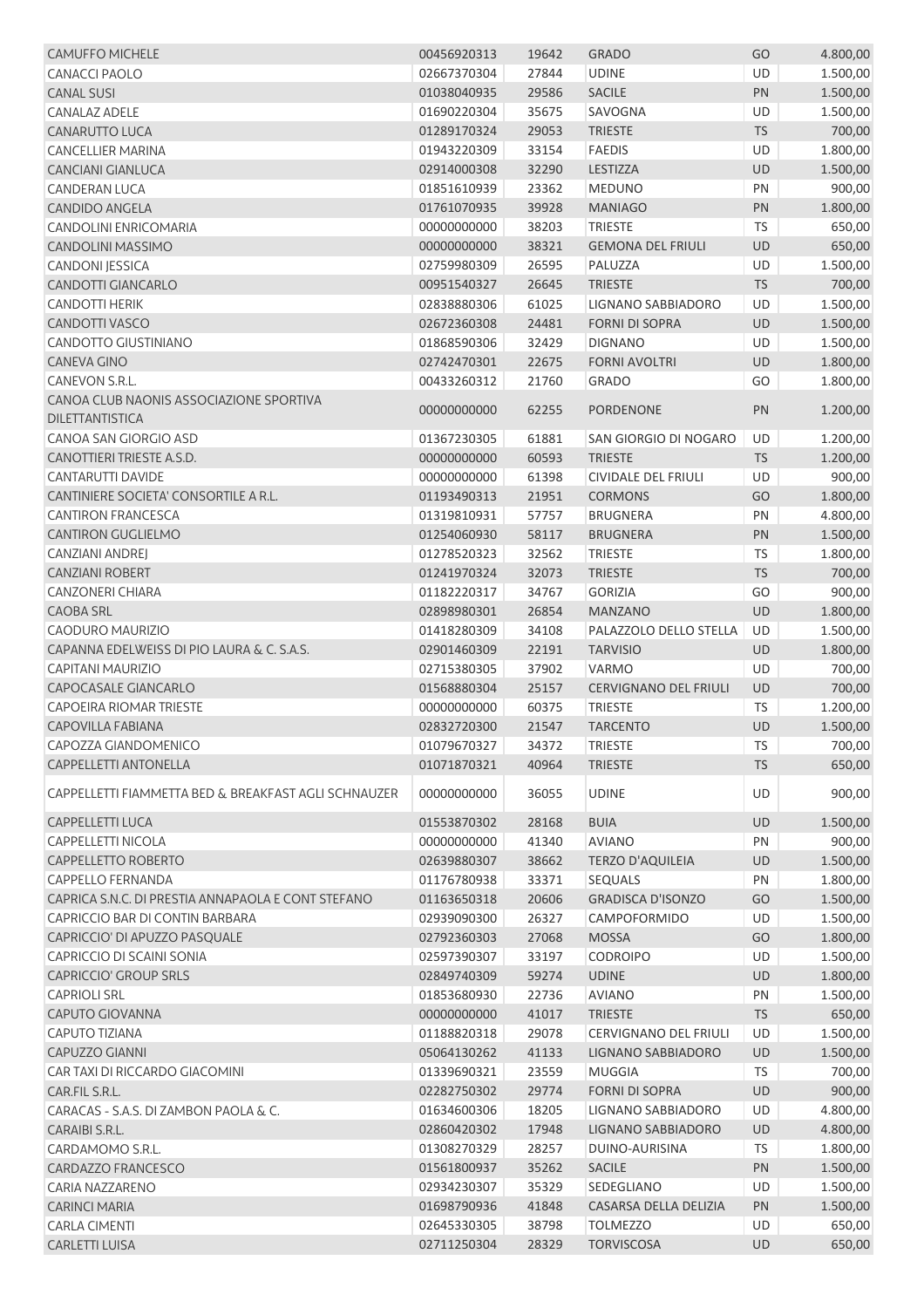| <b>CARLEVARIS FRANCO</b>                                                                           | 00000000000 | 61433          | <b>OVARO</b>                       | UD              | 900,00               |
|----------------------------------------------------------------------------------------------------|-------------|----------------|------------------------------------|-----------------|----------------------|
| <b>CARLI ALEN</b>                                                                                  | 01287770323 | 33630          | DUINO-AURISINA                     | <b>TS</b>       | 900,00               |
| <b>CARLO TESSARI</b>                                                                               | 00970680252 | 41926          | SAPPADA                            | UD              | 650,00               |
| CARLOTTA S.A.S. DI GIMONA ONDINA E C.                                                              | 00512550310 | 28722          | <b>GRADO</b>                       | GO              | 4.800,00             |
| <b>CARLUCCI ALEX</b>                                                                               | 02987770308 | 58019          | <b>UDINE</b>                       | UD              | 1.500,00             |
| <b>CARMINE BIANCAMANO</b>                                                                          | 01336730328 | 23705          | <b>TRIESTE</b>                     | <b>TS</b>       | 1.800,00             |
| CARNEGIE SOCIETA' A RESPONSABILITA' LIMITATA<br><b>SEMPLIFICATA</b>                                | 01276620323 | 26835          | <b>TRIESTE</b>                     | TS              | 1.500,00             |
| CARNIA BIKE ASS. CICLISTICA DILETTANTISTICA                                                        | 01786020303 | 61689          | <b>TOLMEZZO</b>                    | UD              | 1.200,00             |
| CARNIA EXPRESS DI GAIER GINO                                                                       | 00273370304 | 35390          | <b>TOLMEZZO</b>                    | UD              | 4.800,00             |
| CARNIAGRICOLA SOCIETA' AGRICOLA A RESPONSABILITA'                                                  | 00536230303 | 17214          | <b>ENEMONZO</b>                    | <b>UD</b>       | 1.800,00             |
| LIMITATA<br><b>CARONE ROBERTO</b>                                                                  |             |                |                                    | GO              |                      |
|                                                                                                    | 00517800314 | 17425          | <b>GORIZIA</b>                     |                 | 1.800,00             |
| CARPE DIEM DI RAGAZZO RAFFELLA                                                                     | 02433520307 | 34777          | SAN GIORGIO DI NOGARO              | <b>UD</b>       | 1.500,00             |
| <b>CARRARO MARINA</b>                                                                              | 02767860303 | 40709          | <b>UDINE</b>                       | UD              | 1.500,00             |
| <b>CARRI STEFANO</b>                                                                               | 01314030329 | 62252          | <b>TRIESTE</b>                     | <b>TS</b>       | 4.800,00             |
| <b>CARRITIZIANA</b>                                                                                | 00896910320 | 62317          | <b>TRIESTE</b>                     | TS              | 1.500,00             |
| CARTA STRACCIA DI FRANCESCA TONSI                                                                  | 01281270320 | 39078          | <b>TRIESTE</b>                     | <b>TS</b>       | 900,00               |
| <b>CARTINI ROBERTO</b>                                                                             | 01895880308 | 25323          | LIGNANO SABBIADORO                 | UD              | 1.800,00             |
| CARTOLIBRERIA TERCION DI TERCION ELENA                                                             | 00949100325 | 19681          | DUINO-AURISINA                     | <b>TS</b>       | 1.500,00             |
| CARTOTECNICA DI ERIKA FERLAT                                                                       | 01050200318 | 21237          | <b>CORMONS</b>                     | GO              | 1.500,00             |
| CARUSO SARA - DITTA INDIVIDUALE                                                                    | 02491220303 | 17568          | <b>FAGAGNA</b>                     | <b>UD</b>       | 1.500,00             |
| CARVALHO DAL MAS FRANCISCA JANCLEIDE                                                               | 01654610938 | 26608          | SAN GIORGIO DELLA<br>RICHINVELDA   | PN              | 1.500,00             |
| CAS.TOM. S.N.C. DI CASAGRANDE ARIANNA E TOMASELLA GIAN<br><b>PIERO</b>                             | 01753090933 | 39960          | <b>BUDOIA</b>                      | PN              | 1.500,00             |
| CASA & DINTORNI DI GIACOMUZZI LORENZO BRUNO                                                        | 02405450301 | 41634          | <b>MAJANO</b>                      | UD              | 1.500,00             |
| <b>CASA CARRER B&amp;B</b>                                                                         | 00000000000 | 42380          | <b>SACILE</b>                      | PN              | 900,00               |
| CASA CORONA DI CORONA MARCO & C. S.A.S.                                                            | 01802800936 | 40101          | PORDENONE                          | PN              | 1.800,00             |
| CASA DEL CAFFE' DI GIUSTINA MONICA ENRICO E LUCA S.A.S.                                            | 01123920314 | 24315          | MONFALCONE                         | GO              | 1.500,00             |
| CASA DEL GELATO DI DUSU CAMELIA NICOLETA                                                           | 02817970300 | 17035          | <b>BUTTRIO</b>                     | UD              | 1.500,00             |
| CASA DEL GELATO DI MORONA MAURIZIO E C. - S.N.C.                                                   | 00603250937 | 26715          | <b>PORDENONE</b>                   | PN              |                      |
| CASA DEL SALE B&B DI ANNA DRIOLI                                                                   | 00000000000 | 42425          | DUINO-AURISINA                     | TS.             | 1.500,00<br>900,00   |
|                                                                                                    | 00235280302 |                |                                    |                 |                      |
| CASA DELLA PARRUCCA DI PASQUALETTI BRUNO<br>CASA DELLE ROSE DI BERNOT LUCIO & C. SOCIETA' AGRICOLA | 01095740310 | 27285<br>21596 | <b>UDINE</b><br>DOLEGNA DEL COLLIO | <b>UD</b><br>GO | 1.500,00<br>1.800,00 |
| <b>SEMPLICE</b>                                                                                    |             |                |                                    |                 |                      |
| CASA DELNERI DI DELNERI GAIA                                                                       | 01252330327 | 21417          | <b>AQUILEIA</b>                    | UD              | 900,00               |
| CASA DI BICE DI BEATRICE BELLUCCI                                                                  | 02902550306 | 31364          | <b>VENZONE</b>                     | UD              | 900,00               |
| CASA DI LEGNO DI LESIZZA MARCO                                                                     | 00629060302 | 33925          | <b>PREPOTTO</b>                    | UD              | 1.800,00             |
| CASA DISMA DI MIAN GIOVANNI                                                                        | 00000000000 | 41219          | <b>AQUILEIA</b>                    | UD              | 900,00               |
| CASA E APPARTAMENTI PER VACANZE DI MATTIA TULLIA                                                   | 02250750300 | 60971          | <b>SUTRIO</b>                      | UD              | 900,00               |
| CASA ELISA DI FORNASARO STEFANO                                                                    | 00000000000 | 31875          | CIVIDALE DEL FRIULI                | UD              | 900,00               |
| CASA FERIGO DI FERIGO EVA AZ. AGRICOLA                                                             | 02520410305 | 38527          | <b>TARCENTO</b>                    | UD              | 1.800,00             |
| CASA FORTE NUSSI DECIANI DI FAZION LOREDANA                                                        | 02872090309 | 39579          | <b>MANZANO</b>                     | UD              | 900,00               |
| CASA GALANTE DI GALANTE MARCO & GALANTE LUISA S.N.C.                                               | 02617660309 | 28803          | <b>CIVIDALE DEL FRIULI</b>         | <b>UD</b>       | 900,00               |
| CASA GAMBERINI DI GAMBERINI GILBERTO                                                               | 00000000000 | 37794          | CASSACCO                           | UD              | 900,00               |
| CASA GNOLET DI POLESE CATIROSA                                                                     | 00000000000 | 60387          | <b>POLCENIGO</b>                   | PN              | 900,00               |
| CASA JOSUL DI FELETIG ALESSANDRA                                                                   | 00000000000 | 61113          | <b>GRIMACCO</b>                    | UD              | 900,00               |
| CASA MARIA DI BERTOGNA MARIA                                                                       | 00000000000 | 41218          | AQUILEIA                           | <b>UD</b>       | 900,00               |
| CASA MENINI B&B DI MENINI UMBERTO                                                                  | 00000000000 | 30183          | <b>VALVASONE ARZENE</b>            | PN              | 900,00               |
| CASA NOLE DI MILANOVIC BORIS                                                                       | 01336630320 | 38413          | <b>TRIESTE</b>                     | <b>TS</b>       | 900,00               |
| CASA NORMA DI LORENZUT NORMA                                                                       | 00000000000 | 41207          | <b>AQUILEIA</b>                    | UD              | 900,00               |
| CASA ORTER DI VERZEGNASSI TREVISAN ROBERTO                                                         | 01188110314 | 22439          | PAVIA DI UDINE                     | UD              | 4.800,00             |
| CASA REALE DI BEVILACQUA CONSUELO & C. S.N.C.                                                      | 02595050309 | 29974          | RIVIGNANO TEOR                     | UD              | 1.500,00             |
| CASA REGINA DI ORLANDO LUDOVICO                                                                    | 00000000000 | 41925          | <b>DIGNANO</b>                     | UD              | 900,00               |
| CASA RO.NI DI RUSSO ROBERTA                                                                        | 02985540307 | 59715          | LATISANA                           | UD              | 900,00               |
|                                                                                                    |             |                | SAN DORLIGO DELLA                  |                 |                      |
| CASA ROSANDRA DI VIVIANA VECCHIET                                                                  | 01038340327 | 17469          | VALLE                              | <b>TS</b>       | 1.800,00             |
| CASA SOT LA CLEVA                                                                                  | 00000000000 | 40950          | <b>SOCCHIEVE</b>                   | UD              | 900,00               |
| CASA VACANZA AMARE TRIESTE DI BARBANO MARIANNA                                                     | 01303160327 | 37661          | <b>TRIESTE</b>                     | <b>TS</b>       | 900,00               |
| CASA VACANZE ALLE VERGINI                                                                          | 00000000000 | 34797          | CIVIDALE DEL FRIULI                | UD              | 900,00               |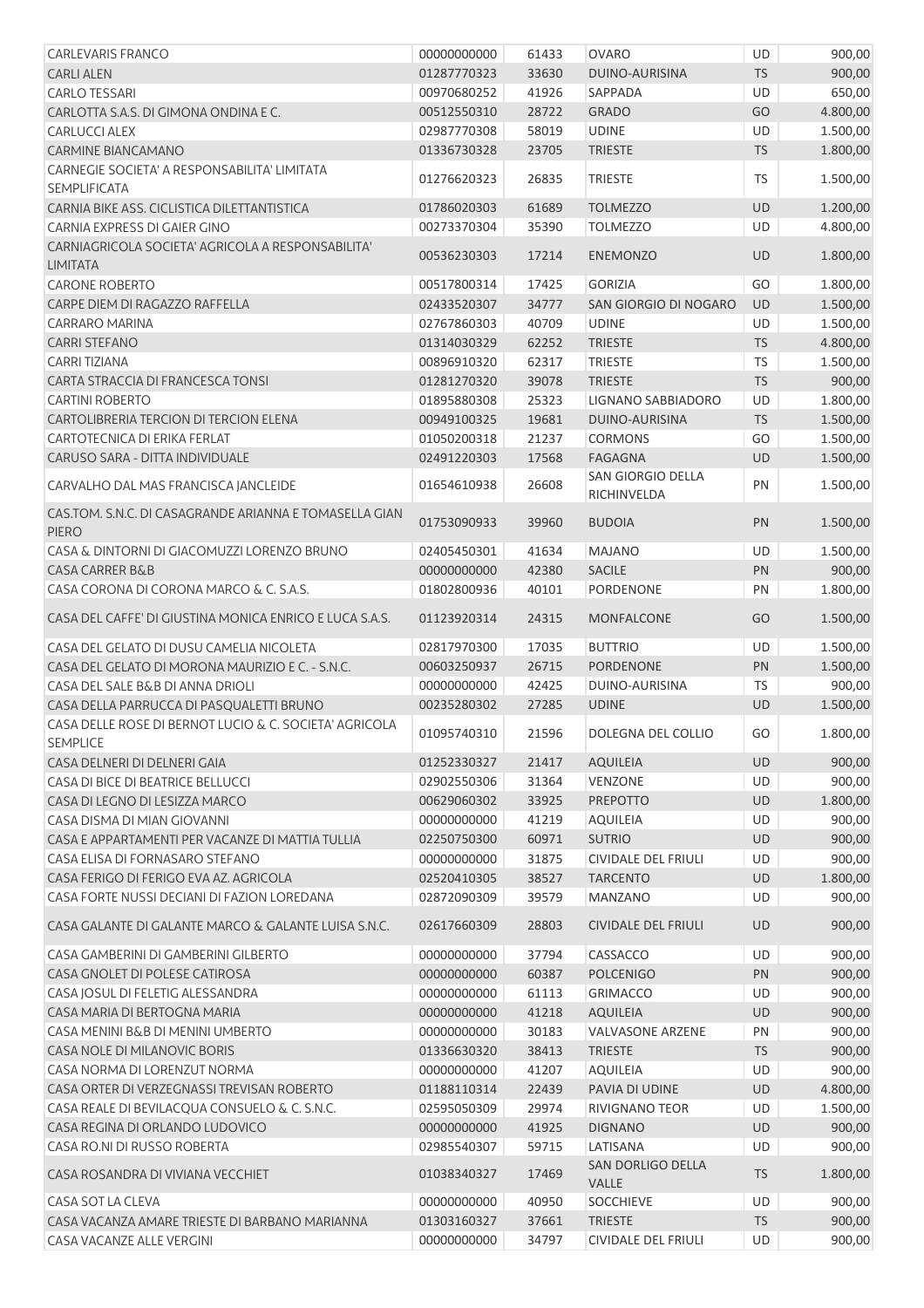| CASA VACANZE ESPERIA DI TREVISAN ROBERTO                                               | 00000000000 | 30682 | <b>TRIESTE</b>                  | <b>TS</b> | 900,00   |
|----------------------------------------------------------------------------------------|-------------|-------|---------------------------------|-----------|----------|
| CASA VACANZE LA CARTOLINA DI DEL PRETE CARMINE                                         | 01332170321 | 19438 | <b>TRIESTE</b>                  | <b>TS</b> | 900,00   |
| CASA VACANZE PIETRO CORONA                                                             | 00000000000 | 30590 | <b>ERTO E CASSO</b>             | PN        | 900,00   |
| CASA VIA CASTELMONTE DI GIORGIUTTI ARMANDO                                             | 00000000000 | 32576 | CIVIDALE DEL FRIULI             | UD        | 900,00   |
| CASA VOLTON DI D'ANGELO MONICA                                                         | 00000000000 | 17862 | LATISANA                        | <b>UD</b> | 900,00   |
| CASABIANCA S.A.S. DI STEFANO MENEGUZZI & C.                                            | 01455380939 | 26036 | <b>AVIANO</b>                   | PN        | 1.800,00 |
| <b>CASAGRANDE BRUNO</b>                                                                | 01317610937 | 40353 | <b>FONTANAFREDDA</b>            | PN        | 1.500,00 |
| <b>CASAGRANDE GIAN ANTONIO</b>                                                         | 01729340933 | 31379 | PASIANO DI PORDENONE            | PN        | 1.500,00 |
| CASALE CJANOR SOCIETA' A RESPONSABILITA' LIMITATA<br><b>SEMPLIFICATA</b>               | 02879820302 | 27321 | <b>FAGAGNA</b>                  | UD        | 1.800,00 |
| <b>CASALI FRANCESCA</b>                                                                | 01113970253 | 47640 | ROVEREDO IN PIANO               | PN        | 1.500,00 |
| CASAMARGHERITA                                                                         | 00000000000 | 35301 | <b>MUGGIA</b>                   | <b>TS</b> | 900,00   |
| CASANOVA PANZON GRAZIANA                                                               | 00623080256 | 37025 | SAPPADA                         | UD        | 4.800,00 |
| <b>CASARI SONIA</b>                                                                    | 02839860307 | 24801 | <b>POVOLETTO</b>                | UD        | 900,00   |
| <b>CASASOLA ANDREA</b>                                                                 | 02986650303 | 46249 | <b>MARTIGNACCO</b>              | UD        | 1.500,00 |
| CASASOLA DEBORA                                                                        | 02957730308 | 17334 | PRATO CARNICO                   | UD        | 1.500,00 |
| <b>CASASOLA DI ENACHE MARIAN</b>                                                       | 01786700938 | 32138 | <b>MANIAGO</b>                  | PN        | 1.800,00 |
| <b>CASASOLA IRENE</b>                                                                  | 02983330305 | 39638 | LATISANA                        | <b>UD</b> | 900,00   |
| <b>CASCELLA GLORIA</b>                                                                 | 02734240308 | 28392 | <b>OSOPPO</b>                   | UD        | 1.500,00 |
| CASETTA IN CANADA' DI PRIMUS JORGHE                                                    | 02364470308 | 36785 | PALUZZA                         | UD        | 1.800,00 |
| <b>CASIAN ANA</b>                                                                      | 01779970936 | 21531 | <b>MANIAGO</b>                  | PN        | 1.500,00 |
| <b>CASSAN FERDINANDO</b>                                                               | 03179340272 | 25439 | LATISANA                        | <b>UD</b> | 1.800,00 |
|                                                                                        |             |       | <b>SAN GIORGIO DELLA</b>        |           |          |
| <b>CASSAN REMO</b>                                                                     | 00378540934 | 36249 | RICHINVELDA                     | PN        | 1.500,00 |
| <b>CASSARINO LUCIA</b>                                                                 | 01492910938 | 41875 | PORDENONE                       | PN        | 1.500,00 |
| CASSINELLI SAMUELE                                                                     | 02939370306 | 30976 | <b>MALBORGHETTO</b><br>VALBRUNA | UD        | 1.800,00 |
| CASTAGNARI DORIANA                                                                     | 02904260300 | 60888 | LATISANA                        | UD        | 1.500,00 |
| CASTALDO RAFFAELE                                                                      | 01446510933 | 35040 | LESTIZZA                        | UD        | 1.800,00 |
| <b>CASTELLAN SARA</b>                                                                  | 01518950934 | 39526 | <b>VALVASONE ARZENE</b>         | PN        | 1.500,00 |
| <b>CASTELLANI ADRIANO</b>                                                              | 00594730301 | 24723 | PAGNACCO                        | UD        | 700,00   |
| <b>CASTELLANI BOGDAN</b>                                                               | 00839560323 | 26508 | <b>SGONICO</b>                  | <b>TS</b> | 1.800,00 |
| CASTELLANI SANDRO & C. SNC                                                             | 01231550938 | 33627 | <b>SPILIMBERGO</b>              | PN        | 1.500,00 |
| CASTELLO DI AIELLO CASA VACANZE DI PANTANALI AURELIO &<br>C SAS                        | 02987010309 | 39123 | <b>AIELLO DEL FRIULI</b>        | <b>UD</b> | 900,00   |
|                                                                                        | 00623020302 |       | <b>BUTTRIO</b>                  |           |          |
| CASTELLO DI BUTTRIO - SOCIETA' AGRICOLA - S.R.L                                        |             | 30301 |                                 | UD        | 900,00   |
| CASTELLO DI DUINO S.R.L.                                                               | 01038680326 | 58297 | DUINO-AURISINA                  | <b>TS</b> | 900,00   |
| CASTELLO DI SPESSA SOCIETA' AGRICOLA A R.L. IN SIGLA<br>C.D.S.SOCIETA' AGRICOLA A R.L. | 00444600316 | 20955 | CAPRIVA DEL FRIULI              | GO        | 1.800,00 |
| CASTELLO DI STRASSOLDO SAS DI WILLIAMS DI STRASSOLDO<br><b>GABRIELLA &amp; C.</b>      | 02688500301 | 47109 | <b>CERVIGNANO DEL FRIULI</b>    | UD        | 1.500,00 |
| CASTELLO DI VILLALTA DI GELMI DI CAPORIACCO SERGIO                                     | 00000000000 | 36181 | <b>FAGAGNA</b>                  | <b>UD</b> | 900,00   |
| CASTELLO SOCIETA' A RESPONSABILITA' LIMITATA<br><b>SEMPLIFICATA</b>                    | 01808420937 | 18972 | <b>PORCIA</b>                   | PN        | 1.800,00 |
| CASTELVECCHIO - SOCIETA' AGRICOLA - A R.L.                                             | 00395790314 | 38422 | SAGRADO                         | GO        | 1.800,00 |
| <b>CASTENETTO DARIO</b>                                                                | 01857160301 | 32034 | <b>MAJANO</b>                   | UD        | 1.800,00 |
| <b>CASTENETTO GRETA</b>                                                                | 02808070300 | 20798 | <b>UDINE</b>                    | UD        | 1.500,00 |
| <b>CASULA TONINO</b>                                                                   | 02646560306 | 60733 | <b>UDINE</b>                    | UD        | 1.500,00 |
| CATALEYA DI ROS LUCIANA                                                                | 01732470933 | 18709 | FONTANAFREDDA                   | PN        | 1.500,00 |
| CATBAB DI CATERINA DREASSI E BARBARA BAUCER S.N.C.                                     | 01175890316 | 23837 | <b>TURRIACO</b>                 | GO        | 1.800,00 |
| CATINE DI CATERINA TOMASULO & C. S.A.S.                                                | 02977220306 | 59718 | <b>TARCENTO</b>                 | UD        | 900,00   |
| CATS DI ROSSELLA BAGNARDI                                                              | 00000000000 | 24913 | <b>TRIESTE</b>                  | <b>TS</b> | 900,00   |
| <b>CATTANEO GIULIA</b>                                                                 | 01285710321 | 19718 | <b>TRIESTE</b>                  | <b>TS</b> | 900,00   |
|                                                                                        |             |       |                                 |           |          |
| <b>CATTARINI PATRIZIA</b>                                                              | 01060720321 | 27248 | <b>TRIESTE</b>                  | <b>TS</b> | 1.800,00 |
| <b>CATTARINI STEFANO</b>                                                               | 01090100320 | 24351 | <b>TRIESTE</b>                  | <b>TS</b> | 700,00   |
| CATTARINUSSI JESSICA                                                                   | 02586250306 | 18380 | <b>OVARO</b>                    | UD        | 1.500,00 |
| CATTARUZZA ALESSANDRO                                                                  | 01051260311 | 17059 | RONCHI DEI LEGIONARI            | GO        | 700,00   |
| CATTARUZZA GIULIO                                                                      | 01033250323 | 24724 | <b>TRIESTE</b>                  | <b>TS</b> | 700,00   |
| CATTARUZZA PATRIZIA                                                                    | 01155590324 | 28009 | <b>TRIESTE</b>                  | <b>TS</b> | 1.800,00 |
| CATTARUZZA ROBERTO                                                                     | 01609140932 | 41320 | <b>AVIANO</b>                   | PN        | 1.800,00 |
| <b>CATTIVELLO LINA</b>                                                                 | 01390330304 | 34062 | CAMPOFORMIDO                    | UD        | 1.800,00 |
| CAVA 18 S.N.C. DI RISPOLI CAMILLO & C.                                                 | 02907770305 | 23726 | LIGNANO SABBIADORO              | UD        | 1.800,00 |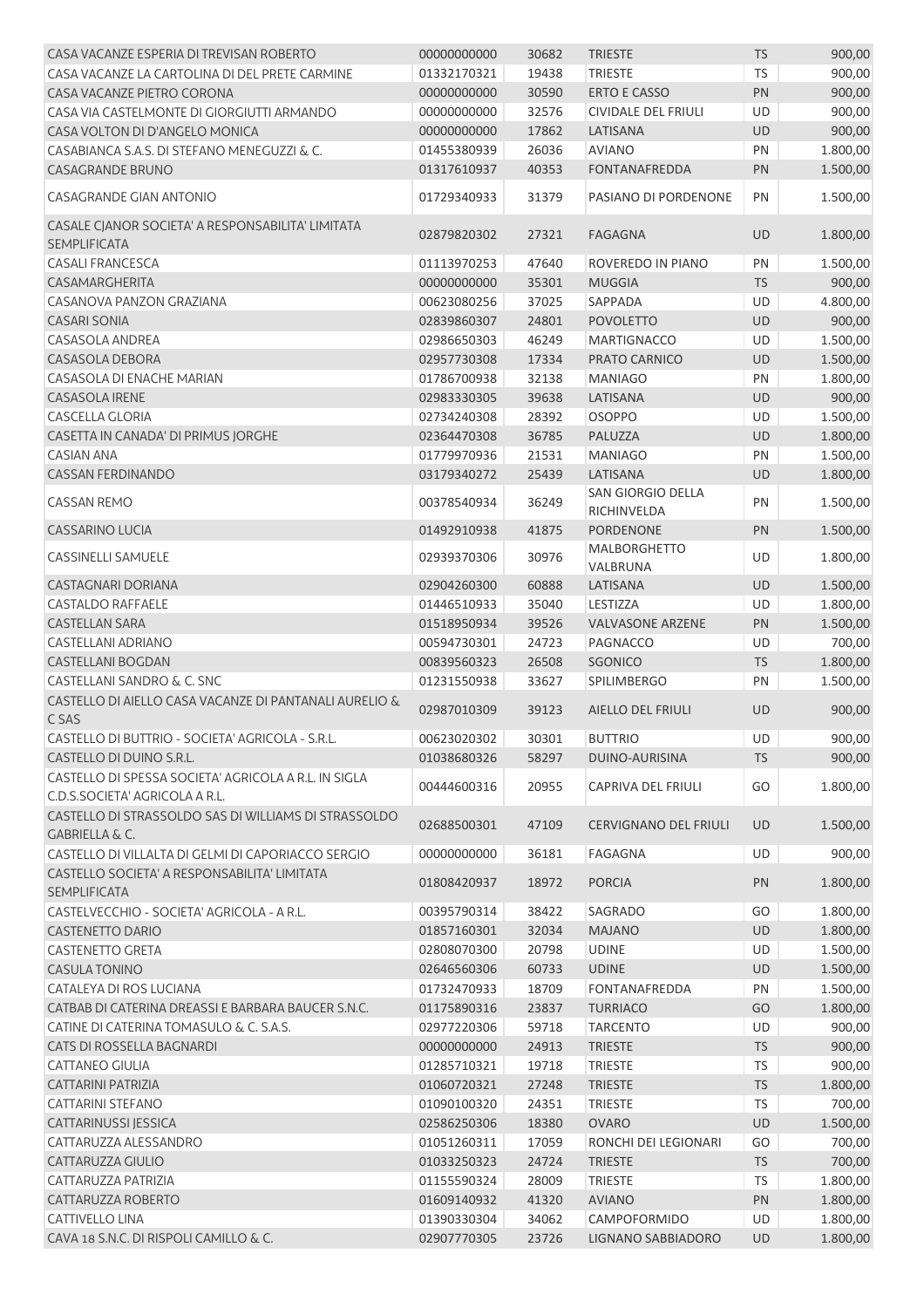| CAVA BUSCADA RIFUGIO ESCURSIONISTICO DI CORONA                              |                            |                |                                                    |                 |                      |
|-----------------------------------------------------------------------------|----------------------------|----------------|----------------------------------------------------|-----------------|----------------------|
| <b>ROBERTA</b>                                                              | 01672970934                | 31642          | <b>ERTO E CASSO</b>                                | PN              | 1.500,00             |
| <b>CAVALIERI LORENZO</b>                                                    | 00829030329                | 60050          | <b>TRIESTE</b>                                     | <b>TS</b>       | 700,00               |
| <b>CAVALLO GIORGIO</b>                                                      | 01496930304                | 18202          | CAMPOFORMIDO                                       | <b>UD</b>       | 1.500,00             |
| <b>CAVALLO GIOVANNI</b>                                                     | 02580450308                | 29869          | <b>UDINE</b>                                       | <b>UD</b>       | 1.500,00             |
| CAVAN CLAUDIO                                                               | 02168150304                | 26092          | <b>PONTEBBA</b>                                    | <b>UD</b>       | 1.500,00             |
| <b>CAVAN ERNESTO</b>                                                        | 00000000000                | 33242          | <b>TRASAGHIS</b>                                   | <b>UD</b>       | 900,00               |
| CAVERNA DEL GUFO DI VENIER LORETTA                                          | 02815790304                | 32063          | PORDENONE                                          | PN              | 1.500,00             |
| CBEVENTI DI CHRISTIAN BURAZZINI                                             | 01199400316                | 47981          | RONCHI DEI LEGIONARI                               | GO              | 1.500,00             |
| CBNAILS DI BONO CLAUDIA CATERINA                                            | 02700380302                | 31657          | <b>TRICESIMO</b>                                   | UD              | 1.500,00             |
| CCR IL POZZO ASD                                                            | 01404160309                | 61751          | PRADAMANO                                          | <b>UD</b>       | 1.200,00             |
| <b>CCSD-APSD NAS PRAPOR</b>                                                 | 00328890314                | 61259          | <b>GORIZIA</b>                                     | GO              | 1.200,00             |
| CDM S.N.C. DI PURCHIARONI MICHELE E SIMONIN GIULIA                          | 02951580303                | 20070          | LATISANA                                           | <b>UD</b>       | 1.800,00             |
| CE BEN CHE STOI S.R.L.                                                      | 01762430930                | 34825          | PORDENONE                                          | PN              | 1.800,00             |
| C'E' CHI C'HA DI TESSER ALESSANDRO                                          | 01704340932                | 37500          | <b>PORCIA</b>                                      | PN              | 1.800,00             |
| <b>CEBOTAREAN ALINA</b>                                                     | 01284080320                | 35724          | <b>TRIESTE</b>                                     | <b>TS</b>       | 1.500,00             |
| <b>CECCHINI DANIELE</b>                                                     | 02854270309                | 24022          | <b>MERETO DI TOMBA</b>                             | <b>UD</b>       | 1.500,00             |
| <b>CECCHINI MICHELE</b>                                                     | 01014140311                | 36871          | <b>TURRIACO</b>                                    | GO              | 1.800,00             |
| <b>CECCHINI PAOLO</b>                                                       | 01672950308                | 21891          | <b>TRASAGHIS</b>                                   | UD              | 1.500,00             |
| <b>CECCO ANTONIO</b>                                                        | 01283560322                | 40154          | <b>TRIESTE</b>                                     | <b>TS</b>       | 1.500,00             |
| <b>CECCO CHRISTIAN</b>                                                      | 02241320304                | 21092          | RIVIGNANO TEOR                                     | UD              | 1.500,00             |
| <b>CECCO ENRICO</b>                                                         | 03345080273                | 17630          | LATISANA                                           | UD              | 1.800,00             |
| <b>CECHET FURIO</b>                                                         | 02303700302                | 58098          | <b>FAGAGNA</b>                                     | <b>UD</b>       | 700,00               |
| <b>CECIONI DANIELE</b>                                                      | 00528200306                | 39752          | <b>POVOLETTO</b>                                   | UD              |                      |
| <b>CECON VALENTINA</b>                                                      | 02821840309                | 24618          | <b>CHIUSAFORTE</b>                                 | <b>UD</b>       | 900,00               |
| CED MULTISERVIZI SOCIETA' COOPERATIVA                                       |                            |                |                                                    |                 | 1.500,00             |
|                                                                             | 01319760326                | 20736          | <b>TRIESTE</b>                                     | <b>TS</b>       | 700,00               |
| CEDA BEACH DI MIROSLAV ZECEVIC<br><b>CEDOLIN DANIELE</b>                    | 01339070326                | 28949          | <b>TRIESTE</b>                                     | <b>TS</b><br>UD | 1.800,00             |
|                                                                             | 02778160305                | 29354          | <b>FORNI DI SOPRA</b>                              |                 | 1.800,00             |
| <b>CEDOLIN MARIO</b>                                                        | 00000000000                | 42634          | <b>FORNI DI SOPRA</b>                              | UD              | 650,00               |
| <b>CEDOLIN MONICA</b>                                                       | 02499890305                | 38166          | <b>FORNI DI SOPRA</b>                              | UD              | 1.500,00             |
| CELAIA SAS DI CELAIA ALEX & C.                                              | 02806270308                | 28502          | <b>VERZEGNIS</b>                                   | <b>UD</b>       | 1.500,00             |
| CELIS S.R.L.                                                                | 01126550936                | 22808          | <b>BARCIS</b>                                      | PN              | 4.800,00             |
| CELLEDONI DI BERTOLUTTI GIANCARLO E CELLEDONI BRUNA                         | 02534740309                | 41768          | <b>FAEDIS</b>                                      | <b>UD</b>       | 1.800,00             |
| SOCIETA' AGRICOLA SEMPLICE                                                  |                            |                |                                                    |                 |                      |
| <b>CELLESE TANIA</b>                                                        | 02953000300                | 23877          | <b>GRADO</b>                                       | GO              | 1.500,00             |
| <b>CELOTTI ROBERTO</b>                                                      | 01712100302<br>02793190303 | 24658          | <b>MAJANO</b><br><b>UDINE</b>                      | <b>UD</b>       | 1.500,00             |
| CELTIC TOURS DI MARIA GRAZIA FIUMARA                                        |                            | 22064          |                                                    | UD              | 4.800,00             |
| CENACOLO ARABESQUE A.S.D.                                                   | 00000000000                | 61318          | RONCHI DEI LEGIONARI<br><b>CIVIDALE DEL FRIULI</b> | GO              | 1.200,00             |
| <b>CENCIG IRENE</b><br><b>CENTIS ALESSANDRO</b>                             | 02152090300                | 19159          |                                                    | UD              | 1.800,00<br>1.800,00 |
|                                                                             | 01138030323<br>01779190931 | 38485          | <b>TRIESTE</b>                                     | <b>TS</b><br>PN |                      |
| CENTO%CRUDO SAS DI CANTON NICOLA                                            |                            | 36857          | PORDENONE                                          |                 | 1.500,00             |
| <b>CENTRAL GREENLIFE</b>                                                    | 00000000000                | 34502          | <b>TARVISIO</b>                                    | UD              | 900,00               |
| CENTRO ATTIVITA' MOTORIE CERON S.R.L.                                       | 02335870305                | 23001          | <b>UDINE</b>                                       | UD              | 1.500,00             |
| CENTRO ATTIVITA' MOTORIE TAVELLA DEL RIZZO DI PIETRO<br>MARTINI & C. S.N.C. | 00583150933                | 17956          | <b>PORDENONE</b>                                   | PN              | 1.500,00             |
| <b>C'ENTRO BAR &amp; CO DI VALLE FLAVIO</b>                                 | 02823080300                | 21569          | SAURIS                                             | UD              | 1.800,00             |
| CENTRO BAR DI ZUCCHINI PATRIZIA                                             | 00908600323                | 26657          | <b>TRIESTE</b>                                     | <b>TS</b>       | 1.500,00             |
| CENTRO BENESSERE AYURVEDA DI DREAS LUANA                                    | 01110490321                | 34697          | <b>TRIESTE</b>                                     | <b>TS</b>       | 1.500,00             |
| CENTRO BENESSERE AYURVEDA DI T. ROSELLI                                     | 01132510320                | 23472          | <b>TRIESTE</b>                                     | <b>TS</b>       | 1.500,00             |
| CENTRO BENESSERE CRISTINA CUTTINI                                           | 02903310304                | 20215          | PASIAN DI PRATO                                    | UD              | 1.500,00             |
| CENTRO BENESSERE PAL GNO PLASE DI DELLA PIETRA MARIKA                       | 02797920309                | 42273          | <b>COMEGLIANS</b>                                  | UD              | 1.500,00             |
| CENTRO BENESSERE SOLE ROSSO DI YANG MEI                                     | 01848160931                | 57944          | MONFALCONE                                         | GO              | 1.500,00             |
|                                                                             |                            |                |                                                    |                 |                      |
| <b>CENTRO EQUESTRE BUIESE</b><br>CENTRO EQUESTRE FLUMEN P.L. S.S.D. A R.L.  | 00000000000<br>01874230939 | 61875<br>21364 | <b>BUIA</b><br><b>FIUME VENETO</b>                 | UD<br>PN        | 1.200,00<br>1.500,00 |
| CENTRO ESPRESSIONI CINEMATOGRAFICHE                                         | 01295290306                | 60626          | <b>UDINE</b>                                       | <b>UD</b>       | 4.800,00             |
| CENTRO INIZIATIVE CULTURALI PORDENONE                                       | 00218540938                | 57839          | PORDENONE                                          | PN              | 1.500,00             |
|                                                                             |                            |                |                                                    |                 |                      |
| CENTRO IPPICO DELLA ROSANDRA ASSOCIAZIONE SPORTIVA<br>DILETTANTISTICA       | 00000000000                | 61654          | SAN DORLIGO DELLA<br>VALLE                         | <b>TS</b>       | 1.200,00             |
| CENTRO MASSAGGI DI CHEN LINJUAN                                             | 02982640308                | 37996          | <b>FAGAGNA</b>                                     | <b>UD</b>       | 1.500,00             |
| CENTRO MASSAGGI GUAN LIXIA                                                  | 02413400975                | 34369          | <b>PORDENONE</b>                                   | PN              | 1.500,00             |
| CENTRO MASSAGGI NAMASTE' DI PETRIS ELISA                                    | 02792630309                | 27308          | <b>FORNI DI SOPRA</b>                              | UD              | 1.500,00             |
| CENTRO MASSAGGIO ENERGETICO DI CASCO ODILLA                                 | 02605940309                | 22762          | <b>BASILIANO</b>                                   | <b>UD</b>       | 1.500,00             |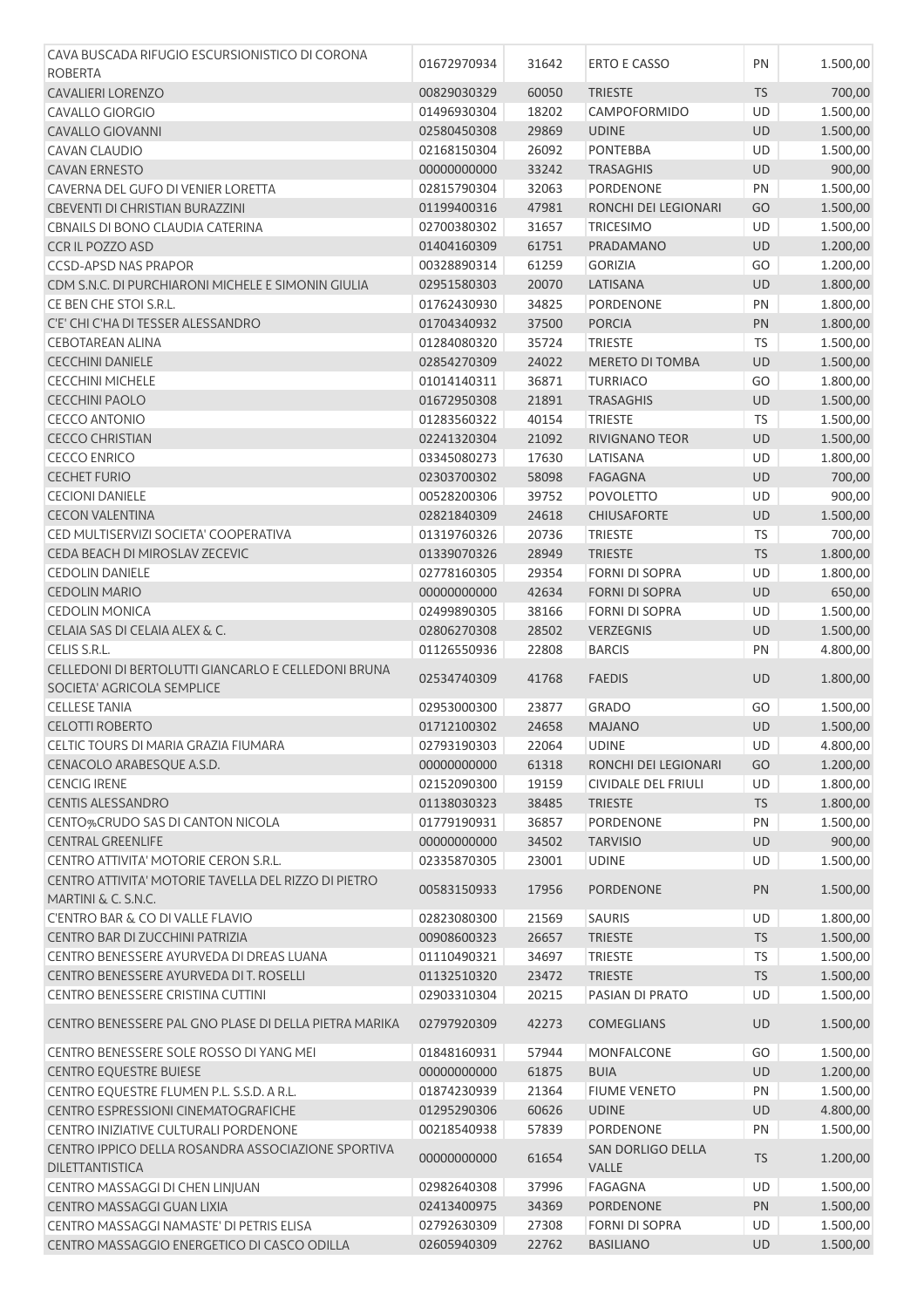| CENTRO MASSAGGIO HAO ZAI LAI DI YE JANLING            | 01187310311 | 20239 | MONFALCONE               | GO        | 1.500,00 |
|-------------------------------------------------------|-------------|-------|--------------------------|-----------|----------|
| <b>CENTRO PER LE ARTI VISIVE</b>                      | 02343470304 | 60430 | <b>UDINE</b>             | <b>UD</b> | 1.500,00 |
| CENTRO PILATES DI REGIS VIRGINIA                      | 02382120307 | 19190 | <b>UDINE</b>             | <b>UD</b> | 1.500,00 |
| CENTRO PIZZA DI COSTA GIOVANNA                        | 02068990304 | 24768 | SAN DANIELE DEL FRIULI   | UD        | 1.800,00 |
| CENTRO POLIFUNZIONALE DI FURLANI FEDERICA             | 02903550305 | 18796 | <b>MAJANO</b>            | UD        | 1.500,00 |
| CENTRO POLISPORTIVO DILETTANTISTICO MOSSA             | 00340020312 | 61482 | <b>MOSSA</b>             | GO        | 1.200,00 |
| CENTRO PROVINCIALE LIBERTAS                           | 00000000000 | 62022 | <b>PORCIA</b>            | PN        | 1.200,00 |
|                                                       |             |       |                          |           |          |
| CENTRO RECUPERO FAUNA SELVATICA DI VITTORIO LIVIANA   | 02851690301 | 60339 | <b>CAMPOFORMIDO</b>      | <b>UD</b> | 4.800,00 |
| CENTRO REGIONALE DI TEATRO D'ANIMAZIONE E DI FIGURE   |             |       |                          |           |          |
| SOCIETA' COOPERATIVA IN FORMA ABBREVIATA C.T.A SOC.   | 00500180310 | 58600 | <b>GORIZIA</b>           | GO        | 1.500,00 |
| COOP.                                                 |             |       |                          |           |          |
| CENTRO REGIONALE SPORTIVO LIBERTAS FRIULI VENEZIA     |             |       |                          |           |          |
| <b>GIULIA ASSOCIAZIONE SPORTIVA</b>                   | 02732120304 | 20711 | <b>MARTIGNACCO</b>       | <b>UD</b> | 1.500,00 |
| CENTRO RELAX DI WU QIAOYING                           | 03587751201 | 38118 | <b>CHIONS</b>            | PN        | 1.500,00 |
| <b>CENTRO SEDIA BASKET ASD</b>                        | 00680890308 | 61768 | <b>CORNO DI ROSAZZO</b>  | UD        | 1.200,00 |
| CENTRO SHANTI DI PERO' MONICA                         | 01178120323 | 34564 | <b>TRIESTE</b>           | <b>TS</b> | 1.500,00 |
|                                                       |             |       | <b>MALBORGHETTO</b>      |           |          |
| CENTRO SPORTIVO DA MIKY DI GREGORUTTI MICHELE         | 02523680300 | 17635 | VALBRUNA                 | <b>UD</b> | 1.500,00 |
| CENTRO SPORTIVO E RICREATIVO CHEI DE VILE - VILALTE   |             |       | <b>FAGAGNA</b>           | <b>UD</b> |          |
| ASSOCIAZIONE SPORTIVA DILETTANTISTICA                 | 02102000300 | 61918 |                          |           | 1.200,00 |
|                                                       |             |       |                          |           | 1.500,00 |
| CENTRO SPORTIVO IL QUADRIFOGLIO DI DEL NEGRO ISABELLA | 02744660305 | 29103 | <b>VARMO</b>             | <b>UD</b> |          |
| CENTRO SPORTIVO PRATA DI PORDENONE SOCIETA' SPORTIVA  |             |       |                          |           |          |
| DILETTANTISTICA A R.L.                                | 01066970938 | 22050 | PRATA DI PORDENONE       | PN        | 1.500,00 |
| CENTRO TURISMO PREONE DI COLLE VALENTINA              | 02887520308 | 24976 | <b>PREONE</b>            | <b>UD</b> | 1.500,00 |
| CENTRO UNIVERSITARIO SPORTIVO DI UDINE ASSOCIAZIONE   |             |       |                          |           |          |
| SPORTIVA DILETTANTISTICA / C.U.S. UDINE               | 01748840301 | 62053 | <b>UDINE</b>             | UD        | 1.200,00 |
| CENTRO UNIVERSITARIO TEATRALE                         | 01270640327 | 57956 | <b>TRIESTE</b>           | <b>TS</b> | 1.500,00 |
| CENTRONE ILDA & LAIOLO LUIGI S.N.C.                   | 00183500305 | 60243 | <b>UDINE</b>             | UD        | 1.500,00 |
| <b>CEOLIN INGRID</b>                                  | 00000000000 | 17998 | <b>AVIANO</b>            | PN        | 900,00   |
| <b>CEOLIN SUSJ</b>                                    | 01759110933 | 27021 | <b>PORCIA</b>            | PN        | 1.500,00 |
| <b>CEPAR MASSIMO</b>                                  | 01143320321 | 18323 | <b>TRIESTE</b>           | <b>TS</b> | 1.800,00 |
| <b>CEPILE FEDERICO</b>                                | 02513840302 | 25963 | <b>UDINE</b>             | UD        | 1.500,00 |
| <b>CEPPARO SANTA FOSCA</b>                            |             | 29719 | <b>FLAIBANO</b>          | <b>UD</b> |          |
|                                                       | 01296000308 |       |                          |           | 1.500,00 |
| <b>CEPPI DANIELA</b>                                  | 01004040323 | 32271 | <b>TRIESTE</b>           | <b>TS</b> | 1.500,00 |
| CEREALORTO DI BERTOLDI GIUSEPPE                       | 02298850302 | 38455 | <b>TAVAGNACCO</b>        | <b>UD</b> | 1.800,00 |
| <b>CERKA EDUART</b>                                   | 02947510307 | 21094 | SAN GIOVANNI AL          | <b>UD</b> | 1.800,00 |
|                                                       |             |       | <b>NATISONE</b>          |           |          |
| <b>CERNECCA MASSIMO</b>                               | 01003000328 | 41421 | <b>TRIESTE</b>           | <b>TS</b> | 700,00   |
| <b>CERNOTTA RENATO</b>                                | 01682320302 | 22313 | <b>TORREANO</b>          | UD        | 1.500,00 |
| <b>CEROVAC AURO</b>                                   | 00986560324 | 30980 | <b>TRIESTE</b>           | <b>TS</b> | 700,00   |
| CERVIGNANO BASEBALL A.S.D.                            | 02216550307 | 61111 | CERVIGNANO DEL FRIULI    | UD        | 1.200,00 |
| CERVO LEOPOLDO                                        | 00000000000 | 40572 | <b>TRIESTE</b>           | <b>TS</b> | 900,00   |
| <b>CESCHIA FRANCESCO</b>                              | 01524820303 | 17729 | <b>TARCENTO</b>          | UD        | 1.800,00 |
| <b>CESCHIA FRANCO</b>                                 | 00976920322 | 41504 | <b>TRIESTE</b>           | <b>TS</b> | 1.800,00 |
| <b>CESCHIA LUCINA</b>                                 | 01572450300 | 29952 | <b>OSOPPO</b>            | UD        | 1.500,00 |
| <b>CESCHIA NICOLA</b>                                 | 02994610307 | 18088 | <b>GEMONA DEL FRIULI</b> | UD        | 650,00   |
| <b>CESCHIN CLAUDIA</b>                                | 02912120306 | 60720 | LIGNANO SABBIADORO       | UD        | 1.500,00 |
| <b>CESCO ADRIANO</b>                                  | 00544120934 | 18673 | AZZANO DECIMO            | PN        | 4.800,00 |
| <b>CESCO FRARE MARCO</b>                              | 02757520305 | 19713 | <b>TARVISIO</b>          | UD        | 1.500,00 |
| <b>CESCON ANDREA</b>                                  | 01222980326 | 28188 | <b>TRIESTE</b>           | <b>TS</b> | 700,00   |
| <b>CESCUTTI FERNANDA</b>                              | 01274490307 | 35719 | SANTA MARIA LA LONGA     | UD        | 1.500,00 |
|                                                       |             |       |                          |           |          |
| <b>CESCUTTI GIUSEPPE</b>                              | 00000000000 | 36043 | <b>UDINE</b>             | UD        | 650,00   |
| C'EST LA VIE DI PUNTIN LORIS ANDRE'                   | 01203370315 | 41900 | <b>GRADISCA D'ISONZO</b> | GO        | 1.800,00 |
| <b>CESTISTICA BASKET UDINESE</b>                      | 00000000000 | 61829 | <b>UDINE</b>             | UD        | 1.200,00 |
| CETTUL LEDA & OTTOCENTO FABIO S.N.C.                  | 02234670301 | 25943 | <b>GEMONA DEL FRIULI</b> | UD        | 900,00   |
| CHALET RIKHELAN S.A.S. DI AUGUSTO SARTORI             | 02833290303 | 24448 | <b>SAURIS</b>            | UD        | 4.800,00 |
| <b>CHANTAL LAFONT</b>                                 | 00000000000 | 38657 | <b>TRIESTE</b>           | <b>TS</b> | 650,00   |
| CHANTILLY S.A.S. DI PARMESAN ALDO & C.                | 00521740316 | 41893 | <b>MONFALCONE</b>        | GO        | 1.500,00 |
| CHAO HONG DI XU TEJUAN                                | 03941210407 | 22705 | MONFALCONE               | GO        | 1.500,00 |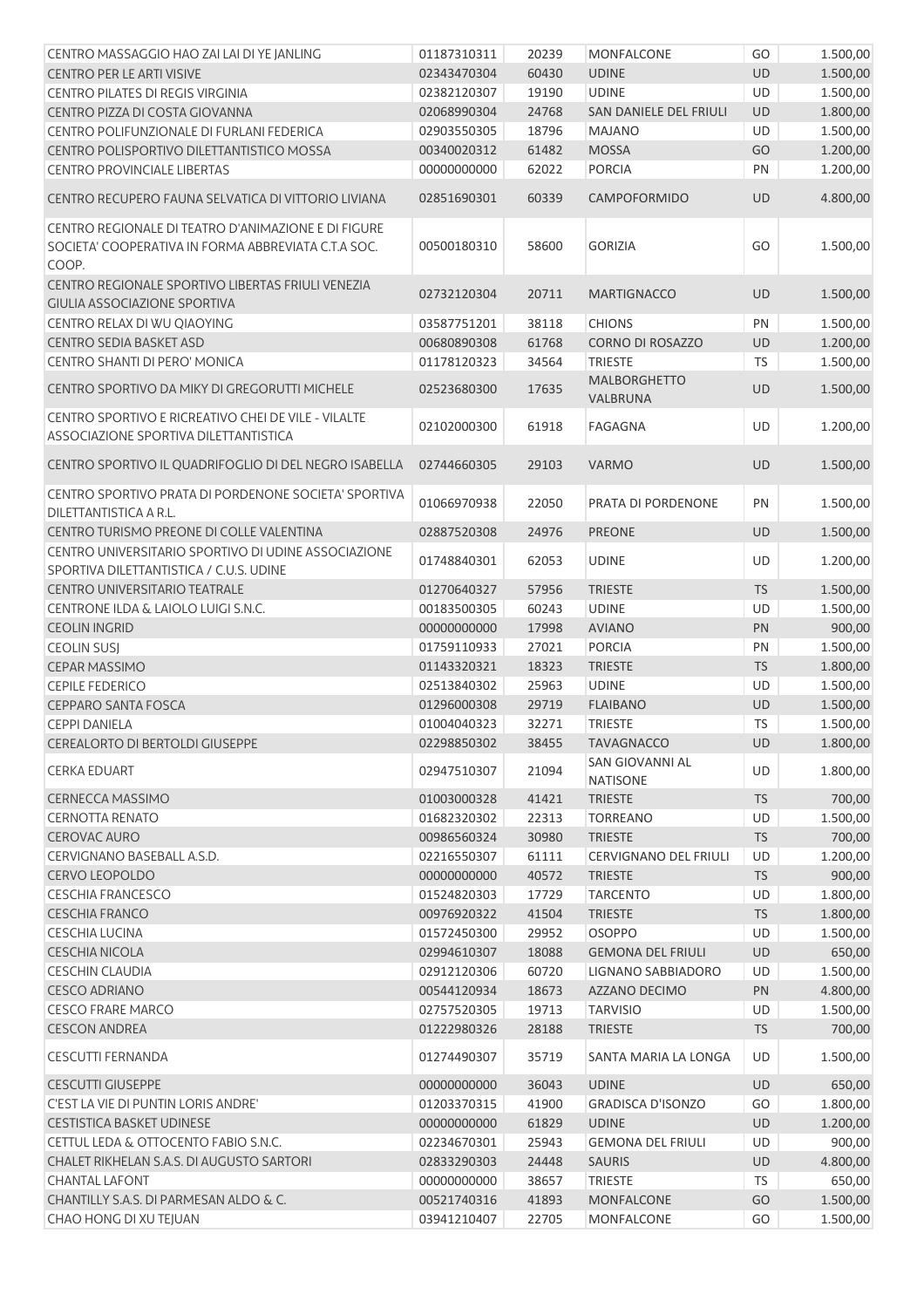| CHARLOTTE DI BATTISTUTTA MARCO                        | 01124160316 | 29585 | SAN GIOVANNI AL<br><b>NATISONE</b> | UD         | 1.500,00 |
|-------------------------------------------------------|-------------|-------|------------------------------------|------------|----------|
| CHARLOTTE DI MENNUNI CARLOTTA                         | 01310070329 | 20403 | <b>TRIESTE</b>                     | <b>TS</b>  | 1.500,00 |
| CHARTER DI SELATTI DANIELE                            | 01049480310 | 42480 | SAN CANZIAN D'ISONZO               | GO         | 700,00   |
| <b>CHEN BOKE</b>                                      | 01284370325 | 24064 | <b>TRIESTE</b>                     | <b>TS</b>  | 1.500,00 |
| <b>CHEN HONGYU</b>                                    | 01175490315 | 58119 | SAN GIORGIO DI NOGARO              | UD         | 1.500,00 |
| <b>CHEN JIANGHONG</b>                                 | 02660600301 | 31384 | <b>PORDENONE</b>                   | PN         | 1.500,00 |
| <b>CHEN QIAOQIAO</b>                                  | 12219010019 | 31868 | PORDENONE                          | PN         | 1.500,00 |
| <b>CHEN RONG</b>                                      | 01230920322 | 33535 | <b>TRIESTE</b>                     | TS         | 1.800,00 |
| CHEN RONG & YE LIQIN S.N.C. DI CHEN RONG & C.         | 01186870323 | 33588 | <b>TRIESTE</b>                     | TS         | 1.500,00 |
| <b>CHEN SHENGJI</b>                                   | 01957260357 | 23635 | PORDENONE                          | PN         | 1.500,00 |
| <b>CHEN WENJIN</b>                                    | 04838520262 | 22962 | <b>SACILE</b>                      | PN         | 1.800,00 |
| <b>CHEN XIUNU</b>                                     | 01336650328 | 24400 | <b>TRIESTE</b>                     | TS         | 1.500,00 |
| <b>CHEN YANZUO</b>                                    | 03575931203 | 38984 | <b>CODROIPO</b>                    | UD         | 1.500,00 |
| <b>CHEN YI</b>                                        | 01264930320 | 33497 | <b>TRIESTE</b>                     | <b>TS</b>  | 1.500,00 |
| <b>CHEN YIXIAO</b>                                    | 02811710306 | 38690 | <b>UDINE</b>                       | UD         | 1.800,00 |
| <b>CHENG GUANGHUI</b>                                 | 01207180322 | 62227 | <b>TRIESTE</b>                     | TS         | 1.500,00 |
| <b>CHERRI NICOLA</b>                                  | 00913400321 | 30911 | <b>TRIESTE</b>                     | <b>TS</b>  | 1.800,00 |
| <b>CHERSI ANTONIO</b>                                 | 00969200328 | 37352 | <b>TRIESTE</b>                     | <b>TS</b>  | 700,00   |
| <b>CHERT MASSIMO</b>                                  | 01086630322 | 35268 | <b>TRIESTE</b>                     | TS         | 700,00   |
| <b>CHERT MICHELA</b>                                  | 00000000000 | 57682 | <b>TRIESTE</b>                     | <b>TS</b>  | 650,00   |
| <b>CHERT RAFFAELLA</b>                                | 00494950314 | 23781 | <b>FOGLIANO REDIPUGLIA</b>         | GO         | 1.800,00 |
| <b>CHETRARI GHIULNARA</b>                             | 01258560323 | 23745 | <b>TRIESTE</b>                     | <b>TS</b>  | 1.500,00 |
| CHEWING GUM S.N.C. DI ALBANO PAOLO & C.               | 01436460305 | 36756 | <b>TARVISIO</b>                    | UD         | 1.500,00 |
| <b>CHIAB YOUNESS</b>                                  | 01279710329 | 37522 | <b>TRIESTE</b>                     | TS         | 1.500,00 |
| CHIARA BED AND BREAKFAST                              | 00000000000 | 39535 | <b>TRIESTE</b>                     | TS         | 900,00   |
| <b>CHIARA GIGLIO</b>                                  | 00000000000 | 18527 | <b>TRIESTE</b>                     | <b>TS</b>  | 900,00   |
| <b>CHIARA MASELLA</b>                                 | 01319320329 | 42201 | <b>TRIESTE</b>                     | <b>TS</b>  | 1.800,00 |
| CHIARA ROSSI SOCIETA' AGRICOLA PRIMO CAMPO - SOCIETA' |             |       |                                    |            |          |
| <b>SEMPLICE</b>                                       | 01018660306 | 36859 | AIELLO DEL FRIULI                  | UD         | 1.800,00 |
| <b>CHIARANDON MAURO</b>                               | 01530320306 | 25470 | <b>BASILIANO</b>                   | <b>UD</b>  | 1.500,00 |
|                                                       |             |       | SAN VITO AL                        |            |          |
| CHIARO DI LUNA DI TREVISAN ALESSANDRO                 | 00000000000 | 36587 | <b>TAGLIAMENTO</b>                 | PN         | 900,00   |
| <b>CHIAROTTO DENIS</b>                                | 02412860302 | 19853 | <b>CODROIPO</b>                    | <b>UD</b>  | 1.500,00 |
| <b>CHIARUTTINI EZIO</b>                               | 02381810304 | 26640 | LIGNANO SABBIADORO                 | UD         | 1.500,00 |
| <b>CHIARVESIO RANIERI</b>                             | 02309980304 | 41384 | RIVE D'ARCANO                      | UD         | 1.800,00 |
|                                                       |             |       | COLLOREDO DI MONTE                 |            |          |
| CHICCODIPANE S.A.S. DI PUPPO SARA                     | 02668720309 | 18387 | <b>ALBANO</b>                      | UD         | 1.500,00 |
| CHIENGI DI ZANELLA ENRICO E C. S.A.S.                 | 02176800304 | 22299 | <b>LIGNANO SABBIADORO</b>          | <b>UD</b>  | 4.800,00 |
| CHIESA DEL SANTUARIO DELLA BEATA VERGINE DI           |             | 29936 |                                    | UD         |          |
| CASTELMONTE                                           | 00225790302 |       | <b>PREPOTTO</b>                    |            | 1.500,00 |
| CHIOCCIA DI BINCOLETTO PAOLA & C. S.N.C.              | 01567700933 | 28571 | <b>PORDENONE</b>                   | PN         | 1.800,00 |
| CHIONS FIUME VOLLEY ASD                               | 01807890932 | 61345 | <b>FIUME VENETO</b>                | PN         | 1.200,00 |
| <b>CHIOPRIS MARCO</b>                                 | 01839630306 | 37104 | <b>UDINE</b>                       | UD         | 700,00   |
| CHIOSCO AL PICAL DI CECCHETTO ANTONELLA               | 01675220931 | 37203 | <b>ANDREIS</b>                     | PN         | 1.500,00 |
| CHIOSCO AL PONTE DI VENTURINI GIULIETTA               | 01625940307 | 31326 | <b>TORREANO</b>                    | UD         | 1.800,00 |
| CHIOSCO KENNEDY DI SANDRO GIUNTA & C. S.N.C.          | 01187070329 | 32955 | <b>MUGGIA</b>                      | <b>TS</b>  | 1.800,00 |
| CHIOSCO LANTERNA DI VICTOR DUDINE                     | 01342740329 | 59996 | <b>TRIESTE</b>                     | <b>TS</b>  | 1.800,00 |
| CHIOSCO PARADISO S.R.L.                               | 01665120307 | 36286 | <b>CASTIONS DI STRADA</b>          | UD         | 1.500,00 |
| CHIOSCO PARCO BRAIDA DI DRESSI ALESSANDRO             | 02695720306 | 21423 | CIVIDALE DEL FRIULI                | UD         | 1.500,00 |
| CHIOSCO S.VITO S.A.S. DI CEPILE IOLANDA & C.          | 02338750306 | 42016 | <b>MARANO LAGUNARE</b>             | UD         | 1.500,00 |
| CHITI ALESSANDRO                                      | 01946780309 | 31544 | LIGNANO SABBIADORO                 | UD         | 1.500,00 |
| CHOCOLAT DI GRECO COPETTI & SQUECCO SIMONE S.N.C.     | 02775570308 | 20664 | <b>TAVAGNACCO</b>                  | UD         | 1.500,00 |
| <b>CHOCOLAT DI STEGIC ANINA</b>                       | 01253620320 | 25316 | <b>TRIESTE</b>                     | <b>TS</b>  | 1.500,00 |
| CHOCOLATE BAR DI TORRES ARBOLEDA CESAR AUGUSTO        | 01319160329 | 36578 | <b>TRIESTE</b>                     | TS         | 1.500,00 |
| CHRISTINA S.N.C. DI PAVAN CHRISTINA ANTONIA & C.      | 02140400306 | 60237 | LATISANA                           | UD         | 1.800,00 |
| CI.BI. GELATI DI BORIN STEFANO S.N.C.                 | 01199490317 | 21322 | <b>GORIZIA</b>                     | GO         | 1.500,00 |
| CI.GI.EMME S.R.L.                                     | 02804980304 | 37563 | POZZUOLO DEL FRIULI                | UD         | 1.800,00 |
| CI.TR. RESIDENCE S.R.L.                               | 02491940306 | 35843 | <b>UDINE</b>                       | UD         | 900,00   |
| <b>CIAC LUCIA</b>                                     | 00000000000 | 38335 | <b>TRIESTE</b>                     | <b>TS</b>  | 650,00   |
| <b>CIAC MARIO</b>                                     | 01309370326 | 39283 | <b>TRIESTE</b>                     | ${\sf TS}$ | 1.500,00 |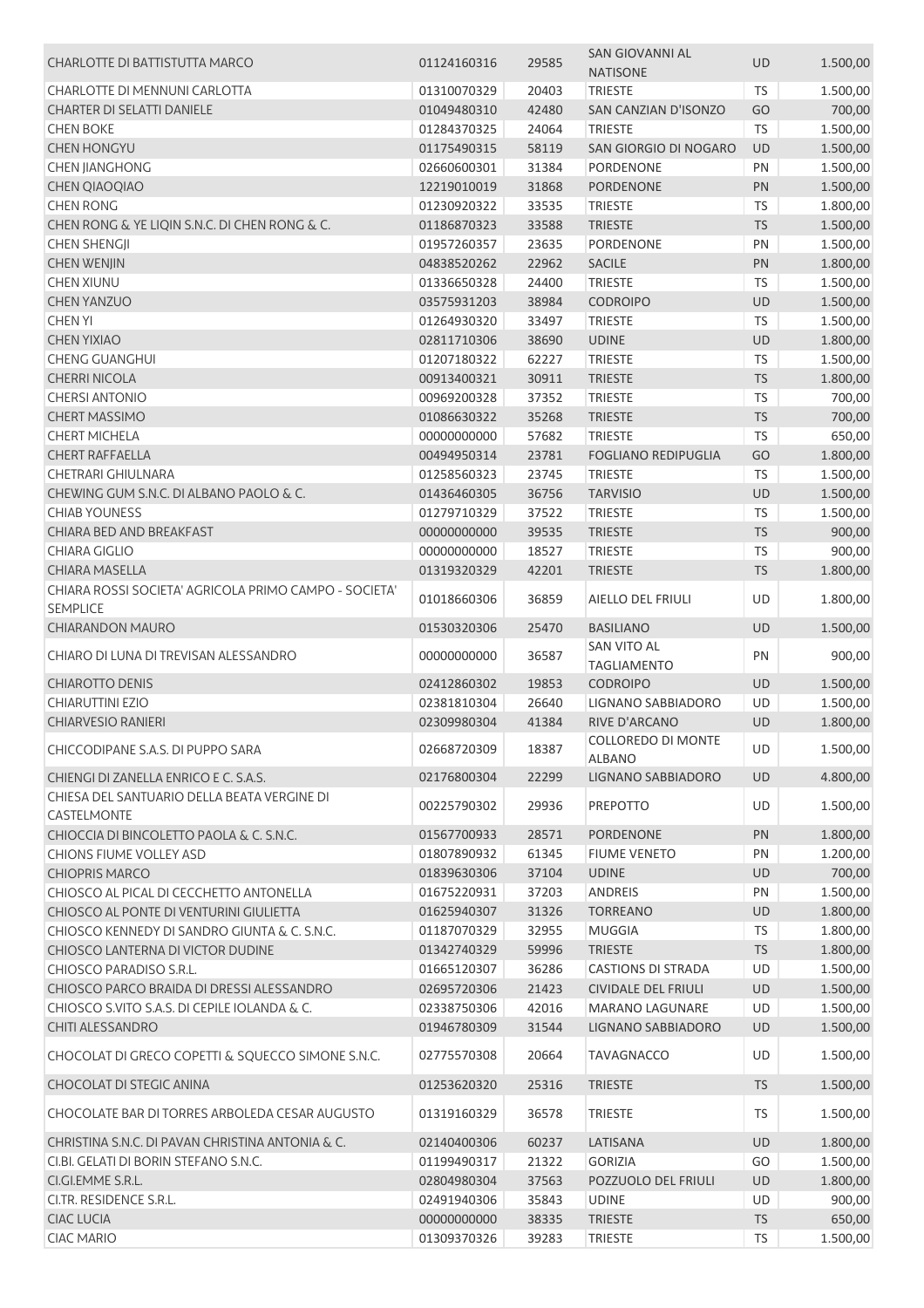| <b>CIACCHI GIULIANO</b>                                                               | 01041160324 | 21575 | <b>TRIESTE</b>                  | <b>TS</b> | 1.500,00 |
|---------------------------------------------------------------------------------------|-------------|-------|---------------------------------|-----------|----------|
| <b>CIAK MICHELE</b>                                                                   | 01020410328 | 26787 | <b>TRIESTE</b>                  | <b>TS</b> | 650,00   |
| CIAMPALINI JACOPO                                                                     | 00000000000 | 60894 | <b>TRIESTE</b>                  | <b>TS</b> | 900,00   |
| CIAMPORE - ASSOCIAZIONE SPORTIVA DILETTANTISTICA (A.S.D.)                             | 01712860939 | 62291 | <b>BUDOIA</b>                   | PN        | 1.500,00 |
| <b>CIANI CLAUDIO</b>                                                                  | 00000000000 | 23195 | <b>BUIA</b>                     | UD        | 900,00   |
| CIASA MATA SAS DI DEL FIOL MAURO E C.                                                 | 01802550937 | 37127 | <b>BUDOIA</b>                   | PN        | 1.800,00 |
| CIBUS - SOCIETA' IN ACCOMANDITA SEMPLICE DI CRESTANELLO                               | 01299390326 | 34238 | <b>TRIESTE</b>                  | <b>TS</b> | 1.800,00 |
| GIOVANNI & C.                                                                         |             |       |                                 |           |          |
| <b>CICALA ROSSA SRL</b>                                                               | 01832710931 | 31336 | <b>PORDENONE</b>                | PN        | 1.800,00 |
| <b>CICALA STEFANO</b>                                                                 | 01275620324 | 19702 | <b>GRADO</b>                    | GO        | 1.500,00 |
| <b>CICHIN GIULIA</b>                                                                  | 02926430303 | 39339 | PAGNACCO                        | UD        | 1.500,00 |
| CICO S.R.L.                                                                           | 01294740327 | 26109 | <b>TRIESTE</b>                  | <b>TS</b> | 4.800,00 |
| <b>CICUTA ELISA</b>                                                                   | 01806260939 | 42646 | PASIANO DI PORDENONE            | PN        | 1.500,00 |
| <b>CICUTO MARCO</b>                                                                   | 01814170930 | 27303 | <b>VALVASONE ARZENE</b>         | PN        | 700,00   |
| <b>CICUTTINI ANDREA</b>                                                               | 01960950309 | 22186 | REMANZACCO                      | UD        | 1.800,00 |
| <b>CICUTTINI ROBERTO</b>                                                              | 02553180304 | 22799 | REMANZACCO                      | UD        | 1.800,00 |
| CIDITRE S.R.L.                                                                        | 02271170306 | 57749 | <b>UDINE</b>                    | UD        | 1.800,00 |
| CIESSE S.R.L.                                                                         | 01319980320 | 17864 | <b>TRIESTE</b>                  | <b>TS</b> | 4.800,00 |
| CIGIERRE - COMPAGNIA GENERALE RISTORAZIONE S.P.A.                                     | 01896000302 | 42673 | <b>TAVAGNACCO</b>               | UD        | 1.800,00 |
| CIGNINO PAOLO & C. S.A.S.                                                             | 01619190307 | 61498 | <b>TOLMEZZO</b>                 | UD        | 1.800,00 |
| CIGNO S.N.C. DI CINIERI GIULIA & C.                                                   | 01182600310 | 16736 | <b>CORMONS</b>                  | GO        | 1.500,00 |
| CIKKE CAFFE' E DI TIZIANA E RAFFAELA MANZAN S.N.C.                                    | 01032030312 | 25483 | <b>FOGLIANO REDIPUGLIA</b>      | GO        | 1.500,00 |
| CIMBRO ALESSANDRO                                                                     | 01776580308 | 38094 | SAN DANIELE DEL FRIULI          | UD        | 1.500,00 |
| <b>CIMENTI FEDERICO</b>                                                               | 01785250307 | 22601 | <b>UDINE</b>                    | UD        | 1.800,00 |
| <b>CIMENTI MARISA</b>                                                                 |             |       |                                 |           |          |
|                                                                                       | 00586370306 | 18622 | <b>ENEMONZO</b>                 | UD        | 1.800,00 |
| CIMON BAR DI LORENZO RIGO & C. - S.N.C.                                               | 01180660936 | 33319 | <b>AVIANO</b>                   | PN        | 1.500,00 |
| <b>CINELLI ALBERTA</b>                                                                | 02385700303 | 38858 | <b>CODROIPO</b>                 | UD        | 1.500,00 |
| CINELLO & MIANO SCUOLA DI TECNICA CALCISTICA S.S.D. A R.L.                            | 02960700306 | 62346 | <b>UDINE</b>                    | <b>UD</b> | 1.200,00 |
| CINELLO ELDA & C. S.N.C.                                                              | 01413190305 | 38733 | <b>TALMASSONS</b>               | UD        | 1.500,00 |
| CINEMA DIANA S.A.S. DI BESELLI PATRIZIA & C.                                          | 02204780304 | 57817 | <b>UDINE</b>                    | UD        | 4.800,00 |
| <b>CINEMAZERO</b>                                                                     | 00233660935 | 60438 | <b>PORDENONE</b>                | PN        | 4.800,00 |
| <b>CINGERLA ANDREA</b>                                                                | 01241230323 | 37285 | <b>TRIESTE</b>                  | <b>TS</b> | 700,00   |
| CIO' CHE PIACE ART & FOOD DI ROBERTO CANAZZA                                          | 01304610320 | 20890 | <b>TRIESTE</b>                  | <b>TS</b> | 1.800,00 |
| CIOANCA ROXANA NICOLETA                                                               | 02861370308 | 38246 | TAVAGNACCO                      | UD        | 1.500,00 |
| CIOCCOLATO PERATONER S.R.L.                                                           | 01600560930 | 27898 | <b>TRIESTE</b>                  | TS        | 1.500,00 |
| CIOTOLA GENNARO - DA GENNARO                                                          | 02864580309 | 29263 | <b>MALBORGHETTO</b><br>VALBRUNA | UD        | 1.800,00 |
| <b>CIOTTI DANIELA</b>                                                                 | 02844110300 | 27570 | <b>UDINE</b>                    | UD        | 650,00   |
| CIOTTI MARCO                                                                          | 02994970305 | 61690 | <b>UDINE</b>                    | UD        | 1.500,00 |
| <b>CIPOLLA MANUEL</b>                                                                 | 01188280315 | 24751 | <b>GORIZIA</b>                  | GO        | 1.800,00 |
| <b>CIPOLLETTI LORENZO</b>                                                             | 02755100308 | 29517 | <b>CERVIGNANO DEL FRIULI</b>    | UD        | 1.500,00 |
| CIRCOLO CANOTTIERI LIGNANO ASD                                                        | 02681070302 | 61313 | LIGNANO SABBIADORO              | UD        | 1.200,00 |
| CIRCOLO CANOTTIERI SATURNIA ASD                                                       | 00782780324 | 61288 | <b>TRIESTE</b>                  | <b>TS</b> | 1.500,00 |
| CIRCOLO CINOFILO SPORTIVO UDINESE                                                     | 02919390308 | 39232 | <b>UDINE</b>                    | UD        | 1.500,00 |
| CIRCOLO CONTROTEMPO                                                                   | 00526270319 | 59697 | <b>CORMONS</b>                  | GO        | 1.500,00 |
| <b>CIRCOLO CULTURALE LUMIERE</b>                                                      | 02012450306 | 57662 | <b>CODROIPO</b>                 | UD        | 4.800,00 |
| CIRCOLO CULTURALE RICREATIVO DILETTANTISTICO -                                        |             |       |                                 |           |          |
| AMATERSKO KULTURNO SPORTNO DRUSTVO VIPAVA                                             | 00328880315 | 61952 | SAVOGNA D'ISONZO                | GO        | 1.200,00 |
| <b>CIRCOLO DAMISTICO GEMONESE</b>                                                     | 00000000000 | 62185 | <b>GEMONA DEL FRIULI</b>        | UD        | 1.200,00 |
| CIRCOLO DELLA LEGA NAZIONALE                                                          | 90137620325 | 60917 | <b>TRIESTE</b>                  | <b>TS</b> | 900,00   |
| CIRCOLO DELLA VELA MUGGIA ASSOCIAZIONE SPORTIVA                                       |             |       |                                 |           |          |
| DILETTANTISTICA                                                                       | 00627210321 | 60908 | <b>MUGGIA</b>                   | TS        | 1.200,00 |
| CIRCOLO IPPICO FRIULANO SOCIETA' SPORTIVA<br>DILETTANTISTICA S.R.L.                   | 02805790306 | 27288 | PASIAN DI PRATO                 | UD        | 1.500,00 |
| <b>CIRCOLO IPPICO LA CASSIA</b>                                                       | 00000000000 | 61564 | <b>SACILE</b>                   | PN        | 1.200,00 |
| <b>CIRCOLO IPPICO LA CORTE ASD</b>                                                    | 01794710937 | 61082 | <b>CORDOVADO</b>                | PN        | 1.200,00 |
| CIRCOLO IPPICO PREVAL SOCIETA' SPORTIVA DILETTANTISTICA<br>A RESPONSABILITA' LIMITATA | 02951060306 | 61507 | <b>TORREANO</b>                 | UD        | 1.200,00 |
| CIRCOLO IPPICO SAN LORENZO ASD                                                        | 00000000000 | 61979 | <b>GRADO</b>                    | GO        | 1.200,00 |
| CIRCOLO MARINA MERCANTILE NAZARIO SAURO A.S.D.                                        | 00910530328 | 61597 | <b>TRIESTE</b>                  | TS        | 1.200,00 |
|                                                                                       |             |       |                                 |           |          |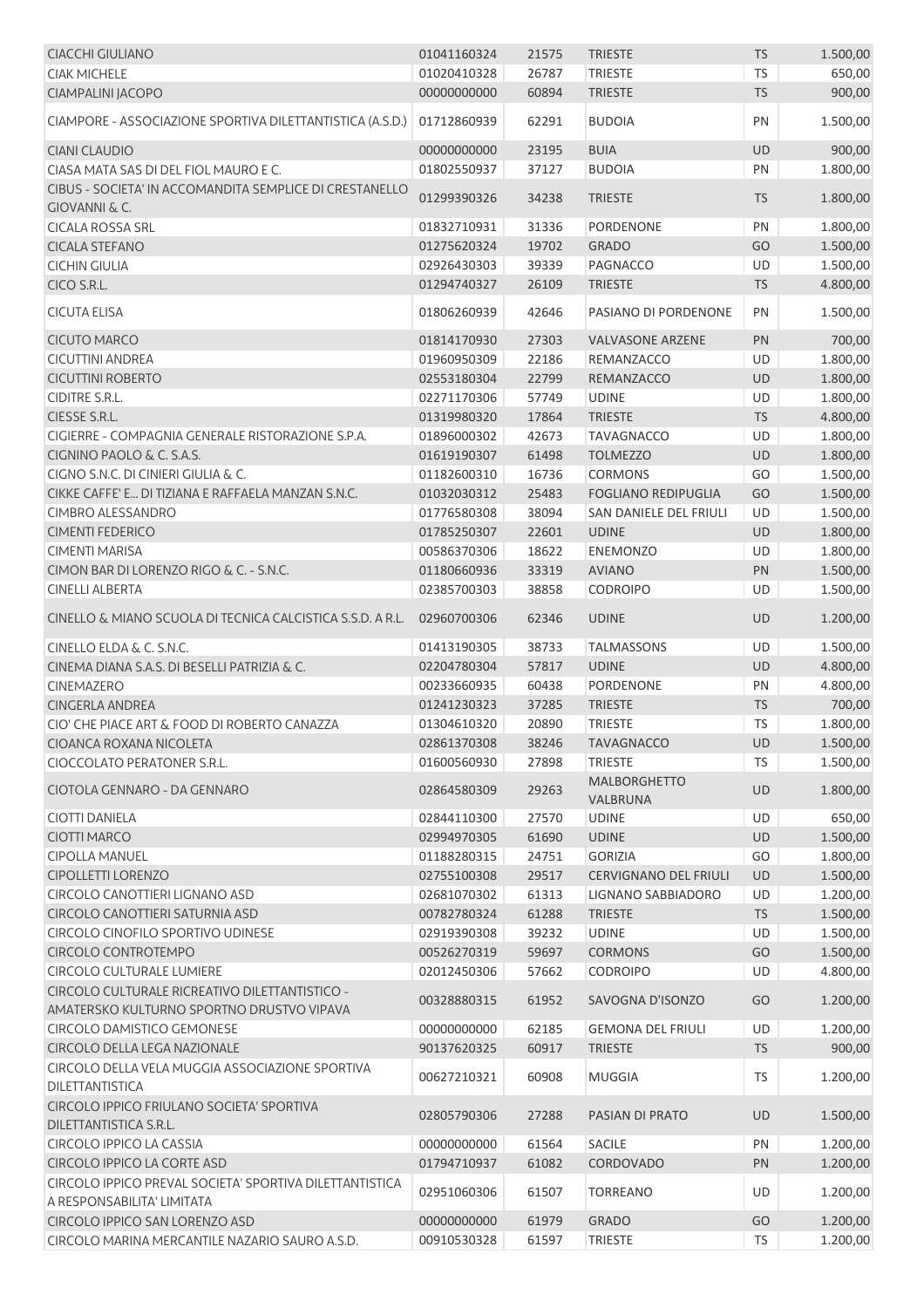| <b>CIRCOLO OPERAIO DI BRESSAN INES</b>                        | 01754780938 | 36893 | <b>FRISANCO</b>              | PN        | 1.500,00 |
|---------------------------------------------------------------|-------------|-------|------------------------------|-----------|----------|
| CIRCOLO SPORTIVO BORGO SAN MAURO SOCIETA' SPORTIVA            |             |       |                              |           |          |
| DILETTANTISTICA A RESPONSABILITA' LIMITATA, IN BREVE          | 02743770303 | 62301 | PREMARIACCO                  | UD        | 1.500,00 |
| CIRCOLO SPORTIVO BORGO SAN MAURO S.S.D.A.R.L.                 |             |       |                              |           |          |
|                                                               |             |       |                              |           |          |
| CIRCOLO SUBACQUEO LE PIUME MARINO ROMANZIN ASD                | 01082810316 | 62166 | <b>GORIZIA</b>               | GO        | 1.500,00 |
|                                                               |             |       |                              |           |          |
| CIRCOLO TENNIS GRIGNANO A.S.D.                                | 00921250320 | 60951 | <b>TRIESTE</b>               | TS        | 1.200,00 |
| CIRCOLO TENNIS LATISANA ASSOCIAZIONE SPORTIVA                 | 01419690308 | 62196 | LATISANA                     | <b>UD</b> | 1.200,00 |
| <b>DILETTANTISTICA</b>                                        |             |       |                              |           |          |
| <b>CIRCOLO TENNIS PUCCINI ASD</b>                             | 00000000000 | 61009 | <b>TRIESTE</b>               | <b>TS</b> | 1.200,00 |
| CIRCOLO TENNIS S. PIER D'ISONZO ASD                           | 01167250313 | 60334 | SAN PIER D'ISONZO            | GO        | 1.500,00 |
| CIRCOLO TENNIS STARANZANO ASD                                 | 01062020316 | 58827 | STARANZANO                   | GO        | 1.200,00 |
| CIRCOLO VELICO DUINO ASD                                      | 00000000000 | 61953 | DUINO-AURISINA               | <b>TS</b> | 1.200,00 |
| CIRCOLO VELICO YACHT CLUB HANNIBAL ASD                        | 01076490315 | 61869 | MONFALCONE                   | GO        | 1.200,00 |
| <b>CISSPER DI PERESAN DENIS</b>                               | 02299700308 | 34027 | SEDEGLIANO                   | UD        | 1.500,00 |
| <b>CITAR COLONNA CARLO</b>                                    | 01195740327 | 34584 | <b>TRIESTE</b>               | <b>TS</b> | 700,00   |
| CITRON GIUSEPPE E VICENZI ANTONIETTA S.N.C.                   | 00422900936 | 35876 | <b>BRUGNERA</b>              | PN        | 1.500,00 |
| CITTA' DI LONDRA S.N.C. DI ANGELO ED EZIO ROSSA & C.          | 00728520321 | 38294 | <b>TRIESTE</b>               | TS        | 1.800,00 |
| CITY HORSE ASSOCIAZIONE SPORTIVA DILETTANTISTICA              | 00000000000 | 62239 | <b>AZZANO DECIMO</b>         | PN        | 1.200,00 |
| <b>CIVELLO CORRADINA</b><br><b>CIVIDATUM S.R.L.</b>           | 02929840300 | 28083 | LESTIZZA                     | UD        | 1.500,00 |
| CIVIDIN VIAGGI S.R.L.                                         | 02496550308 | 25712 | <b>CIVIDALE DEL FRIULI</b>   | UD        | 1.500,00 |
| <b>CIVIDINI PATRIZIA</b>                                      | 01068310323 | 22697 | <b>TRIESTE</b>               | TS        | 4.800,00 |
|                                                               | 02890480300 | 27578 | <b>COMEGLIANS</b>            | UD        | 1.500,00 |
| CIASE CUMINE MOUNTAIN B&B                                     | 00000000000 | 27500 | LAUCO                        | UD        | 900,00   |
| CJASE DURIGHIN DI DE CAMPO GELINDO                            | 00000000000 | 41658 | LAUCO                        | UD        | 900,00   |
| CJASE DURIGHIN JR DI DE CAMPO NICOLA                          | 00000000000 | 41641 | LAUCO                        | UD        | 900,00   |
| CIASE MARIE DI ROSSITTI MARIA                                 | 00000000000 | 41650 | LAUCO                        | UD        | 900,00   |
| CLAC S.N.C. DI MORAS CLAUDIO & C.<br><b>CLAI MASSIMILIANO</b> | 01695400935 | 17272 | <b>CORDENONS</b>             | PN        | 1.800,00 |
|                                                               | 01118550324 | 32772 | <b>TRIESTE</b>               | TS        | 1.800,00 |
| <b>CLAMA GLORIA</b>                                           | 02964670307 | 30417 | <b>RAVEO</b><br>MALBORGHETTO | UD        | 1.800,00 |
| <b>CLAMA VIRGILIO</b>                                         | 01962690309 | 32437 | VALBRUNA                     | UD        | 1.800,00 |
| <b>CLARINO NILLA</b>                                          | 02088470303 | 20420 | <b>FORGARIA NEL FRIULI</b>   | UD        | 1.500,00 |
| CLARIUS MED S.R.L.                                            | 02617150301 | 60404 | <b>UDINE</b>                 | UD        | 1.500,00 |
| CLARIUS SAS DI FRANCESCO PAOLO SGARLATA & C.                  | 02460430305 | 60400 | <b>UDINE</b>                 | UD        | 1.500,00 |
|                                                               |             |       | SAN VITO AL                  |           |          |
| CLARK S.N.C. DI ERSETTI ELENA E C.                            | 01500080930 | 25372 | <b>TAGLIAMENTO</b>           | PN        | 1.800,00 |
| <b>CLAUDIA MATTIONI</b>                                       | 02922570300 | 58539 | <b>UDINE</b>                 | <b>UD</b> | 650,00   |
| <b>CLEMENTE GLAUCO</b>                                        | 02978670301 | 57685 | SAN DANIELE DEL FRIULI       | <b>UD</b> | 1.800,00 |
| <b>CLEOPE S.R.L.</b>                                          | 02366100275 | 28067 | <b>TRIESTE</b>               | TS        | 4.800,00 |
| CLEVA ANNALISA                                                | 02856140302 | 44459 | PRATO CARNICO                | UD        | 1.500,00 |
| CLICO' S.N.C. DI PIZZINAT FRANCA & C.                         | 01694430933 | 31680 | <b>SACILE</b>                | PN        | 1.500,00 |
| CLOCHIATTI ELIANO & C. S.A.S.                                 | 02179180308 | 28566 | <b>POVOLETTO</b>             | UD        | 1.500,00 |
| <b>CLOCHIATTI ROSANNA</b>                                     | 02575950304 | 37846 | <b>UDINE</b>                 | UD        | 1.800,00 |
| <b>CLOCHIATTI SILVIA</b>                                      | 02238350306 | 34621 | SAN DANIELE DEL FRIULI       | UD        | 1.800,00 |
| CLUB ALPINO ITALIANO SEZ. SAN VITO AL TAGLIAMENTO             | 01227400932 | 61375 | <b>SAN VITO AL</b>           | PN        | 1.200,00 |
|                                                               |             |       | <b>TAGLIAMENTO</b>           |           |          |
| CLUB CENTER FITNESS S.N.C. DI GIANFRANCO MESGHETZ E           | 00979240322 | 26865 | <b>TRIESTE</b>               | <b>TS</b> | 1.500,00 |
| <b>ROBIN CIUK</b>                                             |             |       |                              |           |          |
| CLUB CINOFILO SPORTIVO IL CANE A.S.D.                         | 01890120304 | 62075 | FIUMICELLO VILLA             | UD        | 1.500,00 |
|                                                               |             |       | <b>VICENTINA</b>             |           |          |
| CLUB DEL GOMMONE TRIESTE ASD                                  | 00615090321 | 61526 | <b>TRIESTE</b>               | <b>TS</b> | 1.200,00 |
| CLUB HOUSE MARINA LEPANTO S.R.L.                              | 01037440318 | 21706 | <b>MONFALCONE</b>            | GO        | 1.800,00 |
| CM INIZIATIVE IMMOBILIARI DI ROSSO SABRINA                    | 02669310308 | 24484 | SAN GIORGIO DI NOGARO        | UD        | 900,00   |
| CM SERVICE DI MICOLO CARLO                                    | 02609990300 | 39646 | <b>TARCENTO</b>              | UD        | 1.500,00 |
| CO.DANCING STUDIOS SOCIETA' SPORTIVA DILETTANTISTICA A        | 01884220938 | 58022 | PORDENONE                    | PN        | 1.200,00 |
| RESPONSABILITA' LIMITATA                                      |             |       |                              |           |          |
| CO.L.M.I. COOPERATIVA LAVORAZIONE MARICOLTURA ED              |             |       |                              |           |          |
| ITTICOLTURA - SOCIETA' COOPERATIVA A RESPONSABILITA'          | 00695660324 | 22481 | DUINO-AURISINA               | TS.       | 1.800,00 |
| LIMITATA IN FORMA ABBREVIATA COLMI S.C.R.L.                   |             |       |                              |           |          |
|                                                               |             |       |                              |           |          |
| CO.TR.A.P. SERVICES S.R.L.                                    | 01388380931 | 60802 | <b>PORDENONE</b>             | PN        | 1.500,00 |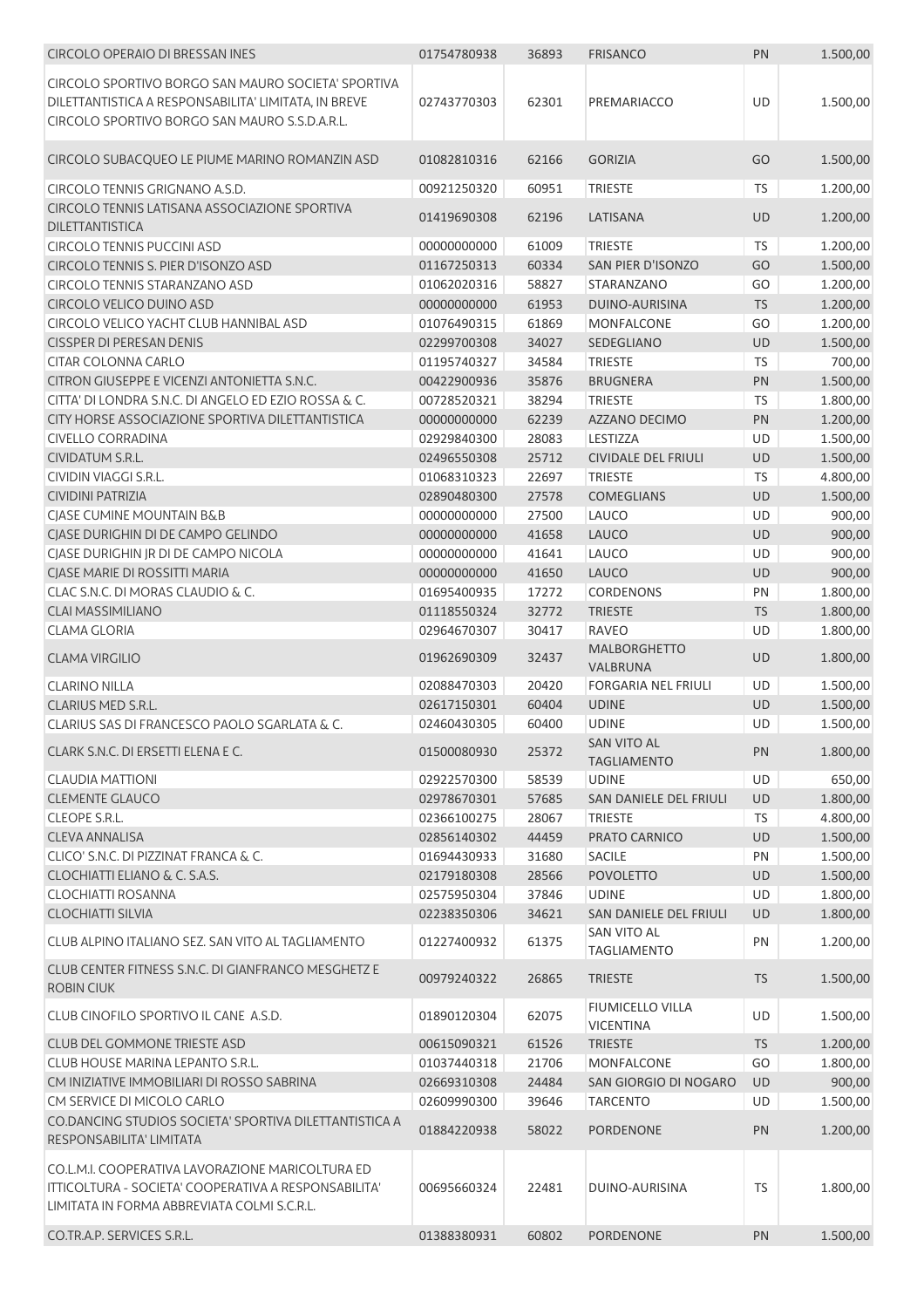| <b>COASSIN RICCARDO</b>                                    | 01787460938 | 38030 | <b>PORCIA</b>                  | PN        | 1.500,00 |
|------------------------------------------------------------|-------------|-------|--------------------------------|-----------|----------|
| COBE S.R.L.                                                | 02756410300 | 18708 | <b>UDINE</b>                   | <b>UD</b> | 1.800,00 |
| COCCO SOCIETA' A RESPONSABILITA' LIMITATA SEMPLIFICATA     | 01189160318 | 27256 | <b>GORIZIA</b>                 | GO        | 1.500,00 |
| COCCOLO LUCA                                               | 01489230308 | 33337 | SAN LEONARDO                   | UD        | 1.800,00 |
| <b>COCETTA MARA</b>                                        | 00000000000 | 22760 | CAMPOFORMIDO                   | UD        | 900,00   |
| <b>COCETTA SERGIO</b>                                      | 02429090307 | 30651 | SANTA MARIA LA LONGA           | <b>UD</b> | 1.500,00 |
| COCIANCICH PAOLO                                           | 00987750320 | 33777 | <b>TRIESTE</b>                 | <b>TS</b> | 1.500,00 |
| <b>COCIANCIG ELSA</b>                                      | 00028920312 | 31623 | <b>GORIZIA</b>                 | GO        | 4.800,00 |
| <b>COCIANI MICHELE</b>                                     | 01205390311 | 26958 | <b>TRIESTE</b>                 | <b>TS</b> | 1.500,00 |
| COCKTAIL BAR 'GATTI E RE' DI GIULIO VIRGOLIN               | 02929250302 | 37306 | <b>TRICESIMO</b>               | UD        | 1.500,00 |
| COCO BAR DI LEPORE ADRIANA                                 | 02744780301 | 18726 | <b>TAVAGNACCO</b>              | UD        | 1.500,00 |
| COCO CAFE' DI TAVAN SARA                                   | 01567310931 | 30257 | <b>FIUME VENETO</b>            | PN        | 1.500,00 |
| COCO DI LIU JIAN                                           | 01691640930 | 25088 | PRATA DI PORDENONE             | PN        | 1.800,00 |
| <b>CODARIN ANDREIS</b>                                     | 00517010310 | 58494 | MONFALCONE                     | GO        | 1.500,00 |
| CODIA MAURO                                                | 01283660932 | 19860 | <b>MAJANO</b>                  | UD        | 1.500,00 |
| <b>CODUTTI EDDA</b>                                        | 02516940307 | 34566 | <b>TAVAGNACCO</b>              | UD        | 650,00   |
| CODUTTI LUIGINO                                            | 02078960305 | 26626 | <b>FAGAGNA</b>                 | UD        | 1.500,00 |
| <b>COFFEE &amp; WINE DI BO' LORENZO</b>                    | 02886110309 | 23404 | <b>UDINE</b>                   | UD        | 1.500,00 |
| COFFEE BAR IN PLACE DI ANNA CIAVARELLA                     | 02812380307 | 37809 | SEDEGLIANO                     | UD        | 1.500,00 |
| COFFEE BREAK DI BELLOMONTE MAURIZIO                        | 02903420301 | 22094 | <b>UDINE</b>                   | UD        | 1.500,00 |
| COGO GALLIANO                                              | 01451810939 | 30314 | <b>SAN QUIRINO</b>             | PN        |          |
|                                                            |             |       |                                |           | 700,00   |
| COGOI BUS SERVICE S.N.C. DI COGOI NICOLA & C.              | 01471280303 | 36695 | MUZZANA DEL<br><b>TURGNANO</b> | <b>UD</b> | 700,00   |
| COIMBRA S.A.S. DI LUCAM DI ANGELA CATIA MARTIN S.A.S. & C. | 02890380302 | 32037 | LIGNANO SABBIADORO             | UD        | 1.500,00 |
| COKKI BAR DI SIMONUTTI CRISTINA                            | 01626250938 | 28359 | <b>TRAVESIO</b>                | PN        | 1.500,00 |
| <b>COLAK TOMISLAV</b>                                      | 02601340306 | 23698 | <b>UDINE</b>                   | UD        | 1.500,00 |
| <b>COLAPS FRANCESCO</b>                                    | 00868800327 | 20498 | <b>TRIESTE</b>                 | <b>TS</b> | 1.800,00 |
| <b>COLAUTTI PIERLUIGI</b>                                  | 00328270301 | 37180 | <b>UDINE</b>                   | UD        | 700,00   |
| COLAVINO CLAUDIO                                           | 02907020305 | 34465 | <b>BICINICCO</b>               | UD        | 1.500,00 |
| <b>COLETTA ANTONIETTA</b>                                  | 00443780317 | 39278 | <b>CORMONS</b>                 | GO        | 1.500,00 |
| COLITTI CLARA & TOSORATTI ILENIA S.N.C.                    | 02413610300 | 18129 | <b>MANZANO</b>                 | UD        | 4.800,00 |
| <b>COLITTI CLAUDIO</b>                                     | 01715380307 | 25207 | POZZUOLO DEL FRIULI            | UD        | 700,00   |
| <b>COLLARIG SERGIO</b>                                     | 00382730315 | 23343 | DOLEGNA DEL COLLIO             | GO        | 1.800,00 |
| <b>COLLE FEDERICA</b>                                      | 02105310300 | 26211 | <b>ENEMONZO</b>                | UD        | 1.500,00 |
| COLLE VILLANO SOCIETA' AGRICOLA SEMPLICE                   | 02992660304 | 21496 | <b>FAEDIS</b>                  | UD        | 1.800,00 |
| <b>COLLEDANI MIRELLA</b>                                   | 01252870934 | 23563 | <b>CASTELNOVO DEL FRIULI</b>   | PN        | 1.500,00 |
| COLLI DI POIANIS SOCIETA' AGRICOLA SEMPLICE                | 01971130305 | 26191 | <b>PREPOTTO</b>                | UD        | 900,00   |
| COLLINASSI LILIANA                                         | 02562140307 | 26570 | COMEGLIANS                     | UD        | 1.500,00 |
| <b>COLLINASSI ROBERTO</b>                                  | 02357160304 | 37722 | <b>RAVASCLETTO</b>             | UD        | 1.800,00 |
| <b>COLLINO BIAGINA</b>                                     | 00240410308 | 61459 | <b>FORGARIA NEL FRIULI</b>     | UD        | 1.800,00 |
| COLLIO BIKE TEAM A.S.D.                                    | 01173060318 | 61376 | <b>CORMONS</b>                 | GO        | 1.200,00 |
| COLLODO NAPOLEONE & FIGLI S.N.C. DI COLLODO ENZO E         |             |       |                                |           |          |
| <b>RENATO</b>                                              | 00373740315 | 26507 | <b>GRADO</b>                   | GO        | 1.500,00 |
| <b>COLLOVATI DIALA FLAVIA</b>                              | 01446010306 | 21568 | RIVIGNANO TEOR                 | UD        | 1.500,00 |
| <b>COLMAN PIERINO</b>                                      | 01845440302 | 39616 | <b>FORNI DI SOPRA</b>          | UD        | 1.500,00 |
| COLOMBA ORNELLA                                            | 02163420306 | 26859 | <b>CODROIPO</b>                | UD        | 1.800,00 |
| COLONNA DI BADEA ALEXANDRA                                 | 02647850300 | 17737 | <b>UDINE</b>                   | UD        | 1.500,00 |
| COLORADO CAFE' DI SCARBOLO GIANNA                          | 02321980308 | 25588 | <b>UDINE</b>                   | UD        | 1.500,00 |
| <b>COLORADO SRL</b>                                        | 02221210301 | 19435 | LIGNANO SABBIADORO             | UD        | 4.800,00 |
| <b>COLOSETTI SILVANA</b>                                   | 02290390307 | 22180 | <b>PAULARO</b>                 | UD        | 1.500,00 |
| COLSAJ DI ABDALLAH NISRINE                                 | 01309220323 | 39333 | <b>TRIESTE</b>                 | <b>TS</b> | 1.800,00 |
| <b>COLUCCI MASSIMILIANO</b>                                | 01048690315 | 35790 | <b>CORMONS</b>                 | GO        | 900,00   |
|                                                            |             |       |                                |           |          |
| COLUMBIA S.N.C. DI DOMINI WALTER & C.                      | 01544610304 | 21390 | <b>DIGNANO</b>                 | UD        | 1.800,00 |
| <b>COLUSSI MASSIMILIANO</b>                                | 12299320155 | 26930 | RAGOGNA                        | UD        | 1.500,00 |
| COLUTTA SOCIETA' AGRICOLA S.S.                             | 02847890304 | 18745 | <b>MANZANO</b>                 | UD        | 900,00   |
| <b>COMAND FEDORA</b>                                       | 02757300302 | 41168 | <b>MUGGIA</b>                  | <b>TS</b> | 1.800,00 |
| COMAR CORRADO                                              | 00458310315 | 20056 | GRADO                          | GO        | 4.800,00 |
| COMBICAFE' DI IOVINO ROSY LOVE                             | 01142270329 | 20841 | <b>TRIESTE</b>                 | <b>TS</b> | 1.500,00 |
| COME A CASA DI TRENTIN CINZIA                              | 01195880313 | 22026 | <b>TURRIACO</b>                | GO        | 1.800,00 |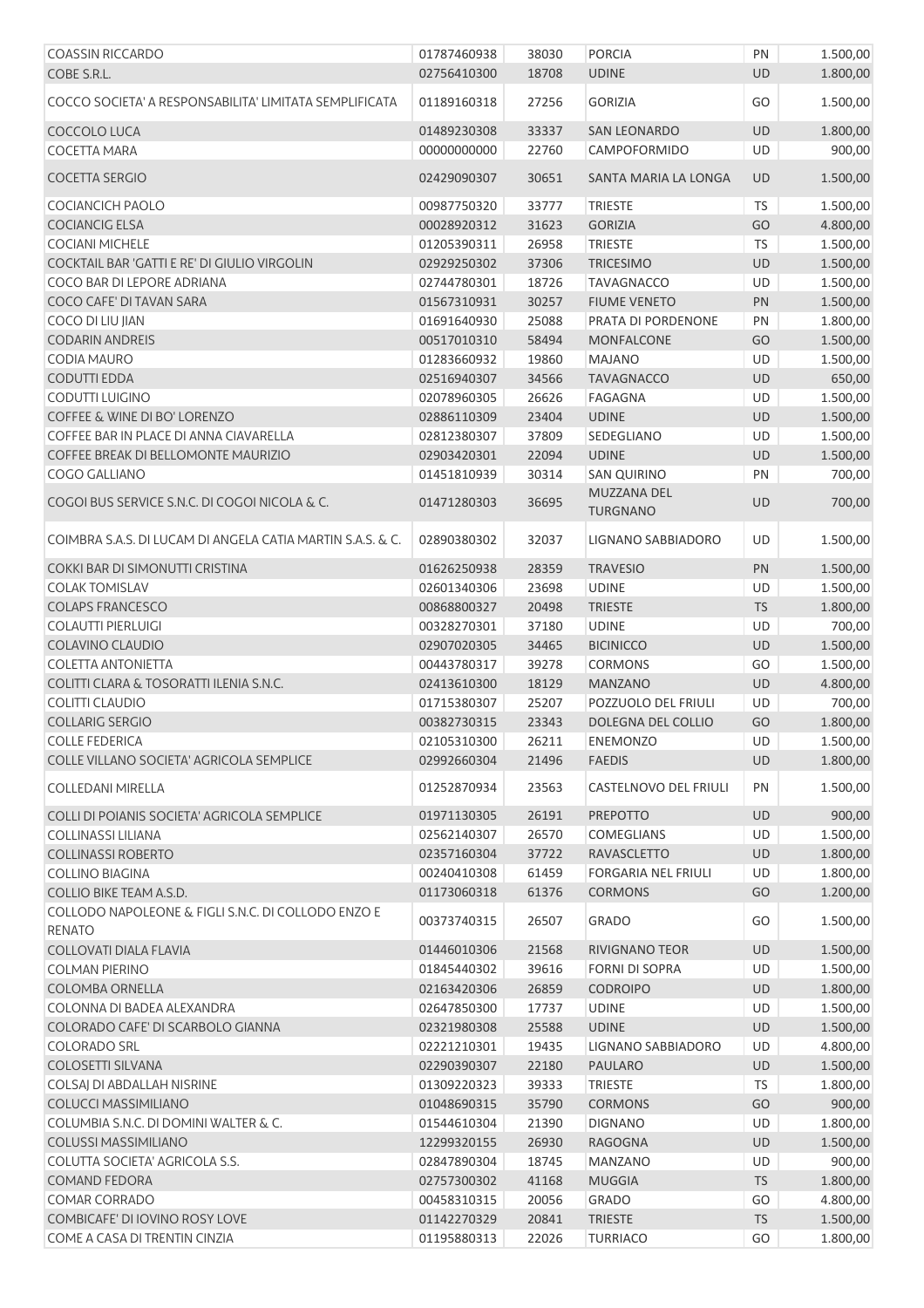| COME NA' VOLTA DI VISENTIN FRANCESCO & C. S.A.S.                                                                        | 01649760939 | 40359 | <b>BUDOIA</b>                               | PN         | 1.800,00 |
|-------------------------------------------------------------------------------------------------------------------------|-------------|-------|---------------------------------------------|------------|----------|
| <b>COMELLI ANNALISA</b>                                                                                                 | 01186530315 | 24251 | <b>GRADISCA D'ISONZO</b>                    | GO         | 1.500,00 |
| <b>COMELLI ANTONELLA</b>                                                                                                | 02599230303 | 17391 | <b>UDINE</b>                                | <b>UD</b>  | 650,00   |
| COMELLI PAOLINO SOCIETA' SEMPLICE AGRICOLA                                                                              | 02448250304 | 40727 | <b>FAEDIS</b>                               | <b>UD</b>  | 1.800,00 |
| <b>COMELLO MAURO</b>                                                                                                    | 01285530323 | 40460 | <b>TRIESTE</b>                              | TS         | 1.500,00 |
| COMI DI CORSI HADRIJANA E MIKLUS DAMJAN S.N.C.                                                                          | 01106650318 | 22385 | SAN FLORIANO DEL<br><b>COLLIO</b>           | GO         | 1.800,00 |
| COMINA FEDERICA & C. S.A.S.                                                                                             | 01027400934 | 37647 | <b>AVIANO</b>                               | PN         | 1.800,00 |
| <b>COMIS ELENA</b>                                                                                                      | 02954670309 | 20576 | CIVIDALE DEL FRIULI                         | UD         | 650,00   |
| <b>COMITATO PROMOTORE SENZA CONFINI</b>                                                                                 | 02044890305 | 62284 | <b>TARVISIO</b>                             | <b>UD</b>  | 1.500,00 |
| COMITATO TERRITORIALE TRIESTE ARCI NUOVA ASSOCIAZIONE                                                                   | 01175150323 | 57925 | <b>TRIESTE</b>                              | <b>TS</b>  | 1.500,00 |
| COMMERCIALE TIRELLI DI MELCHIOR EDI & C. S.N.C.                                                                         | 01612910305 | 59080 | RIVE D'ARCANO                               | <b>UD</b>  | 1.500,00 |
| COMPAGNIA DELLA TESTA                                                                                                   | 02614980304 | 61035 | <b>TAVAGNACCO</b>                           | <b>UD</b>  | 900,00   |
| COMPLESSO TURISTICO RELAIS ROMANS S.R.L.                                                                                | 01128480314 | 35742 | ROMANS D'ISONZO                             | GO         | 1.800,00 |
| COMUNICARTE S.A.S. DI MASSIMILIANO SCHIOZZI & C.                                                                        | 00921990321 | 45199 | <b>TRIESTE</b>                              | TS         | 1.500,00 |
| COMUZZI ORIETTA & C. SNC                                                                                                | 01892470301 | 31181 | PALMANOVA                                   | UD         | 1.500,00 |
| <b>CONCETTA LO NIGRO</b>                                                                                                | 00235590320 | 39832 | <b>TRIESTE</b>                              | <b>TS</b>  | 1.500,00 |
| CONCORDIA S.R.L.                                                                                                        | 02549090302 | 30677 | <b>UDINE</b>                                | <b>UD</b>  | 1.800,00 |
| CONDOR DI DI LORENZO MARIA & C. - S.A.S.                                                                                | 01026730323 | 29911 | <b>TRIESTE</b>                              | TS         | 1.500,00 |
| CONSORZIO DELLE VALLI E DELLE DOLOMITI FRIULANE                                                                         | 01819730936 | 34785 | <b>TRAMONTI DI SOTTO</b>                    | PN         | 1.800,00 |
| CONSORZIO DI PROMOZIONE TURISTICA DEL TARVISIANO, DI<br>SELLA NEVEA EDEL PASSO PRAMOLLO - SOCIETA' CONSORTILE<br>A.R.L. | 01666840309 | 25817 | <b>TARVISIO</b>                             | UD         | 4.800,00 |
| CONSORZIO GRADO TURISMO                                                                                                 | 01112810310 | 43799 | <b>GRADO</b>                                | GO         | 1.500,00 |
| CONSORZIO LIGNANO HOLIDAY IN FORMA ABBREVIATA L.H.                                                                      | 02281590303 | 33212 | LIGNANO SABBIADORO                          | UD         | 4.800,00 |
| CONSORZIO PALAGHIACCIO                                                                                                  | 01793610302 | 28259 | <b>PONTEBBA</b>                             | <b>UD</b>  | 1.500,00 |
| CONSORZIO TAXI AEROPORTO F.V.G. S.R.L.                                                                                  | 01025560317 | 40293 | RONCHI DEI LEGIONARI                        | GO         | 700,00   |
| <b>CONSORZIO TOURBUS</b>                                                                                                | 01713490934 | 42442 | <b>ZOPPOLA</b>                              | PN         | 700,00   |
| CONTARDO & REDON DI TANIA CONTARDO                                                                                      | 02955480302 | 18553 | <b>UDINE</b>                                | UD         | 1.800,00 |
| <b>CONTE DARIO</b>                                                                                                      | 00467300315 | 38225 | <b>MONFALCONE</b>                           | GO         | 1.800,00 |
| <b>CONTE GIUSEPPE</b>                                                                                                   | 00000000000 | 38765 | <b>MONFALCONE</b>                           | GO         | 900,00   |
| <b>CONTELLI RAFFAELLA</b>                                                                                               | 00981610322 | 33142 | <b>MUGGIA</b>                               | <b>TS</b>  | 1.500,00 |
| <b>CONTESSI MANUEL</b>                                                                                                  | 02338080308 | 32606 | SAN DANIELE DEL FRIULI                      | <b>UD</b>  | 1.800,00 |
| <b>CONTIEZIO</b>                                                                                                        | 01135980256 | 33939 | <b>CLAUT</b>                                | PN         | 1.500,00 |
| COOKING PASSION DI PICCINATO MARINA                                                                                     | 01822520936 | 23809 | <b>BUDOIA</b>                               | ${\sf PN}$ | 1.500,00 |
| COOLKING SAS DI WU ZHUOYUE                                                                                              | 02979640303 | 37050 | <b>UDINE</b>                                | UD         | 1.800,00 |
| COOP DEL PESCE S.R.L.S.                                                                                                 | 01252190325 | 39002 | DUINO-AURISINA                              | TS.        | 1.800,00 |
| COOP. ZENART SOCIETA' COOPERATIVA                                                                                       | 01825520990 | 57833 | <b>UDINE</b>                                | <b>UD</b>  | 900,00   |
| COOPERATIVA CULTURA LAVORO PROMOZIONE SERVIZI                                                                           | 01043780939 | 28763 | <b>PORDENONE</b>                            | PN         | 1.500,00 |
| SOCIETA' COOPERATIVA<br>COOPERATIVA DEGLI ARCHIVISTI - PALEOGRAFI - SOCIETA'                                            | 00654050327 | 60766 | <b>TRIESTE</b>                              | <b>TS</b>  | 900,00   |
| <b>COOPERATIVA</b><br>COOPERATIVA ECONOMICA BRAJDA VRH - GOSPODARSKA                                                    |             |       |                                             |            |          |
| ZADRUGA BRAJDA VRH - SOCIETA' COOPERATIVA                                                                               | 00128060316 | 61255 | SAVOGNA D'ISONZO                            | GO         | 1.500,00 |
| COOPERATIVA SOCIALE HANNA HOUSE                                                                                         | 02874500305 | 35744 | <b>FIUMICELLO VILLA</b><br><b>VICENTINA</b> | UD         | 1.800,00 |
| COPETTI ANNAROSA                                                                                                        | 01223130301 | 22863 | <b>VENZONE</b>                              | UD         | 1.500,00 |
| <b>COPETTI GABRIELLA</b>                                                                                                | 02362990307 | 17293 | <b>COMEGLIANS</b>                           | UD         | 4.800,00 |
| <b>COPIZ MICHEL</b>                                                                                                     | 02716990300 | 16700 | <b>TOLMEZZO</b>                             | UD         | 1.500,00 |
| COPPOLA MANFREDO & MATTIASSICH CINZIA SNC                                                                               | 00299250324 | 37227 | <b>TRIESTE</b>                              | <b>TS</b>  | 1.800,00 |
| COQUINA FLOREANI ALTRO CHE CATERING                                                                                     | 00187120936 | 36102 | <b>PORCIA</b>                               | PN         | 1.500,00 |
| CORADAZZI GIANFRANCA                                                                                                    | 01547130300 | 30333 | <b>VENZONE</b>                              | UD         | 1.500,00 |
| CORALLINO GESTIONI S.R.L.                                                                                               | 02922170309 | 34601 | <b>MARANO LAGUNARE</b>                      | UD         | 1.800,00 |
| CORALLO S.A.S. DI PADOVAN FRANCESCO E C.                                                                                | 01384140305 | 20341 | <b>AQUILEIA</b>                             | UD         | 1.800,00 |
| CORAZZA ALESSANDRO                                                                                                      | 01198370312 | 19313 | <b>GRADO</b>                                | GO         | 1.800,00 |
| CORAZZA ELISA                                                                                                           | 02447550308 | 28905 | <b>UDINE</b>                                | UD         | 1.500,00 |
| CORAZZA ROBERTO                                                                                                         | 01774220931 | 57787 | <b>SACILE</b>                               | PN         | 1.800,00 |
| <b>CORBATTO GIANFRANCO</b>                                                                                              | 00124010315 | 27814 | <b>GRADO</b>                                | GO         | 900,00   |
| <b>CORDENONS DAIANA</b>                                                                                                 | 00000000000 | 42754 | PORDENONE                                   | PN         | 900,00   |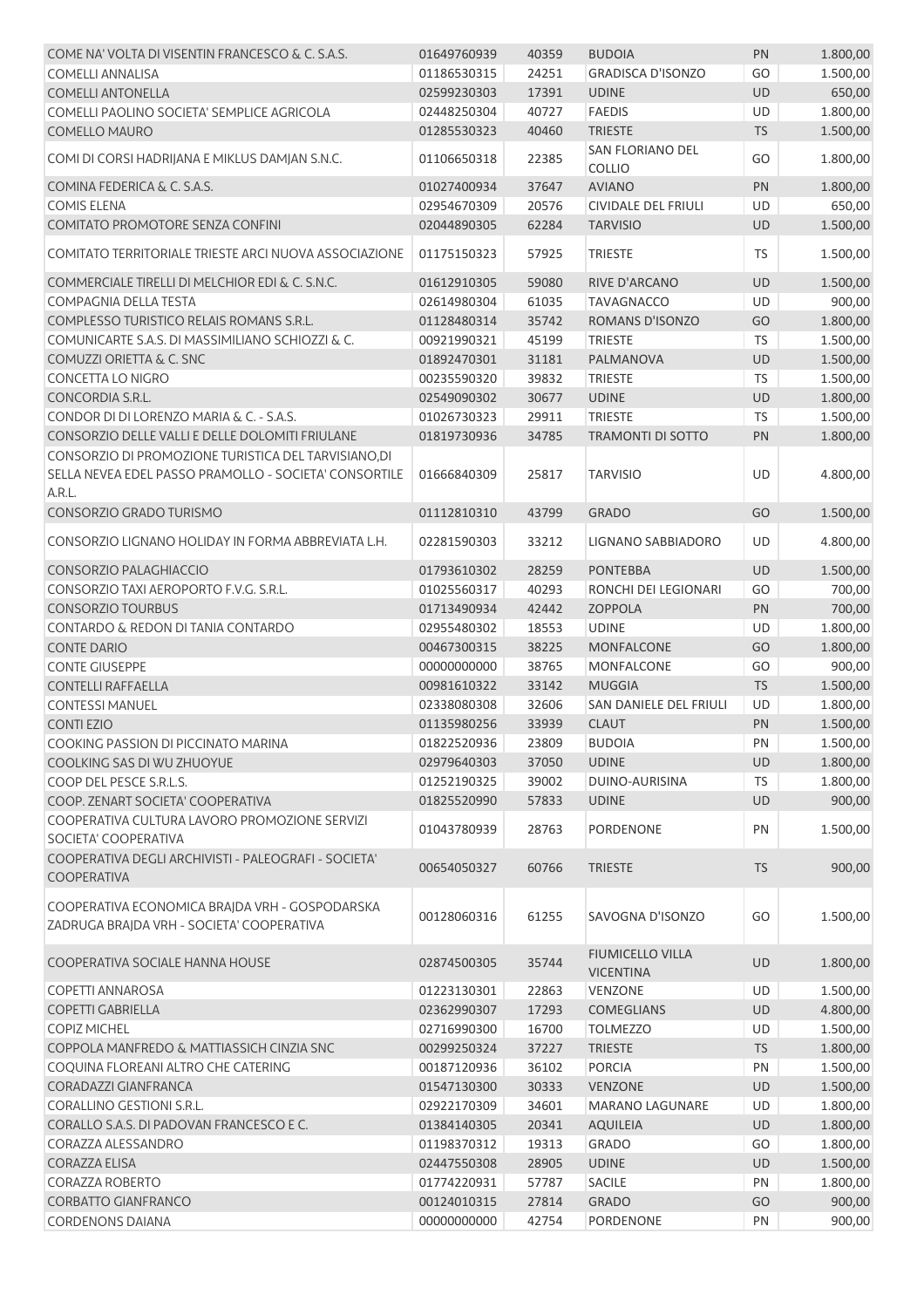| <b>COREN EDILIANA</b>                                   | 00972590301 | 26417 | SAN PIETRO AL NATISONE                   | <b>UD</b> | 1.500,00 |
|---------------------------------------------------------|-------------|-------|------------------------------------------|-----------|----------|
| <b>CORETTI CRISTINA</b>                                 | 01208230324 | 24968 | <b>TRIESTE</b>                           | TS        | 1.500,00 |
| <b>CORETTI ROOMS</b>                                    | 00000000000 | 24837 | SAN DORLIGO DELLA<br>VALLE               | <b>TS</b> | 900,00   |
| <b>CORNACCHIOLI MICHELE</b>                             | 00965080328 | 38458 | <b>TRIESTE</b>                           | <b>TS</b> | 700,00   |
| <b>CORNER 1896 SRL</b>                                  | 02931810309 | 31354 | LIGNANO SABBIADORO                       | UD        | 1.800,00 |
| CORNER CAFE DI MANCIN SIMONE                            | 01337330326 | 26287 | <b>TRIESTE</b>                           | <b>TS</b> |          |
|                                                         |             |       |                                          |           | 1.500,00 |
| <b>CORNER S.R.L.</b>                                    | 01854770938 | 35771 | <b>PORDENONE</b>                         | PN        | 1.500,00 |
| CORONA 2.0 SRL                                          | 01799740939 | 18159 | CLAUZETTO                                | PN        | 4.800,00 |
| <b>CORONA DAVIDE</b>                                    | 01654230935 | 23127 | <b>ERTO E CASSO</b>                      | PN        | 1.500,00 |
| <b>CORONA PIERA</b>                                     | 01795710936 | 29862 | <b>ERTO E CASSO</b>                      | PN        | 1.500,00 |
| CORONA RUGGERO                                          | 01519110934 | 38787 | <b>ERTO E CASSO</b>                      | PN        | 1.800,00 |
| CORPO DI BATTELLO MASSIMILIANO                          | 02786690301 | 19043 | PRADAMANO                                | UD        | 1.500,00 |
| <b>CORRADIN GLORIA</b>                                  | 02880650300 | 21968 | LATISANA                                 | UD        | 1.500,00 |
| CORRADINI MARCO E FASCI CLARA - S.N.C.                  | 02225230305 | 40450 | RIVIGNANO TEOR                           | UD        | 1.800,00 |
| <b>CORRADO PEZZICARI</b>                                | 00621620327 | 22416 | DUINO-AURISINA                           | <b>TS</b> | 4.800,00 |
| <b>CORREA ANA VERONICA</b>                              | 02859900306 | 19607 | <b>VARMO</b>                             | UD        | 1.500,00 |
| <b>CORRO' ALEX</b>                                      | 00000000000 | 42622 | SAPPADA                                  | <b>UD</b> | 650,00   |
| <b>CORSIFABIO</b>                                       | 01169280326 | 40909 | <b>TRIESTE</b>                           | <b>TS</b> | 700,00   |
| <b>CORSI GUIDO</b>                                      | 01270850322 | 21577 | <b>TRIESTE</b>                           | <b>TS</b> | 700,00   |
| CORSO MAURO                                             | 02570910303 | 38903 | <b>MARANO LAGUNARE</b>                   | UD        | 1.500,00 |
| <b>CORTE DANIELE</b>                                    |             |       |                                          |           |          |
|                                                         | 01221290933 | 21536 | CAVASSO NUOVO                            | PN        | 1.800,00 |
| CORTE KALISTER - SOCIETA' A RESPONSABILITA' LIMITATA    | 01099020321 | 33127 | <b>TRIESTE</b>                           | <b>TS</b> | 900,00   |
| CORTE RAIMONDO DELLA TORRE S.R.L.                       | 01041640937 | 35827 | <b>SAN VITO AL</b><br><b>TAGLIAMENTO</b> | PN        | 4.800,00 |
| CORTE VIAGGI SOCIETA' COOPERATIVA                       | 02597220306 | 21015 | <b>TOLMEZZO</b>                          | UD        | 4.800,00 |
| <b>CORTELLO TIZIANA</b>                                 | 02066620309 | 32221 | <b>UDINE</b>                             | <b>UD</b> | 1.500,00 |
| CORTEX DI ALAN MAGAGNATO                                | 02888630304 | 39982 | <b>TRICESIMO</b>                         | UD        | 1.800,00 |
| CORTI RICCARDO DI CELANT BARBARA                        | 01742350935 | 21230 | <b>POLCENIGO</b>                         | <b>PN</b> |          |
|                                                         |             |       |                                          |           | 1.500,00 |
| <b>CORVATANIA</b>                                       | 02854280308 | 23131 | AIELLO DEL FRIULI                        | UD        | 1.500,00 |
| <b>CORVIETTO ALESSANDRA</b>                             | 02239760305 | 25622 | <b>UDINE</b>                             | UD        | 1.500,00 |
| <b>CORVINO GENNARO</b>                                  | 02674660275 | 41178 | <b>LIGNANO SABBIADORO</b>                | UD        | 700,00   |
| <b>COS SONIA</b>                                        | 02799640301 | 16845 | REMANZACCO                               | UD        | 650,00   |
| COS.FI.N S.R.L.                                         | 01313590935 | 21347 | SACILE                                   | PN        | 4.800,00 |
| COSANI MARGHERITA RIFLESSOLOGA - NATUROPATA             | 02770270300 | 36480 | <b>MORUZZO</b>                           | UD        | 1.500,00 |
| <b>COSLAN MAURO</b>                                     | 00972720320 | 27745 | <b>TRIESTE</b>                           | TS        | 700,00   |
| COSMAR DI BERTIN MARINA & C. S.N.C.                     | 01469600934 | 24378 | <b>SPILIMBERGO</b>                       | <b>PN</b> | 1.800,00 |
| COSSA S.R.L.                                            | 02981950302 | 37416 | <b>UDINE</b>                             | UD        | 1.500,00 |
| <b>COSSAR ANDREA</b>                                    | 02568310300 | 34405 | <b>CODROIPO</b>                          | <b>UD</b> | 700,00   |
| <b>COSSAR DANIELA</b>                                   | 01198940312 | 22430 | SAN PIER D'ISONZO                        | GO        | 1.800,00 |
| <b>COSSETTI FRANCESCA</b>                               | 00345020309 | 20317 | <b>PAULARO</b>                           | UD        | 1.500,00 |
| <b>COSSETTO MAURO</b>                                   | 01024450320 | 27019 | <b>TRIESTE</b>                           | <b>TS</b> | 700,00   |
| <b>COSSUTTA ANTONIO</b>                                 | 01796190930 | 25692 | MONTEREALE VALCELLINA                    | PN        | 650,00   |
| <b>COSSUTTA ETTORE</b>                                  | 01295140329 | 33646 | <b>TRIESTE</b>                           | TS.       | 700,00   |
| <b>COSSUTTA MICHELE</b>                                 | 01229790934 | 38607 | <b>FRISANCO</b>                          | PN        | 1.800,00 |
| COSSUTTI CARLO                                          | 01534560303 | 18651 | <b>UDINE</b>                             | UD        | 700,00   |
|                                                         |             |       |                                          |           |          |
| COSTA DEI BARBARI DI SANSON GIANPAOLO                   | 01260360324 | 34509 | DUINO-AURISINA                           | <b>TS</b> | 1.500,00 |
| <b>COSTA UBERTO</b>                                     | 02627610211 | 42737 | <b>GRADO</b>                             | GO        | 1.800,00 |
| <b>COSTANTINI FABIO</b>                                 | 02785910304 | 36056 | <b>TRICESIMO</b>                         | UD        | 1.800,00 |
| COSTANTINI RISTORANTI S.N.C. DI COSTANTINI ELIGIO E PIO | 00454890302 | 17572 | <b>TARCENTO</b>                          | UD        | 4.800,00 |
| COSTRUZIONI IMMOBILIARI S.R.L.                          | 01189750316 | 34596 | <b>GORIZIA</b>                           | GO        | 4.800,00 |
| <b>COTIC BOJANA</b>                                     | 01023590324 | 25087 | <b>TRIESTE</b>                           | <b>TS</b> | 1.500,00 |
| COTIFAM SOCIETA' A RESPONSABILITA' LIMITATATA           | 02935590303 | 60932 | <b>UDINE</b>                             | <b>UD</b> | 1.500,00 |
| <b>SEMPLIFICATA</b><br><b>COTTAGE DEL FIUME</b>         | 00000000000 | 38317 | RAGOGNA                                  | <b>UD</b> | 900,00   |
|                                                         |             |       | SAN DORLIGO DELLA                        |           |          |
| COTTERLE MASSIMILIANO                                   | 00959300328 | 25531 | VALLE                                    | <b>TS</b> | 700,00   |
| <b>COTTERLE ROSANNA</b>                                 | 01292810320 | 42139 | TRIESTE                                  | <b>TS</b> | 1.500,00 |
| <b>COTTERLI &amp; CARCHIO S.R.L.S.</b>                  | 02927310306 | 18304 | <b>TAVAGNACCO</b>                        | UD        | 1.500,00 |
| COTTO E MANGIATO DI GUIDA GIOVANNA                      | 01422080935 | 38209 | CASARSA DELLA DELIZIA                    | PN        | 1.800,00 |
| COUNTRY PUB DI COSLOVICH MAURIZIO                       | 01241620325 | 21354 | <b>MUGGIA</b>                            | <b>TS</b> | 1.800,00 |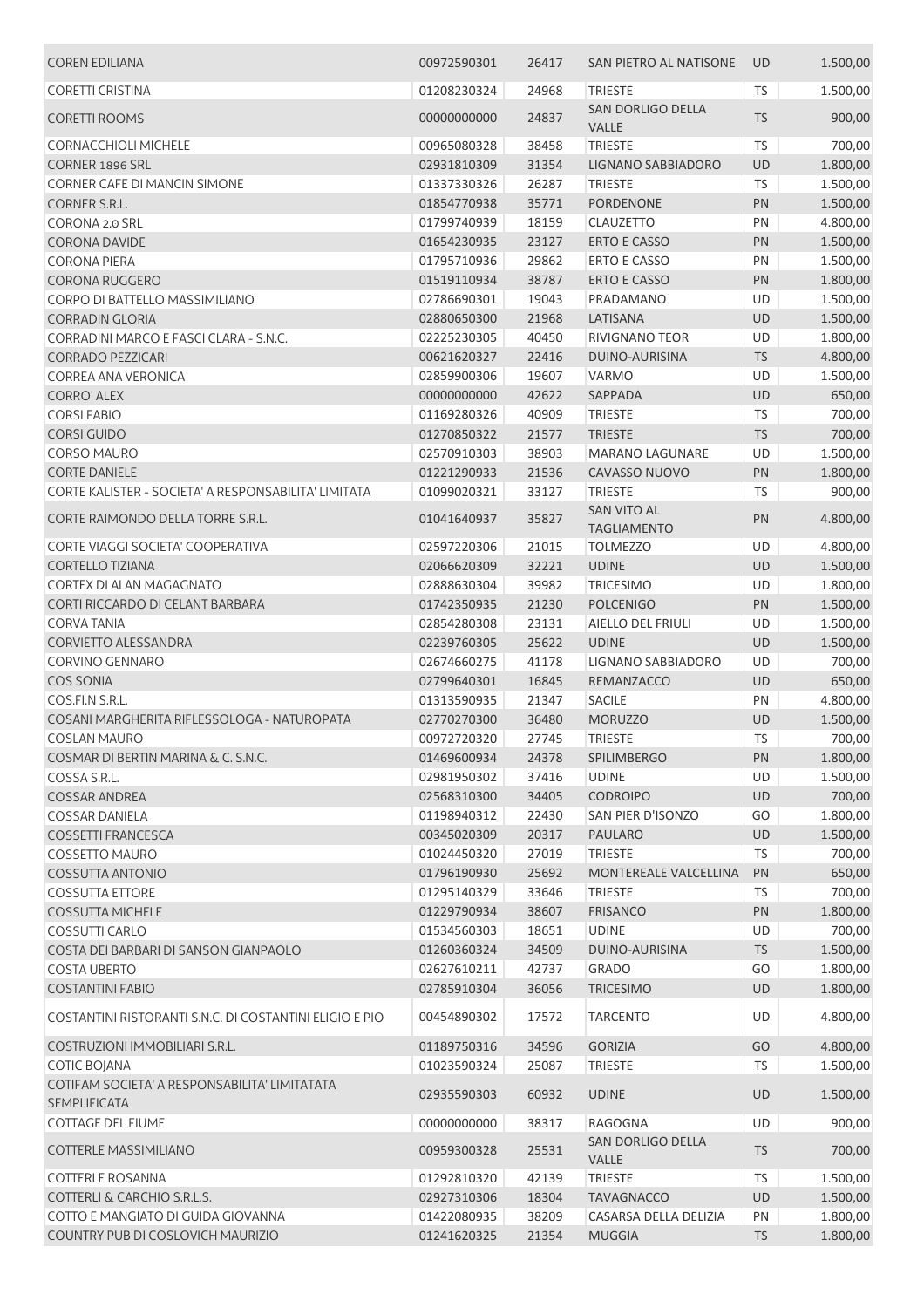| <b>COUTOUT NICOLAS</b>                                                                 | 01837880937                | 21824 | TRAMONTI DI SOTTO                           | PN        | 1.800,00           |
|----------------------------------------------------------------------------------------|----------------------------|-------|---------------------------------------------|-----------|--------------------|
| COVER S.R.L.                                                                           | 01277960934                | 30389 | <b>PORCIA</b>                               | PN        | 1.800,00           |
| <b>COZZUTTI ANDREA</b>                                                                 | 01189840323                | 19273 | <b>TRIESTE</b>                              | <b>TS</b> | 700,00             |
| CR SRL SEMPLIFICATA                                                                    | 02957940303                | 61850 | LIGNANO SABBIADORO                          | <b>UD</b> | 1.800,00           |
| <b>CRAL MASSIMO</b>                                                                    | 00899320329                | 37897 | <b>TRIESTE</b>                              | <b>TS</b> | 700,00             |
| CRANIO-SACRALE UPLEDGER ITALIA E.T.S.                                                  | 90097270327                | 42516 | <b>TRIESTE</b>                              | <b>TS</b> | 1.500,00           |
| <b>CRAPIZ BRUNA</b>                                                                    | 02849410309                | 29431 | OSOPPO                                      | UD        | 1.500,00           |
| CRAVERA ATTILIO & C. S.N.C.                                                            | 00663600328                | 32686 | <b>TRIESTE</b>                              | TS        | 1.500,00           |
| <b>CRAZY ICE DI GATTI CHRISTIAN</b>                                                    | 02873340307                | 39674 | <b>CODROIPO</b>                             | UD        | 1.500,00           |
| CREAKTIVA S.R.L.                                                                       | 02257400305                | 22559 | <b>CERVIGNANO DEL FRIULI</b>                | UD        | 1.500,00           |
| CREATIVESPORT S.S.D. A R.L.                                                            | 02990610301                | 24994 | <b>GONARS</b>                               | <b>UD</b> | 1.500,00           |
| CREATIVSPORT SSD A R.L.                                                                | 02903930309                | 25281 | <b>GONARS</b>                               | <b>UD</b> | 1.500,00           |
| CRECOLA S.N.C. DI MARSONI MARCO E C.                                                   | 01016470310                | 22397 | <b>FIUMICELLO VILLA</b><br><b>VICENTINA</b> | UD        | 1.800,00           |
| CREMA & QUALIT@ S.R.L.                                                                 | 02569150309                | 23007 | <b>GONARS</b>                               | UD        | 1.500,00           |
| CREMA&FRUTTA S.N.C. DI SANDRIN ROBERTO E DA FRE' LUCA                                  | 01760070936                | 36507 | <b>SACILE</b>                               | PN        | 1.500,00           |
| CREMERIA VENETA DI BUOSI STEPHANE & C. S.N.C.                                          | 01433630934                | 60315 | <b>BRUGNERA</b>                             | PN        | 1.500,00           |
| <b>CREMESE SIMONETTA</b>                                                               | 00825480304                | 18831 | POZZUOLO DEL FRIULI                         | <b>UD</b> | 1.500,00           |
| CRESCERE SUL TATAMI JUDO LIBERTAS ASSOCIAZIONE<br>SPORTIVA DILETTANTISTICA             | 00000000000                | 61730 | <b>PORDENONE</b>                            | PN        | 1.200,00           |
| CRESCI - CENTRO DI RIFERIMENTO EDUCATIVO PER LO<br>SVILUPPO COGNITIVO INTEGRATO S.R.L. | 01205580325                | 23621 | <b>TRIESTE</b>                              | <b>TS</b> | 1.500,00           |
| <b>CRESEVICH MAURIZIO</b>                                                              | 00909440323                | 36260 | DUINO-AURISINA                              | <b>TS</b> | 700,00             |
| <b>CRESPI PATRIZIA</b>                                                                 | 02891170306                | 37888 | <b>BUIA</b>                                 | UD        | 650,00             |
| <b>CRESSA FEDERICO</b>                                                                 | 01328840325                | 34099 | <b>TRIESTE</b>                              | <b>TS</b> | 1.800,00           |
| <b>CRESTAN MICHELA</b>                                                                 | 01872250939                | 37147 | SACILE                                      | PN        | 1.500,00           |
| CRI E CHI SNC DI DI LILLO FRANCESCA E PERAINO CRISTINA                                 | 02994940308                | 39057 | <b>UDINE</b>                                | UD        | 1.500,00           |
|                                                                                        |                            |       |                                             |           |                    |
| CRI.CAR S.R.L.                                                                         | 02393880303                | 21264 | <b>UDINE</b>                                | UD        | 1.800,00           |
| CRINAT DI CRISTIAN BATTISTEL E NATASA SIMIC S.N.C.                                     | 02470610300                | 62325 | <b>UDINE</b>                                | UD        | 1.500,00           |
| CRIS S.R.L.<br><b>CRISNARO DONATELLA</b>                                               | 01845420932                | 20402 | <b>FONTANAFREDDA</b>                        | PN        | 1.800,00           |
|                                                                                        | 02310820309                | 27335 | SAVOGNA                                     | UD        | 1.500,00           |
| <b>CRISTANCIG DEVID</b><br><b>CRISTANTE MARCO</b>                                      | 01135520318                | 19631 | <b>GORIZIA</b>                              | GO<br>PN  | 1.500,00           |
| <b>CRISTIAN BACCI</b>                                                                  | 02701800308<br>00000000000 | 27640 | <b>VALVASONE ARZENE</b>                     |           | 1.800,00           |
| CRISTINA DI LIN LIPING                                                                 | 03939790162                | 19152 | MUGGIA<br>27242 PORDENONE                   | TS.<br>PN | 900,00<br>1.500,00 |
| CRISTOFOLI MARIA & C. S.N.C.                                                           | 01411680307                | 25903 |                                             |           |                    |
|                                                                                        |                            |       | <b>CODROIPO</b>                             | UD        | 1.500,00           |
| <b>CRIVELLI PAOLO</b>                                                                  | 00894060326                | 17890 | <b>TRIESTE</b>                              | <b>TS</b> | 1.800,00           |
| <b>CROATTO NUALA</b><br>CROCE ROSSA ITALIANA - COMITATO DI SAN VITO AL                 | 00000000000                | 35676 | <b>TARCENTO</b><br><b>SAN VITO AL</b>       | <b>UD</b> | 900,00             |
| TAGLIAMENTO - AZZANO DECIMO - ORGANIZZAZIONE DI<br><b>VOLONTARIATO</b>                 | 01749890933                | 57906 | <b>TAGLIAMENTO</b>                          | PN        | 1.500,00           |
| CROCIANI GIACOMO                                                                       | 00000000000                | 38656 | <b>MUGGIA</b>                               | <b>TS</b> | 900,00             |
| <b>CROITORU TATIANA</b>                                                                | 01282740321                | 32433 | <b>TRIESTE</b>                              | <b>TS</b> | 1.500,00           |
| CROMO STUDIO DI VOJVODA EDOARDO                                                        | 01738020930                | 58032 | <b>PORDENONE</b>                            | PN        | 1.500,00           |
| CROSSFIT TOLMEZZO DI ROMANIN MICHELA                                                   | 02819060308                | 22454 | <b>TOLMEZZO</b>                             | UD        | 1.500,00           |
| CROVIZ IMMOBILIARE S.A.S. DI CROVATO FABIO E C.                                        | 01277150932                | 30821 | <b>PORCIA</b>                               | PN        | 4.800,00           |
| <b>CROZZOLI ANNA</b>                                                                   | 02696210307                | 35986 | <b>UDINE</b>                                | UD        | 1.500,00           |
| <b>CROZZOLI MICHELE</b>                                                                | 01278050933                | 29706 | <b>TRAMONTI DI SOPRA</b>                    | PN        | 1.800,00           |
| <b>CRUCIL LAURA</b>                                                                    | 00000000000                | 38307 | <b>CORNO DI ROSAZZO</b>                     | UD        | 900,00             |
| <b>CRUCIL LUCA</b>                                                                     | 02991360302                | 20391 | CIVIDALE DEL FRIULI                         | UD        | 650,00             |
| CRUZ GARCIA ROSA JUDITH                                                                | 02733970301                | 37867 | PALUZZA                                     | UD        | 1.500,00           |
| CRYSS ROYAL BAR DI HUANG WEI                                                           | 02789020308                | 20595 | LATISANA                                    | UD        | 1.500,00           |
| CSS TEATRO STABILE DI INNOVAZIONE DEL FRIULI VENEZIA                                   |                            |       |                                             |           |                    |
| GIULIA SOC. COOP. BREVEMENTE ANCHE CSS TEATRO STABILE<br>DI INNOVAZIONE DEL FVG        | 00805820305                | 24207 | <b>UDINE</b>                                | UD        | 1.500,00           |
| <b>CUCCARINI MATTEO</b>                                                                | 02879120307                | 60062 | PALUZZA                                     | UD        | 1.800,00           |
| <b>CUCCHIARO ADRIANO</b>                                                               | 01395220302                | 28398 | <b>NIMIS</b>                                | UD        | 1.800,00           |
| CUCIART DI SALDANA GOMEZ AMELIA ESTHER                                                 | 01272350321                | 21411 | <b>TRIESTE</b>                              | TS        | 900,00             |
| CU-CU BAR DI CUSAN GIULIANO                                                            | 01689600938                | 29410 | <b>BRUGNERA</b>                             | PN        | 1.500,00           |
| <b>CUDIZ MASSIMILIANO</b>                                                              | 01772120307                | 30469 | MOIMACCO                                    | UD        | 1.800,00           |
| <b>CUERO ANA MILENA</b>                                                                | 02696330303                | 34344 | <b>TAVAGNACCO</b>                           | UD        | 1.500,00           |
|                                                                                        |                            |       |                                             |           |                    |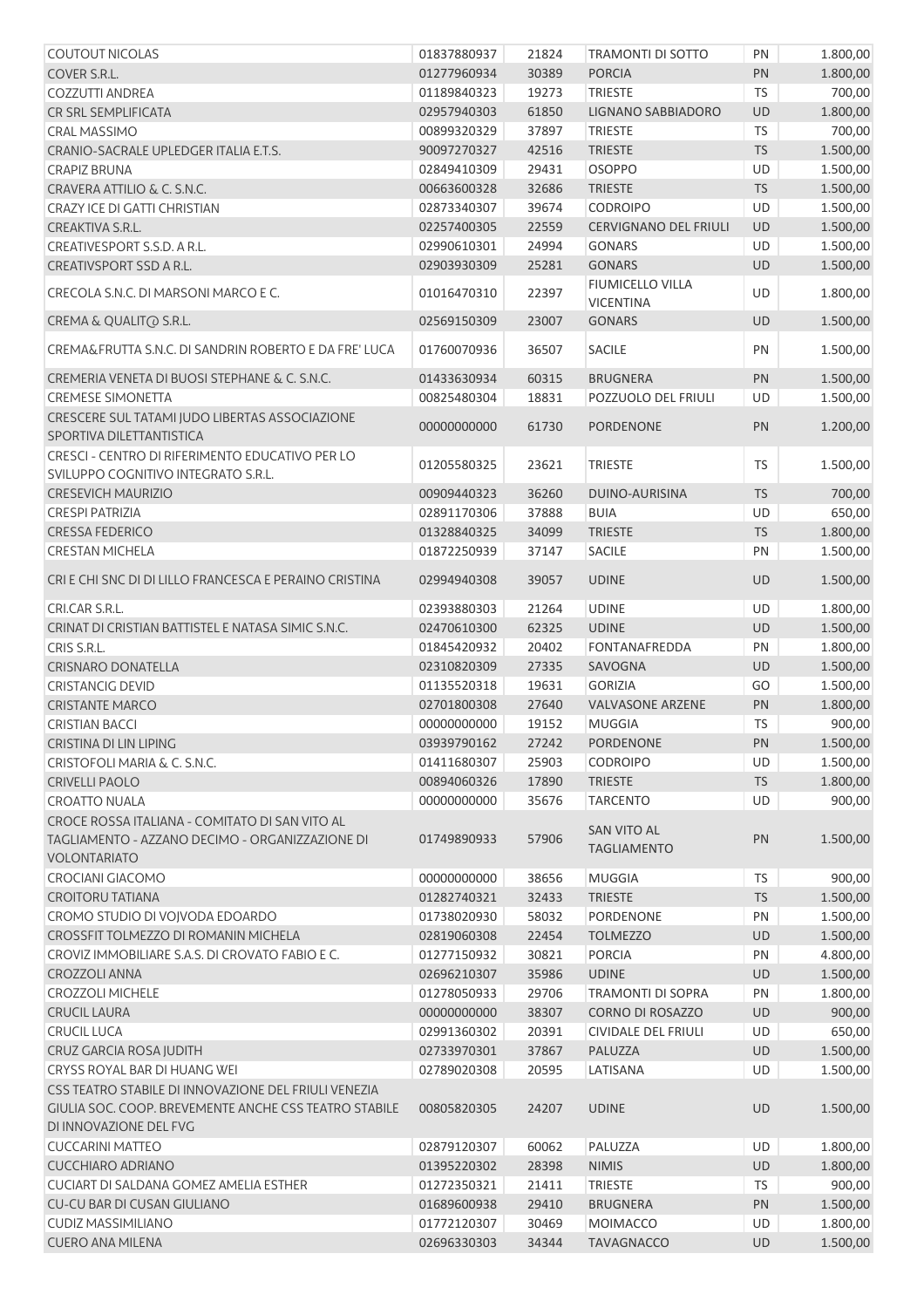| <b>CULOT GIANLUCA</b>                                                            | 02244970303 | 35846       | MUZZANA DEL<br><b>TURGNANO</b>  | UD        | 1.500,00 |
|----------------------------------------------------------------------------------|-------------|-------------|---------------------------------|-----------|----------|
| <b>CULOT GUALTIERO</b>                                                           | 00003290319 | 29353       | <b>GORIZIA</b>                  | GO        | 700,00   |
| <b>CULOT IGOR</b>                                                                | 01109140317 | 29539       | <b>GORIZIA</b>                  | GO        | 700,00   |
| <b>CUMIN MARCO</b>                                                               | 01135730313 | 26713       | ROMANS D'ISONZO                 | GO        | 1.500,00 |
| CUOMO MARIA MICHELA & C. S.A.S.                                                  | 02073460301 | 23897       | <b>TARCENTO</b>                 | UD        | 1.800,00 |
| <b>CUOMO RITA &amp; C. SAS</b>                                                   | 00655020303 | 26400       | <b>TALMASSONS</b>               | <b>UD</b> | 1.800,00 |
| CUOR DI GELATO S.N.C. DI ZOLDAN LARA & ZOLDAN SABRINA                            | 01612760932 | 27931       | FONTANAFREDDA                   | PN        | 1.500,00 |
| CUORE DI PANNA DI BOLZICCO GIANCARLO                                             | 02702100302 | 30283       | <b>UDINE</b>                    | <b>UD</b> | 1.500,00 |
| CUPIDO S.N.C. DI CATALANO DEBORA E SCALABRINO MICHELE                            | 01144270319 | 37330       | MONFALCONE                      | GO        | 1.500,00 |
| CURIOSI DI NATURA - SOCIETA' COOPERATIVA                                         | 01134870326 | 41827       | <b>TRIESTE</b>                  | <b>TS</b> | 4.800,00 |
| <b>CUSMA GIORGIO</b>                                                             | 01012070320 | 28633       | <b>TRIESTE</b>                  | TS        | 700,00   |
| <b>CUSSIGH BARBARA</b>                                                           | 02689130306 | 34830       | <b>UDINE</b>                    | <b>UD</b> | 1.500,00 |
| <b>CUSTODIO DECIO</b>                                                            | 01294770324 | 39497       | <b>TRIESTE</b>                  | <b>TS</b> | 1.800,00 |
| <b>CUTTINI CLAUDIO</b>                                                           | 02548810304 | 60792       | <b>GEMONA DEL FRIULI</b>        | UD        | 1.500,00 |
| <b>CVITKO CLARA</b>                                                              | 01206860320 | 33760       | <b>TRIESTE</b>                  | <b>TS</b> | 1.800,00 |
| <b>CYCLING TEAM FRIULI ASD</b>                                                   | 02412250306 | 59750       | <b>UDINE</b>                    | <b>UD</b> | 1.200,00 |
| D - ISTINTO S.N.C. DI TOMATOVA GABRIELA & C.                                     | 01802820934 | 39228       | <b>SPILIMBERGO</b>              | PN        | 1.500,00 |
| D & P S.R.L.                                                                     | 02398830303 | 29563       | <b>UDINE</b>                    | <b>UD</b> | 4.800,00 |
| D CHARME S.R.L.                                                                  | 01297340323 | 22130       | <b>TRIESTE</b>                  | TS        | 900,00   |
| D&D DI DIEGO SCARPIN & C. S.A.S.                                                 | 02939910309 | 26740       | PASIAN DI PRATO                 | <b>UD</b> | 4.800,00 |
| D. & G. DI DONATELLA LOVRECICH & C. - SOCIETA' IN NOME                           |             |             |                                 |           |          |
| <b>COLLETTIVO</b>                                                                | 00982470320 | 34234       | <b>TRIESTE</b>                  | TS        | 1.500,00 |
| D. & G. DOLCI TENTAZIONI DI BIAGINI OANA DANIELA                                 | 02896120306 | 21357       | <b>UDINE</b>                    | <b>UD</b> | 1.500,00 |
| D.G.A. S.N.C. DI MALFATTI GUIDO & COLLINI MATTEO                                 | 01016990317 | 18427       | <b>GORIZIA</b>                  | GO        | 1.500,00 |
| D.S. DI DEL BIANCO RIZZARDO SANDRA                                               | 02310000308 | 60738       | <b>TAVAGNACCO</b>               | UD        | 1.500,00 |
| D.S.D. SNC DI DRIOL ROBERTA E SANDRI ROBERTO                                     | 01389270933 | 19871       | SPILIMBERGO                     | PN        | 1.800,00 |
| DA ALFONSO DI ACAMPORA NICOLA E C. S.A.S.                                        | 02193810302 | 19030       | SAN GIORGIO DI NOGARO           | UD        | 1.800,00 |
| DA ANGELA DI FABRIS GIACOMINO & C. - S.A.S.                                      | 00297510307 | 17287       | SEDEGLIANO                      | UD        | 4.800,00 |
| DA BAFFO DI STEFANO BARNABA' & C. - S.A.S.                                       | 00663640324 | 37179       | <b>TRIESTE</b>                  | <b>TS</b> | 1.800,00 |
| DA BALAN SNC DI MORETTI TIZIANA & C.                                             | 01490120308 | 21795       | SAN GIORGIO DI NOGARO           | UD        | 1.500,00 |
| DA BEPO S.R.L.                                                                   | 01354480939 | 39192       | <b>FIUME VENETO</b>             | PN        | 1.800,00 |
| DA CLELIA S.N.C. DI MONEGO MANUELA, CRISTINA E NADIA                             | 02269650301 | 27910       | <b>TARVISIO</b>                 | UD        | 1.500,00 |
| DA DALIA 3.0 DI DEL DO' DEBORA                                                   | 02860730304 | 29020 UDINE |                                 | <b>UD</b> | 1.500,00 |
| DA DESI DI CONDOLF DESIREE                                                       | 01085260311 | 18301       | RONCHI DEI LEGIONARI            | GO        | 1.500,00 |
| DA DORIS DI ZUMINO MONICA                                                        | 02821020308 | 26903       | <b>MAJANO</b>                   | <b>UD</b> | 1.500,00 |
| DA ELIGIO DEI F.LLI GARBIN & C. S.A.S.                                           | 01181750934 | 34297       | PASIANO DI PORDENONE            | PN        | 1.500,00 |
| DA FAUSTO & C. S.N.C. DI FACHIN FAUSTO                                           |             |             |                                 |           |          |
| DA FIORENZO - OSTERIA CON CUCINA - DI FILAFERRO                                  | 02435320300 | 21202       | <b>SAURIS</b>                   | UD        | 1.800,00 |
| <b>FIORENZO</b>                                                                  | 00211920301 | 41385       | MOGGIO UDINESE                  | UD        | 1.800,00 |
| DA FRANCO DI CORBATTO KARIN & C. S.N.C.                                          | 00430330316 | 39746       | <b>GRADO</b>                    | GO        | 4.800,00 |
| DA GIOCONDA DI NAGOSTINIS CINZIA E C. S.N.C.                                     | 01426350300 | 23586       | <b>VILLA SANTINA</b>            | UD        | 1.500,00 |
| DA JULIA DI ZELLOTH RICCARDO                                                     | 00000000000 | 42088       | <b>MALBORGHETTO</b><br>VALBRUNA | UD        | 900,00   |
| DA LAURA DI MARSEU LAURA                                                         | 00818820300 | 17992       | CIVIDALE DEL FRIULI             | UD        | 1.500,00 |
| DA LELLA DI YODIT ZORZENON                                                       | 00000000000 | 38538       | <b>TRIESTE</b>                  | <b>TS</b> | 900,00   |
| DA LILIA DI IVANOVA LILIA                                                        | 01175270311 | 32196       | MONFALCONE                      | GO        | 1.500,00 |
| DA MARCELLO DI MUNARIN MARCELLO                                                  | 01101800314 | 19186       | <b>CORMONS</b>                  | GO        | 1.800,00 |
| DA MARINELLI DI MARINELLI MARCELLO                                               | 01196430316 | 24262       | <b>MONFALCONE</b>               | GO        | 1.800,00 |
| DA MARIO DI RACCHELLI MARIO                                                      | 02769830304 | 17722       | <b>TARCENTO</b>                 | UD        | 1.800,00 |
| DA MARIO DI SPECOGNA MARINA                                                      | 02027240304 | 36864       | CIVIDALE DEL FRIULI             | UD        | 1.500,00 |
| DA MASINO DI PICILI EGIDIO                                                       | 02715610305 | 35615       | COLLOREDO DI MONTE              | UD        | 1.500,00 |
| DA MATTIA SOCIETA' A RESPONSABILITA' LIMITATA                                    |             |             | <b>ALBANO</b>                   |           |          |
| <b>SEMPLIFICATA</b>                                                              | 02871070302 | 22045       | <b>TARVISIO</b>                 | UD        | 1.500,00 |
| DA MICHELE DI MICHELE GIORDANI                                                   | 02734150309 | 22787       | <b>UDINE</b>                    | UD        | 1.800,00 |
| DA MICHELE S.R.L.S. - SOCIETA' A RESPONSABILITA' LIMITATA<br><b>SEMPLIFICATA</b> | 02888310303 | 29788       | VENZONE                         | UD        | 1.800,00 |
| DA MODESTO DI GEROMETTA GIANLUCA & C. S.A.S.                                     | 00541900304 | 20135       | <b>TOLMEZZO</b>                 | <b>UD</b> | 1.800,00 |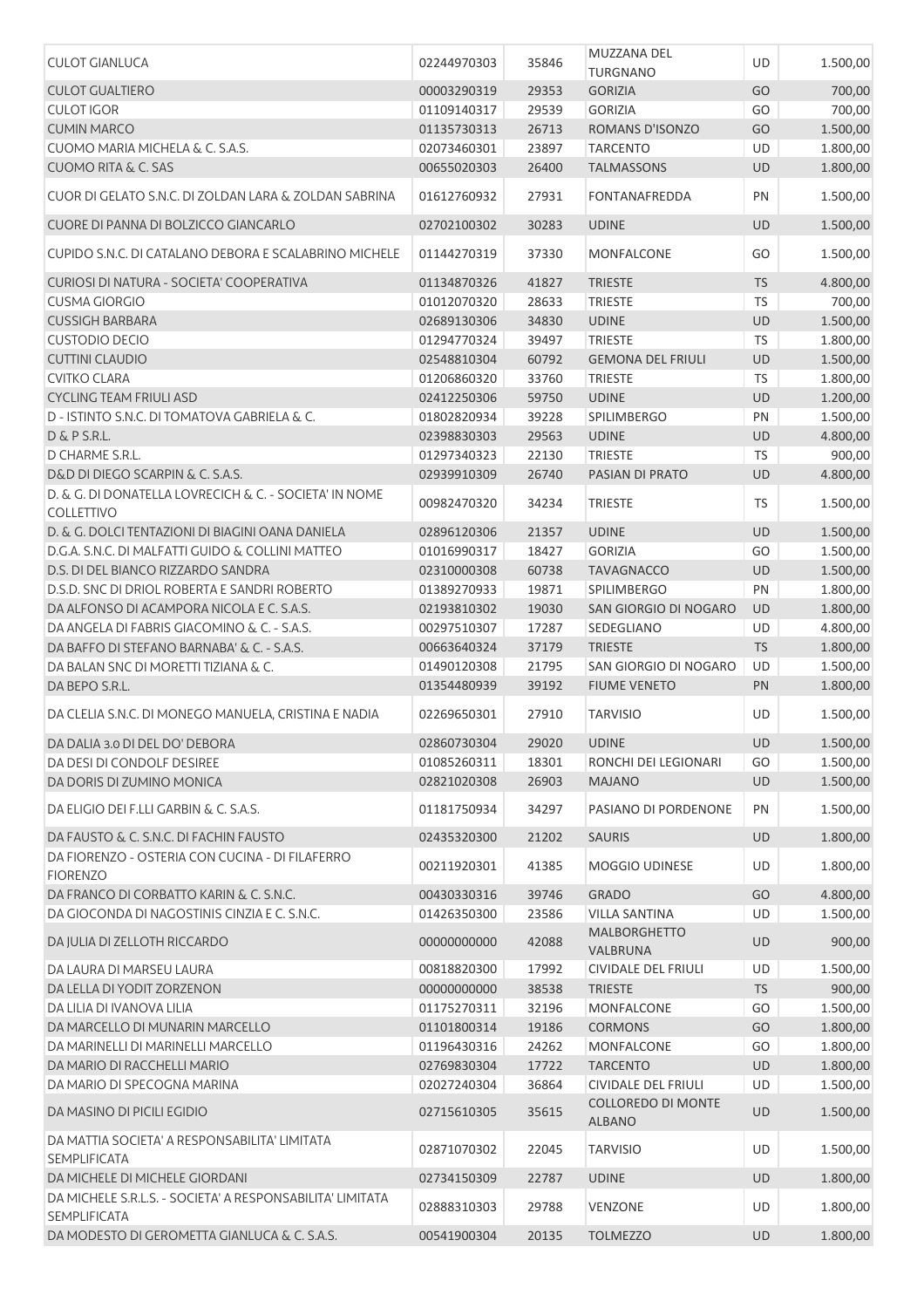| DA NILO DI DELLA BRUNA DANILO                                                        | 01823950934 | 16794 | <b>SPILIMBERGO</b>                 | PN        | 1.500,00 |
|--------------------------------------------------------------------------------------|-------------|-------|------------------------------------|-----------|----------|
| DA PAOLO BAR DI MARTIN PAOLO                                                         | 01867430934 | 37505 | <b>PORDENONE</b>                   | PN        | 1.500,00 |
| DA PIERA DI ADAMO VINCENZO & C. S.N.C.                                               | 02046910309 | 28853 | <b>TAVAGNACCO</b>                  | UD        | 1.500,00 |
| DA PIEVE ALESSANDRO                                                                  | 01702210939 | 21798 | <b>PORCIA</b>                      | PN        | 700,00   |
| DA POLDO S.R.L.                                                                      | 02807670308 | 31651 | <b>MAJANO</b>                      | UD        | 1.800,00 |
| DA POZZO TERZINA                                                                     | 00433840931 | 24086 | PASIANO DI PORDENONE               | <b>PN</b> | 1.800,00 |
| DA RE MARCO                                                                          | 01863570931 | 25787 | <b>CANEVA</b>                      | PN        | 650,00   |
| DA RENATA DI MENEGALDO PAOLO E GIORGIO S.N.C.                                        | 01023920315 | 41389 | <b>GRADO</b>                       | GO        | 1.800,00 |
| DA RENZA E SERGIO S.N.C. DI CERNUSCHI SERGIO & C.                                    | 02432740302 | 38540 | <b>CARLINO</b>                     | UD        | 1.500,00 |
| DA RIN PUPPEL GADETTA GIORGIO                                                        | 01187990252 | 30070 | <b>TARVISIO</b>                    | UD        | 1.800,00 |
| DA ROBERTA S.R.L.                                                                    | 01787280302 | 38674 | LATISANA                           | UD        | 1.800,00 |
| DA ROS RENATA                                                                        | 00115500936 | 58320 | <b>SACILE</b>                      | PN        | 1.500,00 |
| DA VENTURA DI RUOCCO RAFFAELE                                                        | 02922840307 | 30818 | LATISANA                           | UD        | 1.800,00 |
| DA VERA S.A.S. DI CERCENA' SANDRO & C.                                               | 00807170303 | 17960 | REANA DEL ROIALE                   | UD        | 1.500,00 |
| DA VICO S.N.C DI COLAUTTI GIOVANNI & C.                                              | 00239660939 | 35235 | AZZANO DECIMO                      | PN        | 1.800,00 |
| DA VIVI DI VENUTI GIANNA E VERONA SARA SNC                                           | 02326380306 | 19447 | <b>TRICESIMO</b>                   | UD        | 1.500,00 |
| DA WASS DI BAROUDI WASSIM                                                            | 02288370303 | 38026 | <b>MAJANO</b>                      | UD        | 1.800,00 |
| DA.BAR.A RISTORAZIONE SNC DI DEL NEGRO DANIELE E                                     |             |       |                                    |           |          |
| MONTICOLO BARBARA                                                                    | 02886740303 | 32599 | <b>MARTIGNACCO</b>                 | <b>UD</b> | 1.800,00 |
| DA.MA. S.N.C. DI DAVIA' ALESSANDRO E C.                                              | 01429340936 | 34126 | FONTANAFREDDA                      | PN        | 1.800,00 |
| DA, MAX SERVICE SRL                                                                  | 02888620305 | 17138 | SAN GIOVANNI AL<br><b>NATISONE</b> | UD        | 1.800,00 |
| DACHRIS DI CHRISTIAN COLASUONNO & C. SNC                                             | 01280770320 | 39168 | <b>TRIESTE</b>                     | <b>TS</b> | 1.500,00 |
| DAGRI ALESSANDRO                                                                     | 00959720327 | 19084 | <b>TRIESTE</b>                     | <b>TS</b> | 700,00   |
| DAGRI MARINO                                                                         | 00959710328 | 27476 | <b>TRIESTE</b>                     | <b>TS</b> | 700,00   |
| DAI FRADEI GOBBO S.N.C. DI GOBBO LORIS E CRISTIAN                                    | 01675570939 | 29308 | PRATA DI PORDENONE                 | PN        | 1.800,00 |
| D'AIMES S.N.C. DI IRENE ANTONIONE, ALESSIA POLI, SIMONETTA<br>RAVANELLI E MIRKO MEMO | 01317210324 | 43855 | <b>TRIESTE</b>                     | <b>TS</b> | 1.500,00 |
| <b>DAINESE MONICA</b>                                                                | 01289560326 | 23236 | <b>TRIESTE</b>                     | <b>TS</b> | 1.800,00 |
| DAL BARBASUCON DI BOB GEORGE MANUEL                                                  | 01792030932 | 19270 | <b>PORDENONE</b>                   | PN        | 1.500,00 |
| DAL BIAGIO DI BIASIOLI ANDREA                                                        | 02690370305 | 30746 | LATISANA                           | UD        | 1.500,00 |
| DAL CICO S.A.S. DI GHELLER GINO FRANCESCO & C.                                       | 01654840931 | 20467 | <b>PORDENONE</b>                   | PN        | 1.800,00 |
| <b>DAL CIN CRISTINA</b>                                                              | 05001630267 | 34184 | <b>SACILE</b>                      | PN        | 4.800,00 |
| DAL GRANDE LORIS & C. S.N.C.                                                         | 01467980932 | 26555 | <b>PORDENONE</b>                   | PN        | 900,00   |
| DAL NONO PRIMO DI STELLA DANIELE                                                     | 02268350309 | 24918 | MARTIGNACCO                        | <b>UD</b> | 1.800,00 |
| DAL PICIUL SNC DI DE MONTE F.M.T.                                                    | 01028370300 | 24186 | SAN DANIELE DEL FRIULI UD          |           | 1.800,00 |
| <b>D'ALESSIO DEBORAH</b>                                                             | 01319600324 | 22878 | <b>TRIESTE</b>                     | TS.       | 1.800,00 |
| DALI' 2020 S.R.L.S.                                                                  | 01347460329 | 57676 | <b>TRIESTE</b>                     | <b>TS</b> | 1.800,00 |
| DALIS BAR DI SETTANGELO RITA                                                         | 01174630317 | 36575 | <b>MONFALCONE</b>                  | GO        | 1.500,00 |
| DALLA BONA CORRADO                                                                   | 01538160936 | 39060 | PASIANO DI PORDENONE               | PN        | 1.500,00 |
|                                                                                      |             |       |                                    |           |          |
| DALLA STE' DI BOZ ESTEFANIA YASMIN                                                   | 01741010936 | 30949 | <b>PORDENONE</b>                   | PN        | 1.800,00 |
| DALLE CUGINE DI LOREDANA CRASSA'                                                     | 01213600321 | 41813 | <b>TRIESTE</b>                     | <b>TS</b> | 1.500,00 |
| <b>DALLOLIO CLAUDIO</b>                                                              | 02691920306 | 34051 | <b>GEMONA DEL FRIULI</b>           | UD        | 650,00   |
| DALMATA DI MONTERISI ANTE                                                            | 01258620325 | 37360 | <b>TRIESTE</b>                     | <b>TS</b> | 1.800,00 |
| DAMA BIANCA DI BOSSOKA AHISSA SONIA                                                  | 02811590302 | 17664 | <b>UDINE</b>                       | UD        | 1.500,00 |
| DAMA SNC DI ARIENTI DAVIDE & C.                                                      | 02990680304 | 25866 | <b>CAMPOFORMIDO</b>                | UD        | 1.800,00 |
| DAMADOLCE DI SALERNO MICHELA                                                         | 02722850308 | 29809 | <b>UDINE</b>                       | UD        | 1.500,00 |
| DAMARY DI GAUDINO MARIA                                                              | 01204420317 | 23813 | <b>MONFALCONE</b>                  | GO        | 1.500,00 |
| D'AMBROSIO FILOMENA                                                                  | 01219230321 | 21314 | <b>TRIESTE</b>                     | <b>TS</b> | 1.800,00 |
| D'AMBROSIO GIONA E D'AMBROSIO LUCA                                                   | 00651200305 | 35505 | <b>CASTIONS DI STRADA</b>          | UD        | 1.800,00 |
| D'AMBROSIO NAZARIO                                                                   | 00222250326 | 33476 | <b>TRIESTE</b>                     | <b>TS</b> | 1.500,00 |
| D'AMBROSIO PIERLUIGI                                                                 | 01701410936 | 31703 | <b>MORTEGLIANO</b>                 | UD        | 1.500,00 |
| DAMERO' DI RORATO DANIELA & C. SNC                                                   | 01660030931 | 17671 | PRAVISDOMINI                       | PN        | 1.500,00 |
| DAMIANI BARBARA                                                                      | 02504470309 | 26899 | <b>BASILIANO</b>                   | UD        | 1.500,00 |
| <b>D'AMORE PAOLA</b>                                                                 | 00000000000 | 41094 | <b>GORIZIA</b>                     | GO        | 650,00   |
| DAMP SRL                                                                             | 01856230931 | 18526 | SPILIMBERGO                        | PN        | 1.500,00 |
| DANCE TEAM FRIULI SOCIETA' SPORTIVA DILETTANTISTICA A<br>RESPONSABILITA' LIMITATA    | 02526700303 | 25789 | PAGNACCO                           | UD        | 1.500,00 |
| DANCEAREA.IT ASD                                                                     | 00000000000 | 57727 | SAN GIOVANNI AL<br><b>NATISONE</b> | UD        | 1.200,00 |
| D'ANDREA ALBERTO                                                                     | 01256200930 | 28620 | <b>VIVARO</b>                      | PN        | 1.800,00 |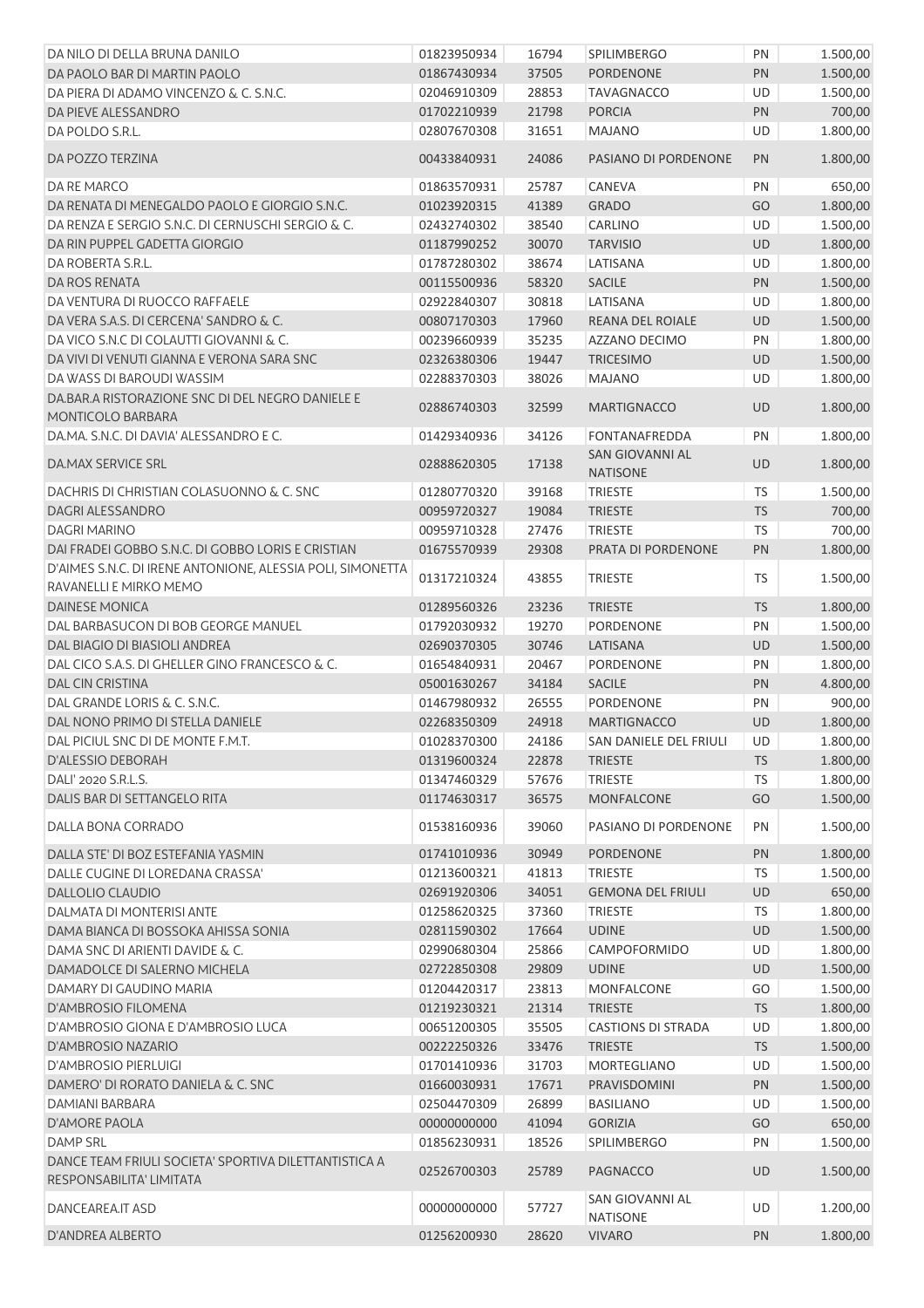| D'ANDREA MARIA DANIELA                                                              | 00000000000 | 60451 | <b>SPILIMBERGO</b>                       | PN        | 900,00   |
|-------------------------------------------------------------------------------------|-------------|-------|------------------------------------------|-----------|----------|
| D'ANDREA MICHELA                                                                    | 02761960307 | 58006 | <b>UDINE</b>                             | <b>UD</b> | 1.200,00 |
| DANELUTTO GRAZIELLA                                                                 | 02223120300 | 29977 | <b>UDINE</b>                             | UD        | 900,00   |
| DANELUZZI ANNABELLA                                                                 | 01749920938 | 16879 | <b>SAN VITO AL</b><br><b>TAGLIAMENTO</b> | PN        | 650,00   |
| D'ANGELA UGO & C. S.N.C.                                                            | 01411250309 | 33124 | <b>CODROIPO</b>                          | UD        | 1.500,00 |
| D'ANGELO ALESSANDRO                                                                 | 02384910309 | 29698 | <b>LIGNANO SABBIADORO</b>                | <b>UD</b> | 1.500,00 |
| D'ANGELO MAURIZIO                                                                   | 02089180307 | 25012 | RIVE D'ARCANO                            | UD        | 1.800,00 |
| DANI DI LOVISA NOEMI MARIA                                                          | 01129670939 | 29377 | <b>PORDENONE</b>                         | PN        | 1.500,00 |
| DANI NAILS DI SCORRANO DANIELA                                                      | 01209520327 | 20668 | <b>TRIESTE</b>                           | <b>TS</b> | 1.500,00 |
| DANICA COLAK                                                                        | 00000000000 | 41717 | <b>UDINE</b>                             | UD        | 900,00   |
| DANIELA'STUDIO DI DANIELA FORNAZARIC                                                | 01261730327 | 29646 | <b>TRIESTE</b>                           | <b>TS</b> | 1.500,00 |
| DANIELI TAMARA                                                                      | 00897960324 | 23235 | <b>TRIESTE</b>                           | <b>TS</b> | 1.500,00 |
| DANIELSAN DI CORTIULA DANIELE & C. SAS                                              | 02828520300 | 21843 | <b>TOLMEZZO</b>                          | UD        | 1.500,00 |
| DANISO S.A.S. DI DANISO ORSOLA & C.                                                 | 02993720305 | 62115 | <b>PRECENICCO</b>                        | UD        | 1.800,00 |
| DANO RENT DI R. BUSAN                                                               | 01183920329 | 18422 | <b>TRIESTE</b>                           | TS        | 700,00   |
| DANVAL S.N.C. DI MINI DANIELE                                                       | 02225740303 | 32584 | POZZUOLO DEL FRIULI                      | <b>UD</b> | 1.500,00 |
| DANZA & FORMAZIONE SOCIETA' SPORTIVA DILETTANTISTICA A<br>RESPONSABILITA' LIMITATA  | 02906360306 | 61722 | <b>UDINE</b>                             | UD        | 1.500,00 |
| DANZA ESTELAR ASSOCIAZIONE SPORTIVA DILETTANTISTICA                                 | 94109260300 | 57677 | <b>UDINE</b>                             | UD        | 1.200,00 |
| DANZA GISELLE A.P.S.- A.C.S.D.                                                      | 01200050316 | 62137 | <b>GORIZIA</b>                           | GO        | 1.200,00 |
| DANZAMANIA S.R.L. SOCIETA' SPORTIVA DILETTANTISTICA                                 | 01886390937 | 57936 | <b>PORDENONE</b>                         | PN        | 1.200,00 |
| DAPAR S.N.C. DI TOSO PARIDE E FEDELE DANILO                                         | 01201010319 | 22333 | <b>GRADO</b>                             | GO        | 1.800,00 |
| DARA S.A.S. DI RAILZ AMANDA E C.                                                    | 02527310300 | 26452 | <b>UDINE</b>                             | UD        | 1.500,00 |
| DARIOTTI FLAVIO & C. S.A.S.                                                         | 01499240933 | 18314 | <b>CHIONS</b>                            | PN        | 1.800,00 |
| DARSENA SAN MARCO S.R.L.                                                            | 00126450311 | 18936 | <b>GRADO</b>                             | GO        | 1.500,00 |
| <b>DAVID BONETTI</b>                                                                | 01185650320 | 39170 | <b>TRIESTE</b>                           | <b>TS</b> | 700,00   |
| <b>DAVID DEBORAH</b>                                                                | 01142330313 | 23644 | <b>GRADO</b>                             | GO        | 1.500,00 |
| <b>DAVID LUCA</b>                                                                   | 01125810315 | 30196 | <b>GRADO</b>                             | GO        | 1.800,00 |
| <b>DAVID SILVIA</b>                                                                 | 01664870936 | 38380 | <b>MANIAGO</b>                           | PN        | 1.800,00 |
| DA-VID SOCIETA' A RESPONSABILITA' LIMITATA SEMPLIFICATA                             | 01345290322 | 59722 | <b>TRIESTE</b>                           | <b>TS</b> | 1.800,00 |
|                                                                                     |             |       |                                          |           |          |
| DAVID TENNIS CENTER DI DAVID FABRIZIO                                               | 00517410312 | 40111 | <b>GRADO</b>                             | GO        | 1.500,00 |
| <b>DAVIDE VALENZA</b>                                                               | 00957760325 | 28427 | <b>TRIESTE</b>                           | TS        | 700,00   |
| DAVIN TAXI DI DAVIN ANDREA                                                          | 01116730316 | 23507 | SAN CANZIAN D'ISONZO                     | GO        | 700,00   |
| DAVOST S.R.L.                                                                       | 02458810302 | 32475 | <b>FORNI DI SOPRA</b>                    | UD.       | 4.800,00 |
| DAYTONA ATHLETICS - SOCIETA' SPORTIVA DILETTANTISTICA A<br>RESPONSABILITA' LIMITATA | 01269880322 | 39748 | <b>TRIESTE</b>                           | <b>TS</b> | 1.500,00 |
| DBA DI SACCA' VINCENZO & C. S.N.C.                                                  | 01137170930 | 61065 | PORDENONE                                | PN        | 700,00   |
| <b>DBNAILS DI BARBARA BABIC</b>                                                     | 01236750327 | 34071 | <b>TRIESTE</b>                           | <b>TS</b> | 1.500,00 |
| DE ANDREIS FRANCO                                                                   | 02838210306 | 34060 | <b>TRASAGHIS</b>                         | UD        | 1.500,00 |
| DE ANGELIS LAWRENCE                                                                 | 01800800300 | 17081 | <b>CIVIDALE DEL FRIULI</b>               | UD        | 1.500,00 |
| DE BACCO DAVIDE                                                                     | 01186030324 | 35822 | <b>TRIESTE</b>                           | <b>TS</b> | 1.500,00 |
| DE BIANCO ANTONIO                                                                   | 01421330935 | 37295 | <b>MEDUNO</b>                            | PN        | 900,00   |
| DE BORTOLI LAURA E GIRELLI NICOLE SNC                                               | 01872860935 | 30024 | SPILIMBERGO                              | PN        | 1.800,00 |
| DE BORTOLI SARA                                                                     | 01684640939 | 29742 | <b>SESTO AL REGHENA</b>                  | PN        | 1.500,00 |
| DE CECCO ANNA                                                                       | 01938390307 | 39238 | POZZUOLO DEL FRIULI                      | UD        | 1.800,00 |
| DE CECCO GIANNINA                                                                   | 02256720307 | 22554 | <b>MARTIGNACCO</b>                       | UD        | 900,00   |
| DE CECCO NEVIO                                                                      | 01197140302 | 31247 | <b>BUTTRIO</b>                           | UD        | 700,00   |
| DE CECCO ROSSELLA & C. - S.A.S.                                                     | 01411790304 | 35697 | <b>BUTTRIO</b>                           | <b>UD</b> | 1.500,00 |
| DE CESCO FAUSTO                                                                     | 02910900303 | 37159 | <b>UDINE</b>                             | UD        | 700,00   |
| DE CESCO SABRINA                                                                    | 01970610307 | 28712 | POZZUOLO DEL FRIULI                      | UD        | 700,00   |
| DE CILLIA MAURIZIO E ANTONINI ROSANNA S.N.C.                                        | 02082400306 | 24671 | PASIAN DI PRATO                          | UD        | 1.800,00 |
| DE CILLIA SIMONE                                                                    | 02758780304 | 32983 | <b>TARVISIO</b>                          | UD        | 700,00   |
| DE COLLE LUIGINO                                                                    | 01447780303 | 40628 | <b>VILLA SANTINA</b>                     | UD        | 1.500,00 |
| DE COLOMBANI CATERINA                                                               | 00000000000 | 41782 | <b>TRIESTE</b>                           | <b>TS</b> | 650,00   |
| DE CRIGNIS LUCIANO                                                                  | 01992250306 | 22142 | RAVASCLETTO                              | UD        | 650,00   |
| DE FANTI ANTONIO                                                                    | 01053610935 | 32387 | SPILIMBERGO                              | PN        | 700,00   |
| DE FILIPPIS DANIELE                                                                 | 02188950303 | 22516 | LIGNANO SABBIADORO                       | UD        | 1.500,00 |
| <b>DE GIORGI PATRIZIA</b>                                                           | 01226840328 | 31698 | <b>TRIESTE</b>                           | <b>TS</b> | 1.500,00 |
| DE GIRONCOLI RICCARDO                                                               | 01114610320 | 33643 | <b>TRIESTE</b>                           | <b>TS</b> | 700,00   |
| DE INFANTI CARLO DI GRACCO PAOLA & C. S.A.S.                                        | 01412310300 | 34496 | <b>RAVASCLETTO</b>                       | UD        | 1.500,00 |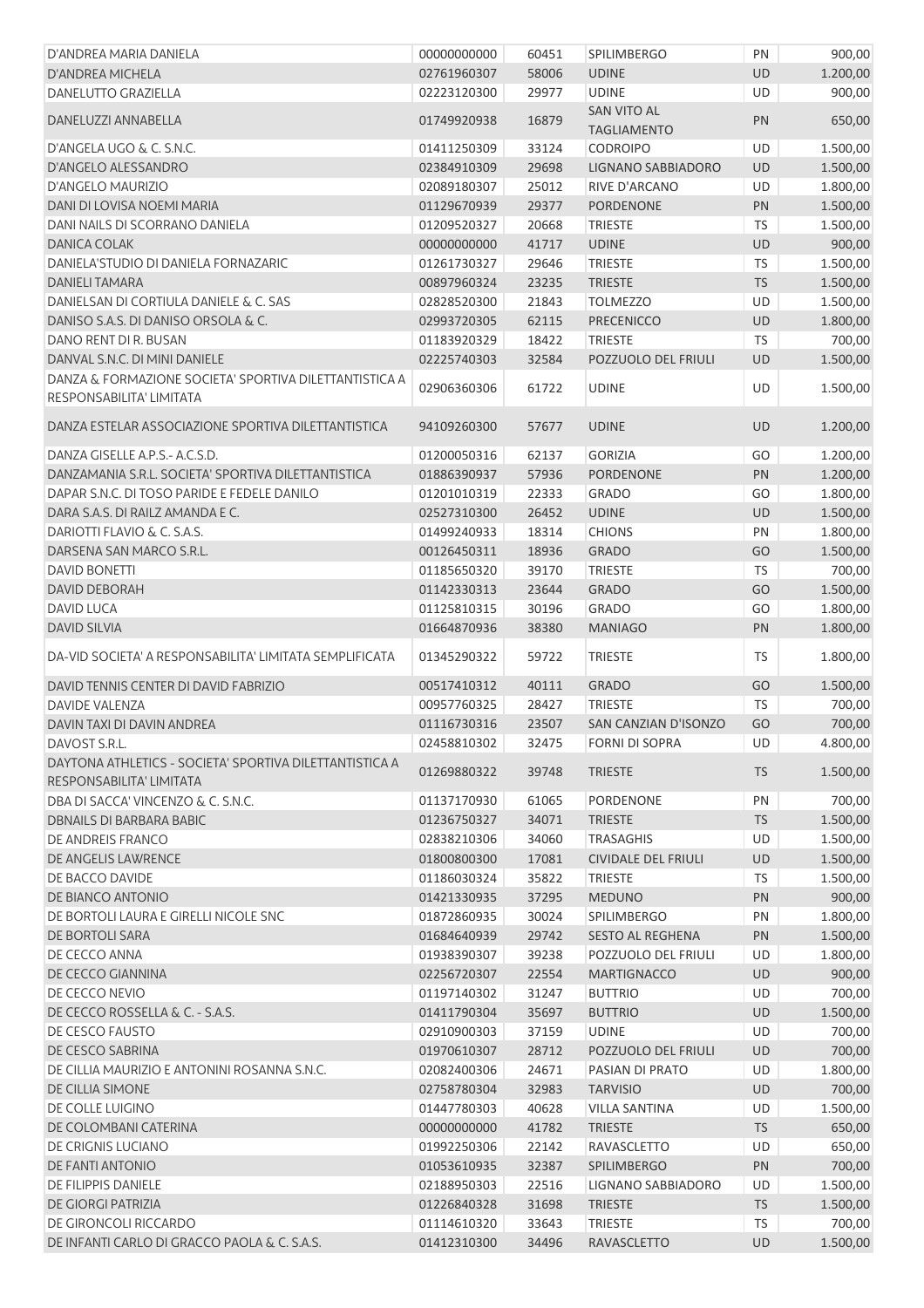| DE LA CRUZ MARIA RUZDELANIA                           | 01221930322 | 17614 | <b>TRIESTE</b>               | TS        | 1.500,00 |
|-------------------------------------------------------|-------------|-------|------------------------------|-----------|----------|
| DE LA ROSA SOCIETA' A RESPONSABILITA' LIMITATA        |             |       |                              |           |          |
| <b>SEMPLIFICATA</b>                                   | 02987900301 | 17633 | <b>TRICESIMO</b>             | <b>UD</b> | 1.500,00 |
| DE LORENZI AVE                                        | 00000000000 | 61338 | <b>ERTO E CASSO</b>          | PN        | 900,00   |
| DE LUCA CATERINA                                      | 01909310300 | 18105 | REANA DEL ROIALE             | UD        | 1.500,00 |
| DE LUCCHI CLARA                                       | 00000000000 | 38826 | <b>FONTANAFREDDA</b>         | PN        | 900,00   |
| DE MARCHI ENRICO                                      | 02499380307 | 27764 | LATISANA                     | UD        | 1.800,00 |
| DE MARCHI MARIA LUISA                                 | 00989320304 | 33479 | COMEGLIANS                   | UD        | 1.500,00 |
| DE MARCO FRANCESCA                                    | 02803310305 | 32194 | <b>UDINE</b>                 | UD        | 1.500,00 |
| DE MARCO ZOMPIT GIULIETTA                             | 01854010939 | 20588 | PORDENONE                    | PN        | 1.500,00 |
| DE MARTIN MARINELLA                                   | 04480860263 | 23102 | <b>BRUGNERA</b>              | PN        | 1.500,00 |
| DE MICHIELI DENIS                                     | 01854830302 | 37126 | SAVOGNA                      | UD        | 700,00   |
| DE MICHIELI IDA                                       | 01798560304 | 27955 | <b>UDINE</b>                 | UD        | 1.500,00 |
| DE MINICIS GIOVANNI                                   | 00000000000 | 26936 | PRECENICCO                   | UD        | 900,00   |
| DE MONTE GIORDANO                                     | 01395980301 | 35896 | AMPEZZO                      | <b>UD</b> | 1.800,00 |
| DE MONTE PAOLO                                        | 02170880302 | 17443 | <b>TARCENTO</b>              | UD        | 4.800,00 |
| DE MONTE PAOLO                                        | 02332470307 | 30882 | <b>FAGAGNA</b>               | UD        | 700,00   |
| DE NIPOTI MARIA FLAVIA                                | 00000000000 | 18846 | PREMARIACCO                  | UD        | 900,00   |
| DE PALMA ENRICO                                       | 01193770318 | 25219 | <b>MONFALCONE</b>            | GO        | 1.800,00 |
| DE PAOLI SIMONETTA                                    | 01568530933 | 41318 | <b>AVIANO</b>                | PN        | 650,00   |
| DE PARI BERNARDINO                                    | 04530230616 | 62267 | <b>DIGNANO</b>               | UD        | 1.800,00 |
| DE PIANTE VICIN LINA MARIA                            | 00090690934 | 38210 | <b>AVIANO</b>                | PN        | 1.800,00 |
| DE POL SAMANTA                                        | 02208380309 | 33636 | <b>BERTIOLO</b>              | UD        | 1.500,00 |
| DE PRIVITELLIO CRISTINA                               | 01535900300 | 25636 | <b>UDINE</b>                 | UD        | 1.500,00 |
| DE RE GIANFRANCO                                      | 01239570938 | 38792 | CANEVA                       | PN        | 1.500,00 |
| DE REGGI DENISE                                       | 02465830301 | 18128 | <b>SUTRIO</b>                | UD        | 1.800,00 |
| DE ROBBIO ANNA                                        | 01299970325 | 36205 | <b>TRIESTE</b>               | <b>TS</b> | 1.500,00 |
| DE ROSA GESTIONI S.A.S. DI BLASIZZO INES & C.         | 02763420300 | 20954 | LIGNANO SABBIADORO           | UD        | 1.800,00 |
| DE ROSA LIBERATO & C. S.N.C.                          | 00374730935 | 33256 | ROVEREDO IN PIANO            | PN        | 1.800,00 |
| DE ROSA ROSALBA                                       | 01136210935 | 26793 | <b>SACILE</b>                | PN        | 1.800,00 |
| DE ROVERE ATTILIO                                     | 01511500306 | 40212 | <b>UDINE</b>                 | UD        | 650,00   |
| DE RUBEIS FRANCESCO                                   | 14945671007 | 19578 | <b>TRIESTE</b>               | TS        | 1.800,00 |
| DE SANNA ANNA MARIA                                   | 00142460252 | 25920 | SAPPADA                      | UD        | 4.800,00 |
| DE VIT MASSIMILIANO                                   | 02892920303 | 38547 | <b>UDINE</b>                 | UD        | 700,00   |
| DE VITT GIOVANNA                                      | 01046560932 | 34508 | AZZANO DECIMO                | PN        | 1.500,00 |
| DE ZORDO CLAUDIA AMAZING WAYS DI MARA E CLAUDIA       | 01849690936 | 19874 | <b>FONTANAFREDDA</b>         | PN        | 4.800,00 |
| DE ZORZI LAURA                                        | 02362570307 | 32858 | SAN GIORGIO DI NOGARO        | UD        | 1.800,00 |
| DE ZOTTI VIRGILIO                                     | 01258320934 | 34106 | <b>SACILE</b>                | PN        | 700,00   |
| DE.CA. SRL                                            | 02656530306 | 25001 | <b>UDINE</b>                 | UD        | 1.500,00 |
| DE.LU. DI RICCARDO CHIAROTTINI & C. S.N.C.            | 02894560305 | 36274 | <b>TAVAGNACCO</b>            | UD        | 1.800,00 |
| DEA S.A.S. DI PAVANELLI DANIELE & C.                  | 02900790300 | 31148 | LIGNANO SABBIADORO           | UD        | 1.500,00 |
| <b>DEAN RENATO</b>                                    | 01754930301 | 36040 | <b>PORPETTO</b>              | UD        | 1.800,00 |
| <b>DEANA GESSICA</b>                                  | 02933670305 | 19690 | <b>MORTEGLIANO</b>           | UD        | 1.500,00 |
| DEANA RINA                                            | 00238160931 | 34299 | <b>TRAVESIO</b>              | PN        | 1.800,00 |
| <b>DEANCOVICH ANTONELLA</b>                           | 00957930324 | 21456 | <b>TRIESTE</b>               | <b>TS</b> | 1.500,00 |
| <b>DECAJ EMILA</b>                                    | 02990390300 | 57908 | <b>UDINE</b>                 | UD        | 1.800,00 |
| DECANTER SNC DI VIOLA LEONIDA & C.                    | 02917360303 | 40404 | <b>CODROIPO</b>              | UD        | 1.800,00 |
| DECLEVA ALESSANDRA                                    | 01319350326 | 17962 | <b>TRIESTE</b>               | <b>TS</b> | 1.800,00 |
| DECÒ B&B                                              | 00000000000 | 18168 | <b>TRIESTE</b>               | <b>TS</b> | 900,00   |
| DECORAZIONI DI MARINO FEDERICA                        | 01826700930 | 39120 | SACILE                       | PN        | 900,00   |
| <b>DECORTE LORENA</b>                                 | 02670310305 | 33619 | <b>CERVIGNANO DEL FRIULI</b> | UD        | 1.800,00 |
| <b>DEGANO MARZIA</b>                                  | 02967840303 | 26528 | <b>UDINE</b>                 | UD        | 1.500,00 |
| <b>DEGANO NICOLETTA</b>                               | 02138000308 | 32178 | <b>UDINE</b>                 | UD        | 1.500,00 |
| <b>DEGRASSI FEDERICA</b>                              | 01153460322 | 60051 | <b>TRIESTE</b>               | <b>TS</b> | 1.500,00 |
| <b>DEGRASSI LIONELLO</b>                              | 00427090311 | 20892 | <b>MONFALCONE</b>            | GO        | 1.500,00 |
| <b>DEGRASSI LUCA</b>                                  | 01297440321 | 38021 | <b>TRIESTE</b>               | <b>TS</b> | 1.500,00 |
| <b>DEICA LIGA</b>                                     | 02974300309 | 42145 | RIVIGNANO TEOR               | UD        | 1.500,00 |
| DEJA VU DI MIKLUS ELISABETH E FRANCH VALENTINA S.N.C. | 01121500316 | 23606 | <b>GORIZIA</b>               | GO        | 1.500,00 |
| DEL BEN ERICA                                         | 01846890935 | 34979 | <b>FONTANAFREDDA</b>         | PN        | 1.500,00 |
| DEL BO FRANCO                                         | 01037560305 | 37141 | <b>UDINE</b>                 | UD        | 700,00   |
| DEL COL MASSIMO                                       | 02708740309 | 39131 | <b>TAVAGNACCO</b>            | UD        | 700,00   |
|                                                       |             |       |                              |           |          |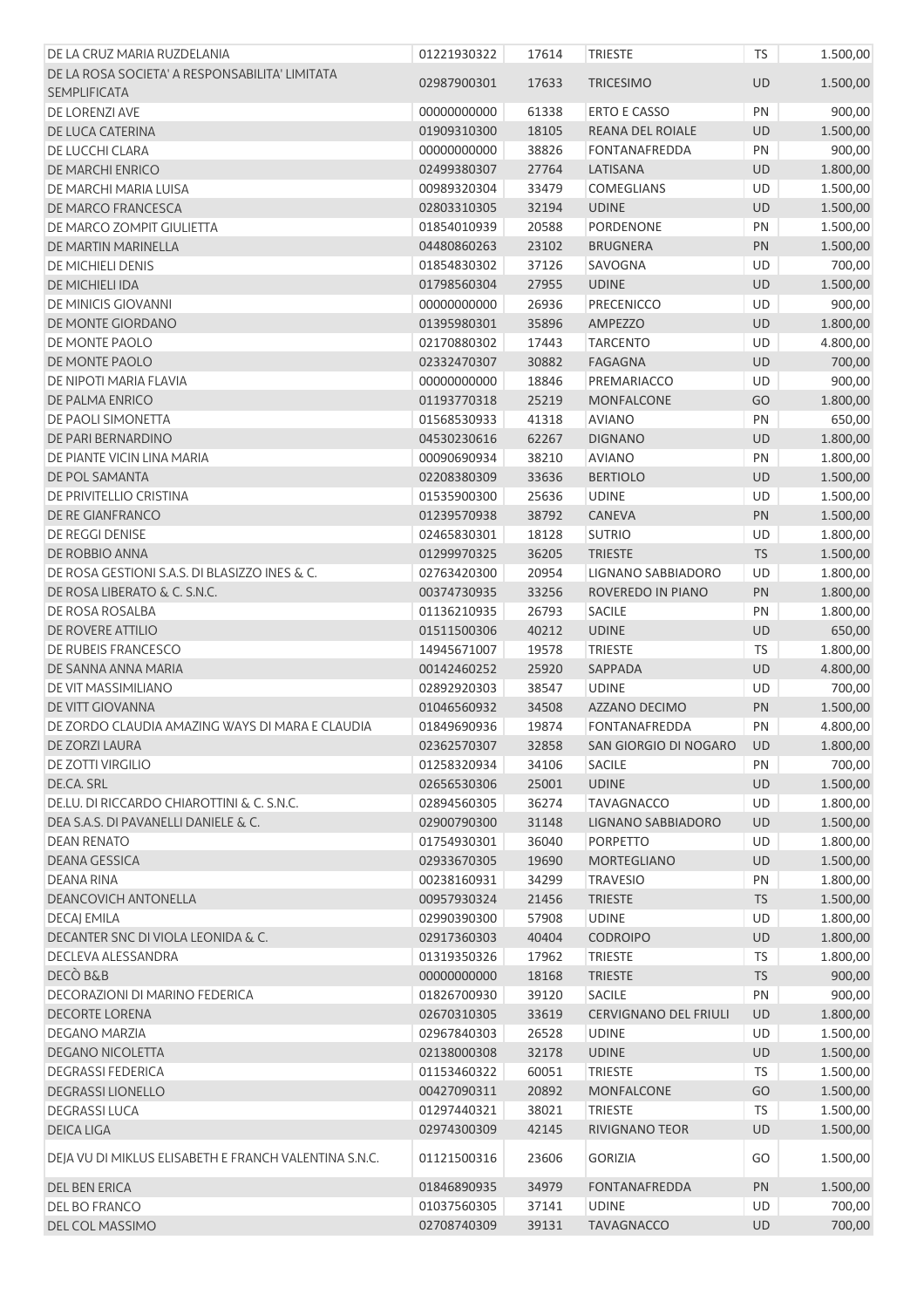|                                                                       |             |       | <b>SAN VITO AL</b>           |           |          |
|-----------------------------------------------------------------------|-------------|-------|------------------------------|-----------|----------|
| DEL DEGAN PIERA                                                       | 01480910932 | 40399 | <b>TAGLIAMENTO</b>           | PN        | 1.800,00 |
| DEL DO' SABRINA                                                       | 00000000000 | 58024 | SAN DANIELE DEL FRIULI       | <b>UD</b> | 900,00   |
| DEL FABBRO RICCARDO                                                   | 00000000000 | 42447 | <b>TOLMEZZO</b>              | UD        | 650,00   |
|                                                                       |             |       |                              |           |          |
| DEL FORNO MICHELLE & C. SNC                                           | 02777290301 | 27876 | <b>UDINE</b>                 | UD        | 1.800,00 |
| DEL GOBBO FRANCA                                                      | 00000000000 | 36250 | <b>UDINE</b>                 | UD        | 900,00   |
| DEL LINZ NATALINA                                                     | 01297380303 | 28858 | <b>PAULARO</b>               | <b>UD</b> | 1.500,00 |
| DEL MEDICO CARLA                                                      | 00000000000 | 24502 | <b>TARCENTO</b>              | UD        | 900,00   |
| DEL MESTRE SOCIETA' A RESPONSABILITA' LIMITATA<br><b>SEMPLIFICATA</b> | 02894460308 | 26294 | <b>RIVIGNANO TEOR</b>        | <b>UD</b> | 900,00   |
| <b>DEL MISTRO SERENA</b>                                              | 01699730931 | 35226 | <b>MANIAGO</b>               | PN        | 4.800,00 |
| <b>DEL MONTE GIULIO</b>                                               | 01804460309 | 25521 | <b>TOLMEZZO</b>              | <b>UD</b> | 1.500,00 |
| <b>DEL NEGRO EZIO</b>                                                 | 02731170300 | 28890 | CORNO DI ROSAZZO             | UD        | 700,00   |
| DEL NEGRO FRANCA                                                      | 02383100308 | 39909 | <b>RONCHIS</b>               | <b>UD</b> | 1.800,00 |
| DEL NEGRO ROBERTO                                                     | 00661460303 | 29000 | <b>TARVISIO</b>              | UD        | 1.800,00 |
| DEL REGNO ARMANDO                                                     | 00000000000 | 41033 | <b>UDINE</b>                 | <b>UD</b> | 900,00   |
| <b>DEL REGNO MASSIMILIANO</b>                                         | 02815580309 | 41004 | <b>FORNI AVOLTRI</b>         | UD        | 1.500,00 |
| DEL TEDESCO CESERINA & C. S.N.C.                                      | 01257160935 | 18162 | <b>FONTANAFREDDA</b>         | PN        | 1.500,00 |
| <b>DEL TEDESCO FABIO</b>                                              |             |       | <b>MANIAGO</b>               | PN        |          |
|                                                                       | 01820420931 | 28154 |                              |           | 1.500,00 |
| <b>DEL ZIO ELISABETTA</b>                                             | 01204870321 | 27927 | <b>TRIESTE</b>               | <b>TS</b> | 1.500,00 |
| <b>DEL ZOTTO GIOIA</b>                                                | 02539720306 | 37269 | <b>UDINE</b>                 | UD        | 1.500,00 |
| <b>DEL ZOTTO LUCA</b>                                                 | 01350710933 | 38374 | <b>CORDENONS</b>             | <b>PN</b> | 1.800,00 |
| DEL.BOR, S.N.C. DI BORTOLUSSO LUCIANA E DEL ZOTTO<br>ALESSANDRO       | 02763670300 | 26334 | LIGNANO SABBIADORO           | <b>UD</b> | 4.800,00 |
| <b>DELBELLO DARIO</b>                                                 | 00961450327 | 21853 | <b>TRIESTE</b>               | <b>TS</b> | 700,00   |
| DELFINO BLU DI LOMONACO STEFANIA S.N.C.                               | 02202670309 | 25355 | PAGNACCO                     | UD        | 1.800,00 |
| DELICE S.N.C. DI CAGNAZZO MARIA ANTONIETTA E DALLA BONA<br>KATIA      | 01708910938 | 31691 | CASARSA DELLA DELIZIA        | PN        | 1.500,00 |
| DELIZIA CLUB DI LIANI CORRADO & C. S.A.S.                             | 01004470934 | 20727 | CASARSA DELLA DELIZIA        | PN        | 4.800,00 |
| DELIZIE DI CAMPAGNA DI VERZEGNASSI DESIREE                            | 02911570303 | 58640 | <b>BAGNARIA ARSA</b>         | <b>UD</b> | 1.500,00 |
|                                                                       |             |       |                              |           |          |
| DELIZIE E CURIOSITA' DI TOCCO BRUNA                                   | 01911870309 | 37734 | <b>PREPOTTO</b>              | UD        | 1.500,00 |
| DELIZIE IN CORTE SRL SEMPLIFICATA                                     | 02970270308 | 21026 | <b>UDINE</b>                 | UD        | 1.500,00 |
| DELLA ASD SURF TEAM TRIESTE                                           | 00000000000 | 62364 | <b>TRIESTE</b>               | TS        | 1.200,00 |
| <b>DELLA MARIA STEFANO</b>                                            | 01510140302 | 16801 | LIGNANO SABBIADORO           | <b>UD</b> | 4.800,00 |
| <b>DELLA MEA DANIELE</b>                                              | 01804380309 | 30303 | <b>CHIUSAFORTE</b>           | UD        | 1.800,00 |
| DELLA MEA MARIATERESA                                                 | 02049150309 | 34713 | <b>TARVISIO</b>              | UD        | 900,00   |
| DELLA ROSSA FABRIZIO                                                  | 02835890308 | 17100 | <b>UDINE</b>                 | UD        | 650,00   |
| DELLA SCHIAVA GUIDO                                                   | 01475950307 | 35094 | ARTA TERME                   | UD        | 900,00   |
| DELLA VALENTINA ALESSANDRO                                            | 01829920931 | 39565 | <b>ERTO E CASSO</b>          | PN        | 1.500,00 |
| <b>DELL'AGNESE GIORGIO</b>                                            | 01866320938 | 59570 | PORDENONE                    | PN        | 1.500,00 |
| DELL'AQUILA MARIO                                                     | 02814370306 | 24710 | LIGNANO SABBIADORO           | UD        | 1.800,00 |
| DELLE DONNE DIEGO                                                     | 00317640324 | 20433 | <b>TRIESTE</b>               | <b>TS</b> | 1.500,00 |
| <b>DELL'INNOCENTI PATRIZIA</b>                                        | 02643570308 | 60540 | <b>CERVIGNANO DEL FRIULI</b> | UD        | 1.500,00 |
| <b>DELL'OVA MASSIMILIANO</b>                                          | 02796940308 | 33331 | CAVAZZO CARNICO              | <b>UD</b> | 1.800,00 |
| DELO.GB SRLS                                                          | 02929900302 | 35978 | <b>CODROIPO</b>              | UD        | 1.800,00 |
| DELPHIN DI BAULINI ROBERTA                                            | 02552850303 | 60352 | <b>MANZANO</b>               | UD        | 1.500,00 |
|                                                                       |             |       |                              |           |          |
| DELTA STUDIOS S.R.L.                                                  | 02230600302 | 21688 | REMANZACCO                   | UD        | 1.500,00 |
| DELTA SYSTEM DI DE SIMON MAURO & C. S.A.S.                            | 02027630306 | 19746 | <b>OSOPPO</b>                | UD        | 1.500,00 |
| DEMA - SOCIETA' IN NOME COLLETTIVO DI DE MARTIN MARCO<br>& C.         | 00525830329 | 26770 | <b>TRIESTE</b>               | TS        | 1.500,00 |
| DEMARCHI RICCARDO                                                     | 02396750305 | 39089 | <b>FLAIBANO</b>              | UD        | 900,00   |
| <b>DEMIAN AURICA</b>                                                  | 02819440302 | 22028 | RIVIGNANO TEOR               | UD        | 1.500,00 |
| <b>DEMP SRL</b>                                                       | 01720540937 | 30735 | AZZANO DECIMO                | PN        | 1.800,00 |
| DENEB S.A.S. DI CIPOLAT SANDRO & C.                                   | 01375890934 | 40532 | <b>AVIANO</b>                | PN        | 1.500,00 |
| DEOTTO LUCA                                                           | 03001410301 | 60324 | <b>DIGNANO</b>               | <b>UD</b> | 1.800,00 |
| <b>DEPERINI DENIS</b>                                                 | 02755230303 | 28562 | LIGNANO SABBIADORO           | UD        | 1.500,00 |
| <b>DERIN PAOLA</b>                                                    | 01260030323 | 24518 | <b>TRIESTE</b>               | <b>TS</b> | 1.500,00 |
| DERUVO & ANDREASSI - SOCIETA' IN NOME COLLETTIVO DI                   |             |       |                              |           |          |
| DERUVO GIUSEPPE & C.                                                  | 00656920329 | 35834 | <b>TRIESTE</b>               | TS        | 1.500,00 |
| DESIDERIO DI TONINATO ERNESTO                                         | 01022030314 | 16960 | TERZO D'AQUILEIA             | <b>UD</b> | 1.500,00 |
| DESIDERIO NAILS DI REBECH RAFFAELLA                                   | 01292870324 | 28208 | <b>TRIESTE</b>               | <b>TS</b> | 1.500,00 |
| DESINANO VINICIO                                                      | 02066110301 | 41162 | <b>MORTEGLIANO</b>           | UD        | 1.800,00 |
| DESIR BAR DI SIMIZ DESIRE'                                            | 02994300305 | 37554 | <b>UDINE</b>                 | UD        | 1.500,00 |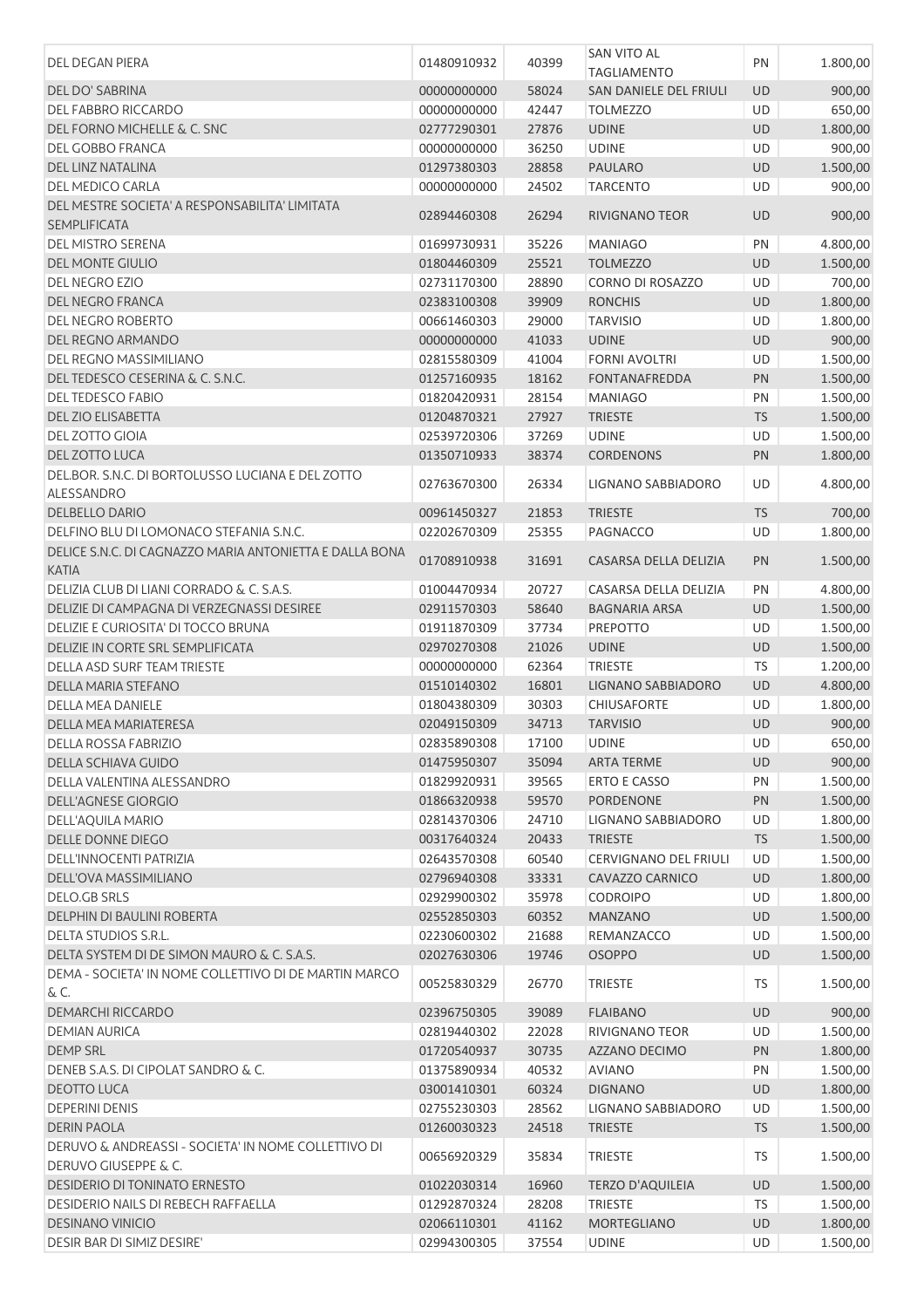| DESTINAZIONE LINGUE DI BARBARA SANTUZ & C. S.A.S.                            | 02852720305 | 28294 | <b>UDINE</b>                             | <b>UD</b> | 4.800,00 |
|------------------------------------------------------------------------------|-------------|-------|------------------------------------------|-----------|----------|
| DESTINAZIONE PARADISO DI LANZONE FABIO & C. S.A.S.                           | 01919610301 | 18059 | <b>TRICESIMO</b>                         | UD        | 1.500,00 |
| <b>DETONI PIERO</b>                                                          | 00928510320 | 34499 | SAN DORLIGO DELLA<br><b>VALLE</b>        | <b>TS</b> | 700,00   |
| DF GESTIONE S.N.C. DI PUZZOLO FEDERICO E BOLT DEBORA                         | 02445820307 | 31922 | COMEGLIANS                               | <b>UD</b> | 1.500,00 |
| DG FITNESS ASD                                                               | 01841800939 | 61336 | SAN VITO AL<br><b>TAGLIAMENTO</b>        | PN        | 1.200,00 |
| DHOME S.R.L.                                                                 | 01301100325 | 44986 | <b>TRIESTE</b>                           | <b>TS</b> | 4.800,00 |
| <b>DHRIF MOHTADI</b>                                                         | 02852640305 | 41223 | LIGNANO SABBIADORO                       | UD        | 1.800,00 |
| DI & VI TOUR S.A.S. DI VENUTI DANIELA                                        | 02474160302 | 21051 | <b>UDINE</b>                             | UD        | 4.800,00 |
| DI BELLA SILVIA                                                              | 02967770302 | 39502 | <b>UDINE</b>                             | UD        | 1.500,00 |
| DI BENEDETTO S.A.S. DI FRANCO DI BENEDETTO & C.                              | 02156020303 | 34824 | <b>UDINE</b>                             | UD        | 1.500,00 |
| DI BERT MANUELA                                                              | 01179540313 | 26503 | <b>GRADO</b>                             | GO        | 1.500,00 |
| DI CENTA MANUELA                                                             | 00000000000 | 28636 | PALUZZA                                  | UD        | 900,00   |
| DI DANIEL FLAVIA & C. SNC                                                    | 02329630301 | 27249 | <b>TRASAGHIS</b>                         | UD        | 1.500,00 |
| DI GALLO CLAUDIO                                                             | 02027330303 | 25744 | <b>ZUGLIO</b>                            | UD        | 1.500,00 |
| DI GALLO GLORIA                                                              | 02880830308 | 19116 | <b>ARTA TERME</b>                        | UD        | 1.500,00 |
| DI GASPERO LUCIA                                                             | 01740730302 | 39041 | <b>FAEDIS</b>                            | UD        | 1.800,00 |
| DI GASPERO MARIANO                                                           | 02283470306 | 34035 | <b>CIVIDALE DEL FRIULI</b>               | UD        | 1.800,00 |
| DI GIORNO SRL                                                                | 02919300307 | 29450 | <b>UDINE</b>                             | UD        | 1.500,00 |
| DI GIOVANNI VINCENZO                                                         | 02913190308 | 22732 | <b>TAVAGNACCO</b>                        | UD        | 1.500,00 |
| DI LENARDO ALESSANDRO                                                        | 00000000000 | 61517 | <b>CHIUSAFORTE</b>                       | UD        | 650,00   |
| DI MAIO MANUELA                                                              | 00788070324 | 33810 | <b>TRIESTE</b>                           | <b>TS</b> | 1.500,00 |
| DI MAIO MAURO                                                                | 00309560324 | 33361 | <b>TRIESTE</b>                           | TS        | 1.500,00 |
| DI MATTEO ANTONELLA                                                          | 00000000000 | 18667 | <b>TRIESTE</b>                           | <b>TS</b> | 650,00   |
| DI PAULI CRISTINA                                                            | 02601740307 | 23510 | SAN DANIELE DEL FRIULI                   | UD        | 1.800,00 |
| DI SOPRA GABRIELE                                                            | 00958850257 | 58860 | LIGNANO SABBIADORO                       | UD        | 1.500,00 |
| DI ZANUTTO VALNEA                                                            | 00000000000 | 25034 | <b>CIVIDALE DEL FRIULI</b>               | UD        | 900,00   |
| DI. & BI. S.N.C. DI DI MONTE MICHELE & C.                                    | 01997380306 | 24916 | <b>CODROIPO</b>                          | UD        | 1.500,00 |
| DI.BI.EFFE SAS DI DE BORTOLI PAOLA & C. - SOCIETA' IN<br>ACCOMANDITASEMPLICE | 01048410938 | 18415 | <b>SPILIMBERGO</b>                       | PN        | 1.800,00 |
| DI.EL. - SOCIETA' A RESPONSABILITA' LIMITATA SEMPLIFICATA                    | 02908550300 | 34813 | <b>VISCO</b>                             | UD        | 1.500,00 |
| DIAMANTE ROSSO DI DIAMANTE GIULIA                                            | 02909000305 | 22577 | <b>CODROIPO</b>                          | UD        | 1.500,00 |
| DIAMOND NAILS DI ANASTASIJA LINEVA                                           | 01207560317 | 31478 | <b>CORMONS</b>                           | GO        | 1.500,00 |
| DIAMOND S.R.L.                                                               | 02835180304 | 27887 | TRICESIMO                                | UD        | 1.500,00 |
| DIANIUM DI FIDORA NICCOLO'                                                   | 13315891005 | 17485 | <b>TRIESTE</b>                           | <b>TS</b> | 1.800,00 |
| DIAZ CEBELIER ARLENE AMARAY                                                  | 01836090934 | 35497 | <b>BRUGNERA</b>                          | PN        | 1.500,00 |
| DIAZ TAVAREZ YOJAINA BEATRIZ                                                 | 02928840301 | 27166 | LATISANA                                 | <b>UD</b> | 1.500,00 |
| DIEFFE S.N.C. DI DANZI ERIKA E FORLANI CRISTIANA                             | 02077830301 | 19032 | CERVIGNANO DEL FRIULI                    | UD        | 4.800,00 |
| DIEFFEGI S.N.C. DI DIEGO GRILLO & FRANCESCA MAGARELLI                        | 01745720936 | 17442 | <b>SACILE</b>                            | PN        | 1.500,00 |
| <b>DIESSE DI DANIELE STEPANCICH</b>                                          | 01185120324 | 23287 | <b>TRIESTE</b>                           | TS        | 1.800,00 |
| DIESSE SOCIETA' A RESPONSABILITA' LIMITATA SEMPLIFICATA                      | 01795630936 | 22673 | <b>SAN VITO AL</b><br><b>TAGLIAMENTO</b> | PN        | 1.500,00 |
| DIGITAL SHOT DI FAVRO RENATO                                                 | 01796330932 | 57921 | PORDENONE                                | PN        | 1.500,00 |
| DILETTANTISTICA MUSCLE CLUB GYM                                              | 00000000000 | 61736 | VAJONT                                   | PN        | 1.200,00 |
| <b>DIMADI MARIA</b>                                                          | 01271930321 | 33137 | <b>TRIESTE</b>                           | <b>TS</b> | 1.800,00 |
| DINAMIC GYM S.S.D. A R.L.                                                    | 01141210318 | 19185 | <b>GORIZIA</b>                           | GO        | 1.500,00 |
| DINAMO S.A.S. DI STEFANO LONZA & C.                                          | 01203750326 | 29150 | <b>TRIESTE</b>                           | <b>TS</b> | 1.800,00 |
| DINEL SNC DI BATTELLO LINO & C.                                              | 01972130304 | 21928 | <b>MORTEGLIANO</b>                       | UD        | 1.500,00 |
| DINERS S.R.L. UNIPERSONALE                                                   | 01289250324 | 32883 | <b>TRIESTE</b>                           | <b>TS</b> | 1.800,00 |
| DINKOVA DANIELA GEORGIEVA                                                    | 02792790301 | 20144 | <b>TAVAGNACCO</b>                        | UD        | 1.500,00 |
| DINSI UNE MAN SOC. COOP. SOCIALE A R. L. O.N.L.U.S.                          | 01514520301 | 25411 | PAGNACCO                                 | UD        | 700,00   |
| <b>DIONISIO LILIANE</b>                                                      | 02537740306 | 34217 | <b>TOLMEZZO</b>                          | <b>UD</b> | 1.500,00 |
| DIPIEMME S.A.S. DI DI MARTINO MAURIZIO                                       | 02926330305 | 36645 | <b>UDINE</b>                             | UD        | 1.800,00 |
| DISCO BAR DI BARRETO PAEZ JACQUELINE                                         | 02812630305 | 16766 | <b>UDINE</b>                             | <b>UD</b> | 1.500,00 |
| DISCOTECA NORD EST DI TOSOLINI LILIA E BORGNOLO LUIGI<br>S.N.C.              | 01402310302 | 44201 | <b>MOIMACCO</b>                          | UD        | 4.800,00 |
| DISCOVERY ATHLETICS A.S.D.                                                   | 90158560327 | 58862 | <b>TRIESTE</b>                           | <b>TS</b> | 1.200,00 |
| <b>DISCOVERY ZAHRE S.R.L.</b>                                                | 02998430306 | 58296 | SAURIS                                   | UD        | 4.800,00 |
| DISERA S.R.L.                                                                | 02372250304 | 43537 | LIGNANO SABBIADORO                       | UD        | 4.800,00 |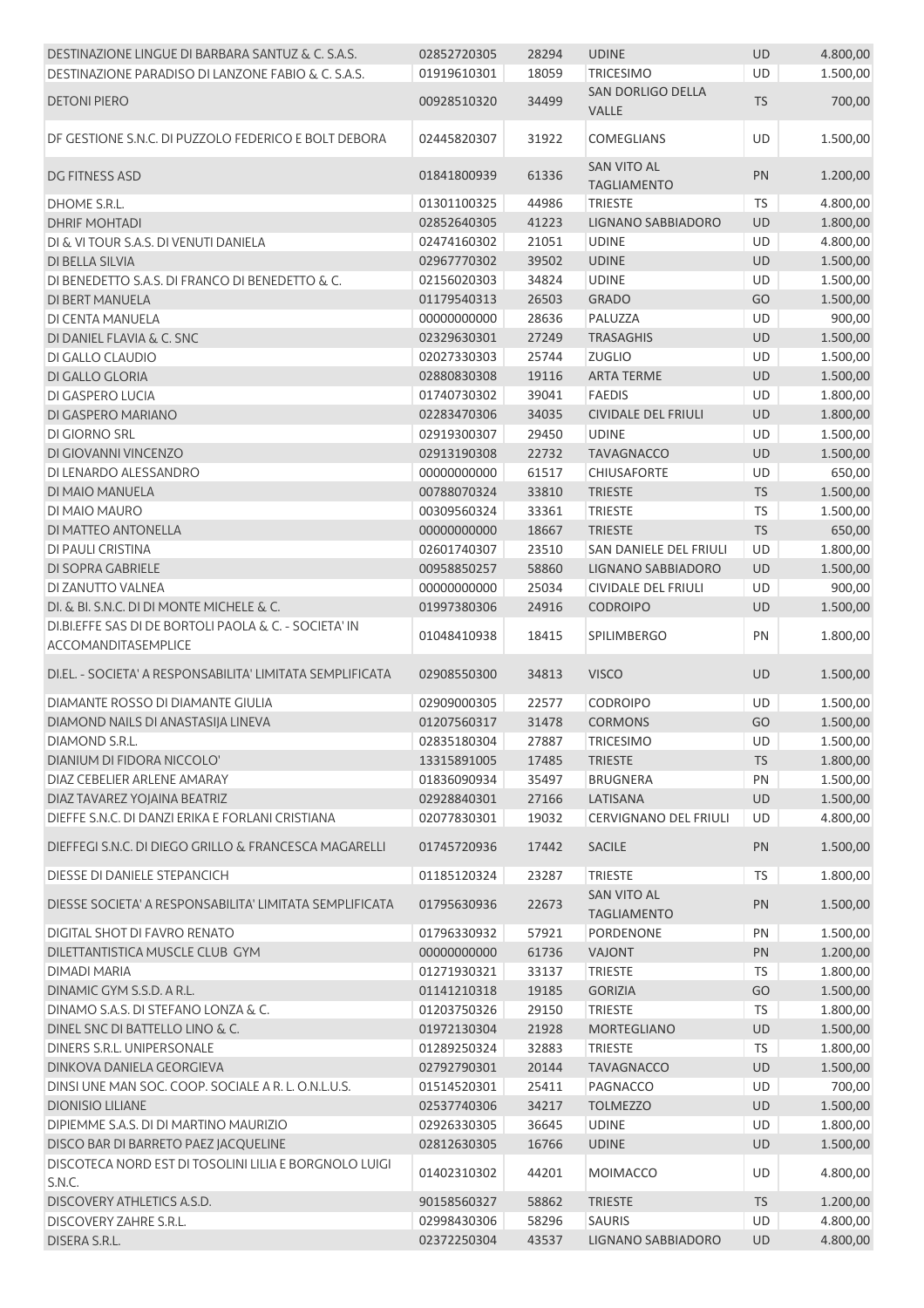| <b>DISTEFANO MONICA</b>                                                          | 00000000000 | 60258       | SAN CANZIAN D'ISONZO                     | GO        | 900,00   |
|----------------------------------------------------------------------------------|-------------|-------------|------------------------------------------|-----------|----------|
| DIVA BEAUTY & NAILS DI SERIANI MANUELA                                           | 01250360326 | 31155       | <b>TRIESTE</b>                           | <b>TS</b> | 1.500,00 |
| DIVA S.R.L.                                                                      | 02984900304 | 60247       | LIGNANO SABBIADORO                       | UD        | 4.800,00 |
| DIVAS BAR DI BORTOLIN SABRINA                                                    | 01845400934 | 29084       | PASIANO DI PORDENONE                     | PN        | 1.500,00 |
| DIVINO IN VINO DI DIEGO BABUDRI                                                  | 01243140322 | 18376       | <b>TRIESTE</b>                           | <b>TS</b> | 1.500,00 |
| DIVINO S.N.C. DI VERZOLA GABRIELE E C.                                           | 01502010935 | 36456       | <b>SAN VITO AL</b><br><b>TAGLIAMENTO</b> | PN        | 1.800,00 |
| DIZORZ ANNALISA                                                                  | 01156940312 | 38879       | MARIANO DEL FRIULI                       | GO        | 1.500,00 |
| <b>DIORDEVIC WALTER</b>                                                          | 01065460311 | 58384       | <b>GORIZIA</b>                           | GO        | 1.500,00 |
| DML FUNCTIONAL SOCIETA' SPORTIVA DILETTANTISTICA A                               |             |             |                                          |           |          |
| RESPONSABILITA' LIMITATA                                                         | 02975250305 | 34738       | <b>PORPETTO</b>                          | UD        | 1.500,00 |
| DNA DANZA S.R.L. SOCIETA' SPORTIVA DILETTANTISTICA                               | 02902350301 | 19054       | <b>UDINE</b>                             | UD        | 1.500,00 |
| DO.GI SNC DI DORIGO ALESSANDRO & GIACOMELLO ANDREA                               | 01877940930 | 40276       | <b>MANIAGO</b>                           | PN        | 1.500,00 |
| DODO VERACE PIZZA NAPOLETANA DI TROTTA ANTONIO                                   | 01856630932 | 22031       | <b>SACILE</b>                            | PN        | 1.800,00 |
| DOGAN MAJA                                                                       | 01286170327 | 18737       | <b>TRIESTE</b>                           | TS        | 1.500,00 |
|                                                                                  |             |             |                                          |           |          |
| DOGANA VECCHIA DI SERAFINI DIEGO, MASSIMO & C. S.A.S.                            | 01830850309 | 32700       | TRIVIGNANO UDINESE                       | UD        | 1.800,00 |
| DOLCE CASA DI MIRJANA SESA                                                       | 02955190307 | 20109       | <b>CAMPOFORMIDO</b>                      | <b>UD</b> | 1.500,00 |
| DOLCE E SALATO S.A.S. DI CASASOLA BARBARA & C.                                   | 02522220306 | 31813       | LIGNANO SABBIADORO                       | UD        | 1.500,00 |
| DOLCE GELATO DI BREDA ROMMY                                                      | 04603310261 | 33906       | PORDENONE                                | PN        | 1.500,00 |
| DOLCE GELATO DI PITTON ELISA                                                     | 02984160305 | 39742       | PALAZZOLO DELLO STELLA                   | UD        | 1.500,00 |
| DOLCE ISOLA DI DA CANAL MERI                                                     | 02954410300 | 28028       | <b>GRADO</b>                             | GO        | 1.500,00 |
| DOLCE VITA SNC DI CHEN YONGHUA & C.                                              | 01832680936 | 28846       | <b>FIUME VENETO</b>                      | PN        | 1.500,00 |
| DOLCEMENTE SARA DI DEL FABBRO SARA                                               | 02879860308 | 18355       | PAGNACCO                                 | UD        | 1.500,00 |
| DOLCENERO S.R.L.                                                                 | 02489900304 | 41489       | SAN DANIELE DEL FRIULI                   | UD        | 1.800,00 |
| DOLCENINA DI CAZZITTI SARA                                                       | 01795960937 | 21732       | <b>ARBA</b>                              | PN        | 1.500,00 |
| DOLCI E CAPRICCI DI PIVIDORI NICOLA E C. S.N.C.                                  | 02194700304 | 24071       | REANA DEL ROIALE                         | UD        | 1.500,00 |
| DOLCI EMOZIONI DI MACOR PAOLO                                                    | 03445610276 | 18736       | CORDOVADO                                | PN        | 1.500,00 |
| <b>DOLCI FILIPPO</b>                                                             |             |             |                                          |           |          |
|                                                                                  | 04896360288 | 23162       | LIGNANO SABBIADORO                       | UD        | 1.800,00 |
| DOLCI IDEE DI REVELANT MASSIMO                                                   | 02761740303 | 29024       | <b>TARCENTO</b>                          | UD        | 1.500,00 |
| DOLCI NOTE DI COMISSO FRANCESCA                                                  | 02877220307 | 37115       | CAMPOFORMIDO                             | UD        | 1.500,00 |
| DOLCI PENSIERI S.N.C. DI BUZZI IVAN E LUCIA                                      | 02440460307 | 35285       | <b>PONTEBBA</b>                          | UD        | 1.500,00 |
| DOLCI SORRISI DI ANCA MARIA SIMIC                                                | 01325600326 | 35414       | <b>TRIESTE</b>                           | <b>TS</b> | 1.800,00 |
| DOLCI VOGLIE S.N.C. DI GAVA SAVERIO & C.                                         | 01826110932 | 24836       | <b>SACILE</b>                            | PN        | 1.500,00 |
| D'OLIVO DANILO                                                                   | 00507760304 | 38720 UDINE |                                          | <b>UD</b> | 1.500,00 |
| DOLL TRAVEL BY GIGI MORELLO DI MORELLO FRANCESCA                                 | 02067230306 | 41314       | LATISANA                                 | UD        | 4.800,00 |
| DOLLANI MASSIMO                                                                  | 00555310317 | 25163       | <b>GORIZIA</b>                           | GO        | 1.500,00 |
| DOLLARO SNC DI IUS LUCA & C.                                                     | 02424060305 | 29990       | <b>LIGNANO SABBIADORO</b>                | UD        | 1.800,00 |
| <b>DOLVI ALESSANDRO</b>                                                          | 02837380308 | 34007       | CASSACCO                                 | UD        | 700,00   |
| DOMANI CAFFE' S.N.C. DI TONDATO ARIANNA & C.                                     | 01748820931 | 25549       | <b>BRUGNERA</b>                          | PN        | 1.500,00 |
| DOMENICO KOZULIC - SOCIETA' IN NOME COLLETTIVO DI<br>ALESSANDRA KOZULIC          | 00066310327 | 29883       | <b>TRIESTE</b>                           | <b>TS</b> | 900,00   |
| <b>DOMENIS FRANCESCA</b>                                                         | 02771420300 | 22002       | <b>PULFERO</b>                           | UD        | 1.500,00 |
| DOMIA DI DOMINI LUCA & MIANI FEDERICA S.N.C.                                     | 02902490305 | 21223       | <b>PAGNACCO</b>                          | UD        | 1.800,00 |
| DOMINI GILBERTO E COSTANZO PAOLO S.N.C.                                          | 00563750306 | 18451       | <b>UDINE</b>                             | UD        | 1.500,00 |
| DOMUS MAGNA DI PELIZZO CHIARA                                                    | 02004880304 | 30582       | <b>POVOLETTO</b>                         | UD        | 900,00   |
| DON CARLO DI TURCHETTO TIZIANA & C. S.A.S.                                       | 02143880306 | 29755       | <b>CODROIPO</b>                          | UD        | 1.500,00 |
|                                                                                  |             |             | PINZANO AL                               |           |          |
| DON CHISCIOTTE DI DE SIMON MONICA                                                | 00823910302 | 30341       | <b>TAGLIAMENTO</b>                       | PN        | 1.800,00 |
| <b>DON VALTER</b>                                                                | 01354820308 | 35591       | <b>MANZANO</b>                           | UD        | 1.500,00 |
| DONÀ ANNALISA                                                                    | 01890550302 | 20944       | LIGNANO SABBIADORO                       | UD        | 4.800,00 |
| DONA' PAOLO                                                                      | 00895280329 | 17814       | <b>TRIESTE</b>                           | <b>TS</b> | 1.500,00 |
| <b>DONADELLI SERGIO</b>                                                          | 00000000000 | 39172       | <b>CHIUSAFORTE</b>                       | UD        | 900,00   |
| DONADONIBUS ADRIANO                                                              | 04373140278 | 24197       | <b>TRIESTE</b>                           | TS        | 1.500,00 |
| DONALD S.N.C. DI GASPARINI DONALD & CO.                                          | 00918310327 | 37427       | <b>TRIESTE</b>                           | TS        | 1.500,00 |
| <b>DONATELLA GORUPPI</b>                                                         | 01056860321 | 32469       | <b>TRIESTE</b>                           | <b>TS</b> | 650,00   |
| DONATELLA MIHALICH                                                               | 01004470322 | 25999       | <b>TRIESTE</b>                           | <b>TS</b> | 4.800,00 |
| DONATELLO CALCIO SOCIETA' SPORTIVA DILETTANTISTICA A<br>RESPONSABILITA' LIMITATA | 01738930302 | 61568       | <b>UDINE</b>                             | UD        | 1.500,00 |
| DONATO ELENA                                                                     | 02749790305 | 17494       | <b>CIVIDALE DEL FRIULI</b>               | UD        | 1.500,00 |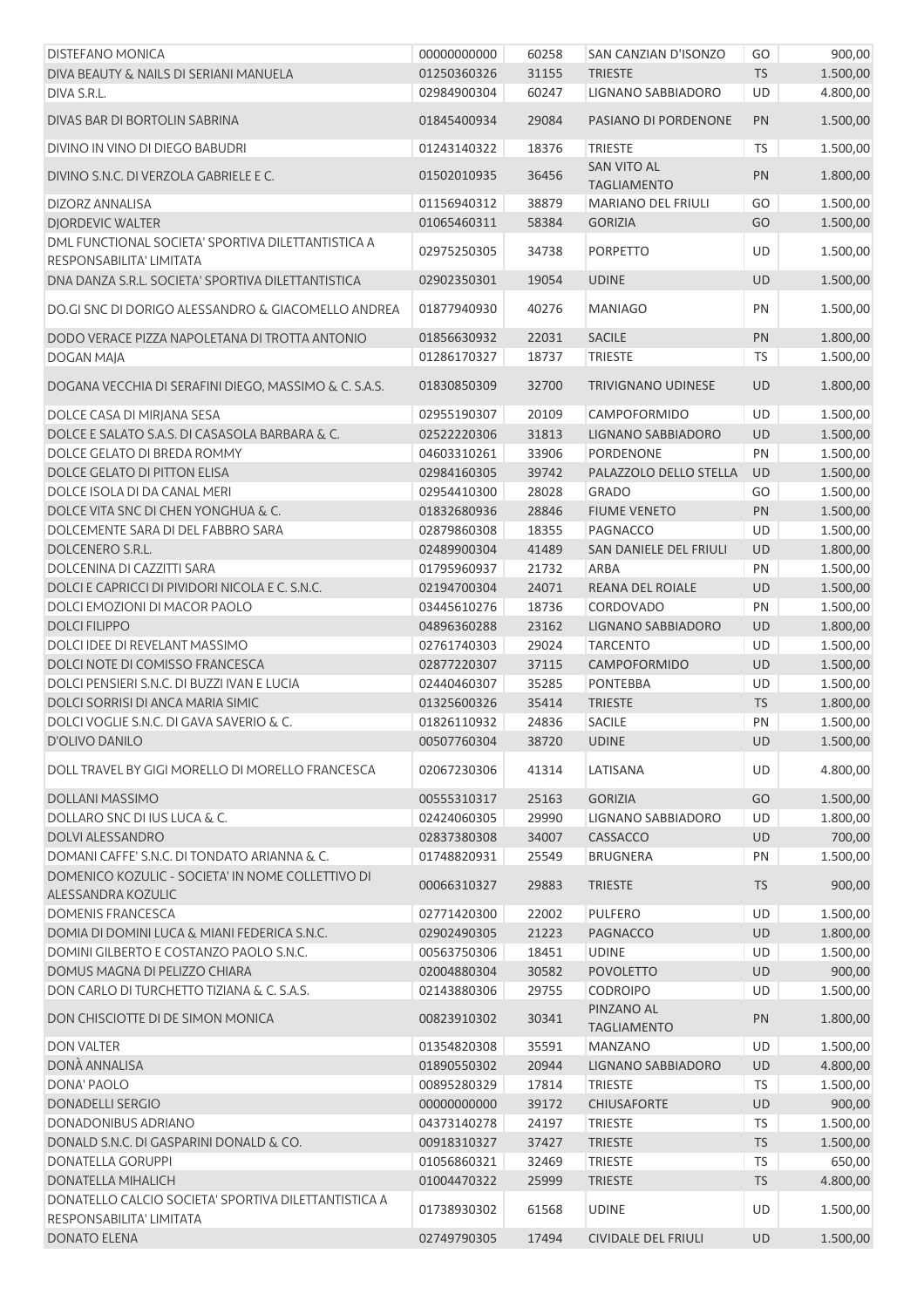| <b>DONATO SINDJ</b>                                     | 02537980308 | 29547 | <b>BASILIANO</b>             | UD        | 1.800,00 |
|---------------------------------------------------------|-------------|-------|------------------------------|-----------|----------|
| DONG JING                                               | 03792030136 | 34396 | <b>PORDENONE</b>             | PN        | 1.500,00 |
| DONNA S.R.L.                                            | 01731650931 | 28031 | PORDENONE                    | PN        | 1.500,00 |
| DONNAPAM SNC DI BASSO BONDINI DONATELLA & C.            | 02852710306 | 20943 | <b>POCENIA</b>               | UD        | 1.500,00 |
|                                                         |             |       |                              |           |          |
| DOPOLAVORO FERROVIARIO DI UDINE IN SIGLA DLF DI UDINE   | 00459180303 | 18642 | <b>UDINE</b>                 | UD        | 4.800,00 |
| DORBOLO' EMILIANO                                       | 02681320301 | 36992 | <b>MARTIGNACCO</b>           | UD        | 1.500,00 |
| DORIANA DI TEDESCHI DORIANA                             | 02879890305 | 28386 | CIVIDALE DEL FRIULI          | <b>UD</b> | 1.500,00 |
| <b>DORIGO EROS</b>                                      | 02735810307 | 35512 | <b>BUTTRIO</b>               | UD        | 700,00   |
| D'ORLANDO S.R.L.                                        | 02074930302 | 27225 | <b>TOLMEZZO</b>              | UD        | 700,00   |
| DOSE CONSUELO                                           | 02619190305 | 20278 | <b>CASTIONS DI STRADA</b>    | UD        | 1.500,00 |
| D'OSUALDO PATRIZIA                                      | 02542650300 | 27960 | <b>CORNO DI ROSAZZO</b>      | UD        | 1.800,00 |
| <b>DOTT. ANDREA GILLI</b>                               | 01292650320 | 31555 | <b>TRIESTE</b>               | TS        | 650,00   |
| <b>DOVIER MARIO</b>                                     | 00537620312 | 22599 | <b>GRADO</b>                 | GO        | 1.800,00 |
| <b>DOZ CLAUDIO</b>                                      | 01242580320 | 37400 | <b>TRIESTE</b>               | <b>TS</b> | 700,00   |
| DP SERVICE LUCI DI GIACOMO BORTOLOSSI                   | 02727980308 | 20098 | <b>CERVIGNANO DEL FRIULI</b> | UD        | 1.500,00 |
| DPW SOCIETA' A RESPONSABILITA' LIMITATA SEMPLIFICATA    |             |       | <b>FIUMICELLO VILLA</b>      |           |          |
| UNIPERSONALE                                            | 02729420303 | 35948 | <b>VICENTINA</b>             | UD        | 1.500,00 |
| <b>DRADI SAMUELE</b>                                    | 01877080935 | 58070 | <b>CHIONS</b>                | PN        | 1.500,00 |
| DRAG E MAX S.A.S. DI DEKIC' DRAGAN & C.                 | 01578600932 | 31201 | <b>PORDENONE</b>             | PN        | 1.800,00 |
| DRAGO CLUB S.N.C. DI SFILIGOJ DENIS & C.                | 00368260311 | 43544 | SAVOGNA D'ISONZO             | GO        | 4.800,00 |
| <b>DRAGO SARA</b>                                       | 01327970321 | 39741 | <b>TRIESTE</b>               | <b>TS</b> | 900,00   |
| DRAW S.R.L.                                             | 01298380328 | 26427 | <b>TRIESTE</b>               | TS        | 1.800,00 |
| DREAM 22 B&B DI ELVIO TONSI                             | 00000000000 | 32987 | <b>TRIESTE</b>               | TS        | 900,00   |
| DREAM BAR DI MAYEMBE TSHILEMBA GISELE                   |             |       | <b>PORDENONE</b>             | PN        |          |
|                                                         | 01853580932 | 25243 |                              |           | 1.500,00 |
| DREAM DI FABBRO FRANCESCA                               | 01678540939 | 37419 | <b>MANIAGO</b>               | PN        | 1.500,00 |
| DREAM DOG ASSOCIAZIONE SPORTIVA DILETTANTISTICA         | 02854230303 | 62081 | <b>UDINE</b>                 | UD        | 1.200,00 |
| DREAM HOPS S.R.L.S. AD UNICO SOCIO                      | 02975610300 | 25116 | <b>UDINE</b>                 | UD        | 1.500,00 |
| DREAM SLOT DI XU GUOPING                                | 01121270316 | 57986 | MONFALCONE                   | GO        | 1.500,00 |
| DREAM THE SOUND DI FUMATO GIORGIO FILIPPO               | 02866570308 | 28529 | <b>UDINE</b>                 | <b>UD</b> | 1.500,00 |
| DREILAENDERECK DI MICHELE TURCHET                       | 02993820303 | 29419 | <b>TARVISIO</b>              | UD        | 1.500,00 |
| <b>DRI MICHELE</b>                                      | 01699910301 | 42121 | <b>PORPETTO</b>              | UD        | 1.800,00 |
| <b>DRI VANILLA</b>                                      | 02071420307 | 19616 | PORPETTO                     | UD        | 1.500,00 |
| DRI VIAGGI DI DRI FERRUCCIO                             | 01651910307 | 19719 | <b>UDINE</b>                 | UD        | 4.800,00 |
| <b>DRIGO ALESSIA</b>                                    | 02806450306 | 31672 | <b>UDINE</b>                 | UD        | 650,00   |
| DRINCAR S.R.L.                                          | 02884120300 | 21419 | <b>TRICESIMO</b>             | UD        | 700,00   |
| <b>DRINDRO &amp; C. SRLS</b>                            | 02972850305 | 19730 | CASSACCO                     | UD        | 1.800,00 |
| DRIUSSI EMANUELA B BAR                                  | 01221070327 | 18485 | <b>TRIESTE</b>               | <b>TS</b> | 1.500,00 |
| DRIUTTI ALESSANDRO                                      | 02220560300 | 32703 | <b>MANZANO</b>               | UD        | 1.800,00 |
| DRS DI DI BIASIO DORINA E C. S.A.S.                     | 02194620304 | 26509 | <b>RESIA</b>                 | UD        | 1.800,00 |
| <b>DUCA ELISABETTA</b>                                  | 01947280309 | 39036 | <b>CERVIGNANO DEL FRIULI</b> | UD        | 1.500,00 |
| <b>DUCE PERLA</b>                                       | 01224610327 | 42227 | <b>TRIESTE</b>               | <b>TS</b> | 1.500,00 |
| <b>DUDINE GIANFRANCO</b>                                | 01075940328 | 21548 | <b>TRIESTE</b>               | <b>TS</b> | 1.500,00 |
| DUE ERRE IMMOBILIARE S.R.L.                             | 02258280300 | 32009 | <b>CERVIGNANO DEL FRIULI</b> | UD        | 4.800,00 |
| DUE GI S.R.L.                                           | 00502740319 | 18541 | <b>MONFALCONE</b>            | GO        | 4.800,00 |
| DUE PALME GESTIONI SRL                                  | 02510220300 | 19109 | <b>UDINE</b>                 | UD        | 4.800,00 |
| DUE PIU' S.R.L.                                         | 02044380307 | 21112 | COSEANO                      | UD        | 1.800,00 |
| DUE SAMANTHA & LORENA SRL                               | 02895410302 | 19754 | PREMARIACCO                  | UD        | 1.500,00 |
| DUE TM S.R.L.                                           | 01611690932 | 23996 | PORDENONE                    | PN        | 1.800,00 |
| DUELLE S.R.L.S.                                         | 01246180325 | 24649 | <b>TRIESTE</b>               | <b>TS</b> | 4.800,00 |
| DUEMILA8 S.R.L.                                         | 02511100303 | 39715 | LIGNANO SABBIADORO           | UD        | 1.800,00 |
| DUEMME SOCIETA' A RESPONSABILITA' LIMITATA SEMPLIFICATA | 02840620302 | 60906 | <b>BAGNARIA ARSA</b>         | UD        | 1.500,00 |
| DUGARO ALESSANDRO                                       | 02972730309 | 33967 | CIVIDALE DEL FRIULI          | UD        | 1.800,00 |
| <b>DUGON MARCO</b>                                      | 01175710316 | 38716 | SAN CANZIAN D'ISONZO         | GO        | 700,00   |
| DUINO SUNSHINE DI KLING MICHELLE                        | 01342030325 | 40429 | DUINO-AURISINA               | <b>TS</b> | 900,00   |
| DUKE S.R.L.                                             | 00803540251 | 28483 | SAPPADA                      | UD        | 900,00   |
| DURANTE DAMIANO                                         | 02874030303 | 23553 | SAN GIORGIO DI NOGARO        | UD        | 1.800,00 |
| <b>DURLI FEDERICO</b>                                   | 02966750305 | 28453 | LAUCO                        | UD        | 1.800,00 |
| DUSA S.R.L.                                             | 00552760316 | 59222 | <b>GORIZIA</b>               | GO        | 1.500,00 |
| DUSCI S.R.L.                                            | 02744700309 | 23233 | <b>UDINE</b>                 | UD        | 1.500,00 |
| <b>DUSCOVICH BARBARA</b>                                | 01075110328 | 38084 | <b>TRIESTE</b>               | <b>TS</b> | 700,00   |
| <b>DUSSO GABRIELE</b>                                   | 02993320304 | 22735 | <b>UDINE</b>                 | UD        | 1.500,00 |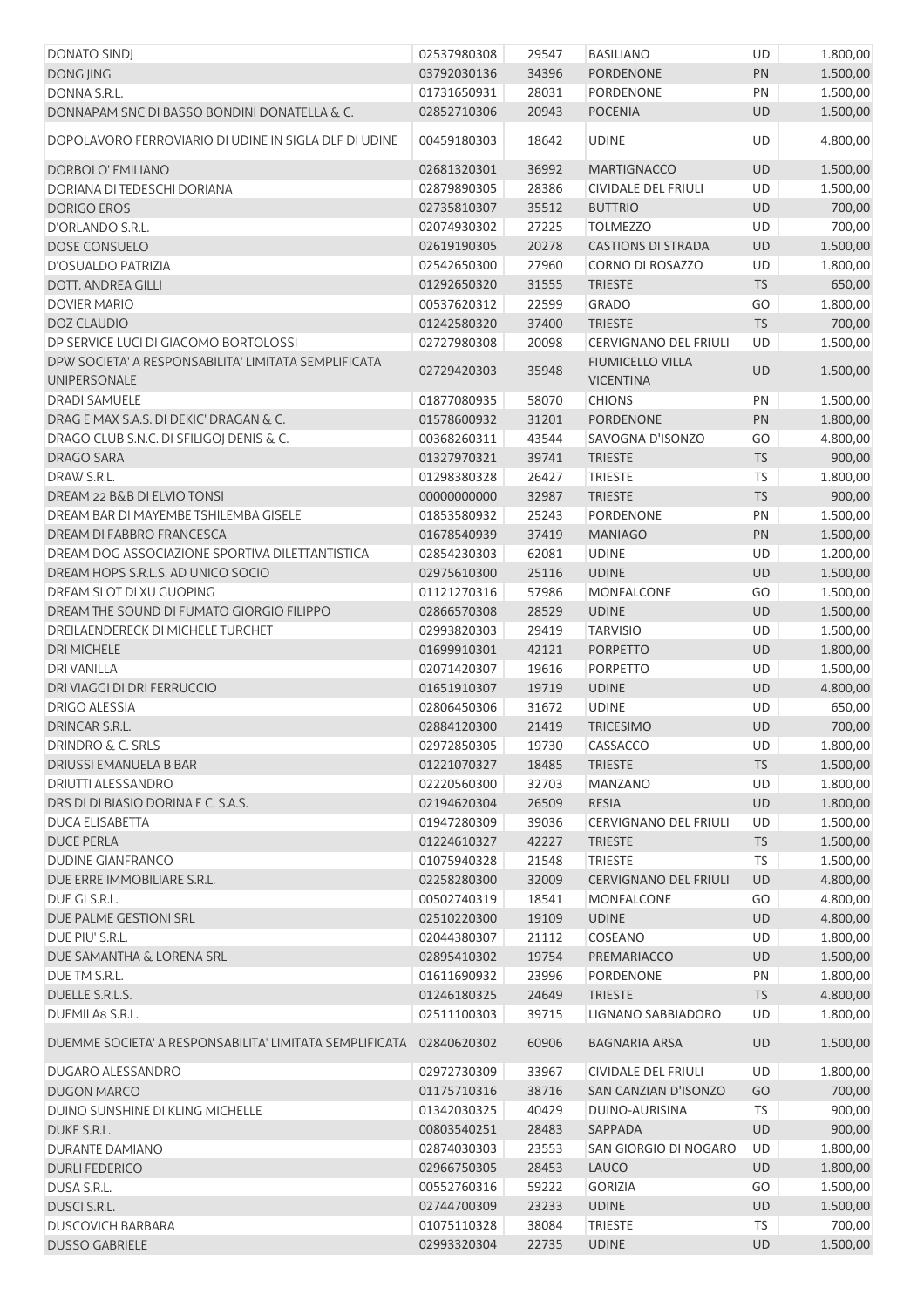| DUZ ALESSANDRA                                         | 02952570303 | 17690 | <b>TERZO D'AQUILEIA</b>   | UD        | 1.500,00 |
|--------------------------------------------------------|-------------|-------|---------------------------|-----------|----------|
| DYDAM DI DANELUTTI DESIRE' & C. S.N.C.                 | 02947450306 | 27315 | <b>GEMONA DEL FRIULI</b>  | UD        | 1.500,00 |
| DYNAMIC A.S.D.                                         | 00000000000 | 58852 | <b>SACILE</b>             | PN        | 1.200,00 |
| E + E PROGETTI SRL                                     | 02767070309 | 39050 | <b>TAVAGNACCO</b>         | UD        | 1.500,00 |
| E POI  GIRO DI BITTOLO ROMI                            | 02856360306 | 31353 | <b>UDINE</b>              | <b>UD</b> | 1.500,00 |
| E&S DI ESTEL ZOMERO & C. S.N.C.                        | 02809710300 | 18468 | PASIAN DI PRATO           | UD        | 1.500,00 |
| E.M. CORPORATION S.A.S. DI TOFFOLI PIRO ELENA          | 01040740316 | 20669 | MONFALCONE                | GO        | 1.500,00 |
| E.M. SNC DI ELENA OLENIK & MARINA MARZI                | 01318390323 | 29345 | <b>TRIESTE</b>            | <b>TS</b> | 1.800,00 |
| E.T. S.N.C. DI SILVESTRI ERICA E FERLETIC TANJA        | 01200370318 | 36402 | STARANZANO                | GO        | 1.500,00 |
| E20 DI SERAFINI IVAN                                   | 02793530300 | 40028 | <b>GEMONA DEL FRIULI</b>  | UD        | 1.500,00 |
| E5 S.R.L.                                              | 02799620303 | 30444 | <b>UDINE</b>              | UD        | 1.800,00 |
| EAGLE'S PUB S.A.S. DI DE GIORGIO GIACOMO               | 02229980301 | 18528 | <b>TOLMEZZO</b>           | UD        | 1.500,00 |
| <b>EASY CAR SRL</b>                                    | 01321430322 | 38516 | <b>MUGGIA</b>             | <b>TS</b> | 700,00   |
| EASY FITNESS STUDIO DI ORZAN SIMONA                    | 01100850310 | 30088 | <b>MARIANO DEL FRIULI</b> | GO        | 1.500,00 |
| EATINERANTE DI SEBASTIANO MARCO PUGLIARA               | 01896160890 | 17823 | <b>UDINE</b>              | UD        | 1.500,00 |
| EATS S.R.L.                                            | 01256020320 | 23013 | <b>TRIESTE</b>            | <b>TS</b> | 1.800,00 |
| ECONOMY RENT S.R.L.                                    | 01325500930 | 62041 | <b>AVIANO</b>             | PN        | 1.500,00 |
| ECOPOOLS S.R.L.                                        | 02616950305 | 41821 | <b>TORVISCOSA</b>         | UD        | 1.500,00 |
| ECOTHEMA - SOCIETA' COOPERATIVA SOCIALE                | 00748010329 | 41180 | <b>TRIESTE</b>            | <b>TS</b> | 4.800,00 |
| ECOTURISMOFVG DI SABRINA PELLIZON                      | 01202100317 | 25568 | <b>MOSSA</b>              | GO        | 650,00   |
| ED.MA, DI MARA MANSUTTI & C. S.N.C.                    | 01741890303 | 24014 | <b>TARCENTO</b>           | UD        | 1.500,00 |
| EDAMA S.R.L.                                           | 01253560328 | 60725 | <b>TRIESTE</b>            | <b>TS</b> | 1.800,00 |
| EDELWEISS - S.N.C. DI F. SPADA & C.                    | 01234570933 | 35487 | <b>FANNA</b>              | PN        | 1.800,00 |
| EDELWEISS DI FERIGO MAURIZIO & C. S.N.C.               | 01831040306 | 19553 | <b>FORNI DI SOPRA</b>     | UD        | 4.800,00 |
|                                                        |             |       |                           |           |          |
| EDEN BAR SNC DI VACCHER FRANCESCA E VIDALE MICHELA     | 01830740930 | 38193 | <b>FIUME VENETO</b>       | PN        | 1.500,00 |
| EDEN PARK DI PITTINI RENATO E C. SNC                   | 01763700307 | 23107 | <b>GEMONA DEL FRIULI</b>  | UD        | 1.500,00 |
| EDEN STYLE DI PARISI ALESSIA LUCIA                     | 01156790311 | 62145 | <b>MONFALCONE</b>         | GO        | 1.500,00 |
| EDERA 2020 ASD                                         | 00000000000 | 60106 | <b>TRIESTE</b>            | <b>TS</b> | 1.200,00 |
| EDERA DEI GUATTO                                       | 00000000000 | 36761 | <b>BERTIOLO</b>           | UD        | 900,00   |
| EDERA FULVIO                                           | 01146940323 | 17636 | <b>TRIESTE</b>            | <b>TS</b> | 700,00   |
| EDICOLA VILMA DI FORTUNATO VILMA                       | 02495370302 | 17509 | <b>POVOLETTO</b>          | UD        | 1.500,00 |
| EDILIA & C. - SOCIETA' A RESPONSABILITA' LIMITATA      | 00078300324 | 19344 | <b>TRIESTE</b>            | <b>TS</b> | 900,00   |
| EDIT EVENTI SRL                                        | 01479370932 | 58258 | SPILIMBERGO               | PN        | 1.500,00 |
| EDITA S.N.C. DI TAMARA LONOCE                          | 01255450320 | 29626 | <b>TRIESTE</b>            | <b>TS</b> | 900,00   |
| EDUCACTION DI MACCARI MANSUETO                         | 02201490303 | 61494 | <b>PORPETTO</b>           | UD        | 1.500,00 |
| EFFE & EFFE S.A.S. DI LUIS FUMOLO E C.                 | 01003860317 | 16838 | <b>GRADO</b>              | GO        | 1.500,00 |
| EFFE DRIVER SERVICE DI SCHIERATTI FRANCO               | 02622760300 | 36725 | CORNO DI ROSAZZO          | UD        | 700,00   |
|                                                        |             |       |                           |           |          |
| EFFE SOCIETA' A RESPONSABILITA' LIMITATA SEMPLIFICATA  | 01342630322 | 60572 | <b>TRIESTE</b>            | <b>TS</b> | 1.800,00 |
| EFFE.A. - SOCIETA' IN ACCOMANDITA SEMPLICE DI EGLE     | 00780350328 | 60337 | SAN DORLIGO DELLA         | <b>TS</b> | 1.800,00 |
| CEPACH & C.                                            |             |       | VALLE                     |           |          |
| EFFEBI SERVIZI S.R.L.                                  | 02726520303 | 35695 | <b>CODROIPO</b>           | UD        | 700,00   |
| EFFEEMME S.N.C. DI BIASIOL FRANCO E GORDINI MAURO      | 01142660313 | 19127 | GRADO                     | GO        | 1.800,00 |
| EFFEMME SOCIETA' A RESPONSABILITA' LIMITATA            | 01311630329 | 35337 | <b>TRIESTE</b>            | <b>TS</b> | 1.500,00 |
| <b>SEMPLIFICATA</b>                                    |             |       |                           |           |          |
| <b>EFFEMME SRL</b>                                     | 02929980304 | 21753 | <b>UDINE</b>              | UD        | 1.500,00 |
| EFFEPITI DI PERSOGLIA FLAVIO                           | 02566560302 | 25412 | <b>CORNO DI ROSAZZO</b>   | <b>UD</b> | 700,00   |
| EFIGEM SNC DI CAPPELLARO E FERRO ERICA                 | 02856830308 | 25495 | MORTEGLIANO               | <b>UD</b> | 1.800,00 |
| EGGENBERG DI GAUDIANO FURIO                            | 00000000000 | 23718 | <b>GRADISCA D'ISONZO</b>  | GO        | 900,00   |
| EGM CINEMA S.R.L.                                      | 00898310321 | 58833 | <b>TRIESTE</b>            | TS        | 4.800,00 |
| EGO SUM DI ALBERTO MISANO                              | 02861300305 | 16705 | <b>MANZANO</b>            | UD        | 1.500,00 |
| EIGHT S.R.L.                                           | 02871380305 | 42665 | <b>TAVAGNACCO</b>         | <b>UD</b> | 1.800,00 |
| EIS CAFFE' SNC DI DOMINI CATERINA & C.                 | 02083980306 | 27184 | <b>FAGAGNA</b>            | UD        | 1.500,00 |
| EISCAFFE' MITTELEUROPA S.A.S. DI TOSCANI GUIDO MARIANO | 01666950306 | 21534 | CIVIDALE DEL FRIULI       | UD        | 1.500,00 |
| EKIPEVENTI DI LUCA PAGAN                               | 01130560327 | 44026 | <b>TRIESTE</b>            | <b>TS</b> | 1.500,00 |
| EKWEBALAM CHINONSO EVANS                               | 02986470306 | 24133 | <b>TRIESTE</b>            | TS        | 1.500,00 |
| EL CAFETAL 2.0 DI ARIAS ROJAS LUZ MARINA               | 02936650304 | 17506 | PASIAN DI PRATO           | UD        | 1.500,00 |
| EL CONDOR S.R.L.                                       | 00935050328 | 26904 | <b>TRIESTE</b>            | TS        | 4.800,00 |
| EL GATO NEGRO DI ADONES ALBA ANALIA                    | 01811660933 | 36252 | <b>MANIAGO</b>            | PN        | 1.500,00 |
| EL GAUCHO ARGENTINO S.R.L.                             | 02673750309 | 42196 | RIVIGNANO TEOR            | UD        | 1.500,00 |
| EL GORDO SRLS                                          | 01769660935 | 23949 | PORDENONE                 | PN        | 1.500,00 |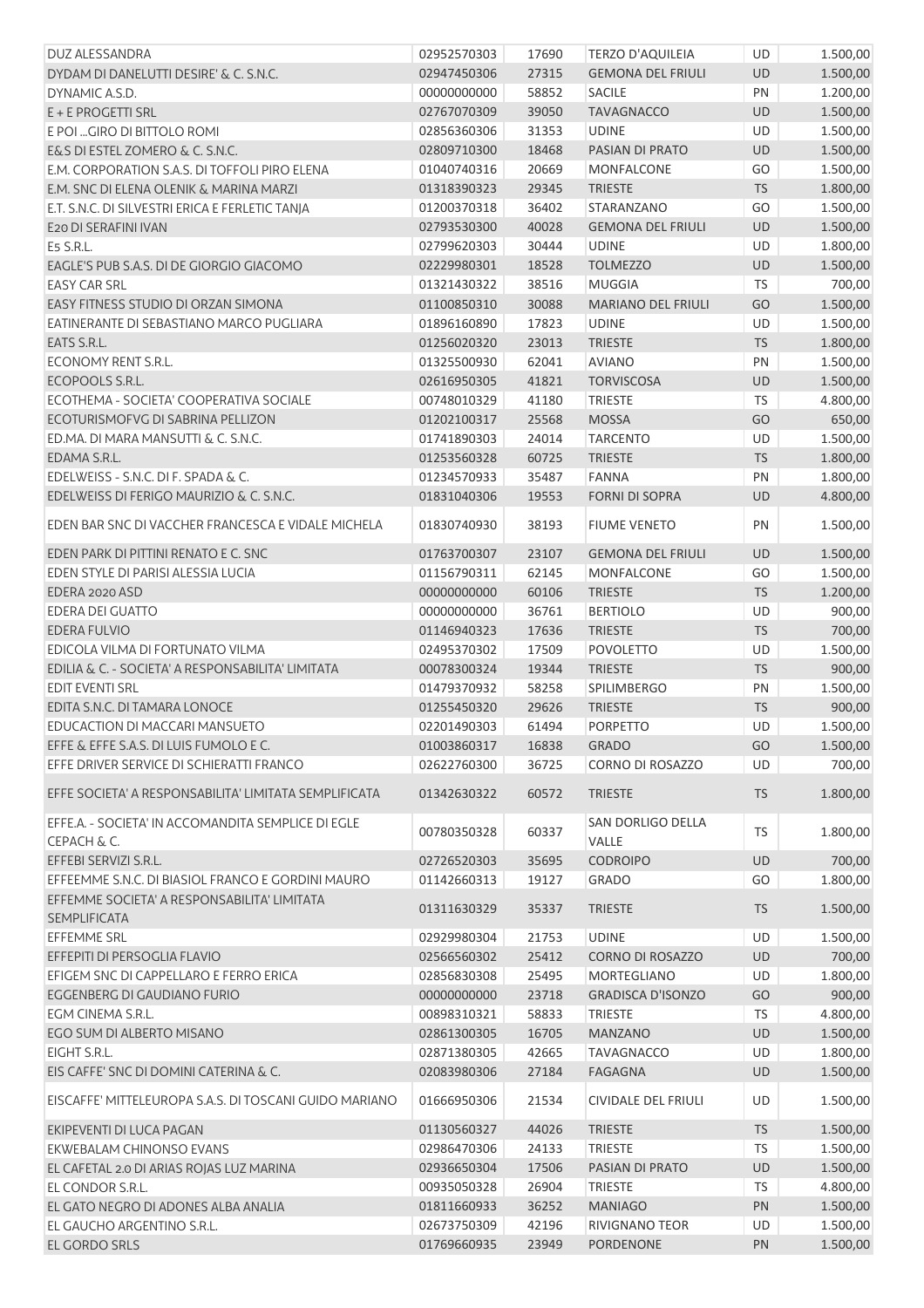| EL JALAPENO DI ROJAS YRBEN JOHAN                                                    | 02691400309 | 33949 | CAMPOFORMIDO                      | UD        | 1.500,00             |
|-------------------------------------------------------------------------------------|-------------|-------|-----------------------------------|-----------|----------------------|
| EL MORISCO DI SCALA ANDREA                                                          | 01264710326 | 29458 | <b>TRIESTE</b>                    | <b>TS</b> | 1.800,00             |
| EL PEQUENO PUB DI CABIANCA ANTONELLA                                                | 02244290306 | 30170 | <b>VENZONE</b>                    | <b>UD</b> | 1.500,00             |
| EL.MA. DI MASSIMO BUCCIOL E JELKICA KISIC S.N.C.                                    | 02313470300 | 42477 | LATISANA                          | UD        | 1.800,00             |
| <b>ELBRICH OKTIEN BOS</b>                                                           | 02921560302 | 19695 | <b>MARTIGNACCO</b>                | <b>UD</b> | 650,00               |
| ELDORADO DI LOVISI ANNA                                                             | 01016170316 | 27029 | STARANZANO                        | GO        | 1.500,00             |
| ELE DANCE DI ELEONORA VIOLIN                                                        | 01252110323 | 58789 | <b>TRIESTE</b>                    | <b>TS</b> | 1.200,00             |
| ELENA ILYUKHINA                                                                     | 01293270326 | 21918 | <b>TRIESTE</b>                    | <b>TS</b> | 650,00               |
| ELEPHANT DI LUCA SALVADOR                                                           | 01878170933 | 57747 | <b>PORDENONE</b>                  | PN        | 1.500,00             |
| ELIOS S.R.L.                                                                        | 00675850309 | 20192 | <b>CIVIDALE DEL FRIULI</b>        | UD        | 1.500,00             |
| <b>ELISA ANDREA PIAN</b>                                                            | 03009230305 | 59598 | PALMANOVA                         | UD        | 1.500,00             |
| ELISIR SOCIETA' A RESPONSABILITA' LIMITATA SEMPLIFICATA                             | 01800310938 | 37662 | <b>AVIANO</b>                     | PN        | 1.500,00             |
| ELISON ON THE LAKE B & B DI AZOTO ELIANA                                            | 00000000000 | 24528 | <b>SAURIS</b>                     | UD        | 900,00               |
| ELITE SPORT ACADEMY ASSOCIAZIONE SPORTIVA<br>DILETTANTISTICA                        | 02930650300 | 61436 | <b>UDINE</b>                      | UD        | 1.500,00             |
| ELITE SRLS - SOCIETA' A RESPONSABILITA' LIMITATA<br><b>SEMPLIFICATA</b>             | 02951630306 | 26053 | PORPETTO                          | UD        | 1.800,00             |
| ELIXIR BEAUTY AND NAILS DI MARTINA PACOR                                            | 01167840311 | 22193 | SAN CANZIAN D'ISONZO              | GO        | 1.500,00             |
| ELIXIR S.R.L.                                                                       | 01560300939 | 35517 | <b>PORDENONE</b>                  | PN        | 1.800,00             |
| ELLAS DI PIAZZA CHIARA                                                              | 02760350302 | 19337 | CIVIDALE DEL FRIULI               | UD        | 1.500,00             |
| ELLE ELLE DI FORNASIN LUIGINO & C. S.N.C.                                           | 01635580309 | 39577 | <b>CERVIGNANO DEL FRIULI</b>      | UD        | 1.800,00             |
| ELLEPI DI PALAZZI LUCIANO                                                           | 01296990326 | 30993 | <b>TRIESTE</b>                    | <b>TS</b> | 700,00               |
| <b>ELLERI DARIO</b>                                                                 | 01025260322 | 34354 | <b>TRIESTE</b>                    | <b>TS</b> | 700,00               |
| <b>ELLERO SILVIA</b>                                                                | 02845860309 | 20040 | POZZUOLO DEL FRIULI               | UD        | 1.800,00             |
| ELLI S.A.S. DI LISA CIMOLINO & C.                                                   | 02791840305 | 19670 | RIVE D'ARCANO                     | UD        | 1.500,00             |
| ELLIOT ALBERGO RISTORANTE S.R.L.                                                    | 02803870308 | 28898 | POZZUOLO DEL FRIULI               | UD        | 4.800,00             |
| ELLIOT BAR DI RIAVIZ GIORDANO                                                       | 00559010319 | 35924 | <b>GORIZIA</b>                    | GO        | 1.500,00             |
| <b>ELLISON LORENZO</b>                                                              | 01274310323 | 23191 | <b>TRIESTE</b>                    | <b>TS</b> | 700,00               |
| EMAKS S.N.C. DI KRATTER MASSIMO & C.                                                | 01159720257 | 20366 | SAPPADA                           | UD        | 1.500,00             |
| EMANUELA E MASSIMO SNC DI MARCON MASSIMO E C.                                       | 01421920933 | 17267 | AZZANO DECIMO                     | PN        | 1.500,00             |
| <b>EMIL VIANELLO</b>                                                                | 01275450326 | 58895 | <b>TRIESTE</b>                    | <b>TS</b> | 900,00               |
| EMME - SOCIETA' IN ACCOMANDITA SEMPLICE DI VASSALLO<br>MASSIMILIANO & C.            | 01244790323 | 31641 | <b>TRIESTE</b>                    | <b>TS</b> | 1.800,00             |
| EMME 4 S.N.C. DI MALAGNINI FABRIZIO & C.                                            | 02977140306 | 33444 | MOGGIO UDINESE                    | <b>UD</b> | 1.800,00             |
| <b>EMMEENNEBI S.R.L.</b>                                                            | 01130870320 | 16803 | <b>TRIESTE</b>                    | <b>TS</b> | 1.800,00             |
| EMMEGIO' S.R.L.                                                                     | 02198430304 | 20837 | <b>BUTTRIO</b>                    | UD        | 1.800,00             |
| <b>EMOZIONI DI GUSTO SRL</b>                                                        | 02871550303 | 32495 | <b>UDINE</b>                      | UD        | 1.800,00             |
| EMPORIO VINI DI CLAUDIO PETRONIO                                                    | 01162500316 | 36716 | <b>TRIESTE</b>                    | TS        | 1.800,00             |
| ENERGY FITNESS CLUB SOCIETA' A RESPONSABILITA' LIMITATA<br>SPORTIVA DILETTANTISTICA | 01756410930 | 36118 | AZZANO DECIMO                     | PN        | 1.500,00             |
| ENERGY LIFE S.R.L. SPORTIVA DILETTANTISTICA                                         | 01708570930 | 33614 | SACILE                            | PN        | 1.500,00             |
| <b>ENGLARO ANDREINA</b>                                                             | 01228420301 | 27447 | PALUZZA                           | UD        | 1.500,00             |
| ENGLARO FABRIZIO & C. S.N.C.                                                        | 02175590302 | 34476 | PALUZZA                           | UD        | 1.500,00             |
| ENIGMA S.A.S. DI BELLON LORENA                                                      | 01327470322 | 22210 | <b>TRIESTE</b>                    | <b>TS</b> | 1.500,00             |
| ENJOY CAFE' S.N.C. DI ZANINOTTO VALENTINA & C.                                      | 01837780939 | 27072 | PRATA DI PORDENONE                | PN        | 1.500,00             |
| <b>ENJOY TRIESTE</b>                                                                | 00000000000 | 41150 | <b>TRIESTE</b>                    | TS        | 900,00               |
| <b>ENOBAR DI IANNAMICO RUGGERO</b>                                                  | 02549980304 | 25272 | <b>RUDA</b>                       | UD        | 1.500,00             |
| <b>ENOPOLIO SRLS</b>                                                                | 01783740937 | 33908 | <b>PORDENONE</b>                  | PN        | 1.500,00             |
| <b>ENOTECA 87 DI GAIFA BENITO</b>                                                   | 00172290314 | 40965 | <b>GRADO</b>                      | GO        | 1.500,00             |
| ENOTECA AI PROVVEDITORI DI DI BERT STEFANIA & C. S.A.S.                             | 01653850303 | 26951 | PALMANOVA                         | <b>UD</b> | 1.500,00             |
| ENOTECA ALLA VITE DI ZACCOMER SANDRA                                                | 02057510303 | 30916 | <b>NIMIS</b>                      | UD        | 1.500,00             |
| ENOTECA AZZANESE DI LAZZARO DINO                                                    | 01489330934 | 31357 | AZZANO DECIMO                     | PN        |                      |
| ENOTECA DA CORONA DI CORONA MARCO                                                   | 01581130935 | 35703 | <b>ERTO E CASSO</b>               | PN        | 1.500,00<br>1.500,00 |
| ENOTECA DAWIT DI PLAZZOTTA BENVENUTA                                                |             |       |                                   |           |                      |
| ENOTECA DELL'IMPERO S.A.S. DI MASSIMO DE BELLI & C.                                 | 02074070307 | 35805 | <b>TARVISIO</b><br><b>CORMONS</b> | UD<br>GO  | 1.500,00             |
|                                                                                     | 01188140311 | 30884 |                                   |           | 1.500,00             |
| ENOTECA DI BUTTRIO DI BERENGO MATTEO                                                | 02727780302 | 27136 | <b>BUTTRIO</b>                    | UD        | 1.800,00             |
| ENOTECA DI CORMONS SOCIETA' COOPERATIVA AGRICOLA                                    | 00361420318 | 37682 | <b>CORMONS</b>                    | GO        | 1.500,00             |
| ENOTECA DI PIAZZA DANILLO                                                           | 00293810933 | 32242 | <b>MANIAGO</b>                    | PN        | 1.500,00             |
| ENOTECA FAST-FOOD AQUILA NERA DI GIOVANNANGELO<br><b>EMIDIO</b>                     | 01317940938 | 20473 | <b>BARCIS</b>                     | PN        | 1.800,00             |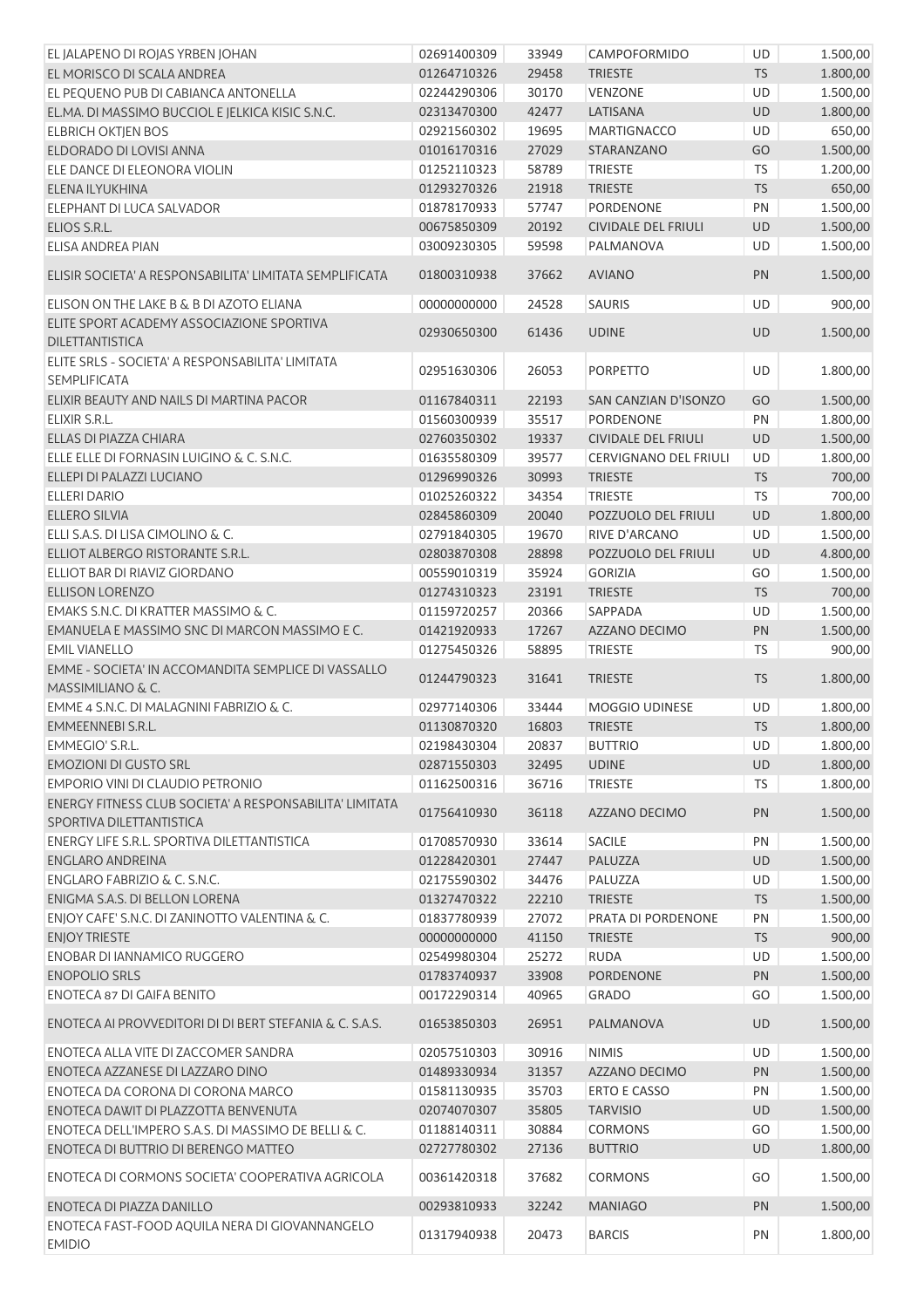| ENOTECA IL MARANGON DI MARSILIO SILVIA                                   | 02404610301 | 26473 | <b>SUTRIO</b>                            | <b>UD</b> | 1.500,00 |
|--------------------------------------------------------------------------|-------------|-------|------------------------------------------|-----------|----------|
| ENOTECA LA TRAPPOLA DI D'AFFARA GIOVANNI & C. S.A.S.                     | 02101150304 | 18702 | SAN DANIELE DEL FRIULI                   | UD        | 1.500,00 |
| ENOTECA L'ELEFANTE DI RITURANTE ADOLFO                                   | 02979790306 | 27417 | <b>CIVIDALE DEL FRIULI</b>               | <b>UD</b> | 1.500,00 |
| ENOTECA SGONICO DI RIOLINO MITJA                                         | 00945200327 | 39588 | <b>SGONICO</b>                           | <b>TS</b> | 1.800,00 |
| ENOTECA WINE BAR ETRUSCO DI SABATINI ALBERTO                             | 01242850327 | 21974 | <b>TRIESTE</b>                           | TS        | 1.500,00 |
| <b>ENRICA TURUS</b>                                                      | 00000000000 | 41294 | <b>CORMONS</b>                           | GO        | 650,00   |
| ENTE PARCO NATURALE REGIONALE DOLOMITI FRIULANE                          | 01373690930 | 60925 | <b>CIMOLAIS</b>                          | PN        | 650,00   |
| ENTE REGIONALE TEATRALE DEL FRIULI-VENEZIA GIULIA (E.R.T.)               | 01007480302 | 60545 | <b>UDINE</b>                             | UD        | 1.500,00 |
| <b>ENTOURAGE S.R.L.</b>                                                  | 01199620319 | 18249 | <b>GORIZIA</b>                           | GO        | 4.800,00 |
| EOLOT S.R.L.                                                             | 02591850306 | 37592 | <b>UDINE</b>                             | UD        | 1.500,00 |
| EPPINGER CAFFE' S.A.S DI SCAGGIANTE SEBASTIANO                           | 01172180323 | 37733 | <b>TRIESTE</b>                           | <b>TS</b> | 1.500,00 |
| EPS ITALIA SRL                                                           | 02693280303 | 57762 | <b>TAVAGNACCO</b>                        | UD        | 1.500,00 |
| EPTA RETAILS S.R.L.                                                      | 01850190933 | 57816 | <b>SAN VITO AL</b><br><b>TAGLIAMENTO</b> | PN        | 1.800,00 |
| EQUILIBRI' ASSOCIAZIONE SPORTIVA DILETTANTISTICA                         | 01788650933 | 62184 | PASIANO DI PORDENONE                     | PN        | 1.200,00 |
| ER.DI. - SOCIETA' IN NOME COLLETTIVO DI DILICH ALESSIO & C.              | 01173200328 | 30026 | <b>TRIESTE</b>                           | <b>TS</b> | 1.500,00 |
| <b>ERARIO ROBERTA</b>                                                    | 01181210327 | 18816 | <b>TRIESTE</b>                           | <b>TS</b> | 1.500,00 |
| ERBAVOGLIO DI MARTINA BARBARA                                            | 02719650307 | 22252 | <b>CORNO DI ROSAZZO</b>                  | UD        | 1.800,00 |
| ERBOSTERIA DI SCHILLACI FRANCESCA                                        | 02871450306 | 16938 | <b>TRIESTE</b>                           | TS        | 1.800,00 |
| EREDI BROTTO DI BROTTO ROBERTO E C. S.N.C.                               | 01382130308 | 26134 | LIGNANO SABBIADORO                       | UD        | 1.500,00 |
| EREDI COZZI DI SALATO IRIS S.A.S.                                        | 01019250305 | 21663 | <b>ARTA TERME</b>                        | <b>UD</b> | 900,00   |
| EREDI DI BASSANESE GIULIANA - SOCIETA' IN NOME                           |             |       |                                          |           |          |
| COLLETTIVO DI LUCIANO CRISMAN & C.                                       | 01238150328 | 29414 | <b>TRIESTE</b>                           | <b>TS</b> | 1.800,00 |
| EREDI DI KRAVANJA LUDMILLA S.N.C.                                        | 01918380302 | 29266 | <b>TARVISIO</b>                          | <b>UD</b> | 1.500,00 |
| EREDI MENEGHINI ALESSANDRO DI MENEGHINI MARIA                            | 01176290318 | 24032 | <b>GORIZIA</b>                           | GO        | 1.500,00 |
| EREDI TOFFOLO VENILIO S.N.C. DI VIDALE MARIA E FIGLI                     | 01270120932 | 19007 | ARBA                                     | PN        | 1.500,00 |
| EREDI VIRGILI EZIO DI VIRGILI CRISTIAN & C. SAS                          | 02917980308 | 36534 | <b>BERTIOLO</b>                          | UD        | 1.800,00 |
| EREDI ZORZENONE GIOVANNI DI ZORZENONE ROBERTO E<br>PAOLO S.N.C.          | 02729610309 | 26534 | CIVIDALE DEL FRIULI                      | UD        | 1.500,00 |
| ERICA BAR DI SERRA GIUSEPPE                                              | 04469960407 | 18226 | PALUZZA                                  | UD        | 1.500,00 |
| ERIKA LD SAS DI DIANA COMOV & C.                                         | 01843720937 | 41437 | PORDENONE                                | PN        | 1.500,00 |
| <b>ERIKASA</b>                                                           | 00000000000 | 32181 | <b>CORMONS</b>                           | GO        | 900,00   |
| ERMACORA DONATELLA                                                       | 00000000000 | 41830 | <b>TRIESTE</b>                           | <b>TS</b> | 650,00   |
| ERMACORA GABRIELLA                                                       | 00994060325 | 38184 | <b>TRIESTE</b>                           | <b>TS</b> | 650,00   |
| ERNI S.N.C. DI CROTTA ROBERTA & C.                                       | 01149590315 | 40262 | STARANZANO                               | GO        | 4.800,00 |
| <b>ERRATH KARIN</b>                                                      | 02171290303 | 38518 | <b>MALBORGHETTO</b><br>VALBRUNA          | UD        | 1.800,00 |
| ERREMME DI RUSSO AMEDEO                                                  | 02825160308 | 20760 | <b>CERVIGNANO DEL FRIULI</b>             | UD        | 1.500,00 |
| ERR-FORNER S.R.L.                                                        | 01678830934 | 23888 | <b>FIUME VENETO</b>                      | PN        | 1.500,00 |
| <b>ESCLAMATIVE POLISPORTIVA</b>                                          | 02926320306 | 62037 | <b>BASILIANO</b>                         | UD        | 1.500,00 |
| ESFUTURE S.R.L.                                                          | 02747570303 | 29544 | <b>UDINE</b>                             | UD        | 700,00   |
| ESIBIRSI SOCIETA' COOPERATIVA                                            | 01463820934 | 57927 | PORDENONE                                | PN        | 900,00   |
| ESOTERYA CAFE' DI LUCHERINI STEFANIA                                     | 02357600309 | 30947 | <b>CODROIPO</b>                          | UD        | 1.500,00 |
| <b>ESPERIA SRL</b>                                                       | 02407270301 | 37220 | <b>CIVIDALE DEL FRIULI</b>               | UD        | 900,00   |
| <b>ESPOSITO LUIGI</b>                                                    | 01206570317 | 28977 | <b>GORIZIA</b>                           | GO        | 1.800,00 |
| <b>ESPOSITO MICHELE</b>                                                  | 01850890300 | 17651 | <b>MARTIGNACCO</b>                       | UD        | 1.800,00 |
| <b>ESPOSITO MICHELE</b>                                                  | 01152020317 | 35140 | <b>GORIZIA</b>                           | GO        | 1.800,00 |
| ESPOSITO RISTORAZIONE DI ESPOSITO MARIA & C. S.A.S.                      | 02444450304 | 60047 | <b>UDINE</b>                             | UD        | 1.800,00 |
| ESPRESSIVA LIBERA ASD                                                    | 02754420301 | 58013 | <b>UDINE</b>                             | UD        | 1.200,00 |
| ESQUIMAU DI CESCHIN LEONARDO                                             | 00395430937 | 35745 | <b>PORDENONE</b>                         | PN        | 1.500,00 |
| ESQUIMOU DI SUZZI STEFANO                                                | 00492370317 | 59527 | STARANZANO                               | GO        | 1.500,00 |
| ESSASSA JULIENNE                                                         | 01126530318 | 24685 | <b>GORIZIA</b>                           | GO        | 1.800,00 |
| <b>ESSECI SRL</b>                                                        | 02797040306 | 42303 | <b>NIMIS</b>                             | UD        | 4.800,00 |
| ESSENZA E BENESSERE S.N.C. DI ORNELLA MILAN E MICHELA<br><b>RIZZETTO</b> | 01874170937 | 22394 | PORDENONE                                | PN        | 1.500,00 |
| ESSENZIALMENTE ECLISIA DI HROVATIN LUCIA                                 | 00179210315 | 18011 | <b>GORIZIA</b>                           | GO        | 1.500,00 |
| EST IMMOBILIARE S.R.L.                                                   | 01272870328 | 23602 | <b>TRIESTE</b>                           | TS        | 1.800,00 |
| EST VIAGGI EUROPE SYSTEM TRAVEL DI BIANCHET CRISTINA &<br>C. S.N.C.      | 00487840316 | 26464 | <b>GRADISCA D'ISONZO</b>                 | GO        | 4.800,00 |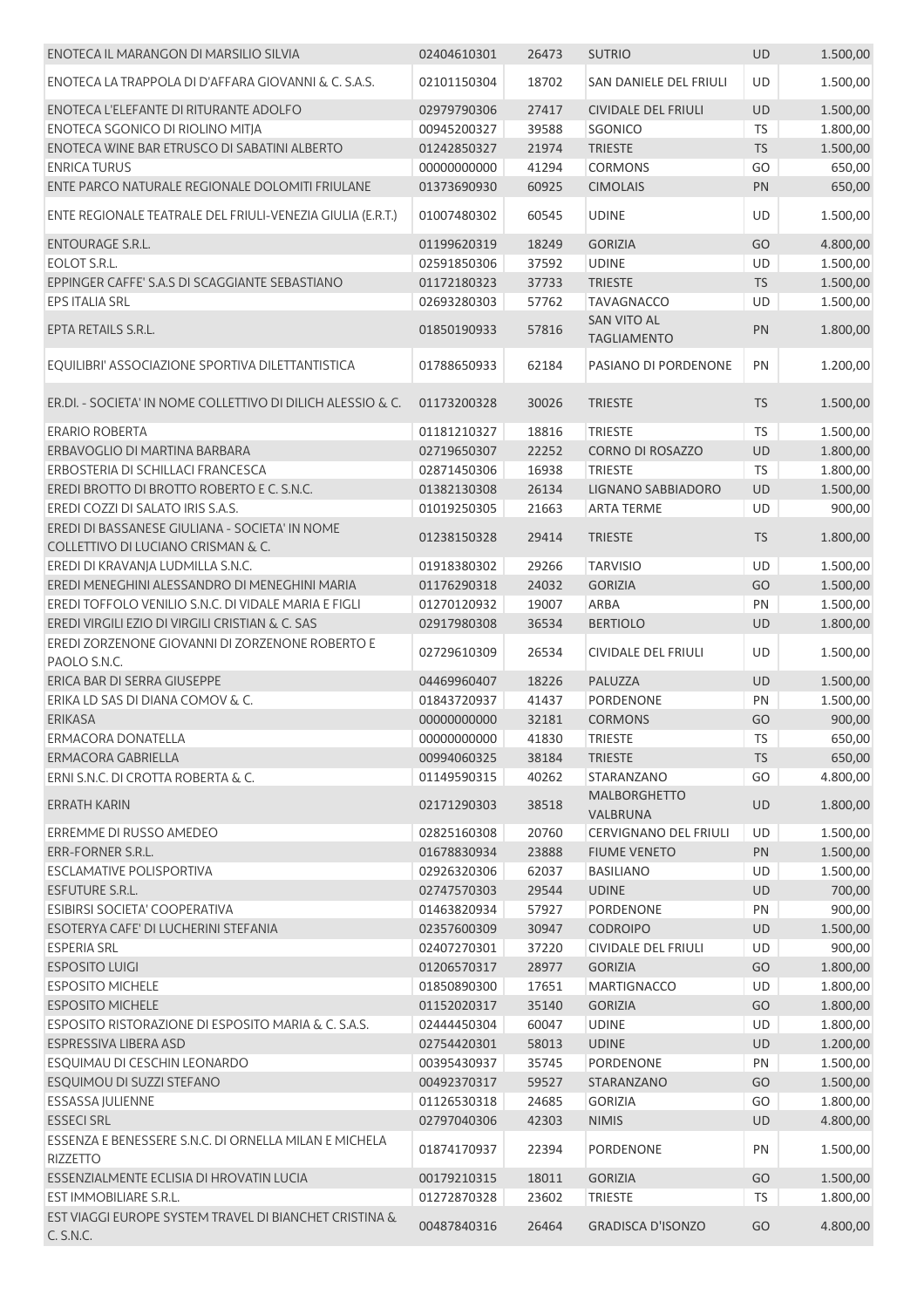| ESTETICA PER L'ANIMA DI MARINA ZUDDAS                                | 01209450319 | 60424 | STARANZANO                   | GO        | 1.500,00 |
|----------------------------------------------------------------------|-------------|-------|------------------------------|-----------|----------|
| ESTRO S.A.S. DI PORCILE EMILIANO & C.                                | 01232970325 | 36529 | DUINO-AURISINA               | <b>TS</b> | 1.800,00 |
| ESTROVERSOGUSTO S.R.L.                                               | 00553180316 | 30247 | STARANZANO                   | GO        | 1.500,00 |
| ETABETA TEATRO                                                       | 01531210936 | 61105 | <b>PORDENONE</b>             | PN        | 1.500,00 |
| ETAGE 5 S.R.L.                                                       | 01264150325 | 17032 | <b>TRIESTE</b>               | <b>TS</b> | 4.800,00 |
| ETHAN S.A.S. DI XINXIN HUANG & C.                                    | 01262620329 | 23101 | <b>TRIESTE</b>               | TS        | 1.500,00 |
| ETNA DI SOSTERO ALESSANDRO, CINZIA E C. S.N.C.                       | 01958920306 | 23055 | LIGNANO SABBIADORO           | <b>UD</b> | 4.800,00 |
| ETNORAMA ASSOCIAZIONE CULTURALE                                      | 01205060310 | 24168 | RONCHI DEI LEGIONARI         | GO        | 900,00   |
| EUFRASIA FILM DI SUPPA PASQUALINO                                    | 01820450938 | 60346 | <b>PORDENONE</b>             | PN        | 1.500,00 |
| EUREKA 2000 S.R.L.                                                   | 01881140303 | 17657 | <b>UDINE</b>                 | UD        | 1.800,00 |
| <b>EUREKA GROUP S.R.L.</b>                                           | 02507210306 | 22379 | LIGNANO SABBIADORO           | UD        | 900,00   |
| <b>EURITMICA</b>                                                     | 02047710302 | 62386 | <b>UDINE</b>                 | UD        | 1.500,00 |
| EURO & SPORTS ASSOCIAZIONE SPORTIVA DILETTANTISTICA                  | 01692850934 | 61020 | <b>CORDENONS</b>             | PN        | 1.200,00 |
| <b>EURO TICKET SRLS</b>                                              | 01174370310 | 60312 | LATISANA                     | UD        | 1.500,00 |
| EUROBAR DI SOFIA S.N.C. DI LIANG XIAOJIE & C.                        | 01719010934 | 58668 | <b>PORDENONE</b>             | PN        | 1.800,00 |
| EUROBAR S.A.S. DI LISOTTI FRANCESCA & C.                             | 01452700931 | 28489 | <b>PORDENONE</b>             | PN        | 1.500,00 |
| EUROCONNECTIONS S.R.L.                                               | 02130350305 | 17588 | <b>CIVIDALE DEL FRIULI</b>   | UD        | 4.800,00 |
| EURODRIVER DI OLIVIERI PAOLO                                         | 01693530931 | 39116 | <b>VALVASONE ARZENE</b>      | PN        | 700,00   |
| EUROFOOD S.A.S. DI OZTURK ERTAN E C.                                 | 01015740317 | 42323 | <b>GRADO</b>                 | GO        | 1.800,00 |
| EUROJULIA S.R.L.                                                     | 00975120304 | 57809 | <b>GRADO</b>                 | GO        | 4.800,00 |
| EUROPA BASEBALL CLUB ASD                                             | 01311630303 | 60968 | <b>BAGNARIA ARSA</b>         | <b>UD</b> | 1.500,00 |
| EUROPEAN PROJECTS - SOCIETA' A RESPONSABILITA' LIMITATA              | 02681730301 | 25158 | <b>CERVIGNANO DEL FRIULI</b> | UD        | 4.800,00 |
| EURORACING ASSOCIAZIONE SPORTIVA DILETTANTISTICA                     | 02072500305 | 61418 | SEDEGLIANO                   | UD        | 1.200,00 |
| EURO-SPORTING S.R.L.                                                 | 01304960931 | 28839 | <b>CORDENONS</b>             | PN        | 4.800,00 |
| EUROTAXI DI KLANSKA MARINA                                           | 01151430327 | 30945 | RONCHI DEI LEGIONARI         | GO        | 700,00   |
| EUROTAXI DI TAFA ARBEN                                               | 02571210307 | 32735 | LIGNANO SABBIADORO           | UD        | 700,00   |
| EUROTEL S.P.A.                                                       | 02128160302 | 35732 | <b>UDINE</b>                 | UD        | 4.800,00 |
| EUTICHIANO ALDO                                                      | 00959430323 | 37502 | <b>TRIESTE</b>               | TS        | 700,00   |
| EV NAILS DI VETACH ELEONORA                                          | 02965720309 | 20071 | LATISANA                     | <b>UD</b> | 1.500,00 |
| EVA & ROBY S.A.S. DI FALESCHINI EVA & C.                             | 02580800304 | 24087 | <b>MORUZZO</b>               | UD        | 1.500,00 |
| <b>EVA PADOVAN</b>                                                   | 01865140931 | 27660 | <b>CORDENONS</b>             | PN        | 1.500,00 |
| EVENTI & 20 S.A.S. DI VALENTINA MALACART & C.                        | 01502100934 | 60957 | PORDENONE                    | PN        | 1.500,00 |
| EVENTI SPORTIVI PALMANOVA - ASSOCIAZIONE SPORTIVA<br>DILETTANTISTICA | 02379760305 | 61835 | PALMANOVA                    | UD        | 1.200,00 |
| EVENTIVA DI ELEONORA LULLI                                           | 01171530312 | 44211 | <b>GORIZIA</b>               | GO        | 1.500,00 |
| EX PLAYA DI PASIAN MONICA                                            | 01173980317 | 28034 | <b>MONFALCONE</b>            | GO        | 1.500,00 |
| EX POSTA DI CICUTO ALCIDE                                            | 02541670309 | 28082 | <b>TARVISIO</b>              | UD        | 1.800,00 |
| EXCALIBUR 2 S.R.L.                                                   | 01329350324 | 41549 | <b>TRIESTE</b>               | <b>TS</b> | 1.800,00 |
| <b>EXCELSIOR S.R.L.</b>                                              | 00360910319 | 38306 | MONFALCONE                   | GO        | 4.800,00 |
|                                                                      |             |       |                              |           |          |
| EXCLUSIVE DRIVE DI MARCOLINI ANDREA                                  | 01173820315 | 17339 | <b>MARIANO DEL FRIULI</b>    | GO        | 700,00   |
| EXPERIENCE LOCAL DI MARCHESAN NORMAN<br><b>EXPOPARTNER - SRLS</b>    | 02943570305 | 37640 | <b>AQUILEIA</b>              | UD        | 4.800,00 |
|                                                                      | 01335100325 | 57785 | <b>TRIESTE</b>               | <b>TS</b> | 1.500,00 |
| EXPROVINCIALI DI BALESTRERI FIORENZO                                 | 02843800307 | 40580 | <b>UDINE</b>                 | UD        | 1.800,00 |
| F & N DI CADAMURO FRANCO & C. SAS                                    | 01670160934 | 39694 | <b>PORDENONE</b>             | PN        | 1.500,00 |
| F & R BROTHERS DI PILO FRANCESCO & C. S.A.S.                         | 01120820319 | 33428 | <b>GORIZIA</b>               | GO        | 1.500,00 |
| F&C S.R.L.                                                           | 02826960300 | 57994 | <b>UDINE</b>                 | UD        | 1.800,00 |
| F&C S.R.L.S.                                                         | 02977470307 | 20605 | PREMARIACCO                  | UD        | 1.800,00 |
| F. & P. AMARO S.R.L.                                                 | 02439570306 | 30022 | <b>AMARO</b>                 | UD        | 1.800,00 |
| F.G. S.A.S. DI RICHTER FRANCESCA & C.                                | 00391610318 | 31421 | <b>FOGLIANO REDIPUGLIA</b>   | GO        | 1.500,00 |
| F.I.CR CRONOMETRISTI GIULIANI TRIESTE                                | 01179180326 | 62220 | <b>TRIESTE</b>               | TS        | 1.200,00 |
| F.LLI CERVESATO DENIS E DANIELE S.N.C.                               | 01898020308 | 31603 | <b>VARMO</b>                 | UD        | 1.500,00 |
| F.LLI COGOI S.A.S. DI NEVIO COGOI & C.                               | 02533960304 | 32848 | <b>SAN VITO AL TORRE</b>     | UD        | 700,00   |
| F.LLI DENNY & ANDREA CONTATO SNC                                     | 02006520304 | 39477 | <b>RESIUTTA</b>              | UD        | 1.800,00 |
| F.LLI FABRIS DI ROBERTO E MASSIMO FABRIS S.N.C.                      | 00096870936 | 36524 | PORDENONE                    | PN        | 1.500,00 |
| F.LLI GREATTI S.R.L.                                                 | 02371390309 | 21216 | <b>MARTIGNACCO</b>           | UD        | 1.800,00 |
| F.LLI LOCATELLI DI LOCATELLI PAOLO E C. SNC                          | 00523230308 | 20169 | LIGNANO SABBIADORO           | UD        | 1.800,00 |
| F.LLI NATALINI S.R.L.                                                | 00679470302 | 20121 | LIGNANO SABBIADORO           | UD        | 4.800,00 |
| F.LLI PALLOBER SOCIETA' AGRICOLA SEMPLICE                            | 02981590306 | 60379 | <b>FORNI AVOLTRI</b>         | UD        | 1.800,00 |
| F.LLI SANTELIA S.A.S. DI SANTELIA SALVATORE & C.                     | 00538680307 | 24451 | <b>TRICESIMO</b>             | <b>UD</b> | 1.800,00 |
| F.M. DI FERIGO MARINELLA & C. S.A.S.                                 | 02221020304 | 32161 | <b>GEMONA DEL FRIULI</b>     | UD        | 1.800,00 |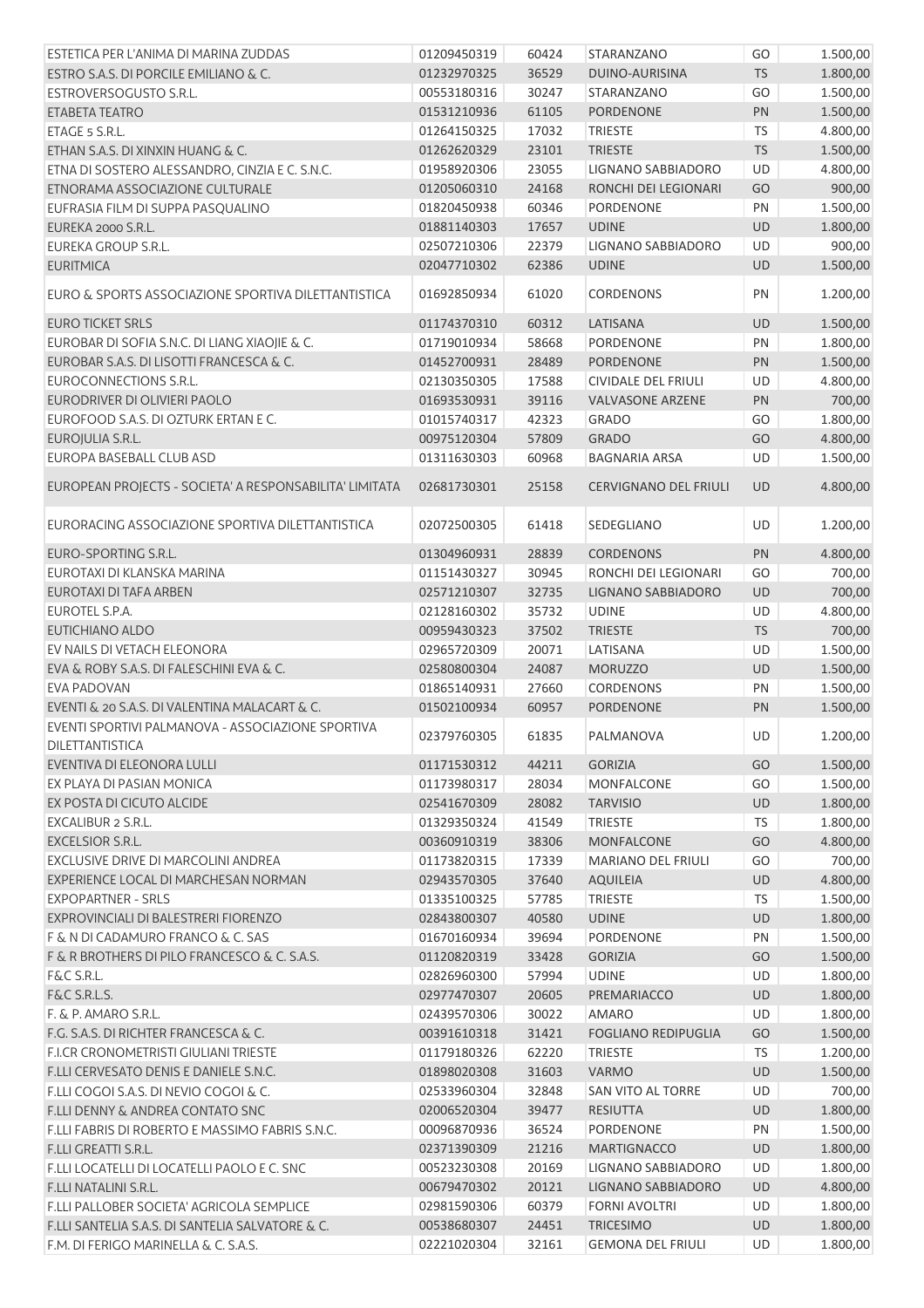| F.M.A. DI CARLESSO FAUSTO E CRAIGHERO MARTA SNC                                   | 02638050308 | 57793 | <b>ARTA TERME</b>                           | <b>UD</b> | 1.500,00 |
|-----------------------------------------------------------------------------------|-------------|-------|---------------------------------------------|-----------|----------|
| F.M.T. DI GOLINELLI TOMASO                                                        | 01171610312 | 23930 | <b>GRADO</b>                                | GO        | 1.800,00 |
| F.R.A. IMMOBILIARE SOCIETA' A RESPONSABILITA' LIMITATA<br><b>SEMPLIFICATA</b>     | 02779690300 | 40409 | LATISANA                                    | <b>UD</b> | 4.800,00 |
| F.T.C. S.A.S. DI TOMASIN ERSILIA & C.                                             | 00540630316 | 32531 | STARANZANO                                  | GO        | 1.500,00 |
| F.V. GEL SOCIETA' A RESPONSABILITA' LIMITATA SEMPLIFICATA                         | 02878490305 | 30204 | <b>LIGNANO SABBIADORO</b>                   | <b>UD</b> | 1.500,00 |
| FA.GU. S.R.L.                                                                     | 02130560309 | 23666 | LIGNANO SABBIADORO                          | UD        | 4.800,00 |
| FA.MA - SOCIETA' A RESPONSABILITA' LIMITATA                                       | 01271200329 | 18307 | <b>TRIESTE</b>                              | <b>TS</b> | 900,00   |
| FA.TA. S.A.S. DI STABILE TAMARA & C.                                              | 02235380306 | 32889 | <b>AQUILEIA</b>                             | UD        | 1.500,00 |
| <b>FABBO FABIO</b>                                                                | 01101220323 | 24289 | <b>TRIESTE</b>                              | TS        | 700,00   |
| <b>FABBRO ITALO</b>                                                               | 00235010303 | 28505 | <b>TREPPO GRANDE</b>                        | UD        | 1.800,00 |
| <b>FABBRO MARCO</b>                                                               | 01792200931 | 21857 | LIGNANO SABBIADORO                          | <b>UD</b> | 1.500,00 |
| <b>FABBRO RUDI</b>                                                                | 02415930300 | 22460 | <b>GRADO</b>                                | GO        | 4.800,00 |
| <b>FABBRO RUGGERO</b>                                                             | 01813490933 | 31501 | <b>SAN QUIRINO</b>                          | PN        | 1.500,00 |
|                                                                                   |             |       | SAN FLORIANO DEL                            |           |          |
| <b>FABBRONI FRANCESCO</b>                                                         | 00384750311 | 33008 | <b>COLLIO</b>                               | GO        | 1.800,00 |
| <b>FABEC FRANC</b>                                                                | 00994140325 | 28656 | DUINO-AURISINA                              | <b>TS</b> | 1.800,00 |
| <b>FABI VALENTINA</b>                                                             | 01042500320 | 42755 | <b>TRIESTE</b>                              | TS        | 1.500,00 |
| <b>FABIA VATTOVANI</b>                                                            | 01237940323 | 28423 | <b>TRIESTE</b>                              | <b>TS</b> | 1.500,00 |
| FABIAN BERROA DE NAVARRO AIDA CHERIL                                              | 01738770930 | 31608 | <b>POLCENIGO</b>                            | PN        | 1.500,00 |
| <b>FABIANI LIVIA</b>                                                              | 00790450308 | 42219 | <b>PAULARO</b>                              | <b>UD</b> | 1.800,00 |
| <b>FABIANO ZAINA</b>                                                              | 00000000000 | 38281 | <b>PORPETTO</b>                             | UD        | 900,00   |
| FABIO AUTONOLEGGIO CON CONDUCENTE DI STULIN FABIO                                 | 02832730309 | 20679 | <b>STREGNA</b>                              | <b>UD</b> | 700,00   |
| <b>FABIO BENUSSI</b>                                                              | 00134120328 | 18171 | <b>TRIESTE</b>                              | <b>TS</b> | 1.800,00 |
| <b>FABRIS CLAUDIO</b>                                                             | 01902740305 | 60007 | <b>UDINE</b>                                | <b>UD</b> | 1.500,00 |
| <b>FABRIS COSETTA</b>                                                             | 01106030313 | 20259 | <b>GRADO</b>                                | GO        | 1.800,00 |
| <b>FABRIS FLAVIO</b>                                                              | 01866990300 | 31630 | <b>UDINE</b>                                | <b>UD</b> | 1.500,00 |
| FABRIS SOLUTIONS S.A.S. DI FABRIS ELIGIO & C.                                     | 02277290306 | 36293 | SEDEGLIANO                                  | UD        | 900,00   |
| FABULA VITAE DI EMANUELA RICCIONI                                                 | 02595070307 | 24043 | <b>VENZONE</b>                              | <b>UD</b> | 900,00   |
| <b>FACCA ADRIANO</b>                                                              | 01551520933 | 39815 | <b>SAN QUIRINO</b>                          | PN        | 1.500,00 |
| <b>FACCA DAVIDE</b>                                                               | 01879780938 | 36740 | CORDOVADO                                   | <b>PN</b> | 700,00   |
| <b>FACCA FABRIZIO</b>                                                             | 01551260936 |       |                                             | PN        |          |
| <b>FACCHIN NADIA</b>                                                              |             | 34562 | <b>SAN QUIRINO</b><br><b>VIVARO</b>         |           | 1.500,00 |
| <b>FACCHINI FRANCESCA</b>                                                         | 01826530931 | 38019 |                                             | PN        | 1.800,00 |
|                                                                                   | 01832130932 | 35134 | <b>PORDENONE</b>                            | PN        | 1.800,00 |
| FACCO SONIA                                                                       | 02104270307 | 62351 | <b>CODROIPO</b>                             | UD        | 650,00   |
| FACINI MARCO S.A.S.                                                               | 02203000308 | 28881 | <b>BUIA</b>                                 | UD        | 1.800,00 |
| <b>FADELLI FRANCO</b>                                                             | 01317600326 | 33818 | <b>TRIESTE</b>                              | TS        | 1.800,00 |
| <b>FAENZA LEONE</b>                                                               | 00674850805 | 31732 | <b>TRIESTE</b>                              | TS        | 1.800,00 |
| <b>FAGGIANI IVANO</b>                                                             | 01052800305 | 20927 | LATISANA                                    | <b>UD</b> | 1.500,00 |
| <b>FAGGION DOMENICO</b>                                                           | 00000000000 | 37405 | <b>TRIESTE</b>                              | TS        | 900,00   |
| <b>FAGGIONATO GIOVANNI</b>                                                        | 01510050303 | 29272 | <b>FIUMICELLO VILLA</b><br><b>VICENTINA</b> | <b>UD</b> | 1.500,00 |
| FAIRPLAY MASSIMO BERTONI ASSOCIAZIONE SPORTIVA<br><b>DILETTANTISTICA</b>          | 01303480329 | 57851 | DUINO-AURISINA                              | TS        | 1.200,00 |
| FAIRY MOON DI SCORCIA MARIA ELENA                                                 | 01292010327 | 35228 | <b>TRIESTE</b>                              | <b>TS</b> | 1.500,00 |
| <b>FAIT LUCIANO</b>                                                               | 00421890310 | 29021 | <b>GORIZIA</b>                              | GO        | 700,00   |
| <b>FAIT ROBERTO</b>                                                               | 00461030314 | 20531 | <b>GORIZIA</b>                              | GO        | 700,00   |
| <b>FALCIANO VINCENZO</b>                                                          | 00000000000 | 19149 | SAN DORLIGO DELLA<br>VALLE                  | <b>TS</b> | 900,00   |
| <b>FALCOMER FRANCESCO</b>                                                         | 01155140310 | 38620 | <b>MONFALCONE</b>                           | GO        | 1.500,00 |
| <b>FALCOMER MICHELE</b>                                                           | 02421820305 | 28589 | LIGNANO SABBIADORO                          | UD        | 1.500,00 |
| FALCONE ROBERTA & DAPRETTO STEFANO S.N.C.                                         | 00765500327 | 22795 | <b>TRIESTE</b>                              | <b>TS</b> | 1.800,00 |
| FALCONSTAR BASKET SOCIETA' SPORTIVA DILETTANTISTICA A<br>RESPONSABILITA' LIMITATA | 00174870311 | 30645 | <b>MONFALCONE</b>                           | GO        | 1.500,00 |
| <b>FALESCHINI NELLINA</b>                                                         | 02779080304 | 24504 | <b>PONTEBBA</b>                             | <b>UD</b> | 1.500,00 |
| FAM S.R.L.                                                                        | 01097260317 | 28733 | MONFALCONE                                  | GO        | 1.500,00 |
| <b>FAMA' STEFANIA</b>                                                             | 02021170309 | 34111 | <b>GEMONA DEL FRIULI</b>                    | <b>UD</b> | 1.800,00 |
| FAMI WORK DI IMPERATORE MICHELA                                                   | 01202300313 | 29422 | <b>MONFALCONE</b>                           | GO        | 1.500,00 |
| <b>FAMIANI SARA</b>                                                               | 01333400321 | 16895 | <b>TRIESTE</b>                              | <b>TS</b> | 650,00   |
| FAMIGLIA FILAFERRO SOCIETA' A RESPONSABILITA' LIMITATA                            |             |       |                                             |           |          |
| <b>SEMPLIFICATA</b>                                                               | 02778200309 | 20904 | <b>OVARO</b>                                | UD        | 4.800,00 |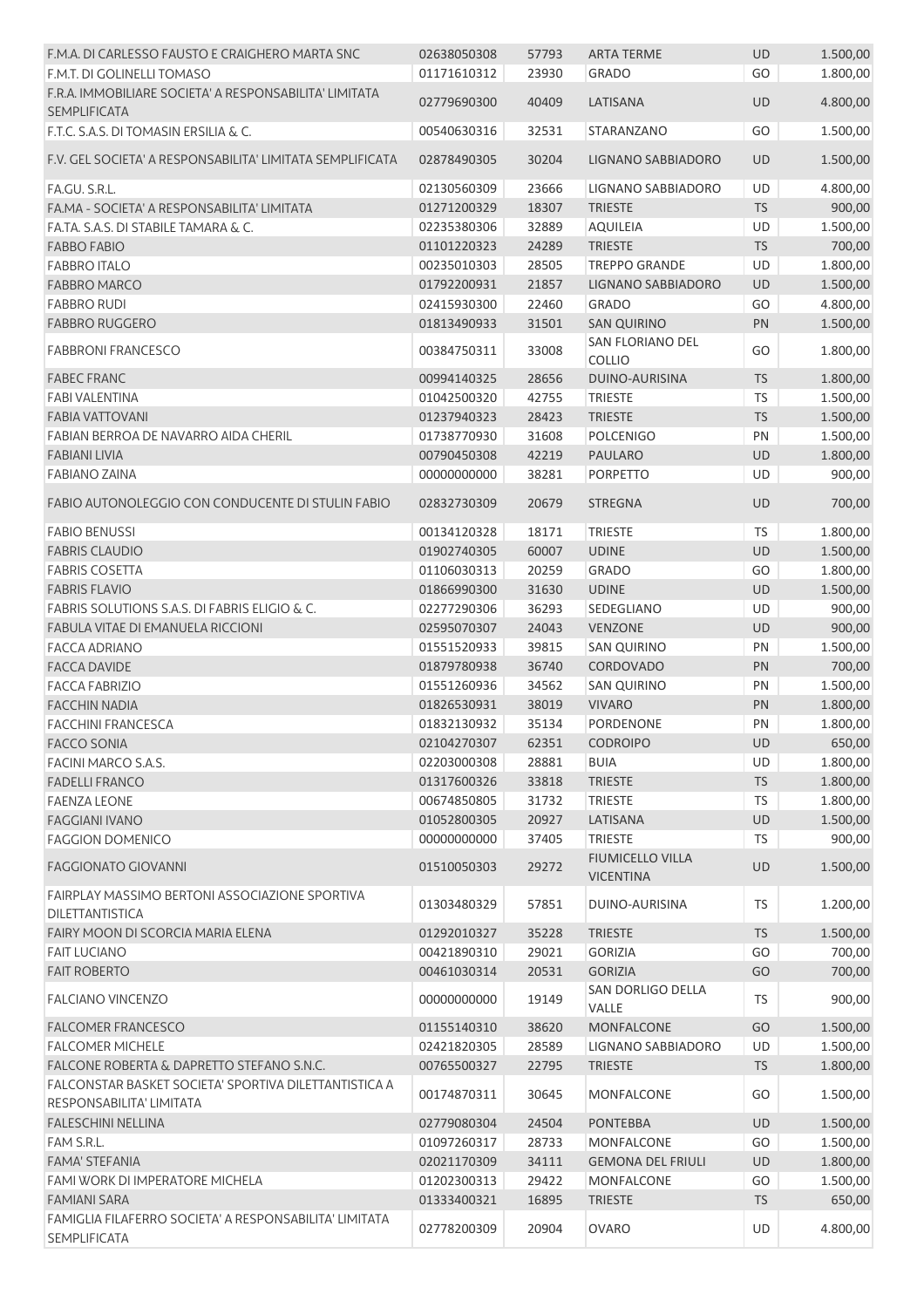| FAMIGLIA PARAVANO SOCIETA' SEMPLICE AGRICOLA                                                                                    | 02888260300 | 35567          | <b>POVOLETTO</b>                         | <b>UD</b> | 1.800,00 |
|---------------------------------------------------------------------------------------------------------------------------------|-------------|----------------|------------------------------------------|-----------|----------|
| <b>FAMILIA S.R.L.</b>                                                                                                           | 02251000309 | 20179          | <b>MANZANO</b>                           | UD        | 1.500,00 |
| <b>FANELLI FABRIZIO NICOLA</b>                                                                                                  | 01240090322 | 17045          | <b>TRIESTE</b>                           | <b>TS</b> | 1.500,00 |
| <b>FANFARILLO ANGELO</b>                                                                                                        | 00454220310 | 34687          | SAN CANZIAN D'ISONZO                     | GO        | 700,00   |
| <b>FANIN ADRIANO</b>                                                                                                            | 02856920307 | 38918          | <b>BAGNARIA ARSA</b>                     | <b>UD</b> | 1.800,00 |
| <b>FANO GABRIELE</b>                                                                                                            | 00915470322 | 31889          | <b>TRIESTE</b>                           | <b>TS</b> | 700,00   |
| <b>FANT ANNA</b>                                                                                                                | 02692710300 | 37814          | <b>REANA DEL ROIALE</b>                  | UD        | 1.500,00 |
| <b>FANTASTIFICIO S.R.L.</b>                                                                                                     | 01086450325 | 57930          | <b>TRIESTE</b>                           | <b>TS</b> | 1.500,00 |
| <b>FANTASY CAKES DI MATTIUZ ELENA</b>                                                                                           | 01749930937 | 26682          | <b>MEDUNO</b>                            | PN        | 1.500,00 |
| <b>FANTIN RITA</b>                                                                                                              | 00648830305 | 30279          | <b>VILLA SANTINA</b>                     | UD        | 1.500,00 |
| <b>FANTIN SUSI</b>                                                                                                              | 01842380931 | 27362          | <b>SAN VITO AL</b><br><b>TAGLIAMENTO</b> | PN        | 1.500,00 |
| <b>FANTINI FIORELLA</b>                                                                                                         | 01910690302 | 24645          | SAN GIORGIO DI NOGARO                    | UD        | 1.500,00 |
| <b>FANTINI IGOR</b>                                                                                                             | 02826470300 | 17390          | <b>VILLA SANTINA</b>                     | UD        | 1.500,00 |
| <b>FANTINI LUIGINO</b>                                                                                                          | 00673670303 | 30913          | RIVIGNANO TEOR                           | UD        | 1.500,00 |
| FARFALLE NELLA TESTA SOCIETA' COOPERATIVA                                                                                       | 02759170307 | 20764          | <b>BORDANO</b>                           | UD        | 4.800,00 |
| FARIELLO GIOVANNI & MARCUCCI LUCIANA - SOCIETA' IN<br>NOME COLLETTIVO                                                           | 00950900324 | 31528          | <b>TRIESTE</b>                           | TS        | 1.500,00 |
| <b>FASAN ROBERTO</b>                                                                                                            | 01787370939 | 27156          | <b>SACILE</b>                            | PN        | 700,00   |
| <b>FASANO FEDERICA</b>                                                                                                          | 02811780309 | 47323          | <b>BASILIANO</b>                         | UD        | 1.500,00 |
| <b>FASCI ROCCO ANSELMO ALDO</b>                                                                                                 | 02516900301 | 21608          | <b>TALMASSONS</b>                        | UD        | 1.800,00 |
| <b>FASSI SARAH ADELE</b>                                                                                                        | 02859170306 | 21731          | <b>SAURIS</b>                            | UD        | 1.500,00 |
| FAST & FURIO SAILING SOCIETA' A RESPONSABILITA' LIMITATA                                                                        |             |                |                                          |           |          |
| SEMPLIFICATA                                                                                                                    | 01310050321 | 29536          | <b>TRIESTE</b>                           | <b>TS</b> | 1.500,00 |
| <b>FATTORI CRISTIAN</b>                                                                                                         | 02801550308 | 36546          | <b>CAMPOFORMIDO</b>                      | UD        | 700,00   |
| <b>FATTORI DANIELA</b>                                                                                                          | 01887150306 | 38600          | <b>FAEDIS</b>                            | <b>UD</b> | 1.800,00 |
| FATTORI DI BONTA' DI FATTORI MARIA CRISTINA                                                                                     | 02794930301 | 38615          | <b>UDINE</b>                             | UD        | 1.500,00 |
| <b>FATTORI LUCA</b>                                                                                                             | 02735370302 | 41006          | <b>UDINE</b>                             | UD        | 1.500,00 |
| FATTORIA GELINDO DEI MAGREDI DI TREVISANUTTO PIETRO<br>ENRICO, DONATELLO, GELINDO, TIZIANO, ELENA E CHIARA<br>SOCIETA' SEMPLICE | 01465500930 | 22066          | <b>VIVARO</b>                            | PN        | 1.800,00 |
| FATTORIA RUBINI DI DILETTA RUBINI                                                                                               | 02753960307 | 42345          | <b>CIVIDALE DEL FRIULI</b>               | UD        | 900,00   |
| FATTORIA ZOFF SOCIETA' AGRICOLA SOCIETA' SEMPLICE                                                                               |             |                | <b>CORMONS</b>                           | GO        |          |
| <b>FAUNER FILIPPO</b>                                                                                                           | 01176780318 | 22581          |                                          |           | 900,00   |
|                                                                                                                                 | 02928380308 | 22655          | SAPPADA                                  | <b>UD</b> | 900,00   |
| <b>FAUNER GUENDALINA</b>                                                                                                        | 02896490303 | 38123          | SAN DANIELE DEL FRIULI                   | UD        | 1.800,00 |
| <b>FAVARETTO ISABELLA</b>                                                                                                       | 04533160265 | 60984<br>44050 | <b>BUDOIA</b>                            | PN<br>UD  | 650,00   |
| <b>FAVATO SUSJ REGINA</b>                                                                                                       | 02437490309 |                | LATISANA                                 |           | 1.500,00 |
| <b>FAVERO RAFFAELE</b>                                                                                                          | 02044390306 | 17947          | LIGNANO SABBIADORO                       | <b>UD</b> | 4.800,00 |
| FAVOLE INDIANE DI DALWER ALI NEWAZ                                                                                              | 01274340320 | 36403          | <b>TRIESTE</b>                           | <b>TS</b> | 1.800,00 |
| <b>FAVRET GIANANTONIO</b>                                                                                                       | 01549250932 | 40149          | <b>POLCENIGO</b>                         | PN        | 1.800,00 |
| <b>FAVRETTO DANIELA</b>                                                                                                         | 01060160320 | 34130          | <b>TRIESTE</b>                           | <b>TS</b> | 1.800,00 |
| <b>FAVRETTO LAURA</b>                                                                                                           | 01205940313 | 39624          | <b>MONFALCONE</b>                        | GO        | 900,00   |
| <b>FDA SRLS</b>                                                                                                                 | 01878430931 | 40193          | <b>SACILE</b>                            | PN        | 1.800,00 |
| FDM TOURS S.R.L.                                                                                                                | 01657370936 | 20554          | <b>FIUME VENETO</b>                      | PN        | 700,00   |
| <b>FDPINETA SRLS</b>                                                                                                            | 02986910301 | 18291          | LIGNANO SABBIADORO                       | UD        | 1.500,00 |
| FE' DI HOSSAIN DELOWER                                                                                                          | 01161580319 | 26050          | <b>UDINE</b>                             | <b>UD</b> | 1.800,00 |
| <b>FEARLESS BOXING TEAM ASD</b>                                                                                                 | 02119600308 | 60449          | <b>CODROIPO</b>                          | UD        | 1.200,00 |
| FEDE S.R.L.                                                                                                                     | 01050420312 | 28972          | <b>MARIANO DEL FRIULI</b>                | GO        | 1.800,00 |
| <b>FEDEALE S.R.L.</b>                                                                                                           | 01206090316 | 25996          | <b>GRADO</b>                             | GO        | 1.800,00 |
| <b>FEDELE ANTONIO</b>                                                                                                           | 01207690320 | 42265          | <b>TRIESTE</b>                           | TS        | 700,00   |
| <b>FEDERICA NONINO</b>                                                                                                          | 02524440308 | 41955          | SAN DANIELE DEL FRIULI                   | UD        | 1.500,00 |
| FEDERICA TORRESIN, KRYS & C. S.N.C.                                                                                             | 01123790329 | 23474          | <b>TRIESTE</b>                           | <b>TS</b> | 1.800,00 |
| <b>FEDERICO FABIANA</b>                                                                                                         | 00316960327 | 22941          | <b>TRIESTE</b>                           | <b>TS</b> | 1.500,00 |
| FEDOROVYCH MARYNA                                                                                                               | 01699580930 | 26516          | ROVEREDO IN PIANO                        | PN        | 1.800,00 |
| <b>FEDRIGO ANTONELLO</b>                                                                                                        | 01607950936 | 39604          | <b>POLCENIGO</b>                         | PN        | 1.800,00 |
| FEDRIGO LIVIO & C. S.N.C.                                                                                                       | 02540190309 | 29373          | <b>PONTEBBA</b>                          | UD        | 1.800,00 |
| <b>FEDRIGO ROSA</b>                                                                                                             | 00610220931 | 37878          | AZZANO DECIMO                            | PN        | 1.800,00 |
| FELICIA DI FELICIA SIMEOLI                                                                                                      | 00000000000 | 37770          | <b>TRIESTE</b>                           | <b>TS</b> | 900,00   |
| <b>FELIX SRL</b>                                                                                                                | 01215690320 | 61054          | <b>TRIESTE</b>                           | <b>TS</b> | 1.500,00 |
| <b>FELLET MARIO</b>                                                                                                             | 01860160934 | 61264          | <b>PORCIA</b>                            | PN        | 1.500,00 |
| FEM S.A.S. DI DE LUISA EMANUELE E C.                                                                                            | 02600700302 | 18189          | <b>UDINE</b>                             | UD        | 1.800,00 |
| FENG LIN HUA                                                                                                                    | 01141840312 | 25058          | <b>TRIESTE</b>                           | <b>TS</b> | 1.500,00 |
| FENICE SOCIETA' COOPERATIVA SOCIALE ONLUS                                                                                       | 01609440936 | 37783          | <b>CLAUT</b>                             | PN        | 4.800,00 |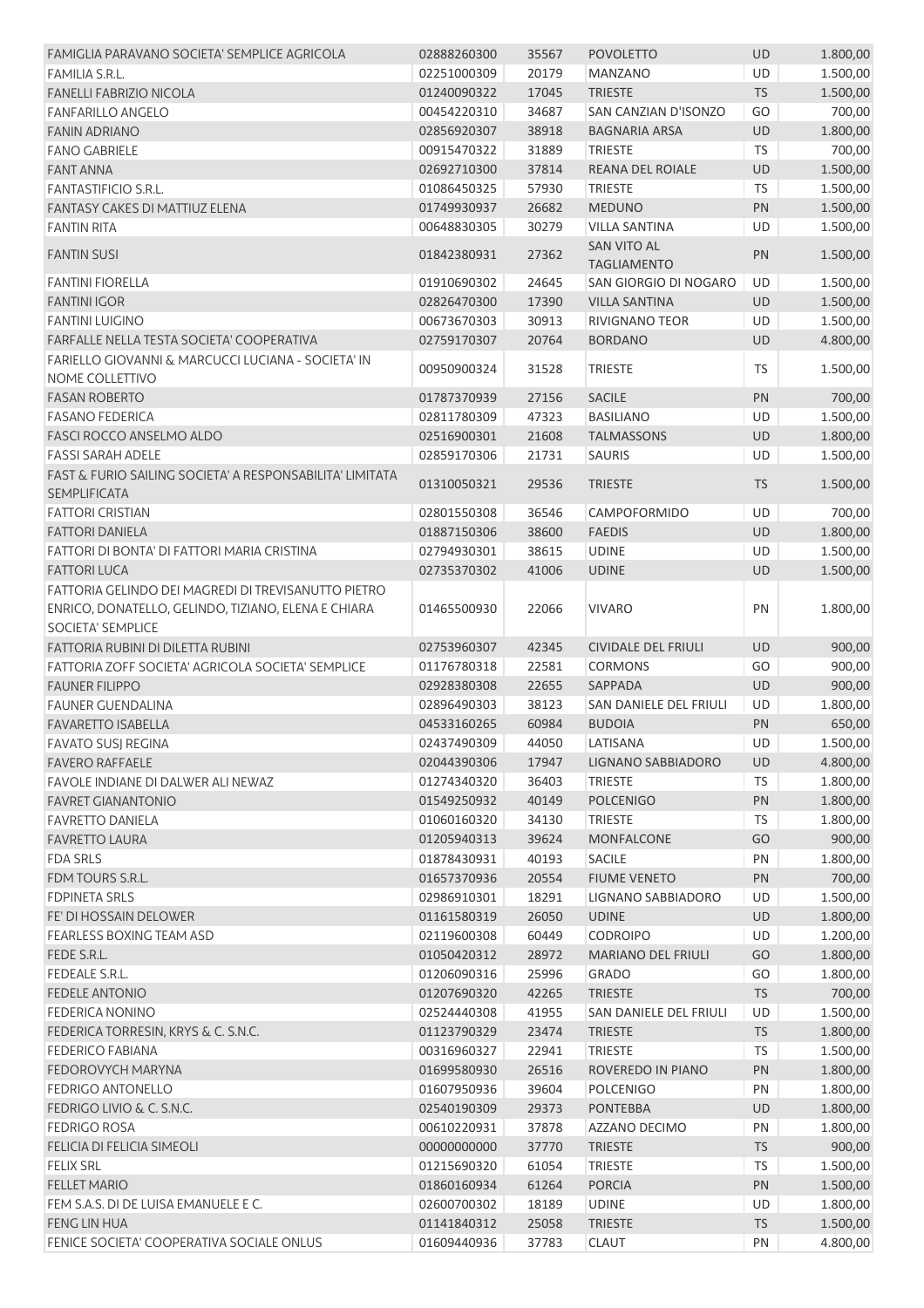| <b>FERAGOTTO SARA</b>                                   | 02855910309 | 37834 | <b>GEMONA DEL FRIULI</b>  | <b>UD</b> | 1.800,00 |
|---------------------------------------------------------|-------------|-------|---------------------------|-----------|----------|
| <b>FERATAJ CYME</b>                                     | 02487300309 | 32692 | <b>RESIUTTA</b>           | UD        | 1.500,00 |
| <b>FERFILA RICCARDO</b>                                 | 01028840328 | 27210 | DUINO-AURISINA            | <b>TS</b> | 1.500,00 |
| <b>FERFOGLIA ERICA</b>                                  | 00997780325 | 23297 | <b>TRIESTE</b>            | <b>TS</b> | 1.800,00 |
| FERFOGLIA MARINA E BRUZZECHESSE PAOLO S.N.C.            | 00395700313 | 34243 | DOBERDO' DEL LAGO         | GO        | 1.800,00 |
| <b>FERFOLJA ANDREJ</b>                                  | 01071760316 | 42342 | DOBERDO' DEL LAGO         | GO        | 1.800,00 |
| <b>FERFOLJA SAIMON</b>                                  | 01189470311 | 17276 | DOBERDO' DEL LAGO         | GO        | 650,00   |
| <b>FERIGO DELFINA</b>                                   | 00756050308 | 41137 | <b>PAULARO</b>            | <b>UD</b> | 1.800,00 |
| FERINO MARIA MELINA                                     | 01949550675 | 30534 | LIGNANO SABBIADORO        | <b>UD</b> | 1.800,00 |
| <b>FERLUGA BARBARA</b>                                  | 00000000000 | 32003 | <b>TRIESTE</b>            | <b>TS</b> | 900,00   |
| <b>FERLUGA GIULIANO</b>                                 | 01236440325 | 40415 | <b>TRIESTE</b>            | <b>TS</b> | 700,00   |
| <b>FERRANTE ANDREA</b>                                  | 02610310308 | 40026 | MANZANO                   | UD        | 700,00   |
| <b>FERRANTE LORENZO</b>                                 | 00878220326 | 42745 | <b>TRIESTE</b>            | <b>TS</b> | 1.800,00 |
| FERRARA IMMACOLATA                                      | 02753720305 | 34142 | <b>UDINE</b>              | UD        | 1.500,00 |
|                                                         |             |       |                           |           |          |
| FERRARI VANNA                                           | 01347730937 | 28444 | <b>FIUME VENETO</b>       | PN        | 1.500,00 |
| <b>FERRARO BEATRICE</b>                                 | 01124100320 | 59913 | <b>TRIESTE</b>            | <b>TS</b> | 1.500,00 |
| <b>FERRAUTI BRUNO</b>                                   | 02827840303 | 27096 | <b>TARVISIO</b>           | UD        | 1.800,00 |
| FERRAZZOLI GIAMPAOLO                                    | 01030320327 | 26039 | <b>TRIESTE</b>            | <b>TS</b> | 700,00   |
| FERRIGNO MASSIMO                                        | 01094460324 | 39692 | <b>TRIESTE</b>            | <b>TS</b> | 700,00   |
| <b>FERRO ANDREA</b>                                     | 02903970305 | 33328 | <b>UDINE</b>              | UD        | 1.500,00 |
| <b>FERROLI MARTINA</b>                                  | 01800930933 | 32727 | <b>TRAMONTI DI SOTTO</b>  | PN        | 900,00   |
| <b>FERUGLIO ANNA</b>                                    | 00000000000 | 35961 | <b>RIVIGNANO TEOR</b>     | UD        | 900,00   |
| <b>FERUGLIO IVAN</b>                                    | 01795200300 | 38535 | <b>UDINE</b>              | <b>UD</b> | 700,00   |
| <b>FERUGLIO MARIA</b>                                   | 01706180302 | 32741 | <b>POVOLETTO</b>          | <b>UD</b> | 1.500,00 |
| <b>FESTA ADRIANO</b>                                    | 02277130304 | 59657 | <b>TARVISIO</b>           | UD        | 650,00   |
| FESTA DEL PESCE S.A.S. DI GUIDO DOZ & C.                | 00838180321 | 19574 | <b>TRIESTE</b>            | <b>TS</b> | 1.800,00 |
| FESTA PIU' DI NACCI PAOLA                               | 02272740305 | 58203 | <b>VENZONE</b>            | UD        | 1.500,00 |
| FEUDO S.R.L.                                            | 01572390936 | 33902 | SPILIMBERGO               | PN        | 1.500,00 |
| FFEVENTS & MANAGEMENTS S.R.L.S.                         | 01196260317 | 26153 | <b>GORIZIA</b>            | GO        | 1.500,00 |
|                                                         |             |       |                           |           |          |
| FIDEMI SOCIETA' A RESPONSABILITA' LIMITATA SEMPLIFICATA | 02995550304 | 58229 | <b>UDINE</b>              | UD        | 1.500,00 |
| <b>FIEGHEL GIORGIO</b>                                  | 01241250321 | 21788 | <b>TRIESTE</b>            | <b>TS</b> | 700,00   |
| <b>FIERRO ERSILIA</b>                                   | 02028150304 | 26017 | <b>UDINE</b>              | UD        | 1.500,00 |
| FIERRO MARIANTONIA                                      | 02241230305 | 17682 | <b>UDINE</b>              | <b>UD</b> | 1.500,00 |
| <b>FIERRO SRL</b>                                       | 02721100309 | 30044 | <b>UDINE</b>              | UD        | 1.800,00 |
| FIGINI ALESSANDRO                                       | 02820020309 | 19879 | <b>MORUZZO</b>            | <b>UD</b> | 1.500,00 |
| FIGURELLA START S.R.L.                                  | 04390870261 | 62176 | PORDENONE                 | PN        | 1.500,00 |
|                                                         |             |       | <b>FIUMICELLO VILLA</b>   |           |          |
| FILA' FIABE DI PUNTIN ELENA                             | 02628760304 | 31416 | <b>VICENTINA</b>          | <b>UD</b> | 900,00   |
| FILAFERRO VALENTINA                                     | 02947010308 | 24557 | CASSACCO                  | <b>UD</b> | 1.500,00 |
| <b>FILIPESCU LUMINITA</b>                               | 00000000000 | 31658 | <b>TRIESTE</b>            | <b>TS</b> | 650,00   |
| <b>FILIPPI ALESSANDRA</b>                               | 01683820938 | 27587 | <b>MANIAGO</b>            | PN        | 1.500,00 |
| FILIPPI LINO E FEDERICO                                 | 00643060304 | 36600 | <b>CASTIONS DI STRADA</b> | <b>UD</b> | 1.800,00 |
| <b>FILIPPI LUIGI E MASSIMO</b>                          | 01420910307 | 34699 | <b>CASTIONS DI STRADA</b> | UD        |          |
|                                                         |             |       |                           |           | 1.800,00 |
| <b>FILIPPI MAURO</b>                                    | 01073320317 | 18579 | <b>MONFALCONE</b>         | GO        | 1.800,00 |
| <b>FILIPPI PIETRO</b>                                   | 01255190322 | 26604 | <b>TRIESTE</b>            | <b>TS</b> | 1.500,00 |
| <b>FILIPPI RENATO</b>                                   | 01945590303 | 23729 | LIGNANO SABBIADORO        | UD        | 4.800,00 |
| <b>FILIPPIN ALESSANDRO</b>                              | 01160360937 | 24964 | CAVASSO NUOVO             | PN        | 1.500,00 |
| FILIPUTTI OSCAR                                         | 00566520300 | 24080 | PAVIA DI UDINE            | UD        | 1.800,00 |
| <b>FILM SRL</b>                                         | 02905550303 | 58582 | PREMARIACCO               | UD        | 1.500,00 |
| FILNICO S.N.C. DI ANDREA MOREA E DANIELA CONCINA        | 01209840329 | 34079 | <b>TRIESTE</b>            | <b>TS</b> | 1.500,00 |
| <b>FILOGRANO PAMELA ELISA</b>                           | 01209030319 | 59608 | <b>GORIZIA</b>            | GO        | 1.500,00 |
| FILOXENIA - SOCIETA' A RESPONSABILITA' LIMITATA         | 01051990321 | 27584 | <b>TRIESTE</b>            | <b>TS</b> | 900,00   |
| FIN.NAM S.R.L.                                          | 02260980301 | 22589 | <b>MANZANO</b>            | UD        | 1.500,00 |
| FINORANGE S.R.L.                                        | 01208030328 | 42485 | <b>MONFALCONE</b>         | GO        | 1.500,00 |
| <b>FINZI MARTA</b>                                      | 00000000000 | 34995 | <b>TRIESTE</b>            | <b>TS</b> | 900,00   |
| FIOCCOGELATO DI CORAZZA MARIA TERESA                    | 01140930932 | 24600 | <b>FIUME VENETO</b>       | PN        | 1.500,00 |
| FIOR DI LOTO DI CHEN XIAOHUA                            | 01001750320 | 23806 | <b>TRIESTE</b>            | <b>TS</b> | 1.800,00 |
| FIOR DI VENERE DI TAGLIALEGNA MIRIAM                    | 01129400311 | 33790 | <b>CORMONS</b>            | GO        | 1.500,00 |
| <b>FIOR FLAVIO</b>                                      | 01899220303 | 22182 | <b>OVARO</b>              | <b>UD</b> | 1.500,00 |
| FIORE D'ORIENTE DI JIANG DONGHUA                        | 02866740307 | 24357 | <b>UDINE</b>              | <b>UD</b> | 1.500,00 |
| FIORETTI CRISTIANA                                      | 01099420323 | 29443 | <b>TRIESTE</b>            | <b>TS</b> | 1.500,00 |
| <b>FIORETTI FILIPPO</b>                                 | 01145610323 | 28246 | <b>TRIESTE</b>            | <b>TS</b> | 700,00   |
|                                                         |             |       |                           |           |          |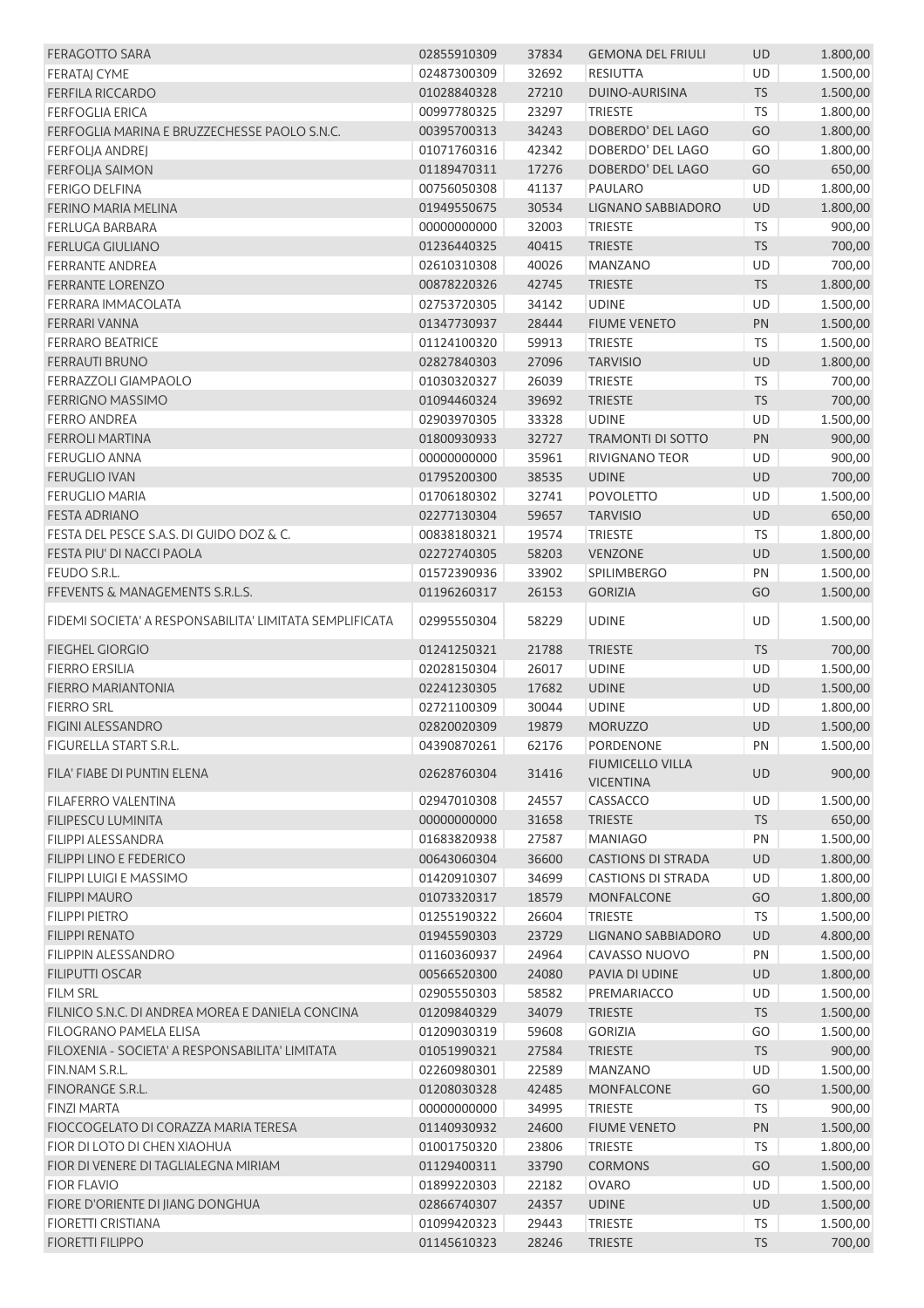| <b>FIORETTI VALERIO</b>                                | 02499040307 | 38055 | <b>RUDA</b>                  | UD        | 700,00   |
|--------------------------------------------------------|-------------|-------|------------------------------|-----------|----------|
| FIORINI SNC DI BASSANESE TULLIO & FIGLI                | 00855060323 | 25529 | <b>TRIESTE</b>               | <b>TS</b> | 900,00   |
| FISCHIETTO S.N.C. DI PENSA GERMANO & GILDA             | 02623460306 | 27374 | <b>UDINE</b>                 | UD        | 1.500,00 |
| FISH & CHIPS S.A.S. DI GRYMUZA KATARZYNA & C.          | 01171920315 | 17610 | <b>MONFALCONE</b>            | GO        | 1.800,00 |
| <b>FISIOSPORT TEAM ASD</b>                             | 00000000000 | 61776 | CORDOVADO                    | PN        | 1.200,00 |
| FIT&FUN BY SANDRA GIO                                  | 01306440320 | 61001 | <b>TRIESTE</b>               | <b>TS</b> | 1.200,00 |
| FITAPP SRL SOCIETA' SPORTIVA DILETTANTISTICA           | 02761240304 | 31494 | <b>CIVIDALE DEL FRIULI</b>   | UD        | 1.500,00 |
| FITLAB & CO. A.S.D.                                    | 00000000000 | 61395 | SAVOGNA D'ISONZO             | GO        | 1.200,00 |
| FITNESS LAB DI ANDREA DOTTESCHINI                      | 01228510325 | 58703 | <b>TRIESTE</b>               | TS        | 1.200,00 |
| FITNESS UNIVERSITY SOCIETA' SPORTIVA DILETTANTISTICA A |             |       |                              |           |          |
| RESPONSABILITA' LIMITATA O IN BREVE FITNESS UNIVERSITY | 02631830300 | 57832 | <b>UDINE</b>                 | UD        | 1.500,00 |
| S.S.D. A R.L.                                          |             |       |                              |           |          |
| FIUME S.R.L.                                           | 01416330932 | 20503 | <b>FIUME VENETO</b>          | PN        | 4.800,00 |
| FIVE FLOWERS DI ELISA BABOS                            | 01302460322 | 19295 | <b>TRIESTE</b>               | <b>TS</b> | 900,00   |
|                                                        |             |       |                              |           |          |
| FLABOREA TOMMASO                                       | 00000000001 | 26283 | SAN PIETRO AL NATISONE       | UD        | 900,00   |
| <b>FLAG ACADEMY TRIESTE</b>                            | 01334630322 | 61657 | <b>TRIESTE</b>               | <b>TS</b> | 1.200,00 |
| FLAIR PASTICCERIA CAFFETTERIA DI CRAVOS MICHELA        | 01123110312 | 27581 | <b>GORIZIA</b>               | GO        | 1.500,00 |
| <b>FLAMIA VALTER</b>                                   | 00558990305 | 34284 | <b>TOLMEZZO</b>              | UD        | 1.500,00 |
| <b>FLAPP ELISABETTA</b>                                | 02728810306 | 30537 | <b>UDINE</b>                 | UD        | 1.500,00 |
| FLASH AGENZIA DI PUBBLICITA' S.R.L.                    | 00891520322 | 58054 | <b>MUGGIA</b>                | <b>TS</b> | 1.500,00 |
| <b>FLEGO CLAUDIO</b>                                   | 01303520322 | 33097 | <b>TRIESTE</b>               | TS        | 1.800,00 |
| <b>FLOCCO KEVIN</b>                                    | 01124810316 | 41947 | <b>CAPRIVA DEL FRIULI</b>    | GO        | 1.500,00 |
| FLÔR - TAXI DI FORGIARINI DANIELE                      | 02467710303 | 26720 | <b>GEMONA DEL FRIULI</b>     | UD        | 700,00   |
| <b>FLOREANI PAOLA</b>                                  | 00000000000 | 40961 | CASSACCO                     | UD        | 900,00   |
| <b>FLORENTINO MANZUETA CANDELARIA</b>                  | 02981630300 | 36376 | <b>TARVISIO</b>              | UD        | 1.800,00 |
| FLORICA S.A.S. DI ROSEANO GIOVANNI SANTO & C.          | 01508550934 | 35908 | <b>VALVASONE ARZENE</b>      | PN        | 1.500,00 |
| <b>FLORIDDIA FRANCO</b>                                | 00000000000 | 22368 | <b>TRIESTE</b>               | TS        | 900,00   |
| <b>FLORIDI CINZIA</b>                                  | 01077680302 | 29365 | <b>TAIPANA</b>               | UD        | 1.800,00 |
| <b>FLORIO CARLO</b>                                    | 01872690936 | 27030 | AZZANO DECIMO                | PN        | 1.500,00 |
| <b>FLORIT RENZO</b>                                    | 01604630309 | 25392 | <b>CERVIGNANO DEL FRIULI</b> | UD        | 1.500,00 |
| <b>FLOWER'S DI BENATI MARLENE</b>                      | 02392570301 | 21072 | <b>MOIMACCO</b>              | UD        | 1.800,00 |
| <b>FLY DANCING ASD</b>                                 | 00000000000 | 59366 | RIVIGNANO TEOR               | UD        | 1.200,00 |
| FLY S.R.L. SEMPLIFICATA UNIPERSONALE                   | 01161620313 | 19020 | <b>GRADO</b>                 | GO        | 1.800,00 |
| <b>FLYVE SRL</b>                                       | 01801190933 | 57842 | <b>TRAVESIO</b>              | PN        | 1.500,00 |
| <b>FOLADORE FRANCESCA</b>                              | 02501530303 | 30164 | <b>RESIA</b>                 | UD        | 1.500,00 |
| FOLEGOTTO LUIGI S.R.L.                                 | 01886770302 | 22165 | <b>UDINE</b>                 | UD        | 1.500,00 |
| FOLKS S.A.S. DI GUEYE NDETE SIMONE                     | 02966920304 | 29912 | <b>UDINE</b>                 | UD        | 1.500,00 |
| <b>FOLLA DENIS</b>                                     | 01718990300 | 29670 | <b>CERVIGNANO DEL FRIULI</b> | UD        | 1.800,00 |
| FONDA MARGHERITA B&B DA NOI                            | 00000000000 | 17071 | <b>TRIESTE</b>               | <b>TS</b> | 900,00   |
| <b>FONDAZIONE LUIGI BON</b>                            | 01614080305 | 36889 | <b>TAVAGNACCO</b>            | <b>UD</b> | 900,00   |
| FONDAZIONE TEATRO NUOVO GIOVANNI DA UDINE              | 02162990309 | 35894 | <b>UDINE</b>                 | UD        | 1.500,00 |
|                                                        |             |       |                              |           |          |
| <b>FONTANA IMELDA</b>                                  | 01042990257 | 21781 | SAPPADA                      | UD        | 4.800,00 |
| FONTANA RUGBY ASSOCIAZIONE SPORTIVA DILETTANTISTICA    | 01569940933 | 61714 | <b>FONTANAFREDDA</b>         | PN        | 1.200,00 |
| <b>FONTANA VALENTINO</b>                               | 01101930319 | 36968 | SAN CANZIAN D'ISONZO         | GO        | 700,00   |
| <b>FONTANALBA S.S.</b>                                 | 02388420305 | 37397 | <b>MORUZZO</b>               | UD        | 900,00   |
| <b>FONTANOT GIOVANNI</b>                               | 01333120325 | 18499 | <b>TRIESTE</b>               | <b>TS</b> | 1.500,00 |
| FOOD ART S.R.L.                                        | 02731630303 | 32618 | <b>UDINE</b>                 | UD        | 1.800,00 |
| FOOD GO SOCIETA' A RESPONSABILITA' LIMITATA            |             |       |                              |           |          |
| <b>SEMPLIFICATA</b>                                    | 02778600300 | 42713 | LIGNANO SABBIADORO           | <b>UD</b> | 1.500,00 |
| <b>FOOD STUDIO &amp; RESTAURANT SRL</b>                | 02944050307 | 31741 | <b>UDINE</b>                 | UD        | 1.800,00 |
| <b>FOOTLIGHTS S.R.L.</b>                               | 01273460327 | 41779 | <b>TRIESTE</b>               | <b>TS</b> | 1.800,00 |
| <b>FOPPA DANIELE</b>                                   | 01286900327 | 32074 | <b>MUGGIA</b>                | TS        | 1.500,00 |
| FORA PAR FORA DI FILIPPO MARCO                         | 02944370309 | 26877 | <b>MARANO LAGUNARE</b>       | UD        | 1.500,00 |
| FORCATE 1970 S.R.L.                                    | 01758840936 | 22246 | <b>FONTANAFREDDA</b>         | PN        | 1.800,00 |
| FORCIGNANO' ERNESTO                                    | 01786910933 | 21901 | ZOPPOLA                      | PN        | 1.500,00 |
| <b>FORESTA ROBERTO</b>                                 | 01725240939 | 27654 | <b>MANIAGO</b>               | PN        | 1.500,00 |
| <b>FORFUN SRL</b>                                      | 02792740306 | 16775 | LIGNANO SABBIADORO           | UD        | 4.800,00 |
| FORGARIA VIVA SOCIETA' COOPERATIVA                     | 02198380301 | 41882 | <b>FORGARIA NEL FRIULI</b>   | UD        | 4.800,00 |
| <b>FORGIARINI LUCIO</b>                                | 00200400307 | 26370 | <b>GEMONA DEL FRIULI</b>     | <b>UD</b> | 700,00   |
| FORMENTIN SUSANNA                                      | 01215030329 | 39747 | <b>TRIESTE</b>               | TS        | 1.500,00 |
| FORMULA DI MACOLA FRANCESCA E DRI LORENZO S.N.C.       | 01339480301 | 27151 | <b>UDINE</b>                 | <b>UD</b> | 1.500,00 |
|                                                        |             |       |                              |           |          |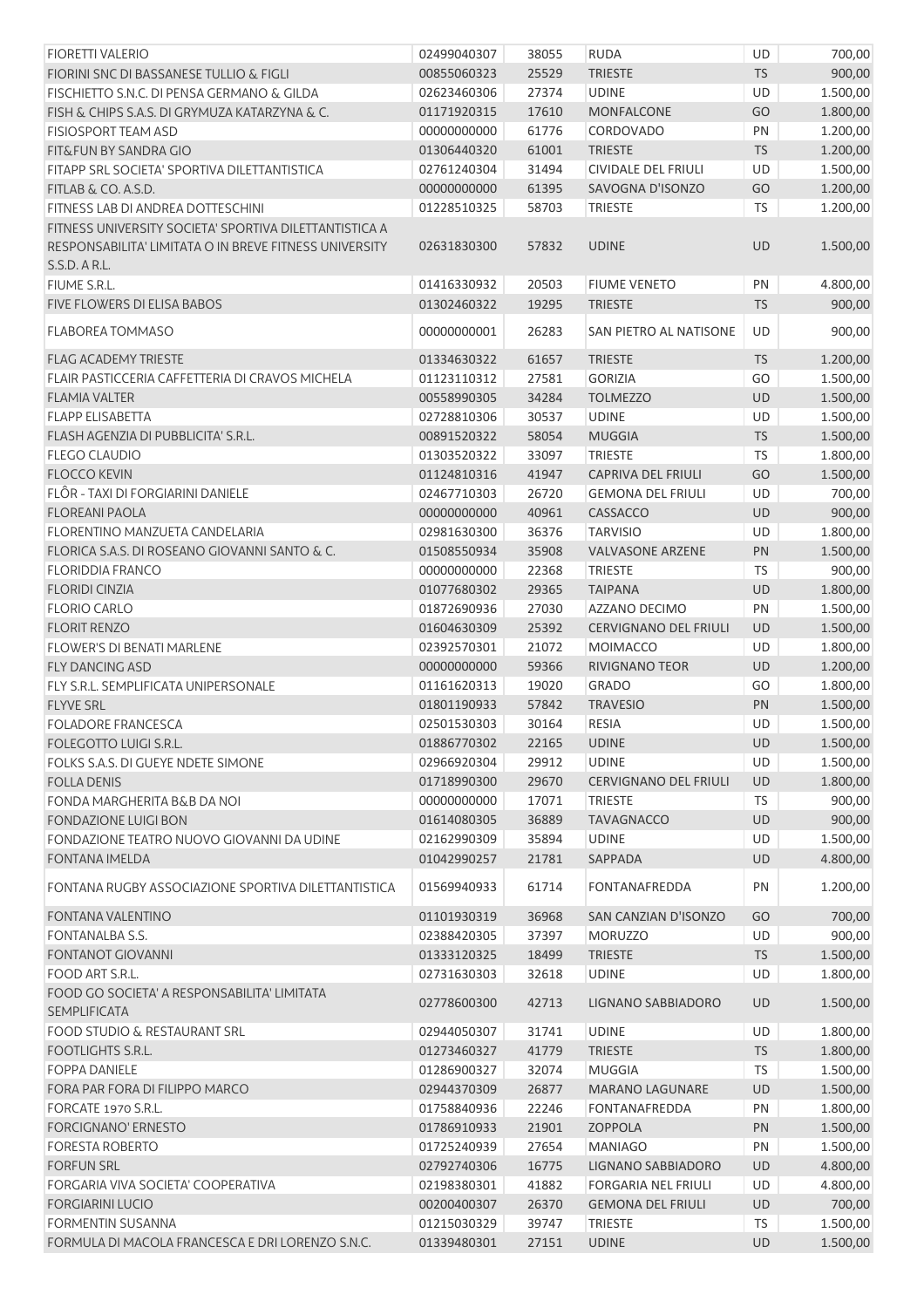| <b>FORNASIER MARINA</b>                                                  | 01753840931 | 29943 | SAN GIORGIO DELLA<br>RICHINVELDA | PN        | 1.500,00 |
|--------------------------------------------------------------------------|-------------|-------|----------------------------------|-----------|----------|
| <b>FORNASIER RENATA</b>                                                  | 01332260932 | 35109 | ARBA                             | PN        | 1.800,00 |
| FORNI DI SOPRA, DOLOMITI IN TUTTI I SENSI-RETE D'IMPRESE                 | 02994240303 | 44797 | <b>FORNI DI SOPRA</b>            | <b>UD</b> | 1.500,00 |
| FORTUNA S.A.S. DI XU GUIWEI                                              | 01180850313 | 60711 | <b>MONFALCONE</b>                | GO        | 1.500,00 |
| FORUM JULII DI MARCHESAN GURANI                                          | 02895040307 | 27414 | <b>CIVIDALE DEL FRIULI</b>       | UD        | 1.500,00 |
| FORVM BOUTIQUE HOTEL DI RADAN SVJETLANA                                  | 01228360325 | 32914 | <b>TRIESTE</b>                   | <b>TS</b> | 4.800,00 |
| FORVM LE CORDERIE SOCIETA' A RESPONSABILITA' LIMITATA<br>SEMPLIFICATA    | 01324200326 | 32665 | <b>TRIESTE</b>                   | TS        | 4.800,00 |
|                                                                          |             |       |                                  |           |          |
| <b>FOSCATO TEODORA</b>                                                   | 01375770938 | 34718 | SEQUALS                          | PN        | 1.800,00 |
| FOUR FOR FIFTY DI RAFFAELLA MONACO & C. S.A.S.                           | 02801590304 | 17162 | <b>UDINE</b>                     | UD        | 1.500,00 |
| <b>FOUR ROSES DI PEPE KATYA</b>                                          | 02941330306 | 22271 | MUZZANA DEL<br><b>TURGNANO</b>   | UD        | 1.500,00 |
| FOX VOLLEY ASSOCIAZIONE SPORTIVA DILETTANTISTICA                         | 01846610937 | 62352 | AZZANO DECIMO                    | PN        | 1.200,00 |
| FOXES SNC DI BARZAN ALESSANDRA & C.                                      | 01589250933 | 29525 | PORDENONE                        | PN        | 1.800,00 |
| <b>FRACCARO CRISTINA</b>                                                 | 01159580321 | 30193 | <b>TRIESTE</b>                   | TS        | 1.500,00 |
| FRAGOLE E MENTA DI PICCO DIANA                                           | 02968360301 | 20105 | <b>ATTIMIS</b>                   | UD        | 900,00   |
| <b>FRAMALICO BRUNO</b>                                                   | 00922480322 | 18479 | <b>TRIESTE</b>                   | <b>TS</b> | 700,00   |
| FRAMAR S.N.C. DI SVENDA MARTINA E GAGGIOLA KETI                          | 02770930309 | 17477 | <b>UDINE</b>                     | UD        | 1.500,00 |
| FRAMP DI FRANCESCA CASTAGNA                                              | 01294450323 | 19959 | <b>MUGGIA</b>                    | <b>TS</b> | 1.800,00 |
| <b>FRANCAVILLA MARIO ANDREA</b>                                          | 01330810324 | 37322 | <b>TRIESTE</b>                   | <b>TS</b> | 650,00   |
| <b>FRANCESCHINI ROMINA</b>                                               | 01225810322 | 21521 | <b>TRIESTE</b>                   | TS        | 700,00   |
| <b>FRANCESCO CANTARELLA</b>                                              | 03003390303 | 58588 | <b>TOLMEZZO</b>                  | UD        | 900,00   |
| FRANCESCONI MICHELANGELO                                                 | 02700210301 | 39648 | <b>CODROIPO</b>                  | UD        | 1.500,00 |
|                                                                          |             |       |                                  |           |          |
| FRANCESCUTTO PAOLO                                                       | 02952340301 | 31320 | <b>UDINE</b>                     | UD        | 900,00   |
| <b>FRANCHIN PAOLO</b>                                                    | 01700350307 | 35925 | <b>UDINE</b>                     | UD        | 1.500,00 |
| FRANCINE CAFE DI NARDO CONCETTA                                          | 01135910311 | 18659 | <b>GORIZIA</b>                   | GO        | 1.500,00 |
| <b>FRANCIOSA GAIA</b>                                                    | 01155320318 | 38760 | <b>GORIZIA</b>                   | GO        | 900,00   |
| <b>FRANCIOSI CATERINA</b>                                                | 00000000000 | 17667 | DUINO-AURISINA                   | <b>TS</b> | 900,00   |
| <b>FRANCIS B&amp;B DI FANTINI ILARIA</b>                                 | 02858760305 | 17530 | <b>TRIESTE</b>                   | TS        | 900,00   |
| <b>FRANCO ETTORE</b>                                                     | 01141870319 | 22053 | <b>GRADO</b>                     | GO        | 900,00   |
| <b>FRANCO JOSE'</b>                                                      | 02851300307 | 33940 | <b>PREPOTTO</b>                  | UD        | 1.800,00 |
| <b>FRANZA FAUSTO</b>                                                     | 00947540324 | 29643 | <b>TRIESTE</b>                   | <b>TS</b> | 700,00   |
| FRASCA DA GIANNI DI CICUTTINI NICOLA                                     | 02502440304 | 30687 | <b>CIVIDALE DEL FRIULI</b>       | UD        | 1.800,00 |
| FRASCA DI CUDICIO BRUNA                                                  | 01553270305 | 33522 | <b>TORREANO</b>                  | UD        | 1.800,00 |
| FRATELLI BANDIERA DI CINZIA PIELI & C. S.N.C.                            | 02314780301 | 22261 | <b>FORNI DI SOPRA</b>            | UD        | 4.800,00 |
| FRATELLI CAPORALE SOCIETA' AGRICOLA SEMPLICE DI<br>CAPORALE ROBERTO E C. | 02976340303 | 22565 | REMANZACCO                       | UD        | 900,00   |
| FRATELLI D.D.C. DI CUDICIO DANIEL E CRISTIAN SNC                         | 02896740301 | 37108 | CIVIDALE DEL FRIULI              | UD        | 1.500,00 |
| FRATELLI LODOLO DI RICCARDO E TIZIANA & C. S.N.C.                        | 02365160304 | 26303 | REMANZACCO                       | UD        | 1.500,00 |
| FRATELLI NEGRINI S.N.C. DI NEGRINI ANGELO E STEFANO                      | 01356170306 | 25563 | FAGAGNA                          | UD        | 1.500,00 |
| FRAZZETTA MARIA GIUSY                                                    | 01332220324 | 37550 | <b>TRIESTE</b>                   | <b>TS</b> | 1.500,00 |
| FRED S.N.C. DI PAGLIA RENATO E DAMO ROBERT                               | 02659980300 | 18478 | <b>UDINE</b>                     | UD        | 1.500,00 |
| FREE SOUL ASD                                                            | 00000000000 | 62070 | <b>PONTEBBA</b>                  | UD        | 1.200,00 |
| FREE TIME SNC DI FERRO MARCO E VALAN DIMITRI                             | 02110110307 | 29961 | <b>GONARS</b>                    | UD        | 1.500,00 |
| FREEDOM SOCIETA' A RESPONSABILITA' LIMITATA                              | 01300210323 | 24141 | <b>TRIESTE</b>                   | <b>TS</b> | 1.800,00 |
| <b>SEMPLIFICATA</b>                                                      |             |       |                                  |           |          |
| FREEDOMLAND S.A.S. DI PAOLO PIRRONE & C.                                 | 01004340319 | 33921 | MONFALCONE                       | GO        | 1.500,00 |
| FREE-TIME SHOW AGENCY DI TONUTTO LINDA & C. S.A.S.                       | 01703500304 | 62327 | <b>UDINE</b>                     | UD        | 1.500,00 |
| <b>FREGONESE GIUSEPPINA</b>                                              | 01856980931 | 30692 | PASIANO DI PORDENONE             | PN        | 1.500,00 |
| FRESCAIDEA DI MATTELLONI MARTA                                           | 01976800308 | 29296 | <b>TAVAGNACCO</b>                | UD        | 1.500,00 |
| <b>FRESCHI MARICA</b>                                                    | 04293150266 | 59766 | <b>CIMOLAIS</b>                  | PN        | 1.500,00 |
| FRESIA S.A.S. DI RACCANELLI CARLA & C.                                   | 01028610317 | 30460 | <b>CORNO DI ROSAZZO</b>          | UD        | 1.500,00 |
| FRI.GEL DI CERCENA' SANDRO                                               | 02829640305 | 58272 | <b>TAVAGNACCO</b>                | UD        | 1.500,00 |
| FRIENDS CAFE' DI CHEN CHENHAN                                            | 01791700931 | 24861 | <b>PORCIA</b>                    | PN        | 1.500,00 |
| FRIENDS CAFE' DI GUAN SHUHUA                                             | 01890910936 | 58821 | <b>PORCIA</b>                    | PN        | 1.500,00 |
| FRIGIDARIUM DI ELENA KISELEVA                                            | 02834240307 | 18908 | <b>BUIA</b>                      | UD        | 1.500,00 |
| <b>FRIGO ELENA</b>                                                       | 02814490302 | 20019 | LIGNANO SABBIADORO               | UD        | 1.500,00 |
| FRILAND S.R.L.                                                           | 02947490302 | 61456 | <b>GEMONA DEL FRIULI</b>         | <b>UD</b> | 900,00   |
|                                                                          |             |       |                                  |           |          |
| FRIO FRIO S.A.S. DI CAMS RITA                                            | 01193050315 | 34607 | RONCHI DEI LEGIONARI             | GO        | 1.500,00 |
| <b>FRISAN DENIS</b>                                                      | 02589610308 | 30425 | <b>UDINE</b>                     | UD        | 700,00   |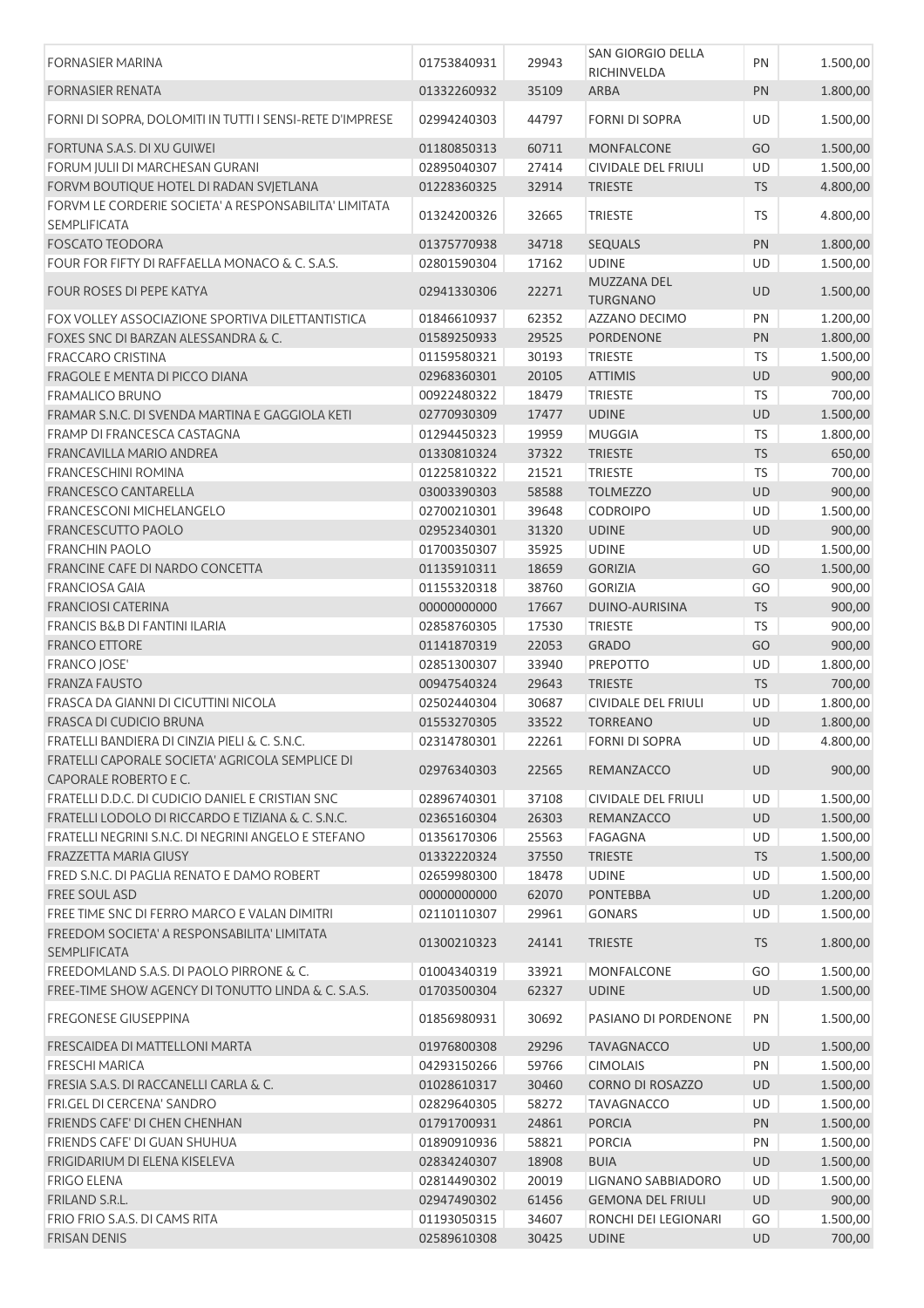| <b>FRISAN ELISA</b>                                                                | 01853020939 | 36228 | <b>AVIANO</b>                            | PN              | 1.500,00 |
|------------------------------------------------------------------------------------|-------------|-------|------------------------------------------|-----------------|----------|
| <b>FRITTOLI MAURIZIO</b>                                                           | 00859640328 | 18179 | <b>TRIESTE</b>                           | <b>TS</b>       | 700,00   |
| FRITTOMISTO SAS DI ITRI LUCA & C.                                                  | 02556350300 | 32887 | PASIAN DI PRATO                          | UD              | 1.500,00 |
| FRIUL RENT DI LALOVICH PAOLO                                                       | 01153680937 | 60090 | <b>UDINE</b>                             | <b>UD</b>       | 1.500,00 |
| FRIUL81 SOFTBALL ASD                                                               | 01717720302 | 61488 | <b>BAGNARIA ARSA</b>                     | <b>UD</b>       | 1.200,00 |
| FRIULBAR DI NASCIVERA PATRIZIA & C. S.A.S.                                         | 01353990300 | 17163 | <b>UDINE</b>                             | UD              | 1.500,00 |
| FRIULBUS DI TONELLOTTO MARIO & C. S.N.C.                                           | 01226530937 | 30172 | CASARSA DELLA DELIZIA                    | PN              | 700,00   |
| FRIULCHEF DI PERNA MASSIMILIANO S.N.C.                                             | 01932740309 | 30367 | <b>UDINE</b>                             | UD              | 1.500,00 |
| <b>FRIULGARDEN SRL</b>                                                             | 02929790307 | 30749 | <b>UDINE</b>                             | <b>UD</b>       | 1.800,00 |
| FRIULI BAR-TRATTORIA DI DE SABBATA ALDO & C. S.N.C.                                | 00264490301 | 21483 | PAVIA DI UDINE                           | UD              | 1.800,00 |
| FRIULI EVENTI DI OTTOMENI GIANLUIGI                                                | 02714560303 | 45830 | PRADAMANO                                | UD              | 1.500,00 |
| FRIULIA HOTELS SOCIETA' A RESPONSABILITA' LIMITATA<br><b>SEMPLIFICATA</b>          | 02779640305 | 30090 | LIGNANO SABBIADORO                       | UD              | 4.800,00 |
| FRIULINCC DI BRAIDOTTI GIAN LUCA                                                   | 02802120309 | 18654 | COLLOREDO DI MONTE<br><b>ALBANO</b>      | UD              | 700,00   |
| <b>FRIULMARANGON SRLS</b>                                                          | 02816980300 | 17799 | <b>BASILIANO</b>                         | UD              | 1.800,00 |
| FRIULVIAGGI DI ALFIO ZAMMATARO S.R.L.                                              | 01792370932 | 16859 | SPILIMBERGO                              | PN              | 700,00   |
| FRONTEMARE DI CASARIN LORENZO & C. SAS                                             | 02407730304 | 26651 | LIGNANO SABBIADORO                       | UD              | 900,00   |
| <b>FU KANGJUN</b>                                                                  | 01305260323 | 28933 | <b>TRIESTE</b>                           | <b>TS</b>       | 1.500,00 |
| <b>FUCHS LORENZO</b>                                                               | 01173480318 | 36428 | <b>MONFALCONE</b>                        | GO              | 1.800,00 |
| FUCINA 4.0 S.R.L.                                                                  | 01185120316 | 36328 | MONFALCONE                               | GO              | 1.500,00 |
| <b>FUEL SRL</b>                                                                    | 02886650304 | 17711 | <b>UDINE</b>                             | <b>UD</b>       | 1.500,00 |
| FULIN RISTORAZIONE S.A.S. DI VENUDO LUCIA TIZIANA & C.                             | 02923540302 | 23201 | <b>RONCHIS</b>                           | UD              | 1.800,00 |
| FULL AGENCY DI BASSI MASSIMO                                                       | 02030040303 | 62134 | CAMPOFORMIDO                             | UD              | 1.500,00 |
| FULL GASS DI SIMONE ANTHONY                                                        | 01179630320 | 34605 | <b>TRIESTE</b>                           | TS              | 1.500,00 |
| FULL RANGE DI BONAZZA MASSIMILIANO                                                 | 00725430326 | 60779 | <b>TRIESTE</b>                           | TS              | 1.500,00 |
| FULL TIME DI SCLIPPA FLAVIA                                                        | 01764310932 | 22545 | CASARSA DELLA DELIZIA                    | PN              | 1.800,00 |
| FULLTIME FITNESS - SOCIETA' SPORTIVA DILETTANTISTICA A<br>RESPONSABILITA' LIMITATA | 02918150307 | 57655 | <b>TAVAGNACCO</b>                        | <b>UD</b>       | 1.200,00 |
| FULVIA S.N.C. DI BIDUT EDI & C.                                                    | 02065970309 | 18805 | LIGNANO SABBIADORO                       | <b>UD</b>       | 4.800,00 |
| <b>FUMOLO LUCIA</b>                                                                | 00000000000 | 37833 | <b>GRADO</b>                             | GO              | 900,00   |
| <b>FUN@FOOD SRL</b>                                                                | 01803950938 | 58791 | PORDENONE                                | PN              | 1.800,00 |
| FUNNYCENTER ACADEMY SOCIETA' SPORTIVA DILETTANTISTICA<br>A R.L.                    | 02785180304 | 42038 | <b>TAVAGNACCO</b>                        | UD              | 1.500,00 |
| FUNSOLUTION DI ALESSANDRO GRIMAZ                                                   | 02987730302 | 27651 | <b>TAVAGNACCO</b>                        | UD              | 1.500,00 |
| FUORISTRADA CLUB 4X4 PORDENONE ASD                                                 | 00560320939 | 61732 | <b>PORDENONE</b>                         |                 | 1.200,00 |
| <b>FUORISTRADA CLUB TOLMEZZO ASD</b>                                               | 00000000000 | 60883 | <b>TOLMEZZO</b>                          | <b>PN</b><br>UD | 1.200,00 |
|                                                                                    |             |       |                                          |                 |          |
| FURIOS SOCIETA' A RESPONSABILITA' LIMITATA SEMPLIFICATA                            | 01869530939 | 34611 | <b>PORDENONE</b>                         | PN              | 1.800,00 |
| FURLAN E TOMASELLI GIANFRANCO S.N.C.                                               | 01077920302 | 33460 | <b>BAGNARIA ARSA</b>                     | UD              | 4.800,00 |
| <b>FURLAN LAURA</b>                                                                | 00953630324 | 33755 | <b>TRIESTE</b>                           | <b>TS</b>       | 700,00   |
| <b>FURLAN PAOLO</b>                                                                | 00461150310 | 37845 | <b>MONFALCONE</b>                        | GO              | 1.500,00 |
| <b>FURLAN SABRINA</b>                                                              | 02968040309 | 31041 | <b>CIVIDALE DEL FRIULI</b>               | UD              | 1.500,00 |
| <b>FURORE S.R.L.</b>                                                               | 02783240308 | 38633 | <b>TRICESIMO</b>                         | UD              | 1.800,00 |
| FUTURA DI SCHNEIDER ANDREA E SCHNEIDER ELENA & C.SAS                               | 01703470300 | 33044 | <b>SAURIS</b>                            | <b>UD</b>       | 1.800,00 |
| FUTURA SNC DI CASALE MAURO & C.                                                    | 01553300938 | 28358 | <b>SAN VITO AL</b><br><b>TAGLIAMENTO</b> | PN              | 1.500,00 |
| FUTURA SPORTING CLUB SNC DI SAN PAOLO ELVIO E C.                                   | 01490680301 | 16942 | <b>UDINE</b>                             | UD              | 1.500,00 |
| FVG BEACH CLUB ASSOCIAZIONE SPORTIVA DILETTANTISTICA                               | 02966230308 | 57972 | <b>UDINE</b>                             | UD              | 1.200,00 |
| FVG BUSINESS CLASS DI PAGNUCCO FRANCESCA & C S.N.C.                                | 01647490935 | 28878 | <b>FIUME VENETO</b>                      | PN              | 700,00   |
| <b>FVG LIVE SRL</b>                                                                | 02852520309 | 35588 | <b>TAVAGNACCO</b>                        | UD              | 1.500,00 |
| G & P DI FLOREANI GIANNA & C. S.A.S.                                               | 02188230300 | 28466 | <b>GEMONA DEL FRIULI</b>                 | UD              | 1.500,00 |
| G E S - S.N.C. DI GIUGOVAZ BRUNO E SANCIN SAVINA                                   | 00757780325 | 31784 | SAN DORLIGO DELLA<br>VALLE               | TS              | 1.800,00 |
| <b>GTTENNIS ASD</b>                                                                | 02985220306 | 61693 | <b>UDINE</b>                             | UD              | 1.200,00 |
| <b>G&amp;G INTERNATIONAL S.R.L.</b>                                                | 01817970930 | 41431 | PORDENONE                                | PN              | 1.500,00 |
| <b>G. &amp; C. SRL</b>                                                             | 02983580305 | 62194 | <b>UDINE</b>                             | UD              | 1.800,00 |
| G. & G. DI BUTTARELLO GERARDO                                                      | 00996790309 | 32427 | <b>GEMONA DEL FRIULI</b>                 | UD              | 1.500,00 |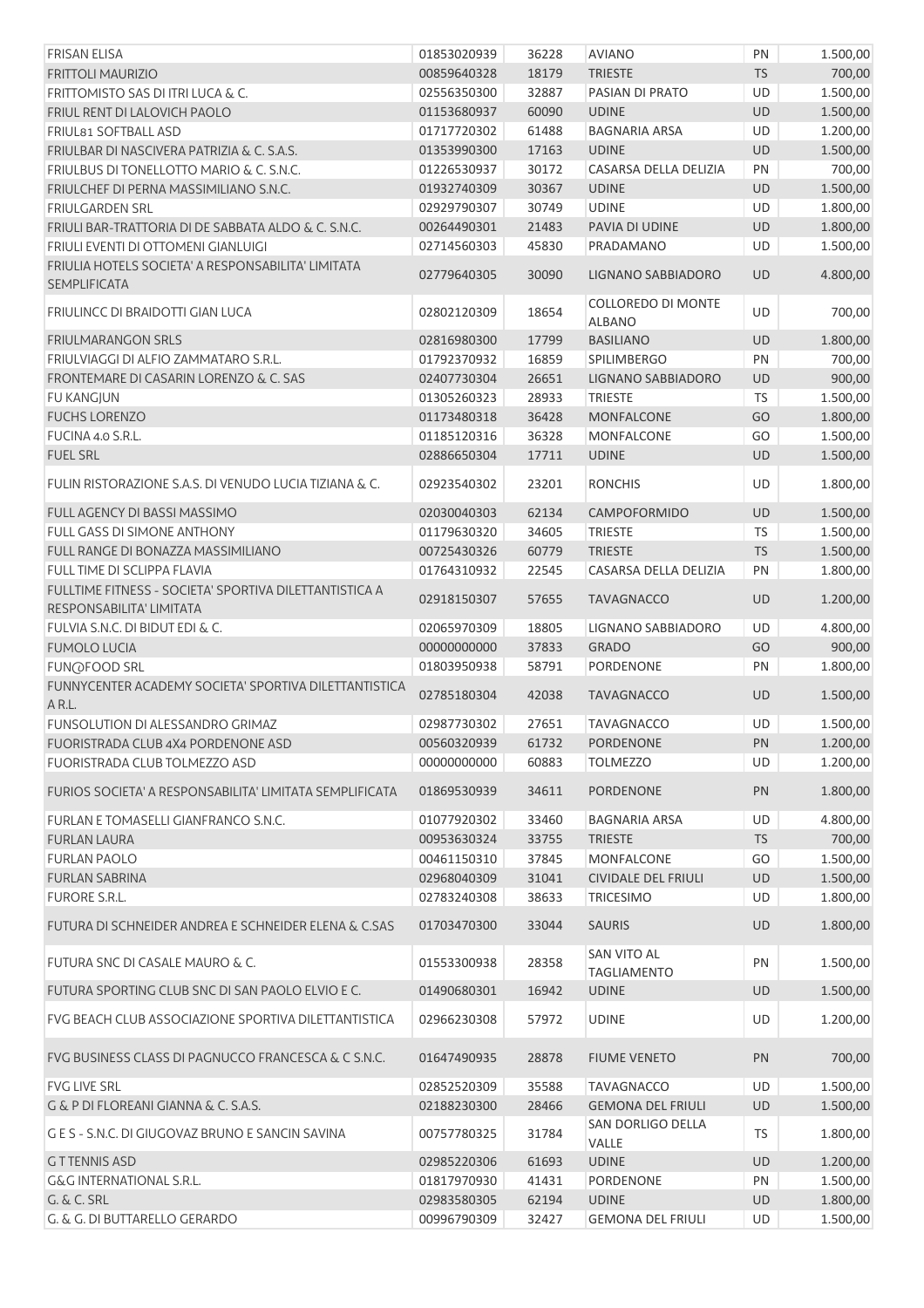| G. & V. S.N.C. DI PILLOSIO GABRIELE & C.                                      | 01395840935 | 38148 | MORSANO AL<br><b>TAGLIAMENTO</b> | PN        | 1.500,00 |
|-------------------------------------------------------------------------------|-------------|-------|----------------------------------|-----------|----------|
| G. E G. DI GIANNI LAPAINE & C. - S.A.S.                                       | 00965420326 | 33270 | <b>TRIESTE</b>                   | <b>TS</b> | 1.800,00 |
| G. E G. DI GOVER ETTORE & C. S.N.C.                                           | 01423970308 | 30494 | LIGNANO SABBIADORO               | UD        | 1.500,00 |
| G. MARKET DI DAVIDE ANTONI & C. S.A.S.                                        | 00301290326 | 21993 | <b>MUGGIA</b>                    | TS        | 4.800,00 |
| G.C.D. PEDALE MANZANESE ASD                                                   | 01500530306 | 61238 | <b>MANZANO</b>                   | UD        | 1.200,00 |
| G.D.M. S.A.S. DI SIMONE ROSSI E C.                                            | 01179740327 | 22507 | <b>TRIESTE</b>                   | <b>TS</b> | 1.800,00 |
| G.F. SNC DI SORCI ELISABETTA & C.                                             | 01255940320 | 32319 | <b>MUGGIA</b>                    | <b>TS</b> | 1.500,00 |
| G.F.I. ALPE ADRIA OFF-ROAD, A.S.D.                                            | 00515270312 | 61785 | <b>GRADISCA D'ISONZO</b>         | GO        | 1.200,00 |
| G.G. STABLE ASSOCIAZIONE SPORTIVA DILETTANTISTICA                             | 00000000000 | 62326 | <b>CANEVA</b>                    | PN        | 1.200,00 |
| G.G.A. SRL                                                                    | 01823510936 | 20751 | <b>POLCENIGO</b>                 | PN        | 1.800,00 |
| G.GROUP SRL - SOCIETA' AGRICOLA                                               | 02608940306 | 41230 | SAN VITO AL TORRE                | UD        | 1.800,00 |
| G.I.M. S.R.L.                                                                 | 01032600320 | 18165 | <b>TRIESTE</b>                   | <b>TS</b> | 1.800,00 |
| G.IM.M. - SAN GIACOMO - S.A R.L. - GESTIONI IMMOBILIARI E<br><b>MOBILIARI</b> | 00274200328 | 16888 | <b>TRIESTE</b>                   | <b>TS</b> | 4.800,00 |
| G.L.R. DI PERRETTA RAFFAELE E MINISINI MARINA S.N.C.                          | 01542430309 | 17650 | <b>TAVAGNACCO</b>                | <b>UD</b> | 1.800,00 |
| G.M. DIMENSIONE DI GIUSEPPE DI GIORGIO S.A.S.                                 | 01922400302 | 59347 | <b>UDINE</b>                     | UD        | 1.500,00 |
| G.M. PUB S.A.S. DI BERTOSSI GIOVANNI E C.                                     | 01006870313 | 42322 | RONCHI DEI LEGIONARI             | GO        | 1.500,00 |
| G.M. S.R.L.                                                                   | 02501880302 | 32224 | <b>TRICESIMO</b>                 | UD        | 1.800,00 |
| G.M.A. S.A.S. DI GARDIMAN MICHELE & C.                                        | 01482570932 | 30953 | MORSANO AL<br><b>TAGLIAMENTO</b> | PN        | 1.500,00 |
| G.S. CANEVA GOTTARDO GIOCHI A.S.D.                                            | 01510240939 | 61671 | CANEVA                           | PN        | 1.200,00 |
| G.S. STELLA ALPINA - ASSOCIAZIONE SPORTIVA<br>DILETTANTISTICA                 | 02839450307 | 61368 | <b>FORNI DI SOPRA</b>            | UD        | 1.500,00 |
| G.S.A. DI BEVILACQUA DENIS & C. SAS                                           | 05091660877 | 36046 | <b>UDINE</b>                     | UD        | 4.800,00 |
| G.S.A. SRL                                                                    | 02934080306 | 25373 | REMANZACCO                       | UD        | 1.500,00 |
| G.VERGA 22                                                                    | 00000000000 | 22882 | <b>TRIESTE</b>                   | <b>TS</b> | 900,00   |
| G3 S.N.C. DI GIARDINI VALTER & C.                                             | 01512690304 | 22750 | <b>UDINE</b>                     | UD        | 1.500,00 |
| GA.SA.SI. SOCIETA' A RESPONSABILITA' LIMITATA SEMPLIFICATA                    | 01280060326 | 42656 | <b>TRIESTE</b>                   | <b>TS</b> | 1.800,00 |
| <b>GABANA DI GREMESE LISA</b>                                                 | 02953750300 | 17949 | <b>UDINE</b>                     | UD        | 1.500,00 |
| <b>GABBANA ROBERTO</b>                                                        | 01865820938 | 39157 | <b>FONTANAFREDDA</b>             | PN        | 1.500,00 |
| <b>GABY RISTOBAR DI SOCACIU GABRIELA</b>                                      | 01154440315 | 22810 | DUINO-AURISINA                   | <b>TS</b> | 1.800,00 |
| GAD S.R.L.                                                                    | 02936490305 | 44332 | PRADAMANO                        | <b>UD</b> | 4.800,00 |
| <b>GADDI MARIA</b>                                                            | 00000000000 | 37790 | <b>GRADO</b>                     | GO        | 900,00   |
| <b>GAGGIA DANIELE</b>                                                         | 00317660322 | 23138 | <b>TRIESTE</b>                   | <b>TS</b> | 1.500,00 |
| <b>GAIA EVENTI DI FRANCESE CHRISTIAN</b>                                      | 01217050325 | 45449 | <b>TRIESTE</b>                   | <b>TS</b> | 1.500,00 |
| <b>GAIOT MASSIMO</b>                                                          | 01727440933 | 18961 | <b>SESTO AL REGHENA</b>          | <b>PN</b> | 1.500,00 |
| <b>GALASSO SALVATORE</b>                                                      | 01743030932 | 19222 | <b>PORDENONE</b>                 | PN        | 1.500,00 |
| <b>GALASSO THOMAS</b>                                                         | 02799740309 | 29255 | <b>GEMONA DEL FRIULI</b>         | <b>UD</b> | 1.500,00 |
| <b>GALATEA S.A.S. DI PINARBASI SADIYE</b>                                     | 01197290313 | 40974 | <b>GRADO</b>                     | GO        | 1.800,00 |
| <b>GALBUSSERA MILENA</b>                                                      | 02433390305 | 19878 | RESIA                            | <b>UD</b> | 1.500,00 |
| <b>GALENO RICCARDO</b>                                                        | 02695360301 | 31938 | <b>CIVIDALE DEL FRIULI</b>       | UD        | 1.800,00 |
| <b>GALIUSSI ROBERTA</b>                                                       | 01230470328 | 19278 | <b>TRIESTE</b>                   | <b>TS</b> | 900,00   |
| GALLERIA ARTEMISIA DI GORI ANNA LUISA                                         | 02092050307 | 46491 | POZZUOLO DEL FRIULI              | UD        | 1.500,00 |
| GALLERY 5 - S.R.L.S.                                                          | 01315000321 | 24975 | <b>TRIESTE</b>                   | <b>TS</b> | 1.800,00 |
| <b>GALLET GERMANA</b>                                                         | 02312310309 | 30228 | <b>RUDA</b>                      | UD        | 1.800,00 |
| GALLI S.N.C. DI ALESSIO & SOFIA GALLI E C.                                    | 02385950304 | 22331 | PRADAMANO                        | <b>UD</b> | 1.500,00 |
| GALLINARO & C. S.N.C.                                                         | 01249690304 | 29087 | <b>VENZONE</b>                   | UD        | 1.800,00 |
| GALLO FORCELLO 2 S.R.L.                                                       | 02159250303 | 20735 | <b>PONTEBBA</b>                  | UD        | 4.800,00 |
| <b>GALLO GIULIO</b>                                                           | 02211340308 | 35372 | LESTIZZA                         | UD        | 1.500,00 |
| <b>GALLO PAOLA</b>                                                            | 01215290329 | 26378 | <b>TRIESTE</b>                   | <b>TS</b> | 700,00   |
| <b>GALLUZZO RAFFAELE</b>                                                      | 02597340302 | 25601 | CAMPOFORMIDO                     | UD        | 700,00   |
| <b>GAMBARDELLA LUIGIA</b>                                                     | 02425960305 | 31289 | LIGNANO SABBIADORO               | UD        | 1.500,00 |
| <b>GAMBELLIN DONATELLA</b>                                                    | 01201190939 | 24762 | SPILIMBERGO                      | PN        | 1.500,00 |
| <b>GAMI HOTEL SERVICE S.R.L.</b>                                              | 02966280303 | 36841 | <b>CERVIGNANO DEL FRIULI</b>     | <b>UD</b> | 1.500,00 |
| GANDINO S.N.C. DI BOER DANIELE & C.                                           | 01835080936 | 16781 | <b>PORCIA</b>                    | PN        | 1.500,00 |
| <b>GANDOLFI ANNA LUISA</b>                                                    | 00000000000 | 37688 | PRAVISDOMINI                     | PN        | 650,00   |
| <b>GANGI S.R.L.</b>                                                           | 02982330306 | 19010 | <b>UDINE</b>                     | UD        | 1.500,00 |
| <b>GANT AGOSTINO</b>                                                          | 00234560936 | 38770 | <b>AVIANO</b>                    | PN        | 700,00   |
| <b>GAO MINFEI</b>                                                             | 02468620808 | 30275 | <b>TRIESTE</b>                   | <b>TS</b> | 1.500,00 |
| GAP EVENTI DI DELLA TOFFOLA LUANA                                             | 01138680937 | 44305 | <b>SACILE</b>                    | PN        | 1.500,00 |
| GAP.TOUR DI ANA ESNERIDA ROSAL FERNANDEZ                                      | 02585170745 | 39163 | MONFALCONE                       | GO        | 4.800,00 |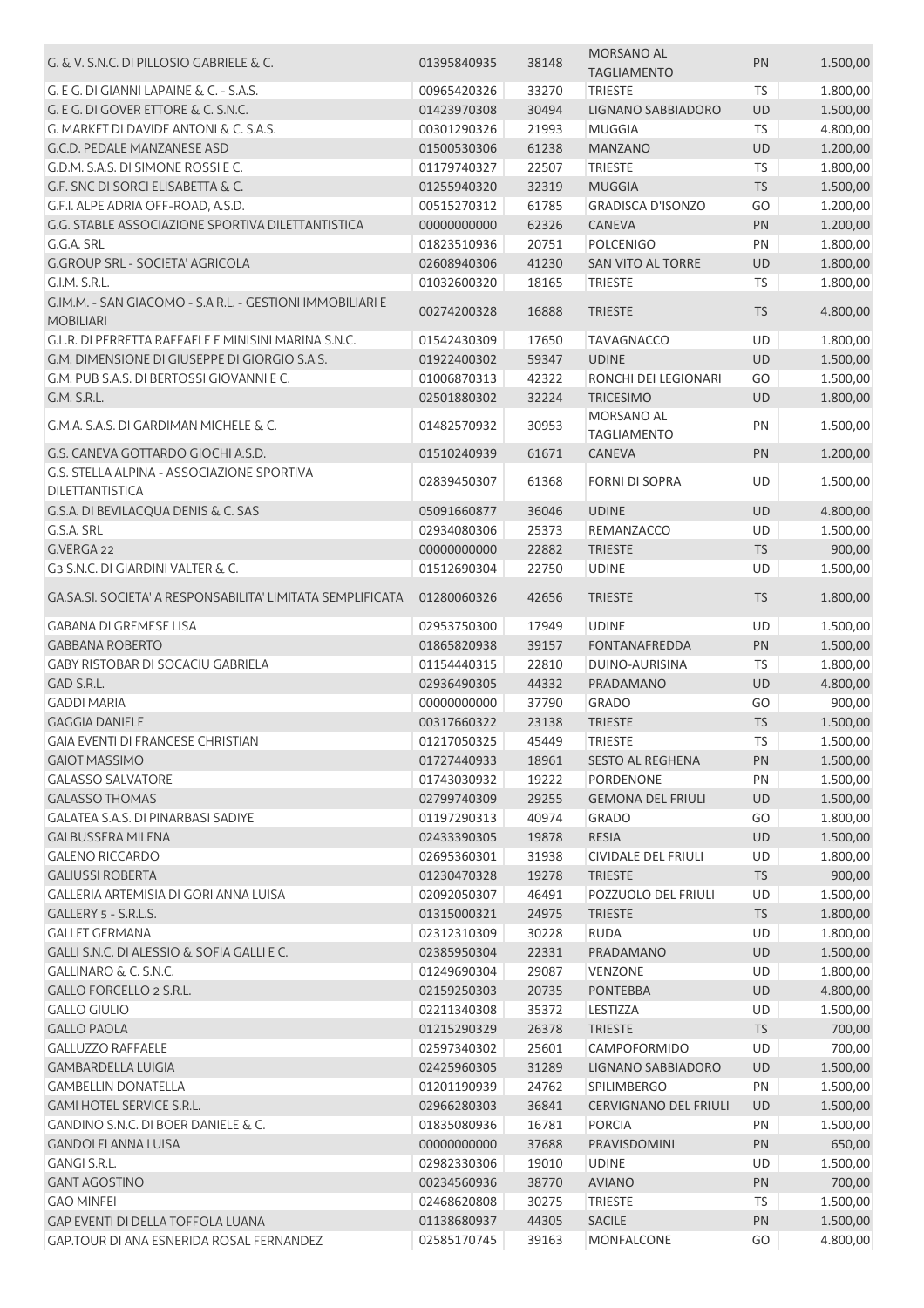| GARAVAGLIA S.N.C. DI STEFANO E MATTEO MARZARI                               | 00883740326 | 35807          | <b>TRIESTE</b>                 | <b>TS</b> | 1.500,00 |
|-----------------------------------------------------------------------------|-------------|----------------|--------------------------------|-----------|----------|
| <b>GARBASSI PATRIZIA</b>                                                    | 00000000000 | 61008          | <b>TRIESTE</b>                 | <b>TS</b> | 900,00   |
| <b>GARBINO FRANCESCO</b>                                                    | 01752840304 | 35629          | POZZUOLO DEL FRIULI            | <b>UD</b> | 1.800,00 |
| <b>GARBO LUCA MARIO</b>                                                     | 04207390271 | 60931          | <b>UDINE</b>                   | UD        | 1.800,00 |
| GARDASOUND - SOCIETA' COOPERATIVA                                           | 02632360984 | 57840          | <b>UDINE</b>                   | UD        | 1.500,00 |
| <b>GARDISAN BRUNO</b>                                                       | 01701850305 | 34103          | CODROIPO                       | UD        | 1.500,00 |
| GARIBALDI 45 DI ILARIA ERMACORA                                             | 02685410306 | 21759          | <b>TRICESIMO</b>               | UD        | 1.500,00 |
| <b>GARIBALDI KEBAB DI OZGUN BILAL</b>                                       | 01218760328 | 39744          | <b>TRIESTE</b>                 | <b>TS</b> | 1.800,00 |
| <b>GARLATTI LUIGI</b>                                                       | 01721100939 | 28857          | <b>PORDENONE</b>               | PN        | 1.500,00 |
| <b>GAROFALO FABRIZIO</b>                                                    | 01718040932 | 16774          | PORDENONE                      | PN        | 1.500,00 |
| <b>GASOLINE BAR DI CACO MIRIAM</b>                                          | 02966430304 | 38169          | <b>PAGNACCO</b>                | UD        | 1.500,00 |
| <b>GASPARDIS MARINELLA</b>                                                  | 00318550308 | 23286          | <b>TORVISCOSA</b>              | UD        | 1.500,00 |
| <b>GASPARDO MARTINA</b>                                                     | 01609250939 | 28181          | FONTANAFREDDA                  | PN        | 1.500,00 |
| <b>GASPARO ASSUNTA</b>                                                      | 00405810300 | 36585          | REMANZACCO                     | UD        | 1.800,00 |
| <b>GASPARUTTI LUCIANO</b>                                                   | 02593510304 | 17791          | <b>CIVIDALE DEL FRIULI</b>     | <b>UD</b> | 1.500,00 |
| <b>GASPERINA FICCHIO MARIA</b>                                              | 00504670308 | 18096          | <b>CODROIPO</b>                | UD        | 4.800,00 |
| <b>GASPERINI GABRIELLA</b>                                                  | 01246920324 | 37022          | <b>TRIESTE</b>                 | <b>TS</b> | 650,00   |
| <b>GASPERINI NICOL</b>                                                      | 01323790327 | 23176          | <b>TRIESTE</b>                 | TS        | 1.500,00 |
| GASTALDIA D'ANTRO DI PITASSI MAURIZIO                                       | 02034600300 | 39184          | <b>PULFERO</b>                 | <b>UD</b> | 900,00   |
| GASTHAUS ALPINO DI RODARO MARIA LUISA                                       | 02820640304 | 41295          | AIELLO DEL FRIULI              | UD        | 1.500,00 |
| GASTHAUS HEINZ DI MASUTTI MARIA GLORIA & C. S.A.S.                          | 01792850305 | 20086          | <b>TRICESIMO</b>               | UD        | 1.800,00 |
| GASTRONOMIA DA MARIO DEI FRATELLI VIT S.N.C. DI VIT                         | 00535630313 | 32866          | <b>GRADISCA D'ISONZO</b>       | GO        | 1.800,00 |
| <b>GIUSEPPE &amp; C.</b><br>GASTRONOMIA SAN MARCO DI PELLARIN FLAVIO S.N.C. | 01295970931 | 16815          | <b>PORDENONE</b>               | PN        | 1.500,00 |
| GASTRONOMIA SELF SERVICE ZARDINI DI ZARDINI EZIO & C.                       | 01606730933 | 34140          | SPILIMBERGO                    | PN        | 1.800,00 |
| <b>SNC</b>                                                                  |             |                |                                |           |          |
| GASTRONOMICA FRIULANA DI ANDREA & MARCO CECCHINI<br>S.N.C.                  | 02381800305 | 23611          | <b>CIVIDALE DEL FRIULI</b>     | UD        | 1.500,00 |
| GATO NEGRO - TANGO CLUB ASDC                                                | 91089710932 | 61397          | <b>CORDENONS</b>               | PN        | 1.200,00 |
| <b>GATTO MATTO DI KUBIAK MARTA</b>                                          | 01881140931 | 59717          | <b>AVIANO</b>                  | PN        | 1.500,00 |
| <b>GAVASSO SIMONETTA</b>                                                    | 10286110969 | 48187          | PORDENONE                      | PN        | 1.500,00 |
| <b>GAVAZ ISABELLA</b>                                                       | 02560390300 | 26404          | <b>TARCENTO</b>                | <b>UD</b> | 1.500,00 |
| <b>GAZEBO DI DEL DIN ELISA</b>                                              | 01181410315 | 23842          | <b>GRADISCA D'ISONZO</b>       | GO        | 1.500,00 |
| <b>GB TANGO</b>                                                             | 01203390321 | 58787          | <b>TRIESTE</b>                 | <b>TS</b> | 1.200,00 |
| GE.RE. S.R.L.                                                               | 01469580938 | 18089          | PORDENONE                      | PN        | 900,00   |
| GE.SE.CO. SRLS                                                              | 02786780300 | 62049          | <b>UDINE</b>                   | UD        | 4.800,00 |
| GE.VA.CHI. DI NORI GERRI & C. S.N.C.                                        | 02306730306 | 20359          | <b>FORGARIA NEL FRIULI</b>     | UD        | 1.800,00 |
| GE.VI.TUR - S.N.C. - DI NADALINI LUCA E CARLO                               | 01594900308 | 18802          | <b>LIGNANO SABBIADORO</b>      | <b>UD</b> | 1.500,00 |
| <b>GEA TOUR SOCIETA' A RESPONSABILITA' LIMITATA</b><br><b>SEMPLIFICATA</b>  | 01804170932 | 44046          | <b>VALVASONE ARZENE</b>        | PN        | 1.500,00 |
|                                                                             |             |                |                                |           |          |
| <b>GEACO DI DEGANO ENZO</b>                                                 | 02249410305 | 33292<br>31798 | <b>ATTIMIS</b><br><b>UDINE</b> | UD        | 1.500,00 |
| <b>GEAT SRL</b>                                                             | 01675880304 |                |                                | UD        | 4.800,00 |
| GEBAR S.R.L.S.<br><b>GECO EUROPE S.R.L.</b>                                 | 01302890320 | 38569          | <b>TRIESTE</b>                 | <b>TS</b> | 1.500,00 |
|                                                                             | 01297320325 | 30876          | <b>TRIESTE</b>                 | <b>TS</b> | 1.800,00 |
| GECO PUB S.N.C. DI STEFANO MARINO E CRISTIANO MERIGGI                       | 01330490325 | 28039          | <b>TRIESTE</b>                 | <b>TS</b> | 1.800,00 |
| <b>GEE S.R.L.</b>                                                           | 01206660324 | 19923          | <b>TRIESTE</b>                 | TS        | 1.800,00 |
| <b>GEIM SRL</b>                                                             | 02932370303 | 60445          | <b>RESIUTTA</b>                | UD        | 1.500,00 |
| GEISAR S.N.C. DI BASSETTO BARBARA & C.                                      | 00384890935 | 23379          | <b>AVIANO</b>                  | PN        | 4.800,00 |
| GEL.AR. SNC DI DE LUCIA DARINKA E RAFFAELE                                  | 01135600318 | 16863          | DOLEGNA DEL COLLIO             | GO        | 1.500,00 |
| GELASTERIA DI MARINELLI STEFANIA                                            | 02846360309 | 17531          | <b>UDINE</b>                   | UD        | 1.500,00 |
| <b>GELATERIA AL PANCIOTTO S.R.L.</b>                                        | 01991660307 | 25524          | <b>CAMPOFORMIDO</b>            | UD        | 1.500,00 |
| <b>GELATERIA AL PONTE DI BARBARA ZENTILIN</b>                               | 02989400300 | 41969          | <b>MARANO LAGUNARE</b>         | UD        | 1.500,00 |
| <b>GELATERIA ALBA DI FIOR EDOARDO</b>                                       | 02468000308 | 33172          | <b>TOLMEZZO</b>                | UD        | 1.500,00 |
| GELATERIA ALLA ROTONDA DI VETTESE ROBERTO                                   | 01197150319 | 24692          | <b>MANZANO</b>                 | UD        | 1.500,00 |
| GELATERIA ALL'IPPODROMO DI BOLDARIN SARA                                    | 01113310310 | 24493          | <b>TRIESTE</b>                 | <b>TS</b> | 1.500,00 |
| GELATERIA ARNOLDO DI ARNOLDO OMAR                                           | 01082480326 | 20483          | <b>TRIESTE</b>                 | <b>TS</b> | 1.500,00 |
| <b>GELATERIA ARTE DOLCE DI VENIER STEFANO</b>                               | 01340290939 | 19676          | SPILIMBERGO                    | PN        | 1.500,00 |
| GELATERIA ARTIGIANA ARTEFREDDA DI BONANNO GASPARE                           | 01818690305 | 20094          | CAMPOFORMIDO                   | UD        | 1.500,00 |
| GELATERIA ARTIGIANALE AL DUOMO DI MANGIAVILLANO                             |             |                |                                |           |          |
| <b>GIUSEPPE SAS</b>                                                         | 02478990308 | 17460          | <b>CIVIDALE DEL FRIULI</b>     | UD        | 1.500,00 |
| GELATERIA ARTIGIANALE AL VERDI DI SANDRIN FABRIZIO                          | 01402820938 | 61023          | PORDENONE                      | PN        | 1.500,00 |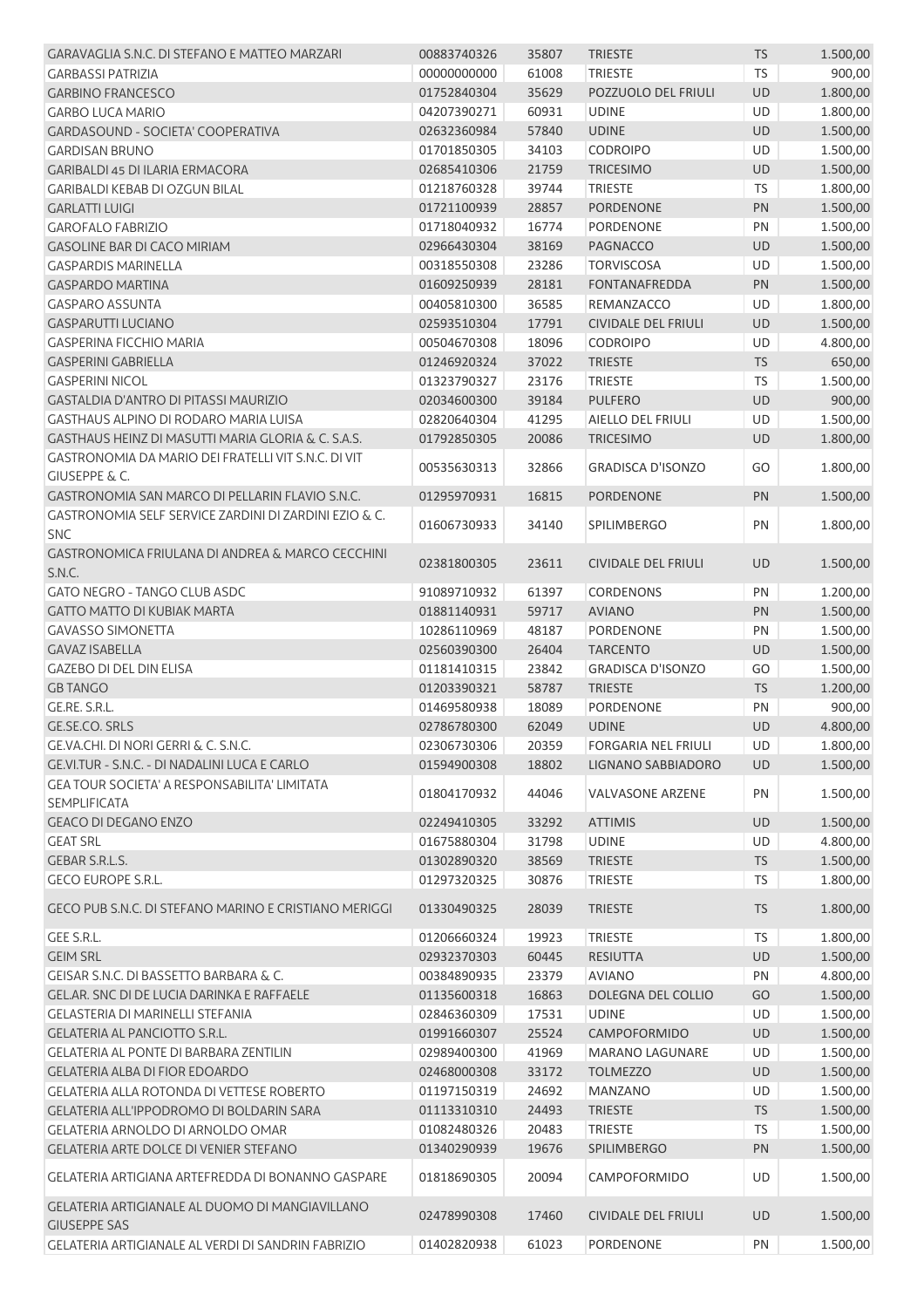| <b>GELATERIA ARTIGIANALE CAVOUR DI MICHIELIN MICHELE</b>                               | 04421960263 | 19240 | <b>PORDENONE</b>                         | PN        | 1.500,00 |
|----------------------------------------------------------------------------------------|-------------|-------|------------------------------------------|-----------|----------|
| GELATERIA ARTIGIANALE DA GIGI DI GIACUZZO GIOVANNI                                     | 02995330301 | 59572 | FIUMICELLO VILLA<br><b>VICENTINA</b>     | UD        | 1.500,00 |
| GELATERIA ARTIGIANALE DA TATO A TATA S.N.C. DI MARCO<br>RAMPINO & C.                   | 02424280309 | 20849 | <b>UDINE</b>                             | UD        | 1.500,00 |
| GELATERIA ARTIGIANALE MAUCHIGNA RENATO                                                 | 00434870317 | 33573 | <b>MONFALCONE</b>                        | GO        | 1.500,00 |
| GELATERIA ARTIGIANALE MONT-BLANC DI TERENZANI CLAUDIO<br>& C. SNC                      | 01635470303 | 32241 | CAMPOFORMIDO                             | UD        | 1.500,00 |
| GELATERIA ARTIGIANALE PARADISE DI DI VITA GIUSEPPINA                                   | 01075470318 | 36647 | <b>TURRIACO</b>                          | GO        | 1.500,00 |
| GELATERIA BABY EIS S.A.S. DI BELTRAME ROSANNA & C.                                     | 01885000305 | 33035 | LIGNANO SABBIADORO                       | UD        | 1.500,00 |
| GELATERIA CAFFETTERIA LA DELIZIOSA SOCIETA' A<br>RESPONSABILITA' LIMITATA SEMPLIFICATA | 02988510307 | 57937 | <b>UDINE</b>                             | UD        | 1.500,00 |
| <b>GELATERIA CARAPINA S.R.L.</b>                                                       | 02964060301 | 34015 | PALAZZOLO DELLO STELLA                   | <b>UD</b> | 1.500,00 |
| <b>GELATERIA CAVOUR DI BUDA CIPRIAN TEODOR</b>                                         | 02681850307 | 28364 | <b>TOLMEZZO</b>                          | UD        | 1.500,00 |
| GELATERIA CELLINO DI ROCCON OTTAVIA                                                    | 01434510937 | 23968 | SPILIMBERGO                              | PN        | 1.500,00 |
| GELATERIA CLOCHIATTI DI PIVIDORI NORMA & C. S.N.C.                                     | 01501920308 | 40373 | <b>TARCENTO</b>                          | UD        | 1.500,00 |
| GELATERIA DA LAURA SNC DI MAURO LAURA & C.                                             | 02720930300 | 26240 | RIVIGNANO TEOR                           | UD        | 1.500,00 |
| GELATERIA DA RINA DI CORNACCHINI CLAUDIO & C.                                          | 01427350309 | 21329 | <b>TAVAGNACCO</b>                        | UD        | 1.500,00 |
| <b>GELATERIA DI CHIARA SOBAN</b>                                                       | 01182010312 | 23901 | <b>TRIESTE</b>                           | <b>TS</b> | 1.500,00 |
| GELATERIA FAI DA TE FONTANA DELLA BONTA' DI VICARIO<br><b>CRISTIAN</b>                 | 02813180300 | 22521 | LIGNANO SABBIADORO                       | UD        | 1.500,00 |
| GELATERIA FIORE DI LATTE DI COMELLI ROBERTO                                            | 01189410317 | 21399 | <b>GRADISCA D'ISONZO</b>                 | GO        | 1.500,00 |
| GELATERIA GAVA DI GAVA ALESSANDRA & C. S.A.S.                                          | 01691680936 | 23562 | CANEVA                                   | PN        | 1.500,00 |
| <b>GELATERIA GIACOMINO DI PAOLO STEFFE'</b>                                            | 00899860324 | 32320 | <b>TRIESTE</b>                           | <b>TS</b> | 1.500,00 |
| GELATERIA GINESTRA DI IUS CLAUDIO & C. S.N.C.                                          | 01304060302 | 18984 | LIGNANO SABBIADORO                       | UD        | 1.500,00 |
| GELATERIA IL PINGUINO DI PANMANEE RATTANA                                              | 02640070302 | 18146 | <b>MARANO LAGUNARE</b>                   | UD        | 1.500,00 |
| <b>GELATERIA ITATIBA DI CORREDDU VALENTINA</b>                                         | 01162930315 | 27200 | SAN CANZIAN D'ISONZO                     | GO        | 1.500,00 |
| <b>GELATERIA JIMMY DI SIMONE VIOLA</b>                                                 | 01099330324 | 22431 | <b>MUGGIA</b>                            | <b>TS</b> | 1.500,00 |
| GELATERIA KRATTER DI KRATTER GIANNI                                                    | 00796320257 | 35525 | SAPPADA                                  | UD        | 1.500,00 |
| GELATERIA LA GIOIOSA DI BLASON CINZIA                                                  | 01180900316 | 18905 | <b>GRADO</b>                             | GO        | 1.500,00 |
| <b>GELATERIA LATTEPIU' DI SGUBIN LEONARDO</b>                                          | 01112880313 | 41397 | <b>GRADO</b>                             | GO        | 1.500,00 |
| GELATERIA MARINA DI PIAN MARINA & C. S.N.C.                                            | 01529140301 | 18639 | <b>GEMONA DEL FRIULI</b>                 | UD        | 1.500,00 |
| GELATERIA MIANI DI MIANI LUCA                                                          | 02754030308 | 31016 | <b>CIVIDALE DEL FRIULI</b>               | UD        | 1.500,00 |
| GELATERIA MITZIE DI SCARAMUZZA MANUEL                                                  | 02420770303 | 17768 | <b>CORNO DI ROSAZZO</b>                  | UD        | 1.500,00 |
| <b>GELATERIA MONTEREALE S.N.C. DI ZAGO EDI &amp; C.</b>                                | 01750120931 | 34123 | <b>PORDENONE</b>                         | PN        | 1.500,00 |
| <b>GELATERIA NUOVO FIORE DI SALA FELICE</b>                                            | 01121130932 | 17605 | <b>CORDENONS</b>                         | PN.       | 1.500,00 |
| GELATERIA PASTICCERIA ANTARTIK DI SELVAZZO STEFANO, EDY                                |             |       |                                          |           |          |
| E C. S.N.C.                                                                            | 01579740307 | 22527 | <b>CODROIPO</b>                          | UD        | 1.500,00 |
| <b>GELATERIA PASTICCERIA FABRIS DI FABRIS ANGELO</b>                                   | 01389900935 | 28865 | ROVEREDO IN PIANO                        | PN        | 1.500,00 |
| GELATERIA PECCATI DI GOLA DI DE LORENZI VITTORIO                                       | 02473930309 | 17030 | <b>TRIESTE</b>                           | TS        | 1.500,00 |
| GELATERIA STELLA POLARE DI ZAMPA MARTA                                                 | 02382310304 | 28356 | <b>PAGNACCO</b>                          | UD        | 1.500,00 |
| <b>GELATERIA TIMBALLO S.R.L.</b>                                                       | 02947420309 | 58219 | <b>UDINE</b>                             | UD        | 1.500,00 |
| GELATERIA UDINESE DI CARUZZI VILMA                                                     | 01941150300 | 28838 | <b>UDINE</b>                             | UD        | 1.500,00 |
| GELATERIA VIA CRISPI 13 DI MEHMETI ANXHELA                                             | 02846150304 | 23301 | <b>UDINE</b>                             | UD        | 1.500,00 |
| GELATERIA ZAMO' DI ZAMO' ALESSANDRO                                                    | 02714290307 | 35273 | <b>CORMONS</b>                           | GO        | 1.500,00 |
| GELATERIA ZAMPOLLI S.N.C. DI CALZOLARI LUCA E MARCO                                    | 01223610930 | 25121 | PORDENONE                                | PN        | 1.500,00 |
| <b>GELATIAMO DI LUCA MARANZINA</b>                                                     | 01124340322 | 62163 | <b>TRIESTE</b>                           | <b>TS</b> | 1.500,00 |
| <b>GELATIERE S.R.L.</b>                                                                | 01459280937 | 22148 | <b>SAN VITO AL</b><br><b>TAGLIAMENTO</b> | PN        | 1.500,00 |
| <b>GELATO E CULTURA S.R.L.</b>                                                         | 02747400303 | 60389 | <b>UDINE</b>                             | UD        | 1.500,00 |
| <b>GELATO E GELATO DI CARLON RITA</b>                                                  | 01762040937 | 33228 | AZZANO DECIMO                            | PN        | 1.500,00 |
| <b>GELATO GIORDANI DI GIORDANI STEFANO</b>                                             | 01618690935 | 27056 | <b>MANIAGO</b>                           | PN        | 1.500,00 |
| GELATO SI DI CORRADO GIUSEPPE & C. S.N.C.                                              | 02137670309 | 29059 | <b>TAVAGNACCO</b>                        | <b>UD</b> | 1.500,00 |
| <b>GELATOK DI BORGNOLO MANUELA</b>                                                     | 02637870300 | 34681 | <b>POVOLETTO</b>                         | UD        | 1.500,00 |
| GELATOLANDIA 2 DI PERSELLO MADDALENA                                                   | 01144430319 | 33976 | <b>RUDA</b>                              | UD        | 1.500,00 |
| GELATOLANDIA DI CAUCIG PAOLO & C. S.N.C.                                               | 00517080313 | 24639 | SAN CANZIAN D'ISONZO                     | GO        | 1.500,00 |
| <b>GELATOMANIA DI BASELLO MONICA E C. SAS</b>                                          | 01879320305 | 16861 | <b>CASTIONS DI STRADA</b>                | UD        | 1.500,00 |
| GELCO DI OLIVO PATRIZIA & C. S.N.C.                                                    | 02197620301 | 16961 | REMANZACCO                               | UD        | 1.500,00 |
| GELINDO S.R.L.                                                                         | 01035600939 | 20922 | <b>VIVARO</b>                            | PN        | 1.800,00 |
| <b>GELLENI MARINA</b>                                                                  | 02583800301 | 28854 | LUSEVERA                                 | <b>UD</b> | 1.800,00 |
| GELTEC DI TECCO FABIO E MAURO VALENTINA S.N.C.                                         | 02504880309 | 20700 | <b>TRICESIMO</b>                         | UD        | 1.500,00 |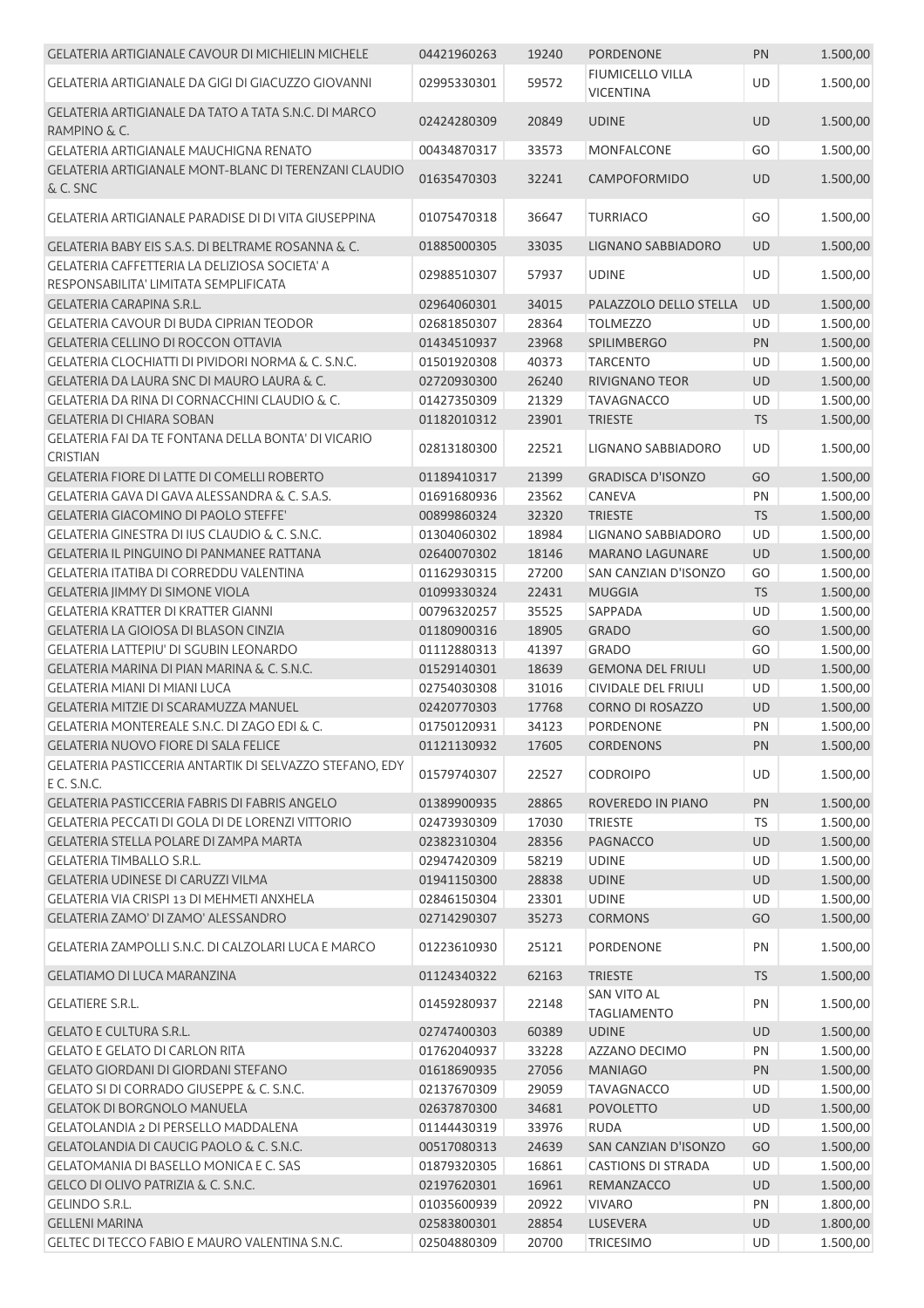| <b>GEM DOG ASSOCIAZIONE SPORTIVA DILETTANTISTICA</b>                                                | 02965550300 | 62036 | <b>UDINE</b>              | UD        | 1.200,00 |
|-----------------------------------------------------------------------------------------------------|-------------|-------|---------------------------|-----------|----------|
| GEMA S.N.C. DI PIPOLO GIANANDREA & DIVO EMANUELA                                                    | 00903850329 | 60898 | <b>TRIESTE</b>            | <b>TS</b> | 1.500,00 |
| <b>GEMINA - SOCIETA' COOPERATIVA</b>                                                                | 01219960323 | 58580 | <b>DUINO-AURISINA</b>     | <b>TS</b> | 1.500,00 |
| <b>GEMINA SCHERMA ASD</b>                                                                           | 01348520303 | 60609 | SAN GIORGIO DI NOGARO     | UD        | 1.200,00 |
| GEMONATLETICA SOCIETA' SPORTIVA DILETTANTISTICA A<br>RESPONSABILITA'LIMITATA                        | 01832970303 | 26062 | <b>GEMONA DEL FRIULI</b>  | <b>UD</b> | 1.500,00 |
| <b>GENESI DI TAIAROL MORENA</b>                                                                     | 02797460306 | 33768 | <b>BASILIANO</b>          | UD        | 1.500,00 |
| GENESI GYM S.R.L.- SOCIETA' SPORTIVA DILETTANTISTICA A<br>RESPONSABILITA' LIMITATA UNIPERSONALE     | 02614820302 | 37424 | PALMANOVA                 | <b>UD</b> | 1.500,00 |
| <b>GENESIS S.R.L.</b>                                                                               | 02751720307 | 34981 | PRADAMANO                 | <b>UD</b> | 1.800,00 |
| <b>GENIVRE SRL</b>                                                                                  | 02681170300 | 30552 | <b>UDINE</b>              | UD        | 1.800,00 |
| <b>GENOVESE CIRO</b>                                                                                | 09554281213 | 60265 | <b>TRIESTE</b>            | <b>TS</b> | 1.800,00 |
| GENS JULIA DI DAVIDE DELL'AGATA                                                                     | 00000000000 | 35825 | <b>TRIESTE</b>            | <b>TS</b> | 900,00   |
| <b>GENS MUNDI SRL</b>                                                                               | 01239770322 | 42706 | <b>TRIESTE</b>            | <b>TS</b> | 4.800,00 |
| <b>GENTILINI GIANNI</b>                                                                             | 02777040300 | 20469 | <b>TAIPANA</b>            | <b>UD</b> | 900,00   |
| <b>GEREMIA ENRICO</b>                                                                               | 02896980303 | 38684 | LATISANA                  | UD        | 4.800,00 |
| <b>GERETTO ALEX</b>                                                                                 | 01290880325 | 17518 | <b>TRIESTE</b>            | <b>TS</b> | 1.500,00 |
| <b>GERLOR S.R.L.</b>                                                                                | 01825500935 | 41375 | PORDENONE                 | PN        | 1.800,00 |
| <b>GERMAN PUB DI DA POS LUCA</b>                                                                    | 04013990272 | 32598 | <b>SACILE</b>             | PN        | 1.800,00 |
| <b>GERMANO MICHELE</b>                                                                              | 02993550306 | 21060 | <b>UDINE</b>              | UD        | 650,00   |
| GERMANO PELLASCHIAR E ASTRID LUDVIK - SOCIETA' IN NOME<br><b>COLLETTIVO</b>                         | 00271490328 | 37268 | <b>SGONICO</b>            | <b>TS</b> | 1.500,00 |
| <b>GERMANO SANDRO</b>                                                                               | 02985150305 | 57922 | <b>CASTIONS DI STRADA</b> | UD        | 700,00   |
| <b>GEROMELLA LUCIA</b>                                                                              | 00858890320 | 22309 | <b>TRIESTE</b>            | <b>TS</b> | 1.500,00 |
| <b>GEROMIN MILENA</b>                                                                               | 02844410304 | 29505 | LATISANA                  | UD        | 1.800,00 |
| <b>GEROMIN TIZIANO</b>                                                                              | 03527680270 | 32722 | LIGNANO SABBIADORO        | UD        | 1.800,00 |
| <b>GERON CRISTINA</b>                                                                               | 00506400316 | 26817 | STARANZANO                | GO        | 1.500,00 |
| <b>GERONAZZO GABRIELE</b>                                                                           | 01190270932 | 16793 | LATISANA                  | UD        | 1.500,00 |
| <b>GERONAZZO PATRIZIA</b>                                                                           | 00000000000 | 30832 | <b>POLCENIGO</b>          | PN        | 900,00   |
| <b>GERUSSI RAFFAELLA &amp; C. SNC</b>                                                               | 02391630304 | 23910 | <b>ARTEGNA</b>            | UD        | 4.800,00 |
| <b>GERVASUTTI CRISTIAN &amp; MERLINO S.A.S.</b>                                                     |             |       |                           | UD        |          |
|                                                                                                     | 01475730303 | 25287 | <b>TRICESIMO</b>          |           | 1.800,00 |
| <b>GERVASUTTI MARIO</b>                                                                             | 01681180301 | 31356 | <b>UDINE</b>              | UD        | 1.500,00 |
| <b>GERZELI MARGOT</b>                                                                               | 01347620328 | 60592 | <b>TRIESTE</b>            | TS        | 700,00   |
| <b>GERZELI SAURO</b>                                                                                | 00972690325 | 32919 | <b>TRIESTE</b>            | TS        | 700,00   |
| GEST.AB SOCIETA' A RESPONSABILITA' LIMITATA SEMPLIFICATA                                            | 01875250936 | 38573 | <b>PORCIA</b>             | PN        | 1.500,00 |
| GESTAL DI BONORA PATRIZIA & C. S.A.S.                                                               | 01620610301 | 23990 | <b>TOLMEZZO</b>           | <b>UD</b> | 1.800,00 |
| GESTIONE ANTICHI CAFFE' DI FERNANDO GIOVANNI & C. S.N.C.                                            | 01678260306 | 24822 | SAN DANIELE DEL FRIULI    | UD        | 1.800,00 |
| <b>GESTIONI TURISTICHE SOCIETA' IN ACCOMANDITA SEMPLICE DI</b><br><b>BORTOLUTTI WALTER &amp; C.</b> | 01309310322 | 37844 | DUINO-AURISINA            | <b>TS</b> | 1.800,00 |
| <b>GESTIONI VICKY S.R.L.</b>                                                                        | 01571080934 | 20693 | <b>CHIONS</b>             | PN        | 4.800,00 |
| <b>GESUATO SANDRO</b>                                                                               | 01637500305 | 26407 | <b>GONARS</b>             | UD        | 1.800,00 |
| GF S.N.C. DI MARTA PAOLO & MACERA RICCARDO                                                          | 01640990931 | 36383 | PORDENONE                 | PN        | 1.800,00 |
| GFPP - SOCIETA' A RESPONSABILITA' LIMITATA                                                          | 01313780320 | 32199 | <b>TRIESTE</b>            | <b>TS</b> | 1.500,00 |
| GGP SOCIETA' A RESPONSABILITA' LIMITATA SEMPLIFICATA                                                | 02967110301 | 57718 | <b>UDINE</b>              | UD        | 1.500,00 |
| <b>GHELLER LAURA</b>                                                                                | 02490360308 | 34134 | <b>TORVISCOSA</b>         | UD        | 1.500,00 |
| <b>GHERBASSI FLAVIA</b>                                                                             | 00856230321 | 26708 | <b>TRIESTE</b>            | <b>TS</b> | 1.500,00 |
| <b>GHG SRL</b>                                                                                      | 02983940301 | 28710 | <b>ARTA TERME</b>         | UD        | 4.800,00 |
| <b>GHIRIGORI DI BETTO SARA SAS</b>                                                                  | 02549680300 | 21869 | <b>POCENIA</b>            | UD        | 1.500,00 |
| <b>GHIRIGORI SOCIETA' COOPERATIVA</b>                                                               | 01309130324 | 57982 | <b>TRIESTE</b>            | <b>TS</b> | 1.500,00 |
| <b>GHITTER ELIA</b>                                                                                 | 01149550319 | 31038 | <b>GORIZIA</b>            | GO        | 700,00   |
| <b>GHOST'S HOUSE ASSOCIAZIONE SPORTIVA DILETTANTISTICA</b>                                          | 01201290317 | 58837 | <b>GORIZIA</b>            | GO        | 1.200,00 |
| G-HOTELS S.A.S. DI GALLERINI LUCIANO                                                                | 02635920305 | 35709 | <b>UDINE</b>              | <b>UD</b> | 4.800,00 |
| GI.EFFE. CENTRI S.R.L.                                                                              | 01089830317 | 62314 | <b>MONFALCONE</b>         | GO        | 1.800,00 |
| GI.RO. DI PASQUIN GIULIA E GRANDO ROBERTO SNC                                                       | 01761770930 | 18193 | PORDENONE                 | PN        | 1.500,00 |
| <b>GIACINTO DI MATTEO</b>                                                                           | 01348310325 | 58068 | <b>TRIESTE</b>            | <b>TS</b> | 700,00   |
| <b>GIACINTO IVANA</b>                                                                               | 01617550304 | 31487 | LATISANA                  | UD        | 1.500,00 |
| <b>GIACOMI GIANLUCA</b>                                                                             | 01230360321 | 21372 | <b>TRIESTE</b>            | <b>TS</b> | 700,00   |
| GIACOMIN JAMES ALESSANDRO                                                                           | 01875560938 | 35462 | TRAMONTI DI SOTTO         | PN        | 900,00   |
| <b>GIACOMIN STEFANO</b>                                                                             | 01193180328 | 36435 | <b>MUGGIA</b>             | <b>TS</b> | 1.800,00 |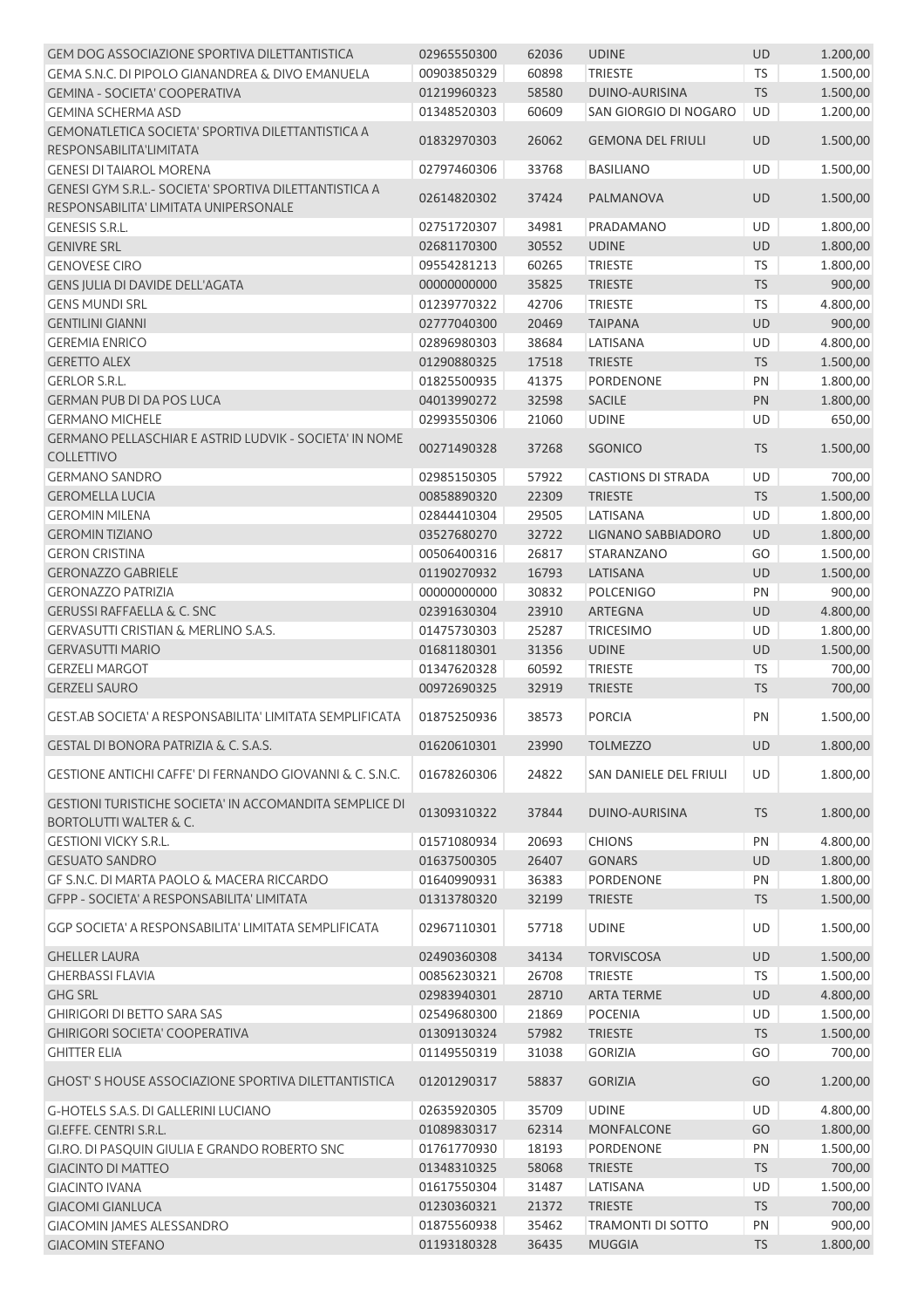| <b>GIACOMINI FRANCO</b>                                                  | 00000000000 | 27237 | RIVE D'ARCANO                             | UD        | 900,00   |
|--------------------------------------------------------------------------|-------------|-------|-------------------------------------------|-----------|----------|
| <b>GIACOMINI ROBERTO</b>                                                 | 01253100323 | 35722 | <b>TRIESTE</b>                            | <b>TS</b> | 700,00   |
| GIACOMINI SOCIETA' A RESPONSABILITA' LIMITATA                            | 01553440932 | 20164 | PRAVISDOMINI                              | PN        | 700,00   |
| <b>GIACOMINI TERESA UDINE CAMERE</b>                                     | 00000000000 | 36887 | <b>TAVAGNACCO</b>                         | <b>UD</b> | 900,00   |
| GIADA S.N.C. DI MARCUZZI ALESSIA E C.                                    | 02489790309 | 17609 | SAN DANIELE DEL FRIULI                    | UD        | 1.500,00 |
| GIAF S.R.L.                                                              | 02990860302 | 59544 | <b>FORNI DI SOPRA</b>                     | UD        | 1.500,00 |
| <b>GIAIOTTO VITTORIO E GIANMARCO SNC</b>                                 | 02948630302 | 33983 | CIVIDALE DEL FRIULI                       | UD        | 1.800,00 |
| <b>GIAMPAOLO FOMULARO</b>                                                | 00673860326 | 32078 | <b>TRIESTE</b>                            | <b>TS</b> | 700,00   |
| <b>GIANGIO S.R.L.</b>                                                    | 02417060304 | 25399 | <b>UDINE</b>                              | UD        | 1.500,00 |
| <b>GIANLUCA SIMSIG</b>                                                   | 01024080325 | 17117 | <b>TRIESTE</b>                            | <b>TS</b> | 700,00   |
| <b>GIANLUIGI MICHELIN</b>                                                | 02975150307 | 23690 | LIGNANO SABBIADORO                        | UD        | 1.500,00 |
| <b>GIANNI BORDON</b>                                                     | 00617460324 | 27789 | <b>TRIESTE</b>                            | <b>TS</b> | 700,00   |
| <b>GIANNI DORIGO</b>                                                     | 00000000000 | 38706 | <b>TOLMEZZO</b>                           | UD        | 650,00   |
| <b>GIANNOTTA ALIDA</b>                                                   | 00000000000 | 58095 | <b>TRIESTE</b>                            | <b>TS</b> | 900,00   |
| <b>GIANOLLA DAVIDE</b>                                                   | 01202980320 | 24689 | <b>TRIESTE</b>                            | <b>TS</b> | 700,00   |
| GIAPPONE SUSHI DI QIU JIANFENG                                           | 02773070301 | 22178 | <b>UDINE</b>                              | UD        | 1.800,00 |
| <b>GIARDA IVAN</b>                                                       | 01976760304 | 37223 | <b>GEMONA DEL FRIULI</b>                  | UD        | 700,00   |
| GIARDINO S.N.C. DI STIVANELLO VITTORIO E C.                              | 01046160311 | 26321 | <b>GRADO</b>                              | GO        | 1.500,00 |
| <b>GIARDINO SRL</b>                                                      | 01619930306 | 26540 | LIGNANO SABBIADORO                        | UD        | 4.800,00 |
| <b>GIARRATANO MONYA</b>                                                  | 02802370300 | 23473 | <b>GRADO</b>                              | GO        | 1.500,00 |
| <b>GIAST SAS DI EMANUELA CORENICA</b>                                    | 01164070326 | 27621 | <b>MUGGIA</b>                             | <b>TS</b> | 1.500,00 |
| <b>GIAVON ANTONINO DI GIAVON MARA</b>                                    | 02758890301 | 27822 | <b>CODROIPO</b>                           | UD        | 1.500,00 |
| <b>GIEMME ALLESTIMENTI DI FABIO GUASTINI</b>                             | 01040500322 | 40905 | <b>TRIESTE</b>                            | <b>TS</b> | 1.500,00 |
| GIEMME DI BISIO GIULIA E NATOLI MASSIMO S.N.C.                           | 01160180319 | 31538 | <b>GORIZIA</b>                            | GO        | 1.500,00 |
| GIERRE S.A.S. DI GRAVA RENZO & C.                                        | 01327240931 | 39274 | <b>CLAUT</b>                              | PN        | 4.800,00 |
| <b>GIERRE VIAGGI S.R.L.</b>                                              | 01132390327 | 19165 | <b>TRIESTE</b>                            | <b>TS</b> | 4.800,00 |
| GIFLOS DI STOCCA SILVANO & C. S.N.C.                                     | 01461290932 | 28953 | PORDENONE                                 | PN        | 1.500,00 |
| GIGANTE ADRIANO SOCIETA' SEMPLICE AGRICOLA                               | 02548830302 | 34725 | <b>CORNO DI ROSAZZO</b>                   | <b>UD</b> | 900,00   |
| <b>GIGANTE GIANCARLO</b>                                                 | 01713810305 | 29843 | LIGNANO SABBIADORO                        | UD        | 1.500,00 |
| GIGI ANTHONY CELEBRATION DI DANIELA D'AGNOLO                             | 01156700328 | 60439 | SAPPADA                                   | <b>UD</b> | 4.800,00 |
| GIGI DI MICHELUZ FRANCO & C. S.A.S.                                      | 01224410934 | 41522 | <b>FONTANAFREDDA</b>                      | PN        | 4.800,00 |
| <b>GIGLIETTA GIOVANNI</b>                                                | 01252320328 | 24074 | <b>TRIESTE</b>                            | <b>TS</b> | 1.500,00 |
| <b>GILBERTO OLIVO</b>                                                    | 01807940307 | 35930 | <b>CAMPOLONGO</b><br><b>TAPOGLIANO</b>    | UD        | 1.500,00 |
| <b>GIMONA MAURA</b>                                                      | 01206160317 | 39110 | <b>GRADO</b>                              | GO        | 1.500,00 |
| <b>GIMONA RENZO</b>                                                      | 01225430329 | 32448 | <b>TRIESTE</b>                            | <b>TS</b> | 700,00   |
| <b>GINA DELLASANTA</b>                                                   | 00310060322 | 32443 | MUGGIA                                    | TS        | 1.500,00 |
| GINGER S.A.S. DI CHIARA BECCARI & C.                                     | 01227910328 | 25336 | <b>TRIESTE</b>                            | <b>TS</b> | 1.500,00 |
| <b>GINNASTICA FAEDIS ASD APS</b>                                         | 00000000000 | 62069 | <b>FAEDIS</b>                             | UD        | 1.200,00 |
| <b>GINZA SUSHI DI BAI LIFEN</b>                                          | 01867950931 | 57827 | <b>UDINE</b>                              | UD        | 1.800,00 |
| GIO.CA.GIO. S.A.S. DI ANDREA GIOVANNINI & C.                             | 01295130320 | 30574 | <b>TRIESTE</b>                            | <b>TS</b> | 1.800,00 |
| GIOANNA DI ANDRIOLA GIOVANNI & C. SNC                                    | 02738000302 | 36663 | <b>SAN GIOVANNI AL</b><br><b>NATISONE</b> | <b>UD</b> | 1.800,00 |
| GIOIA S.N.C. DI AIELLO MARIA E GOXHOBELLI ROLAND                         | 02454540309 | 32754 | <b>MARTIGNACCO</b>                        | <b>UD</b> | 1.800,00 |
| GIOKA S.N.C. DI LORENZI GIORGIO & C. - SOCIETA' IN NOME                  |             |       |                                           |           |          |
| <b>COLLETTIVO</b>                                                        | 01174280329 | 32879 | <b>TRIESTE</b>                            | TS        | 1.800,00 |
| <b>GIOLA PAOLO</b>                                                       | 01222490326 | 39015 | SAN DORLIGO DELLA<br><b>VALLE</b>         | <b>TS</b> | 700,00   |
| GIOMIFA DI CADAMURO MIRKO E FABIO & C. S.A.S.                            | 01525240931 | 26633 | PORDENONE                                 | PN        | 1.500,00 |
| <b>GIORDANO DIEGO</b>                                                    | 02701570307 | 34972 | <b>UDINE</b>                              | UD        | 1.800,00 |
| <b>GIORDANO FABRIZIO</b>                                                 | 01493540304 | 35175 | CASSACCO                                  | UD        | 1.800,00 |
| <b>GIORGIA TEDESCHI</b>                                                  | 00000000000 | 41013 | <b>TRIESTE</b>                            | <b>TS</b> | 900,00   |
| <b>GIORGIONE GIACOMO</b>                                                 | 01810600302 | 37862 | <b>CAMPOFORMIDO</b>                       | UD        | 700,00   |
| <b>GIORGIUTTI &amp; COLABELLI S.A.S. DI VERONICA TERESA</b><br>COLABELLI | 02340730304 | 32806 | <b>UDINE</b>                              | <b>UD</b> | 900,00   |
| <b>GIOROLDO'S PIZZA DI GIOCONDO</b>                                      | 02750270304 | 40925 | <b>TALMASSONS</b>                         | UD        | 1.800,00 |
| <b>GIOSAN DI GIOVANNI CALVANI</b>                                        | 01276520325 | 28320 | <b>TRIESTE</b>                            | <b>TS</b> | 1.500,00 |
| <b>GIOSEFFINI NADIA - CIP E CIOP BED AND BREAKFAST</b>                   | 00000000000 | 30615 | <b>BUIA</b>                               | UD        | 900,00   |
| <b>GIOVANATTO ANNA ROSA</b>                                              | 02572340301 | 39636 | <b>PONTEBBA</b>                           | UD        | 1.800,00 |
| <b>GIOVANNI CANCIANI</b>                                                 | 00650340326 | 33052 | <b>TRIESTE</b>                            | TS        | 700,00   |
| <b>GIOVANNI CRUPI</b>                                                    | 00000000000 | 19557 | DUINO-AURISINA                            | <b>TS</b> | 650,00   |
|                                                                          |             |       | SAN GIORGIO DELLA                         |           |          |
| <b>GIOVANNI DE BEDIN</b>                                                 | 00000000000 | 41790 | RICHINVELDA                               | PN        | 900,00   |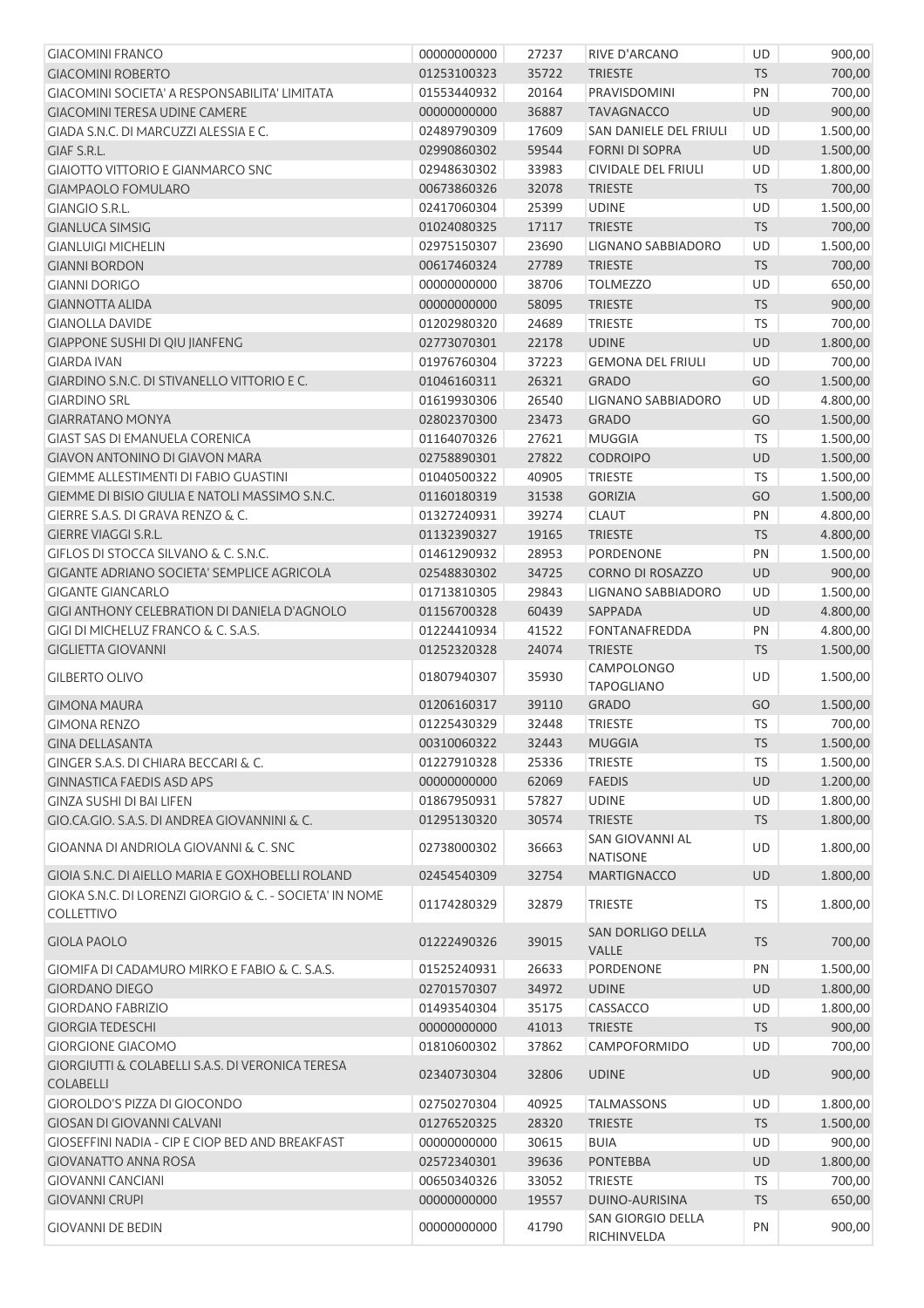| <b>GIOVANNI FOFFANI</b>                                     | 06676090159 | 37901 | <b>TRIVIGNANO UDINESE</b>                   | <b>UD</b> | 1.800,00 |
|-------------------------------------------------------------|-------------|-------|---------------------------------------------|-----------|----------|
| <b>GIOVANNI MIOTTI</b>                                      | 00000000000 | 42199 | <b>TRICESIMO</b>                            | UD        | 900,00   |
| <b>GIOVINOTO SRL</b>                                        | 01309460325 | 32694 | <b>TRIESTE</b>                              | <b>TS</b> | 1.500,00 |
| GIP S.R.L.                                                  | 01892830306 | 24153 | SAN GIORGIO DI NOGARO                       | <b>UD</b> | 4.800,00 |
| GIPA S.A.S. DI BRUSADIN PAOLO                               | 01749620934 | 40383 | <b>FIUME VENETO</b>                         | PN        | 1.800,00 |
| <b>GIPSY BAR DI ZHU ZHUFEN</b>                              | 04775740261 | 28322 | <b>PORCIA</b>                               | PN        | 1.500,00 |
| <b>GIRALDI GUIDO</b>                                        | 01081350322 | 40168 | <b>TRIESTE</b>                              | <b>TS</b> | 700,00   |
| <b>GIRALDI WALTER</b>                                       | 00957380322 | 41419 | <b>TRIESTE</b>                              | <b>TS</b> | 700,00   |
| <b>GIRARDIS ANNA</b>                                        | 01650010307 | 27589 | <b>SOCCHIEVE</b>                            | UD        | 1.500,00 |
| <b>GIRASOLE DI CANCIAN NIKLA</b>                            | 01836060937 | 41904 | <b>FONTANAFREDDA</b>                        | PN        | 1.800,00 |
| GIRBA S.R.L.                                                | 02195230301 | 46960 | <b>PAGNACCO</b>                             | UD        | 1.500,00 |
| <b>GIRO SRL</b>                                             | 02877990305 | 16878 | <b>TARVISIO</b>                             | UD        | 1.500,00 |
| GIS VOLLEY SACILE ASSOCIAZIONE SPORTIVA DILETTANTISTICA     | 01865900938 | 60568 | <b>SACILE</b>                               | PN        | 1.200,00 |
| GITANO S.R.L.S.                                             | 01335230320 | 33064 | DUINO-AURISINA                              | <b>TS</b> | 1.800,00 |
| <b>GIUDITTA TERESA DI CHIABAI SILVANA</b>                   | 02707840308 | 35423 | SAN PIETRO AL NATISONE                      | <b>UD</b> | 1.500,00 |
| <b>GIUFFRIDA ANTONINO</b>                                   | 01328040322 | 39381 | DUINO-AURISINA                              | TS.       | 1.800,00 |
| <b>GIUFFRIDA GIOVANNI</b>                                   | 05110870879 | 41136 | <b>PORDENONE</b>                            | PN        | 1.500,00 |
| <b>GIUGOVAZ ALBERTO</b>                                     | 01280410323 | 33842 | <b>TRIESTE</b>                              | TS        | 700,00   |
| GIULI S.N.C. DI VISENTIN CHRISTIAN & C.                     | 01137160329 | 21716 | <b>MUGGIA</b>                               | <b>TS</b> | 1.800,00 |
| <b>GIULIA COMELLI</b>                                       | 00000000000 | 26864 | <b>TARVISIO</b>                             | UD        | 900,00   |
| <b>GIULIA S.R.L. SEMPLIFICATA</b>                           | 01885650935 | 57929 | <b>PORDENONE</b>                            | PN        | 1.500,00 |
| <b>GIULY SNC DI GARDIN FLAVIO &amp; GIGANTE MARIA LUISA</b> | 02327500308 | 34839 | <b>GONARS</b>                               | UD        | 1.500,00 |
| GIUMA CAFE' DI PELLEGRINUZZI RAOUL                          | 01565780937 | 24170 | <b>MANIAGO</b>                              | PN        | 1.500,00 |
| <b>GIUNI DAVIDE</b>                                         | 00938650322 | 36391 | <b>TRIESTE</b>                              | TS        | 700,00   |
| <b>GIUNI MAURIZIO</b>                                       | 00919800326 | 34786 | <b>TRIESTE</b>                              | <b>TS</b> | 700,00   |
| <b>GIUSEPPA PAVIA IN MAINO</b>                              | 00604930321 | 30344 | <b>TRIESTE</b>                              | <b>TS</b> | 1.800,00 |
| GIUSEPPE CRISMANI SUCCESSORI DI SILVESTRA SOSIC IN          | 00916850324 | 35645 | <b>TRIESTE</b>                              | <b>TS</b> | 4.800,00 |
| CRISMANI & C. - SOCIETA' IN ACCOMANDITA SEMPLICE            |             |       |                                             |           |          |
| <b>GIUSEPPE MASARIN</b>                                     | 00000000000 | 38277 | <b>TRIESTE</b>                              | TS        | 650,00   |
| <b>GIUSEPPE SCOPAS</b>                                      | 00992760322 | 31847 | <b>TRIESTE</b>                              | <b>TS</b> | 700,00   |
| <b>GIUSSANI-SARCONE DONATO</b>                              | 02609830308 | 31967 | <b>LIGNANO SABBIADORO</b>                   | UD        | 1.500,00 |
| <b>GIUST MARA</b>                                           | 01807620933 | 33863 | <b>DRENCHIA</b>                             | UD        | 1.800,00 |
| <b>GIUSTINA GIANFRANCO</b>                                  | 01193260328 | 24286 | <b>TRIESTE</b>                              | <b>TS</b> | 1.800,00 |
| <b>GIUSTO MARIA ISABELLA</b>                                | 02388550309 | 25558 | <b>TRICESIMO</b>                            | <b>UD</b> | 1.800,00 |
| <b>GL DRIVER DI GONANO LUCA</b>                             | 02903530307 | 27001 | <b>VILLA SANTINA</b>                        | UD        | 700,00   |
| <b>GLADULICH FEDERICO</b>                                   | 01186680326 | 37011 | <b>TRIESTE</b>                              | <b>TS</b> | 1.500,00 |
| <b>GLAMCASHER DI CANDUSSO GLORIANA</b>                      | 01334500327 | 58590 | <b>TRIESTE</b>                              | TS        | 1.500,00 |
| <b>GLAMOUR DI VECCHIO GIUSEPPE</b>                          | 01476230931 | 36475 | <b>PORCIA</b>                               | PN        | 1.800,00 |
| <b>GLAMOUR LASH DI SANELA ANTONIJEVIC</b>                   | 02942300308 | 42435 | <b>UDINE</b>                                | UD        | 1.500,00 |
| <b>GLAVIC DARIJA</b>                                        | 02543850305 | 20476 | <b>UDINE</b>                                | UD        | 1.500,00 |
| <b>GLAVINA GIULIANO</b>                                     | 00939920328 | 18608 | <b>TRIESTE</b>                              | <b>TS</b> | 700,00   |
| GLEN S.R.L.                                                 | 01201650320 | 37885 | <b>TRIESTE</b>                              | <b>TS</b> | 1.800,00 |
| <b>GLESSI MONICA</b>                                        | 02879060305 | 31429 | <b>FIUMICELLO VILLA</b><br><b>VICENTINA</b> | <b>UD</b> | 1.500,00 |
| <b>GLG SOCIETA' SEMPLICE AGRICOLA</b>                       | 02889860306 | 21466 | FAGAGNA                                     | <b>UD</b> | 900,00   |
| GLI AMICI S.N.C. DI PANICO LUIGI E RISPOLI CESARE           | 02457250302 | 36588 | LIGNANO SABBIADORO                          | UD        | 1.800,00 |
| <b>GLITTER DI DE LAZZARO AGNESE</b>                         | 01197210311 | 32836 | ROMANS D'ISONZO                             | GO        | 1.500,00 |
| GLM S.R.L.                                                  | 02780810301 | 31946 | <b>GEMONA DEL FRIULI</b>                    | UD        | 1.800,00 |
| <b>GLOBUS S.R.L.</b>                                        | 02174860300 | 58107 | PAVIA DI UDINE                              | UD        | 1.500,00 |
| <b>GLOXY ELENA DI ELENA PIAN</b>                            | 01269560320 | 40035 | <b>TRIESTE</b>                              | <b>TS</b> | 1.500,00 |
| <b>GMALLESTIMENTI S.R.L.S.</b>                              | 01187880313 | 58140 | SAN CANZIAN D'ISONZO                        | GO        | 1.500,00 |
| GN DI BLASUTIG GIANALBERTO S.N.C.                           | 02686540309 | 32704 | PASIAN DI PRATO                             | UD        | 1.500,00 |
| <b>GO BIKE TOUR SOCIETA' COOPERATIVA</b>                    | 01175380318 | 47962 | MONFALCONE                                  | GO        | 1.500,00 |
| GO&GO S.R.L.                                                | 02768940302 | 35773 | PALMANOVA                                   | UD        | 1.800,00 |
| <b>GOAT IN QUARANTA CLARA</b>                               | 00564800324 | 26887 | <b>TRIESTE</b>                              | <b>TS</b> | 1.500,00 |
| <b>GOBBATO MARITTA</b>                                      | 01884620939 | 60398 | <b>SACILE</b>                               | PN        | 1.500,00 |
| <b>GOBBO EMANUELA</b>                                       | 01781350937 | 38841 | MONTEREALE VALCELLINA                       | PN        | 1.500,00 |
| GOBBO PIERINA - BAR TABACCHI - PIZZERIA DORIAN GRAY         | 01227460936 | 37839 | AZZANO DECIMO                               | PN        | 1.500,00 |
| <b>GOBENA SELAMAWIT ALEMAYEHU</b>                           | 04866320262 | 25767 | <b>UDINE</b>                                | UD        | 1.800,00 |
| <b>GOBLIN DI AMBROSINO ANDREA</b>                           | 01225280328 | 37778 | <b>TRIESTE</b>                              | <b>TS</b> | 1.800,00 |
|                                                             |             |       |                                             |           |          |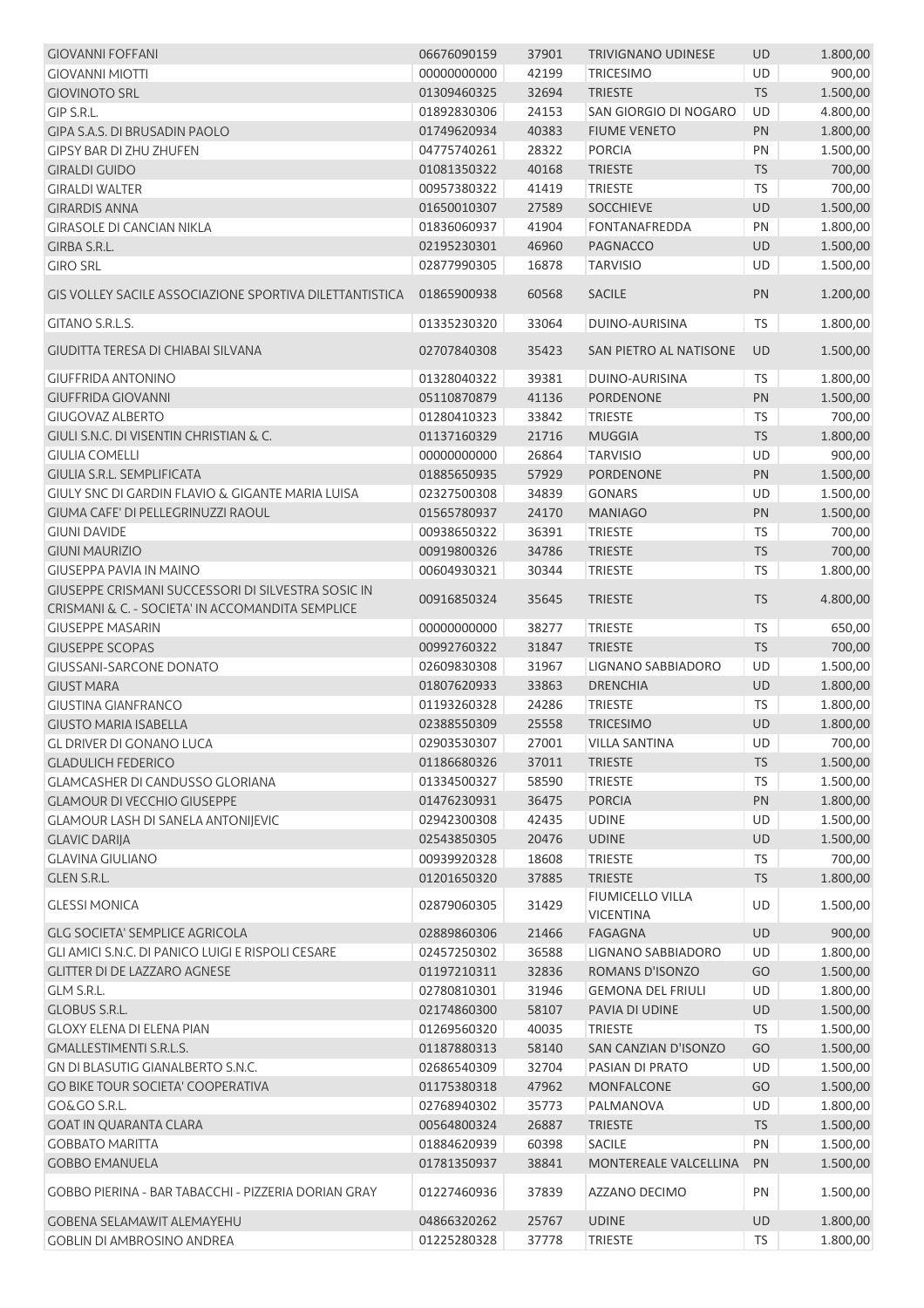| <b>GOCCIA E NERO CAFE' DI RATTA VITTORIO</b>                                 | 01321830323                | 24296          | <b>TRIESTE</b>                           | TS        | 1.500,00             |
|------------------------------------------------------------------------------|----------------------------|----------------|------------------------------------------|-----------|----------------------|
| <b>GOGOTRANSFER DI ANDREA BUTTIGNON</b>                                      | 01157820315                | 26291          | STARANZANO                               | GO        | 700,00               |
| <b>GOINA MAURO</b>                                                           | 01289580324                | 31449          | <b>TRIESTE</b>                           | <b>TS</b> | 700,00               |
| <b>GOLD SUN S.R.L.</b>                                                       | 01216710325                | 57805          | <b>TRIESTE</b>                           | <b>TS</b> | 1.500,00             |
| <b>GOLDEN HOTEL &amp; RESORT S.R.L.</b>                                      | 01022760324                | 26226          | <b>TRIESTE</b>                           | <b>TS</b> | 4.800,00             |
| <b>GOLDEN ROOMS DI RADICA IANKOVIC</b>                                       | 00000000000                | 41433          | TRIESTE                                  | <b>TS</b> | 900,00               |
| <b>GOLDEN SHOW S.R.L. - IMPRESA SOCIALE</b>                                  | 01220880320                | 20283          | <b>TRIESTE</b>                           | <b>TS</b> | 1.500,00             |
| <b>GOLEM DI WALTER PITTIONI</b>                                              | 02505530309                | 24117          | <b>CIVIDALE DEL FRIULI</b>               | <b>UD</b> | 1.500,00             |
| <b>GOLF &amp; WINE HOTEL S.R.L.</b>                                          | 01549150934                | 36245          | <b>AVIANO</b>                            | PN        | 4.800,00             |
| GOLF CLUB LIGNANO - S.P.A.                                                   | 02660500279                | 17467          | LIGNANO SABBIADORO                       | UD        | 4.800,00             |
| GOLF CLUB LIGNANO A.S.D. - ASSOCIAZIONE SPORTIVA                             |                            |                |                                          |           |                      |
| <b>DILETTANTISTICA</b>                                                       | 01740030307                | 39723          | LIGNANO SABBIADORO                       | <b>UD</b> | 1.500,00             |
| GOLF CLUB SENZA CONFINI TARVISIO A.S.D.                                      | 02859790301                | 61060          | <b>TARVISIO</b>                          | UD        | 1.200,00             |
|                                                                              |                            |                |                                          |           |                      |
| GOLF CLUB TRIESTE ASSOCIAZIONE SPORTIVA DILETTANTISTICA 00864050323          |                            | 62034          | <b>TRIESTE</b>                           | <b>TS</b> | 1.500,00             |
| GOLF CLUB UDINE ASSOCIAZIONE SPORTIVA DILETTANTISTICA                        | 01862160304                | 57714          | <b>FAGAGNA</b>                           | <b>UD</b> | 1.500,00             |
|                                                                              |                            |                |                                          |           |                      |
| <b>GOLLES FABIANA</b>                                                        | 02839220304                | 22414          | <b>TORREANO</b>                          | UD        | 1.500,00             |
| GOMBANI CAMILLA - TRIESTÈ59 B&B                                              | 00000000000                | 17917          | <b>TRIESTE</b>                           | TS        | 900,00               |
| <b>GOMIZEL ALESSANDRO</b>                                                    | 00838910321                | 23662          | <b>TRIESTE</b>                           | <b>TS</b> | 1.800,00             |
| <b>GON DI ENZO GON</b>                                                       | 00524870318                | 19933          | <b>CORMONS</b>                           | GO        | 700,00               |
| <b>GON PATRIZIA</b>                                                          | 00396980310                | 32529          | <b>MONFALCONE</b>                        | GO        | 1.500,00             |
| <b>GONANO SIMONE</b>                                                         | 02986600308                | 33828          | <b>SUTRIO</b>                            | <b>UD</b> | 1.500,00             |
| <b>GOOD FOOD FAST S.R.L. UNIPERSONALE</b>                                    | 13240911001                | 36880          | <b>TAVAGNACCO</b>                        | UD        | 1.800,00             |
| GOOD FOOD S.R.L.                                                             | 01041530328                | 20825          | <b>TRIESTE</b>                           | <b>TS</b> | 1.800,00             |
| <b>GOOD SERVICE S.R.L.</b>                                                   | 02827120300                | 57706          | <b>UDINE</b>                             | UD        | 1.800,00             |
| <b>GOOD VIBRATIONS ENTERTAINMENT SRL</b>                                     | 01263860320                | 28162          | <b>TRIESTE</b>                           | TS        | 1.500,00             |
| GOODNEWS PRODUCTION DI GIORGIO SIMONETTI                                     | 01615850938                | 60662          | <b>PORDENONE</b>                         | PN        | 1.500,00             |
| <b>GORENSZACH CLAUDIA</b>                                                    | 00000000001                | 25073          | SAPPADA                                  | UD        | 900,00               |
| <b>GORETTI DI PIVA GIOVANNI &amp; C. S.N.C.</b>                              | 01444730939                | 18626          | <b>PORCIA</b>                            | PN        | 1.500,00             |
| <b>GORI MARINELLA</b>                                                        | 01797920301                | 29287          | <b>UDINE</b>                             | UD        | 1.500,00             |
| GORIZIA INN S.N.C. DI PENNACCHINI GIADA E DEFFENDI<br><b>FEDERICO</b>        | 01181400316                | 28217          | <b>GORIZIA</b>                           | GO        | 900,00               |
| <b>GORIZIA RUGBY A.S.D.</b>                                                  | 00000000000                | 61680          | ROMANS D'ISONZO                          | GO        | 1.200,00             |
| <b>GOS BARBARA</b>                                                           | 01022740318                | 33549          | <b>VILLESSE</b>                          | GO        | 1.800,00             |
|                                                                              |                            |                |                                          |           |                      |
| <b>GOSGNACH LUCA</b>                                                         | 02744090305                | 23856          | PREMARIACCO                              | UD        | 700,00               |
| <b>GOSSIP GIRL DI GIULIA RUTA</b>                                            | 01180130328                | 21453          | <b>TRIESTE</b>                           | <b>TS</b> | 1.500,00             |
| <b>GOTOUR S.R.L.</b>                                                         | 00157960311                | 16743          | <b>GORIZIA</b>                           | GO        | 4.800,00             |
| <b>GP EVENTI DI PAREDES GERARDO OMAR</b>                                     | 02600360305                | 27553          | <b>BUIA</b>                              | UD        | 1.500,00             |
| GP MOTOR ACCESSORIES DI PATANISI GIOVANNI                                    | 01008160317                | 31440          | <b>GORIZIA</b>                           | GO        | 700,00               |
| GR GROUP S.R.L.                                                              | 01317360327                | 24281          | <b>TRIESTE</b>                           | <b>TS</b> | 4.800,00             |
| <b>GRABAR FABIO</b>                                                          | 01034920320                | 39889          | <b>TRIESTE</b>                           | TS        | 1.800,00             |
| <b>GRADO ATTIVO S.R.L.</b>                                                   | 01204920316                | 58650          | <b>GRADO</b>                             | GO        | 1.500,00             |
| <b>GRADO FLAP SOCIETA' A RESPONSABILITA' LIMITATA</b><br><b>SEMPLIFICATA</b> | 01188710311                | 18457          | <b>GRADO</b>                             | GO        | 1.800,00             |
| <b>GRADO HOTEL S.R.L.</b>                                                    | 01183510310                | 24501          | <b>GRADO</b>                             | GO        | 4.800,00             |
| <b>GRADOMARE S.R.L.</b>                                                      | 01169220314                | 59730          | <b>GRADO</b>                             | GO        | 1.500,00             |
| <b>GRAHELI GIULIANA PAOLA</b>                                                | 01260010309                | 33756          | <b>UDINE</b>                             | UD        | 1.500,00             |
| <b>GRAMOGLIANO S.R.L.</b>                                                    | 02979330301                | 60037          | <b>CORNO DI ROSAZZO</b>                  | UD        | 1.800,00             |
|                                                                              |                            |                |                                          |           |                      |
| <b>GRAMOLA FABIO</b>                                                         | 00369920939                | 57717          | <b>SAN VITO AL</b><br><b>TAGLIAMENTO</b> | PN        | 1.500,00             |
| GRAN BAR DI PILLON E VERONA S.N.C.                                           | 01158300937                | 22118          | SAN VITO AL<br><b>TAGLIAMENTO</b>        | PN        | 1.500,00             |
| GRAN BAR EXCELSIOR S.N.C. DI ARMANDO SKARLOVAJ &<br>ROBERTO SCHILLANI        | 00638960328                | 29113          | <b>TRIESTE</b>                           | <b>TS</b> | 1.500,00             |
| GRAN BAR UNITA' - SOCIETA' A RESPONSABILITA' LIMITATA                        |                            |                |                                          |           |                      |
| GRAN GELATO S.N.C. DI FURLAN VITTORIO, DIEGO E                               | 01255110320                | 25020          | <b>TRIESTE</b>                           | TS        | 1.800,00             |
|                                                                              | 01794320935                | 31952          | PORDENONE                                | PN        | 1.500,00             |
| ALESSANDRO                                                                   |                            |                |                                          |           |                      |
| GRAN GELATO SNC DI MARCHESAN GIOVANNI & C.                                   | 02684050301                | 36964          | <b>CERVIGNANO DEL FRIULI</b>             | UD        | 1.500,00             |
| <b>GRANDE CINA S.R.L.</b>                                                    | 01834480939                | 28783          | <b>PORDENONE</b>                         | PN        | 1.800,00             |
| GRANDE MURAGLIA S.N.C. DI ZHANG MEIJIN & C.<br>GRANDI ALBERGHI GRADO S.P.A.  | 01865010936<br>00517820312 | 22175<br>17392 | SACILE<br><b>GRADO</b>                   | PN<br>GO  | 1.800,00<br>4.800,00 |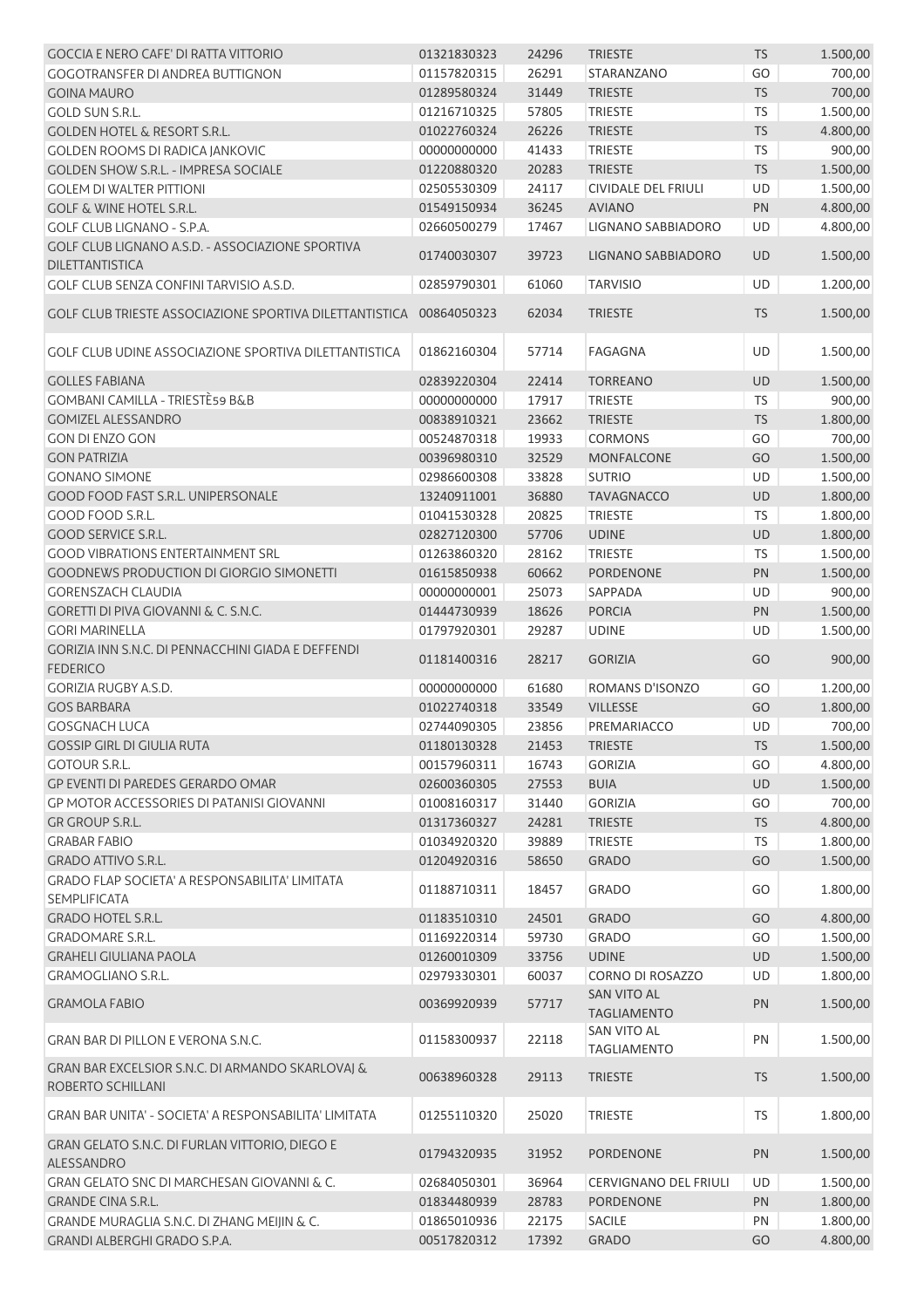| <b>GRANZOTTI MORENA</b>                                                                    | 02428460303 | 35953 | <b>OVARO</b>                 | UD        | 1.800,00 |
|--------------------------------------------------------------------------------------------|-------------|-------|------------------------------|-----------|----------|
| <b>GRASSELLI RAFFAELLA</b>                                                                 | 02041440302 | 26609 | <b>UDINE</b>                 | UD        | 650,00   |
| <b>GRASSI MARCELLO</b>                                                                     | 04250680271 | 60685 | <b>AVIANO</b>                | PN        | 1.500,00 |
| <b>GRAVA ANGELO</b>                                                                        | 01794290930 | 32077 | <b>CLAUT</b>                 | <b>PN</b> | 1.500,00 |
| <b>GRAVA MASSIMO</b>                                                                       | 02904490303 | 37009 | RESIUTTA                     | UD        | 1.800,00 |
| <b>GRAVAZZI MARA</b>                                                                       | 02663480305 | 19691 | <b>UDINE</b>                 | UD        | 1.500,00 |
| GRAVITA' ZERO SOCIETA' SPORTIVA DILETTANTISTICA A<br>RESPONSABILITA' LIMITATA              | 01142080322 | 39400 | <b>TRIESTE</b>               | TS        | 4.800,00 |
| GRAVO S.R.L. SEMPLIFICATA UNIPERSONALE                                                     | 01189780313 | 20778 | <b>GRADO</b>                 | GO        | 1.800,00 |
| <b>GRAZ PETRA</b>                                                                          | 02921300303 | 23456 | SAPPADA                      | UD        | 900,00   |
| <b>GRAZIANO STEFANO</b>                                                                    | 01176440327 | 40145 | <b>TRIESTE</b>               | <b>TS</b> | 900,00   |
| <b>GRAZIELLA LONDERO</b>                                                                   | 00000000000 | 42092 | <b>SPILIMBERGO</b>           | PN        | 900,00   |
|                                                                                            |             |       |                              |           |          |
| <b>GRAZIELLA VOCCA</b>                                                                     | 00000000000 | 61466 | <b>TRIESTE</b>               | <b>TS</b> | 900,00   |
| <b>GRBEC EMILIA</b>                                                                        | 00839280328 | 20015 | <b>TRIESTE</b>               | <b>TS</b> | 1.800,00 |
| <b>GREAT BALLS MUSIC DI LENTINI FEDERICO</b>                                               | 02270350305 | 57720 | <b>POVOLETTO</b>             | UD        | 1.500,00 |
| <b>GREAT BAR DI GREATTI LUCA</b>                                                           | 02586640308 | 37462 | <b>MARTIGNACCO</b>           | UD        | 1.500,00 |
| <b>GREATTI GIOVANNI</b>                                                                    | 00000000000 | 41819 | LESTIZZA                     | UD        | 900,00   |
| <b>GRECO DEGUSTAZIONE SRL</b>                                                              | 02158160305 | 20845 | <b>UDINE</b>                 | UD        | 1.500,00 |
| <b>GRECO GIAN LUCA</b>                                                                     | 01153550320 | 30780 | <b>TRIESTE</b>               | <b>TS</b> | 700,00   |
| <b>GRECO PINO VINCENZO</b>                                                                 | 01587140938 | 26852 | <b>POLCENIGO</b>             | PN        | 1.800,00 |
| GREEN INNOVATION 4.0 SOCIETA' SEMPLICE AGRICOLA, IN<br>BREVE ANCHEGREEN INNOVATION 4.0 SSA | 02964500306 | 29850 | <b>RIVIGNANO TEOR</b>        | <b>UD</b> | 900,00   |
| GREEN PLANET GOLD SOCIETA' SPORTIVA DILETTANTISTICA                                        | 01750800938 | 59526 | <b>PORCIA</b>                | PN        | 1.500,00 |
| S.R.L.                                                                                     |             |       |                              |           |          |
| <b>GREEN TENNIS PERESSINE S.R.L.</b>                                                       | 01140840933 | 27112 | PRATA DI PORDENONE           | PN        | 1.500,00 |
| GREEN WOOD DI BENEVENTO DEBORA                                                             | 02904890304 | 19981 | <b>TARVISIO</b>              | UD        | 1.500,00 |
| <b>GREENBAY FRANKY DI BENVEGNU' FRANCO</b>                                                 | 01332880325 | 19343 | <b>TRIESTE</b>               | <b>TS</b> | 1.500,00 |
| GREFIL SAS DI MIDENA LUCA & C.                                                             | 02957650308 | 27461 | LIGNANO SABBIADORO           | UD        | 1.500,00 |
| <b>GREGORI MAURIZIO</b>                                                                    | 00967960329 | 32176 | <b>TRIESTE</b>               | <b>TS</b> | 700,00   |
| <b>GREGORI PATRICK</b>                                                                     | 01337450322 | 38274 | <b>TRIESTE</b>               | TS        | 1.500,00 |
| <b>GREGORIN SIMONE</b>                                                                     | 01305300327 | 33074 | <b>TRIESTE</b>               | <b>TS</b> | 700,00   |
| <b>GREGORIS EMANUELA</b>                                                                   | 01579400936 | 25468 | CASARSA DELLA DELIZIA        | PN        | 1.500,00 |
| <b>GREGOROVA MONIKA</b>                                                                    | 02964740308 | 35622 | <b>UDINE</b>                 | UD        | 1.500,00 |
| <b>GRESSANI CATIA</b>                                                                      | 04442310274 | 29192 | LATISANA                     | UD        | 1.500,00 |
| <b>GRESSANI EZIO</b>                                                                       | 00481010304 | 22836 | LAUCO                        | UD        | 1.500,00 |
| <b>GRESSANI GIACOMO</b>                                                                    | 01609830300 | 39019 | <b>TARCENTO</b>              | UD        | 1.800,00 |
| <b>GRESSANI LIDA</b>                                                                       | 00000000000 | 38331 | <b>VILLA SANTINA</b>         | UD        | 900,00   |
| <b>GRGIC IGOR</b>                                                                          | 00626550321 | 17073 | <b>TRIESTE</b>               | TS        | 1.800,00 |
| GRI.DI, S.A.S. DI GRISOSTOLO EVELINA & C.                                                  | 02444100305 | 17148 | <b>TAVAGNACCO</b>            | UD        | 1.800,00 |
| <b>GRIFONE DI LANZILOTTI SALVATORE &amp; C. - SOCIETA' IN</b>                              |             |       |                              |           |          |
| <b>ACCOMANDITA SEMPLICE</b>                                                                | 01265020329 | 21290 | <b>TRIESTE</b>               | TS        | 1.800,00 |
| GRIGLIA D'ORO AL CORMOR S.A.S. DI SUTTO MARIA LUIGIA E C.                                  | 01366930301 | 27793 | <b>CASTIONS DI STRADA</b>    | UD        | 1.500,00 |
| <b>GRIGNETTI BED</b>                                                                       | 00000000000 | 17472 | <b>TRIESTE</b>               | <b>TS</b> | 900,00   |
| <b>GRIGOLI NADIA</b>                                                                       | 02769480308 | 60527 | <b>CERVIGNANO DEL FRIULI</b> | UD        | 1.500,00 |
| <b>GRIGOLINI CLAUDIA</b>                                                                   | 02893140307 | 34138 | <b>TORVISCOSA</b>            | UD        | 1.500,00 |
| GRILL DA GILDO S.N.C. DI BORDON STANISLAO ERMENEGILDO                                      | 00699330320 | 42731 | <b>MUGGIA</b>                | <b>TS</b> | 1.500,00 |
| & C.                                                                                       |             |       |                              |           |          |
| <b>GRILLO CINZIA</b>                                                                       | 01217480324 | 20859 | <b>TRIESTE</b>               | TS        | 1.500,00 |
| <b>GRILLO'S FOOD DI GRILLO CRISTIAN</b>                                                    | 02822840308 | 32214 | <b>CODROIPO</b>              | UD        | 1.500,00 |
| <b>GRIMALDI ANTONIO</b>                                                                    | 01808750309 | 37172 | <b>UDINE</b>                 | UD        | 700,00   |
| <b>GRINOVERO ELENA</b>                                                                     | 00000000000 | 35887 | PAVIA DI UDINE               | <b>UD</b> | 900,00   |
| <b>GRION SOCIETA' AGRICOLA SEMPLICE</b>                                                    | 01189840315 | 40042 | <b>GORIZIA</b>               | GO        | 1.800,00 |
| <b>GRIS CARLO</b>                                                                          | 02835850302 | 36394 | <b>CODROIPO</b>              | UD        | 1.500,00 |
| <b>GRIS ROBERTO</b>                                                                        | 00820000255 | 61044 | <b>ZOPPOLA</b>               | PN        | 4.800,00 |
| <b>GRISAFI GIUSEPPINA</b><br>GRIUNIT SOCIETA' AGRICOLA SEMPLICE IN FORMA ABBREVIATA        | 00871980322 | 39590 | <b>TRIESTE</b>               | <b>TS</b> | 1.500,00 |
| <b>GRIUNIT S.AGR.S</b>                                                                     | 01200470316 | 34466 | CAPRIVA DEL FRIULI           | GO        | 900,00   |
| GRIZZLY S.A.S. DI FACHIN SANDRA & C.                                                       | 02410620302 | 18601 | <b>VILLA SANTINA</b>         | UD        | 1.800,00 |
| GRIZZO S.A.S. DI VALENTINA GRIZZO & C.                                                     | 01842430934 | 35952 | <b>CORDENONS</b>             | PN        | 1.500,00 |
| <b>GRMEK ERIKA</b>                                                                         | 00898910328 | 40431 | <b>TRIESTE</b>               | <b>TS</b> | 1.800,00 |
| GRMM S.N.C. DI MILOTTI MAURO E RUSSELLO GIANMARCO                                          | 01181810316 | 29997 | <b>GRADO</b>                 | GO        | 1.800,00 |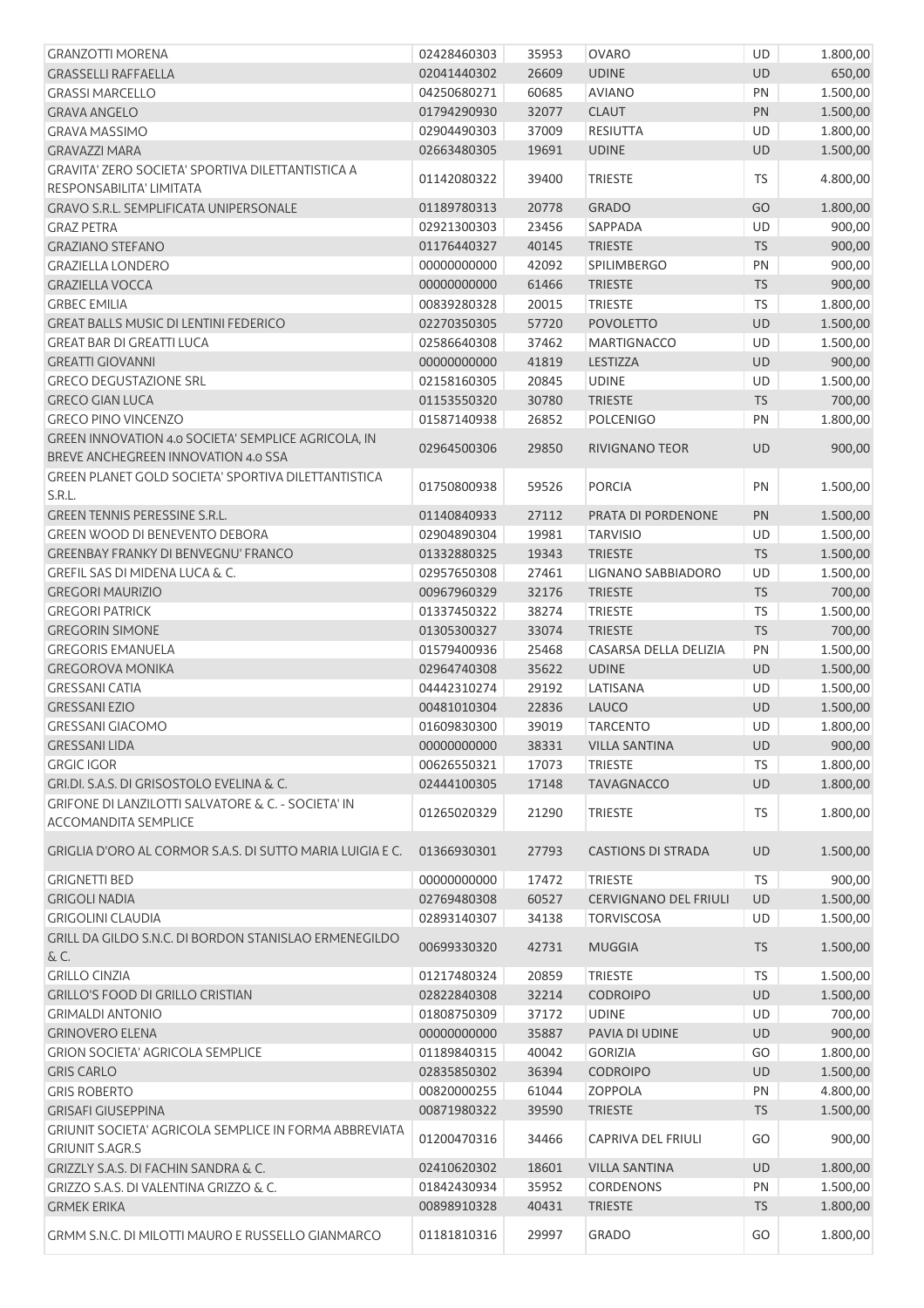| <b>GROSSI NICOLA</b>                                                            | 01095340327 | 22200 | DUINO-AURISINA                           | <b>TS</b> | 1.500,00 |
|---------------------------------------------------------------------------------|-------------|-------|------------------------------------------|-----------|----------|
| GRUDEN DI GRUDEN V. E C. - SOCIETA' IN NOME COLLETTIVO                          | 00663940328 | 33723 | DUINO-AURISINA                           | <b>TS</b> | 900,00   |
| <b>GRUPPO AGOSTINO &amp; C. S.N.C.</b>                                          | 00195620307 | 23767 | LIGNANO SABBIADORO                       | UD        | 4.800,00 |
| GRUPPO ANGELINI S.N.C. DI ENZO ANGELINI E C.                                    | 00929200327 | 38098 | <b>TRIESTE</b>                           | <b>TS</b> | 1.500,00 |
| <b>GRUPPO ARTISTICO LIGNANO</b>                                                 | 92001980306 | 61277 | LIGNANO SABBIADORO                       | UD        | 1.200,00 |
| <b>GRUPPO ATLETICA MOGGESE ASSOCIAZIONE SPORTIVA</b><br><b>DILETTANSTICA</b>    | 02022340307 | 58210 | MOGGIO UDINESE                           | UD        | 1.200,00 |
| GRUPPO AUTOTASSAMETRI ISONZO - SOCIETA' COOPERATIVA                             |             |       |                                          |           |          |
| DI LAVORO A RESPONSABILITA' LIMITATA                                            | 00217230325 | 41599 | <b>TRIESTE</b>                           | <b>TS</b> | 700,00   |
| <b>GRUPPO BASTIONI BIKE - ASSOCIAZIONE SPORTIVA</b><br>DILETTANTISTICA          | 02870770308 | 61834 | PALMANOVA                                | UD        | 1.200,00 |
| GRUPPO C.I. S.R.L.                                                              | 00826160301 | 30983 | <b>UDINE</b>                             | <b>UD</b> | 900,00   |
| <b>GRUPPO CICLISTICO BANNIA A.S.D.</b>                                          | 01493240939 | 61005 | <b>FIUME VENETO</b>                      | PN        | 1.200,00 |
| <b>GRUPPO DANZE SPORTIVE DILETTANTISTICHE PHOENIX</b>                           | 02352440305 | 62149 | <b>DIGNANO</b>                           | <b>UD</b> | 1.200,00 |
| GRUPPO KAYAK CANOA CORDENONS ASSOCIAZIONE<br>SPORTIVA DILETTANTISTICA           | 91000050939 | 60812 | <b>CORDENONS</b>                         | PN        | 1.200,00 |
| <b>GRUPPO MARCIATORI ANA</b>                                                    | 01713120937 | 61075 | SPILIMBERGO                              | PN        | 1.200,00 |
| <b>GRUPPO SCIATORI EDELWEISS ASD</b>                                            | 02061060303 | 60638 | <b>VILLA SANTINA</b>                     | UD        | 1.200,00 |
| GRUPPO SPORTIVO ALPINI - G.S.A. ASSOCIAZIONE SPORTIVA                           |             |       |                                          |           |          |
| <b>DILETTANTISTICA</b>                                                          | 94013300309 | 62087 | <b>UDINE</b>                             | UD        | 1.200,00 |
| <b>GRUPPO SPORTIVO COSEANO</b>                                                  | 01612830305 | 62348 | COSEANO                                  | UD        | 1.200,00 |
| <b>GRUPPO SPORTIVO DILETT. FIDES</b>                                            | 01179340938 | 61638 | <b>SAN VITO AL</b><br><b>TAGLIAMENTO</b> | PN        | 1.200,00 |
| <b>GRUPPO SPORTIVO DILETTANTISTICO RANGERS SAN ROCCO</b><br><b>TENNISTAVOLO</b> | 00000000000 | 61261 | <b>UDINE</b>                             | UD        | 1.200,00 |
| GRUPPO SPORTIVO LEGA NAVALE ITALIANA GRADO                                      | 00378220313 | 61651 | <b>GRADO</b>                             | GO        | 1.200,00 |
| GRUPPO SPORTIVO MOTONAUTICO - PN (ASSOCIAZIONE<br>DILETTANTISTICA)              | 00000000000 | 61939 | <b>PORDENONE</b>                         | PN        | 1.200,00 |
| <b>GRUSOVIN GIANLUCA</b>                                                        | 01177590310 | 36742 | <b>GORIZIA</b>                           | GO        | 700,00   |
| <b>GS SRL</b>                                                                   | 02765180308 | 60787 | <b>UDINE</b>                             | UD        | 1.500,00 |
| <b>GSD PALLAVOLO LUCINICO</b>                                                   | 00528260318 | 61045 | <b>GORIZIA</b>                           | GO        | 1.200,00 |
| GT SOUND DI PITTINI CRISTIANO                                                   | 02580940308 | 60523 | PALMANOVA                                | <b>UD</b> | 1.500,00 |
| GT3 S.R.L.                                                                      | 01141990315 | 42514 | <b>GRADO</b>                             | GO        | 1.800,00 |
| <b>GTA SRL</b>                                                                  | 01177140314 | 23600 | <b>GRADO</b>                             | GO        | 4.800,00 |
| <b>GUAGLIARDO DANIELE</b>                                                       | 01813910930 | 34436 | SPILIMBERGO                              | PN        | 650,00   |
| <b>GUALACCINI TOMMASO</b>                                                       | 01152240329 | 36155 | DUINO-AURISINA                           | <b>TS</b> | 900,00   |
| <b>GUALDERONI ELENA</b>                                                         | 02577960301 | 24972 | <b>ZUGLIO</b>                            | UD        | 1.500,00 |
| <b>GUARINO MARTINA</b>                                                          | 02937230304 | 57784 | FAGAGNA                                  | UD        | 1.500,00 |
| <b>GUARNERIO SOCIETA' COOPERATIVA</b>                                           | 01117230308 | 44260 | <b>UDINE</b>                             | <b>UD</b> | 1.500,00 |
| <b>GUARRACINO ANTONIETTA</b>                                                    | 01180060327 | 25960 | <b>TRIESTE</b>                           | TS        | 1.800,00 |
| <b>GUATTI ALESSIO</b>                                                           | 02359880305 | 41124 | <b>ATTIMIS</b>                           | UD        | 900,00   |
| <b>GUATTO SANDRA</b>                                                            | 01985290301 | 24138 | PAGNACCO                                 | UD        | 650,00   |
| <b>GUCCIARDI FRANCESCA</b>                                                      | 01909930305 | 26616 | LIGNANO SABBIADORO                       | UD        | 700,00   |
| <b>GUDE SNC DI EMANUELE TERMINI</b>                                             | 02629440302 | 17925 | LESTIZZA                                 | UD        | 1.500,00 |
| <b>GUENDALINA BAR DI DE BIASIO GUENDALINA</b>                                   | 02531640304 | 17988 | <b>BUTTRIO</b>                           | UD        | 1.500,00 |
| GUENDALINA S.R.L.                                                               | 02481680300 | 32819 | <b>UDINE</b>                             | UD        | 1.500,00 |
| <b>GUERRA LORENZO</b>                                                           | 01341850327 | 58273 | <b>TRIESTE</b>                           | <b>TS</b> | 700,00   |
| <b>GUERRA RODOLFO</b>                                                           | 00000000000 | 36802 | <b>TORREANO</b>                          | <b>UD</b> | 900,00   |
| <b>GUERRATO SUSANNA</b>                                                         | 01182480325 | 24926 | <b>TRIESTE</b>                           | <b>TS</b> | 650,00   |
| GUERRERO ROOMS DI GUERRERO BERNABE ROLANDO                                      | 01297060327 | 20405 | <b>TRIESTE</b>                           | TS        | 900,00   |
| <b>GUERRINI ELENA</b>                                                           | 01823580939 | 24089 | <b>SPILIMBERGO</b>                       | PN        | 1.500,00 |
| <b>GUGLIELMO STIPCOVICH</b>                                                     | 00653200329 | 32058 | <b>TRIESTE</b>                           | TS        | 700,00   |
| <b>GUIDA TURISTICA</b>                                                          | 01296800327 | 42704 | <b>TRIESTE</b>                           | <b>TS</b> | 650,00   |
| <b>GUIDO CANDOLINI</b>                                                          | 00000000000 | 39630 | <b>TAVAGNACCO</b>                        | UD        | 650,00   |
| <b>GUIDONE MATTEO</b>                                                           | 01275080321 | 24411 | <b>TRIESTE</b>                           | <b>TS</b> | 700,00   |
| <b>GULLIVER PUB DI POLIZY PAOLO</b>                                             | 01180860320 | 38237 | <b>TRIESTE</b>                           | <b>TS</b> | 1.800,00 |
| <b>GUMIRATO LIVIANA</b>                                                         | 01714700935 | 42343 | <b>POLCENIGO</b>                         | PN        | 1.800,00 |
| <b>GUO WANG S.N.C.</b>                                                          | 01269470322 | 33804 | <b>TRIESTE</b>                           | <b>TS</b> | 1.800,00 |
| <b>GURTNER MARZIA</b>                                                           | 00000000000 | 29937 | <b>GORIZIA</b>                           | GO        | 900,00   |
| <b>GUSSETTI ENZO</b>                                                            | 02624320301 | 23844 | <b>GEMONA DEL FRIULI</b>                 | UD        | 900,00   |
| <b>GUSTA' DI ZAGO MARIA VANIA</b>                                               | 02999100304 | 28867 | SAN DANIELE DEL FRIULI                   | <b>UD</b> | 1.500,00 |
| <b>GUSTIN MASSIMILIANA IN TERPIN</b>                                            | 00265710327 | 38202 | <b>TRIESTE</b>                           | TS        | 1.500,00 |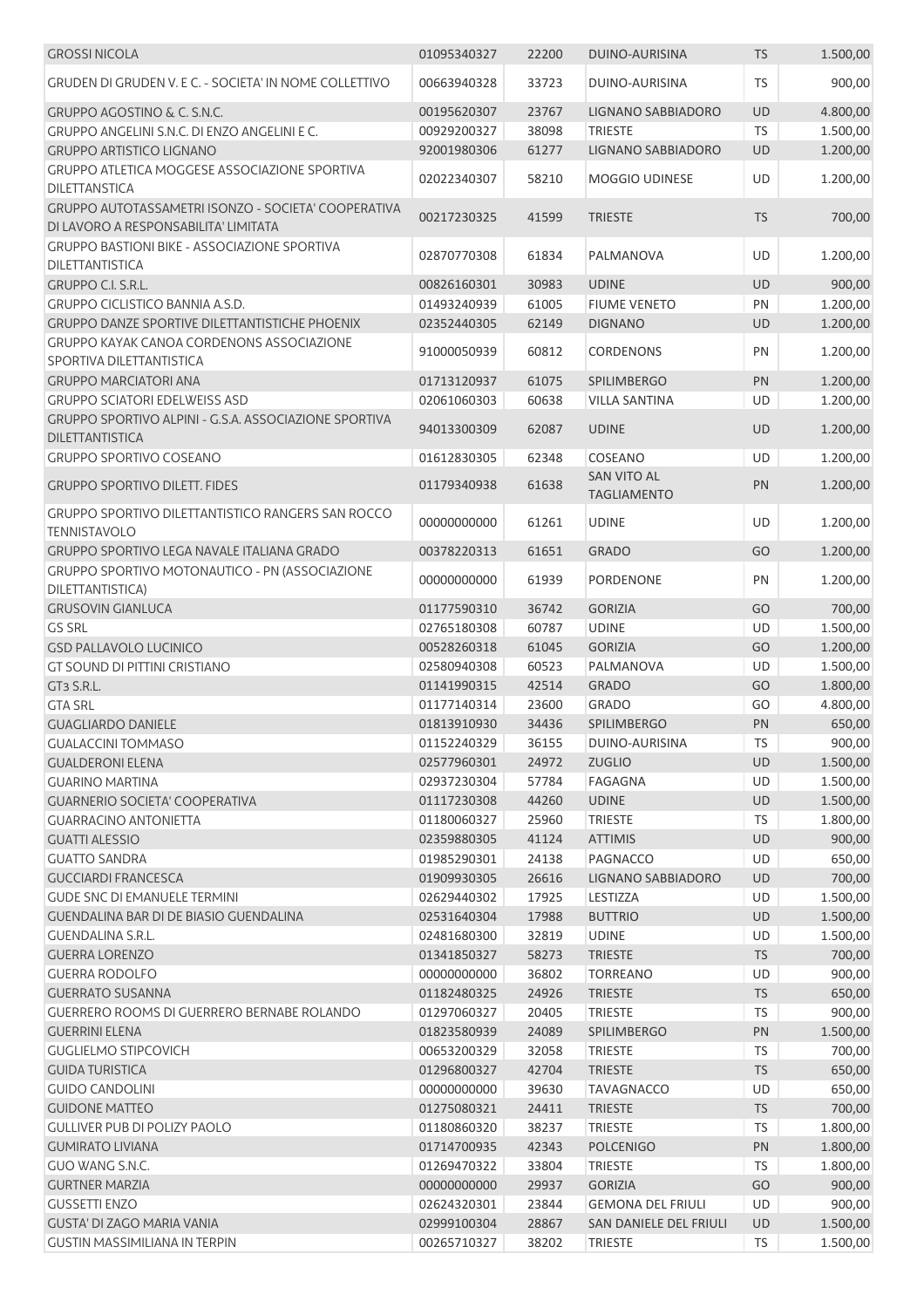| GUSTIN SOCIETA' IN NOME COLLETTIVO DI GUSTIN ALENKA & C. 01070650328      |             | 37542 | <b>MONRUPINO</b>           | <b>TS</b> | 900,00   |
|---------------------------------------------------------------------------|-------------|-------|----------------------------|-----------|----------|
| GUSTO & VINO S.A.S. DI CRISTIN LICIO E C.                                 | 03836690275 | 33238 | LIGNANO SABBIADORO         | UD        | 1.800,00 |
| <b>GUSTO BASE DI COZZAROLO ENRICO</b>                                     | 02463080305 | 18492 | <b>CIVIDALE DEL FRIULI</b> | UD        | 1.800,00 |
| <b>GUSTO PRODUCTION SRL</b>                                               | 02946270309 | 27075 | <b>TRICESIMO</b>           | UD        | 1.800,00 |
| <b>GUZZARDI ANDREA</b>                                                    | 01023450321 | 39671 | <b>TRIESTE</b>             | <b>TS</b> | 700,00   |
| <b>GUZZON CARLO</b>                                                       | 01750140301 | 27479 | <b>MARANO LAGUNARE</b>     | UD        | 650,00   |
| GYM ACADEMY A.S.D.                                                        | 91091140938 | 61627 | ROVEREDO IN PIANO          | PN        | 1.200,00 |
| <b>GYMNASIUM S.R.L.</b>                                                   | 00132840935 | 19442 | PORDENONE                  | PN        | 1.500,00 |
| GYROTONICTRIESTE DI CIVIELLO NICOLE - QI LA VIA DEL<br><b>BENESSERE</b>   | 01175310323 | 21752 | <b>TRIESTE</b>             | <b>TS</b> | 1.500,00 |
| H.K.T. S.R.L.                                                             | 02014500306 | 23476 | <b>FORNI DI SOPRA</b>      | UD        | 4.800,00 |
| H.Z. S.R.L.                                                               | 02566690307 | 25493 | LIGNANO SABBIADORO         | UD        | 4.800,00 |
| H24 COCKTAIL & PLAY DI CHAUDHARY PARAMJIT                                 | 01884490937 | 58002 | PRATA DI PORDENONE         | PN        | 1.500,00 |
| H <sub>2</sub> O BISTROT DI FRANCIA STELLA OLARTE                         | 01180740316 | 40203 | <b>MONFALCONE</b>          | GO        | 1.500,00 |
| H <sub>2</sub> O+ IMMERSIONE BENESSERE A.S.D.                             | 01130080318 | 61541 | <b>VILLESSE</b>            | GO        | 1.200,00 |
| H3A S.R.L.                                                                | 01196010316 | 61838 | <b>MONFALCONE</b>          | GO        | 1.200,00 |
| HAD DI ANDREA FURLANI S.A.S.                                              | 01061080329 | 21308 | DUINO-AURISINA             | <b>TS</b> | 4.800,00 |
| HAGER MARINA GESTIONE IMMOBILIARE TURISTICA                               | 01309420329 | 37754 | <b>TRIESTE</b>             | <b>TS</b> | 900,00   |
| <b>HAIBOUNA AMAL</b>                                                      | 01223550326 | 57984 | <b>TRIESTE</b>             | TS        | 1.800,00 |
| HAKO S.R.L.S.                                                             | 01194170310 | 20171 | DOLEGNA DEL COLLIO         | GO        | 1.800,00 |
| <b>HALLERTAU S.R.L.</b>                                                   | 02944030309 | 17559 | <b>MARTIGNACCO</b>         | UD        | 1.500,00 |
| HANAMI SUSHI GOURMET SRL                                                  | 02859080307 | 26398 | <b>UDINE</b>               | UD        | 1.800,00 |
| HANGAR 34 SRL                                                             | 02498950308 | 20228 | PALMANOVA                  | UD        | 4.800,00 |
| HAPPY DAY DI TAFFARA FEDERICA                                             | 01170550329 | 46238 | <b>TRIESTE</b>             | <b>TS</b> | 1.500,00 |
| HAPPY HOUR DI FERRO ANNALISA                                              | 02454830304 | 29870 | <b>GONARS</b>              | UD        | 1.500,00 |
| HARD FIT S.S.D. A R.L.                                                    | 01253140329 | 19110 | <b>TRIESTE</b>             | <b>TS</b> | 1.500,00 |
| HARLEI DI RACANELLI FRANCESCA                                             | 01296970328 | 23991 | <b>TRIESTE</b>             | <b>TS</b> | 1.800,00 |
| HARLEY PUB DI RAMIREZ HERNANDEZ JOSE' JUAN                                | 02065100303 | 30547 | <b>TRIVIGNANO UDINESE</b>  | UD        | 1.500,00 |
| HARRY'S BAR - SOCIETA' A RESPONSABILITA' LIMITATA                         | 01164170324 | 19111 | <b>TRIESTE</b>             | <b>TS</b> | 1.500,00 |
| HARRY'S BAR DI LIN JIANDI                                                 | 04735890263 | 34418 | <b>TRAVESIO</b>            | PN        | 1.500,00 |
| HARRY'S BAR DI SCHLEIFENBAUM SUSANNA                                      | 01867070938 | 18689 | <b>CHIONS</b>              | PN        | 1.500,00 |
| HARRY'S HOTEL DI DELLA PIETRA STELLA                                      | 01525450308 | 19491 | <b>RAVASCLETTO</b>         | UD        | 4.800,00 |
| HAUS MICHAELA S.A.S. DI PILLER RONER FABRIZIO & C.                        | 01135930251 | 23413 | SAPPADA                    | UD        | 4.800,00 |
| <b>HCS SRL</b>                                                            | 01276400320 | 40493 | <b>TRIESTE</b>             | <b>TS</b> | 1.800,00 |
| <b>HEBEIN JOHANNA</b>                                                     | 01982790303 | 23478 | <b>MALBORGHETTO</b>        | UD        | 900,00   |
|                                                                           |             |       | VALBRUNA                   |           |          |
| <b>HELENE CARQUAIN</b>                                                    | 02596410304 | 25156 | <b>CIVIDALE DEL FRIULI</b> | <b>UD</b> | 650,00   |
| <b>HELIOS DI BARBESIN ELENA</b>                                           | 01586080937 | 24430 | <b>FIUME VENETO</b>        | PN        | 1.500,00 |
| <b>HELIOS S.R.L.</b>                                                      | 00450060314 | 18841 | <b>GRADO</b>               | GO        | 4.800,00 |
| <b>HELVETIA S.R.L.</b>                                                    | 02328590308 | 20826 | LIGNANO SABBIADORO         | UD        | 4.800,00 |
| HENRY BAR DI FIALA JANA                                                   | 02572330302 | 35348 | LATISANA                   | UD        | 1.500,00 |
| HERMES SOCIETA' A RESPONSABILITA' LIMITATA SEMPLIFICATA                   | 01170260317 | 29324 | <b>GORIZIA</b>             | GO        | 1.500,00 |
| HEXE S.R.L.                                                               | 02163470301 | 20797 | <b>TOLMEZZO</b>            | UD        | 1.500,00 |
| HIMALAYA SOCIETA' A RESPONSABILITA' LIMITATA<br><b>SEMPLIFICATA</b>       | 02925770303 | 40697 | <b>UDINE</b>               | <b>UD</b> | 1.800,00 |
| HIRSCHSTEIN LUCA & C. S.N.C.                                              | 02777020302 | 34265 | <b>FORNI DI SOTTO</b>      | UD        | 1.500,00 |
| HI-SUSHI DI LIN JIANG                                                     | 04847960269 | 30452 | <b>TRIESTE</b>             | TS        | 1.800,00 |
| <b>HOCEVAR ERIK</b>                                                       | 01286610322 | 29576 | <b>TRIESTE</b>             | <b>TS</b> | 1.500,00 |
| <b>HODNIK DANIELA</b>                                                     | 01295510323 | 23040 | <b>TRIESTE</b>             | <b>TS</b> | 650,00   |
| <b>HOFFER MAURIZIO</b>                                                    | 00910240258 | 32675 | SAPPADA                    | <b>UD</b> | 1.500,00 |
| HOLA' FIT SOCIETA' SPORTIVA DILETTANTISTICA A<br>RESPONSABILITA' LIMITATA | 01734780933 | 58397 | PORDENONE                  | PN        | 1.500,00 |
| <b>HOLIDAY S.R.L.</b>                                                     | 00882010325 | 31880 | <b>TRIESTE</b>             | <b>TS</b> | 900,00   |
| HOLISTIKA DI DEGANO MICHELA                                               | 02435400300 | 25550 | <b>UDINE</b>               | UD        | 1.500,00 |
| HOME SAPORE DI CASA SRL                                                   | 01342020326 | 57835 | <b>TRIESTE</b>             | <b>TS</b> | 1.500,00 |
| <b>HONG AIYING</b>                                                        | 01368490932 | 24844 | PORDENONE                  | PN        | 1.500,00 |
| HONORA SOCIETA' COOPERATIVA A R.L.                                        | 02793150307 | 61381 | PRADAMANO                  | UD        | 1.500,00 |
| HOSTARIA AI PINI S.N.C. DI PALMA ISABELLA E C.                            | 01324170321 | 19864 | SGONICO                    | TS        | 1.800,00 |
| HOSTARIA AL CORRIDOIO DI PETEANI SABRINA                                  | 01136670328 | 19339 | <b>MUGGIA</b>              | <b>TS</b> | 1.800,00 |
| HOSTARIA AL GIARDINO DI BANINI VANDA                                      | 01658600935 | 38008 | <b>SESTO AL REGHENA</b>    | PN        | 1.800,00 |
| HOSTARIA ALLA CURVA DI BERTOLDO DENNIO ILARIO                             | 01291350930 | 30693 | AZZANO DECIMO              | PN        | 1.800,00 |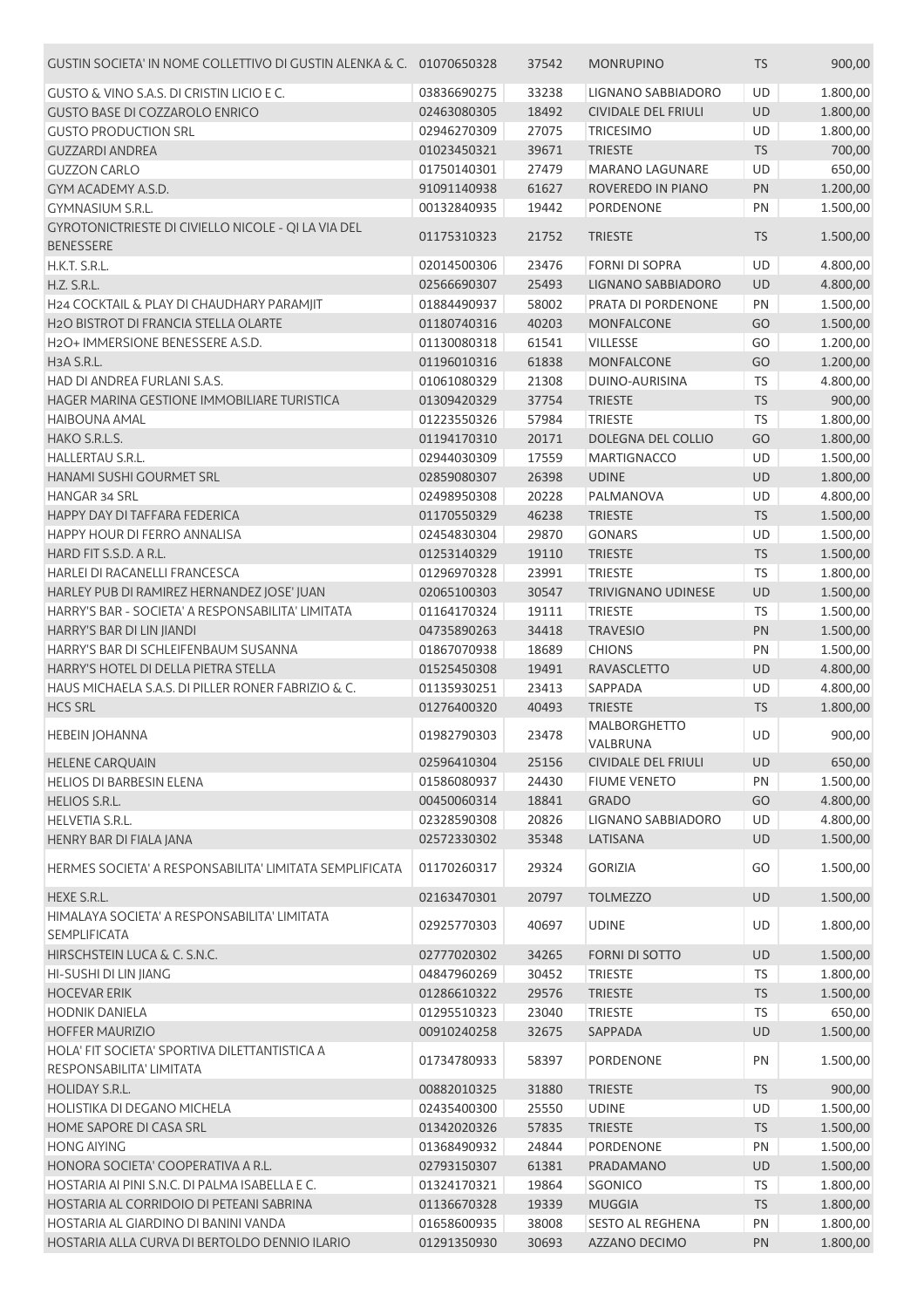| HOSTARIA AMICO DI FANTONI PIER LUIGI E CIMIGOTTO IVONNE<br>- SOCIETA' IN NOME COLLETTIVO    | 02471130308                | 42212          | <b>MARANO LAGUNARE</b>            | UD        | 1.800,00             |
|---------------------------------------------------------------------------------------------|----------------------------|----------------|-----------------------------------|-----------|----------------------|
| HOSTARIA S.N.C. DI DONATO ZOCCOLAN & MAURIZIO VENTURI                                       | 01804480935                | 38029          | <b>SESTO AL REGHENA</b>           | PN        | 1.500,00             |
| HOSTARIA STREHLER DI SERAFINI RINO                                                          | 01570640936                | 24333          | <b>TRIESTE</b>                    | <b>TS</b> | 1.800,00             |
| HOSTERIA BORGO SILE DI GOLIN FIORENZA                                                       | 01689420931                | 36722          | CASARSA DELLA DELIZIA             | PN        | 1.800,00             |
| HOSTERIA DEL CASTELLO DI MONIA BERTOLUTTI SNC                                               | 01198840314                | 26193          | CAPRIVA DEL FRIULI                | GO        | 1.800,00             |
| HOSTERIGU DI MASSIMO CARGNELUTTI                                                            | 02677070308                | 34468          | RIVIGNANO TEOR                    | UD        | 1.500,00             |
| HOT YOGA TRIESTE S.R.L. SOCIETA' SPORTIVA DILETTANTISTICA<br>A RESPONSABILITA' LIMITATA     | 01286100324                | 20438          | <b>TRIESTE</b>                    | TS        | 1.500,00             |
| HOTEL AI PINI DI MORO BARBARA & C. S.N.C.                                                   | 00425430311                | 17062          | <b>GRADO</b>                      | GO        | 4.800,00             |
| HOTEL AL CAVALLINO BIANCO S.A.S. DI SANDRI VANDA & C.                                       | 00991140302                | 26585          | LIGNANO SABBIADORO                | UD        | 4.800,00             |
| HOTEL AL CIGNO SRL                                                                          | 02146780305                | 22738          | LIGNANO SABBIADORO                | UD        | 4.800,00             |
| HOTEL AL PRATER FAMIGLIA MERET S.N.C.                                                       | 02176810303                | 22823          | LIGNANO SABBIADORO                | UD        | 4.800,00             |
| HOTEL AL SOLE DI IURI CINZIA                                                                | 02836150306                | 23981          | REMANZACCO                        | UD        | 4.800,00             |
| HOTEL AL TARCENTINO DI MEMOLLA ARTI                                                         | 02462140308                | 26853          | <b>TARCENTO</b>                   | UD        | 4.800,00             |
| HOTEL ALEX DI GIRALDI ALEX E C. S.N.C.                                                      | 02278290305                | 22535          | LIGNANO SABBIADORO                | UD        | 4.800,00             |
| HOTEL ALLA CROCIERA DI PACORIG LAURA & C. S.N.C.                                            | 00373920313                | 26931          | SAN CANZIAN D'ISONZO              | GO        | 4.800,00             |
| HOTEL AMBASSADOR S.N.C. DEI F.LLI MORETTI & C.                                              | 01970980304                | 21525          | LIGNANO SABBIADORO                | UD        | 4.800,00             |
| HOTEL ASTORIA S.A.S. DI PARPINEL DUNIA & C.                                                 | 02045250301                | 25119          | LIGNANO SABBIADORO                | UD        | 4.800,00             |
| <b>HOTEL BELLAVISTA S.R.L.</b>                                                              | 00515280311                | 19148          | <b>GRADO</b>                      | GO        | 4.800,00             |
| HOTEL BELLEVUE S.A.S. DI STEFANUTO MASSIMO E C.                                             | 02218500300                | 17224          | <b>LIGNANO SABBIADORO</b>         | UD        | 4.800,00             |
| <b>HOTEL BRISTOL S.R.L.</b>                                                                 | 01347970327                | 60322          | <b>TRIESTE</b>                    | <b>TS</b> | 4.800,00             |
| HOTEL CAPRI DI FANO' V. & COLOATTO S. - S.N.C.                                              | 00041280314                | 22463          | <b>GRADO</b>                      | GO        | 4.800,00             |
| HOTEL CAPRI DI TREPPO EDI & C. S.A.S.                                                       | 01786350304                | 27099          | PASIAN DI PRATO                   | UD        | 4.800,00             |
| HOTEL CARLTON S.N.C. DI STEFANUTO PAOLO & C.                                                | 02411770304                | 22741          | LIGNANO SABBIADORO                | UD        | 4.800,00             |
| HOTEL CELLA S.N.C. DI PITTINI GIUSEPPE E FABRIZIO & C.                                      | 02222640308                | 18218          | <b>ARTA TERME</b>                 | UD        | 4.800,00             |
| HOTEL COLUMBUS S.R.L.                                                                       | 00995140308                | 29605          | LIGNANO SABBIADORO                | UD        | 4.800,00             |
| HOTEL CONCORDE DI CASANOVA SILVIO                                                           | 01918620301                | 23733          | <b>UDINE</b>                      | UD        | 4.800,00             |
| HOTEL CONSUELO S.N.C. DI DOIMO LUIGI E C.                                                   | 02758630301                | 29429          | LIGNANO SABBIADORO                | UD        |                      |
| HOTEL DELLE NAZIONI DI BATTISTON FRANCESCO & C. S.N.C.                                      | 02964360305                | 23075          | LIGNANO SABBIADORO                | UD        | 4.800,00<br>4.800,00 |
|                                                                                             |                            |                |                                   |           |                      |
| HOTEL DULCINEA SOCIETA' A RESPONSABILITA' LIMITATA<br><b>SEMPLIFICATA</b>                   | 01245460322                | 18432          | <b>MUGGIA</b>                     | <b>TS</b> | 4.800,00             |
| HOTEL EDEN DI OLIVOTTO GIOVANNI & DARIO S.N.C.                                              | 00550670319                | 19494          | <b>GRADO</b>                      | GO        | 4.800,00             |
| HOTEL EDEN DI SODOMACO LUCIANA                                                              | 01291040325                | 25410          | DUINO-AURISINA                    | TS        | 4.800,00             |
| HOTEL EMO S.R.L.                                                                            | 00424320315                | 18656          | <b>GRADISCA D'ISONZO</b>          | GO        | 4.800,00             |
| HOTEL ERICA DI VALENTINIS ALBERTO & C. S.A.S.                                               | 01831440308                | 17202          | LIGNANO SABBIADORO                | UD        | 4.800,00             |
| HOTEL EUROPA S.N.C. DI MERLINI GIOVANNI FRANCO & C.                                         | 00156520306                | 36561          | LIGNANO SABBIADORO                |           | 4.800,00             |
| HOTEL FRA I PINI DI VACCARI PIERANTONIO                                                     |                            |                |                                   | UD        |                      |
| <b>HOTEL FRANZ - S.R.L.</b>                                                                 | 00603130303                | 24295          | LIGNANO SABBIADORO                | UD        | 4.800,00             |
|                                                                                             |                            |                | <b>GRADISCA D'ISONZO</b>          |           |                      |
| HOTEL GRAZIOSA DI BOCUS INES & C. S.N.C.                                                    | 00364280313<br>02630930309 | 20343          | LIGNANO SABBIADORO                | GO<br>UD  | 4.800,00             |
| <b>HOTEL HABERL SRL</b>                                                                     | 02382750301                | 19505<br>31220 | <b>TARVISIO</b>                   | UD        | 4.800,00             |
| HOTEL INTERNATIONAL SAS DI MIGLIORE RAFFAELE & C.                                           | 01611240308                | 22647          | <b>TARVISIO</b>                   | UD        | 4.800,00             |
| <b>HOTEL ITALIA S.R.L.</b>                                                                  |                            |                |                                   |           | 4.800,00             |
|                                                                                             | 00113280325                | 22137          | <b>TRIESTE</b>                    | <b>TS</b> | 4.800,00             |
| HOTEL LA BUSSOLA DI PULCINI LIVIA                                                           | 01208350320                | 20128          | <b>MUGGIA</b>                     | <b>TS</b> | 4.800,00             |
| HOTEL LA' DI MORET S.R.L.                                                                   | 01199460302                | 31852          | <b>UDINE</b>                      | UD        | 4.800,00             |
| HOTEL LA PERLA S.A.S. DI ZANIER SARA & C.<br>HOTEL LUNA LIGNANO DI CAUZZO ROBERTO E CAODURO | 02312200302<br>02796400303 | 20158<br>19655 | RAVASCLETTO<br>LIGNANO SABBIADORO | UD<br>UD  | 4.800,00<br>4.800,00 |
| SILVIA SAS                                                                                  |                            |                |                                   |           |                      |
| HOTEL MERANO GRADO S.R.L.                                                                   | 01206940312                | 58838          | <b>GRADO</b>                      | GO        | 4.800,00             |
| HOTEL MILANO DI STEFANO STERN & C. - SOCIETA' IN<br><b>ACCOMANDITA SEMPLICE</b>             | 00889050324                | 22786          | <b>TRIESTE</b>                    | <b>TS</b> | 4.800,00             |
| HOTEL MIMOSA S.R.L.                                                                         | 02666740309                | 20973          | LIGNANO SABBIADORO                | UD        | 4.800,00             |
| HOTEL MINERVA DI FRATTOLIN CARLO                                                            | 02988080301                | 17277          | LIGNANO SABBIADORO                | <b>UD</b> | 4.800,00             |
| HOTEL MINERVA S.R.L.                                                                        | 01321290932                | 22009          | PORDENONE                         | PN        | 4.800,00             |
| HOTEL MONACO S.A.S. DI ENRICO SALVADORI & C.                                                | 01874780305                | 21765          | LIGNANO SABBIADORO                | UD        | 4.800,00             |
| HOTEL NATISONE DI FULICI P. & MARGINAI M.T. S.N.C.                                          | 01410680308                | 23480          | SAN PIETRO AL NATISONE            | UD        | 4.800,00             |
| HOTEL NEW YORK DI CASSAN PATRIK E CRISTIAN S.N.C.                                           | 02015500305                | 21337          | LIGNANO SABBIADORO                | UD        | 4.800,00             |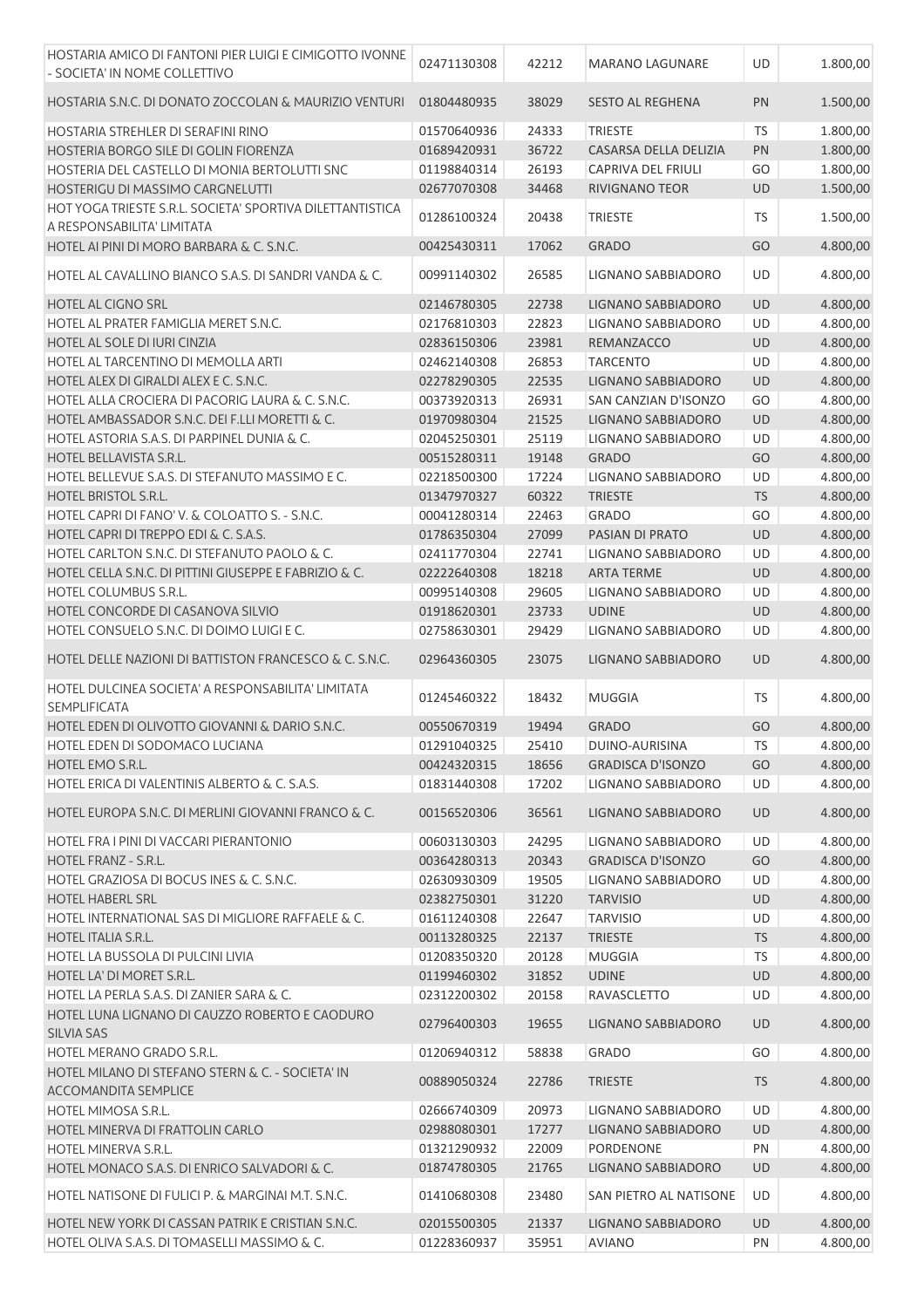| <b>HOTEL PARK OASI SRL</b>                                                                 | 00990740300 | 25267          | <b>ARTA TERME</b>                | <b>UD</b>       | 4.800,00             |
|--------------------------------------------------------------------------------------------|-------------|----------------|----------------------------------|-----------------|----------------------|
| HOTEL PELIKAN DI MESAGLIO FEDERICO & C. S.A.S.                                             | 02089980300 | 17252          | LIGNANO SABBIADORO               | UD              | 4.800,00             |
| HOTEL POSTA DI TACH GUIDO                                                                  | 01150780250 | 24469          | <b>SAPPADA</b>                   | UD              | 4.800,00             |
| <b>HOTEL POSTA S.R.L.</b>                                                                  | 02073810307 | 20989          | <b>FORNI DI SOPRA</b>            | UD              | 4.800,00             |
| <b>HOTEL PRINCIPE S.R.L.</b>                                                               | 01827070309 | 33592          | <b>UDINE</b>                     | UD              | 4.800,00             |
| HOTEL REGINA DI BENVEGNU' MICHELE & C. S.A.S.                                              | 00465480317 | 19897          | <b>GRADO</b>                     | GO              | 4.800,00             |
| HOTEL RISTORANTE CRISTALLO S.R.L.                                                          | 00269580304 | 26736          | <b>UDINE</b>                     | UD              | 4.800,00             |
| HOTEL RISTORANTE DEL NEGRO DI GRAZIOLI GIOVANNA &                                          |             |                |                                  |                 |                      |
| MARSILIO TERESAS.N.C.                                                                      | 00809080302 | 16982          | <b>SUTRIO</b>                    | UD              | 4.800,00             |
| HOTEL RISTORANTE LOCANDA AI CAMPI DI MARCELLO DI                                           |             |                |                                  |                 |                      |
| PEDRANZINI DENIS& C. S.N.C.                                                                | 00352860316 | 27020          | <b>MONFALCONE</b>                | GO              | 4.800,00             |
|                                                                                            |             |                | MALBORGHETTO                     |                 |                      |
| HOTEL RISTORANTE RENZO VALBRUNA S.R.L.                                                     | 02619470301 | 31739          | VALBRUNA                         | UD              | 1.500,00             |
| HOTEL ROMA S.R.L.                                                                          | 00268350303 | 22512          | <b>CIVIDALE DEL FRIULI</b>       | UD              | 4.800,00             |
| HOTEL SALUS DI MASO RENZO E CHRISTIAN & C.                                                 | 01409520309 | 21574          | LIGNANO SABBIADORO               | UD              | 4.800,00             |
| HOTEL SAN GIORGIO S.R.L.                                                                   | 02138050303 | 20373          | <b>UDINE</b>                     | UD              | 4.800,00             |
| HOTEL SANTIN GIOVANNI S.R.L.                                                               | 01234240933 | 21614          | <b>PORDENONE</b>                 | PN              | 4.800,00             |
| HOTEL SAVOY S.R.L.                                                                         | 00067780312 | 18154          | <b>GRADO</b>                     | GO              | 4.800,00             |
| HOTEL SERVICE 2000 S.R.L.                                                                  | 02380590303 | 23887          | <b>TARVISIO</b>                  | UD              | 4.800,00             |
| HOTEL SIERA HOF S.A.S. DI COLLE TIZ TIZIANO & C.                                           | 01201530258 | 24082          | SAPPADA                          | <b>UD</b>       | 4.800,00             |
| HOTEL SORAYA DI DELLA MARIA JANNINE E C. S.A.S.                                            | 00448060301 | 28394          | LIGNANO SABBIADORO               | UD              | 4.800,00             |
| HOTEL SPLENDOR DI DAMIANI CLAUDIO E C. S.A.S.                                              | 00396140311 | 29145          | <b>GRADO</b>                     | GO              | 4.800,00             |
| HOTEL TRILAGO S.A.S. DI PAOLO POLO & C.                                                    | 02783330307 | 57969          | <b>TRASAGHIS</b>                 | UD              | 4.800,00             |
| <b>HOTEL URBAN S.R.L.</b>                                                                  | 03566260273 | 21149          | <b>TRIESTE</b>                   | <b>TS</b>       | 4.800,00             |
| HOTEL VAL GIOCONDA DI PONTIL SCALA LEA                                                     | 00711810259 | 33287          | SAPPADA                          | UD              | 4.800,00             |
| HOTEL VILLA MIRELLA DI POZZI CHRISTIAN                                                     | 04299320400 | 21162          | <b>GRADO</b>                     | GO              | 4.800,00             |
| HOTEL VILLA ROMANA S.A.S. DI MARCHIOL ENRICO & C.                                          | 01876610302 | 22251          | LIGNANO SABBIADORO               | UD              | 4.800,00             |
| HOTEL ZEN DI ZEN FEDERICO                                                                  | 02962590309 | 19029          | LIGNANO SABBIADORO               | <b>UD</b>       | 4.800,00             |
| HOUSE 5 - ROOM DESIGN DI RUSPIO VALENTINA                                                  | 01304530320 | 33258          | <b>TRIESTE</b>                   | TS              | 900,00               |
| HU HAIHUANG                                                                                | 02403440353 | 29257          | CERVIGNANO DEL FRIULI            | UD              | 1.500,00             |
| <b>HU LIJIE</b>                                                                            | 02286640970 | 35814          | <b>TRIESTE</b>                   | <b>TS</b>       | 1.500,00             |
| HU MEIJU                                                                                   | 01303740326 | 40438          | <b>TRIESTE</b>                   | <b>TS</b>       | 1.500,00             |
| <b>HU YANGXIAO</b>                                                                         | 01319770325 | 24462          | <b>TRIESTE</b>                   | <b>TS</b>       |                      |
| <b>HUANG CHANG</b>                                                                         | 01335950323 | 17297          | <b>TRIESTE</b>                   | <b>TS</b>       | 1.800,00<br>1.500,00 |
|                                                                                            |             |                |                                  |                 |                      |
| HUANG DI HUANG FENGQIN & C. S.A.S.                                                         | 01072790312 | 21606<br>18095 | <b>GORIZIA</b>                   | GO              | 1.500,00             |
| HUB VIAGGI DI MARCO GODEAS                                                                 | 01162510315 |                | STARANZANO                       | GO<br><b>TS</b> | 4.800,00             |
| HYPHAE DI NICOLE LEGHISSA                                                                  | 01106720327 | 57995          | TRIESTE                          |                 | 1.500,00             |
| HZ DI VANDULLI BASILIO                                                                     | 01879220935 | 17757          | <b>PORDENONE</b>                 | PN              | 900,00               |
| I COMELLI CATERING DI PAOLO COMELLI                                                        | 02902660303 | 21917          | <b>NIMIS</b>                     | UD              | 1.500,00             |
| I COMELLI SOCIETA' AGRICOLA S.S.                                                           | 02524270309 | 25701          | <b>NIMIS</b>                     | UD              | 1.800,00             |
| I DRAGHI A.S.D.                                                                            | 02693220309 | 62370          | <b>CERVIGNANO DEL FRIULI</b>     | UD              | 1.200,00             |
| <b>I DUE CHEF S.R.L.</b>                                                                   | 01345600322 | 60634          | <b>MUGGIA</b>                    | <b>TS</b>       | 1.500,00             |
| I FOLPI S.A.S DI GIULIA TURRIN                                                             | 01722500939 | 32968          | <b>PORCIA</b>                    | PN              | 1.800,00             |
| I GIRASOLI DI BALLARIN TAMARA                                                              | 00000000000 | 20520          | <b>TRAVESIO</b>                  | PN              | 900,00               |
| <b>I GUARDIANI</b>                                                                         | 00000000000 | 41976          | CARLINO                          | UD              | 900,00               |
| I LUPETTI DI CESARE FAVETTA & C. SOCIETA' IN ACCOMANDITA<br><b>SEMPLICE</b>                | 00957090327 | 21038          | <b>TRIESTE</b>                   | <b>TS</b>       | 1.500,00             |
| I MULI DI GRANDIS TOMMASO E MRVCIC NICHOLAS SOCIETA'                                       |             |                |                                  |                 |                      |
| IN NOME COLLETTIVO                                                                         | 01294060320 | 36482          | DUINO-AURISINA                   | <b>TS</b>       | 900,00               |
| I PERCHE' DELLE COCCOLE DI MOSCONI GIOVANNA SAS                                            | 02508220304 | 22860          | <b>CIVIDALE DEL FRIULI</b>       | UD              | 1.800,00             |
| I PIOMBI UDINE SOCIETA' A RESPONSABILITA' LIMITATA                                         |             |                |                                  |                 |                      |
| <b>SEMPLIFICATA</b>                                                                        | 02964040303 | 16771          | <b>UDINE</b>                     | UD              | 1.500,00             |
| <b>I PRINCIPI SRL</b>                                                                      | 01792710939 | 30671          | <b>VALVASONE ARZENE</b>          | PN              | 1.800,00             |
| I SAPORI DEL GRANO DI ZANCHETTA EDVIGE & C. S.N.C.                                         | 01576310930 | 27484          | <b>PORDENONE</b>                 | PN              | 1.500,00             |
| I SAPORI DELLA COSTIERA DI PALMIERI ANGELA                                                 | 02611210309 | 25982          | PALMANOVA                        | UD              | 1.500,00             |
| I SAPORI DI TONI S.A.S. DI COSIMO ALVAREZ                                                  | 01207740323 | 26987          | <b>TRIESTE</b>                   | <b>TS</b>       | 1.800,00             |
| I SUSHI TRIESTE - SOCIETA' IN NOME COLLETTIVO DI QIU JIAN &                                |             |                |                                  |                 |                      |
| <b>GUO MINGXING</b>                                                                        | 01254900325 | 33200          | <b>TRIESTE</b>                   | <b>TS</b>       | 1.800,00             |
| I TRE RE MAGI DI D'OPPIDO ROCCO                                                            | 07322330726 | 60721          | LATISANA                         | <b>UD</b>       | 1.500,00             |
| I VINI DI EMILIO BULFON SOCIETA' SEMPLICE AGRICOLA IN<br>BREVE I VINI DI EMILIO BULFON SSA | 01476540933 | 32328          | PINZANO AL<br><b>TAGLIAMENTO</b> | PN              | 900,00               |
| I.S.E.T. S.A.S. DI BARCELLA CLAUDIO                                                        | 00822280301 | 25357          | <b>TARCENTO</b>                  | UD              | 1.800,00             |
| <b>IACCHEO MARINA</b>                                                                      | 00000000000 | 42367          | <b>TRIESTE</b>                   | <b>TS</b>       | 900,00               |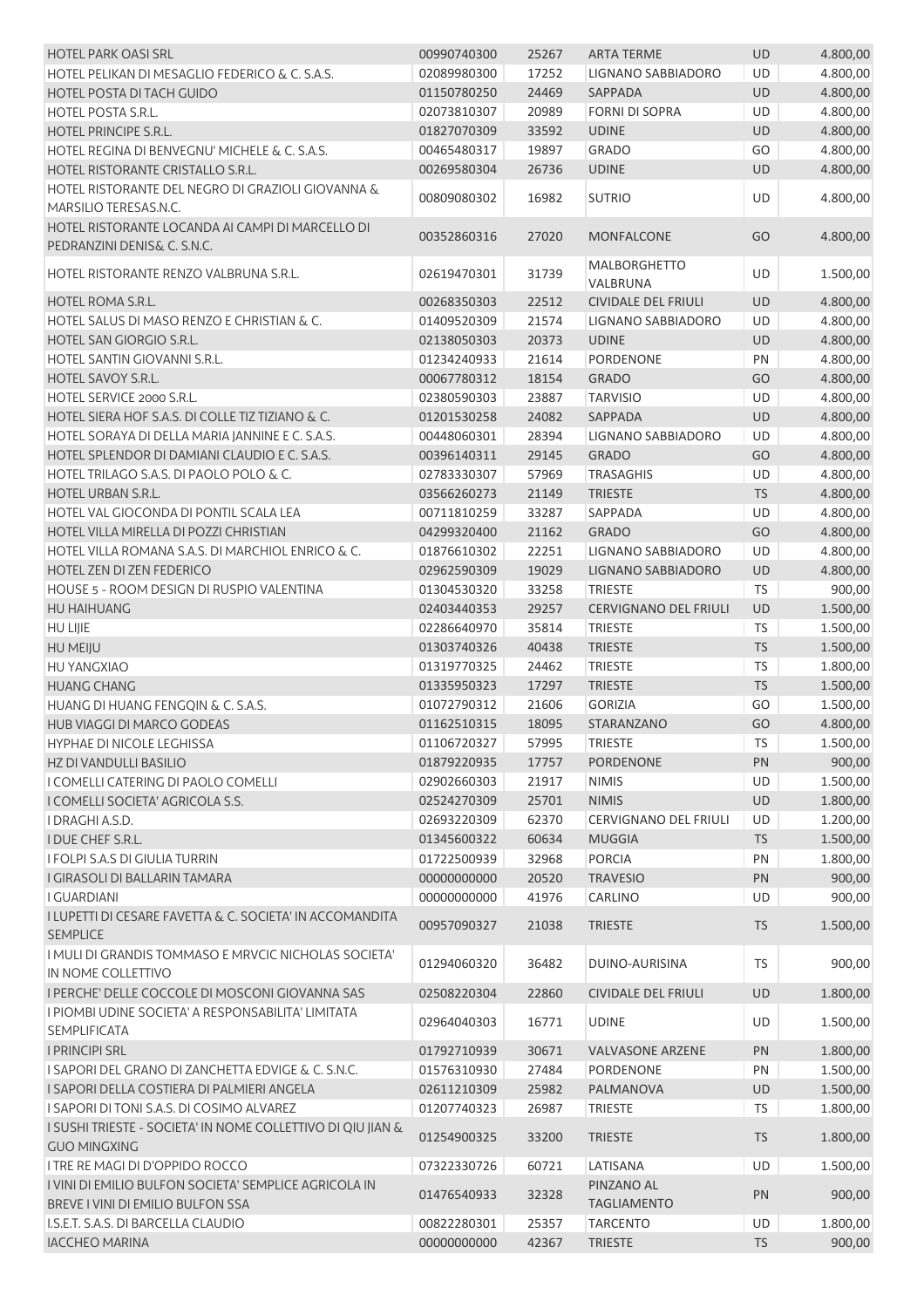| <b>IACUZZI FRANCESCO</b>                                                                                   | 01818860304                | 28616          | <b>UDINE</b>                     | UD        | 1.500,00             |
|------------------------------------------------------------------------------------------------------------|----------------------------|----------------|----------------------------------|-----------|----------------------|
| <b>IANCICH MASSIMILIANO</b>                                                                                | 01174420321                | 41016          | <b>TRIESTE</b>                   | <b>TS</b> | 700,00               |
| <b>IANNELLO MARINA</b>                                                                                     | 03008700308                | 59186          | <b>UDINE</b>                     | <b>UD</b> | 1.500,00             |
| <b>IARIA IRENE</b>                                                                                         | 01201420310                | 27128          | DUINO-AURISINA                   | <b>TS</b> | 1.800,00             |
| <b>IAVAZZO ANTIMO</b>                                                                                      | 02635160308                | 39910          | <b>TARCENTO</b>                  | <b>UD</b> | 700,00               |
| <b>IAVAZZO UMBERTO</b>                                                                                     | 01155450313                | 27448          | RONCHI DEI LEGIONARI             | GO        | 1.500,00             |
| IBAR S.N.C. DI CHRISTIAN E MASSIMO RABACHIN                                                                | 01496120302                | 60391          | PASIAN DI PRATO                  | <b>UD</b> | 1.500,00             |
| ICE - SOCIETA' A RESPONSABILITA' LIMITATA                                                                  | 01122710328                | 18904          | SAN DORLIGO DELLA<br>VALLE       | TS        | 1.500,00             |
| <b>ICH - SPORT&amp;EVENTS</b>                                                                              | 01329830325                | 22761          | <b>TRIESTE</b>                   | <b>TS</b> | 1.500,00             |
| IDEA 2000 DI VELLISCIG GIANCARLO                                                                           | 02566820300                | 36779          | <b>UDINE</b>                     | UD        | 1.500,00             |
| IDEA S.N.C. DI VADORI ELLISON & C.                                                                         | 01816470932                | 37982          | MORSANO AL<br><b>TAGLIAMENTO</b> | PN        | 1.500,00             |
| IDEALVIAGGI DI GUERRA PIERLUIGI, FEDERICO, STEFANO E<br>ANDREA S.N.C.                                      | 00266170935                | 18434          | AZZANO DECIMO                    | PN        | 700,00               |
| IDEE E SOLUZIONI DI BETTY DI SCUTERATTI ELISABETTA                                                         | 01445950304                | 39992          | PASIAN DI PRATO                  | UD        | 1.500,00             |
| <b>IETRI MARCO</b>                                                                                         | 02768050300                | 23173          | <b>CORMONS</b>                   | GO        | 1.500,00             |
| <b>IFB SRLS</b>                                                                                            | 01194560312                | 22526          | <b>GORIZIA</b>                   | GO        | 1.500,00             |
| <b>IG SOCIETA' COOPERATIVA</b>                                                                             | 01157490325                | 59740          | <b>TRIESTE</b>                   | <b>TS</b> | 1.500,00             |
| IL BAR DI ANNA SRL                                                                                         | 01328970320                | 25750          | TRIESTE                          | <b>TS</b> | 1.500,00             |
| IL BARETTO DI QUENDOLO NICOLA                                                                              | 02911000301                | 42432          | <b>CIVIDALE DEL FRIULI</b>       | UD        | 1.500,00             |
| IL BARETTO DI ROIZ ELENA                                                                                   | 01175410313                | 28852          | <b>MONFALCONE</b>                | GO        | 1.500,00             |
| IL CARDO SOCIETA' AGRICOLA A R.L.                                                                          | 01345100323                | 57672          | DUINO-AURISINA                   | <b>TS</b> | 1.800,00             |
| IL CARSO IN CORSO S.A.S. DI COMAR MANLIO & CO.                                                             | 01137060313                | 57713          | <b>MONFALCONE</b>                | GO        | 1.800,00             |
| IL CASTELLIERE DI DELLA VEDOVA GERMANO                                                                     | 00000000000                | 23258          | RIVE D'ARCANO                    | UD        | 900,00               |
| IL CAVALLUCCIO DI MILADINOVIC BRANKA & C. SAS                                                              | 01305120329                | 25185          | DUINO-AURISINA                   | <b>TS</b> | 1.800,00             |
| IL CEPPO SOCIETA' COOPERATIVA SOCIALE - ONLUS                                                              | 01089040313                | 33179          | <b>GORIZIA</b>                   | GO        | 1.500,00             |
| IL CHIOSCHETTO VALINIS DI MARESCUTTI PATRIZIA                                                              | 01697760930                | 24129          | <b>TRAVESIO</b>                  | PN        | 1.500,00             |
| IL CONTE TACCHIA S.N.C. DI LIZZIO IGNAZIO & C.                                                             | 02869460309                | 21210          | <b>UDINE</b>                     | UD        | 1.800,00             |
| IL CREMINO DI DIANA EVA                                                                                    | 01508390935                | 24389          | <b>PORDENONE</b>                 | PN        | 1.500,00             |
| IL DE-JAVU' DI DIO MARIA LINDA                                                                             | 02721910301                | 39830          | <b>TARCENTO</b>                  | UD        | 1.500,00             |
| IL DESSERT DI CONDREI GHEORGHE                                                                             | 01199740315                | 21276          | <b>FARRA D'ISONZO</b>            | GO        | 1.500,00             |
| IL DOLCE FREDDO DI MARTINI MARZIA E RIGUTTO DAMIANO<br>S.N.C.                                              | 01802530939                | 37458          | <b>MANIAGO</b>                   | PN        | 1.500,00             |
| IL DOLCE FREDDO DI MINIUSSI LAURA                                                                          | 01154750317                | 58134          | RONCHI DEI LEGIONARI             | GO        | 1.500,00             |
| IL DOLCEFREDDO DI MARANGON GIANNI                                                                          | 04857130266                | 60934          | <b>PORDENONE</b>                 | PN        | 1.500,00             |
| IL DOLCEFREDDO DI MOLINARO VALENTINA                                                                       | 02880210303                | 30493          | SAN DANIELE DEL FRIULI UD        |           | 1.500,00             |
| IL DOLCEFREDDO S.N.C. DI CAMPANER RINO E GASPARINI<br><b>SILVIA</b>                                        | 01459320931                | 40990          | PORDENONE                        | PN        | 1.500,00             |
| IL FALCONIERE DI CHIBIRASHVILI GEORGE                                                                      | 01321740324                | 37321          | <b>TARCENTO</b>                  | <b>UD</b> | 1.800,00             |
| IL FIORE D'ORO DI MARISA BRIGA                                                                             | 01110450317                | 34990          | <b>CERVIGNANO DEL FRIULI</b>     | <b>UD</b> | 1.500,00             |
| IL GATTO ROSSO SNC DI ADRIANA FRANCHI E C.                                                                 |                            |                |                                  |           |                      |
|                                                                                                            | 01431440930<br>02394690305 | 25233          | <b>SESTO AL REGHENA</b>          | PN        | 1.800,00             |
| IL GEI DI LENNA CARLO & C. S.A.S.<br>IL GELATIERE DI KOSIC ALESSANDRO & C. S.A.S.                          | 00495510315                | 28841<br>40006 | AMPEZZO<br><b>GORIZIA</b>        | UD<br>GO  | 1.500,00<br>1.500,00 |
| IL GELATO DI DALTIN FILIPPO & C. S.A.S.                                                                    | 01280230937                | 39737          | <b>SACILE</b>                    | PN        | 1.500,00             |
|                                                                                                            | 01045920939                | 31173          | <b>AVIANO</b>                    | PN        |                      |
| IL GELATO DI TONELLO MAURO & PATRIZIA S.N.C.                                                               | 01046630933                |                |                                  |           | 1.500,00             |
| IL GELATONE DI BRESSAN MARIA                                                                               |                            | 21468          | <b>SACILE</b>                    | PN        | 1.500,00             |
| IL GELATONE DI CAODURO GIULIANO                                                                            | 01580590303                | 58358          | LIGNANO SABBIADORO               | UD        | 1.500,00             |
| IL GIARDINETTO DI BRUNO BRAGA                                                                              | 00000000000                | 24944          | PREMARIACCO                      | <b>UD</b> | 900,00               |
| IL GIARDINO DEI VIZI DI LOVISCEK LORENZO                                                                   | 01067950319                | 20902          | <b>GORIZIA</b>                   | GO        | 1.500,00             |
| IL GIARDINO DEL CHIOSTRO DI FAVIA LORENZO & COCEANI<br>GERMANA S.N.C. - SOCIETA' AGRICOLA                  | 02166860300                | 42304          | <b>CIVIDALE DEL FRIULI</b>       | UD        | 1.800,00             |
| IL GIORNALAIO DI NASSIMBENI ANDREA, NASSIMBENI ALBERTO<br>E GIUSTINAGIULIANA - SOCIETA' IN NOME COLLETTIVO | 01003510326                | 20681          | <b>TRIESTE</b>                   | TS        | 1.500,00             |
| IL GLADIATORE DI DERVISEVIC MIHAELA & C. S.A.S.                                                            | 02615440308                | 37546          | <b>AQUILEIA</b>                  | UD        | 1.800,00             |
| IL GLICINE DI GARDEL LIETTA & C. S.N.C.                                                                    | 01336540305                | 17415          | <b>TRICESIMO</b>                 | UD        | 1.500,00             |
| IL GLICINE DI RIOSA OLIMPIA                                                                                | 02867500304                | 39689          | <b>MANZANO</b>                   | UD        | 1.800,00             |
| IL GLICINE DI STURMAN BARBARA                                                                              | 00000000000                | 26832          | SAN DORLIGO DELLA<br>VALLE       | TS        | 900,00               |
| IL GOLOSONE DI BORDON MARCO & C. S.N.C.                                                                    | 01602040303                | 26801          | <b>TARCENTO</b>                  | UD        | 1.500,00             |
| IL GOLOSONE SNC DI SIEGA FLAVIO & C.                                                                       | 01673330930                | 35082          | <b>MANIAGO</b>                   | PN        | 1.500,00             |
| IL GRAPPOLO D'ORO DI BUTTAZZONI STEFANO                                                                    | 02917280303                | 37951          | ARBA                             | PN        | 1.800,00             |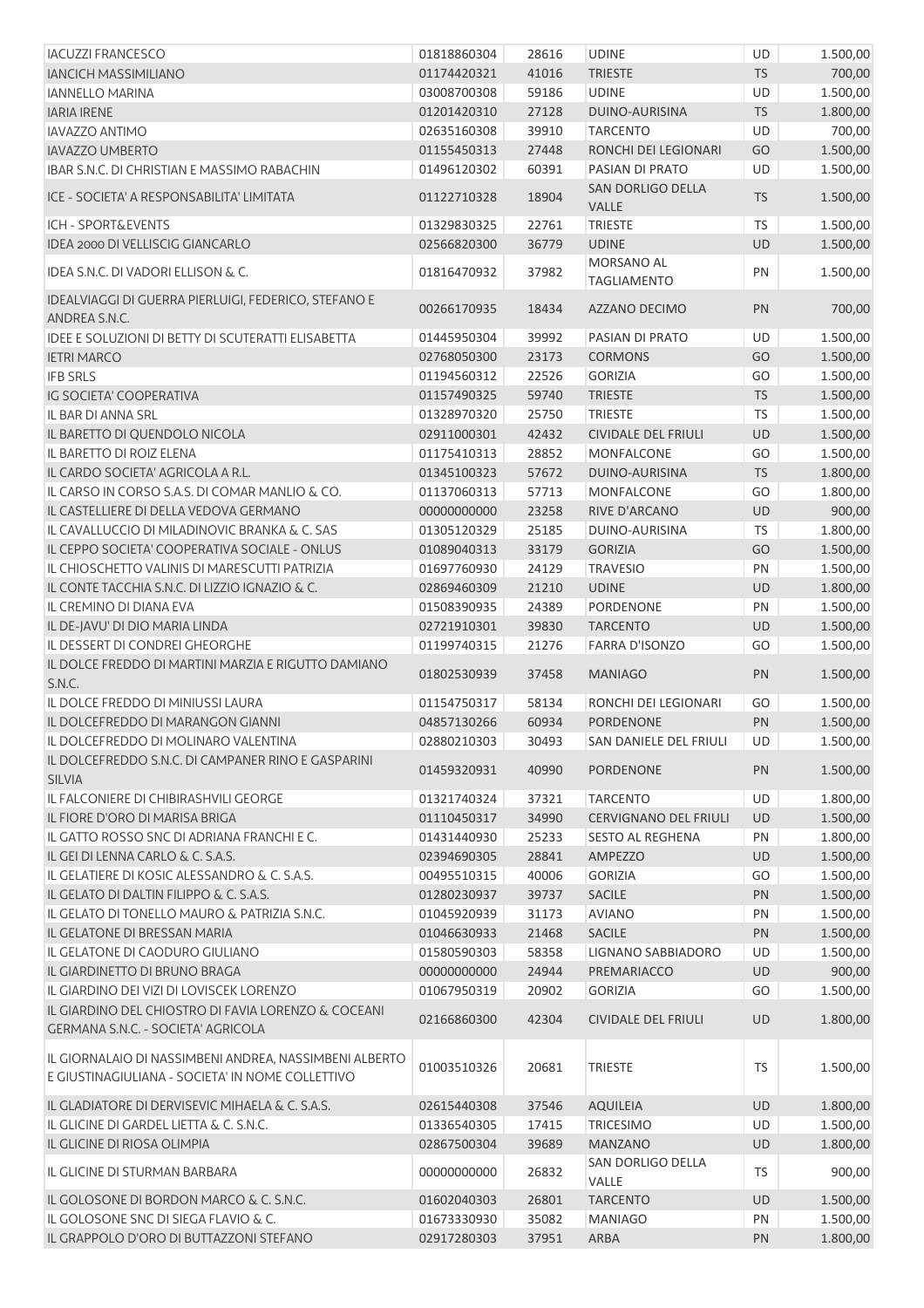| IL GRAPPOLO D'ORO DI DI POL GUGLIELMO & C. SNC                         | 01041600931 | 22347 | ARBA                      | PN        | 900,00   |
|------------------------------------------------------------------------|-------------|-------|---------------------------|-----------|----------|
| IL GUSCIO S.R.L.                                                       | 01196750317 | 23130 | <b>GRADO</b>              | GO        | 4.800,00 |
| IL MACININO DI CASTRIGNANO LUANA                                       | 01070330327 | 30817 | <b>TRIESTE</b>            | <b>TS</b> | 1.500,00 |
| IL MAPPAMONDO S.A.S. DI ELIANA SANT & C.                               | 00407470319 | 22228 | <b>CORMONS</b>            | GO        | 4.800,00 |
| IL MAR S.R.L.                                                          | 02608280307 | 62209 | LIGNANO SABBIADORO        | UD        | 1.800,00 |
| IL METROPOLITAN A.P.S.                                                 | 00000000000 | 61802 | <b>TRIESTE</b>            | <b>TS</b> | 1.200,00 |
| IL MILIONE COUNTRY HOUSE DI TARANTINI ELIANA                           | 02324290309 | 24058 | PALAZZOLO DELLO STELLA    | UD        | 4.800,00 |
| IL MINGARDI S. CAFFE' DI ANNA DENTICE                                  | 01317030326 | 39189 | <b>TRIESTE</b>            | <b>TS</b> | 1.500,00 |
| IL MIO GELATO DI TOPPAN VALENTINO                                      | 01735770933 | 39828 | PORDENONE                 | PN        | 1.500,00 |
| IL MIO TEMPO DI FORMICA MONICA                                         | 02956290304 | 22840 | <b>CHIOPRIS-VISCONE</b>   | UD        | 1.500,00 |
| IL MOR DI ZULIANI STEFANO                                              | 01184680310 | 33559 | <b>TRIESTE</b>            | <b>TS</b> | 1.500,00 |
| IL MULINO SRL                                                          | 01854370937 | 20106 | ZOPPOLA                   | PN        | 1.800,00 |
| IL MURETTO DI BURIMI ANGJELIN                                          | 01201710314 | 58105 | <b>GRADISCA D'ISONZO</b>  | GO        | 1.500,00 |
| IL NIDO DI DU XUEQIN                                                   | 02974010304 | 26440 | SAPPADA                   | UD        | 900,00   |
| IL PANE QUOTIDIANO S.R.L.                                              | 01180730325 | 60754 | <b>TRIESTE</b>            | <b>TS</b> | 1.500,00 |
| IL PARADISO DI BARBARIOL FLAVIO & C. S.A.S.                            | 01341090932 | 37504 | PORDENONE                 | PN        | 1.800,00 |
| IL PEDROCCHINO S.R.L.                                                  | 01402770935 | 42236 | SACILE                    | PN        | 1.800,00 |
| IL PINGUINO DI ANGELINI ENZO                                           | 00587050329 | 34616 | <b>TRIESTE</b>            | <b>TS</b> | 1.500,00 |
| IL PLATINA DI DE STEFANO CLAUDIO E TONINO RAFFAELE & C.                |             |       |                           |           |          |
| S.N.C                                                                  | 02400070302 | 27603 | SAN DANIELE DEL FRIULI    | UD        | 1.800,00 |
| IL POSOCCHINO SNC DI RICCARDO POSOCCO & C.                             | 01832420937 | 18300 | <b>PORDENONE</b>          | PN        | 1.800,00 |
| IL POSTO GIUSTO SAS DI COSMO JESSICA & C                               | 01850440932 | 31481 | <b>BUDOIA</b>             | PN        | 1.800,00 |
| IL QUADRIFOGLIO DI CHLIHI EP CHERNI HANENE                             | 01337540320 | 41927 | <b>TRIESTE</b>            | <b>TS</b> | 1.800,00 |
| IL QUADRIFOGLIO DI DELLA PIETRA ANTONELLA                              | 01129430250 | 27946 | SAPPADA                   | UD        | 1.500,00 |
|                                                                        |             |       |                           |           |          |
| IL QUADRIFOGLIO DI MARCHETTI IVANNA                                    | 01334260930 | 33645 | PASIANO DI PORDENONE      | PN        | 1.500,00 |
| IL RE DELLA PIZZA DI KURTI FATMIR                                      | 02924510304 | 27861 | <b>UDINE</b>              | UD        | 1.800,00 |
|                                                                        |             |       |                           |           |          |
| IL RUSTICO DI RUTTARS - DI ZUPPEL MARISA IN PERSOGLIA                  | 00300830312 | 33677 | DOLEGNA DEL COLLIO        | GO        | 1.800,00 |
| IL SALOTTO S.A.S. DI MARTIN LUCA & C.                                  | 01506390937 | 58856 | <b>ZOPPOLA</b>            | PN        | 1.500,00 |
| IL SARDO S.N.C. DI LAMPRECHT JASMIN E ATZENI ANDREA                    | 01256270321 | 24815 | <b>TRIESTE</b>            | <b>TS</b> | 1.500,00 |
| IL SAULIN DI SBRIZZAI GESSICA E C. S.A.S.                              | 02935880308 | 36988 | PAULARO                   | UD        | 1.500,00 |
| IL SOLE DI NAPOLI S.A.S. DI BREIDLER MARIANNE & C.                     | 01196070310 | 39795 | <b>GRADISCA D'ISONZO</b>  | GO        | 1.800,00 |
| IL SORBETTO DI CRIVELLARI MONICA                                       | 01281720324 | 34129 | DUINO-AURISINA            | <b>TS</b> | 1.500,00 |
| IL SORELI - SOCIETA' SEMPLICE AGRICOLA                                 | 02527870303 | 36027 | <b>TALMASSONS</b>         | UD        | 1.800,00 |
| IL STUSIGHIN DI BOLDARIN ORIETTA                                       | 01918810308 | 27008 | LATISANA                  | UD        | 1.500,00 |
| IL VECCHIO STALLO DI SERAFINI DIEGO E MASSIMO                          | 00000000000 | 30644 | SAN VITO AL TORRE         | UD        | 900,00   |
| IL VERO KEBAB DI MAHMUT KARACA S.A.S.                                  | 01100890324 | 26388 | <b>TRIESTE</b>            | <b>TS</b> | 1.800,00 |
| IL VICOLO DI DEL SORDO LUCA & C. S.A.S.                                | 01018590933 | 27516 | PORDENONE                 | PN        | 1.500,00 |
| IL VITIGNO DI LIDIA MAZZA                                              | 01204890311 | 17340 | <b>MONFALCONE</b>         | GO        | 1.800,00 |
| <b>ILARDO VINCENZO</b>                                                 | 02914370305 | 34244 | PALMANOVA                 | UD        | 1.500,00 |
| <b>ILARIUCCI ANDREA</b>                                                | 02753660303 | 60796 | <b>UDINE</b>              | UD        | 1.500,00 |
| ILDOLCEFREDDO DI SANDRIN ROBERTO                                       | 04220660262 | 48135 | <b>FONTANAFREDDA</b>      | PN        | 1.500,00 |
| <b>ILE HORIA MIRCEA</b>                                                | 02867350304 | 37094 | PALMANOVA                 | UD        | 1.500,00 |
| <b>ILENIA PUPPO PERSONAL CHEF</b>                                      | 02932320308 | 32236 | <b>MARTIGNACCO</b>        | UD        | 1.500,00 |
| ILIJA SNC DI PEJIC ILIJA E C.                                          | 02946040306 | 28263 | <b>TARVISIO</b>           | UD        | 1.800,00 |
| ILLENI MASSIMO BOTTEGA DEL CAFFE DERSUT                                | 02706690308 | 19965 | SAN GIORGIO DI NOGARO     | UD        | 1.500,00 |
| <b>ILPILLI DI LUCA PILLININI</b>                                       | 02975570306 | 27601 | <b>SUTRIO</b>             | UD        | 1.800,00 |
| IM. AL. TUR. - IMMOBILIARE ALBERGHIERA TURISTICA SRL O IN              |             |       |                           |           |          |
| FORMA ABBREVIATA IM.AL.TUR. SRL                                        | 00621660307 | 20286 | <b>UDINE</b>              | UD        | 4.800,00 |
| IMMOBILIARE E. R. - S.R.L.                                             | 01148290933 | 23944 | <b>PORDENONE</b>          | PN        | 900,00   |
| IMMOBILIARE ELDER S.A.S. DI BERTOLO IVANO FRANCESCO & C. 01479310938   |             | 19957 | <b>FIUME VENETO</b>       | PN        | 4.800,00 |
| <b>IMMOBILIARE FERRARO S.A.S. DI KLOK LESYA &amp; C.</b>               | 01623740931 | 21467 | PRAVISDOMINI              | PN        | 900,00   |
| IMMOBILIARE FRIULANA DI SERPILLO TULLIO S.A.S.                         | 00617490305 | 39288 | PALAZZOLO DELLO STELLA    | <b>UD</b> | 1.800,00 |
| IMMOBILIARE L.M. S.R.L.                                                | 01176160933 | 22719 | <b>AVIANO</b>             | PN        | 900,00   |
| IMMOBILIARE LIGNANO DI PASSILONGO GIAN PAOLO & C.                      |             |       |                           |           |          |
| S.N.C.                                                                 | 01867920306 | 17964 | LIGNANO SABBIADORO        | UD        | 4.800,00 |
| IMMOBILIARE MICOLINI S.N.C. DI MICOLINI PAOLA E BURATTO<br><b>DENI</b> | 01925190306 | 33086 | REMANZACCO                | UD        | 1.800,00 |
| IMMOBILIARE SALGA DI SANDRI GIORGIO E CI. S.A.S.                       | 00984300301 | 22801 | <b>LIGNANO SABBIADORO</b> | UD        | 900,00   |
| IMMOBILIARE SESSANTA SAS DI FORNASARIG ROBERTO & C.                    | 02402700302 | 47249 | PRADAMANO                 | UD        | 4.800,00 |
|                                                                        |             |       |                           |           |          |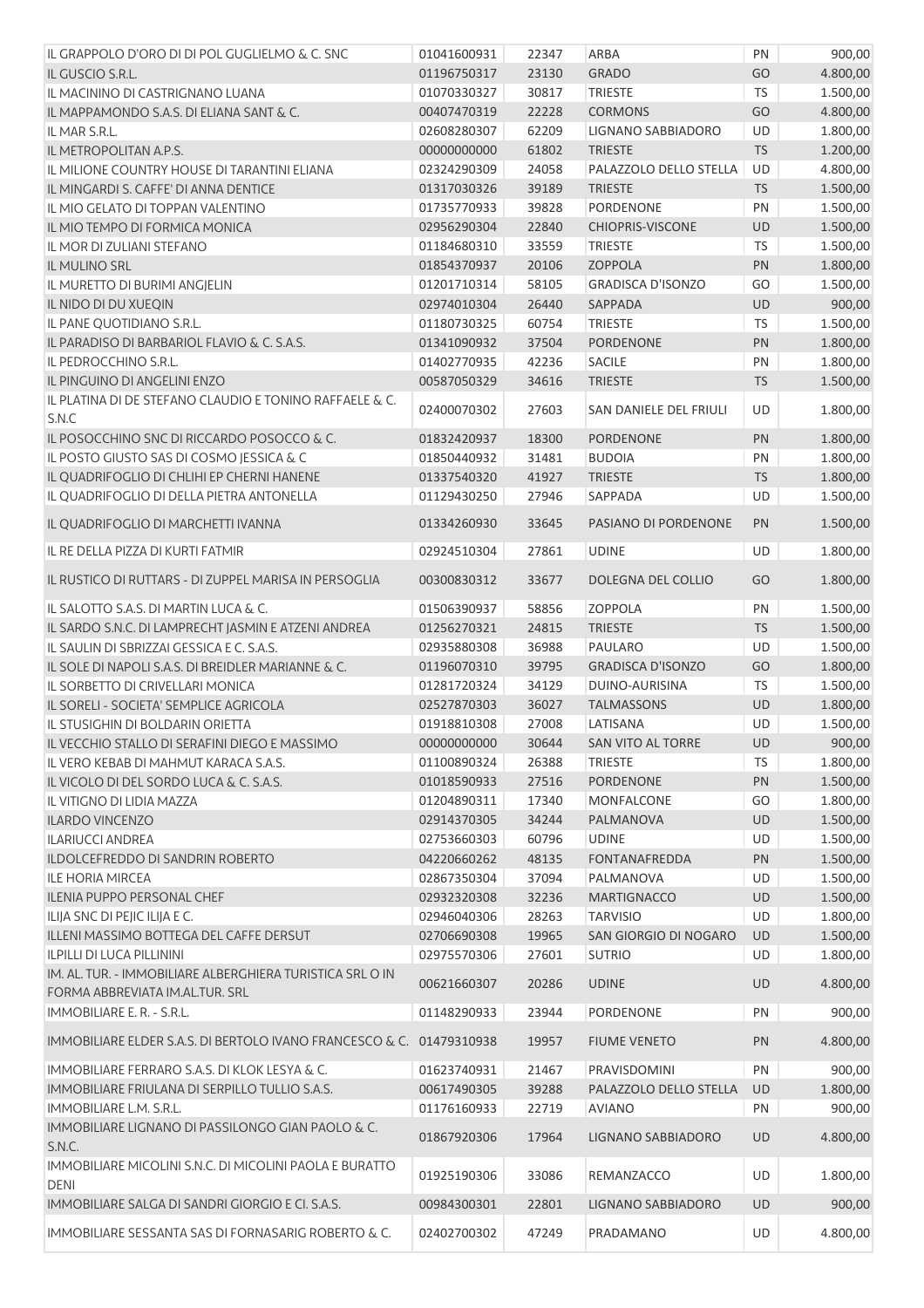| IMPA S.R.L. GESTIONI ALBERGHIERE                                 | 02190710307 | 60981 | CARLINO                  | <b>UD</b> | 1.800,00 |
|------------------------------------------------------------------|-------------|-------|--------------------------|-----------|----------|
| <b>IMPERATORE LOREDANA</b>                                       | 01173570324 | 37196 | <b>TRIESTE</b>           | <b>TS</b> | 1.800,00 |
| IMPIANTISTICA TRIESTINA DI SVETINA IGOR                          | 00746550326 | 36511 | <b>TRIESTE</b>           | <b>TS</b> | 1.500,00 |
| IMPORT-EXPORT DI COCO SERGIO                                     | 01007550310 | 23306 | <b>GORIZIA</b>           | GO        | 1.500,00 |
| IMPRESA COSTRUZIONI MARI & MAZZAROLI - S.P.A.                    | 00516910320 | 18957 | <b>TRIESTE</b>           | <b>TS</b> | 4.800,00 |
| IMPRESA DI PULIZIE AZZURRO DI RATKA BOGDANOVIC                   | 01277030324 | 21711 | <b>TRIESTE</b>           | TS        | 900,00   |
| IN - BOSCO SNC DI MUSSINANO ALEX & RIZZO LUIGI                   | 01852650934 | 29747 | <b>POLCENIGO</b>         | PN        | 1.800,00 |
| IN CAMPAGNA DAI NONNI                                            | 00000000000 | 38695 | <b>RAGOGNA</b>           | UD        | 900,00   |
| IN MENSA S.R.L.                                                  | 02687400305 | 58221 | REANA DEL ROIALE         | UD        | 1.800,00 |
| IN PHORMA SOCIETA' SPORTIVA DILETTANTISTICA A R.L.               | 01144020318 | 42095 | <b>CORMONS</b>           | GO        | 1.500,00 |
| IN PLAIT                                                         | 00000000000 | 42331 | <b>CERCIVENTO</b>        | UD        | 900,00   |
| <b>INCIPIT FILM S.R.L.</b>                                       | 02141410304 | 57991 | <b>MORUZZO</b>           | UD        | 1.500,00 |
| <b>INDE S.R.L.</b>                                               | 01808320939 | 36688 | AZZANO DECIMO            | PN        | 1.800,00 |
| INDIAMATHA DI MALLAVARAPU NIRMALA HRUDAYAM                       | 02314100302 | 35115 | <b>MARTIGNACCO</b>       | UD        | 1.800,00 |
| INDIANA DI GRATTON MANLIO & C. S.A.S IN SIGLA INDIANA            |             |       |                          |           |          |
| S.A.S.                                                           | 01004820310 | 40627 | <b>GRADO</b>             | GO        | 1.500,00 |
| <b>INFANTI NADIA</b>                                             | 02553490307 | 28367 | PASIAN DI PRATO          | UD        | 1.500,00 |
| INFINITY NAILS DI FURLANETTO KATIA                               | 02732940305 | 26189 | <b>PONTEBBA</b>          | <b>UD</b> | 1.500,00 |
| INFORMA DI VACCARI FRANCESCO                                     | 01838620936 | 29019 | <b>FIUME VENETO</b>      | PN        | 1.500,00 |
| <b>INICORBAF RENATO MARCO</b>                                    | 01871890933 | 24796 | PRATA DI PORDENONE       | PN        | 1.800,00 |
| <b>INIZIATIVE ALBERGHIERE DEI F.LLI DIAMANTE ANTONIO E</b>       |             |       |                          |           |          |
| DORIANO & C. S.A.S.                                              | 00580520302 | 39446 | <b>UDINE</b>             | UD        | 1.500,00 |
| INIZIATIVE EDILI COMMERCIALI - SOCIETA' A RESPONSABILITA'        | 00757840327 | 32636 | <b>TRIESTE</b>           | <b>TS</b> | 1.500,00 |
| <b>LIMITATA</b>                                                  |             |       |                          |           |          |
| <b>INMONT DI CANDOLINI MASSIMO &amp; C. S.N.C.</b>               | 02879070304 | 20412 | <b>GEMONA DEL FRIULI</b> | UD        | 1.500,00 |
| <b>INSALATA MARCO</b>                                            | 01202940324 | 33696 | <b>TRIESTE</b>           | <b>TS</b> | 700,00   |
| <b>INSAM RINALDO</b>                                             | 01467080303 | 26425 | PALUZZA                  | UD        | 1.800,00 |
| <b>INTANT BONDI' DI RAGALZI GIULIO</b>                           | 02010010300 | 37385 | <b>GEMONA DEL FRIULI</b> | UD        | 1.800,00 |
| <b>INTEGRAL S.R.L.</b>                                           | 02834650307 | 39896 | <b>MAJANO</b>            | UD        | 1.800,00 |
| <b>INTERACTIVE GAMES S.R.L.</b>                                  | 01636210930 | 58383 | <b>SACILE</b>            | PN        | 1.500,00 |
| INTERNATIONAL BRASILIAN TOURISM S.R.L. CON SIGLA I.B.T<br>S.R.L. | 01140990936 | 35070 | PORDENONE                | PN        | 4.800,00 |
| INTERNATIONAL INVESTMENT S.R.L.S.                                | 02979190309 | 58897 | LIGNANO SABBIADORO       | <b>UD</b> | 900,00   |
| <b>INTERNO 11 DI PETOZZI FABRIZIO</b>                            | 01727480939 | 23434 | <b>MEDUNO</b>            | PN        | 1.500,00 |
| <b>INTERNO 59 DI GENZO BARBARA</b>                               | 01603390939 | 32612 | <b>PORDENONE</b>         | PN        | 1.500,00 |
| INTI S.N.C. DI ZANICHELLI EMILIA & C.                            | 02327260309 | 24453 | LATISANA                 | UD        | 1.500,00 |
| <b>INTOUR TRAVEL SRL</b>                                         | 02581080302 | 16848 | <b>UDINE</b>             | <b>UD</b> | 4.800,00 |
|                                                                  |             |       | SAN FLORIANO DEL         |           |          |
| <b>INVICTI LUPI ODV</b>                                          | 00000000000 | 60808 | COLLIO                   | GO        | 1.200,00 |
| IO GIOCO A.S.DILETTANTISTICA                                     | 00000000000 | 62260 | <b>PORDENONE</b>         | PN        | 1.200,00 |
| IOB ANTONIO SAS DI IOB OLINTO & C.                               | 02660800307 | 32096 | <b>AMARO</b>             | UD        | 1.800,00 |
| <b>IOMMELLI GIUSEPPINA</b>                                       | 02618730309 | 41257 | LATISANA                 | UD        | 700,00   |
| <b>IOSIO ELDA IN BARBACETTO</b>                                  | 00140710302 | 36174 | <b>RAVASCLETTO</b>       | UD        | 1.500,00 |
| <b>IOSIO SAURO</b>                                               | 00219460300 | 36665 | <b>ZUGLIO</b>            | UD        | 1.500,00 |
| IOT - INTERNATIONAL ORGANIZATION OF TOURISM SRL                  | 01228770937 | 18662 | PORDENONE                | PN        | 4.800,00 |
| <b>IOT VIAGGI S.R.L.</b>                                         | 01103230312 | 19131 | <b>GORIZIA</b>           | GO        | 4.800,00 |
| <b>IOVIENO GIOVANNA</b>                                          | 02513510301 | 24100 | LIGNANO SABBIADORO       | UD        | 1.800,00 |
| IPQ TRADE S.R.L.                                                 | 01261530321 | 60970 | <b>TRIESTE</b>           | <b>TS</b> | 1.500,00 |
| IPRIMIDUE SNC DI BARNABA ERMES & C.                              | 02747980304 | 28791 | <b>BUIA</b>              | UD        | 1.800,00 |
| IRANSTILE S.A.S. DI FRANCO FIORINDO & C.                         | 01237450307 | 29390 | <b>UDINE</b>             | UD        | 1.500,00 |
| <b>IREGBENOSE MATILDA</b>                                        | 01824920936 | 39939 | <b>SACILE</b>            | PN        | 1.500,00 |
| <b>IRIS GIORGETTI</b>                                            | 01105580326 | 23845 | <b>MUGGIA</b>            | <b>TS</b> | 1.500,00 |
| ISA PITTONET BALDO & C. S.A.S.                                   | 03002680308 | 60654 | <b>TRICESIMO</b>         | UD        | 1.800,00 |
| ISAIA S.R.L.                                                     | 01160630313 | 28277 | <b>GRADISCA D'ISONZO</b> | GO        | 4.800,00 |
| <b>ISEPPON LISA</b>                                              | 01270350323 | 23522 | <b>TRIESTE</b>           | <b>TS</b> | 650,00   |
| <b>ISERNIA FABIO</b>                                             | 02811160304 | 32660 | LIGNANO SABBIADORO       | <b>UD</b> | 1.800,00 |
| ISHVARA DI BARBARA LIVOTTI                                       | 02349510301 | 32546 | <b>GRADISCA D'ISONZO</b> | GO        | 1.500,00 |
| ISKINEYEVA ZHANNA & C. S.N.C.                                    | 01539130938 | 19530 | MONTEREALE VALCELLINA    | PN        | 1.500,00 |
| ISOLA S.N.C. DI GIANNANTONIO FRAUSIN & C.                        | 01075110310 | 22289 | <b>GRADO</b>             | GO        | 1.800,00 |
| ISOLA SMERALDO DI BOTTI GIULIA & C. S.N.C.                       | 02956550301 | 17295 | LIGNANO SABBIADORO       | <b>UD</b> | 1.800,00 |
| <b>ISONTINA RISTOBAR S.R.L.</b>                                  | 02864190307 | 18200 | <b>TOLMEZZO</b>          | UD        | 1.500,00 |
| ISONZO A.S.D.                                                    | 00341170314 | 62093 | SAN PIER D'ISONZO        | GO        | 1.200,00 |
| ISONZO S.A.S. DI ALFONSO CHIERCHIA & C.                          | 01046060313 | 28014 | <b>GORIZIA</b>           | GO        | 4.800,00 |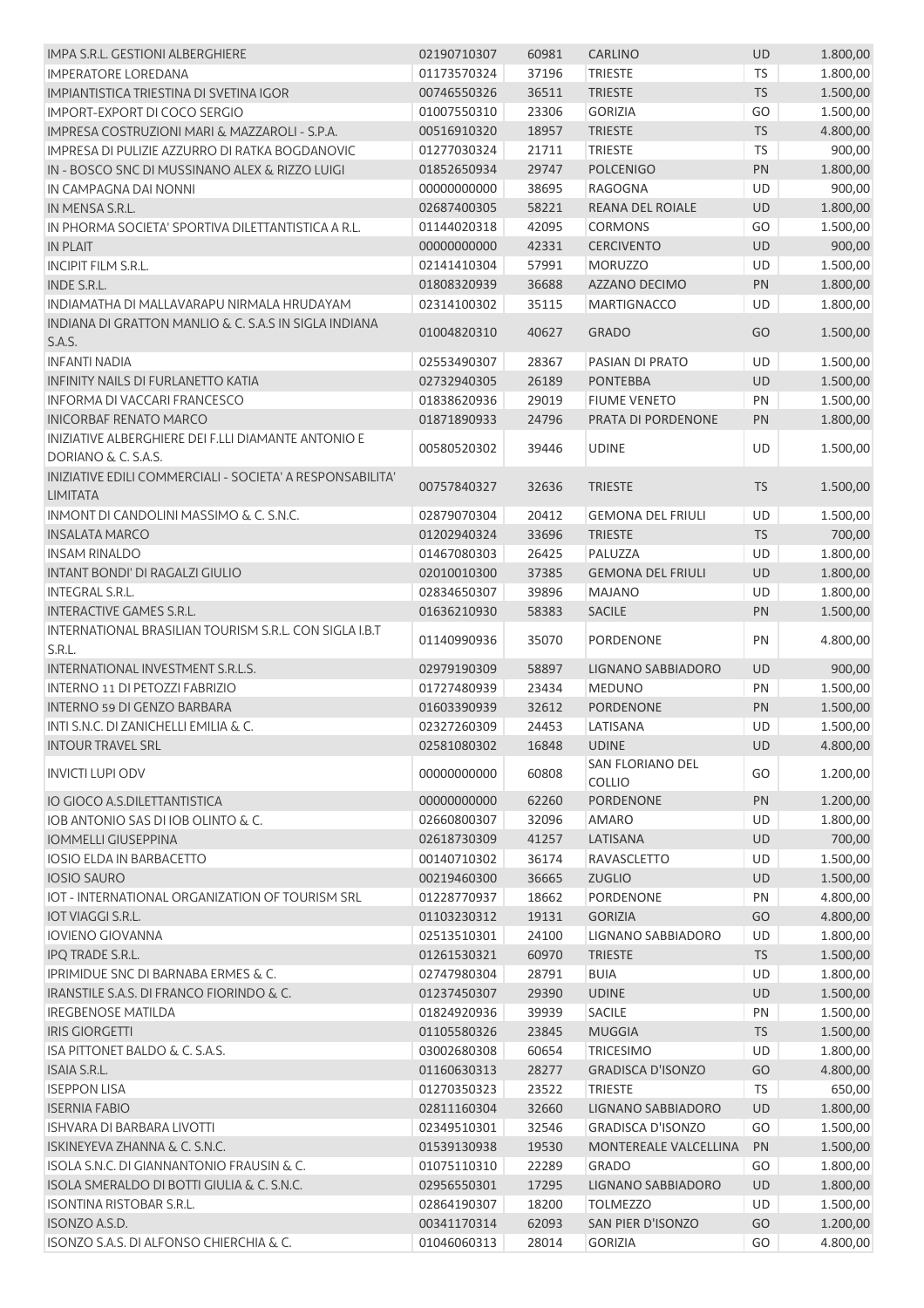| <b>ISPAS CAMELIA VALENTINA</b>                            | 02927960308 | 36664 | <b>SUTRIO</b>              | UD        | 1.500,00 |
|-----------------------------------------------------------|-------------|-------|----------------------------|-----------|----------|
| ISTANBUL KEBAB 3 S.N.C. DI ALCU NEVZAT & C.               | 02670860309 | 37745 | CERVIGNANO DEL FRIULI      | UD        | 1.800,00 |
| ISTANBUL RISTORANTE TURCO KEBAB E PIZZA DI BERK ZEKI & C. |             |       |                            |           |          |
| SAS                                                       | 01678140938 | 26913 | <b>PORDENONE</b>           | PN        | 1.800,00 |
| ISTITUZIONE MUSICALE E SINFONICA DEL FRIULI VENEZIA       |             |       |                            |           |          |
| <b>GIULIA</b>                                             | 02978950307 | 20831 | PALMANOVA                  | UD        | 900,00   |
| <b>I-SUSHI PORDENONE S.R.L.</b>                           | 01785070937 | 30113 | <b>PORDENONE</b>           | PN        | 1.800,00 |
| ITALCINA DI CHENG HAO MAURIZIO & CHENG XIAO DANIELE -     |             |       |                            |           |          |
| SOCIETA' IN NOME COLLETTIVO                               | 00765180328 | 17177 | <b>TRIESTE</b>             | TS        | 1.800,00 |
| ITALIA NEWPORT S.A.S. DI ROBERTO PALUZZANO & C.           | 00475590311 | 19340 | <b>GORIZIA</b>             | GO        | 1.800,00 |
| ITALIAN FOOD & WINE SOCIETA' A RESPONSABILITA' LIMITATA   |             |       |                            |           |          |
| <b>SEMPLIFICATA</b>                                       | 02926810306 | 17280 | <b>UDINE</b>               | UD        | 1.500,00 |
| ITALICA - SOCIETA' IN NOME COLLETTIVO DI CORRENTE         |             |       |                            |           |          |
| ROBERTO & PIPITONE VINCENZO                               | 01265780328 | 17003 | <b>TRIESTE</b>             | <b>TS</b> | 1.500,00 |
| ITALNICO S.N.C. DI MISSANA LUCIO & C.                     | 02398950309 | 57767 | <b>OSOPPO</b>              | UD        | 1.500,00 |
|                                                           |             |       | CAMINO AL                  |           |          |
| ITALY FOOD CORPORATION S.R.L.S.                           | 02980900308 | 20936 | <b>TAGLIAMENTO</b>         | UD        | 1.500,00 |
| <b>ITALY TRAVEL TOUR S.R.L.</b>                           | 02859570307 | 59194 | <b>CHIUSAFORTE</b>         | UD        | 4.800,00 |
| ITALY VACATION RENTAL DI SERGEY VOLKOV & C. S.A.S.        | 01314590322 | 23917 | <b>TRIESTE</b>             | <b>TS</b> | 900,00   |
| <b>ITASER DI SAPONJIC VALERIJE</b>                        | 01208870327 | 21818 | <b>TRIESTE</b>             | <b>TS</b> | 1.800,00 |
|                                                           |             |       | SAN GIOVANNI AL            |           |          |
| ITO & MARTI SNC DI CHIAPPO FEDERICO & IURI MARTINA        | 02633190307 | 34820 | <b>NATISONE</b>            | UD        | 1.500,00 |
| <b>IURETIG GIANFRANCO</b>                                 | 01373020302 | 41264 | LATISANA                   | UD        | 1.500,00 |
| <b>IURI SERENA</b>                                        | 02259430300 | 39453 | <b>CIVIDALE DEL FRIULI</b> | UD        | 1.800,00 |
| IUSE S.A.S. DI CECCOBELLI JURI E C.                       | 01411150939 | 34236 | <b>ZOPPOLA</b>             | PN        | 1.500,00 |
| <b>IVALDI ANDREA</b>                                      | 00991070327 | 34352 | <b>TRIESTE</b>             | <b>TS</b> | 1.500,00 |
| <b>IVANCICH BERNARDO</b>                                  | 01309100327 | 24784 | <b>TRIESTE</b>             | TS        | 650,00   |
| IVI INIZIATIVE VENETE IMMOBILIARI S.R.L.                  | 03125050272 | 29738 | <b>UDINE</b>               | UD        | 4.800,00 |
| <b>IVONNE SORANNO</b>                                     | 01326220322 | 34414 | <b>TRIESTE</b>             | TS        | 1.500,00 |
| IVY TRAVEL ONE DI AL-ACHKAR JVONNE                        | 01332420320 | 36932 | <b>TRIESTE</b>             | <b>TS</b> | 4.800,00 |
| IZUMI UDINE SAS DI JIN GUI & C.                           | 02871830309 | 35754 | <b>UDINE</b>               | UD        | 1.800,00 |
| J & J SERVICE S.A.S. DI ZOL ROBERTO & C.                  | 01116270321 | 29400 | <b>TRIESTE</b>             | <b>TS</b> | 1.500,00 |
|                                                           |             |       | <b>STARANZANO</b>          |           |          |
| J BAR DI ZAMAR JESSICA                                    | 01201190319 | 32706 |                            | GO        | 1.500,00 |
| J&E S.R.L.S.                                              | 01305140327 | 27109 | <b>TRIESTE</b>             | TS        | 1.800,00 |
| J&M HOTELS SNC DI BAICI MATTIA E C.                       | 02833750306 | 18775 | <b>UDINE</b>               | UD        | 4.800,00 |
| I. & B. SNC DI MORASSUT BERNARD STEVE E FINI GIANLUCA     | 01605480936 | 26325 | CASARSA DELLA DELIZIA      | PN        | 1.500,00 |
| J. & K. DI PANATO CHRISTIAN S.N.C.                        | 02566780306 | 31221 | <b>RESIA</b>               | UD        | 1.500,00 |
| J. P. SPORT ASSOCIAZIONE SPORTIVA DILETTANTISTICA         | 02769500303 | 61270 | <b>MANZANO</b>             | UD        | 1.200,00 |
| J.E.M. S.N.C. DI RICCATO JURI E CUMINI MICHELA            | 01871140305 | 57806 | <b>TRICESIMO</b>           | UD        | 1.800,00 |
| J.P. DI JESSICA PUNTINI & C. S.A.S.                       | 01176810321 | 31151 | <b>MUGGIA</b>              | <b>TS</b> | 1.800,00 |
| <b>JABER NAZHA</b>                                        | 02558190225 | 27079 | <b>MONFALCONE</b>          | GO        | 1.500,00 |
| <b>JAFARI NOORULLAH</b>                                   | 02916260306 | 22448 | PAVIA DI UDINE             | UD        | 1.800,00 |
| JAJA CAFFE' DI MATTESCO ALESSANDRA                        | 01848920938 | 18973 | <b>BRUGNERA</b>            | PN        | 1.500,00 |
|                                                           |             |       |                            |           |          |
| JALMICCO CORSE ASSOCIAZIONE SPORTIVA DILETTANTISTICA      | 00000000000 | 61236 | PALMANOVA                  | UD        | 1.200,00 |
| JAMBO DI ASIA FRANCESCON                                  | 02942900305 | 33390 | <b>BAGNARIA ARSA</b>       | UD        | 1.800,00 |
| JAMES J. PUB S.A.S. DI COSSI SERGIO & C.                  | 00546570318 | 35127 | <b>GORIZIA</b>             | GO        | 1.500,00 |
| JAMES JOYCE CAFE' - SOCIETA' IN ACCOMANDITA SEMPLICE DI   | 01076530326 | 36884 | <b>TRIESTE</b>             | <b>TS</b> | 1.800,00 |
| RUSSI TIZIANO & C.                                        |             |       |                            |           |          |
| <b>JAZZIN DI LUIGI SARTORI</b>                            | 01162870321 | 19423 | <b>TRIESTE</b>             | <b>TS</b> | 1.500,00 |
| JDP S.A.S. DI DE POLI JEAN ALBERT & C.                    | 01877900934 | 21982 | <b>FONTANAFREDDA</b>       | PN        | 1.500,00 |
| JEMAX DI BINCOLETTO MASSIMILIANO E VIDALE JESSICA S.N.C.  | 01710600931 | 39018 | PASIANO DI PORDENONE       | PN        | 1.500,00 |
| JENYALE S.A.S. DI PATRIZIA CHERMAZ                        | 01180270322 | 31707 | <b>MUGGIA</b>              | <b>TS</b> | 1.500,00 |
| <b>JIN CONGZHU</b>                                        | 01156820316 | 32157 | POZZUOLO DEL FRIULI        | UD        | 1.800,00 |
|                                                           |             |       |                            |           |          |
| <b>JIN YONGSHENG</b>                                      | 04198990279 | 18770 | <b>TRIESTE</b>             | TS        | 1.500,00 |
| JOIA DI SORRENTINO PASQUALE                               | 01318190327 | 30310 | <b>TRIESTE</b>             | TS        | 1.800,00 |
| JOKER IMAGE DI CHIARA PILOSIO & C. SAS                    | 02538360302 | 57733 | <b>UDINE</b>               | UD        | 1.500,00 |
| <b>JOLLY 1 SRLS</b>                                       | 02884070307 | 41228 | <b>AQUILEIA</b>            | UD        | 1.500,00 |
| JOLLY BAR DI PANTAROTTO CHIARA & C. S.N.C.                | 02265030300 | 23967 | <b>UDINE</b>               | UD        | 1.500,00 |
| JOLLY COSTA AZZURRA DI PUNTIN GRAZIELLA & C. S.A.S.       | 00536450315 | 16934 | <b>GRADO</b>               | GO        | 1.500,00 |
| JOLLY PIZZA RISTO-BAR DI MARSELA HOXHAJ                   | 01572740932 | 35538 | <b>BRUGNERA</b>            | PN        | 1.800,00 |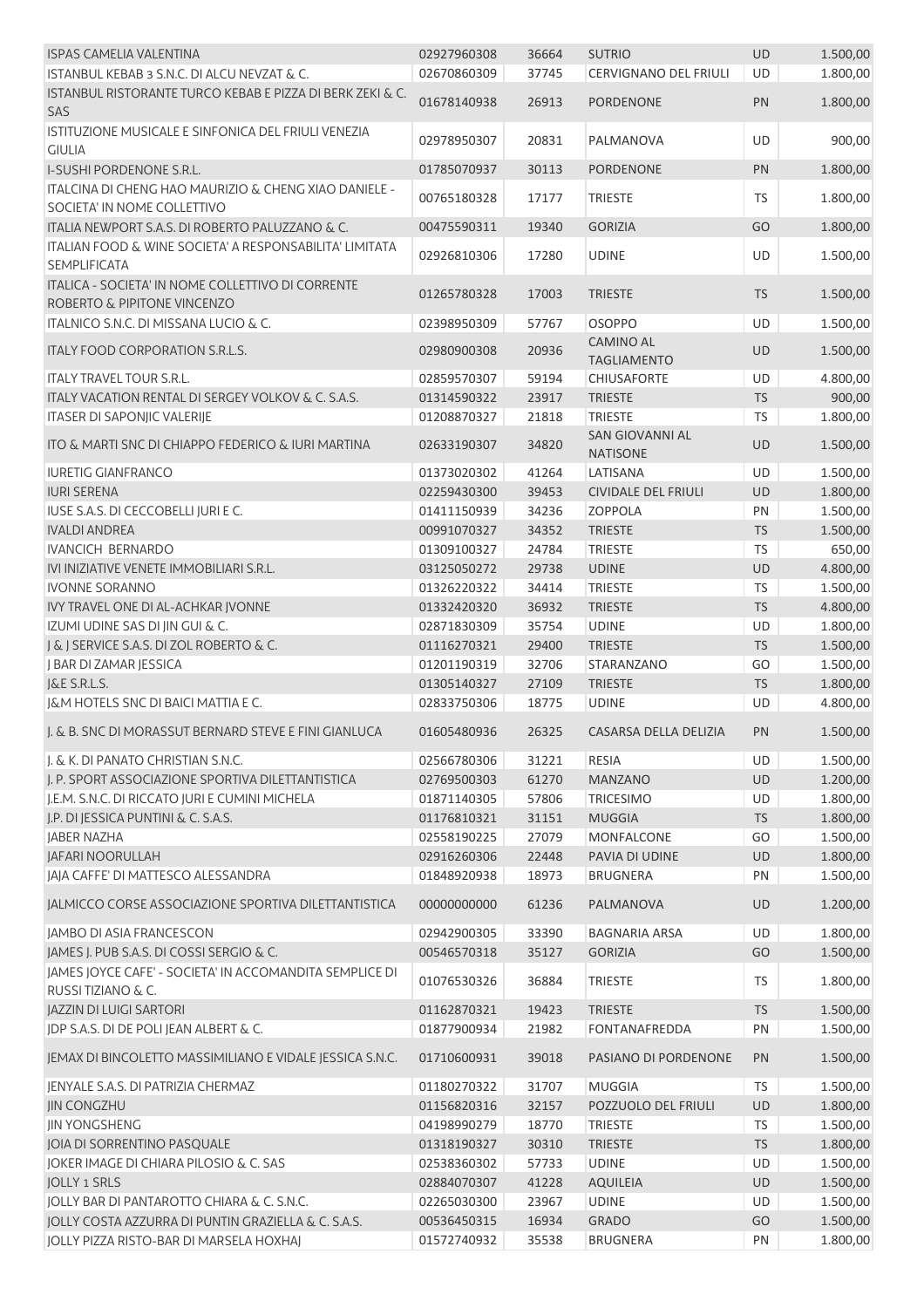| JOLLY ROGER DI FERIGO BARBARA & SCLIP MASSIMO SNC                           | 02898320300 | 21335 | <b>PAULARO</b>                            | <b>UD</b> | 1.800,00 |
|-----------------------------------------------------------------------------|-------------|-------|-------------------------------------------|-----------|----------|
| JOSECO DI MAGNANI PIER PAOLO & C. S.A.S.                                    | 00162430318 | 29033 | RONCHI DEI LEGIONARI                      | GO        | 4.800,00 |
| JOYTINAT YOGA AYURVEDA TRIESTE APS E SPORTIVA<br><b>DILETTANTISTICA ASD</b> | 01340280328 | 60378 | <b>TRIESTE</b>                            | <b>TS</b> | 1.200,00 |
| J'S HOUSE DI JANKOVIC BRANKA                                                | 01199840313 | 38122 | SAGRADO                                   | GO        | 1.800,00 |
| <b>JUAN ALBERTO ORLINI</b>                                                  | 01304160326 | 31246 | <b>TRIESTE</b>                            | <b>TS</b> | 700,00   |
| JUDIAN DI ZHOU JUNJIE                                                       | 10695990969 | 60344 | <b>UDINE</b>                              | UD        | 1.800,00 |
| JUDO KAI GRADISCA D'ISONZO A.S.D.                                           | 00000000000 | 62199 | <b>GRADISCA D'ISONZO</b>                  | GO        | 1.200,00 |
| <b>IUDO LIBERTAS CORDENONS A.S.D.</b>                                       | 00000000000 | 61764 | <b>CORDENONS</b>                          | PN        | 1.200,00 |
| JUEGOS PARA JUGAR DI CASAGRANDE ROBERTO                                     | 02323890307 | 57660 | <b>RONCHIS</b>                            | UD        | 1.500,00 |
| JUFI DI NISIC JELENA                                                        | 01107320325 | 21442 | <b>TRIESTE</b>                            | <b>TS</b> | 1.800,00 |
| JUGAAD ASSOCIAZIONE SPORTIVA DILETTANTISTICA                                | 00000000000 | 61400 | <b>PORDENONE</b>                          | PN        | 1.200,00 |
| <b>JUGOVAC ALESSANDRO</b>                                                   | 00899690325 | 21775 | <b>MUGGIA</b>                             | <b>TS</b> | 700,00   |
| <b>JUGOVAZ SERGIO</b>                                                       | 00810430322 | 23853 | <b>TRIESTE</b>                            | <b>TS</b> | 1.800,00 |
| JULIA VIAGGI - S.R.L.                                                       | 00543780324 | 18223 | <b>TRIESTE</b>                            | <b>TS</b> | 4.800,00 |
| <b>JULIENNE DI MIOTTO SILVANA - S.A.S.</b>                                  | 01549410932 | 22871 | <b>ARBA</b>                               | PN        | 4.800,00 |
| JUMA DI GIULIO ZULIANI & C. SNC                                             | 02712710306 | 36636 | <b>CODROIPO</b>                           | UD        | 1.500,00 |
| <b>JUOUF SKITEAM ASD</b>                                                    | 01442710933 | 61514 | <b>MANIAGO</b>                            | <b>PN</b> | 1.200,00 |
| JUPITER S.R.L.                                                              | 02365510367 | 34661 | <b>TRIESTE</b>                            | <b>TS</b> | 1.500,00 |
| <b>JURETIC LUCIA</b>                                                        | 00000000000 | 35126 | <b>SAN FLORIANO DEL</b><br><b>COLLIO</b>  | GO        | 900,00   |
| <b>IURINCICH NEVERINO</b>                                                   | 01278050321 | 36187 | <b>TRIESTE</b>                            | <b>TS</b> | 700,00   |
| <b>JURISSEVICH EDDA</b>                                                     | 00511320319 | 17473 | <b>DUINO-AURISINA</b>                     | <b>TS</b> | 1.500,00 |
| <b>JUSTFITNESS S.R.L.</b>                                                   | 02679610309 | 20770 | <b>UDINE</b>                              | UD        | 1.500,00 |
| K&N DI ALMERIGOTTI NICHOLAS E C. SNC                                        | 01314610328 | 38777 | <b>MUGGIA</b>                             | <b>TS</b> | 1.800,00 |
| K.P.H. DI KRATTER PAOLO & C. SOCIETA' IN NOME COLLETTIVO                    | 00739640258 | 25503 | SAPPADA                                   | UD        | 1.800,00 |
| K.R.G. S.A.S. DI CINCOTTA ROBERTO & C.                                      | 01147690315 | 16958 | <b>MONFALCONE</b>                         | GO        | 1.800,00 |
| <b>KABASHI VESEL</b>                                                        | 02969170303 | 27609 | LIGNANO SABBIADORO                        | UD        | 1.800,00 |
| KAFANA DI VELOJIC ZORAN & C. S.A.S.                                         | 02968840302 | 32406 | <b>MARTIGNACCO</b>                        | UD        | 1.800,00 |
| KAIROS S.N.C. DI MORAS ERICA & C.                                           | 01793650936 | 38108 | <b>BRUGNERA</b>                           | PN        | 1.500,00 |
| KAIROS S.R.L.                                                               | 01120920325 | 59100 | <b>TRIESTE</b>                            | <b>TS</b> | 1.500,00 |
| KAJMENI MUSTAFA                                                             | 02570600300 | 40461 | LATISANA                                  | UD        | 700,00   |
| KALAMITA CAFFE' DI DI BELLA ANTONIO                                         | 02653620308 | 36728 | <b>UDINE</b>                              | UD        | 1.500,00 |
| <b>KALLUDRA TAFIL</b>                                                       | 01843260934 | 27586 | PORDENONE                                 | PN        | 1.800,00 |
| KAMA SOCIETA' A RESPONSABILITA' LIMITATA SEMPLIFICATA                       | 02979670300 | 18989 | <b>BASILIANO</b>                          | UD        | 1.500,00 |
| KAMP NADIZA S.R.L.                                                          | 02963130303 | 27006 | <b>PULFERO</b>                            | UD        | 1.500,00 |
| KANE SOULEYMANE                                                             | 02871290306 | 58224 | <b>TAVAGNACCO</b>                         | <b>UD</b> | 1.500,00 |
| KAORI DI HU LIXIN                                                           | 09209430967 | 37047 | <b>TRIESTE</b>                            | <b>TS</b> | 1.800,00 |
| <b>KAPPA SRL</b>                                                            | 01187510316 | 18014 | <b>GRADO</b>                              | GO        | 1.800,00 |
| KAPUZINER KELLER S.R.L.C.R.                                                 | 01223740323 | 28170 | <b>TRIESTE</b>                            | TS        | 1.800,00 |
| KARATE DO TRIESTE ASD                                                       | 00000000000 | 59754 | <b>TRIESTE</b>                            | TS        | 1.200,00 |
| KARATE UDINE A.S.D.                                                         | 00000000000 | 60982 | <b>UDINE</b>                              | UD        | 1.200,00 |
| KARIS SOCIETA' IN NOME COLLETTIVO DI GIULIANO E MARY<br><b>KARIS</b>        | 00516680329 | 16930 | <b>SAN DORLIGO DELLA</b><br><b>VALLE</b>  | <b>TS</b> | 4.800,00 |
| KARL KELLER S.N.C., DI BENEDETTI & NERI                                     | 00644130254 | 26815 | SAPPADA                                   | <b>UD</b> | 1.800,00 |
| KARMA DI NICHOLAS ZOMPICCHIATTI                                             | 02921840308 | 22513 | REMANZACCO                                | <b>UD</b> | 1.800,00 |
| KARPINSKA JUSTYNA STANISLAWA                                                | 02193970304 | 36564 | <b>CAMINO AL</b><br><b>TAGLIAMENTO</b>    | UD        | 1.800,00 |
| KARTODROMO S.R.L.                                                           | 02530200308 | 41712 | <b>PRECENICCO</b>                         | <b>UD</b> | 1.500,00 |
| KATIA-MAMO S.R.L.S.                                                         | 01182360311 | 33679 | STARANZANO                                | GO        | 1.800,00 |
| <b>KAUS GIANNI</b>                                                          | 01018930311 | 29524 | AIELLO DEL FRIULI                         | <b>UD</b> | 1.500,00 |
| KC SOCIETA' SPORTIVA DILETTANTISTICA S.R.L.                                 | 02520400306 | 25094 | LIGNANO SABBIADORO                        | UD        | 1.500,00 |
| KEBAB DALL'EGIZIANO DI KHAISAM MOHAMED                                      | 01197660317 | 42235 | <b>MONFALCONE</b>                         | GO        | 1.800,00 |
| <b>KEBER EDI</b>                                                            | 00399420314 | 37847 | <b>CORMONS</b>                            | GO        | 900,00   |
| <b>KEBER RENATO</b>                                                         | 00441280310 | 38199 | <b>CORMONS</b>                            | GO        | 900,00   |
| KEEP MOVING ASD                                                             | 02617140302 | 61048 | <b>UDINE</b>                              | UD        | 1.200,00 |
| KELLY CAFE' DI BANACH KINGA                                                 | 02982950301 | 21130 | <b>SAN GIOVANNI AL</b><br><b>NATISONE</b> | UD        | 1.500,00 |
| KERMEZ VERA                                                                 | 00000000000 | 25274 | <b>TRIESTE</b>                            | <b>TS</b> | 650,00   |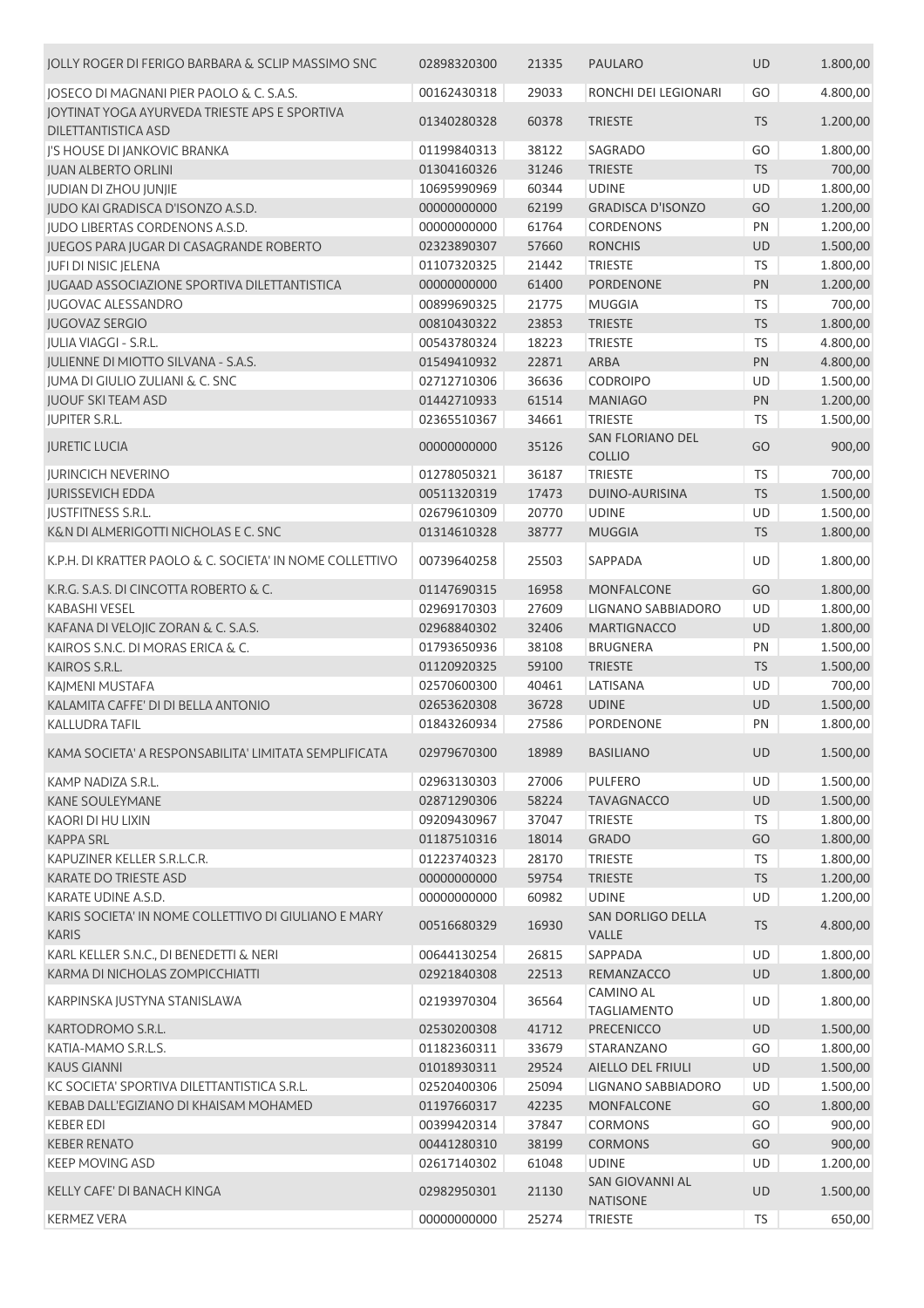| KEY 3 - VIAGGI - CONGRESSI - PUBBLICHE RELAZIONI - SOCIETA'              | 00571400324                 | 32035 | <b>TRIESTE</b>                   | <b>TS</b> | 4.800,00 |
|--------------------------------------------------------------------------|-----------------------------|-------|----------------------------------|-----------|----------|
| A RESPONSABILITA' LIMITATA                                               |                             |       |                                  |           |          |
| KEY CONGRESSI - SOCIETA' A RESPONSABILITA' LIMITATA                      | 00839230323                 | 44221 | <b>TRIESTE</b>                   | <b>TS</b> | 1.500,00 |
| KIBA S.N.C. DI MICHELA CONTI & C.                                        | 02796830301                 | 17935 | PASIAN DI PRATO                  | <b>UD</b> | 1.500,00 |
| KIKO' CAFFE' DI BURATTI VANIA                                            | 02770590301                 | 26470 | <b>UDINE</b>                     | UD        | 1.500,00 |
| KING S.R.L.S.                                                            | 01327100325                 | 18574 | <b>TRIESTE</b>                   | <b>TS</b> | 1.800,00 |
| KING'S ARM S.N.C. DEI FRATELLI OLIVA FABIO, GIUSEPPE E<br><b>STEFANO</b> | 01757380934                 | 32114 | PORDENONE                        | PN        | 1.500,00 |
| KITE LIFE GRADO ASD                                                      | 01158510311                 | 60299 | <b>GRADO</b>                     | GO        | 1.200,00 |
|                                                                          | 01761730934                 |       |                                  |           |          |
| KITTY BAR DI COMISSO LAURA                                               |                             | 21513 | <b>SPILIMBERGO</b>               | PN        | 1.500,00 |
| <b>KITZMULLER THOMAS</b>                                                 | 00413600313                 | 35730 | <b>CORMONS</b>                   | GO        | 1.800,00 |
| <b>KLANJSCEK KATJA</b>                                                   | 00000000000                 | 19058 | <b>GORIZIA</b>                   | GO        | 900,00   |
| KLUGMANN MARIA ELENA BBNAON B&B                                          | 00000000000                 | 37236 | <b>PORDENONE</b>                 | PN        | 900,00   |
| KNULP SNC DI FAUSTO VILEVICH E MASSIMO VECCHIET                          | 01257790327                 | 22098 | <b>TRIESTE</b>                   | TS        | 1.500,00 |
| <b>KOGOJ SILVIO</b>                                                      | 00344350319                 | 31145 | <b>MEDEA</b>                     | GO        | 900,00   |
| KOKULANDELA ASSOCIAZIONE SPORTIVA DILETTANTISTICA                        | 00000000000                 | 62010 | <b>OSOPPO</b>                    | UD        | 1.200,00 |
| KOLLCAKU SANIJE                                                          | 02398140307                 | 38575 | PALAZZOLO DELLO STELLA           | UD        | 1.500,00 |
| KOMAVLI VALENTINA                                                        | 00000000000                 | 33673 | TRIVIGNANO UDINESE               | UD        | 900,00   |
| KONEC S.R.L.                                                             | 01680940937                 | 18385 | CASARSA DELLA DELIZIA            | PN        | 1.800,00 |
| KOPAC S.A.S. DI KOPAC SONIA & C                                          | 01392230304                 | 38539 | <b>TARVISIO</b>                  | UD        | 4.800,00 |
| <b>KOPAC SHARY</b>                                                       | 02990310308                 | 32254 | <b>TOLMEZZO</b>                  | <b>UD</b> | 1.500,00 |
| KOSMIC SOCIETA' SPORTIVA SRL                                             | 01118580933                 | 34553 | <b>PORDENONE</b>                 | PN        | 1.500,00 |
|                                                                          |                             |       |                                  |           |          |
| KOSTANI S.A.S. DI KOSOVARE MUSTAFA                                       | 01300450325                 | 31661 | <b>TRIESTE</b>                   | <b>TS</b> | 1.500,00 |
| KOZLIN ALESSANDRO                                                        | 01051150314                 | 30588 | <b>GORIZIA</b>                   | GO        | 700,00   |
| KRA.MO. S.R.L.                                                           | 01559470305                 | 29999 | <b>TARVISIO</b>                  | <b>UD</b> | 4.800,00 |
| <b>KRANNER PATRIZIA</b>                                                  | 01847340302                 | 29767 | <b>TARVISIO</b>                  | UD        | 1.800,00 |
| <b>KRATTER PIERGIORGIO</b>                                               | 00819860255                 | 27700 | SAPPADA                          | UD        | 1.800,00 |
| <b>KRATTER SILVANO</b>                                                   | 01185340252                 | 22426 | SAPPADA                          | UD        | 1.800,00 |
| <b>KRIEGER CORNELIA</b>                                                  | 01772010300                 | 30540 | LIGNANO SABBIADORO               | UD        | 1.500,00 |
| KRILU S.R.L.S.                                                           | 01857410938                 | 18064 | <b>PORCIA</b>                    | PN        | 1.800,00 |
| <b>KRIOS SOCIETA' COOPERATIVA</b>                                        | 02397940301                 | 24574 | POZZUOLO DEL FRIULI              | UD        | 1.500,00 |
| KRISHNA - SOCIETA' IN NOME COLLETTIVO DI SINGH BALDEV &<br>C.            | 01123040329                 | 17396 | <b>TRIESTE</b>                   | TS        | 1.800,00 |
| <b>KRISTANI ADELINA</b>                                                  | 03002660300                 | 58653 | <b>MAGNANO IN RIVIERA</b>        | UD        | 1.500,00 |
| <b>KRIZMAN ALESSIO</b>                                                   | 01293030324                 | 23073 | <b>TRIESTE</b>                   | TS        | 1.800,00 |
| <b>KRSTIC DANICA</b>                                                     | 01228590327  17069  TRIESTE |       |                                  | <b>TS</b> | 650,00   |
| <b>KRUML ALEXANDER</b>                                                   | 01069660320                 | 58894 | <b>TRIESTE</b>                   | TS        | 700,00   |
|                                                                          |                             |       |                                  |           |          |
| KSC SERVICES DI SINGH AMRIT PREET                                        | 01613710936                 | 57843 | PASIANO DI PORDENONE             | PN        | 4.800,00 |
| KULTO DI ZANCO DETTO FRANCO LUCILLA                                      | 01548880937                 | 24180 | <b>SEQUALS</b>                   | PN        | 1.500,00 |
| KULTURNI CENTER LOJZE BRATUZ                                             | 01000340313                 | 60543 | <b>GORIZIA</b>                   | GO        | 1.500,00 |
| KUMA SOCIETA' SPORTIVA DILETTANTISTICA A<br>RESPONSABILITA' LIMITATA     | 02221530302                 | 28424 | <b>CODROIPO</b>                  | UD        | 1.500,00 |
| K'UN-LUN VIAGGI DI LOREDANA BREZZA E ELISABETTA MAKUC                    |                             |       |                                  |           |          |
| S.A.S.                                                                   | 00544890312                 | 21076 | <b>GORIZIA</b>                   | GO        | 4.800,00 |
| KUORE S.P.A.                                                             | 02868070307                 | 42660 | <b>TAVAGNACCO</b>                | <b>UD</b> | 1.800,00 |
| <b>KURTI AURORA</b>                                                      | 02964800300                 | 22518 | <b>UDINE</b>                     | UD        | 1.800,00 |
|                                                                          |                             |       |                                  |           |          |
| KWAI DI EMANUELE MIANI & C. S.A.S.                                       | 03006010304                 | 57696 | SAN DANIELE DEL FRIULI           | UD        | 1.800,00 |
| <b>KYKLOS ASD</b>                                                        | 01708350937                 | 61759 | PRATA DI PORDENONE               | PN        | 1.200,00 |
| L'ANGOLO DEL SORRISO DI MORANDINI ANGELA                                 | 02545230308                 | 18294 | CORNO DI ROSAZZO                 | UD        | 1.500,00 |
| L&S SNC DI COCETTA STEFANIA E PAUL LUCA                                  | 02865370304                 | 18144 | <b>BICINICCO</b>                 | UD        | 1.500,00 |
| L. & A. SNC DI ZANUTTA LISA E CICUTO ALESSIO                             | 02834470300                 | 33506 | CARLINO                          | UD        | 1.800,00 |
| L.D.D. S.N.C. DI SARTOR IVANO                                            | 02212510305                 | 29342 | <b>FORGARIA NEL FRIULI</b>       | UD        | 1.800,00 |
| L.G.N. SAS DI MEDDA NICOLO' & C.                                         | 02406640306                 | 34153 | LATISANA                         | UD        | 1.500,00 |
| L.L. DI LUCCON ANNA SUSY & C. S.N.C.                                     | 01672250931                 | 19483 | <b>SPILIMBERGO</b>               | PN        | 1.500,00 |
| LA 12°NOTTE DI LINDA ALESSANDRA                                          | 00000000000                 | 21146 | <b>UDINE</b>                     | UD        | 900,00   |
| LA ALEGRA DI DOSMO E BENEGAS SOCIETA' AGRICOLA                           | 02540550304                 | 37577 | LUSEVERA                         | UD        | 1.800,00 |
| LA BAITA DI LENCHIG VALERIA & C. S.N.C.                                  | 02167520309                 | 20159 | <b>ATTIMIS</b>                   | UD        | 1.800,00 |
| LA BAITA DI PASQUIN SAMANTHA                                             | 01648610937                 | 59759 | SAN GIORGIO DELLA<br>RICHINVELDA | PN        | 1.500,00 |
| LA BALOTARIE DI PIVIDORI GIUSEPPE & C. S.N.C.                            | 00544370307                 | 28155 | <b>TARCENTO</b>                  | UD        | 1.800,00 |
| LA BARACCA DEL PESCE DI SANSON ANDREA & C. S.A.S.                        | 00506770312                 | 32223 | <b>TURRIACO</b>                  | GO        | 1.800,00 |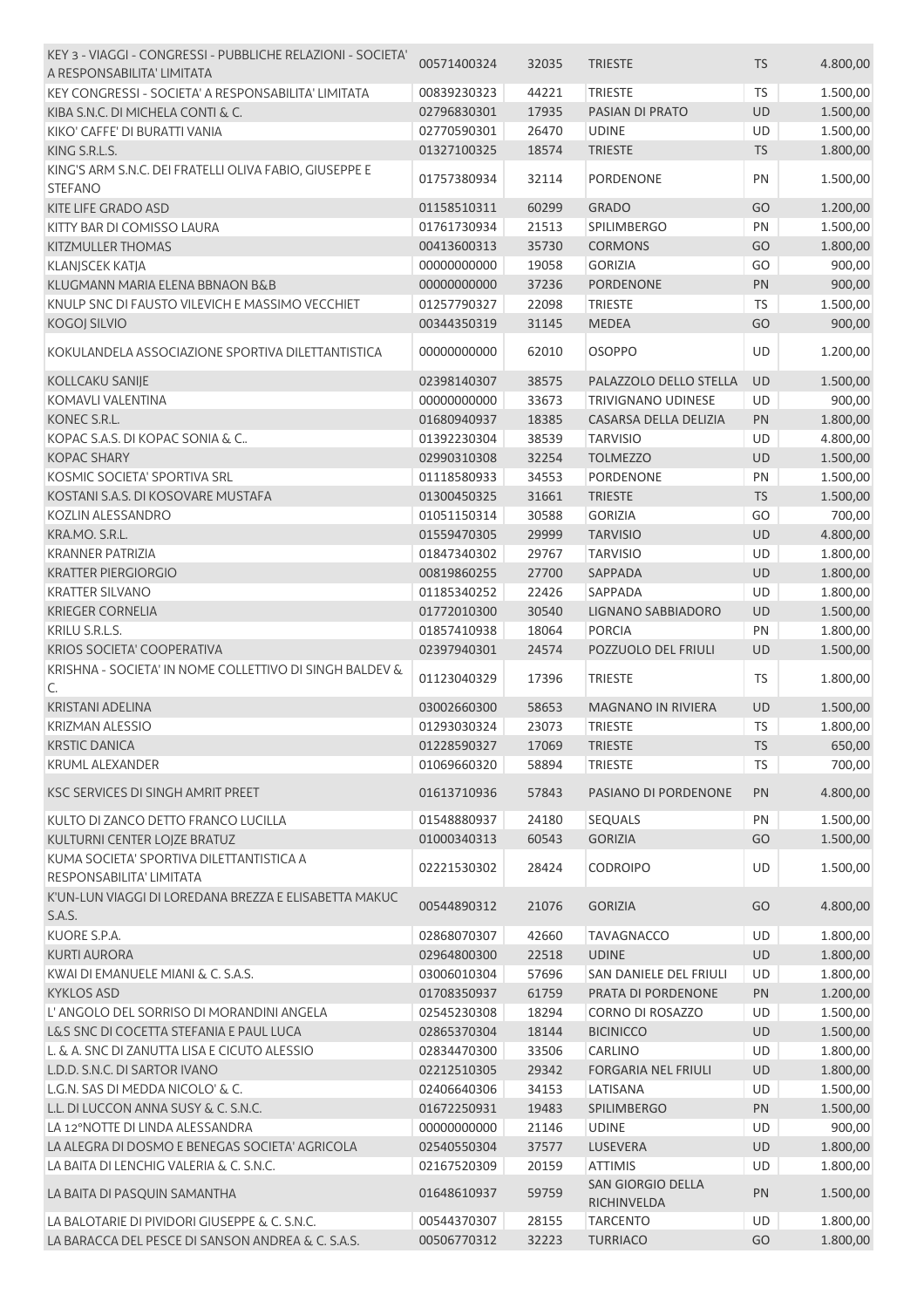| LA BARACHETA DI THOBANI YASMINE                                                                                             | 01179630312 | 27966 | <b>GRADISCA D'ISONZO</b>                 | GO        | 1.800,00 |
|-----------------------------------------------------------------------------------------------------------------------------|-------------|-------|------------------------------------------|-----------|----------|
| LA BARCHESSA DI CORVA DI ALBERTO CAMPAGNUTTA                                                                                | 01866930934 | 30894 | AZZANO DECIMO                            | PN        | 900,00   |
| LA BETOLA DI TRAINO GIANFRANCO                                                                                              | 01329260325 | 32631 | <b>TRIESTE</b>                           | <b>TS</b> | 1.800,00 |
| LA BETOLA DI ZOLU DI CIMENTI ALAN                                                                                           | 02986490304 | 40021 | <b>ENEMONZO</b>                          | <b>UD</b> | 1.500,00 |
| LA BETTOLA DI BUZZULINI KATIA E C. S.N.C.                                                                                   | 02738120308 | 24259 | ARTEGNA                                  | UD        | 1.500,00 |
| LA BETTOLA SNC DI BARBA ALICE MIHAELA & C.                                                                                  | 02940050301 | 24654 | <b>UDINE</b>                             | UD        | 1.500,00 |
| LA BIRROTECA DI FABBRO T., MARSON S. E SANDRIN O. S.N.C.                                                                    | 01777860931 | 28951 | <b>PORDENONE</b>                         | PN        | 1.500,00 |
| LA BODEGUITA DI PIASENTIN LISA                                                                                              | 04333120261 | 21761 | <b>SAN VITO AL</b><br><b>TAGLIAMENTO</b> | PN        | 1.500,00 |
| LA BOMBONERA S.R.L.                                                                                                         | 02293750309 | 28346 | <b>TAVAGNACCO</b>                        | <b>UD</b> | 1.500,00 |
| LA BOMBONIERA DI SEDONATI SILVIA & C. S.N.C.                                                                                | 01660490937 | 62189 | <b>MANIAGO</b>                           | PN        | 1.500,00 |
| LA BORA - SOCIETA' COOPERATIVA A R. L.                                                                                      | 00838420321 | 28888 | <b>TRIESTE</b>                           | <b>TS</b> | 1.500,00 |
| LA BOTTEGA DI TRIMALCIONE DI ZACCHINI WALTER                                                                                | 00938430329 | 35680 | <b>TRIESTE</b>                           | <b>TS</b> | 1.800,00 |
| LA BOTTEGACCIA DI FOSCHIATTI IVAN                                                                                           | 02768400307 | 22216 | <b>GEMONA DEL FRIULI</b>                 | UD        | 1.500,00 |
| LA BOUTIQUE DI TRUDY DI PIZZIGNACCO FREDERIC SAS                                                                            | 01196220311 | 33715 | STARANZANO                               | GO        | 1.500,00 |
| LA BRAIDA DI DRESSI MAURO & C. S.A.S.                                                                                       | 02471630307 | 32604 | CIVIDALE DEL FRIULI                      | UD        | 1.800,00 |
| LA BRENTE DI PLAI GABRIELE S.A.S.                                                                                           | 01944980307 | 37726 | <b>FAGAGNA</b>                           | UD        | 1.800,00 |
| LA BUFERA DI ZAMOSKOVINA LINA & C. S.A.S.                                                                                   | 01524760939 | 34301 | SESTO AL REGHENA                         | PN        | 1.500,00 |
| LA BUONA FORCHETTA DI ZACCHIGNA OSCAR                                                                                       | 01201730320 | 36104 | SAN DORLIGO DELLA<br>VALLE               | <b>TS</b> | 1.800,00 |
| LA BUSSOLA 2012 DI PRATO SABINA                                                                                             | 01206830323 | 28706 | MUGGIA                                   | <b>TS</b> | 1.800,00 |
| LA BUSSOLA DI CRISTIANO ANTONIO                                                                                             | 02314500303 | 21085 | SAN DANIELE DEL FRIULI                   | UD        | 1.800,00 |
| LA BUSSOLA GRUPPO AUTONOMO DI BASE DEL C.T.S.                                                                               | 01114090317 | 47525 | <b>GORIZIA</b>                           | GO        | 1.500,00 |
| LA BUTEGHE DI PIERUTE DI MAIERON PAOLA                                                                                      | 02390190300 | 42202 | <b>TOLMEZZO</b>                          | UD        | 1.800,00 |
| LA CAFFETOTECA DI RICCARDO MARCELLA                                                                                         | 02752000303 | 21677 | <b>UDINE</b>                             | UD        | 1.500,00 |
| LA CAFFETTERIA DI PAOLA CANCIANI & C. S.N.C.                                                                                | 00516930310 | 19706 | SAN CANZIAN D'ISONZO                     | GO        | 1.500,00 |
| LA CAFFETTERIA DI TARARAN MONICA                                                                                            | 01822480933 | 24970 | <b>MANIAGO</b>                           | PN        | 1.500,00 |
| LA CAMBUSIERA DI BRATOS SIMONETTA                                                                                           | 01231280320 | 22619 | <b>MUGGIA</b>                            | <b>TS</b> | 1.500,00 |
| LA CAMPAGNOLA DI ERICA VASCON & C. - S.N.C.                                                                                 | 00442210316 | 32191 | SAN GIOVANNI AL<br><b>NATISONE</b>       | UD        | 1.800,00 |
| LA CANTINACCIA DI CERA MASSIMO                                                                                              | 01029370325 | 26202 | <b>TRIESTE</b>                           | <b>TS</b> | 1.800,00 |
| LA CANTINETTA 2.0 DI DANIELE CORRADO                                                                                        | 02926160306 | 19865 | <b>UDINE</b>                             | UD        | 1.500,00 |
| LA CAPPELLA UNDERGROUND CENTRO RICERCA SPER.<br>CINEMATOG. E A/V                                                            | 00556780328 | 57918 | <b>TRIESTE</b>                           | TS        | 4.800,00 |
| LA CARAVELLA S.A.S. DI BORZI PINA E C.                                                                                      | 00447690314 | 19926 | STARANZANO                               | GO        | 4.800,00 |
| LA CASA BLU DI MONASTETTO DI FRANCESCA AGOSTO                                                                               | 00000000000 | 17805 | <b>TRICESIMO</b>                         | <b>UD</b> | 900,00   |
| LA CASA DEI BASSOTTI DI MARINA RONDINI                                                                                      | 00000000000 | 39941 | <b>TRIESTE</b>                           | TS        | 900,00   |
| LA CASA DEL SOLE                                                                                                            | 00000000000 | 39927 | <b>MANZANO</b>                           | UD        | 900,00   |
| LA CASA DELLA MUSICA DI BERNARDI ALESSIA                                                                                    | 01204120313 | 18416 | <b>GORIZIA</b>                           | GO        | 900,00   |
| LA CASA DI ANNA/ONINE HISA                                                                                                  | 00000000000 | 38644 | <b>RESIA</b>                             | <b>UD</b> | 900,00   |
| LA CASA GIALLA S.N.C. DI FURLAN SARA & C.                                                                                   | 01836670933 | 25288 | PRATA DI PORDENONE                       | PN        | 1.800,00 |
| LA CASA SUL FIUME DI CAPRARA GIUSEPPE                                                                                       | 00000000000 | 39907 | SAN DANIELE DEL FRIULI                   | <b>UD</b> | 900,00   |
| LA CASALINGA DI CARELLI EMANUELE E RIZZI PASQUALINA -<br>SOCIETA' INNOME COLLETTIVO                                         | 01195260326 | 37455 | <b>TRIESTE</b>                           | TS        | 1.500,00 |
| LA CASETTA DELLE UNGHIE DI DELL'OSTE FRANCESCA                                                                              | 02089530303 | 21404 | <b>TREPPO GRANDE</b>                     | <b>UD</b> | 1.500,00 |
| LA CERVE S.R.L.                                                                                                             | 01851400935 | 36381 | <b>SAN VITO AL</b><br><b>TAGLIAMENTO</b> | PN        | 1.500,00 |
| LA CERVECERIA S.N.C. DI GREGORIS EDY & C.                                                                                   | 01356740934 | 28686 | CASARSA DELLA DELIZIA                    | PN        | 1.800,00 |
| LA CHANCE SRLS                                                                                                              | 01204620312 | 21710 | <b>GORIZIA</b>                           | GO        | 1.500,00 |
| LA CHEF MOBILE DI NATASCHA NOIA                                                                                             | 01165160316 | 58005 | <b>GORIZIA</b>                           | GO        | 1.500,00 |
| LA CHIUSA SOCIETA' COOPERATIVA                                                                                              | 01625480304 | 21382 | <b>CHIUSAFORTE</b>                       | UD        | 1.500,00 |
| <b>LA CINCIARELLA</b>                                                                                                       | 00000000000 | 40705 | DUINO-AURISINA                           | <b>TS</b> | 900,00   |
| LA CJALDERIE SOCIETA' COOPERATIVA SOCIALE IMPRESA<br><b>SOCIALE ONLUS</b>                                                   | 02541890303 | 27257 | SAN DANIELE DEL FRIULI                   | UD        | 1.800,00 |
| LA COCCINELLA S.A.S. DI DOVIER SONIA & C.                                                                                   | 02227890304 | 19555 | <b>UDINE</b>                             | UD        | 1.500,00 |
| LA COLLINA - SOCIETA' COOPERATIVA SOCIALE ONLUS<br>IMPRESA SOCIALE IN SIGLA LA COLLINA SOC. COOP. IMPRESA<br><b>SOCIALE</b> | 00746150325 | 59081 | <b>TRIESTE</b>                           | TS        | 900,00   |
| LA COLOMBARA S.N.C. DI AIZZA MONYA E KATIA                                                                                  | 00579040304 | 20087 | <b>AQUILEIA</b>                          | UD        | 1.800,00 |
| LA COMBRICCOLA DI VINCENZO INGEGNO & C. S.A.S.                                                                              | 02965410307 | 16923 | <b>UDINE</b>                             | UD        | 1.800,00 |
| LA COMPAGNIA DEL FORTE S.R.L.                                                                                               | 02784500304 | 21774 | MALBORGHETTO                             | UD        | 4.800,00 |
| LA CONCA S.N.C. DI POLETTO GIUSEPPE E C.                                                                                    | 01067280931 | 37130 | VALBRUNA<br><b>FONTANAFREDDA</b>         | PN        | 1.500,00 |
|                                                                                                                             |             |       |                                          |           |          |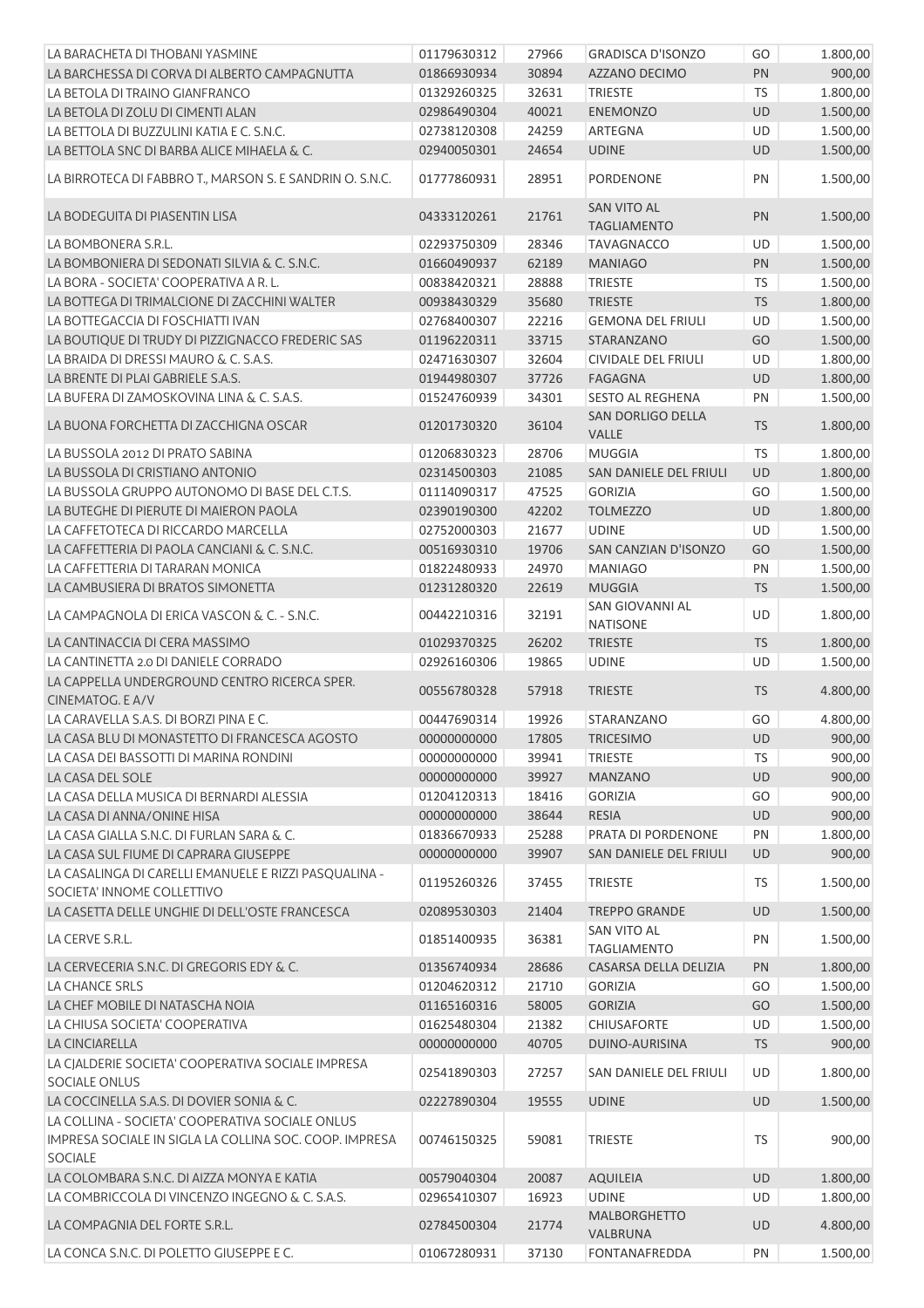| LA CONTRADA                                                                | 00000000000 | 40538 | CIVIDALE DEL FRIULI    | <b>UD</b> | 900,00   |
|----------------------------------------------------------------------------|-------------|-------|------------------------|-----------|----------|
| LA CONTRADA - TEATRO STABILE DI TRIESTE - DI LIVIA                         | 00199460320 | 18296 |                        | <b>TS</b> |          |
| AMABILINO BOBBIO & C. S.A.S. - IMPRESA SOCIALE                             |             |       | <b>TRIESTE</b>         |           | 1.500,00 |
| LA CORTE DEI SAPORI DI SPAGNOLO GIORGIO                                    | 02585420306 | 28092 | <b>TOLMEZZO</b>        | <b>UD</b> | 1.800,00 |
| LA CORTE DEL BECCO FINO DI TOMASIN FRANCESCA & C. S.A.S.                   | 02099260305 | 17701 | <b>MANZANO</b>         | UD        | 1.500,00 |
| LA CORTE DI BACCO DI KATIA PEROSA                                          | 02698100308 | 26765 | SAN DANIELE DEL FRIULI | UD        | 1.500,00 |
| LA CORTE S.R.L.                                                            | 02488450301 | 39417 | <b>BAGNARIA ARSA</b>   | UD        | 1.800,00 |
| LA CORTINE - SOCIETA' SEMPLICE AGRICOLA                                    | 03002380305 | 61007 | <b>CODROIPO</b>        | UD        | 1.800,00 |
| LA DE IURE DI IGOR BABICI                                                  | 01314810324 | 33186 | <b>TRIESTE</b>         | <b>TS</b> | 1.800,00 |
| LA DELIZIA DI CARRATU' LUCIA & C. S.N.C.                                   | 02604260303 | 27241 | <b>TARVISIO</b>        | UD        | 1.500,00 |
| LA' DI BERTO SERVIZI DI RUZZON ROMANO & C. S.N.C.                          | 02195940305 | 22338 | <b>FAEDIS</b>          | UD        | 1.800,00 |
| LA' DI BOSCHET S.N.C. DI BRONZIN ALESSIO PONTELLO<br><b>GABRIELE E C.</b>  | 02855030306 | 31567 | <b>TRICESIMO</b>       | UD        | 1.800,00 |
| LA DI BUSUT DI FABRO OMBRETTA                                              | 02550440305 | 36189 | <b>TALMASSONS</b>      | UD        | 1.500,00 |
|                                                                            |             |       |                        |           |          |
| LA' DI LOR.R. SNC DI TAVARIS RAFFAELLA E FONTANINI ROMINA                  | 02329500306 | 18502 | SAN VITO AL TORRE      | <b>UD</b> | 1.500,00 |
| LA' DI MARC DI STEFANUTTI FRANCA                                           | 01467970305 | 59768 | <b>CAMPOFORMIDO</b>    | <b>UD</b> | 1.500,00 |
| LA' DI MARIUTE S.A.S. DI BROCHETTA DANIELA E C.                            | 02340540307 | 40470 | <b>SEDEGLIANO</b>      | UD        | 1.800,00 |
| LA DI MARIUTE SOCIETA' A RESPONSABILITA' LIMITATA                          | 02935260303 | 58551 | <b>UDINE</b>           | UD        | 1.800,00 |
| SEMPLIFICATA                                                               |             |       |                        |           |          |
| LA DI SACHEVIN SOCIETA' AGRICOLA DI SACCAVINI S.S.                         | 02517230302 | 34490 | <b>POVOLETTO</b>       | UD        | 1.800,00 |
| LA' DI VALAN                                                               | 00000000000 | 61040 | <b>MANIAGO</b>         | PN        | 900,00   |
| LA DI YARI DI PASSARO YARI                                                 | 02713540306 | 26020 | <b>UDINE</b>           | UD        | 1.500,00 |
| LA DOLCE VITA DI FABBRO MIRIANA                                            | 01870630934 | 61022 | <b>FONTANAFREDDA</b>   | PN        | 1.500,00 |
| LA DOLCE VITA DI LINDURA FRANCESCA                                         | 02706680309 | 39643 | <b>MANZANO</b>         | UD        | 1.800,00 |
| LA DOLCE VITA DI MASET PIERGIUSEPPE E CALVERI VANIA S.N.C.                 | 02650890300 | 21461 | <b>TOLMEZZO</b>        | UD        | 1.500,00 |
| LA DOLCE VITA DI ZINGARO GIUSEPPE                                          | 07633080721 | 33787 | CASARSA DELLA DELIZIA  | PN        | 1.500,00 |
| LA DOSOLINA DI LUPIERI DOSOLINA                                            | 02274380308 | 28477 | RONCHI DEI LEGIONARI   | GO        | 4.800,00 |
|                                                                            |             |       | MORSANO AL             |           |          |
| LA FABBRICA S.R.L.                                                         | 01540200936 | 29710 | <b>TAGLIAMENTO</b>     | PN        | 1.800,00 |
| LA FAULA DI COLAUTTI LUCA E MACKAY PAUL ROBERT SOCIETA'<br><b>SEMPLICE</b> | 02106280304 | 42140 | <b>POVOLETTO</b>       | UD        | 1.800,00 |
| LA FAVORITA DI AFELTRA ELIA & C. S.A.S.                                    | 01167850310 | 36048 | <b>CORMONS</b>         | GO        | 1.800,00 |
| LA FENICE A.S.D.                                                           | 01201980313 | 25235 | <b>MONFALCONE</b>      | GO        | 1.500,00 |
| LA FENICE ELITE FITNESS SSD A RL                                           | 01304150327 | 57754 | TRIESTE                | TS        | 1.200,00 |
| LA FENICE S.R.L.                                                           | 02241530308 | 25504 | LIGNANO SABBIADORO     | UD        | 4.800,00 |
| LA FERRATA DI DE RIGO PLAINA UGO & C. S.N.C.                               | 01369420938 | 20800 | <b>PORDENONE</b>       | PN        | 1.800,00 |
| LA FERRATA S.R.L.                                                          | 02885940300 | 33914 | VARMO                  | UD        | 1.800,00 |
| LA FERULA - SOCIETA' AGRICOLA SEMPLICE                                     | 01092360310 | 41269 | STARANZANO             | GO        | 1.800,00 |
|                                                                            |             |       | SAN DORLIGO DELLA      |           |          |
| LA FONTANA SNC DI DELVECCHIO ADA E C.                                      | 01105410326 | 18290 | VALLE                  | <b>TS</b> | 4.800,00 |
| LA FRANCA - SOCIETA' AGRICOLA SEMPLICE DI CAMPION<br><b>NICOLA</b>         | 00821010303 | 40394 | <b>BAGNARIA ARSA</b>   | UD        | 900,00   |
| LA FRASCA DI HORMANN HELGA                                                 | 01601740937 | 26099 | <b>SAN QUIRINO</b>     | PN        | 1.500,00 |
| LA FUTURA S.A.S. DI GIANGREGORIO PIETRO & C.                               | 02726680305 | 47484 | <b>CAMPOFORMIDO</b>    | UD        | 4.800,00 |
| LA GELATERIA DI ROSSI FABIO & FOSCHIANI ALESSANDRA SNC                     | 02672770308 | 39048 | <b>TAVAGNACCO</b>      | UD        | 1.500,00 |
| LA GELATERIA IN BORC DI BOSSER MASSIMO                                     | 01726870932 | 39030 | <b>POLCENIGO</b>       | PN        | 1.500,00 |
| LA GENZIANELLA S.R.L.                                                      | 01653920932 | 27547 | <b>AVIANO</b>          | PN        | 1.800,00 |
| LA GERLA BLU DI TAFARUCI ERGIDA                                            | 02900090305 | 31390 | <b>VERZEGNIS</b>       | UD        | 900,00   |
| LA GIRANDOLA S.A.S. DI MAKRIS CHARALAMPOS & C.                             | 01178970321 | 61114 | <b>TRIESTE</b>         | <b>TS</b> | 1.500,00 |
| LA GIRANDOLA S.N.C. DI SKOLARIS MARIANO & C.                               | 01013200314 | 23049 | <b>GORIZIA</b>         | GO        | 1.500,00 |
| LA GIRANDOLA S.R.L.                                                        | 01166740314 | 20917 | <b>GORIZIA</b>         | GO        | 1.500,00 |
| LA GOLOSA DI CASONATO DOLORES                                              | 02416520308 | 22496 | <b>UDINE</b>           | UD        | 1.500,00 |
| LA GOLOSA S.N.C. DI TRAVERSO SARA & C.                                     | 01312950932 | 17147 | CORDENONS              | PN        | 1.500,00 |
| LA GONDOLA DI MIRAVAL REGINA                                               | 04918400260 | 28141 | <b>TARVISIO</b>        | UD        | 1.500,00 |
| LA GRADESE PICCOLA S. C. AUTOTRASPORTI A R.L.                              |             |       |                        |           |          |
|                                                                            | 00051300317 | 32877 | <b>GRADO</b>           | GO        | 700,00   |
| LA GRANDE MURAGLIA DI ZHOU PINSHU                                          | 01423610938 | 60270 | PASIANO DI PORDENONE   | <b>PN</b> | 1.800,00 |
| LA GRISE DI CRISTOFOLI RENZO & C. S.N.C.                                   | 02866230309 | 21059 | <b>TALMASSONS</b>      | UD        | 1.800,00 |
| LA GROTTA DI SARTOR ILARIO & C.S.A.S.                                      | 00575100938 | 38224 | PORDENONE              | PN        | 1.800,00 |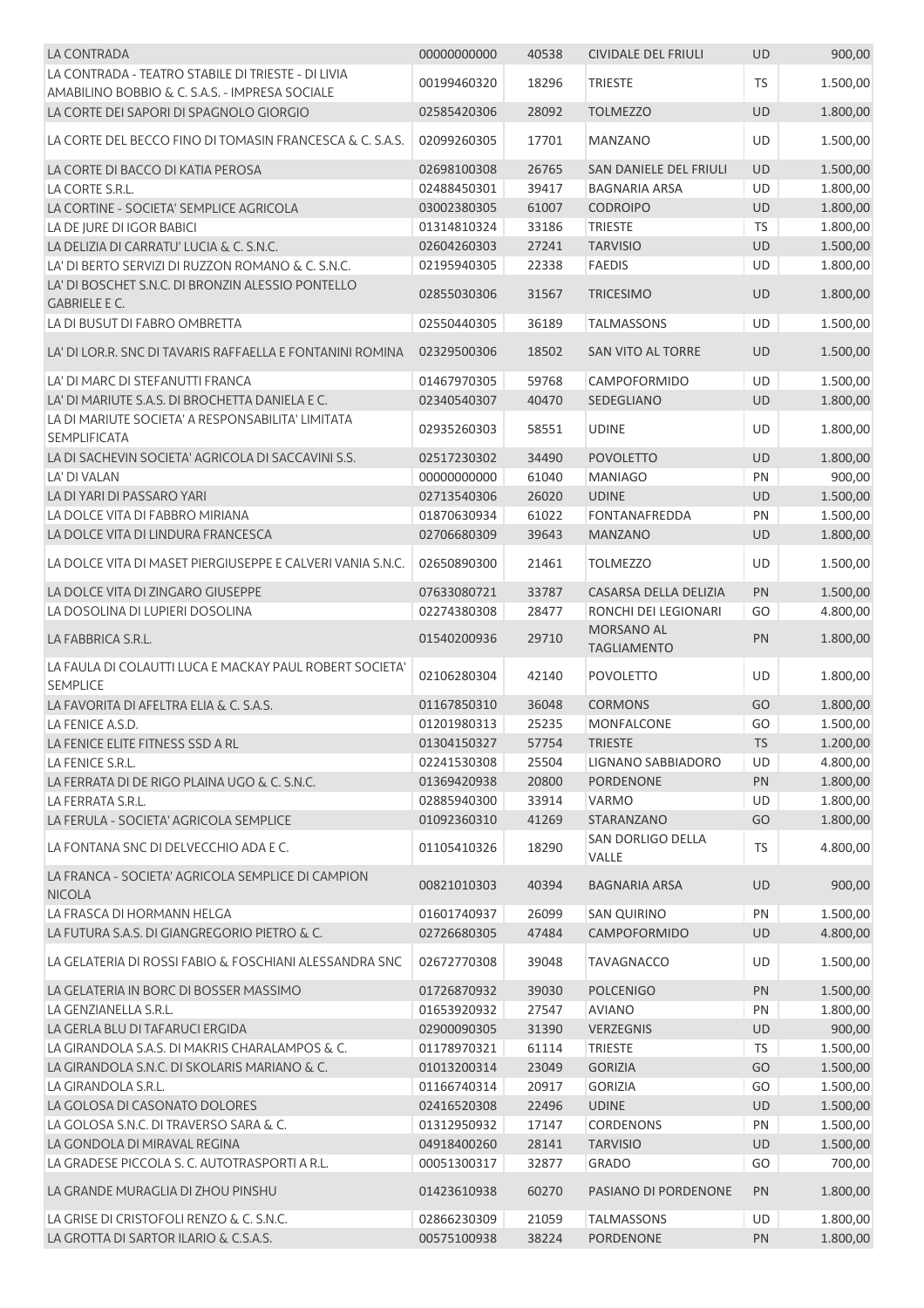| LA GROTTA S.R.L.                                                              | 01863950307 | 45351 | <b>ARTEGNA</b>               | UD        | 4.800,00 |
|-------------------------------------------------------------------------------|-------------|-------|------------------------------|-----------|----------|
| LA GROTTA S.R.L.S.                                                            | 01320710328 | 23543 | <b>TRIESTE</b>               | <b>TS</b> | 1.800,00 |
| LA GUBANA DELLA NONNA DI DOMENIS VALERIA & C. S.N.C.                          | 02074080306 | 20088 | SAN PIETRO AL NATISONE       | UD        | 1.500,00 |
| LA LADY PIZZA PER ASPORTO DI BENETTI DIEGO                                    | 01673980932 | 40364 | <b>CHIONS</b>                | PN        | 1.800,00 |
| LA LAMPARA DI MAJER MARIA & CO. SOCIETA' IN NOME                              | 00663980324 | 23014 | <b>TRIESTE</b>               | TS        | 1.800,00 |
| <b>COLLETTIVO</b><br>LA LANTERNA DI SARNATARO SALVATORE                       | 02084460308 | 32731 | SAN GIORGIO DI NOGARO        | UD        | 1.800,00 |
|                                                                               |             |       |                              |           |          |
| LA LIBELLULA DI ALOISE FERNANDO & C. S.N.C.                                   | 02727280303 | 19231 | <b>UDINE</b>                 | UD        | 1.800,00 |
| LA LIBIDINE S.N.C. DI AMICO DARIO E DEGRASSI ALAN                             | 02994850309 | 41822 | <b>MARTIGNACCO</b>           | UD        | 1.800,00 |
| LA LOCANDA DEL MINATORE DI TOMBOLESI ROBERTO & C. SNC                         | 02857630301 | 36867 | <b>TARVISIO</b>              | UD        | 1.800,00 |
| LA LOCANDERIA S.R.L.                                                          | 01185620323 | 17067 | <b>MUGGIA</b>                | <b>TS</b> | 4.800,00 |
| LA MACIA HOUSE DI LAURORA LUCIO                                               | 01385260938 | 39645 | SPILIMBERGO                  | PN        | 900,00   |
| LA MAGGIORE S.R.L.                                                            | 00451740310 | 60570 | <b>MONFALCONE</b>            | GO        | 1.500,00 |
| LA MAGNIFICA - SOCIETA' A RESPONSABILITA' LIMITATA                            | 00650070329 | 25849 | <b>TRIESTE</b>               | <b>TS</b> | 1.500,00 |
| LA MALGA DEL PIUSSI DI PIUSSI ANNA E SACCAVINO GIUSEPPE                       |             |       |                              |           |          |
| S.N.C.                                                                        | 02571320304 | 27404 | <b>CHIUSAFORTE</b>           | <b>UD</b> | 1.800,00 |
| LA MANSARDA DI GABRI DI COSETTI GABRIELLA                                     | 00000000000 | 28395 | <b>TOLMEZZO</b>              | UD        | 900,00   |
| LA MARMOTE ALBERGO DIFFUSO DI PALUZZA SOCIETA'<br><b>COOPERATIVA</b>          | 02783210301 | 25554 | PALUZZA                      | <b>UD</b> | 900,00   |
| LA MELAGRANA - SOCIETA' COOPERATIVA SOCIALE                                   | 01056830324 | 39423 | <b>TRIESTE</b>               | <b>TS</b> | 1.800,00 |
| LA MESTE DI COLMANO VITTORIO                                                  | 02855560302 | 39289 | <b>FORNI DI SOTTO</b>        | UD        | 1.800,00 |
| LA MOVIDA DEI PESCATORI DI CASTILLO RAMOS JEISON<br><b>ESMERLIN</b>           | 01324110327 | 18967 | <b>TRIESTE</b>               | <b>TS</b> | 1.800,00 |
| LA NATURA - SOCIETA' COOPERATIVA AGRICOLA                                     | 02490800303 | 60633 | <b>CERVIGNANO DEL FRIULI</b> | UD        | 1.800,00 |
| LA NOVA GRADESE - SOCIETA' COOPERATIVA                                        | 01033430313 | 17987 | <b>GRADO</b>                 | GO        | 1.500,00 |
| LA NOVA HOSTARIA DI TREVISIOL CLAUDIO                                         | 01600180937 | 20415 | PRATA DI PORDENONE           | PN        | 1.500,00 |
|                                                                               |             |       |                              |           |          |
| LA NUOVA LOCANDA DEL FICCHIO DI ROVETTO ROSALBA                               | 01210150312 | 60405 | RONCHI DEI LEGIONARI         | GO        | 1.500,00 |
| LA NUOVA UDINE SRLS                                                           | 02944080304 | 30799 | <b>UDINE</b>                 | <b>UD</b> | 1.800,00 |
| LA NUVOLA DI DAL SANTO ROMEO                                                  | 01629840933 | 18507 | <b>CHIONS</b>                | PN        | 1.500,00 |
| LA PALOTE DI TONELLO VITTORIO E COLMANO ROSANNA<br>SOCIETA' SEMPLICE AGRICOLA | 02877070306 | 29058 | <b>FORNI DI SOTTO</b>        | <b>UD</b> | 1.800,00 |
| LA PASTICCERIA DI DIANA LUCA & C. S.A.S.                                      | 01197010935 | 25284 | PORDENONE                    | PN        | 1.500,00 |
| LA PECHERONZA SOCIETA' A RESPONSABILITA' LIMITATA<br><b>SEMPLIFICATA</b>      | 01863680938 | 29538 | AZZANO DECIMO                | PN        | 1.800,00 |
| LA PERGOLA DI BEINAT SILVA                                                    | 02027640305 | 28657 | SAN DANIELE DEL FRIULI       | UD        | 1.800,00 |
| LA PERGOLA DI GUEYE FATOU                                                     | 01330070325 | 41853 | <b>TRIESTE</b>               | <b>TS</b> | 1.800,00 |
| LA PERGOLA SRL                                                                | 02300020308 | 33437 | LIGNANO SABBIADORO           | UD        | 4.800,00 |
| LA PERLA DI ZACCHEO FABIO E FRANCESCO & C. S.A.S.                             | 01211850936 | 25544 | SESTO AL REGHENA             | PN        | 1.800,00 |
| LA PERLA S.A.S. DI SABATINO ASSUNTA E C.                                      | 00603440934 | 34648 | SPILIMBERGO                  | PN        | 1.800,00 |
| LA PERLA S.A.S. DI TAMUSSIN ANGELICA & C.                                     | 01623620307 | 17445 | <b>UDINE</b>                 | UD        | 1.500,00 |
| LA PERLA S.R.L.                                                               | 02788200307 | 23638 | <b>GEMONA DEL FRIULI</b>     | UD        | 1.800,00 |
| LA PIAZZA S.R.L.                                                              | 01764560932 | 31106 | <b>PORDENONE</b>             | PN        | 1.500,00 |
| LA PIAZZETTA DI CONTE FABIO                                                   | 01172580936 | 31523 | <b>AVIANO</b>                | PN        | 1.500,00 |
|                                                                               |             |       |                              |           |          |
| LA PIEVE DI CHEN JIANPING                                                     | 05034190263 | 23052 | <b>PORCIA</b>                | PN        | 1.800,00 |
| LA PIGNA S.A.S. DI BONATO F. & S.                                             | 01842540302 | 18714 | LIGNANO SABBIADORO           | UD        | 4.800,00 |
| LA PIOLA DI STEFANO BIANCOROSSO & C. - S.N.C.                                 | 00705300325 | 25271 | <b>TRIESTE</b>               | <b>TS</b> | 1.800,00 |
| LA PIOPPA SOCIETA' AGRICOLA DI BONADIO FABIO & C. S.A.S.                      | 00238400931 | 18561 | SACILE                       | PN        | 1.800,00 |
| LA PORTIZZA S.R.L.                                                            | 00984170324 | 24412 | <b>TRIESTE</b>               | <b>TS</b> | 1.500,00 |
| LA PREFERITA DI FRANCESCO BORTONE                                             | 01257330322 | 41884 | <b>TRIESTE</b>               | TS        | 1.500,00 |
| LA PRIMULA DI FABBRO GIOVANNI E PALUDETTO LORENZO<br>S.N.C.                   | 01509700934 | 29892 | <b>PORCIA</b>                | PN        | 1.500,00 |
| LA PRIMULA S.R.L.                                                             | 01034460939 | 24563 | <b>SAN QUIRINO</b>           | PN        | 1.800,00 |
| LA QUE SABE DI ESPOSITO CARLA                                                 | 02596850301 | 29963 | <b>TORVISCOSA</b>            | <b>UD</b> | 1.500,00 |
| LA QUERCIA S.R.L.                                                             | 02811130307 | 26032 | LIGNANO SABBIADORO           | UD        | 4.800,00 |
| LA RAMBLA DI ERICA MILLO                                                      | 01111100325 | 21253 | <b>MUGGIA</b>                | <b>TS</b> | 4.800,00 |
| LA REGINA DI AVERSA DANTE & C. S.N.C.                                         | 02880330309 | 22205 | POZZUOLO DEL FRIULI          | UD        | 1.800,00 |
| LA RISTORAZIONE DA EDY DI GREGORIS EDI & C. S.N.C.                            |             |       |                              |           |          |
|                                                                               | 01850720309 | 33320 | REMANZACCO                   | <b>UD</b> | 1.800,00 |
| LA ROCCA DI TARLAO GRAZIANO PIETRO                                            | 01193120316 | 25772 | <b>MONFALCONE</b>            | GO        | 1.800,00 |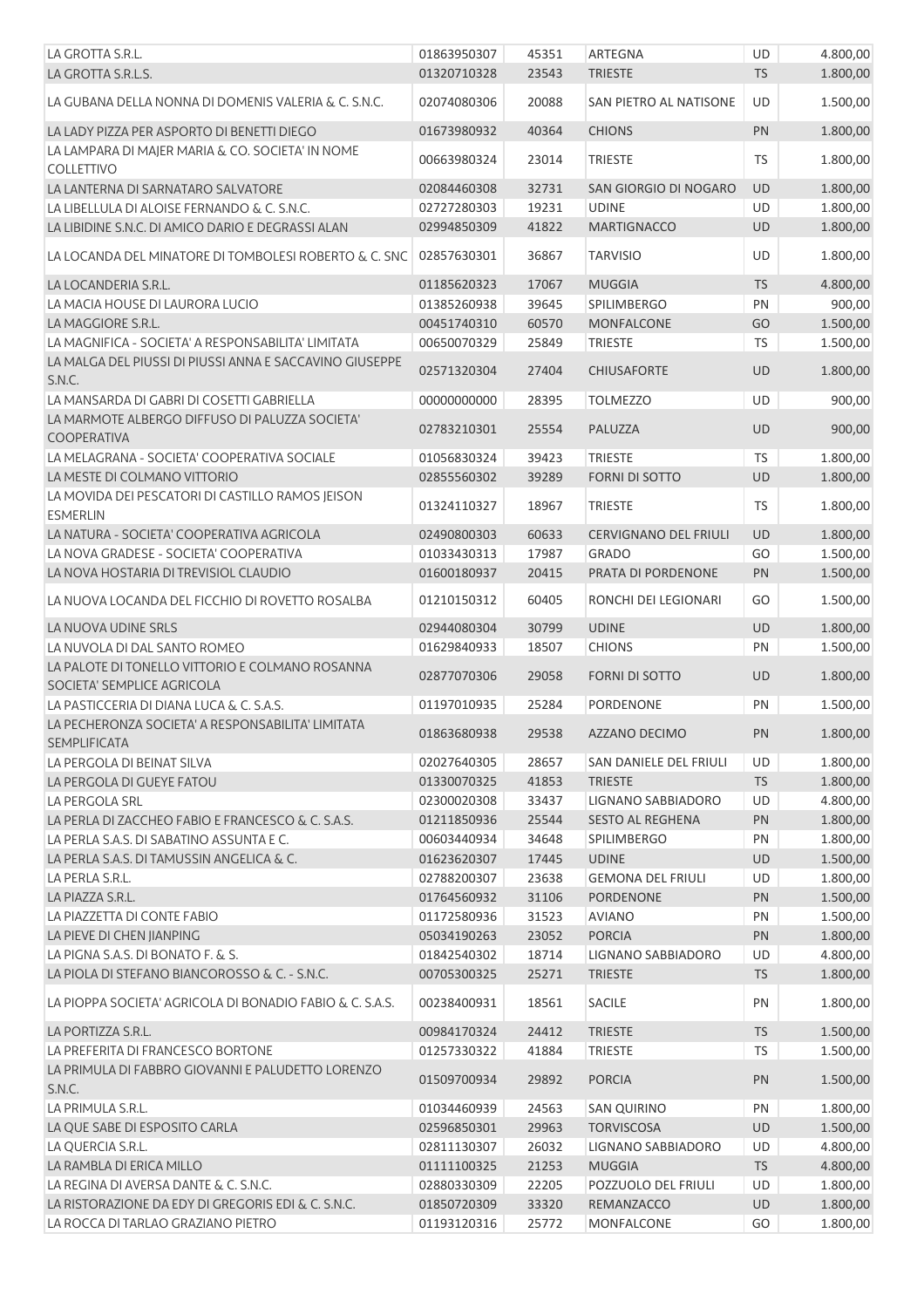| LA ROSA DEI VENTI - SOCIETA' IN NOME COLLETTIVO DI<br><b>GIAGODI GABRIELLA E ROMANO</b>              | 01032140327                | 29625          | <b>TRIESTE</b>                           | <b>TS</b> | 1.800,00             |
|------------------------------------------------------------------------------------------------------|----------------------------|----------------|------------------------------------------|-----------|----------------------|
| LA ROSA SRL                                                                                          | 01847670930                | 33116          | <b>SAN VITO AL</b><br><b>TAGLIAMENTO</b> | PN        | 900,00               |
| LA ROSTA SOCIETA' SEMPLICE AGRICOLA                                                                  | 02817570308                | 28198          | <b>CERVIGNANO DEL FRIULI</b>             | UD        | 900,00               |
| LA RUSTICA SNC DI BENEDETTO RISS INES & C.                                                           | 00976680256                | 25242          | SAPPADA                                  | UD        | 1.800,00             |
| LA RUSTICANA DI FERRARA A. & C. - S.N.C.                                                             | 00184460319                | 23953          | <b>GRADISCA D'ISONZO</b>                 | GO        | 1.800,00             |
| LA SANTISSIMA S.N.C. DI DE ZAN CLAUDIO E REDIVO LUCA & C.                                            | 01363770932                | 18417          | <b>POLCENIGO</b>                         | PN        | 1.500,00             |
| LA SERENISSIMA SAS DI SARDELLA SERENA                                                                | 02706310303                | 28045          | LIGNANO SABBIADORO                       | <b>UD</b> | 1.500,00             |
| LA SIRENA S.N.C. DI BLANCH SIMONA & VRECH ANNA                                                       | 02083930301                | 30881          | AIELLO DEL FRIULI                        | UD        | 1.500,00             |
| LA SIRENETTA S.N.C. DI BOEMO DONATELLA & C.                                                          | 01188310310                | 24075          | <b>GRADO</b>                             | GO        | 4.800,00             |
| LA SONRISA SRL SEMPLIFICATA                                                                          | 02986700306                | 58298          | <b>UDINE</b>                             | UD        | 1.800,00             |
| LA SORGENTE SAS DI ALBANO RAFFAELE & C.                                                              | 02533980302                | 30751          | <b>UDINE</b>                             | <b>UD</b> | 1.800,00             |
| LA SOSTA DI KOROLEVA NATALIA                                                                         | 01950460301                | 38161          | <b>GORIZIA</b>                           | GO        | 1.800,00             |
|                                                                                                      |                            |                | <b>FIUMICELLO VILLA</b>                  |           |                      |
| LA SOSTA DI TRNINIC DRAGANA & C. S.A.S.                                                              | 02642610303                | 31303          | <b>VICENTINA</b>                         | UD        | 1.800,00             |
| LA SPIANATA DA NIKO DI CRISTEA NICOLAE                                                               | 01854790936                | 17909          | <b>CORDENONS</b>                         | PN        | 1.800,00             |
| LA STADERE DI VARVASINO MARCO                                                                        | 02807490301                | 17726          | <b>VENZONE</b>                           | UD        | 1.500,00             |
| LA STANZA MANSARDA DELLE MERAVIGLIE DI SUSANNA<br>SALVADOR                                           | 00000000000                | 38857          | <b>TRIESTE</b>                           | TS        | 900,00               |
| LA STAZIONE DEGLI ARTISTI DI ALAN BICHLER                                                            |                            |                |                                          |           |                      |
| LA STELLA ALPINA DI SIMONE ZIBRA & C. S.A.S.                                                         | 01293690325                | 28354          | <b>TRIESTE</b>                           | <b>TS</b> | 900,00               |
|                                                                                                      | 01704990934                | 17246          | <b>ANDREIS</b>                           | PN        | 1.800,00             |
| LA STELLA DI CLEVA REGIS DI BERTOLISSI GIULIANA & C. SAS                                             | 01471270932                | 29543          | <b>MEDUNO</b>                            | PN        | 1.800,00             |
| LA SUBIDA S.N.C. DI SIRK A. & C.                                                                     | 00475580312                | 24615          | <b>CORMONS</b>                           | GO        | 1.800,00             |
| LA SUERTE S.N.C. DI FILOTI MARIA & C.                                                                | 01870020938                | 36862          | FONTANAFREDDA                            | PN        | 1.800,00             |
| LA TANA DEL FORMICHIERE DI GOSGNACH CINZIA                                                           | 02795720305                | 30609          | PREMARIACCO                              | UD        | 1.500,00             |
| LA TANA DEL LUPPOLO SAS DI MULLONI GIORGIO E<br>CORRUBOLO ALEX                                       | 02170430306                | 16997          | <b>UDINE</b>                             | UD        | 1.800,00             |
| LA TAVERNETTA DI ROSMERY COPPARONI                                                                   | 02947000309                | 41818          | PALMANOVA                                | UD        | 1.500,00             |
| LA TAVERNETTA DI ROSSET NORIS & C. - S.N.C.                                                          | 01105940934                | 22011          | <b>SAN QUIRINO</b>                       | PN        | 1.500,00             |
| LA TAVERNETTA DI ZHOU LELE                                                                           | 01757040934                | 39714          | MONFALCONE                               | GO        | 1.800,00             |
| LA TAZZA D'ORO DI MASTROIANNI TIZIANA                                                                | 02886820303                | 23846          | <b>UDINE</b>                             | UD        | 1.500,00             |
| LA TAZZINA DI GALATI MASSIMO                                                                         | 01339700328                | 23986          | <b>TRIESTE</b>                           | <b>TS</b> | 1.500,00             |
| LA TEMPESTA S.N.C.DI DAVIDE TOFFOLO & C                                                              | 01414720936                | 26227          | <b>PORDENONE</b>                         | PN        | 1.500,00             |
| LA TERRA DELLE FATE DI LATTARULO MARIANNA                                                            | 05890960726                | 17351          | MONFALCONE                               | GO        | 900,00               |
| LA TERRAZZA S.R.L.                                                                                   | 01243120324                | 38693          | <b>TRIESTE</b>                           | TS        | 1.500,00             |
| LA TOLA DI MAURO KAVRECIC                                                                            | 01288120320                | 17735          | <b>TRIESTE</b>                           | <b>TS</b> | 1.800,00             |
| LA TORETTA DI DILENA TONY                                                                            | 02370860302                | 38180          | <b>CAMPOLONGO</b><br><b>TAPOGLIANO</b>   | <b>UD</b> | 1.500,00             |
| LA TORRE DI DOMENICO FOLLA & C. S.A.S.                                                               | 00781850326                | 29679          | <b>TRIESTE</b>                           | <b>TS</b> | 1.800,00             |
| LA TRIADE FOOTBALL TEAM ASD                                                                          | 01720780939                | 61534          | <b>CORDENONS</b>                         | PN        | 1.200,00             |
| LA TRIESTEGIOCHI S.R.L.                                                                              | 01191130325                | 33700          | <b>TRIESTE</b>                           | <b>TS</b> | 1.500,00             |
| LA TRIESTINA DI ARIELLA DOZ & C. - SOCIETA' IN NOME                                                  | 00772290326                | 39490          | <b>TRIESTE</b>                           | <b>TS</b> | 1.500,00             |
| <b>COLLETTIVO</b>                                                                                    |                            |                |                                          | <b>UD</b> |                      |
| LA VELA BLU SRL<br>LA VELOCE S.R.L.S.                                                                | 02668960301<br>02896410301 | 21912<br>26385 | <b>UDINE</b>                             | UD        | 4.800,00             |
|                                                                                                      | 00000000000                | 59087          | PAULARO                                  | <b>TS</b> | 1.500,00<br>1.200,00 |
| LA VIA DEL GUERRIERO BUSHIDO TRIESTE A.S.D.<br>LA VIA DEL GUSTO DI FORT GIAN PIETRO E GISLON STEFANO |                            |                | <b>TRIESTE</b>                           |           |                      |
| S.N.C.                                                                                               | 01581360938                | 35346          | <b>BUDOIA</b>                            | PN        | 1.800,00             |
| LA VIARTE AZIENDA AGRICOLA - SOCIETA' AGRICOLA SEMPLICE                                              | 02727190304                | 60306          | <b>PREPOTTO</b>                          | UD        | 1.800,00             |
| LA VIE DI PIETRO MARTINI                                                                             | 02920980303                | 21048          | <b>TRICESIMO</b>                         | UD        | 1.500,00             |
| LA VIGNA DI VETRO DI FLORIT PAOLO                                                                    | 01001160314                | 28836          | RONCHI DEI LEGIONARI                     | GO        | 1.500,00             |
| LA VILLETTA DI CANGEMI MARCO                                                                         | 01169950316                | 41910          | SAN CANZIAN D'ISONZO                     | GO        | 1.500,00             |
| LA VOCE DEL TEMPO DI NEROSI ANNAMARIA                                                                | 05224490283                | 19241          | ERTO E CASSO                             | PN        | 900,00               |
| LA ZAIRA DI MARTINA POSTIR                                                                           | 01203450315                | 18477          | <b>GRADISCA D'ISONZO</b>                 | GO        | 1.800,00             |
| LA104 WESTERN HOUSE DI GHELLERE ANNALISA                                                             | 00000000000                | 37916          | SAN DANIELE DEL FRIULI                   | UD        | 900,00               |
| LAB.ART. SRL                                                                                         | 02802910303                | 23541          | <b>CIVIDALE DEL FRIULI</b>               | UD        | 1.800,00             |
| <b>LABBATE MICHELE</b>                                                                               | 00988120325                | 34421          | <b>TRIESTE</b>                           | <b>TS</b> | 1.500,00             |
| LABNAILSTUDIO DI DE PRATO FEDERICA                                                                   | 03008360301                | 60757          | <b>TARCENTO</b>                          | UD        | 1.500,00             |
| LABORATORIO ARTISTICO DI SARA IRENE                                                                  | 02339050300                | 35076          | <b>POVOLETTO</b>                         | UD        | 900,00               |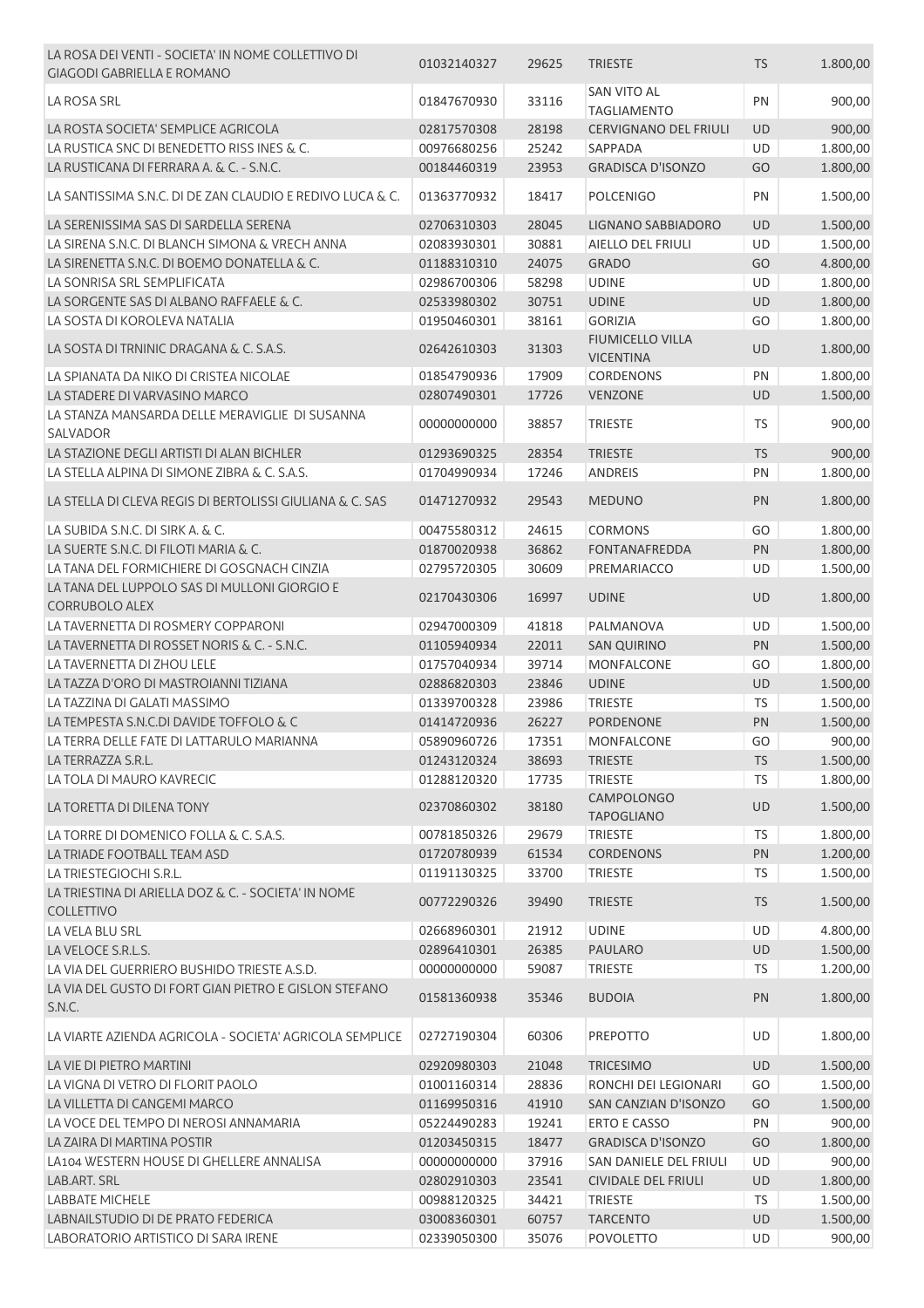| LABORATORIO DELL'IMMAGINARIO SCIENTIFICO - SOCIETA'<br><b>COOPERATIVA</b>              | 00936870328 | 57993 | <b>TRIESTE</b>               | <b>TS</b> | 900,00   |
|----------------------------------------------------------------------------------------|-------------|-------|------------------------------|-----------|----------|
| LABORATORIO DI PASTICCERIA S.N.C. DI DE GIORGIO GILBERTO                               |             |       |                              |           |          |
| $\&c.$                                                                                 | 01205010307 | 22076 | <b>DIGNANO</b>               | UD        | 1.500,00 |
|                                                                                        |             |       |                              |           |          |
| LABORATORIO PASTICCERIA ADORINNI IVANO DI MARCO                                        | 01707450308 | 36858 | <b>UDINE</b>                 | UD        | 1.500,00 |
| <b>ADORINNI</b>                                                                        |             |       |                              |           |          |
| L'ACCADEMIA S.R.L.                                                                     | 01514350931 | 24721 | <b>SACILE</b>                | PN        | 1.500,00 |
| LACCHE' VANIRA                                                                         | 01197330317 | 25335 | <b>TURRIACO</b>              | GO        | 1.500,00 |
| LACOM S.R.L.                                                                           | 00986750321 | 20514 | <b>SGONICO</b>               | <b>TS</b> | 4.800,00 |
| <b>LACOVIG SARA</b>                                                                    | 01061260327 | 19763 | <b>TRIESTE</b>               | <b>TS</b> | 1.800,00 |
| LADY FUN DI ALAIA MARIA CRISTINA                                                       | 01849830938 | 25083 | <b>ZOPPOLA</b>               | PN        | 1.500,00 |
| LADYBIRD SAS DI ANTONIACOMI ALICE E C.                                                 | 02457640304 | 37066 | <b>UDINE</b>                 | UD        | 1.500,00 |
| LAFILMO DI GABRIELE FUSO                                                               | 02640480303 | 57652 | <b>UDINE</b>                 | UD        | 1.500,00 |
| <b>LAFRANCONI SONIA</b>                                                                | 01779310935 | 36166 | AZZANO DECIMO                | PN        | 1.500,00 |
| LAGANIS SAMUELE                                                                        | 01032120329 | 17281 | <b>TRIESTE</b>               | <b>TS</b> | 1.800,00 |
| LAGHETTO ALCIONE S.N.C. DI PASCOLI CRISTIAN E MODUGNO                                  |             |       |                              |           |          |
| <b>CLAUDIA</b>                                                                         | 03337830982 | 26122 | <b>UDINE</b>                 | <b>UD</b> | 1.800,00 |
| L'AGRIFATTORIA DI BESSEGA ANNALISA                                                     | 04782090262 | 58864 | CANEVA                       | PN        | 1.800,00 |
| LAGUNA S.A.S. DI MARIA LUISA BONACINI & C.                                             | 01327620934 | 28692 | PORDENONE                    | PN        | 4.800,00 |
| <b>LAI FLAVIA</b>                                                                      | 00000000000 | 17718 | SAN PIER D'ISONZO            | GO        | 900,00   |
| L'AIRONE DI MORGANO MELISSA                                                            | 01718440934 | 57705 | <b>FIUME VENETO</b>          | PN        | 1.500,00 |
| LAITE SNC DI BROVEDANI ROBERTO & MEROI FABRIZIA                                        | 00913010252 | 24851 | SAPPADA                      | UD        | 1.800,00 |
|                                                                                        |             |       |                              |           |          |
| <b>LAL HARBANS</b>                                                                     | 01204110322 | 19762 | <b>TRIESTE</b>               | <b>TS</b> | 1.800,00 |
| L'ALBERO NASCOSTO - SOCIETA' IN ACCOMANDITA SEMPLICE<br>DI GIULIO E NICOLO' STOCK & C. | 00938910320 | 18453 | <b>TRIESTE</b>               | <b>TS</b> | 4.800,00 |
| LALO SOCIETA' A RESPONSABILITA' LIMITATA SEMPLIFICATA                                  | 01339910323 | 26563 | <b>TRIESTE</b>               | <b>TS</b> | 1.800,00 |
| L'ALTRO BAR DI TOSCAN PATRIZIA                                                         | 00999980329 | 25742 | <b>TRIESTE</b>               | <b>TS</b> | 1.500,00 |
| L'AMALFI S.N.C. DI AQUILA SALVATORE E CAPPUCCIO GIOVANNI                               | 01813610936 | 40058 | <b>PORDENONE</b>             | PN        | 1.800,00 |
| LAMPU S.R.L.                                                                           | 02821930308 | 24461 | <b>OVARO</b>                 | UD        | 900,00   |
| <b>LANCI ENRICO</b>                                                                    | 00960370328 | 30091 | <b>TRIESTE</b>               | <b>TS</b> | 700,00   |
| L'ANCORA DI SCHIRALLI VITO                                                             | 00967530320 | 18976 | <b>TRIESTE</b>               | <b>TS</b> | 1.500,00 |
| L'ANCORA S.R.L.                                                                        | 01066640317 | 17226 | <b>MONFALCONE</b>            | GO        | 4.800,00 |
| <b>LANDELLO SILENO</b>                                                                 | 00813410305 | 34488 | LIGNANO SABBIADORO           | UD        | 1.800,00 |
| <b>LANDONE VALENTINA</b>                                                               | 01861890935 | 41368 | <b>CORDENONS</b>             | <b>PN</b> | 4.800,00 |
| L'ANGOLO DEI DESIDERI DI MICAELA CISORIO                                               | 02806480303 | 20188 | REMANZACCO                   | UD        | 4.800,00 |
| L'ANGOLO DEL CAFFE' DI DEL NEGRO SANDRA                                                | 02548690300 | 35531 | <b>TOLMEZZO</b>              | <b>UD</b> | 1.500,00 |
| L'ANGOLO DEL GELATO DI ROSSITTO EMANUELA                                               | 01681970933 | 40105 | <b>BRUGNERA</b>              | PN        | 1.500,00 |
| L'ANGOLO DEL PANE DI FERFOGLIA FABRIZIO                                                | 01268270327 | 42647 | <b>TRIESTE</b>               | <b>TS</b> | 1.500,00 |
| L'ANGOLO DI MONICA DI MAZZERO MONICA                                                   | 02972010306 | 19914 | <b>CERVIGNANO DEL FRIULI</b> | UD        | 1.500,00 |
| L'ANGOLO DIVINO DI SIRACH CONSUELO                                                     | 01196620312 | 28161 | <b>GORIZIA</b>               | GO        | 1.500,00 |
|                                                                                        |             |       |                              |           |          |
| L'ANGOLO NORD EST SOCIETA' A RESPONSABILITA' LIMITATA                                  | 01291670329 | 17618 | <b>TRIESTE</b>               | TS        | 650,00   |
| L'ANTICA TRATTORIA FERREGHINI SAS DI DANIELA VENICA & C.                               | 01180450312 | 21633 | DOLEGNA DEL COLLIO           | GO        | 1.800,00 |
| <b>LAPAINE MARIO</b>                                                                   | 00796550325 | 34313 | <b>TRIESTE</b>               | <b>TS</b> | 1.800,00 |
| LAPO'S DI CALLIGARO TIZIANA                                                            | 02850500303 | 24233 | <b>MAGNANO IN RIVIERA</b>    | UD        | 1.500,00 |
| L'APPRODO DI SUPPAN FERDINANDO E C. S.A.S.                                             | 01094730312 | 17362 | <b>GRADO</b>                 | GO        | 1.800,00 |
| LARENZA LUIGI                                                                          | 01191480316 | 32717 | <b>GRADISCA D'ISONZO</b>     | GO        | 1.500,00 |
| <b>LARIMAR SRLS</b>                                                                    | 01871480933 | 18024 | <b>SPILIMBERGO</b>           | PN        | 1.500,00 |
| LARIN S.R.L.                                                                           | 01883820936 | 60218 | <b>CORDENONS</b>             | PN        | 1.800,00 |
| L'ARROGANTE DI POSAR MASSIMILIANO                                                      | 01281560324 | 22966 | <b>MUGGIA</b>                | <b>TS</b> | 1.800,00 |
| L'ARTE DEL VIAGGIO S.A.S. DI TUNIZ FRANCA E C.                                         | 02902650304 | 21938 | <b>CODROIPO</b>              | UD        | 4.800,00 |
| L'ARTIGIANO DEL GELATO DI JANET SCHENA                                                 | 01097140311 | 17440 | <b>GORIZIA</b>               | GO        | 1.500,00 |
| L'ARTIGIANO DEL GELATO DI ZUCCHERI ALDINO                                              | 02995940307 | 17271 | SAN VITO AL TORRE            | UD        | 1.500,00 |
|                                                                                        |             |       |                              |           |          |
| L'ARTIGIANO GELATIERE DI TOPAN NICOLA & C. S.A.S.                                      | 01446300301 | 33597 | <b>TOLMEZZO</b>              | UD        | 1.500,00 |
| LAS RADIS DI GARETTINI ORIETTA                                                         | 02931220301 | 25516 | LAUCO                        | UD        | 1.500,00 |
| LASH BOUTIQUE DI SAVELYEVA OLENA                                                       | 02770570303 | 20057 | SAN DANIELE DEL FRIULI       | UD        | 1.500,00 |
| LATCHUMAN DAYANAND                                                                     | 01090480318 | 24092 | <b>MONFALCONE</b>            | GO        | 1.800,00 |
| LATTERIA DI TAIEDO DI DE GIUSTI MASSIMO                                                | 02467740300 | 32861 | <b>CHIONS</b>                | PN        | 1.500,00 |
| LATTERO LOREDANA                                                                       | 01842290932 | 37488 | <b>FONTANAFREDDA</b>         | PN        | 1.500,00 |
| LAUDISIO BRUNONE SALVATORE                                                             | 01206350314 | 40932 | STARANZANO                   | GO        | 700,00   |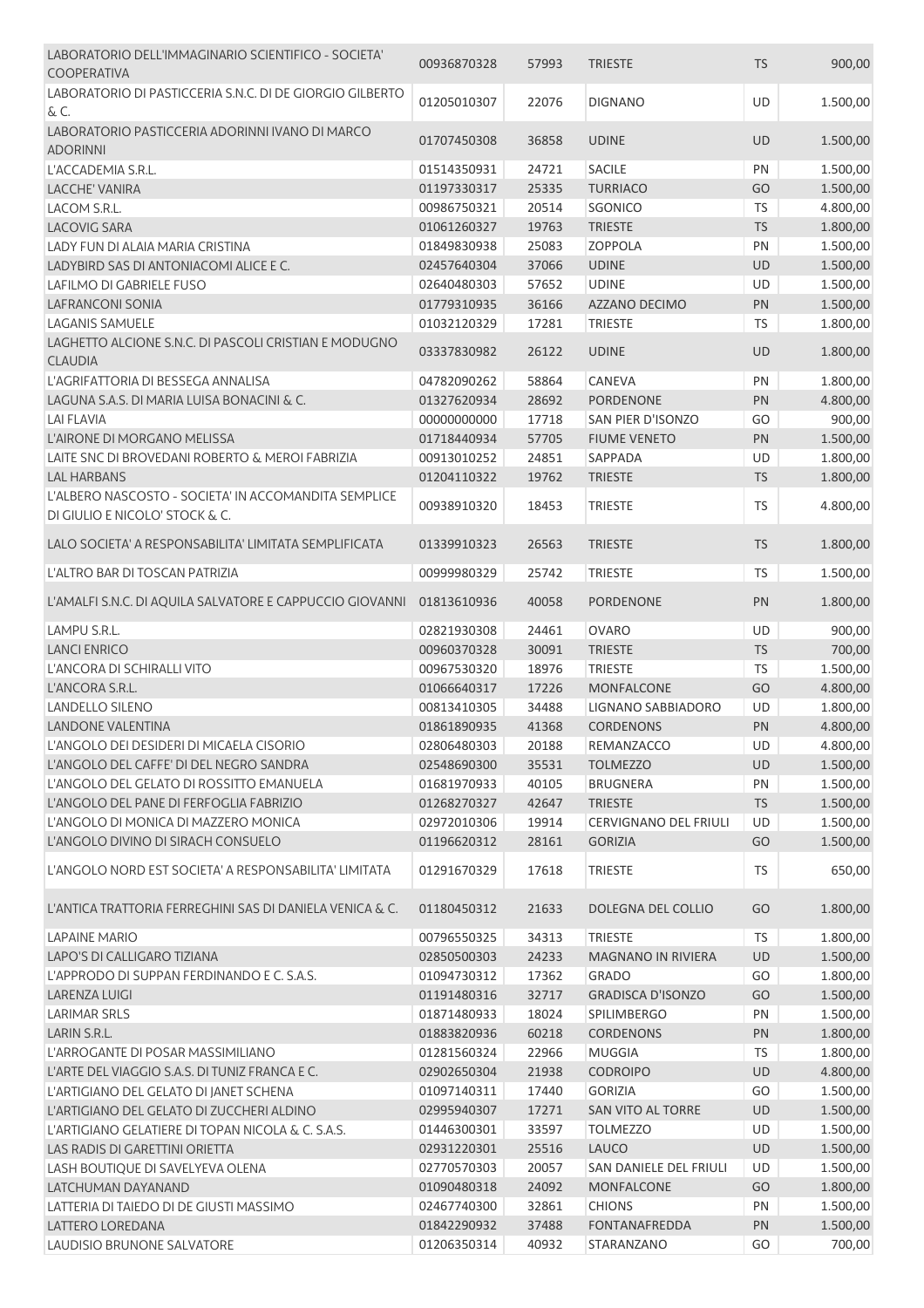| <b>LAUE SVEND LIIMAKKA</b>                                                     | 01856370935 | 26668 | <b>CLAUZETTO</b>           | PN        | 900,00   |
|--------------------------------------------------------------------------------|-------------|-------|----------------------------|-----------|----------|
| LAURA S.A.S DI DEL BIANCO LAURA                                                | 00633880935 | 25607 | <b>MEDUNO</b>              | PN        | 1.500,00 |
| LAURA ZUDEH E C. - SOCIETA' IN NOME COLLETTIVO                                 | 00673790325 | 35250 | <b>TRIESTE</b>             | <b>TS</b> | 1.500,00 |
| LAURENCIG MASSIMO                                                              | 02967020302 | 33617 | <b>PULFERO</b>             | UD        | 650,00   |
| <b>LAURO SALVATORE</b>                                                         | 01838000931 | 25144 | <b>MANIAGO</b>             | PN        | 1.500,00 |
| LAUROJA ALBERTO                                                                | 00609000930 | 37711 | SACILE                     | PN        | 1.500,00 |
| <b>LAUZANA GIORGIO</b>                                                         | 01886590304 | 58200 | <b>POVOLETTO</b>           | UD        | 1.800,00 |
| LAVARONI SERVICE DI THOMAS LAVARONI                                            | 02397750304 | 57958 | <b>BUTTRIO</b>             | UD        | 1.500,00 |
| LAZAROWSKA IZABELA MARIA                                                       | 01732310931 | 28882 | <b>PORDENONE</b>           | PN        | 1.500,00 |
| LAZZARINI MAURIZIO                                                             | 01962720304 | 30647 | <b>TARVISIO</b>            | UD        | 1.500,00 |
| <b>LAZZATI ANNA</b>                                                            | 01822060933 | 17833 | <b>SPILIMBERGO</b>         | PN        | 650,00   |
| <b>LAZZERINI STEFANO</b>                                                       | 00926300328 | 26094 | DUINO-AURISINA             | TS        | 1.500,00 |
| LE 5 MUSE DI VALERIA ROSCIOLI                                                  | 00000000000 | 41865 | <b>TRIESTE</b>             | <b>TS</b> | 900,00   |
| LE AGAVI DI LEONARD FIEGHEL                                                    | 01288220328 | 31797 | <b>TRIESTE</b>             | <b>TS</b> | 1.800,00 |
| LE BELLE DI Z.PUIDOKAITE                                                       | 01287180325 | 40094 | <b>TRIESTE</b>             | <b>TS</b> | 1.500,00 |
| LE BISTRO' S.A.S. DI MANFREDONIA ARIANNA & C.                                  | 01524870936 | 41484 | <b>SACILE</b>              | PN        | 1.500,00 |
| LE CAMERE DI MINNIE DI RAFFAELLA IURILLI                                       | 02982930303 | 25997 | <b>FAGAGNA</b>             | UD        | 900,00   |
| LE CASITE BED & BREAKFAST DI CANNAVÒ ALESSANDRO                                | 00000000000 | 25092 | <b>TRIESTE</b>             | <b>TS</b> | 900,00   |
| LE CIACCOLE S.R.L.                                                             | 01834510933 | 28860 | <b>PORDENONE</b>           | PN        | 1.500,00 |
| LE CJARGNELUTE BRAM'S RANCH DI REPUTIN DANIELE E                               |             |       |                            |           |          |
| CONCINA MANUELA SOCIETA' SEMPLICE AGRICOLA                                     | 02816300301 | 61262 | PAULARO                    | UD        | 1.800,00 |
| LE CONTRADE S.R.L.                                                             | 01641460934 | 31745 | <b>SACILE</b>              | PN        | 1.800,00 |
| LE DUE A S.N.C. DI PICCOLI ALESSIO E ZAGHET ALESSANDRO                         | 01537410936 | 35420 | CANEVA                     | PN        | 1.500,00 |
| LE DUNE DI CARTA GIOVANNI & C. - S.N.C.                                        | 00432770311 | 32245 | <b>MARIANO DEL FRIULI</b>  | GO        | 1.800,00 |
| LE DUNE S.R.L.                                                                 | 01845020302 | 34642 | LIGNANO SABBIADORO         | UD        | 1.500,00 |
|                                                                                |             |       | <b>FIUMICELLO VILLA</b>    |           |          |
| LE F.U.S.A. S.A.S. DI DELLA RICCA ROSITA & C.                                  | 02958890309 | 47123 | <b>VICENTINA</b>           | <b>UD</b> | 1.500,00 |
| LE FALENE SNC DI PLAZZOTTA SONIA E C.                                          | 02677250306 | 20656 | <b>TREPPO LIGOSULLO</b>    | UD        | 1.800,00 |
| LE FARCADIZZE - SOCIETA' SEMPLICE AGRICOLA                                     | 02846450308 | 42617 | <b>FAEDIS</b>              | UD        | 1.800,00 |
| LE FORNACI DEL ZARNIC AZIENDA AGRICOLA DEL DOTT.<br><b>FEDERICO FORGIARINI</b> | 01971970304 | 23265 | RIVIGNANO TEOR             | UD        | 1.800,00 |
| LE FUNI S.R.L.                                                                 | 01877300309 | 31396 | <b>CHIUSAFORTE</b>         | <b>UD</b> | 4.800,00 |
|                                                                                |             |       | MALBORGHETTO               |           |          |
| <b>LE GENZIANE</b>                                                             | 00000000000 | 42232 | <b>VALBRUNA</b>            | <b>UD</b> | 900,00   |
| LE GIARINE SOCIETA' AGRICOLA S.R.L.                                            | 01119920310 | 16799 | <b>FOGLIANO REDIPUGLIA</b> | GO        | 1.800,00 |
| LE GRIS BAR DI VALOPPI SANDRO, STEFANO & C. S.N.C.                             | 01830360309 | 24930 | SEDEGLIANO                 | UD        | 1.500,00 |
| LE LANTERNE BISTROT SRL                                                        | 01866580937 | 33096 | <b>SACILE</b>              | PN        | 1.800,00 |
| LE MAGNOLIE DI DRIUSSI RICCARDO & C. SNC                                       | 02113660308 | 28674 | <b>TAVAGNACCO</b>          | UD        | 1.800,00 |
| LE MASIERE SRL                                                                 | 01526950934 | 26833 | <b>AVIANO</b>              | PN        | 1.800,00 |
| LE MERCERIE SRL                                                                | 01316640323 | 35797 | <b>TRIESTE</b>             | <b>TS</b> | 1.500,00 |
| LE MERENDE S.N.C. DI BASKAR CATERINA E DELBEN GIULIANA                         | 01268840327 | 27921 | <b>TRIESTE</b>             | <b>TS</b> | 1.500,00 |
|                                                                                |             |       |                            |           |          |
| LE ORTENSIE DI VIA ROSSETTI                                                    | 00000000000 | 36804 | <b>TRIESTE</b>             | <b>TS</b> | 900,00   |
| LE PALME DI SARA LONGO & C. S.N.C.                                             | 00178650313 | 19538 | <b>GRADO</b>               | GO        | 4.800,00 |
| LE PANOCE DI CHEN WEI PING & C. SAS                                            | 01089490328 | 41292 | <b>TRIESTE</b>             | <b>TS</b> | 1.500,00 |
| LE RESIDENZE S.R.L.                                                            | 02882780303 | 20525 | <b>UDINE</b>               | UD        | 900,00   |
| LE SARTORIE DI BELTRAME MICHELA                                                | 00000000000 | 24423 | POZZUOLO DEL FRIULI        | UD        | 900,00   |
| LE STREGHE S.R.L.                                                              | 02229390303 | 29654 | LIGNANO SABBIADORO         | UD        | 1.800,00 |
| LE TAVERNIERE SNC DI D'INCICCO ELENA & C.                                      | 01654570934 | 20863 | <b>FONTANAFREDDA</b>       | PN        | 1.500,00 |
| LE TRE CILIEGIE S.A.S. DI LIU HAIJUN & C. S.A.S                                | 02908330307 | 60326 | <b>TOLMEZZO</b>            | UD        | 1.500,00 |
| LE TROI CHEF S.R.L.                                                            | 01454100932 | 23406 | PORDENONE                  | PN        | 1.500,00 |
| LE VALLI DI LENISA DINO                                                        | 02713440309 | 30883 | SAN PIETRO AL NATISONE     | <b>UD</b> | 1.800,00 |
| LE ZAGARE S.A.S. DI ZOF NADIA & C.                                             | 02379830306 | 31086 | PALMANOVA                  | UD        | 1.500,00 |
| LECKER DI ROTTARO MARIA TERESA                                                 | 01178260301 | 26814 | <b>BUIA</b>                | UD        | 1.500,00 |
| LEGA CALCIO FRIULI COLLINARE                                                   | 01917160309 | 39524 | PRADAMANO                  | UD        | 1.500,00 |
| LEGA NAVALE ITALIANA SEZ. MONFALCONE                                           | 01028680310 | 61820 | <b>MONFALCONE</b>          | GO        | 1.200,00 |
| LEGA NAVALE ITALIANA SEZIONE DI TRIESTE                                        | 01005820327 | 61774 | <b>TRIESTE</b>             | <b>TS</b> | 1.200,00 |
| <b>LEGA NAZIONALE</b>                                                          | 01270210329 | 62321 | <b>TRIESTE</b>             | <b>TS</b> | 1.500,00 |
| LEGEND PUB DI LIZZUL ROBERTO & C. S.N.C.                                       | 00987350329 | 22548 | <b>TRIESTE</b>             | <b>TS</b> | 1.800,00 |
| LEGHISSA MARINA                                                                | 00000000000 | 34318 | <b>FOGLIANO REDIPUGLIA</b> | GO        | 900,00   |
| LEILA MEROI                                                                    | 02927110300 | 20263 | <b>TARVISIO</b>            | UD        | 650,00   |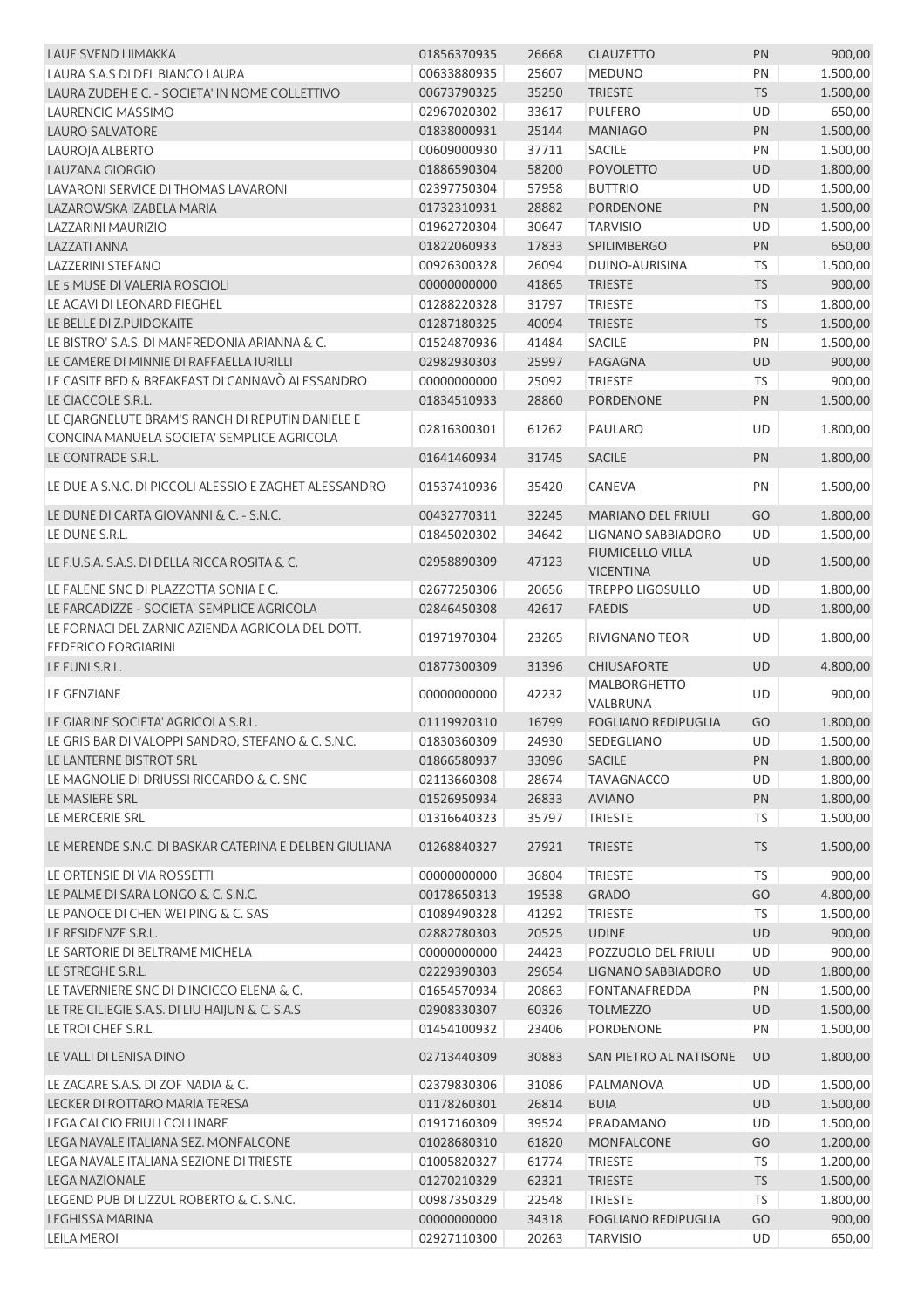| LEITEN NEWCO S.R.L.                                                                                                                                                                                                                                                | 01173400316 | 21025         | <b>MONFALCONE</b>                      | GO        | 1.500,00 |
|--------------------------------------------------------------------------------------------------------------------------------------------------------------------------------------------------------------------------------------------------------------------|-------------|---------------|----------------------------------------|-----------|----------|
| <b>LELA SRL</b>                                                                                                                                                                                                                                                    | 02940040302 | 19329         | <b>TORREANO</b>                        | <b>UD</b> | 900,00   |
| LELECON S.N.C. DI FERUGLIO EMANUELE & APUZZO CONCETTA                                                                                                                                                                                                              | 02505590303 | 23692         | <b>TARCENTO</b>                        | UD        | 1.800,00 |
|                                                                                                                                                                                                                                                                    |             |               |                                        | UD        |          |
| L'ELEFANTE DI BREMBATI MANUELA<br>L'ELITE CAFE' DI ANTONINA DI GREGORIO                                                                                                                                                                                            | 02209850300 | 36277         | REANA DEL ROIALE                       |           | 1.500,00 |
|                                                                                                                                                                                                                                                                    | 01814270938 | 36468         | <b>PORDENONE</b>                       | PN        | 1.800,00 |
| LEM S.A.S. DI EMILIO FRIAS OCAMPO & C.                                                                                                                                                                                                                             | 01688890936 | 17080         | AZZANO DECIMO                          | PN        | 1.800,00 |
| LEMMO ROSANNA                                                                                                                                                                                                                                                      | 01802420933 | 20787         | <b>SPILIMBERGO</b>                     | PN        | 1.800,00 |
| L'EMPORIO DI LAZZARETTI DANIELA & C. S.N.C.                                                                                                                                                                                                                        | 02875870301 | 34847         | LIGNANO SABBIADORO                     | UD        | 1.800,00 |
| LENA CLAUDIA                                                                                                                                                                                                                                                       | 01211570328 | 39566         | <b>TRIESTE</b>                         | TS        | 700,00   |
| LENA DI PIELI GUERRINA E C. - SOCIETA' IN ACCOMANDITA<br><b>SEMPLICE</b>                                                                                                                                                                                           | 01521690303 | 21839         | <b>FORNI DI SOPRA</b>                  | UD        | 4.800,00 |
| LENA LORETA & C. S.N.C.                                                                                                                                                                                                                                            | 00812800308 | 34784         | <b>CORDOVADO</b>                       | PN        | 1.800,00 |
| <b>LENDARO PIA</b>                                                                                                                                                                                                                                                 | 02545970309 | 22641         | <b>TRICESIMO</b>                       | UD        | 1.800,00 |
| LENHARDT LORENZO                                                                                                                                                                                                                                                   | 01191190311 | 19558         | <b>GRADISCA D'ISONZO</b>               | GO        | 1.500,00 |
| L'ENOTORRE S.A.S. DI ANTONIO POSTIGLIONE & C.                                                                                                                                                                                                                      | 00632760930 | 41166         | <b>SPILIMBERGO</b>                     | PN        | 1.800,00 |
| LEON D'ORO DI VENTURINI STEFANO SAS                                                                                                                                                                                                                                | 02632780306 | 17239         | <b>UDINE</b>                           | UD        | 1.500,00 |
| <b>LEONARDI ELENA</b>                                                                                                                                                                                                                                              | 00000000000 | 32377         | <b>TRIESTE</b>                         | TS        | 650,00   |
|                                                                                                                                                                                                                                                                    |             |               | <b>FIUMICELLO VILLA</b>                |           |          |
| <b>LEONARDI ROBERTO</b>                                                                                                                                                                                                                                            | 00542290317 | 30045         | <b>VICENTINA</b>                       | <b>UD</b> | 700,00   |
| <b>LEONARDO CERNO</b>                                                                                                                                                                                                                                              | 02992970307 | 17015         | LUSEVERA                               | UD        | 650,00   |
| LEONI AMERICAN FOOTBALL A.S.D.                                                                                                                                                                                                                                     | 02386820308 | 61595         | <b>BASILIANO</b>                       | UD        | 1.200,00 |
| LEPANTO YACHTING SERVICE S.R.L.                                                                                                                                                                                                                                    | 00535920318 | 18288         | <b>MONFALCONE</b>                      | GO        | 1.500,00 |
| LEPORATI ALESSANDRO                                                                                                                                                                                                                                                | 03425850132 | 16976         | <b>SPILIMBERGO</b>                     | PN        | 1.800,00 |
| <b>LEPRE EVA</b>                                                                                                                                                                                                                                                   | 02582220303 | 38952         | <b>CAMPOLONGO</b><br><b>TAPOGLIANO</b> | UD        | 1.500,00 |
| <b>LEPRINI MARCO</b>                                                                                                                                                                                                                                               | 01156840322 | 34387         | <b>TRIESTE</b>                         | <b>TS</b> | 700,00   |
| LER S.R.L.S.                                                                                                                                                                                                                                                       | 02885030300 | 34589         | <b>CERVIGNANO DEL FRIULI</b>           | UD        | 1.800,00 |
| <b>LESA FABRIZIO</b>                                                                                                                                                                                                                                               | 02986430300 | 25232         | PASIAN DI PRATO                        | UD        | 1.500,00 |
| LESIZZA ANNA MARIA                                                                                                                                                                                                                                                 | 01591540305 | 18889         | <b>PREPOTTO</b>                        | UD        | 1.800,00 |
| <b>LESKOVEC BRUNO</b>                                                                                                                                                                                                                                              | 00198630329 | 32724         | DUINO-AURISINA                         | <b>TS</b> | 1.800,00 |
| LET IT BE DI TOLDO ROBERTO                                                                                                                                                                                                                                         | 01846290938 | 18065         | PORDENONE                              | PN        | 1.500,00 |
| L'ETOILE DI PAOLA VERBITZ                                                                                                                                                                                                                                          | 01281660322 | 24019         | <b>TRIESTE</b>                         | <b>TS</b> | 1.500,00 |
| L'ETOILE S.N.C. DI FABRIS MARCO & C.                                                                                                                                                                                                                               | 01228060933 | 18609         | <b>AVIANO</b>                          | PN        |          |
|                                                                                                                                                                                                                                                                    |             |               |                                        |           | 1.500,00 |
| LET'S TALK! MEDIA DI PIER FRANCESCO MACCHI                                                                                                                                                                                                                         | 02775620301 | 57794         | <b>TAVAGNACCO</b>                      | UD        | 1.500,00 |
| LETTERA VIVA S.R.L.                                                                                                                                                                                                                                                | 01342090329 | 29321         | <b>TRIESTE</b>                         | TS        | 1.500,00 |
| LEZZI VALENTINA                                                                                                                                                                                                                                                    | 02811700133 | 32141 TRIESTE |                                        | $TS$      | 650,00   |
| LG S.A.S. DI MODOLO GIOVANNI E C.                                                                                                                                                                                                                                  | 01834520932 | 58040         | <b>AVIANO</b>                          | PN        | 1.800,00 |
| LI & CLA S.A.S. SERVIZI TURISTICI DI PONTONI LUISA                                                                                                                                                                                                                 | 02638780300 | 41116         | <b>FORGARIA NEL FRIULI</b>             | UD        | 900,00   |
| LI BING                                                                                                                                                                                                                                                            | 01168320313 | 22429         | MONFALCONE                             | GO        | 1.500,00 |
| LI DI MEGGIE PAN & LIGRIE DI PLOS MARGHERITA                                                                                                                                                                                                                       | 02127450308 | 28130         | <b>MAJANO</b>                          | UD        | 1.500,00 |
| LI HONGPING                                                                                                                                                                                                                                                        | 02677110989 | 58830         | <b>UDINE</b>                           | UD        | 1.500,00 |
| LI MINQUAN                                                                                                                                                                                                                                                         | 02791430305 | 60876         | <b>CODROIPO</b>                        | UD        | 1.500,00 |
| LI.FR.A. DI LONGO FRANCA E LONGO LISA S.N.C.                                                                                                                                                                                                                       | 01023450313 | 20847         | <b>GRADO</b>                           | GO        | 1.800,00 |
| LI.TUR. DI PASSALACQUA ALDO & C. SAS                                                                                                                                                                                                                               | 02334050305 | 28984         | LIGNANO SABBIADORO                     | UD        | 4.800,00 |
| LIA S.R.L. SEMPLIFICATA                                                                                                                                                                                                                                            | 02851650305 | 24735         | PAGNACCO                               | UD        | 1.800,00 |
| LIANI CORRADO                                                                                                                                                                                                                                                      | 00000000000 | 21401         | <b>CAMINO AL</b><br><b>TAGLIAMENTO</b> | UD        | 900,00   |
| LIANI MARIAGRAZIA                                                                                                                                                                                                                                                  | 00000000000 | 32625         | <b>CAMINO AL</b><br><b>TAGLIAMENTO</b> | UD        | 900,00   |
| LIBERA A.S.D. TENNIS                                                                                                                                                                                                                                               | 01492960933 | 61506         | <b>UDINE</b>                           | <b>UD</b> | 1.200,00 |
| LIBERA MENTE S.R.L. (SI PRECISA CHE NELLA DENOMINAZIONE<br>DELLA SOCIETA' IL TRATTINO DI SOTTOLINEA-TURA TRA LE<br>PAROLE LIBERA E MENTE E' STATO SOSTITUITO DA UNO SPAZIO<br>BIANCO PER MERI PROBLEMI RELATIVI ALL'UTILIZZO DI TALE<br><b>CARATTERE SPECIALE)</b> | 02353080308 | 24545         | FAGAGNA                                | UD        | 4.800,00 |
|                                                                                                                                                                                                                                                                    |             |               |                                        |           |          |
| <b>LIBERATORE ANGELA</b>                                                                                                                                                                                                                                           | 02870450307 | 34375         | <b>CERVIGNANO DEL FRIULI</b>           | UD        | 1.500,00 |
| LIBERTAS A.S.D. PALLACANESTRO SAN DANIELE                                                                                                                                                                                                                          | 01344860307 | 61707         | SAN DANIELE DEL FRIULI                 | UD        | 1.200,00 |
| LIBERTAS GYM & BASKET S.S.D. A R.L.                                                                                                                                                                                                                                | 01250950324 | 60421         | <b>TRIESTE</b>                         | <b>TS</b> | 1.200,00 |
| LIBERTAS SPORTING BASKET SCHOOL ASD                                                                                                                                                                                                                                | 02746530308 | 57869         | <b>UDINE</b>                           | UD        | 1.200,00 |
| LIBERTAS SPORTING HOUSE S.R.L.                                                                                                                                                                                                                                     | 01547280931 | 28323         | <b>FIUME VENETO</b>                    | PN        | 1.500,00 |
| LIBERTY 1894 SRL                                                                                                                                                                                                                                                   | 02981660307 | 26082         | <b>UDINE</b>                           | UD        | 1.800,00 |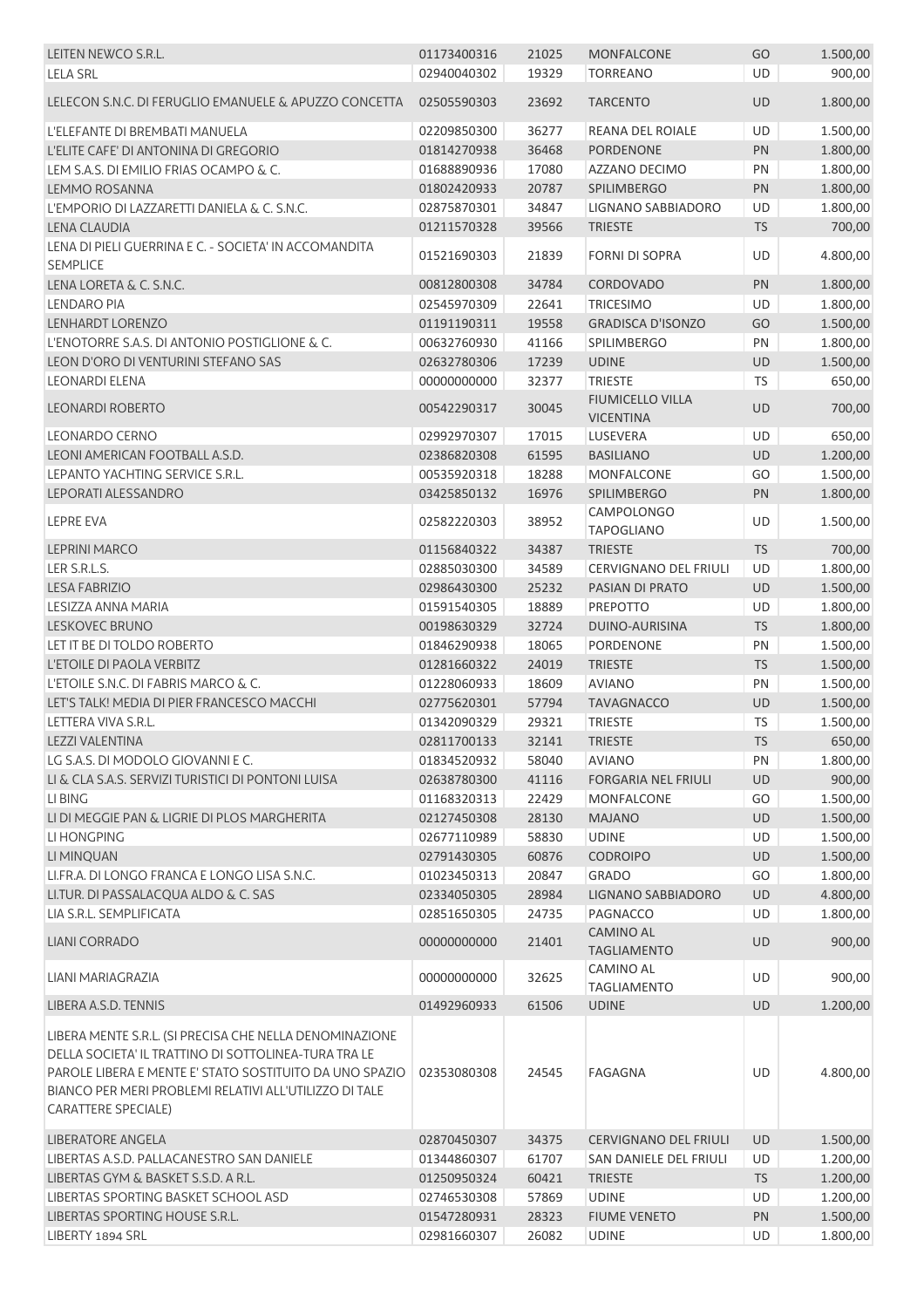| <b>LIBERTY FOOD SRL</b>                                                | 02951540307                | 22482 | <b>TAVAGNACCO</b>                  | <b>UD</b> | 1.800,00 |
|------------------------------------------------------------------------|----------------------------|-------|------------------------------------|-----------|----------|
| LIBERTY NAILS DI GIUSY SPERANZA                                        | 01742160938                | 39940 | <b>CHIONS</b>                      | PN        | 1.500,00 |
| LIBRERIA G. NARDINI S.N.C. DI NARDINI GIOVANNI E C.                    | 01944730306                | 30877 | RIVIGNANO TEOR                     | UD        | 1.500,00 |
| LIFE DI BIDOLI ALESSANDRO                                              | 01810030930                | 27139 | CORDENONS                          | PN        | 1.500,00 |
| LIGHT BAR DI BEVILACQUA MAURIZIO                                       | 02854650302                | 23830 | <b>CHIOPRIS-VISCONE</b>            | <b>UD</b> | 1.500,00 |
| LIGNANO PINETA S.P.A.                                                  | 00167050301                | 42651 | LIGNANO SABBIADORO                 | <b>UD</b> | 4.800,00 |
| LILLO'S CORNER DI BERTOSSI ANTONELLA                                   | 02965440304                | 20599 | <b>UDINE</b>                       | UD        | 1.500,00 |
| LILLY BAR DI LILIANA CODRUTA BACIU                                     | 01843190933                | 19028 | FONTANAFREDDA                      | PN        | 1.500,00 |
| LIMEN DI GUARNIERI DAVIDE                                              | 02868880309                | 20209 | <b>MONTENARS</b>                   | UD        | 1.500,00 |
| LIN DINGZHANG                                                          | 01070930316                | 20602 | <b>GORIZIA</b>                     | GO        | 1.500,00 |
| LIN GENHUAN                                                            | 01316710324                | 33832 | <b>TRIESTE</b>                     | <b>TS</b> | 1.500,00 |
| LIN HUIXIAN                                                            | 01298500321                | 19246 | <b>TRIESTE</b>                     | <b>TS</b> | 1.500,00 |
| <b>LIN JIANHONG</b>                                                    | 01331730323                | 39148 | <b>TRIESTE</b>                     | <b>TS</b> | 1.500,00 |
| LIN SHUANGNAN                                                          | 01208070324                | 31744 | <b>TRIESTE</b>                     | <b>TS</b> | 1.500,00 |
| <b>LIN SULI</b>                                                        | 01220390320                | 36351 | <b>TRIESTE</b>                     | <b>TS</b> | 1.800,00 |
| LIN WEIBIN                                                             | 01222680322                | 21552 | <b>TRIESTE</b>                     | <b>TS</b> | 1.500,00 |
| $LIN$ WEILI & C. S.N.C.                                                | 01247190323                | 24305 | <b>TRIESTE</b>                     | <b>TS</b> | 1.500,00 |
| LIN XIAOXUE                                                            | 01179110315                | 38586 | <b>GORIZIA</b>                     | GO        | 1.500,00 |
| LIN YUMEI & C. SNC                                                     | 01162730327                | 58654 | <b>TRIESTE</b>                     | <b>TS</b> | 1.500,00 |
| L'INCONTRO DI BADILUZZO L. & C. S.A.S.                                 | 01458980933                | 30981 | <b>SACILE</b>                      | PN        | 1.500,00 |
| LINEA BAR S.R.L.                                                       | 01312920323                | 30893 | <b>TRIESTE</b>                     | <b>TS</b> | 1.500,00 |
| LINEA GIALLA - S.R.L.                                                  | 00614560324                | 34197 | <b>TRIESTE</b>                     | TS        | 4.800,00 |
| LINEABELLA DI SPANGHERO ELISABETTA                                     | 01055130312                | 21903 | RONCHI DEI LEGIONARI               | GO        | 1.500,00 |
| LINFA NERA DI RUSCINO DENISE                                           | 02766410308                | 41949 | PALAZZOLO DELLO STELLA             | UD        | 1.500,00 |
| LINO S.A.S. DI LIN JIANPIN                                             | 02654490305                | 58129 | <b>MARTIGNACCO</b>                 | UD        | 1.500,00 |
| LINO TAXI DI BASILE PASQUALE                                           | 02120390303                | 42565 | <b>TARVISIO</b>                    | UD        | 700,00   |
| <b>LINOSSI EUGENIA</b>                                                 | 02585720309                | 34180 | <b>TARVISIO</b>                    | UD        | 1.800,00 |
| LIO' S.A.S. DI ANTONELLI GIUSEPPE & C.                                 | 01867370304                | 33163 | <b>TERZO D'AQUILEIA</b>            | UD        | 1.800,00 |
| <b>LIONETTI MICHELE</b>                                                | 01119830329                | 21886 | <b>TRIESTE</b>                     | <b>TS</b> | 1.500,00 |
| LIPA - SOCIETA' A RESPONSABILITA' LIMITATA                             | 00860750322                | 18445 | <b>TRIESTE</b>                     | <b>TS</b> | 4.800,00 |
| LIRUSSO MAURO                                                          | 00615440302                | 26538 | <b>TARCENTO</b>                    | UD        | 1.500,00 |
| LIS NERIS SOCIETA' SEMPLICE AGRICOLA                                   | 01105930315                | 29889 | SAN LORENZO ISONTINO               | GO        | 900,00   |
| LIS ROSIS SOCIETA' AGRICOLA SEMPLICE                                   | 01207300318                | 41838 | <b>MEDEA</b>                       | GO        | 1.800,00 |
|                                                                        |                            | 26838 | LIGNANO SABBIADORO                 | UD        | 1.500,00 |
| LISAL S.R.L.                                                           | 02814060303<br>02825500305 | 29098 | SAN DANIELE DEL FRIULI             | UD        | 1.800,00 |
| L'ISOLA DELLA PIZZA DI ISMAIL HAZEM<br>LITTLE CORNER DI MARESCHI MARIA | 02920730302                | 35283 | <b>UDINE</b>                       | UD        | 1.500,00 |
|                                                                        |                            |       |                                    |           | 1.500,00 |
| LITTLE FLOWER DI ZARABARA IGLI & C. S.N.C.                             | 02007760305                | 21772 | ARTA TERME                         | UD        |          |
| LIU LIANGWEI                                                           | 01303760324                | 33297 | <b>TRIESTE</b>                     | TS        | 1.500,00 |
| LIU LIMEI                                                              | 02986890305                | 34575 | <b>TRICESIMO</b>                   | UD        | 1.500,00 |
| LIU WEIJUN                                                             | 01196350324                | 19288 | <b>TRIESTE</b>                     | <b>TS</b> | 1.500,00 |
| LIU XUHUI                                                              | 01121680316                | 30072 | <b>MONFALCONE</b>                  | GO        | 1.500,00 |
| <b>LIUSSI RENZO</b>                                                    | 01749470306                | 41463 | <b>TARCENTO</b>                    | UD        | 1.800,00 |
| LIVENZA VIAGGI SRL                                                     | 01617820939                | 35813 | <b>SACILE</b>                      | PN        | 4.800,00 |
| LIVIANI ALBERTO                                                        | 00000000000                | 24984 | <b>TRIESTE</b>                     | <b>TS</b> | 900,00   |
| LIVING CENTRO SPORTIVO DI MININ MARTINA & C. S.N.C.                    | 01852300308                | 20061 | POZZUOLO DEL FRIULI                | UD        | 1.500,00 |
| LIVING DI PINCJUK IOULIA                                               | 02904770308                | 30515 | CERVIGNANO DEL FRIULI              | UD        | 1.500,00 |
| LIVIO SOCIETA' A RESPONSABILITA' LIMITATA SEMPLIFICATA                 | 02904880305                | 30798 | <b>UDINE</b>                       | UD        | 1.500,00 |
| LIVONI GIANNI                                                          | 00000000000                | 39459 | SAN GIOVANNI AL<br><b>NATISONE</b> | UD        | 900,00   |
| LIZ BISTROT DI ENGRASSI LISA                                           | 02877890307                | 32957 | <b>TAVAGNACCO</b>                  | UD        | 1.500,00 |
| <b>LIZZI LUCIO</b>                                                     | 02017830304                | 20394 | <b>MORUZZO</b>                     | UD        | 900,00   |
| LLFH S.R.L.                                                            | 01329880320                | 34332 | <b>TRIESTE</b>                     | <b>TS</b> | 1.800,00 |
| LMC S.A.S. DI MICHAELA GIEBISCH & C.                                   | 02275810303                | 39923 | FAGAGNA                            | UD        | 4.800,00 |
| LO STUDIO DI JOYCE DI ANDREA GARGANO                                   | 00000000000                | 18577 | <b>TRIESTE</b>                     | <b>TS</b> | 900,00   |
| LO.CO. SRL                                                             | 02631370307                | 25075 | PRADAMANO                          | UD        | 4.800,00 |
| LO.FLAUR DI BIASIZZO FLAVIA SNC                                        | 02835070307                | 26961 | <b>TORVISCOSA</b>                  | UD        | 1.500,00 |
| L'OASI DELLE UNGHIE 3.0 DI SILVIA BORTOLUZZI                           | 04455060261                | 20911 | <b>TRIESTE</b>                     | <b>TS</b> | 1.500,00 |
| <b>LOBIANCO MICHELE</b>                                                | 00541980322                | 24828 | <b>TRIESTE</b>                     | <b>TS</b> | 700,00   |
| L'OCA GOLOSA S.A.S. DI DE LUCA VALENTINA & C.                          | 01168120317                | 16772 | <b>GORIZIA</b>                     | GO        | 1.500,00 |
| LOCALE ALLE SORGENTI DI IGOR ADAMI                                     | 03000580302                | 57854 | LUSEVERA                           | <b>UD</b> | 1.800,00 |
| LOCANDA AL CASTELLO DI BALLOCH ALBINO & C. S.A.S.                      | 01529070300                | 16969 | CIVIDALE DEL FRIULI                | UD        | 4.800,00 |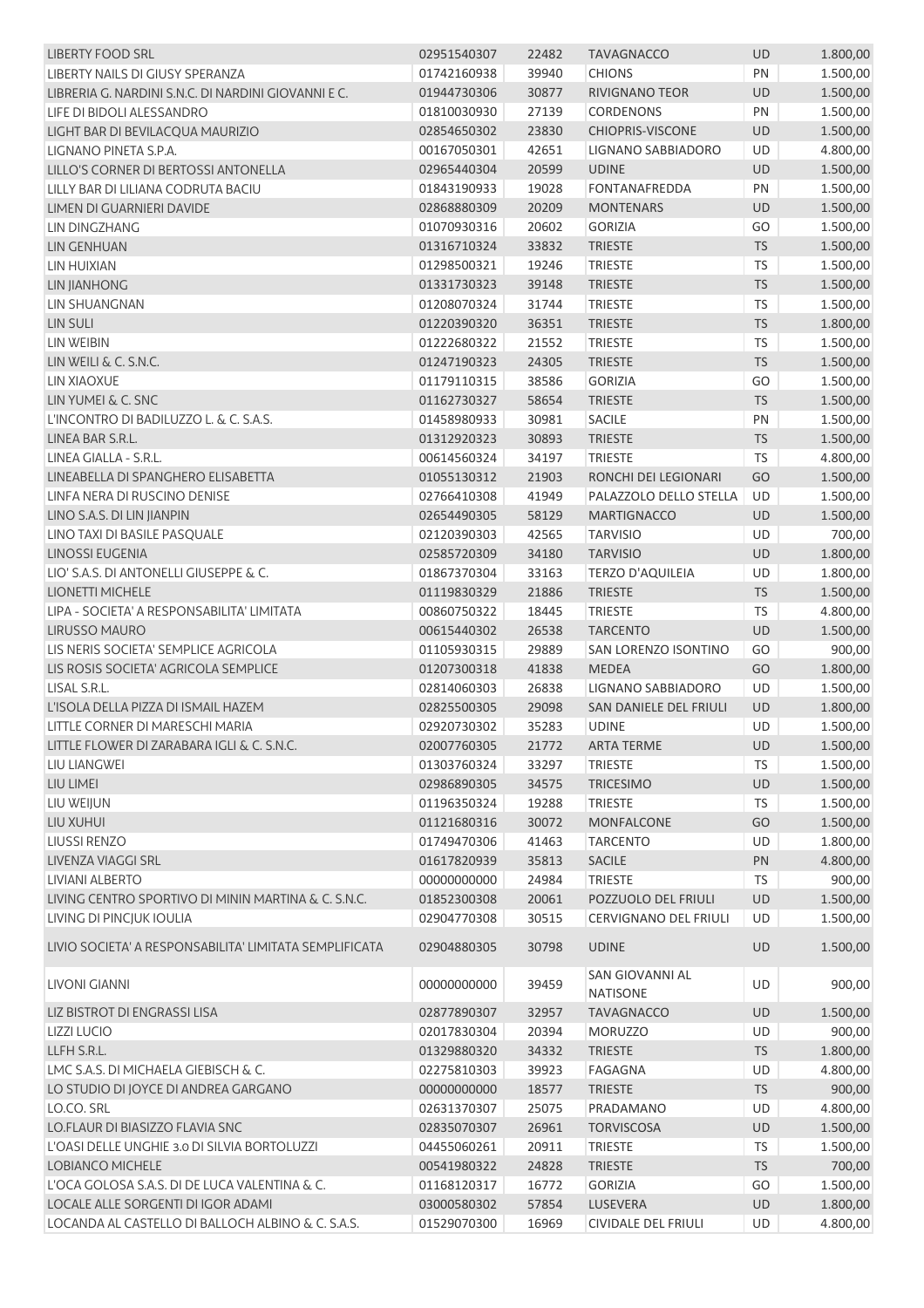| LOCANDA AL CASTELLO DI BUTTRIO S.A.S. DI ALESSANDRA<br>FELLUGA & C. IN SIGLA LOCANDA AL CASTELLO DI BUTTRIO | 02507360309 | 29722 | <b>BUTTRIO</b>               | <b>UD</b> | 4.800,00 |
|-------------------------------------------------------------------------------------------------------------|-------------|-------|------------------------------|-----------|----------|
| LOCANDA AL MANTICO DI CELESTRI TATIANA                                                                      | 02162140301 | 30371 | <b>TORVISCOSA</b>            | UD        | 1.800,00 |
| LOCANDA DA DINO DI DE ANTONI FLAVIO & C. - S.A.S.                                                           | 01604020303 | 27543 | <b>OVARO</b>                 | <b>UD</b> | 1.500,00 |
| LOCANDA DA MENIA DI ZUCCOLO DIEGO                                                                           | 01295160301 | 21747 | <b>TORREANO</b>              | UD        | 4.800,00 |
| LOCANDA PLAURIS DI CHINESE ANNA & C. SAS                                                                    | 01928380300 | 40529 | <b>VENZONE</b>               | <b>UD</b> | 1.500,00 |
| LOCANDA TRIESTE S.R.L.                                                                                      | 01267320321 | 31253 | <b>TRIESTE</b>               | <b>TS</b> | 900,00   |
| LOCANDA VIL DI VAR DI TAMBONE VALENTINA                                                                     | 02956510305 | 35781 | <b>VARMO</b>                 | UD        | 1.800,00 |
| <b>LOCOROTONDO LUIGI</b>                                                                                    | 02813440308 | 59727 | LATISANA                     | UD        | 700,00   |
| LODI ALESSANDRA                                                                                             | 01165000322 | 36369 | <b>TRIESTE</b>               | TS        | 650,00   |
| LODI EDMONDO                                                                                                | 00947270328 | 31011 | <b>TRIESTE</b>               | TS        | 700,00   |
| <b>LODIGIANI SILVIA</b>                                                                                     | 01343760326 | 42128 | <b>TRIESTE</b>               | TS        | 1.800,00 |
| LODOLO GIORGIO                                                                                              | 01296940321 | 38576 | <b>TRIESTE</b>               | TS        | 1.800,00 |
| <b>LODOLO SILVANO</b>                                                                                       | 00191410307 | 31597 | LIGNANO SABBIADORO           | UD        | 1.500,00 |
| LOFT RESIDENZA DEI TOLOMEI SACILE                                                                           | 00000000000 | 20367 | <b>SACILE</b>                | PN        | 900,00   |
| <b>LOGAR ANDREA</b>                                                                                         | 01347070326 | 60650 | <b>TRIESTE</b>               | <b>TS</b> | 700,00   |
| LOGIC SNC DI PITACCOLO LORENZO E LONDERO GIANNI                                                             | 02754220305 | 34402 | <b>TOLMEZZO</b>              | UD        | 1.500,00 |
| <b>LOGUERCIO GIUSEPPE</b>                                                                                   | 02932680305 | 20548 | <b>FAGAGNA</b>               | UD        | 1.800,00 |
| LOKANDA DEVETAK 1870 DI AVGUSTIN DEVETAK S.A.S.                                                             | 00400520318 | 22085 | SAVOGNA D'ISONZO             | GO        | 1.800,00 |
| <b>LOKATOS BARBARA</b>                                                                                      | 01297880328 | 37333 | <b>TRIESTE</b>               | <b>TS</b> | 1.500,00 |
| LOL DI OLIVO FABRIZIO & C. S.A.S.                                                                           | 01148150319 | 35923 | <b>GORIZIA</b>               | GO        | 1.800,00 |
| L'OLANDESE VOLANTE DI HAMAD IMAD & C. - SOCIETA' IN                                                         |             |       |                              |           |          |
| <b>ACCOMANDITA SEMPLICE</b>                                                                                 | 01314960327 | 33364 | <b>TRIESTE</b>               | <b>TS</b> | 1.800,00 |
| <b>LOMBARDI GIUSEPPE</b>                                                                                    | 01214890327 | 31058 | <b>TRIESTE</b>               | <b>TS</b> | 700,00   |
| <b>LOMBARDI ROSSANA</b>                                                                                     | 00853530327 | 32449 | <b>TRIESTE</b>               | <b>TS</b> | 1.500,00 |
| LONDERO MARIA                                                                                               | 01974000307 | 22345 | <b>GEMONA DEL FRIULI</b>     | UD        | 1.800,00 |
| LONDERO SAMANTHA                                                                                            | 02988780306 | 20644 | <b>GEMONA DEL FRIULI</b>     | UD        | 1.500,00 |
| LONDON PUB DI DRIGO ROBERTO & FIGLI S.N.C.                                                                  | 01044720934 | 39270 | PORDENONE                    | PN        | 1.800,00 |
| LONDON SNC DI DAL CANTON GIORGIO & C.                                                                       | 01837000304 | 29628 | <b>UDINE</b>                 | <b>UD</b> | 1.500,00 |
| LONGO LUCA                                                                                                  | 01153260326 | 34519 | <b>TRIESTE</b>               | <b>TS</b> | 650,00   |
| LONJER KATINARA - SOCIETA' COOPERATIVA A                                                                    |             |       |                              |           |          |
| RESPONSABILITA' LIMITATA                                                                                    | 00305770323 | 38032 | <b>TRIESTE</b>               | <b>TS</b> | 1.500,00 |
| LOOXUP S.R.L.S.                                                                                             | 01206970319 | 45538 | <b>GORIZIA</b>               | GO        | 1.500,00 |
| LOPEZ MARIA DE LOS ANGELES                                                                                  | 02958490308 | 22091 | LIGNANO SABBIADORO           | UD        | 900,00   |
| <b>LOR.ENZO SRL</b>                                                                                         | 02768700300 | 24134 | <b>UDINE</b>                 | <b>UD</b> | 1.500,00 |
| LOREGIGI DI ACAMPORA LORENZO E C. S.A.S.                                                                    | 01090980317 | 23155 | <b>GRADO</b>                 | GO        | 1.800,00 |
| <b>LORENZO MICHELLI</b>                                                                                     | 01297740324 | 59709 | <b>TRIESTE</b>               | <b>TS</b> | 900,00   |
| <b>LORENZO SOSSA</b>                                                                                        | 01347190322 | 60318 | <b>TRIESTE</b>               | <b>TS</b> | 700,00   |
| L'ORTAL SNC DI PALUMBO DOMENICO & C.                                                                        | 01523080933 | 30629 | VITO D'ASIO                  | PN        | 1.500,00 |
| L'ORTO SUL FIUME SOCIETA' AGRICOLA SEMPLICE IN FORMA<br>ABBREVIATAL'ORTO SUL FIUME S.AGR.S.                 | 02903430300 | 25825 | SAN DANIELE DEL FRIULI       | <b>UD</b> | 1.800,00 |
| LOS ANGELES S.N.C. DI DI CHELLO LUCIA & C.                                                                  | 01819700939 | 39556 | MONTEREALE VALCELLINA        | PN        | 1.500,00 |
| <b>LOSETTI ANDREA</b>                                                                                       | 00475030318 | 42773 | <b>CORMONS</b>               | GO        | 900,00   |
| L'OSTERIA ANTICA TOSCANA DI MASOTTI ALESSANDRA                                                              | 02781530304 | 19140 | <b>UDINE</b>                 | UD        | 1.800,00 |
| L'OSTERIA DEL PANE DI MARCHESI ALESSIA                                                                      | 02958480309 | 35081 | <b>UDINE</b>                 | UD        | 1.800,00 |
| L'OSTERIA DI BEANO DI TANCON LUTTERI ELMARO                                                                 | 02611420304 | 28441 | <b>CODROIPO</b>              | UD        | 1.800,00 |
| L'OSTERIA DI SIMONETTA VENIER                                                                               | 02933680304 | 34627 | <b>UDINE</b>                 | <b>UD</b> | 1.500,00 |
| LOSTUZZO ELISA                                                                                              | 02737630307 | 24085 | <b>BUIA</b>                  | UD        | 1.500,00 |
| LOTUS FLOWERS SRL                                                                                           | 02817980309 | 60032 | <b>CERVIGNANO DEL FRIULI</b> | UD        | 1.500,00 |
| <b>LOU XUFENG</b>                                                                                           | 04959010267 | 30709 | MONFALCONE                   | GO        | 1.500,00 |
| LOUIS DI GUARINO LUIGI                                                                                      | 02865740308 | 27222 | <b>UDINE</b>                 | UD        | 1.800,00 |
| LOVISATO ANTONIO                                                                                            | 01250160320 | 23807 | <b>TRIESTE</b>               | <b>TS</b> | 1.500,00 |
| LOVISETTO GUIDO                                                                                             | 01332110327 | 31750 | DUINO-AURISINA               | TS        | 700,00   |
| LOVISONI IRINA                                                                                              | 00000000000 | 25645 | <b>CORMONS</b>               | GO        | 900,00   |
| LPM SERVIZI DI LO PRESTI CARLO & C. S.A.S.                                                                  | 02838080303 | 23730 | <b>TAIPANA</b>               | <b>UD</b> | 4.800,00 |
| LT DI SAIF LAILA E C. S.A.S.                                                                                | 01692290933 | 35222 | <b>FANNA</b>                 | PN        | 1.500,00 |
| LTC DI LINDITE TRUSHI                                                                                       | 02945240303 | 24447 | <b>CODROIPO</b>              | UD        | 1.800,00 |
| <b>LUBIS ERIC</b>                                                                                           | 01046160329 | 21391 | <b>TRIESTE</b>               | <b>TS</b> | 1.800,00 |
| LUC DI PITIE DI JAIZA GIANNA                                                                                | 02602830305 | 28820 | <b>UDINE</b>                 | UD        | 1.800,00 |
| LUCA BAR S.N.C. DI PERESSONI MANUELA & ELEONORA                                                             | 02611440302 | 27965 | SAN DANIELE DEL FRIULI       | UD        | 1.800,00 |
| <b>LUCA CHRISTIAN</b>                                                                                       | 01268080320 | 22391 | <b>MUGGIA</b>                | <b>TS</b> | 1.500,00 |
| LUCA GUERRA                                                                                                 | 01170280315 | 31844 | <b>TRIESTE</b>               | <b>TS</b> | 700,00   |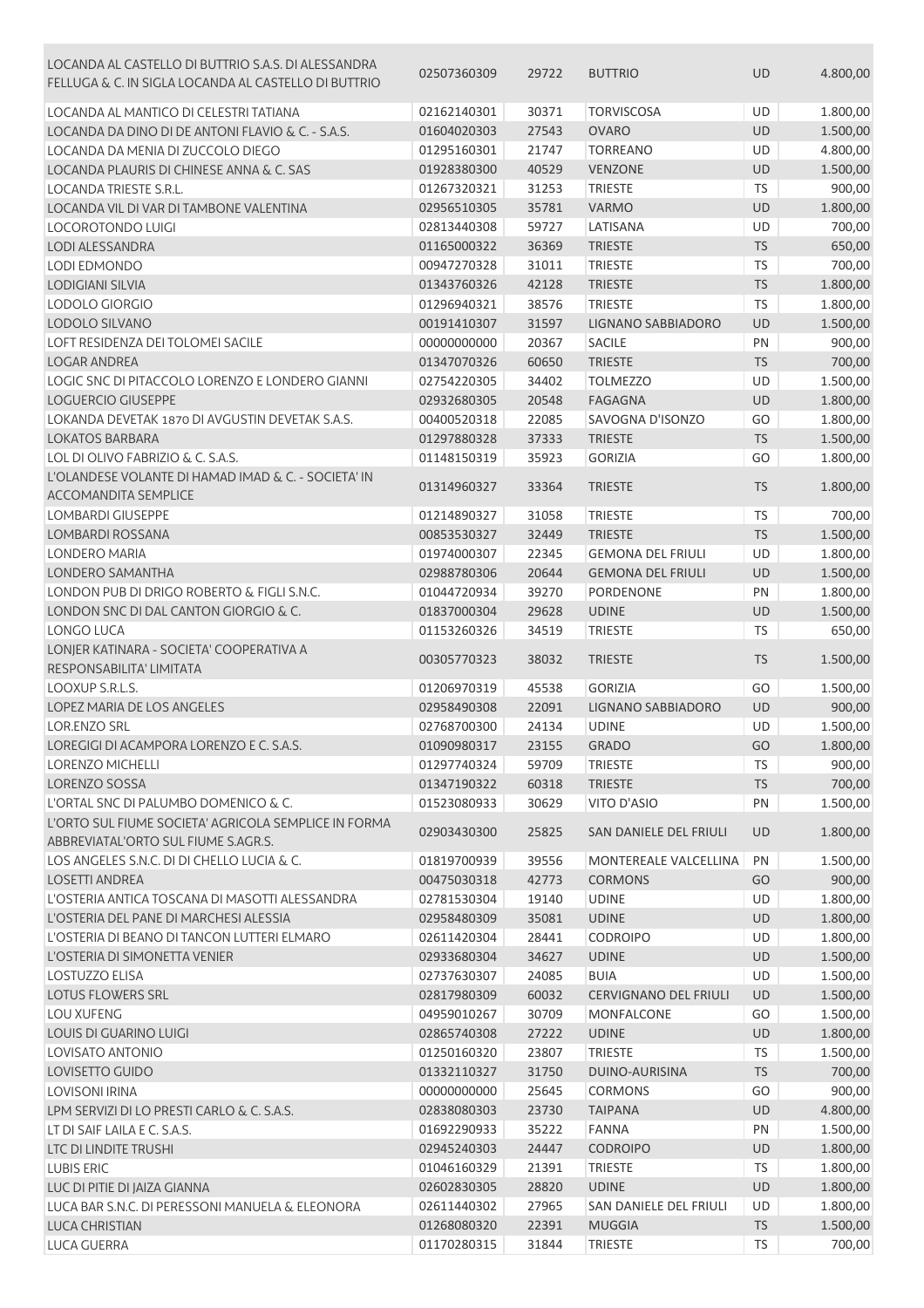| LUCA MARCO                                                             | 02985820303 | 33398 | <b>TARVISIO</b>                  | <b>UD</b> | 1.800,00 |
|------------------------------------------------------------------------|-------------|-------|----------------------------------|-----------|----------|
| <b>LUCCA NICOLETTA</b>                                                 | 01109110310 | 23432 | <b>MONFALCONE</b>                | GO        | 900,00   |
| LUCCHETTA GIAMPAOLO                                                    | 00973670326 | 37439 | <b>TRIESTE</b>                   | <b>TS</b> | 700,00   |
| <b>LUCCHINI ROBERTO</b>                                                | 01549140307 | 34133 | <b>UDINE</b>                     | UD        | 4.800,00 |
| LUCCO ROBERTO                                                          | 01730900931 | 35073 | PINZANO AL<br><b>TAGLIAMENTO</b> | PN        | 1.500,00 |
| LUCCON MAURO                                                           | 00631640935 | 41742 | AZZANO DECIMO                    | PN        | 1.500,00 |
| LUCE - SOCIETA' A RESPONSABILITA' LIMITATA SEMPLIFICATA                | 01338370321 | 34536 | <b>TRIESTE</b>                   | <b>TS</b> | 1.500,00 |
| LUCE & SALE DI MORSON KATHIA                                           | 01702890938 | 23739 | <b>AVIANO</b>                    | PN        | 1.500,00 |
| <b>LUCIA MONTEFIORI</b>                                                | 01188380255 | 38243 | <b>ERTO E CASSO</b>              | PN        | 650,00   |
| LUCIANA LEGHISSA IN LAURITANO                                          | 00213920325 | 31749 | DUINO-AURISINA                   | <b>TS</b> | 4.800,00 |
| <b>LUCIANI LORIS</b>                                                   | 01731880934 | 35592 | <b>PORDENONE</b>                 | PN        | 1.500,00 |
| LUCIBELLO DAVIDE                                                       | 01731520936 | 38511 | SACILE                           | PN        | 1.800,00 |
| LUCKY MOON S.A.S. DI DOVIER ESTILLIA & C.                              | 01920320304 | 27574 | <b>BUTTRIO</b>                   | UD        | 1.800,00 |
| <b>LUCKY SRL</b>                                                       | 01785150937 | 21168 | PORDENONE                        | PN        | 1.500,00 |
| LUCYLU DI PIPOS CAMELIA LUCIA                                          | 02767150309 | 29061 | PASIAN DI PRATO                  | UD        | 1.500,00 |
| <b>LUGANO ROMINA</b>                                                   | 02980860304 | 59755 | <b>AQUILEIA</b>                  | UD        | 1.500,00 |
| LUGNANI MANUELA                                                        | 01137550321 | 21632 | <b>TRIESTE</b>                   | <b>TS</b> | 1.500,00 |
| LUIGINA TUSINI (CASA UMA)                                              | 00000000000 | 40952 | <b>FAEDIS</b>                    | UD        | 900,00   |
| <b>LUIS FRANCESCO</b>                                                  | 02017650306 | 33610 | <b>CIVIDALE DEL FRIULI</b>       | UD        | 900,00   |
| <b>LUIS GIANNI</b>                                                     | 01464190303 | 26868 | <b>CIVIDALE DEL FRIULI</b>       | UD        | 1.800,00 |
| <b>LUISE EMANUELA</b>                                                  | 01881400939 | 57836 | <b>FONTANAFREDDA</b>             | PN        | 1.500,00 |
| LUKA'S DI MARMULLAKU UKE                                               | 02949540302 | 16843 | <b>POVOLETTO</b>                 | UD        | 1.800,00 |
| <b>LUKSA PETRA</b>                                                     | 00670100320 | 32958 | <b>TRIESTE</b>                   | <b>TS</b> | 1.500,00 |
| L'ULTIMO MOLINO DI CORINNA BALESTRIERI & C. S.A.S.                     | 01248680934 | 25400 | <b>FIUME VENETO</b>              | PN        | 1.800,00 |
| LULU' LASH DI GUZZO GIULIA                                             | 01273670321 | 17254 | <b>TRIESTE</b>                   | <b>TS</b> | 1.500,00 |
| LUMA S.N.C. DI CONTINO LUANA & C.                                      | 01864960933 | 16924 | PORDENONE                        | PN        | 1.500,00 |
| LUMA15 DI D'ANGELO DOMENICO                                            | 01273530327 | 41791 | <b>TRIESTE</b>                   | <b>TS</b> | 4.800,00 |
| LUME SAS DI CAMOL GIANPIETRO & C.                                      | 01394880932 | 42310 | <b>PORCIA</b>                    | PN        | 1.500,00 |
| LUMIA DI DEIURI ALESSANDRO & C. S.A.S.                                 | 01147910317 | 17869 | <b>MONFALCONE</b>                | GO        | 1.500,00 |
|                                                                        |             |       |                                  |           |          |
| LUNA BLU DI CISOTTI DEBORA                                             | 02675960302 | 24742 | PALUZZA                          | UD        | 1.500,00 |
| <b>LUNA DI PREGNOLATO PAOLA</b>                                        | 02723680308 | 19694 | <b>UDINE</b>                     | UD        | 1.500,00 |
| LUNA ROSSA DI CARMEN CATARGIU                                          | 02963800301 | 24279 | LIGNANO SABBIADORO               | UD        | 1.500,00 |
| LUNA S.A.S. DI GRAOVAC DAMIR                                           | 01656000930 | 37677 | <b>CODROIPO</b>                  | <b>UD</b> | 1.800,00 |
| LUNA S.R.L.                                                            | 01201300934 | 17078 | <b>FONTANAFREDDA</b>             | PN        | 4.800,00 |
| LUNA S.R.L.                                                            | 02324920301 | 26393 | <b>MAJANO</b>                    | <b>UD</b> | 1.500,00 |
| <b>LUNARDELLI PAOLO</b>                                                | 01620870939 | 34272 | PORDENONE                        | PN        | 700,00   |
| <b>LUO MEILI</b>                                                       | 02940820307 | 32197 | <b>UDINE</b>                     | <b>UD</b> | 1.500,00 |
| LUPIDI ADRIANA & C. S.A.S.                                             | 00678590324 | 31729 | SAN DORLIGO DELLA<br>VALLE       | <b>TS</b> | 1.800,00 |
| LUPIGNANUM TRACK&FIELD ASSOCIAZIONE SPORTIVA<br><b>DILETTANTISTICA</b> | 00000000000 | 61094 | LIGNANO SABBIADORO               | UD        | 1.200,00 |
| <b>LUPINC MATEJ</b>                                                    | 01078440326 | 33958 | <b>DUINO-AURISINA</b>            | <b>TS</b> | 1.800,00 |
| LUPUS IN FABULA SNC DI LUCA BRESSANI E FABIO TOMASINO                  | 01832370306 | 48177 | <b>NIMIS</b>                     | <b>UD</b> | 4.800,00 |
| LUSHAJ S.A.S. DI LUSHAJ VALDETE & C.                                   | 01475130934 | 33877 | <b>MANIAGO</b>                   | PN        | 1.500,00 |
| LUXURY VIP DI DELL'AGNESE SIMONE                                       | 01310190325 | 19653 | <b>TRIESTE</b>                   | <b>TS</b> | 700,00   |
| M & M DI CESARATO MATTEO & C. S.A.S.                                   | 01608150932 | 16886 | PORDENONE                        | PN        | 1.500,00 |
| M&M - SOCIETA' IN NOME COLLETTIVO DI BUCCHERI<br>PIERMATTEO & C.       | 01310710320 | 27848 | <b>TRIESTE</b>                   | <b>TS</b> | 1.800,00 |
| M&M AFFITTACAMERE DA MIDO E MARIUTE DI CONTESSI                        | 02966820306 | 18712 | <b>GEMONA DEL FRIULI</b>         | <b>UD</b> | 900,00   |
| MARIALESSANDRA                                                         |             |       |                                  |           |          |
| M&M SPORTSERVICE S.R.L.                                                | 01225370327 | 24808 | <b>TRIESTE</b>                   | <b>TS</b> | 1.500,00 |
| M&T SRL                                                                | 01783670936 | 32225 | PORDENONE                        | PN        | 1.800,00 |
| M. & M. DI MORSANUTTO SIMONE E C. S.N.C.                               | 02798540304 | 27689 | LIGNANO SABBIADORO               | UD        | 1.500,00 |
| M.A.A. DI LATORA ANNA E C. S.A.S.                                      | 01158660314 | 24866 | <b>GRADO</b>                     | GO        | 1.500,00 |
| M.A.I. S.N.C. DI CEDI ALESSANDRO E GIGLIO MICHELA                      | 01204570327 | 30285 | <b>TRIESTE</b>                   | <b>TS</b> | 1.500,00 |
| M.A.M. S.N.C. DI MADRASSI ANDREA E MARIACARMEN                         | 02609800301 | 21259 | <b>VENZONE</b>                   | UD        | 1.800,00 |
| M.A.R. DI PRESOTTO RAFFAELO & C. S.N.C.                                | 00193240934 | 22459 | PORDENONE                        | <b>PN</b> | 900,00   |
| M.B.M. SRL                                                             | 01491910939 | 37545 | PORDENONE                        | PN        | 1.800,00 |
| M.C. DI CROCCO GIANFRANCO & C. S.A.S.                                  | 00598130938 | 39447 | <b>FONTANAFREDDA</b>             | PN        | 1.500,00 |
| M.C. REFRESHMENT DI CESARATO MATTEO                                    | 01530100930 | 17213 | PORDENONE                        | PN        | 1.500,00 |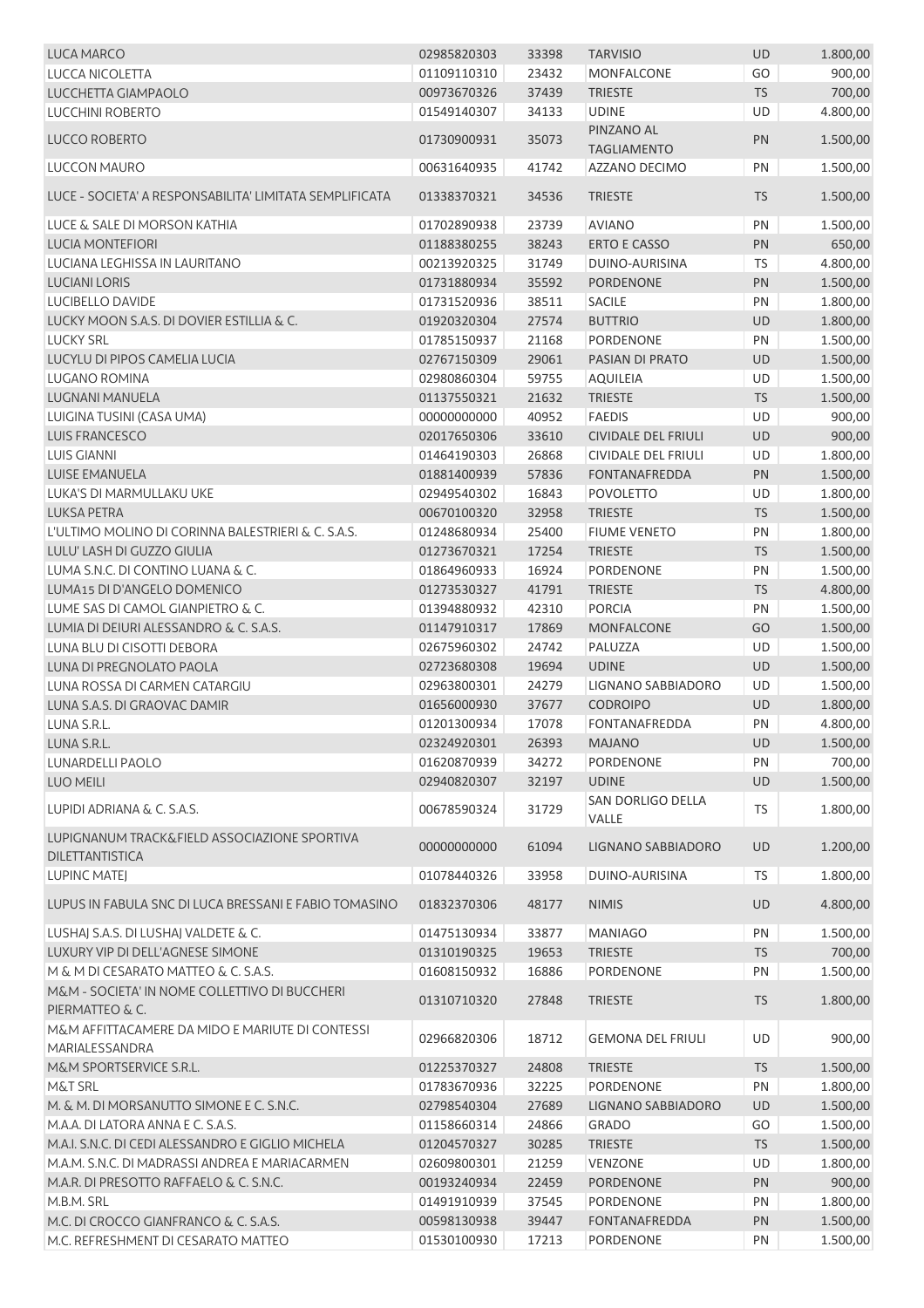| M.C.E. DI DEL MEDICO ANDREA                                                | 02381470307                | 29346          | <b>TARCENTO</b>                             | <b>UD</b> | 1.500,00             |
|----------------------------------------------------------------------------|----------------------------|----------------|---------------------------------------------|-----------|----------------------|
| M.C.M. S.R.L.                                                              | 02681650301                | 23810          | PRADAMANO                                   | UD        | 1.500,00             |
| M.C.T. SRL                                                                 | 01094630322                | 30013          | <b>TRIESTE</b>                              | <b>TS</b> | 4.800,00             |
| M.D.A. DI FILIPPUTTI GABRIELA & C. SAS                                     | 01300240932                | 20386          | SACILE                                      | PN        | 1.800,00             |
| M.G.M. S.N.C. DI MIGLIORE MAURIZIO & C.                                    | 01409630306                | 21426          | <b>TARVISIO</b>                             | UD        | 1.500,00             |
| M.P. SOCIETA' A RESPONSABILITA' LIMITATA SEMPLIFICATA                      | 01874160938                | 23831          | <b>ZOPPOLA</b>                              | PN        | 1.500,00             |
| M.P.B. SRL                                                                 | 01718740937                | 60347          | <b>ZOPPOLA</b>                              | PN        | 1.500,00             |
| M.R. S.R.L.S.                                                              | 02984280301                | 38671          | <b>MANZANO</b>                              | UD        | 1.800,00             |
| M.S. DI VAZZOLER MANUELA & C. S.A.S.                                       | 01698380936                | 22703          | <b>PORDENONE</b>                            | PN        | 1.500,00             |
| MA - INVEST S.A.S. DI MATTIUSSI FRANCO E C.                                | 01472330305                | 17883          | <b>FIUMICELLO VILLA</b><br><b>VICENTINA</b> | UD        | 4.800,00             |
| MA & MA S.A.S. DI GHERLANI MARTINA & C.                                    | 02067740304                | 32964          | LIGNANO SABBIADORO                          | UD        | 1.500,00             |
| MA. E MA. S.N.C. DI ZANUTEL MARIA E MARIO                                  | 01049200312                | 17316          | <b>GRADO</b>                                | GO        | 1.500,00             |
| MA.FRA. DI SARDI ROSALIA E C. S.N.C.                                       | 02081680304                | 23906          | LIGNANO SABBIADORO                          | UD        | 4.800,00             |
| MA.LA. DI RINO MARIN & C. S.A.S.                                           | 01722570932                | 31144          | <b>FIUME VENETO</b>                         | PN        | 1.800,00             |
| MA.LU. SAS DI MARESSI PAOLO & C.                                           | 01050130317                | 35685          | <b>GRADO</b>                                | GO        | 1.500,00             |
| MA.RO. SOCIETA' A RESPONSABILITA' LIMITATA SEMPLIFICATA                    | 02849800301                | 27318          | LIGNANO SABBIADORO                          | UD        | 1.500,00             |
| MA.VI. DI MEDEOT MARIA & C. S.A.S.                                         | 01075020311                | 38507          | <b>GRADO</b>                                | GO        | 1.500,00             |
| MACAKI NATION S.R.L.                                                       | 00900680323                | 17596          | <b>TRIESTE</b>                              | <b>TS</b> | 1.800,00             |
| MACAU S.N.C. DI WANG LINGCHUN & C.                                         | 02863740300                | 58120          | SAN DANIELE DEL FRIULI                      | <b>UD</b> | 1.500,00             |
| MACEDONIO DENNIS                                                           | 00554790311                | 34748          | <b>GORIZIA</b>                              | GO        | 1.500,00             |
| MACELLERIA LIZZI MARIO & C. S.N.C.                                         | 01410380305                | 20205          | <b>FAGAGNA</b>                              | UD        | 1.800,00             |
| MACLEAROG DI GIANFRANCO LARESE                                             | 02926100302                | 35084          | PRATO CARNICO                               | <b>UD</b> | 1.800,00             |
| MACOR ROSSETTO SONIA                                                       | 00000000000                | 37134          | PRATA DI PORDENONE                          | PN        | 650,00               |
| MACORATTI GIAMPAOLO & C. - S.N.C.                                          | 01831190309                | 41944          | <b>TARVISIO</b>                             | UD        | 1.500,00             |
| MAD SNC DI CAPORALE M. & RITURANTE A.                                      | 02807020306                | 22455          | <b>CIVIDALE DEL FRIULI</b>                  | UD        | 1.800,00             |
| <b>MAD SRLS</b>                                                            | 01318320320                | 31751          | <b>TRIESTE</b>                              | <b>TS</b> | 1.500,00             |
| MADE IN LU DI LU XIANGYU E LU JIUQIANG & C. SNC                            | 02947230302                | 22790          | <b>UDINE</b>                                | <b>UD</b> | 1.800,00             |
| MADE IN PLAST S.A.S. DI FILOMENA DESANTIS & C.                             | 04354760276                | 32418          | <b>TRIESTE</b>                              | <b>TS</b> | 1.500,00             |
| MADE S.R.L. SEMPLIFICATA                                                   | 01854260930                | 23642          | <b>MANIAGO</b>                              | PN        | 1.800,00             |
| MADI S.R.L.                                                                | 02464910302                | 26906          | <b>UDINE</b>                                | UD        | 1.500,00             |
| MADOSE S.R.L.                                                              | 01160930317                | 17151          | <b>GRADO</b>                                | GO        | 4.800,00             |
| MADOTTO PAOLO                                                              | 01496850304                | 34011          | <b>TARVISIO</b>                             | UD        | 1.800,00             |
| MADRACS UDINE ASSOCIAZIONE SPORTIVA DILETTANTISTICA                        | 02898330309                | 61103          | <b>MARTIGNACCO</b>                          | <b>UD</b> | 1.200,00             |
| <b>MAEN SRL</b>                                                            | 01871810931 18389          |                | PORDENONE                                   | PN        | 1.500,00             |
| MAFALDA SOCIETA' A RESPONSABILITA' LIMITATA                                | 01841270935                | 23983          | <b>SEQUALS</b>                              | PN        | 4.800,00             |
| <b>SEMPLIFICATA</b><br>MAGA MAGO' SAS DI FOI MANUELA E SGORLON ELENA       | 02693780302                | 34565          | <b>UDINE</b>                                | UD        | 1.500,00             |
| MAGA SOCIETA' RESPONSABILITA' LIMITATA SEMPLIFICATA                        | 02944840301                | 61962          | <b>UDINE</b>                                | <b>UD</b> | 1.800,00             |
|                                                                            |                            |                |                                             |           |                      |
| MAGALETTI NICOLA                                                           | 01037440326                | 22166          | <b>TRIESTE</b>                              | <b>TS</b> | 700,00               |
| MAGAZZINO 73 S.R.L.                                                        | 02855090300                | 32193          | <b>TAVAGNACCO</b>                           | UD        | 1.500,00             |
| MAGESTA S.P.A.                                                             | 00967700329                | 19699          | <b>TRIESTE</b>                              | <b>TS</b> | 4.800,00             |
| MAGGIOLO MARIA CRISTINA                                                    | 01284960323                | 23187          | <b>TRIESTE</b>                              | <b>TS</b> | 1.500,00             |
| MAGI DI PETRIS GIULIANA & C. S.N.C.                                        | 02268330301                | 23469          | <b>UDINE</b>                                | UD        | 1.800,00             |
| MAGI S.R.L.                                                                | 01288420324                | 22348          | <b>TRIESTE</b>                              | <b>TS</b> | 1.500,00             |
| MAGIA DI UN VIAGGIO DI ZORNETTA ALESSANDRA                                 | 02536020304                | 21826          | <b>TAVAGNACCO</b>                           | UD        | 4.800,00             |
| MAGIA VACANZE S.A.S. DI BARBARA NORDIO & C.                                | 01087870323                | 21105          | <b>TRIESTE</b>                              | <b>TS</b> | 4.800,00             |
| MAGIC HORSE TEAM ASD                                                       | 00000000000                | 61798          | <b>FIUME VENETO</b>                         | PN        | 1.200,00             |
| MAGICA SOCIETA' A RESPONSABILITA' LIMITATA SEMPLIFICATA                    | 01770320933                | 32749          | <b>AVIANO</b>                               | PN        | 1.800,00             |
| MAGICO S.R.L.                                                              | 01374290938                | 19689          | AZZANO DECIMO                               | PN        | 4.800,00             |
| MAGICSTAGE DI CARGNEL LORELLA                                              | 01045050315                | 60395          | <b>GORIZIA</b>                              | GO        | 1.500,00             |
| <b>MAGIKA SRL</b>                                                          | 01087370316                | 38823          | <b>GRADO</b>                                | GO        | 1.500,00             |
| MAGILUSOLE DI SOLERO ALESSANDRO                                            | 03011410309                | 24530          | SAPPADA                                     | UD        | 1.800,00             |
| MAGINBAR S.R.L.                                                            |                            | 24998          | <b>UDINE</b>                                | UD        | 1.500,00             |
|                                                                            | 02476520305                |                |                                             |           |                      |
| <b>MAGLI FRANCESCO</b>                                                     | 00985360320                | 22612          | <b>TRIESTE</b>                              | <b>TS</b> | 1.500,00             |
| MAGNAN ALEX                                                                | 02344430307                | 29516          | CORNO DI ROSAZZO                            | UD        | 1.800,00             |
| MAGNOLIA S.A.S. DI NADIA PUSIOL & C.                                       | 01352420937                | 39897          | <b>AVIANO</b>                               | PN        | 900,00               |
| MAGNUM DI CANTON FABRIZIO & C. S.N.C.<br>MAGO S.N.C. DI IORI FEDERICA E C. | 01277550933<br>01279070328 | 16959<br>23755 | <b>CHIONS</b><br><b>TRIESTE</b>             | PN        | 1.500,00<br>4.800,00 |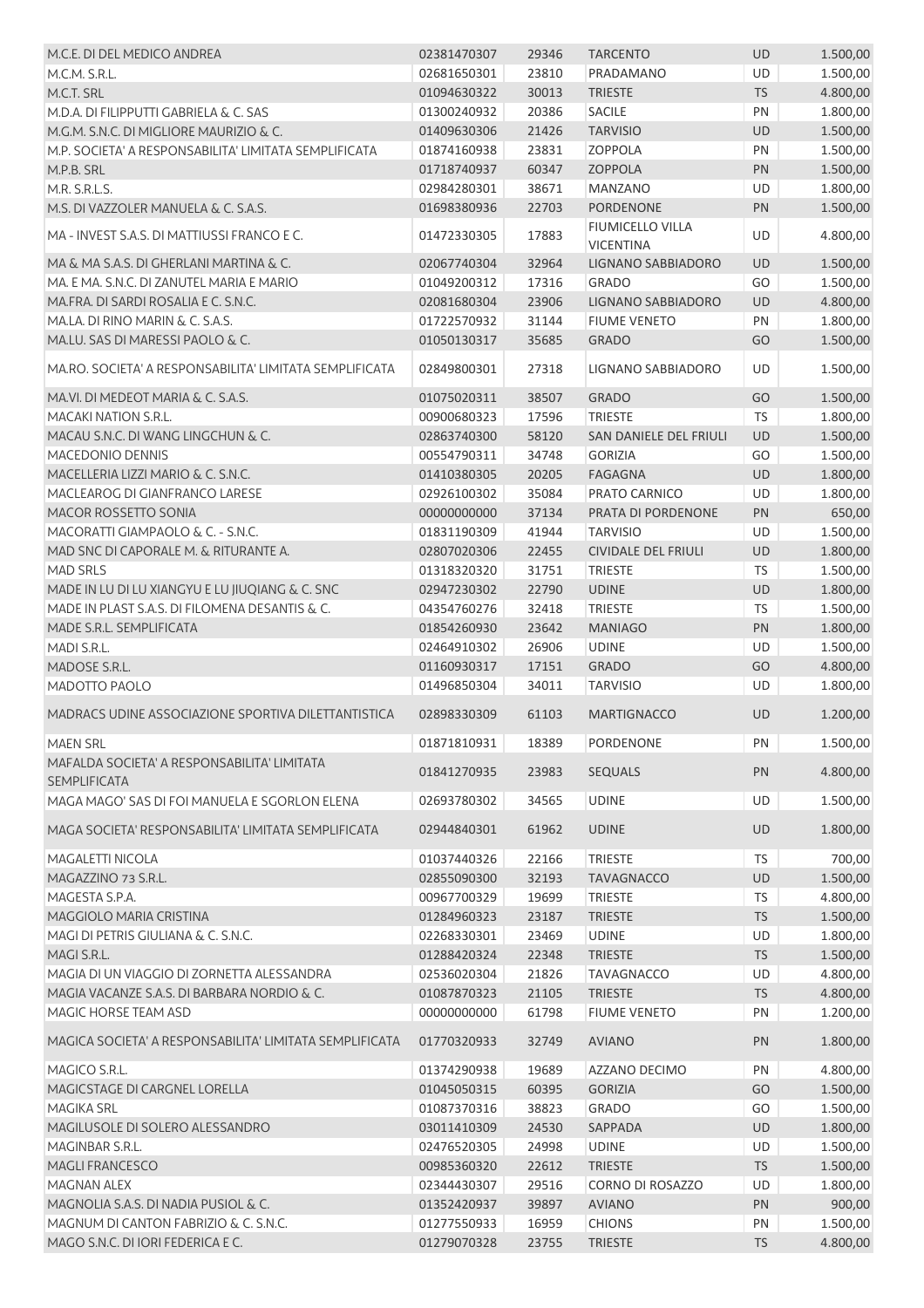| <b>MAGRIN MARINA</b>                                                                           | 01184630323 | 34338 | <b>TRIESTE</b>         | <b>TS</b> | 1.800,00 |
|------------------------------------------------------------------------------------------------|-------------|-------|------------------------|-----------|----------|
| <b>MAGRIS ROBERTO</b>                                                                          | 01550030934 | 33895 | <b>SAN QUIRINO</b>     | PN        | 1.800,00 |
| <b>MAIER MARIUS CONSTANTIN</b>                                                                 | 01655790937 | 37601 | <b>AVIANO</b>          | PN        | 1.800,00 |
| MAIERON ELISA E DRI GUENDALINA S.N.C.                                                          | 02632170300 | 20374 | PALMANOVA              | UD        | 4.800,00 |
| MAIERONI STEFANO                                                                               | 00955590302 | 41031 | RIVIGNANO TEOR         | <b>UD</b> | 1.500,00 |
| MAINARDIS ALEX                                                                                 | 02159030309 | 25461 | <b>VILLA SANTINA</b>   | UD        | 4.800,00 |
| <b>MAINARDIS LUCIA</b>                                                                         | 02646650305 | 19070 | LIGNANO SABBIADORO     | UD        | 1.500,00 |
| MAINARDIS ROBERTO & C. SNC                                                                     | 02447650306 | 34592 | <b>SOCCHIEVE</b>       | UD        | 1.800,00 |
| <b>MAIORINO RAMON</b>                                                                          | 02956880302 | 31142 | <b>TARCENTO</b>        | UD        | 1.800,00 |
| MAIORINO TOMMASO                                                                               | 02915010306 | 26128 | <b>UDINE</b>           | UD        | 1.500,00 |
| MAISON 3 MAGNONI DI DANIELE VALMARIN                                                           | 00947280327 | 20389 | <b>TRIESTE</b>         | <b>TS</b> | 900,00   |
| MAJA SOCIETA' COOPERATIVA - KULTURNA ZADRUGA                                                   | 00476590310 | 60287 | <b>GORIZIA</b>         | GO        | 1.500,00 |
| MAJCEN ANDREJ                                                                                  | 01026850329 | 39075 | TRIESTE                | TS        | 700,00   |
| MAJDA S.N.C. DI STEKAR K. & CICIGOJ M.                                                         | 01044930319 | 34695 | <b>GORIZIA</b>         | GO        | 1.800,00 |
| MAJORETTES PRATA ASD                                                                           | 01138120934 | 61286 | PRATA DI PORDENONE     | PN        | 1.200,00 |
| MAKADAM DI HUSU TAMARA E C. - S.A.S.                                                           | 00978460327 | 41897 | <b>TRIESTE</b>         | TS        | 1.500,00 |
| MAKE GROUP S.A.S DI GIANCARLO MARRA                                                            | 01714790936 | 19433 | PORDENONE              | PN        | 4.800,00 |
| MAKI DI PIZZAMIGLIO MAKIMILIANO                                                                | 02847770308 | 57947 | <b>TRASAGHIS</b>       | UD        | 1.500,00 |
| MAKING ART SOCIETA' A RESPONSABILITA' LIMITATA                                                 |             |       |                        |           |          |
| <b>SEMPLIFICATA</b>                                                                            | 01221680323 | 24709 | <b>TRIESTE</b>         | <b>TS</b> | 1.800,00 |
| MAKOTO SOCIETA' SPORTIVA DILETTANTISTICA A                                                     |             |       |                        |           |          |
| RESPONSABILITA' LIMITATA                                                                       | 01252420326 | 19641 | <b>TRIESTE</b>         | <b>TS</b> | 1.500,00 |
| MALABAR S.N.C. DI FRITTOLI DANIELE. MARIN DAVIDE & C.                                          | 01338100322 | 39419 | <b>TRIESTE</b>         | <b>TS</b> | 1.500,00 |
| MALAMEGI DI JEDRZEJEWSKA MALGORZATA JOANNA                                                     | 02668280304 | 41372 | SAN DANIELE DEL FRIULI | UD        | 900,00   |
| MALANDILA SYLVERE DETHINE PRUDENCE                                                             | 01231990324 | 40187 | <b>TRIESTE</b>         | TS        | 1.800,00 |
| MALATESTA ANGELO                                                                               | 02431630306 | 29274 | LIGNANO SABBIADORO     | UD        | 700,00   |
| MALATTIA LUISA                                                                                 | 00908130321 | 40715 | <b>TRIESTE</b>         | TS        | 900,00   |
| <b>MALISAN LUCA</b>                                                                            | 02950690301 | 34024 | <b>BERTIOLO</b>        | UD        | 900,00   |
| MALKINA SVETLANA                                                                               | 02957810308 | 31897 | <b>TAIPANA</b>         | UD        | 1.500,00 |
| <b>MALNIS RITA</b>                                                                             | 01200820932 | 21165 | <b>FONTANAFREDDA</b>   | PN        | 1.800,00 |
| <b>MALOSSI SILVIA</b>                                                                          | 01201420328 | 58034 | <b>TRIESTE</b>         | <b>TS</b> | 1.200,00 |
| MALVASIA - SOCIETA' IN NOME COLLETTIVO DI STEFFE' ANDREA                                       |             |       |                        |           |          |
| E SANNA LUCA                                                                                   | 01001690328 | 19595 | <b>TRIESTE</b>         | <b>TS</b> | 1.800,00 |
| MAMI BAR DI FELIX RODRIGUES HELENA MARISA                                                      | 01790460933 | 23267 | <b>CHIONS</b>          | PN        | 1.500,00 |
| MAMI S.A.S. DI SAUCIUC MONICA VASILICA & C.                                                    | 01803450939 | 21665 | <b>MARANO LAGUNARE</b> | UD        |          |
|                                                                                                | 02821080302 |       |                        | UD        | 1.800,00 |
| MAMMA CHE PIZZA DI ACAMPORA LORENZO                                                            |             | 24533 | <b>POVOLETTO</b>       |           | 1.800,00 |
| MAMMARELLA ENRICO                                                                              | 01750780684 | 58903 | LIGNANO SABBIADORO     | UD        | 900,00   |
| <b>MAMOCI GENTIAN</b>                                                                          | 02810610309 | 41512 | <b>UDINE</b>           | UD        | 1.800,00 |
| MAMOS S.N.C. DI BENIAMINO BESSEGA & C.                                                         | 01725730939 | 60632 | CANEVA                 | PN        | 1.800,00 |
| MAMOTOTO PN S.N.C. DI IRIEN BOSCAN CASTILLO & C.                                               | 01862280938 | 16737 | PORDENONE              | PN        | 4.800,00 |
| <b>MANARIN RENATA</b>                                                                          | 00000000000 | 58111 | <b>ERTO E CASSO</b>    | PN        | 900,00   |
| <b>MANCIN UBER</b>                                                                             | 01650560939 | 58061 | <b>PORDENONE</b>       | PN        | 1.500,00 |
| <b>MANCINI FRANCESCO</b>                                                                       | 01271390328 | 40944 | <b>TRIESTE</b>         | <b>TS</b> | 1.800,00 |
| <b>MANCINI GIORGIO</b>                                                                         | 00871410320 | 18950 | <b>TRIESTE</b>         | <b>TS</b> | 1.500,00 |
| <b>MANCINI PAOLO</b>                                                                           | 01323860328 | 33525 | <b>TRIESTE</b>         | TS        | 1.500,00 |
| MANCUSO SRL                                                                                    | 01426390306 | 23920 | LIGNANO SABBIADORO     | UD        | 1.800,00 |
| MANDIC - S.R.L.                                                                                | 00956580302 | 24986 | <b>UDINE</b>           | UD        | 4.800,00 |
| <b>MANDINI ROBERTO</b>                                                                         | 00437690316 | 27425 | SAN CANZIAN D'ISONZO   | GO        | 700,00   |
| MANDRACCHIO S.R.L.                                                                             | 01202560320 | 31754 | <b>TRIESTE</b>         | <b>TS</b> | 4.800,00 |
| MANFRE' FRANCESCO                                                                              | 04679060261 | 29629 | SACILE                 | PN        | 1.500,00 |
| MANFREDA CRISTIANO                                                                             | 01033210327 | 20047 | <b>TRIESTE</b>         | <b>TS</b> | 700,00   |
| MANGO SNC DI FIORALBA CAPOLUONGO E LUCA TITE TOMADA                                            | 02990840304 | 25676 | <b>UDINE</b>           | UD        | 1.800,00 |
| MANI CHE CURANO DI STEINMAN CORINNE MARY                                                       | 02993240304 | 35518 | ARTEGNA                | UD        | 1.500,00 |
| MANIAGO NUOTO SOCIETA' SPORTIVA DILETTANTISTICA S.R.L.<br>IN BREVE MANIAGO NUOTO S.S.D. S.R.L. | 01529200931 | 19382 | <b>MANIAGO</b>         | PN        | 1.500,00 |
| MANIAS RENZO THE BRIDGE HOUSE                                                                  | 01813850300 | 19937 | <b>POVOLETTO</b>       | UD        | 1.800,00 |
| <b>MANIERO ERMANNO</b>                                                                         | 04481870279 | 39730 | CORNO DI ROSAZZO       | UD        | 1.800,00 |
| MANNA S.A.S. DI MANNA GIUSEPPE E F.                                                            | 02654880307 | 20799 | <b>TARVISIO</b>        | UD        | 1.800,00 |
| MANSARDA PRODUCTION S.R.L.                                                                     | 01214410324 | 62039 | <b>TRIESTE</b>         | <b>TS</b> | 1.500,00 |
| MANSI A&G SRL                                                                                  | 02849680307 | 24079 | <b>MOIMACCO</b>        | UD        | 1.800,00 |
| MANSI S.N.C. DI SABATINO MANSI & C.                                                            | 01371240308 | 22015 | CERVIGNANO DEL FRIULI  | UD        | 1.800,00 |
| <b>MANSI TULLIO</b>                                                                            | 01678020932 | 31433 | PRATA DI PORDENONE     | PN        | 1.800,00 |
|                                                                                                |             |       |                        |           |          |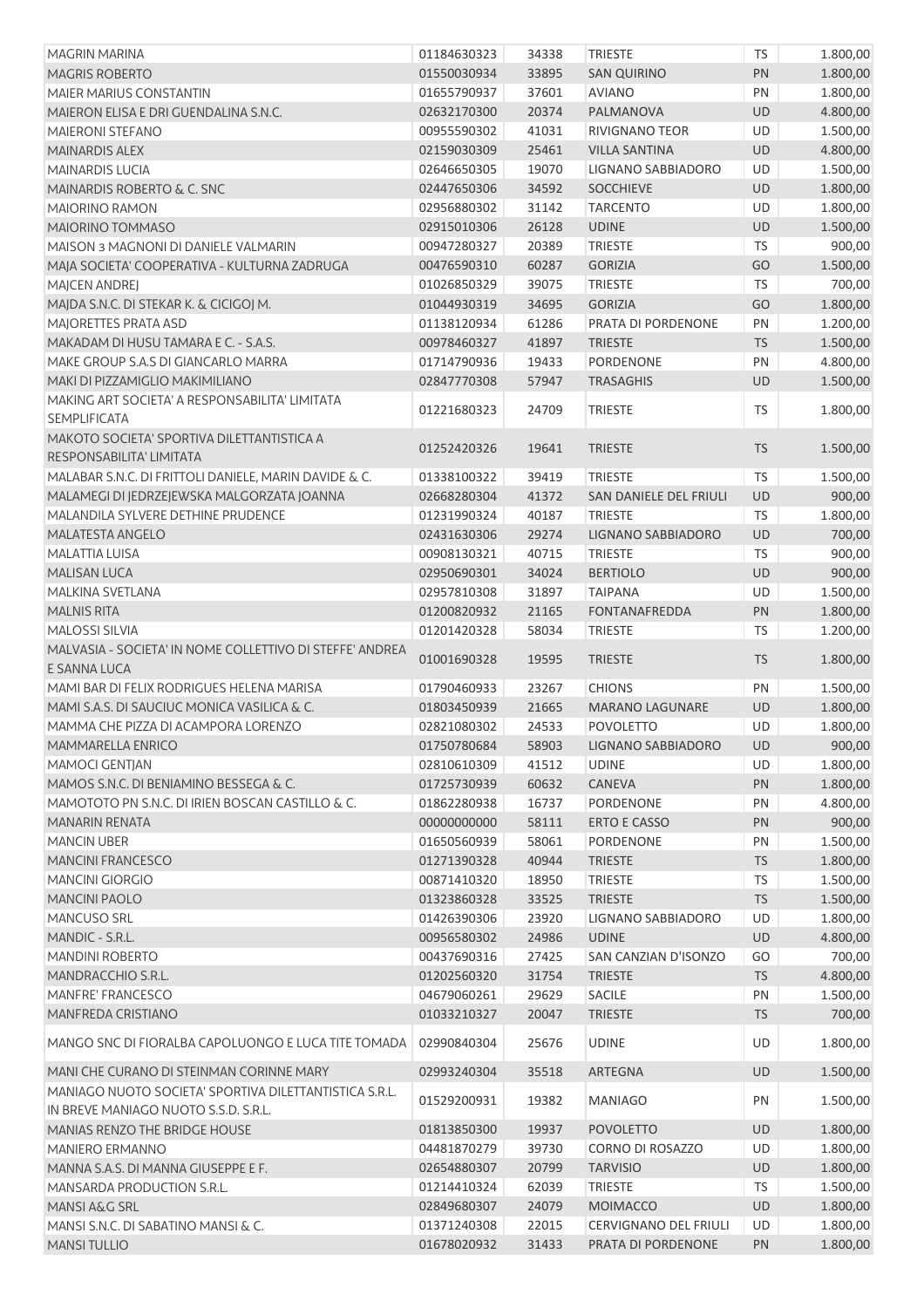| <b>MANSUTTI MICHAEL</b>                               | 02502280304 | 20842 | <b>MAJANO</b>                | UD        | 1.500,00 |
|-------------------------------------------------------|-------------|-------|------------------------------|-----------|----------|
| <b>MANTICA DI ENRICO DRIUSSI</b>                      | 02849640301 | 40605 | <b>UDINE</b>                 | UD        | 1.500,00 |
| MANTOVANI STELLA & C. SAS                             | 00516260304 | 35902 | <b>GEMONA DEL FRIULI</b>     | UD        | 1.500,00 |
| <b>MANUEL VIANELLO</b>                                | 01275440327 | 59673 | <b>TRIESTE</b>               | <b>TS</b> | 900,00   |
| MANZANESE CALCIO SOCIETA' SPORTIVA DILETTANTISTICA A  |             |       |                              |           |          |
| RESPONSABILITA' LIMITATA - IN BREVE MANZANESE CALCIO  | 00679160309 | 39784 | MANZANO                      | UD        | 1.500,00 |
| S.S.D. A R.L.                                         |             |       |                              |           |          |
| MANZOCCO DI DARIO MANZOCCO                            | 01039610314 | 35145 | <b>CORMONS</b>               | GO        | 900,00   |
| MANZOCCO NEVIO & COMELLI SARA S.S.                    | 02239210301 | 36091 | <b>NIMIS</b>                 | UD        | 1.800,00 |
| <b>MANZON SERGIO</b>                                  | 01321390930 | 35520 | <b>PORDENONE</b>             | PN        | 700,00   |
| MAPE DI CAODURO PATRIZIA E C. S.N.C.                  | 01936060308 | 35579 | LIGNANO SABBIADORO           | UD        | 1.500,00 |
| MAPO S.R.L.                                           | 00908200322 | 29672 | <b>TRIESTE</b>               | <b>TS</b> | 1.800,00 |
| <b>MARAFON MODESTO</b>                                | 02985790308 | 32869 | LIGNANO SABBIADORO           | UD        | 1.800,00 |
| <b>MARAN GIOVANNI</b>                                 | 01062110315 | 31936 | <b>GRADO</b>                 | GO        | 900,00   |
| MARAN IGOR E C. S.A.S.                                | 00526400312 | 28126 | <b>GRADO</b>                 | GO        | 4.800,00 |
| MARANZANA LUISA                                       | 00817320302 | 16893 | PASIAN DI PRATO              | UD        | 1.500,00 |
| MARANZANA MONICA                                      | 02162030304 | 32753 | ARTEGNA                      | UD        | 1.500,00 |
| <b>MARASSI MAURO</b>                                  | 01000710325 | 21207 | <b>MUGGIA</b>                | <b>TS</b> | 1.500,00 |
| MARAVEE ANIMAZIONE DI PITTANA SARA VERA               | 02588510301 | 57945 | <b>VARMO</b>                 | UD        | 1.500,00 |
| MARC RENZO                                            | 00534500319 | 23769 | <b>GORIZIA</b>               | GO        | 1.500,00 |
| MARC SNC DI PIERO TOGNETTI & C.                       | 00959130329 | 19497 | <b>TRIESTE</b>               | <b>TS</b> | 1.500,00 |
| MARCATO LUCIO                                         | 02660650272 | 41299 | LIGNANO SABBIADORO           | UD        | 4.800,00 |
| <b>MARCELLA TINELLI</b>                               | 02664730302 | 24631 | <b>UDINE</b>                 | UD        | 650,00   |
| <b>MARCHESAN CARMEN</b>                               | 00518410311 | 26690 | <b>GRADO</b>                 | GO        | 900,00   |
| MARCHESAN GIULIANA                                    | 00144030319 | 27620 | <b>GRADO</b>                 | GO        | 1.500,00 |
| MARCHESANI LUDOVICO                                   | 00457960300 | 17578 | <b>BERTIOLO</b>              | UD        | 1.500,00 |
| <b>MARCHIO' MAURA</b>                                 | 01174260313 | 19372 | <b>MONFALCONE</b>            | GO        | 1.500,00 |
| <b>MARCHIOL RAFFAELLA</b>                             | 02944190301 | 35087 | <b>UDINE</b>                 | UD        | 1.500,00 |
| <b>MARCHIORO MATTEO</b>                               | 00939720322 | 31037 | <b>TRIESTE</b>               | <b>TS</b> | 700,00   |
| MARCO GREGORETTI                                      | 00701340325 | 25261 | <b>MONRUPINO</b>             | <b>TS</b> | 1.500,00 |
| <b>MARCO KULOT</b>                                    | 01148600313 | 33175 | <b>GORIZIA</b>               | GO        | 650,00   |
| MARCO POLO S.N.C. DI CARRER IVONNE & FIGLIA           | 02209380308 | 27089 | LIGNANO SABBIADORO           | <b>UD</b> | 4.800,00 |
| MARCO RUSSO                                           | 01268100326 | 36471 | <b>TRIESTE</b>               | <b>TS</b> | 700,00   |
| <b>MARCOLINI DANIELA</b>                              | 02907750307 | 37036 | <b>BAGNARIA ARSA</b>         | <b>UD</b> | 1.800,00 |
| MARCON CLAUDIA                                        | 03423330277 | 35515 | LIGNANO SABBIADORO           | UD        | 1.500,00 |
| <b>MARCON JENNI</b>                                   | 02839210305 | 28719 | <b>RESIUTTA</b>              | <b>UD</b> | 1.500,00 |
| MARCONI FULVIO E C. S.N.C.                            | 01216620938 | 58704 | PORDENONE                    | PN        | 1.500,00 |
| <b>MARCUS ROBERTA</b>                                 | 01508350939 | 60305 | <b>SAN QUIRINO</b>           | PN        | 1.500,00 |
| <b>MARCUZZI DONATELLA</b>                             | 02469310300 | 26192 | PAGNACCO                     | UD        | 1.500,00 |
| MARCUZZI GIADA                                        | 02722230303 | 45713 | <b>MORTEGLIANO</b>           | UD        | 1.500,00 |
| MARCUZZI GIULIANA                                     | 02925290302 | 33734 | RAGOGNA                      | UD        | 1.800,00 |
|                                                       |             |       |                              |           |          |
| MARE NORDEST SOCIETA' SPORTIVA DILETTANTISTICA A R.L. | 01324810322 | 39890 | <b>TRIESTE</b>               | <b>TS</b> | 1.500,00 |
| MAREBLU S.A.S. DI EMANUELE MARAN & C.                 | 01187870314 | 22077 | <b>GRADO</b>                 | GO        | 4.800,00 |
| MAREGA LUCIA                                          | 01086010319 | 34721 | <b>GORIZIA</b>               | GO        | 1.800,00 |
| MAREMOTO - VIAGGI AL CENTO PER CENTO DI KRAVINA       |             |       |                              |           |          |
| <b>DANIELE</b>                                        | 02623190309 | 37503 | <b>BASILIANO</b>             | UD.       | 4.800,00 |
| <b>MARENGO RAFFAELE</b>                               | 02681260309 | 39117 | <b>TRIESTE</b>               | <b>TS</b> | 1.800,00 |
| MARESCA VINCENZO                                      | 01725610933 | 58840 | POZZUOLO DEL FRIULI          | UD        | 1.800,00 |
| MAREX S.A.S. DI FERNANDO DIGRAZIA                     | 01574340301 | 26842 | LIGNANO SABBIADORO           | <b>UD</b> | 4.800,00 |
| MARGARIT NADIA E MANUELA S.N.C.                       | 02308640305 | 36116 | <b>UDINE</b>                 | UD        | 1.800,00 |
| MARGHERITA DI PETRIS ANTONELLA & C. S.A.S             | 01976050300 | 32044 | <b>SAURIS</b>                | UD        | 4.800,00 |
| MARGHERITA S.A.S. DI GREGORUTTI RAFFAELLA & C.        | 02753140306 | 33784 | PRADAMANO                    | UD        | 1.500,00 |
| MARGO' DI GOLOVCHENKO MARINA                          | 02661960308 | 39581 | <b>CERVIGNANO DEL FRIULI</b> | <b>UD</b> | 1.500,00 |
| <b>MARI MAURIZIO</b>                                  | 02918650306 | 32299 | CERVIGNANO DEL FRIULI        | UD        | 4.800,00 |
| MARIA CRISTINA MILONE                                 | 01165320316 | 18356 | <b>GORIZIA</b>               | GO        | 1.500,00 |
| MARIA GIOVANNA PORCU                                  | 02939460305 | 31725 | <b>BUIA</b>                  | UD        | 1.500,00 |
| MARIA GRAZIA RIZZI                                    | 01012520324 | 19851 | <b>TRIESTE</b>               | <b>TS</b> | 650,00   |
| <b>MARIA GUSTIN</b>                                   | 00000350322 | 39802 | <b>MONRUPINO</b>             | <b>TS</b> | 1.800,00 |
| <b>MARIA TREVISI</b>                                  | 02278120304 | 28496 | <b>TRIVIGNANO UDINESE</b>    | UD        | 650,00   |
| MARIJANA TANASKOVIC                                   | 01349790327 | 60251 | <b>TRIESTE</b>               | <b>TS</b> | 1.200,00 |
| MARILYN DI VENIR ROBERTA                              | 02589680301 | 27692 | <b>TARCENTO</b>              | UD        | 1.500,00 |
| MARINA AZZURRA S.P.A.                                 | 00896350329 | 32816 | <b>TRIESTE</b>               | <b>TS</b> | 4.800,00 |
|                                                       |             |       |                              |           |          |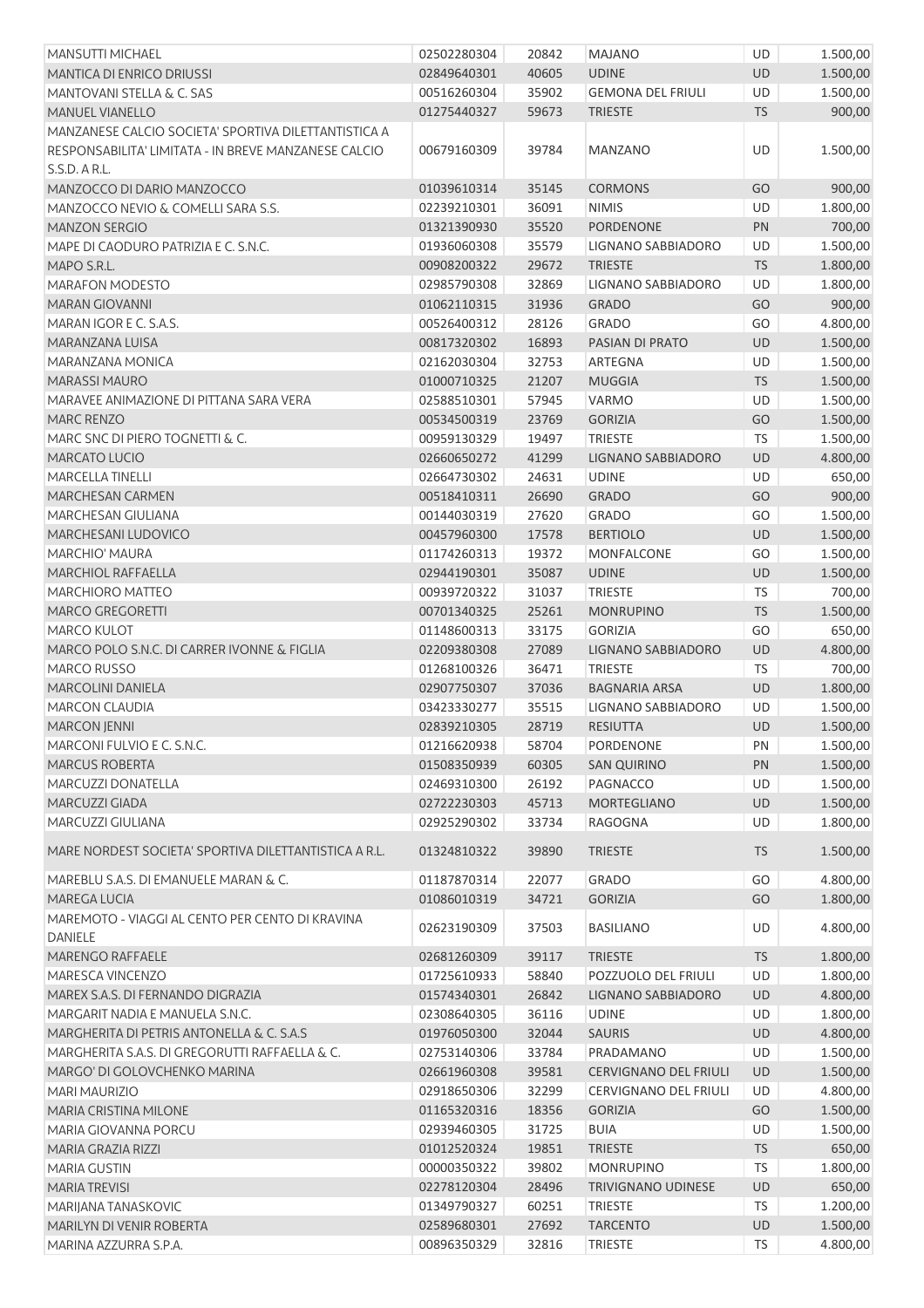| MARINA PUNTA GABBIANI APRILIA MARITTIMA S.R.L.     | 01236720304              | 18607 | LIGNANO SABBIADORO                       | <b>UD</b> | 1.500,00             |
|----------------------------------------------------|--------------------------|-------|------------------------------------------|-----------|----------------------|
| MARINA RESORT PUNTA GABBIANI S.P.A.                | 01819680305              | 20185 | <b>MARANO LAGUNARE</b>                   | UD        | 1.500,00             |
| MARINA STURMA & MANGO SNC                          | 02814900300              | 23656 | <b>UDINE</b>                             | UD        | 1.500,00             |
| MARINA TURKISCH KEBAB-PIZZA DI TUTAR HUSEYIN       | 01143730321              | 38372 | <b>TRIESTE</b>                           | TS        | 1.800,00             |
| <b>MARINELLI MARZIO</b>                            | 01320780933              | 34779 | PORDENONE                                | PN        | 700,00               |
| MARINELLI PASQUALINO                               | 02562630307              | 27702 | CIVIDALE DEL FRIULI                      | UD        | 1.800,00             |
| <b>MARINI MARINA</b>                               | 00000000000              | 16842 | <b>RAGOGNA</b>                           | <b>UD</b> | 900,00               |
| MARINI SABRINA                                     | 02410760306              | 21182 | <b>TOLMEZZO</b>                          | UD        | 1.500,00             |
| <b>MARINKOVIC VESNA</b>                            | 01162620312              | 27266 | <b>GORIZIA</b>                           | GO        | 1.500,00             |
| MARINO BAUCI - ROSTICCERIA SPIEDO D'ORO            | 00655190320              | 24118 | <b>TRIESTE</b>                           | <b>TS</b> | 1.800,00             |
| <b>MARINO MATTEO</b>                               | 02991650306              | 57829 | ARTEGNA                                  | UD        | 1.500,00             |
| MARINO PASQUALE                                    | 00970600326              | 39895 | <b>TRIESTE</b>                           | TS        | 700,00               |
| MARIO ANDRETTA DI ANDRETTA MARIO ENRICO & C. SNC   | 02330440302              | 28915 | LIGNANO SABBIADORO                       | UD        | 1.800,00             |
| MARIPOSA1 S.A.S. DI SABIA PAOLA-SABRINA & C.       | 01281710325              | 27775 | <b>TRIESTE</b>                           | TS        | 1.500,00             |
| MARIUTA DI TIZIANO BORIANI & C. S.A.S.             | 00517780318              | 25385 | RONCHI DEI LEGIONARI                     | GO        | 1.800,00             |
| <b>MARIZZA MARCO</b>                               | 01133270312              | 36215 | <b>GRADISCA D'ISONZO</b>                 | GO        | 1.800,00             |
| MARIZZA MARINA                                     | 00422630319              | 30559 | <b>VILLESSE</b>                          | GO        | 1.500,00             |
| MARIZZA MONICA E VILLI SOCIETA' SEMPLICE-SOCIETA'  |                          |       |                                          |           |                      |
| <b>AGRICOLA</b>                                    | 01009450311              | 38462 | <b>GRADISCA D'ISONZO</b>                 | GO        | 1.800,00             |
| MARKEZIC ADRIANO                                   | 01190580322              | 36372 | <b>TRIESTE</b>                           | <b>TS</b> | 1.800,00             |
| MARLON'S DI MEROI AMOS SAS                         | 01666700305              | 17407 | <b>BUTTRIO</b>                           | UD        | 1.500,00             |
| MAROCCO ARIBERTO E C. S.A.S.                       | 00505540310              | 17097 | <b>GRADO</b>                             | GO        | 1.800,00             |
| <b>MARONESE LUCA</b>                               | 01859530931              | 60000 | <b>PORCIA</b>                            | PN        | 1.200,00             |
| MARRA ANNA                                         | 01017690320              | 34495 | <b>TRIESTE</b>                           | <b>TS</b> | 1.500,00             |
| MARRAZZO FILIPPO                                   | 02555860309              | 18031 | PASIAN DI PRATO                          | UD        |                      |
| <b>MARSEU MARINA</b>                               | 02496030301              | 37515 | <b>PULFERO</b>                           | UD        | 1.800,00<br>1.800,00 |
| <b>MARSEU RINO</b>                                 |                          |       |                                          |           |                      |
| MARSON THOMAS THOMAS ART DI MARSON THOMAS          | 02043910302              | 24598 | <b>PULFERO</b>                           | UD        | 1.500,00             |
|                                                    | 01848440937              | 22575 | PORDENONE                                | PN        | 1.500,00             |
| <b>MARTA ESTER</b>                                 | 02727880300              | 20886 | <b>OVARO</b>                             | UD        | 1.500,00             |
| <b>MARTA PIERI</b>                                 | 01209140316              | 41856 | RONCHI DEI LEGIONARI                     | GO        | 650,00               |
| MARTARELLO PIERINO                                 | 02276260300              | 25824 | <b>CIVIDALE DEL FRIULI</b>               | UD        | 1.800,00             |
| <b>MARTEL PAOLO</b>                                | 01246470932              | 25562 | <b>PORDENONE</b>                         | PN        | 700,00               |
| <b>MARTIN STEFANO</b>                              | 01713050936              | 26409 | <b>CHIONS</b>                            | PN        | 1.500,00             |
| MARTINA ANNA & C. S.A.S.                           | 02179770306              | 27125 | <b>UDINE</b>                             | UD        | 1.500,00             |
| <b>MARTINA DARIO</b>                               | 01098350935              | 29423 | <b>SPILIMBERGO</b>                       | PN        | 1.800,00             |
| MARTINA NADIA IN UGRIN                             | 00897990321              | 18153 | <b>MUGGIA</b>                            | <b>TS</b> | 1.500,00             |
| MARTINELLI DEBORAH                                 | 01810410934 39857 AVIANO |       |                                          | PN        | 1.500,00             |
| MARTINELLI FRANCO & C. SOCIETA' IN NOME COLLETTIVO | 00632940326              | 33596 | <b>TRIESTE</b>                           | <b>TS</b> | 1.500,00             |
| <b>MARTINELLO MONICA</b>                           | 02793820305              | 20969 | LATISANA                                 | UD        | 1.500,00             |
| MARTINENGO MARIA-BENEDETTA                         | 02203290305              | 42373 | <b>MANZANO</b>                           | UD        | 900,00               |
| MARTINI MARZIA - BED AND BREAKFAST IL CERVO        | 00000000000              | 37456 | <b>CLAUT</b>                             | PN        | 900,00               |
| MARTINO GUERRA & RAFFAELLA SELENATI S.N.C.         | 01781820939              | 19468 | VITO D'ASIO                              | PN        | 1.800,00             |
| MARTINUZZI ADRIANA                                 | 00272100306              | 22707 | <b>ATTIMIS</b>                           | UD        | 1.800,00             |
| MARTINUZZI BRUNO                                   | 00391300316              | 32726 | <b>CAPRIVA DEL FRIULI</b>                | GO        | 1.500,00             |
| MARTINUZZI CRISTINA                                | 00000000000              | 24338 | <b>ATTIMIS</b>                           | UD        | 900,00               |
| <b>MARTINZ BARBARA</b>                             | 02120960303              | 34431 | <b>MALBORGHETTO</b><br>VALBRUNA          | UD        | 1.800,00             |
| MARTORANA FABIO                                    | 01853540936              | 17227 | <b>PORCIA</b>                            | PN        | 700,00               |
| MARTUCCI ALESSIA                                   | 01885460939              | 59218 | CASARSA DELLA DELIZIA                    | PN        | 1.500,00             |
| MARTUCCI DIANA                                     | 01912410303              | 19205 | <b>CHIUSAFORTE</b>                       | UD        | 4.800,00             |
| MARTYSPICY DI MARTINA PASSERA                      | 02973150309              | 32863 | <b>BUIA</b>                              | UD        | 1.800,00             |
| MARUCELLI OMAR                                     | 00934920323              | 24977 | <b>MONRUPINO</b>                         | <b>TS</b> | 900,00               |
| <b>MARUSSIIGOR</b>                                 | 01045510318              | 58599 | DOBERDO' DEL LAGO                        | GO        | 1.500,00             |
| <b>MARZI ERVINO</b>                                | 00612220327              | 35551 | <b>TRIESTE</b>                           | <b>TS</b> | 1.800,00             |
| MARZO ANGELA                                       | 02558820300              | 20790 | <b>BASILIANO</b>                         | UD        | 1.500,00             |
| MAS.MAS SRL                                        | 02972510305              | 18588 | <b>UDINE</b>                             | UD        | 1.800,00             |
| MASARIN ALESSIO E ANDREA S.N.C.                    | 01449200938              | 20720 | <b>SAN VITO AL</b><br><b>TAGLIAMENTO</b> | PN        | 1.800,00             |
| <b>MASAROTTI GIULIANO</b>                          | 02018280301              | 34074 | PRADAMANO                                | UD        | 1.800,00             |
| MASCALZONE LATINO S.R.L.                           | 01015470329              | 32642 | <b>TRIESTE</b>                           | <b>TS</b> | 1.800,00             |
| MASCOLO CARMELA AFFITTACAMERE                      | 02652120300              | 34163 | PALMANOVA                                | UD        | 900,00               |
| MASCOLO CARMELA E C. - S.A.S.                      | 00671130300              | 34211 | PALMANOVA                                | UD        | 1.800,00             |
| MASERIN S.N.C. DI MASERIN M.C. E VANIA             | 00551570930              | 19675 | PORDENONE                                | PN        | 1.500,00             |
|                                                    |                          |       |                                          |           |                      |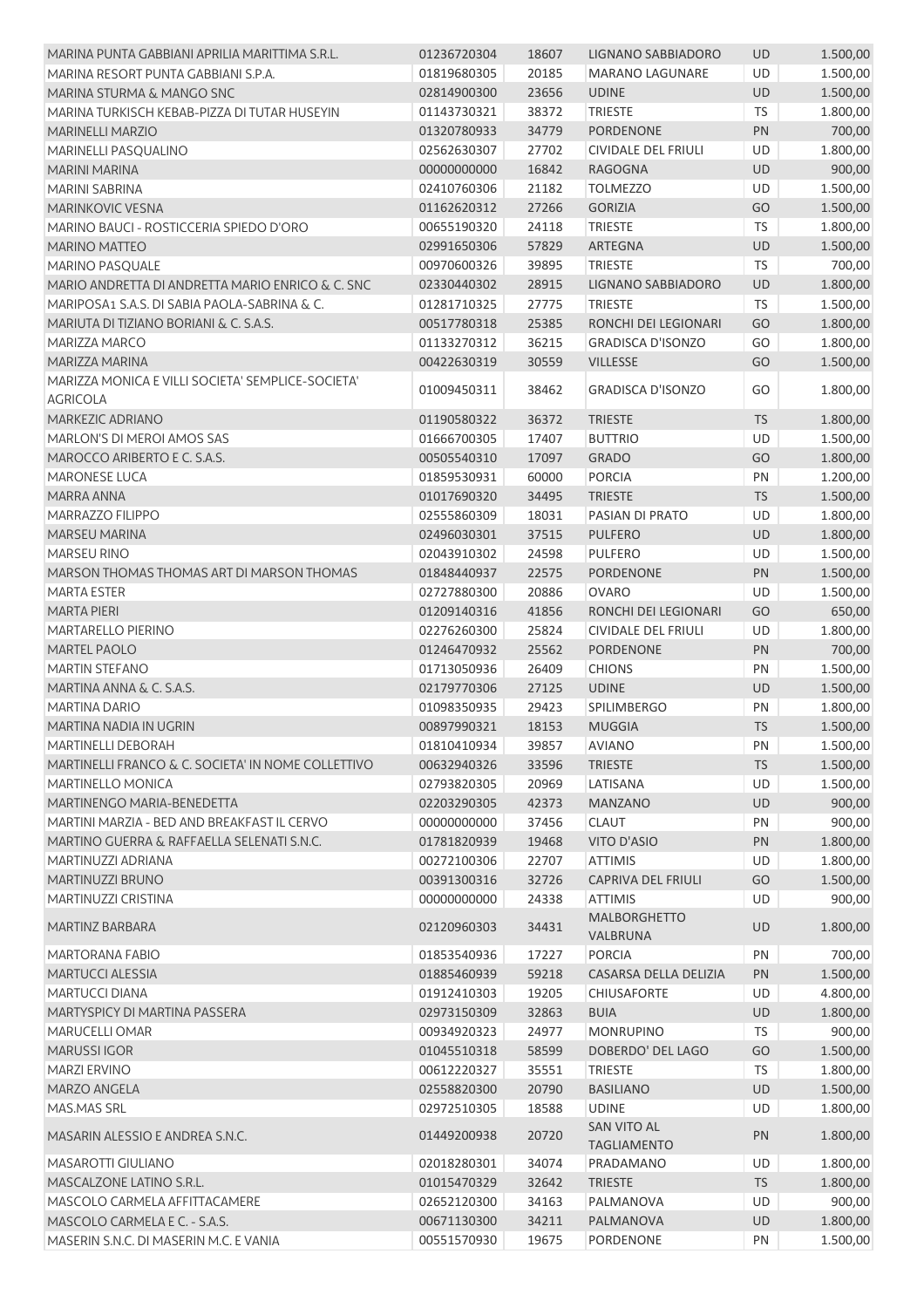| <b>MASI RICCARDO</b>                                                                                     | 01345230328 | 57998 | <b>TRIESTE</b>                              | <b>TS</b> | 700,00   |
|----------------------------------------------------------------------------------------------------------|-------------|-------|---------------------------------------------|-----------|----------|
| MASOTTO CLAUDIO                                                                                          | 02305200301 | 40537 | SAN DANIELE DEL FRIULI                      | UD        | 1.800,00 |
| MASSAGGI ANGELA DI SUBASIC ASIMA                                                                         | 02790850305 | 28146 | SAN PIETRO AL NATISONE                      | <b>UD</b> | 1.500,00 |
| MASSAGGI DI PINATTI FIORENZO                                                                             | 01096290315 | 34084 | <b>GRADO</b>                                | GO        | 1.500,00 |
| MASSAGGI ORIENTALI DI WU YANXIA                                                                          | 01890440934 | 57917 | <b>PORDENONE</b>                            | PN        | 1.500,00 |
| MASSIL DI MASSIMO DI PRISCO & C. S.A.S.                                                                  | 02469570309 | 39873 | <b>UDINE</b>                                | <b>UD</b> | 1.500,00 |
| MASSIMI SISTEMI DI DAVIDE MERK                                                                           | 01193180310 | 19419 | SAN CANZIAN D'ISONZO                        | GO        | 1.800,00 |
| MASSIMILIANO MULLONI                                                                                     | 02945830301 | 23017 | <b>CIVIDALE DEL FRIULI</b>                  | <b>UD</b> | 1.500,00 |
| <b>MASSINI FRANCO</b>                                                                                    | 00602610933 | 17762 | <b>CORDENONS</b>                            | PN        | 1.800,00 |
| <b>MASTROMARINO VANESSA</b>                                                                              | 01876660935 | 42431 | <b>PORDENONE</b>                            | PN        | 1.500,00 |
| <b>MASULLO CRISTIAN</b>                                                                                  | 02946130305 | 21562 | <b>UDINE</b>                                | UD        | 1.500,00 |
| MASUTTI MARCO                                                                                            | 02618800300 | 27155 | <b>TARCENTO</b>                             | <b>UD</b> | 1.500,00 |
| MAT S.R.L.                                                                                               | 01317920328 | 31625 | <b>TRIESTE</b>                              | <b>TS</b> | 4.800,00 |
| MATCH BALL DI BASSO DENIS                                                                                | 02053900300 | 17133 | <b>TORREANO</b>                             | UD        | 1.500,00 |
| <b>MATIZ ALBERTO</b>                                                                                     | 01383170303 | 28135 | <b>PAULARO</b>                              | UD        | 700,00   |
| <b>MATIZ CRISTIANO</b>                                                                                   | 02838730303 | 26012 | <b>SUTRIO</b>                               | UD        | 1.500,00 |
| <b>MATIZ ELISABETTA</b>                                                                                  |             |       |                                             |           |          |
|                                                                                                          | 02834540300 | 24947 | <b>TARVISIO</b>                             | UD        | 1.800,00 |
| MATOGA CAFE' DI TOPAN STEFANO                                                                            | 02503950301 | 26824 | <b>OVARO</b>                                | UD        | 1.800,00 |
| <b>MATTEO BENATO</b>                                                                                     | 04641640281 | 35350 | <b>ARTA TERME</b>                           | UD        | 1.800,00 |
| <b>MATTEO GUERRA JUNIOR</b>                                                                              | 01332160322 | 23215 | <b>TRIESTE</b>                              | TS        | 700,00   |
| MATTEO LA CIVITA                                                                                         | 00000000000 | 37313 | <b>GRADISCA D'ISONZO</b>                    | GO        | 900,00   |
| MATTIAZZI BARBARA                                                                                        | 01164110312 | 28664 | SAN CANZIAN D'ISONZO                        | GO        | 1.500,00 |
| <b>MATTIAZZI RITA</b>                                                                                    | 00276920303 | 30128 | <b>ARTEGNA</b>                              | UD        | 1.800,00 |
| <b>MATTIONI DANIELE</b>                                                                                  | 02071550301 | 37111 | <b>UDINE</b>                                | UD        | 700,00   |
| <b>MATTIUSSI EZIO</b>                                                                                    | 00089210314 | 35230 | <b>MONFALCONE</b>                           | GO        | 700,00   |
| MATTIUSSI MANUEL                                                                                         | 02482680309 | 37931 | <b>CORMONS</b>                              | GO        | 1.800,00 |
| MATTIUSSI MARIO E C. S.N.C. DI MATTIUSSI FRANCO                                                          | 01788640306 | 18446 | <b>FIUMICELLO VILLA</b><br><b>VICENTINA</b> | UD        | 4.800,00 |
| MATTIUSSI MIRIAM E C. S.A.S.                                                                             | 02165940301 | 26026 | <b>TORVISCOSA</b>                           | UD        | 1.800,00 |
| <b>MATTIUSSI PAOLO</b>                                                                                   | 02690250309 | 35699 | SAN DANIELE DEL FRIULI                      | <b>UD</b> | 900,00   |
| MATTIUZZI MAILA                                                                                          | 02870640303 | 34428 | <b>RONCHIS</b>                              | UD        | 1.500,00 |
| <b>MATTUCCI MARCO</b>                                                                                    | 02976600300 | 17190 | PASIAN DI PRATO                             | UD        | 700,00   |
| MATY VINTAGE BAR DI MACORIG MAYA                                                                         | 02959850302 | 32185 | PREMARIACCO                                 | UD        | 1.500,00 |
| MATYUKHINA NATALIYA                                                                                      | 01204530321 | 21871 | <b>TRIESTE</b>                              | TS        | 1.500,00 |
| MAU E CLAI DI MARELLA MAURIZIO                                                                           | 00000000000 | 60989 | MONTEREALE VALCELLINA                       | PN        | 900,00   |
| MAURIZIO BENATO EREDI                                                                                    | 00712400324 |       | 35879 TRIESTE                               | <b>TS</b> | 1.500,00 |
| MAURIZIO CORAZZA                                                                                         | 01325370326 | 32785 | <b>TRIESTE</b>                              | TS        | 700,00   |
| MAURO ALDO                                                                                               | 02468460304 | 41303 | PALAZZOLO DELLO STELLA                      | UD        | 1.800,00 |
| MAURO ANNA MARIA IN CENGARLE                                                                             | 00169140308 | 36075 | <b>POCENIA</b>                              | UD        | 1.800,00 |
| <b>MAURO CARNEVALI</b>                                                                                   | 00000000000 | 18364 | <b>UDINE</b>                                | UD        | 900,00   |
| <b>MAURO ELDA</b>                                                                                        | 00296410301 | 20793 | SANTA MARIA LA LONGA                        | UD        | 1.500,00 |
| <b>MAURO ROBERTO</b>                                                                                     | 01005480304 | 37747 | <b>MANZANO</b>                              | UD        | 1.800,00 |
| MAURO ROMANA                                                                                             | 02396470300 | 29384 | <b>REANA DEL ROIALE</b>                     | UD        | 1.800,00 |
| MAURO TOMASIN                                                                                            | 00614780328 | 21879 | <b>TRIESTE</b>                              | <b>TS</b> | 700,00   |
| MAURUTTO RENATO                                                                                          |             |       |                                             |           |          |
|                                                                                                          | 01604740934 | 61066 | CANEVA                                      | PN        | 1.500,00 |
| MAVI S.A.S. DI ZAMBON LIDIA & C.                                                                         | 01176720314 | 32672 | RONCHI DEI LEGIONARI                        | GO        | 1.500,00 |
| MAX & MIKI S.A.S. DI JARC MASSIMO E C.                                                                   | 02163220300 | 30915 | <b>AQUILEIA</b>                             | UD        | 1.500,00 |
| MAX BET S.A.S. DI CONTE PAOLO & C.                                                                       | 01123270314 | 60608 | <b>MONFALCONE</b>                           | GO        | 1.500,00 |
| MAX DI TELLOLI MASSIMO                                                                                   | 04203840279 | 19336 | <b>CHIONS</b>                               | PN        | 1.500,00 |
| MAX S.A.S. DI LAUTO MASSIMO E C.                                                                         | 00514440312 | 24272 | <b>GRADO</b>                                | GO        | 1.500,00 |
| MAXIM LOUNGE BAR DI ZANIN MICHELE                                                                        | 02645410305 | 39343 | <b>TALMASSONS</b>                           | UD        | 1.500,00 |
| MAXIMILIAN SEVEN DI APOSTU ANA MARIA                                                                     | 02982810307 | 18532 | AIELLO DEL FRIULI                           | UD        | 900,00   |
| MAX-NERA DI CAVINATO MASSIMO & FIORITO NERINA S.N.C.                                                     | 02096990300 | 34791 | <b>BERTIOLO</b>                             | UD        | 1.500,00 |
| MAY.ONE. SOCIETA' IN NOME COLLETTIVO DI ALMONTE<br>JIMENEZ ONERIS ANYELIS E MEJIA SANCHEZ NELIXA MAYROBI | 02990830305 | 32718 | <b>UDINE</b>                                | UD        | 1.500,00 |
| MAZANEK ZAPPELINI GILLY                                                                                  | 02070930769 | 42386 | <b>TRIESTE</b>                              | TS        | 1.800,00 |
| MAZZA LAURA                                                                                              | 02340020300 | 19732 | PASIAN DI PRATO                             | UD        | 1.500,00 |
| MAZZARELLA PIERPAOLO                                                                                     | 01164730325 | 17344 | <b>TRIESTE</b>                              | <b>TS</b> | 650,00   |
| MAZZAROLI FABRIZIO                                                                                       | 01172550327 | 26088 | <b>TRIESTE</b>                              | <b>TS</b> | 700,00   |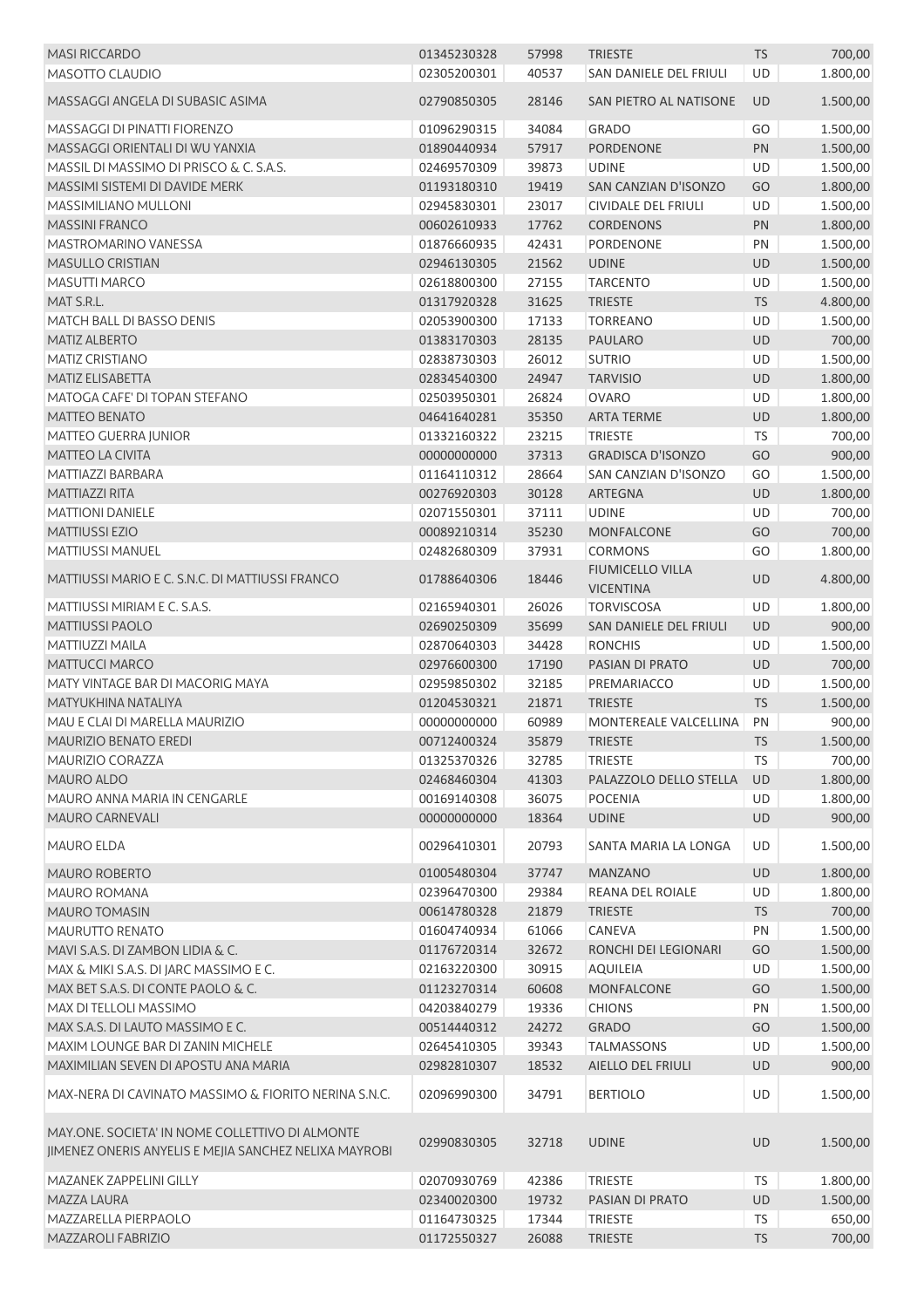| MAZZINI 1 DI GODEAS SARA                                                    | 01187140312 | 24509          | <b>GORIZIA</b>                           | GO              | 1.500,00             |
|-----------------------------------------------------------------------------|-------------|----------------|------------------------------------------|-----------------|----------------------|
| MAZZOCOLI EZIO                                                              | 00585340300 | 27065          | <b>FORNI AVOLTRI</b>                     | <b>UD</b>       | 4.800,00             |
| MAZZOLI ANDREA                                                              | 01186300933 | 60618          | <b>MANIAGO</b>                           | PN              | 1.500,00             |
| MAZZOLO RENATO                                                              | 01726330937 | 33579          | <b>SAN VITO AL</b><br><b>TAGLIAMENTO</b> | PN              | 4.800,00             |
| MAZZUCCO LUIGINA                                                            | 01417630934 | 23167          | <b>ERTO E CASSO</b>                      | PN              | 1.500,00             |
| MAZZUCCO TAMARA                                                             | 01795110939 | 21120          | <b>SACILE</b>                            | PN              | 1.500,00             |
| MB PRODUCTION DI MATTEO BIONDO                                              | 02379140300 | 23496          | <b>UDINE</b>                             | UD              | 1.500,00             |
| <b>MBM SRL</b>                                                              | 02930300302 | 21455          | <b>UDINE</b>                             | UD              | 1.500,00             |
| MC COY MARY ANN                                                             | 00000000000 | 42613          | <b>UDINE</b>                             | UD              | 900,00               |
| MC GOALKEEPER INSTITUTE ASD                                                 | 01340900321 | 57964          | <b>TRIESTE</b>                           | <b>TS</b>       | 1.200,00             |
| MC PRODUZIONI VIDEO DI MASSIMO COLOSO                                       | 01178670319 | 57679          | CORMONS                                  | GO              | 1.500,00             |
| MD S.A.S. DI MASOTTI ANNA & C.                                              | 02483820300 | 17363          | <b>CODROIPO</b>                          | UD              | 1.500,00             |
| MD STUDIO CONGRESSI S.N.C. DI SONIA ALESSIO E CRISTIANA<br><b>BUSATTO</b>   | 02197530302 | 45147          | <b>TRIESTE</b>                           | TS              | 1.500,00             |
| ME.GNI DI NEBULONI MATTEO & C. SAS                                          | 02876020302 | 28561          | <b>FAGAGNA</b>                           | UD              | 1.800,00             |
| MEATIM S.S.D.R.L.                                                           | 02846830301 | 60340          | <b>UDINE</b>                             | UD              | 1.500,00             |
| MECCARIELLO CARMELINA                                                       | 01109750933 | 38052          | PORDENONE                                | PN              | 1.500,00             |
| MEDAGLIA FRANCA                                                             | 01886950300 | 25713          | <b>CODROIPO</b>                          | UD              | 1.500,00             |
| MEDEOT FULVIO CLELIO                                                        | 00423410315 | 28755          | <b>MARIANO DEL FRIULI</b>                | GO              | 1.500,00             |
| MEDEOT ROBERTO & C. S.A.S.                                                  | 00412750317 | 19459          | <b>GRADO</b>                             | GO              | 1.500,00             |
| MEDIA ART DI GIOVANNI PERNIOLA                                              | 02721040307 |                |                                          |                 |                      |
| MEDICAL THAI MASSAGE WELLNESS DI PICCO RUANGTHONG                           | 02815770306 | 42687<br>31903 | PASIAN DI PRATO<br>CIVIDALE DEL FRIULI   | <b>UD</b><br>UD | 1.800,00<br>1.500,00 |
| MEDINA VIAGGI DI PAOLO CANCIANI & C. S.N.C.                                 | 01381010931 | 18070          | <b>SAN VITO AL</b>                       | PN              | 4.800,00             |
|                                                                             |             |                | <b>TAGLIAMENTO</b>                       |                 |                      |
| <b>MEDINI DENNY</b>                                                         | 01588270932 | 62024          | <b>ZOPPOLA</b>                           | PN              | 4.800,00             |
| <b>MEDINI FILIBERTO</b>                                                     | 00476640933 | 60884          | <b>SAN VITO AL</b><br><b>TAGLIAMENTO</b> | PN              | 1.500,00             |
| <b>MEDINI JOHNNI</b>                                                        | 01631310933 | 62214          | <b>ZOPPOLA</b>                           | PN              | 4.800,00             |
| MEDITERRANEA S.R.L.                                                         | 02438160307 | 18204          | LIGNANO SABBIADORO                       | UD              | 4.800,00             |
| MEDURI ELISABETTA                                                           | 02715310302 | 16944          | <b>UDINE</b>                             | UD              | 1.500,00             |
| MEDVESCEK ADRIJANA                                                          | 01132340314 | 37518          | SAN FLORIANO DEL<br><b>COLLIO</b>        | GO              | 1.800,00             |
| MEETING POINT SAN MARCO DI BON FABIANA                                      | 02161870304 | 20246          | PALMANOVA                                | UD              | 4.800,00             |
| MEETING S.R.L.                                                              | 02824390302 | 44223          | <b>UDINE</b>                             | UD              | 1.500,00             |
| MEGO S.R.L.                                                                 | 02846950307 | 59185          | CERVIGNANO DEL FRIULI                    | UD              | 900,00               |
| <b>MEHMETAJ CUFILE</b>                                                      | 01818120931 | 17740          | <b>SPILIMBERGO</b>                       | PN              | 1.500,00             |
| MEI-HUA ASD                                                                 | 00000000000 | 57863          | <b>TRIESTE</b>                           | <b>TS</b>       | 1.200,00             |
| MEIJIN DI CHEN QIANG                                                        | 02927890307 | 25782          | <b>TRIESTE</b>                           | <b>TS</b>       | 1.800,00             |
| MELBA S.R.L. SOCIETA' AGRICOLA                                              | 02714520307 | 31387          | SAN DANIELE DEL FRIULI                   | UD              | 1.800,00             |
| <b>MELCHIOR MAURA</b>                                                       | 02398530309 | 19776          | FAGAGNA                                  | UD              | 1.500,00             |
| MELLA TUTTOFARE DI GIOVANNI MELLA                                           | 01840510935 | 19440          | <b>POLCENIGO</b>                         | PN              | 1.500,00             |
| MELLINA MARCUZ GIUSEPPE                                                     | 01396830935 | 22487          | <b>AVIANO</b>                            | PN              | 650,00               |
| MELODY FIT SOCIETA' SPORTIVA DILETTANTISTICA A                              | 01811790938 | 29591          | <b>CORDENONS</b>                         | PN              | 1.500,00             |
| RESPONSABILITA' LIMITATA<br>MELOGRANO ASSISTENZA SNC DI CAPITANUCCI LAURA E | 01145660310 |                |                                          |                 |                      |
| <b>GORGHETTO BENEDETTA</b>                                                  |             | 59689          | MONFALCONE                               | GO              | 1.500,00             |
| MELON GABRIELLA - TRATTORIA ALLA DELIZIA                                    | 00446430316 | 31393          | <b>GORIZIA</b>                           | GO              | 1.800,00             |
| <b>MELONI BARBARA</b>                                                       | 02173700309 | 22120          | MOGGIO UDINESE                           | <b>UD</b>       | 700,00               |
| MEM S.R.L.                                                                  | 02667490300 | 23795          | PAVIA DI UDINE                           | UD              | 1.800,00             |
| MENARDI GELINDO                                                             | 01100950938 | 58880          | SESTO AL REGHENA                         | PN              | 1.500,00             |
| MENDES ANA LUZIA                                                            | 02810650305 | 26501          | <b>FLAIBANO</b>                          | UD              | 1.500,00             |
| MENDES DE OLIVEIRA ELINEIA                                                  | 02947330300 | 34274          | <b>UDINE</b>                             | <b>UD</b>       | 1.500,00             |
| MENEGALDO ANDREA                                                            | 01771720933 | 22816          | CASARSA DELLA DELIZIA                    | PN              | 1.500,00             |
| MENEGHIN GALIANO GIACOMO                                                    | 01811560307 | 18868          | LIGNANO SABBIADORO                       | <b>UD</b>       | 4.800,00             |
| <b>MENEGON STEFANO</b>                                                      | 01499950937 | 36833          | <b>AVIANO</b>                            | PN              | 1.800,00             |
| <b>MENIS IVAN</b>                                                           | 02033900305 | 46103          | <b>TREPPO GRANDE</b>                     | UD              | 4.800,00             |
| <b>MENON SARA</b>                                                           | 01323650323 | 39246          | <b>TRIESTE</b>                           | <b>TS</b>       | 650,00               |
| MENOTTI AGOSTINO                                                            | 01444440307 | 17423          | <b>TREPPO GRANDE</b>                     | UD              | 1.500,00             |
| <b>MENTA GIOVANNI</b>                                                       | 02985160304 | 21683          | <b>CIVIDALE DEL FRIULI</b>               | UD              | 1.500,00             |
| MENTIL MICHELE                                                              | 01925880302 | 18026          | <b>TRASAGHIS</b>                         | <b>UD</b>       | 1.800,00             |
| MENUZZO FEDERICA & C. S.N.C.                                                | 01460440934 | 18180          | <b>CORDENONS</b>                         | PN              | 1.500,00             |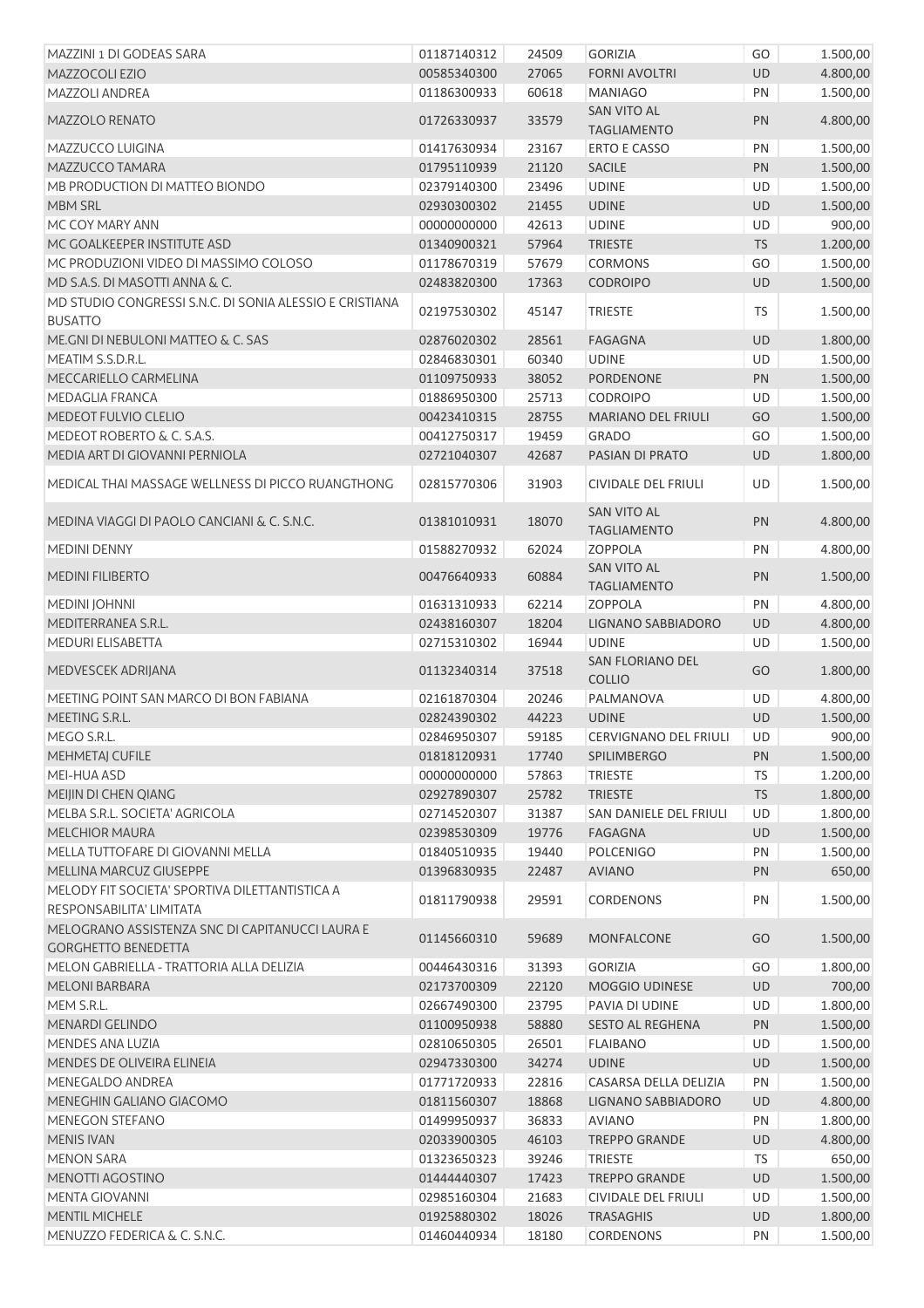| MERAKI DI SALTAREL JESSICA                                           | 02973730308 | 18103 | LESTIZZA                                    | <b>UD</b> | 1.500,00 |
|----------------------------------------------------------------------|-------------|-------|---------------------------------------------|-----------|----------|
| MERICHE S.A.S. DI GRISSA' SHABI & C.                                 | 02298780301 | 23074 | <b>UDINE</b>                                | <b>UD</b> | 1.800,00 |
| <b>MERIDIANUS SRL</b>                                                | 02311800300 | 16814 | LIGNANO SABBIADORO                          | UD        | 4.800,00 |
| <b>MERIGGIOLI VALENTINA</b>                                          | 01327000327 | 39600 | <b>TRIESTE</b>                              | <b>TS</b> | 900,00   |
| <b>MERLINO MARCO</b>                                                 | 02974900306 | 24271 | <b>TAVAGNACCO</b>                           | UD        | 700,00   |
| <b>MERLO ANGELA</b>                                                  | 00000000000 | 36010 | <b>UDINE</b>                                | <b>UD</b> | 900,00   |
| MESAGLIO VITTORINO                                                   | 01689160305 | 18071 | LIGNANO SABBIADORO                          | <b>UD</b> | 900,00   |
| MESAM S.N.C. DI SAMBIN SANDRO & C.                                   | 01585190935 | 23974 | <b>PORDENONE</b>                            | PN        | 1.500,00 |
| <b>MESCHIK AGNES</b>                                                 | 00379080302 | 39004 | <b>TARVISIO</b>                             | UD        | 900,00   |
| MESCHIK KARL & C. - S.A.S.                                           | 01408770301 | 39008 | <b>TARVISIO</b>                             | UD        | 1.800,00 |
|                                                                      |             |       | <b>MALBORGHETTO</b>                         |           |          |
| <b>MESCHNIG CRISTINA</b>                                             | 01737770303 | 18641 | VALBRUNA                                    | UD        | 4.800,00 |
| <b>MESCHNIK MICHELE</b>                                              | 02170870303 | 20445 | <b>TARVISIO</b>                             | UD        | 1.500,00 |
| MESINA MAURO E CARTA MARIA S.S.                                      | 01465900932 | 32857 | <b>TRAMONTI DI SOTTO</b>                    | PN        | 1.800,00 |
| <b>MESTRONI FRANCESCO</b>                                            | 02632560302 | 32047 | CAMPOFORMIDO                                | UD        | 900,00   |
| META DI MERLINI TIZIANA E TALOTTI RENATO S.N.C.                      | 01793450303 | 20256 | PALMANOVA                                   | UD        | 1.500,00 |
| METROPOLE UNO S.R.L.                                                 | 00512050311 | 21163 | <b>GRADO</b>                                | GO        | 4.800,00 |
| MEUBLE' ZENITH S.R.L.                                                | 00313160301 | 31404 | LIGNANO SABBIADORO                          | UD        | 4.800,00 |
| MEV S.A.S. DI MARCO PALLAVICINI E C.                                 | 02637880309 | 18853 | <b>UDINE</b>                                | UD        | 1.500,00 |
| MEZGEC CARLO                                                         | 00000000000 | 29376 | <b>TRIESTE</b>                              | <b>TS</b> | 650,00   |
|                                                                      |             |       |                                             |           |          |
| MEZZALUNA RESTAURANT - SOCIETA' A RESPONSABILITA'<br><b>LIMITATA</b> | 01245130321 | 28363 | <b>TRIESTE</b>                              | TS        | 1.800,00 |
| MEZZARI ALESSANDRO                                                   | 01168660320 | 26267 | <b>TRIESTE</b>                              | <b>TS</b> | 700,00   |
| <b>MEZZETTI FEDERICA</b>                                             | 01216150324 | 26520 | <b>TRIESTE</b>                              | <b>TS</b> | 1.800,00 |
| MG DI DESIDERATO MASSIMILIANO                                        | 01698100938 | 25361 | <b>PORDENONE</b>                            | PN        | 1.500,00 |
|                                                                      |             |       |                                             |           |          |
| MG DI LAURIOLA GIOVANNI & C. S.N.C.                                  | 02585360304 | 17804 | <b>FIUMICELLO VILLA</b><br><b>VICENTINA</b> | UD        | 1.500,00 |
| MG HALITE DI DORIGO SILVIA                                           | 01849510936 | 29953 | <b>SACILE</b>                               | PN        | 1.500,00 |
| MG-SOCIETA' IN ACCOMANDITA SEMPLICE DI PORTUESE                      |             |       |                                             |           |          |
| <b>GIOVANNA &amp; C.</b>                                             | 01166580322 | 17708 | <b>TRIESTE</b>                              | <b>TS</b> | 1.500,00 |
| MI & TI SNC DI SABINA GERMANI E TJASA TRAMPUS                        | 01316890324 | 18769 | <b>TRIESTE</b>                              | TS        | 1.500,00 |
| MI LIBERTAD S.R.L. SEMPLIFICATA                                      | 02917660306 | 23475 | <b>UDINE</b>                                | UD        | 1.800,00 |
| MIA GROUP S.R.L.                                                     | 02980580308 | 37630 | <b>TAVAGNACCO</b>                           | UD        | 1.500,00 |
| MIA WORD DI MARCO FERUGLIO                                           | 02750410306 | 19094 | <b>MARTIGNACCO</b>                          | UD        | 4.800,00 |
| MIAMI DI MERSINAJ SILVANA                                            | 01726010935 | 21590 | MONTEREALE VALCELLINA                       | PN        | 1.800,00 |
| MIAN GIOVANNA                                                        | 01885790939 | 60235 | <b>MEDUNO</b>                               | PN        | 900,00   |
| MIAN MARTINA                                                         | 02433380306 | 39363 | PORPETTO                                    | <b>UD</b> | 1.800,00 |
|                                                                      |             |       |                                             |           |          |
| <b>MIANI DANIELE</b>                                                 | 02036290308 | 28557 | <b>BUIA</b>                                 | UD        | 1.500,00 |
| MIASANTOLA SNC DI MARASSI MICHELA & C.                               | 01207950328 | 19177 | <b>MUGGIA</b>                               | <b>TS</b> | 1.800,00 |
| MICCO LUCIA                                                          | 01866600933 | 17395 | <b>PORDENONE</b>                            | PN        | 1.500,00 |
| MICCO'S SNC DI MICCO GUGLIELMO E MICCO LUCIA                         | 01834620930 | 17624 | PORDENONE                                   | PN        | 1.500,00 |
| MIC-ELI BAR & C. SNC DI SACILOTTO ELISABETTA                         | 01842940932 | 21623 | CANEVA                                      | PN        | 1.500,00 |
| MICHELA ESTETICA DI ZANCANARO MICHELA                                | 02533310302 | 23417 | <b>POVOLETTO</b>                            | UD        | 1.500,00 |
| MICHELATSCH IMMOBILIARE SRL                                          | 02827860301 | 32094 | LIGNANO SABBIADORO                          | UD        | 4.800,00 |
| MICHELAZZI ETTORE                                                    | 01337850323 | 45600 | <b>TRIESTE</b>                              | <b>TS</b> | 1.500,00 |
| MICHELUTTI ORTENSIA                                                  | 01330690304 | 41009 | SAN VITO DI FAGAGNA                         | UD        | 1.800,00 |
| MICHIELON MATTEO                                                     | 02612550307 | 25657 | <b>TRASAGHIS</b>                            | UD        | 1.500,00 |
| MICKEY BAR DI ZAGAROLI MICHELA                                       | 01149190314 | 27507 | <b>GORIZIA</b>                              | GO        | 1.500,00 |
| MICKEY MOUSE DI GRUDEN ILIJAN                                        | 01279130320 | 36935 | DUINO-AURISINA                              | <b>TS</b> | 1.800,00 |
| MICLAUSIG GUALTIERO                                                  | 00480530310 | 33081 | <b>VILLESSE</b>                             | GO        | 700,00   |
| MICROBUSINESS S.R.L.                                                 | 02756940306 | 32740 | <b>UDINE</b>                                | <b>UD</b> | 4.800,00 |
| MIDA S.R.L.                                                          | 01205100314 | 35594 | <b>MARIANO DEL FRIULI</b>                   | GO        | 900,00   |
| MIDNIGHT S.N.C. DI FANTINEL GIANLUCA, BUSCAGLIA CARLA                |             |       |                                             |           |          |
| ALESSANDRA E CALLIGARIS MASSIMILIANO                                 | 01166890325 | 17050 | <b>TRIESTE</b>                              | TS        | 1.500,00 |
| MIDOLINI MASSIMO                                                     | 02216270302 | 37575 | <b>UDINE</b>                                | UD        | 700,00   |
| MIELE S.N.C. DI CANTIN ELENA E MILENA                                | 02820120307 | 39478 | <b>TAVAGNACCO</b>                           | UD        | 1.500,00 |
| MIGA HOTELS S.R.L.                                                   | 02978920300 | 34512 | <b>CERVIGNANO DEL FRIULI</b>                | UD        | 4.800,00 |
| MIGLIETTA VITO                                                       | 02215460300 | 23598 | <b>TARVISIO</b>                             | UD        | 4.800,00 |
| MIGLIO o S.R.L.                                                      | 01145670319 | 27349 | <b>GRADO</b>                                | GO        | 1.800,00 |
| MIGLIORE CINZIA                                                      | 02532990302 | 19983 | <b>UDINE</b>                                | UD        | 1.500,00 |
| MIGLIORE ROSALBA                                                     | 01155440314 | 32823 | <b>GRADO</b>                                | GO        | 1.800,00 |
| MIGOTTO CARLO BRUNO                                                  | 00004110938 | 38314 | PORDENONE                                   | PN        | 1.800,00 |
| MIHICH PAOLO                                                         | 00892840323 | 32119 | <b>TRIESTE</b>                              | TS        | 700,00   |
|                                                                      |             |       |                                             |           |          |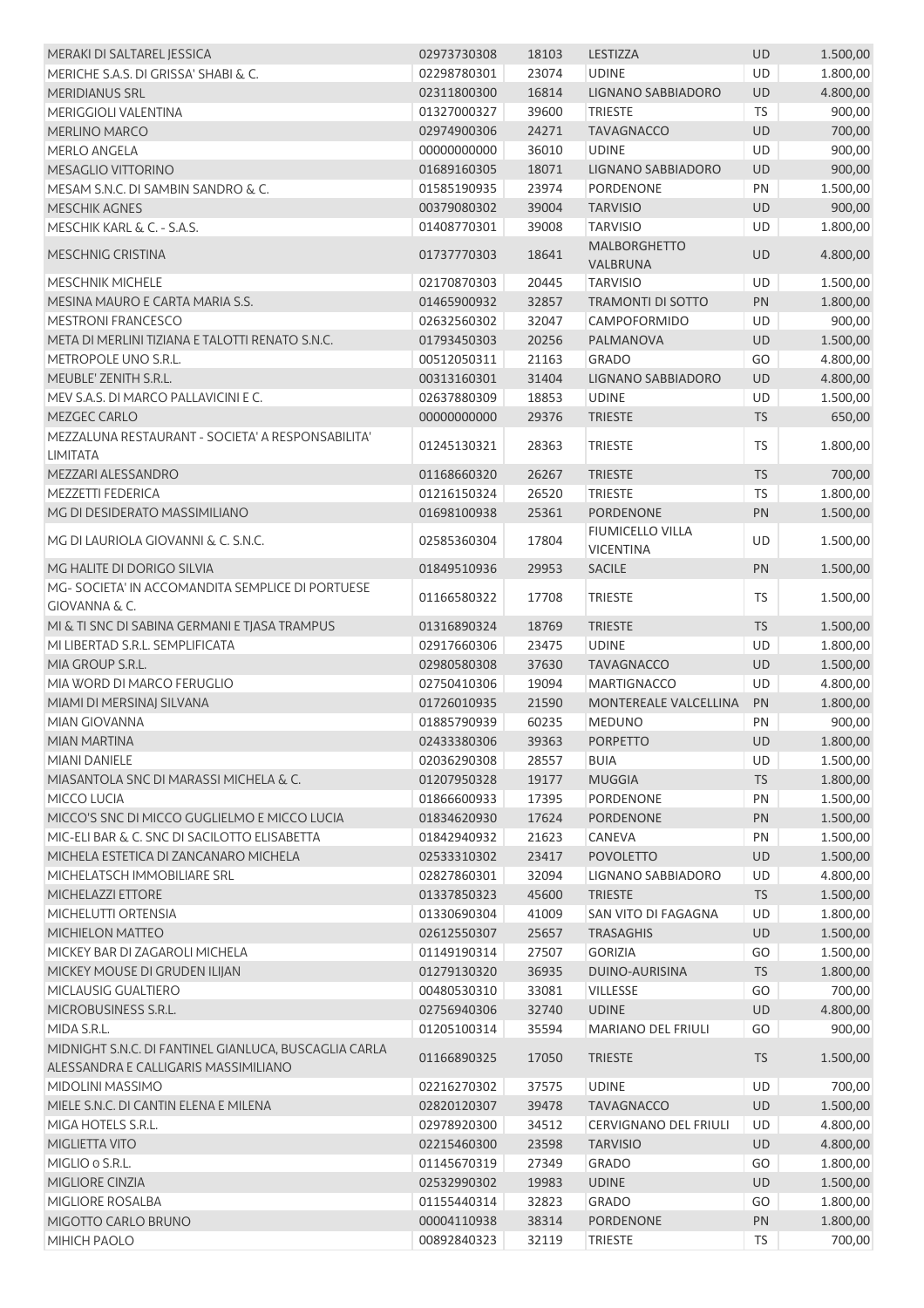| MIL PASOS ASSOCIAZIONE SPORTIVA DILETTANISTICA                                     | 00000000000 | 61508 | <b>SAN QUIRINO</b>         | PN        | 1.200,00 |
|------------------------------------------------------------------------------------|-------------|-------|----------------------------|-----------|----------|
| MILAN E SCHIFF S.N.C. DI MILAN SABRINA E SCHIFF LUIGI                              | 02768950301 | 25035 | <b>PORPETTO</b>            | UD        | 1.800,00 |
| <b>MILANESE MARCO</b>                                                              | 02725340307 | 30804 | REMANZACCO                 | UD        | 650,00   |
| MILIAVAZ ROBERTO                                                                   | 01154960312 | 35670 | <b>MONFALCONE</b>          | GO        | 1.800,00 |
| MILIC SOCIETA' AGRICOLA SEMPLICE                                                   | 01315940328 | 23738 | SGONICO                    | <b>TS</b> | 1.800,00 |
| MILIO ANDREA                                                                       | 00000000000 | 59587 | <b>TRIESTE</b>             | <b>TS</b> | 900,00   |
| MILLO ANDREA                                                                       | 01297090324 | 23441 | <b>MUGGIA</b>              | <b>TS</b> | 700,00   |
| MILOCCO GIULIA                                                                     | 01176100319 | 38198 | <b>GORIZIA</b>             | GO        | 900,00   |
| MILOCCO SIMONE                                                                     | 02841190305 | 32557 | PRADAMANO                  | UD        | 1.800,00 |
| MILOKANOVIC DENIS                                                                  | 01175560323 | 61415 | <b>TRIESTE</b>             | <b>TS</b> | 1.800,00 |
| <b>MILOS MARCO</b>                                                                 | 01191620259 | 17321 | <b>TRIESTE</b>             | <b>TS</b> | 1.800,00 |
| MIMI' ROOMS & STUDIOS                                                              | 00000000000 | 17157 | <b>TRIESTE</b>             | TS        | 900,00   |
| MIMI' SOCIETA' A RESPONSABILITA' LIMITATA SEMPLIFICATA                             | 02939500308 | 20508 | <b>UDINE</b>               | UD        | 1.500,00 |
| MINATEL ELISA                                                                      | 01880090939 | 32313 | AZZANO DECIMO              | PN        | 1.500,00 |
| <b>MINEN GIORGIA</b>                                                               | 01255240325 | 20407 | <b>TRIESTE</b>             | <b>TS</b> | 650,00   |
| MINGOT EST - S.R.L.                                                                | 00836740324 | 33374 | SAN DORLIGO DELLA<br>VALLE | <b>TS</b> | 900,00   |
| MINI - SOCIETA' A RESPONSABILITA' LIMITATA                                         | 01239890328 | 20204 | <b>TRIESTE</b>             | <b>TS</b> | 1.800,00 |
| <b>MINI ALIDA</b>                                                                  | 02958200301 | 31929 | <b>UDINE</b>               | <b>UD</b> | 1.500,00 |
| MINI BUS D TRAVEL DI BALLABEN DIEGO                                                | 01148570318 | 24499 | <b>MARIANO DEL FRIULI</b>  | GO        | 700,00   |
| MINI GENNARO                                                                       | 00793660325 | 32118 | <b>MUGGIA</b>              | TS        | 700,00   |
| MINI PUB 2 DI FEDERICI MASSIMO                                                     | 00979220324 | 38503 | <b>TRIESTE</b>             | TS        | 1.800,00 |
| MINI S.A.S. DI ILARIA MINI & C.                                                    | 02122630300 | 34542 | <b>UDINE</b>               | UD        | 1.500,00 |
| MINIATI CHIARA                                                                     | 01054280316 | 23112 | <b>MONFALCONE</b>          | GO        | 1.500,00 |
| MINIMARKET BAR BALU' S.N.C. DI BARBARA ABBONDANZA E                                |             |       |                            |           |          |
| <b>ALESSIO STIPANCICH</b>                                                          | 01300420328 | 18116 | <b>TRIESTE</b>             | <b>TS</b> | 1.500,00 |
| MINIMAX SRL - UNIPERSONALE                                                         | 01048740326 | 27847 | <b>MONFALCONE</b>          | GO        | 1.800,00 |
| MINISINI GRAZIANO                                                                  | 00458600319 | 35979 | DOLEGNA DEL COLLIO         | GO        | 1.800,00 |
| MINISINI S.A.S. DI MINISINI MARIO & C.                                             | 01819230309 | 19306 | <b>MAJANO</b>              | UD        | 4.800,00 |
| MINOTTO NICOLA                                                                     | 02850390309 | 27828 | <b>TRICESIMO</b>           | UD        | 1.800,00 |
| MIO ANGELO                                                                         | 01645910934 | 29534 | PRAVISDOMINI               | PN        | 900,00   |
| <b>MION LORIS FRANK</b>                                                            | 01368940936 | 22889 | <b>MANIAGO</b>             | PN        | 1.500,00 |
| MION STEFANO - BARMAN                                                              | 01839920939 | 31240 | PORDENONE                  | PN        | 1.500,00 |
| MIORIN CRISTIAN                                                                    | 04396470272 | 60244 | LATISANA                   | UD        | 1.500,00 |
| <b>MIOTTI STEFANO</b>                                                              | 02881350306 | 26077 | CASSACCO                   | UD        | 700,00   |
| MIR DI SVIONTKOVSKA INNA                                                           | 02889110306 | 35973 | <b>CIVIDALE DEL FRIULI</b> | UD        | 1.500,00 |
| MIR EXPLORER S.A.S. DI MICHELE PONTRANDOLFO & C.                                   | 01776370932 | 39277 | <b>PORDENONE</b>           | PN        | 1.500,00 |
| MIRANDA JENNIFER                                                                   | 02841930304 | 37326 | <b>GEMONA DEL FRIULI</b>   | UD        | 1.500,00 |
| MIRARCHI FEDERICO                                                                  | 01225140324 | 31450 | <b>TRIESTE</b>             | <b>TS</b> | 700,00   |
| MIRAVAL SRL                                                                        | 02069840300 | 20232 | <b>UDINE</b>               | UD        | 4.800,00 |
| MIRCOV KRISTINA                                                                    | 02914440306 | 26965 | PASIAN DI PRATO            | UD        | 1.500,00 |
| MIRI SOCIETA' A RESPONSABILITA' LIMITATA SEMPLIFICATA                              | 02743350304 | 29991 | LIGNANO SABBIADORO         | UD        | 4.800,00 |
| MISKY DI MENDOZA LEON GLORIA ENMA & C. S.N.C.                                      | 01144060314 | 39467 | <b>VILLESSE</b>            | GO        | 1.500,00 |
| MISOGANO ANNALISA                                                                  | 01726310939 | 34831 | SACILE                     | PN        | 1.500,00 |
| MISSIONE GELATO DI ZANITTI MARIO                                                   | 02521000303 | 20928 | <b>UDINE</b>               | UD        | 1.500,00 |
| MISSONI MARIA CRISTINA E CIMENTI GIOVANNI S.N.C.                                   | 01431250305 | 34505 | <b>TOLMEZZO</b>            | UD        | 1.500,00 |
| MISTER BLU S.A.S. DI SFILIGOI STEFANO & C.                                         |             |       |                            |           |          |
| MISTER NICE DI STEFAN LILIANA                                                      | 01165760313 | 39975 | <b>GORIZIA</b>             | GO        | 1.500,00 |
|                                                                                    | 02653960308 | 39261 | RIVE D'ARCANO              | UD        | 1.500,00 |
| MITI CAFFE' DI LORENZO FRAGIACOMO<br>MITRI CLAUDIO                                 | 01160900328 | 37340 | <b>TRIESTE</b>             | <b>TS</b> | 1.500,00 |
|                                                                                    | 02528310309 | 31436 | <b>FORNI DI SOPRA</b>      | UD        | 1.500,00 |
| MITTELNET - SOCIETA' IN ACCOMANDITA SEMPLICE DI SERENA<br><b>GIORGINI &amp; C.</b> | 01076920329 | 32200 | <b>TRIESTE</b>             | <b>TS</b> | 4.800,00 |
| MIU LUCIA                                                                          | 02837950308 | 33969 | <b>RIGOLATO</b>            | UD        | 1.500,00 |
| MIVA' S.R.L.                                                                       | 02785860301 | 25240 | <b>VISCO</b>               | UD        | 1.800,00 |
| MIXING DI SIVIERI TOMMASO                                                          | 01783320938 | 35881 | SPILIMBERGO                | PN        | 1.500,00 |
| MIXTEL DI CAPPELLARI SIMONETTA                                                     | 01985320306 | 46784 | <b>MARTIGNACCO</b>         | UD        | 1.500,00 |
| MJ DI SARCINELLI SIRIA                                                             | 01201730312 | 25114 | DUINO-AURISINA             | <b>TS</b> | 1.500,00 |
| M-JOY S.R.L.                                                                       | 02763480304 | 17241 | <b>UDINE</b>               | UD        | 1.500,00 |
| MK STUDIO MOVIMENTO DI MARINA KOVALENKO                                            | 01095130322 | 23288 | <b>TRIESTE</b>             | <b>TS</b> | 1.500,00 |
| ML DI LUPIERI MARIALUISA                                                           | 02981790302 | 29838 | PASIAN DI PRATO            | UD        | 900,00   |
| MLDANZA A.S.D.                                                                     | 01829890936 | 62298 | <b>SACILE</b>              | PN        | 1.200,00 |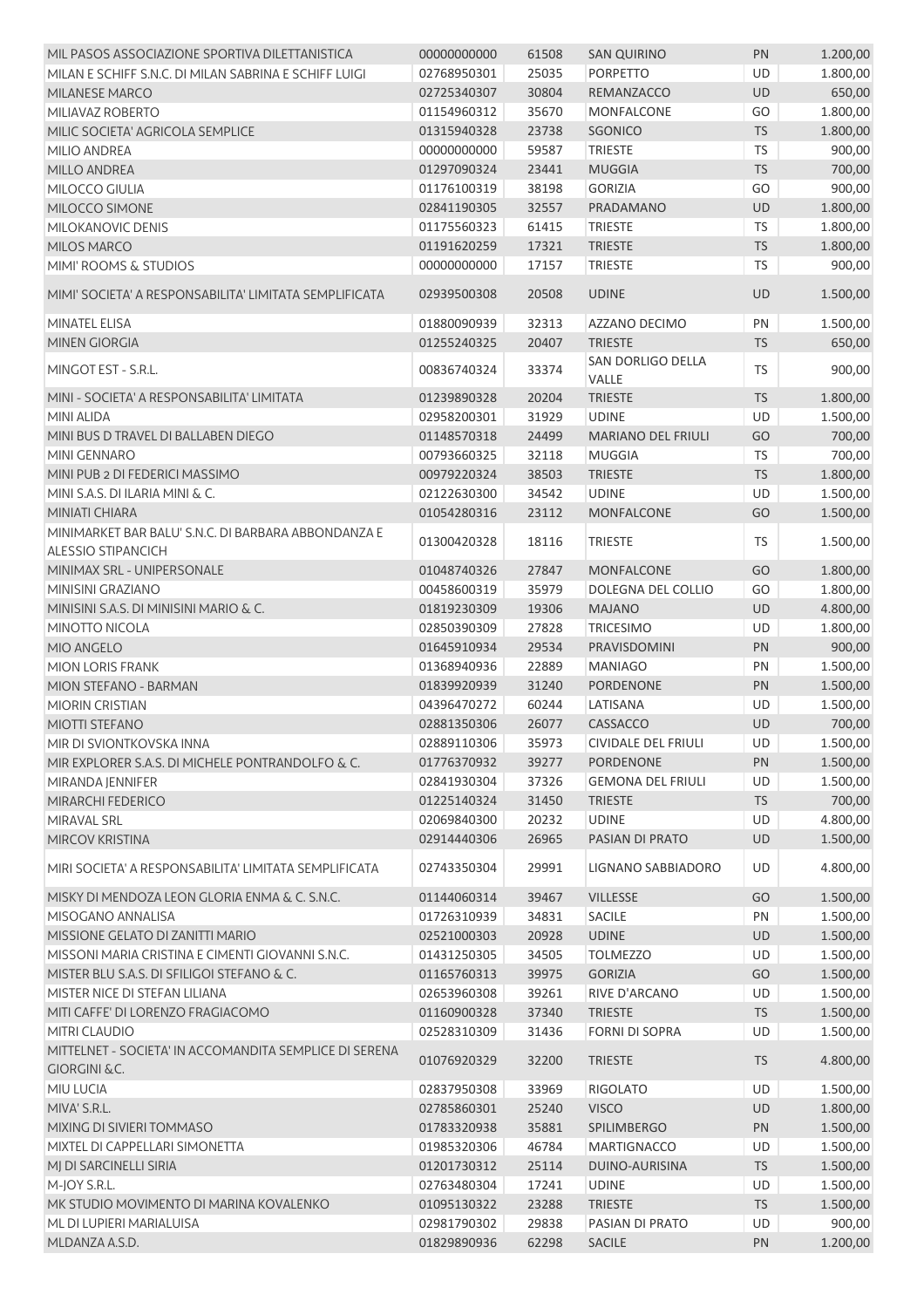| MLIN DI EHRLICH SARA                                                              | 02882920305 | 26850 | <b>TARVISIO</b>            | UD        | 900,00   |
|-----------------------------------------------------------------------------------|-------------|-------|----------------------------|-----------|----------|
| MM14 AL CAMPANILE DI ARROYO RIZZO MARIA MARCELA                                   | 10554870963 | 17681 | <b>BUDOIA</b>              | PN        | 1.500,00 |
| MMA GRAPPLING E SPORT DA COMBATTIMENTO A.S.D.                                     | 01150570313 | 62363 | <b>GORIZIA</b>             | GO        | 1.200,00 |
| MMD SRL                                                                           | 02765980301 | 22621 | SAN DANIELE DEL FRIULI     | UD        | 1.500,00 |
| MO&MA VIAGGI DI MONICA BONELLI                                                    | 01183490315 | 17888 | <b>CORMONS</b>             | GO        | 4.800,00 |
| MO.VI.L. S.N.C. DI VIOTTO TULLIO & C.                                             | 02744690302 | 21311 | LATISANA                   | <b>UD</b> | 1.500,00 |
| MOCA S.N.C. DI BERTOLO SABRINA E MONICA                                           | 01544920935 | 21056 | <b>FIUME VENETO</b>        | PN        | 1.500,00 |
| MOCOLO MAURO                                                                      | 00929530327 | 36963 | <b>TRIESTE</b>             | <b>TS</b> | 1.500,00 |
| MODART DI DEVID CONTE                                                             | 02857160309 | 60946 | <b>MARTIGNACCO</b>         | UD        | 1.500,00 |
| MODASHOW.IT DI PAOLA RIZZOTTI & C. S.N.C.                                         | 02231290301 | 58104 | LATISANA                   | <b>UD</b> | 1.500,00 |
| MODERNO - S.R.L.                                                                  | 01180600932 | 18090 | <b>PORDENONE</b>           | PN        | 4.800,00 |
| MODONUTTI SANDRO                                                                  | 01797380308 | 27208 | <b>MOIMACCO</b>            | UD        | 700,00   |
| MODONUTTO LEONARDO                                                                | 02770020309 | 36626 | PASIAN DI PRATO            | UD        | 1.500,00 |
| MODULOR S.N.C. DI CODUTTI FABRIZIO E ADAM THIERRY                                 | 01256430305 | 28297 | <b>UDINE</b>               | UD        | 1.500,00 |
| MOKAMBO S.R.L.                                                                    | 01633380934 | 25880 | <b>PORCIA</b>              | PN        | 1.500,00 |
| <b>MOLARONI AURELIO</b>                                                           | 00283060937 | 33718 | <b>PORDENONE</b>           | PN        | 1.500,00 |
| MOLFETTA FRANCESCO                                                                | 01277200323 | 18058 | <b>TRIESTE</b>             | TS        | 700,00   |
| MOLINA ROBERTO                                                                    | 00915790323 | 22646 | <b>TRIESTE</b>             | <b>TS</b> | 700,00   |
| MOLINARI ALDO                                                                     | 00392670303 | 26369 | <b>TOLMEZZO</b>            | UD        | 700,00   |
| <b>MOLINARO MARIO</b>                                                             | 01356240307 | 26807 | <b>BUIA</b>                | UD        | 1.800,00 |
| MOLO S.R.L.                                                                       | 00845280320 | 26048 | <b>TRIESTE</b>             | TS        | 1.800,00 |
| MOMIZ S.R.L.                                                                      | 02721250302 | 29099 | <b>LIGNANO SABBIADORO</b>  | UD        | 1.800,00 |
| MON PETIT CAFE' DI CONSTANTIN MARIA                                               | 01832280935 | 26739 | AZZANO DECIMO              | PN        | 1.500,00 |
| <b>MONAI DEBORA</b>                                                               | 02295600304 | 18611 | <b>AMARO</b>               | <b>UD</b> | 1.500,00 |
| MONAI MARIA ELENA                                                                 | 00000000000 | 34449 | <b>RIVIGNANO TEOR</b>      | UD        | 900,00   |
| <b>MONARO LAURA</b>                                                               | 00000000000 | 40421 | <b>TRIESTE</b>             | <b>TS</b> | 650,00   |
| MONCOLANO DI ZENO DI PRETORO E C. - SOCIETA' IN<br><b>ACCOMANDITA SEMPLICE</b>    | 00711410324 | 39382 | <b>TRIESTE</b>             | <b>TS</b> | 900,00   |
| MONDO DELLA PIZZA DI ABBOUD MOHAMAD                                               | 01340990322 | 27449 | <b>TRIESTE</b>             | <b>TS</b> | 1.800,00 |
| MONDO PIZZA DI DOGANI BLEDAR                                                      | 02205560309 | 31443 | <b>UDINE</b>               | UD        | 1.800,00 |
| MONDOLO GIORGIO                                                                   | 02783960301 | 24779 | <b>TARCENTO</b>            | <b>UD</b> | 1.800,00 |
| MONEGO ELIANA                                                                     | 02792590305 | 42195 | PAULARO                    | UD        | 1.800,00 |
| <b>MONI ANNA</b>                                                                  | 01697330932 | 32396 | AZZANO DECIMO              | PN        | 1.500,00 |
| MONSELLATO TOSCA                                                                  | 00971870324 | 35441 | <b>MUGGIA</b>              | TS        | 1.800,00 |
| <b>MONT</b>                                                                       | 02819900305 | 41765 | <b>UDINE</b>               | <b>UD</b> | 1.500,00 |
| MONT'ALBANO SOCIETÀ AGRICOLA SEMPLICE IN FORMA<br>ABBREVIATA MONT'ALBANO S.AGR.S. | 02459210304 | 19217 | <b>POVOLETTO</b>           | UD        | 900,00   |
| MONTAGNA S.N.C. DI MARISA MONTAGNA & C.                                           | 00945980324 | 36729 | <b>TRIESTE</b>             | <b>TS</b> | 4.800,00 |
| MONTAGNESE SERGIO & C. S.N.C.                                                     | 01950270304 | 31270 | CASSACCO                   | UD        | 1.800,00 |
| MONTALTO ALESSANDRO                                                               | 02990290302 | 61052 | <b>CIVIDALE DEL FRIULI</b> | <b>UD</b> | 1.800,00 |
| <b>MONTANAR VINICIO</b>                                                           | 00333860310 | 33930 | <b>VILLESSE</b>            | GO        | 1.800,00 |
| MONTEDORO S.R.L.                                                                  | 01171790320 | 41963 | <b>MUGGIA</b>              | <b>TS</b> | 4.800,00 |
| MONTEREALE - S.A.S. - DI MARZINOTTO LUCIANO & C.                                  | 00210620936 | 22493 | PORDENONE                  | PN        | 4.800,00 |
| <b>MONTI WALTER</b>                                                               | 00484580931 | 31468 | PORDENONE                  | PN        | 1.500,00 |
| MONTIBELER DAJANA                                                                 | 02984350302 | 36006 | LIGNANO SABBIADORO         | UD        | 4.800,00 |
| MOOG DI ENZO DI GIUSTO                                                            | 02894330303 | 18794 | <b>UDINE</b>               | <b>UD</b> | 1.500,00 |
| <b>MOONDAYS SRLS</b>                                                              | 01327510325 | 57860 | <b>TRIESTE</b>             | <b>TS</b> | 1.500,00 |
| MORANDINI ERMINIO E MORANDINI CARMELO                                             | 00653890301 | 32432 | <b>BERTIOLO</b>            | <b>UD</b> | 1.800,00 |
| MORANDINI IDA                                                                     | 01625860307 | 32450 | <b>ATTIMIS</b>             | <b>UD</b> | 900,00   |
| MORANDINI PAOLA E C. S.A.S.                                                       | 01086620315 | 18178 | <b>GRADO</b>               | GO        | 1.500,00 |
| MORANDINI SERENA                                                                  | 02925740306 | 32943 | <b>POVOLETTO</b>           | UD        | 650,00   |
| <b>MORASSI STEFANO</b>                                                            | 02759000306 | 31099 | <b>UDINE</b>               | <b>UD</b> | 700,00   |
| MORASSUTTO ENZO                                                                   | 01714570304 | 23875 | <b>BERTIOLO</b>            | UD        | 1.500,00 |
| MORATTO DAVIDE                                                                    | 01112590326 | 34331 | <b>TRIESTE</b>             | <b>TS</b> | 700,00   |
| MORATTO EDI                                                                       | 01334300322 | 33056 | SAN DORLIGO DELLA<br>VALLE | TS        | 1.800,00 |
| <b>MORATTO JESSICA</b>                                                            | 02926790300 | 21021 | <b>TRIVIGNANO UDINESE</b>  | <b>UD</b> | 1.500,00 |
| MORBIN SAS DI MARTINI SILVIA                                                      | 01301260327 | 21758 | <b>TRIESTE</b>             | <b>TS</b> | 900,00   |
| MORCIANO ALESSANDRO                                                               | 01765450935 | 19921 | <b>CORDENONS</b>           | PN        | 1.500,00 |
| <b>MOREALE GIOVANNI</b>                                                           | 01667160301 | 57830 | SAN PIETRO AL NATISONE     | UD        | 1.500,00 |
| MOREALE SRLS UNIPERSONALE                                                         | 02947890303 | 42498 | <b>UDINE</b>               | UD        | 1.800,00 |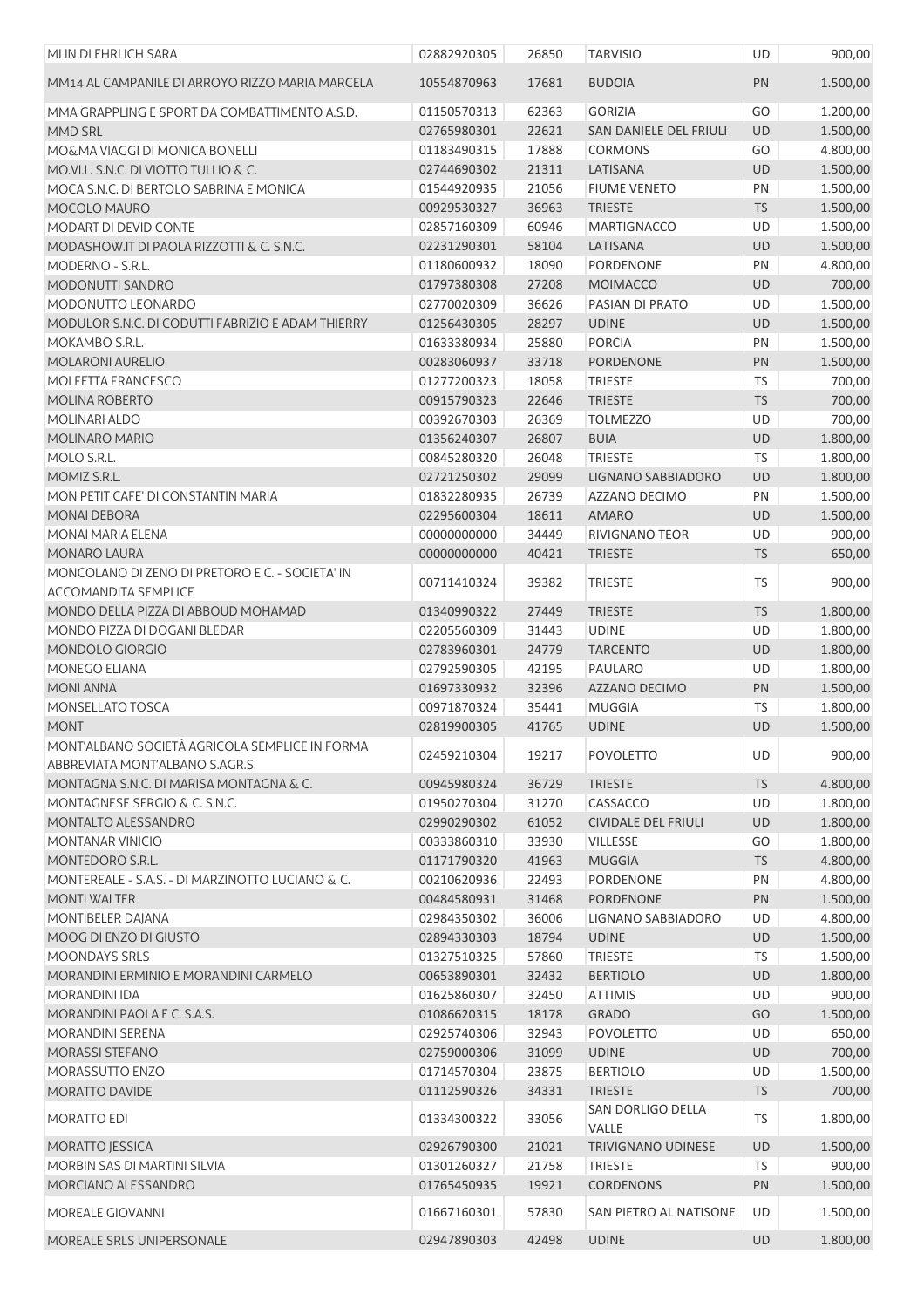| MORELLO ARNALDO GIUSEPPE                                                    | 00053140935 | 40247 | CASARSA DELLA DELIZIA                    | PN        | 4.800,00 |
|-----------------------------------------------------------------------------|-------------|-------|------------------------------------------|-----------|----------|
| MORENO SANAME'NOEL                                                          | 01184860318 | 41824 | <b>MONFALCONE</b>                        | GO        | 1.500,00 |
| MORET CARMEN                                                                | 01044370938 | 38248 | PORDENONE                                | PN        | 1.500,00 |
| <b>MORETTI DANIELA</b>                                                      | 02007570308 | 33692 | SEDEGLIANO                               | <b>UD</b> | 1.500,00 |
| <b>MORETTI ELISA</b>                                                        | 02270940568 | 37226 | <b>TRIESTE</b>                           | <b>TS</b> | 650,00   |
| MORETTI MASSIMO                                                             | 02860040308 | 39151 | PALMANOVA                                | <b>UD</b> | 700,00   |
| <b>MORETTI SERGIO</b>                                                       | 02857670307 | 27132 | REANA DEL ROIALE                         | UD        | 1.500,00 |
| MORETTIN BRUNO                                                              | 02176770309 | 27502 | LIGNANO SABBIADORO                       | UD        | 1.800,00 |
| MORGAN S.A.S. DI LUCA MORGAN & C.                                           | 01042770329 | 19673 | <b>TRIESTE</b>                           | TS        | 1.800,00 |
| <b>MORICO MARIO</b>                                                         | 02813100308 | 38035 | <b>UDINE</b>                             | UD        | 1.500,00 |
| <b>MORO CHRISTIAN</b>                                                       | 01455650935 | 37568 | <b>FIUME VENETO</b>                      | PN        | 1.500,00 |
| <b>MORO DI MORO GIUSEPPE</b>                                                | 01885520930 | 58237 | <b>SAN VITO AL</b><br><b>TAGLIAMENTO</b> | PN        | 1.500,00 |
| <b>MORO ELEONORA</b>                                                        | 02886730304 | 34050 | <b>UDINE</b>                             | UD        | 1.500,00 |
| <b>MORO IRMA</b>                                                            | 01660450303 | 35384 | <b>SUTRIO</b>                            | UD        | 1.500,00 |
| <b>MORO ISABELLA</b>                                                        | 02410690305 | 19785 | <b>UDINE</b>                             | UD        | 1.500,00 |
| <b>MORO PATRIZIA</b>                                                        | 01753010303 | 30056 | <b>NIMIS</b>                             | UD        | 1.500,00 |
| <b>MOROCUTTI PIERINO</b>                                                    | 00369290309 | 25983 | <b>TREPPO LIGOSULLO</b>                  | UD        | 1.800,00 |
| MOROLDO ANTONIO                                                             | 02385470303 | 31518 | <b>UDINE</b>                             | UD        | 1.500,00 |
| MOROLDO SABINA                                                              | 02940080308 | 29618 | <b>MALBORGHETTO</b><br>VALBRUNA          | UD        | 900,00   |
| MORSANUTTO GIULIANA                                                         | 02924230309 | 35107 | <b>CODROIPO</b>                          | UD        | 650,00   |
| <b>MORSUT LUCA</b>                                                          | 01757770308 | 24052 | <b>RUDA</b>                              | UD        | 1.800,00 |
|                                                                             |             |       | PINZANO AL                               |           |          |
| <b>MORUZZI PAOLO</b>                                                        | 01617040934 | 27170 | <b>TAGLIAMENTO</b>                       | PN        | 1.500,00 |
| MOSCOVITA FABIO                                                             | 01144130323 | 59368 | <b>TRIESTE</b>                           | <b>TS</b> | 700,00   |
| MOSETTI ENRICO                                                              | 01162730319 | 27041 | <b>GORIZIA</b>                           | GO        | 650,00   |
| MOSOLO RENATA                                                               | 01973330309 | 32376 | <b>FAEDIS</b>                            | UD        | 1.800,00 |
| <b>MOSOLO RINA</b>                                                          | 00619550304 | 39718 | <b>PREPOTTO</b>                          | <b>UD</b> | 900,00   |
| MOSTRI113 DI ROBERTA CIBEU                                                  | 01258530326 | 19196 | <b>TRIESTE</b>                           | TS        | 900,00   |
| MOTO CLUB CARNICO TONY CRAIGHERO ASSOCIAZIONE                               |             |       |                                          |           |          |
| SPORTIVA DILETTANTISTICA                                                    | 01777940303 | 61548 | <b>TOLMEZZO</b>                          | UD        | 1.200,00 |
| MOTO CLUB CARSO                                                             | 00476730312 | 61755 | <b>FOGLIANO REDIPUGLIA</b>               | GO        | 1.200,00 |
| MOTO CLUB CENTAURI BASSA FRIULANA ASSOCIAZIONE                              |             |       |                                          |           |          |
| SPORTIVA DILETTANTISTICA                                                    | 00000000000 | 61306 | <b>CERVIGNANO DEL FRIULI</b>             | <b>UD</b> | 1.200,00 |
| MOTO CLUB HARD TRACKS VARIANO ASD                                           | 02767610302 | 62146 | <b>BASILIANO</b>                         | UD        | 1.200,00 |
| MOTO CLUB PIT STOP ROVEREDO IN P.                                           | 01382630935 | 61695 | ROVEREDO IN PIANO                        | PN        | 1.200,00 |
| MOTO CLUB ROMANS ASD                                                        | 00180990319 | 61676 | ROMANS D'ISONZO                          | GO        | 1.200,00 |
| MOTO CLUB TRIESTE ASD                                                       | 00839390325 | 61300 | <b>TRIESTE</b>                           | <b>TS</b> | 1.200,00 |
| MOTOCLUB CANEVA ASSOCIAZIONE SPORTIVA<br>DILETTANTISTICA                    | 01586670935 | 23182 | CANEVA                                   | PN        | 1.500,00 |
| MOTOCLUB CHEIDALDESMO '07 JOANNIS                                           | 02849160300 | 61590 | <b>UDINE</b>                             | UD        | 1.200,00 |
| MOTOCLUB MORENA ASD                                                         | 00528060304 | 61754 | <b>UDINE</b>                             | UD        | 1.200,00 |
| MOTOCLUB SABBIADORO ASSOCIAZIONE SPORTIVA                                   | 01908430307 | 61719 | <b>LIGNANO SABBIADORO</b>                | UD        | 1.200,00 |
| <b>DILETTANTISTICA</b>                                                      |             |       |                                          |           |          |
| MOTOSTAFFETTA SACILESE A.S.D.                                               | 01795790938 | 62085 | <b>SACILE</b>                            | PN        | 1.200,00 |
| MOTTOLA ROBERTA                                                             | 01164720326 | 16925 | <b>TRIESTE</b>                           | <b>TS</b> | 650,00   |
| MOTULTECH RACING SOCIETA' A RESPONSABILITA' LIMITATA<br><b>SEMPLIFICATA</b> | 01749000939 | 58899 | <b>POLCENIGO</b>                         | PN        | 1.500,00 |
| MOVE DI EVA VIDONIS                                                         | 01272200328 | 17590 | <b>TRIESTE</b>                           | <b>TS</b> | 1.500,00 |
| MOVE IT DANCE STUDIO                                                        | 00000000000 | 62043 | <b>SEQUALS</b>                           | PN        | 1.200,00 |
| MOVEVO DI SACCHETTO ADOLFO                                                  | 01870920939 | 39212 | <b>SEQUALS</b>                           | PN        | 700,00   |
| MOVIDA S.R.L.                                                               | 02750150308 | 29775 | PAULARO                                  | UD        | 4.800,00 |
| MOVIETEX DI TESSARI MIKE                                                    | 02912630304 | 58041 | <b>RAVEO</b>                             | UD        | 1.500,00 |
| MOVIN' UP FIT & DANCE STUDIO A.S.D.                                         | 01135280327 | 62382 | <b>TRIESTE</b>                           | <b>TS</b> | 1.200,00 |
| <b>MOZE DARIO</b>                                                           | 01241260320 | 35064 | <b>TRIESTE</b>                           | <b>TS</b> | 700,00   |
| MP AUTONOLEGGIO DI MIRELLA PRIBETIC                                         | 01070920317 | 18407 | RONCHI DEI LEGIONARI                     | GO        | 700,00   |
| MP GESTIONI SOCIETA' A RESPONSABILITA' LIMITATA<br><b>SEMPLIFICATA</b>      | 02834180305 | 25415 | <b>GEMONA DEL FRIULI</b>                 | UD        | 4.800,00 |
| MPOWER S.R.L.                                                               | 02816060301 | 25178 | <b>UDINE</b>                             | <b>UD</b> | 1.800,00 |
| MPRISTORAZIONE DI PENTASSUGLIA MATTEO                                       | 01239650326 | 22179 | <b>TRIESTE</b>                           | <b>TS</b> | 1.800,00 |
| <b>MRAU SARA</b>                                                            | 01047760317 | 22320 | <b>MONFALCONE</b>                        | GO        | 1.500,00 |
| MSA S.R.L. SEMPLIFICATA                                                     | 01187360316 | 24317 | <b>GRADO</b>                             | GO        | 1.800,00 |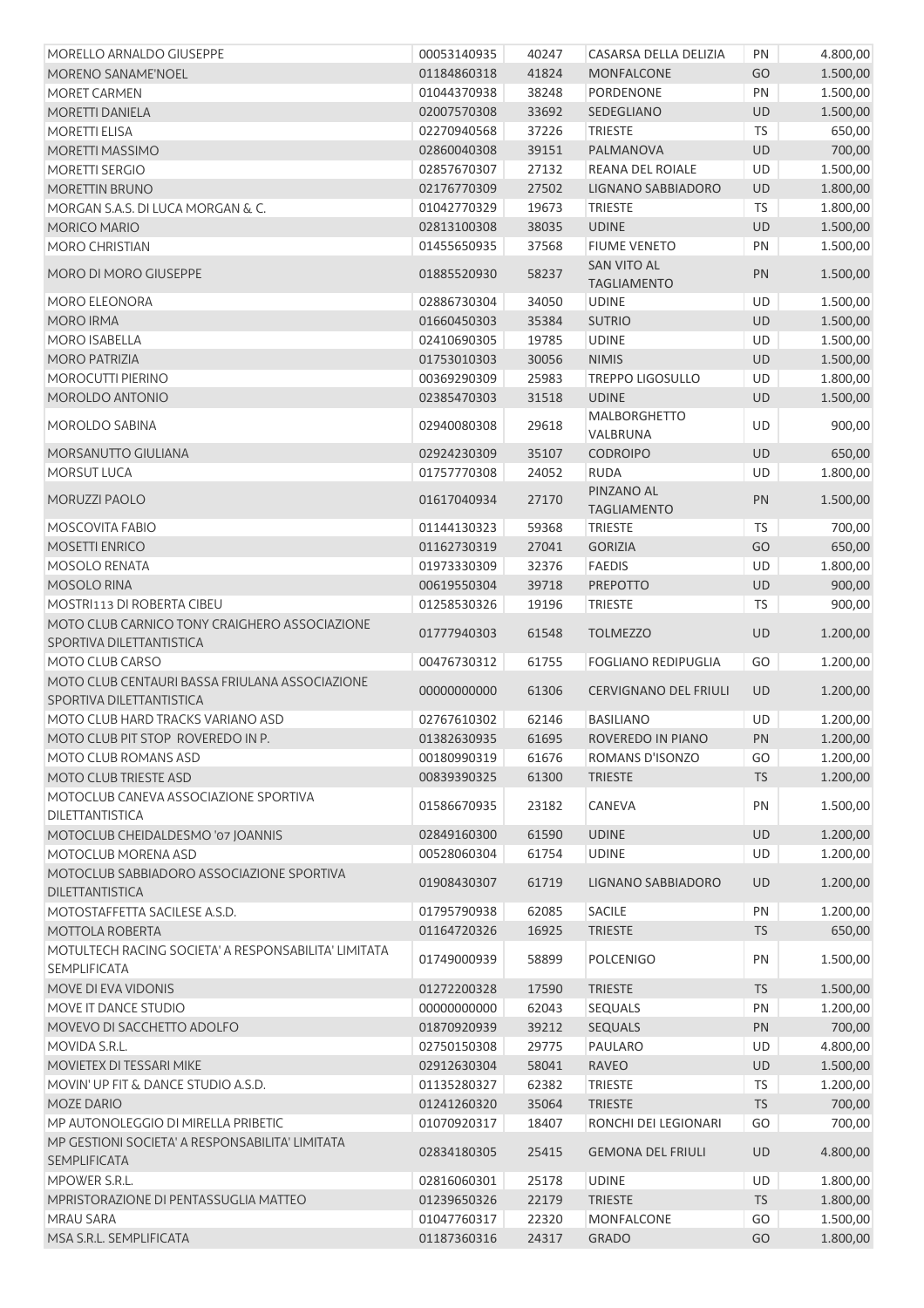| MSP SNC DI PALLARA SERENA E SCREM MARCO                                               | 02746130307                | 58847 | LATISANA                                    | UD        | 1.500,00 |
|---------------------------------------------------------------------------------------|----------------------------|-------|---------------------------------------------|-----------|----------|
| <b>MSPG SRLS</b>                                                                      | 02975330305                | 30679 | <b>CASTIONS DI STRADA</b>                   | <b>UD</b> | 1.500,00 |
| MT IMPORTS S.R.L.                                                                     | 02582960304                | 28368 | MALBORGHETTO                                | UD        | 4.800,00 |
|                                                                                       |                            |       | VALBRUNA                                    |           |          |
| <b>MT RISTORAZIONE</b>                                                                | 02889530305                | 20883 | <b>TAVAGNACCO</b>                           | <b>UD</b> | 1.800,00 |
| MT-VIAGGI DI MUSER TANIA                                                              | 02536490309                | 16697 | <b>TOLMEZZO</b>                             | UD        | 700,00   |
| MUIN MARIA GRAZIA                                                                     | 01307090934                | 23388 | <b>AVIANO</b>                               | PN        | 1.500,00 |
| MULINAR S.N.C. DI CELOTTO MARIA EUGENIA E C.                                          | 02246960302                | 20966 | <b>FAGAGNA</b>                              | UD        | 1.800,00 |
| MULINO FERRANT DI FANT PAOLO                                                          | 01721230306                | 20898 | CASSACCO                                    | UD        | 1.800,00 |
| MULINO STEL DI DENTESANO PAOLO                                                        | 00000000000                | 38371 | <b>MANZANO</b>                              | UD        | 900,00   |
| MULTICULTURE A.C.S.D.                                                                 | 01302480320                | 61302 | <b>TRIESTE</b><br>SAN DORLIGO DELLA         | <b>TS</b> | 1.200,00 |
| MUNAFO' ANDREA                                                                        | 01195430325                | 24641 | VALLE                                       | <b>TS</b> | 700,00   |
| MURARO ORIETTA                                                                        | 02772060303                | 25177 | LIGNANO SABBIADORO                          | UD        | 4.800,00 |
| MURENA DIVING SPORTING CLUB A.S.D.                                                    | 00000000000                | 61573 | <b>TRIESTE</b>                              | TS        | 1.200,00 |
| MUSAEUS - SOCIETA' COOPERATIVA                                                        | 01124960319                | 60219 | <b>GORIZIA</b>                              | GO        | 900,00   |
| MUSCLE FACTORY DI PAOLO TEDESCHI & C. S.N.C.                                          | 00409490315                | 25409 | <b>MONFALCONE</b>                           | GO        | 1.500,00 |
| MUSIC TEAM S.N.C. DI CONTE MARCO & C.                                                 | 01568160301                | 58027 | REMANZACCO                                  | UD        | 1.500,00 |
| <b>MUSICA &amp; SERVIZI S.R.L.S.</b>                                                  | 01180370312                | 20293 | MONFALCONE                                  | GO        | 1.500,00 |
| MUSICA E SERVIZI SOCIETA' COOPERATIVA A R.L. O,<br>BREVEMENTE, MUSICA E SERVIZI SCARL | 01769970938                | 57712 | <b>SAN VITO AL</b><br><b>TAGLIAMENTO</b>    | PN        | 1.500,00 |
| MUSICAE - DISTRETTO CULTURALE DEL PIANOFORTE                                          | 91096900930                | 59719 | <b>BUDOIA</b>                               | PN        | 1.500,00 |
| MUSIZZA NEVIO                                                                         | 00519120307                | 27761 | <b>UDINE</b>                                | <b>UD</b> | 1.500,00 |
| MUSTO ALESSANDRO & C. S.A.S.                                                          | 01854080932                | 30775 | <b>PORDENONE</b>                            | PN        | 4.800,00 |
| <b>MUZZIN ANTONELLA</b>                                                               | 01727940932                | 20640 | MORSANO AL                                  | PN        | 1.500,00 |
|                                                                                       |                            |       | <b>TAGLIAMENTO</b>                          |           |          |
| MV SNC DI MICCICHE' FRANCESCO & C.                                                    | 01805990932                | 36649 | <b>MANIAGO</b>                              | PN        | 1.500,00 |
| MY PERSONAL TRAINER DI GARLATTI MICHAEL                                               | 01823020936                | 57680 | PORDENONE                                   | PN        | 1.200,00 |
| MY VUEIT DI DE PASCALIS ANGELICA                                                      | 02956630301                | 26767 | <b>GEMONA DEL FRIULI</b>                    | UD        | 1.500,00 |
| MY WAY DI GHADIRNIA NAVIR SAMANEH                                                     | 01324330321                | 35981 | <b>TRIESTE</b>                              | <b>TS</b> | 1.800,00 |
| MYLOS CAFE' S.A.S. DI PAPAVASSILIOU DEMETRE & C.                                      | 02335730301                | 21620 | LIGNANO SABBIADORO                          | UD        | 1.500,00 |
| MYSTER S.N.C. DI BERNARDI STEFANO E PLATON VIOREL                                     | 01847390935                | 24390 | SESTO AL REGHENA                            | PN        | 1.800,00 |
| MYSTIC BAR DI MINISINI ANTONIETTA<br>MZ HOTEL SRL                                     | 02691630301<br>01887790937 | 33281 | <b>UDINE</b>                                | UD        | 1.800,00 |
|                                                                                       |                            | 60307 | CANEVA                                      | PN        | 1.800,00 |
| N&B SOCIETA' A RESPONSABILITA' LIMITATA SEMPLIFICATA                                  | 02876860301                | 25603 | <b>GONARS</b>                               | UD        | 1.500,00 |
| N&C S.N.C. DI PACOR NICOLE E FRANCO CHRISTIAN                                         | 01190400315                | 29848 | <b>MONFALCONE</b>                           | GO        | 1.800,00 |
| N. & E. SAS DI MASIERI MARIA ENRICA                                                   | 02773620303                | 26569 | <b>BUIA</b>                                 | UD        | 1.800,00 |
| N. E T. S.R.L.                                                                        | 02479200301                | 40992 | <b>PRECENICCO</b>                           | <b>UD</b> | 1.800,00 |
| N.C.C. AZZY DI AZZANO PAOLO                                                           | 01146280316                | 23224 | <b>MORARO</b>                               | GO        | 700,00   |
| N.C.C. OMAR DI SHERIF HALAWETHOM                                                      | 02665490302                | 34632 | CERVIGNANO DEL FRIULI                       | <b>UD</b> | 700,00   |
| N.E.S.O. DRIVER DI CAPPELLINA SIMONE                                                  | 01582130934                | 19551 | <b>SAN VITO AL</b>                          | PN        | 700,00   |
|                                                                                       |                            |       | <b>TAGLIAMENTO</b>                          |           |          |
| N.E.W. DI SAULLE DIANA & ZAINA CINZIA S.N.C.                                          | 01510520933                | 26066 | ROVEREDO IN PIANO                           | PN        | 1.500,00 |
| N.G.M.G. SOCIETA' A RESPONSABILITA' LIMITATA SEMPLIFICATA                             | 01200880316                | 22400 | <b>GORIZIA</b>                              | GO        | 1.500,00 |
| N.S. SAS DI NATALIIA SOBENNYKOVA & C.                                                 | 03006020303                | 62174 | <b>UDINE</b>                                | <b>UD</b> | 900,00   |
| N.V. S.A.S. DI NICOLA ZARAMELLA & C.                                                  | 01677320937                | 20305 | PORDENONE                                   | PN        | 1.500,00 |
| N2C DI CLAUDIO FAROSICH                                                               | 00984380329                | 25874 | <b>TRIESTE</b>                              | <b>TS</b> | 700,00   |
| <b>NACCI GIANPAOLO</b>                                                                | 02074470309                | 36601 | <b>TAVAGNACCO</b>                           | UD        | 700,00   |
| NACLERIO ALBERTO                                                                      | 01018120301                | 38654 | <b>FIUMICELLO VILLA</b><br><b>VICENTINA</b> | UD        | 900,00   |
| <b>NACLERIO ENRICO</b>                                                                | 02394130302                | 24798 | LIGNANO SABBIADORO                          | UD        | 1.800,00 |
| NADALIG CLAUDIO                                                                       | 01786000305                | 36028 | <b>UDINE</b>                                | UD        | 700,00   |
| NADALUTTI MATTIA                                                                      | 02759560309                | 23975 | <b>UDINE</b>                                | UD        | 1.500,00 |
| NADIA S.A.S. DI ERMANNO BENVENUTO & C.                                                | 01660210301                | 26277 | LIGNANO SABBIADORO                          | <b>UD</b> | 1.500,00 |
| NADWER HOTELS S.R.L.                                                                  | 02761270301                | 32275 | <b>UDINE</b>                                | UD        | 4.800,00 |
| NAGOSUSHI SAS DI XU FENG                                                              | 01209640315                | 57799 | <b>MONFALCONE</b>                           | GO        | 1.800,00 |
| NAIL ATELIER DI LUISE ALESSIA                                                         | 02970180309                | 26102 | <b>TARCENTO</b>                             | UD        | 1.500,00 |
| NAILS BY LISA DI LISA BARONE                                                          | 01318450325                | 17683 | <b>TRIESTE</b>                              | <b>TS</b> | 1.500,00 |
| NAILS DESIGNER DI ZENTILIN CRISTINA                                                   | 02701520302                | 38500 | REANA DEL ROIALE                            | UD        | 1.500,00 |
| NAILS GALLERY DI FOMENKO YULIYA                                                       | 02754800304                | 25060 | <b>CODROIPO</b>                             | UD        | 1.500,00 |
| NAILS SYSTEMS LARYSSA DI IVASHCHENKO LARYSA                                           | 01122670324                | 32465 | <b>TRIESTE</b>                              | <b>TS</b> | 1.500,00 |
| NAIMA S.A.S. DI FRANCO BULLI E DANIELE FEDERICI & C.                                  | 01000230324                | 31548 | <b>TRIESTE</b>                              | <b>TS</b> | 1.500,00 |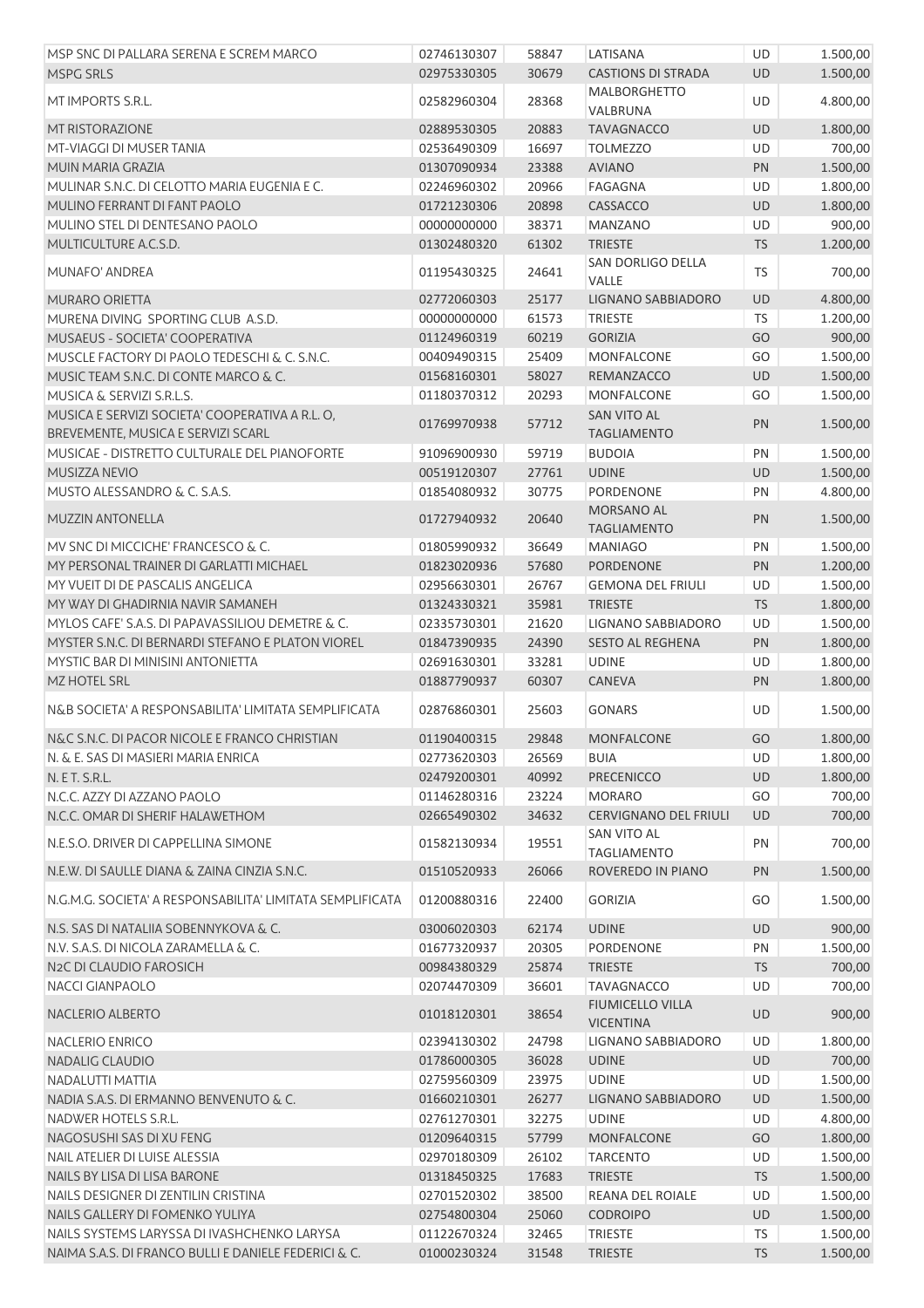| <b>NAIT SIMONE</b>                                        | 01425220306 | 23796 | <b>TOLMEZZO</b>            | UD        | 4.800,00 |
|-----------------------------------------------------------|-------------|-------|----------------------------|-----------|----------|
| NAKA DI TUNIZ NICOLA                                      | 02417270309 | 37443 | <b>MANZANO</b>             | <b>UD</b> | 900,00   |
| <b>NANO ALTIN</b>                                         | 02637810306 | 58843 | <b>UDINE</b>               | UD        | 1.800,00 |
| <b>NANUT ADRIANO</b>                                      | 01140550318 | 30965 | <b>GORIZIA</b>             | GO        | 700,00   |
| <b>NANUT LUCA</b>                                         | 01001910320 | 33593 | <b>TRIESTE</b>             | <b>TS</b> | 1.800,00 |
| NAONIS GYM DI PASINETTI MARCO                             | 01791230939 | 23199 | <b>PORDENONE</b>           | PN        | 1.500,00 |
| NAONIS TRI ASSOCIAZIONE SPORTIVA DILETTANTISTICA          | 01856050933 | 38813 | ROVEREDO IN PIANO          | PN        | 1.500,00 |
| NAONIS VIAGGI S.R.L.                                      | 01321640938 | 38589 | <b>MANIAGO</b>             | PN        | 4.800,00 |
| NAPPING IN TRIESTE SOCIETA' A RESPONSABILITA' LIMITATA    |             |       |                            |           |          |
| <b>SEMPLIFICATA</b>                                       | 01285190326 | 18958 | <b>TRIESTE</b>             | <b>TS</b> | 1.800,00 |
| NARCISO PENSO - SOCIETA' IN ACCOMANDITA SEMPLICE DI       |             |       |                            |           |          |
| LORENZO E ANTONELLO STOPPAR & C.                          | 00087260329 | 31788 | <b>TRIESTE</b>             | <b>TS</b> | 1.500,00 |
| NARDINI CARLO                                             | 02626630301 | 17993 | <b>CODROIPO</b>            | UD        | 1.500,00 |
| <b>NARDINI FEDERICA</b>                                   | 00000000000 | 30776 | <b>TRIESTE</b>             | <b>TS</b> | 650,00   |
| NARDO LORENZA                                             | 01851230936 | 34167 | AZZANO DECIMO              | PN        | 1.500,00 |
|                                                           |             |       | <b>COLLOREDO DI MONTE</b>  |           |          |
| NARDUZZI ROBERTO                                          | 01368380307 | 40414 | <b>ALBANO</b>              | <b>UD</b> | 1.800,00 |
|                                                           |             |       | SAN VITO AL                |           |          |
| NASCIMBEN ELISA                                           | 01706680939 | 36794 | <b>TAGLIAMENTO</b>         | PN        | 1.500,00 |
| NASCINGUERRA CLAUDIO                                      | 01042770311 | 37674 | MONFALCONE                 | GO        | 700,00   |
| NATISONE VIAGGI S.R.L.                                    | 02984140307 | 31358 | <b>CIVIDALE DEL FRIULI</b> | UD        | 4.800,00 |
| NATURA GELATO SNC DI G. SMAILA E M. MORPURGO              | 01260920325 | 18512 | <b>TRIESTE</b>             | <b>TS</b> | 1.500,00 |
| NATURALI STRATEGIE DI BURELLO ANGELICA                    | 02603620309 | 19474 | <b>UDINE</b>               | UD        | 1.500,00 |
| NATURALIAS DI MICHIELI DANIELA                            | 02566460305 | 34600 | <b>UDINE</b>               | UD        | 1.800,00 |
| NATURALMENTE BELLA DI MAGRO MICHELA                       | 02746030309 | 20511 | <b>MARTIGNACCO</b>         | UD        | 1.500,00 |
| NATURAMENTE DI BORCIC LIDIJA                              | 01758190936 | 23988 | <b>FIUME VENETO</b>        | PN        | 1.500,00 |
| NATURASPORT DI SERGIO TOMADINI S.A.S.                     | 02183500301 | 18363 | <b>UDINE</b>               | UD        | 1.500,00 |
| NAUMENKO BRONISLAVA                                       | 02859350304 | 31664 | <b>UDINE</b>               | UD        | 1.800,00 |
| NAUTEC BAR DI MILOVICH MARINO                             | 01088740327 | 19714 | MONFALCONE                 | GO        | 1.500,00 |
| NAUTHOTEL S.A.S. DI LEBAN NADIA                           | 00515540318 | 19539 | <b>GRADO</b>               | GO        | 4.800,00 |
| NAUTILUS FIT S.R.L.                                       | 02891730307 | 41989 | <b>UDINE</b>               | UD        | 1.500,00 |
| NAVAS S.A.S. DI NATALINI PATRIZIA E C.                    | 02166100301 | 22476 | LIGNANO SABBIADORO         | UD        | 4.800,00 |
| <b>NAWAL TAHA</b>                                         | 00000000000 | 60893 | TRIESTE                    | <b>TS</b> | 650,00   |
| NAXOS DI BIGOT MAURO E VENICA ERICA S.N.C.                | 01145600316 | 19966 | <b>CORMONS</b>             | GO        | 1.800,00 |
| NBA S.N.C. DI NEVIO REGENTE C.                            | 01227540323 | 32951 | <b>SGONICO</b>             | <b>TS</b> | 1.500,00 |
| NCC FRIULI DI BRESSAN DAVIDE                              | 01805690938 | 20830 | <b>FIUME VENETO</b>        | PN        | 700,00   |
| NCC L'ALTERNATIVA AL TAXI DI DE ZORZI GIANFRANCO          | 01744380930 | 26792 | <b>SAN QUIRINO</b>         | PN        | 700,00   |
| NEDDA BAR DI RUFFATO NEDDA                                | 02470360302 | 18898 | <b>VARMO</b>               | <b>UD</b> | 1.500,00 |
| <b>NEFAT LUISA</b>                                        | 01101980314 | 36945 | <b>FOGLIANO REDIPUGLIA</b> | GO        | 700,00   |
|                                                           |             |       | <b>SAN VITO AL</b>         |           |          |
| NEFERTITI FILM SRL                                        | 01734090937 | 59721 | <b>TAGLIAMENTO</b>         | PN        | 1.500,00 |
| NEGRETTO ALESSANDRA                                       | 02250900301 | 34714 | <b>RAGOGNA</b>             | UD        | 1.800,00 |
| <b>NEGRU DANIELA</b>                                      | 02908640309 | 59258 | <b>AQUILEIA</b>            | UD        | 1.800,00 |
| NEL CUORE DEL SALE DI ROMANO ANNA                         | 01699890933 | 40259 | <b>FIUME VENETO</b>        | PN        | 1.500,00 |
| NELLA MELISSA                                             | 02916940303 | 16829 | REMANZACCO                 | <b>UD</b> | 1.500,00 |
| NELLY S.N.C. DI ZANETTI FIDENZIO & C.                     | 00270990930 | 27397 | MONTEREALE VALCELLINA      | PN        | 1.800,00 |
| NEPRI ITALIA S.R.L.                                       | 02763890304 | 40514 | <b>RESIUTTA</b>            | UD        | 1.500,00 |
| <b>NERI GIANFRANCO</b>                                    | 00555650308 | 27900 | LIGNANO SABBIADORO         | UD        | 700,00   |
| NERONE DI BUONOCORE ROSSELLA E C. SNC                     | 02962520306 | 23483 | LIGNANO SABBIADORO         | UD        | 1.800,00 |
| NERUDA S.A.S. DI COMENTALE MICHELE & C.                   | 02370850303 | 32835 | <b>UDINE</b>               | UD        | 1.500,00 |
| NETTARE DIVINO DI MATTEO BENET & C. SAS                   | 01031830324 | 16983 | <b>TRIESTE</b>             | <b>TS</b> | 1.500,00 |
| <b>NEVIA D'ODORICO</b>                                    | 02337910307 | 24511 | <b>OVARO</b>               | UD        | 1.800,00 |
| NEW AGE S.N.C. DI MENTIL CATIA E CIANCIOTTA CRISTIAN      | 02345680306 | 18015 | <b>TOLMEZZO</b>            | UD        | 1.500,00 |
|                                                           |             |       |                            |           |          |
| NEW ATHLETIC GYM S.R.L. SOCIETA' SPORTIVA DILETTANTISTICA | 01808340937 | 25041 | CASARSA DELLA DELIZIA      | PN        | 1.500,00 |
| NEW AURA AFFITTACAMERE DI MATEJA MEZGEC                   | 01271700328 | 22127 | <b>TRIESTE</b>             | <b>TS</b> | 900,00   |
| NEW BAR DI MENEGATTI LIVIO                                | 00604640938 | 38944 | <b>PORCIA</b>              | PN        | 1.500,00 |
| NEW BILLES ASSOCIAZIONE SPORTIVA DILETTANTISTICA          | 01701780932 | 33935 | <b>MANIAGO</b>             | PN        | 1.500,00 |
| NEW BLACK PANTHERS A.S.D.                                 | 00551890312 | 62084 | RONCHI DEI LEGIONARI       | GO        | 1.200,00 |
| NEW BOMBER DI CANTARUTTI FRANCESCO E CERVESATO            |             |       |                            |           |          |
| SAMUEL S.N.C.                                             | 02778470308 | 40425 | <b>TALMASSONS</b>          | <b>UD</b> | 1.800,00 |
| NEW CHEOPE S.A.S. DI FORLIN SERGIO & C.                   | 01340260932 | 20765 | <b>FIUME VENETO</b>        | PN        | 1.500,00 |
| NEW FACTORY S.R.L.                                        | 02838040307 | 18895 | <b>UDINE</b>               | UD        | 1.800,00 |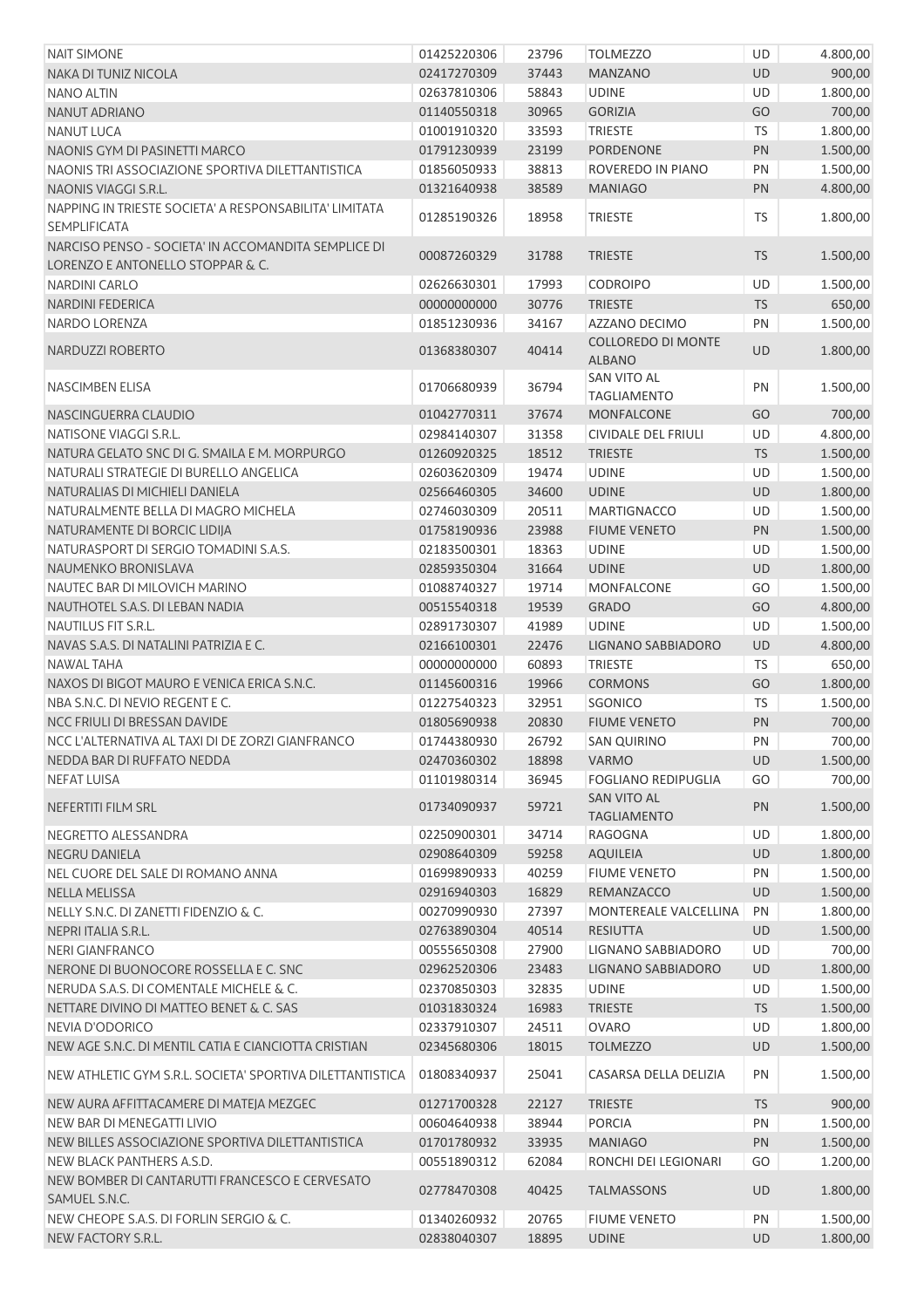| NEW FANTASY DI ROBERTO DEOTTO                                              | 02583470303                | 42247          | <b>TOLMEZZO</b>                | UD              | 1.500,00           |
|----------------------------------------------------------------------------|----------------------------|----------------|--------------------------------|-----------------|--------------------|
| NEW FIT PORDENONE SOCIETA' SPORTIVA DILETTANTISTICA A                      |                            |                |                                |                 |                    |
| RESPONSABILITA' LIMITATA                                                   | 01791020934                | 34205          | <b>PORDENONE</b>               | PN              | 1.500,00           |
| NEW IMAGINE SOCIETA' SPORTIVA DILETTANTISTICA A                            |                            |                |                                |                 |                    |
| RESPONSABILITA' LIMITATA                                                   | 02909400307                | 30155          | <b>GONARS</b>                  | UD              | 1.500,00           |
| NEW LIFE CAFFE' DI CARVAJAL FALLA TANIA                                    | 02678100302                | 31663          | LESTIZZA                       | UD              | 1.500,00           |
| NEW LIFE HEALTH & FITNESS CLUB SOCIETA' SPORTIVA                           |                            |                |                                |                 |                    |
| DILETTANTISTICA A RESPONSABILITA' LIMITATA SIGLABILE NEW                   | 02969860309                | 40687          | PAGNACCO                       | UD              | 1.500,00           |
| LIFE HEALTH & FITNESS CLUB S.S.D. A R.L.                                   |                            |                |                                |                 |                    |
| NEW PLAY PARK DI NOTARANGELO PASQUALE ANTONIO PIO                          |                            | 18865          | <b>TRIESTE</b>                 | <b>TS</b>       |                    |
|                                                                            | 04083420713                |                |                                |                 | 4.800,00           |
| NEW PONTE ROITERO SNC DI BASELLI MICHELE & C.                              | 01647930930                | 36650          | <b>SPILIMBERGO</b>             | PN              | 1.500,00           |
| NEW SKY BAR DI CHEN YANGWEI                                                | 01738610938                | 40886          | <b>PORCIA</b>                  | PN              | 1.500,00           |
| NEW STARTING HARD GYM ASSOCIAZIONE SPORTIVA                                | 00000000000                | 61794          | <b>CODROIPO</b>                | UD              | 1.200,00           |
| DILETTANTISTICA                                                            |                            |                |                                |                 |                    |
| NEW TRE PINI S.N.C. DI PARUTTO STEFANO & C.                                | 01812200937                | 26436          | <b>CLAUT</b>                   | PN              | 1.800,00           |
| NEWGROUP S.R.L.S.                                                          | 01261270324                | 42278          | <b>TRIESTE</b>                 | TS              | 900,00             |
| NEWGYM SSD - SOCIETA' SPORTIVA DILETTANTISTICA A                           | 01223890326                | 22215          | <b>TRIESTE</b>                 | <b>TS</b>       | 1.500,00           |
| RESPONSABILITA' LIMITATA                                                   |                            |                |                                |                 |                    |
| NEWS'HOME DI BRUMAT VALENTINA                                              | 00000000000                | 19061          | <b>FARRA D'ISONZO</b>          | GO              | 900,00             |
| NEW-SPORTFORMA S.R.L. SOCIETA' SPORTIVA DILETTANTISTICA                    | 02708350307                | 33252          | SAN GIORGIO DI NOGARO          | <b>UD</b>       | 1.500,00           |
| A RESPONSABILITA' LIMITA                                                   |                            |                |                                |                 |                    |
| NEWTEAM S.S.D. A R.L.                                                      | 02975980307                | 62350          | REMANZACCO                     | UD              | 1.200,00           |
| NEXUS S.R.L.                                                               | 01757930936                | 57837          | <b>SACILE</b>                  | PN              | 1.500,00           |
| NICE DAY S.N.C. DI PUSIOL SARA                                             | 02688890306                | 32915          | <b>GEMONA DEL FRIULI</b>       | UD              | 1.500,00           |
| NICK & ALEX DI GOBBO LAURA                                                 | 02659250308                | 37328          | <b>UDINE</b>                   | UD              | 1.500,00           |
| NICKER HORSE ASSOCIAZIONE SPORTIVA DILETTANTISTICA                         | 00000000000                | 61640          | <b>GRADISCA D'ISONZO</b>       | GO              | 1.200,00           |
| A.S.D.                                                                     |                            |                |                                |                 |                    |
| NICKMORS S.R.L.S.                                                          | 01304330325                | 28352          | <b>TRIESTE</b>                 | <b>TS</b>       | 1.500,00           |
| NICKOLSON'S PUB DI VERONESE CINZIA                                         | 01352060931                | 37239          | PRATA DI PORDENONE             | PN              | 1.500,00           |
| NICOLA CELOTTI NOLEGGI                                                     | 02609050303                | 20573          | <b>MAJANO</b>                  | UD              | 700,00             |
| NICOLA TATULLI                                                             | 00591970322                | 30427          | <b>TRIESTE</b>                 | TS              | 700,00             |
| NICOLETTA PERCO                                                            | 01174930329                | 28373          | <b>FIUMICELLO VILLA</b>        | UD              | 650,00             |
| NIDIA S.N.C. DI FULVIA GRANZOTTO & C.                                      |                            |                | <b>VICENTINA</b>               |                 |                    |
|                                                                            | 00981930324                | 37676          | <b>TRIESTE</b>                 | TS              | 1.800,00           |
| NIDO DI RONDINE DI XIA XIAOPING                                            | 01316790326                | 31205          | <b>TRIESTE</b>                 | <b>TS</b>       | 1.500,00           |
| NIFTY BED & BREAKFAST                                                      | 00000000000                | 34042          | VARMO                          | UD              | 900,00<br>1.500,00 |
| NIGHT FLIGHT DI ALEKSOV BLAGOJCHO<br>NIKAM IMMAGINE VIDEO DI PAOLO COMUZZI | 01335620322<br>02159920301 | 29773<br>57664 | <b>TRIESTE</b><br><b>UDINE</b> | <b>TS</b><br>UD | 1.500,00           |
| <b>NILGESSI PAOLA</b>                                                      | 03005200302                | 59998          | PRADAMANO                      | UD              | 1.500,00           |
|                                                                            |                            |                | SAN VITO AL                    |                 |                    |
| NIMIS GILBERTO                                                             | 01434890933                | 38394          | <b>TAGLIAMENTO</b>             | PN              | 1.800,00           |
| <b>NINI SRL</b>                                                            | 02865760306                | 31088          | REMANZACCO                     | UD              | 1.800,00           |
| <b>NININO LIDIA</b>                                                        | 01709460305                | 31095          | <b>CIVIDALE DEL FRIULI</b>     | <b>UD</b>       | 1.800,00           |
| NISTRA MARIA CRISTINA                                                      | 02820950307                | 18631          | <b>UDINE</b>                   | UD              | 1.800,00           |
| NITROGYM DI BIFFI SANDRO                                                   | 01304050329                | 26399          | <b>TRIESTE</b>                 | <b>TS</b>       | 1.500,00           |
| NIXY S.A.S. DI ZAMMATTIO NICOLETTA E C.                                    | 01627180936                | 26215          | <b>MANIAGO</b>                 | PN              | 1.500,00           |
| NIEMCEVIC SLAVEN                                                           | 01248060327                | 30397          | <b>TRIESTE</b>                 | <b>TS</b>       | 700,00             |
| NO STOP VIAGGI DI FAM S.R.L.                                               | 01078020318                | 29436          | <b>MONFALCONE</b>              | GO              | 4.800,00           |
| NODALE LAURA                                                               | 01615390307                | 32364          | <b>SUTRIO</b>                  | UD              | 1.500,00           |
| <b>NODALE LAURA</b>                                                        | 02292170301                | 37526          | <b>SUTRIO</b>                  | UD              | 1.500,00           |
| NOGARO ISABELLA & C. S.R.L.                                                | 02201620305                | 26535          | <b>TRICESIMO</b>               | UD              | 1.800,00           |
| NOI DUE S.A.S. DI DAYANA PINO LIMA & C.                                    | 01871510937                | 31688          | PASIANO DI PORDENONE           | PN              | 1.500,00           |
|                                                                            |                            |                |                                |                 |                    |
| NOIDELL'ARTE APS                                                           | 01120750318                | 60388          | <b>GORIZIA</b>                 | GO              | 1.500,00           |
| NOIOS S.R.L.S.                                                             | 01312650326                | 22570          | <b>MUGGIA</b>                  | <b>TS</b>       | 1.800,00           |
| NOLEGGIO CON CONDUCENTE TRIESTE DI SANCIN ALICE                            | 01290920329                | 18124          | <b>TRIESTE</b>                 | <b>TS</b>       | 700,00             |
| NOLEGGIO VESCOVI DI VESCOVI ROBERTO                                        | 00295450936                | 60286          | <b>ZOPPOLA</b>                 | PN              | 1.500,00           |
| NON SOLO BAR DI BATTISTIN VARUSKA S.A.S.                                   | 02828710307                | 38871          | <b>MARANO LAGUNARE</b>         | UD              | 1.500,00           |
| NON SOLO BAR DI PAULIN EMANUELA                                            | 02789450307                | 18547          | <b>CERVIGNANO DEL FRIULI</b>   | UD              | 1.500,00           |
| NON SOLO CAFFE' DI PUNTEL TAMARA                                           | 02431840301                | 25189          | <b>TOLMEZZO</b>                | UD              | 1.500,00           |
| NON SOLO CAFFE' DI USALA VALENTINA                                         | 02776200301                | 19184          | <b>GEMONA DEL FRIULI</b>       | UD              | 1.500,00           |
| NON SOLO CALCIO A.S.D.                                                     | 01205350315                | 61724          | MONFALCONE                     | GO              | 1.200,00           |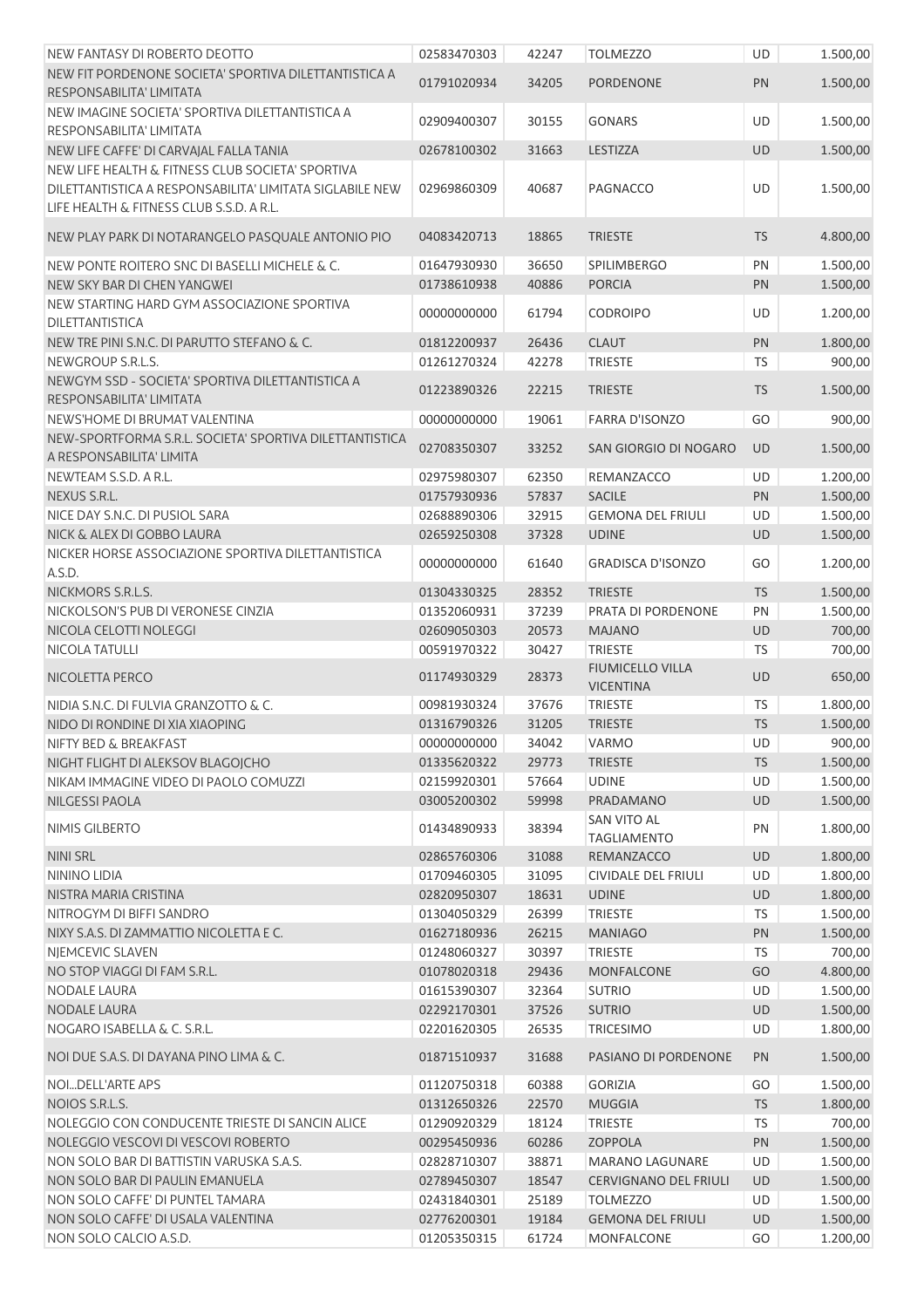| NON SOLO KEBAB DI ABDELAZIZ SELMA                                                                                      | 02595870300 | 32781 | <b>VILLESSE</b>              | GO         | 1.800,00 |
|------------------------------------------------------------------------------------------------------------------------|-------------|-------|------------------------------|------------|----------|
| NON SOLO SOLE S.A.S. DI RAMAZZINA ENRICO & C.                                                                          | 01041280320 | 33405 | <b>TRIESTE</b>               | <b>TS</b>  | 1.500,00 |
| NONCELLO VIAGGI S.R.L.                                                                                                 | 01160200935 | 38755 | <b>CORDENONS</b>             | PN         | 4.800,00 |
| NONINI LOREDANA                                                                                                        | 01176440319 | 17780 | <b>GORIZIA</b>               | GO         | 1.800,00 |
| <b>NONINI LUCIANA</b>                                                                                                  | 01757190309 | 17627 | REMANZACCO                   | UD         | 1.800,00 |
| NONSOLOFRUTTA S.R.L.                                                                                                   | 01015100314 | 42357 | <b>GRADO</b>                 | GO         | 1.500,00 |
| NONSOLOTENNIS SOCIETA' SPORTIVA DILETTANTISTICA A<br>RESPONSABILITA'LIMITATA ABBREVIATO NONSOLOTENNIS<br>S.S.D. A R.L. | 02971060302 | 61940 | <b>MANZANO</b>               | UD         | 1.500,00 |
| NORD EST CONGRESSI S.R.L.                                                                                              | 01709500308 | 57675 | <b>UDINE</b>                 | UD         | 1.500,00 |
| NORDEST TAXI N.C.C. DI DAVIDE DEMICHELI                                                                                | 01270050329 | 33210 | <b>MUGGIA</b>                | <b>TS</b>  | 700,00   |
| NORRITO VITO - TRATTORIA AL VECCHIO FORNO                                                                              | 01791770934 | 24673 | <b>VALVASONE ARZENE</b>      | PN         | 1.800,00 |
| NORTH EAST IDEAS ASSOCIAZIONE SPORTIVA DILETTANTISTICA                                                                 | 01676070939 | 62374 | <b>CORDENONS</b>             | PN         | 1.200,00 |
| <b>NOSELLI OSCAR</b>                                                                                                   | 01995280300 | 47127 | <b>FAGAGNA</b>               | <b>UD</b>  | 1.500,00 |
| NOSTRESS S.R.L.                                                                                                        | 02679270302 | 60691 | REANA DEL ROIALE             | UD         | 1.800,00 |
| NOTE DI GELO DI MATTEO NOCENT                                                                                          | 01150360319 | 25133 | RONCHI DEI LEGIONARI         | GO         | 1.500,00 |
| NOTE DI GUSTO DI MAESTRA FRANCO & LUCA S.N.C.                                                                          | 02635470301 | 23219 | <b>MARTIGNACCO</b>           | UD         | 1.800,00 |
| NOTTI AL TORRE DI MANUELA TERPIN                                                                                       | 02951960307 | 21144 | SAN VITO AL TORRE            | UD         | 900,00   |
| <b>NOVAK LORENZO</b>                                                                                                   | 01245170327 | 22123 | <b>TRIESTE</b>               | TS         | 1.500,00 |
| <b>NOVAKOVIC MARICA</b>                                                                                                | 01506670304 | 31137 | <b>FAEDIS</b>                | UD         | 1.800,00 |
| NOVECENTO S.A.S. DI BREGU ELIRA & C.                                                                                   | 01168880316 | 38659 | <b>GRADISCA D'ISONZO</b>     | GO         | 1.800,00 |
| NOVECENTOTRE SRL                                                                                                       | 01296740325 | 21546 | <b>TRIESTE</b>               | TS         | 900,00   |
| <b>NOVEL FEDERICO</b>                                                                                                  | 01243710322 | 22421 | <b>TRIESTE</b>               | <b>TS</b>  | 700,00   |
| <b>NOVEL GABRIELLA</b>                                                                                                 | 01126140324 | 41412 | <b>TRIESTE</b>               | <b>TS</b>  | 1.500,00 |
| <b>NOVEL LISA</b>                                                                                                      | 01346460320 | 57698 | <b>TRIESTE</b>               | TS         | 1.800,00 |
| NOVO BAR DI BUDAI FEDERICO                                                                                             | 02721480305 | 27963 | <b>CERVIGNANO DEL FRIULI</b> | UD         | 1.500,00 |
| NTS DI NONIS STEFANO                                                                                                   | 02285900300 | 26074 | <b>UDINE</b>                 | UD         | 700,00   |
| NUBIUS S.N.C. DI LARA STARZ & ADRIANO MANIACCO                                                                         | 01133530319 | 22693 | <b>GORIZIA</b>               | GO         | 1.800,00 |
| NUDESIGN S.R.L.                                                                                                        | 01087710321 | 61865 | <b>UDINE</b>                 | UD         | 1.500,00 |
| NUMERO 90 DI FILA CLAUDIO                                                                                              | 01042090322 | 37371 | <b>TRIESTE</b>               | TS         | 700,00   |
| <b>NUNNARI DAVIDE</b>                                                                                                  | 01761520939 | 25729 | <b>PORDENONE</b>             | PN         | 1.500,00 |
| NUOVA ANTICA GHIACCERETTA S.R.L.                                                                                       | 01318610324 | 24795 | <b>TRIESTE</b>               | TS         | 1.800,00 |
| NUOVA ATLETICA DAL FRIULI ASSOCIAZIONE SPORTIVA<br>DILETTANTISTICA                                                     | 00000000000 | 61464 | <b>UDINE</b>                 | <b>UD</b>  | 1.200,00 |
| NUOVA ATLETICA TAVAGNACCO ASSOCIAZIONE SPORTIVA<br>DILETTANTISTICA                                                     | 00000000000 | 61484 | <b>TAVAGNACCO</b>            | UD         | 1.200,00 |
| NUOVA CISA A.S.D.                                                                                                      | 02756830309 | 57942 | <b>UDINE</b>                 | <b>UD</b>  | 1.200,00 |
| NUOVA DA GIOVANNI S.R.L.                                                                                               | 01318620323 | 24572 | <b>TRIESTE</b>               | <b>TS</b>  | 1.800,00 |
| NUOVA LINEA IMMOBILI S.A.S. DI PLOS DIEGO                                                                              | 02551810308 | 31947 | SAN DANIELE DEL FRIULI       | UD         | 4.800,00 |
| NUOVA OASI CLUB SOCIETA' SPORTIVA DILETTANTISTICA A<br>RESPONSABILITA' LIMITATA                                        | 01236120323 | 38740 | <b>TRIESTE</b>               | TS         | 1.500,00 |
| NUOVA OASI DEL GELATO SRL                                                                                              | 01319790323 | 19409 | <b>TRIESTE</b>               | <b>TS</b>  | 1.500,00 |
| NUOVA ORCHESTRA DA CAMERA FERRUCCIO BUSONI                                                                             | 01272910322 | 57988 | <b>TRIESTE</b>               | <b>TS</b>  | 1.500,00 |
| NUOVA POLISPORTIVA DILETTANTISTICA LIBERTAS SACILE                                                                     | 01432430930 | 59767 | <b>SACILE</b>                | PN         | 1.200,00 |
| NUOVA PRO LOCO TOLMEZZO                                                                                                | 02149400307 | 62293 | <b>TOLMEZZO</b>              | UD         | 1.500,00 |
| NUOVA TRIESTE DI RIZZOTTI ADRIANA & C. S.N.C.                                                                          | 00374540318 | 19143 | <b>GRADISCA D'ISONZO</b>     | GO         | 1.800,00 |
| NUOVA VIRTUS ASSOCIAZIONE SPORTIVA DILETTANTISTICA                                                                     | 01880890932 | 61352 | <b>PORCIA</b>                | PN         | 1.200,00 |
| NUOVAVIA SAS DI DI COMUN GENNY & C.                                                                                    | 02692160308 | 21179 | RAVASCLETTO                  | UD         | 4.800,00 |
| NUOVE TECNICHE - SOCIETA' COOPERATIVA                                                                                  | 01534330939 | 59604 | PORDENONE                    | PN         | 1.500,00 |
| NUOVI INIZI SRL SEMPLIFICATA                                                                                           | 01858780933 | 36194 | ZOPPOLA                      | PN         | 1.800,00 |
| NUOVO BAR ACLI DI TUNI MATTIA                                                                                          | 01167030319 | 22586 | RONCHI DEI LEGIONARI         | GO         | 1.500,00 |
| NUOVO BAR TORINESE S.N.C. DI TIZIANO GALASSO E SANDRO<br><b>NOVELLI</b>                                                | 00927370320 | 23095 | <b>TRIESTE</b>               | <b>TS</b>  | 1.500,00 |
| NUOVO BAR ZAULE DI POLITO LILLIAN                                                                                      | 01322330323 | 19597 | <b>MUGGIA</b>                | <b>TS</b>  | 1.500,00 |
| NUOVO BERTONI DI DEAN-SERRI ROBERTO                                                                                    | 02946070303 | 39405 | RONCHI DEI LEGIONARI         | GO         | 1.500,00 |
| NUOVO CAFFE' COMMERCIO DI HUA XIAOJUN                                                                                  | 03400300368 | 18795 | <b>UDINE</b>                 | <b>UD</b>  | 1.500,00 |
| NUOVO CAFFE' STELUTIS DI MARCON EMILIO E VUERICH<br>OROFINO CHIARA SNC                                                 | 02822290306 | 23528 | <b>PONTEBBA</b>              | <b>UD</b>  | 1.500,00 |
| NUOVO DIKA DI BISCONTIN KATIUSCIA                                                                                      | 01882230939 | 26916 | <b>PORDENONE</b>             | PN         | 1.800,00 |
| NUOVO ELDORADO S.R.L.                                                                                                  | 00968940320 | 37017 | <b>TRIESTE</b>               | <b>TS</b>  | 4.800,00 |
| NUOVO FIORE A TRIESTE S.A.S. DI BARBARA MARTON & C.                                                                    | 00886770320 | 20323 | <b>TRIESTE</b>               | ${\sf TS}$ | 1.800,00 |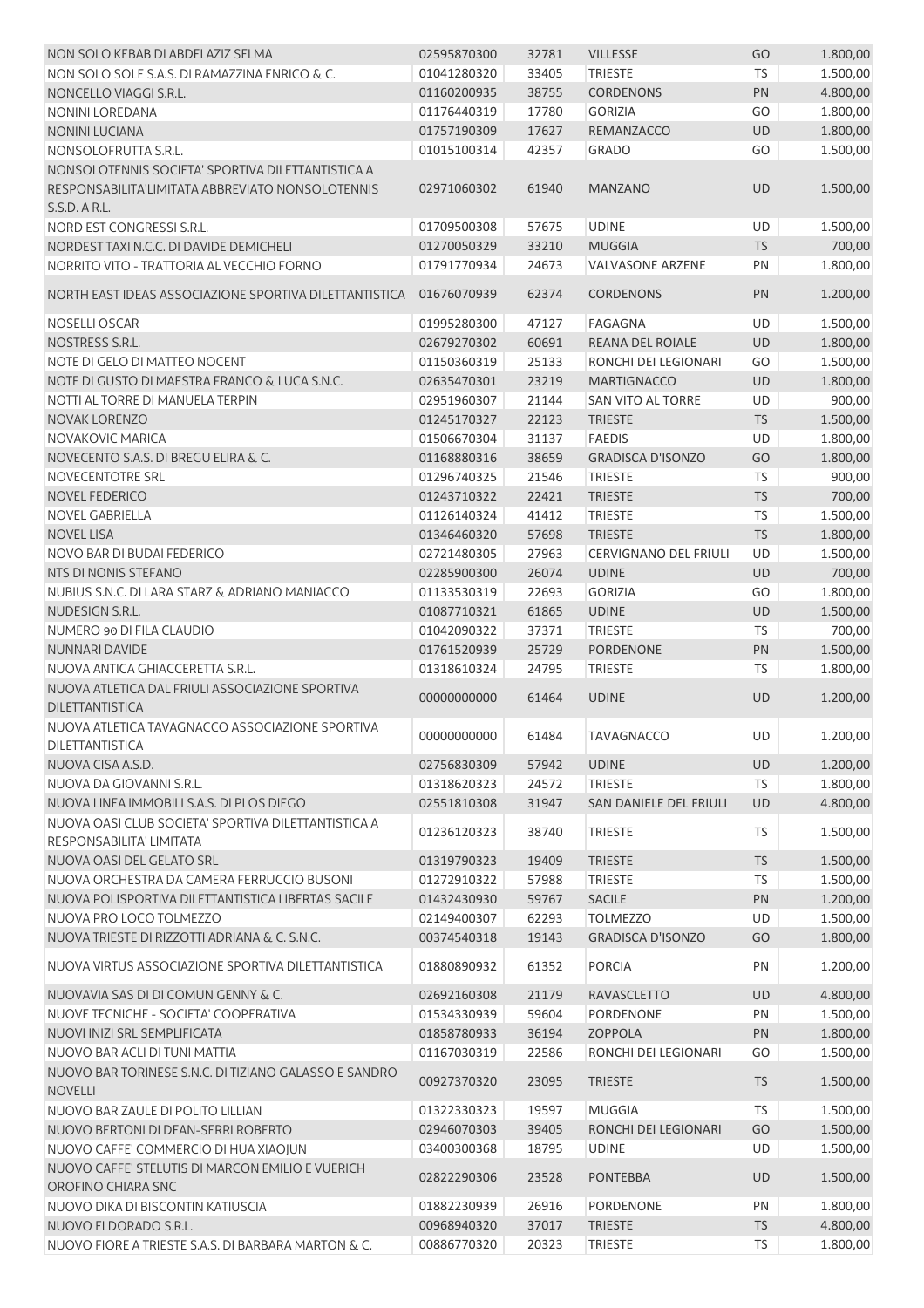| NUOVO TIGLIO SNC DI DE COLLE ELENA & C.                                     | 02769200300 | 38497 | <b>MORUZZO</b>                              | UD        | 1.500,00 |
|-----------------------------------------------------------------------------|-------------|-------|---------------------------------------------|-----------|----------|
| NUVOLA DI VOGRIG SILVIA E SARTOR CRISTIAN S.N.C.                            | 02720010301 | 41923 | CIVIDALE DEL FRIULI                         | UD        | 1.500,00 |
| NUZZO ENZO                                                                  | 02019050307 | 41114 | <b>TALMASSONS</b>                           | UD        | 1.800,00 |
| NYC SAS DI GIANLUCA FACHECHI & C.                                           | 02950090304 | 25933 | <b>UDINE</b>                                | <b>UD</b> | 1.500,00 |
| O.M.E.G.A. SAS DI TOSCANO GLAIDYS KETTY E C.                                | 02670640305 | 21628 | <b>PAULARO</b>                              | UD        | 1.500,00 |
| OAB S.R.L.                                                                  | 01807910938 | 19047 | CASARSA DELLA DELIZIA                       | PN        | 4.800,00 |
| OASI DEL GELATO DI GIULIANA PONTEL                                          | 02138180308 | 32125 | <b>AQUILEIA</b>                             | UD        | 1.500,00 |
| OASI DI ANDRIOLLO ROSANNA                                                   | 02078310303 | 29495 | <b>FIUMICELLO VILLA</b><br><b>VICENTINA</b> | UD        | 1.800,00 |
| OASI DI DANIELA PRISECARI                                                   | 01294330327 | 38414 | <b>TRIESTE</b>                              | <b>TS</b> | 1.500,00 |
| OASI DI PETAZZO FRANCESCO E C. - S.N.C.                                     | 00976040303 | 37000 | <b>POCENIA</b>                              | UD        | 1.800,00 |
| <b>OBALLA ANDREA</b>                                                        | 00000000000 | 39037 | SAVOGNA                                     | UD        | 900,00   |
| OBERRICHTER S.R.L.                                                          | 02191360300 | 26268 | <b>MALBORGHETTO</b>                         | UD        | 1.800,00 |
| <b>OBLAK ALESSIA</b>                                                        | 00533250312 | 24833 | VALBRUNA<br><b>GORIZIA</b>                  | GO        | 1.500,00 |
| OBLO' DI VENIER CHIARA E BALDASSINO MAURO & C. S.N.C.                       | 02943290300 | 19469 | <b>TAVAGNACCO</b>                           | UD        | 1.500,00 |
| OCEAN S.A.S. DI MARIO ARENA & C.                                            | 01168980322 | 57870 | <b>TRIESTE</b>                              | <b>TS</b> | 1.200,00 |
| <b>OCELLI ERLIS</b>                                                         | 02775350305 | 39021 | LATISANA                                    | UD        | 700,00   |
| <b>ODORICO GIANNI</b>                                                       | 01709930307 | 24120 | <b>RONCHIS</b>                              | UD        | 4.800,00 |
| <b>ODORICO MARINO</b>                                                       | 01178370316 | 20465 | <b>RUDA</b>                                 | UD        | 1.500,00 |
| <b>ODORICO ORNELLA</b>                                                      | 01864600935 | 17904 | <b>SESTO AL REGHENA</b>                     | PN        | 1.500,00 |
| OFFICINA DEL GUSTO DI CARUSO SARA & C. S.N.C.                               | 02781430307 | 17274 | <b>UDINE</b>                                | UD        | 1.800,00 |
| OFFICINA DEL GUSTO DI VENTURATO LUCIANO & C. S.A.S.                         | 01670500931 | 22269 | <b>POLCENIGO</b>                            | PN        | 1.800,00 |
|                                                                             |             |       |                                             |           |          |
| OFFICINA DEL VIZIO SNC DI BASSET ANDREA E GIUST ALAN                        | 01852290939 | 37971 | ROVEREDO IN PIANO                           | PN        | 1.800,00 |
| OFFICINA DI IDEE SRL                                                        | 02532940307 | 19759 | CASARSA DELLA DELIZIA                       | PN        | 4.800,00 |
| OGNIBENE FERRUCCIO SAS DI GREGORONI MARIA E C.                              | 02793350303 | 36719 | <b>POVOLETTO</b>                            | UD        | 1.500,00 |
| OIKOS DI ALESSANDRO MATERA                                                  | 00875170326 | 42320 | <b>TRIESTE</b>                              | <b>TS</b> | 900,00   |
| OISGUIT SAS DI KRATTER MARCO & C.                                           | 02926640307 | 22134 | SAPPADA                                     | UD        | 1.800,00 |
| OK INIZIATIVE SRL                                                           | 02447390309 | 61968 | REMANZACCO                                  | UD        | 1.800,00 |
| OL3VERSO DI FALESCHINI CARMEN                                               | 02971290305 | 27800 | <b>MOGGIO UDINESE</b>                       | UD        | 1.500,00 |
| OLD STATION DI BUCCIOL LAURA & NICOLETTA SNC                                | 01024830315 | 28138 | <b>CORMONS</b>                              | GO        | 1.800,00 |
| <b>OLD WEST SRL</b>                                                         | 02871610305 | 29527 | <b>POVOLETTO</b>                            | UD        | 1.800,00 |
| OLGA MERKULOVA                                                              | 01190430312 | 29043 | SAGRADO                                     | GO        | 1.500,00 |
| OLIMPIA ASSOCIAZIONE DANZA SPORTIVA DILETTANTISTICA                         | 01314640309 | 60560 | CERVIGNANO DEL FRIULI                       | UD        | 1.200,00 |
| OLIMPIA BEAUTY & DAY SPA DI MARTA SARTORI                                   | 02690590308 | 23237 | <b>UDINE</b>                                | UD        | 1.500,00 |
| <b>OLIO FRANCESCO</b>                                                       | 00951470327 | 39726 | <b>MUGGIA</b>                               | TS.       | 700,00   |
| OLISTICLINE DI JACOPO ODORIZZI                                              | 02293320228 | 36834 | <b>TRIESTE</b>                              | <b>TS</b> | 1.500,00 |
| <b>OLIVO ALESSIO</b>                                                        | 02869860300 | 34606 | <b>UDINE</b>                                | UD        | 1.500,00 |
| OLIVO MARCO                                                                 | 02998970301 | 58594 | <b>TRICESIMO</b>                            | UD        | 900,00   |
| <b>OLIVO NICOLETTA</b>                                                      | 02834370302 | 26825 | <b>REANA DEL ROIALE</b>                     | UD        | 1.500,00 |
| OLOS YIN DI ELIDE BERTOLINI                                                 | 01144180328 | 31482 | <b>TRIESTE</b>                              | <b>TS</b> | 1.500,00 |
| OMAEL DI MIOTTO NADIA                                                       | 02843610300 | 46104 | PALAZZOLO DELLO STELLA                      | UD        | 1.500,00 |
| ON AIR DI DE BIASI PAOLO                                                    | 02400760308 | 57668 | LATISANA                                    | UD        | 1.500,00 |
| ONDA S.N.C. DI CEDOLIN DANILO E GIMONA ONDINA                               | 00140960311 | 28910 | <b>GRADO</b>                                | GO        | 4.800,00 |
| <b>ONDE MEDITERRANEE</b>                                                    | 01011040316 | 62375 | <b>GORIZIA</b>                              | GO        | 1.500,00 |
| ONICOTECNICA PATRIZIA DI FLORA PATRIZIA                                     | 02672810302 | 21352 | COSEANO                                     | UD        | 1.500,00 |
| ONLYOGA S.R.L.                                                              | 01300030325 | 58817 | <b>TRIESTE</b>                              | <b>TS</b> | 1.200,00 |
| ON-THE ROAD DI MANCINI MONICA                                               | 03002470304 | 60076 | <b>TRICESIMO</b>                            | UD        | 1.800,00 |
| OPEN DART SOCIETA' SPORTIVA DILETTANTISTICA A                               | 02901990305 | 41291 | <b>UDINE</b>                                | UD        | 1.500,00 |
| RESPONSABILITA' LIMITATA                                                    |             |       |                                             |           |          |
| OPEN SOCIETA' SPORTIVA DILETTANTISTICA A RESPONSABILITA'<br><b>LIMITATA</b> | 03001370307 | 60099 | LATISANA                                    | UD        | 1.200,00 |
| OPERA 32 DI KHARBOUA MADIHA                                                 | 01872640931 | 33118 | PRATA DI PORDENONE                          | PN        | 1.500,00 |
| OPERA FIGLI DEL POPOLO                                                      | 00219150323 | 45031 | <b>TRIESTE</b>                              | TS        | 1.500,00 |
| OPERA VIVA SRL                                                              | 01344330327 | 57976 | DUINO-AURISINA                              | <b>TS</b> | 1.800,00 |
| OPIFICIO330 ENTE DEL TERZO SETTORE                                          | 02945870307 | 57990 | <b>UDINE</b>                                | UD        | 1.500,00 |
| ORA S.N.C. DI ANNA COSETTI E ALESSIA FRUCH                                  | 02973400308 | 25462 | PRATO CARNICO                               | UD        | 1.800,00 |
| ORACZ KRYSTIAN WOJCIECH                                                     | 01166650315 | 37464 | <b>GORIZIA</b>                              | GO        | 1.500,00 |
| ORCOLAT SBILFAT DI PAVAN MAZZOLINI RICCARDO                                 | 02720530308 | 40284 | <b>ARTA TERME</b>                           | UD        | 1.800,00 |
| ORIENT EXPRESS DI ARMENAK MKRTCHYAN                                         | 02374520308 | 41609 | CAMPOFORMIDO                                | UD        | 1.500,00 |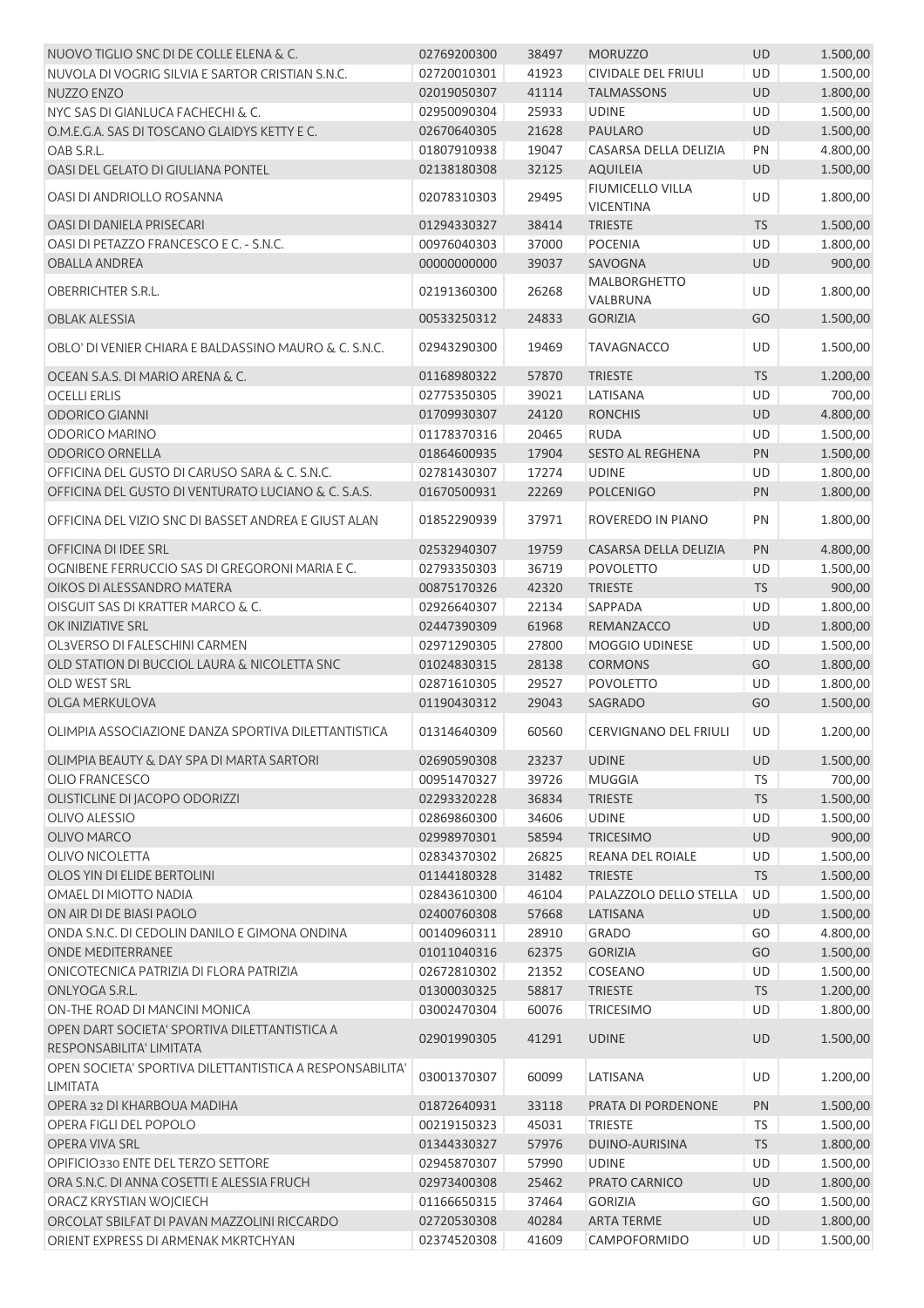| ORIENTAL ENERGIE DI ROSSETTI MARINA                                             | 02533740300                | 33963 | <b>MOIMACCO</b>                          | <b>UD</b> | 1.500,00             |
|---------------------------------------------------------------------------------|----------------------------|-------|------------------------------------------|-----------|----------------------|
| ORIENTE S.N.C. DI LIAO XIAONU & C.                                              | 01738620937                | 25689 | PORDENONE                                | PN        | 1.800,00             |
| ORIZZONTE S.R.L.                                                                | 01853470936                | 28415 | <b>PORDENONE</b>                         | PN        | 1.800,00             |
| ORIZZONTE S.R.L.S.                                                              | 02967210309                | 60551 | <b>GEMONA DEL FRIULI</b>                 | UD        | 4.800,00             |
| ORIZZONTI SOCIETA' COOPERATIVA SPORTIVA                                         |                            |       |                                          |           |                      |
| <b>DILETTANTISTICA</b>                                                          | 01539730307                | 17553 | <b>UDINE</b>                             | <b>UD</b> | 1.500,00             |
| ORLANDO CARLO                                                                   | 01735360305                | 27073 | <b>NIMIS</b>                             | UD        | 1.800,00             |
| ORLANDO GIOVANNI                                                                | 04273430274                | 36730 | <b>TRIESTE</b>                           | <b>TS</b> | 650,00               |
| ORLANDO PIETRO & C. - S.A.S. DI ORLANDO PAOLO                                   | 00071320311                | 35998 | MONFALCONE                               | GO        | 4.800,00             |
| ORMELLHOUSE DI ORMELLESE VALENTINA                                              | 00000000000                | 41649 | <b>UDINE</b>                             | UD        | 900,00               |
| ORNELLA'S DI SANDRI ANDREA & SANDRI ALESSANDRO S.N.C.                           | 02956730309                | 31335 | <b>LIGNANO SABBIADORO</b>                | UD        | 4.800,00             |
| OROGEST S.R.L.                                                                  | 02983190303                | 22294 | <b>UDINE</b>                             | UD        | 1.500,00             |
| ORSARIA MARCO - TRATTORIA MORET                                                 | 02475010308                | 32015 | <b>CORNO DI ROSAZZO</b>                  | UD        | 1.800,00             |
| ORSETTIG CLAUDIO & C. S.A.S.                                                    | 01669080309                | 35326 | <b>BUIA</b>                              | <b>UD</b> | 1.500,00             |
| ORSINI GESSICA                                                                  | 02752540308                | 24091 | <b>GEMONA DEL FRIULI</b>                 | UD        | 1.500,00             |
| ORTIGA GIORGIO                                                                  | 02817410307                | 24475 | <b>UDINE</b>                             | <b>UD</b> | 1.800,00             |
| ORTONE ELIO E C. S.N.C.                                                         | 01714230933                | 38759 | <b>PORCIA</b>                            | PN        | 1.500,00             |
|                                                                                 |                            |       |                                          |           | 1.500,00             |
| ORTOTEATRO SOCIETA' COOPERATIVA                                                 | 01608630933                | 59655 | <b>PORDENONE</b>                         | PN        |                      |
| <b>OSANA GRATTONI MARCO</b>                                                     | 02962330300                | 36980 | POZZUOLO DEL FRIULI                      | UD        | 700,00               |
| OSHO BAR DI OKONKWO SHARON EGO                                                  | 02923430306                | 60761 | <b>UDINE</b>                             | UD        | 1.500,00             |
| <b>OSIMANI ORNELLA</b>                                                          | 00474790318                | 29082 | <b>CORMONS</b>                           | GO        | 1.500,00             |
| OSIRA SAILING TEAM ASD                                                          | 00000000000                | 60814 | <b>TRIESTE</b>                           | <b>TS</b> | 1.200,00             |
| OSSICH MASSIMO & C. S.N.C.                                                      | 01308290327                | 25535 | SAN DORLIGO DELLA<br>VALLE               | <b>TS</b> | 1.800,00             |
| OSTANEL GIADA                                                                   | 01778530939                | 28655 | <b>SAN VITO AL</b><br><b>TAGLIAMENTO</b> | PN        | 1.500,00             |
| OSTARIA AGLI STEMMI DI BOSCAIA MASSIMO                                          | 01586010934                | 20963 | <b>BRUGNERA</b>                          | PN        | 1.500,00             |
| OSTARIA AI 3 MAGNONI S.A.S. DI DANIELE VALMARIN & C.                            | 01279870321                | 20940 | <b>TRIESTE</b>                           | <b>TS</b> | 1.800,00             |
| OSTARIA AL PARCO DI QUAIA ILEANA                                                | 01807310931                | 28319 | <b>POLCENIGO</b>                         | PN        | 1.500,00             |
| OSTARIE DA GROP DI GROP ATTILIO                                                 | 02459460305                | 39144 | <b>PORPETTO</b>                          | <b>UD</b> | 1.500,00             |
| OSTARIE DAI GIMUI DI PATAT LUCIO                                                | 01799560303                | 17961 | <b>GEMONA DEL FRIULI</b>                 | UD        | 1.500,00             |
| OSTARIE DAL BORC DI RAMPADO MARIO                                               | 02147070300                | 18513 | <b>TRICESIMO</b>                         | <b>UD</b> | 1.800,00             |
| OSTARIE DAL GOBO DI VIDONI CINZIA                                               | 02908430305                | 29797 | <b>BUIA</b>                              | UD        | 1.800,00             |
| OSTARIE LA SCIALUTE S.A.S. DI LONGO MARISA & C.                                 | 01695010304                | 23596 | <b>TARCENTO</b>                          | <b>UD</b> | 1.500,00             |
| OSTARIE PAN E VIN DI CICUTA DEBORAH                                             | 02900930302                | 35373 | <b>FAEDIS</b>                            | UD        | 1.800,00             |
| OSTEOPATICAMENTE DI VINCO ANTONIO                                               | 02905280307                | 23558 | <b>TOLMEZZO</b>                          | UD.       | 1.500,00             |
| OSTERIA 117 DI MASON ELISA                                                      | 02966720308                | 19322 | <b>MARTIGNACCO</b>                       | UD        | 1.500,00             |
| OSTERIA 38 PARALLELO DI PITTINI ELEONORA & C. S.N.C.                            | 01412730309                | 34869 | <b>GEMONA DEL FRIULI</b>                 | <b>UD</b> | 1.500,00             |
|                                                                                 |                            |       | MUZZANA DEL                              |           |                      |
| OSTERIA AGLI ORBI DI PARON MICHELA                                              | 02807860305                | 58598 | <b>TURGNANO</b>                          | UD        | 1.500,00             |
| OSTERIA AGLI SPORTIVI DI MEOT ANGELA                                            | 02878860309                | 17437 | <b>PRECENICCO</b>                        | UD        | 1.500,00             |
| OSTERIA AI FUMI DI STEFANI SUSANNA                                              | 00762540326                | 39553 | <b>MUGGIA</b>                            | <b>TS</b> | 1.500,00             |
| OSTERIA AI GIARDINIERI DI BUSSANI DAVIDE                                        | 01217460326                | 24126 | <b>TRIESTE</b>                           | <b>TS</b> | 1.800,00             |
| OSTERIA AI POMPIERI DI SIEGIEN BEATA ANNA                                       | 01279270324                | 58346 | <b>TRIESTE</b>                           | <b>TS</b> | 1.800,00             |
| OSTERIA AL BACHERO S.N.C. DI ZAVAGNO ENRICO & C.                                | 01238410938                | 28904 | SPILIMBERGO                              | PN        | 1.500,00             |
| OSTERIA AL BUSO S.R.L.                                                          | 01819870930                | 28375 | SPILIMBERGO                              | PN        | 1.500,00             |
| OSTERIA AL CACCIATORE SAS DI BON LOREDANA & C.                                  | 02125720306                | 40423 | PAGNACCO                                 | UD        | 1.800,00             |
| OSTERIA AL CANTINON DI PERES ELENA                                              |                            | 36287 | <b>MARTIGNACCO</b>                       | UD        |                      |
| OSTERIA AL CELLINA DI BORSATTI DANIELE                                          | 02556450308<br>01391010939 | 21892 | <b>CLAUT</b>                             | PN        | 1.500,00<br>1.800,00 |
| OSTERIA AL CJANTON DI DEGANIS MARIO                                             | 02522870308                | 35305 | SAN GIOVANNI AL                          | UD        | 1.500,00             |
| OSTERIA AL COLOVRAT DI TOMASETIG DOLORES                                        | 02144360308                | 36051 | <b>NATISONE</b><br><b>DRENCHIA</b>       | UD        | 1.800,00             |
| OSTERIA AL CURTIF DI FANTUZ LUCA & C. S.N.C.                                    | 01145760938                | 20176 | <b>CORDENONS</b>                         | PN        | 1.500,00             |
| OSTERIA AL GRAPPOLO DI FUMIS SIMONE                                             | 02693450302                | 22387 | <b>TAVAGNACCO</b>                        | UD        | 1.500,00             |
| OSTERIA AL MUS C'AL SVUALE DI MARITAN FABIO                                     | 01289370932                | 24635 | SPILIMBERGO                              | PN        | 1.800,00             |
| OSTERIA AL PAVONE DI SCHIFFO PAOLO                                              | 02910540307                | 27941 | <b>UDINE</b>                             | <b>UD</b> | 1.500,00             |
| OSTERIA AL PHARAON DI SFREDDO MAURO                                             | 01718250937                | 20294 | MONTEREALE VALCELLINA                    | PN        | 1.500,00             |
| OSTERIA AL POC S.N.C. DI CANDONI FABIO E ALESSANDRO LA                          |                            |       |                                          |           |                      |
| LETTERA C DELLA PAROLA POC RIPORTA UN ACCENTO<br><b>CIRCONFLESSO ROVESCIATO</b> | 02466180300                | 34239 | <b>TOLMEZZO</b>                          | <b>UD</b> | 1.800,00             |
| OSTERIA AL PONTE DI CHIAROT ROBERTO & C. S.A.S.                                 | 01663550935                | 39740 | AZZANO DECIMO                            | PN        | 1.800,00             |
| OSTERIA AL PONTE DI CREVATIN ROBERTO                                            | 00918950320                | 29383 | <b>MUGGIA</b>                            | <b>TS</b> | 1.800,00             |
|                                                                                 |                            |       |                                          |           |                      |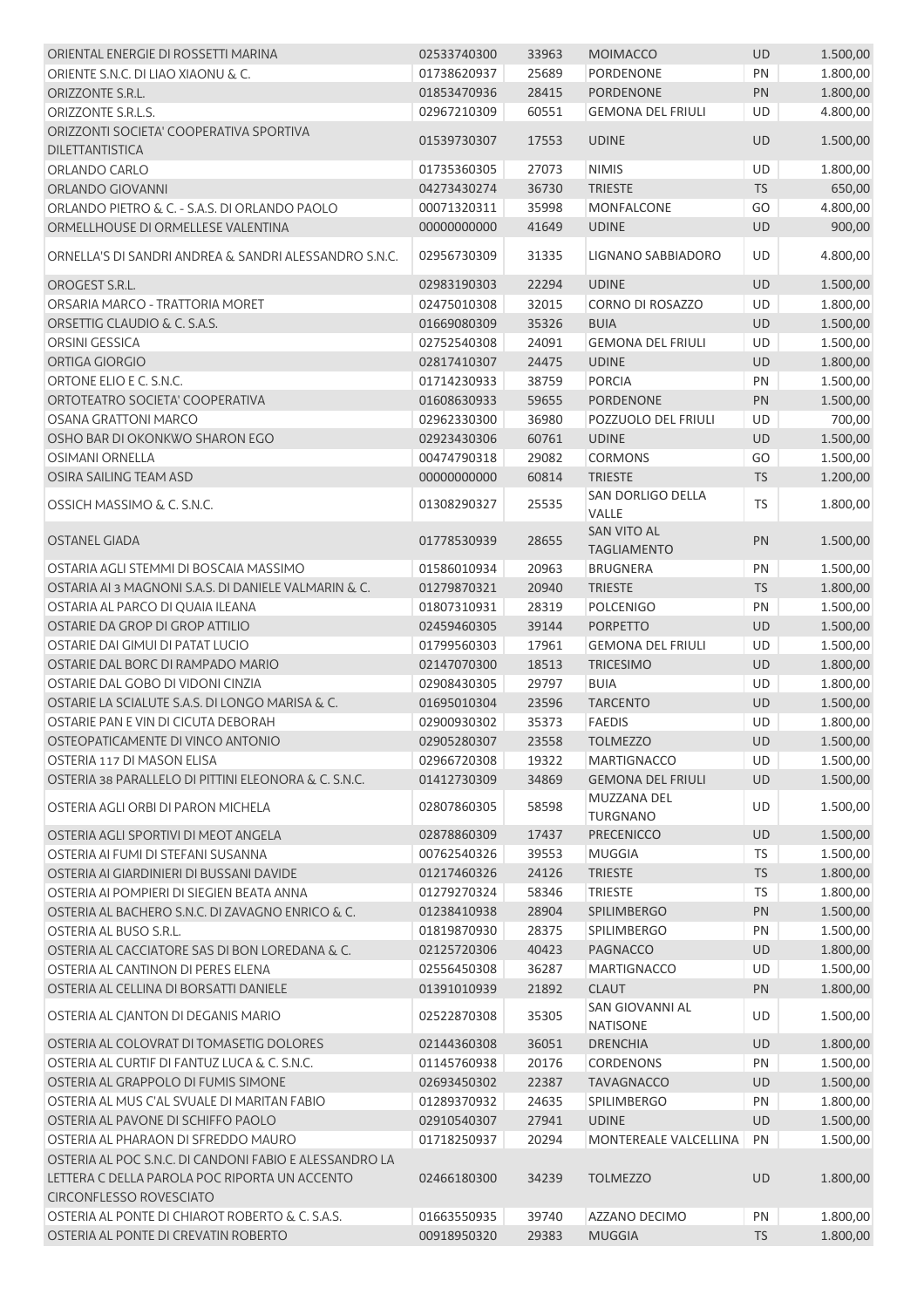| OSTERIA AL PONTE DI VENUTI DARIO                                      | 01841040304 | 19761 | PREMARIACCO                        | <b>UD</b> | 1.800,00             |
|-----------------------------------------------------------------------|-------------|-------|------------------------------------|-----------|----------------------|
| OSTERIA AL PONTE S.R.L.                                               | 02795770300 | 22290 | <b>UDINE</b>                       | <b>UD</b> | 1.800,00             |
| OSTERIA AL PORTICO S.R.L.                                             | 01736530302 | 21101 | POZZUOLO DEL FRIULI                | UD        | 1.800,00             |
| OSTERIA AL RITROVO DI AWWAD HUSSEIN                                   | 04756660264 | 35299 | <b>BRUGNERA</b>                    | PN        | 1.800,00             |
| OSTERIA AL SOLE DI TION GIANNA                                        | 02903160303 | 25192 | <b>UDINE</b>                       | <b>UD</b> | 1.800,00             |
| OSTERIA AL TAJUT DI PEREZ VASQUEZ A. SNC                              | 02891930303 | 31109 | POZZUOLO DEL FRIULI                | <b>UD</b> | 1.800,00             |
| OSTERIA AL TAJUT DI PEREZ VAZQUEZ ARTURO                              | 03008530309 | 57824 | <b>CASTIONS DI STRADA</b>          | UD        | 1.800,00             |
| OSTERIA AL TEMPO PERSO DI BARBARA GODINA                              | 01042970317 | 23839 | RONCHI DEI LEGIONARI               | GO        | 1.800,00             |
| OSTERIA ALLA BELLA TRIESTE DI RADIN ANDREA & C. S.A.S.                | 00549540326 | 35692 | <b>TRIESTE</b>                     | <b>TS</b> | 1.800,00             |
| OSTERIA ALLA CALDAIA DI PARADISI LUISA                                | 01210330310 | 58849 | <b>MONFALCONE</b>                  | GO        | 1.800,00             |
| OSTERIA ALLA CAMPANA S.A.S. DI FURLAN GIANLUCA & C.                   | 01528810300 | 26332 | MERETO DI TOMBA                    | UD        | 1.500,00             |
| OSTERIA ALLA CASCINA DI STURAM FEDERICO                               | 02954220303 | 38721 | SAN PIETRO AL NATISONE             | <b>UD</b> | 1.800,00             |
| OSTERIA ALLA CHIACCHIERA S.A.S. DI SARTOR PAOLO & C.                  | 01470230937 | 33204 | <b>SPILIMBERGO</b>                 | PN        | 1.500,00             |
| OSTERIA ALLA FRASCA S.A.S. DI PICCININ PIERALDO & C.                  | 00624210936 | 30065 | <b>PORDENONE</b>                   | PN        | 1.500,00             |
|                                                                       |             |       | <b>CAMINO AL</b>                   |           |                      |
| OSTERIA ALL'ANTICA DI MARIOTTI DANIELLE                               | 02918510302 | 34391 | <b>TAGLIAMENTO</b>                 | UD        | 1.800,00             |
| OSTERIA ALLE GRAZIE DI FANTIN PAOLA                                   | 01688080934 | 30969 | <b>UDINE</b>                       | UD        | 1.800,00             |
| OSTERIA ALLE MERIDIANE DI SCOCH BARBARA                               | 01209840311 | 59605 | AIELLO DEL FRIULI                  | UD        | 1.800,00             |
| OSTERIA ALLE RISORGIVE DI DE TINA ODILLA & C. S.N.C.                  | 01723520308 | 32538 | <b>CODROIPO</b>                    | UD        | 1.800,00             |
| OSTERIA ALL'OMBRA DI CORAN ALBERTO                                    | 01887420931 | 60048 | PORDENONE                          | PN        | 1.800,00             |
| OSTERIA ANTICA RONCHE S.N.C. DI POLETTO SONIA E C.                    | 01055570939 | 24881 | <b>SACILE</b>                      | PN        | 1.800,00             |
| OSTERIA BORGO RONCHE DI NAIBO MIRKO                                   | 01446880930 | 32457 | <b>FONTANAFREDDA</b>               | PN        | 1.800,00             |
| OSTERIA CADIBON DI PLAINO AMERIS                                      | 01684370305 | 28313 | SAN GIOVANNI AL<br><b>NATISONE</b> | UD        | 1.500,00             |
| OSTERIA CAFFE' DOLCE SALE DI COSTALONGA ANDREA                        | 01796680930 | 37990 | <b>PORCIA</b>                      | PN        | 1.800,00             |
| OSTERIA CAFFE' GRAZZANO DI GREGORIS LINDA                             | 02926970308 | 23015 | <b>UDINE</b>                       | UD        | 1.500,00             |
| OSTERIA CAMPANA D'ORO S.N.C. DI BOARO MARCO & BOARO<br><b>MICHELA</b> | 02750300309 | 41706 | PALMANOVA                          | UD        | 1.800,00             |
| OSTERIA CASA MIA DI DRI WALTER                                        | 02871920308 | 37751 | <b>MARTIGNACCO</b>                 | <b>UD</b> | 1.800,00             |
| OSTERIA CON CUCINA DI TOMAT CORRADO                                   | 01395640301 | 29873 | <b>VILLA SANTINA</b>               | UD        | 1.500,00             |
| OSTERIA CONCORDIA DA BEATO DI NUSSLI BEAT HEINRICH                    | 02761130307 | 24182 | <b>CHIOPRIS-VISCONE</b>            | UD        | 1.800,00             |
| OSTERIA CONTEMPORANEA DI ANNA BARBINA                                 | 02921070302 | 32924 | MORTEGLIANO                        | UD        | 1.800,00             |
| OSTERIA CORONA DI CORONA SAMANTHA                                     | 01735570937 | 34330 | <b>CLAUT</b>                       | PN        | 1.800,00             |
| OSTERIA DA ALVISE DI DI RONCO ELENA E C. SAS                          | 02883560308 | 24604 | <b>SUTRIO</b>                      | UD        | 4.800,00             |
| OSTERIA DA BUIA DI DE ZORZI PASCALE                                   | 01866710930 | 27485 | <b>MANIAGO</b>                     | PN        | 1.800,00             |
| OSTERIA DA EMANUELE S.R.L.                                            | 02429420306 | 30743 | <b>UDINE</b>                       | UD        | 1.800,00             |
| OSTERIA DA GENNI DI GENNI BRATTI                                      | 02991090305 | 29940 | SAN DANIELE DEL FRIULI             | UD        | 1.500,00             |
| OSTERIA DA GIN DI DRI CLAUDIO                                         | 02058180304 | 21244 | <b>MAGNANO IN RIVIERA</b>          | UD        | 1.800,00             |
| OSTERIA DA LUCIA SAS DI DAL MAGRO MARIO & C.                          | 02974880300 | 61528 | <b>UDINE</b>                       | <b>UD</b> | 1.800,00             |
| OSTERIA DA MARIANNA DI RUGO AUGUSTO                                   | 01795890936 | 25455 | TRAMONTI DI SOTTO                  | PN        | 1.800,00             |
| OSTERIA DA NANDO S.N.C. DI SACCAVINI ADRIANO & C.                     | 02609970302 | 28827 | <b>POVOLETTO</b>                   | <b>UD</b> | 1.800,00             |
| OSTERIA DA NANE DI MARCO CORBO BRESSANI                               | 02818870301 | 22084 | <b>TARCENTO</b>                    | UD        | 1.800,00             |
| OSTERIA DA NICE DI CORDELLA GIGLIOLA                                  | 02813770308 | 28950 | <b>FORNI DI SOPRA</b>              | UD        | 1.800,00             |
| OSTERIA DA SARETTA DI DONATO SARA                                     | 02992480307 | 57983 | SAN GIOVANNI AL<br><b>NATISONE</b> | UD        | 1.500,00             |
| OSTERIA DAL PICCHIO DI PASCUTTO DEVID                                 | 01576240939 | 21740 | SAN GIORGIO DELLA<br>RICHINVELDA   | PN        | 1.800,00             |
| OSTERIA DEL CAFFE' S.R.L.                                             | 01296480328 | 17014 | <b>TRIESTE</b>                     | <b>TS</b> | 1.500,00             |
| OSTERIA DI FRAELACCO DI COSTANTINI ADRIANA                            | 02533970303 | 21206 | <b>TRICESIMO</b>                   | UD        | 1.500,00             |
| OSTERIA DI MEZZO DI CLERICI IVAN                                      | 01800840934 | 38288 | <b>CIMOLAIS</b>                    | PN        | 1.800,00             |
| OSTERIA DI NONTA DI ADAMI ELVIRA                                      | 01026210300 | 35379 | <b>SOCCHIEVE</b>                   | UD        | 1.800,00             |
| OSTERIA DI RAMANDOLO DI GRECO PIETRO                                  | 02709850214 | 20027 | <b>NIMIS</b>                       | UD        | 1.800,00             |
| OSTERIA DI VILLAFREDDA DI LUCA BRAIDOT                                | 02158500302 | 28892 | <b>TARCENTO</b>                    | UD        | 1.800,00             |
| OSTERIA E LOCANDA AL CAPPELLO S.R.L.                                  | 02721120307 | 17675 | <b>UDINE</b>                       | UD        | 1.500,00             |
| OSTERIA FRIUL SNC DI BUONGIORNO ANDREA & C.                           | 01709020935 | 29291 | CASARSA DELLA DELIZIA              | PN        |                      |
| OSTERIA FRIULI DI FIORENTINI FLAVIO                                   |             |       |                                    |           | 1.800,00             |
|                                                                       | 02202880304 | 20810 | <b>MANZANO</b>                     | UD        | 1.800,00             |
| OSTERIA FUSAR S.A.S. DI ROMANELLO GIORGIO E C.                        | 01357830304 | 34433 | <b>UDINE</b>                       | <b>UD</b> | 1.500,00             |
| OSTERIA GALLO CEDRONE DI BERNARDA MASSIMO                             | 01464030939 | 16788 | <b>ERTO E CASSO</b>                | PN        | 1.500,00             |
| OSTERIA I COMPARI DI PIVA VEROI MAURIZIO                              | 01756310932 | 20807 | PORDENONE                          | PN        | 1.500,00             |
| OSTERIA LA DI GALAS DI TUROLLA MARZIA                                 | 02984000303 | 17359 | <b>CODROIPO</b>                    | UD        | 1.800,00<br>1.800,00 |
| OSTERIA LA VITE SELVATICA DI COLELLA ANNALISA                         | 01171350315 | 17023 | MEDEA                              | GO        |                      |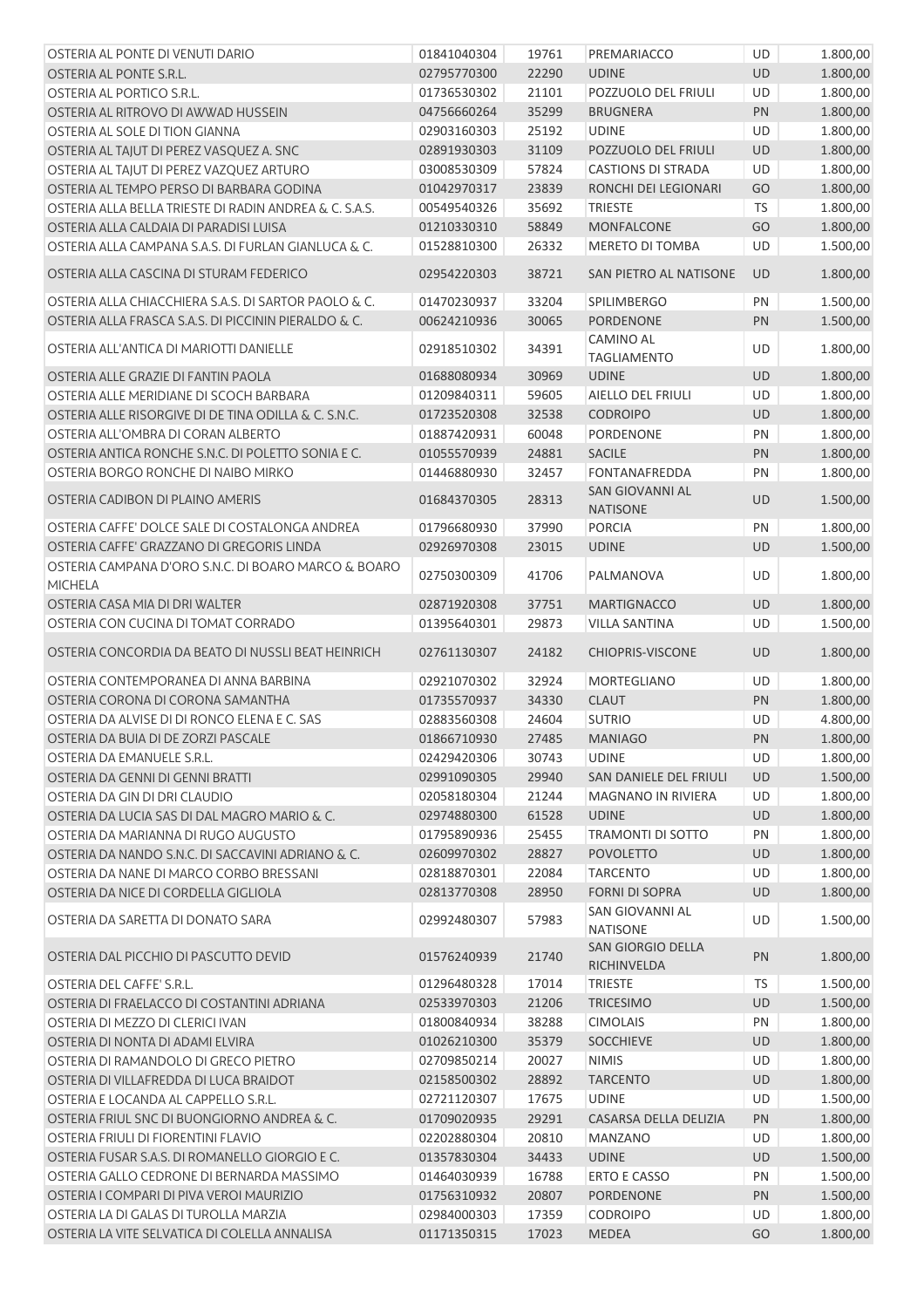| OSTERIA L'ANGOLO DI BACCO DI PEZ CLARA E FABIO S.N.C.                           | 02273500302                | 23576          | <b>GONARS</b>                       | UD              | 1.500,00           |
|---------------------------------------------------------------------------------|----------------------------|----------------|-------------------------------------|-----------------|--------------------|
| OSTERIA MARCURELE DI MARIA GRAZIA FALESCHINI                                    | 02836650305                | 25280          | <b>VENZONE</b>                      | <b>UD</b>       | 1.800,00           |
| OSTERIA MEZZOMONTE DI GIAVITTO ANDREA E C. S.A.S.                               | 02461500304                | 20759          | <b>UDINE</b>                        | UD              | 1.500,00           |
| OSTERIA MINGOT DI ROSSETTO CLAUDIO                                              | 01767360934                | 20885          | PORDENONE                           | PN              | 1.800,00           |
| OSTERIA MODERNA DI BERTOSSI DANIELE                                             | 00817370307                | 32645          | <b>FAEDIS</b>                       | UD              | 1.500,00           |
| OSTERIA MULIN VECIO SPESSOT BRUNO DI SPESSOT LUCA E<br>CESARE S.N.C.            | 01126170313                | 35635          | <b>GRADISCA D'ISONZO</b>            | GO              | 1.800,00           |
| OSTERIA NERO VENERE S.R.L.                                                      | 01815290935                | 22544          | <b>PORCIA</b>                       | PN              | 1.800,00           |
| OSTERIA PONTELLO SNC DI PONTELLO ANTONELLA & C.                                 | 01830630933                | 38263          | PASIANO DI PORDENONE                | PN              | 1.500,00           |
| OSTERIA PORCODIAVOLO DI ZIMARRA DAVID                                           | 01159710316                | 34390          | STARANZANO                          | GO              | 1.800,00           |
| OSTERIA RIVAPIAZZUTTA DI MANIACCO ROBERTA                                       | 00526080312                | 33499          | <b>GORIZIA</b>                      | GO              | 1.800,00           |
| OSTERIA SAN FRANCESCO DI LODI FRANCA & C. S.A.S.                                | 01604280931                | 38063          | <b>FIUME VENETO</b>                 | PN              | 1.500,00           |
| OSTERIA TARTAGLIO DI BOFFITO MICHELE                                            | 02909500304                | 23687          | <b>TARCENTO</b>                     | UD              | 1.800,00           |
| OSTERIA TOFFOLON DI FIORINI PATRIZIA                                            | 01854380936                | 33938          | PORDENONE                           | PN              | 1.500,00           |
| OSTERIA TRATTORIA ALLA SPERANZA SNC DI BIRRI SANDRA E<br><b>IACUZZI LUIGINO</b> | 02745770301                | 20697          | <b>CIVIDALE DEL FRIULI</b>          | <b>UD</b>       | 1.800,00           |
| OSTERIA TURLONIA DI MARIUTTI FEDERICO                                           | 01641450935                | 32533          | <b>FIUME VENETO</b>                 | PN              | 1.800,00           |
| OSTERIE AI ORS S.A.S. DI AZZOLA SILVANA & C.                                    | 01921760300                | 21180          | <b>DOGNA</b>                        | <b>UD</b>       | 1.500,00           |
| OSTERIE DA SIMONA DI MUNARETTO SIMONA                                           | 02891390300                | 36679          | <b>SAN GIOVANNI AL</b><br>NATISONE  | UD              | 1.500,00           |
| OSTERIE MADRIS LA DI MALU' DI SALTAREL LUIGINA                                  | 02760960308                | 36814          | <b>VARMO</b>                        | UD              | 1.800,00           |
| OSTERIIA FERLUGA DI FERLUGA DIMITRI                                             | 01252130321                | 20674          | <b>TRIESTE</b>                      | <b>TS</b>       | 1.800,00           |
| OTIUM DEI DI COCCO WALTER                                                       | 01149710319                | 17466          | <b>GORIZIA</b>                      | GO              | 1.500,00           |
| OTTANTAQUATTRO DI FILIPPO BRIGHINA                                              | 03005760305                | 60281          | <b>TARVISIO</b>                     | UD              | 1.800,00           |
| OTTIMISTA S.R.L.                                                                | 02902860309                | 60605          | <b>UDINE</b>                        | UD              | 1.500,00           |
| OTTO S.R.L.                                                                     | 01293440325                | 23905          | <b>TRIESTE</b>                      | TS              | 1.800,00           |
| OTTOCENTOVINI S.A.S DI PUSIOL DANILO E FERRONATO RINO                           | 01759090937                | 17754          | <b>PORDENONE</b>                    | PN              | 1.500,00           |
| <b>OTTOEMEZZO</b>                                                               |                            | 26201          | <b>TRIESTE</b>                      | <b>TS</b>       | 900,00             |
| OVERWIND SAILING TEAM ASD                                                       | 01118000320                | 61329          | <b>TRIESTE</b>                      | <b>TS</b>       | 1.200,00           |
| OWLS RACING TEAM A.S.D.                                                         | 01686850932                | 58076          | <b>AVIANO</b>                       | PN              | 1.500,00           |
| OZLAB FUNFACTORY DI BRESSAN MARCO                                               | 02116090305                | 39735          | <b>CODROIPO</b>                     | UD              | 900,00             |
| P & I DI MAZZER PAOLO & C. S.N.C.                                               | 01724780935                | 40163          | <b>AVIANO</b>                       | PN              | 1.500,00           |
| P&P S.N.C. DI PARPINEL SUSANNA E PERISSINOTTO DINO                              | 01513990935                | 27595          | <b>AZZANO DECIMO</b>                | PN              | 1.500,00           |
| P.A.L. SRL                                                                      | 02828050308                | 34302          | PRADAMANO                           | UD              | 1.800,00           |
| P.C. STAR DI SADIKU MIMOZA S.A.S.                                               | 02019300306                | 22825          | PALMANOVA                           | UD              | 1.500,00           |
| P.D. LIBERTAS SANVITESE                                                         | 01048330938                | 61485          | SAN VITO AL<br><b>TAGLIAMENTO</b>   | PN              | 1.200,00           |
| P.L.N. S.A.S. DI LACALAMITA NICOLA & C.                                         | 00658950324                | 17655          | <b>TRIESTE</b>                      | <b>TS</b>       | 1.500,00           |
| P.M. DI VASTA PATRIZIO & C. SOCIETA' IN ACCOMANDITA<br><b>SEMPLICE</b>          | 01108970326                | 41015          | <b>TRIESTE</b>                      | TS.             | 1.800,00           |
| P.M.C. DI MENEGHEL DANIELE E C. - S.N.C.                                        | 00383400934                | 23239          | PORDENONE                           | PN              | 1.800,00           |
| P.T.R. DI PETRACCO LUCA E C. - S.N.C.                                           | 03964760270                | 60408          | RIVIGNANO TEOR                      | UD              | 1.500,00           |
| PA' MAIRLAN DI PETRIS MATTEO                                                    | 02859110302                | 36159          | <b>SAURIS</b>                       | <b>UD</b>       | 900,00             |
| PA' MAIRLAN DI PLOZZER ARMIDA                                                   | 00000000000                | 25344          | <b>SAURIS</b>                       | UD              | 900,00             |
| PA.PA.LU SAS DI PEZZETTA PAOLA E C.                                             | 02451390302                | 21142          | <b>TOLMEZZO</b>                     | <b>UD</b>       | 1.800,00           |
| PACE ALPINA DI ALINE DE INFANTI & C. S.N.C.                                     | 02969050307                | 16779          | RAVASCLETTO                         | UD              | 1.800,00           |
| PACE MARINA                                                                     | 00819770322                | 18281          | <b>TRIESTE</b>                      | <b>TS</b>       | 1.500,00           |
| PACHEL SAS DI SEFA BESNIK                                                       | 01854070933                | 33602          | <b>ZOPPOLA</b>                      | PN              | 1.800,00           |
| PADEL TRIESTE ASSOCIAZIONE SPORTIVA DILETTANTISTICA                             | 00000000000                | 61977          | <b>TRIESTE</b>                      | <b>TS</b>       | 1.200,00           |
| PADOVAN MARIA RITA                                                              | 01700680935                | 35236          | PRATA DI PORDENONE                  | PN              | 1.500,00           |
| PADOVAN P.G. & C. SNC                                                           | 01678700301                | 37310          | <b>MANZANO</b>                      | <b>UD</b>       | 1.500,00           |
| PADRICIANO RANCH 193 S.S.D. A R.L.                                              | 01337000325                | 62319          | <b>TRIESTE</b>                      | <b>TS</b>       | 1.200,00           |
| PAGANONI MARA                                                                   | 02823920307                | 25149          | <b>GEMONA DEL FRIULI</b>            | <b>UD</b>       | 1.500,00           |
| PAGAVINO ILENIA                                                                 | 02331450300                | 39772          | <b>BICINICCO</b>                    | UD              | 1.800,00           |
| PAGNUTTI IVAN                                                                   | 02103090300                | 32441          | <b>MARTIGNACCO</b>                  | UD              | 1.800,00           |
| PAGNUTTI LUCIA                                                                  | 01500080302                | 41394          | LIGNANO SABBIADORO                  | UD              | 1.500,00           |
| PAHOR D.O.O. S.R.L.<br>PAHOR MIRIAM                                             | 00524020310<br>00891890329 | 40933<br>24293 | <b>MONFALCONE</b><br>DUINO-AURISINA | GO<br><b>TS</b> | 4.800,00<br>900,00 |
|                                                                                 |                            |                |                                     |                 |                    |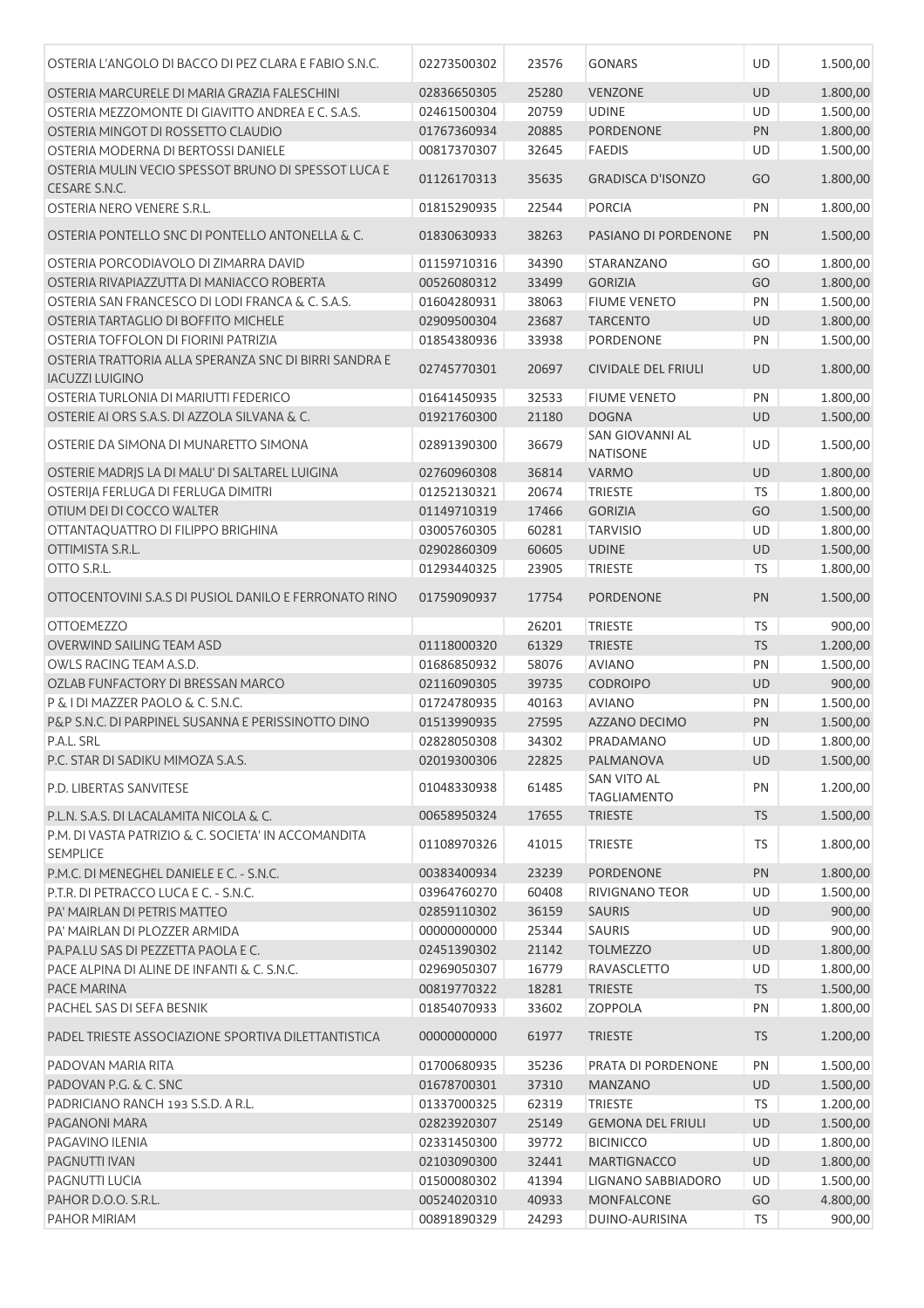| <b>PAHOR NIKOLAJ</b>                                                 | 00480360312 | 38476 | SAN FLORIANO DEL<br><b>COLLIO</b> | GO        | 1.800,00 |
|----------------------------------------------------------------------|-------------|-------|-----------------------------------|-----------|----------|
| PAIANO ALEN GIORGIO                                                  | 01016590323 | 31808 | <b>TRIESTE</b>                    | <b>TS</b> | 700,00   |
| PAIANO MAURO                                                         | 01088570328 | 41770 | <b>TRIESTE</b>                    | <b>TS</b> | 700,00   |
| PAIERO VALDINA                                                       | 02050180302 | 20738 | <b>UDINE</b>                      | <b>UD</b> | 1.800,00 |
| PALAGYM SOCIETA' SPORTIVA DILETTANTISTICA S.R.L.                     | 01678490309 | 19988 | <b>UDINE</b>                      | UD        | 1.500,00 |
| PALAR DI LATINO ADELE                                                | 00000000000 | 40454 | <b>TRASAGHIS</b>                  | UD        | 900,00   |
| PALAZZO BRIGIDO DI RICCI RAFFAELLA                                   | 11248151000 | 32911 | <b>TRIESTE</b>                    | <b>TS</b> | 900,00   |
| PALERMO LUCA                                                         | 00898320320 | 35739 | <b>TRIESTE</b>                    | <b>TS</b> | 1.800,00 |
| PALESE MAURIZIO                                                      | 01147730327 | 39848 | <b>TRIESTE</b>                    | <b>TS</b> | 1.500,00 |
| PALESTRA ACTIVE DI VIT ILENIA                                        | 02626690305 | 22336 | <b>UDINE</b>                      | UD        | 1.500,00 |
| PALESTRA GYMNICA DI MARTINA BALDAS                                   | 01072460320 | 39106 | <b>TRIESTE</b>                    | <b>TS</b> | 1.500,00 |
| PALESTRA WORLD - SOCIETA' SPORTIVA DILETTANTISTICA A                 |             |       |                                   |           |          |
| RESPONSABILITA' LIMITATA                                             | 01179760325 | 17629 | <b>TRIESTE</b>                    | TS.       | 1.500,00 |
| PALETTI GIANLUCA                                                     | 02979220304 | 35014 | <b>RESIA</b>                      | <b>UD</b> | 1.500,00 |
| PALIN FEDERICO                                                       |             |       |                                   |           |          |
| PALLACANESTRO INTERCLUB MUGGIA                                       | 01328660327 | 28059 | <b>TRIESTE</b>                    | TS        | 700,00   |
|                                                                      | 00273420323 | 60742 | <b>MUGGIA</b>                     | <b>TS</b> | 1.200,00 |
| PALLACANESTRO TRIESTE 2004 SRL<br>PALLAMANO TRIESTE ASD              | 01072900325 | 60921 | <b>TRIESTE</b>                    | TS        | 1.500,00 |
|                                                                      | 00995250321 | 61830 | <b>TRIESTE</b>                    | <b>TS</b> | 1.200,00 |
| PALLAVISINI ROBERTO                                                  | 02477340307 | 21377 | <b>BUTTRIO</b>                    | UD        | 1.500,00 |
| PALLAVOLO BRUGNERA 96                                                | 01504380930 | 61555 | <b>BRUGNERA</b>                   | PN        | 1.200,00 |
| PALO ALTO 2 SOCIETA' A RESPONSABILITA' LIMITATA                      | 01866060930 | 18421 | <b>PORCIA</b>                     | PN        | 1.800,00 |
| <b>SEMPLIFICATA</b>                                                  |             |       |                                   |           |          |
| PALOMA S.R.L.                                                        | 02809650308 | 27767 | LIGNANO SABBIADORO                | <b>UD</b> | 1.500,00 |
| PALU PLACE - SOCIETA' IN ACCOMANDITA SEMPLICE DI CUSMA<br>PAOLO & C. | 01340810322 | 59761 | <b>TRIESTE</b>                    | <b>TS</b> | 900,00   |
| PALUMBO ANTONIO                                                      | 01770450938 | 17793 | <b>SPILIMBERGO</b>                | PN        | 1.800,00 |
| PALUMBO DOMENICO & C. S.N.C.                                         | 00597970300 | 20345 | LIGNANO SABBIADORO                | UD        | 4.800,00 |
| PALUMBO RICCARDO & PALUMBO CARMINE S.N.C.                            | 01720170305 | 26566 | LIGNANO SABBIADORO                | UD        | 1.500,00 |
| PAMACL S.R.L.                                                        | 00703220327 | 57946 | <b>TRIESTE</b>                    | TS        | 1.500,00 |
|                                                                      |             |       |                                   |           |          |
| PAMALUDES DI TEDESCO PAMELA & DE BIASIO MASSIMO S.N.C. 01799510936   |             | 29481 | MONTEREALE VALCELLINA             | PN        | 1.800,00 |
| PAN & YODA DI BINDONI FRANCESCA & C. S.N.C.                          | 02919110300 | 39946 | <b>TRAMONTI DI SOTTO</b>          | PN        | 1.800,00 |
| <b>PAN AILIAN</b>                                                    | 01329860322 | 19909 | <b>TRIESTE</b>                    | <b>TS</b> | 1.500,00 |
| PAN CAFFE' AL RISCIO' DI BENEDET FRANCESCA                           | 01247840323 | 41794 | <b>TRIESTE</b>                    | TS        | 1.500,00 |
| <b>PAN CHUNYAN</b>                                                   | 02457360309 | 32961 | <b>UDINE</b>                      | UD        | 1.800,00 |
| PANCAFFE' DI SPADARO CORRADO                                         | 02850270303 | 19958 | <b>CHIONS</b>                     | PN        | 1.500,00 |
| PANCOTTO DANIELA                                                     | 01945610309 | 42496 | <b>CAMINO AL</b>                  | <b>UD</b> | 900,00   |
|                                                                      |             |       | <b>TAGLIAMENTO</b>                |           |          |
| PANE E CAFFE' CENTRO STUDI S.N.C. DI SOLDERA STEFANO E C.            | 01715050934 | 29692 | <b>SACILE</b>                     | PN        | 1.500,00 |
|                                                                      |             |       |                                   |           |          |
| PANE E PIZZA S.R.L.S.                                                | 01281920320 | 60959 | <b>MUGGIA</b>                     | <b>TS</b> | 1.800,00 |
| PANE E SALAME DI MICOLI ELENA                                        | 02725740308 | 36130 | SAN VITO DI FAGAGNA               | UD        | 1.500,00 |
| PANE E VINO DI FRANCIOSI PIER GIACOMO                                | 01167110319 | 21172 | <b>MONFALCONE</b>                 | GO        | 1.800,00 |
| PANE VINO E SAN DANIELE DI FASIOLO IVANA                             | 02436590307 | 38034 | <b>TOLMEZZO</b>                   | UD        | 1.500,00 |
| PANEGIOCHI - SOCIETA' A RESPONSABILITA' LIMITATA                     | 01199830314 | 59751 | <b>GORIZIA</b>                    | GO        | 1.500,00 |
| PANGEA S.A.S. DI CHERMAZ MARIELLA & C.                               | 01105130320 | 33191 | <b>TRIESTE</b>                    | <b>TS</b> | 4.800,00 |
| PANGOS MATTIA                                                        | 01241030327 | 35074 | <b>TRIESTE</b>                    | <b>TS</b> | 1.500,00 |
| PANIFICIO FOLLADOR DI FOLLADOR ANTONIO                               | 01376480933 | 21103 | PRATA DI PORDENONE                | PN        | 1.800,00 |
| PANIFICIO PAOLUZZI S.N.C. DI STEFANO PAOLUZZI & C.                   | 02404230308 | 17028 | <b>BUTTRIO</b>                    | UD        | 1.500,00 |
| PANIFICIO PASTICCERIA ALSIDO DI ALSIDO GIORDANO & C.<br>S.A.S.       | 01509370308 | 32384 | <b>TARVISIO</b>                   | UD        | 1.500,00 |
| PANIFICIO STEFANUTTI DI STEFANUTTI ANDREA & C. S.N.C.                | 00014770309 | 25382 | <b>ENEMONZO</b>                   | UD        | 1.500,00 |
| PANIFICIO-PASTICCERIA TRAVAN S.R.L.                                  | 01131530329 | 33208 | <b>TRIESTE</b>                    | <b>TS</b> | 1.500,00 |
| <b>PANIGUTTI JOLNER</b>                                              | 01217750320 | 23682 | <b>TRIESTE</b>                    | <b>TS</b> | 1.800,00 |
| PANINASSI DI ANTONELLA CALLIGARIS                                    | 01163070319 | 38715 | MONFALCONE                        | GO        | 1.800,00 |
| PANINOMANIA NIGHT&DAY DA LELLA E VALENTINA DI ZANONI                 |             |       |                                   |           |          |
| VALENTINA                                                            | 02302450305 | 37709 | <b>PAGNACCO</b>                   | UD        | 1.500,00 |
| PANORAMA GEST S.R.L.                                                 | 01152940316 | 22222 | <b>TRIESTE</b>                    | <b>TS</b> | 900,00   |
| PANSEPOL S.R.L.                                                      | 01026930329 | 34435 | <b>TRIESTE</b>                    | <b>TS</b> | 4.800,00 |
| PANTALEO SORAIA                                                      | 02963690306 | 31484 | AIELLO DEL FRIULI                 | UD        | 1.500,00 |
| PANTANALI LUCA                                                       | 02493130302 | 23792 | <b>FAEDIS</b>                     | UD        | 1.800,00 |
| PANTAROTTO SARA                                                      | 03008830303 | 61504 | <b>UDINE</b>                      | UD        | 1.800,00 |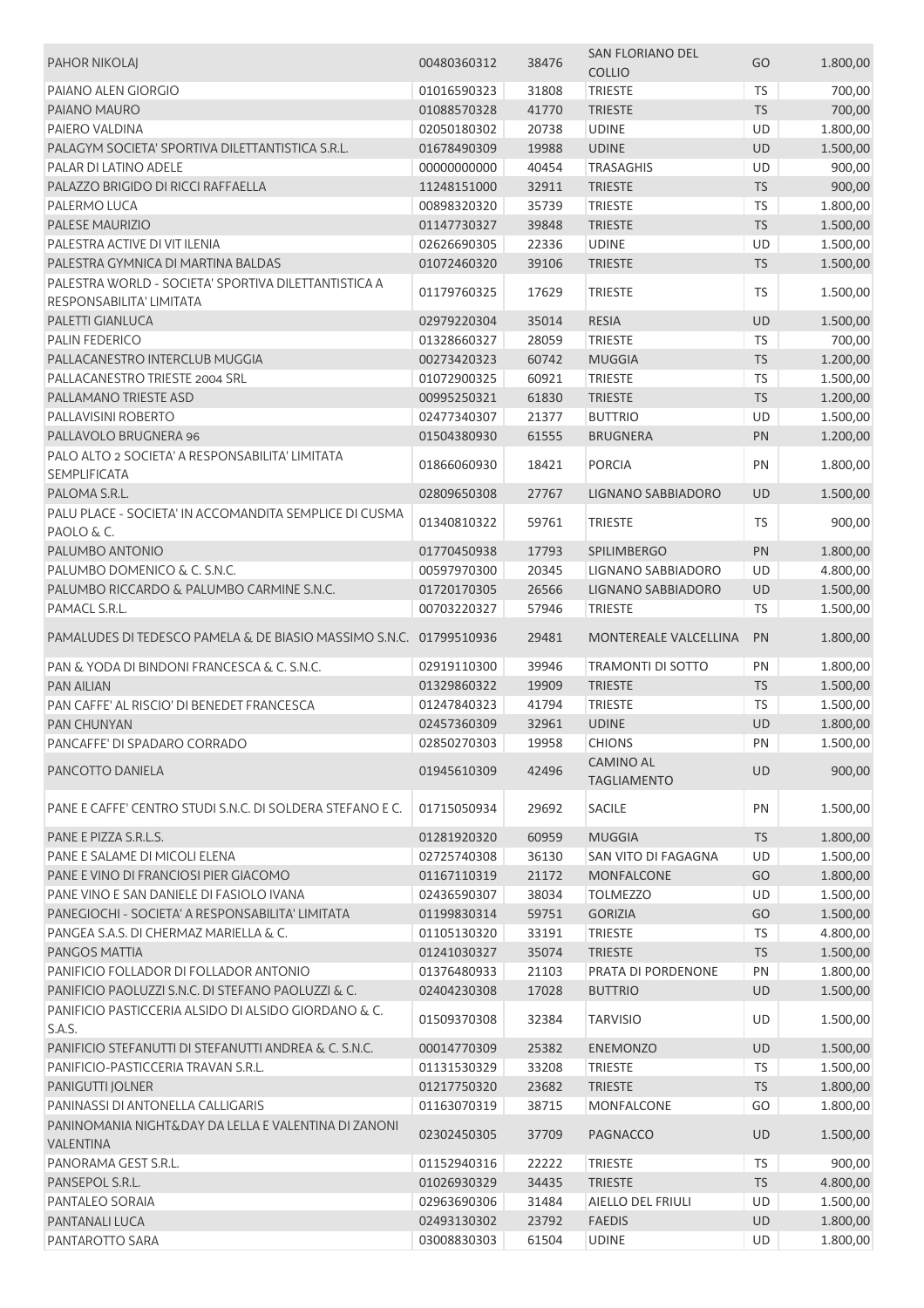| PAOLA CAT NAIL DESIGN DI MENIS PAOLA                                                      | 01223600329 | 21773 | <b>TRIESTE</b>                           | <b>TS</b> | 1.500,00 |
|-------------------------------------------------------------------------------------------|-------------|-------|------------------------------------------|-----------|----------|
| <b>PAOLETTI CRISTIAN</b>                                                                  | 01287500324 | 38356 | <b>TRIESTE</b>                           | <b>TS</b> | 700,00   |
| <b>PAOLI BORIS</b>                                                                        | 00950550327 | 19534 | <b>TRIESTE</b>                           | <b>TS</b> | 1.500,00 |
| PAOLO & VALE S.R.L.S.                                                                     | 01299760320 | 41680 | <b>TRIESTE</b>                           | <b>TS</b> | 1.800,00 |
| PAOLO COCIANCICH & C. S.N.C.                                                              | 00855600326 | 28641 | <b>TRIESTE</b>                           | <b>TS</b> | 1.500,00 |
| PAOLO PALASKOV BEGOV                                                                      | 00000000000 | 42455 | <b>GRADO</b>                             | GO        | 650,00   |
| PAOLO SBISÀ                                                                               | 01087480321 | 34366 | <b>TRIESTE</b>                           | <b>TS</b> | 650,00   |
| PAOLO'S BAR S.A.S. DI FAGOTTI PAOLO & C.                                                  | 01768900936 | 37398 | <b>PORDENONE</b>                         | PN        | 1.500,00 |
| PAPAGNA FABRIZIO                                                                          | 00972660328 | 36940 | <b>TRIESTE</b>                           | <b>TS</b> | 700,00   |
| <b>PAPAGUENA SRLS</b>                                                                     | 01341450326 | 61107 | <b>TRIESTE</b>                           | <b>TS</b> | 1.500,00 |
| PAPAIS STEFANIA                                                                           | 01830430938 | 39704 | <b>SAN VITO AL</b><br><b>TAGLIAMENTO</b> | PN        | 1.500,00 |
| PAPAIT TIZIANA E MARSON CLAUDIO S.N.C.                                                    | 02279080309 | 17021 | <b>RIVIGNANO TEOR</b>                    | UD        | 4.800,00 |
| PAPARELLA PAOLO                                                                           | 01080280314 | 17046 | STARANZANO                               | GO        | 700,00   |
| PAPEZOVA ANNA                                                                             | 01577600933 | 31638 | <b>BRUGNERA</b>                          | PN        | 1.500,00 |
| PAPILIA APPARTAMENTI DI EDOARDO PAOLETTI                                                  | 02757250309 | 32147 | PAVIA DI UDINE                           | <b>UD</b> | 900,00   |
| PAPINUTTI DONATA                                                                          | 00000000000 | 34473 | <b>TARCENTO</b>                          | UD        | 900,00   |
| PAR PLASE' SOCIETA' COOPERATIVA AGRICOLA                                                  | 02811090303 | 34665 | <b>RAGOGNA</b>                           | UD        | 1.800,00 |
|                                                                                           |             |       |                                          |           |          |
| <b>PARADIIS SOCIETA' AGRICOLA DI EMILANO SUBACCHI &amp; C.</b>                            | 02654690300 | 36150 | <b>POCENIA</b>                           | UD        | 1.800,00 |
| <b>PARADISE BISSO' SRL</b>                                                                | 01864860935 | 43842 | <b>MONTEREALE VALCELLINA</b>             | PN        | 4.800,00 |
| PARADISO DEI GOLOSI DI MARSEU DANIELE & ZANONE<br><b>GABRIELLA S.N.C.</b>                 | 01963470305 | 20530 | SAN PIETRO AL NATISONE                   | UD        | 1.500,00 |
| PARADISO S.R.L.                                                                           | 02174930301 | 17774 | <b>NIMIS</b>                             | UD        | 4.800,00 |
| PARADYSE S.R.L.                                                                           | 00378570931 | 35097 | <b>AVIANO</b>                            | PN        | 1.800,00 |
| PARAVANO CARMEN                                                                           | 02810690301 | 25037 | <b>TAVAGNACCO</b>                        | UD        | 1.500,00 |
| PARAVANO MASSIMO                                                                          | 01723620306 | 29493 | <b>BASILIANO</b>                         | UD        | 1.500,00 |
| PARCO KEBAB SNC DI CELIK MEHMET E BARULAY MEHMET                                          | 01279190324 | 36321 | <b>TRIESTE</b>                           | <b>TS</b> | 1.800,00 |
| PARCO S.N.C. DI MATEJCIC GRAZIELLA E PETTAROSSO REMIGIO                                   | 01001510328 | 26290 | <b>TRIESTE</b>                           | <b>TS</b> | 1.500,00 |
| PARCO UNICEF DI COMANDI FRANCESCO & C. S.A.S.                                             | 02705370308 | 39924 | LIGNANO SABBIADORO                       | UD        | 1.500,00 |
| PARCO VITTORIA S.N.C. DI PORTELLO MIRKO E MICHAEL                                         | 01840680936 | 35810 | AZZANO DECIMO                            | PN        | 1.800,00 |
| PARCO ZOO PUNTA VERDE S.R.L.                                                              | 01270940305 | 42284 | LIGNANO SABBIADORO                       | UD        | 4.800,00 |
| PARISI GAETANO                                                                            | 01575360936 | 34858 | <b>PORCIA</b>                            | PN        | 700,00   |
| <b>PARISI MAURA</b>                                                                       | 00000000000 | 41060 | <b>GORIZIA</b>                           | GO        | 650,00   |
|                                                                                           |             | 25166 |                                          | UD        |          |
| PARNASSO MARTINA                                                                          | 02837760301 |       | RESIUTTA                                 |           | 1.500,00 |
| <b>PARON MICHELE</b>                                                                      | 03980010270 | 33916 | <b>CORMONS</b>                           | GO        | 700,00   |
| PARONI LAURA                                                                              | 02527620302 | 36978 | <b>BERTIOLO</b>                          | UD        | 1.500,00 |
| PARROCCHIA DI SAN DANIELE PROFETA<br>PARROCCHIA DI SANTA MARIA OLTRE BUT E DI SAN MARTINO | 02178890303 | 57690 | PALUZZA                                  | UD        | 1.500,00 |
| VESCOVO                                                                                   | 01042140309 | 60914 | <b>TOLMEZZO</b>                          | <b>UD</b> | 4.800,00 |
| PARTECIPAZIONE SOCIETA' COOPERATIVA SOCIALE                                               | 00586170300 | 20967 | <b>UDINE</b>                             | UD        | 1.800,00 |
| PARTYLANDIA DI TURCATEL BARBARA & C. S.A.S.                                               | 01452320938 | 60257 | PORDENONE                                | PN        | 1.500,00 |
| PARUTTO RINO                                                                              | 01603060938 | 40920 | <b>CLAUT</b>                             | PN        | 1.800,00 |
| PASCARELLA F.LLI SOCIETA' IN NOME COLLETTIVO                                              | 00422520932 | 29174 | <b>FANNA</b>                             | PN        | 1.500,00 |
| <b>PASCHINI FRANCESCA</b>                                                                 | 02711810305 | 34181 | <b>RAVEO</b>                             | UD        | 1.500,00 |
| PASCOLI 16 S.A.S. DI LIU SHUHUI & C.                                                      | 01194200323 | 36078 | <b>TRIESTE</b>                           | <b>TS</b> | 1.500,00 |
| PASCOLINO MARCO                                                                           | 02845230305 | 41792 | <b>TAVAGNACCO</b>                        | UD        | 650,00   |
| PASCOLO FRANCESCA                                                                         | 01887350302 | 37918 | <b>VENZONE</b>                           | UD        | 1.500,00 |
| PASCOLO MARIA PIA                                                                         | 02980300301 | 37341 | <b>TARCENTO</b>                          | UD        | 1.800,00 |
| PASCOLO MONICA                                                                            | 02906300302 | 30782 | SAN GIOVANNI AL<br><b>NATISONE</b>       | UD        | 1.500,00 |
| PASHA' DI CERON STEFANIA                                                                  | 01728410935 | 26281 | AZZANO DECIMO                            | PN        | 1.500,00 |
| PASHA GROUP S.R.L.                                                                        | 01379220930 | 25580 | <b>SAN VITO AL</b><br><b>TAGLIAMENTO</b> | PN        | 1.500,00 |
| PASIAN MARIA DANIELA                                                                      | 01207590306 | 33183 | LIGNANO SABBIADORO                       | UD        | 900,00   |
| PASIAN PAOLO                                                                              | 01347800938 | 60701 | <b>VALVASONE ARZENE</b>                  | PN        | 1.500,00 |
| PASQUALINI PAOLO                                                                          | 02863750309 | 28243 | <b>PREPOTTO</b>                          | UD        | 1.800,00 |
| PASSARINO GIORGIO                                                                         | 01780880306 | 36922 | <b>UDINE</b>                             | UD        | 700,00   |
| PASSION NAILS ELISA DI ELISA MONTICO                                                      | 01175230315 | 34517 | <b>GORIZIA</b>                           | GO        | 1.500,00 |
| PASSIONE CAFFE DI TEDESCHI AURORA                                                         | 02989230301 | 61331 | AIELLO DEL FRIULI                        | UD        | 1.500,00 |
| PASSIONE DI MOLITERNO CARMINE                                                             | 01089590317 | 41427 | STARANZANO                               | GO        | 1.500,00 |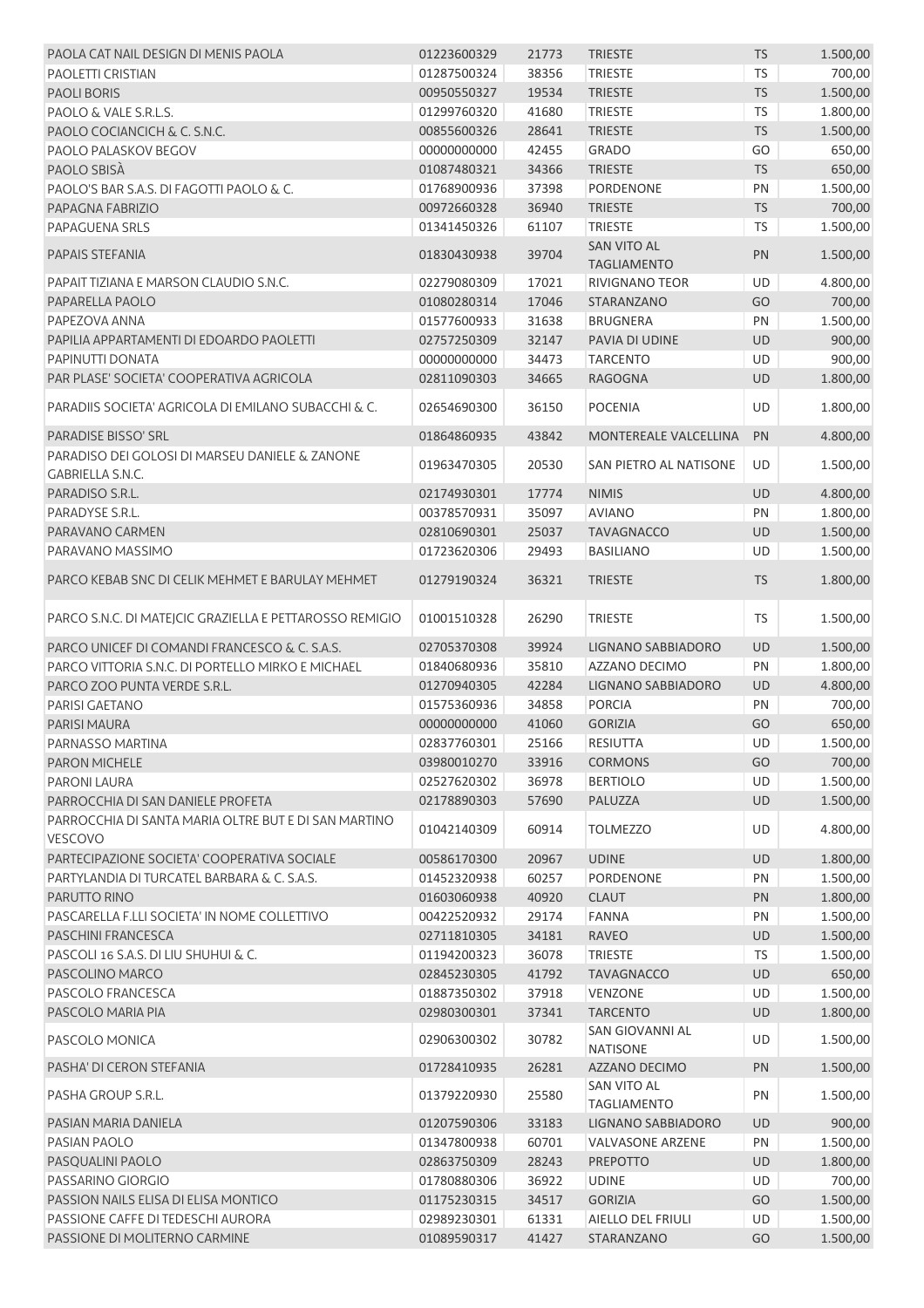| PASSIONE& GELATO DI VACCHER PAOLO                                                                         | 01753330933                | 31695          | CASARSA DELLA DELIZIA                       | PN              | 1.500,00             |
|-----------------------------------------------------------------------------------------------------------|----------------------------|----------------|---------------------------------------------|-----------------|----------------------|
| <b>PASSIU SERENA</b>                                                                                      | 02705780308                | 20937          | <b>TARVISIO</b>                             | UD              | 1.500,00             |
| PAST S.R.L.                                                                                               | 02743740306                | 35144          | CAMPOFORMIDO                                | UD              | 1.500,00             |
| PASTICCERIA - CAFFE' REALE DI GHENO FRANCO, GHENO<br>RENZO & C. S.N.C.                                    | 00428280937                | 40998          | <b>PORDENONE</b>                            | PN              | 1.500,00             |
| PASTICCERIA - LABORATORIO DEL DOLCE E DEL SALATO DI<br>SORARU' ALESSANDRO                                 | 01951200300                | 38661          | LATISANA                                    | UD              | 1.500,00             |
| PASTICCERIA AMELI DI MONDINI LISA                                                                         | 02825580307                | 28238          | <b>CASTIONS DI STRADA</b>                   | UD              | 1.500,00             |
| PASTICCERIA ARTIGIANA DI TOSOLARI MICHELE & C. - S.N.C.                                                   | 01129180939                | 21872          | <b>FIUME VENETO</b>                         | PN              | 1.500,00             |
| PASTICCERIA ARTIGIANALE DI GALLETTO E CASASOLA S.N.C.                                                     | 01017700301                | 29567          | LIGNANO SABBIADORO                          | UD              | 1.500,00             |
| PASTICCERIA CAFFE' BUSATO DI GIANFRANCO E MARIA TERESA<br><b>BUSATO S.N.C</b>                             | 01277770937                | 27560          | CORDENONS                                   | PN              | 1.500,00             |
| PASTICCERIA CARLUCCI DI CARLUCCI MASSIMO                                                                  | 02521140307                | 31621          | <b>GEMONA DEL FRIULI</b>                    | UD              | 1.500,00             |
| PASTICCERIA COSSETTI S.N.C. DI ANNALISA E LUCIA DI ROSA                                                   | 01849480932                | 26558          | <b>PORDENONE</b>                            | PN              | 1.500,00             |
| PASTICCERIA DA ILY DI ILARIA GENTILE                                                                      | 01324530326                | 32435          | <b>TRIESTE</b>                              | <b>TS</b>       | 1.500,00             |
| PASTICCERIA DA LUCIANO DI ROSSET LUCIANO & C. S.N.C.                                                      | 01176300935                | 24365          | CASARSA DELLA DELIZIA                       | PN              | 1.500,00             |
| PASTICCERIA DAL MAS DI DAL MAS MICHELE                                                                    | 03033040266                | 22829          | <b>PORDENONE</b>                            | PN              | 1.500,00             |
| PASTICCERIA D'ALTRI TEMPI DI AIELLO VINCENZO                                                              | 02753390307                | 19019          | <b>VENZONE</b>                              | UD              | 1.500,00             |
| PASTICCERIA DELIZIA DI GIUSEPPE BENIGNO & C. S.N.C.                                                       | 01693330936                | 61717          | <b>PORCIA</b>                               | PN              | 1.500,00             |
| PASTICCERIA EREDI PATTI DI ROBERTO E FRANCA PATTI - S.A.S.                                                | 01027340320                | 19938          | <b>TRIESTE</b>                              | TS              | 1.500,00             |
| PASTICCERIA ESPRI' DI SARA DIASPARRA                                                                      | 02819800307                | 26706          | <b>UDINE</b>                                | UD              | 1.500,00             |
| PASTICCERIA FANTASIA DI BORRI MARIA ASSUNTA & C. S.A.S.                                                   | 01726740309                | 25224          | LATISANA                                    | UD              | 1.500,00             |
| PASTICCERIA GALIMBERTI S.R.L.                                                                             | 02863150302                | 33944          | <b>UDINE</b>                                | UD              | 1.500,00             |
| PASTICCERIA GIACOMELLO DI MAZZERO CRISTIAN                                                                | 01554210938                | 33635          | <b>MANIAGO</b>                              | PN              | 1.500,00             |
| PASTICCERIA GLACE' DI PASCOLAT MICHELE                                                                    | 02548330303                | 20023          | <b>FIUMICELLO VILLA</b><br><b>VICENTINA</b> | <b>UD</b>       | 1.500,00             |
| PASTICCERIA LA DOLCE MANIA DI SORRENTINO GIUSEPPE                                                         | 01397560937                | 23521          | PORDENONE                                   | PN              | 1.500,00             |
| PASTICCERIA LA PREFERITA DI MARCHETTO MAURO                                                               | 01323670933                | 30323          | <b>CORDENONS</b>                            | PN              | 1.500,00             |
| PASTICCERIA LAVARONI DI LAVARONI ADRIANO E ALESSANDRO<br>S.N.C.                                           | 02828500302                | 33716          | MANZANO                                     | UD              | 1.500,00             |
| PASTICCERIA LE STRANE DELIZIE SRL                                                                         | 01740320930                | 28760          | <b>SPILIMBERGO</b>                          | PN              | 1.500,00             |
| PASTICCERIA MARCUZZI DI MARCUZZI SILVY E C. SNC                                                           | 02587030301                | 20329          | POZZUOLO DEL FRIULI                         | UD              | 1.500,00             |
| PASTICCERIA MYRIAM DI PIELI MYRIAM                                                                        | 01432730305                | 22184          | <b>FORNI DI SOPRA</b>                       | UD              | 1.500,00             |
| PASTICCERIA PAGNUCCO DI PAGNUCCO LEONARDO & C. S.N.C.                                                     | 02156470300                | 30386          | SEDEGLIANO                                  | UD              | 1.500,00             |
| PASTICCERIA PEZZE' DI PEZZE' ANTONIETTA & C. S.N.C.                                                       | 01498580305                | 27063          | <b>CODROIPO</b>                             | UD              | 1.500,00             |
| PASTICCERIA PRINCIPE DI CAL STEFANO                                                                       | 01493270936                | 20347          | <b>PORCIA</b>                               | PN              | 1.500,00             |
| PASTICCERIA ROSSITTI S.N.C. DI ROSSITTI PATRIZIA & TIZIANA                                                | 01027750312                | 27712          | RONCHI DEI LEGIONARI                        | GO              | 1.500,00             |
| PASTICCERIA S. GIORGIO DI LOT LUIGI & C. S.N.C.                                                           | 00214760936                | 42714          | PORDENONE                                   | PN              | 1.500,00             |
| PASTICCERIA SAINT HONORE' DI MOSENICH ROBERTO                                                             | 00306360322                | 42036          | <b>TRIESTE</b><br><b>AVIANO</b>             | <b>TS</b>       | 1.500,00             |
| PASTICCERIA STRADELLA S.N.C. DI STRADELLA LUIGI E C.<br>PASTICCERIA TIEZZA S.N.C. DI TIEZZA GIOVANNI & C. | 01031320938<br>01374790309 | 39375<br>20432 | <b>TRICESIMO</b>                            | PN<br>UD        | 1.500,00<br>1.500,00 |
| PASTICCERIA TORINESE DI DE NARDA ALESSANDRO, NICOLA E                                                     |                            |                |                                             |                 |                      |
| ANSELMI YONA MELANIA S.N.C.                                                                               | 02047020306                | 35432          | LIGNANO SABBIADORO                          | UD              | 1.500,00             |
| PASTICCERIA VUCH DI VUCH LORENZO                                                                          | 01184760328                | 33039          | <b>TRIESTE</b>                              | <b>TS</b>       | 1.500,00             |
| PASTICCERIA ZAMPARO STEFANO<br><b>PASTORE ASTRID</b>                                                      | 02555780309<br>01137830319 | 32921<br>58637 | COSEANO<br><b>TRIESTE</b>                   | UD<br><b>TS</b> | 1.500,00<br>1.500,00 |
| PASTRY&FOOD S.R.L.                                                                                        | 02706260300                | 29713          | <b>SESTO AL REGHENA</b>                     | PN              | 1.800,00             |
| PATAT ROBERTA                                                                                             | 02252460304                | 22540          | <b>CAMPOLONGO</b><br><b>TAPOGLIANO</b>      | UD              | 650,00               |
| PATAVINA SRL                                                                                              | 02586110302                | 19080          | <b>UDINE</b>                                | UD              | 4.800,00             |
| PATINO FRANCISCO EDGAR                                                                                    | 01116510312                | 27890          | MONFALCONE                                  | GO              | 1.800,00             |
| PATRIARCA GIULIANO E C. S.N.C.                                                                            | 02469460303                | 35198          | <b>POVOLETTO</b>                            | UD              | 1.800,00             |
| PATTINO DANZA GORIZIA ASD                                                                                 | 00000000000                | 61634          | <b>GORIZIA</b>                              | GO              | 1.200,00             |
| PAU S.A.S. DI PAULINA ROBERTO                                                                             | 01072940321                | 36219          | DUINO-AURISINA                              | <b>TS</b>       | 1.500,00             |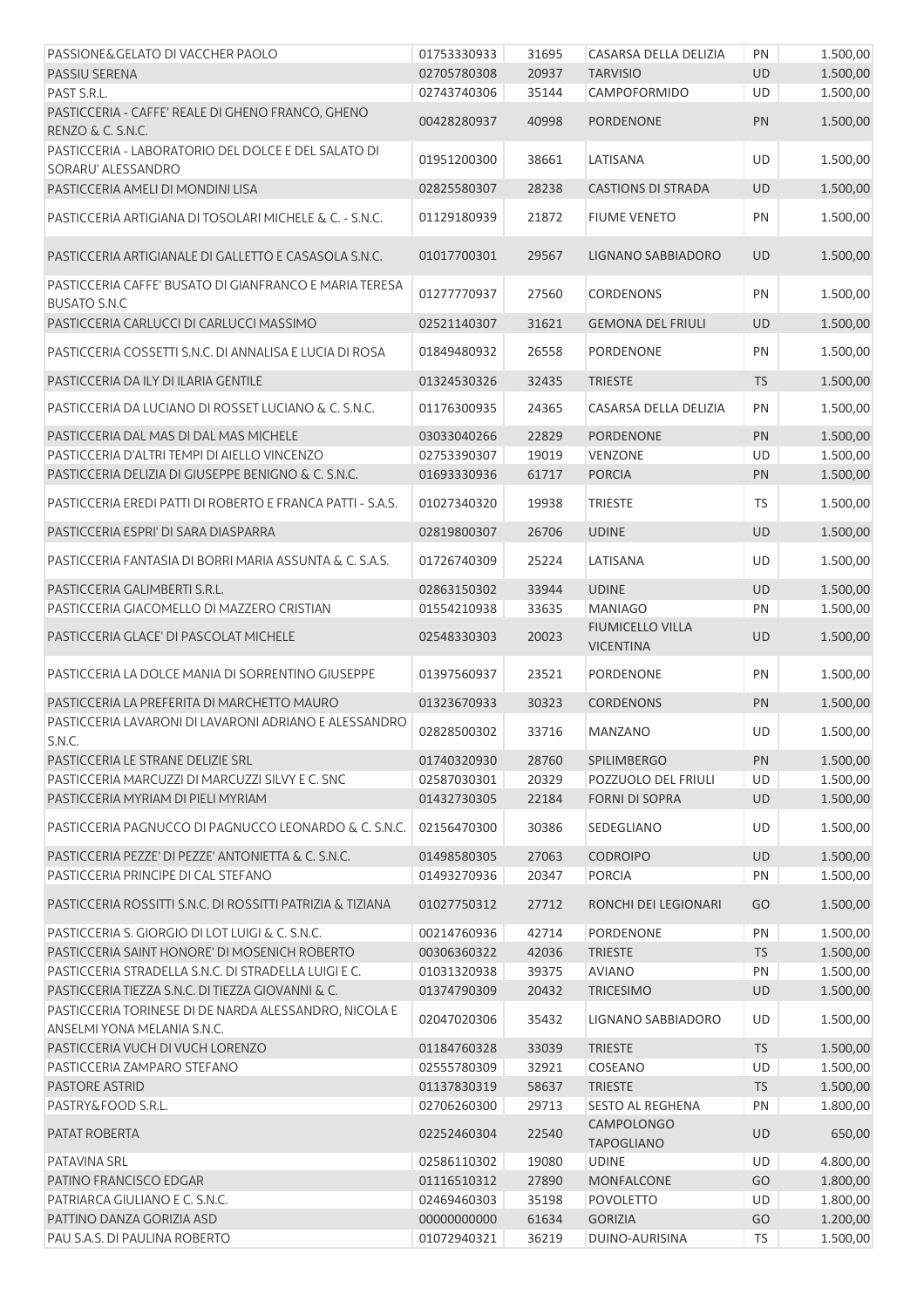| PAULETTA GUGLIELMO                                     | 01047600315 | 20155 | <b>GRADO</b>                               | GO        | 4.800,00 |
|--------------------------------------------------------|-------------|-------|--------------------------------------------|-----------|----------|
| PAULIN S.A.S. DI GIORGIO CATTARUZZA E C.               | 01492660301 | 20571 | LIGNANO SABBIADORO                         | UD        | 4.800,00 |
| PAULON ERMANEGILDO                                     | 00000000000 | 38711 | <b>BARCIS</b>                              | PN        | 900,00   |
| PAULUZZI CRISTINA                                      | 02895520308 | 31252 | MAGNANO IN RIVIERA                         | UD        | 1.500,00 |
| <b>PAUSSA VALTER</b>                                   | 01528580309 | 18160 | <b>PREPOTTO</b>                            | UD        | 1.800,00 |
| PAV BRESSA ASD                                         | 01587500305 | 62167 | CAMPOFORMIDO                               | UD        | 1.200,00 |
| PAV NATISONIA ASD                                      | 01133030302 | 61816 | SAN GIOVANNI AL<br><b>NATISONE</b>         | UD        | 1.200,00 |
| PAVAN GILBERTO                                         | 02912000300 | 17556 | SAN PIETRO AL NATISONE                     | <b>UD</b> | 1.800,00 |
| <b>PAVAN GIUSEPPE</b>                                  | 00276140308 | 16834 | <b>CIVIDALE DEL FRIULI</b>                 | <b>UD</b> | 1.800,00 |
| PAVANELLO HILARY                                       | 02970080301 | 25696 | <b>MARANO LAGUNARE</b>                     | UD        | 1.500,00 |
| PAVEES SOCIETA' COOPERATIVA                            | 01988640304 | 58184 | <b>UDINE</b>                               | UD        | 4.800,00 |
| PAVLICA STEFANO                                        | 01240830321 | 21523 | <b>TRIESTE</b>                             | <b>TS</b> | 700,00   |
| PAVO DI HORAKOVA PAVLA                                 | 01696830932 | 46925 | <b>SACILE</b>                              | PN        | 1.500,00 |
| PAVONA LORETTA                                         | 02689410302 | 35047 | <b>AMARO</b>                               | UD        | 1.500,00 |
| PECCATI DI GOLA DI MARICCHIO TIZIANO                   | 02638880308 | 17728 | <b>CERVIGNANO DEL FRIULI</b>               | UD        | 1.500,00 |
| PECCHIAR DARIO                                         | 01129310320 | 39681 | <b>TRIESTE</b>                             | <b>TS</b> | 700,00   |
| PECILE CLAUDIA & C. S.N.C.                             | 00273750307 | 38081 | <b>FAGAGNA</b>                             | <b>UD</b> | 1.800,00 |
| PECILE GIOVANNA                                        | 02898570300 | 58655 | SAN VITO DI FAGAGNA                        | UD        | 1.500,00 |
| PECORARO LUCA                                          | 02349660304 | 36346 | <b>UDINE</b>                               | UD        | 700,00   |
| PEDIRODA ANNALISA                                      | 01175100310 | 27976 | RONCHI DEI LEGIONARI                       | GO        | 1.800,00 |
| PEDRINI PIERPAOLO                                      | 02812650303 | 20909 | <b>GEMONA DEL FRIULI</b>                   | <b>UD</b> | 650,00   |
| PEG.EMMECIEMME S.R.L.                                  | 01555850930 | 58083 | MONTEREALE VALCELLINA                      | PN        | 1.800,00 |
| PEGASO S.R.L.                                          | 01513710937 | 30096 | <b>AVIANO</b>                              | PN        | 1.800,00 |
| PEGOLO MONICA                                          | 01819050939 | 35200 | <b>BRUGNERA</b>                            | PN        | 1.500,00 |
| PEGORER MAURIZIO                                       | 01081080317 | 20597 | <b>GORIZIA</b>                             | GO        | 1.800,00 |
| PELIZZO SANDRA                                         | 02866220300 | 19486 | <b>ATTIMIS</b>                             | UD        | 1.500,00 |
| PELLARINI ANGELA                                       | 01955880305 | 29339 | <b>TARCENTO</b>                            | UD        | 1.500,00 |
| PELLEGRINI ANNA                                        | 01626270936 | 21657 | PRAVISDOMINI                               | PN        | 1.500,00 |
| PELLEGRINO PLACIDO                                     | 01271980326 | 17684 | <b>GORIZIA</b>                             | GO        | 1.500,00 |
| PELLICCIONE FEDERICO                                   | 00000000000 | 28837 | <b>TARCENTO</b>                            | UD        | 650,00   |
| PELLIS ANTONINO                                        | 02885910303 | 58087 | SAN DANIELE DEL FRIULI                     | <b>UD</b> | 1.500,00 |
| PELLIZOTTI ANNA LISA                                   | 00331660308 | 20655 | <b>MOGGIO UDINESE</b>                      | UD        | 1.800,00 |
| PELLIZZARI LUCIA                                       | 01788220307 | 29731 | PAVIA DI UDINE                             | <b>UD</b> | 1.500,00 |
| PELLIZZON SILVIA                                       | 01083780310 | 35863 | <b>BUIA</b>                                | UD        | 1.800,00 |
| PELOS SOCIETA' SEMPLICE AGRICOLA DI PELOS ROBERTO E C. | 02487670305 | 30462 | <b>RUDA</b>                                | <b>UD</b> | 1.800,00 |
|                                                        |             |       |                                            |           |          |
| PELOTE SRL                                             | 02880220302 | 20803 | <b>TOLMEZZO</b>                            | <b>UD</b> | 900,00   |
| PELUFFO BARBARA                                        | 01181530310 | 35750 | STARANZANO                                 | GO        | 1.500,00 |
| PENSAL S.R.L.                                          | 00187760319 | 18874 | <b>GRADO</b>                               | GO        | 4.800,00 |
| PENSIONE IMPERIA DI VIEIDER VIKTORIA & C. S.N.C.       | 01822080303 | 25937 | LIGNANO SABBIADORO                         | <b>UD</b> | 4.800,00 |
| PEPATADICORTE S.R.L.                                   | 02538720307 | 18452 | <b>UDINE</b>                               | UD        | 1.800,00 |
| PEPE ROSA DI SFILIGOI ADRIANA & C. S.N.C.              | 01128820311 | 21718 | <b>GORIZIA</b>                             | GO        | 1.800,00 |
| PEPPATENCIA VIAGGI DI BOMBEN FRANCESCA                 | 01600430936 | 22478 | PRATA DI PORDENONE                         | PN        | 4.800,00 |
| PER BACCO DI PADRONE ANGELO                            | 02498240304 | 30708 | <b>CERVIGNANO DEL FRIULI</b>               | UD        | 1.500,00 |
| PER TUTTI I GUSTI DI JESSICA LESTANI                   | 02759870302 | 60407 | COSEANO                                    | UD        | 1.500,00 |
| PERABO' MARINO                                         | 02002810303 | 32990 | <b>FAEDIS</b>                              | UD        | 1.800,00 |
| PERACCHIO ELENA                                        | 02796800304 | 17963 | SAN VITO DI FAGAGNA                        | UD        | 1.500,00 |
| PERALDO GIANNA MARIA                                   | 01863560932 | 26145 | CANEVA                                     | PN        | 650,00   |
| PERATONER DI FAGGIOTTO GIUSEPPE & C. S.N.C.            | 01387070939 | 41032 | PORDENONE                                  | PN        | 1.500,00 |
| PERCHE'NO S.R.L.                                       | 02713920300 | 21446 | <b>TAVAGNACCO</b>                          | <b>UD</b> | 1.500,00 |
| PERES GABRIELE                                         | 02745700308 | 21785 | <b>MANIAGO</b>                             | PN        | 1.500,00 |
| PERES IPPOLITA                                         | 01784250308 | 35658 | <b>COLLOREDO DI MONTE</b><br><b>ALBANO</b> | <b>UD</b> | 1.500,00 |
| PERESSI LUCA                                           | 02793220308 | 23037 | <b>UDINE</b>                               | UD        | 700,00   |
| PERESSIN NICOLAS                                       | 01201500319 | 25865 | <b>VILLESSE</b>                            | GO        | 1.500,00 |
| PERESSOTTI DANILA                                      | 02928750302 | 31975 | SAURIS                                     | UD        | 4.800,00 |
| PERESSUTTI ANDREA                                      | 01690100936 | 60683 | <b>UDINE</b>                               | UD        | 1.500,00 |
| PERFORM ASD                                            | 01282840329 | 38292 | <b>TRIESTE</b>                             | TS        | 1.500,00 |
| PERHAVEC ANDREJKA                                      | 01124090315 | 23860 | <b>GORIZIA</b>                             | GO        | 1.500,00 |
| PERIC E PAVAT SNC DI MATIJA PERIC & C.                 | 01310860323 | 17282 | <b>TRIESTE</b>                             | <b>TS</b> | 1.800,00 |
| PERIC KATJUSA                                          | 01166950319 | 36590 | DOBERDO' DEL LAGO                          | GO        | 1.800,00 |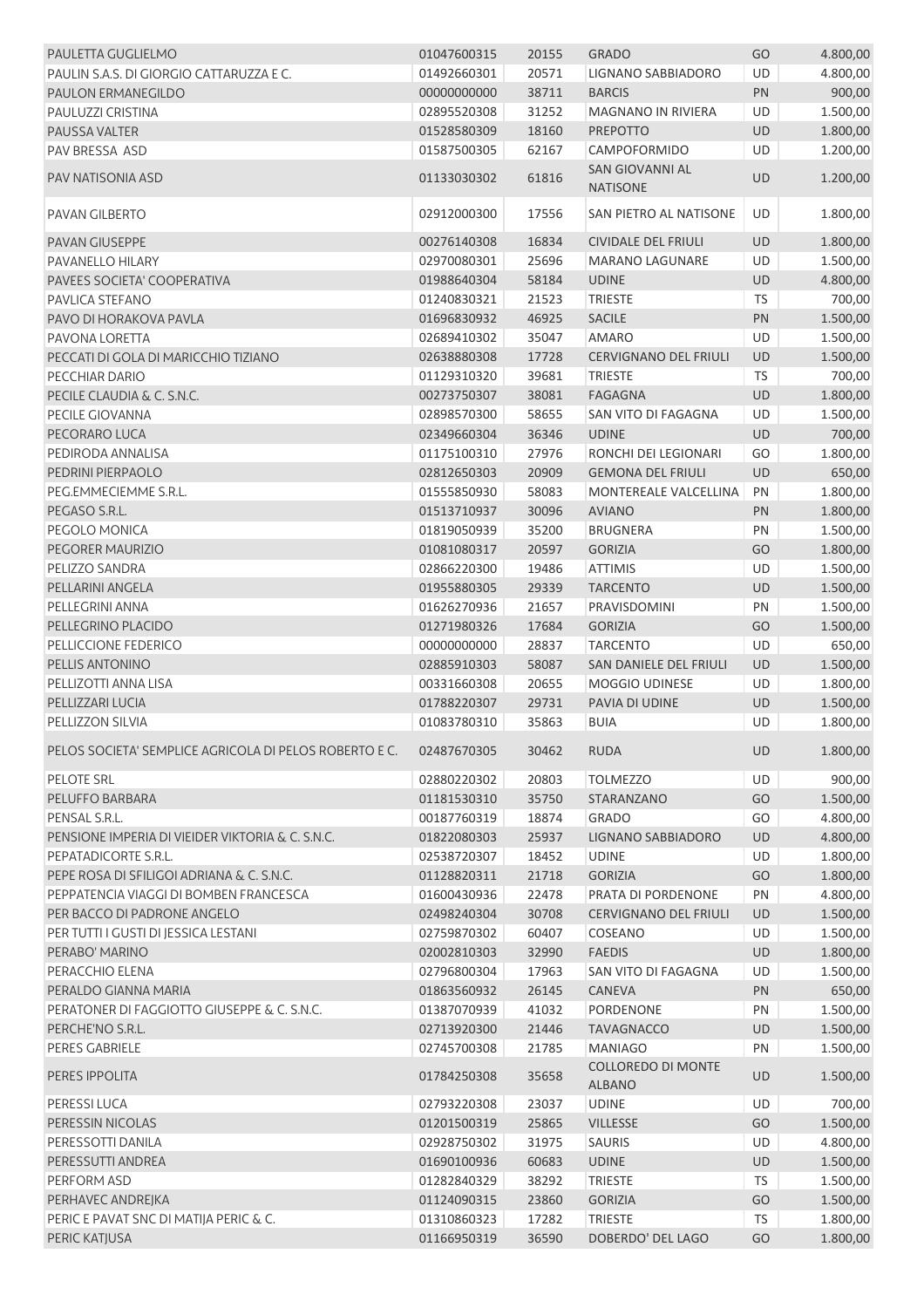| PERIN EUGENIO E C. S.A.S.                                            | 01245860935 | 38090 | <b>PORDENONE</b>                           | PN        | 1.500,00 |
|----------------------------------------------------------------------|-------------|-------|--------------------------------------------|-----------|----------|
| PERIN MARIA TERESA                                                   | 01074180934 | 22622 | <b>SACILE</b>                              | PN        | 1.500,00 |
| PERINI GIOVANNI BATTISTA                                             | 01697530309 | 39185 | <b>TARCENTO</b>                            | UD        | 900,00   |
| PERINI MICHELE                                                       | 02848470304 | 60723 | <b>MAGNANO IN RIVIERA</b>                  | UD        | 1.500,00 |
| PERIS FRANCESCO                                                      | 01652130301 | 37085 | <b>FAEDIS</b>                              | <b>UD</b> | 700,00   |
| PERISSINI MONICA                                                     | 01073990325 | 42736 | <b>TRIESTE</b>                             | <b>TS</b> | 1.800,00 |
| PERISSINOTTO DALILA                                                  | 00000000000 | 42117 | <b>TARVISIO</b>                            | UD        | 900,00   |
| PERISSINOTTO GUIDO                                                   | 01239660325 | 17089 | <b>TRIESTE</b>                             | <b>TS</b> | 1.800,00 |
| PERISSUTTI GINO                                                      | 02506010301 | 25486 | <b>FORNI DI SOPRA</b>                      | UD        | 4.800,00 |
| PERLA ROSSA S.N.C. DI IENOVAN ELEKES ROXANA ADRIANA & C. 02893590303 |             | 30474 | <b>UDINE</b>                               | <b>UD</b> | 1.500,00 |
| PERNARCICH PAOLO                                                     | 00844360321 | 31076 | <b>DUINO-AURISINA</b>                      | <b>TS</b> | 1.800,00 |
| PERPER GIORGIO                                                       | 00582390324 | 25084 | <b>TRIESTE</b>                             | <b>TS</b> | 1.800,00 |
| PERSEO ELETTRONICA S.R.L.                                            | 01294840937 | 58037 | PORDENONE                                  | PN        | 1.500,00 |
| PERTOLDI NICOLA                                                      | 02223210309 | 22457 | LESTIZZA                                   | UD        | 1.800,00 |
| PERTOT ALEXANDER                                                     | 00000000000 | 32798 | DUINO-AURISINA                             | TS        | 900,00   |
| PERUCH E LUCCHESE DI PERUCH LUCIANO & C. S.A.S.                      | 01172100933 | 29012 | <b>BRUGNERA</b>                            | PN        | 900,00   |
| PERUSINI FRANCESCO                                                   | 02779120308 | 58259 | SEDEGLIANO                                 | UD        | 1.500,00 |
| PERZAN LUCA                                                          | 01313020321 | 30809 | <b>MUGGIA</b>                              | <b>TS</b> | 700,00   |
| PESAMOSCA MARIA CRISTINA                                             | 00000000000 | 19432 | <b>ARTA TERME</b>                          | UD        | 900,00   |
| PESCATORI ANDREA                                                     | 00951990324 | 38694 | <b>TRIESTE</b>                             | <b>TS</b> | 700,00   |
| PESCE ROSSO S.R.L.                                                   | 01129870315 | 16798 | <b>MONFALCONE</b>                          | GO        | 1.800,00 |
| PESCHIUTTA ANDREA                                                    | 01593270935 | 33169 | PRATA DI PORDENONE                         | PN        | 1.500,00 |
|                                                                      |             |       |                                            |           |          |
| PESSA KATYA                                                          | 01680050935 | 34787 | PASIANO DI PORDENONE                       | PN        | 1.500,00 |
| PESSOT ANTONIO                                                       | 02394670307 | 20069 | <b>COLLOREDO DI MONTE</b><br><b>ALBANO</b> | UD        | 700,00   |
| PESSOT LUCA                                                          | 01567450935 | 23823 | ROVEREDO IN PIANO                          | PN        | 700,00   |
| PESTEL SERGIO                                                        | 01033220326 | 31939 | <b>TRIESTE</b>                             | <b>TS</b> | 700,00   |
| PESTRIN BRUNO                                                        | 00191110303 | 33234 | <b>VARMO</b>                               | UD        | 1.500,00 |
| PESTRIN CLAUDIA                                                      | 02581360308 | 33249 | <b>GONARS</b>                              | UD        | 700,00   |
| <b>PESTRIN LUCIA</b>                                                 | 02595230307 | 41322 | <b>TALMASSONS</b>                          | UD        | 1.500,00 |
| PESTRIN MICHAEL DENIS                                                | 02986200307 | 60061 | LIGNANO SABBIADORO                         | UD        | 1.800,00 |
| PETALI DI GEL DI ROSSETTI MARGHERITA                                 | 01811220936 | 34826 | <b>FONTANAFREDDA</b>                       | PN        | 1.500,00 |
| PETAZZO STEFANO                                                      | 02988260309 | 60059 | <b>SOCCHIEVE</b>                           | UD        | 1.800,00 |
| PETEANI ANTONELLA                                                    | 00462060310 | 27088 | <b>GORIZIA</b>                             | GO        | 1.500,00 |
| PETEANI WALTER                                                       | 01004940316 |       | 30575 SAVOGNA D'ISONZO                     | GO        | 1.800,00 |
| PETES SRL                                                            | 01265830321 | 17446 | <b>TRIESTE</b>                             | <b>TS</b> | 1.800,00 |
| PETIT PUB DI BIANCHI DAVIDE & C. S.N.C.                              | 01323010932 | 20590 | <b>AVIANO</b>                              | PN        | 1.500,00 |
| PETITE ECOLE DI FORGIARINI MARINA                                    | 02856870304 | 57911 | <b>GEMONA DEL FRIULI</b>                   | <b>UD</b> | 1.200,00 |
| PETITE PATISSERIE DI BRAGAGNOLO OMAR ANGELO                          | 01628280933 | 23639 | SAN VITO AL<br><b>TAGLIAMENTO</b>          | PN        | 1.500,00 |
| PETITTO CONCETTO                                                     | 01878720935 | 26992 | <b>SAN VITO AL</b><br><b>TAGLIAMENTO</b>   | PN        | 1.500,00 |
| PETRACCO CLAUDIO                                                     | 02691030304 | 57776 | FONTANAFREDDA                              | PN        | 1.500,00 |
| PETRETIC LJILJANA                                                    | 01184970323 | 36323 | <b>TRIESTE</b>                             | <b>TS</b> | 1.800,00 |
| PETRICHIUTTO GILBERTO                                                | 02022720300 | 39475 | <b>POVOLETTO</b>                           | UD        | 1.800,00 |
| PETRIS DERNA                                                         |             |       |                                            |           |          |
|                                                                      | 01806930309 | 38403 | SAURIS                                     | UD        | 1.800,00 |
| PETRIS RAFFAELE                                                      | 02786970307 | 57966 | <b>UDINE</b>                               | UD        | 4.800,00 |
| PETRIS VALENTINA                                                     | 02993680301 | 17696 | PRADAMANO                                  | UD        | 1.500,00 |
| PETRIZZO RAFFAELLA                                                   | 02970660300 | 26517 | PASIAN DI PRATO                            | UD        | 1.500,00 |
| PETRONIO ROBERTO                                                     | 00811910322 | 20195 | <b>TRIESTE</b>                             | <b>TS</b> | 1.800,00 |
| PETROZZI MARCO                                                       | 02520670304 | 27053 | LIGNANO SABBIADORO                         | UD        | 4.800,00 |
| PETROZZI S.N.C. DI PETROZZI MAURO & C.                               | 00641840301 | 28407 | LIGNANO SABBIADORO                         | UD        | 1.800,00 |
| PETRUSSA GIANNI AFFITTACAMERE                                        | 00000000000 | 36776 | PREPOTTO                                   | UD        | 900,00   |
| PETRUZ VIAGGI BUS S.R.L.                                             | 01204700312 | 19903 | ROMANS D'ISONZO                            | GO        | 700,00   |
| PETRYCHENKO TETYANA                                                  | 02914510306 | 22112 | SAPPADA                                    | UD        | 1.800,00 |
| PETTAROSSO DAVIDE                                                    | 01294940323 | 39912 | <b>MUGGIA</b>                              | <b>TS</b> | 700,00   |
| PETTINATO MASSIMO                                                    | 01207640317 | 57849 | <b>MONFALCONE</b>                          | GO        | 1.800,00 |
| PEWEN - SOCIETA' A RESPONSABILITA' LIMITATA SEMPLIFICATA             | 01333600326 | 22694 | <b>TRIESTE</b>                             | TS        | 1.800,00 |
| PEZIC ADIN                                                           | 01300980321 | 27777 | <b>TRIESTE</b>                             | <b>TS</b> | 1.500,00 |
| PEZZIN PIER PAOLO                                                    | 01520920933 | 42033 | <b>ERTO E CASSO</b>                        | PN        | 1.800,00 |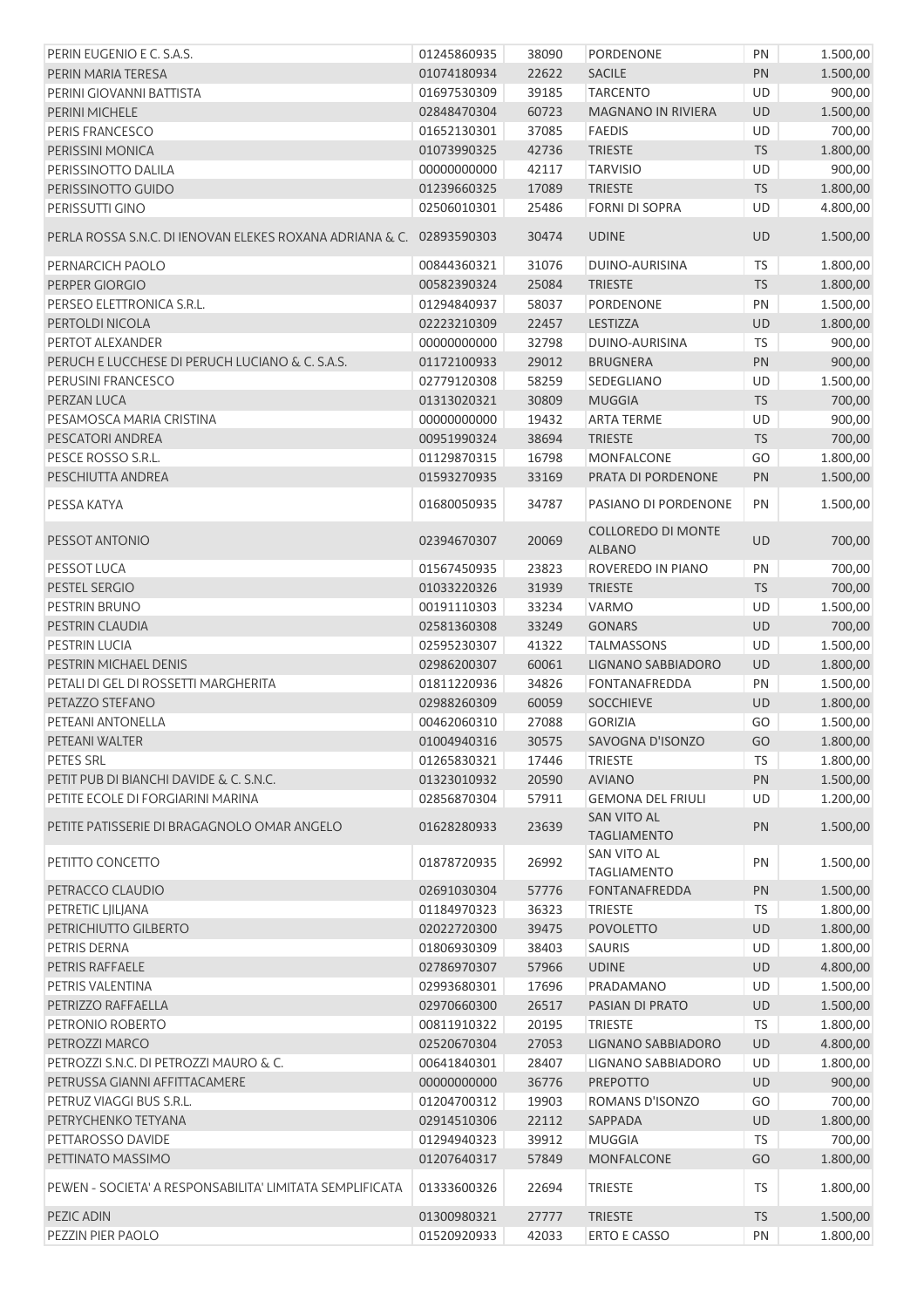| <b>PEZZUTTO MICHELE</b>                                 | 01353910936 | 39868 | <b>VALVASONE ARZENE</b>      | PN        | 900,00   |
|---------------------------------------------------------|-------------|-------|------------------------------|-----------|----------|
| PI GRECO SRL                                            | 01750780932 | 40204 | <b>PORDENONE</b>             | PN        | 1.500,00 |
| PIACENTINO GIUSEPPE                                     | 01835130939 | 31044 | SAN DANIELE DEL FRIULI       | <b>UD</b> | 1.500,00 |
| PIAGNO MICHELE                                          | 01832700932 | 34588 | <b>SESTO AL REGHENA</b>      | PN        | 1.800,00 |
| PIAN DEI TASS DI TINOR MARIO & C. S.N.C.                | 01728360932 | 35587 | <b>BARCIS</b>                | PN        | 1.800,00 |
| PIAN DEI TASS SOCIETA' SEMPLICE AGRICOLA                | 01810790939 | 35418 | <b>BARCIS</b>                | PN        | 900,00   |
| PIANCAVALLO 1265 SOCIETA' COOPERATIVA A R.L.            | 01704900933 | 58529 | <b>AVIANO</b>                | PN        | 4.800,00 |
| PIANCAVALLO SOCIETA' AGRICOLA COOPERATIVA               | 01081080937 | 17569 | <b>BUDOIA</b>                | PN        | 1.800,00 |
| PIANETA PIZZA S.R.L. SEMPLIFICATA UNIPERSONALE          | 01174200319 | 24778 | <b>GRADO</b>                 | GO        | 1.800,00 |
| PIANI ELENA                                             | 02734400308 | 38924 | <b>UDINE</b>                 | UD        | 650,00   |
| PIANO GENNY                                             | 02841240308 | 61061 | <b>UDINE</b>                 | UD        | 1.500,00 |
| PIANO.BB DI COSTANTINI SCALA CARLO                      | 00000000000 | 30132 | <b>UDINE</b>                 | UD        | 900,00   |
| PIAZZA FABIO E MEROI ROBERTA                            | 01942980309 | 35862 | PRADAMANO                    | UD        | 1.800,00 |
| PIAZZA FRANCESCO                                        | 01697210308 | 32884 | <b>BUTTRIO</b>               | UD        | 1.800,00 |
|                                                         |             |       |                              |           |          |
| PIAZZA SOCIETA' A RESPONSABILITA' LIMITATA SEMPLIFICATA | 01292560321 | 17777 | <b>TRIESTE</b>               | <b>TS</b> | 1.500,00 |
| PIAZZAVENEZIA - SOCIETA' A RESPONSABILITA' LIMITATA     | 01245180326 | 34482 | <b>TRIESTE</b>               | TS        | 1.800,00 |
| PICA DI PICENI GIACOMO                                  | 01144100318 | 22087 | <b>CORMONS</b>               | GO        | 1.500,00 |
| PICA PICA DI ZONCAPE' ALFONSINA                         | 01182080323 | 41011 | <b>TRIESTE</b>               | TS        | 1.500,00 |
| PICCIN RICCARDO                                         | 01797050935 | 60896 | <b>SACILE</b>                | PN        | 1.500,00 |
| PICCINATO ANDREA                                        | 01863840938 | 42124 | CANEVA                       | PN        | 1.500,00 |
| PICCINI GRAZIANO                                        | 00183490309 | 25106 | <b>POVOLETTO</b>             | <b>UD</b> | 1.500,00 |
| PICCINI S.N.C. DI PICCINI GERMANO E C.                  | 01947090302 | 23061 | POZZUOLO DEL FRIULI          | UD        | 1.500,00 |
| PICCININI MASSIMO                                       | 01329570327 | 41784 | <b>TRIESTE</b>               | <b>TS</b> | 700,00   |
| PICCO SILVIA                                            | 01359700307 | 31349 | <b>BORDANO</b>               | UD        | 1.500,00 |
| PICCOLI SABRINA                                         | 00460320310 | 58257 | <b>GRADISCA D'ISONZO</b>     | GO        | 1.500,00 |
| PICCOLO ANDREA                                          | 01876550938 | 24490 | AZZANO DECIMO                | PN        | 1.500,00 |
| PICCOLO CLAUDIO                                         | 01154000937 | 18395 | <b>CHIONS</b>                | PN        | 900,00   |
| PICCOLO GIORGIO                                         | 00000000000 | 42729 | <b>TARVISIO</b>              | UD        | 900,00   |
| PICCOLO TEATRO DELLA CITTA' DI UDINE                    | 00473410306 | 60869 | <b>UDINE</b>                 | UD        | 1.200,00 |
| PICECH MORENA                                           | 00000000000 | 22352 | <b>CORMONS</b>               | GO        | 900,00   |
| PICILLI LORETTA                                         | 02835510302 | 20768 | <b>REANA DEL ROIALE</b>      | <b>UD</b> | 1.800,00 |
| PICO FLAVIA & C. S.N.C.                                 | 01504210301 | 31136 | <b>TAVAGNACCO</b>            | UD        | 4.800,00 |
| PICOTTI EUGENIO                                         | 01554580306 | 18403 | CIVIDALE DEL FRIULI          | <b>UD</b> | 4.800,00 |
| PIDUTTI ANDREA                                          | 02547990305 | 25913 | <b>RAGOGNA</b>               | UD        | 1.500,00 |
| PIEFFE S.R.L.                                           | 07925451218 | 36737 | <b>TRIESTE</b>               | <b>TS</b> | 1.500,00 |
| PIELLE MEDIAMIX DI PAOLA LOMBARDINI                     | 01214350934 | 58028 | PORDENONE                    | PN        | 1.500,00 |
| PIERETTO SONIA                                          | 01723480933 | 34395 | <b>PORCIA</b>                | PN        | 1.500,00 |
| PIERI MAURA                                             | 01193440318 | 39413 | <b>MONFALCONE</b>            | GO        | 1.500,00 |
| PIETROBELLI ELISABETTA                                  | 00000000000 | 38334 | <b>TRIESTE</b>               | <b>TS</b> | 900,00   |
|                                                         |             |       |                              |           |          |
| PIGAT FABIOLA                                           | 00000000000 | 41890 | SAN DANIELE DEL FRIULI       | UD        | 900,00   |
| PIGHIN DIANA                                            | 04175120270 | 21493 | LIGNANO SABBIADORO           | UD        | 1.500,00 |
| PIGNI MACCIA CHIARA ANNA MARIA                          | 02578820306 | 31413 | <b>MOIMACCO</b>              | UD        | 650,00   |
| PIGRECO S.A.S. DI KONSTADINOS PAPALEXIS & C.            | 01300510326 | 33652 | <b>TRIESTE</b>               | <b>TS</b> | 1.800,00 |
| PILATES WELLNESS STUDIO DI SABINA MOHOVICH              | 01168880324 | 18993 | <b>TRIESTE</b>               | <b>TS</b> | 1.500,00 |
| PILGRIM S.R.L.                                          | 01141200327 | 60950 | <b>TRIESTE</b>               | <b>TS</b> | 1.500,00 |
| PILLER HOFFER ELDA E LICIA SNC                          | 00858750250 | 25438 | SAPPADA                      | UD        | 1.500,00 |
| PILLER HOFFER MARTINA & MICHELA S.N.C.                  | 01108740257 | 25702 | SAPPADA                      | UD        | 900,00   |
| PILLER RONER MARTA                                      | 01072790254 | 37959 | SAPPADA                      | UD        | 1.800,00 |
| PILLON CHIARA                                           | 01706040936 | 27970 | AZZANO DECIMO                | PN        | 1.500,00 |
| PILUTTI'S S.R.L.                                        | 02968150306 | 19255 | <b>UDINE</b>                 | UD        | 1.800,00 |
| PINETA S.R.L.                                           | 02058210309 | 60553 | <b>OSOPPO</b>                | UD        | 1.500,00 |
| PINETABEACH SAS DI FABIO FAGGIANI & C.                  | 02501800300 | 32981 | LIGNANO SABBIADORO           | UD        | 1.500,00 |
| PINK EVENTS & ORGANIZATION DI PRISTAVEC CRISTINA        | 01066310325 | 21666 | <b>TRIESTE</b>               | <b>TS</b> | 1.500,00 |
| PINK PANTHER DI CECON RENZA & C. S.A.S                  | 01233630936 | 27443 | <b>TRAVESIO</b>              | PN        | 1.800,00 |
| PINK PANTHER S.R.L.                                     | 01839460936 | 25826 | AZZANO DECIMO                | PN        | 1.800,00 |
| PINK S.N.C. DI LAROCCA NICOLETTA E GALETTI MONICA       | 02635180306 | 57760 | <b>UDINE</b>                 | UD        | 1.500,00 |
| PINNA DARIO & LOVO BETTY S.N.C.                         | 02557080302 | 34475 | <b>UDINE</b>                 | <b>UD</b> | 1.500,00 |
| PINO BAR DI BIANCANIELLO GIUSEPPE & C. S.A.S.           | 00824850309 | 31881 | <b>CERVIGNANO DEL FRIULI</b> | UD        | 1.500,00 |
| PINTO LUCA                                              | 01167160314 | 28727 | <b>GORIZIA</b>               | GO        | 1.500,00 |
| PIN-UP S.A.S. DI DOBRIGNA ROSSANA & C.                  | 00949290324 | 25416 | <b>TRIESTE</b>               | <b>TS</b> | 1.500,00 |
| PINZIN ELISABETTA                                       | 02882610302 | 23574 | <b>TOLMEZZO</b>              | <b>UD</b> | 1.500,00 |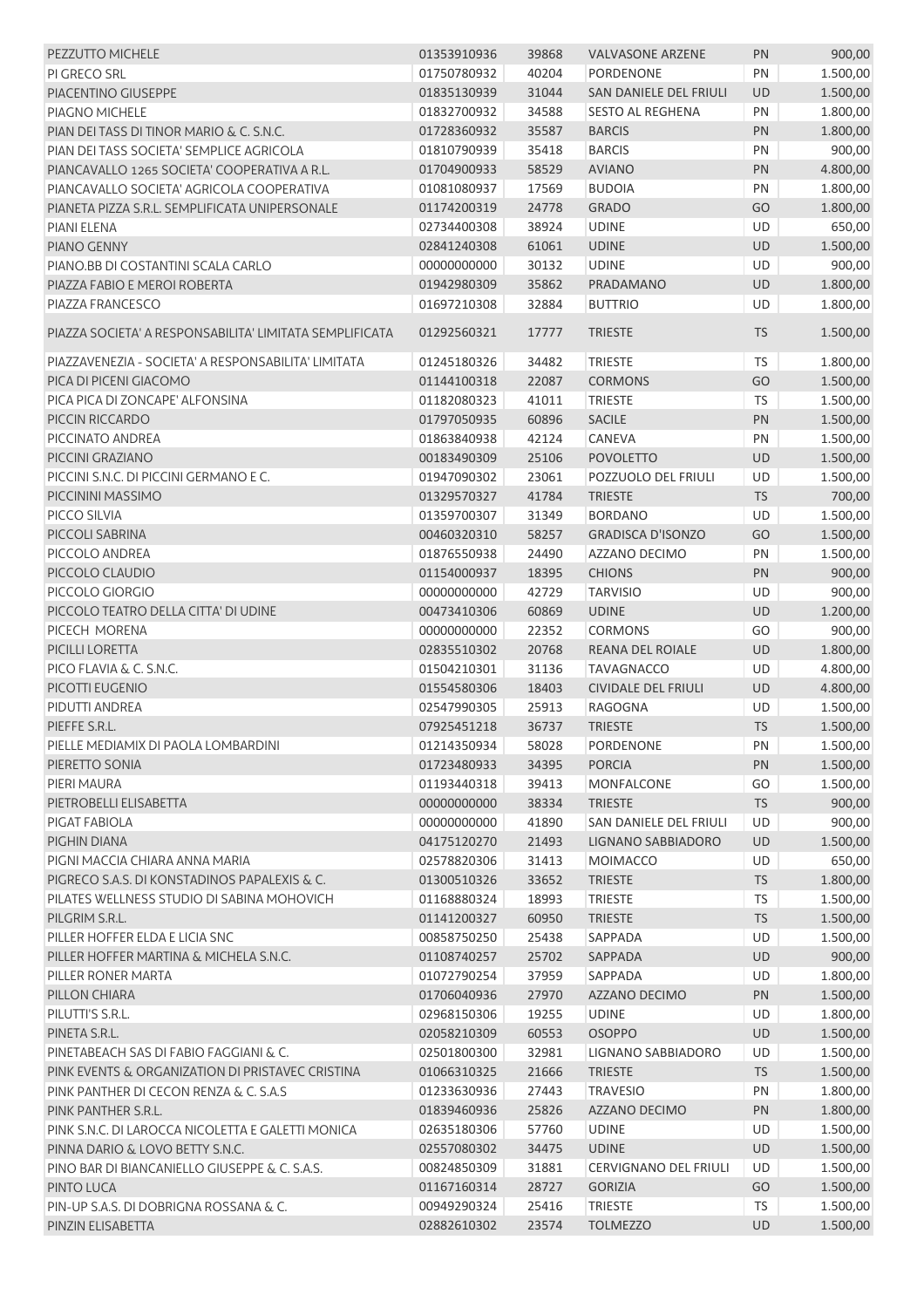|                                                        |             |       | <b>CAMINO AL</b>              |            |          |
|--------------------------------------------------------|-------------|-------|-------------------------------|------------|----------|
| PINZIN MARIANGELA                                      | 01865230302 | 21507 | <b>TAGLIAMENTO</b>            | UD         | 1.800,00 |
| PIOLI GABRIELE                                         |             |       |                               |            |          |
|                                                        | 02626050302 | 26513 | <b>MOGGIO UDINESE</b>         | UD         | 1.500,00 |
| PIOVESAN FRANCESCA                                     | 01817500935 | 20104 | <b>AVIANO</b>                 | PN         | 900,00   |
| PIPAN GIANFRANCO                                       | 00982080327 | 35212 | <b>TRIESTE</b>                | <b>TS</b>  | 700,00   |
| PIRAS GISELLA                                          | 00000000000 | 41761 | <b>CIVIDALE DEL FRIULI</b>    | UD         | 650,00   |
| PIREDDA FRANCESCO                                      | 01339120329 | 35683 | <b>TRIESTE</b>                | <b>TS</b>  | 1.800,00 |
| PIRRERA NUNZIO                                         | 02881450304 | 17575 | <b>TARVISIO</b>               | UD         | 1.500,00 |
| PISACANE ANDREA & C. SRL                               | 02764420309 | 21902 | <b>TAVAGNACCO</b>             | <b>UD</b>  | 1.800,00 |
| PISACANE BIANCA AFFITTACAMERE                          | 02652130309 | 34105 | PALMANOVA                     | UD         | 900,00   |
| PISACANE CARMELA & C. SOCIETA' A RESPONSABILITA'       |             |       |                               |            |          |
| LIMITATA SEMPLIFICATA                                  | 02982660306 | 28564 | REANA DEL ROIALE              | <b>UD</b>  | 1.800,00 |
| PISACANE S.R.L.                                        | 02184450308 | 34191 | PALMANOVA                     | UD         | 1.800,00 |
| PISANI FULVIO                                          | 00596870303 | 26492 | <b>TARVISIO</b>               | <b>UD</b>  | 650,00   |
| PISANI PAOLO                                           | 01017520329 | 19918 | <b>TRIESTE</b>                | <b>TS</b>  | 700,00   |
| PISCANC ALESSANDRA                                     | 01317300323 | 22022 | <b>TRIESTE</b>                | <b>TS</b>  | 1.500,00 |
| PISCHIUTTA ALBA                                        | 00000000000 | 33079 | <b>SAN DANIELE DEL FRIULI</b> | UD         | 900,00   |
| PIT STOP CAFE' DI ZARABARA LIZ                         | 02866440304 | 24274 | <b>TOLMEZZO</b>               | UD         | 1.500,00 |
| PIT STOP SNC DI PITTARELLO MICHELE & C                 | 02853000301 | 29289 | <b>TARVISIO</b>               | UD         | 1.500,00 |
| PITACCO FRANCESCA                                      |             |       |                               |            | 650,00   |
|                                                        | 01120420326 | 35450 | <b>TRIESTE</b>                | <b>TS</b>  |          |
| PITEO FEDERICA                                         | 01209920311 | 57716 | MONFALCONE                    | GO         | 1.800,00 |
| PITTABIKE ASD                                          | 02919210308 | 61937 | <b>BERTIOLO</b>               | UD         | 1.200,00 |
| PITTERIO S.R.L.                                        | 02750780302 | 22753 | PALMANOVA                     | UD         | 1.800,00 |
| PITTINO IRENE                                          | 02534440306 | 28960 | <b>CHIUSAFORTE</b>            | UD         | 1.500,00 |
| PITTINO NADJA                                          | 00000000000 | 41741 | <b>OSOPPO</b>                 | UD         | 900,00   |
| PITTIONI EZIO                                          | 00629420308 | 33315 | POZZUOLO DEL FRIULI           | UD         | 1.800,00 |
| PITTIS FABRIZIO                                        | 01844920304 | 34329 | SAN GIORGIO DI NOGARO         | UD         | 1.500,00 |
| PITTON MARINO S.A.S. DI CIOT LUIGI & C.                | 01217700937 | 38608 | <b>CORDENONS</b>              | PN         | 4.800,00 |
| PIUSSI DI PIUSSI FRANCESCO & C. - S.A.S.               | 01411350307 | 28221 | <b>TARVISIO</b>               | UD         | 1.800,00 |
| PIUSSI EUGENIO                                         | 02481950307 | 22111 | <b>BUIA</b>                   | UD         | 1.500,00 |
| PIUSSI VITTORINO                                       | 02833270305 | 39103 | CHIUSAFORTE                   | UD         | 1.800,00 |
| PIUZZI PAOLO                                           | 01778680932 | 33029 | <b>CORDENONS</b>              | PN         | 1.500,00 |
| PIVETTA ELISA                                          | 01250840939 | 24956 | PORDENONE                     | PN         | 1.500,00 |
| PIVETTA FRANCESCO                                      | 01274580933 | 32445 | <b>SACILE</b>                 | PN         | 700,00   |
| PIVIDORI FABIO                                         |             |       | PAGNACCO                      | UD         |          |
|                                                        | 01814310304 | 22727 |                               |            | 1.800,00 |
| PIVIDORI FRANCO                                        | 01681630305 | 21331 | <b>COLLOREDO DI MONTE</b>     | <b>UD</b>  | 700,00   |
|                                                        |             |       | ALBANO                        |            |          |
| PIVIDORI MASSIMO                                       | 02102630304 | 36017 | <b>NIMIS</b>                  | UD         | 1.800,00 |
| PIVIDORI SANDRO                                        | 01868850304 | 24345 | <b>TARVISIO</b>               | UD         | 1.800,00 |
| PIZZA & CO. DI MACCAN ALESSANDRA                       | 01541730931 | 34064 | <b>SACILE</b>                 | PN         | 1.800,00 |
| PIZZA CHIC DI SADAT SAYED ABUTALEB                     | 01313240325 | 36081 | <b>TRIESTE</b>                | <b>TS</b>  | 1.800,00 |
| PIZZA CONNECTION DI SPANO' CRISTIANO                   | 00517830311 | 20604 | <b>GORIZIA</b>                | GO         | 1.800,00 |
| PIZZA D'ORO DI DANI HAXHI                              | 02589210307 | 17652 | CAMPOFORMIDO                  | UD         | 1.800,00 |
| PIZZA IN CORSO DI DELLA MEA CLAUDIA                    | 02858730308 | 33439 | <b>TAVAGNACCO</b>             | UD         | 1.800,00 |
| PIZZA INN DI SEFA BESNIK                               | 01662160934 | 33644 | ZOPPOLA                       | PN         | 1.800,00 |
| PIZZA LA STELLA DI FILIP ALEKSIC                       | 02970190308 | 28753 | <b>UDINE</b>                  | UD         | 1.800,00 |
| PIZZALI ERMINIO                                        | 00608940300 | 37377 | <b>RIVIGNANO TEOR</b>         | UD         | 1.500,00 |
| PIZZAMANIA DI DI PAOLA FRANCO                          | 01676860305 | 26247 | <b>UDINE</b>                  | UD         | 1.800,00 |
| PIZZAMIGLIO MARA                                       | 01106120320 | 20998 | <b>TRIESTE</b>                | <b>TS</b>  | 1.800,00 |
| PIZZERIA - RISTORANTE DA MARIO DI MAROTTA DANIELA      | 02781630302 | 38553 | <b>UDINE</b>                  | UD         | 1.800,00 |
| PIZZERIA 4S DI GIACOMELLI LIVIO                        | 02298130309 | 32976 | <b>CIVIDALE DEL FRIULI</b>    | UD         | 1.800,00 |
| PIZZERIA AGLI ELFI DI LUCIGNANO ELISABETH              | 01150860326 | 24188 | DUINO-AURISINA                | <b>TS</b>  | 1.500,00 |
| PIZZERIA AI GELSI S.N.C. DI CALLIGARO MARCO & C.       | 01820200937 | 38329 | <b>MANIAGO</b>                | PN         | 1.800,00 |
|                                                        |             |       |                               |            |          |
| PIZZERIA AL CARETEL DI VESCOVI CESARE                  | 00193500931 | 33442 | <b>ZOPPOLA</b>                | PN         | 1.800,00 |
| PIZZERIA AL GRECO DI TOPRAN CUTIN MARIA GABRIELLA      | 02220240309 | 25479 | AMPEZZO                       | UD         | 1.800,00 |
| PIZZERIA AL QUADRIFOGLIO DI ACUNTO GAETANO             | 01581140306 | 24395 | <b>UDINE</b>                  | UD         | 1.500,00 |
| PIZZERIA ALLA FONDA DI FIERRO MANUEL                   | 01259440327 | 58854 | <b>TRIESTE</b>                | ${\sf TS}$ | 1.800,00 |
| PIZZERIA ALLA MINIERA DI DE ROSA MARIA                 | 01870420930 | 30116 | <b>MANIAGO</b>                | PN         | 1.800,00 |
| PIZZERIA ALLA RUOTA DI SALIN STEFANO                   | 02550020305 | 26504 | <b>TARCENTO</b>               | UD         | 1.800,00 |
| PIZZERIA ALLA SCIMMIA DI BORRELLI AGNESE               | 01624480933 | 19927 | <b>PORCIA</b>                 | PN         | 1.800,00 |
| PIZZERIA ALL'ANFORA S.N.C. DI APUZZO MARIO & C.        | 01595550300 | 22105 | <b>TERZO D'AQUILEIA</b>       | UD         | 1.500,00 |
| PIZZERIA ALL'UNIONE DI DE LUCIA ANTONIETTA & C. S.A.S. | 01100120318 | 17672 | <b>GRADISCA D'ISONZO</b>      | GO         | 1.800,00 |
| PIZZERIA ANEMA 'E CORE S.A.S. DI OLIMPIA GUARINO       | 01288890328 | 29597 | <b>TRIESTE</b>                | <b>TS</b>  | 1.800,00 |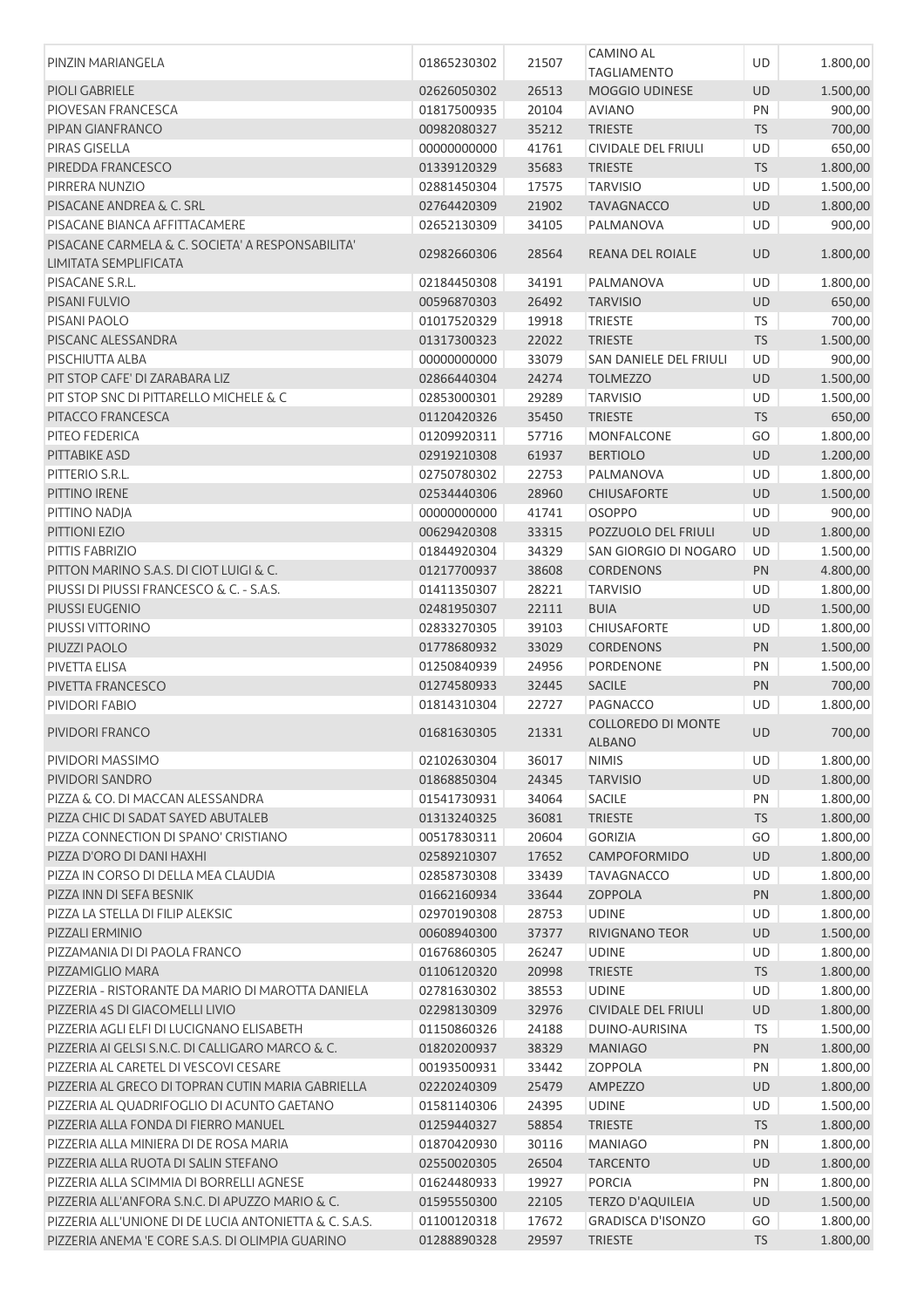| PIZZERIA ANTICA COLTELLERIA S.N.C. DI ALMIRA SMAJIC & C.            | 01724220932 | 40003 | <b>MANIAGO</b>                           | PN        | 1.500,00 |
|---------------------------------------------------------------------|-------------|-------|------------------------------------------|-----------|----------|
| PIZZERIA ANTICO GRANO DI CICUTO ROBERTO                             | 04203900271 | 24902 | <b>SAN VITO AL</b><br><b>TAGLIAMENTO</b> | PN        | 1.800,00 |
| PIZZERIA BACCARO DI FERRAIOLI NICOLA                                | 01391740931 | 35782 | <b>FANNA</b>                             | PN        | 1.800,00 |
| PIZZERIA CASANOVA DI CASANOVA GIUSEPPE                              | 02923860304 | 40630 | <b>UDINE</b>                             | UD        | 1.800,00 |
| PIZZERIA CAVOUR DI ESPOSITO DOMENICO                                | 07192551211 | 39367 | MONFALCONE                               | GO        | 1.800,00 |
| PIZZERIA CIPCIOP DI RUSSO SALVATORE                                 | 04341370262 | 19006 | PASIANO DI PORDENONE                     | PN        | 1.500,00 |
| PIZZERIA DA ANGELO DI SOMMA SALVATORE                               | 05889981212 | 60409 | <b>PORDENONE</b>                         | PN        | 1.800,00 |
| PIZZERIA DA ESPOSITO DI GESSICA ESPOSITO & C. S.A.S.                | 01070130313 | 33415 | <b>GORIZIA</b>                           | GO        | 1.800,00 |
| PIZZERIA DA GIANNI DI FALCONIERI GIOVANNI                           | 01624390934 | 35211 | <b>PORDENONE</b>                         | PN        | 1.800,00 |
| PIZZERIA DA GIGI DI PETRAZZUOLO LUIGI                               | 00779230325 | 32371 | <b>TRIESTE</b>                           | <b>TS</b> | 1.800,00 |
| PIZZERIA DA LAURA DI GIANI MATTEO                                   | 01866180936 | 36765 | PORDENONE                                | PN        | 1.800,00 |
| PIZZERIA DA MARIO DI BARRA MARIO                                    | 01745830933 | 25322 | <b>CODROIPO</b>                          | <b>UD</b> | 1.800,00 |
| PIZZERIA DA NICOLA DI BOTTONE NICOLA                                | 00382510931 | 17981 | PORDENONE                                | PN        | 1.800,00 |
| PIZZERIA DA PAOLINO DI CANDIDO LUISA                                | 01758460933 | 21647 | <b>VIVARO</b>                            | PN        | 1.800,00 |
| PIZZERIA DA RENATO S.N.C. DI PILLER RONER FABIO E DAVIDE            | 01135470258 | 24297 | SAPPADA                                  | UD        | 1.800,00 |
| PIZZERIA DA SABRINA DI BIT THOMAS & C. SNC                          | 01483890933 | 26567 | <b>SEQUALS</b>                           | PN        | 1.800,00 |
| PIZZERIA DA S'CIAUS DI PIOLI STEFANO                                | 01682790934 | 27612 | <b>SACILE</b>                            | PN        | 1.800,00 |
| PIZZERIA DA TONINO DI SABATINO ERNESTO                              | 01842480939 | 33622 | SPILIMBERGO                              | PN        | 1.800,00 |
| PIZZERIA E TRATTORIA DA NELLA DI ESPOSITO ANTONIO & C.<br>S.N.C.    | 00390720316 | 37235 | SAN CANZIAN D'ISONZO                     | GO        | 1.800,00 |
| PIZZERIA EL MERENDERO DI SICILIANO ANNA S.A.S.                      | 01103150312 | 32060 | <b>MONFALCONE</b>                        | GO        | 1.800,00 |
| PIZZERIA ITALIA DI MASCOLO MARIA GRAZIA & C. - S.N.C.               | 00456430313 | 23402 | <b>CORMONS</b>                           | GO        | 1.800,00 |
| PIZZERIA LA BRACE DI ATTIANESE GAETANO                              | 00557160314 | 35037 | <b>FOGLIANO REDIPUGLIA</b>               | GO        | 1.800,00 |
| PIZZERIA LA GENZIANELLA SNC DI IOB GIULIO E CIANI TERESA            | 02434300303 | 26131 | <b>TOLMEZZO</b>                          | UD        | 1.800,00 |
| PIZZERIA LA TARANTELLA DI CRISCUOLO VINCENZO                        | 00383240314 | 19035 | <b>GORIZIA</b>                           | GO        | 1.500,00 |
| PIZZERIA LEON D'ORO S.R.L.                                          | 02748700305 | 60735 | <b>GRADISCA D'ISONZO</b>                 | GO        | 1.800,00 |
| PIZZERIA MEDAGLIA S.N.C. DI MEDAGLIA GIOVANNI E LUISA               | 01550560930 | 26506 | <b>CORDOVADO</b>                         | PN        | 1.800,00 |
| PIZZERIA O SARACENO DI PIZZOFERRO VALENTINO & C. S.N.C.             | 01407810306 | 28166 | LIGNANO SABBIADORO                       | UD        | 1.500,00 |
| PIZZERIA QUICK DI AQUILA VINCENZO & C. S.N.C.                       | 02183400304 | 26176 | <b>BUIA</b>                              | UD        | 1.800,00 |
| PIZZERIA RISTORANTE GRIMANI DI GENTILE VITTORIO                     | 01646550309 | 36458 | PALMANOVA                                | UD        | 1.800,00 |
| PIZZERIA THE CLUB DI FICARRA DANIELE                                | 01198820316 | 26199 | <b>GORIZIA</b>                           | GO        | 1.800,00 |
| PIZZERIA TRATTORIA BAR ALADINO DI ABU SHARAR YOUSEF                 | 01260550932 | 40167 | AZZANO DECIMO                            | PN        | 1.800,00 |
| PIZZERIA TRATTORIA CAPELLO DI MANSI GABRIELE & C. S.N.C.            | 01881160301 | 27111 | <b>CERVIGNANO DEL FRIULI</b>             | UD        | 1.800,00 |
| PIZZERIA VENEZIA DI MODOTTI RITA                                    | 02720390307 | 37148 | <b>UDINE</b>                             | UD        | 1.500,00 |
| PIZZERIA VESUVIO DI CHIAUTTA YLENIA                                 | 02873030304 | 21488 | <b>TOLMEZZO</b>                          | UD        | 1.800,00 |
| PIZZERIA VIA ROMA DI CANALE BIAGIO SNC                              | 01886600939 | 57996 | <b>MANIAGO</b>                           | PN        | 1.800,00 |
| PIZZERIA VIALE 59 S.R.L.S.                                          | 01316800323 | 41756 | <b>TRIESTE</b>                           | <b>TS</b> | 1.800,00 |
| PIZZERIA-ROSTICCERIA GUSTO ANTICO DI MASI CIRO                      | 01675820938 | 21471 | <b>SAN VITO AL</b><br><b>TAGLIAMENTO</b> | PN        | 1.800,00 |
| PIZZI CRISTINA                                                      | 02256130309 | 35300 | <b>UDINE</b>                             | UD        | 1.500,00 |
| PIZZICAGNOLO DI SANTAROSSA ALBERTO                                  | 01850880939 | 58638 | PORDENONE                                | PN        | 1.800,00 |
| PIZZIGNACH LORENA                                                   | 01055000317 | 33336 | <b>MONFALCONE</b>                        | GO        | 1.500,00 |
| PIZZOFERRO RAFFAELE                                                 | 02382980304 | 41958 | <b>UDINE</b>                             | UD        | 1.800,00 |
| PIZZOFERRO RAFFAELE & C. S.A.S.                                     | 02479490308 | 35382 | <b>UDINE</b>                             | UD        | 1.800,00 |
| PIZZULIN MAURIZIO                                                   | 00918820325 | 21717 | <b>MUGGIA</b>                            | <b>TS</b> | 1.500,00 |
| PLANADAS S.R.L.                                                     | 01114760315 | 32357 | ROMANS D'ISONZO                          | GO        | 1.800,00 |
| PLANET SUN S.A.S. DI DORATIOTTO EZIO & C.                           | 03838420275 | 24683 | <b>CODROIPO</b>                          | UD        | 1.500,00 |
| PLASE' DI CARBONI MANUEL                                            | 02670470307 | 18115 | <b>MARTIGNACCO</b>                       | UD        | 1.500,00 |
| PLAYA S.R.L.                                                        | 00950370304 | 16710 | LIGNANO SABBIADORO                       | UD        | 4.800,00 |
| PM SPETTACOLI DI PELLARINI MASSIMO                                  | 02674710302 | 18471 | <b>BUIA</b>                              | UD        | 1.500,00 |
| PN BAR DI TREVISANUTO ALBERTO                                       | 01551910936 | 19901 | PORDENONE                                | PN        | 1.500,00 |
| PN MUSICA SOCIETA' COOPERATIVA A RESPONSABILITA'<br><b>LIMITATA</b> | 01481560934 | 57670 | PORDENONE                                | <b>PN</b> | 1.500,00 |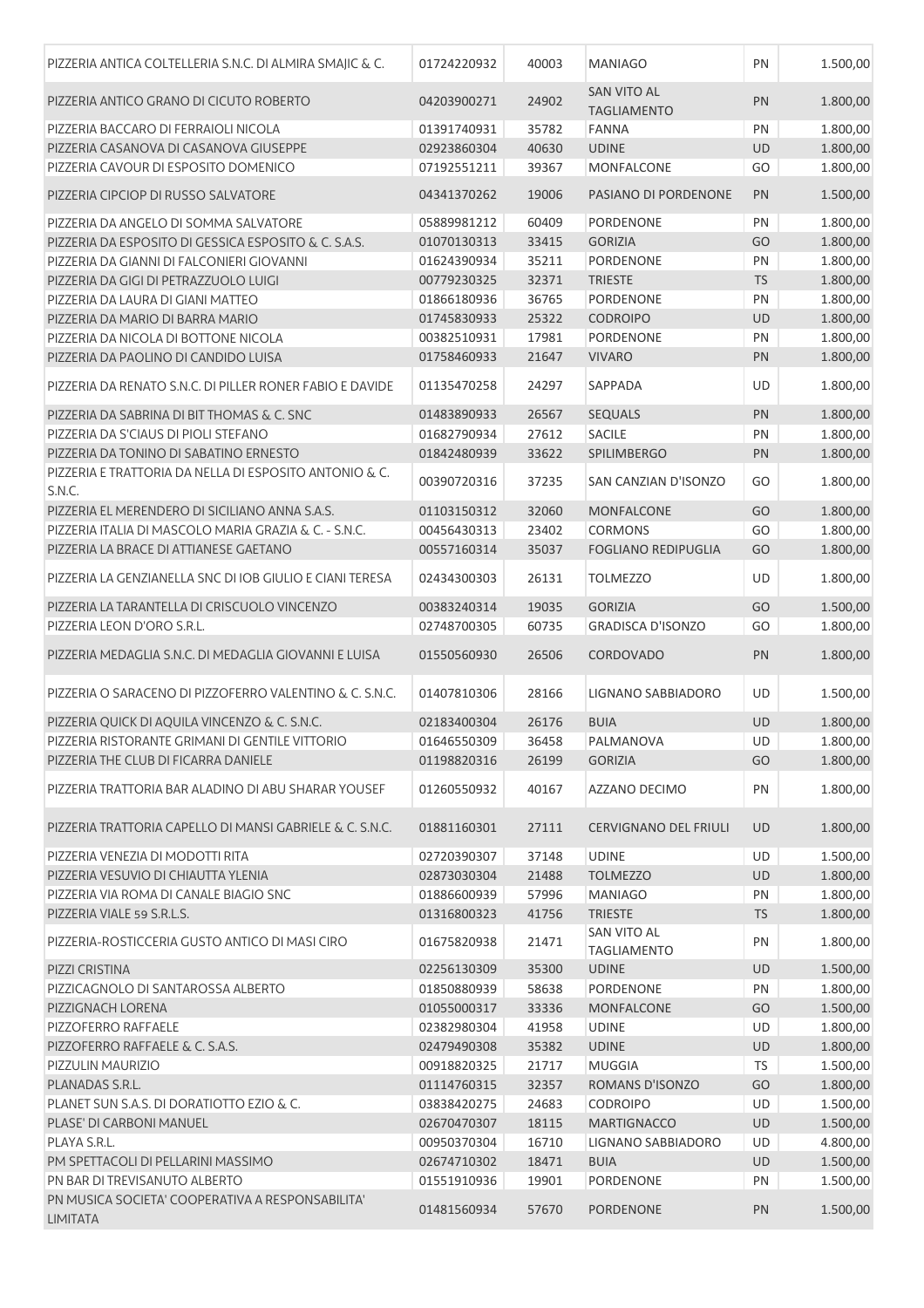| POCECCO MASSIMILIANO                                                                              | 01318600325 | 38253 | SAN DORLIGO DELLA<br>VALLE        | <b>TS</b> | 700,00   |
|---------------------------------------------------------------------------------------------------|-------------|-------|-----------------------------------|-----------|----------|
| POCHERO ROBERTO                                                                                   | 01494720301 | 19507 | <b>RIGOLATO</b>                   | UD        | 1.500,00 |
| POCKAI B. & GODNIC M. S.N.C.                                                                      | 00678880329 | 18738 | <b>TRIESTE</b>                    | <b>TS</b> | 1.500,00 |
| PODERE DELL'ANGELO MATERIA ANIMA CUORE DI NAPPO<br>CARLO & C. SAS                                 | 01847660931 | 31251 | PASIANO DI PORDENONE              | PN        | 1.800,00 |
| PODERE DELL'ANGELO SOCIETA' AGRICOLA S.R.L.                                                       | 00112750930 | 37525 | <b>BRUGNERA</b>                   | PN        | 1.800,00 |
| PODERE DELL'ANGELO UNO SOCIETA' AGRICOLA S.R.L.                                                   | 01802750933 | 31299 | PASIANO DI PORDENONE              | PN        | 1.800,00 |
| PODRECCA FIORENZA                                                                                 | 00000000000 | 24811 | <b>TRIESTE</b>                    | <b>TS</b> | 900,00   |
| PODVERSIC ADRIANO                                                                                 | 00522370311 | 38136 | <b>GORIZIA</b>                    | GO        | 1.800,00 |
| PODVERSIC BOGDAN                                                                                  | 00545130312 | 41422 | <b>GORIZIA</b>                    | GO        | 1.500,00 |
| POIAN LUCIANA                                                                                     | 01616860308 | 37260 | <b>BAGNARIA ARSA</b>              | UD        | 1.800,00 |
| POIANA NADIA                                                                                      | 02552740306 | 32252 | <b>ATTIMIS</b>                    | UD        | 1.800,00 |
| POJANI MARIA GRAZIA                                                                               | 01318040324 | 57992 | <b>TRIESTE</b>                    | <b>TS</b> | 900,00   |
| POL BODETTO ROSILDA                                                                               | 02718290303 | 23670 | <b>UDINE</b>                      | UD        | 1.500,00 |
| POLA S.A.S. DI CVEK MARINA & C.                                                                   | 02518990300 | 19237 | <b>GONARS</b>                     | UD        | 1.800,00 |
| POLACCO SABRINA                                                                                   | 01320260324 | 27456 | <b>TRIESTE</b>                    | <b>TS</b> | 1.500,00 |
| POLARE - SOCIETA' IN ACCOMANDITA SEMPLICE DI BRUNO CLAI                                           | 01245670326 | 24989 | <b>TRIESTE</b>                    | <b>TS</b> | 1.500,00 |
| POLE POSITION DI PARAVANO PATRIZIA                                                                | 00404600314 | 19256 | MONFALCONE                        | GO        | 900,00   |
| POLENCIC FRANCESCO                                                                                | 00221800253 | 20632 | SAPPADA                           | UD        | 1.500,00 |
| POLENTARUTTI EZIO                                                                                 | 01326780937 | 27809 | PORDENONE                         | PN        | 1.500,00 |
| POLI OPPOSTI DI BIANCHET MIRCO                                                                    | 01797190939 | 23852 | <b>PORDENONE</b>                  | PN        | 1.800,00 |
| POLINOTE SOCIETA' COOPERATIVA SOCIALE - O.N.L.U.S.                                                | 01743120931 | 58093 | PORDENONE                         | PN        | 1.200,00 |
| POLISPORTIVA BE FREE SPORT A.S.D.                                                                 | 02741520304 | 62000 | <b>TARVISIO</b>                   | UD        | 1.200,00 |
| POLISPORTIVA ERMANNO LIZZI ASSOCIAZIONE SPORTIVA<br>DILETTANTISTICA                               | 02915120303 | 61101 | <b>UDINE</b>                      | UD        | 1.200,00 |
| POLISPORTIVA FRIULI ASSOCIAZIONE SPORTIVA<br>DILETTANTISTICA                                      | 00000000000 | 62076 | <b>POVOLETTO</b>                  | <b>UD</b> | 1.200,00 |
| POLISPORTIVA LIBERTAS GONARS A.D.                                                                 | 01484460306 | 61479 | <b>GONARS</b>                     | UD        | 1.200,00 |
| POLISPORTIVA LIBERTAS MARTIGNACCO SOCIETA' SPORTIVA<br>DILETTANTISTICA A RESPONSABILITA' LIMITATA | 01257050300 | 19248 | <b>MARTIGNACCO</b>                | UD        | 1.500,00 |
| POLISPORTIVA LIBERTAS VILLESSE ASD                                                                | 00484990312 | 58851 | <b>VILLESSE</b>                   | GO        | 1.200,00 |
| POLISPORTIVA MAREMONTI SSD RL                                                                     | 01289060327 | 61401 | <b>TRIESTE</b>                    | <b>TS</b> | 1.500,00 |
| POLISPORTIVA MUGLIA FORTITUDO                                                                     | 01074210327 | 60732 | <b>MUGGIA</b>                     | <b>TS</b> | 1.200,00 |
| POLISPORTIVA MUIESANA SOCIETA' SPORTIVA                                                           |             |       |                                   |           |          |
| DILETTANTISTICA A RESPONSABILITA' LIMITATA                                                        | 01333570321 | 61623 | <b>MUGGIA</b>                     | <b>TS</b> | 1.500,00 |
| POLISPORTIVA ORGNANO ASSOCIAZIONE DILETTANTISTICA                                                 | 02471210308 | 59762 | <b>BASILIANO</b>                  | UD        | 1.200,00 |
| POLISPORTIVA PRO NOVA FORNI                                                                       | 01811770302 | 61635 | <b>FORNI DI SOTTO</b>             | <b>UD</b> | 1.200,00 |
| POLISPORTIVA S. VITO SOCIETA' COOPERATIVA                                                         | 01354600932 | 24749 | SAN VITO AL<br><b>TAGLIAMENTO</b> | PN        | 1.500,00 |
| POLISPORTIVA SAN MARCO ASSOCIAZIONE SPORTIVA<br><b>DILETTANTISTICA</b>                            | 01807780307 | 62178 | REMANZACCO                        | UD        | 1.500,00 |
| POLISPORTIVA TAMAI ASD                                                                            | 00501250930 | 60793 | BRUGNERA                          | PN        | 1.200,00 |
| POLISPORTIVA VENEZIA GIULIA - SOCIETA' SPORTIVA<br>DILETTANTISTICA A RESPONSABILITA' LIMITATA     | 00993960327 | 57756 | <b>MUGGIA</b>                     | <b>TS</b> | 1.500,00 |
| POLISPORTIVA VILLANOVA ASSOCIAZIONE SPORTIVA                                                      |             |       |                                   | PN        |          |
| DILETTANTISTICA                                                                                   | 01086890934 | 57959 | PORDENONE                         |           | 1.500,00 |
| <b>POLIZY FULVIO</b>                                                                              | 01067710325 | 57838 | <b>TRIESTE</b>                    | <b>TS</b> | 1.500,00 |
| POLO DEL VECCHIO SERGIO & C. - S.N.C.                                                             | 00385830930 | 30378 | ROVEREDO IN PIANO                 | PN        | 1.800,00 |
| POLO EMILIANA                                                                                     | 02801990306 | 17165 | <b>FORNI DI SOTTO</b>             | UD        | 4.800,00 |
| POLO FRANCESCO                                                                                    | 02955150301 | 32650 | <b>FORNI DI SOTTO</b>             | UD        | 1.800,00 |
| POLO FRANCO                                                                                       | 01658740939 | 28845 | <b>CLAUT</b>                      | PN        | 650,00   |
| POLO LORELLA                                                                                      | 00492460316 | 21045 | <b>GRADO</b>                      | GO        | 1.800,00 |
| POLO MARCO                                                                                        | 01138470313 | 32547 | <b>UDINE</b>                      | UD        | 1.500,00 |
| POLO SARA                                                                                         | 02868290301 | 17196 | <b>FORNI DI SOTTO</b>             | UD        | 1.500,00 |
| POLO TACCHIA VERONICA                                                                             | 01805650932 | 34650 | MONTEREALE VALCELLINA             | PN        | 1.800,00 |
| POMIS S.S. SOCIETA' AGRICOLA                                                                      | 02604920302 | 25508 | <b>MORTEGLIANO</b>                | UD        | 1.800,00 |
| PONTEROSSO SUITE DI ZETTIN CRISTINA                                                               | 01264410323 | 17146 | <b>TRIESTE</b>                    | <b>TS</b> | 900,00   |
| PONTONI CATIA                                                                                     | 01816880304 | 24385 | LIGNANO SABBIADORO                | UD        | 1.500,00 |
| PONTONI FLAVIO                                                                                    | 01644080309 | 29818 | <b>BUTTRIO</b>                    | <b>UD</b> | 1.800,00 |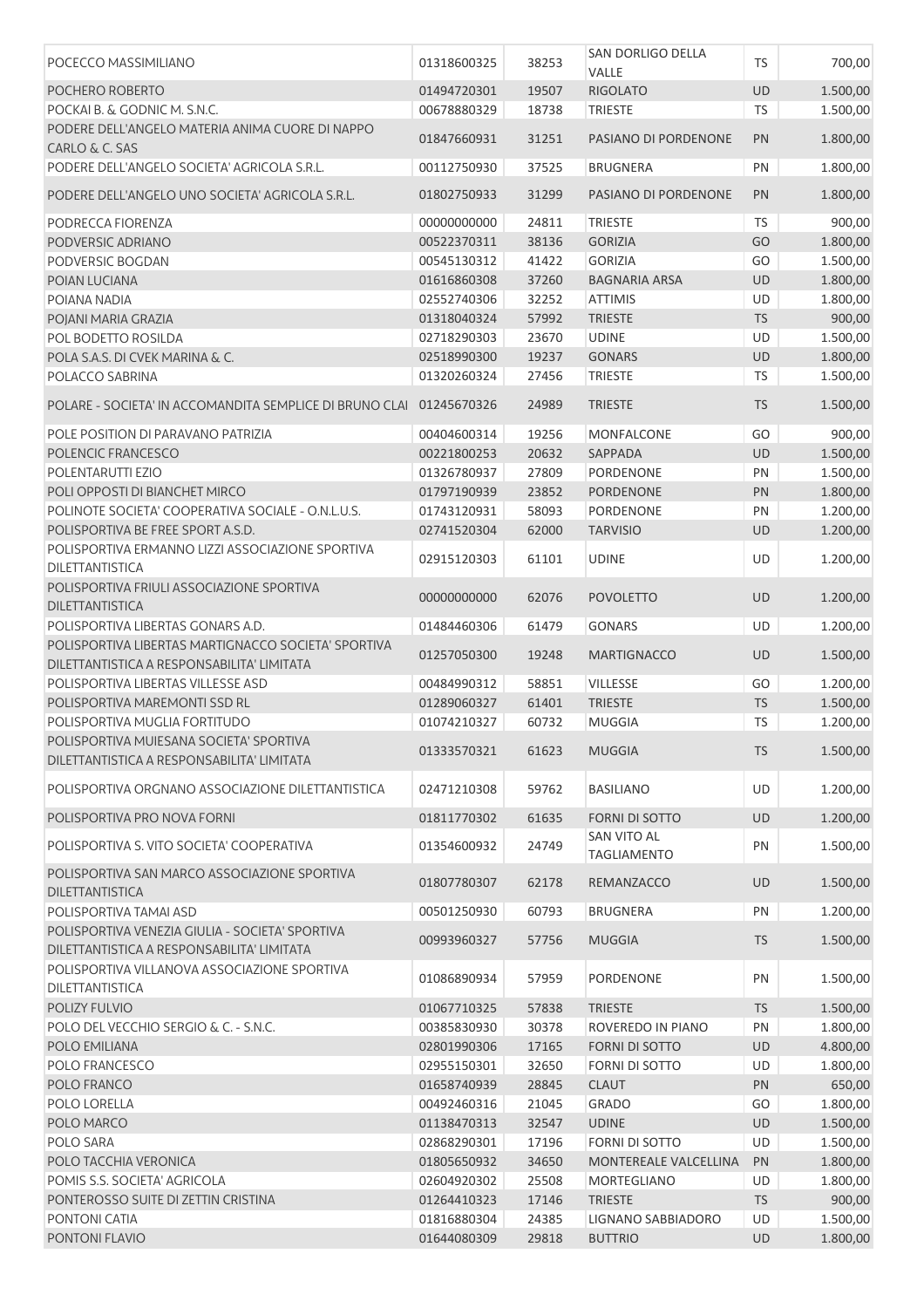| <b>PONTONUTTI ELSA</b>                            | 02479630309 | 18232 | CIVIDALE DEL FRIULI                        | UD        | 1.500,00 |
|---------------------------------------------------|-------------|-------|--------------------------------------------|-----------|----------|
| PONZIO ANTONIO & PELLIZZARI MONICA S.N.C.         | 02833540301 | 27992 | <b>UDINE</b>                               | UD        | 1.800,00 |
| POPESSO CHIARA                                    | 00000000000 | 60944 | <b>MARANO LAGUNARE</b>                     | <b>UD</b> | 650,00   |
| POPOVITCH ALLA                                    | 01211770324 | 39761 | <b>TRIESTE</b>                             | <b>TS</b> | 1.500,00 |
| PORCU ROBERTO                                     | 01243900329 | 37408 | <b>TRIESTE</b>                             | <b>TS</b> | 700,00   |
| PORDENONE CALCIO S.R.L.                           | 01600890931 | 59777 | <b>PORDENONE</b>                           | PN        | 1.500,00 |
| PORDENONE FIERE S.P.A.                            | 00076940931 | 44340 | <b>PORDENONE</b>                           | PN        | 1.500,00 |
| PORDENONE KART INDOOR ASD                         | 01788040937 | 61878 | <b>PORDENONE</b>                           | PN        | 1.200,00 |
| PORDENONE RUGBY ASSOCIAZIONE SPORTIVA             | 00581820933 | 61478 | PORDENONE                                  | PN        | 1.200,00 |
| DILETTANTISTICA                                   |             |       |                                            |           |          |
| PORDENONE TURISMO - PROVINCIA OSPITALE            | 01585580937 | 47660 | <b>PORDENONE</b>                           | PN        | 1.500,00 |
| PORTA ANTICA SRLS                                 | 01851320935 | 37580 | <b>SAN VITO AL</b><br><b>TAGLIAMENTO</b>   | PN        | 1.500,00 |
| PORTA NOVA DI LUCIO MERLO E C. SAS                | 02658550302 | 26142 | CERVIGNANO DEL FRIULI                      | UD        | 1.500,00 |
| PORTORICO CAFFE' DI BORTOLUZZI SILVIA & C. S.N.C. | 01505700938 | 32476 | <b>PORDENONE</b>                           | PN        | 1.500,00 |
| <b>PORTORICO SRL</b>                              | 01803210937 | 34089 | PORDENONE                                  | PN        | 1.500,00 |
| POSEIDON DI BUONOCORE DOMENICO E C. S.A.S.        | 02729440301 | 23681 | <b>LIGNANO SABBIADORO</b>                  | UD        | 1.800,00 |
| POSSANZINI ROBERTO                                | 00878140326 | 62078 | <b>TRIESTE</b>                             | TS        | 1.500,00 |
| POSTACCIO S.R.L.                                  | 02832280305 | 18869 | <b>MARTIGNACCO</b>                         | UD        | 1.800,00 |
| POSTURA E BENESSERE ASD                           | 00000000000 | 61320 | <b>TRIESTE</b>                             | TS        | 1.200,00 |
| <b>POSTURAEMENTE 2 SRLS</b>                       | 02987110307 | 60554 | <b>UDINE</b>                               | UD        | 1.500,00 |
| POTERZIO DENIS                                    | 02999050301 | 37229 | <b>LIGNANO SABBIADORO</b>                  | UD        | 1.800,00 |
| POVOLEDO GIANCARLO                                | 01253580938 | 21421 | <b>MANIAGO</b>                             | PN        | 1.500,00 |
| POWER YOGA ITALY ASSOCIAZIONE CULTURALE SPORTIVA  |             |       |                                            |           |          |
| DILETTANTISTICA                                   | 00000000000 | 61986 | <b>TAVAGNACCO</b>                          | UD        | 1.200,00 |
| POZZALI SERGIO                                    | 01062680325 | 60245 | <b>TRIESTE</b>                             | <b>TS</b> | 700,00   |
| PQ DI QUARINO PAOLO                               | 02744610300 | 27293 | <b>COLLOREDO DI MONTE</b><br><b>ALBANO</b> | UD        | 1.500,00 |
| PR1ME CLUB S.A.S. DI ZANON ALESSANDRO & C.        | 01185690326 | 31758 | <b>TRIESTE</b>                             | TS        | 1.500,00 |
| PRADA DANIELE                                     | 01143290326 | 32317 | <b>TRIESTE</b>                             | TS        | 1.800,00 |
| PRADISSITTO UGO                                   | 01316470309 | 23420 | <b>LIGNANO SABBIADORO</b>                  | UD        | 1.500,00 |
| PRADONS - SOCIETA' SEMPLICE AGRICOLA              | 01781660939 | 33004 | <b>MEDUNO</b>                              | PN        | 1.800,00 |
| PRAMPARO LUCIO                                    | 00939950325 | 35232 | <b>TRIESTE</b>                             | <b>TS</b> | 700,00   |
| PRANDI COMUNICAZIONE & MARKETING - SOCIETA' A     |             |       |                                            |           |          |
| RESPONSABILITA' LIMITATA                          | 01209480324 | 44574 | <b>TRIESTE</b>                             | <b>TS</b> | 1.500,00 |
| PRANDI DE ULMHORT FERDINANDO                      | 01049220310 | 58216 | <b>GORIZIA</b>                             | GO        | 1.200,00 |
| PRANDO LUCIANO                                    | 00454070319 |       | 39437 RONCHI DEI LEGIONARI                 | GO        | 700,00   |
| PRAPOTNICH GIORDANO                               | 01295370306 | 25298 | <b>CIVIDALE DEL FRIULI</b>                 | UD        | 1.500,00 |
| PREBANDA MARIJA                                   | 01052480322 | 33710 | <b>TRIESTE</b>                             | <b>TS</b> | 1.500,00 |
| PRECE S.A.S. DI LORENZO CERNA & C.                | 00771400322 | 34036 | <b>TRIESTE</b>                             | <b>TS</b> | 1.500,00 |
| PREDAN STEFANIA                                   | 02848390304 | 34083 | SAN PIETRO AL NATISONE                     | <b>UD</b> | 1.800,00 |
|                                                   | 01278700321 |       |                                            |           |          |
| PREDONZANI DANIELE                                |             | 39991 | MUGGIA                                     | <b>TS</b> | 1.800,00 |
| PREGARC ALGA                                      | 01114200312 | 36563 | RONCHI DEI LEGIONARI                       | GO        | 700,00   |
| PREGI S.R.L.                                      | 02305280303 | 20060 | <b>UDINE</b>                               | UD        | 1.500,00 |
| PRELESSI DAVIDE                                   | 01038780324 | 31747 | <b>TRIESTE</b>                             | <b>TS</b> | 700,00   |
| PRESCHERN ANTONIETTA                              | 02756650301 | 24842 | <b>MALBORGHETTO</b><br>VALBRUNA            | UD        | 1.500,00 |
| PRESCHERN GIORGIO                                 | 02014120303 | 34186 | <b>TARVISIO</b>                            | UD        | 1.500,00 |
| PRESOTTO RAFFAELO                                 | 01821620935 | 22049 | PORDENONE                                  | PN        | 900,00   |
| PRESSACCO ALBERTO                                 | 02864280306 | 20811 | <b>UDINE</b>                               | UD        | 900,00   |
| PRESSACCO SONIA                                   | 01922520307 | 28410 | SAN GIORGIO DI NOGARO                      | UD        | 1.500,00 |
| PRIMA PILA S.R.L.                                 | 02757960303 | 20316 | <b>UDINE</b>                               | <b>UD</b> | 1.500,00 |
| PRIMA S.R.L.                                      | 01103380323 | 28626 | DUINO-AURISINA                             | <b>TS</b> | 4.800,00 |
| PRIMAVERA S.R.L.                                  | 02243010309 | 32995 | <b>UDINE</b>                               | <b>UD</b> | 1.800,00 |
| PRIMO AMORE DI HILALI MOUNIM                      | 02477720300 | 17632 | CIVIDALE DEL FRIULI                        | UD        | 1.800,00 |
| PRIMO BAR DI BOTNARI NATASA                       | 02660890308 | 18234 | <b>BUIA</b>                                | UD        | 1.500,00 |
| PRIMO VOLO DI ZHENG HONGLIANG                     | 02736700309 | 35019 | <b>GORIZIA</b>                             | GO        | 1.500,00 |
|                                                   |             |       |                                            |           |          |
| PRIMO. S.R.L.S.                                   | 01323630325 | 31084 | <b>TRIESTE</b>                             | <b>TS</b> | 1.800,00 |
| PRIMOSIG MARIA GILDA                              | 00389420308 | 25980 | <b>GRIMACCO</b>                            | UD        | 1.800,00 |
| PRIMOSSI ELENA                                    | 01080710328 | 18463 | <b>TRIESTE</b>                             | <b>TS</b> | 700,00   |
| PRIMOZIC MILENA                                   | 00776040321 | 29454 | <b>TRIESTE</b>                             | <b>TS</b> | 1.800,00 |
| PRIMUS LUISA                                      | 00086200300 | 30556 | PALUZZA                                    | UD        | 1.500,00 |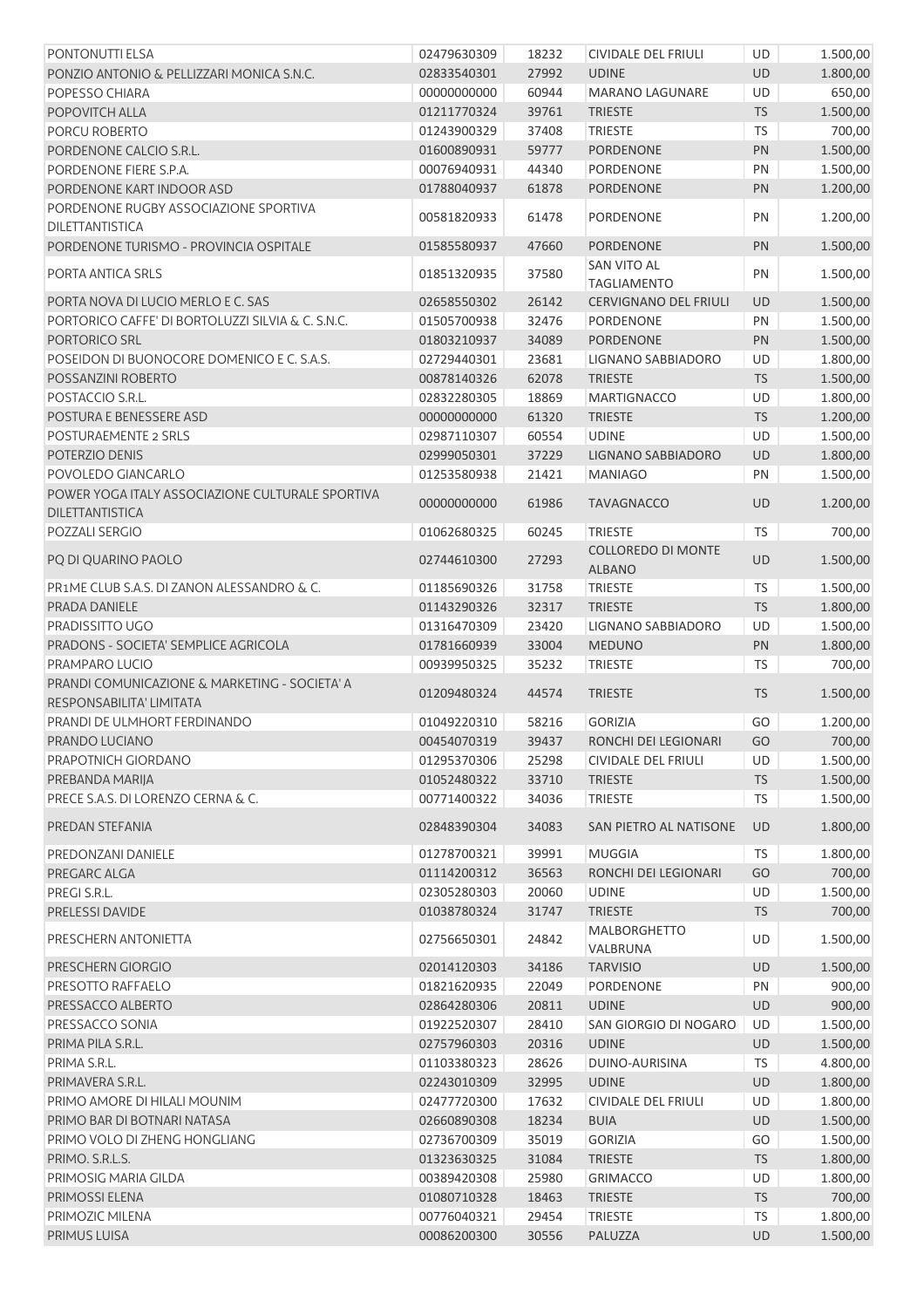| PRINCEPS BAR S.N.C. DI GARUZZO LUCA & SAMANTA         | 01046030316 | 25876 | MONFALCONE                 | GO        | 1.500,00 |
|-------------------------------------------------------|-------------|-------|----------------------------|-----------|----------|
| PRINCIPE DI METTERNICH DI MILKA VUKELIC & C. S.A.S.   | 00616580320 | 18092 | <b>TRIESTE</b>             | <b>TS</b> | 1.800,00 |
| PRINCIPE ROBERTO                                      | 00944330323 | 21313 | TRIESTE                    | TS        | 700,00   |
| PRIZZON MASSIMO                                       | 04530600271 | 27085 | PORDENONE                  | PN        | 700,00   |
| PRO ARTEGNA                                           | 01535970303 | 60518 | ARTEGNA                    | UD        | 1.800,00 |
| <b>PRO FORNI AVOLTRI</b>                              | 00811700301 | 59929 | <b>FORNI AVOLTRI</b>       | UD        | 1.500,00 |
| PRO LOCO AONEDIS APS                                  | 02044860308 | 60511 | SAN DANIELE DEL FRIULI     | UD        | 1.800,00 |
| PRO LOCO CIRCOLO CAMPANILE                            | 01245950934 | 60715 | PRAVISDOMINI               | PN        | 1.500,00 |
| PRO LOCO DEL COMUNE DI NIMIS A.P.S.                   | 01973290305 | 61115 | <b>NIMIS</b>               | UD        | 1.800,00 |
| PRO LOCO OSOPPO APS                                   | 01588660306 | 59962 | <b>OSOPPO</b>              | UD        | 1.500,00 |
| PRO LOCO PROSSENICCO APS                              | 02970600306 | 59783 | <b>TAIPANA</b>             | UD        | 900,00   |
| <b>PRO LOCO SAURIS ZAHRE</b>                          | 02834550309 | 58171 | <b>SAURIS</b>              | UD        | 1.500,00 |
| PRO LOCO SUTRIO                                       | 01579720309 | 57781 | <b>SUTRIO</b>              | UD        | 1.800,00 |
| PRO LOCO VILEGNOVE APS                                | 02437310309 | 58112 | SAN DANIELE DEL FRIULI     | UD        | 1.800,00 |
| PRO LOCO VILLA MANIN - CODROIPO                       | 00455870303 | 40755 | <b>CODROIPO</b>            | UD        | 1.500,00 |
| PRO LOCO VILLA SANTINA APS                            | 01780300305 | 58145 | <b>VILLA SANTINA</b>       | <b>UD</b> | 1.500,00 |
| PRO SERVICE S.R.L.                                    | 02930270307 | 25137 | <b>UDINE</b>               | UD        | 1.800,00 |
| PROAUTO DI SUSANNA PRODAN & C. - S.A.S.               | 00503570319 | 57771 | <b>FOGLIANO REDIPUGLIA</b> | GO        | 1.500,00 |
| PROCENTESE GIULIA                                     | 00705210326 | 20118 | <b>MUGGIA</b>              | <b>TS</b> | 1.800,00 |
| PROCENTESE MAURIZIO                                   | 01325700324 | 20427 | <b>TRIESTE</b>             | <b>TS</b> | 700,00   |
| PRO-FITNESS S.A.S. DI ENRICO RAMAZZINA & C.           | 00975350323 | 33369 | <b>TRIESTE</b>             | TS        | 1.500,00 |
| PROFORMA S.A.S. DI MONDOLO GILBERTO & C.              | 01846830303 | 19002 | LIGNANO SABBIADORO         | UD        | 1.500,00 |
| PROFUMO DIVINO DI SCUTERI SIMONE                      | 01840860934 | 24743 | <b>MANIAGO</b>             | PN        | 1.500,00 |
| PROGETTO DANZA CON ANNALISA E FRANCESCA - A.S.D.      | 00000000000 | 61946 | <b>TRIESTE</b>             | <b>TS</b> | 1.200,00 |
| PROGETTO LIVE DI TOLOMIO CLAUDIO                      | 01689410932 | 27190 | <b>SPILIMBERGO</b>         | PN        | 1.500,00 |
| PROGETTO RISTORAZIONE SOCIETA' A RESPONSABILITA'      |             |       |                            |           |          |
| LIMITATA SEMPLIFICATA                                 | 02978090302 | 30435 | <b>UDINE</b>               | <b>UD</b> | 1.800,00 |
| PROGETTO S.P.A.                                       | 01075860310 | 23259 | <b>MONFALCONE</b>          | GO        | 4.800,00 |
| PROGETTO SOCIETA' A RESPONSABILITA' LIMITATA          | 01829190931 | 32909 | <b>BUDOIA</b>              | PN        | 1.800,00 |
| <b>SEMPLIFICATA</b>                                   |             |       |                            |           |          |
| PROGETTO TURISMO DUINO S.A.S. DI VERONESE GABRIELLA & | 01051370326 | 26029 | DUINO-AURISINA             | <b>TS</b> | 1.800,00 |
| C.                                                    |             |       |                            |           |          |
| PROGETTO VIAGGI DI FABIANA SEMEZ                      | 00408670313 | 21653 | <b>MONFALCONE</b>          | GO        | 4.800,00 |
| PROIETTO PETRULLO FRANCESCO                           | 01241960325 | 41439 | <b>TRIESTE</b>             | <b>TS</b> | 1.500,00 |
| PROJECT S.A.S. DI DE PALMA ROBERTO & C.               | 01183770310 | 29233 | RONCHI DEI LEGIONARI       | GO        | 1.800,00 |
| PROJEKTO 2.012 DI ZANON NICOLA                        | 02480670302 | 57985 | SAN GIORGIO DI NOGARO      | <b>UD</b> | 1.500,00 |
| PROLOCO DI SEDEGLIANO                                 | 01766230302 | 58147 | SEDEGLIANO                 | UD        | 1.800,00 |
| PROLOGOART                                            | 01119840310 | 59577 | <b>GORIZIA</b>             | GO        | 1.500,00 |
| PROMO RUN TRIESTE A.S.D.                              | 03356770234 | 60714 | <b>TRIESTE</b>             | <b>TS</b> | 1.500,00 |
| PROPEDEUTICA S.R.L.                                   | 02923730309 | 36875 | LIGNANO SABBIADORO         | UD        | 1.500,00 |
| <b>PROPORCIA</b>                                      | 01310210933 | 59764 | <b>PORCIA</b>              | PN        | 1.500,00 |
| PROSCIUTTERIA MARTIN S.R.L.                           | 01496270933 | 19504 | PORDENONE                  | PN        | 1.800,00 |
| <b>PROSCIUTTERIE SRL</b>                              | 01574650303 | 22344 | SAN DANIELE DEL FRIULI     | UD        | 1.800,00 |
| PROSPERO CRISTINA                                     | 02340910302 | 28293 | LIGNANO SABBIADORO         | UD        | 900,00   |
| PROTO GIOVANNI                                        | 01258290301 | 31406 | <b>UDINE</b>               | UD        | 1.500,00 |
| PROTO SEBASTIAN ALFREDO                               | 02119700306 | 25836 | <b>UDINE</b>               | UD        | 4.800,00 |
| PUB STELLA D'ORO DI MARTINA MILVA                     | 02842410306 | 23260 | <b>GEMONA DEL FRIULI</b>   | UD        | 1.500,00 |
| PUBLIC HOUSE SNC DI FEDERICO SPADACCINI & C.          | 02919430302 | 39449 | <b>UDINE</b>               | UD        | 1.500,00 |
| <b>PUBLIRENT SRL</b>                                  | 01279960320 | 60246 | <b>TRIESTE</b>             | <b>TS</b> | 1.500,00 |
| PUCER ROBERTA                                         | 00781780325 | 39531 | <b>TRIESTE</b>             | <b>TS</b> | 700,00   |
| PUCIOTTA SOCIETA' A RESPONSABILITA' LIMITATA          |             |       |                            |           |          |
| <b>SEMPLIFICATA</b>                                   | 01850150937 | 40271 | <b>FIUME VENETO</b>        | PN        | 1.500,00 |
| PUGILISTICA LIGNANESE 1975 ASSOCIAZIONE SPORTIVA      |             | 62223 |                            |           |          |
| DILETTANTISTICA                                       | 90022140306 |       | LIGNANO SABBIADORO         | UD        | 1.200,00 |
| <b>PUGLIESE ANDREA</b>                                | 01037460324 | 20485 | <b>MUGGIA</b>              | <b>TS</b> | 700,00   |
| PUGLIESE GIULIANO                                     | 01039010325 | 22959 | <b>TRIESTE</b>             | TS        | 700,00   |
| PUGNETTI ALESSANDRO                                   | 00238500300 | 32592 | PALUZZA                    | UD        | 1.500,00 |
| PUIATTI BRUNELLA                                      | 01351770936 | 31884 | <b>MANIAGO</b>             | PN        | 1.500,00 |
| PULIGNANO GIORGIO                                     | 00917800328 | 39807 | <b>TRIESTE</b>             | <b>TS</b> | 1.500,00 |
| PULLMAN BAR DI CHEN GUIRONG                           | 02965270305 | 32239 | <b>UDINE</b>               | UD        | 1.500,00 |
| PULLMAN SLOT DI XU LIFENG & C. SNC                    | 02933380301 | 60225 | <b>UDINE</b>               | UD        | 1.500,00 |
| PUNTA DELL'EST DI PARPINEL AMERIGO & C. SOCIETA' IN   |             |       |                            |           |          |
| <b>ACCOMANDITA SEMPLICE</b>                           | 00961690302 | 23104 | LIGNANO SABBIADORO         | UD        | 4.800,00 |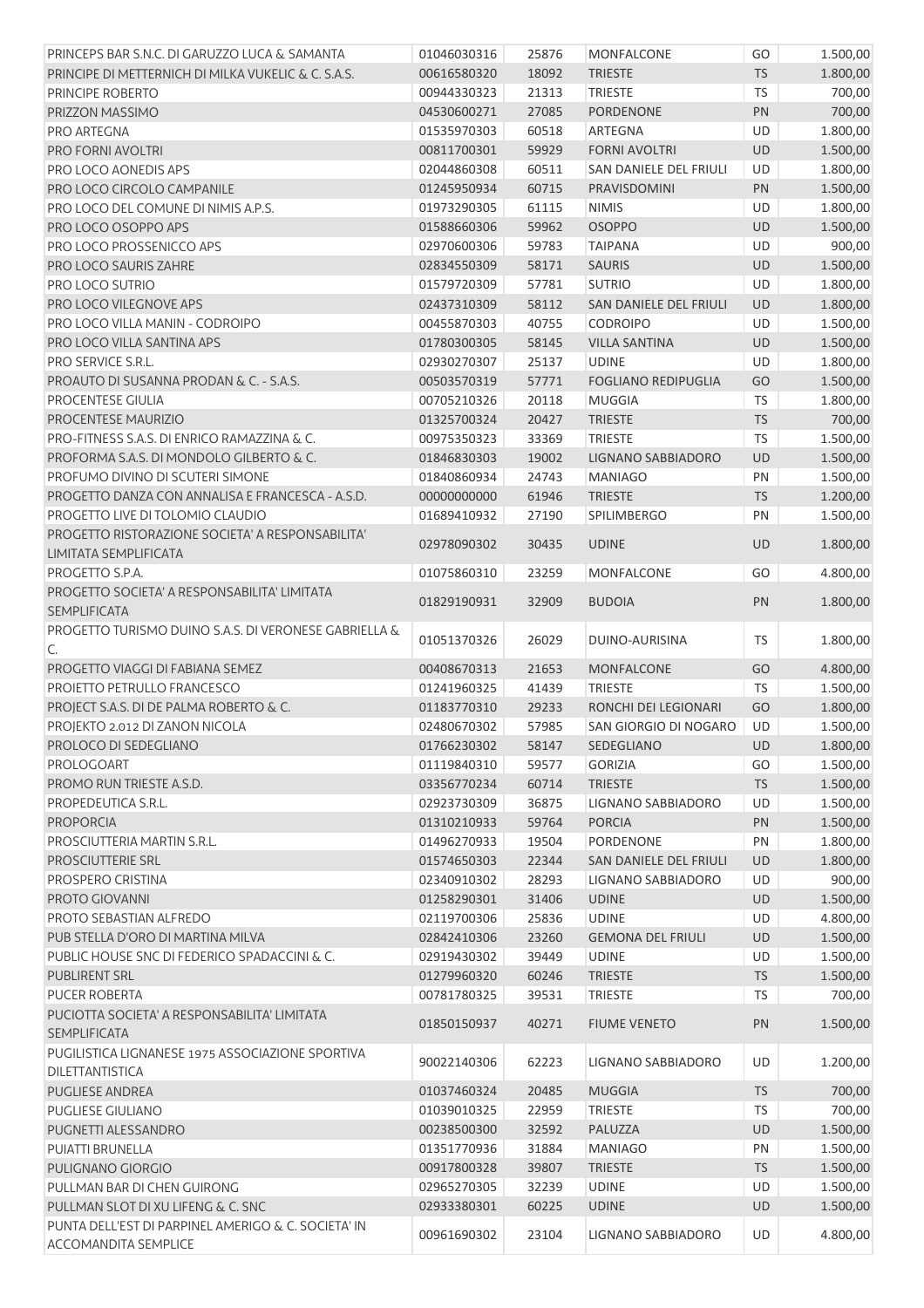| <b>PUNTEL ALDO</b>                                     | 02742030303 | 17958 | PALUZZA                    | <b>UD</b> | 1.500,00 |
|--------------------------------------------------------|-------------|-------|----------------------------|-----------|----------|
| PUNTEL MONICA                                          | 01938490305 | 36339 | PALUZZA                    | UD        | 1.500,00 |
| PUNTIC DI MONICA PACCAGNELLA                           | 01844040939 | 36744 | <b>TRAVESIO</b>            | PN        | 1.500,00 |
| PUNTO DI FUGA SAS DI CIANI ALBERTO & C.                | 02297670305 | 31517 | <b>UDINE</b>               | UD        | 4.800,00 |
| PUNTO <sub>8</sub>                                     | 00000000000 | 26497 | <b>TRIESTE</b>             | <b>TS</b> | 900,00   |
| PUNTOFIT DI CESCHIUTTI MICHELA                         | 02749510307 | 26840 | <b>GEMONA DEL FRIULI</b>   | UD        | 1.500,00 |
| PUPI S.N.C. DI FACCHINETTI MICHELE & FACCHINETTI FABIO | 01107380311 | 19097 | <b>GRADO</b>               | GO        | 1.800,00 |
| PURA FOLLIA DI GALLINA MARIA                           | 02975530300 | 42248 | <b>UDINE</b>               | UD        | 1.500,00 |
| PURLILIUM S.R.L.                                       | 01575220932 | 16740 | <b>PORCIA</b>              | PN        | 4.800,00 |
| <b>PUSIOL NADIA</b>                                    | 01571810934 | 29502 | <b>AVIANO</b>              | PN        | 900,00   |
| <b>PUSSINI DENIS</b>                                   | 01149210328 | 57738 | <b>TRIESTE</b>             | <b>TS</b> | 1.800,00 |
| PUTIGNANO DAVIDE                                       | 01677190934 | 20353 | PORDENONE                  | PN        | 1.500,00 |
|                                                        |             |       |                            |           |          |
| Q B DI DANIELA SUSEL                                   | 01347910323 | 59680 | <b>TRIESTE</b>             | <b>TS</b> | 1.800,00 |
| Q.B. BAR DI MAURO ONORINA                              | 02281530309 | 17403 | <b>TARCENTO</b>            | UD        | 1.800,00 |
| QARRI MIMOZA                                           | 01290700325 | 37860 | <b>TRIESTE</b>             | <b>TS</b> | 1.500,00 |
| Q-BOX ASSOCIAZIONE POLISPORTIVA DILETTANTISTICA        | 94148930301 | 61607 | <b>UDINE</b>               | UD        | 1.200,00 |
| <b>QIU XIAOHAI</b>                                     | 04413460231 | 58201 | RONCHI DEI LEGIONARI       | GO        | 1.500,00 |
| QIU XIUWEI                                             | 06491280480 | 29898 | <b>TRIESTE</b>             | TS        | 1.500,00 |
| QU GONGSHENG                                           | 01020550321 | 36288 | <b>TRIESTE</b>             | <b>TS</b> | 1.800,00 |
| QUADRIFOGLIO DI MENICHINO MATTEO                       | 00310110317 | 21106 | <b>GRADISCA D'ISONZO</b>   | GO        | 1.500,00 |
| QUADRIFOGLIO DI TONSI MARCO                            | 01306590322 | 60371 | <b>TRIESTE</b>             | <b>TS</b> | 900,00   |
| QUADRIFOGLIO S.A.S. DI DELLI SANTI ANDREA & C.         | 02732230301 | 28076 | <b>TAVAGNACCO</b>          | UD        | 1.800,00 |
| QUADRIFOGLIO S.N.C. DI LUCIO GREGORAT & C.             | 02663670301 | 31650 | <b>BICINICCO</b>           | UD        | 1.500,00 |
| <b>QUAGLIA FLAVIA</b>                                  | 02233830302 | 34615 | <b>SUTRIO</b>              | UD        | 1.800,00 |
| QUALITA' ITALIA S.R.L.                                 | 02859700300 | 34874 | <b>UDINE</b>               | UD        | 1.500,00 |
| <b>QUALIZZA ALMA</b>                                   | 02026050308 | 20856 | <b>STREGNA</b>             | UD        | 1.500,00 |
| <b>QUALIZZA ELEONORA</b>                               | 00000000000 | 33717 | SAN VITO AL TORRE          | UD        | 900,00   |
| <b>QUALIZZA PAOLO</b>                                  | 01664260302 | 24711 | <b>CIVIDALE DEL FRIULI</b> | UD        | 1.500,00 |
| <b>QUALIZZA PATRIZIO</b>                               | 02915310300 | 29490 | LIGNANO SABBIADORO         | UD        | 1.500,00 |
| <b>QUALIZZA WALTER</b>                                 | 02847940307 | 35660 | <b>STREGNA</b>             | <b>UD</b> | 700,00   |
| <b>QUARTA PILA SRL</b>                                 | 02872700303 | 35892 | <b>UDINE</b>               | UD        | 1.500,00 |
| <b>QUARTO RAFFAELE &amp; C. SNC</b>                    | 02644830305 | 19982 | LIGNANO SABBIADORO         | UD        | 4.800,00 |
| <b>QUASAR PRODUCTIONS S.R.L.</b>                       | 02993940309 | 57730 | <b>POVOLETTO</b>           | UD        | 1.500,00 |
| QUATTRO CON  DI AGOSTI LIONELLA & C. S.A.S.            | 02407530308 | 29611 | <b>MARTIGNACCO</b>         | UD        | 1.500,00 |
| QUATTRO DI PEROSA CHRISTIAN & C. S.N.C.                | 01141100311 | 25195 | <b>GRADO</b>               | GO        | 1.500,00 |
| QUENDOLO S.A.S. DI GANZINI GIULIANA                    | 01515310306 | 30670 | <b>UDINE</b>               | UD        | 4.800,00 |
|                                                        |             |       |                            |           |          |
| QUICKLINE DI MARIO PANIZON & C. - S.A.S.               | 00760600320 | 48197 | <b>TRIESTE</b>             | <b>TS</b> | 1.500,00 |
| QUINTAIDEA S.A.S. DI RAMAZZINA ENRICO & C.             | 01191630324 | 33471 | <b>TRIESTE</b>             | <b>TS</b> | 1.500,00 |
| QUINTESSENZA FRIULI S.R.L.                             | 01860550936 | 27359 | <b>BRUGNERA</b>            | PN        | 1.500,00 |
| <b>QUINZ DARIO</b>                                     | 00682680251 | 38676 | SAPPADA                    | UD        | 900,00   |
| <b>QUINZ GIORDANO</b>                                  | 00000000000 | 42780 | SAPPADA                    | UD        | 900,00   |
| R&C S.A.S. DI LIGRESTI TENERELLI LEONARDO              | 01302090327 | 33230 | <b>TRIESTE</b>             | <b>TS</b> | 1.800,00 |
| R. S.A.S. DI RUSSI DI TODARO ALESSIA & C.              | 01074490317 | 32796 | <b>MONFALCONE</b>          | GO        | 1.500,00 |
| R.A.S. SRLS                                            | 01304240326 | 42022 | <b>TRIESTE</b>             | <b>TS</b> | 1.800,00 |
| R.A.W. S.R.L.                                          | 01175200318 | 20007 | <b>MONFALCONE</b>          | GO        | 1.500,00 |
| R.E.P. TRIESTE A.S.D                                   | 00000000000 | 61660 | <b>TRIESTE</b>             | <b>TS</b> | 1.200,00 |
| R.I. DI DE ZORZI ARMIDA                                | 01334230321 | 46823 | <b>TRIESTE</b>             | <b>TS</b> | 1.500,00 |
| R1921 SRL                                              | 02861150304 | 35214 | <b>UDINE</b>               | UD        | 1.800,00 |
| RABAR LORIANA                                          | 00767960321 | 27827 | <b>TRIESTE</b>             | <b>TS</b> | 1.800,00 |
| RABASSI KATIA                                          | 02287010306 | 39063 | <b>SOCCHIEVE</b>           | UD        | 1.800,00 |
| RABASSI NATASCIA                                       | 02887940308 | 60794 | MOGGIO UDINESE             | UD        | 1.800,00 |
| RABOSO S.N.C. DI BIDINAT STEFANO E GONELLA BARBARA     | 01569480930 | 40258 | <b>FIUME VENETO</b>        | PN        | 1.800,00 |
| RACANELLI ANTONIO                                      | 01233180320 | 23105 | <b>TRIESTE</b>             | <b>TS</b> | 1.800,00 |
| RADESIC CLAUDIO                                        | 01322010321 | 26213 | <b>TRIESTE</b>             | TS        | 1.500,00 |
| RADETIC SIDONJA                                        | 01030740326 | 35712 | DUINO-AURISINA             | <b>TS</b> | 1.800,00 |
| RADINA MERCEDES                                        | 00000000000 | 40022 | <b>ARTA TERME</b>          | UD        | 900,00   |
| RADOVIC NEVO                                           | 00792820326 | 22480 | DUINO-AURISINA             | <b>TS</b> | 1.800,00 |
| RAFFAELE MIGLIORE & C. S.A.S.                          | 02759630300 | 23348 | <b>TARVISIO</b>            | UD        | 1.500,00 |
| RAFFAELLI ANDREA & C. S.N.C.                           | 01918670306 | 24401 | <b>GEMONA DEL FRIULI</b>   | UD        | 4.800,00 |
| RAFFY DI PETOZZI RAFFAELA                              |             |       |                            |           |          |
|                                                        | 01766190936 | 20835 | <b>AVIANO</b>              | PN        | 1.500,00 |
| RAGGIO DI SOLE DI CIGLIANO REDENTA                     | 00507400315 | 22898 | <b>GRADO</b>               | GO        | 1.500,00 |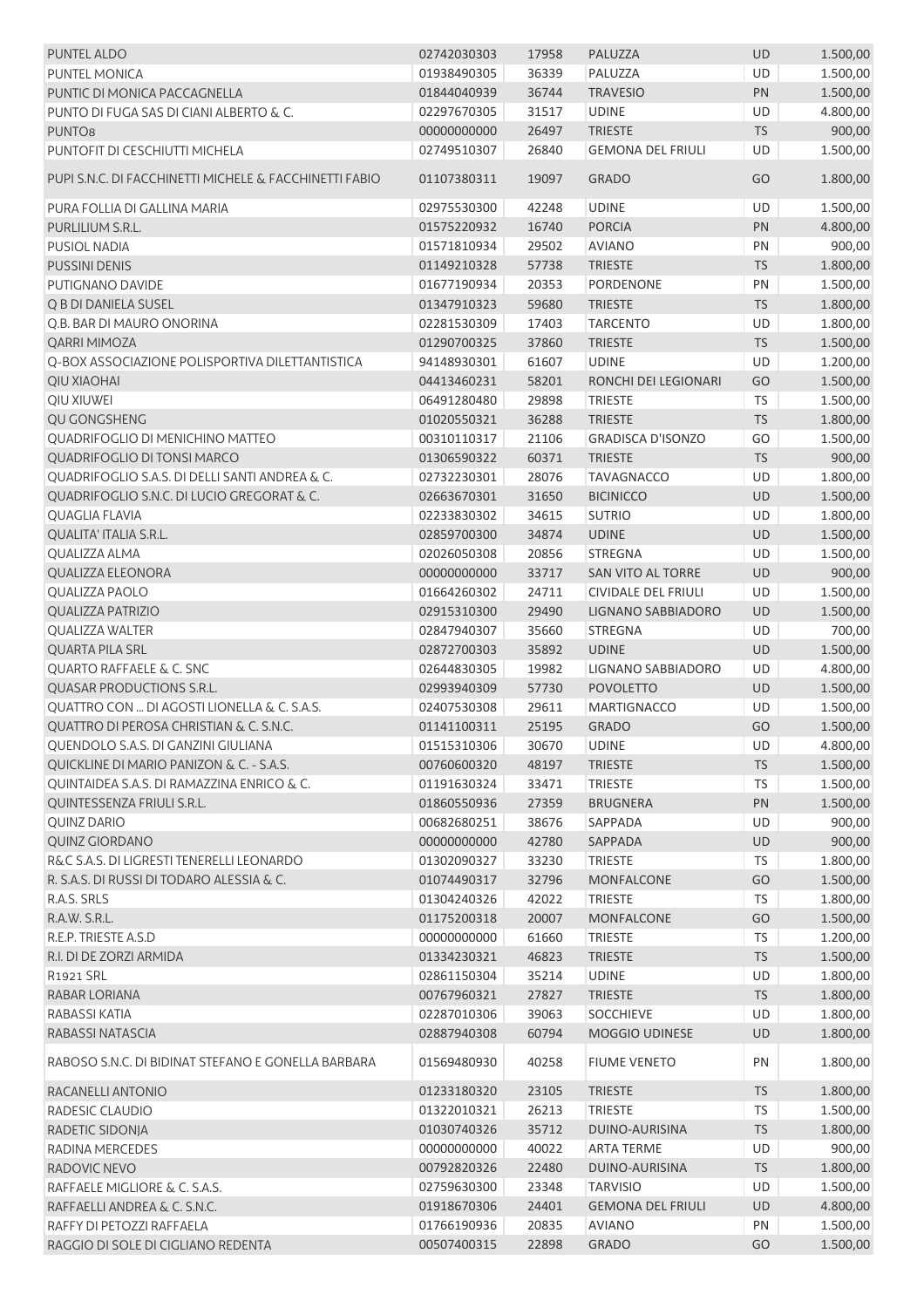| RAGOGNA LINDA                                                                                                         | 01455540938 | 37786 | AZZANO DECIMO                    | PN        | 1.800,00 |
|-----------------------------------------------------------------------------------------------------------------------|-------------|-------|----------------------------------|-----------|----------|
| RAIANNABEL SRL                                                                                                        | 02891140309 | 29214 | <b>UDINE</b>                     | UD        | 1.500,00 |
| RAIMONDO ANNA                                                                                                         | 02838840300 | 31935 | <b>MANZANO</b>                   | UD        | 1.500,00 |
| RAINIS GIANPAOLO                                                                                                      | 01471930303 | 18792 | <b>AMARO</b>                     | UD        | 1.500,00 |
| RAIZ LUCIANO                                                                                                          | 01531800306 | 35706 | <b>PULFERO</b>                   | UD        | 1.500,00 |
| RAJA FILMS DI MASSIMO GARLATTI-COSTA                                                                                  | 02324800305 | 57791 | <b>UDINE</b>                     | UD        | 1.500,00 |
| RAKIC DARIO                                                                                                           | 01198980326 | 42341 | TRIESTE                          | TS        | 1.800,00 |
| RAMA ERVIN                                                                                                            | 01207640325 | 16711 | <b>ARTA TERME</b>                | UD        | 1.800,00 |
| RAMANDOLO DI DRI LUCIANO S.R.L.                                                                                       | 00157930306 | 26441 | <b>UDINE</b>                     | UD        | 4.800,00 |
| RAMAZZINA ENRICO                                                                                                      | 00884740325 | 33440 | <b>TRIESTE</b>                   | <b>TS</b> | 1.500,00 |
| RAN DI ELKHOLY AMRO AHMED                                                                                             | 01874040932 | 31772 | CASARSA DELLA DELIZIA            | PN        | 1.800,00 |
| RANIERI FRANCESCANTONIO                                                                                               | 02934910304 | 29808 | <b>BASILIANO</b>                 | UD        | 1.500,00 |
| RAPAGNA ROBERTO                                                                                                       | 00942860321 | 17322 | <b>TRIESTE</b>                   | <b>TS</b> | 700,00   |
| RAPOTEZ NEDELKO                                                                                                       | 00794940320 | 35077 | <b>TRIESTE</b>                   | TS        | 4.800,00 |
| RAPSODIA CAFE' DI CAUSERO ALESSANDRO                                                                                  | 02891180305 | 17842 | PRADAMANO                        | UD        | 1.500,00 |
| RARI NANTES SWIM PROJECT SOCIETA' SPORTIVA<br>DILETTANTISTICA A RESPONSABILITA' LIMITATA A CAPITALE<br><b>RIDOTTO</b> | 01220970329 | 34804 | <b>TRIESTE</b>                   | <b>TS</b> | 1.500,00 |
| RASO S.R.L.S.                                                                                                         | 02851350302 | 24257 | PREMARIACCO                      | UD        | 1.500,00 |
| RAVANELLO ROSELLA                                                                                                     | 01452260308 | 33539 | LIGNANO SABBIADORO               | UD        | 1.500,00 |
| RAVASI VALTER AL CAMPO DI SOTTO B&B                                                                                   | 00000000000 | 23619 | <b>BUIA</b>                      | UD        | 900,00   |
| <b>RB MOTORSPORT SRL</b>                                                                                              | 02376790305 | 60881 | <b>FAEDIS</b>                    | UD        | 1.500,00 |
| <b>RB TRIESTE SRLS</b>                                                                                                | 01335380323 | 18073 | <b>TRIESTE</b>                   | <b>TS</b> | 1.800,00 |
| RC INTERNATIONAL CONSULTING DI DI BERT GIANCARLO                                                                      | 02751770302 | 42750 | <b>UDINE</b>                     | UD        | 1.500,00 |
| RE.E.NA. SAS DI ELEONORA E NAUSICAA MOCCHIUTTI & C.                                                                   | 02735030302 | 23672 | PALMANOVA                        | UD        | 1.800,00 |
| REAL ESTATE 2010 SRL                                                                                                  | 02619120302 | 60955 | <b>CODROIPO</b>                  | UD        | 4.800,00 |
| REATTIVO SOCIETA' SPORTIVA DILETTANTISTICA A<br>RESPONSABILITA' LIMITATA                                              | 02768080307 | 36807 | MUZZANA DEL<br><b>TURGNANO</b>   | UD        | 1.500,00 |
| REBECHIN S.N.C. DI DE CECCO PETER & DIEGO                                                                             | 01162680316 | 18562 | <b>GRADO</b>                     | GO        | 1.500,00 |
| REBEL SOCIETA' A RESPONSABILITA' LIMITATA SEMPLIFICATA                                                                | 01319820328 | 32956 | <b>TRIESTE</b>                   | <b>TS</b> | 900,00   |
| REBEZ DIEGO                                                                                                           | 01298030329 | 38898 | <b>TRIESTE</b>                   | <b>TS</b> | 1.800,00 |
| REBOLLA DI MAIERON ESTER                                                                                              | 02657100307 | 25115 | PREPOTTO                         | UD        | 1.500,00 |
| REBORATI GIUSEPPE                                                                                                     | 02954040305 | 24850 | LIGNANO SABBIADORO               | UD        | 1.800,00 |
| REBULA DAVO                                                                                                           | 00765750328 | 18544 | DUINO-AURISINA                   | <b>TS</b> | 1.800,00 |
| REBULA SEBASTIANO                                                                                                     | 01177840327 | 21745 | <b>TRIESTE</b>                   | <b>TS</b> | 700,00   |
| RECCHIA MARA                                                                                                          | 02521400305 | 30863 | <b>CHIUSAFORTE</b>               | UD        | 1.500,00 |
| RED BRIDGE CAFE' DI URSIC ALESSANDRO                                                                                  | 01138080328 | 39443 | <b>TRIESTE</b>                   | <b>TS</b> | 1.500,00 |
| RED ON PRODUCTIONS SOCIETA' COOPERATIVA A R.L.                                                                        | 02780210304 | 59695 | <b>UDINE</b>                     | UD        | 1.500,00 |
| RED S.R.L. SOCIETA' AGRICOLA                                                                                          | 02926570306 | 20148 | <b>UDINE</b>                     | UD        | 1.800,00 |
| RED-HOT DI FABIO BIFERALI                                                                                             | 03010060303 | 60784 | SANTA MARIA LA LONGA             | UD        | 1.800,00 |
| <b>REDIU RODICA</b>                                                                                                   | 02955820309 | 30957 | PALMANOVA                        | UD        | 1.500,00 |
| REF SNC DI FORNASIER ROMINA & DE PAULI FEDERICA                                                                       | 01635500935 | 29523 | SAN GIORGIO DELLA<br>RICHINVELDA | PN        | 1.500,00 |
| REFLESSOVITAL DI MIRCU ANGELA                                                                                         | 01871240931 | 24678 | <b>CORDENONS</b>                 | PN        | 1.500,00 |
| REGIA SOCIETA' A RESPONSABILITA' LIMITATA SEMPLIFICATA                                                                | 01297400325 | 35574 | <b>TRIESTE</b>                   | TS        | 900,00   |
| REGINA DI CUORI DI SARTOR CRISTINA                                                                                    | 01861430930 | 23329 | AZZANO DECIMO                    | PN        | 1.500,00 |
| <b>REGINATO FRANCESCA</b>                                                                                             | 02672950306 | 37694 | <b>UDINE</b>                     | UD        | 650,00   |
| <b>REGOLIN MARINA</b>                                                                                                 | 00541490314 | 18912 | <b>GRADO</b>                     | GO        | 900,00   |
| REGOLIN MARINO                                                                                                        | 00432220317 | 33703 | MONFALCONE                       | GO        | 1.500,00 |
| REGUTA DI ANSELMI GIUSEPPE E LUIGI SOCIETA' AGRICOLA S.S.<br>IN FORMA ABBREVIATA REGUTA S. AGR. S.                    | 01290530300 | 24612 | <b>POCENIA</b>                   | UD        | 900,00   |
| RELAIS LA TORRE DI DE MARCHI PATRIZIA                                                                                 | 00000000000 | 21835 | <b>SPILIMBERGO</b>               | PN        | 900,00   |
| RELATIVO MARIA                                                                                                        | 01671180303 | 36902 | <b>PREPOTTO</b>                  | UD        | 1.800,00 |
| RELAX CENTER KBA DI BELTRAMINI IVANO E C. S.A.S.                                                                      | 02512870300 | 28500 | <b>UDINE</b>                     | UD        | 1.500,00 |
| <b>RELAX SRL</b>                                                                                                      | 02803320304 | 32207 | LATISANA                         | UD        | 1.500,00 |
| REMM S.A.S. DI RIGO EUGENIO & C.                                                                                      | 01280440932 | 40435 | <b>AVIANO</b>                    | PN        | 4.800,00 |
| REMONDI ESTERINA                                                                                                      | 01102970934 | 25848 | PASIANO DI PORDENONE             | PN        | 1.500,00 |
| RENA FRENA DI RENATO TANZI                                                                                            | 02405250305 | 21789 | <b>TARVISIO</b>                  | UD        | 1.500,00 |
| RENATO GARIBALDI                                                                                                      | 01321760306 | 36750 | <b>CERCIVENTO</b>                | UD        | 900,00   |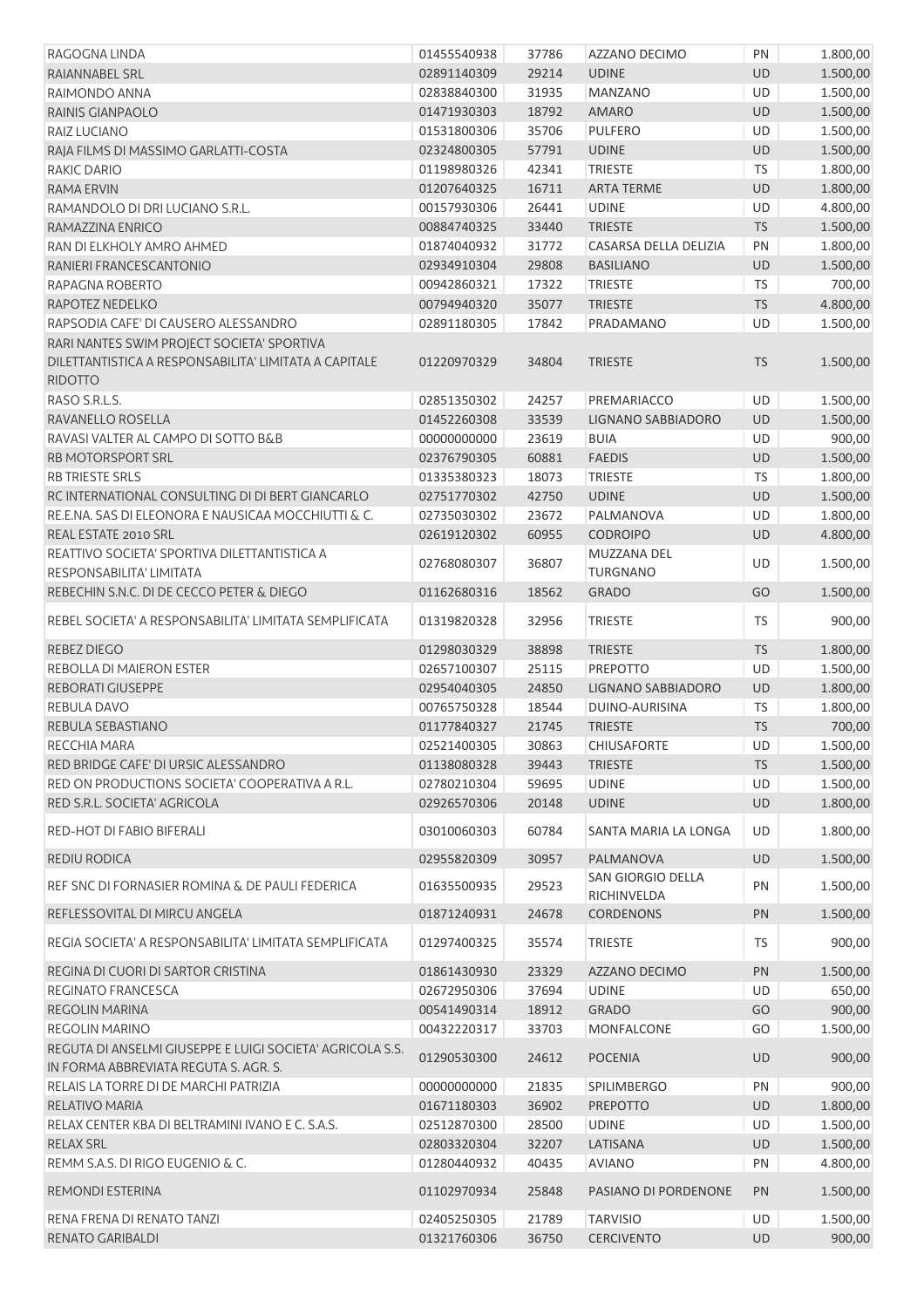| RENDEZ-VOUS DI COMELLI MAURO & C. S.N.C.                                             | 02075740304 | 21240 | <b>MANZANO</b>                          | UD        | 1.500,00 |
|--------------------------------------------------------------------------------------|-------------|-------|-----------------------------------------|-----------|----------|
| RENGIO & DAV S.A.S. DI MASO DAVIDE & C.                                              | 01830200307 | 25792 | LIGNANO SABBIADORO                      | <b>UD</b> | 4.800,00 |
| <b>REPUTIN PIERA</b>                                                                 | 02028240303 | 25618 | <b>MAJANO</b>                           | <b>UD</b> | 1.500,00 |
| RESIDENCE BED & BIKE DI GIOVANNI D'AVINO                                             | 02893580304 | 31342 | MOGGIO UDINESE                          | UD        | 900,00   |
| RESIDENCE BONOMO S.R.L.                                                              | 01231440320 | 17181 | <b>TRIESTE</b>                          | <b>TS</b> | 900,00   |
| RESIDENCE LE TERRAZZE S.R.L.                                                         | 01167920329 | 24442 | <b>TRIESTE</b>                          | <b>TS</b> | 900,00   |
| RESIDENCE VILLA SUSY S.N.C. DI PEZZICARI SUSANNA E<br>PEZZICARI CORRADO              | 01147140329 | 27475 | DUINO-AURISINA                          | <b>TS</b> | 900,00   |
| RESIDENZA DEI TOLOMEI POLCENIGO                                                      | 00000000000 | 19715 | <b>POLCENIGO</b>                        | PN        | 900,00   |
| RESTAURANT TIME - SOCIETA' A RESPONSABILITA' LIMITATA<br><b>SEMPLIFICATA</b>         | 01336500325 | 35751 | <b>TRIESTE</b>                          | <b>TS</b> | 1.800,00 |
| <b>RET LISA</b>                                                                      | 01723990931 | 38099 | <b>SEQUALS</b>                          | PN        | 1.500,00 |
| RETE - SOCIETA' A RESPONSABILITA' LIMITATA UNIPERSONALE                              | 00932720329 | 21553 | <b>SGONICO</b>                          | TS.       | 4.800,00 |
| RETE BIKE FVG - SOCIETA' COOPERATIVA                                                 | 02945140305 | 17397 | <b>TOLMEZZO</b>                         | UD        | 1.500,00 |
| RETE MARINE FRIULI VENEZIA GIULIA                                                    | 01202190318 | 44494 | <b>GRADO</b>                            | GO        | 1.500,00 |
| RETRO' DI VIRDIS ALESSANDRO                                                          | 01294110323 | 21022 | <b>TRIESTE</b>                          | TS        | 1.500,00 |
| REVOLUTION SAS DI HOXHA AURELA & C.                                                  | 02376630303 | 20516 | LIGNANO SABBIADORO                      | UD        | 1.500,00 |
| R-EVOLUTION TRAINING SOCIETA' SPORTIVA DILETTANTISTICA<br>A RESPONSABILITA' LIMITATA | 02899540302 | 20556 | <b>CERVIGNANO DEL FRIULI</b>            | UD        | 1.500,00 |
| RG RENT DI GODIGNA ROBERTO                                                           | 01039000326 | 20795 | <b>TRIESTE</b>                          | <b>TS</b> | 700,00   |
| RI- EQUILIBRIO S.R.L.                                                                | 01562160935 | 28598 | <b>PORDENONE</b>                        | PN        | 1.500,00 |
| RI.BI. SNC DI BISOGNO MARIANO & C.                                                   | 02603470309 | 27836 | LIGNANO SABBIADORO                      | <b>UD</b> | 1.800,00 |
| RIBI & CO. SRL - VIAGGI E TURISMO                                                    | 00075600312 | 19636 | <b>GRADO</b>                            | GO        | 1.500,00 |
| <b>RIBIS VANIA</b>                                                                   | 02682300302 | 18050 | <b>UDINE</b>                            | UD        | 1.500,00 |
| RICCIONE54 S.R.L.S.                                                                  | 01187910318 | 59275 | RONCHI DEI LEGIONARI                    | GO        | 1.500,00 |
| RICCOBON SERGIO                                                                      | 00786370320 | 17036 | TRIESTE                                 | TS        | 1.500,00 |
| RIDOLFO ANTONINO                                                                     | 02696000013 | 58109 | <b>TARCENTO</b>                         | UD        | 1.500,00 |
| RIEPPI GIANNINA                                                                      | 02940560309 | 19436 | <b>UDINE</b>                            | UD        | 1.500,00 |
| RIFUGIO AL COCUL DI NODALE ZITA & C. SNC                                             | 01795210309 | 22219 | <b>SUTRIO</b>                           | <b>UD</b> | 1.800,00 |
| RIFUGIO ALPINO EIMBLATRIBN DI HAZOTA MARIA                                           | 02736800307 | 23139 | <b>SAURIS</b>                           | <b>UD</b> | 1.500,00 |
| RIFUGIO ALPINO F.LLI NORDIO E RICCARDO DEFFAR DI SPITALI<br><b>LIANA</b>             | 02929350300 | 24445 | MALBORGHETTO<br>VALBRUNA                | <b>UD</b> | 1.500,00 |
| RIFUGIO CALVI DI GALLER CHRISTIAN & C. SNC                                           | 01041350255 | 32052 | SAPPADA                                 | <b>UD</b> | 1.500,00 |
| RIFUGIO CUOR DI GESU'                                                                | 00814780326 | 48153 | <b>TRIESTE</b>                          | <b>TS</b> | 1.500,00 |
| RIFUGIO ESCURSIONISTICO CASA MONTANA COL GENTILE DI                                  |             |       |                                         |           |          |
| <b>GASSER ANNA</b>                                                                   | 01282950326 | 24544 | <b>SOCCHIEVE</b>                        | UD        | 1.500,00 |
| RIFUGIO MANIAGO DI PICOZZI CELESTINA                                                 | 01292060934 | 30908 | <b>ERTO E CASSO</b>                     | PN        | 1.500,00 |
| RIFUGIO MARINELLI TAMUSSIN CATERINA                                                  | 02702460300 | 33905 | PALUZZA                                 | UD        | 1.500,00 |
| RIFUGIO VALLATA DI GASPARINI FRANCO & C. SNC                                         | 01594770933 | 17447 | <b>BARCIS</b>                           | PN        | 1.500,00 |
| RIGGI DENIS & C. - S.N.C.                                                            | 00359000312 | 28470 | SAN LORENZO ISONTINO                    | GO        | 1.800,00 |
| <b>RIGO LAURA</b>                                                                    | 02898560301 | 23094 | <b>UDINE</b>                            | UD        | 1.800,00 |
| RILKETTO S.A.S. DI BORTOLUTTI WALTER & C.                                            | 01329630329 | 37863 | <b>DUINO-AURISINA</b>                   | <b>TS</b> | 1.800,00 |
| RIMA SAS DI MANOLA BASEOTTO & C.                                                     | 01749290936 | 23497 | <b>PORDENONE</b>                        | PN        | 1.800,00 |
| RINASCIMENTALI S.N.C. DI ARIENTI CRISTINA & LENARDUZZI<br><b>MILENA</b>              | 01699980932 | 34305 | <b>SAN GIORGIO DELLA</b><br>RICHINVELDA | PN        | 1.500,00 |
| RINASCITA DI CICIGOI MARIANNE                                                        | 02852770300 | 36367 | SAN PIETRO AL NATISONE                  | <b>UD</b> | 1.500,00 |
| RINO SNC DI KOROSEC MODRA & KUZMIC DAMJAN                                            | 00929400323 | 21889 | <b>TRIESTE</b>                          | TS        | 1.800,00 |
| RIOLO MAURO                                                                          | 02640600306 | 36832 | <b>MARTIGNACCO</b>                      | <b>UD</b> | 700,00   |
| RIRA INIZIATIVE TURISTICHE S.R.L.                                                    | 02146190273 | 27027 | LIGNANO SABBIADORO                      | UD        | 900,00   |
| RISERVA ALBERONI DI MALIGNANI CELESTE                                                | 01197070319 | 22019 | STARANZANO                              | GO        | 1.800,00 |
| RISIGARI ANDREA                                                                      | 01322890326 | 42705 | <b>TRIESTE</b>                          | TS        | 1.500,00 |
| <b>RISPOLI GIUSEPPE</b>                                                              | 02238860304 | 28002 | <b>LIGNANO SABBIADORO</b>               | <b>UD</b> | 1.500,00 |
| RISPOLI LUIGI S.N.C.                                                                 | 01046340301 | 31121 | <b>CAMPOFORMIDO</b>                     | UD        | 1.800,00 |
| RISTOBAR LE DELIZIE DI SHENGDAN ZHANG & C. S.A.S.                                    | 01244990329 | 19464 | <b>TRIESTE</b>                          | <b>TS</b> | 1.800,00 |
| RISTOBAR LE NOGHERE DI CRAMERSTETER BARBARA                                          | 01262550328 | 30219 | <b>MUGGIA</b>                           | <b>TS</b> | 1.800,00 |
| <b>RISTOBRASILE SRLS</b>                                                             | 02863350308 | 60544 | <b>AQUILEIA</b>                         | UD        | 1.800,00 |
| RISTORANTE 1 SOCIETA' A RESPONSABILITA' LIMITATA<br><b>SEMPLIFICATA</b>              | 01202840318 | 62362 | DOBERDO' DEL LAGO                       | GO        | 1.800,00 |
| RISTORANTE AL BOSCHETTO DI SANDRI MASSIMO E SANDRO &<br>C. S.N.C.                    | 02457990303 | 40506 | SAN DANIELE DEL FRIULI                  | <b>UD</b> | 1.800,00 |
| RISTORANTE AL FOGOLAR DI BARBETTI ALBERTO S.A.S.                                     | 00554310318 | 32652 | <b>GORIZIA</b>                          | GO        | 1.800,00 |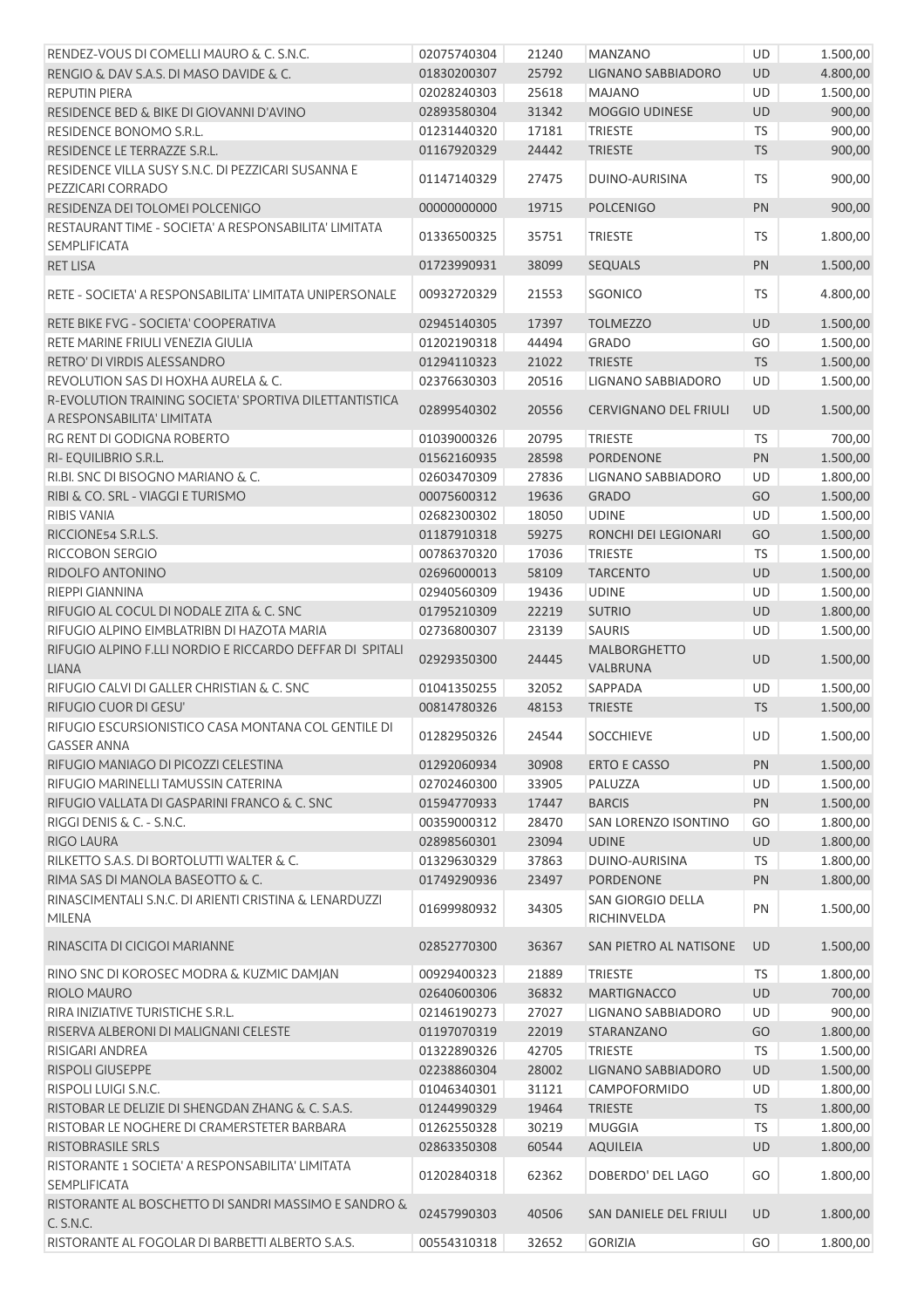| RISTORANTE AL FUNGO S.A.S. DI CASTELLARIN PAOLO ENRICO                             | 02116320306 | 31216 | <b>GEMONA DEL FRIULI</b>                  | <b>UD</b> | 1.800,00 |
|------------------------------------------------------------------------------------|-------------|-------|-------------------------------------------|-----------|----------|
| & C.                                                                               |             |       |                                           |           |          |
| RISTORANTE AL GALLO DI SPINA ANDREA                                                | 01104000318 | 26063 | <b>PORDENONE</b>                          | PN        | 1.800,00 |
| RISTORANTE AL MULIN VIERI DI ANDREANI MICHELA                                      | 02533140303 | 32832 | <b>TARCENTO</b>                           | <b>UD</b> | 1.800,00 |
| RISTORANTE AL SCUS DI SCHIFF LUISA & C. S.A.S.                                     | 02076150305 | 36830 | REANA DEL ROIALE                          | UD        | 1.800,00 |
| RISTORANTE AL TAC DI PRESSACCO MARIA & C. S.N.C.                                   | 01193360300 | 17912 | <b>RAGOGNA</b>                            | UD        | 1.800,00 |
| RISTORANTE AL ZUC DI MARTINIS SABRINA S.A.S.                                       | 02638970307 | 33688 | PAGNACCO                                  | UD        | 1.800,00 |
| RISTORANTE ALBERGO FELCARO S.R.L.                                                  | 00475070314 | 20453 | <b>CORMONS</b>                            | GO        | 4.800,00 |
| RISTORANTE ALLA CAMPANA DI ZANETTE RENATO & C. SNC                                 | 01611160936 | 39874 | <b>CORDENONS</b>                          | PN        | 1.800,00 |
| RISTORANTE ALLA CATINA DI PALUMBO ANTONIO, CIOFFI<br>VINCENZO E NAPPO CARLO S.N.C. | 01731310932 | 31330 | <b>PORDENONE</b>                          | PN        | 1.800,00 |
| RISTORANTE ALLA STAZIONE DI BIAGIO CAMPISI                                         | 05688020873 | 31615 | <b>TARVISIO</b>                           | UD        | 1.800,00 |
| RISTORANTE ASIA DI ZHAN ZHENPING & C. SAS                                          | 02064600303 | 34875 | <b>SAN GIOVANNI AL</b><br><b>NATISONE</b> | <b>UD</b> | 1.500,00 |
| RISTORANTE BAR EL MEXICANO DI MAXIMINO G.R.                                        | 01342900329 | 31316 | <b>TRIESTE</b>                            | <b>TS</b> | 1.800,00 |
| RISTORANTE BAR ITALIA DI PAOLO PIUSSI & C. S.N.C.                                  | 01411430307 | 29359 | <b>TARVISIO</b>                           | UD        | 900,00   |
| RISTORANTE BIDIN DI LUIGINO E MARINO BIDIN & C. SNC                                | 01409460308 | 34803 | <b>LIGNANO SABBIADORO</b>                 | UD        | 1.800,00 |
| RISTORANTE CINESE LA GIADA DI XU JIANWU & C.S.A.S.                                 | 01000720324 | 25040 | <b>TRIESTE</b>                            | <b>TS</b> | 1.500,00 |
| RISTORANTE DA GIGI DI MARCHETTO ENRICO & C. S.N.C.                                 | 01418640304 | 37880 | LIGNANO SABBIADORO                        | UD        | 1.800,00 |
|                                                                                    |             |       |                                           |           |          |
| RISTORANTE DA GIORGIO S.A.S. DI BIDOIA VITTORINO & C.                              | 01249160936 | 36032 | PASIANO DI PORDENONE                      | PN        | 1.800,00 |
| RISTORANTE DA LUISA S.A.S. DI BRANDOLIN ALBERTO                                    | 01429200304 | 23230 | <b>SAN GIOVANNI AL</b><br><b>NATISONE</b> | UD        | 1.500,00 |
| RISTORANTE DA NETTUNO S.R.L.                                                       | 02915740308 | 32366 | <b>UDINE</b>                              | UD        | 1.500,00 |
| RISTORANTE DA RENZO DI TERRANOVA MARCO & C. S.N.C.                                 | 02685650307 | 21271 | <b>GONARS</b>                             | UD        | 1.800,00 |
| RISTORANTE FATTORIA AMBROSI DI ORIETTA AMBROSI                                     | 00528850316 | 17620 | DOLEGNA DEL COLLIO                        | GO        | 1.800,00 |
| RISTORANTE GABI DI GRBAVAC GABRIJELA                                               | 01203580319 | 22858 | MONFALCONE                                | GO        | 1.800,00 |
| RISTORANTE GRANDE SHANGHAI DI YI JIN ZHANG                                         | 00873160329 | 21670 | <b>TRIESTE</b>                            | <b>TS</b> | 1.800,00 |
| RISTORANTE LA CAPANNINA DI MININ VALERIO E GALLIZIA<br>SILVANA S.N.C.              | 02105100305 | 29319 | LATISANA                                  | UD        | 1.800,00 |
| RISTORANTE LA PIAZZETTA DI CIRO DE PAOLO                                           | 01159200326 | 31871 | <b>TRIESTE</b>                            | <b>TS</b> | 1.800,00 |
| RISTORANTE LA PIGNATE DI GALASSO ADRIANA E C. S.A.S.                               | 01413340306 | 29810 | LATISANA                                  | UD        | 1.800,00 |
| RISTORANTE LA TAVERNA DI BITTO ANTONIO E PAGOT                                     |             |       |                                           |           |          |
| ROBERTO S.N.C.                                                                     | 03066910260 | 18587 | <b>CANEVA</b>                             | PN        | 1.800,00 |
| RISTORANTE LA TORRE SAS DI TALAMINI MARCO E BOTTER<br><b>MASSIMO</b>               | 01221680935 | 34872 | <b>SPILIMBERGO</b>                        | PN        | 1.800,00 |
| RISTORANTE LOCANDA 101 DI ZANOLETTI FRANCESCO                                      | 00480780311 | 28288 | <b>GORIZIA</b>                            | GO        | 1.800,00 |
| RISTORANTE ORIENTALE DI WANG SANKANG & C. S.N.C.                                   | 02424570303 | 28447 | <b>MARTIGNACCO</b>                        | UD        | 1.800,00 |
| RISTORANTE PIASSALBER DI ALESSANDRO DI FELICE                                      | 01145490312 | 41012 | <b>GRADO</b>                              | GO        | 1.800,00 |
| RISTORANTE PIZZERIA AL FIUME DI MAURO EMANUELE E C.                                |             |       |                                           |           |          |
| S.A.S.                                                                             | 02082440302 | 30731 | <b>RIVIGNANO TEOR</b>                     | UD        | 1.800,00 |
| RISTORANTE PIZZERIA AL PARADISO DI ACAMPORA GIUSEPPE                               | 02303640300 | 23519 | <b>CODROIPO</b>                           | <b>UD</b> | 1.800,00 |
| RISTORANTE PIZZERIA ALLA DARSENA DI STEFANUTTI SANDRA<br>& C. S.N.C                | 02438340305 | 29109 | <b>TRASAGHIS</b>                          | UD        | 1.800,00 |
| RISTORANTE PIZZERIA ALLA FONTANA DI BIANCOTTO SABINA &<br>C. S.N.C.                | 02041090305 | 27742 | <b>TORVISCOSA</b>                         | <b>UD</b> | 1.800,00 |
| RISTORANTE PIZZERIA DA VITTORIO DI ACAMPORA PASQUALE                               | 02903520308 | 30851 | <b>RUDA</b>                               | UD        | 1.800,00 |
| RISTORANTE PIZZERIA STADIO DI ANITA NESSI                                          | 01250520325 | 41659 | <b>TRIESTE</b>                            | <b>TS</b> | 1.800,00 |
| RISTORANTE PIZZERIA VESUVIO DI CASTELLANO ELISA                                    | 02786940300 | 18860 | PALMANOVA                                 | UD        | 1.800,00 |
| RISTORANTE RIO ARGENTO DI ZANAZZI SANDRO & C. S.A.S.                               | 01411600305 | 28804 | <b>MALBORGHETTO</b>                       | <b>UD</b> | 1.800,00 |
|                                                                                    |             |       | VALBRUNA                                  |           |          |
| RISTORANTE SCOZZIR DI SCOZZIR CLAUDIO & C. S.N.C.                                  | 01830090302 | 33798 | <b>FAEDIS</b>                             | UD        | 1.800,00 |
| RISTORANTE SHANGAI S.R.L.                                                          | 01641720303 | 32622 | <b>MARTIGNACCO</b>                        | UD        | 1.800,00 |
| RISTORANTE VAGABONDO DI PERUZZI ANDREA                                             | 02731260309 | 39409 | <b>BUTTRIO</b>                            | UD        | 1.800,00 |
| RISTORANTE VELO DI JASHAR JASHARI                                                  | 02937490304 | 20762 | PRADAMANO                                 | <b>UD</b> | 1.800,00 |
| RISTORANTE VOGRIC DI PODGORNIK JOZICA & C. S.A.S.                                  | 00486580319 | 30050 | SAN FLORIANO DEL<br><b>COLLIO</b>         | GO        | 1.800,00 |
| RISTORANTE YUXI DI LIN LEILEI                                                      | 03672870130 | 24745 | <b>UDINE</b>                              | UD        | 1.800,00 |
| RISTORANTE YUXI DI LIU XUFANG                                                      | 01201380316 | 24516 | MONFALCONE                                | GO        | 1.800,00 |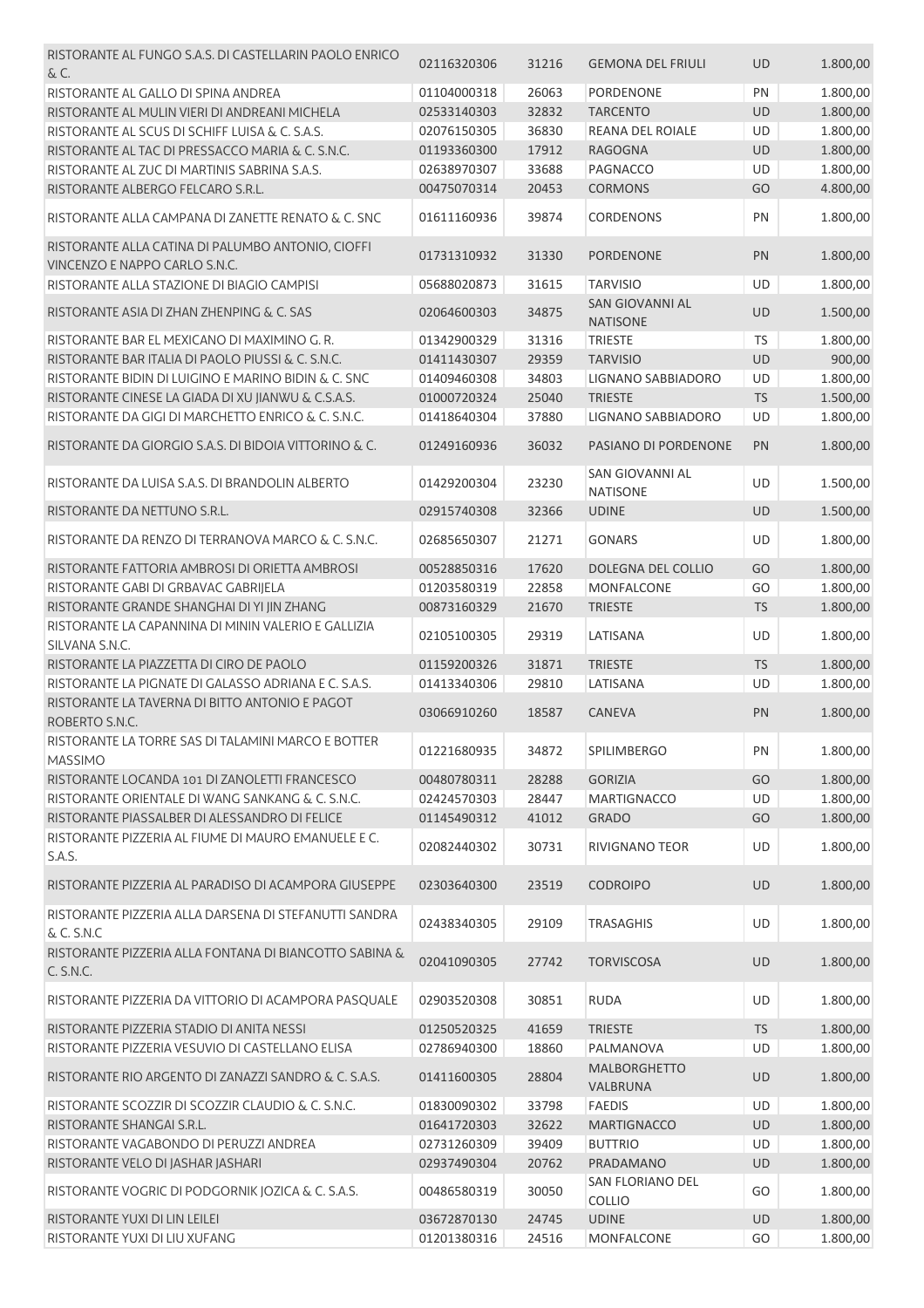| RISTORANTE YUXI DI WANG LIANG                                        | 01281520328                | 24158          | <b>GORIZIA</b>                           | GO        | 1.800,00             |
|----------------------------------------------------------------------|----------------------------|----------------|------------------------------------------|-----------|----------------------|
| RISTORANTE-ALBERGO AL DONATORE DI CORRADIN ASSUNTA                   |                            |                |                                          |           |                      |
| & C. S.N.C.                                                          | 01812160305                | 34406          | <b>RIVIGNANO TEOR</b>                    | UD        | 1.800,00             |
| RISTORANTE-CINA DI CHEN XIAO & C. S.A.S.                             | 02242570303                | 19265          | <b>CERVIGNANO DEL FRIULI</b>             | UD        | 1.800,00             |
| RISTORANTINO DA ISSA DI GWEINAT ISSA                                 | 01652010933                | 24880          | CAVASSO NUOVO                            | PN        | 1.800,00             |
| RISTORASI SOCIETA' A RESPONSABILITA' LIMITATA<br><b>SEMPLIFICATA</b> | 02755890304                | 24602          | <b>UDINE</b>                             | <b>UD</b> | 1.800,00             |
| RISTORATION MANAGEMENT SRL                                           | 03006780302                | 60448          | <b>UDINE</b>                             | UD        | 1.800,00             |
| RISTORAZIONE ITALIA S.R.L.                                           | 02889390304                | 25695          | <b>UDINE</b>                             | UD        | 1.800,00             |
| RISTORO AL LAGO MANGILLI DI TREVISIOL MASSIMO & C. SNC               | 01761930930                | 60739          | <b>FONTANAFREDDA</b>                     | PN        | 1.800,00             |
|                                                                      |                            |                |                                          |           |                      |
| RISTOSTERIA ANIME DI CARNELOS DANIELE<br>RIVA BRIONI S.R.L.          | 02956770305<br>02900970308 | 37495<br>21941 | <b>BASILIANO</b><br><b>UDINE</b>         | UD<br>UD  | 1.500,00<br>4.800,00 |
| RIVENDITA 17 S.N.C. DI DRESSI ALESSANDRO E QUALIZZA                  |                            |                |                                          |           |                      |
| <b>DENISE</b>                                                        | 02549140305                | 27598          | <b>CIVIDALE DEL FRIULI</b>               | UD        | 1.500,00             |
| RIVENDITA TABACCHI N. 17 DI MASTROMATTEO MASSIMO                     | 00522780311                | 44286          | <b>CORMONS</b>                           | GO        | 1.500,00             |
| RIVER SPORTING CLUB ASSOCIAZIONE SPORTIVA<br><b>DILETTANTISTICA</b>  | 02758420307                | 62288          | <b>CERVIGNANO DEL FRIULI</b>             | <b>UD</b> | 1.200,00             |
| <b>RIVER SRLS</b>                                                    | 01195060312                | 19318          | <b>MONFALCONE</b>                        | GO        | 1.800,00             |
| RIVETTI MARIO                                                        | 00397620931                | 22537          | <b>SPILIMBERGO</b>                       | PN        | 1.800,00             |
| RIVIERA DI RABIA LUMTURJAN                                           | 02751830304                | 40729          | <b>MAGNANO IN RIVIERA</b>                | UD        | 1.800,00             |
| <b>RIVIERA SRL</b>                                                   | 02513230306                | 23273          | <b>UDINE</b>                             | UD        | 1.800,00             |
| RIZZARDI MARIO                                                       | 01954850309                | 18741          | CAMPOFORMIDO                             | UD        | 1.800,00             |
| RIZZARDO CLAUDIO                                                     | 01459040935                | 36685          | <b>PORDENONE</b>                         | PN        | 1.500,00             |
| RIZZATTI TIZIANA                                                     | 00000000000                | 31097          | <b>TRIESTE</b>                           | <b>TS</b> | 650,00               |
| RIZZOTTI ENNIO                                                       | 00000000000                | 42696          | <b>TARVISIO</b>                          | UD        | 650,00               |
| RM GESTIONI TURISTICHE S.N.C. DI MONICA TONINI & C.                  | 02597140306                | 27024          | <b>AQUILEIA</b>                          | UD        | 1.500,00             |
| RO.CI. S.N.C. DI CIEOL PIETRO & C.                                   | 01443080930                | 27889          | <b>FIUME VENETO</b>                      | PN        | 1.800,00             |
| RO.MA.NA DI RIZZIN NATALIA & C. S.N.C.                               | 02632830309                | 29580          | LIGNANO SABBIADORO                       | UD        | 1.800,00             |
| RO.PA. DI CENTASSI ROBERTO                                           | 01274300324                | 20068          | <b>MONFALCONE</b>                        | GO        | 1.800,00             |
| RO.SA, FOOD SRL                                                      | 02818420305                | 18511          | <b>GRADO</b>                             | GO        | 1.800,00             |
| RO.SE. RISTORAZIONI S.N.C. DI BABBO SERGIO E C.                      | 01201400932                | 42184          | <b>AVIANO</b>                            | PN        | 1.500,00             |
| ROBERTI FRANCESCA                                                    | 01652980937                | 31003          | SPILIMBERGO                              | PN        | 1.500,00             |
| ROBERTO LEVINI                                                       | 00729220327                | 32267          | <b>TRIESTE</b>                           | <b>TS</b> | 700,00               |
| ROBERTO MARIO CUELLO                                                 | 02244300303                | 57699          | <b>UDINE</b>                             | <b>UD</b> | 1.500,00             |
| ROBERTO MARZULLI                                                     | 01014280323                | 19789          | <b>TRIESTE</b>                           | <b>TS</b> | 700,00               |
| ROCCO'S BAR DI MODUGNO GIOVANNI                                      | 02546220308                | 21815          | <b>UDINE</b>                             | <b>UD</b> | 1.500,00             |
| ROCK TOWN SOCIETA' A RESPONSABILITA' LIMITATA<br><b>SEMPLIFICATA</b> | 01739010930                | 39095          | <b>CORDENONS</b>                         | PN        | 1.800,00             |
| RODARO CATERINA DI VANONE RICCARDO                                   | 02167290309                | 36774          | PREMARIACCO                              | UD        | 1.800,00             |
| RODELLA ROBERTO E C. S.A.S.                                          | 00875250326                | 28925          | <b>TRIESTE</b>                           | <b>TS</b> | 1.800,00             |
| RODEO LIVE DI BERGAMASCO DARIO                                       | 01081090316                | 20688          | SAN CANZIAN D'ISONZO                     | GO        | 1.800,00             |
| RODODENDRO S.A.S. DI PUICHER SORAVIA GIACOMO & C.                    | 01035610250                | 23775          | SAPPADA                                  | UD        | 1.800,00             |
| RODRIGUES DE LIMA MARISA                                             | 02843740305                | 34693          | <b>ZOPPOLA</b>                           | PN        | 1.500,00             |
| ROIATTI WALTER                                                       | 00000000000                | 28829          | <b>TORREANO</b>                          | <b>UD</b> | 900,00               |
| ROITZ DANIELE                                                        | 00907490320                | 21497          | RONCHI DEI LEGIONARI                     | GO        | 700,00               |
| ROJATTI ENZO                                                         | 01680950308                | 25802          | <b>UDINE</b>                             | <b>UD</b> | 700,00               |
| ROJATTI SERGIO                                                       | 02113760306                | 27495          | PASIAN DI PRATO                          | <b>UD</b> | 700,00               |
| ROJ'Z RESTAURANT DI ILIR KABASHI                                     | 02953120306                | 35493          | LIGNANO SABBIADORO                       | UD        | 1.800,00             |
| ROMA 20 DI XU YINYIN                                                 | 01239810326                | 28357          | <b>TRIESTE</b>                           | <b>TS</b> | 1.500,00             |
| ROMANELLI MATTEO E TUROLDO CHRISTIAN SNC                             | 02902410303                | 29146          | <b>CODROIPO</b>                          | UD        | 1.800,00             |
| ROMANELLO ANGELO                                                     | 01422690931                | 39641          | CAMPOFORMIDO                             | <b>UD</b> | 900,00               |
| ROMANIN MIRCO                                                        | 02780130304                | 60533          | <b>FORNI AVOLTRI</b>                     | UD        | 1.200,00             |
| ROMANIN TIZIANA                                                      | 02034550307                | 18038          | <b>FORNI AVOLTRI</b>                     | <b>UD</b> | 1.800,00             |
| ROMANO ANTONIO E ZOPPOLATO SONIA S.N.C.                              | 01886430303                | 29723          | LIGNANO SABBIADORO                       | UD        | 1.800,00             |
| ROMANO FABIO                                                         | 01940540303                | 35549          | LIGNANO SABBIADORO                       | UD        | 1.500,00             |
| ROMANO GIORGIO                                                       | 00393170931                | 38439          | <b>SAN VITO AL</b><br><b>TAGLIAMENTO</b> | PN        | 1.800,00             |
| ROMAX - SOCIETA' A RESPONSABILITA' LIMITATA                          | 01067390326                | 19979          | <b>TRIESTE</b>                           | <b>TS</b> | 1.500,00             |
| RONCAGLIA ELIGIO                                                     | 01205150301                | 16856          | LATISANA                                 | UD        | 1.800,00             |
| RONCATO ROBERTO                                                      | 00000000000                | 33741          | SAN VITO AL TORRE                        | UD        | 900,00               |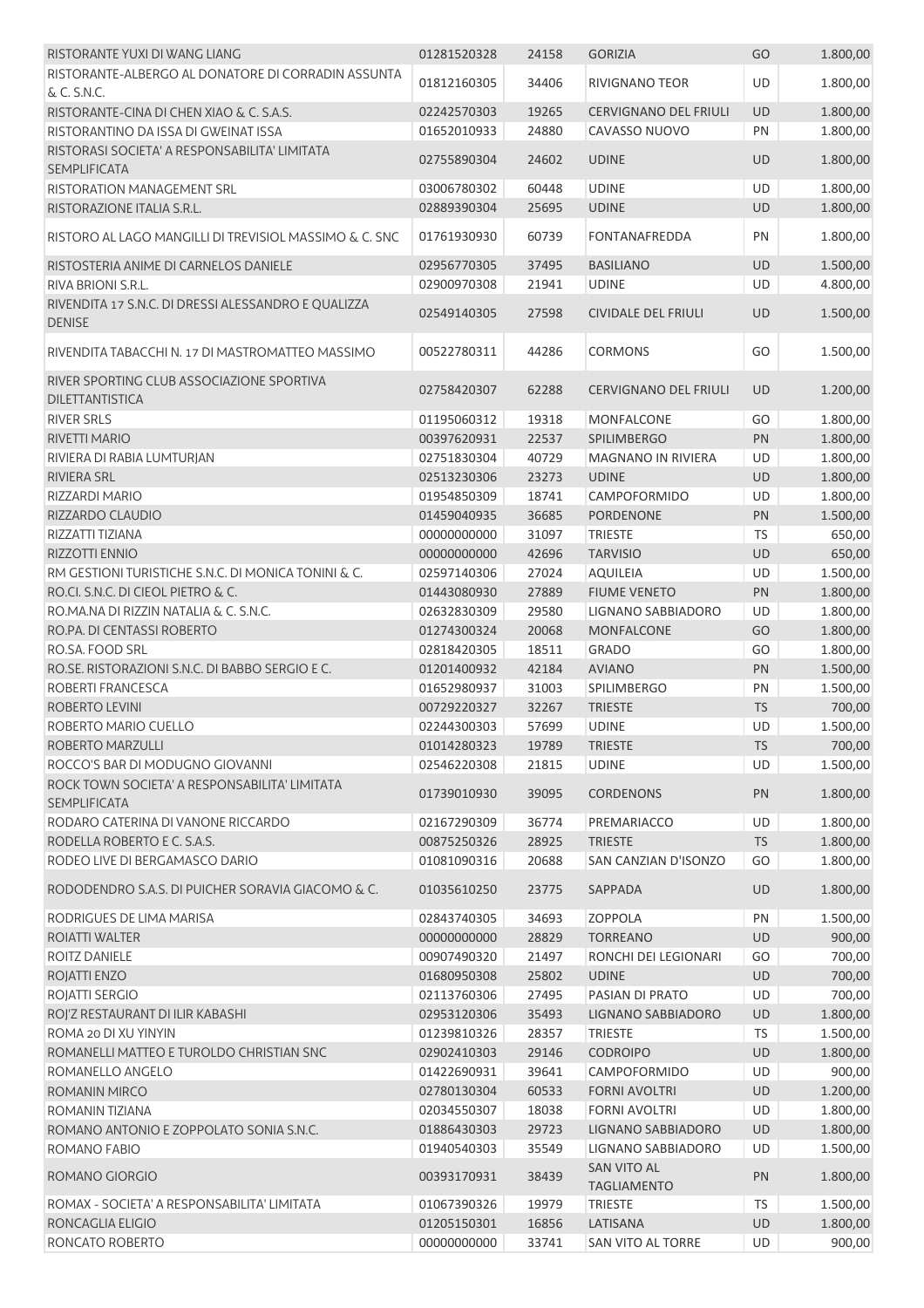| RONCHESE DIEGO & C. S.N.C.                               | 01146320930 | 32301 | <b>SACILE</b>                               | PN        | 1.500,00 |
|----------------------------------------------------------|-------------|-------|---------------------------------------------|-----------|----------|
| RONCHESE ENNIO                                           | 01581860937 | 34179 | <b>SACILE</b>                               | PN        | 1.500,00 |
| RONCHI ISABELLA                                          | 02455060307 | 23268 | <b>TOLMEZZO</b>                             | <b>UD</b> | 1.500,00 |
| RONCIADE S.R.L.                                          | 01425830930 | 36076 | <b>AVIANO</b>                               | PN        | 1.800,00 |
| RONCO ALBINA DI CARMINATI MARCO                          | 02514700307 | 22401 | <b>CIVIDALE DEL FRIULI</b>                  | <b>UD</b> | 1.800,00 |
| RONCO DELLO SCHIOPPETTINO DEI F.LLI IACOLETTIG SOCIETA'  |             |       |                                             |           |          |
| AGRICOLA SEMPLICE IN FORMA ABBREVIATA RONCO DELLO        | 02894010301 | 39728 | <b>PREPOTTO</b>                             | UD        | 1.800,00 |
| SCHIOPPETTINO S.AGR.S.                                   |             |       |                                             |           |          |
| RONCONI S.A.S. DI RONCONI LUCA & C.                      | 02615790306 | 19698 | <b>FORNI DI SOPRA</b>                       | UD        | 1.500,00 |
| RONZANI GIORGIO                                          | 01003190327 | 38872 | <b>TRIESTE</b>                              | TS        | 1.500,00 |
| ROOTS BAR DI TORTOLO CAMILLA                             | 02949010306 | 39064 | <b>BAGNARIA ARSA</b>                        | UD        | 1.500,00 |
| ROSA S.N.C. DI SAGLIO PONCI PIER ALBERTO E SALETU' MARIA |             |       |                                             |           |          |
| <b>GIOVANNA</b>                                          | 01224240323 | 33264 | <b>TRIESTE</b>                              | TS        | 1.800,00 |
| ROSAMONT S.R.L.                                          | 02934670304 | 62124 | <b>NIMIS</b>                                | UD        | 1.500,00 |
| ROSE ANNUNZIATO                                          | 02009520301 | 36930 | <b>UDINE</b>                                | UD        | 700,00   |
| ROSENBAR DI FABBRO MICHELA E LOVISCEK PIERO S.N.C.       | 00369540315 | 33595 | <b>GORIZIA</b>                              | GO        | 1.800,00 |
| ROSENGARTEN DI AMOROSO TIZIANA                           | 02876630308 | 32867 | <b>TARVISIO</b>                             | UD        | 4.800,00 |
| ROSI' DI LUPO ROSALIA                                    | 01829020930 | 17540 | <b>PORCIA</b>                               | PN        | 1.500,00 |
|                                                          |             |       | <b>MALBORGHETTO</b>                         |           |          |
| ROSIC ERRATH PIETRO                                      | 02216920302 | 19978 | VALBRUNA                                    | UD        | 1.800,00 |
| ROSSET TIZIANA                                           | 00000000000 | 41905 | PORDENONE                                   | PN        | 900,00   |
| ROSSETTI FIORENZO                                        | 01073130930 | 32518 | <b>CORDENONS</b>                            | PN        | 700,00   |
| ROSSETTI MASSIMO                                         | 01069490934 | 19873 | PORDENONE                                   | PN        | 700,00   |
| ROSSETTO ANTONELLA                                       | 01243030937 | 17479 | PRATA DI PORDENONE                          | PN        | 1.500,00 |
| ROSSETTO MARCO                                           | 01716100936 | 21266 | <b>PORDENONE</b>                            | PN        | 1.500,00 |
| ROSSETTO RENZO                                           | 01703720936 | 31245 | <b>FIUME VENETO</b>                         | PN        | 1.800,00 |
| ROSSETTO VALENTINO                                       | 02219660301 | 26242 | <b>CHIUSAFORTE</b>                          | UD        | 1.800,00 |
| ROSSI ALESSANDRO                                         | 01010250320 | 27546 | <b>TRIESTE</b>                              | <b>TS</b> | 1.500,00 |
| ROSSI ALESSANDRO                                         | 02649670300 | 38913 | PRADAMANO                                   | UD        | 900,00   |
| ROSSI ALESSIA                                            | 02981860303 | 27824 | <b>TRASAGHIS</b>                            | UD        | 1.500,00 |
| ROSSI GIAN PIETRO                                        | 00000000000 | 29418 | <b>BORDANO</b>                              | UD        | 900,00   |
| ROSSI GIOVANNI                                           | 02957850304 | 39679 | <b>UDINE</b>                                | UD        | 1.500,00 |
| ROSSI JULIA & MASALA ELEONORA S.N.C.                     | 02957910306 | 36976 | <b>VENZONE</b>                              | UD        | 1.500,00 |
| <b>ROSSI PAOLA</b>                                       | 00000000000 | 32739 | SAN VITO AL TORRE                           | UD        | 900,00   |
| <b>ROSSI ROBERTA</b>                                     |             |       |                                             |           |          |
| <b>ROSSI VILMA</b>                                       | 02124760303 | 28305 | <b>UDINE</b>                                | UD        | 1.800,00 |
| ROSSINI 8 S.R.L.                                         | 01671960308 | 30428 | LIGNANO SABBIADORO                          | UD        | 1.500,00 |
|                                                          | 01181880327 |       | 26001 TRIESTE                               | <b>TS</b> | 1.800,00 |
| ROSSINI CRISTIANO                                        | 00909600322 | 23989 | <b>TRIESTE</b>                              | TS        | 1.800,00 |
| ROSTICCERIA AL MERCATO DI STRUCHEL MASSIMO               | 00515940310 | 34842 | <b>GORIZIA</b>                              | GO        | 1.800,00 |
| ROSTICCERIA VOLANTE DI BELLITTO SILVIO                   | 01841500935 | 25375 | <b>CLAUT</b>                                | PN        | 1.500,00 |
| ROSTIROLLA RITA IN FRANZ                                 | 00212130322 | 20360 | <b>FIUMICELLO VILLA</b><br><b>VICENTINA</b> | UD        | 1.500,00 |
| ROTA MATTEO                                              | 01272450329 | 39639 | <b>TRIESTE</b>                              | TS        | 700,00   |
| ROTARUEYES DI YURDUSEVEN MIHAELA                         | 02901620308 | 22614 | <b>UDINE</b>                                | UD        | 1.500,00 |
| ROTHENAISLER RICCARDO                                    | 01033190321 | 35176 | <b>TRIESTE</b>                              | <b>TS</b> | 700,00   |
|                                                          | 02935520300 | 38877 | <b>NIMIS</b>                                | <b>UD</b> | 1.800,00 |
| ROTTARO LUCA                                             |             |       |                                             |           |          |
| ROUTE 66 - SOCIETA' A RESPONSABILITA' LIMITATA           | 01294210321 | 20399 | <b>TRIESTE</b>                              | TS        | 1.800,00 |
| <b>SEMPLIFICATA</b>                                      |             |       |                                             |           |          |
| ROVAL S.R.L.                                             | 02979940307 | 29120 | <b>UDINE</b>                                | UD        | 4.800,00 |
| ROVATO MARY                                              | 02989640301 | 28206 | <b>MARANO LAGUNARE</b>                      | UD        | 1.500,00 |
| ROVER LEONARDO                                           | 01534560931 | 32120 | CANEVA                                      | PN        | 1.800,00 |
| ROVER VANESSA - RISTORANTE PIZZERIA AL FARO              | 01658370935 | 37258 | <b>FONTANAFREDDA</b>                        | PN        | 1.800,00 |
| ROVINA ROBERTO                                           | 01032890327 | 33121 | <b>TRIESTE</b>                              | <b>TS</b> | 1.800,00 |
| ROYAL - BAR DI GIORDA PAOLO & C. S.N.C.                  | 00475710315 | 22656 | <b>GRADO</b>                                | GO        | 1.500,00 |
| ROYAL BUS DI FELICE STEFANO E C. S.A.S.                  | 02541470304 | 29489 | <b>BUIA</b>                                 | UD        | 700,00   |
| ROYAL DI LONDERO SANDY                                   | 02034680302 | 34510 | <b>GEMONA DEL FRIULI</b>                    | UD        | 1.500,00 |
| ROYAL GYM ASSOCIAZIONE SPORTIVA DILETTANTISTICA          | 02957090307 | 62120 | <b>UDINE</b>                                | UD        | 1.200,00 |
| RUDELLA MARIA MARGHERITA                                 | 00000000000 | 28347 | <b>TRIESTE</b>                              | <b>TS</b> | 900,00   |
| RUDENKO IHOR                                             | 01782400939 | 28150 | <b>PORDENONE</b>                            | PN        | 700,00   |
| RUDEZ PAOLO                                              | 01280490325 | 18666 | SAN DORLIGO DELLA<br>VALLE                  | TS        | 1.800,00 |
| RUDI S.A.S. DI MARKU MIRANDA & C.                        | 01098150327 | 25797 | <b>TRIESTE</b>                              | <b>TS</b> | 1.500,00 |
| RUDY'S PUB SAS DI PAGNI ORIETTA & C.                     | 01783680935 | 35286 | <b>FIUME VENETO</b>                         | PN        | 1.800,00 |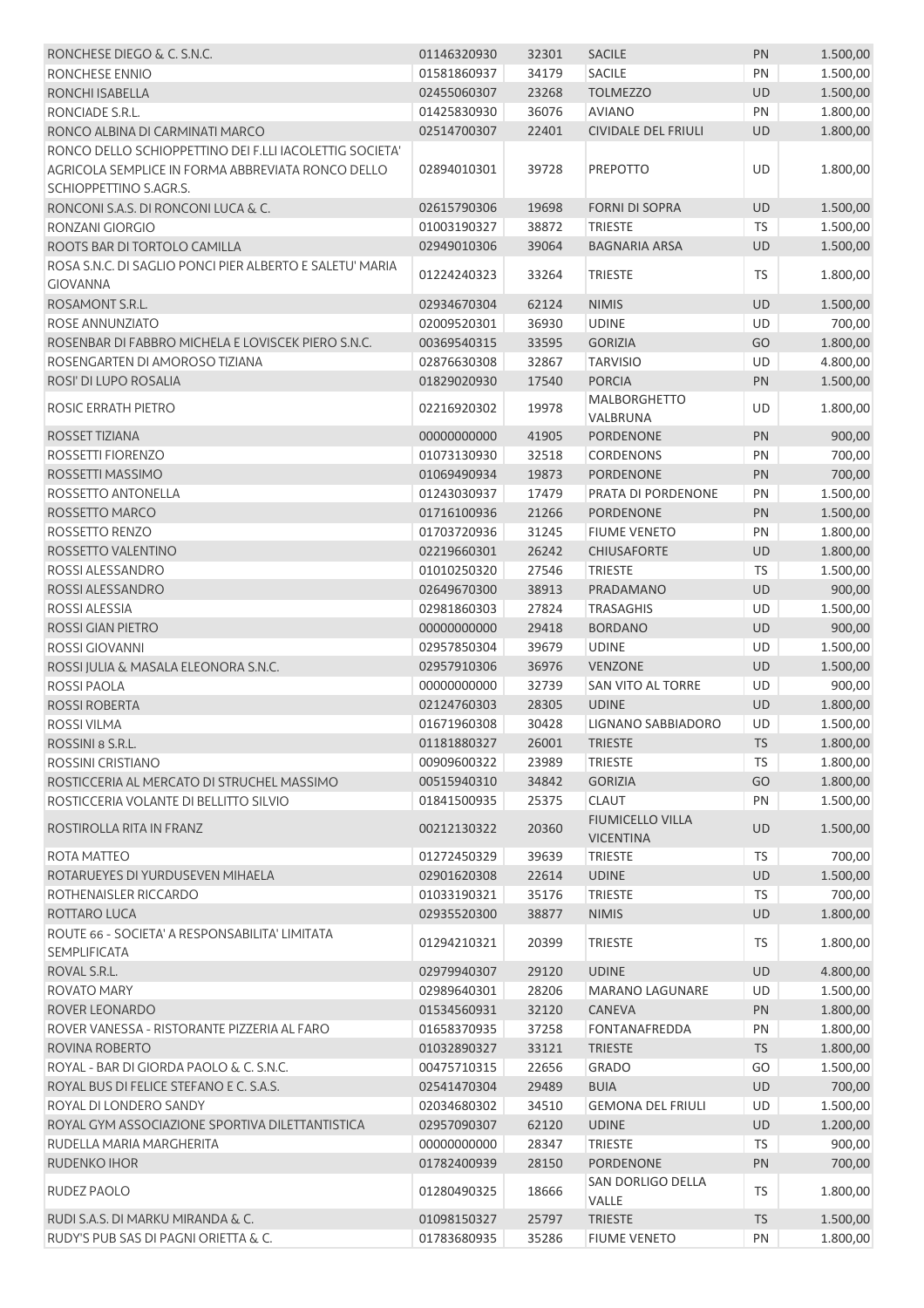| RUGBY CLUB MONFALCONE A.S.D.                                                                                                           | 02865080309 | 60943 | <b>MONFALCONE</b>            | GO        | 1.200,00 |
|----------------------------------------------------------------------------------------------------------------------------------------|-------------|-------|------------------------------|-----------|----------|
| RUGBY CLUB PASIAN DI PRATO ASD                                                                                                         | 02615680309 | 61543 | PASIAN DI PRATO              | <b>UD</b> | 1.200,00 |
| RUGBY UDINE UNION F.V.G. S.R.L. SOCIETA' SPORTIVA<br><b>DILETTANTISTICA</b>                                                            | 02858330307 | 62031 | <b>UDINE</b>                 | <b>UD</b> | 1.500,00 |
| RUIZ FLORES JUAN CARLOS                                                                                                                | 01270770322 | 33628 | <b>TRIESTE</b>               | <b>TS</b> | 1.500,00 |
| RUN-SQUAT FUNCTIONAL SRL SPORTIVA DILETTANTISTICA                                                                                      | 01796000931 | 29548 | <b>CORDENONS</b>             | PN        | 1.500,00 |
| RUOCCO ANGELO                                                                                                                          | 01600780306 | 32126 | <b>UDINE</b>                 | UD        | 1.500,00 |
| RUPOLO TOUR S.R.L.                                                                                                                     | 01617150931 | 17374 | <b>SACILE</b>                | PN        | 4.800,00 |
| RUS SORIN E DELLA SCHIAVA URSULA S.A.S.                                                                                                | 02927550307 | 19016 | <b>VILLA SANTINA</b>         | UD        | 1.800,00 |
| <b>RUSALEM DENIS</b>                                                                                                                   | 01291520938 | 31669 | SPILIMBERGO                  | PN        | 1.500,00 |
| RUSCONI RINA ANNA                                                                                                                      | 00000000000 | 40490 | <b>TRIESTE</b>               | <b>TS</b> | 650,00   |
| RUSIGNUL S.R.L.                                                                                                                        | 00178870317 | 18035 | DOLEGNA DEL COLLIO           | GO        | 1.800,00 |
| RUSSI ALESSANDRO                                                                                                                       | 00442160313 | 38803 | SAN CANZIAN D'ISONZO         | GO        | 700,00   |
| RUSSIAN LASHES DI KRAEVA SVETLANA                                                                                                      | 02975440302 | 36910 | <b>UDINE</b>                 | UD        | 1.500,00 |
| RUSSIZ SUPERIORE SOCIETA' AGRICOLA A R.L.                                                                                              | 00309370310 | 27480 | <b>CAPRIVA DEL FRIULI</b>    | GO        | 900,00   |
| RUSSO LORENZO                                                                                                                          | 02661030300 | 17018 | <b>NIMIS</b>                 | UD        | 1.800,00 |
| RUSSO STEFANO                                                                                                                          | 00959420324 | 18748 | <b>TRIESTE</b>               | TS        | 700,00   |
| <b>RUTAR MARIA</b>                                                                                                                     | 00000000000 | 33662 | <b>GORIZIA</b>               | GO        | 900,00   |
| RUYI DI HU YUEYANG                                                                                                                     | 10466920963 | 38819 | <b>MONFALCONE</b>            | GO        | 1.500,00 |
| RUYI DI ZHENG YIMIAO                                                                                                                   | 02053530446 | 17977 | <b>SAGRADO</b>               | GO        | 1.500,00 |
| <b>RUZZIER FEDERICO</b>                                                                                                                | 01323810323 | 38324 | <b>TRIESTE</b>               | TS        | 1.500,00 |
| <b>RUZZIER MARTINA</b>                                                                                                                 | 01289960328 | 41753 | <b>TRIESTE</b>               | TS        | 700,00   |
| <b>RUZZON STEFANO</b>                                                                                                                  | 02948720301 | 22963 | <b>FAEDIS</b>                | UD        | 1.800,00 |
| <b>S&amp;M DI SARA ANTONIC</b>                                                                                                         | 01341460325 | 58670 | DUINO-AURISINA               | <b>TS</b> | 1.500,00 |
| S. & G. S.N.C. DI SPESSOT EMILIANO E C.                                                                                                |             |       | <b>FARRA D'ISONZO</b>        |           |          |
|                                                                                                                                        | 00541860318 | 18424 |                              | GO        | 1.800,00 |
| S. MICHELE DI AFELTRA FRANCESCO<br>S.A.M. (SOCIETA' APPARTAMENTI MEUBLES) DI GARFAGNINI                                                | 01188380313 | 36144 | <b>CORMONS</b>               | GO        | 4.800,00 |
| RAFFAELLA & C. - SOCIETA' IN ACCOMANDITA SEMPLICE                                                                                      | 00367490307 | 23119 | LIGNANO SABBIADORO           | UD        | 4.800,00 |
| S.A.M. S.R.L.S.                                                                                                                        | 01183070315 | 19584 | <b>GRADO</b>                 | GO        | 4.800,00 |
| S.C.M. - SPORTING CLUB MORUZZO SOCIETA' SPORTIVA<br>DILETTANTISTICA A RESPONSABILITA' LIMITATA IN BREVE<br>ANCHE S.C.M. S.S.D. A R. L. | 02982880300 | 42608 | <b>MORUZZO</b>               | UD        | 1.500,00 |
| S.I.G.I.R. SRL                                                                                                                         | 02296790302 | 34525 | <b>RIVIGNANO TEOR</b>        | <b>UD</b> | 1.800,00 |
| S.I.L.V.A. SOCIETA' INCREMENTO LAVORI VALLIVI E AGRARI -                                                                               |             |       |                              |           |          |
| SOCIETA' AGRICOLA A RESPONSABILITA' LIMITATA                                                                                           | 02178640302 | 60413 | <b>UDINE</b>                 | UD        | 900,00   |
| S.L.J.N. S.A.S. DI DI GIACOMO NUNZIO & C.                                                                                              | 01971450307 | 26379 | PREMARIACCO                  | <b>UD</b> | 1.800,00 |
| S.R.S. MAMA FELA - BAR RISTORANTE TIPICO - S.A.S. DI BERROA<br>RAISA                                                                   | 01699880934 | 25295 | <b>FONTANAFREDDA</b>         | PN        | 1.800,00 |
| S.S. SAN GIOVANNI ASD                                                                                                                  | 00227660321 | 61637 | <b>TRIESTE</b>               | <b>TS</b> | 1.200,00 |
| S.T.R. S.R.L.                                                                                                                          | 00709520324 | 18777 | <b>TRIESTE</b>               | TS        | 4.800,00 |
| S.T.S. DI LAZZARIN EMANUELE & C. S.A.S.                                                                                                | 01370720938 | 26879 | <b>PORDENONE</b>             | PN        | 700,00   |
| S.T.S. SRL                                                                                                                             | 01335850325 | 57970 | <b>TRIESTE</b>               | <b>TS</b> | 1.500,00 |
| S.T.V. DI BELLE' E MARCUZZO S.N.C.                                                                                                     | 01645000306 | 29301 | <b>BUIA</b>                  | UD        | 700,00   |
| SA.CI. SOCIETA' A RESPONSABILITA' LIMITATA                                                                                             | 01602820936 | 28534 | <b>SACILE</b>                | PN        | 4.800,00 |
| SA.LU. S.R.L.                                                                                                                          | 01081210310 | 17939 | <b>MONFALCONE</b>            | GO        | 4.800,00 |
| SAAKYAN ANNA & DAMIANI MARCO S.N.C.                                                                                                    | 03008240305 | 58079 | <b>UDINE</b>                 | UD        | 1.500,00 |
| SABATINO ROBERTO                                                                                                                       | 02941430304 | 18132 | <b>UDINE</b>                 | UD        | 1.500,00 |
| SABATLAO ALDO                                                                                                                          | 00251958880 | 36881 | LATISANA                     | UD        | 700,00   |
| SABBADINI LAURA                                                                                                                        | 02943440301 | 38078 | <b>SAN LEONARDO</b>          | UD        | 1.500,00 |
| SABE S.N.C. DI ALESSANDRO GIOVANNINI & C.                                                                                              | 00956740328 | 19666 | <b>MONFALCONE</b>            | GO        | 1.500,00 |
| SABINOT ANTONIO & C. S.N.C.                                                                                                            | 00169390309 | 25974 | <b>UDINE</b>                 | UD        | 1.800,00 |
| SABRINA SRLS                                                                                                                           | 01804760930 | 17748 | PORDENONE                    | PN        | 1.500,00 |
| SABUCCO PATRIZIA                                                                                                                       | 02486100304 | 24005 | <b>UDINE</b>                 | UD        | 900,00   |
| SACCHET GIULIANA                                                                                                                       | 01149120931 | 18824 | <b>BARCIS</b>                | PN        | 1.500,00 |
| <b>SACCHETTO FABIO</b>                                                                                                                 | 00757600325 | 29994 | <b>TRIESTE</b>               | <b>TS</b> | 1.500,00 |
| SACCHETTO TIZIANO                                                                                                                      | 01716680309 | 30449 | <b>VENZONE</b>               | UD        | 1.800,00 |
| <b>SACCO FEDERICA</b>                                                                                                                  | 02731680308 | 36996 | <b>UDINE</b>                 | UD        | 1.500,00 |
| SACELLUM S.A.S. DI CERNAT EMILIA & C.                                                                                                  | 01551780933 | 39918 | <b>FONTANAFREDDA</b>         | PN        | 1.500,00 |
| SADOCH LIVIO                                                                                                                           | 02758850305 | 31639 | <b>CHIUSAFORTE</b>           | UD        | 1.200,00 |
| SAEAT SOCIETA' A RESPONSABILITA' LIMITATA SEMPLIFICATA                                                                                 | 02984370300 | 34185 | <b>CERVIGNANO DEL FRIULI</b> | UD        | 1.800,00 |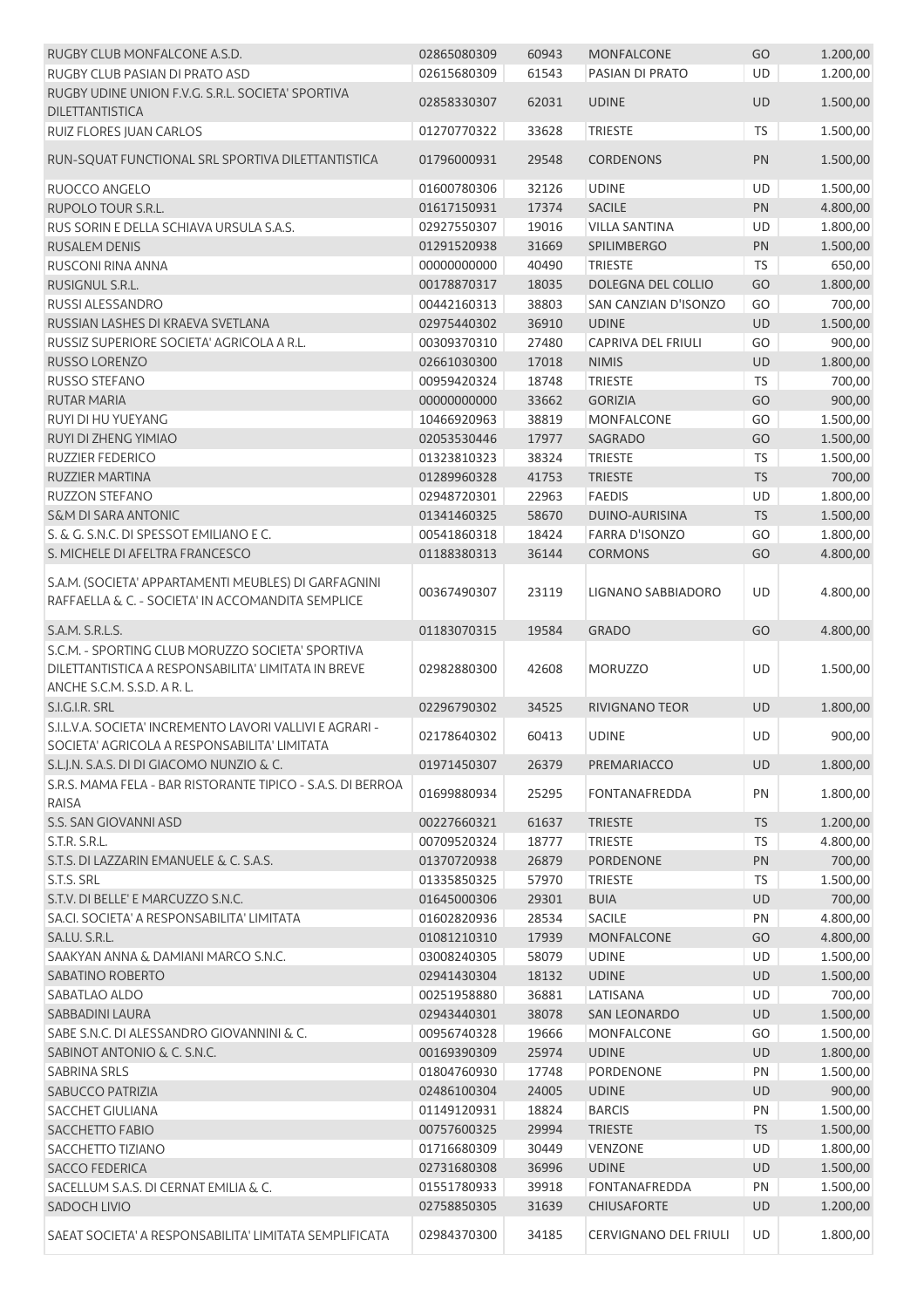| SAFARIKAS ANDREA                                                       | 00000000000 | 23815 | <b>AVIANO</b>                               | PN        | 900,00   |
|------------------------------------------------------------------------|-------------|-------|---------------------------------------------|-----------|----------|
| SAGA - SOCIETA' A RESPONSABILITA' LIMITATA SEMPLIFICATA                | 02970940306 | 27493 | <b>UDINE</b>                                | UD        | 1.800,00 |
| SAIREN WELLNESS DI BOSCHIN BARBARA                                     | 01184770319 | 24638 | <b>GORIZIA</b>                              | GO        | 1.500,00 |
| <b>SAIRU ANNA</b>                                                      | 02238380303 | 28072 | <b>AQUILEIA</b>                             | UD        | 650,00   |
| SAKURA DI ZHENG XIAOCHUN & C. S.N.C.                                   | 02738490305 | 35899 | <b>TAVAGNACCO</b>                           | <b>UD</b> | 1.800,00 |
| SAKURA MONFALCONE S.A.S. DI WU ZHENG                                   | 01165890318 | 25134 | <b>MONFALCONE</b>                           | GO        | 1.800,00 |
| SAKURA S.A.S. DI ZHOU ZHENYI & C.                                      | 01271750323 | 28945 | <b>TRIESTE</b>                              | <b>TS</b> | 1.800,00 |
| SALA GIOCHI PONTE ORLANDO S.R.L.                                       | 02136000300 | 59313 | <b>CERVIGNANO DEL FRIULI</b>                | UD        | 1.500,00 |
| <b>SALA MARTINO</b>                                                    | 02666070301 | 60927 | <b>FORNI DI SOTTO</b>                       | <b>UD</b> | 900,00   |
| SALAMANDRE DELLE DOLOMITI FRIULANE S.R.L.                              | 01860510930 | 58213 | <b>MANIAGO</b>                              | PN        | 1.500,00 |
| <b>SALAMON NERIO</b>                                                   | 01724260938 | 36782 | <b>PORDENONE</b>                            | PN        | 700,00   |
| SALAMONE CINZIA                                                        | 01758760936 | 27439 | <b>SAN VITO AL</b>                          | PN        | 1.500,00 |
|                                                                        |             |       | <b>TAGLIAMENTO</b>                          |           |          |
| SALANSCHI ANDREIAS RIKARDO                                             | 01272030329 | 33872 | <b>TRIESTE</b>                              | <b>TS</b> | 1.500,00 |
| SALBA DI BARTOLUCCIO SALVATORE AGATINO                                 | 01189420316 | 23998 | <b>VILLESSE</b>                             | GO        | 1.500,00 |
| <b>SALICH MORENO</b>                                                   | 01108550326 | 38250 | <b>TRIESTE</b>                              | <b>TS</b> | 700,00   |
| SALLAK EDINA                                                           | 02762780308 | 39963 | LATISANA                                    | UD        | 1.500,00 |
| SALMASO DI SALMASO ALESSANDRO & C. S.N.C.                              | 02589040308 | 20332 | LATISANA                                    | <b>UD</b> | 1.500,00 |
| SALONE VERA DI SEVERIN VERA                                            | 02831860305 | 37168 | PAVIA DI UDINE                              | UD        | 1.500,00 |
| SALONICCO S.R.L.                                                       | 01301900328 | 42708 | <b>TRIESTE</b>                              | <b>TS</b> | 4.800,00 |
| SALSAPARIGLIA DI MARIAEUGENIA PAPPALARDO                               | 01193790316 | 22695 | <b>TRIESTE</b>                              | <b>TS</b> | 1.800,00 |
| SALSARIKAMO ASD                                                        | 01141080315 | 61841 | <b>SAN CANZIAN D'ISONZO</b>                 | GO        | 1.200,00 |
| <b>SALVADOR DORELLA</b>                                                | 01612690931 | 60452 | PASIANO DI PORDENONE                        | PN        | 1.500,00 |
| SALVADORI GIORGIO                                                      | 02842240307 | 23743 | LATISANA                                    | <b>UD</b> | 1.500,00 |
| SALVADORI MAURO                                                        | 02984110300 | 60422 | LATISANA                                    | UD        | 1.800,00 |
| SALVALAGGIO CLAUDIO                                                    | 02523010300 | 61307 | <b>TALMASSONS</b>                           | UD        | 650,00   |
| SALVEMINI PATRIZIO                                                     | 01163450313 | 22841 | <b>GRADO</b>                                | GO        | 1.500,00 |
| <b>SALVINI CRISTINA</b>                                                | 00000000000 | 39552 | <b>FIUMICELLO VILLA</b><br><b>VICENTINA</b> | <b>UD</b> | 900,00   |
| <b>SALVIONI PRIMO</b>                                                  | 01477030306 | 60529 | LIGNANO SABBIADORO                          | UD        | 1.500,00 |
|                                                                        | 01337180325 |       | <b>TRIESTE</b>                              |           |          |
| <b>SAM SRL</b><br>SAMA DI DE MICHIELIS SONIA                           |             | 17296 |                                             | <b>TS</b> | 4.800,00 |
|                                                                        | 02818100303 | 16901 | <b>UDINE</b>                                | UD        | 900,00   |
| SAMA SOCIETA' A RESPONSABILITA' LIMITATA SEMPLIFICATA A<br>SOCIO UNICO | 02795830302 | 35640 | PRADAMANO                                   | <b>UD</b> | 1.500,00 |
| SAMADHI S.R.L.                                                         | 02887630305 | 23099 | <b>TAVAGNACCO</b>                           | UD        | 1.500,00 |
| SAMANTHA DONADIO                                                       | 02965960301 | 17026 | <b>BUTTRIO</b>                              | <b>UD</b> | 1.500,00 |
| SAMANTHA S.R.L.S.                                                      | 02939810301 | 38241 | LIGNANO SABBIADORO                          | UD        | 1.500,00 |
| <b>SAMBO ANDREA</b>                                                    | 01757360308 | 58592 | <b>MORTEGLIANO</b>                          | <b>UD</b> | 4.800,00 |
| SAMBO DANIEL                                                           | 01609620933 | 60586 | <b>ZOPPOLA</b>                              | PN        | 4.800,00 |
| <b>SAMBO LORENA</b>                                                    | 01739390936 | 38197 | ZOPPOLA                                     | PN        | 1.500,00 |
| SAMBUCCO GLAUCO                                                        | 00075710939 | 39365 | CASARSA DELLA DELIZIA                       | PN        | 1.500,00 |
| SAMIRA S.R.L.                                                          | 02063490300 | 21695 | <b>MOIMACCO</b>                             | UD        | 4.800,00 |
| SAN CARLO TURISTICA S.R.L.                                             | 00994870301 | 29484 | LIGNANO SABBIADORO                          | UD        | 4.800,00 |
| SAN GIORGIO HOTEL S.R.L.                                               | 02489440301 | 34711 | SAN GIORGIO DI NOGARO                       | UD        | 4.800,00 |
| SAN ITALO DI BUONOCORE ANNA & C. S.N.C.                                | 01548430931 | 32565 | <b>CORDENONS</b>                            | PN        | 4.800,00 |
| SAN PEPPE DI NACLERIO MATTEO & C. S.N.C.                               | 01202200935 | 31839 | <b>CORDENONS</b>                            | PN        | 1.800,00 |
| <b>SANCHIS DAVID</b>                                                   | 01871310932 | 26357 | <b>CORDENONS</b>                            | PN        | 1.500,00 |
| SANDRA COMINOTTO                                                       | 01068750320 | 21832 | <b>TRIESTE</b>                              | <b>TS</b> | 650,00   |
| SANDRA EURO TOURS DI CHIAPOLINO SANDRA                                 | 02056450303 | 21257 | <b>SUTRIO</b>                               | UD        | 700,00   |
| SANDRI ITALO ROBERTO                                                   | 02129060303 | 22057 | <b>MAJANO</b>                               | UD        | 700,00   |
| SANDRI MASSIMO & C. S.A.S.                                             | 01324980323 | 36577 | <b>TRIESTE</b>                              | <b>TS</b> | 900,00   |
| SANDRI PATRIZIA                                                        | 02699560302 | 32278 | <b>MAJANO</b>                               | UD        | 1.500,00 |
|                                                                        |             |       |                                             |           |          |
| SANDRI ROBERTO                                                         | 01385670300 | 21754 | LIGNANO SABBIADORO                          | UD        | 1.500,00 |
| SANDRIN ANTONIETTA IN MAURO                                            | 00040280307 | 23256 | <b>RONCHIS</b>                              | UD        | 1.500,00 |
| SANDRIN SABRINA                                                        | 02732600305 | 29732 | <b>TAVAGNACCO</b>                           | UD        | 1.500,00 |
| <b>SANDRIN STEFANO</b>                                                 | 00934710328 | 20879 | <b>TRIESTE</b>                              | <b>TS</b> | 700,00   |
| SANDRO & FRANCO DI ALESSANDRO SBRIZZAI                                 | 01011840327 | 25443 | <b>TRIESTE</b>                              | <b>TS</b> | 1.800,00 |
| <b>SANDRON FRANCO</b>                                                  | 01444190308 | 40009 | LATISANA                                    | <b>UD</b> | 4.800,00 |
| SANDWICH CLUB DI KLAUER CLAUDIO                                        | 01062560329 | 33774 | <b>TRIESTE</b>                              | <b>TS</b> | 1.800,00 |
| SANGIOBAR DI DE BASEGGIO ARIANNA E C. S.N.C.                           | 00934370321 | 37692 | <b>TRIESTE</b>                              | <b>TS</b> | 1.500,00 |
| SANGIORGIO SPEDIZIONI S.R.L.                                           | 01595720309 | 59699 | CERVIGNANO DEL FRIULI                       | UD        | 1.500,00 |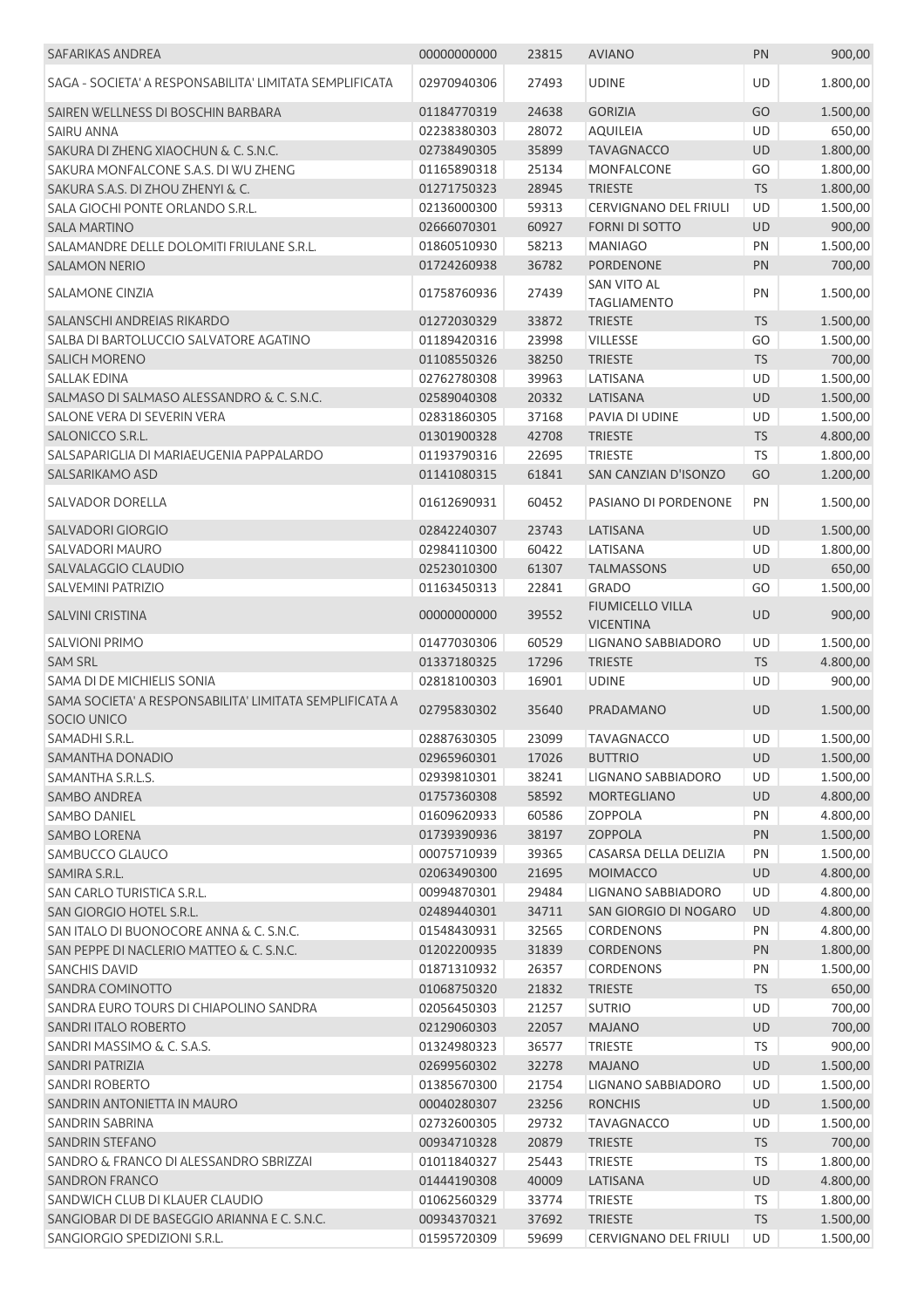| <b>SANI CLAUDIA</b>                                                        | 02299510301 | 59660 | <b>CIVIDALE DEL FRIULI</b> | <b>UD</b> | 1.500,00 |
|----------------------------------------------------------------------------|-------------|-------|----------------------------|-----------|----------|
| <b>SANNA GRAZIELLA</b>                                                     | 01377180938 | 37556 | <b>POLCENIGO</b>           | PN        | 1.500,00 |
| <b>SANNA STEFANO</b>                                                       | 01245260326 | 41018 | <b>TRIESTE</b>             | <b>TS</b> | 1.500,00 |
| <b>SANNIA ALICE</b>                                                        | 00000000000 | 24981 | <b>FONTANAFREDDA</b>       | PN        | 650,00   |
| SANREMO S.R.L.                                                             | 01023330317 | 34528 | <b>GRADO</b>               | GO        | 4.800,00 |
| SANSAL M.C S.R.L. UNIPERSONALE                                             | 13771171009 | 36899 | <b>TAVAGNACCO</b>          | UD        | 1.800,00 |
| SANSPIRIDIONE12 S.R.L.S.                                                   | 01279220329 | 42504 | <b>TRIESTE</b>             | <b>TS</b> | 1.500,00 |
| SANTA FE CATERING S.R.L.S.                                                 | 02849940305 | 42132 | RIVIGNANO TEOR             | UD        | 1.500,00 |
| SANTA LUCIA DI LUCREZIO GIOVANNA                                           | 01132580315 | 33494 | <b>GRADO</b>               | GO        | 1.800,00 |
| SANTANA DI CASSUTTI CRISTIANA                                              | 03003330309 | 58271 | <b>ARTA TERME</b>          | UD        | 1.800,00 |
| SANTAROSA DI PAOLO APUZZO                                                  | 02819460300 | 20131 | <b>UDINE</b>               | UD        | 1.500,00 |
| SANTELIA MICHELE E GIORDANO ANNA MARIA S.N.C.                              | 01545880302 | 35969 | <b>CODROIPO</b>            | UD        | 1.500,00 |
| SANTELLANI ANNA                                                            | 01265200327 | 20249 | <b>TRIESTE</b>             | <b>TS</b> | 650,00   |
| <b>SANTIN EDDI</b>                                                         | 01687650935 | 34253 | <b>CANEVA</b>              | PN        | 1.500,00 |
| <b>SANTIN ROBERTO</b>                                                      | 01737510931 | 24746 | <b>POLCENIGO</b>           | PN        | 1.500,00 |
| SANTIN SERENA                                                              | 01880270937 | 58058 | <b>SACILE</b>              | PN        | 650,00   |
| <b>SANTORELLI VIRGILIO</b>                                                 | 01035860327 | 37787 | <b>TRIESTE</b>             | <b>TS</b> | 700,00   |
|                                                                            |             |       |                            |           |          |
| SANTORIELLO ALFONSO E SANTORIELLO GIUSEPPE E C. SAS                        | 00722090321 | 28084 | <b>TRIESTE</b>             | TS        | 1.800,00 |
| <b>SANTOS SRL</b>                                                          | 02821220304 | 40989 | <b>TAVAGNACCO</b>          | UD        | 1.500,00 |
| SANUK HUAD DI SIERRA DORIS ESTHER                                          | 02591100306 | 39677 | <b>UDINE</b>               | UD        | 1.500,00 |
| <b>SAPONARO MARCO</b>                                                      | 01246650327 | 33362 | <b>TRIESTE</b>             | <b>TS</b> | 700,00   |
| SAPORE DI VINO DI DIOTALLEVI GUERRINO                                      | 01251920326 | 32492 | <b>TRIESTE</b>             | TS        | 1.500,00 |
| SAPORI DI UNA VOLTA DI RIDOLFO MARILENA                                    | 01754520938 | 17354 | <b>ZOPPOLA</b>             | PN        | 1.500,00 |
| SAPORI SOCIETA' A RESPONSABILITA' LIMITATA SEMPLIFICATA                    | 02895370308 | 31306 | LATISANA                   | UD        | 1.800,00 |
| SAPPADA SVELATA SNC DI PILLER HOFFER MANUEL & C.                           | 01066950252 | 35477 | SAPPADA                    | UD        | 900,00   |
| SARA & SARA SOCIETA' AGRICOLA SEMPLICE                                     | 02270280304 | 17471 | <b>POVOLETTO</b>           | UD        | 900,00   |
|                                                                            |             |       | <b>CAMPOLONGO</b>          |           |          |
| SARA DI SANDULESCU SILVIA & C. S.A.S.                                      | 02457200307 | 36477 | <b>TAPOGLIANO</b>          | <b>UD</b> | 1.800,00 |
| SARA E CARLO DI GRATTONI SARA                                              | 01202150312 | 17970 | ROMANS D'ISONZO            | GO        | 1.800,00 |
| <b>SARA MORETTI SERVIZI</b>                                                | 02917240307 | 33365 | <b>PAGNACCO</b>            | UD        | 650,00   |
| <b>SARACINO GIUSEPPE</b>                                                   | 01221130329 | 30490 | <b>TRIESTE</b>             | <b>TS</b> | 1.800,00 |
| <b>SARDELLI PIERLUIGI</b>                                                  | 00000000000 | 30080 | <b>GORIZIA</b>             | GO        | 900,00   |
| SARDO DAVID                                                                | 00932500325 | 28202 | SGONICO                    | TS        | 1.800,00 |
|                                                                            |             |       |                            |           |          |
| SARDOC DI SARDOC S. & CO. - SOCIETA' IN NOME COLLETTIVO                    | 00663830321 | 42479 | DUINO-AURISINA             | <b>TS</b> | 1.500,00 |
| SARDO'S DI GONANO ROBERTO & C. S.A.S.                                      | 01921470306 | 20063 | PRATO CARNICO              | UD        | 1.800,00 |
| SARE S.R.L.                                                                | 00309230316 | 24717 | <b>GORIZIA</b>             | GO        | 1.800,00 |
| SARLI'S BAGUETTERIE DI SARLI CATALDO                                       | 04372440273 | 40511 | PORDENONE                  | PN        | 1.800,00 |
| SARMIENTO QUIRIATH DANESA                                                  | 03008280301 | 57707 | <b>UDINE</b>               | UD        | 1.500,00 |
| <b>SARTOR ARMANDO</b>                                                      | 00699570255 | 24056 | SAPPADA                    | UD        | 1.500,00 |
| <b>SARTOR PIERLUIGI</b>                                                    | 02093520308 | 26649 | <b>VILLA SANTINA</b>       | UD        | 900,00   |
| <b>SARTORI SANDRA</b>                                                      | 02967270303 | 22413 | PAULARO                    | UD        | 1.500,00 |
| SASSO D'ORO DI MARESCUTTI E ZARA SOCIETA' SEMPLICE<br><b>AGRICOLA</b>      | 01237180938 | 35496 | <b>SEQUALS</b>             | PN        | 900,00   |
| SATI DI DELBELLO ROMANO & C. - SOCIETA' IN NOME                            | 01056190323 | 32993 | <b>TRIESTE</b>             | <b>TS</b> | 700,00   |
| <b>COLLETTIVO</b>                                                          |             |       |                            |           |          |
| SATI' S.N.C. DI NICOLA DE SIMONE & C.                                      | 01582750939 | 22198 | PORDENONE                  | PN        | 1.500,00 |
| SATURNALI DI JOAN MIGUEL GAZZIERO                                          | 02984660304 | 34715 | <b>UDINE</b>               | UD        | 1.800,00 |
| SAURO MASSIMO                                                              | 00947490322 | 16812 | <b>TRIESTE</b>             | <b>TS</b> | 700,00   |
| SAVA MIRIAM MARTINA                                                        | 02455460309 | 21659 | <b>BUIA</b>                | UD        | 1.800,00 |
| SAVAS S.R.L.                                                               | 00255950305 | 22131 | <b>TOLMEZZO</b>            | UD        | 1.500,00 |
| SAVERI GIANMARCO                                                           | 02983550308 | 38093 | SAPPADA                    | UD        | 900,00   |
| SAVOLDELLI ELVIO                                                           | 01079780324 | 59162 | <b>TRIESTE</b>             | <b>TS</b> | 1.500,00 |
| <b>SAVONITTI MIRCO</b>                                                     | 02960230304 | 18604 | <b>BUIA</b>                | UD        | 1.500,00 |
| SBANDIERATORI DI PALMANOVA - GIULLARI DI STRADA ASD                        | 02936720305 | 62091 | PALMANOVA                  | <b>UD</b> | 1.200,00 |
| SBRUGNERA CLAUDIO                                                          | 02853220305 | 17709 | LATISANA                   | <b>UD</b> | 1.500,00 |
| SCACCIAPENSIERI SOCIETA' A RESPONSABILITA' LIMITATA<br><b>SEMPLIFICATA</b> | 01194870315 | 23567 | <b>GORIZIA</b>             | GO        | 1.500,00 |
| <b>SCAGNETTI AMBRA</b>                                                     | 02948000308 | 31921 | CASSACCO                   | UD        | 1.500,00 |
| <b>SCAGNOL PIETRO</b>                                                      | 01006670325 | 20132 | <b>TRIESTE</b>             | <b>TS</b> | 650,00   |
|                                                                            |             |       |                            |           |          |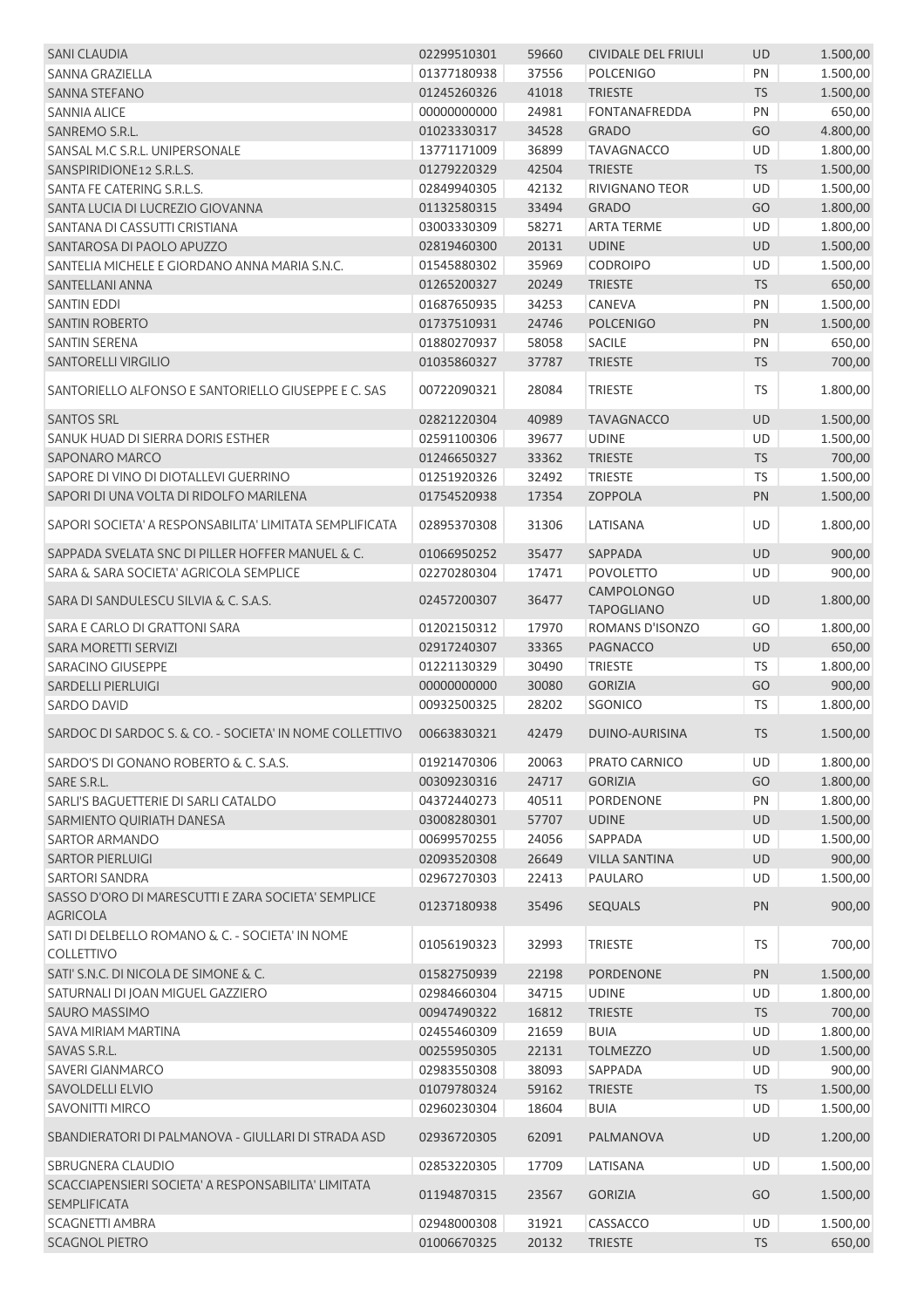| <b>SCAINI SAMUEL</b>                                                   | 02862880305 | 34479 | <b>VARMO</b>            | UD        | 1.500,00 |
|------------------------------------------------------------------------|-------------|-------|-------------------------|-----------|----------|
| <b>SCALCIONE CELESTE</b>                                               | 02183970306 | 37731 | <b>TERZO D'AQUILEIA</b> | UD        | 1.800,00 |
| <b>SCALERA ANDREA</b>                                                  | 02894850300 | 26262 | <b>TARVISIO</b>         | UD        | 900,00   |
| SCANTI S.A.S. DI SBAIZ MARILENA & C.                                   | 02474260300 | 29950 | LIGNANO SABBIADORO      | UD        | 1.500,00 |
| <b>SCAPINELLO FEDERICA</b>                                             | 02647840301 | 36571 | SANTA MARIA LA LONGA    | UD        | 1.500,00 |
| <b>SCAPINELLO FRANCO</b>                                               | 01402800302 | 20253 | CERVIGNANO DEL FRIULI   | UD        | 1.500,00 |
| SCARA2GEM S.A.S. DI SCARAMUZZA LUCA E LORENZO & C.                     | 01189960311 | 33891 | <b>GRADO</b>            | GO        | 1.500,00 |
| <b>SCARBOLO PIA</b>                                                    | 02457630305 | 22886 | <b>TOLMEZZO</b>         | UD        | 1.500,00 |
| <b>SCAREL ANDREA</b>                                                   | 02018600300 | 40270 | <b>AQUILEIA</b>         | UD        | 1.800,00 |
| <b>SCARPA ANDREA</b>                                                   | 00535800312 | 35638 | <b>MONFALCONE</b>       | GO        | 1.500,00 |
| SCARPETTE ROSSE DI NAIKE SINI COSMARO                                  | 01054830318 | 21464 | <b>GORIZIA</b>          | GO        | 4.800,00 |
| <b>SCARPIN CRISTINA</b>                                                | 02876990306 | 30931 | <b>BAGNARIA ARSA</b>    | UD        | 1.500,00 |
| SCARPON - SOCIETA' A RESPONSABILITA' LIMITATA                          | 01218920328 | 19575 | <b>TRIESTE</b>          | <b>TS</b> | 1.800,00 |
| <b>SCATIGNA ENRICO</b>                                                 | 00765050323 | 16940 | <b>TRIESTE</b>          | TS        | 1.500,00 |
| SCENARIUM DI DA POZZO MATTIA                                           | 00000000000 | 32600 | <b>UDINE</b>            | UD        | 900,00   |
| <b>SCHENDER ROBERTO</b>                                                | 01076390325 | 37514 | <b>TRIESTE</b>          | TS        | 700,00   |
| <b>SCHEPIS LAURA</b>                                                   | 01329540320 | 58106 | <b>TRIESTE</b>          | TS        | 1.200,00 |
| <b>SCHERIAN GIANPAOLO</b>                                              | 01173680321 | 32849 | <b>TRIESTE</b>          | TS        | 1.500,00 |
| SCHERIANI AZIENDA AGRICOLA DI TOMINI FULVIO E C. SAS                   | 01085600326 | 19993 | <b>MUGGIA</b>           | TS        | 1.800,00 |
| <b>SCHIAVO MANUELA</b>                                                 | 01482410931 | 18186 | <b>PORDENONE</b>        | PN        | 1.500,00 |
| <b>SCHIAVON MONICA</b>                                                 | 01173780311 | 33221 | SAN CANZIAN D'ISONZO    | GO        | 1.500,00 |
| SCHIOZZI MASSIMILIANO                                                  | 00966810327 | 35292 | <b>TRIESTE</b>          | <b>TS</b> | 700,00   |
| <b>SCHNEIDER LUCA</b>                                                  | 01984750305 | 22377 | SAURIS                  | UD        | 4.800,00 |
| SCHNEIDER PAOLA & C. S.A.S.                                            | 01536310301 | 17982 | <b>SAURIS</b>           | UD        | 4.800,00 |
| SCI CAI MONTE LUSSARI ASD                                              | 00124930301 | 60571 | <b>TARVISIO</b>         | UD        | 1.200,00 |
| SCI CAI TRIESTE A.S.D.                                                 | 00000000000 | 61407 | <b>TRIESTE</b>          | <b>TS</b> | 1.200,00 |
| SCI CLUB 70-ASSOCIAZIONE SPORTIVA DILETTANTISTICA                      |             |       |                         |           |          |
| RICONOSCIUTA                                                           | 00564080323 | 58065 | <b>TRIESTE</b>          | <b>TS</b> | 1.500,00 |
| SCI CLUB ALPE2000 ASD                                                  | 01301890933 | 62195 | <b>PORDENONE</b>        | PN        | 1.200,00 |
| SCI CLUB AVIANO ASSOCIAZIONE SPORTIVA DILETTANTISTICA                  | 01607280938 | 60891 | <b>AVIANO</b>           | PN        | 1.200,00 |
| SCI CLUB AZZANO DECIMO A.D.                                            | 01389810936 | 61702 | AZZANO DECIMO           | PN        | 1.200,00 |
| SCI CLUB DUE A.S.D.                                                    | 00537770315 | 61653 | RONCHI DEI LEGIONARI    | GO        | 1.200,00 |
| SCI CLUB FELETTO AD                                                    | 00000000000 | 61906 | <b>TAVAGNACCO</b>       | UD        | 1.200,00 |
| SCI CLUB MANIAGO ASSOCIAZIONE DILETTANTISTICA                          | 01585820937 | 61424 | <b>MANIAGO</b>          | PN        | 1.200,00 |
| SCI CLUB MONTE CANIN ASSOCIAZIONE DILETTANTISTICA                      | 02372670303 | 57960 | <b>UDINE</b>            | UD        | 1.200,00 |
| SCI CLUB MONTE QUARIN ASSOCIAZIONE SPORTIVA<br><b>DILETTANTISTICA</b>  | 00000000000 | 62139 | <b>CORMONS</b>          | GO        | 1.200,00 |
| SCI CLUB MONTE ZONCOLAN A.S.D.                                         | 02170990309 | 62186 | <b>SUTRIO</b>           | UD        | 1.200,00 |
| SCI CLUB SAURIS A.S.D.                                                 | 02244830309 | 60216 | <b>SAURIS</b>           | UD        | 1.200,00 |
| SCI CLUB WEISSENFELS A.S.D.                                            | 02174790309 | 60995 | <b>TARVISIO</b>         | UD        | 1.200,00 |
| <b>SCIALPI CHRISTIAN</b>                                               | 01072440322 | 31101 | <b>TRIESTE</b>          | <b>TS</b> | 700,00   |
| <b>SCLAUNICH LORIS</b>                                                 | 00149410318 | 36319 | <b>MONFALCONE</b>       | GO        | 1.500,00 |
| <b>SCLAUSERO MICHELE</b>                                               | 01919280303 | 23571 | <b>TERZO D'AQUILEIA</b> | UD        | 1.800,00 |
| <b>SCOCCHI FABIO</b>                                                   | 00988300323 | 18543 | <b>TRIESTE</b>          | <b>TS</b> | 700,00   |
| <b>SCOGNAMIGLIO MICHELE</b>                                            | 01059130326 | 23505 | <b>TRIESTE</b>          | TS        | 1.500,00 |
| SCOOTER MAN S.R.L.                                                     | 02968460309 | 17064 | <b>TRICESIMO</b>        | UD        | 1.800,00 |
| <b>SCOTTA' FILIPPO</b>                                                 | 01877910933 | 60562 | MONFALCONE              | GO        | 1.800,00 |
| SCREM MARINO E PIETRO SOCIETA' SEMPLICE AGRICOLA                       | 02528270305 | 34023 | <b>PAULARO</b>          | UD        | 1.800,00 |
| <b>SCRIBANO ALBERTO</b>                                                | 02536070309 | 38326 | <b>PREPOTTO</b>         | UD        | 1.800,00 |
| <b>SCRIGNANI STEFANO</b>                                               | 01147190324 | 21998 | <b>TRIESTE</b>          | <b>TS</b> | 1.500,00 |
| <b>SCUDERI LUCIANA</b>                                                 | 01009690320 | 32687 | <b>TRIESTE</b>          | TS        | 1.500,00 |
| SCUDERIA FRIULI ACU ASD                                                | 02120480302 | 61265 | <b>UDINE</b>            | UD        |          |
| SCUDERIA LA FENICE SOCIETA' SPORTIVA DILETTANTISTICA A                 |             |       |                         |           | 1.200,00 |
| RESPONSABILITA' LIMITATA, IN BREVE SCUDERIA LA FENICE<br>S.S.D. A R.L. | 02909470300 | 39380 | CIVIDALE DEL FRIULI     | UD        | 1.500,00 |
| SCUOLA D'ARTE DI RICAMO CREATIVO IL TELAIO DI D'ANNA<br><b>MANUELA</b> | 01976490308 | 25422 | <b>BUIA</b>             | UD        | 900,00   |
| SCUOLA DI DANZA CERON S.R.L.                                           | 02335880304 | 57981 | <b>UDINE</b>            | <b>UD</b> | 1.200,00 |
| SCUOLA INTERNAZIONALE MUSHING A.S.D.                                   | 02219690308 | 61246 | <b>TARVISIO</b>         | <b>UD</b> | 1.200,00 |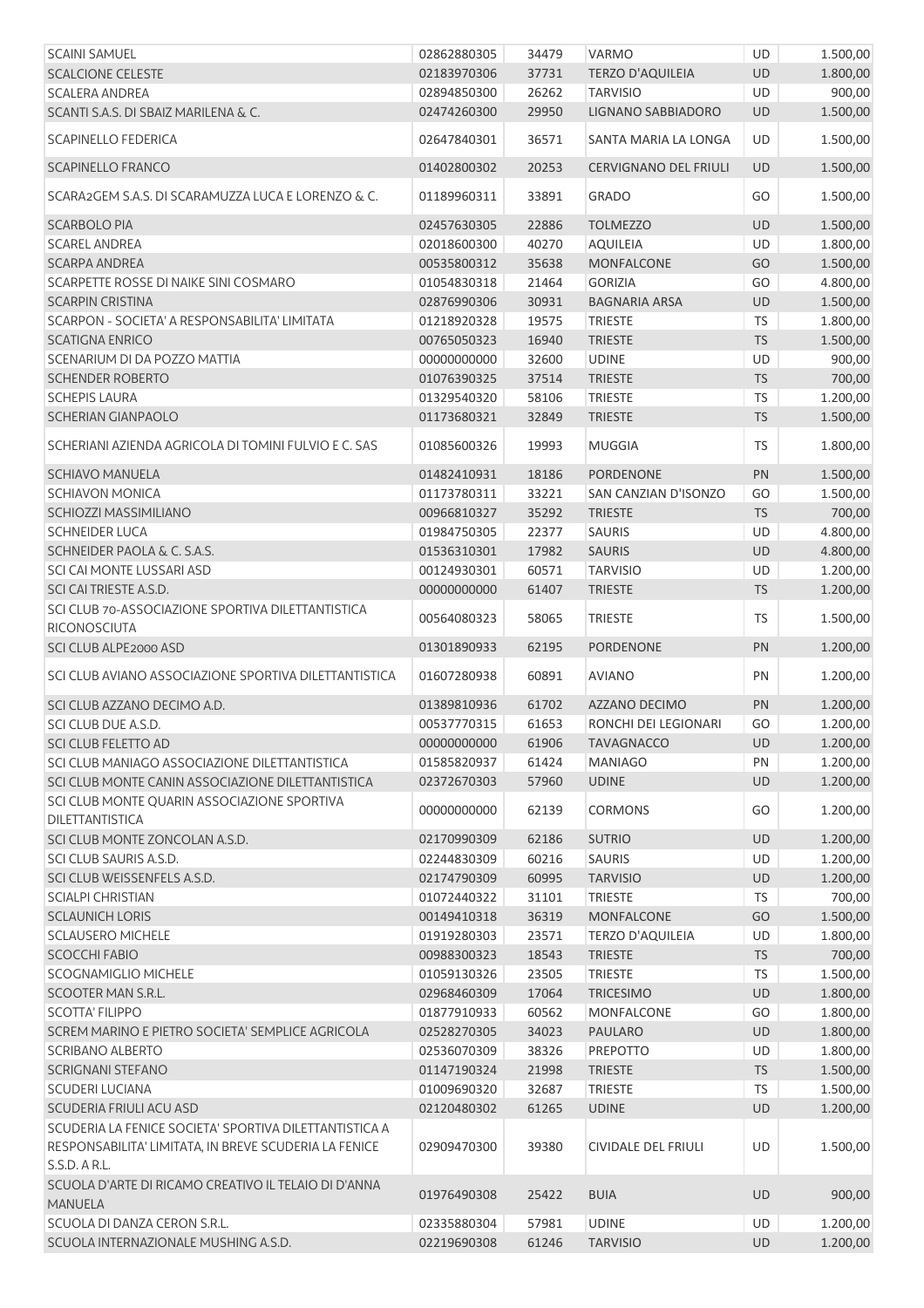| SCUOLA ITALIANA MASSAGGIO E DISCIPLINE OLISTICHE DI    |             |       |                              |           |          |
|--------------------------------------------------------|-------------|-------|------------------------------|-----------|----------|
| <b>BERTOLI LOGAN UMBERTO</b>                           | 02075240180 | 33045 | <b>CERVIGNANO DEL FRIULI</b> | UD        | 1.500,00 |
| SCUOLA SPERIMENTALE DELL'ATTORE ASSOCIAZIONE           | 01370100933 |       |                              |           |          |
| <b>CULTURALE</b>                                       |             | 60804 | <b>PORDENONE</b>             | PN        | 1.500,00 |
| SCUSATE IL RITARDO DI GRASSI LAURA                     | 02949320309 | 28876 | <b>TOLMEZZO</b>              | UD        | 1.500,00 |
| <b>SDR-SAS DI STEFANO E ROBERTO ROSENWIRTH &amp; C</b> | 02909140309 | 31105 | <b>TARVISIO</b>              | <b>UD</b> | 1.800,00 |
| SE SON ROSE - CAFFETTERIA DI GHOULAM HAMID             | 01807920937 | 39860 | CORDOVADO                    | PN        | 1.500,00 |
| SEA SAILING DI CLAUDIO DEMARTIS                        | 01069360327 | 24403 | <b>TRIESTE</b>               | <b>TS</b> | 1.500,00 |
| SEBASTIANUTTI LUCIANO E ROBERTO S.N.C.                 | 01289270306 | 34385 | MORTEGLIANO                  | UD        | 1.500,00 |
| SEBASTIANUTTO LORENA                                   | 02835550308 | 20975 | <b>POVOLETTO</b>             | <b>UD</b> | 1.500,00 |
| <b>SECCHI MARIA</b>                                    | 00000000000 | 36098 | <b>UDINE</b>                 | UD        | 900,00   |
| <b>SECCHINI AMANDA</b>                                 | 01323590321 | 31283 | <b>TRIESTE</b>               | <b>TS</b> | 1.500,00 |
| SECONDO ROUND DI SANDRO RIZZOTTO                       | 01879680930 | 38065 | PORDENONE                    | PN        | 900,00   |
| SECU S.A.S. DI LUCA SECULIN & C.                       | 01028960316 | 29190 | MONFALCONE                   | GO        | 1.500,00 |
| SEDERINO SILVIA                                        | 01729270932 | 34448 | <b>PORDENONE</b>             | PN        | 1.500,00 |
|                                                        |             |       | SAN DORLIGO DELLA            |           |          |
| <b>SEDMAK NIKO</b>                                     | 00967230327 | 28924 | VALLE                        | <b>TS</b> | 1.800,00 |
| <b>SEDOLA ETTORE</b>                                   | 02503360303 | 25128 | <b>TAIPANA</b>               | UD        | 1.800,00 |
|                                                        |             |       | <b>SAN GIORGIO DELLA</b>     |           |          |
| SEDRAN ANTONELLA ROMANA                                | 00367470937 | 27471 | RICHINVELDA                  | PN        | 1.500,00 |
| SEDUCTIVE LASHES DI DVORAKOVA PAVLA                    | 02933180305 | 35223 | <b>UDINE</b>                 | UD        | 1.500,00 |
| <b>SEGALA KAREN</b>                                    | 02897320301 | 22393 | PRATO CARNICO                | <b>UD</b> | 900,00   |
| SEGAT LAURO E MESCHNIG MAGDA S.N.C.                    | 01982950303 | 39139 | <b>TARVISIO</b>              | UD        | 1.800,00 |
| SEGRETI DI GIADA DI CIOFI GIADA                        | 01184990321 | 21363 | <b>TRIESTE</b>               | <b>TS</b> | 1.500,00 |
| SEI LA PIU' BELLA DEL REAME DI ROSSANA GIAMBIRTONE     | 01320220328 | 61720 | <b>TRIESTE</b>               | TS        | 1.500,00 |
| SELE S.R.L.                                            | 01196540312 | 24003 | <b>CORMONS</b>               | GO        | 1.800,00 |
| <b>SELENATI SUAN</b>                                   | 02869890307 | 23175 | <b>SUTRIO</b>                | UD        | 1.800,00 |
| SELLA SANT'AGNESE - SOCIETA' SEMPLICE AGRICOLA         | 02850590304 | 30786 | <b>GEMONA DEL FRIULI</b>     | <b>UD</b> | 1.800,00 |
| SEMENZATO RENATA                                       | 00863090270 | 29754 | LIGNANO SABBIADORO           | UD        | 1.500,00 |
| <b>SEMERARO ELENA</b>                                  | 01164940320 | 20866 | <b>TRIESTE</b>               | <b>TS</b> | 1.500,00 |
| <b>SEMEZ INGRID</b>                                    | 01185430327 | 23185 | <b>TRIESTE</b>               | <b>TS</b> | 1.800,00 |
| <b>SEMIH SRLS</b>                                      | 01317010328 | 36331 | <b>TRIESTE</b>               | <b>TS</b> | 1.500,00 |
| SEMISTE DI ELENA CIANCI & C. S.A.S.                    | 01105650319 | 45015 | MONFALCONE                   | GO        | 1.500,00 |
| SEMOLIC GIOVANNA                                       | 01032310318 | 25766 | DOBERDO' DEL LAGO            | GO        | 1.800,00 |
| SEMPLICEMENTE DIVINO DI TRUANT LUCIA RITA              | 01608870935 | 30699 | PASIAN DI PRATO              | UD        | 1.800,00 |
| SEN PORDENONE S.R.L.                                   | 01612170934 | 40426 | <b>FIUME VENETO</b>          | PN        | 1.800,00 |
| SENABOR MATTEO                                         | 00000000000 | 40567 | TRIESTE                      | TS        | 650,00   |
| <b>SENISE WINIFER</b>                                  | 01306240324 | 37307 | <b>TRIESTE</b>               | <b>TS</b> | 1.800,00 |
| SE'NSO MOTORIO A.S.D.                                  | 01839760939 | 61457 | <b>SACILE</b>                | PN        | 1.200,00 |
| SENTINELS FOOTBALL AMERICANO A.S.D.                    | 01125300317 | 61409 | RONCHI DEI LEGIONARI         | GO        | 1.200,00 |
| SER. MAR. DI MARSON SERGIO & C. S.N.C.                 | 04428790267 | 20191 | PORDENONE                    | PN        | 1.800,00 |
| SERENA S.A.S. DI MARAN FRANCESCO E C.                  | 00094130317 | 22603 | <b>GRADO</b>                 | GO        | 4.800,00 |
| SERENA S.A.S. DI TALLONE LUCIANO & C.                  | 02714640303 | 20647 | FAGAGNA                      | UD        | 900,00   |
| <b>SERENA VERZIN</b>                                   | 00000000000 | 41058 | <b>VILLA SANTINA</b>         | UD        | 900,00   |
| <b>SERENDIPITY BED &amp; RELAX B&amp;B</b>             | 00000000000 | 21134 | <b>MUGGIA</b>                | <b>TS</b> | 900,00   |
| <b>SERGI CHIARA</b>                                    | 01169940317 | 21284 | <b>GORIZIA</b>               | GO        | 1.800,00 |
| <b>SERGIO TERZI</b>                                    | 00309460327 | 34451 | <b>TRIESTE</b>               | <b>TS</b> | 700,00   |
| <b>SERIO ANDREA</b>                                    | 01793680933 | 29299 | <b>CORDENONS</b>             | PN        | 1.500,00 |
| <b>SERPO MAURA</b>                                     | 01178230320 | 34453 | <b>TRIESTE</b>               | <b>TS</b> | 700,00   |
| SERRAINO ALBERTO                                       | 01347480327 | 57731 | <b>TRIESTE</b>               | <b>TS</b> | 1.500,00 |
| <b>SERRONI LORENZO</b>                                 | 01113080319 | 30706 | <b>FOGLIANO REDIPUGLIA</b>   | GO        | 1.800,00 |
| SERVICE DI SILVANA STRUGGIA & C. S.A.S.                | 01349820322 | 57815 | <b>TRIESTE</b>               | <b>TS</b> | 1.500,00 |
|                                                        |             |       |                              |           |          |
| SERVIDIO MATTEO                                        | 02886000302 | 20231 | CIVIDALE DEL FRIULI          | UD        | 1.500,00 |
| SERVIZI DI RISTORAZIONE DI TAVIAN MATTEO & C. S.A.S.   | 01895120309 | 29968 | LATISANA                     | UD        | 1.800,00 |
| SERVIZI EDITORIALI S.R.L.                              | 01084190329 | 25648 | <b>TRIESTE</b>               | <b>TS</b> | 1.800,00 |
| SERVIZI GLOBALI S.N.C. DI LUCIO DEBORA E MENIS LUCA    | 01083520328 | 62206 | <b>TRIESTE</b>               | <b>TS</b> | 1.500,00 |
| SERVIZI TEATRALI S.R.L.                                | 01816270936 | 57810 | CASARSA DELLA DELIZIA        | PN        | 1.500,00 |
| SERVIZIO PUBBLICO TAXI DI PUPOLIN MASSIMO              | 01719610303 | 19262 | LATISANA                     | <b>UD</b> | 700,00   |
| SERVIZIO RICREATIVO SISTIANA S.R.L.                    | 01127110326 | 30453 | <b>MONFALCONE</b>            | GO        | 1.500,00 |
| SESTA PILA S.R.L.                                      | 01862770938 | 29998 | PORDENONE                    | PN        | 1.500,00 |
| SESTO SENSO DI GIUSEPPE CAMPO                          | 04815830262 | 29188 | <b>BRUGNERA</b>              | PN        | 1.500,00 |
| SETAV S.R.L.                                           | 02057890309 | 19260 | CERVIGNANO DEL FRIULI        | UD        | 4.800,00 |
| SETI DI MORO GIORGIO & C. S.A.S.                       | 01087100317 | 26371 | GRADO                        | GO        | 1.500,00 |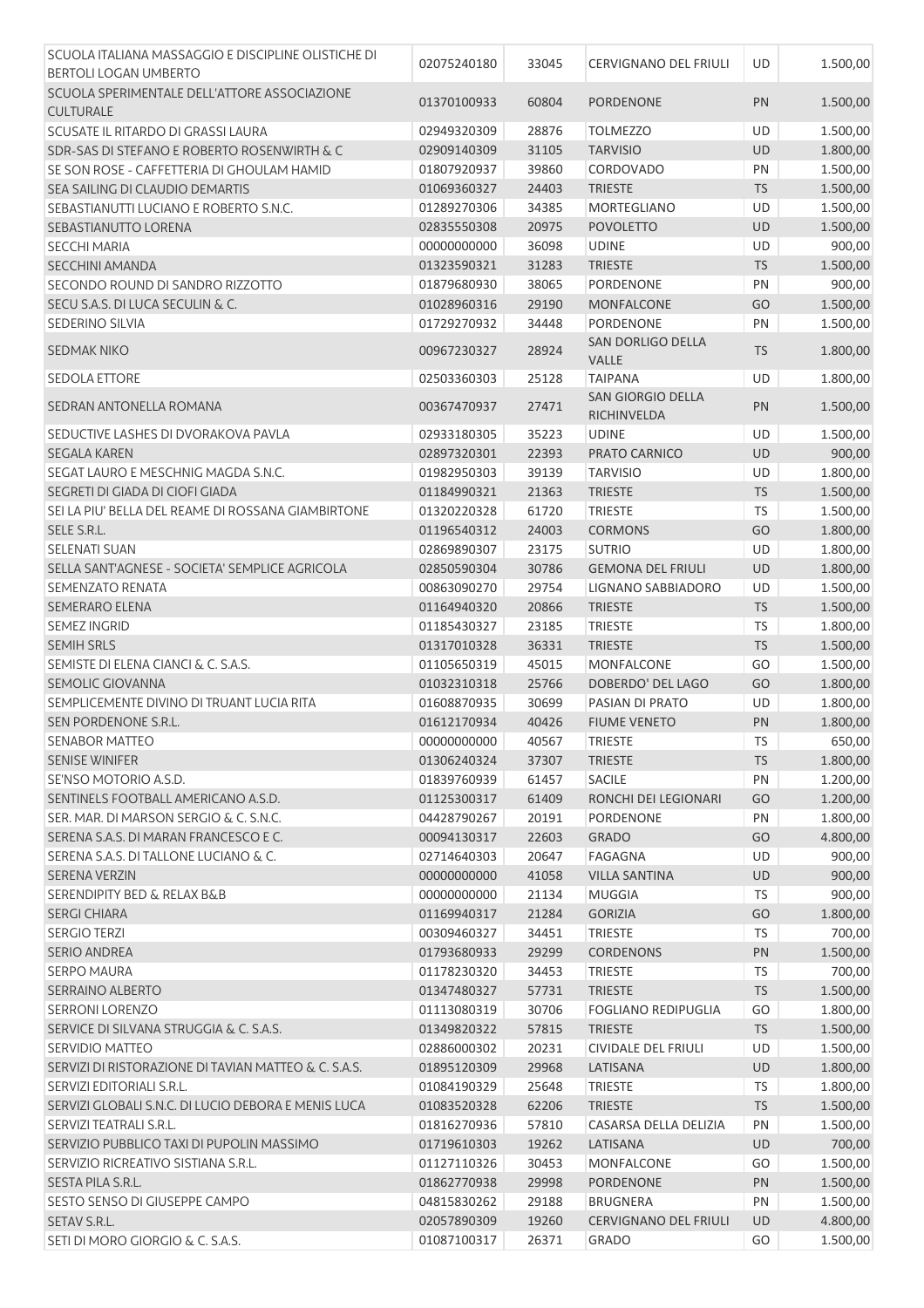| SETTEPUNTOUNDICI - SOCIETA' A RESPONSABILITA' LIMITATA | 01232960326 | 28709 | <b>TRIESTE</b>                         | <b>TS</b> | 1.800,00 |
|--------------------------------------------------------|-------------|-------|----------------------------------------|-----------|----------|
| SETTIMO GELO DI PASCUT CRISTIAN                        | 02683000307 | 32605 | SAN GIORGIO DI NOGARO                  | UD        | 1.500,00 |
| SEVEN - HISTORICAL RESIDENCE S.R.L.                    | 01233650322 | 22617 | <b>TRIESTE</b>                         | <b>TS</b> | 900,00   |
| SEVEN DRIVER SERVICE DI FULVIO SETTOMINI               | 00514970318 | 24726 | <b>TURRIACO</b>                        | GO        | 700,00   |
| <b>SEVERINO MARINO</b>                                 | 02839930308 | 27865 | <b>TARCENTO</b>                        | UD        | 1.500,00 |
| SFINGE S.A.S. DI PIAN MORENO & C.                      | 02306450301 | 28482 | <b>UDINE</b>                           | UD        | 1.500,00 |
| SFORZA GIOVANNI VITO & C. S.N.C.                       | 01549400933 | 17654 | <b>TRAMONTI DI SOTTO</b>               | PN        | 4.800,00 |
| SG DI SKORJANC ELIZABETA & C. S.N.C.                   | 01028110318 | 37910 | <b>GRADISCA D'ISONZO</b>               | GO        | 1.500,00 |
| SG VIDEO PRODUZIONI DI MARZONA STEFANO                 | 01767190307 | 57953 | <b>GEMONA DEL FRIULI</b>               | <b>UD</b> | 1.500,00 |
| SGA DI SHIGRI TURAB ALI & C. S.A.S.                    | 02389250305 | 28209 | CAVAZZO CARNICO                        | UD        | 1.800,00 |
| <b>SGARDELLO MASSIMO</b>                               | 01784710301 | 40322 | <b>PAULARO</b>                         | UD        | 1.800,00 |
| <b>SGROI SALVATORE</b>                                 | 01313800326 | 32954 | <b>MONFALCONE</b>                      | GO        | 700,00   |
| <b>SGUBIN RENZO</b>                                    | 00516450319 | 39929 | RONCHI DEI LEGIONARI                   | GO        | 1.500,00 |
| SHAKY D.S.O.K.                                         | 01323990323 | 38282 | <b>TRIESTE</b>                         | <b>TS</b> | 1.500,00 |
| SHAMBHU NAILS DI SILVIA GALLO                          | 02664610306 | 24101 | <b>TOLMEZZO</b>                        | UD        | 1.500,00 |
| SHAN S.A.S. DI SHAN SUJUAN & C.                        | 01205770322 | 21020 | <b>TRIESTE</b>                         | <b>TS</b> | 1.500,00 |
| <b>SHARA DILAVER</b>                                   | 01068060316 | 38970 | STARANZANO                             | GO        | 700,00   |
| <b>SHEN XIAOYAN</b>                                    | 02593820307 | 28746 | <b>UDINE</b>                           | UD        | 1.800,00 |
| SHIATSU. LA NUOVA IDEA DI ROMAN PAOLA                  | 02978030308 | 35095 | PREMARIACCO                            | UD        | 1.500,00 |
|                                                        |             |       |                                        |           |          |
| SHIDOKAN 2018 ASSOCIAZIONE SPORTIVA DILETTANTISTICA    | 01841760935 | 59763 | <b>PORDENONE</b>                       | PN        | 1.200,00 |
| SHINKA INVESTMENTS HOLDING SRL                         | 01767610932 | 34175 | PORDENONE                              | PN        | 1.500,00 |
| SHOW BROS DI MARCO PARLANTE                            | 01340820321 | 59169 | <b>TRIESTE</b>                         | <b>TS</b> | 1.500,00 |
| SHOW SOLUTIONS DI LUCA POZZETTO                        | 01005260326 | 60987 | SAN DORLIGO DELLA                      | <b>TS</b> | 1.500,00 |
|                                                        |             |       | VALLE                                  |           |          |
| SHPATARAKU DHIMITER                                    | 09880731006 | 27724 | <b>TRIESTE</b>                         | <b>TS</b> | 1.800,00 |
| SHUN DA DI HONG SUIJU                                  | 03209940364 | 18405 | <b>UDINE</b>                           | UD        | 1.500,00 |
| SI' VIAGGIARE DI D'ORLANDO SARA & C. S.N.C.            | 02966810307 | 33587 | <b>GEMONA DEL FRIULI</b>               | UD        | 4.800,00 |
| SICAF S.A.S. DI VIO CARMEN & C.                        | 00527730311 | 41941 | <b>FOGLIANO REDIPUGLIA</b>             | GO        | 1.500,00 |
| SIEGA RAFFAELLA                                        | 02794020301 | 21861 | <b>UDINE</b>                           | UD        | 1.500,00 |
| SIGALOTTI SALVINO - AFFITTA CAMERE VILLA STELIS        | 00000000000 | 39009 | <b>SEQUALS</b>                         | PN        | 900,00   |
| <b>SIKANIA SRLS</b>                                    | 01333990321 | 22757 | <b>TRIESTE</b>                         | <b>TS</b> | 1.800,00 |
| SIL THAI DI JUWA SAWING                                | 01309760328 | 24556 | <b>TRIESTE</b>                         | TS        | 1.500,00 |
| SILLANI MARCO                                          | 02831200213 | 32528 | <b>MUGGIA</b>                          | <b>TS</b> | 1.800,00 |
| SILLY S.A.S. DI BUTTIGNOL WILMER & C.                  | 01427270937 | 23460 | <b>BRUGNERA</b>                        | PN        | 1.800,00 |
| SILMAX DI TAMI SILVIA & C. SAS                         | 02401270307 | 17092 | PRADAMANO                              | UD        | 1.800,00 |
| SILVER FOX S.R.L.                                      | 01188080319 | 32000 | <b>MONFALCONE</b>                      | GO        | 1.800,00 |
| SILVESTRI CINZIA                                       | 01182360329 | 19701 | <b>TRIESTE</b>                         | TS        | 1.500,00 |
| SILVESTRI DENISE                                       | 02459810301 | 24814 | <b>GEMONA DEL FRIULI</b>               | UD        | 1.500,00 |
| SILVESTRIN FRANCESCO                                   | 04010200246 | 18755 | LIGNANO SABBIADORO                     | UD        | 1.800,00 |
| SILVIA S.A.S. DI MORETTO DIEGO & C.                    | 03086820275 | 17979 | <b>TRIESTE</b>                         | <b>TS</b> | 4.800,00 |
| SIM.AN.GIA. DI LANDELLO ANDREA & C. S.A.S.             | 02834030302 | 35280 | <b>LIGNANO SABBIADORO</b>              | UD        | 1.800,00 |
| SIMEON DANIELE CANCIANO GIUSEPPE                       | 02993880307 | 41231 | SAN VITO AL TORRE                      | UD        | 900,00   |
| SIMEONI DI SIMEONI SERGIO E C. S.N.C.                  | 01532060306 | 34568 | <b>UDINE</b>                           | UD        | 1.500,00 |
| SIMILAN DI CHIANDOTTO ANDREA & C. S.A.S.               | 01722080304 | 18069 | LIGNANO SABBIADORO                     | UD        | 4.800,00 |
| SIMONCIG F. & COVACEUSZACH T. S.N.C.                   | 01521240307 | 27368 | STREGNA                                | UD        | 1.800,00 |
| SIMONE CATALDI                                         | 01161360316 | 34504 | <b>STARANZANO</b>                      | GO        | 700,00   |
| SIMONE S.N.C. DI WALTER GRATTAGLIANO & LORENA          |             |       |                                        |           |          |
| AMORELLO                                               | 01089740326 | 28187 | <b>TRIESTE</b>                         | TS        | 1.500,00 |
| SIMONE SPONZA                                          | 01130740325 | 35317 | <b>TRIESTE</b>                         | <b>TS</b> | 700,00   |
| SIMONELIG GRAZIELLA                                    | 02433500309 | 25678 | SAN PIETRO AL NATISONE                 | UD        | 1.500,00 |
| SIMONETTI CHRISTIAN                                    | 00000000000 | 29119 | <b>TAVAGNACCO</b>                      | UD        | 650,00   |
| SIMONETTI MAURIZIO                                     | 02540080302 | 41906 | <b>CAMPOLONGO</b><br><b>TAPOGLIANO</b> | UD        | 1.500,00 |
| SIMONITTO FLAVIA                                       | 01532390307 | 33613 | <b>FAEDIS</b>                          | UD        | 1.800,00 |
| SIMULARTE SOCIETA' COOPERATIVA                         | 02943180303 | 29465 | <b>UDINE</b>                           | UD        | 1.500,00 |
| <b>SINCOVICH RAFFAELE</b>                              | 01293300321 | 17966 | <b>TRIESTE</b>                         | <b>TS</b> | 700,00   |
| SINECO DOLCIARIA S.R.L.                                | 02807590308 | 30834 | <b>GEMONA DEL FRIULI</b>               | UD        | 1.500,00 |
| SINERI STEFANO                                         | 01258280328 | 22812 | <b>TRIESTE</b>                         | <b>TS</b> | 1.800,00 |
| SINFONIA VIAGGI S.R.L.                                 |             |       |                                        |           |          |
| <b>SINICCO LUCA</b>                                    | 00837820323 | 20471 | <b>TRIESTE</b>                         | <b>TS</b> | 4.800,00 |
|                                                        | 02020860306 | 38622 | PREMARIACCO                            | <b>UD</b> | 900,00   |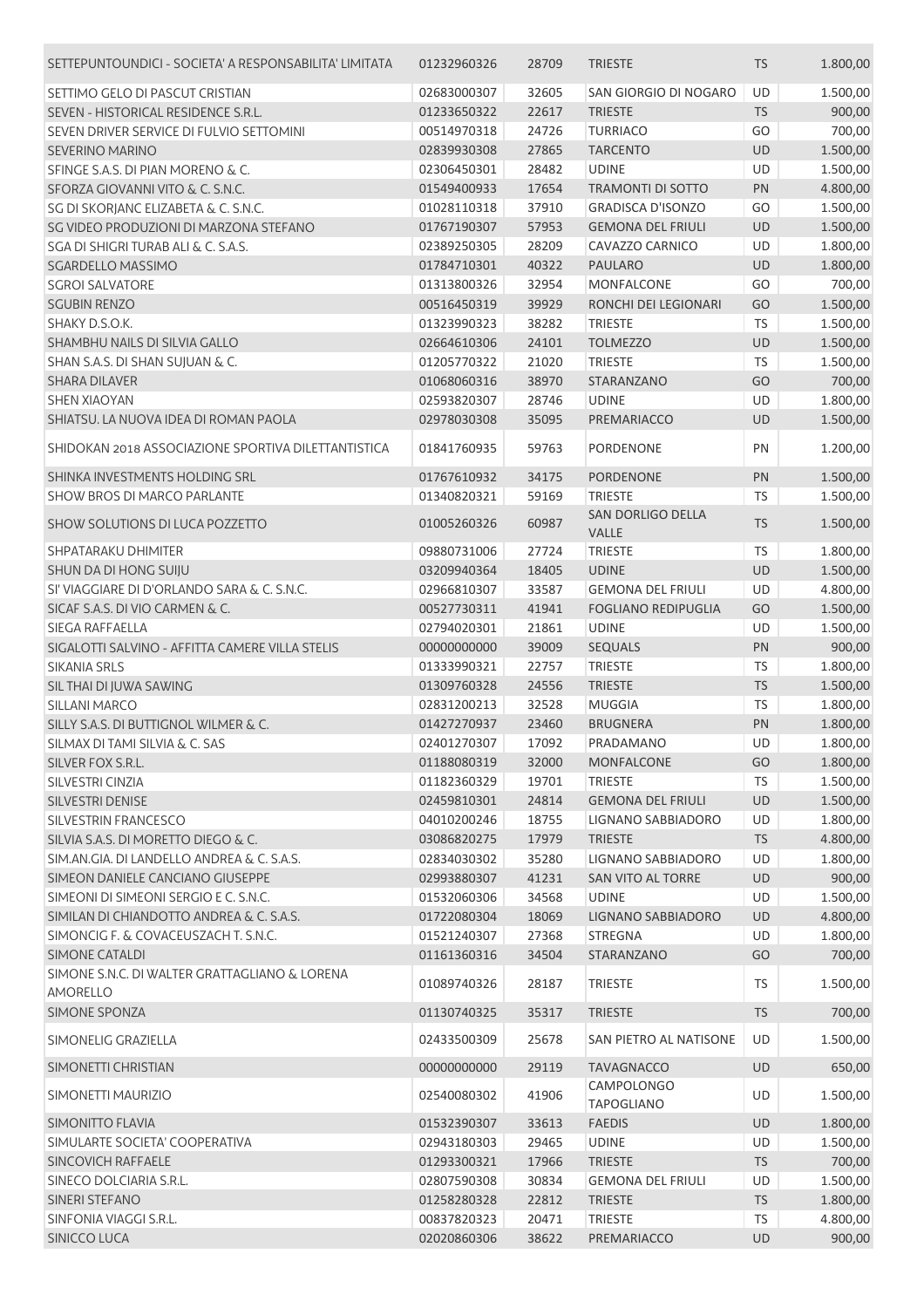| SINUELLO ANGELO                                                               | 02996020307 | 60073 | CIVIDALE DEL FRIULI                      | UD         | 650,00   |
|-------------------------------------------------------------------------------|-------------|-------|------------------------------------------|------------|----------|
| <b>SIONE FABIO</b>                                                            | 02720200308 | 17766 | REMANZACCO                               | UD         | 1.800,00 |
| <b>SIONI PAOLO</b>                                                            | 01992280303 | 32773 | <b>BUTTRIO</b>                           | UD         | 1.800,00 |
| SIORA ROSA - SOCIETA' IN NOME COLLETTIVO DI FACCO<br><b>MAURIZIO &amp; C.</b> | 01127030326 | 28677 | <b>TRIESTE</b>                           | <b>TS</b>  | 1.800,00 |
| SIRIO DI DE CRIGNIS ISABELLA E SINUELLO STEFANO S.N.C.                        | 01464640307 | 20477 | SAVOGNA                                  | UD         | 1.500,00 |
| SIROMA S.R.L.                                                                 | 02993950308 | 18692 | <b>CODROIPO</b>                          | UD         | 1.500,00 |
| SISKANAILS DI FRANCESCA CAPANNOLI                                             | 01795740933 | 22257 | <b>CORDENONS</b>                         | PN         | 1.500,00 |
| <b>SISKOVIC INGRID</b>                                                        | 00000000000 | 22334 | <b>TRIESTE</b>                           | <b>TS</b>  | 900,00   |
| SISMA EVENTS S.N.C. DI EDMONDO SIMEONI & C.                                   | 01855470934 | 43658 | <b>SAN VITO AL</b><br><b>TAGLIAMENTO</b> | PN         | 4.800,00 |
| SISSI NAILS DI NOVELLO BERARDI SILVIA                                         | 02809550300 | 35314 | <b>BUTTRIO</b>                           | UD         | 1.500,00 |
| SISTERS DI DE CIANTIS PAOLO                                                   | 01143590311 | 22378 | <b>GRADO</b>                             | GO         | 1.500,00 |
| SISTERS DI GRILLO A. & M. S.N.C.                                              | 01152600316 | 17438 | <b>GRADO</b>                             | GO         | 1.500,00 |
| SISTER'S HOUSE CAFE' DI SABRINA DE BARTOLOMEO                                 | 01281000321 | 33383 | <b>TRIESTE</b>                           | <b>TS</b>  | 1.500,00 |
| SISTIANA SAILING S.R.L.                                                       | 01261290322 | 29290 | <b>TRIESTE</b>                           | TS         | 1.500,00 |
| SIVILOTTI GIULIANA                                                            | 01812540308 | 36119 | <b>SAN DANIELE DEL FRIULI</b>            | UD         | 1.800,00 |
|                                                                               |             |       |                                          |            |          |
| SKATE ACADEMY ASSOCIAZIONE SPORTIVA DILETTANTISTICA                           | 02719750305 | 61244 | LATISANA                                 | <b>UD</b>  | 1.200,00 |
| SKERLAVAJ NEVA                                                                | 01181250315 | 30408 | DOBERDO' DEL LAGO                        | GO         | 1.500,00 |
| SKI BAR IPPOPOTAMUS SNC DI GIACOBBI VINCENZO & C.                             | 01132190255 | 26007 | <b>SAPPADA</b>                           | UD         | 1.800,00 |
| SKIBAR DI ALDINA ANZIUTTI S.A.S.                                              | 02835480308 | 21661 | <b>FORNI DI SOPRA</b>                    | UD         | 1.500,00 |
| SKOMINA MASSIMO                                                               | 04682290269 | 24054 | SACILE                                   | PN         | 1.800,00 |
| SKYE S.N.C. DI STOFFIE M. E ZAMBON S.                                         | 01079250252 | 28282 | SAPPADA                                  | UD         | 1.500,00 |
| <b>SLANIC RENATA</b>                                                          | 01190340321 | 57786 | <b>TRIESTE</b>                           | ${\sf TS}$ | 4.800,00 |
| SLINGSHOT FILMS DI MANUELA BUONO                                              | 01221480328 | 60089 | <b>TRIESTE</b>                           | TS         | 1.500,00 |
| SLINGSHOT FILMS S.R.L.                                                        | 01307580322 | 60093 | <b>TRIESTE</b>                           | <b>TS</b>  | 1.500,00 |
| SLIVNO S.N.C. DI SARDOC A.R.R.E.                                              | 00745950329 | 26752 | DUINO-AURISINA                           | TS         | 1.800,00 |
| SLOW FRIULI VENEZIA GIULIA                                                    | 02397210309 | 60088 | <b>UDINE</b>                             | UD         | 1.500,00 |
| SMAL - SANTA MARIA DI LESTIZZA SOCIETÀ SPORTIVA<br>DILETTANTISTICA A R.L.     | 03008420303 | 62268 | LESTIZZA                                 | UD         | 1.200,00 |
| SMALL S.R.L.                                                                  | 02524610306 | 17996 | <b>UDINE</b>                             | UD         | 1.800,00 |
| SMANIA GIUSEPPINA & C. S.N.C.                                                 | 00634790307 | 25694 | CERVIGNANO DEL FRIULI                    | UD         | 4.800,00 |
| SMASH DI FROEMMEL MYRIAM                                                      | 01339280321 | 39020 | <b>TRIESTE</b>                           | TS         | 1.500,00 |
| SMC DI COLLODEL CRISTINA & C. S.N.C.                                          | 03773700269 | 27048 | <b>CIVIDALE DEL FRIULI</b>               | UD         | 1.500,00 |
| SMERALDA S.R.L.                                                               | 02609270307 | 31227 | <b>GEMONA DEL FRIULI</b>                 | UD         | 1.500,00 |
| SMERALDO S.R.L.                                                               | 01542700305 | 19206 | LIGNANO SABBIADORO                       | UD         | 4.800,00 |
| SMILEVENTS APSSD                                                              | 01160440317 | 60924 | <b>GORIZIA</b>                           | GO         | 1.200,00 |
| SMILZOTTI FRANCO                                                              | 02344060302 | 29897 | <b>PORPETTO</b>                          | UD         | 1.500,00 |
|                                                                               |             |       |                                          |            |          |
| SMITH ANDREA                                                                  | 01258440328 | 38323 | <b>TRIESTE</b><br><b>MUGGIA</b>          | <b>TS</b>  | 1.800,00 |
| SNACK BAR AL CANTUCCIO DI BAN DENISE                                          | 01201220322 | 26265 |                                          | <b>TS</b>  | 1.500,00 |
| SNACK BAR AL PONTE S.A.S. DI SANTAROSSA ATTILIO & C.                          | 01375910930 | 21178 | AZZANO DECIMO                            | PN         | 1.500,00 |
| SNACK BAR ALLA STAFFA DI BORTOLUSSI MAURO S.A.S.                              | 01584400939 | 20696 | <b>ZOPPOLA</b>                           | PN         | 1.800,00 |
| SNACK BAR ALL'INCONTRO DI ZIN GIOVANNA                                        | 01721250932 | 22834 | AZZANO DECIMO                            | PN         | 1.500,00 |
| SNACK BAR ANSE' DI MOLINARI ADRIANO                                           | 01421950930 | 37271 | PRAVISDOMINI                             | PN         | 1.500,00 |
| SNACK BAR ARTISTI DI ALESSIO ANTONELLA                                        | 01320020322 | 17154 | <b>TRIESTE</b>                           | <b>TS</b>  | 1.800,00 |
| SNACK BAR DI GIUSEPPE COMMENTALE                                              | 01348210327 | 58825 | <b>TRIESTE</b>                           | TS         | 1.500,00 |
| SNACK BAR GELATERIA SUSANNA DI PAN YUCHAN                                     | 04357440264 | 27050 | PRATA DI PORDENONE                       | PN         | 1.500,00 |
| SNACK BAR GRISÙ DI COMIN PATRIZIA                                             | 02314430303 | 42370 | SAN GIOVANNI AL<br><b>NATISONE</b>       | UD         | 1.500,00 |
| SNACK BAR MATHILDA DI YE LINXIANG                                             | 04901690265 | 59422 | FONTANAFREDDA                            | PN         | 1.500,00 |
| SNACK POINT DI SOLAKOVA DIMITRICKA                                            | 01207460310 | 24380 | MONFALCONE                               | GO         | 1.500,00 |
| SNATCH SRL SEMPLIFICATA                                                       | 01317380325 | 34320 | <b>TRIESTE</b>                           | <b>TS</b>  | 1.800,00 |
| SNIDERO FRANCESCO                                                             | 02684010305 | 61575 | <b>UDINE</b>                             | UD         | 1.500,00 |
| SNOOPY PUB S.A.S. DI PICCININ RICCARDO & C.                                   | 01364810935 | 38245 | <b>CORDENONS</b>                         | PN         | 1.800,00 |
| SO ALEGRIA FITNESS DI PEREIRA ALMEIDA MARCOS                                  | 02581220304 | 58141 | <b>TRICESIMO</b>                         | UD         | 1.200,00 |
| SO! DINKY NAILS DI BRESSAN MORENA                                             | 01186140313 | 30984 | <b>GRADISCA D'ISONZO</b>                 | GO         | 1.500,00 |
| SO.GE.A.R. SRLS                                                               | 01864800931 | 23859 | SAN VITO AL                              | PN         | 4.800,00 |
| SO.GE.COM. FRIULI S.R.L.                                                      | 02412840304 | 35010 | <b>TAGLIAMENTO</b>                       | <b>UD</b>  | 1.500,00 |
| SO.GE.EN. S.A.S. DI MIOTTO RENATA & C.                                        |             |       | <b>UDINE</b>                             |            |          |
|                                                                               | 01410920936 | 36609 | PORDENONE                                | PN         | 1.500,00 |
| SO.GE.MA. DI DELZOTTO ANTONELLA & C. S.N.C.                                   | 01209560935 | 34817 | PORDENONE                                | PN         | 1.800,00 |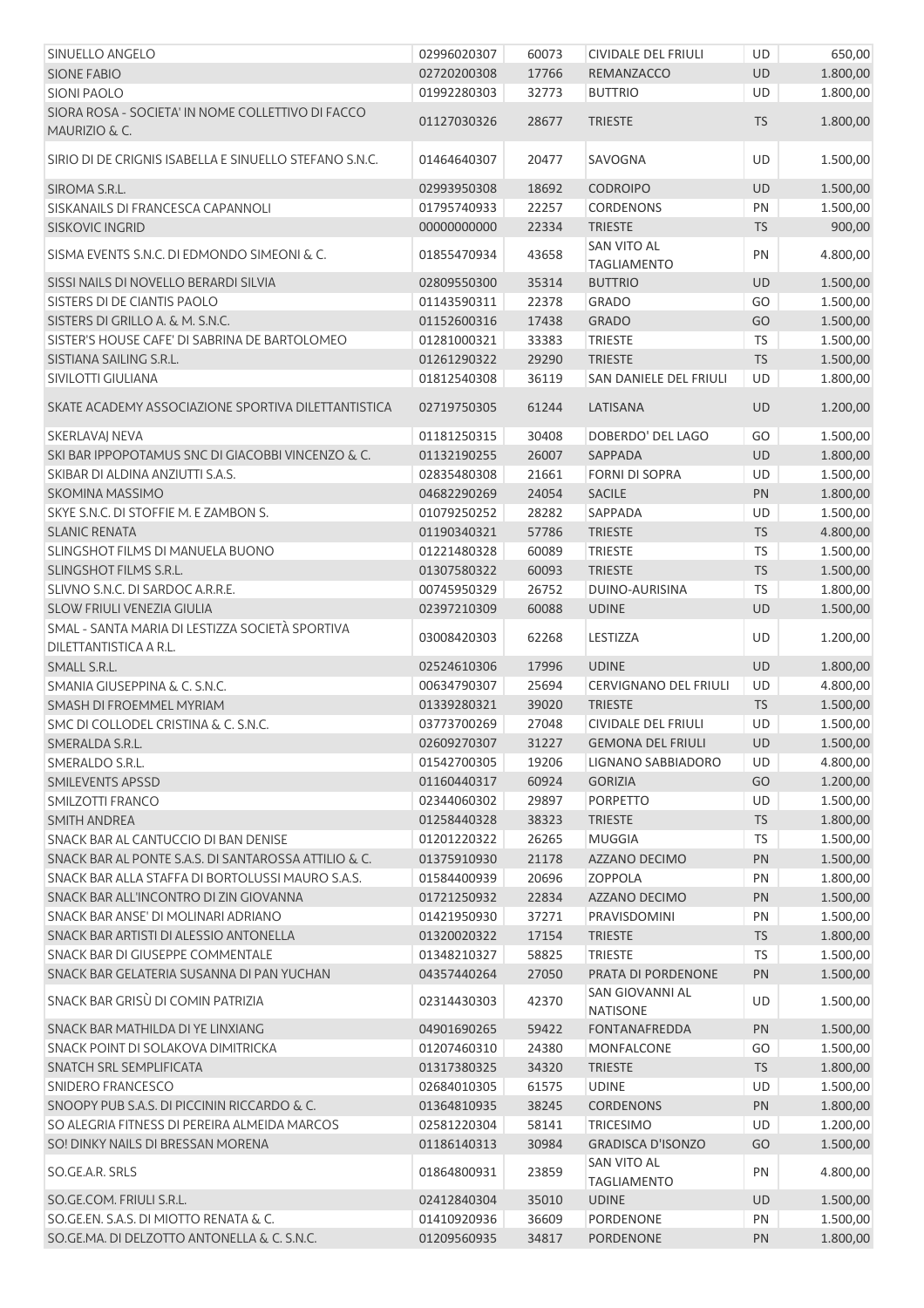| SOC.SPORT.DILETT. A R.L. UNINOMINALE D.L.F. TRIESTE                                                                               | 01240390326                | 62340          | <b>TRIESTE</b>                           | <b>TS</b> | 1.200,00           |
|-----------------------------------------------------------------------------------------------------------------------------------|----------------------------|----------------|------------------------------------------|-----------|--------------------|
| SOC. VELA OSCAR COSULICH-SVOC-ASS. SPORT. SENZA FINI DI<br><b>LUCRO</b>                                                           | 00155160310                | 59589          | <b>MONFALCONE</b>                        | GO        | 1.200,00           |
| SOCA BAY S.R.L.S.                                                                                                                 | 01176750311                | 27779          | <b>GORIZIA</b>                           | GO        | 1.800,00           |
| SOCIETA' AGRICOLA 3B DI BARADEL DANIELE, MASSIMO E<br>MICHELE S.S.                                                                | 01170120313                | 36295          | SAN CANZIAN D'ISONZO                     | GO        | 900,00             |
| SOCIETA' AGRICOLA AI CASALI DI IURI GIUSEPPE, ELISA E LUIGI<br>S.S. IN FORMA ABBREVIATA ANCHE SOCIETA' AGRICOLA AI<br>CASALI S.S. | 02285870305                | 18896          | CIVIDALE DEL FRIULI                      | UD        | 900,00             |
| SOCIETA' AGRICOLA AI FARIS DI MICONI VALTER & C. S.S.                                                                             | 02246600304                | 27655          | <b>ATTIMIS</b>                           | <b>UD</b> | 900,00             |
| SOCIETA' AGRICOLA AL LUOGO DEL GIULIO DI CAVAGNIN<br>PATRIZIA S.A.S.                                                              | 01657020937                | 41378          | <b>MANIAGO</b>                           | PN        | 1.800,00           |
| SOCIETA' AGRICOLA ALBAFIORITA DI SARTI LAURA E DE MARCHI<br>DINO S.S.                                                             | 02520430303                | 31964          | LATISANA                                 | UD        | 1.800,00           |
| SOCIETA' AGRICOLA ALBERONE S.A.S. DI GABRIELE PERRONE                                                                             | 01878770302                | 42019          | SAN PIETRO AL NATISONE                   | UD        | 1.800,00           |
| SOCIETA' AGRICOLA ANDREANA DI STEFANUTO RENZO & C. S.S.                                                                           | 01627970930                | 30432          | <b>CHIONS</b>                            | PN        | 1.800,00           |
| SOCIETA' AGRICOLA BIANCHI GIOVANNI ENRICO EREDI S.S.                                                                              | 01335480933                | 28721          | <b>SAN VITO AL</b><br><b>TAGLIAMENTO</b> | PN        | 1.800,00           |
| SOCIETA' AGRICOLA BIZZOTTO CARLO E DELLA BIANCA<br><b>FEDERICA S.S.</b>                                                           | 02437220300                | 36727          | <b>TREPPO GRANDE</b>                     | <b>UD</b> | 1.800,00           |
| SOCIETA' AGRICOLA BONUTTI DI BONUTTI ROBERTA & C. S.S.                                                                            | 01125790319                | 34669          | SAN PIER D'ISONZO                        | GO        | 1.800,00           |
| SOCIETA' AGRICOLA BUFFON MARIO E MARINA S.S.                                                                                      | 01303830309                | 34551          | LATISANA                                 | UD        | 1.800,00           |
| SOCIETA' AGRICOLA BUIATTI SARA S.S.                                                                                               | 02542750308                | 36566          | <b>MOIMACCO</b>                          | UD        | 1.800,00           |
| SOCIETA' AGRICOLA BURI IN MONT DI PARAVANO EDI E<br><b>FROSUTTO LAURO S.S.</b>                                                    | 02373620307                | 34170          | <b>BUTTRIO</b>                           | <b>UD</b> | 1.800,00           |
| SOCIETA' AGRICOLA CANTON MARCO E MIOR PAOLINA<br><b>SOCIETA' SEMPLICE</b>                                                         | 01331420933                | 42414          | MORSANO AL<br><b>TAGLIAMENTO</b>         | PN        | 1.800,00           |
| SOCIETA' AGRICOLA CASA PELLIS DI D'ANTONI NADIA E<br>PASQUALINI MANUELA S.S.                                                      | 02565540305                | 39538          | <b>FAGAGNA</b>                           | UD        | 1.800,00           |
| SOCIETA' AGRICOLA CASON DI PARAVANO FRANCO E PAOLO<br>S.S.                                                                        | 02482290307                | 42628          | MORTEGLIANO                              | UD        | 1.800,00           |
| SOCIETA' AGRICOLA CECUTTI RINO & C. S.S.                                                                                          | 02430770301                | 28281          | <b>POVOLETTO</b>                         | <b>UD</b> | 1.800,00           |
| SOCIETA' AGRICOLA CHIASALP DI NICOLINI GIORGIO & C. S.N.C.                                                                        | 00990330300                | 33185          | MOIMACCO                                 | UD        | 900,00             |
| SOCIETA' AGRICOLA CISORIO S.S.                                                                                                    | 02540650302                | 36883          | <b>POCENIA</b>                           | <b>UD</b> | 1.800,00           |
| SOCIETA' AGRICOLA DE LUCA GIORGIA E ZOMERO RENATO S.S.                                                                            | 02536590306                | 29209          | <b>FAEDIS</b>                            | UD        | 1.800,00           |
| SOCIETA' AGRICOLA DI CAMPO DI BONIS SOC. COOP. A R.L.                                                                             | 00505620302                | 32989          | <b>TAIPANA</b>                           | <b>UD</b> | 900,00             |
| SOCIETA' AGRICOLA DI GASPERO E C. S.S.                                                                                            | 00642140305                | 35915          | SAN GIOVANNI AL<br><b>NATISONE</b>       | UD        | 1.800,00           |
| SOCIETA' AGRICOLA DI PLATISCHIS                                                                                                   | 02696150305                | 22256          | <b>TAIPANA</b>                           | UD        | 900,00             |
| SOCIETA' AGRICOLA DURI' PAOLO & C. S.S.                                                                                           | 02194130304<br>02540040306 | 27607<br>35646 | MORTEGLIANO<br><b>MERETO DI TOMBA</b>    | UD        | 1.800,00           |
| SOCIETA' AGRICOLA ECORETTI E CISILINO S.S.<br>SOCIETA' AGRICOLA EMILIO ROTOLO E FIGLI S.S.                                        | 02551990308                | 30960          | <b>TORREANO</b>                          | UD<br>UD  | 1.800,00<br>900,00 |
| SOCIETA' AGRICOLA F.LLI BUZZI S.S.                                                                                                | 02729330304                | 40310          | <b>PONTEBBA</b>                          | UD        | 1.800,00           |
| SOCIETA' AGRICOLA FAMIGLIA PANCOTTO S.S.                                                                                          | 01883850933                | 25670          | CANEVA                                   | PN        | 1.800,00           |
| SOCIETA' AGRICOLA FATTOR DI FATTOR ROBERTO E FAUSTO<br>S.S.                                                                       | 02416220305                | 41977          | <b>POVOLETTO</b>                         | UD        | 1.800,00           |
| SOCIETA' AGRICOLA FERESIN DI FERESIN GUALTIERO E C. S.S.                                                                          | 01109160315                | 35624          | CORMONS                                  | GO        | 1.800,00           |
| SOCIETA' AGRICOLA FERRUCCIO SGUBIN S.S.                                                                                           | 01120480312                | 29243          | DOLEGNA DEL COLLIO                       | GO        | 900,00             |
| SOCIETA' AGRICOLA FOSSA MALA S.R.L.                                                                                               | 01397040930                | 21304          | <b>FIUME VENETO</b>                      | PN        | 900,00             |
| SOCIETA' AGRICOLA FRUSKE DI PERNARCIC BORIS E C. S.S.                                                                             | 01142460326                | 36089          | DUINO-AURISINA                           | <b>TS</b> | 900,00             |
| SOCIETA' AGRICOLA G. GARTROZ - SOCIETA' SEMPLICE                                                                                  | 01164300319                | 24062          | <b>GORIZIA</b>                           | GO        | 1.800,00           |
| SOCIETA' AGRICOLA GANDIN MARCELLINO DI GANDIN CLAUDIO<br>E DANIELE S.S.                                                           | 01051610317                | 36509          | SAN PIER D'ISONZO                        | GO        | 1.800,00           |
| SOCIETA' AGRICOLA GIRARDI DI GIRARDI ERMES & C. S.S.<br>SOCIETA' AGRICOLA GRILLO IOLE S.S.                                        | 00301060315<br>02995920309 | 25740<br>41233 | <b>GRADO</b><br><b>PREPOTTO</b>          | GO<br>UD  | 900,00<br>900,00   |
|                                                                                                                                   |                            |                |                                          |           |                    |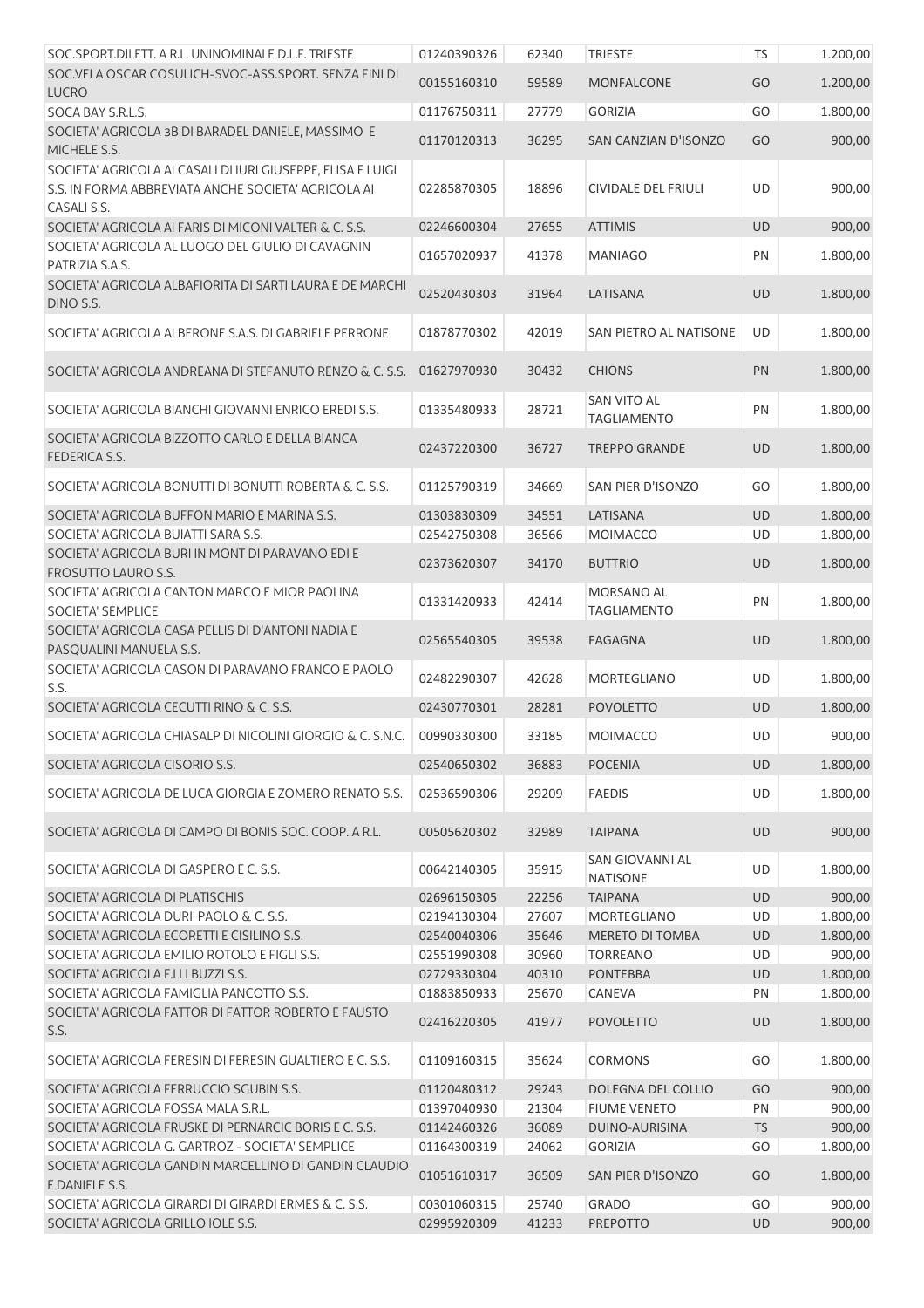| SOCIETA' AGRICOLA GRUDEN ZBOGAR DI ZBOGAR DIMITRI E C. -                                                | 00946830320 | 40440 | SGONICO                                   | TS        | 1.800,00 |
|---------------------------------------------------------------------------------------------------------|-------------|-------|-------------------------------------------|-----------|----------|
| S.S.                                                                                                    |             |       |                                           |           |          |
| SOCIETA' AGRICOLA KERIN DI CHERIN ERIKA & C. S.S.                                                       | 01142710324 | 21428 | DUINO-AURISINA                            | <b>TS</b> | 1.800,00 |
| SOCIETA' AGRICOLA KLANJSCEK DI KLANJSCEK DEJAN E                                                        | 01174870319 | 22629 | <b>GORIZIA</b>                            | GO        | 1.800,00 |
| KLANJSCEK ARAM SOCIETA' SEMPLICE<br>SOCIETA' AGRICOLA LA CASCINA S.S.                                   | 02794880308 | 40917 | <b>POVOLETTO</b>                          | <b>UD</b> | 1.800,00 |
| SOCIETA' AGRICOLA LA DI MUK S.S.                                                                        | 02738500301 | 36067 | REANA DEL ROIALE                          | UD        | 1.800,00 |
|                                                                                                         |             |       |                                           |           |          |
| SOCIETA' AGRICOLA LA MADOT DI DRIUTTI MAURO E ENNIO S.S.                                                | 01935680304 | 28883 | <b>CODROIPO</b>                           | UD        | 1.800,00 |
| SOCIETA' AGRICOLA LA MEZZALUNA DI DIEGO MUSIZZA & C.-<br>SOCIETA' IN ACCOMANDITA SEMPLICE               | 01117120327 | 59706 | DUINO-AURISINA                            | <b>TS</b> | 900,00   |
| SOCIETA' AGRICOLA LA STACCIONATA S.S.                                                                   | 01155670316 | 25126 | STARANZANO                                | GO        | 1.800,00 |
| SOCIETA' AGRICOLA LAVARONI MARCELLO S.S.                                                                | 02524380306 | 16971 | <b>BUTTRIO</b>                            | UD        | 1.800,00 |
| SOCIETA' AGRICOLA LE FAVOLE DI EVIO E ANGELO CADORIN -<br>SOCIETA' SEMPLICE                             | 01551130931 | 17184 | <b>SACILE</b>                             | PN        | 1.800,00 |
| SOCIETA' AGRICOLA LE VOLTE DI TASSAN MAZZOCCO SERGIO E<br>C. - SOCIETA' SEMPLICE                        | 01628560938 | 30151 | <b>AVIANO</b>                             | PN        | 1.800,00 |
| SOCIETA' AGRICOLA LIVON - SOCIETA' SEMPLICE IN SIGLA<br>ANCHE SOLO AZIENDA AGRICOLA LIVON               | 01974400309 | 30704 | <b>SAN GIOVANNI AL</b><br><b>NATISONE</b> | UD        | 1.800,00 |
| SOCIETA' AGRICOLA LUCCHESE S.S.                                                                         | 01703490936 | 38591 | <b>SACILE</b>                             | PN        | 900,00   |
| SOCIETA' AGRICOLA MAZZUCHIN DI MINERVINI ALESSANDRO &                                                   |             |       |                                           |           |          |
| <b>GIULIANO - SOCIETA' SEMPLICE</b>                                                                     | 01101840310 | 34348 | RONCHI DEI LEGIONARI                      | GO        | 1.800,00 |
| SOCIETA' AGRICOLA MONDINI DI FLAVIO E IVANO S.S.                                                        | 02468480302 | 33111 | <b>CASTIONS DI STRADA</b>                 | <b>UD</b> | 1.800,00 |
|                                                                                                         |             |       |                                           |           |          |
| SOCIETA' AGRICOLA MULINO DELLE TOLLE DI BERTOSSI<br>GIORGIO & C. IN FORMA ABBREVIATA MULINO DELLE TOLLE | 00651160301 | 36066 | <b>BAGNARIA ARSA</b>                      | UD        | 1.800,00 |
| SOCIETA' AGRICOLA NADALUTTI FRANCO E C. S.S.                                                            | 00634560304 | 39487 | PREMARIACCO                               | UD        | 1.800,00 |
| SOCIETA' AGRICOLA NATURA AMICA S.S.                                                                     | 02633230301 | 42136 | LATISANA                                  | UD        | 1.800,00 |
| SOCIETA' AGRICOLA NONIS S.S. DI NONIS ANDREA & DAMIANO<br>EC.                                           | 01648960936 | 42207 | SAN VITO AL<br><b>TAGLIAMENTO</b>         | PN        | 1.800,00 |
| SOCIETA' AGRICOLA ORZAN DI ORZAN IVALDO E C. S.S.                                                       | 01092270311 | 38564 | <b>CAPRIVA DEL FRIULI</b>                 | GO        | 1.800,00 |
| SOCIETA' AGRICOLA PACOR DI REBULA BOZKA & C. S.S.                                                       | 01142700325 | 38054 | DUINO-AURISINA                            | <b>TS</b> | 1.800,00 |
| SOCIETA' AGRICOLA PARASCHOS DI PARASCHOS EVANGELOS                                                      |             |       | SAN FLORIANO DEL                          |           |          |
| & C. S.S.                                                                                               | 01072820317 | 29002 | <b>COLLIO</b>                             | GO        | 900,00   |
| SOCIETA' AGRICOLA PICCINATO S.S.                                                                        | 01379870932 | 35436 | CANEVA                                    | PN        | 1.800,00 |
| SOCIETA' AGRICOLA PONTONI S.S.                                                                          | 02527410308 | 39560 | <b>UDINE</b>                              | <b>UD</b> | 1.800,00 |
| SOCIETA' AGRICOLA PRIMAVERA DI GONANO RENATO E                                                          | 02536340306 | 41541 | <b>AMPEZZO</b>                            | UD        | 900,00   |
| <b>GONANO DENEB S.S.</b>                                                                                |             |       |                                           |           |          |
| SOCIETA' AGRICOLA PUNTIN DI PUNTIN DARIO E C. S.S.                                                      | 02523270300 | 34250 | <b>AQUILEIA</b>                           | <b>UD</b> | 900,00   |
| SOCIETA' AGRICOLA RIZ ALESSANDRO DI RIZ ALESSANDRO & C.<br>S.S.                                         | 00483270310 | 18575 | <b>CORMONS</b>                            | GO        | 1.800,00 |
| SOCIETA' AGRICOLA RONC DAI LUCHIS DI DE LUCA & C.                                                       | 02521900304 | 21669 | <b>FAEDIS</b>                             | UD        | 900,00   |
| SOCIETA' AGRICOLA RONCHI DI SANT'EGIDIO DI MICHELLONI<br><b>DANIELE E TIZIANA</b>                       | 01705100301 | 33561 | MANZANO                                   | UD        | 1.800,00 |
| SOCIETA' AGRICOLA RONCHI RO SOCIETA' SEMPLICE DI<br><b>FEDERICO PACORINI</b>                            | 01064750316 | 60332 | DOLEGNA DEL COLLIO                        | GO        | 900,00   |
| SOCIETA' AGRICOLA ROSSATO ADRIANO E GIULIO S.S.                                                         | 02507450308 | 42000 | <b>CERVIGNANO DEL FRIULI</b>              | UD        | 900,00   |
| SOCIETA' AGRICOLA ROSSI ANGELO, CLAUDIO E C. S.S.                                                       | 02370130300 | 38812 | SAN VITO AL TORRE                         | UD        | 1.800,00 |
| SOCIETA' AGRICOLA RUSSIAN DI RUSSIAN SABINA & C. S.S.                                                   | 01179910318 | 27596 | <b>CORMONS</b>                            | GO        | 1.800,00 |
| SOCIETA' AGRICOLA S. EGIDIO DI CARLETTI ADRIANA & C. S.A.S.                                             | 02059370300 | 41201 | <b>AQUILEIA</b>                           | UD        | 900,00   |
| SOCIETA' AGRICOLA SAMSA PAOLO E C. S.S.                                                                 | 01039430317 | 33173 | <b>FOGLIANO REDIPUGLIA</b>                | GO        | 900,00   |
| SOCIETA' AGRICOLA SEMPLICE AL PISOLER S.S.                                                              | 01673120935 | 36459 | <b>CANEVA</b>                             | PN        | 1.800,00 |
| SOCIETA' AGRICOLA SEMPLICE CARUZZI LUCIANO E CARUZZI                                                    |             |       |                                           |           |          |
| <b>ROBERTO</b>                                                                                          | 02542700303 | 38435 | <b>POVOLETTO</b>                          | UD        | 1.800,00 |
| SOCIETA' AGRICOLA SEMPLICE DURIGHELLO LUCA E SCAINI<br><b>MANUELA</b>                                   | 02538150307 | 41129 | <b>DIGNANO</b>                            | UD        | 1.800,00 |
| SOCIETA' AGRICOLA SEMPLICE FRATELLI PACE                                                                | 02917140309 | 60335 | <b>PREONE</b>                             | UD        | 1.800,00 |
|                                                                                                         |             |       |                                           |           |          |
| SOCIETA' AGRICOLA SEMPLICE GONANO INGRID ED ENORE                                                       | 02517000309 | 24067 | <b>OVARO</b>                              | UD        | 1.800,00 |
| SOCIETA' AGRICOLA SQUIZZATO E C. S.S.                                                                   | 02482280308 | 34700 | <b>POCENIA</b>                            | UD        | 1.800,00 |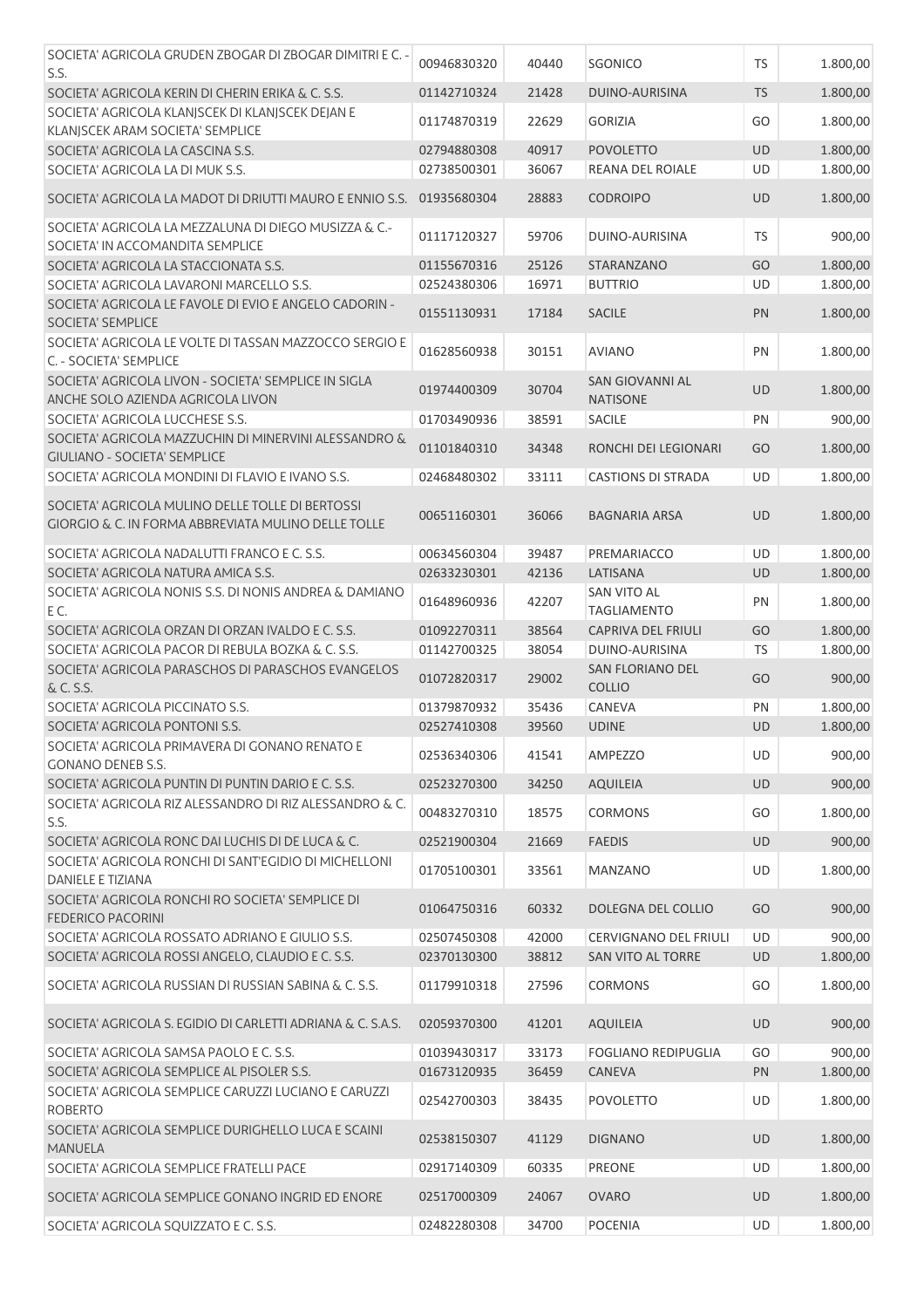| SOCIETA' AGRICOLA STEFANUTTI DI FRANCO STEFANUTTI ED<br><b>EMANUELA FANTINI S.S.</b>                                                                | 02278310301 | 28974 | PAVIA DI UDINE                    | <b>UD</b> | 1.800,00 |
|-----------------------------------------------------------------------------------------------------------------------------------------------------|-------------|-------|-----------------------------------|-----------|----------|
| SOCIETA' AGRICOLA STEKAR SONIA & C. S.S.                                                                                                            | 01175120318 | 34545 | SAN FLORIANO DEL<br><b>COLLIO</b> | GO        | 1.800,00 |
| SOCIETA' AGRICOLA STOCCO DI STOCCO ANDREA E C. S.S.                                                                                                 | 02287060301 | 38389 | <b>BICINICCO</b>                  | UD        | 1.800,00 |
| SOCIETA' AGRICOLA TE CORT DI GUION SUSI E C. S.S.                                                                                                   | 02521880308 | 60726 | <b>TORREANO</b>                   | UD        | 1.800,00 |
| SOCIETA' AGRICOLA TIZIANO DI BORTOLUZ LAURA, MICOLI<br>LUCA E MICOLISIMONE S.S.                                                                     | 02223410305 | 18061 | <b>ENEMONZO</b>                   | UD        | 1.800,00 |
| SOCIETA' AGRICOLA VALENTINO S.S.                                                                                                                    | 02991580305 | 34652 | LATISANA                          | UD        | 1.800,00 |
| SOCIETA' AGRICOLA VALLE CA' DEL LOVO S.R.L.                                                                                                         | 02876380300 | 60564 | <b>CARLINO</b>                    | <b>UD</b> | 900,00   |
| SOCIETA' AGRICOLA VERDE STELLA S.S.                                                                                                                 | 02695540308 | 22071 | RIVIGNANO TEOR                    | UD        | 1.800,00 |
| SOCIETA' AGRICOLA VISINTIN PATRIZIA E COSSAR ROMINA                                                                                                 |             |       |                                   |           |          |
| SOCIETA' SEMPLICE                                                                                                                                   | 01001690302 | 41221 | <b>AQUILEIA</b>                   | <b>UD</b> | 1.800,00 |
| SOCIETA' AGRICOLA ZORZ DI ZORZ MARCO & C. S.S.                                                                                                      | 01085540316 | 37999 | <b>GRADO</b>                      | GO        | 900,00   |
| SOCIETA' AGRICOLA ZUCCHIATTI FABIO E LARA S.S.                                                                                                      | 02061620304 | 42120 | <b>PORPETTO</b>                   | UD        | 1.800,00 |
| SOCIETA' BOCCIOFILA CODROIPESE                                                                                                                      | 01592410300 | 61685 | <b>CODROIPO</b>                   | UD        | 1.200,00 |
| SOCIETA' BOCCIOFILA CUSSIGNACCO                                                                                                                     | 02197120302 | 58418 | <b>UDINE</b>                      | UD        | 1.500,00 |
| SOCIETA' BOCCIOFILA ROVEREDANA                                                                                                                      | 01537450932 | 62188 | ROVEREDO IN PIANO                 | PN        | 1.200,00 |
| SOCIETA' BOCCIOFILA SAN GIOVANNI                                                                                                                    | 01184700324 | 61394 | <b>TRIESTE</b>                    | <b>TS</b> | 1.200,00 |
| SOCIETÀ CANOTTIERI AUSONIA A.S.D.                                                                                                                   | 00491080313 | 61898 | <b>GRADO</b>                      | GO        | 1.200,00 |
| SOCIETA' COOPERATIVA AGRICOLA FRAGIACOMO                                                                                                            | 01337130320 | 60309 | <b>TRIESTE</b>                    | <b>TS</b> | 1.800,00 |
| SOCIETA' COOPERATIVA FORNEZE                                                                                                                        | 02776060309 | 39665 | <b>FORNI DI SOTTO</b>             | <b>UD</b> | 4.800,00 |
| SOCIETA' COOPERATIVA ROGOS                                                                                                                          | 01080070319 | 30581 | DOBERDO' DEL LAGO                 | GO        | 4.800,00 |
| SOCIETA' COOPERATIVA SERVIZI E MANUTENZIONI GENERALI -<br>CO.SE.MA LA COOPERATIVA PUO' UTILIZZARE COME<br>CONTRASSEGNO IL LOGOTIPO CO.SE.MA CORMONS | 00368570313 | 61647 | <b>CORMONS</b>                    | GO        | 1.500,00 |
| SOCIETA' COOPERATIVA SOCIALE A RESPONSABILITA' LIMITATA<br><b>CASSIOPEA</b>                                                                         | 01015330325 | 42558 | <b>TRIESTE</b>                    | <b>TS</b> | 1.500,00 |
| SOCIETA' COOPERATIVA STAGE KLAN                                                                                                                     | 01834080937 | 57846 | CASARSA DELLA DELIZIA             | PN        | 1.500,00 |
| SOCIETA' DILETTANTISTICA PALLAVOLO SANGIORGINA                                                                                                      | 01366620308 | 61930 | SAN GIORGIO DI NOGARO             | UD        | 1.200,00 |
| SOCIETÀ DILETTANTISTICA PESCATORI SPORTIVI TAGLIAMENTO<br><b>PALUDESE</b>                                                                           | 00000000000 | 62110 | CASARSA DELLA DELIZIA             | PN        | 1.200,00 |
| SOCIETA' FILARMONIA - ORGANIZZAZIONE NON LUCRATIVA DI<br>UTILITA' SOCIALE                                                                           | 02036560304 | 58052 | <b>UDINE</b>                      | <b>UD</b> | 900,00   |
| SOCIETA' FILARMONICA DI POZZUOLO DEL FRIULI SOC. COOP.                                                                                              | 01302210305 | 59896 | POZZUOLO DEL FRIULI               | UD        | 900,00   |
| SOCIETA' GASTRONOMICA FRIULANA SOCIETA' A<br>RESPONSABILITA'LIMITATA SEMPLIFICATA                                                                   | 02757490301 | 24428 | <b>UDINE</b>                      | UD        | 1.800,00 |
| SOCIETÀ GINNASTICA GEMONESE ASD                                                                                                                     | 01511640300 | 60372 | <b>GEMONA DEL FRIULI</b>          | UD        | 1.200,00 |
| SOCIETÀ GINNASTICA PORDENONESE A.S.D.                                                                                                               | 80009210933 | 59771 | <b>PORDENONE</b>                  | PN        | 1.200,00 |
| SOCIETÀ GINNASTICA TRIESTINA A.S.D.                                                                                                                 | 00545960320 | 57951 | <b>TRIESTE</b>                    | <b>TS</b> | 1.200,00 |
| SOCIETA' GINNASTICA TRIESTINA NAUTICA ASD                                                                                                           | 01329340325 | 61716 | <b>TRIESTE</b>                    | <b>TS</b> | 1.200,00 |
| SOCIETA' IMMOBILIARE LIGNANO BAGNI-SILBA S.R.L.                                                                                                     | 00485970305 | 33393 | <b>LIGNANO SABBIADORO</b>         | UD        | 4.800,00 |
| SOCIETA' ITALIA IMMOBILIARE - S.IT.IM. S.R.L.                                                                                                       | 00107060931 | 24177 | <b>PORDENONE</b>                  | PN        | 4.800,00 |
|                                                                                                                                                     | 00482660313 |       |                                   |           |          |
| SOCIETA' KAYAK CANOA MONFALCONE A.S.D.                                                                                                              |             | 62312 | <b>MONFALCONE</b>                 | GO        | 1.200,00 |
| SOCIETA' MONFALCONESE DI MUTUO SOCCORSO                                                                                                             | 00470730318 | 60256 | <b>MONFALCONE</b>                 | GO        | 1.500,00 |
| SOCIETA' NAUTICA CANOTTIERI NETTUNO A.S.D.                                                                                                          | 01290280328 | 62281 | <b>TRIESTE</b>                    | TS        | 1.200,00 |
| SOCIETA' NAUTICA DUINO 45 NORD ASD                                                                                                                  | 00000000000 | 60998 | DUINO-AURISINA                    | <b>TS</b> | 1.200,00 |
| SOCIETA' NAUTICA GIACINTO PULLINO A.S.D.                                                                                                            | 01330390327 | 60885 | <b>MUGGIA</b>                     | <b>TS</b> | 1.200,00 |
| SOCIETA' NAUTICA LAGUNA ASD                                                                                                                         | 00752230326 | 61663 | DUINO-AURISINA                    | <b>TS</b> | 1.200,00 |
| SOCIETA' NUOTO GEMONESE SOCIETA' SPORTIVA                                                                                                           | 02860590302 | 20906 | <b>GEMONA DEL FRIULI</b>          | UD        | 1.500,00 |
| DILETTANTISTICA A R.L.                                                                                                                              |             |       |                                   |           |          |
| SOCIETA' PUGILISTICA PORDENONESE ASSOCIAZIONE<br>SPORTIVA DILETTANTISTICA                                                                           | 00302210935 | 61337 | PORDENONE                         | PN        | 1.200,00 |
| SOCIETA' SABBIADORO DI GASTALDO & ZEGGIO S.N.C.                                                                                                     | 00670280304 | 22319 | CASSACCO                          | UD        | 4.800,00 |
| SOCIETÀ SCACCHISTICA TRIESTINA 1904 A.S.D.                                                                                                          | 01332840329 | 57671 | <b>TRIESTE</b>                    | <b>TS</b> | 1.200,00 |
| SOCIETA' SEMPLICE AGRICOLA BELA                                                                                                                     | 02864540303 | 38346 | MOGGIO UDINESE                    | UD        | 1.800,00 |
| SOCIETA' SEMPLICE AGRICOLA LA SELVA PLANIZIA                                                                                                        | 02543180307 | 33500 | SAN GIORGIO DI NOGARO             | UD        | 1.800,00 |
| SOCIETA' SEMPLICE LA CENTURIA SOCIETA' AGRICOLA                                                                                                     | 02267720304 | 21151 | TERZO D'AQUILEIA                  | UD        | 900,00   |
| SOCIETA' SPORTIVA DILETTANTISTICA ARTBALLETTO A<br>RESPONSABILITA' LIMITATA                                                                         |             | 57681 | <b>UDINE</b>                      | UD        | 1.200,00 |
|                                                                                                                                                     |             |       |                                   |           |          |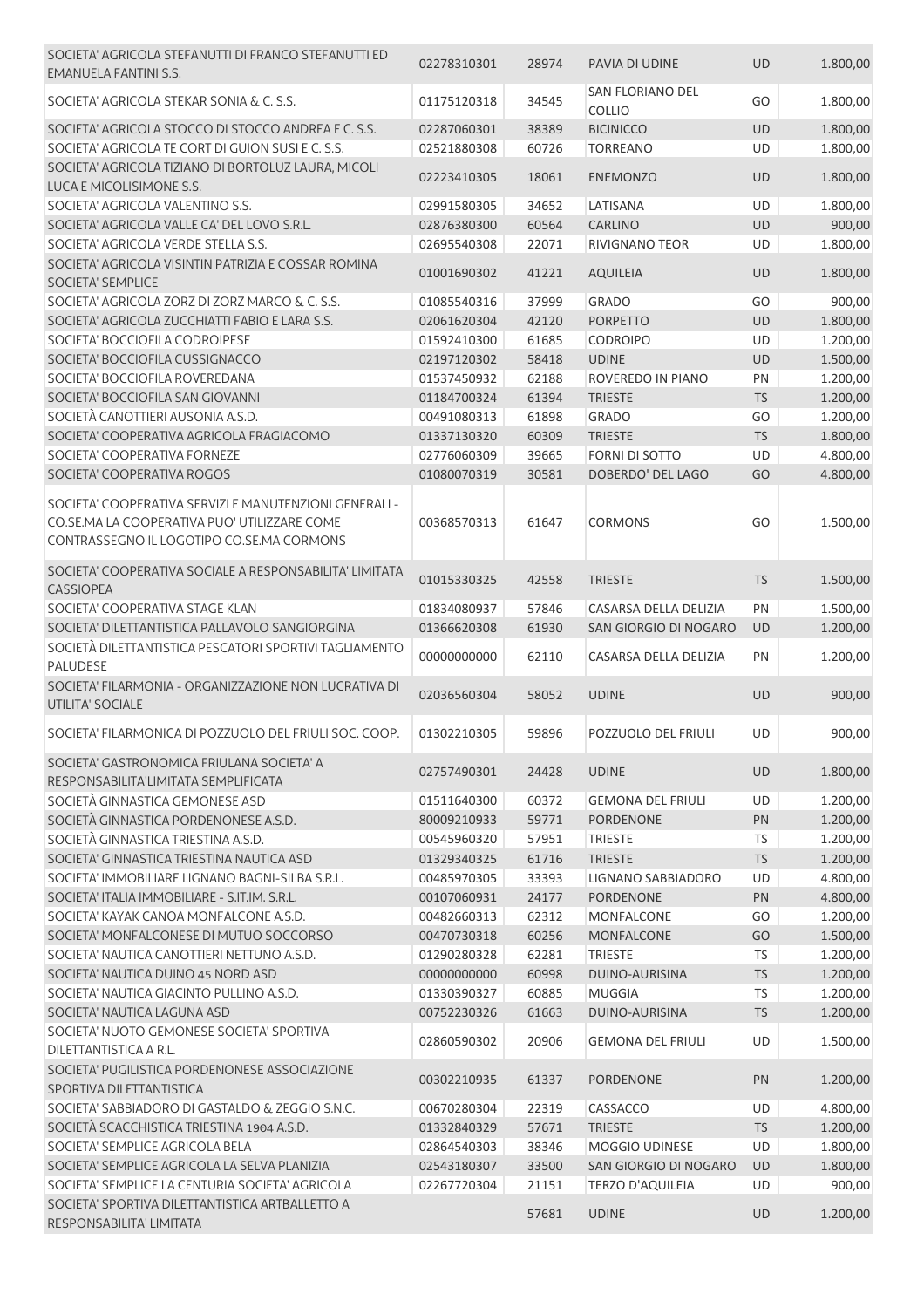| SOCIETA' SPORTIVA DILETTANTISTICA AUDACE FIGHT & FITNESS<br>CLUB TRIESTE A RESPONSABILITA' LIMITATA      | 01172910323 | 34164 | <b>TRIESTE</b>          | TS        | 1.500,00 |
|----------------------------------------------------------------------------------------------------------|-------------|-------|-------------------------|-----------|----------|
| SOCIETA' SPORTIVA DILETTANTISTICA CENTRO ABIDANCE.SRL                                                    | 02898200304 | 58270 | <b>UDINE</b>            | UD        | 1.200,00 |
| SOCIETA' SPORTIVA DILETTANTISTICA CORPO LIBERO S.R.L.                                                    | 02750020303 | 16877 | <b>UDINE</b>            | UD        | 1.200,00 |
| SOCIETA' SPORTIVA DILETTANTISTICA DANCE MOB A<br>RESPONSABILITA' LIMITATA                                | 01743180935 | 31733 | <b>PORDENONE</b>        | PN        | 1.500,00 |
| SOCIETA' SPORTIVA DILETTANTISTICA ESSERE S.R.L.                                                          | 02939770307 | 31720 | <b>TARCENTO</b>         | UD        | 1.500,00 |
| SOCIETA' SPORTIVA DILETTANTISTICA IL GLADIATORE ACADEMY<br>S.R.L.                                        | 01276040324 | 57795 | <b>TRIESTE</b>          | <b>TS</b> | 1.200,00 |
| SOCIETA' SPORTIVA DILETTANTISTICA VOLLEY TALMASSONS A<br>R.L., IN BREVE ANCHE SSD VOLLEY TALMASSONS A RL | 01911420303 | 60724 | <b>TALMASSONS</b>       | UD        | 1.500,00 |
| SOCIETA' SPORTIVA GYMNASIUM 2 ESTATE S.R.L., IN SIGLA<br>GYMNASIUM 2ESTATE S.R.L.                        | 00631230935 | 19984 | <b>PORDENONE</b>        | PN        | 1.500,00 |
| SOCIETA' SPORTIVA SANGIORGINA                                                                            | 01296120304 | 61629 | SAN GIORGIO DI NOGARO   | UD        | 1.200,00 |
| SOCIETÀ TENNIS MONFALCONE                                                                                | 00449870310 | 62344 | <b>MONFALCONE</b>       | GO        | 1.200,00 |
| SOCIETA' TRIESTINA CANOTTIERI ADRIA 1877 ASD                                                             | 01259910329 | 61787 | <b>TRIESTE</b>          | TS        | 1.200,00 |
| SOCIETA' TRIESTINA SPORT DEL MARE ASD                                                                    | 00963770326 | 27039 | <b>TRIESTE</b>          | TS        | 1.500,00 |
| SOCIETA' VALORIZZAZIONI EDILIZIE S.R.L.                                                                  | 01203170301 | 22501 | <b>UDINE</b>            | UD        | 4.800,00 |
| SOCIETÀ VELICA DI BARCOLA E GRIGNANO ASD                                                                 | 00278770326 | 61037 | <b>TRIESTE</b>          | <b>TS</b> | 1.200,00 |
| SOCIETA' SPORTIVA DILETTANTISTICA PESISTICA PORDENONE<br>ARL                                             | 01833270935 | 42643 | PORDENONE               | PN        | 1.500,00 |
| SODOMACO CLAUDIO                                                                                         | 00116590316 | 19475 | <b>GRADO</b>            | GO        | 4.800,00 |
| SOFIA'S BAKERY DI CHICCO SOFIA ANTONELA                                                                  | 02921220303 | 16761 | <b>TARCENTO</b>         | UD        | 1.500,00 |
| SOHO DI GIANFRANCO RUSSOLO                                                                               | 00820020329 | 28255 | <b>TRIESTE</b>          | TS        | 4.800,00 |
| SOLARI ELIANA E SILVIA SOCIETA' SEMPLICE AGRICOLA                                                        | 02578650307 | 33763 | PRATO CARNICO           | UD        | 1.800,00 |
| SOLCARIBE VIAGGI DI BARBARA MASINI                                                                       | 02768490308 | 24156 | <b>UDINE</b>            | UD        | 4.800,00 |
| SOLE E LUNA DI STABILE LUISA                                                                             | 02538920303 | 39340 | <b>RUDA</b>             | UD        | 1.500,00 |
| SOLEMARE SRL                                                                                             | 02778430302 | 29687 | LIGNANO SABBIADORO      | UD        | 4.800,00 |
| <b>SOLERO RENZO</b>                                                                                      | 00269860250 | 24706 | SAPPADA                 | UD        | 1.500,00 |
| SOLID BOND DI MICELI GIUSEPPE                                                                            | 01450050933 | 39408 | <b>FIUME VENETO</b>     | PN        | 1.500,00 |
| <b>SOLIS SONIA MARIA</b>                                                                                 | 01557310933 | 32076 | CORDENONS               | PN        | 1.500,00 |
| SOLITO POSTO DI PASQUALE BONAPARTE                                                                       | 01199530310 | 21238 | RONCHI DEI LEGIONARI    | GO        | 1.800,00 |
| <b>SOLTANI BELHASSEN</b>                                                                                 | 02615770308 | 37597 | PRADAMANO               | <b>UD</b> | 1.500,00 |
| SOLUZIONE CHEF SRL                                                                                       | 01342510326 | 34983 | <b>TRIESTE</b>          | <b>TS</b> | 1.800,00 |
| SOLUZIONI SOCIETA' A RESPONSABILITA' LIMITATA<br><b>SEMPLIFICATA</b>                                     | 02836860300 | 46933 | CAMPOFORMIDO            | UD        | 1.500,00 |
| <b>SOMMA RITA</b>                                                                                        | 01773900939 | 32793 | <b>PORDENONE</b>        | PN        | 1.500,00 |
| <b>SONDA NELLA</b>                                                                                       | 00000000000 | 32582 | <b>FIUME VENETO</b>     | PN        | 900,00   |
| SONIA RIZZI - DISCIPLINE ORIENTALI                                                                       | 00957290323 | 33214 | <b>TRIESTE</b>          | <b>TS</b> | 1.500,00 |
| SONZIO CLAUDIO                                                                                           | 00813880325 | 22096 | <b>TRIESTE</b>          | <b>TS</b> | 700,00   |
| SOPRATTUTTO VIAGGI S.A.S. DI MARTINUZZI DIANA & C.                                                       | 01549280301 | 17371 | <b>TARCENTO</b>         | UD        | 4.800,00 |
| <b>SORCI CHIARA</b>                                                                                      | 01275780326 | 17387 | <b>TRIESTE</b>          | TS        | 650,00   |
| <b>SORCI FRANCESCA</b>                                                                                   | 01336930324 | 35642 | <b>TRIESTE</b>          | <b>TS</b> | 1.500,00 |
| <b>SORDONI ANTONELLA</b>                                                                                 | 02849750308 | 33927 | <b>MONFALCONE</b>       | GO        | 1.500,00 |
| SORELLE MAKUC S.N.C. DI MAKUC MARIA SIBILLA E ROSSELLA                                                   | 01030060311 | 37049 | <b>GORIZIA</b>          | GO        | 1.500,00 |
| SORELLE PARON S.N.C. DI PARON MONICA GISELDA E PARON<br><b>LORENA</b>                                    | 01610860932 | 30620 | <b>VALVASONE ARZENE</b> | PN        | 1.500,00 |
| SORRISO DI SILVA RITA DE CASSIA                                                                          | 02809890300 | 32025 | <b>CODROIPO</b>         | <b>UD</b> | 1.500,00 |
| SORSI E MORSI DI COLMANO ANNALISA                                                                        | 02933320307 | 25523 | <b>UDINE</b>            | <b>UD</b> | 1.800,00 |
| SORSI E PERCORSI DI GASPARET MARIA TERESA                                                                | 01872960933 | 20522 | AZZANO DECIMO           | PN        | 1.500,00 |
| SOS DI SERPI SONIA                                                                                       | 02889720302 | 34793 | <b>RUDA</b>             | <b>UD</b> | 1.500,00 |
| <b>SOSSI CRISTIANO</b>                                                                                   | 01271550327 | 37327 | <b>TRIESTE</b>          | <b>TS</b> | 700,00   |
| <b>SOSSI ELISABETTA</b>                                                                                  | 01331340321 | 21480 | TRIESTE                 | <b>TS</b> | 1.500,00 |
| <b>SOSSILIVIO</b>                                                                                        | 00813090321 | 31917 | <b>TRIESTE</b>          | <b>TS</b> | 700,00   |
| SOT DA MONT S.R.L.                                                                                       | 01204720310 | 22497 | <b>FARRA D'ISONZO</b>   | GO        | 1.800,00 |
| SOT LA MONT DI BERRA SERGIO                                                                              | 02454090305 | 36024 | <b>NIMIS</b>            | UD        | 1.800,00 |
| SOT LA MONT DI FERATAJ ADELINA                                                                           | 02979830300 | 31573 | VENZONE                 | UD        | 1.500,00 |
| SOTTILI ARMONIE SRLS                                                                                     | 01815100936 | 36484 | <b>CORDENONS</b>        | PN        | 1.500,00 |
| SOTTOCASTELLO S.N.C. DI USTAMETA GAZMENT & C.                                                            | 02271780302 | 31783 | CASSACCO                | UD        | 1.800,00 |
|                                                                                                          |             |       |                         |           |          |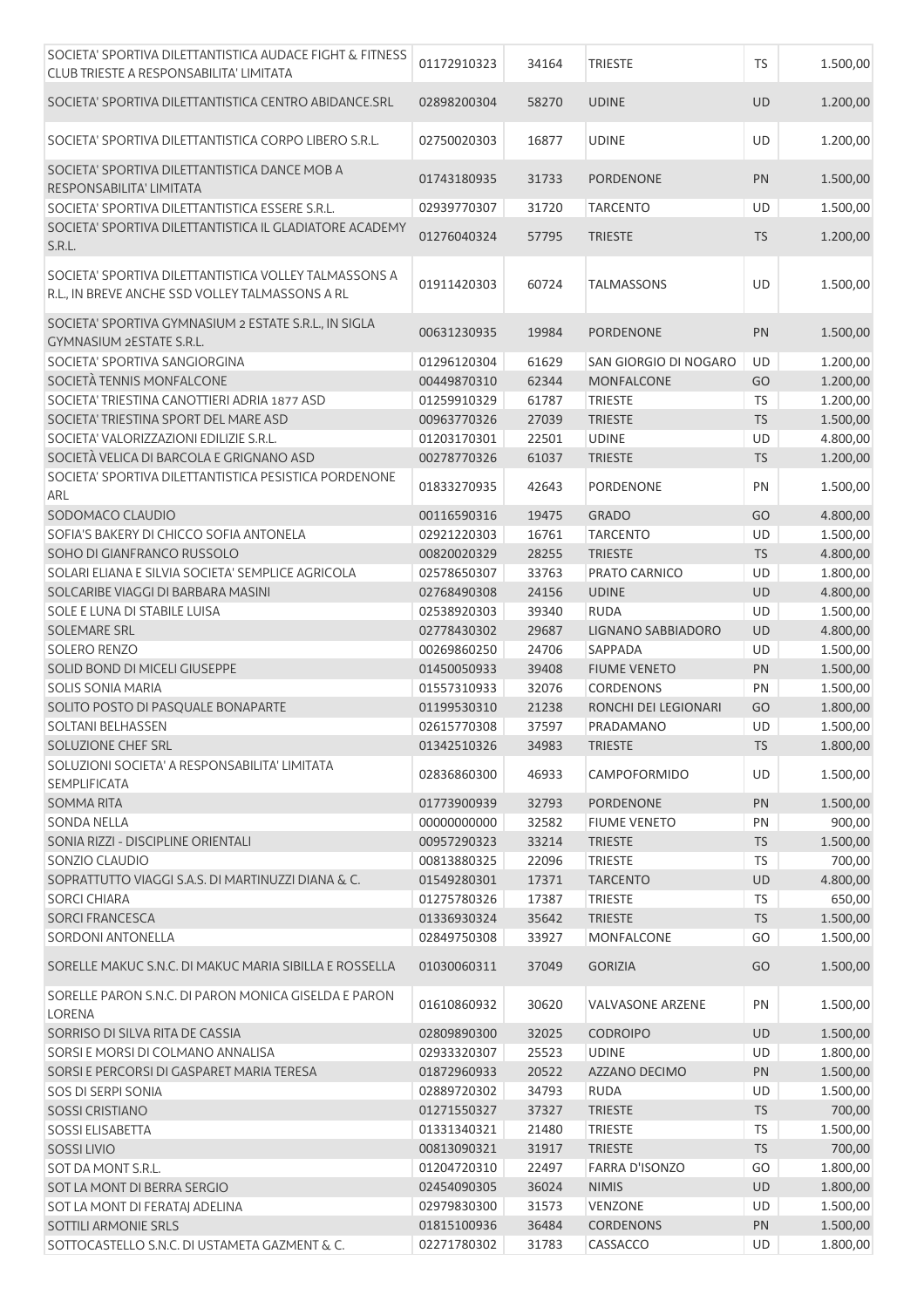| SOTTOZERO DI MINATO ROBERTA                                                         | 01588870939 | 32292 | <b>ZOPPOLA</b>                              | PN        | 1.500,00 |
|-------------------------------------------------------------------------------------|-------------|-------|---------------------------------------------|-----------|----------|
| SOUND TECHNICS DI DIEGO BIAGI                                                       | 01249140326 | 58442 | <b>TRIESTE</b>                              | <b>TS</b> | 1.500,00 |
| SOUND&LIGHT DI DANIELE DEL MESTRE                                                   | 02821450307 | 26424 | <b>MERETO DI TOMBA</b>                      | <b>UD</b> | 1.500,00 |
| SOVRANO & SINA SNC DI SOVRANO ENRICO & C.                                           | 02869190302 | 27714 | <b>TOLMEZZO</b>                             | <b>UD</b> | 1.800,00 |
| SPA.DA S.R.L.                                                                       | 01149700310 | 28101 | <b>GRADO</b>                                | GO        | 1.800,00 |
| <b>SPADARO WALTER</b>                                                               | 00973140320 | 34577 | <b>TRIESTE</b>                              | <b>TS</b> | 700,00   |
| <b>SPADONI IVAN</b>                                                                 | 02962560302 | 35374 | <b>ARTA TERME</b>                           | UD        | 1.500,00 |
| SPAGNOLO ALICE                                                                      | 01314460328 | 20541 | <b>TRIESTE</b>                              | <b>TS</b> | 1.500,00 |
| <b>SPAGNUT AVE</b>                                                                  | 00000000000 | 27950 | SAN PIETRO AL NATISONE                      | <b>UD</b> | 900,00   |
| SPATARO ANDREA                                                                      | 02453340305 | 23557 | <b>CIVIDALE DEL FRIULI</b>                  | <b>UD</b> | 1.500,00 |
| <b>SPAZIO LIBERO SRL</b>                                                            | 01336220320 | 45710 | <b>TRIESTE</b>                              | <b>TS</b> | 1.500,00 |
| SPAZIO SPORT S.R.L. SOCIETA' SPORTIVA DILETTANTISTICA A<br>RESPONSABILITA' LIMITATA | 02198160307 | 33430 | <b>BUIA</b>                                 | UD        | 1.500,00 |
| SPAZIO VERTICALE SNC DI CRESCINI LUIGI E VERITTI - D'ANDREA<br><b>THOMAS</b>        | 02771390305 | 18804 | <b>FORNI DI SOPRA</b>                       | <b>UD</b> | 4.800,00 |
| SPECK & WINE DI SOCOL VITTORIO                                                      | 02761100300 | 28133 | <b>CODROIPO</b>                             | UD        | 1.500,00 |
| SPECK E STUBE DI TOMMASINI DONATELLA                                                | 03004910307 | 21338 | <b>SAURIS</b>                               | UD        | 1.500,00 |
| SPECOGNA S.A.S. DI SPECOGNA MASSIMILIANO & C.                                       | 02564800304 | 35213 | <b>RIVIGNANO TEOR</b>                       | UD        | 1.500,00 |
| SPEEDY BAR DI MEDVES GIUSEPPINA                                                     | 01152750319 | 39515 | <b>GORIZIA</b>                              | GO        | 1.500,00 |
| SPEEDY DI PISACANE NICOLA                                                           | 02585050301 | 23083 | <b>FAGAGNA</b>                              | UD        | 1.800,00 |
| <b>SPELAT EDDA</b>                                                                  | 01656040308 | 38145 | <b>NIMIS</b>                                | UD        | 1.800,00 |
| SPERINBEN S.R.L.                                                                    | 02313090306 | 20781 | <b>UDINE</b>                                | UD        | 1.500,00 |
| SPERINMIOR DI FORNACA GIUSEPPE                                                      | 02801460300 | 20506 | <b>FAGAGNA</b>                              | UD        | 1.800,00 |
| SPEZIARIA DEGLI ALCHIMISTI DI GALATI MASSIMO E PIZZOLINI                            |             |       |                                             |           |          |
| MATTEO S.N.C.                                                                       | 01250790324 | 25096 | <b>TRIESTE</b>                              | TS        | 1.500,00 |
| SPICCHIO S.A.S. DI CUSMA GIULIO & C.                                                | 01047570328 | 20862 | DUINO-AURISINA                              | <b>TS</b> | 1.800,00 |
| SPIN CAFFE' DI CELOTTO MICHELE & C. S.N.C.                                          | 01531020939 | 27427 | AZZANO DECIMO                               | PN        | 1.800,00 |
| SPIN TRAVEL SRL                                                                     | 02872850306 | 19943 | <b>UDINE</b>                                | UD        | 4.800,00 |
| SPIRITOLIBERO DI LIDIA DREOLINI                                                     | 02657620304 | 26667 | <b>POVOLETTO</b>                            | UD        | 1.500,00 |
| SPORT PLANET DI D'URSO COSTANTINO                                                   | 03930040260 | 41837 | <b>PORCIA</b>                               | PN        | 1.500,00 |
| SPORT PLANET SRL SOCIETA' SPORTIVA DILETTANTISTICA                                  | 01722980933 | 41834 | <b>PORCIA</b>                               | PN        | 1.500,00 |
| SPORT SYSTEM MORTEGLIANO                                                            | 01786610301 | 61520 | <b>MORTEGLIANO</b>                          | UD        | 1.200,00 |
| SPORTING 110 DI ARDESSI ALBERTO                                                     | 00382510311 | 26948 | <b>GORIZIA</b>                              | GO        | 1.500,00 |
| SPORTING CENTER LIGNANO S.R.L.                                                      | 00466930302 | 39206 | LIGNANO SABBIADORO                          | UD        | 4.800,00 |
| SPORTING CLUB S.A.S. DI CODERMAZ ALESSANDRO & C.                                    | 00507860310 | 42710 | <b>GORIZIA</b>                              | GO        | 1.500,00 |
| SPORTING HOUSE S.A.S. DI SELLAN GLAUCO & C.                                         | 01119740932 |       | 28113 FIUME VENETO                          | PN        | 1.500,00 |
| SPORTING LATISANA SOCIETA' SPORTIVA DILETTANTISTICA A<br>RESPONSABILITA' LIMITATA   | 02965040302 | 57694 | LATISANA                                    | UD        | 1.500,00 |
| SPORTING PORCIA ASD                                                                 | 01260480932 | 60776 | <b>PORCIA</b>                               | PN        | 1.200,00 |
| SPORTMOTION DI ROBERTO TESSARI                                                      | 02918100302 | 58047 | <b>RAVEO</b>                                | UD        | 1.500,00 |
| ŠPORTNO ZDRUŽENJE - UNIONE SPORTIVA DILETTANTISTICA<br><b>BOR</b>                   | 00562900324 | 61701 | <b>TRIESTE</b>                              | <b>TS</b> | 1.200,00 |
| SPORTWINN S.R.L.                                                                    | 01768230938 | 21896 | <b>AVIANO</b>                               | PN        | 4.800,00 |
| SPRING ASSIST DI BATICH CINZIA                                                      | 01249230325 | 16708 | <b>TRIESTE</b>                              | <b>TS</b> | 1.500,00 |
| SPRITZ TIME DI MARIOTTI ITALA                                                       | 02741930305 | 27731 | PALAZZOLO DELLO STELLA                      | UD        | 1.500,00 |
| SPRIZZ BAR S.N.C. DI STEPHANIE MASCARIN & C.                                        | 01670480936 | 23174 | AZZANO DECIMO                               | PN        | 1.500,00 |
| SPRIZZETTO BAR DI ZHANG MEIJIN                                                      | 01776650937 | 21465 | <b>POLCENIGO</b>                            | PN        | 1.500,00 |
| SPULIMO DI FRANCO JOSE' E TREVISANI PATRIZIA S.N.C.                                 | 02832930305 | 18339 | <b>BUTTRIO</b>                              | UD        | 1.800,00 |
| SQUADRA CORSE FVG                                                                   | 02835280302 | 61563 | <b>PORPETTO</b>                             | UD        | 1.200,00 |
| SQUECCO GIORDANO                                                                    | 02917740306 | 33854 | CAVAZZO CARNICO                             | UD        | 1.500,00 |
| SQUEGLIA GIUSEPPE & CONCETTA S.N.C.                                                 | 00648650323 |       | <b>TRIESTE</b>                              | <b>TS</b> | 1.800,00 |
| <b>SREBOTUYAK MARIO</b>                                                             |             | 31210 |                                             |           |          |
| SSD PESISTICA HOOKGRIP A.R.L                                                        | 02743330306 | 29649 | <b>NIMIS</b>                                | UD        | 700,00   |
|                                                                                     | 02923160309 | 58236 | PASIAN DI PRATO                             | UD        | 1.200,00 |
| <b>SSD SOVODNJE</b>                                                                 | 00324170315 | 61920 | SAVOGNA D'ISONZO                            | GO        | 1.200,00 |
| <b>STABILE ENEA</b>                                                                 | 02184080303 | 31962 | <b>MAGNANO IN RIVIERA</b>                   | UD        | 1.500,00 |
| <b>STABILE PAOLO</b>                                                                | 01947900302 | 38616 | <b>FIUMICELLO VILLA</b><br><b>VICENTINA</b> | UD        | 1.800,00 |
| STAGE LAB SOCIETA' SPORTIVA DILETTANTISTICA A<br>RESPONSABILITA' LIMITATA           | 01316390325 | 18397 | <b>TRIESTE</b>                              | TS        | 1.500,00 |
| STAND UP DI FURLANI SERGIO                                                          | 01198900324 | 62212 | <b>MUGGIA</b>                               | <b>TS</b> | 1.500,00 |
| <b>STANIMIR FLORIN</b>                                                              | 01330150325 | 37244 | <b>TRIESTE</b>                              | TS        | 1.500,00 |
| STANZA PRIVATA NEL CUORE FRIULI DI DE VIT DUILIO                                    | 00000000000 | 37331 | <b>UDINE</b>                                | UD        | 900,00   |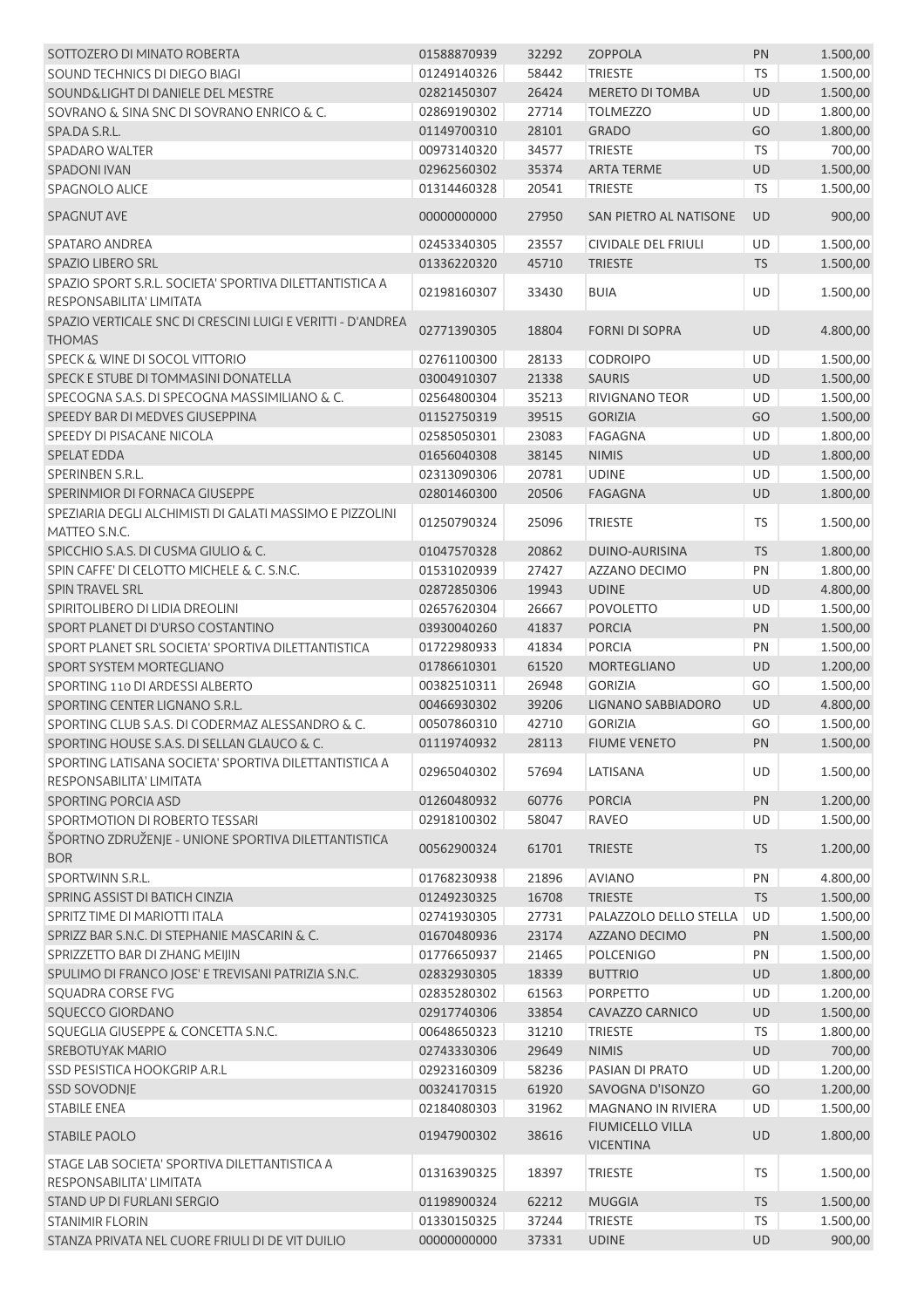| STAR GYM SOCIETA' SPORTIVA DILETTANTISTICA A                                     |             |       |                                   |           |          |
|----------------------------------------------------------------------------------|-------------|-------|-----------------------------------|-----------|----------|
| RESPONSABILITA' LIMITATA                                                         | 02840940304 | 29300 | <b>CODROIPO</b>                   | UD        | 1.500,00 |
| <b>STARBENE GROUP S.R.L.</b>                                                     | 01142090313 | 29894 | RONCHI DEI LEGIONARI              | GO        | 1.500,00 |
| <b>STARC ALESSANDRO</b>                                                          | 01043030327 | 20819 | <b>TRIESTE</b>                    | TS        | 700,00   |
| <b>STAREC ERIK</b>                                                               | 01049710328 | 40153 | SAN DORLIGO DELLA<br><b>VALLE</b> | <b>TS</b> | 1.800,00 |
| STARLIGHT S.A.S. DI MATTIA BIANCHIN & C.                                         | 02821540305 | 28180 | LIGNANO SABBIADORO                | UD        | 1.500,00 |
| STARLIGHT SERVICE DI CASELLA LEONARDO                                            | 01751040930 | 27593 | <b>BRUGNERA</b>                   | PN        | 1.500,00 |
| <b>STASI EMILIANO</b>                                                            | 01269670327 | 58021 | <b>TRIESTE</b>                    | <b>TS</b> | 1.500,00 |
| STATION FITNESS A.S.D.                                                           | 02590530305 | 26397 | CAMPOFORMIDO                      | UD        | 1.500,00 |
| STAZIONE LUSSARI - PIZZERIA ARTIGIANALE E RISTORO DI<br><b>CHIRICO FRANCESCO</b> | 02897150302 | 20397 | <b>TARVISIO</b>                   | UD        | 1.800,00 |
| STAZIONE SUONO DI PACE FEDERICO                                                  | 02866330307 | 28761 | <b>MAGNANO IN RIVIERA</b>         | UD        | 1.500,00 |
| STE.MA. - SOCIETA' IN NOME COLLETTIVO DI SAMEC MARTINA E<br><b>STEFANO</b>       | 01060150321 | 33770 | <b>MUGGIA</b>                     | <b>TS</b> | 900,00   |
| STEAM SOCIETA' A RESPONSABILITA' LIMITATA SEMPLIFICATA                           | 01845820933 | 31265 | PORDENONE                         | PN        | 1.800,00 |
| STEF S.N.C. DI MAGRINI FEDERICA                                                  | 02736860301 | 40937 | <b>CODROIPO</b>                   | UD        | 1.500,00 |
| STEFAN GHEORGHITA CATALIN                                                        | 02945530307 | 41692 | <b>TARVISIO</b>                   | UD        | 1.800,00 |
| <b>STEFANIA GENTILI</b>                                                          | 01831990435 | 23034 | <b>TARCENTO</b>                   | UD        | 650,00   |
| <b>STEFANIN ARIELLA</b>                                                          | 01807760309 | 17950 | SAN GIORGIO DI NOGARO             | UD        | 1.500,00 |
| <b>STEFANO BORASO</b>                                                            | 00000000000 | 41181 | <b>CODROIPO</b>                   | UD        | 900,00   |
| <b>STEFANO CARIS</b>                                                             | 01279040321 | 37267 | <b>TRIESTE</b>                    | <b>TS</b> | 700,00   |
| STEFANO E MANUELA S.A.S. DI ROSSI MANUELA                                        | 01090770312 | 18554 | MONFALCONE                        | GO        | 1.800,00 |
| <b>STEFANO FUCHS</b>                                                             | 01156140327 | 33381 | <b>TRIESTE</b>                    | TS        | 700,00   |
| <b>STEFANO SAVANELLI</b>                                                         | 00000000000 | 16701 | <b>TRIESTE</b>                    | <b>TS</b> | 900,00   |
| STEFANUTO MORENO                                                                 | 01818580936 | 30398 | <b>PORCIA</b>                     | PN        | 1.500,00 |
| STEFANUTTI ELEONORA                                                              | 02934730306 | 41330 | <b>GONARS</b>                     | UD        | 1.500,00 |
| STEFANUTTI STEFANIA & CUSMAI MARISTELLA S.N.C.                                   | 00482250313 | 26602 | <b>SAN GIOVANNI AL</b>            | UD        | 1.800,00 |
|                                                                                  |             |       | <b>NATISONE</b>                   |           |          |
| <b>STEFFE' FABIO</b>                                                             | 00861050326 | 36641 | <b>TRIESTE</b>                    | TS        | 1.800,00 |
| STEFY & MARIE S.N.C. DI MONTRASI STEFANIA E CALDIERARO<br>MARIE MADELEINE        | 01158110310 | 18827 | <b>CORMONS</b>                    | GO        | 1.800,00 |
| <b>STEINHORST JOORINDE</b>                                                       | 01294280324 | 20175 | DUINO-AURISINA                    | <b>TS</b> | 650,00   |
| <b>STELIUSNH SRL</b>                                                             | 02981530302 | 62168 | <b>CIVIDALE DEL FRIULI</b>        | UD        | 1.800,00 |
| STELLA D'ORO S.N.C. DEI F.LLI MARZONA E PASCHINI SARA                            | 02274190301 | 17279 | VERZEGNIS                         | UD        | 1.800,00 |
| STELLA D'ORO S.R.L.                                                              | 01836040301 | 20008 | <b>MARANO LAGUNARE</b>            | UD        | 1.800,00 |
| STELLA POLARE SOCIETA' COOPERATIVA                                               | 00464280312 | 45111 | <b>GORIZIA</b>                    | GO        | 1.500,00 |
| STELLITA JODI                                                                    | 02912690308 | 28219 | <b>CERVIGNANO DEL FRIULI</b>      | UD        | 1.800,00 |
| STELUTIS SNC DI ROSEANO ENRICO E C.                                              | 02993350301 | 41138 | AMPEZZO                           | UD        | 1.500,00 |
| STEP S.A.S. DI LIN ZHI HANG & C.                                                 | 01715020937 | 34278 | <b>CORDENONS</b>                  | PN        | 1.500,00 |
| <b>STERNI MARCO</b>                                                              | 00000000000 | 39559 | <b>TRIESTE</b>                    | TS        | 650,00   |
| STEVA DEL MARCHI AZ, AGR, DI MARCHI STEFANO E C, S.S.<br><b>AGRICOLA</b>         | 01525210934 | 35543 | <b>SPILIMBERGO</b>                | PN        | 1.800,00 |
| STINAT ANNALISA                                                                  | 01128490933 | 57811 | <b>CANEVA</b>                     | PN        | 1.500,00 |
| STIPANCIC DANILO & C. - SOCIETA' IN NOME COLLETTIVO                              | 01023250325 | 40953 | <b>TRIESTE</b>                    | <b>TS</b> | 1.500,00 |
| <b>STISO GIANCLAUDIO</b>                                                         | 02573890304 | 27093 | LIGNANO SABBIADORO                | UD        | 700,00   |
| STOCCO EDY E DI TOMASO MARCO SNC                                                 | 02327160301 | 40517 | <b>CODROIPO</b>                   | UD        | 1.800,00 |
| <b>STOCCO NICOLETTA</b>                                                          | 02772540304 | 16948 | <b>UDINE</b>                      | UD        | 1.500,00 |
| STOCK A PARTY DI PUSOLE RAFFAELE                                                 | 01326810320 | 59744 | <b>TRIESTE</b>                    | <b>TS</b> | 1.500,00 |
| STOCOVAZ FRANCO                                                                  | 00989750328 | 37732 | TRIESTE                           | TS        | 700,00   |
| STOJKOVIC RADOSLAVKA                                                             | 02159370309 | 25965 | <b>OVARO</b>                      | UD        | 1.800,00 |
| STOK ADLAI TAXI N. 25                                                            | 01080000324 | 35358 | <b>TRIESTE</b>                    | <b>TS</b> | 700,00   |
| <b>STOLFA MARIA</b>                                                              | 00323300319 | 42085 | DOBERDO' DEL LAGO                 | GO        | 1.800,00 |
| STOP & SLEEP DI LORIS DOTT. ZANOR & C. S.A.S.                                    | 02910780309 | 25172 | FAGAGNA                           | UD        | 900,00   |
| STOP & SLEEP UDINE DI SABUCCO RAIMONDA                                           | 02716090309 | 24911 | <b>UDINE</b>                      | UD        | 900,00   |
| STOP AND GO VIAGGI DI LOSS GIUSEPPINA                                            | 04712900267 | 20140 | <b>SACILE</b>                     | PN        | 4.800,00 |
| STOP CAFE' DI ANDREA VASCO PERTEGHELLA                                           | 05019980266 | 26769 | <b>SACILE</b>                     | PN        | 1.500,00 |
| STORK LEVANTE DI IORDANO ALESSANDRO                                              | 01307190320 | 26124 | <b>TRIESTE</b>                    | TS        | 1.500,00 |
| STRAIN GIANFRANCO                                                                | 01281930329 | 25664 | <b>TRIESTE</b>                    | <b>TS</b> | 1.800,00 |
| STRAULINO JODY                                                                   | 02385810300 | 37827 | <b>SUTRIO</b>                     | <b>UD</b> | 900,00   |
|                                                                                  |             |       |                                   |           |          |
| STRAZZOLINI BIANCA                                                               | 00676170301 | 26349 | SAN PIETRO AL NATISONE            | <b>UD</b> | 4.800,00 |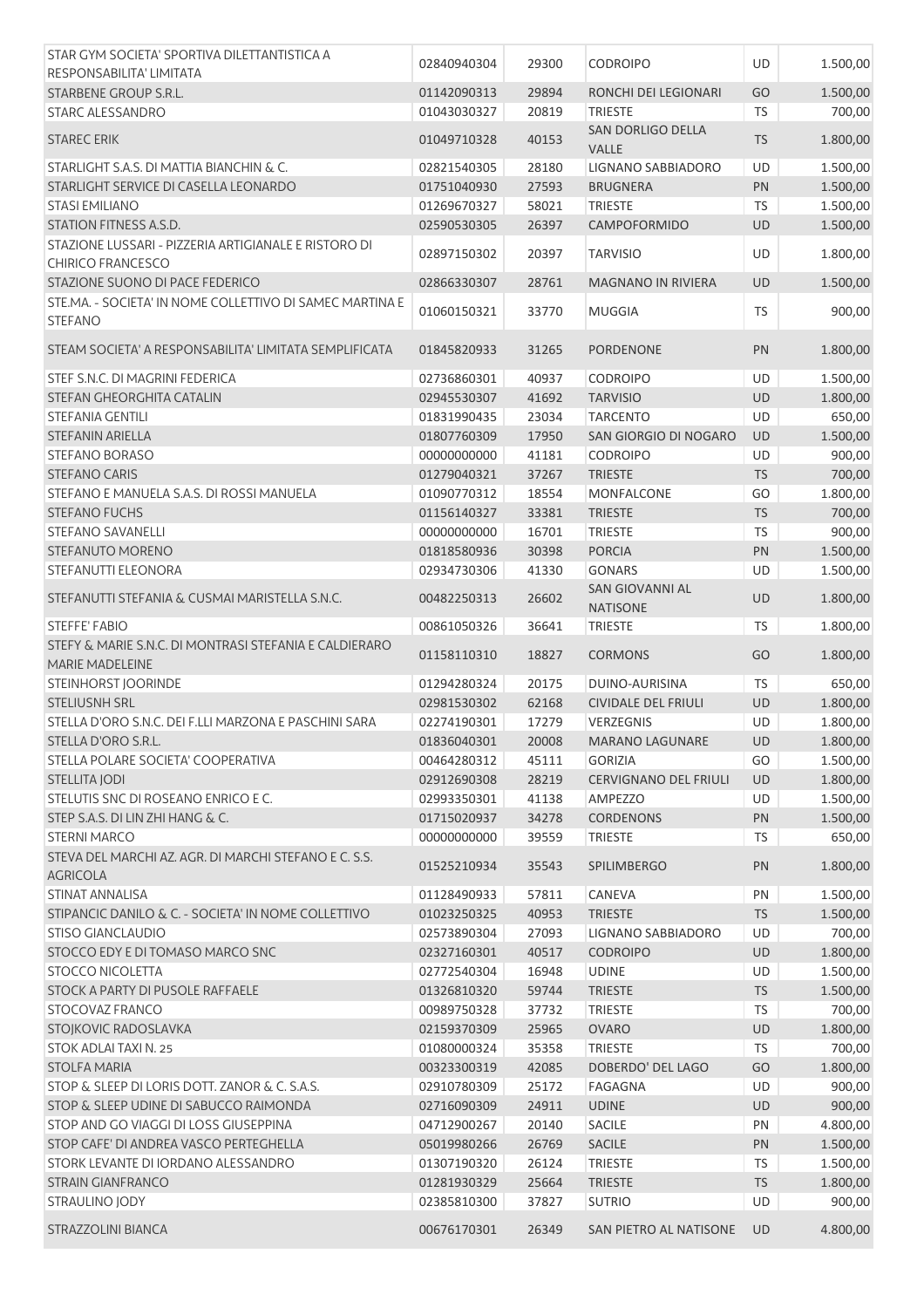| STRAZZOLINI TIZIANA                                                  | 01949580300 | 27842 | SAN LEONARDO                     | UD        | 1.500,00 |
|----------------------------------------------------------------------|-------------|-------|----------------------------------|-----------|----------|
| STREET FOOD DI KRUPIC MIRAN                                          | 05268910287 | 17016 | <b>UDINE</b>                     | UD        | 1.800,00 |
| <b>STROILI ALESSANDRA</b>                                            | 02764670309 | 27669 | <b>MANZANO</b>                   | <b>UD</b> | 1.500,00 |
| STROLIC S.N.C. DI MELOSSO GABRIELE & C.                              | 01668020934 | 20384 | PINZANO AL<br><b>TAGLIAMENTO</b> | PN        | 1.800,00 |
| STROPPOLATINI SOCIETA' SEMPLICE AGRICOLA                             | 03003750308 | 59576 | <b>CIVIDALE DEL FRIULI</b>       | UD        | 1.800,00 |
| STRUMBO VINCENZO                                                     | 01013080310 | 29768 | <b>MEDEA</b>                     | GO        | 1.500,00 |
| STUDIO ANALISI BIOMECCANICA DI ROMANO FREDDY S.A.S.                  | 02421080306 | 23331 | CIVIDALE DEL FRIULI              | UD        | 1.500,00 |
| STUDIO EQUILIBRIO DI COCCOLO KRISTINA                                | 02258690300 | 20410 | REMANZACCO                       | UD        | 1.500,00 |
| <b>STUDIO GIALLO</b>                                                 | 00921610325 | 61645 | <b>TRIESTE</b>                   | <b>TS</b> | 1.500,00 |
| STUDIO MASSAGGIO CINESE TUINA DI HUANG FUQIANG                       | 01171830316 | 29518 | <b>GORIZIA</b>                   | GO        | 1.500,00 |
| STUDIO OLISTICO & NAILS DI FOSSA ANNA                                | 01186360317 | 26624 | <b>MONFALCONE</b>                | GO        | 1.500,00 |
| STUDIO OLISTICO ALOHA DI RAFFAELLA METLICA                           | 01160040323 | 21498 | <b>TRIESTE</b>                   | <b>TS</b> | 1.500,00 |
| STUDIO OLISTICO QUI E ORA DI PUPPATTO FRANCESCA                      | 02963600305 | 36820 | PAGNACCO                         | UD        | 1.500,00 |
| STUDIO PILATES DI RUIZ CASTELLANOS BELKYS                            | 02819640307 | 16704 | <b>UDINE</b>                     | UD        | 1.500,00 |
| STUDIO POSTURALE DI ALESSIA MAURUTTO                                 | 01159430311 | 17101 | <b>FOGLIANO REDIPUGLIA</b>       | GO        | 1.500,00 |
| STUDIO RELAX DI TOSORATTI ROMINA                                     | 02317040307 | 20039 | <b>BAGNARIA ARSA</b>             | UD        | 1.500,00 |
| STUDIO YAB DI ANNA KATARZYNA ZABA                                    | 02988500308 | 29001 | <b>TRIESTE</b>                   | <b>TS</b> | 1.500,00 |
| STURMA SEVERINO                                                      | 01607610308 | 17616 | <b>TARCENTO</b>                  | UD        | 1.500,00 |
| STURNIOLO STEFANO                                                    | 01186050314 | 39450 | STARANZANO                       | GO        | 700,00   |
| STUZZI-CAFE' DI ROSSITTO CATIA                                       | 01834530931 | 39670 | <b>FIUME VENETO</b>              | PN        | 1.500,00 |
| STV GROUP SOCIETA' CONSORTILE A RESPONSABILITA'<br><b>LIMITATA</b>   | 02664900301 | 57979 | <b>UDINE</b>                     | UD        | 1.500,00 |
| <b>SUAZES SRL</b>                                                    | 01820600938 | 20273 | <b>CHIONS</b>                    | PN        | 900,00   |
| <b>SUGRAC SRL</b>                                                    | 02877690301 | 26591 | <b>RIGOLATO</b>                  | UD        | 900,00   |
| <b>SULLIGOI CARLO</b>                                                | 00964800320 | 36838 | <b>TRIESTE</b>                   | <b>TS</b> | 700,00   |
| <b>SUMMER NOVA SRL</b>                                               | 02644990307 | 37044 | LIGNANO SABBIADORO               | UD        | 1.500,00 |
| SUMMER TAXI DI PERU ENZO                                             | 02646940300 | 35590 | LATISANA                         | UD        | 700,00   |
| SUMMERDAY TRAVEL DI STINAT CRISTINA                                  | 01553570936 | 47051 | <b>AVIANO</b>                    | PN        | 4.800,00 |
| SUMO SUSHI S.N.C. DI LIN JINXIA & C.                                 | 02884570306 | 60063 | REANA DEL ROIALE                 | UD        | 1.800,00 |
| SUN CITY S.A.S. DI CHIARANDINI TIZIANA & C.                          | 02681900300 | 30714 | PRADAMANO                        | UD        | 1.500,00 |
| <b>SUN DENGWEI</b>                                                   | 01190220317 | 21595 | SAGRADO                          | GO        | 1.500,00 |
| SUN EVOLUTION S.R.L.                                                 | 02240630307 | 28279 | <b>UDINE</b>                     | UD        | 1.500,00 |
| <b>SUN GUANCONG</b>                                                  | 01062600323 | 57729 | <b>TRIESTE</b>                   | <b>TS</b> | 1.500,00 |
| SUN HOUSE SOCIETA' A RESPONSABILITA' LIMITATA<br><b>SEMPLIFICATA</b> | 02892640307 | 24206 | PRECENICCO                       | UD        | 900,00   |
| <b>SUN JIANHONG</b>                                                  | 01150170312 | 21173 | <b>CORMONS</b>                   | GO        | 1.500,00 |
| SUN SAS DI BASSETTI ANTONELLA & C.                                   | 02899030304 | 23732 | <b>UDINE</b>                     | UD        | 1.500,00 |
| SUN SHINE ELITE DI CASCIARO MARIA FRANCESCA                          | 01304070327 | 41700 | <b>TRIESTE</b>                   | <b>TS</b> | 1.500,00 |
| <b>SUN SRLS</b>                                                      | 02848170300 | 31048 | <b>UDINE</b>                     | UD        | 1.800,00 |
| <b>SUN WANGFEN</b>                                                   | 01311450322 | 30637 | <b>TRIESTE</b>                   | <b>TS</b> | 1.500,00 |
| <b>SUN XINJIE</b>                                                    | 04368440279 | 19615 | MONFALCONE                       | GO        | 1.500,00 |
| SUNBEACH C. & C. S.R.L.S.                                            | 02882970300 | 37793 | LIGNANO SABBIADORO               | UD        | 1.500,00 |
| SUNE DI PETRIS LORIS & C. S.N.C.                                     | 02480570304 | 23923 | <b>SAURIS</b>                    | UD        | 4.800,00 |
| SUNFLOWER S.A.S. DI DISHNICA FLAVIA & C.                             | 01657480933 | 30909 | PASIANO DI PORDENONE             | PN        | 1.500,00 |
| SUNFLOWER S.R.L.S.                                                   | 01322600329 | 21139 | <b>TRIESTE</b>                   | TS        | 1.500,00 |
| SUNNY'S HOUSE DI CIRO GAETA                                          | 00000000000 | 19121 | <b>CORMONS</b>                   | GO        | 900,00   |
| SUNRISE DI SALERNO FILOMENO E C. S.A.S.                              | 02761400304 | 30249 | SAN GIORGIO DI NOGARO            | UD        | 1.800,00 |
| <b>SUNSET EVENTS SRL</b>                                             | 02807450305 | 46093 | LATISANA                         | UD        | 1.500,00 |
| <b>SUOMI SRLS</b>                                                    | 01277810329 | 57737 | <b>TRIESTE</b>                   | <b>TS</b> | 1.500,00 |
| SUPERSTAR S.A.S. DI LIN YANFANG                                      | 02904780307 | 24337 | <b>UDINE</b>                     | <b>UD</b> | 1.500,00 |
| SURIAN ROBERTO & DOBRILOVIC GIANNI - SOCIETA' IN NOME                |             |       |                                  |           |          |
| <b>COLLETTIVO</b>                                                    | 01038490320 | 26991 | <b>TRIESTE</b>                   | TS.       | 1.800,00 |
| SURS NON SOLO CAFFE' DI MANUELA E MARZIA MAION                       | 02978890305 | 35298 | SAN DANIELE DEL FRIULI           | UD        | 1.500,00 |
| SUSHI BAR DI WANG LONGHAI                                            | 01169200316 | 17592 | <b>GORIZIA</b>                   | GO        | 1.800,00 |
| SUSHI SUM S.A.S. DI ZHAO SIJUN                                       | 02937440309 | 26144 | <b>CIVIDALE DEL FRIULI</b>       | UD        | 1.800,00 |
| SUSHI-KING DI PAN SHUQIN                                             | 01875840934 | 57774 | PORDENONE                        | PN        | 1.800,00 |
| SUSPENSIONLATES DI DI MAURO CARMEN                                   | 01166140317 | 57684 | <b>GORIZIA</b>                   | GO        | 1.200,00 |
| SUSSARELLU ANTONIO & C. - S.N.C. - EREDI                             | 00392150314 | 28127 | <b>MONFALCONE</b>                | GO        | 1.500,00 |
| <b>SUT MARIO</b>                                                     | 02266320304 | 24311 | LIGNANO SABBIADORO               | UD        | 1.500,00 |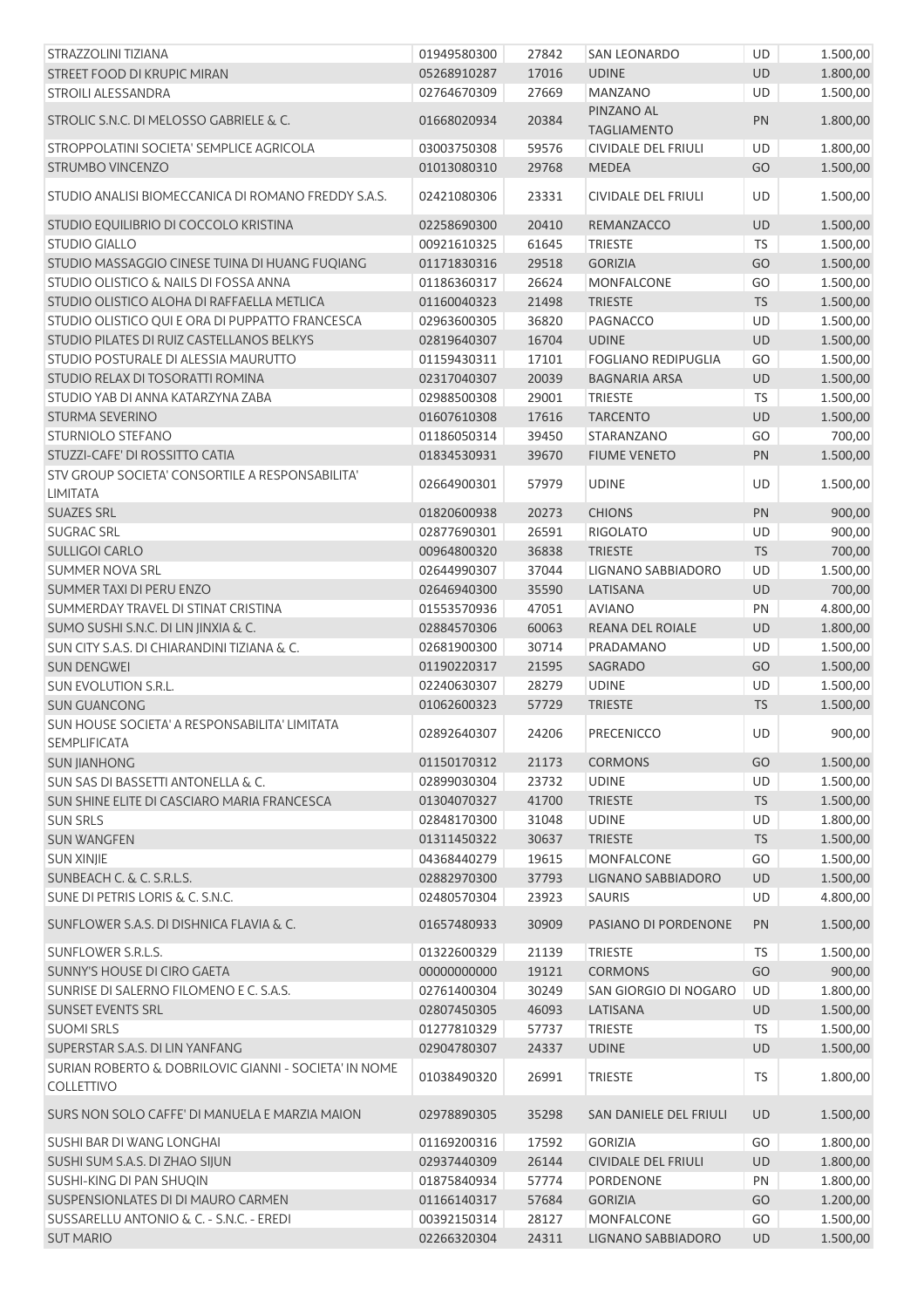| SV TAXI DI SERGIO VICENTINI                                               | 02868200300 | 25346 | CARLINO                      | <b>UD</b> | 700,00   |
|---------------------------------------------------------------------------|-------------|-------|------------------------------|-----------|----------|
| <b>SVAB LUKA</b>                                                          | 00000000000 | 29048 | <b>TRIESTE</b>               | <b>TS</b> | 900,00   |
| <b>SVETINA CARLA</b>                                                      | 02243730302 | 33498 | <b>TARVISIO</b>              | UD        | 900,00   |
| SWAMI VIAGGI BY ANTARA DI SATTI BARBARA                                   | 01084390317 | 31966 | <b>MONFALCONE</b>            | GO        | 4.800,00 |
| <b>SWEET &amp; SALTY DI BURDUCEA ANDREEA</b>                              | 02982650307 | 24781 | <b>UDINE</b>                 | <b>UD</b> | 1.500,00 |
| SWEET COFFEE - S.R.L.                                                     | 02873760306 | 36370 | <b>TORVISCOSA</b>            | UD        | 1.500,00 |
| SWEET NAILS DI CINZIA FRENI                                               | 02844590303 | 38170 | <b>UDINE</b>                 | UD        | 1.500,00 |
| SWINGCHEF SRL                                                             | 01869860930 | 21748 | <b>AVIANO</b>                | PN        | 1.800,00 |
| <b>SZ SOCA APD</b>                                                        | 00337660310 | 61908 | SAVOGNA D'ISONZO             | GO        | 1.200,00 |
| T & C DI CIMA TAMARA E DESTRADI CORRADO S.N.C.                            | 01233580321 | 17200 | <b>TRIESTE</b>               | <b>TS</b> | 1.800,00 |
| T&T DI GIACOMO CECONI                                                     | 02804180301 | 24121 | <b>UDINE</b>                 | UD        | 1.500,00 |
| T. & T. S.N.C. DI MARINA E LUCA TONEATTO                                  | 02611730306 | 40902 | <b>CODROIPO</b>              | UD        | 1.800,00 |
| T. AND C. - TRADING AND CONSULTING DI BARBARA BUCCI                       | 01037230313 | 26512 | DOBERDO' DEL LAGO            | GO        | 1.800,00 |
| T.E.D. S.R.L.                                                             | 01111310320 | 17353 | <b>TRIESTE</b>               | <b>TS</b> | 1.800,00 |
| T.I.C.O. FILM COMPANY S.R.L.                                              | 08607501007 | 58030 | <b>TRIESTE</b>               | <b>TS</b> | 1.500,00 |
| T.N.T. PUB - SOCIETA' IN ACCOMANDITA SEMPLICE DI ALMA<br>SEMA & C.        | 00755310323 | 40029 | <b>TRIESTE</b>               | <b>TS</b> | 1.800,00 |
| T.Z. S.A.S. DI TALON GABRIELLA                                            | 02679340303 | 24487 | LIGNANO SABBIADORO           | UD        | 1.500,00 |
| TA BRAIDE DI PACORIGH FRANCO                                              | 02226660302 | 26233 | <b>PORPETTO</b>              | UD        | 1.500,00 |
| TA STARA BUTEA DI BUTTOLO MONICA E DI LENARDO                             |             |       |                              |           |          |
| MAURIZIO S.N.C.                                                           | 02982280303 | 22896 | <b>RESIA</b>                 | UD        | 1.500,00 |
| TA.BU. SOCIETA' SPORTIVA DILETTANTISTICA A R.L.                           | 02886410303 | 28698 | LIGNANO SABBIADORO           | UD        | 1.500,00 |
| <b>TABATA S.R.L.</b>                                                      | 01176240313 | 17451 | <b>GRADO</b>                 | GO        | 1.800,00 |
| <b>TABOGA LUCA</b>                                                        | 02139490300 | 36466 | <b>COLLOREDO DI MONTE</b>    | UD        | 1.500,00 |
|                                                                           |             |       | <b>ALBANO</b>                |           |          |
| TAC S.A.S. DI TACU ANA E C.                                               | 01833610932 | 38934 | <b>PORCIA</b>                | PN        | 1.800,00 |
| <b>TAEKWONDO OLIMPICO TRIESTE</b>                                         | 00000000000 | 61991 | <b>TRIESTE</b>               | <b>TS</b> | 1.200,00 |
| TAEKWON-DO TRADIZIONALE TOLMEZZO ASSOCIAZIONE<br>SPORTIVA DILETTANTISTICA | 00000000000 | 61588 | <b>FORNI AVOLTRI</b>         | UD        | 1.200,00 |
| <b>TAGLIALEGNE ORIETTA</b>                                                | 02138480302 | 21475 | <b>MARANO LAGUNARE</b>       | UD        | 1.800,00 |
| <b>TAGLIALEGNE PAOLO</b>                                                  | 02218790307 | 32705 | PASIAN DI PRATO              | UD        | 1.500,00 |
| TAGLIAMENTO VIAGGI DI CLAUDIO BELTRAME                                    | 02432800304 | 18614 | <b>CODROIPO</b>              | UD        | 4.800,00 |
| TAGLIERE DIVINO DI KARIM OUZAHRA                                          | 03003960303 | 59834 | <b>POVOLETTO</b>             | UD        | 1.800,00 |
| TAJ JI FOOD S.N.C. DI ZHENG JUNLING & C.                                  | 01826800938 | 18733 | <b>AVIANO</b>                | PN        | 1.800,00 |
| TAKES OVER S.N.C. DI IRENE REPIC, LUCA LAMACCHIA & C.                     | 01310820327 | 21605 | <b>TRIESTE</b>               | TS        | 1.800,00 |
| TAL BORC SOCIETA' SEMPLICE AGRICOLA                                       | 02657500308 | 41996 | PAVIA DI UDINE               | <b>UD</b> | 1.800,00 |
|                                                                           |             |       | <b>CAMPOLONGO</b>            |           |          |
| TAL CAFE' SNC DI ULIAN LOREDANA                                           | 02433490303 | 32248 | <b>TAPOGLIANO</b>            | <b>UD</b> | 1.500,00 |
| TAMARO & DI STANO DI ALESSANDRO TAMARO E CRISTINA DI<br>STANO - S.N.C.    | 00859190324 | 23735 | <b>TRIESTE</b>               | <b>TS</b> | 1.500,00 |
| <b>TAMASSIA LAILA</b>                                                     | 02409230303 | 62051 | <b>CERVIGNANO DEL FRIULI</b> | UD        | 1.500,00 |
| <b>TAMBURLINI MAURO</b>                                                   | 02806710303 | 32602 | <b>VILLA SANTINA</b>         | UD        | 1.500,00 |
| TANDEM S.A.S. DI ZUPPELLI ALICE & C.                                      | 01159780319 | 25652 | <b>GRADO</b>                 | GO        | 1.500,00 |
| <b>TANGARI SILVIA</b>                                                     | 02669200301 | 31034 | CARLINO                      | UD        | 1.500,00 |
| <b>TANIA &amp; PAOLA SRL</b>                                              | 01192830311 | 29581 | <b>CORMONS</b>               | GO        | 1.500,00 |
| <b>TANZARIELLO PAOLO</b>                                                  | 01160510317 | 26571 | <b>MONFALCONE</b>            | GO        | 1.500,00 |
| <b>TAPAS BARCELONA S.R.L.</b>                                             | 01272540327 | 36146 | <b>TRIESTE</b>               | TS        | 1.800,00 |
| TAPAS DI DELCHIN CORINNA                                                  | 01191860319 | 28418 | <b>GRADISCA D'ISONZO</b>     | GO        | 1.500,00 |
| TAPIOKAR DI JOSIANE FIGUEIRA DE OLIVERIA                                  | 01193310313 | 37173 | <b>GORIZIA</b>               | GO        | 1.500,00 |
| <b>TARANTINO FRANCO</b>                                                   | 01200990321 | 33731 | <b>TRIESTE</b>               | <b>TS</b> | 1.800,00 |
| <b>TARANTINO MICHELLE</b>                                                 | 01323060325 | 37097 | <b>TRIESTE</b>               | <b>TS</b> | 1.500,00 |
| <b>TARANTINO ROBERTO</b>                                                  | 01165050327 | 17622 | <b>TRIESTE</b>               | <b>TS</b> | 1.500,00 |
| TARCENTO FUTSAL A.S.D.                                                    | 02864810300 | 59865 | <b>TARCENTO</b>              | UD        | 1.500,00 |
| TARNOLD SIMONETTA                                                         | 00000000000 | 36852 | <b>TAIPANA</b>               | UD        | 900,00   |
| <b>TARTAMONT SOCIETA' AGRICOLA SEMPLICE</b>                               | 01826810937 | 39034 | <b>ANDREIS</b>               | PN        | 1.800,00 |
| TASSAN-ZANIN GIOVANNI & C. S.A.S.                                         | 02331270302 | 30770 | TRICESIMO                    | UD        | 1.500,00 |
| <b>TASSOTTI WALTER</b>                                                    | 02893960308 | 23731 | <b>TOLMEZZO</b>              | UD        | 1.500,00 |
| TASTE OF INDIA SNC DI SINGH DILBIR E SINGH SUKHWINDER                     | 01840520934 | 29075 | <b>PORDENONE</b>             | PN        | 1.800,00 |
| <b>TATO ARJAN</b>                                                         | 02854790306 | 39884 | LIGNANO SABBIADORO           | <b>UD</b> | 1.800,00 |
| TATO E TATA SAS DI SABBADINI ANDREA & C.                                  | 02500000308 | 31027 | <b>UDINE</b>                 | <b>UD</b> | 1.500,00 |
| <b>TAUCER SONIA</b>                                                       | 01332480324 | 27091 | <b>TRIESTE</b>               | TS        | 1.500,00 |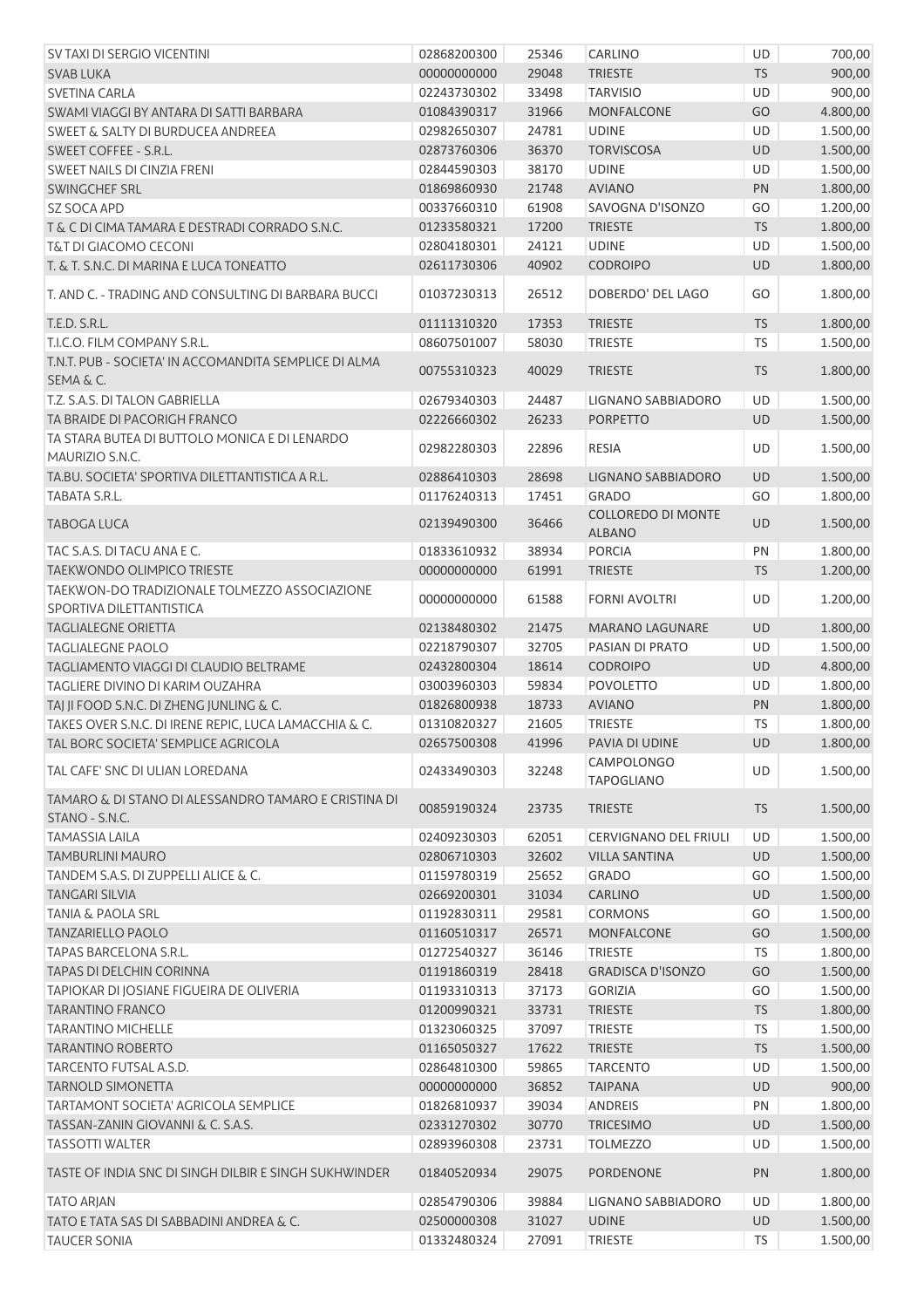| <b>TAURIAN ROBERTO</b>                                                                               | 01344870934 | 34020 | <b>ZOPPOLA</b>                   | PN        | 1.500,00 |
|------------------------------------------------------------------------------------------------------|-------------|-------|----------------------------------|-----------|----------|
| TAVAGNACCO NUOTO SOCIETA' SPORTIVA DILETTANTISTICA<br>R.L. - IN BREVE TAVAGNACCO NUOTO S.S.D. A R.L. | 02501740308 | 36826 | <b>TAVAGNACCO</b>                | UD        | 1.500,00 |
| TAVERNA AI MASTRI D'ARME S.N.C. DI ELIO AMATO & C.                                                   | 01158650323 | 25377 | <b>TRIESTE</b>                   | <b>TS</b> | 1.800,00 |
| TAVERNA AI PATRIARCHI DI PIPANI ANDREA E C. S.A.S.                                                   | 00424670313 | 17847 | <b>GRADO</b>                     | GO        | 1.500,00 |
| TAVERNA AL GHETTO S.R.L.                                                                             | 01267760328 | 18243 | <b>TRIESTE</b>                   | <b>TS</b> | 1.800,00 |
| TAVERNA AL PESCATORE DI DAL FORNO OLGA & C. S.A.S.                                                   | 01554690303 | 26480 | <b>MARANO LAGUNARE</b>           | UD        | 1.800,00 |
| TAVERNA AL PESCATORE S.N.C. DI CIUTTO STEFANO E MANOLA                                               | 01548460300 | 31398 | <b>PRECENICCO</b>                | <b>UD</b> | 1.800,00 |
| TAVERNA LONGOBARDA DI CEDARMAS ROBERTO                                                               | 02288820307 | 19071 | <b>CIVIDALE DEL FRIULI</b>       | UD        | 1.500,00 |
| TAVERNA SANTA BARBARA DI CIGUI PAOLO & C. S.A.S.                                                     | 01153440324 | 25244 | <b>MUGGIA</b>                    | <b>TS</b> | 1.800,00 |
| TAVERNETTA DI BARON ANGELA & C.S.A.S                                                                 | 01375020300 | 32220 | <b>PONTEBBA</b>                  | UD        | 1.800,00 |
| TAXI 24 N.C.C. DI CASADEI RENATA                                                                     | 01074700319 | 19892 | STARANZANO                       | GO        | 700,00   |
| TAXI ALDO DI TAFA ALDO                                                                               | 02834350304 | 36204 | LIGNANO SABBIADORO               | UD        | 700,00   |
| TAXI AMICO DI DRITAN UKALIAJ                                                                         | 02841790302 | 39931 | LIGNANO SABBIADORO               | UD        | 700,00   |
| <b>TAXI ANTEO DI ANDREA PERHAUZ</b>                                                                  | 00993950328 | 32623 | <b>TRIESTE</b>                   | <b>TS</b> | 700,00   |
| <b>TAXI AUTONOLEGGIO PUPOLIN ANDREA</b>                                                              | 01728660307 | 31166 | LATISANA                         | UD        | 700,00   |
| TAXI BIKE FVG DI ZORZIN ROBERTO                                                                      | 02920170301 | 30152 | <b>RUDA</b>                      | UD        | 700,00   |
| TAXI DI MORATO PAOLO & BLASON SUSANNA S.N.C.                                                         | 00417570314 | 29920 | <b>GRADO</b>                     | GO        | 1.500,00 |
| TAXI FRANCESCA DI MACAGNINO FRANCESCA                                                                | 02218420301 | 31575 | <b>CERVIGNANO DEL FRIULI</b>     | UD        | 700,00   |
| TAXI GO ! DI CARDILLO MARCO                                                                          | 02749170300 | 32671 | LATISANA                         | UD        | 700,00   |
| TAXI LIGNANO DI LESTANI PIERANGELO                                                                   | 02569460302 | 20053 | CAMPOFORMIDO                     | UD        | 700,00   |
| TAXI MAX DI FURLAN MASSIMO                                                                           | 01141430312 | 19885 | <b>GORIZIA</b>                   | GO        | 700,00   |
| TAXI S. GIORGIO DI GARBIN LUCIO                                                                      |             |       | SAN GIORGIO DI NOGARO            | UD        |          |
| TAXI VAN DI SARTORI ANDREA                                                                           | 01767250309 | 34460 |                                  |           | 700,00   |
|                                                                                                      | 01111420319 | 31135 | <b>GORIZIA</b>                   | GO        | 700,00   |
| TAXSI PIU'H24 NCC DI LUCA MAURO                                                                      | 01649080932 | 31310 | ROVEREDO IN PIANO                | PN        | 700,00   |
| TAZEBAO S.N.C. DI MIELE FERNANDO E GLAVINA LUCIANA                                                   | 00317730323 | 17170 | <b>TRIESTE</b>                   | <b>TS</b> | 1.800,00 |
| T-BOX A.S.D.                                                                                         | 00000000000 | 60878 | <b>TARCENTO</b>                  | UD        | 1.200,00 |
| TE.SI. DI MANZIN SILVIA & C. S.A.S.                                                                  | 01279140329 | 29199 | <b>TRIESTE</b>                   | <b>TS</b> | 1.500,00 |
| TEAM AGLIATA S.R.L.                                                                                  | 01200660312 | 25936 | <b>MONFALCONE</b>                | GO        | 1.500,00 |
| TEAM GRANZON ASSOCIAZIONE SPORTIVA DILETTANTISTICA                                                   | 02465370308 | 61644 | REMANZACCO                       | <b>UD</b> | 1.200,00 |
| TEAM ISONZO CICLISTICA PIERIS A.S.D.                                                                 | 00362760316 | 61862 | SAN CANZIAN D'ISONZO             | GO        | 1.200,00 |
| <b>TEATRO CLUB UDINE</b>                                                                             | 00333170306 | 58685 | <b>UDINE</b>                     | UD        | 1.500,00 |
| <b>TEATRO DEGLI STERPI</b>                                                                           | 01308340320 | 58003 | <b>TRIESTE</b>                   | TS        | 1.500,00 |
| <b>TEATRO DELLA SETE</b>                                                                             | 02194050304 | 61243 | <b>UDINE</b>                     | <b>UD</b> | 900,00   |
| TEATRO STABILE DEL FRIULI VENEZIA GIULIA                                                             | 00054990320 | 26860 | <b>TRIESTE</b>                   | TS        | 1.500,00 |
| <b>TEDESCO RENATO</b>                                                                                | 01201770318 | 38635 | <b>GORIZIA</b>                   | GO        | 1.800,00 |
| <b>TEIXEIRA SANTOS LUCIENE</b>                                                                       | 01196090326 | 18960 | <b>TRIESTE</b>                   | <b>TS</b> | 1.500,00 |
| TELERENT S.R.L.                                                                                      | 01853180931 | 60700 | <b>PORCIA</b>                    | PN        | 1.500,00 |
| TELL ROMA & C. S.N.C.                                                                                | 01365390309 | 30669 | <b>UDINE</b>                     | UD        | 1.500,00 |
| TENDA BAR DI BORNACIN ALBERTO E C. S.N.C.                                                            | 01400820302 | 24109 | <b>LIGNANO SABBIADORO</b>        | UD        | 1.500,00 |
| TENERIFE SOCIETA' A RESPONSABILITA' LIMITATA SEMPLIFICATA                                            | 02979520307 | 22104 | <b>CODROIPO</b>                  | UD        | 1.800,00 |
| TENGO CUORE ITALIANO S.R.L.                                                                          | 02820360309 | 58123 | <b>LIGNANO SABBIADORO</b>        | UD        | 1.500,00 |
| TENNIS CAMPI ROSSI S.N.C. DI GERMANO SAIN & DANIELA SAIN                                             | 00888370327 | 40110 | SGONICO                          | TS.       | 1.500,00 |
| TENNIS CITTA' DI UDINE ASSOCIAZIONE SPORTIVA<br>DILETTANTISTICA                                      | 01647640307 | 38028 | <b>UDINE</b>                     | UD        | 1.500,00 |
| TENNIS CLUB CANEVA A.S.D.                                                                            | 01542440936 | 61673 | CANEVA                           | PN        | 1.200,00 |
| TENNIS CLUB CHINO BAREI A.S.D. MORSANO                                                               | 00000000000 | 62008 | MORSANO AL<br><b>TAGLIAMENTO</b> | PN        | 1.200,00 |
| TENNIS CLUB CIVIDALE ASD                                                                             | 01818080309 | 60747 | <b>CIVIDALE DEL FRIULI</b>       | UD        | 1.200,00 |
| <b>TENNIS CLUB MANIAGO</b>                                                                           | 01618220931 | 62283 | <b>MANIAGO</b>                   | PN        | 1.200,00 |
| TENNIS CLUB NOVA PALMA A.S.D.                                                                        | 02566510307 | 60999 | PALMANOVA                        | UD        | 1.200,00 |
| TENNIS CLUB PALUZZA ASD                                                                              | 00000000000 | 62207 | PALUZZA                          | UD        | 1.200,00 |
| TENNIS CLUB PORDENONE ASD                                                                            | 01089960932 | 59595 | PORDENONE                        | PN        | 1.500,00 |
| TENNIS CLUB SAN DANIELE                                                                              | 02180590305 | 60052 | SAN DANIELE DEL FRIULI           | UD        | 1.200,00 |
| TENNIS CLUB TARVISIO A.S.D.                                                                          | 01771190301 | 61012 | <b>TARVISIO</b>                  | UD        | 1.200,00 |
| TENNIS CLUB TOLMEZZO SOCIETA DILETTANTISTICA                                                         | 02471430302 | 61760 | <b>TOLMEZZO</b>                  | UD        | 1.200,00 |
| TENNIS CLUB TRIESTINO ASD                                                                            | 00280030321 | 60948 | <b>TRIESTE</b>                   | <b>TS</b> | 1.200,00 |
| TENNIS CLUB WIMBLEDOMINI ASD                                                                         | 01832960932 | 59691 | PRAVISDOMINI                     | PN        | 1.500,00 |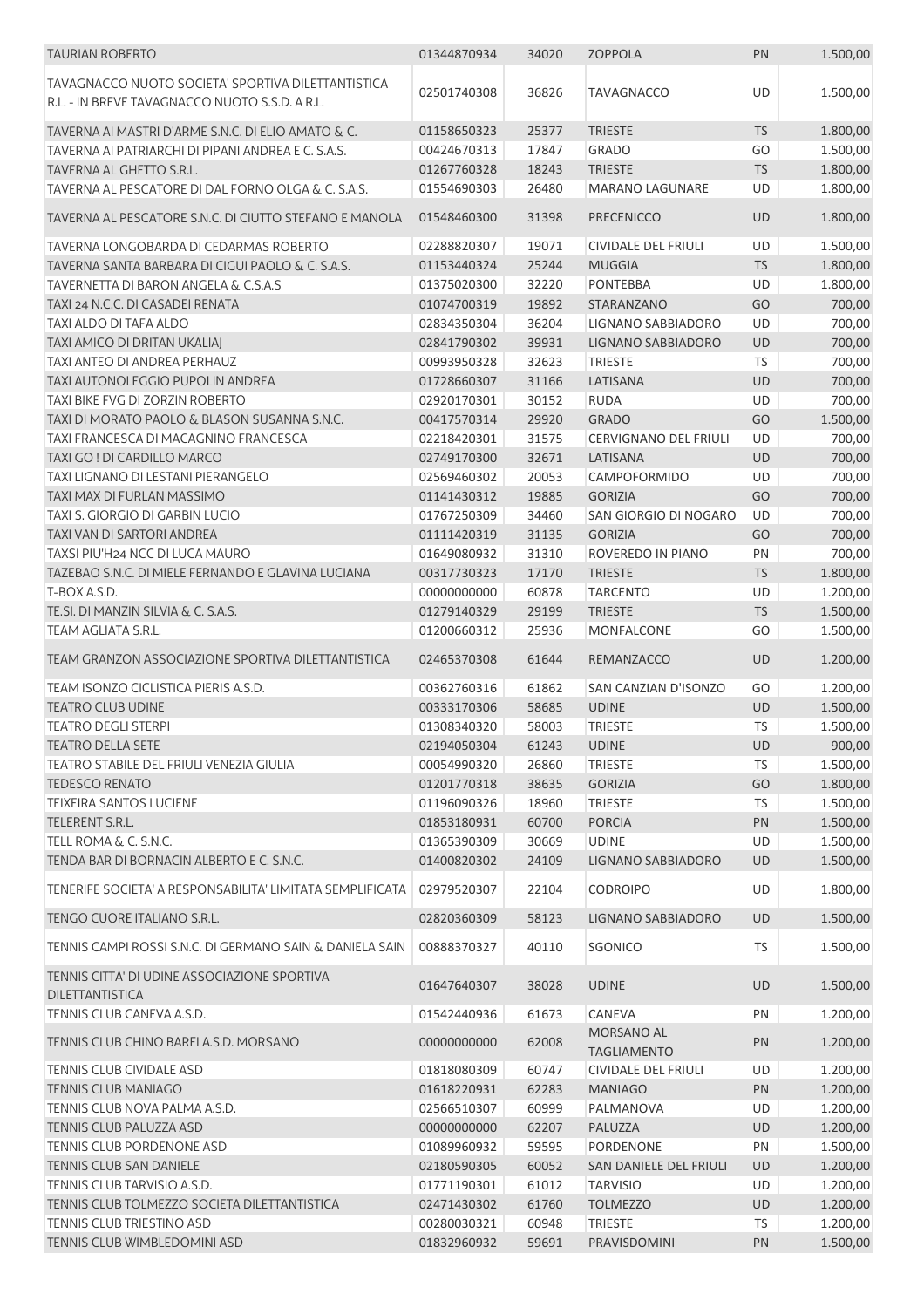| TENNIS NATISONE ASSOCIAZIONE SPORTIVA DILETTANTISTICA                                                                      | 01770310306 | 60696 | SAN GIOVANNI AL<br><b>NATISONE</b> | UD        | 1.200,00 |
|----------------------------------------------------------------------------------------------------------------------------|-------------|-------|------------------------------------|-----------|----------|
|                                                                                                                            | 00812070308 | 60547 | <b>PASIAN DI PRATO</b>             | <b>UD</b> |          |
| TENNIS UDINE DI SANTARELLI MARCO & C. S.A.S.                                                                               |             |       |                                    |           | 1.500,00 |
| TENNISMO DI MASSIMO VENTURI E C. S.N.C.                                                                                    | 02766950303 | 20636 | LIGNANO SABBIADORO                 | UD        | 1.500,00 |
| TENTAZIONI - SOCIETA' IN NOME COLLETTIVO DI ROS MICHELE<br>E ZANET FRANCESCO                                               | 01398680932 | 25124 | <b>SACILE</b>                      | PN        | 1.500,00 |
| TENUTA CONTE ROMANO DI AUGUSTO E PIETRO ROMANO<br>SOCIETA' AGRICOLA SEMPLICE                                               | 02734250307 | 60522 | MANZANO                            | UD        | 1.800,00 |
| TENUTA DI BLASIG DI ELISABETTA BORTOLOTTO SARCINELLI                                                                       | 00337830319 | 41302 | RONCHI DEI LEGIONARI               | GO        | 1.800,00 |
| TENUTA LUISA DI LUISA EDDI E FIGLI SOCIETA' SEMPLICE<br>AGRICOLA IN FORMA ABBREVIATA TENUTA LUISA DI LUISA EDDI<br>E FIGLI | 01135010310 | 23727 | <b>MARIANO DEL FRIULI</b>          | GO        | 900,00   |
| TENUTA REGINA DI FABIO PASTI E C. - SOCIETA' IN<br>ACCOMANDITA SEMPLICE SOCIETA' AGRICOLA                                  | 00162290308 | 41669 | PALAZZOLO DELLO STELLA             | <b>UD</b> | 900,00   |
| TENUTA VALDOMINI S.AGRICOLA R.L.                                                                                           | 02313220309 | 26781 | <b>ATTIMIS</b>                     | UD        | 1.800,00 |
| TEO S.A.S. DI CALDARULO TEODORO & C.                                                                                       | 02207450301 | 32099 | <b>UDINE</b>                       | UD        | 1.500,00 |
| TEOREMA S.A.S. DI GIUSTINO BARBARA & C.                                                                                    | 01994450300 | 24097 | <b>CIVIDALE DEL FRIULI</b>         | UD        | 1.500,00 |
| TEPEPA DI MORAS LORENA                                                                                                     | 01844190932 | 18076 | <b>SACILE</b>                      | PN        | 1.800,00 |
| TERAPIA DI PELLIZZARI MAURIZIO & C. SAS                                                                                    | 02399590302 | 41089 | POZZUOLO DEL FRIULI                | UD        | 1.800,00 |
| TERGESTEO TRIESTE CENTRO S.R.L.                                                                                            | 01309770327 | 18166 | <b>TRIESTE</b>                     | TS        | 900,00   |
| TERGESTEORA S.R.L.                                                                                                         | 01235260328 | 26387 | <b>TRIESTE</b>                     | <b>TS</b> | 1.500,00 |
| TERME DEL FRIULI VENEZIA GIULIA S.R.L.                                                                                     | 01294690324 | 60746 | <b>TRIESTE</b>                     | <b>TS</b> | 4.800,00 |
| <b>TERMINI ANDREA</b>                                                                                                      | 01813800933 | 39466 | <b>PORCIA</b>                      | PN        | 1.500,00 |
| <b>TERMINI MONICA</b>                                                                                                      | 01161680325 | 31514 | <b>TRIESTE</b>                     | <b>TS</b> | 700,00   |
| <b>TERPIN FLAVIO</b>                                                                                                       | 02329910307 | 17978 | <b>GORIZIA</b>                     | GO        | 1.500,00 |
| TERRA DEL CARSO SOCIETA' AGRICOLA SEMPLICE DI RADOVIC                                                                      |             |       |                                    |           |          |
| <b>IVO E LOVRECICH SUSANNA</b>                                                                                             | 01278650328 | 33426 | DUINO-AURISINA                     | <b>TS</b> | 1.800,00 |
| TERRA D'ORIENTE TRIESTE - SOCIETA' A RESPONSABILITA'<br><b>LIMITATA</b>                                                    | 01293110324 | 17968 | <b>TRIESTE</b>                     | TS        | 1.800,00 |
| TERRA MADRE 1891 SOCIETA' COOPERATIVA                                                                                      | 02963880303 | 25556 | PALMANOVA                          | UD        | 1.800,00 |
| <b>TERRA&amp;MARE S.R.L. SEMPLIFICATA</b>                                                                                  | 01202900310 | 31524 | <b>GRADO</b>                       | GO        | 1.500,00 |
| TERRE DI MOTO S.R.L.                                                                                                       | 02444410308 | 44112 | <b>MAJANO</b>                      | UD        | 1.500,00 |
| TERRE PETRUSSA SOCIETA' AGRICOLA SEMPLICE                                                                                  | 02856730300 | 35568 | CORNO DI ROSAZZO                   | UD        | 1.800,00 |
| TERREFINI SRL SOCIETA' AGRICOLA                                                                                            | 01659660938 | 23020 | PASIANO DI PORDENONE               | PN        | 1.800,00 |
| TERZO TEMPO DI FEDERICO BIGOTTO                                                                                            | 02945780308 | 36936 | UDINE                              | UD        | 1.500,00 |
| <b>TESINI PRISCILLA</b>                                                                                                    | 02962500308 | 22752 | COSEANO                            | UD        | 1.500,00 |
| <b>TESLA PRODUCTION S.R.L.</b>                                                                                             | 01181900315 | 57678 | <b>GORIZIA</b>                     | GO        | 1.500,00 |
| <b>TESOLIN ANTONELLO</b>                                                                                                   | 02787030309 | 41074 | SAN GIORGIO DI NOGARO              | UD        | 1.500,00 |
| TESORI FONDENTI DI MATTEO DELLA ROSSA                                                                                      | 02864300302 | 58051 | <b>UDINE</b>                       | UD        | 1.500,00 |
| TFM SRL SEMPLIFICATA                                                                                                       | 02954020307 | 22451 | CAMPOFORMIDO                       | <b>UD</b> | 1.500,00 |
| THE BEST FAMILY S.A.S. DI RAVALICO VALENTINA & C.                                                                          | 01191930328 | 34876 | <b>TRIESTE</b>                     | TS        | 1.800,00 |
| THE COTTAGE DI ROCCHI ILEANA                                                                                               | 00000000000 | 26373 | CASARSA DELLA DELIZIA              | PN        | 900,00   |
| THE FENIX AND DRAGON S.R.L.                                                                                                | 01691130932 | 33375 | <b>FONTANAFREDDA</b>               | PN        | 1.800,00 |
| THE GROOVE FACTORY S.N.C. DI STEFANO PALAFERRI E<br><b>ALESSIO TURCHETTI</b>                                               | 02573120306 | 58043 | <b>MARTIGNACCO</b>                 | UD        | 1.200,00 |
| THE LAB FORMAZIONE DANZA A.S.D.                                                                                            | 01193720313 | 61630 | STARANZANO                         | GO        | 1.200,00 |
| THE OFFICE - S.R.L.                                                                                                        | 00636740326 | 45604 | <b>TRIESTE</b>                     | <b>TS</b> | 1.500,00 |
| THE WHITE HARP PUB DI GORI FRANCESCA                                                                                       |             |       |                                    |           |          |
|                                                                                                                            | 04826600266 | 35897 | PORDENONE                          | PN        | 1.500,00 |
| THELMA E LOUISE SNC DI RAFFAELLA FEDELE & C.                                                                               | 01241200326 | 27626 | <b>TRIESTE</b>                     | <b>TS</b> | 1.500,00 |
| THEODORE FELIX BED AND BREAKFAST DI MACOR<br>ALESSANDRA                                                                    | 00000000000 | 35316 | AQUILEIA                           | UD        | 900,00   |
| THOMAS SCHIPPERS O.N.L.U.S.                                                                                                | 01179460314 | 58008 | <b>GORIZIA</b>                     | GO        | 1.500,00 |
| <b>TIBALDI ELSA</b>                                                                                                        | 01613860301 | 19276 | <b>PORPETTO</b>                    | UD        | 1.800,00 |
| TICKETPOINT S.R.L.                                                                                                         | 01068290327 | 44551 | <b>TRIESTE</b>                     | <b>TS</b> | 1.500,00 |
| <b>TICOZZI ALBERTO</b>                                                                                                     | 01070680317 | 30496 | CORNO DI ROSAZZO                   | UD        | 1.800,00 |
| TIEPOLO S.R.L.                                                                                                             | 02806370306 | 30282 | <b>BORDANO</b>                     | <b>UD</b> | 700,00   |
| TIESSE IMMOBILIARE S.R.L.                                                                                                  | 01250250329 | 20439 | <b>TRIESTE</b>                     | TS.       | 900,00   |
| TIKI TAKA DI A.BERI E L. MALI S.N.C.                                                                                       | 02873880302 | 19647 | <b>UDINE</b>                       | <b>UD</b> | 1.800,00 |
| TIKI TAKA S.R.L.                                                                                                           | 01162450314 | 33538 | MONFALCONE                         | GO        | 1.800,00 |
| TILATTI GIUSEPPE S.N.C. DI TILATTI ALESSANDRA & C.                                                                         | 01830890305 | 22877 | CIVIDALE DEL FRIULI                | UD        | 1.500,00 |
|                                                                                                                            |             |       |                                    |           |          |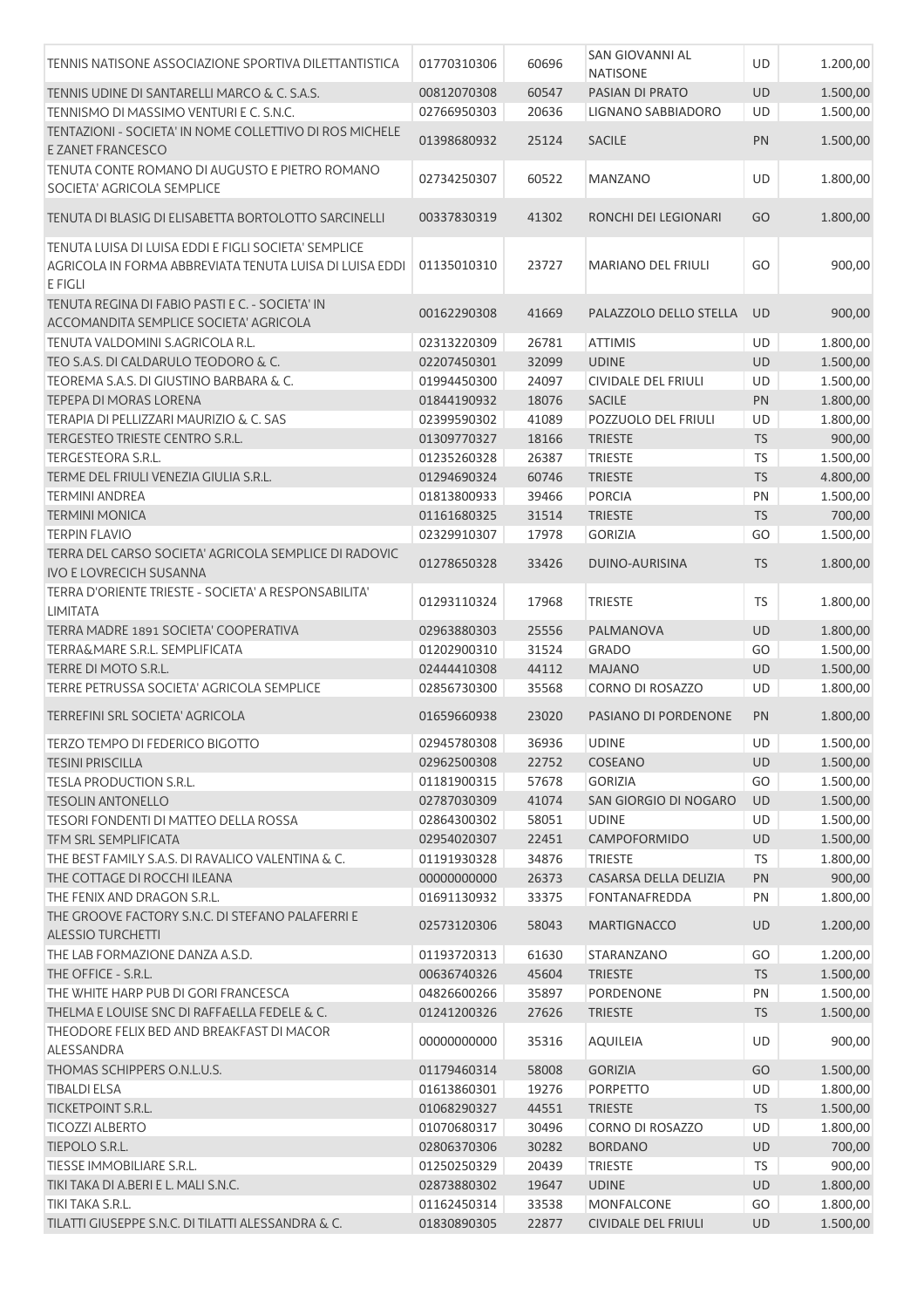| TILIAVENTUM ASSOCIAZIONE SPORTIVA DILETTANTISTICA     | 02391990302 | 61069 | LIGNANO SABBIADORO            | UD        | 1.200,00 |
|-------------------------------------------------------|-------------|-------|-------------------------------|-----------|----------|
| SENZA FINI DI LUCRO                                   |             |       |                               |           |          |
| TILIMENT COMPANY S.R.L.                               | 00435750302 | 42578 | LIGNANO SABBIADORO            | <b>UD</b> | 1.800,00 |
| TILLY'S DI QUAGLIA ATTILIO & C. SNC                   | 02941700300 | 37304 | <b>TOLMEZZO</b>               | UD        | 1.800,00 |
| TILT DI VISCONTI ALESSANDRA E VERONICA & C. S.A.S.    | 00668530306 | 24677 | <b>TARVISIO</b>               | UD        | 1.500,00 |
| TIME OUT DI BASSET DANIELA E C. S.A.S.                | 01435600935 | 37506 | <b>FONTANAFREDDA</b>          | PN        | 1.800,00 |
| TIME OUT SAS DI CLAUDIA CASULA & C.                   | 01776750935 | 36257 | PORDENONE                     | PN        | 1.500,00 |
| <b>TIMEUS ARISTIDE</b>                                | 00085540300 | 33834 | <b>OVARO</b>                  | UD        | 1.500,00 |
|                                                       |             |       |                               |           |          |
| TINA KLANJŠČEK                                        | 01178360317 | 30400 | DOBERDO' DEL LAGO             | GO        | 650,00   |
| <b>TINTINAGLIA JESSICA</b>                            | 01773210933 | 28725 | <b>FIUME VENETO</b>           | PN        | 1.500,00 |
| TIO 2000 S.N.C. DI ANESE CINZIA E BRAVO MANUELA       | 01395520933 | 40746 | <b>SAN VITO AL</b>            | PN        | 1.800,00 |
|                                                       |             |       | <b>TAGLIAMENTO</b>            |           |          |
| <b>TION FEDERICO</b>                                  | 02129830309 | 33669 | PRADAMANO                     | UD        | 1.800,00 |
| <b>TIREL ALESSANDRO</b>                               | 00496700311 | 24759 | <b>GRADO</b>                  | GO        | 700,00   |
| TIREL BRUNO & C. S.A.S.                               | 00539250316 | 32144 | SAN CANZIAN D'ISONZO          | GO        | 1.800,00 |
| <b>TIREL LIVIO</b>                                    | 00533740320 | 17493 | <b>TRIESTE</b>                | <b>TS</b> | 1.800,00 |
| <b>TIRELLO EMILIANO</b>                               | 01186400329 | 23440 | <b>MUGGIA</b>                 | <b>TS</b> | 700,00   |
| TIRO A SEGNO NAZIONALE SEZ. CIVIDALE DEL FRIULI       | 01786270304 | 62030 | CIVIDALE DEL FRIULI           | <b>UD</b> | 1.200,00 |
|                                                       |             |       |                               |           |          |
| TIRO A SEGNO NAZIONALE SEZIONE DI PORDENONE           | 00000000000 | 61800 | PORDENONE                     | PN        | 1.200,00 |
| TISIOT S.R.L.                                         | 02768030302 | 26659 | <b>SAN DANIELE DEL FRIULI</b> | <b>UD</b> | 1.800,00 |
| <b>TISON LORENZO</b>                                  | 01195240310 | 38896 | <b>MONFALCONE</b>             | GO        | 700,00   |
| <b>TITO STEFANIA</b>                                  | 01801620939 | 19377 | CASARSA DELLA DELIZIA         | PN        | 1.500,00 |
| TIVOLI S.A.S. DI ZHOU GUOSHEN & C.                    | 01198580324 | 19228 | <b>TRIESTE</b>                | TS        | 1.500,00 |
| <b>TIZIANA TURALE</b>                                 | 01293600324 | 23798 | <b>TRIESTE</b>                | <b>TS</b> | 1.500,00 |
|                                                       |             |       |                               |           |          |
| TIZIANI ROBERTO E DINO - SOCIETA' IN NOME COLLETTIVO  | 00863860326 | 37810 | <b>TRIESTE</b>                | <b>TS</b> | 1.800,00 |
|                                                       |             |       |                               |           |          |
| TIZY BAR DI BUZZULINI TIZIANA                         | 02340960307 | 18152 | <b>UDINE</b>                  | UD        | 1.500,00 |
| TKKC S.R.L.                                           | 04493450268 | 32820 | <b>UDINE</b>                  | UD        | 1.500,00 |
| TM DI MARITAN CHIARA & C. S.A.S.                      | 02754090302 | 35866 | LIGNANO SABBIADORO            | UD        | 1.500,00 |
| TO SUSHI S.N.C. DI HUANG ZHENG & C.                   | 02917800308 | 21709 | <b>TAVAGNACCO</b>             | UD        | 1.800,00 |
| TOARED S.N.C. DI ARIELA ED EDUARD YMERAJ              | 02572680300 | 25640 | <b>UDINE</b>                  | UD        | 1.500,00 |
| <b>TOCCATA E FUGA DI FIOR SELENA</b>                  | 02851530309 | 18336 | <b>ENEMONZO</b>               | UD        | 1.500,00 |
| TOCO S.R.L.                                           | 01171760323 | 34157 | <b>TRIESTE</b>                | <b>TS</b> | 1.800,00 |
| TODO LOCO DI BACARELLA FILIPPA                        | 01190020311 | 36677 | <b>GRADO</b>                  | GO        | 1.800,00 |
| <b>TODONE FRANCESCA</b>                               | 00000000000 | 30265 | <b>BUTTRIO</b>                | <b>UD</b> | 900,00   |
|                                                       |             |       |                               |           |          |
| TOELETTOMANIA DI LOREDANA BARICHELLO                  | 02192390306 | 19413 | <b>MARTIGNACCO</b>            | UD        | 1.500,00 |
| TOFFETTI MAURO FRANCIS VITTORIO                       | 01200690319 | 59571 | RONCHI DEI LEGIONARI          | GO        | 700,00   |
| <b>TOFFOLETTO CLAUDIO</b>                             | 00573910304 | 33979 | <b>TRASAGHIS</b>              | UD        | 1.500,00 |
| <b>TOFFOLO GIACOMO</b>                                | 00076910934 | 27662 | <b>FANNA</b>                  | PN        | 1.500,00 |
| <b>TOGNETTI ROBERTO</b>                               | 01207930320 | 33353 | <b>MUGGIA</b>                 | <b>TS</b> | 1.500,00 |
| <b>TOGNON ELISABETTA</b>                              | 00000000000 | 30186 | SAN PIER D'ISONZO             | GO        | 900,00   |
| TOJA S.R.L.                                           | 01223940329 | 32335 | <b>TRIESTE</b>                | TS        | 4.800,00 |
| TOKIO FENG DI LI YINGMEI                              | 09565540011 | 24819 | <b>UDINE</b>                  | UD        | 1.800,00 |
| <b>TOKMO NASIHA</b>                                   | 02542970302 | 25456 | <b>SAN LEONARDO</b>           | UD        | 1.500,00 |
|                                                       |             |       |                               |           |          |
| TOKYO S.A.S. DI LI BEINING & C.                       | 01840960932 | 27556 | <b>PORCIA</b>                 | PN        | 1.800,00 |
| <b>TOMADA ROBERTA</b>                                 | 02984730305 | 32014 | <b>POVOLETTO</b>              | UD        | 1.500,00 |
| TOMARI SOCIETA' A RESPONSABILITA' LIMITATA            | 01303920324 | 36813 | <b>TRIESTE</b>                | <b>TS</b> | 1.800,00 |
| <b>TOMASELLA IVAN</b>                                 | 01684940933 | 17776 | SACILE                        | PN        | 1.500,00 |
| <b>TOMASI LINO</b>                                    | 01313260323 | 33285 | <b>TRIESTE</b>                | <b>TS</b> | 1.500,00 |
| <b>TOMASI MONICA</b>                                  | 04061660272 | 41310 | <b>SESTO AL REGHENA</b>       | PN        | 1.500,00 |
|                                                       |             |       | <b>FIUMICELLO VILLA</b>       |           |          |
| <b>TOMASIN GIUSEPPE</b>                               | 00593170301 | 23984 | <b>VICENTINA</b>              | UD        | 1.800,00 |
| <b>TOMASIN MARTINA</b>                                | 00000000000 | 30533 | <b>MONFALCONE</b>             | GO        | 900,00   |
|                                                       |             |       |                               |           |          |
| <b>TOMASINO LORETTA</b>                               | 01612860302 | 32051 | <b>TAIPANA</b>                | <b>UD</b> | 1.500,00 |
| <b>TOMASINO MATTIA</b>                                | 02954520306 | 17548 | <b>TARCENTO</b>               | UD        | 650,00   |
| TOMAT ANDREA, ARIANNA, STEFANIA E ALESSANDRA SOCIETA' | 02224500302 | 41699 | <b>ARTA TERME</b>             | <b>UD</b> | 900,00   |
| <b>SEMPLICE AGRICOLA</b>                              |             |       |                               |           |          |
| <b>TOMINEZ ROBERTO</b>                                | 01027720323 | 32438 | <b>TRIESTE</b>                | <b>TS</b> | 700,00   |
| <b>TOMINI MARCO</b>                                   | 02239580307 | 38931 | SEDEGLIANO                    | UD        | 1.800,00 |
| TOMINI MARIA CRISTINA                                 | 00316760321 | 26898 | <b>TRIESTE</b>                | TS        | 1.500,00 |
|                                                       |             |       | MORSANO AL                    |           |          |
| <b>TOMMASINI ERMANNO</b>                              | 01302860935 | 30385 | <b>TAGLIAMENTO</b>            | PN        | 1.800,00 |
| <b>TOMMASINI LORENA</b>                               | 00497860312 | 34271 | <b>GRADO</b>                  | GO        | 1.800,00 |
|                                                       |             |       |                               |           |          |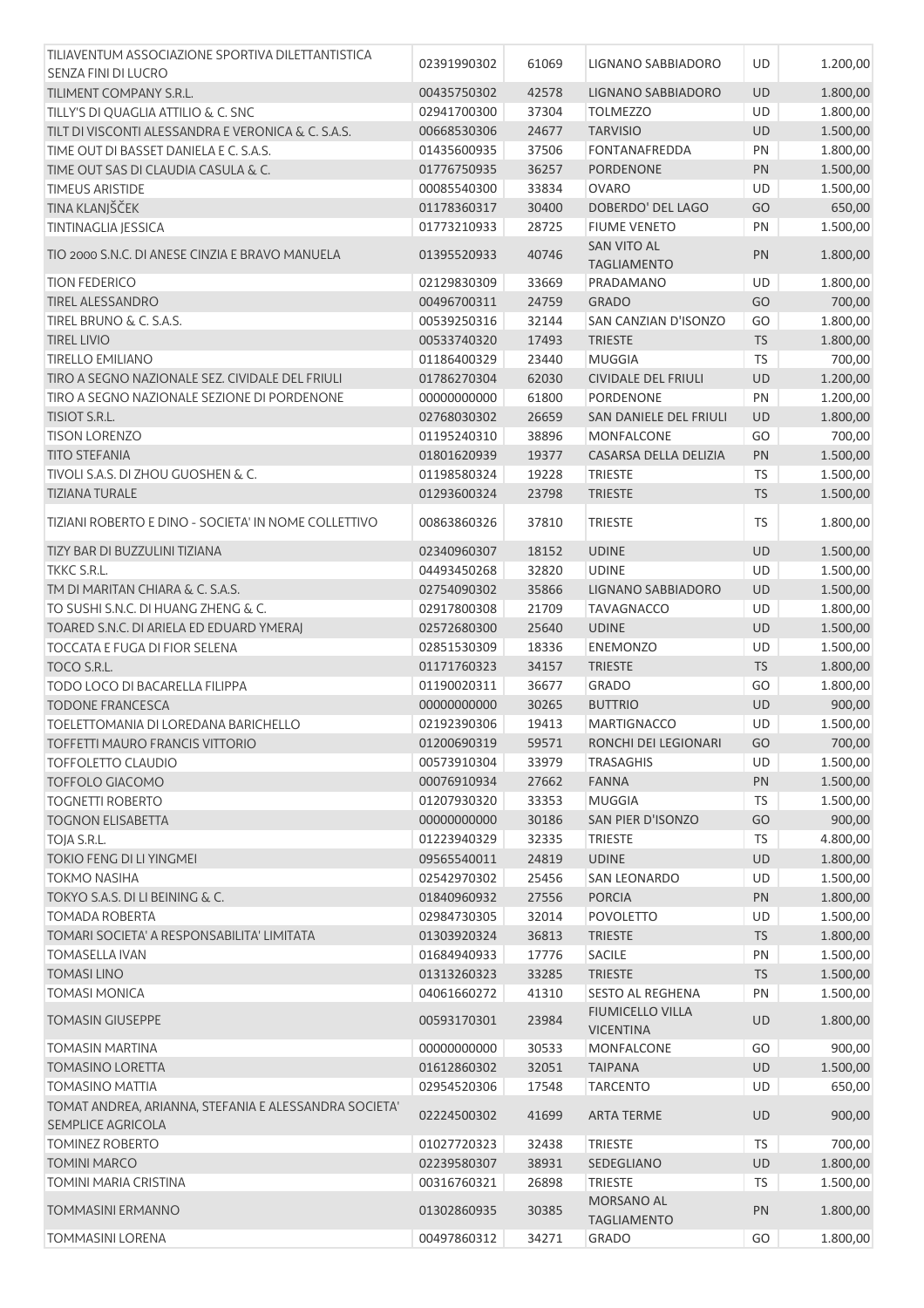| <b>TONDATO ALESSIO</b>                                                                      | 01564990933 | 18106 | AZZANO DECIMO                     | PN        | 700,00   |
|---------------------------------------------------------------------------------------------|-------------|-------|-----------------------------------|-----------|----------|
| <b>TONDON MAURIZIO NADIR</b>                                                                | 01538490309 | 18258 | <b>GONARS</b>                     | <b>UD</b> | 1.500,00 |
| <b>TONEATTO VALENTINA</b>                                                                   | 01805480934 | 34043 | CORDOVADO                         | PN        | 1.500,00 |
| <b>TONEL ANNALISA</b>                                                                       | 01648800934 | 31728 | PORDENONE                         | PN        | 1.500,00 |
| <b>TONELLO NICOLA</b>                                                                       | 02387560309 | 28426 | <b>AMPEZZO</b>                    | <b>UD</b> | 900,00   |
| <b>TONELLO SARA</b>                                                                         | 02199950300 | 28160 | CIVIDALE DEL FRIULI               | UD        | 1.800,00 |
| <b>TONIK SRLS</b>                                                                           | 01323780328 | 18285 | <b>TRIESTE</b>                    | TS        | 1.500,00 |
| <b>TONINI BRUNO</b>                                                                         | 00810270322 | 36994 | <b>TRIESTE</b>                    | <b>TS</b> | 1.800,00 |
| <b>TONIUTTI DEHBORA</b>                                                                     | 02717240309 | 34586 | PASIAN DI PRATO                   | UD        | 1.500,00 |
| <b>TONIUTTI GLAUCO</b>                                                                      | 02900130309 | 18803 | <b>RAGOGNA</b>                    | <b>UD</b> | 650,00   |
| <b>TONIZZO ANNAMARIA</b>                                                                    | 03011910308 | 59592 | <b>BUIA</b>                       | <b>UD</b> | 1.500,00 |
| TONIZZO GUERRINO SRL                                                                        | 02639500301 | 25398 | <b>RIVIGNANO TEOR</b>             | UD        | 1.800,00 |
| <b>TONON AGUSTIN DANIEL</b>                                                                 | 01821880935 | 19027 | <b>PORDENONE</b>                  | PN        | 1.500,00 |
| <b>TONON MARIA GABRIELLA</b>                                                                | 02407850268 | 35031 | SACILE                            | PN        | 4.800,00 |
| <b>TONUTTI MAURIZIO</b>                                                                     | 00990530305 | 31169 | <b>PAGNACCO</b>                   | <b>UD</b> | 1.500,00 |
| <b>TONUTTI SERGIO</b>                                                                       | 01860900305 | 27665 | PAGNACCO                          | UD        | 1.500,00 |
| TOP KICK BOXING & MUAY THAI SOCIETA' SPORTIVA                                               |             |       |                                   |           |          |
| DILETTANTISTICA A.R.L.                                                                      | 02821630304 | 58530 | <b>TAVAGNACCO</b>                 | <b>UD</b> | 1.500,00 |
| TOP S.R.L.                                                                                  | 01454130939 | 19928 | PORDENONE                         | PN        | 1.500,00 |
| TOP SERVICE S.R.L.                                                                          | 02673780306 | 17375 | <b>ARTA TERME</b>                 | UD        | 4.800,00 |
| TORII PRODUCTION DI MICHELE MILANESE                                                        | 02966070308 | 57658 | REMANZACCO                        | UD        | 1.500,00 |
| TORMENTA E C. S.A.S. DI SORESINA PAOLO                                                      | 02342360308 | 25343 | <b>UDINE</b>                      | <b>UD</b> | 1.500,00 |
| <b>TORNESE ESTER</b>                                                                        | 01282860327 | 20051 | <b>TRIESTE</b>                    | <b>TS</b> | 650,00   |
| <b>TORRANO GUIMARAES CARMEN ELISA</b>                                                       | 01293020325 | 20685 | <b>TRIESTE</b>                    | <b>TS</b> | 1.500,00 |
| TORRE DEI BALINI DI SIMONETTA FONTANA                                                       | 01258870326 | 29988 | <b>TRIESTE</b>                    | <b>TS</b> | 1.800,00 |
| TORREFAZIONE CAFFE' TORRACA S.N.C. DI TOSORAT NICLA E C.                                    | 00186860300 | 36983 | <b>CERVIGNANO DEL FRIULI</b>      | <b>UD</b> | 1.500,00 |
| <b>TORRICELLI FABIO</b>                                                                     | 01701180935 | 40238 | <b>FIUME VENETO</b>               | PN        | 1.500,00 |
| <b>TORRICELLI GIOVANNI</b>                                                                  | 01540020284 | 40202 | <b>FIUME VENETO</b>               | PN        | 1.500,00 |
| <b>TORTATO PAOLO</b>                                                                        | 02262260306 | 57822 | <b>GRADO</b>                      | GO        | 1.500,00 |
| <b>TORTORA ROMEO</b>                                                                        | 02891240307 | 21527 | LESTIZZA                          | <b>UD</b> | 1.800,00 |
| <b>TORTUL PATRIZIA</b>                                                                      | 00000000000 | 34085 | CERVIGNANO DEL FRIULI             | UD        | 900,00   |
| <b>TOSETTO GIOVANNA</b>                                                                     | 00686530304 | 18752 | PASIAN DI PRATO                   | <b>UD</b> | 650,00   |
| <b>TOSO ALESSANDRO</b>                                                                      | 01085800314 | 17115 | <b>GRADO</b>                      | GO        | 1.500,00 |
| <b>TOSONI DANTE</b>                                                                         | 00000000000 | 29575 | <b>TARVISIO</b>                   | <b>UD</b> | 900,00   |
| <b>TOSONI DAVIDE</b>                                                                        | 01730910930 | 37668 | VITO D'ASIO                       | PN        | 1.800,00 |
| <b>TOSORATTO LINDA</b>                                                                      | 02960420301 | 41335 | PALAZZOLO DELLO STELLA            | UD        | 1.800,00 |
| <b>TOTOLO ANITA</b>                                                                         | 01792830307 | 25064 | <b>BORDANO</b>                    | UD        | 1.500,00 |
| TOUR PER TRIESTE DI ALESSANDRO VISINTIN                                                     | 01341010328 | 60889 | <b>TRIESTE</b>                    | <b>TS</b> | 1.500,00 |
| TOZMANIA S.R.L.                                                                             | 02776330306 | 24179 | CIVIDALE DEL FRIULI               | UD        | 1.800,00 |
| TPLF S.R.L.                                                                                 | 01246410326 | 28659 | <b>TRIESTE</b>                    | <b>TS</b> | 1.800,00 |
| TPT S.R.L.S.                                                                                | 01310130321 | 20390 | <b>MUGGIA</b>                     | TS        | 1.800,00 |
| <b>TRADIZIONE SRLS</b>                                                                      | 01323470326 | 36188 | <b>TRIESTE</b>                    | <b>TS</b> | 1.800,00 |
| <b>TRAGNO LUIGI</b>                                                                         | 01298580323 | 34527 | <b>TRIESTE</b>                    | <b>TS</b> | 700,00   |
| <b>TRANI DANIELE</b>                                                                        | 01250430327 | 60278 | <b>TRIESTE</b>                    | <b>TS</b> | 1.500,00 |
| TRANSMEDIA PRODUCTION S.R.L.                                                                |             |       |                                   |           |          |
| TRANSMEDIA S.R.L.                                                                           | 01117560316 | 57752 | <b>GORIZIA</b>                    | GO        | 1.500,00 |
|                                                                                             | 00461210312 | 57689 | <b>GORIZIA</b>                    | GO        | 4.800,00 |
| TRATTORIA - GOSTILNA ALLA LUNA DI PINTAR ELENA                                              | 01090460310 | 17872 | <b>GORIZIA</b>                    | GO        | 1.800,00 |
| TRATTORIA - GOSTILNA GUSTIN S.N.C. DI BASTIANCICH LIDIA,<br><b>ZIVIC PAOLA &amp; TAMARA</b> | 00855980322 | 24268 | SGONICO                           | <b>TS</b> | 1.800,00 |
| TRATTORIA AI BRAGOSSI DI MONFERA' MARCO E C. SNC                                            | 01136630314 | 24491 | <b>GRADO</b>                      | GO        | 1.800,00 |
| TRATTORIA AI CACCIATORI S.A.S. DI ZANON MARCELLO & C.                                       | 01407340304 | 22322 | <b>REMANZACCO</b>                 | <b>UD</b> | 1.800,00 |
| TRATTORIA AI FRATI DI ROSA PAOLINI                                                          | 02719280303 | 35281 | <b>UDINE</b>                      | UD        | 1.800,00 |
| TRATTORIA AL CACCIATORE DI ELLERO PATRIZIA                                                  | 02801370301 | 38015 | <b>MANZANO</b>                    | UD        | 1.800,00 |
| TRATTORIA AL CAMINETTO DI SURIAN GIANLUCA                                                   | 00629860933 | 36531 | SPILIMBERGO                       | PN        | 1.800,00 |
| TRATTORIA AL CASTELLO - SOCIETA' A RESPONSABILITA'                                          |             |       |                                   |           |          |
| <b>LIMITATA</b>                                                                             | 01335970321 | 23542 | <b>MUGGIA</b>                     | <b>TS</b> | 1.800,00 |
| TRATTORIA AL COLOMBO DI MARZINOTTO GABRIELLA & C.<br>S.N.C.                                 | 00558430930 | 34389 | SAN VITO AL<br><b>TAGLIAMENTO</b> | PN        | 1.800,00 |
| TRATTORIA AL CONTADINO DI NARDUZZI PAOLA & C. S.A.S.                                        | 01480140308 | 22468 | <b>UDINE</b>                      | UD        | 1.800,00 |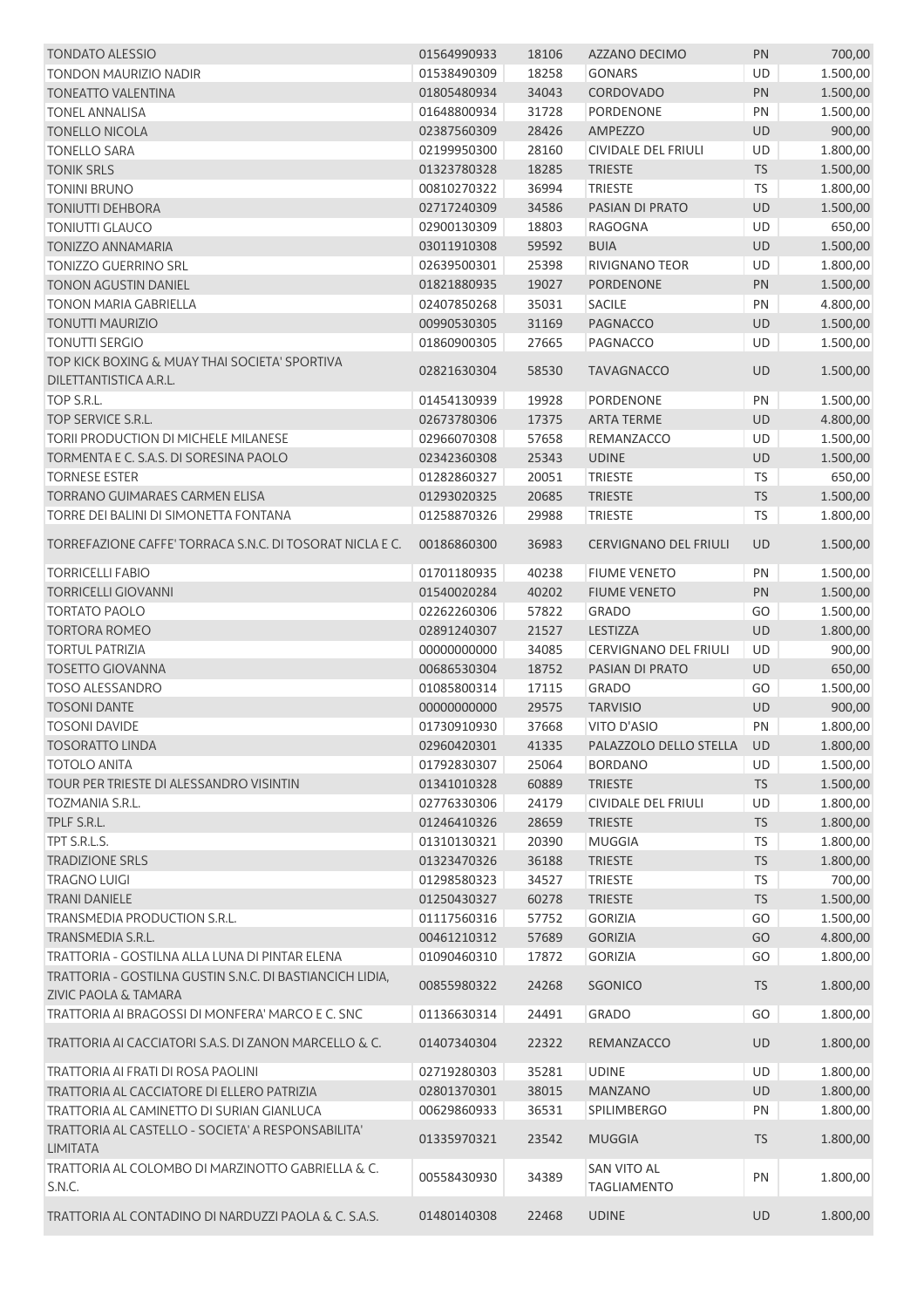| TRATTORIA AL GIARDINETTO 1898 DI ZOPPOLATTI GIORGIO,<br>GIOVANNI, PAOLO & C. S.A.S. | 01206420315 | 21433 | <b>CORMONS</b>                   | GO        | 1.800,00 |
|-------------------------------------------------------------------------------------|-------------|-------|----------------------------------|-----------|----------|
| TRATTORIA AL GROP S.N.C. DI ELIO, SILVIA E SIMONA DEL                               |             |       |                                  |           |          |
| FABBRO & C.                                                                         | 00583600309 | 60539 | <b>TAVAGNACCO</b>                | UD        | 1.500,00 |
| TRATTORIA AL LIRON DI NUCERA MARTINA                                                | 02120810300 | 31334 | CIVIDALE DEL FRIULI              | UD        | 1.800,00 |
| TRATTORIA AL MORO DI PISANI FABIO                                                   | 01278110323 | 22025 | <b>TRIESTE</b>                   | TS        | 1.800,00 |
| TRATTORIA AL NORGE DI SCOZZIERO LAURA                                               | 01373000304 | 23311 | <b>FAGAGNA</b>                   | <b>UD</b> | 1.500,00 |
| TRATTORIA AL PARCO S.R.L.                                                           | 01497860302 | 18906 | <b>BUTTRIO</b>                   | UD        | 1.800,00 |
|                                                                                     |             |       | <b>TRIESTE</b>                   |           |          |
| TRATTORIA AL PESCATORE DI EMIL TABAKOVIC                                            | 01308310323 | 33232 |                                  | TS        | 1.800,00 |
| TRATTORIA AL PICCHIO DI BALDISSERA CATERINA                                         | 02484810300 | 30321 | <b>MARTIGNACCO</b>               | UD        | 1.800,00 |
| TRATTORIA AL PIRON DI MARCOLINI ANTONELLA                                           | 01036210316 | 25013 | <b>GORIZIA</b>                   | GO        | 1.800,00 |
| TRATTORIA AL PONTE DEL CALVARIO S.A.S. DI GRAUNAR MIRIJA<br>& C.                    | 01005500317 | 29402 | <b>GORIZIA</b>                   | GO        | 1.800,00 |
| TRATTORIA AL POSTIGLIONE SNC DI STEFANO AGOSTO E C.                                 | 02922230301 | 34516 | <b>FAEDIS</b>                    | UD        | 1.800,00 |
| TRATTORIA AL POZZO DI GUSTINI PIERPAOLO                                             | 01134760329 | 25780 | SAN DORLIGO DELLA<br>VALLE       | <b>TS</b> | 1.800,00 |
| <b>TRATTORIA AL SOLE DI PANTAROTTO ANGELA</b>                                       | 01695520930 | 34871 | AZZANO DECIMO                    | PN        | 1.800,00 |
| TRATTORIA AL TEATRO DI BERTOLI GIANPAOLO                                            | 02430840302 | 20006 | SAN DANIELE DEL FRIULI           | UD        | 1.800,00 |
| TRATTORIA ALLA BORSA DI FELLUGA MARIAGRAZIA & C. S.N.C.                             | 00095580312 | 23624 | <b>GRADO</b>                     | GO        | 1.800,00 |
| TRATTORIA ALLA BUONA VITE DI GIRARDI PAOLA, SABRINO E<br>MARCO S.N.C.               | 00122580319 | 22551 | <b>GRADO</b>                     | GO        | 1.800,00 |
| TRATTORIA ALLA FERMATA DI PAULONE MARIA TERESA                                      | 02838510309 | 19485 | <b>TRICESIMO</b>                 | <b>UD</b> | 1.500,00 |
| TRATTORIA ALLA LAGUNA VEDOVA RADDI DI BIASONI FLAVIO                                | 02993520309 | 60103 | <b>MARANO LAGUNARE</b>           | UD        | 1.800,00 |
| TRATTORIA ALLA SPERANZA DI BELLUZ LUIGI E C. S.A.S.                                 | 01497140309 | 26546 | <b>CODROIPO</b>                  | UD        | 1.800,00 |
| TRATTORIA ALLA TORRE DI PAVAN PAOLO                                                 | 00738380328 | 39098 | <b>TRIESTE</b>                   | <b>TS</b> | 1.800,00 |
| TRATTORIA ALLA TROTA DEL CORNAPPO DI SALERNO                                        |             |       |                                  |           |          |
| VALENTINA                                                                           | 02147420307 | 16764 | <b>NIMIS</b>                     | UD        | 1.800,00 |
| TRATTORIA ALLA TROTA S.A.S. DI C. MORAS & C.                                        | 01291220935 | 27795 | <b>FONTANAFREDDA</b>             | PN        | 1.800,00 |
| TRATTORIA ALLA VALLE DI BIDISNICH PAOLO                                             | 01103550321 | 26628 | <b>TRIESTE</b>                   | TS        | 1.800,00 |
| TRATTORIA ALLA VECCHIA PADELLA DI ASIRELLI MARIKA                                   | 03442481200 | 21422 | <b>FIUME VENETO</b>              | PN        | 1.800,00 |
| TRATTORIA ALLA VEDOVA DI ZAMARIAN SANDRA E CRISTINA &                               | 00157950304 | 39693 | <b>UDINE</b>                     | UD        | 1.800,00 |
| C. SNC                                                                              |             |       |                                  |           |          |
| TRATTORIA ALLA VENEZIA GIULIA DI CEPPI MARISA E C. -<br>SOCIETA' IN NOME COLLETITYO | 00300440328 | 32452 | <b>TRIESTE</b>                   | <b>TS</b> | 1.800,00 |
| TRATTORIA ALL'ALLEGRIA DI INNOCENTE A. & C. S.N.C.                                  | 01271140301 | 23024 | <b>UDINE</b>                     | UD        | 4.800,00 |
| TRATTORIA ALL'ANGUILLARO SAS DI ESPOSITO LUCIANO & C.                               | 01593830308 | 17480 | <b>CERVIGNANO DEL FRIULI</b>     | <b>UD</b> | 1.800,00 |
| TRATTORIA ALLE BOCCE DI COSSARO DENIS RAFFAELE                                      | 01146690316 | 39186 | <b>ROMANS D'ISONZO</b>           | GO        | 1.800,00 |
| TRATTORIA ALLE RONDINELLE DI UBALDO VASCOTTO & C.                                   |             |       |                                  |           |          |
| S.N.C.                                                                              | 01105930323 | 27532 | <b>TRIESTE</b>                   | <b>TS</b> | 1.800,00 |
| TRATTORIA ALLE VALANGHE DI MANZOCCO MARCO                                           | 02784790301 | 16819 | <b>NIMIS</b>                     | UD        | 1.800,00 |
| TRATTORIA BAR DA GIAN SNC DI CORAZZA LAURA & C.                                     | 01780030936 | 23603 | <b>AZZANO DECIMO</b>             | PN        | 1.800,00 |
| TRATTORIA BAR SPORT DI MORANDINI SONIA                                              | 02737120309 | 39167 | PRADAMANO                        | UD        | 1.800,00 |
| TRATTORIA BARCANETA SNC DI MORETTI CLAUDIO & C.                                     | 02505460309 | 20102 | <b>MARANO LAGUNARE</b>           | UD        | 1.800,00 |
| TRATTORIA BELLA RIVA DI PAULINA ALJOSA                                              | 01066840321 | 24474 | <b>TRIESTE</b>                   | <b>TS</b> | 1.800,00 |
| TRATTORIA BELVEDERE DI ZOTTI PATRIZIA                                               | 01871920938 | 32397 | SAN GIORGIO DELLA<br>RICHINVELDA | PN        | 1.800,00 |
| TRATTORIA BIRRERIA AL PORTO DI PAOLO LAVINCE                                        | 01155660325 | 21473 | <b>MUGGIA</b>                    | <b>TS</b> | 1.800,00 |
| TRATTORIA BLANCH - DI BLANCH GIOVANNI                                               | 00169730314 | 17488 | <b>MOSSA</b>                     | GO        | 1.800,00 |
| TRATTORIA BOCCON DIVINO DI CAPPELLO ELENA                                           | 02574950305 | 27885 | SAN VITO AL TORRE                | UD        | 1.800,00 |
| TRATTORIA BORGO PERESSINE S.N.C. DI TUBIANA ANTONIO & C. 01689390936                |             | 36409 | PRATA DI PORDENONE               | PN        | 1.800,00 |
| TRATTORIA BOZZI DI BOZZI CESARINO & STEFANO S.N.C.                                  | 02413550308 | 34335 | <b>MOIMACCO</b>                  | <b>UD</b> | 1.800,00 |
| TRATTORIA BRUNO DI FLAVIO MUZZO E C. S.N.C.                                         | 01794910933 | 27881 | ZOPPOLA                          | PN        | 1.800,00 |
| TRATTORIA CORMONTIUM DI TERPIN LILIANA                                              | 01031020314 | 25514 | <b>CORMONS</b>                   | GO        | 1.800,00 |
|                                                                                     |             |       | <b>CAMINO AL</b>                 |           |          |
| TRATTORIA DA BEPO DI BERT VALENTINO                                                 | 01601020306 | 19181 | <b>TAGLIAMENTO</b>               | UD        | 1.800,00 |
| TRATTORIA DA CARMELO DI FELTRIN GABRIELE                                            | 01715610935 | 17561 | PASIANO DI PORDENONE             | PN        | 1.800,00 |
| TRATTORIA DA CATINE DI ZURRO L.                                                     | 02551250307 | 16811 | SAN DANIELE DEL FRIULI           | <b>UD</b> | 1.800,00 |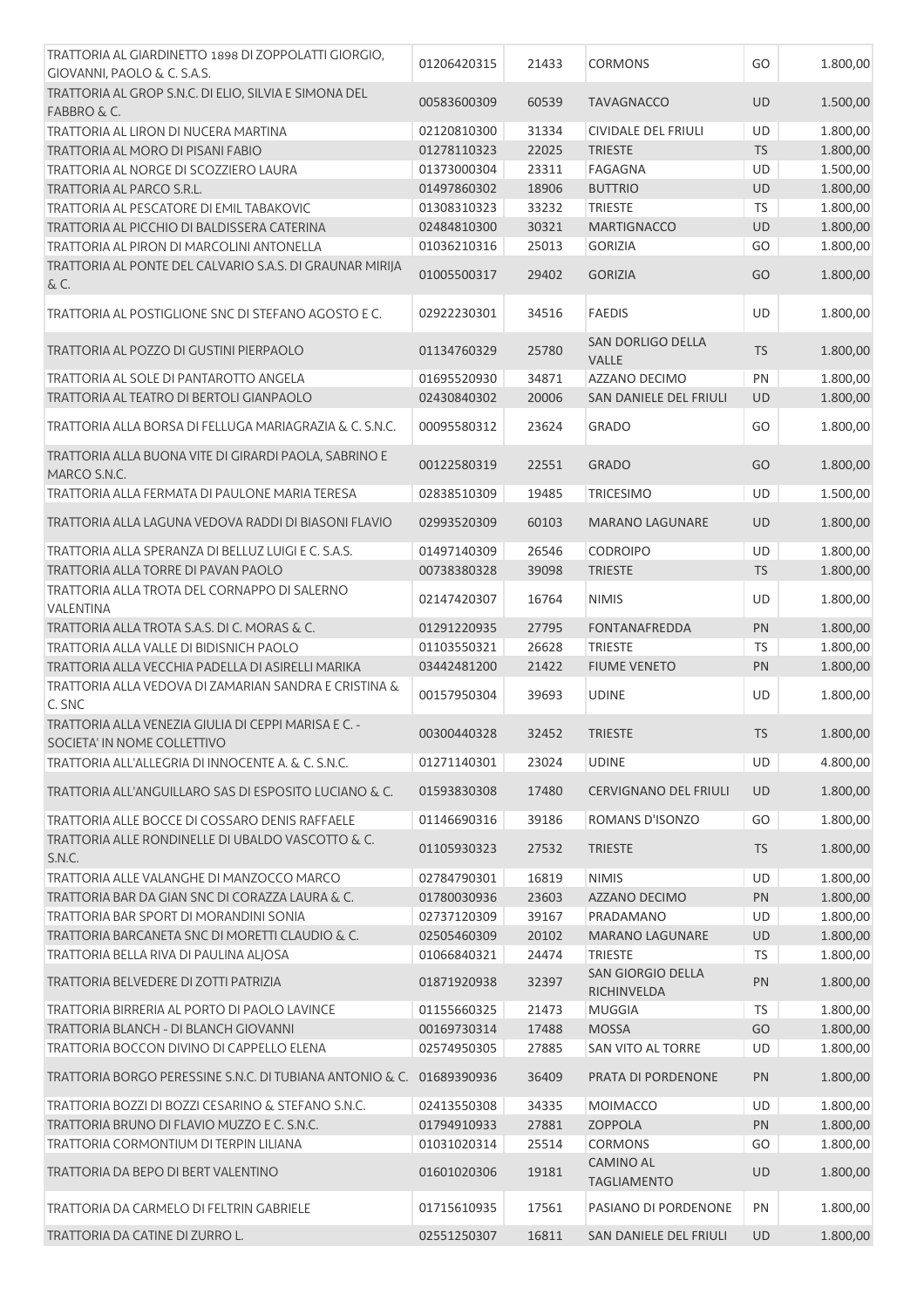| TRATTORIA DA COPET DI SALONE LUCA                                                         | 01957520305 | 23336 | <b>ARTEGNA</b>                             | UD        | 1.500,00 |
|-------------------------------------------------------------------------------------------|-------------|-------|--------------------------------------------|-----------|----------|
| TRATTORIA DA GASPAR S.N.C. DI BOEZIO GABRIELLA,                                           | 01406920304 | 22280 | <b>TARCENTO</b>                            | <b>UD</b> | 1.800,00 |
| VALENTINA & C.                                                                            |             |       |                                            |           |          |
| TRATTORIA DA GIANNI DI PINTAR FRANCA & FIGLI S.A.S.                                       | 01033740315 | 29329 | <b>GORIZIA</b>                             | GO        | 1.800,00 |
| TRATTORIA DA GINO - SOCIETA' IN ACCOMANDITA SEMPLICE DI<br><b>CHIATTI RENATO &amp; C.</b> | 01104980329 | 23722 | DUINO-AURISINA                             | <b>TS</b> | 1.800,00 |
| TRATTORIA DA GINO DI TALOTTI DANIELE                                                      | 02269890303 | 27725 | LESTIZZA                                   | <b>UD</b> | 1.800,00 |
| TRATTORIA DA GISA DI BRAIDA MANOLA E C. S.A.S.                                            | 01813150305 | 18330 | <b>CHIOPRIS-VISCONE</b>                    | UD        | 1.800,00 |
| TRATTORIA DA IRMA DI GENERO ALBERTO                                                       | 02516920309 | 29880 | SAN VITO DI FAGAGNA                        | UD        | 1.800,00 |
| TRATTORIA DA LICINIO DI PARIANO' ORONZO SALVATORE &<br>POSHNJARI RENIS S.N.C.             | 01623950936 | 18530 | <b>SAN VITO AL</b><br><b>TAGLIAMENTO</b>   | PN        | 1.800,00 |
| TRATTORIA DA MARIA DI LENA ANNA MARIA                                                     | 02760860300 | 27389 | <b>TOLMEZZO</b>                            | UD        | 1.500,00 |
| TRATTORIA DA MILIO S.A.S. DI PERIC ALESSANDRO & C.                                        | 00475650313 | 36280 | DOBERDO' DEL LAGO                          | GO        | 1.500,00 |
| TRATTORIA DA MIN DI DIAZ FRIAS ROSA AMERICA                                               | 02992450300 | 27298 | <b>OSOPPO</b>                              | <b>UD</b> | 1.800,00 |
| TRATTORIA DA NANDO DI BURAN ISOLINA & C. S.N.C.                                           | 01830540306 | 22396 | <b>MORTEGLIANO</b>                         | UD        | 1.800,00 |
| TRATTORIA DA NINO DI PATERNOSTER GIUSEPPE                                                 | 02013900309 | 40478 | <b>BERTIOLO</b>                            | UD        | 1.500,00 |
| TRATTORIA DA PAOLA DI MARUSIC NICOL                                                       | 01119950317 | 34470 | <b>GORIZIA</b>                             | GO        | 1.800,00 |
| TRATTORIA DA PIERETO DI DORIGO LIDIO                                                      | 01700160300 | 37633 | <b>MANZANO</b>                             | <b>UD</b> | 1.800,00 |
| TRATTORIA DA RICO DI GEATTI LUIGI                                                         | 02287650309 | 19868 | CAMPOFORMIDO                               | UD        | 1.800,00 |
| TRATTORIA DA SFERCO DI SFERCO CORRADO                                                     | 01159770930 | 26347 | <b>SAN QUIRINO</b>                         | PN        | 1.800,00 |
| TRATTORIA DA TONI S.A.S. DI MORASSUTTI ALDO & C.                                          | 01408400305 | 57831 | <b>VARMO</b>                               | UD        | 1.800,00 |
| TRATTORIA DA VANDA SNC DI COMISSO ELENA & C.                                              | 02720950308 | 19095 | <b>CODROIPO</b>                            | UD        | 1.800,00 |
| TRATTORIA DA VICO DI PRESELLO GILBERTO S.A.S.                                             | 02145050304 | 26499 | <b>COLLOREDO DI MONTE</b><br><b>ALBANO</b> | UD        | 1.800,00 |
| TRATTORIA DAI CIODI S.A.S. DI TOGNON CRISTIANO & C.                                       | 01189760315 | 23552 | GRADO                                      | GO        | 1.800,00 |
| TRATTORIA DAL BOLOGNES DI DEGANO MONICA                                                   | 02877550307 | 34464 | LESTIZZA                                   | UD        | 1.800,00 |
| TRATTORIA DAL CHECO DI AMBROSI RICCARDO & C. S.A.S.                                       | 00381520311 | 38119 | SAGRADO                                    | GO        | 1.800,00 |
| TRATTORIA DAL DIAUL DI PARON ELENA                                                        | 01699920300 | 29587 | <b>RIVIGNANO TEOR</b>                      | UD        | 1.800,00 |
| TRATTORIA DAL PEON DI SPANGHERO ILARIA                                                    | 01132660315 | 23851 | <b>TURRIACO</b>                            | GO        | 1.800,00 |
| TRATTORIA GIANNI DI UVA ANDREA                                                            | 01339380329 | 28618 | <b>TRIESTE</b>                             | <b>TS</b> | 1.800,00 |
| TRATTORIA GOSTILNA FRANC DI PERSOLJA DINO                                                 | 01133390318 | 58017 | SAVOGNA D'ISONZO                           | GO        | 1.500,00 |
| TRATTORIA GOSTILNA PRIMOZIC S.A.S. DI PRIMOZIC JASNA & C.                                 | 01188480311 | 37493 | <b>GORIZIA</b>                             | GO        | 1.800,00 |
| TRATTORIA IL CARANTAN - BRACE E CULTURA SNC DI FAGOTTI<br>CARLO, RAFFIN MICHAEL & C.      | 01791000936 | 35320 | SAN GIORGIO DELLA<br>RICHINVELDA           | PN        | 1.800,00 |
| TRATTORIA IVANA & SECONDO DI BROSOLO LUCA SNC                                             | 01413760933 | 25332 | PINZANO AL<br><b>TAGLIAMENTO</b>           | PN        | 1.800,00 |
| TRATTORIA LOCANDA AI TRE AMICI DI TIRELLI MANLIO & C.                                     |             |       |                                            |           |          |
| S.A.S.                                                                                    | 00823740303 | 24312 | <b>MORTEGLIANO</b>                         | <b>UD</b> | 4.800,00 |
| TRATTORIA MARCANDELLA DI DE TOFFOL LEARA & C. S.N.C.                                      | 01694950930 | 39935 | <b>POLCENIGO</b>                           | PN        | 1.800,00 |
| TRATTORIA MAX PUB DI PETRICA LOZEJ                                                        | 00698790326 | 34635 | <b>MUGGIA</b>                              | <b>TS</b> | 1.800,00 |
| TRATTORIA MENOTTI DI MENOTTI ALESSANDRO & C. S.N.C.                                       | 01784740308 | 27343 | <b>MANZANO</b>                             | UD        | 1.800,00 |
| TRATTORIA MIRAMONTI DI VISCONTI LAURA                                                     | 02702970308 | 18305 | <b>TARVISIO</b>                            | UD        | 1.800,00 |
| TRATTORIA PRIMAVERA S.N.C. DI ANTONELLA CARBONE & C.                                      | 01095280325 | 25727 | <b>SAN DORLIGO DELLA</b><br><b>VALLE</b>   | <b>TS</b> | 1.800,00 |
| TRATTORIA QUADRIFOGLIO DI MARIN LUCA E C. - SOCIETA' IN<br>NOME COLLETTIVO                | 01374800934 | 35004 | PASIANO DI PORDENONE                       | PN        | 1.800,00 |
| TRATTORIA SOCIALE DI GABROVIZZA - SOCIETA' COOPERATIVA                                    | 00096240320 | 24303 | <b>SGONICO</b>                             | <b>TS</b> | 1.800,00 |
| TRATTORIA SOCIALE DI PROSECCO DI ALESANDRA BRANKOVIC                                      | 01338880329 | 25545 | <b>TRIESTE</b>                             | <b>TS</b> | 1.800,00 |
| TRATTORIA SUBAN DI VODOPIVEC VASILJ                                                       | 01252980329 | 33161 | DUINO-AURISINA                             | <b>TS</b> | 1.800,00 |
| TRATTORIA TERZONI DI BORIS MARKOVIC                                                       | 00927090324 | 39833 | DUINO-AURISINA                             | TS        | 1.800,00 |
| TRATTORIA TURRI S.N.C. DI TURRI R. & C.                                                   | 00309770311 | 19731 | <b>GORIZIA</b>                             | GO        | 1.800,00 |
| TRATTORIA VETO S.N.C. DI DEBENJAK NADA & C.                                               | 00650690324 | 36506 | <b>TRIESTE</b>                             | <b>TS</b> | 1.800,00 |
| TRATTORIA-BAR ALLA POSTA DI CHIABAI STEFANO                                               | 01496010305 | 18362 | <b>SAN LEONARDO</b>                        | UD        | 1.500,00 |
| TRATTORIA-BAR LIDO DI TOGNON PAOLO & RENZO S.N.C.                                         | 00444830319 | 24008 | STARANZANO                                 | GO        | 1.800,00 |
| TRATTORIA-BAR-PIZZERIA AL LIDO S.R.L.                                                     | 01348980937 | 36501 | <b>PORDENONE</b>                           | PN        | 1.800,00 |
| TRAVEL BY CAR DI MEDICA DAVIDE                                                            | 01147480329 | 19939 | <b>TRIESTE</b>                             | <b>TS</b> | 700,00   |
| <b>TRAVEL ONE SRL</b>                                                                     | 02885660304 | 33180 | LIGNANO SABBIADORO                         | <b>UD</b> | 4.800,00 |
| <b>TRAVELICIUS DI COLUSSI CINDY</b>                                                       | 02575830308 | 17057 | SAN GIORGIO DI NOGARO                      | UD        | 4.800,00 |
| TRAVELLER JACK DI CLAUDIA DIANO                                                           | 00000000000 | 17325 | <b>TRIESTE</b>                             | <b>TS</b> | 900,00   |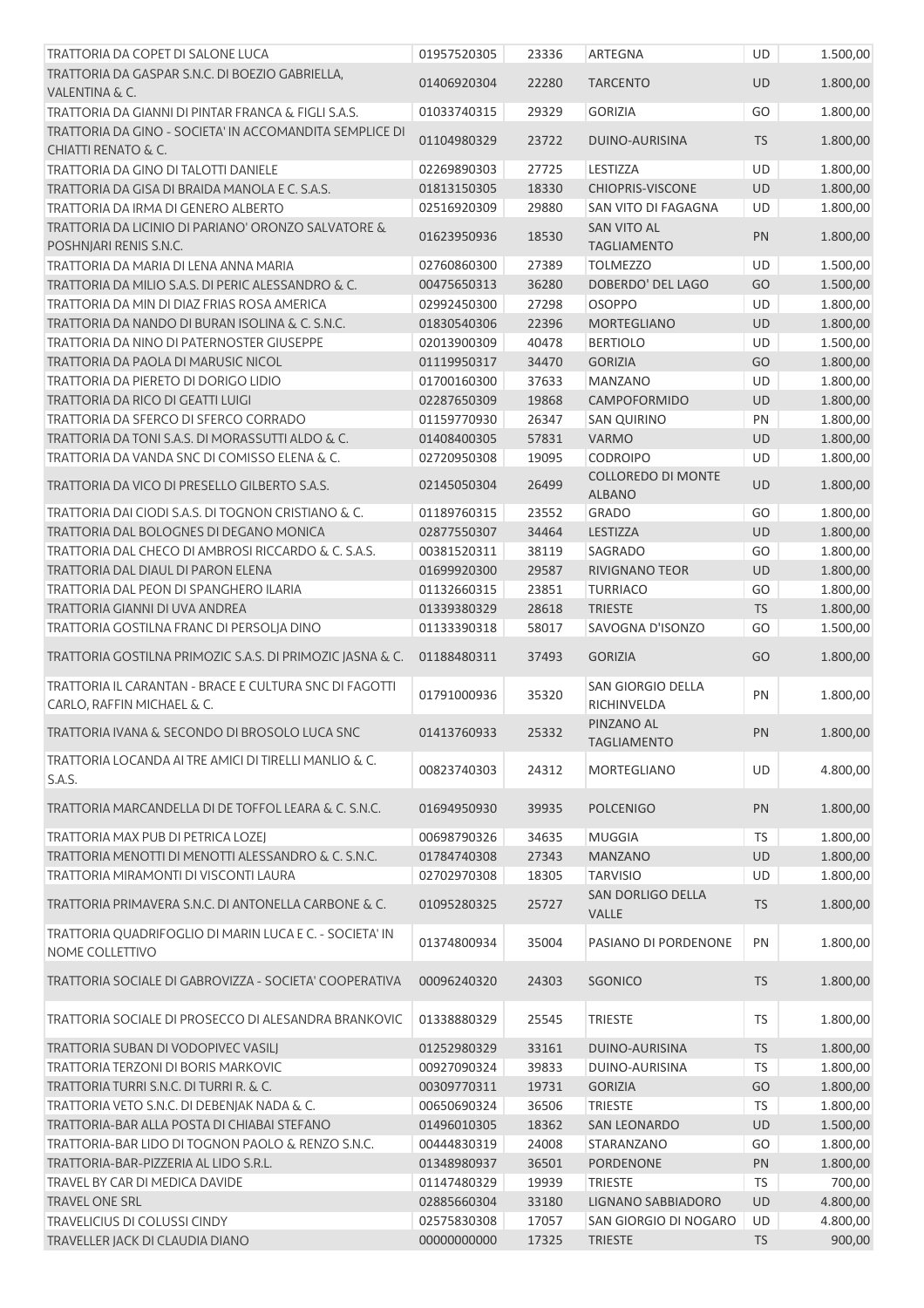| TRAVELLER S.A.S. DI GOTTARDIS CARLO                                                 | 02068730304 | 60418 | <b>MANZANO</b>                            | UD        | 1.500,00 |
|-------------------------------------------------------------------------------------|-------------|-------|-------------------------------------------|-----------|----------|
| TRE COLONNE S.A.S. DI DEGANO MARISA & C.                                            | 02344340308 | 26605 | <b>CIVIDALE DEL FRIULI</b>                | <b>UD</b> | 1.800,00 |
| TRE EMME DA NERINA S.N.C. DI SAVONITTO FRANCESCA & C.                               | 01160050934 | 28597 | SAN VITO AL<br><b>TAGLIAMENTO</b>         | PN        | 1.500,00 |
| TRE EMME S.A.S. DI FORNASARO MICHELA & C.                                           | 01053380315 | 36183 | <b>MONFALCONE</b>                         | GO        | 1.500,00 |
| TRE S.N.C. DI PEROSA CHRISTIAN & FORTUNA LAURA                                      | 01090760313 | 25007 | <b>GRADO</b>                              | GO        | 1.800,00 |
| TRE STELLE DI MOSETTIG SAMANTHA E CHIERCHIA MICHELE<br>S.N.C.                       | 00542000310 | 21727 | <b>GORIZIA</b>                            | GO        | 1.800,00 |
| TRE TORRI DI NOGHEROTTO MARIO E C. S.N.C.                                           | 01550600934 | 17810 | <b>MANIAGO</b>                            | PN        | 1.800,00 |
| TRE99 ASSOCIAZIONE SPORTIVA DILETTANTISTICA                                         | 01196550311 | 61542 | <b>GORIZIA</b>                            | GO        | 1.200,00 |
| TREE S.N.C. DI SABRINA ZOZ E MASSIMO NOACCO.                                        | 02774480301 | 23918 | <b>MORUZZO</b>                            | UD        | 1.800,00 |
| TREMILAUNO - SOCIETA' IN ACCOMANDITA SEMPLICE DI<br><b>URBANO KRISTINA &amp; C.</b> | 01011820329 | 20288 | <b>TRIESTE</b>                            | <b>TS</b> | 1.800,00 |
| TREMMECI S.A.S. DI COMISSO CLARA & C.                                               | 02510300300 | 31610 | <b>CASTIONS DI STRADA</b>                 | UD        | 1.800,00 |
| TRENDY LINE SAS DI MICHELLI SANDRO & C.                                             | 02265640306 | 28606 | <b>TOLMEZZO</b>                           | UD        | 1.500,00 |
| TREPPO LIVIO & C. S.N.C.                                                            | 00468730304 | 18660 | <b>VENZONE</b>                            | UD        | 4.800,00 |
| <b>TREPPO PATRIZIO</b>                                                              | 02121940304 | 30447 | <b>TARCENTO</b>                           | <b>UD</b> | 1.500,00 |
| TRESSS S.R.L.                                                                       | 01744460930 | 25914 | SAN VITO AL<br><b>TAGLIAMENTO</b>         | PN        | 1.500,00 |
| TREXIN S.A.S. DI HUANG LEI & C.                                                     | 01294490329 | 16822 | <b>TRIESTE</b>                            | <b>TS</b> | 1.500,00 |
| TRIBECA SNC DI SABRINA SORRENTINO E LUANA PERES                                     | 02768380301 | 17486 | <b>UDINE</b>                              | UD        | 4.800,00 |
| <b>TRIBUTSCH RENATA</b>                                                             | 00768760308 | 39570 | <b>MALBORGHETTO</b><br>VALBRUNA           | <b>UD</b> | 1.800,00 |
| TRIESTE ART LOFT DI PELLEGRINO MARIA ELENA                                          | 00000000000 | 33947 | <b>TRIESTE</b>                            | <b>TS</b> | 900,00   |
| TRIESTE CAR SERVICE SOCIETA' COOPERATIVA                                            | 01346600321 | 60771 | <b>TRIESTE</b>                            | <b>TS</b> | 1.500,00 |
| TRIESTE CHAUFFEURED SERVICE - AUTONOLEGGIO CON<br>CONDUCENTE - SOCIETA' CONSORTILE  | 01207250323 | 41029 | <b>TRIESTE</b>                            | TS        | 700,00   |
| TRIESTE EVENTS SRL                                                                  | 01343550321 | 29703 | <b>TRIESTE</b>                            | <b>TS</b> | 900,00   |
| TRIESTE GREEN TOUR S.R.L.                                                           | 01326500327 | 60813 | <b>TRIESTE</b>                            | TS        | 1.500,00 |
| TRIESTE OGGI SOCIETA' A RESPONSABILITA' LIMITATA<br><b>SEMPLIFICATA</b>             | 01223650324 | 57686 | <b>TRIESTE</b>                            | <b>TS</b> | 1.500,00 |
| TRIESTE PENTA SCHERMA A.S.D.                                                        | 01207680321 | 60386 | <b>TRIESTE</b>                            | TS        | 1.200,00 |
| TRIESTE RACING CLUB ACADEMY ASSOCIAZIONE SPORTIVA<br><b>DILETTANTISTICA</b>         | 01311040321 | 62088 | <b>TRIESTE</b>                            | TS        | 1.200,00 |
| TRIESTE SAPORI S.A.S. DI PAOLO POLLA & C.                                           | 01155280322 | 17860 | <b>TRIESTE</b>                            | <b>TS</b> | 1.500,00 |
| TRIESTE SNC DI PERCUOCO MARIA LUISA E MARTIGNONI<br><b>URSULA</b>                   | 02833830306 | 31438 | <b>TARVISIO</b>                           | <b>UD</b> | 1.800,00 |
| TRIESTEOGGI DI SESSA ANDREA                                                         | 01001350329 | 57665 | <b>TRIESTE</b>                            | TS        | 1.500,00 |
| TRIESTETRAVEL DI ORESTE FAFAK                                                       | 01331330322 | 30436 | <b>TRIESTE</b>                            | <b>TS</b> | 900,00   |
| TRIESTINA DELLA VELA ASD                                                            | 00278780325 | 61245 | <b>TRIESTE</b>                            | <b>TS</b> | 1.200,00 |
| TRILOGIA GYMNICA ASSOCIAZIONE SPORTIVA DILETTANTISTICA                              | 00000000000 | 61993 | <b>UDINE</b>                              | UD        | 1.200,00 |
| <b>TRILOGY SRL</b>                                                                  | 01824040933 | 17566 | <b>POLCENIGO</b>                          | PN        | 1.500,00 |
| <b>TRINCO CLAUDIO</b>                                                               | 01131380303 | 28704 | <b>UDINE</b>                              | UD        | 1.800,00 |
| TRINO ALESSANDRO                                                                    | 01808030934 | 28790 | <b>SAN QUIRINO</b>                        | PN        | 1.800,00 |
| TRINUM CAFE' S.R.L.                                                                 | 02748810302 | 34364 | SAN GIORGIO DI NOGARO                     | UD        | 1.500,00 |
| TRIPLA BONTA' DI GREGORIG STEFANO                                                   | 02735640308 | 31635 | <b>CERVIGNANO DEL FRIULI</b>              | UD        | 1.500,00 |
| TRIPLE DIAMOND S.R.L. SEMPLIFICATA                                                  | 01175430311 | 19041 | STARANZANO                                | GO        | 1.500,00 |
| TROCADERO - SOCIETA' A RESPONSABILITA' LIMITATA<br>SEMPLIFICATA                     | 01273610327 | 59204 | <b>TRIESTE</b>                            | TS        | 4.800,00 |
| <b>TRONCON EVA</b>                                                                  | 01819940931 | 58587 | <b>PORDENONE</b>                          | PN        | 650,00   |
| <b>TROSCIA VITTORIA</b>                                                             | 00226660322 | 17920 | <b>TRIESTE</b>                            | TS        | 1.500,00 |
| <b>TROST MAURO</b>                                                                  | 01295540320 | 36385 | <b>TRIESTE</b>                            | <b>TS</b> | 1.800,00 |
| <b>TROVISO NICOLA</b>                                                               | 01317630323 | 25069 | <b>TRIESTE</b>                            | <b>TS</b> | 1.500,00 |
| TRRR DI ALEX NAZZI                                                                  | 02486620301 | 41847 | <b>SAN GIOVANNI AL</b><br><b>NATISONE</b> | UD        | 1.500,00 |
| TSUKI DI JIANG CHENYI S.A.S.                                                        | 01217400322 | 24053 | <b>TRIESTE</b>                            | <b>TS</b> | 1.800,00 |
| TU.SWAG S.R.L.                                                                      | 00907680326 | 25327 | <b>TRIESTE</b>                            | <b>TS</b> | 900,00   |
| TUBELLO E FRANCO DI TUBELLO MARIA ANGELA & C. S.N.C.                                | 01033740935 | 20255 | SPILIMBERGO                               | PN        | 4.800,00 |
| <b>TUGLIACH ANNALISA</b>                                                            | 01251720320 | 32885 | <b>TRIESTE</b>                            | <b>TS</b> | 1.800,00 |
| <b>TUGLIACH MATTEO</b>                                                              | 01207720325 | 40720 | <b>TRIESTE</b>                            | TS        | 1.800,00 |
| TUK TUK LIGNANO TOUR DI CARMINE DESIDERIO                                           | 02908020304 | 20315 | LIGNANO SABBIADORO                        | UD        | 700,00   |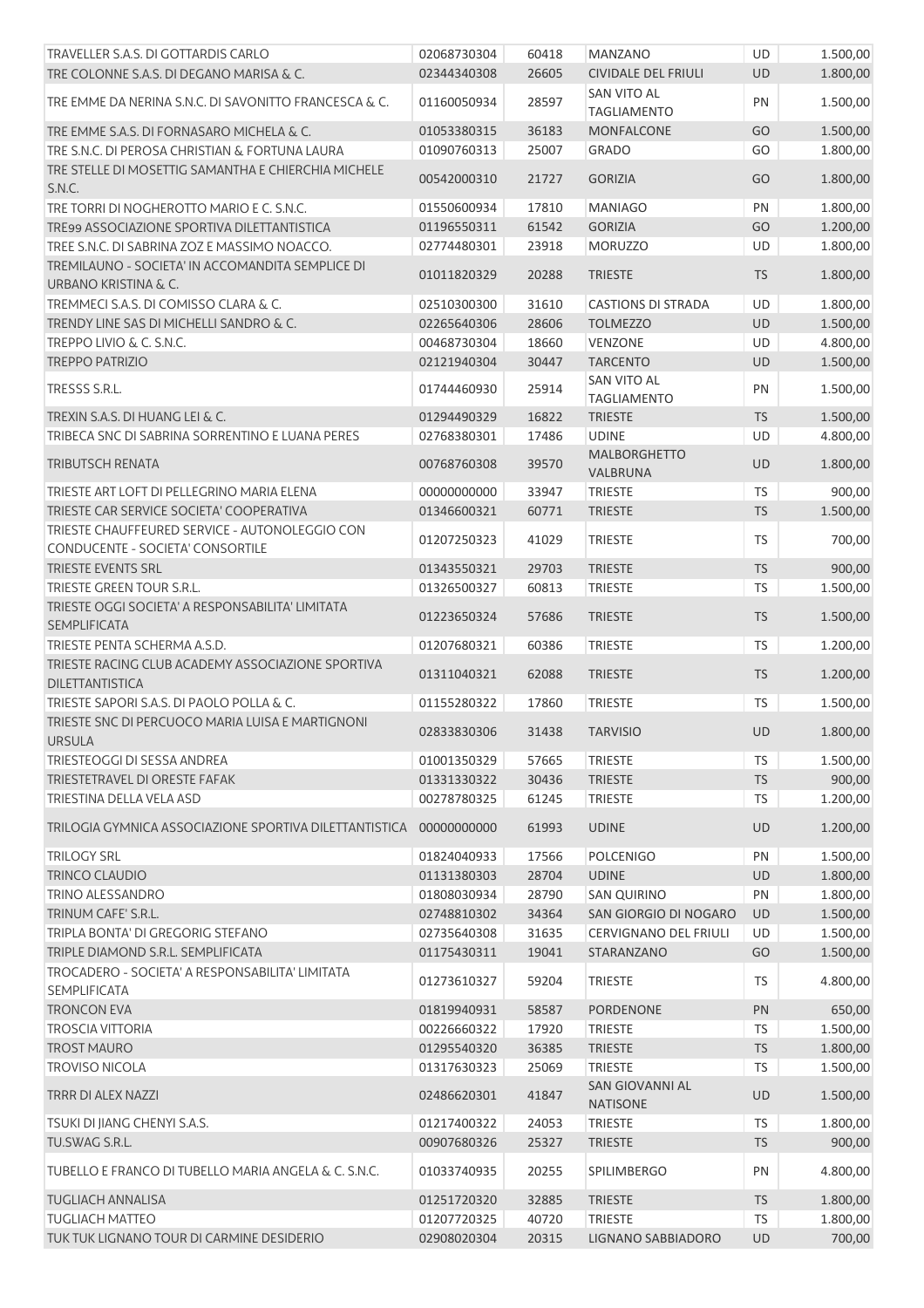| TULIS SOCIETA' A RESPONSABILITA' LIMITATA SEMPLIFICATA                      | 02716690306 | 23166 | <b>UDINE</b>              | UD        | 1.500,00 |
|-----------------------------------------------------------------------------|-------------|-------|---------------------------|-----------|----------|
| <b>TULLIANI FRANCA</b>                                                      | 01244940324 | 60369 | <b>MUGGIA</b>             | <b>TS</b> | 900,00   |
| TUM S.R.L.S.                                                                | 02958380301 | 21258 | SAN DANIELE DEL FRIULI    | UD        | 1.800,00 |
| <b>TUNTAR ALESSIO</b>                                                       | 01232330322 | 24748 | <b>TRIESTE</b>            | <b>TS</b> | 1.500,00 |
| <b>TURALE DAVIDE</b>                                                        | 02910910302 | 30991 | <b>UDINE</b>              | UD        | 700,00   |
| <b>TURBOTECH DI TODARO LUCA</b>                                             | 02498990304 | 17091 | POZZUOLO DEL FRIULI       | UD        | 1.500,00 |
| <b>TURCHETTI DANIELE</b>                                                    | 02678350303 | 29570 | <b>GEMONA DEL FRIULI</b>  | UD        | 1.800,00 |
| <b>TURCHETTO SERENA</b>                                                     | 01858610932 | 34859 | <b>SACILE</b>             | PN        | 1.500,00 |
| TURCHISH ISTANBUL DI JAN MOHAMAD ALIDAD E MOHAMADI<br><b>HOSSAINDAD SNC</b> | 02991600301 | 23210 | <b>UDINE</b>              | <b>UD</b> | 1.800,00 |
| <b>TURCINOVICH MAURIZIO</b>                                                 | 01038160329 | 31499 | <b>TRIESTE</b>            | <b>TS</b> | 700,00   |
| <b>TURCO ANNA</b>                                                           | 00000000000 | 40550 | <b>UDINE</b>              | UD        | 900,00   |
| <b>TURCO ISABELLA</b>                                                       | 00000000000 | 41854 | LESTIZZA                  | UD        | 900,00   |
| <b>TURCO REGINA</b>                                                         | 02384630303 | 33359 | <b>UDINE</b>              | UD        | 900,00   |
| <b>TURCO ROBERTO</b>                                                        | 01027400322 | 23113 | <b>TRIESTE</b>            | <b>TS</b> | 700,00   |
| <b>TURCO VERONICA</b>                                                       | 02938290307 | 17284 | <b>TALMASSONS</b>         | UD        | 1.800,00 |
| <b>TURINO PASQUALE</b>                                                      | 01124860329 | 36792 | <b>MUGGIA</b>             | <b>TS</b> | 700,00   |
| TURISMO 85 S.N.C. DI MANSI AMEDEO & C.                                      | 01401200306 | 21005 | PALMANOVA                 | UD        | 4.800,00 |
| TURISMO 85 S.R.L.                                                           | 01358730305 | 22485 | <b>BUTTRIO</b>            | UD        | 4.800,00 |
| TURKEY KEBAB DI ORUM HASAN & C. S.N.C.                                      | 02474990302 | 39892 | <b>LIGNANO SABBIADORO</b> | UD        | 1.800,00 |
| <b>TURRI BARBARA</b>                                                        | 02209900303 | 42490 | VERZEGNIS                 | UD        | 1.800,00 |
| <b>TURRONI ERIKA</b>                                                        | 01287110322 | 17546 | <b>TRIESTE</b>            | <b>TS</b> | 1.500,00 |
| TURTUREANU IULIANA                                                          | 01847970934 | 19465 | <b>CHIONS</b>             | PN        | 1.800,00 |
| <b>TURUS SIMONE</b>                                                         |             |       |                           | GO        |          |
|                                                                             | 00503560310 | 30925 | <b>MOSSA</b>              |           | 900,00   |
| <b>TUTI CARLO MARIA</b>                                                     | 00000000000 | 22208 | <b>GEMONA DEL FRIULI</b>  | <b>UD</b> | 900,00   |
| TUTTI FRUTTI S.R.L.<br>TUTTINSPORT - SOCIETA' SPORTIVA DILETTANTISTICA A    | 01065020313 | 23997 | <b>GORIZIA</b>            | GO        | 1.500,00 |
| RESPONSABILITA' LIMITATA                                                    | 01251850325 | 27313 | <b>TRIESTE</b>            | <b>TS</b> | 1.500,00 |
| TWIN TRAVEL 2002 DI BORSI LUGNAN CINZIA                                     | 02251980302 | 27945 | LIGNANO SABBIADORO        | <b>UD</b> | 4.800,00 |
| TWINS DI MANUEL GLISIC                                                      | 01319550321 | 19501 | <b>TRIESTE</b>            | <b>TS</b> | 1.500,00 |
| <b>TWINS FARM DI SIEGA ROBERTA</b>                                          | 00000000000 | 41859 | <b>CORMONS</b>            | GO        | 900,00   |
| TWINS S.R.L.                                                                | 01188290314 | 18560 | <b>GRADO</b>              | GO        | 900,00   |
| TWJST BAR DI SINATRA FABIO & C. SNC                                         | 02679760302 | 32532 | <b>UDINE</b>              | UD        | 1.500,00 |
| U SUSHI DI ZHANG XIANG & C. SAS                                             | 04122220249 | 60231 | RONCHI DEI LEGIONARI      | GO        | 1.800,00 |
| U SUSHI S.A.S. DI NI ERMING & C.                                            | 02896790306 | 60783 | <b>GEMONA DEL FRIULI</b>  | UD        | 1.800,00 |
| U SUSHI S.A.S. DI WANG OU & C                                               | 01881190936 |       | 60102 PORDENONE           | PN        | 1.800,00 |
| U.S. ALBA PALLACANESTRO ASD                                                 | 00337950315 | 61723 | <b>CORMONS</b>            | GO        | 1.200,00 |
| U.S.D. SAN CANZIAN BEGLIANO                                                 | 01158500312 | 62125 | SAN CANZIAN D'ISONZO      | GO        | 1.500,00 |
| U.S.D. SERENISSIMA PRADAMANO                                                | 00973870306 | 62005 | PRADAMANO                 | UD        | 1.200,00 |
| UAN S.R.L.                                                                  | 02942470309 | 24282 | <b>CAMPOFORMIDO</b>       | UD        | 1.500,00 |
| <b>UBALDINI ROBERTO</b>                                                     | 01206810325 | 18423 | <b>TRIESTE</b>            | TS        | 1.800,00 |
| UDINE BASKET CLUB ASD                                                       | 01367400304 | 61775 | <b>UDINE</b>              | UD        | 1.200,00 |
| <b>UDINTUR SRL</b>                                                          | 02907180307 | 18606 | <b>TAVAGNACCO</b>         | <b>UD</b> | 4.800,00 |
| UGOMARI DI BLAS MATTEO                                                      | 01188730319 | 27038 | <b>GORIZIA</b>            | GO        | 1.500,00 |
| <b>UHELI GIULIANA</b>                                                       | 00000000000 | 41053 | <b>TRIESTE</b>            | <b>TS</b> | 650,00   |
| UISP COMITATO REGIONALE FRIULI VENEZIA GIULIA A.P.S.                        | 01861340303 | 33639 | PRADAMANO                 | UD        | 1.500,00 |
| UISP COMITATO TERRITORIALE GORIZIA APS                                      | 00527440317 | 60559 | <b>GORIZIA</b>            | GO        | 1.200,00 |
| UISP COMITATO TERRITORIALE TRIESTE A.P.S.                                   | 00885750323 | 25889 | <b>TRIESTE</b>            | <b>TS</b> | 1.500,00 |
| UISP COMITATO TERRITORIALE UDINE A.P.S.                                     | 01954140305 | 32886 | PRADAMANO                 | UD        | 1.500,00 |
| <b>UMBERTO FAGOTTO</b>                                                      | 00000000000 | 60807 | <b>TRIESTE</b>            | <b>TS</b> | 650,00   |
| UN CIANTON DAL FRIUL MULIN DI MARCHET DI MOLARO IGINIO                      | 02601870302 | 30262 | MERETO DI TOMBA           | <b>UD</b> | 1.800,00 |
| UN GRAIN DE CAFE' DI CACCHIONI FRANCESCA                                    | 02723160301 | 21408 | POZZUOLO DEL FRIULI       | <b>UD</b> | 1.500,00 |
| UN SOGNO CHE SI AVVERA                                                      | 00000000000 | 39115 | <b>GORIZIA</b>            | GO        | 900,00   |
| <b>UNFER SABRINA</b>                                                        | 02636920304 | 26587 | <b>TAVAGNACCO</b>         | UD        | 1.500,00 |
| UNGHIE & BELLEZZA DI IARU RALUCA MANUELA                                    | 01729370930 | 16817 | AZZANO DECIMO             | PN        | 1.500,00 |
| UNGHIE CHIC DI ORTIZ MEJIA YELMY ANDREA                                     | 02611460300 | 40001 | CASARSA DELLA DELIZIA     | PN        | 1.500,00 |
| UNICA NEL CUORE STORICO DELLA CITTA'                                        | 00000000000 | 61018 | <b>TRIESTE</b>            | <b>TS</b> | 900,00   |
| UNIHOTELS - SOCIETA' A RESPONSABILITA' LIMITATA                             | 00797260320 | 30504 | <b>TRIESTE</b>            | <b>TS</b> | 4.800,00 |
| UNIKA - CENTRO WELNESS DI GALLET MASSIMILIANO                               | 01066450311 | 24576 | <b>MONFALCONE</b>         | GO        | 1.500,00 |
| UNION 91 ASSOCIAZIONE SPORTIVA DILETTANTISTICA                              | 01738970308 | 19310 | PAVIA DI UDINE            | <b>UD</b> | 1.500,00 |
| UNION S.A.S. DI ANGELO GUIDONE & C.                                         | 01383140934 | 37293 | <b>SACILE</b>             | PN        | 1.800,00 |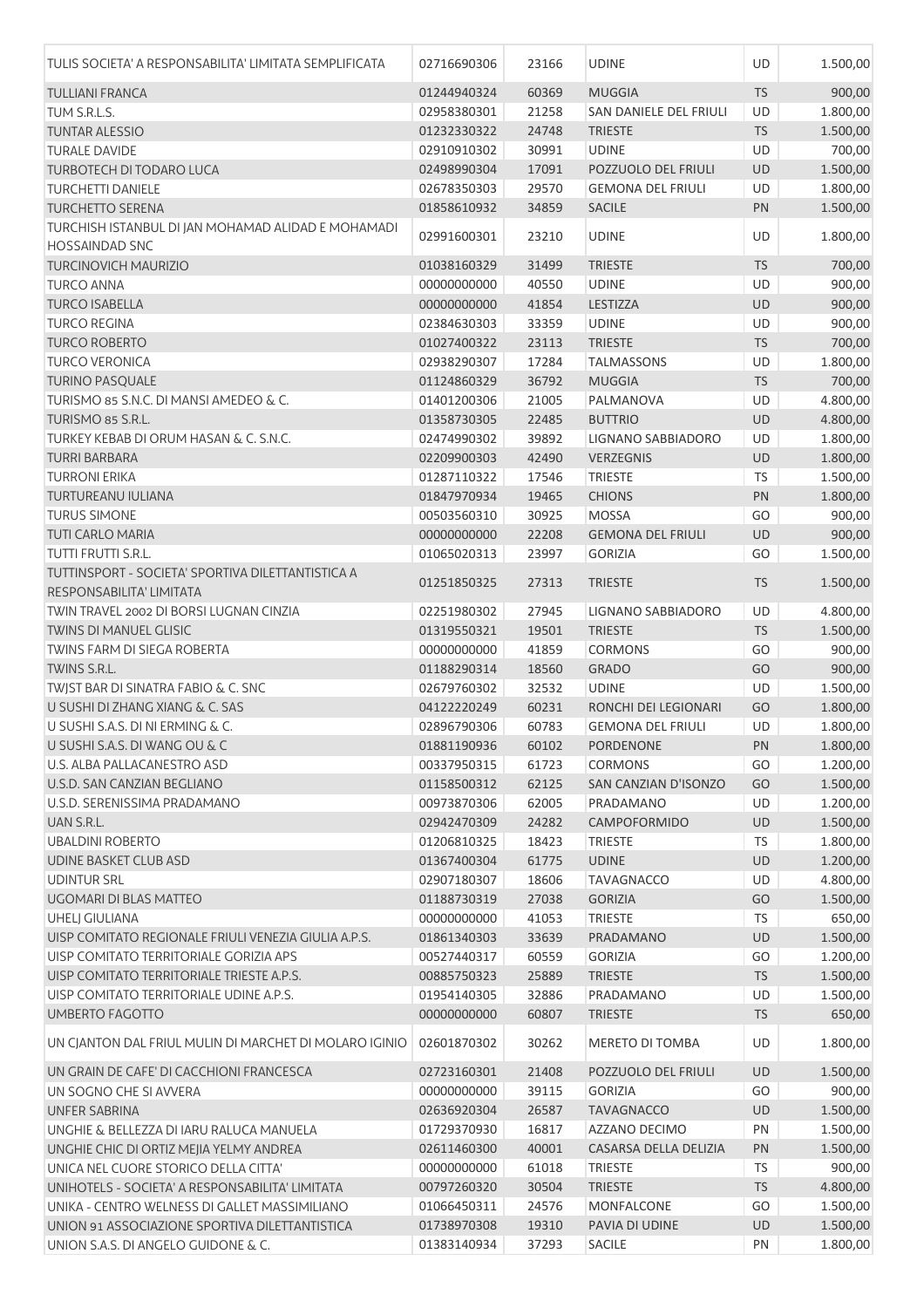| UNIONE CICLISTI SANDANIELESI ASD                                                   | 01649130307                | 62033          | SAN DANIELE DEL FRIULI                  | <b>UD</b> | 1.200,00             |
|------------------------------------------------------------------------------------|----------------------------|----------------|-----------------------------------------|-----------|----------------------|
| UNIONE GINNASTICA GORIZIANA                                                        | 00128330313                | 38140          | <b>GORIZIA</b>                          | GO        | 1.500,00             |
| UNIONE NUOTO FRIULI SSD SRL                                                        | 01039310303                | 60390          | CAMPOFORMIDO                            | <b>UD</b> | 1.500,00             |
| UNIONE SPORT.DILETT. A.S.Z. DOM                                                    | 00333060317                | 61822          | <b>GORIZIA</b>                          | GO        | 1.200,00             |
| UNIONE SPORT.DILETT. A.S.Z. MLADOST                                                | 00333050318                | 62203          | DOBERDO' DEL LAGO                       | GO        | 1.200,00             |
| UNIONE SPORTIVA ACLI APS                                                           | 80017210321                | 58071          | <b>TRIESTE</b>                          | <b>TS</b> | 1.200,00             |
| UNIONE SPORTIVA ALDO MORO A.S.D. (ASSOCIAZIONE                                     |                            |                |                                         |           |                      |
| SPORTIVA DILETTANTISTICA)                                                          | 01496550300                | 60887          | PALUZZA                                 | <b>UD</b> | 1.200,00             |
| UNIONE SPORTIVA AMARO                                                              | 01103270300                | 62072          | <b>AMARO</b>                            | UD        | 1.200,00             |
| UNIONE SPORTIVA AZZURRA SOC. DILETTANT.                                            | 00175650316                | 60882          | <b>GORIZIA</b>                          | GO        | 1.200,00             |
| UNIONE SPORTIVA BUTTRIO C.C.                                                       | 01062210305                | 62233          | <b>BUTTRIO</b>                          | UD        | 1.500,00             |
| UNIONE SPORTIVA CAMPOROSSO ASSOCIAZIONE                                            |                            |                |                                         |           |                      |
| <b>DILETTANTISTICA</b>                                                             | 02625500307                | 61855          | <b>TARVISIO</b>                         | <b>UD</b> | 1.200,00             |
| UNIONE SPORTIVA MARIANO A.S.D.                                                     | 00175540319                | 61570          | <b>MARIANO DEL FRIULI</b>               | GO        | 1.200,00             |
| UNIONE SPORTIVA MARIO TOSI ASD                                                     | 02162190306                | 60734          | <b>TARVISIO</b>                         | UD        | 1.200,00             |
| UNIONE SPORTIVA OVARO (ASD - ONLUS)                                                | 00000000000                | 60983          | <b>OVARO</b>                            | UD        | 1.200,00             |
| UNIONE SPORTIVA TRIESTINA CALCIO 1918 S.R.L.                                       | 01280100320                | 17716          | <b>TRIESTE</b>                          | <b>TS</b> | 1.500,00             |
| UNITED EAGLES BASKETBALL SSD ARL                                                   | 03004630301                | 60653          | CIVIDALE DEL FRIULI                     | UD        | 1.500,00             |
| UNTERHOLZNER GUALTIERO                                                             | 00170220305                | 27033          | <b>MORTEGLIANO</b>                      | UD        | 1.800,00             |
| UNZI DI PADOVAN GIOVANNI & C. SNC                                                  | 01636630939                | 27329          | <b>FRISANCO</b>                         | PN        | 1.800,00             |
|                                                                                    |                            |                |                                         |           |                      |
| UP DI BOSCOLO CINZIA                                                               | 01245750326                | 21885          | <b>TRIESTE</b>                          | <b>TS</b> | 1.500,00             |
| UPHILL DI MILIC OLIVERA                                                            | 00000000000                | 22329          | <b>MUGGIA</b>                           | <b>TS</b> | 900,00               |
| UPONADREAM STUDIOS DI VENIER GIULIO & LONDERO<br>MARCO SNC                         | 02757260308                | 58476          | <b>GEMONA DEL FRIULI</b>                | <b>UD</b> | 1.500,00             |
| UPTOWN SOCIETA' SPORTIVA DILETTANTISTICA A<br>RESPONSABILITA' LIMITATA             | 02887410302                | 21407          | <b>UDINE</b>                            | <b>UD</b> | 1.500,00             |
| <b>URBAN EMILIA</b>                                                                | 00000000000                | 32840          | <b>TRAMONTI DI SOPRA</b>                | PN        | 900,00               |
| URBAN FARMHOUSE SNC DI COLLETTI S. & GUSSO C.                                      | 01804510939                | 32895          | AZZANO DECIMO                           | PN        | 1.800,00             |
| <b>URBAN FREDERIC</b>                                                              | 01457590931                | 37468          | SPILIMBERGO                             | PN        | 1.500,00             |
| <b>URBAN HOMY SRL</b>                                                              | 01175610318                | 34754          | <b>GORIZIA</b>                          | GO        | 900,00               |
| URBAN STAGE DI RAFFAELLA MELIS                                                     | 02837620307                | 38971          | SAN DANIELE DEL FRIULI                  | <b>UD</b> | 1.500,00             |
| URENA CARVALLO CECILIA MABEL                                                       | 01846350930                | 17309          | <b>SAN VITO AL</b>                      | PN        | 1.500,00             |
|                                                                                    |                            |                | <b>TAGLIAMENTO</b>                      |           |                      |
| <b>URSELLA CARLA</b>                                                               | 02779350301                | 30158          | <b>BUIA</b>                             | UD        | 1.500,00             |
| <b>URSELLA IVAN</b>                                                                | 00000000000                | 41974          | SAN DANIELE DEL FRIULI                  | UD        | 900,00               |
| <b>URSIC VALTER</b>                                                                | 00959700329                | 37851          | <b>TRIESTE</b>                          | <b>TS</b> | 700,00               |
| URZITELLI ANNA                                                                     | 01129040315                | 42571          | SAN CANZIAN D'ISONZO                    | GO        | 1.800,00             |
| US TRIVIGNANO ASD                                                                  | 01042170306                | 61076          | <b>TRIVIGNANO UDINESE</b>               | UD        | 1.200,00             |
| <b>USD BASKET TIME</b>                                                             | 00980660302                | 61109          | <b>UDINE</b>                            | UD        | 1.200,00             |
| <b>USD UNIVERSITAS</b>                                                             | 00000000000                | 61951          | <b>UDINE</b>                            | <b>UD</b> | 1.200,00             |
| <b>USTIMOVA VERA</b>                                                               | 02674520305                | 30299          | LIGNANO SABBIADORO                      | UD        | 1.500,00             |
| V & V BANQUETING TRIESTE SRL                                                       | 01333450326                | 58220          | <b>TRIESTE</b>                          | <b>TS</b> | 1.500,00             |
| V.O. ELETTRONICA DI STEFANO VIO                                                    | 00953950326                | 45575          | <b>TRIESTE</b>                          | TS        | 4.800,00             |
| V.T.E. - VILLAGGIO TURISTICO EUROPA S.P.A.                                         | 01012900310                | 29653          | <b>GORIZIA</b>                          | GO        | 4.800,00             |
| V.T.M. S.A.S. DI STEFFE' VALERIA & C.                                              | 01207480318                | 57759          | <b>MONFALCONE</b>                       | GO        | 1.800,00             |
| <b>VACCA RICCARDO</b>                                                              | 02691680306                | 26592          | LIGNANO SABBIADORO                      | UD        | 1.800,00             |
| <b>VADORI MARIA</b>                                                                | 00000000000                |                | LIGNANO SABBIADORO                      | UD        | 900,00               |
| <b>VAITELAVICIUTE ENRIKA</b>                                                       |                            | 40960          |                                         |           |                      |
| <b>VAJONT HOTEL SRLS</b>                                                           | 01339760322                | 18780          | <b>TRIESTE</b>                          | <b>TS</b> |                      |
|                                                                                    | 01821050935                |                | VAJONT                                  | PN        | 900,00               |
|                                                                                    |                            | 30986          |                                         |           | 4.800,00             |
| VAL DEGANO TURISMO E SERVIZI SOC. COOP. A R.L.                                     | 02288500305                | 17156          | <b>OVARO</b>                            | UD        | 900,00               |
| VAL ROJALE DI PICCOLO EVA & C. S.N.C.<br>VALBRUNESE S.A.S. DI STEFANI RENZO & C.   | 01355780303<br>01031700303 | 25681<br>26316 | REANA DEL ROIALE<br><b>MALBORGHETTO</b> | UD<br>UD  | 1.500,00<br>4.800,00 |
|                                                                                    |                            |                | VALBRUNA                                |           |                      |
| <b>VALDEMARIN SARA</b>                                                             | 00000000000                | 42505          | <b>GRADISCA D'ISONZO</b>                | GO        | 900,00               |
| VALDES SNC DI VALDES MICHELE & C.                                                  | 01748330931                | 20129          | <b>MANIAGO</b>                          | PN        | 1.500,00             |
| <b>VALENTE GIULIO</b>                                                              | 01001970324                | 22432          | DUINO-AURISINA                          | <b>TS</b> | 1.800,00             |
| <b>VALENTINA BARANI</b>                                                            | 01107330324                | 19757          | <b>TRIESTE</b>                          | <b>TS</b> | 650,00               |
| <b>VALENTINI ROSSANA</b>                                                           | 01608570931                | 41724          | <b>FRISANCO</b>                         | PN        | 1.500,00             |
| VALENTINO BUTUSSI SOCIETA' SEMPLICE AGRICOLA                                       | 02537130300                | 35654          | CORNO DI ROSAZZO                        | <b>UD</b> | 900,00               |
| VALERIA D'AMATO                                                                    | 01330090323                | 58048          | <b>TRIESTE</b>                          | <b>TS</b> | 1.500,00             |
| VALERIA NAILS DI TITO VALERIA<br>VALERIE & WALTER - SOCIETA' IN NOME COLLETTIVO DI | 01772480933                | 20425          | CASARSA DELLA DELIZIA                   | PN        | 1.500,00             |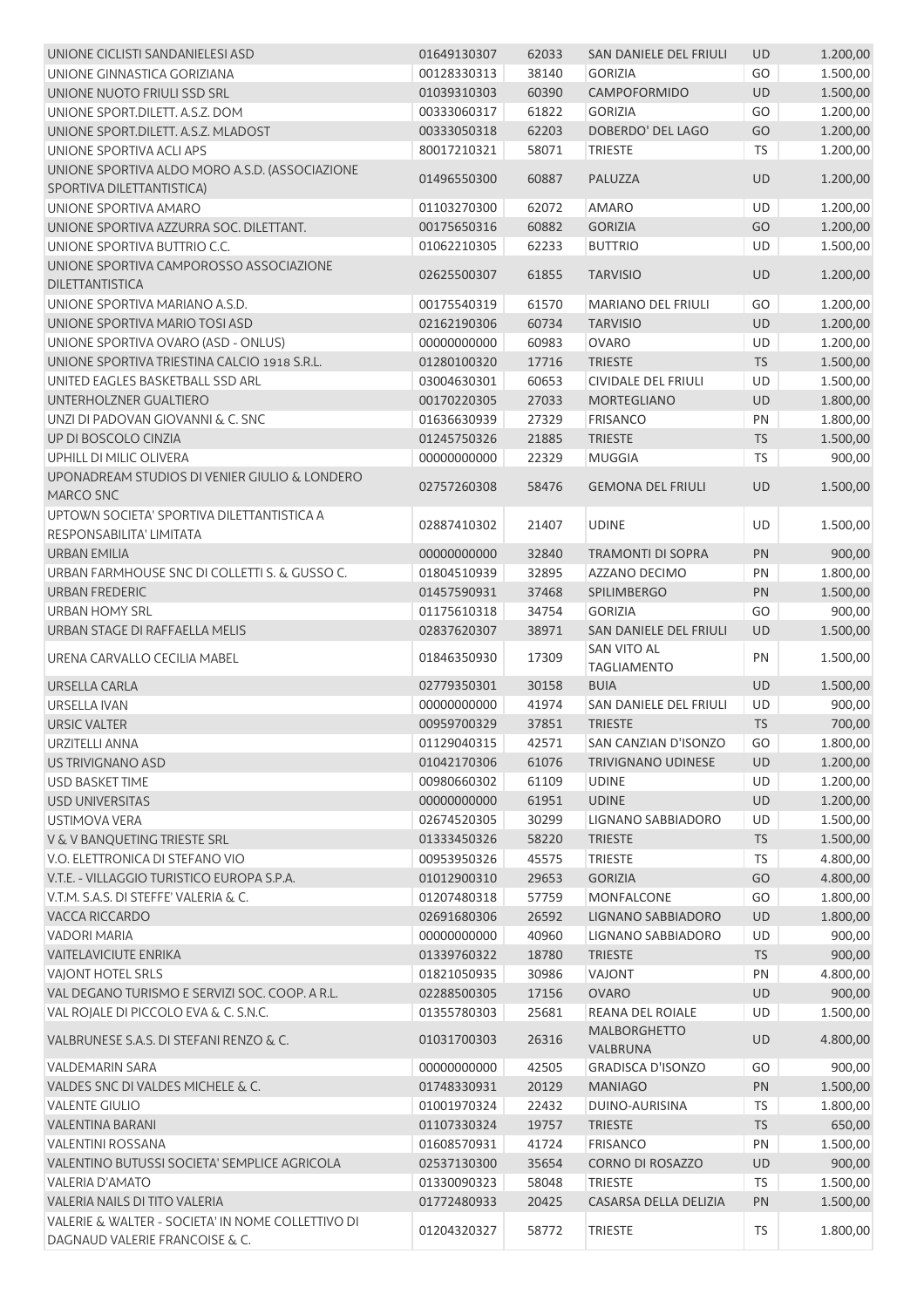| VALESTOUR DI SILVIA ZAMBON & C. S.A.S.                   | 01657400931 | 19452 | <b>PORDENONE</b>                         | PN        | 4.800,00 |
|----------------------------------------------------------|-------------|-------|------------------------------------------|-----------|----------|
| VALHALLA S.N.C. DI SCARBOLO ROBERTO E GRUIA ANCA ELENA   | 02977120308 | 21002 | PRADAMANO                                | UD        | 1.500,00 |
| VALLADA S.R.L.                                           | 01559900939 | 32447 | <b>PORCIA</b>                            | PN        | 1.800,00 |
| VALLE S.R.L.S.                                           | 01287340325 | 17533 | <b>TRIESTE</b>                           | <b>TS</b> | 1.500,00 |
| VALLE TIRELLI DI TIRELLI ENZO                            | 00414530311 | 17875 | <b>GRADO</b>                             | GO        | 1.800,00 |
| VALLE VERDE DI DE CILLIA GIOVANNI BATTISTA & C. - S.A.S. | 01408660304 | 32349 | <b>TARVISIO</b>                          | UD        | 4.800,00 |
| <b>VALOPPI MICHELA</b>                                   | 02634980300 | 60297 | <b>CODROIPO</b>                          | UD        | 1.500,00 |
| VALTEMPO OROLOGI S.R.L.                                  | 02398130308 | 25492 | PRATO CARNICO                            | UD        | 900,00   |
| VALU SOCIETA' A RESPONSABILITA' LIMITATA SEMPLIFICATA    | 01290200326 | 25006 | <b>TRIESTE</b>                           | <b>TS</b> | 1.800,00 |
| <b>VALVASON ROBERTO</b>                                  | 02487810307 | 23387 | <b>UDINE</b>                             | UD        | 1.500,00 |
| <b>VALVASORI DAVID</b>                                   | 02721330302 | 21430 | <b>CODROIPO</b>                          | UD        | 1.800,00 |
| <b>VALZANO KATIA</b>                                     | 01240580322 | 38998 | <b>TRIESTE</b>                           | TS        | 1.500,00 |
| <b>VANACORE ANTONIO</b>                                  | 00376670311 | 32090 | <b>GORIZIA</b>                           | GO        | 1.500,00 |
| <b>VANESSA GIUFFRIDA</b>                                 | 01276950324 | 31986 | <b>TRIESTE</b>                           | TS        | 1.500,00 |
| VANI' SNC DI TREVISAN MICHELE & C.                       | 01080850314 | 34001 | <b>MONFALCONE</b>                        | GO        | 1.500,00 |
| VANICH BAR DI PETOZZI MANUELA                            | 01359640933 | 26568 | CAVASSO NUOVO                            | PN        | 1.500,00 |
| VANILLA' DI BASTIANUTTI VANIA                            | 02427320300 | 36070 | POZZUOLO DEL FRIULI                      | UD        | 1.500,00 |
| VANILLA DI LESTANI CRISTIANO                             | 01861330932 | 30475 | SEQUALS                                  | PN        | 1.500,00 |
| VANILLA SKY S.N.C. DI MION VALENTINA & C.                | 01716860935 | 39973 | <b>FONTANAFREDDA</b>                     | PN        | 1.500,00 |
| <b>VANIN GABRIELE</b>                                    | 02583310301 | 23085 | CAMPOFORMIDO                             | UD        | 1.500,00 |
| <b>VANINO ROBERT</b>                                     | 02896190309 | 31705 | PALUZZA                                  | UD        | 1.500,00 |
| VANITY NAILS DI BULFONE ELISA                            |             |       | <b>FAGAGNA</b>                           | UD        |          |
|                                                          | 02901030300 | 26554 |                                          |           | 1.500,00 |
| <b>VANZIN VANIA</b>                                      | 01719490938 | 26225 | CORDOVADO                                | PN        | 1.500,00 |
| <b>VAPORE SRL</b>                                        | 02822350308 | 32100 | <b>UDINE</b>                             | UD        | 1.800,00 |
| <b>VARDABASSO DIEGO</b>                                  | 01297760322 | 25953 | <b>TRIESTE</b>                           | <b>TS</b> | 700,00   |
| VARIANTI SOCIETA' COOPERATIVA                            | 02829730304 | 57968 | <b>UDINE</b>                             | UD        | 1.500,00 |
| <b>VARIN CLAUDIO</b>                                     | 00940010325 | 32341 | <b>TRIESTE</b>                           | TS        | 700,00   |
| <b>VARINI GIANNI</b>                                     | 00901530329 | 25311 | <b>TRIESTE</b>                           | TS        | 1.800,00 |
| <b>VARNERIN DANIELE</b>                                  | 01380530939 | 37524 | <b>TRAMONTI DI SOTTO</b>                 | PN        | 900,00   |
| VARTACIA SAS DI CHIACIG GIULIA                           | 02832860304 | 31285 | SAVOGNA                                  | UD        | 1.800,00 |
| VASCOTTO ALFREDO                                         | 01043630324 | 30825 | <b>TRIESTE</b>                           | <b>TS</b> | 1.500,00 |
| <b>VASILICA ILIUTA</b>                                   | 01852950938 | 37323 | <b>PORDENONE</b>                         | PN        | 1.500,00 |
| <b>VAZZI ALENKA</b>                                      | 01176980322 | 19349 | SAN DORLIGO DELLA<br>VALLE               | <b>TS</b> | 650,00   |
| VE.FE. S.N.C. DI DIEGO VENTURA & C.                      | 01172770321 | 33260 | <b>TRIESTE</b>                           | TS        | 1.800,00 |
| VE.LO. SRL                                               | 01694620939 | 36762 | <b>PORDENONE</b>                         | PN        | 1.500,00 |
| VECCHIA LATTERIA S.N.C. DI VUERICH ANTONELLA & C.        | 02600620302 | 28661 | <b>PONTEBBA</b>                          | UD        | 1.800,00 |
| VECCHIA OSTERIA ALLA PIEVE DI FUMEI ALESSANDRO           | 02770400303 | 26890 | <b>TOLMEZZO</b>                          | UD        | 1.800,00 |
| VECCHIA OSTERIA CIMENTI DI CHIEMENTIN FEDERICA           | 02741340307 | 23568 | <b>VILLA SANTINA</b>                     | UD        | 1.500,00 |
| <b>VECCHIE PROVINCE DI DILENA FRANCESCO</b>              | 01061540314 | 37483 | <b>MOSSA</b>                             | GO        | 1.800,00 |
| VECIA GORIZIA S.A.S. DI RUSSIAN EMANUELA & C.            | 01000090314 | 20543 | <b>GORIZIA</b>                           | GO        | 1.500,00 |
| VECIA OSTERIA ALL'OCA UBRIACA DI CHIARANDA PIERPAOLO     | 01561850932 | 27273 | <b>BUDOIA</b>                            | PN        | 1.800,00 |
| VECIO BUFFET MARASCUTTI 1914 S.R.L.S.                    | 01305850321 | 29379 | <b>TRIESTE</b>                           | <b>TS</b> | 1.800,00 |
| VEGA DI TABOGA VALERIA E TONIUTTI LORENZO S.N.C.         | 01511340307 | 28639 | <b>BUIA</b>                              | UD        | 1.500,00 |
| VEGA EVENTS DI BORTOLOTTI SIMONE                         | 02774520304 | 18353 | <b>BUIA</b>                              | UD        | 1.500,00 |
| <b>VEGNADUZZO CLAUDIO</b>                                | 01731220933 | 27817 | <b>SAN VITO AL</b><br><b>TAGLIAMENTO</b> | PN        | 1.500,00 |
| <b>VELENIK MAURIZIO</b>                                  | 01304230327 | 41951 | <b>MUGGIA</b>                            | <b>TS</b> | 700,00   |
| <b>VELLA FRANCESCO FABIO</b>                             | 06585000828 | 33047 | SAN GIORGIO DI NOGARO                    | UD        | 1.800,00 |
| <b>VELLA LINDA</b>                                       | 02695800306 | 17404 | <b>UDINE</b>                             | UD        | 1.500,00 |
| <b>VELLA RITA</b>                                        | 01468030935 | 29707 | SPILIMBERGO                              | PN        | 1.500,00 |
| <b>VELLISCIG STEFANIA</b>                                | 02734290303 | 22696 | PAVIA DI UDINE                           | UD        | 1.500,00 |
| <b>VELOCIPEDE DI PUNTIN ELENA</b>                        | 00000000000 | 24331 | <b>CERVIGNANO DEL FRIULI</b>             | UD        | 900,00   |
| VELOCIPIDE DI CESANELLI MARIO                            | 01278630320 | 38641 | <b>TRIESTE</b>                           | <b>TS</b> | 1.800,00 |
| <b>VELUSCEK PAOLA</b>                                    | 02891230308 | 30415 | MALBORGHETTO<br>VALBRUNA                 | UD        | 1.500,00 |
| VELVET NAILS DI RIZZI EUGENIA                            | 02887730303 | 22220 | <b>TRASAGHIS</b>                         | UD        | 1.500,00 |
| VEMAR S.A.S. DI MAURIZIO DAL CERO E C.                   | 01725340309 | 25557 | LIGNANO SABBIADORO                       | UD        | 4.800,00 |
| VEMME VINI DI VASTURZO MAURO                             | 01580110938 | 29250 | <b>PORDENONE</b>                         | PN        | 1.500,00 |
| <b>VENCHI ANDREA</b>                                     | 01429290933 | 38909 | CANEVA                                   | PN        | 1.800,00 |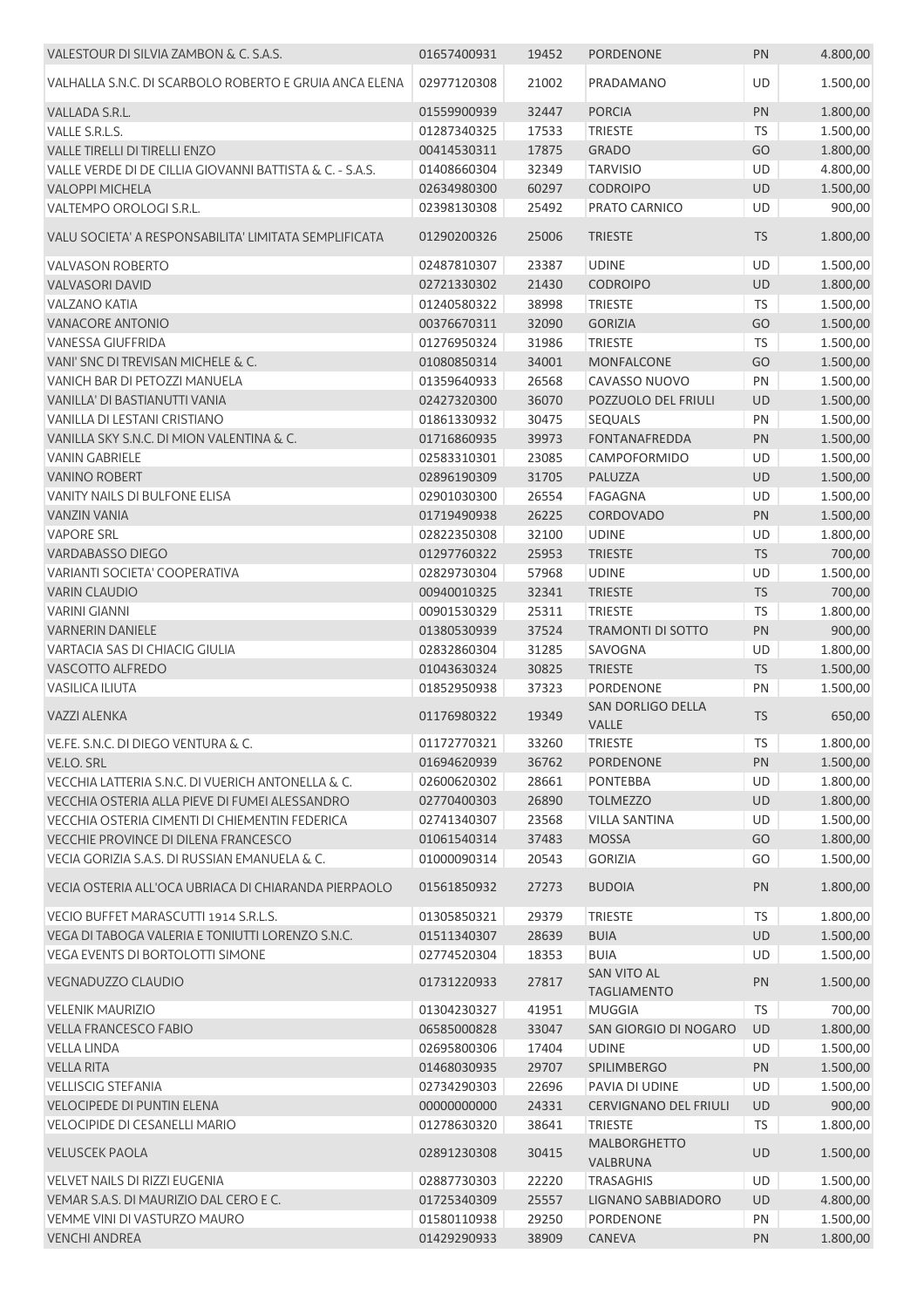| <b>VENCHIARUTTI PAOLA</b>                                | 00000000000 | 18595 | <b>TRIESTE</b>               | <b>TS</b> | 650,00   |
|----------------------------------------------------------|-------------|-------|------------------------------|-----------|----------|
| <b>VENDRAME FILIPPO</b>                                  | 01441980933 | 37906 | <b>FIUME VENETO</b>          | PN        | 1.500,00 |
| <b>VENDRAMIN ANDREA</b>                                  | 01828300937 | 22036 | <b>FONTANAFREDDA</b>         | PN        | 650,00   |
| VENDRAMINI LORELLA ELISABETTA                            | 02710530300 | 19430 | <b>UDINE</b>                 | UD        | 1.500,00 |
| VENEZIA DELLE NEVI BED AND BREAKFAST - SARTORI MARCO     | 00000000000 | 23416 | <b>BUDOIA</b>                | PN        | 900,00   |
| VENICA & VENICA DI GIANNI E GIORGIO VENICA S.S. SOCIETA' |             |       |                              |           |          |
| <b>AGRICOLA</b>                                          | 00492040316 | 21777 | DOLEGNA DEL COLLIO           | GO        | 1.800,00 |
| <b>VENICA GHENA</b>                                      | 02893820304 | 18131 | PAVIA DI UDINE               | UD        | 1.500,00 |
| <b>VENICA GIOVANNI ROBERTO</b>                           | 02024460301 | 23870 | <b>PREPOTTO</b>              | UD        | 1.800,00 |
| <b>VENIER RAFFAELLA</b>                                  | 02148430305 | 28078 | <b>TOLMEZZO</b>              | UD        | 1.500,00 |
| <b>VENJULIA RUGBY TRIESTE ASD</b>                        | 01148620329 | 61726 | <b>TRIESTE</b>               | <b>TS</b> | 1.200,00 |
| <b>VENTO PAOLA</b>                                       | 01205370321 | 33350 | <b>TRIESTE</b>               | TS        | 650,00   |
| <b>VENTORUZZO NICOLE</b>                                 | 01837150935 | 17141 | CORDOVADO                    | PN        | 1.500,00 |
| VENTUS TRAVEL DI ZVAB VLASTA                             | 01261550329 | 28220 | <b>TRIESTE</b>               | <b>TS</b> | 4.800,00 |
| <b>VENUDO GIORGIO</b>                                    | 01611920305 | 32927 | LIGNANO SABBIADORO           | UD        | 1.500,00 |
| <b>VENUDO LUIGI</b>                                      | 02067780300 | 30502 | SAN DANIELE DEL FRIULI       | UD        | 1.500,00 |
| <b>VENUTO PAOLA</b>                                      | 02253820308 | 18883 | <b>RIVIGNANO TEOR</b>        | UD        | 1.800,00 |
| <b>VENUTTI FERRUCCIO</b>                                 | 01336440324 | 57989 | <b>TRIESTE</b>               | <b>TS</b> | 700,00   |
| VERA S.A.S. DI RAMBALDINI ERIKA E C.                     | 01697720934 | 33339 | <b>SAN VITO AL</b>           | PN        | 1.500,00 |
|                                                          |             |       | <b>TAGLIAMENTO</b>           |           |          |
| VERA S.R.L.                                              | 01856700305 | 29248 | LIGNANO SABBIADORO           | UD        | 1.500,00 |
| <b>VERARDO MANUELA</b>                                   | 01714480934 | 23535 | <b>BRUGNERA</b>              | PN        | 1.500,00 |
| <b>VERARDO MANUELE</b>                                   | 01857470932 | 20223 | <b>FONTANAFREDDA</b>         | PN        | 1.500,00 |
| <b>VERBANAZ ANDREA</b>                                   | 01175960317 | 26015 | <b>GRADO</b>                 | GO        | 1.800,00 |
| <b>VERDELLI CINZIA</b>                                   | 01322480326 | 23261 | <b>TRIESTE</b>               | <b>TS</b> | 1.800,00 |
| <b>VERDNIK ROBERTA</b>                                   | 01212430324 | 22316 | <b>TRIESTE</b>               | <b>TS</b> | 1.800,00 |
| VERDOLIVA SANDRO E ANUT BARBARA S.N.C.                   | 01035140316 | 34469 | <b>MONFALCONE</b>            | GO        | 1.500,00 |
| <b>VERGENDO SERENA</b>                                   | 02499610307 | 19764 | <b>VILLA SANTINA</b>         | UD        | 1.800,00 |
| <b>VERILLI ANDREA</b>                                    | 02929630305 | 39870 | <b>UDINE</b>                 | UD        | 1.500,00 |
| <b>VERNAZZA ELAINE</b>                                   | 02873160309 | 37859 | <b>CERVIGNANO DEL FRIULI</b> | UD        | 1.800,00 |
| <b>VERONA ROBERTA</b>                                    | 01258860327 | 23956 | <b>TRIESTE</b>               | <b>TS</b> | 650,00   |
| <b>VERZEGNASSI MARCO</b>                                 | 01110150313 | 28544 | SAN CANZIAN D'ISONZO         | GO        | 900,00   |
| <b>VERZEGNASSI VIVIANA</b>                               | 02950780300 | 58091 | <b>MANZANO</b>               | UD        | 1.200,00 |
| <b>VERZOLA GRAZIELLA</b>                                 | 00509220935 | 40349 | <b>SACILE</b>                | PN        | 1.500,00 |
| <b>VESCOVO ELENA</b>                                     | 00000000000 | 20050 | SAN GIORGIO DI NOGARO        | UD        | 900,00   |
| <b>VESNAVER FRANCO</b>                                   | 01621820305 | 36479 | GRADO                        | GO        | 700,00   |
| <b>VESNAVER SERGIO</b>                                   | 00303120323 | 25286 | <b>TRIESTE</b>               | <b>TS</b> | 1.800,00 |
| VETTORI ULTRAMONDO - SOCIETA' COOPERTIVA                 | 01433390307 | 60215 | <b>UDINE</b>                 | UD        | 1.500,00 |
| <b>VEVE' BAR DI GRION VERONICA</b>                       | 02923570309 | 35514 | <b>UDINE</b>                 | UD        | 1.500,00 |
| <b>VEZIL REGINA</b>                                      | 00116310319 | 24790 | <b>GRADO</b>                 | GO        | 4.800,00 |
| VIA VAI DI GARDONIO ELENA                                | 01845640935 | 39511 | <b>PORDENONE</b>             | PN        | 1.500,00 |
| VIAGGI 3000 DI CERATO SILVIA E SACCON MONICA S.N.C.      | 01750560938 | 20501 | <b>SACILE</b>                | PN        | 4.800,00 |
| VIAGGI DA SOGNO S.N.C. DI KORENIKA GIULIA E VITALE FABIO | 01278340326 | 25585 | <b>TRIESTE</b>               | TS        | 4.800,00 |
| VIAGGI SAITA TURISMO S.R.L.                              | 01764280309 | 16883 | <b>UDINE</b>                 | UD        | 4.800,00 |
| <b>VIAGGI UNLIMITED S.R.L.</b>                           | 01172690933 | 38556 | <b>AVIANO</b>                | PN        | 4.800,00 |
| VIAGGIAMONDO S.R.L.S. UNIPERSONALE - SOCIETA' A          | 01755370937 | 18615 | PORDENONE                    | PN        | 4.800,00 |
| RESPONSABILITA' LIMITATA SEMPLIFICATA                    |             |       |                              |           |          |
| VIAGGIARE FREE ASSOCIAZIONE CULTURALE                    | 01311970329 | 57768 | <b>MUGGIA</b>                | <b>TS</b> | 1.500,00 |
| VIALE KEBAB DI ENON MAHMUT                               | 01326140322 | 38992 | <b>TRIESTE</b>               | TS        | 1.800,00 |
| <b>VIANELLO CHRIS</b>                                    | 01143800322 | 58128 | <b>TRIESTE</b>               | <b>TS</b> | 1.500,00 |
| VIAVAI NOLEGGI DI DE FORHEGER CRISTIANO                  | 00925460321 | 59509 | <b>TRIESTE</b>               | <b>TS</b> | 1.500,00 |
| VICARIO GLAUCO                                           | 01448410306 | 30465 | <b>MARANO LAGUNARE</b>       | UD        | 650,00   |
| <b>VICENZOT CARLA</b>                                    | 00000000000 | 29416 | <b>SACILE</b>                | PN        | 900,00   |
| VICINO/LONTANO                                           | 02357370309 | 59687 | <b>UDINE</b>                 | UD        | 1.500,00 |
| VICTOR DI ACAMPORA VITTORIO & C. S.A.S.                  | 02601180306 | 25011 | LIGNANO SABBIADORO           | UD        | 1.800,00 |
| VICTORIA CAFE' DI OSVALDO PIPERISSA E C. S.A.S           | 01521940930 | 18040 | PORDENONE                    | PN        | 1.500,00 |
| VICTORIA S.R.L.                                          | 02608840308 | 33441 | <b>MARTIGNACCO</b>           | UD        | 1.500,00 |
| <b>VICTORIA S.R.L.</b>                                   | 03406690234 | 22773 | <b>TRIESTE</b>               | <b>TS</b> | 4.800,00 |
| <b>VICTORIA TRAVELS AVIATION SRL</b>                     | 01852640935 | 22233 | PASIANO DI PORDENONE         | PN        | 4.800,00 |
| <b>VICTORY DI ANGELA NACLERIO</b>                        | 01846020939 | 33508 | PORDENONE                    | PN        | 1.500,00 |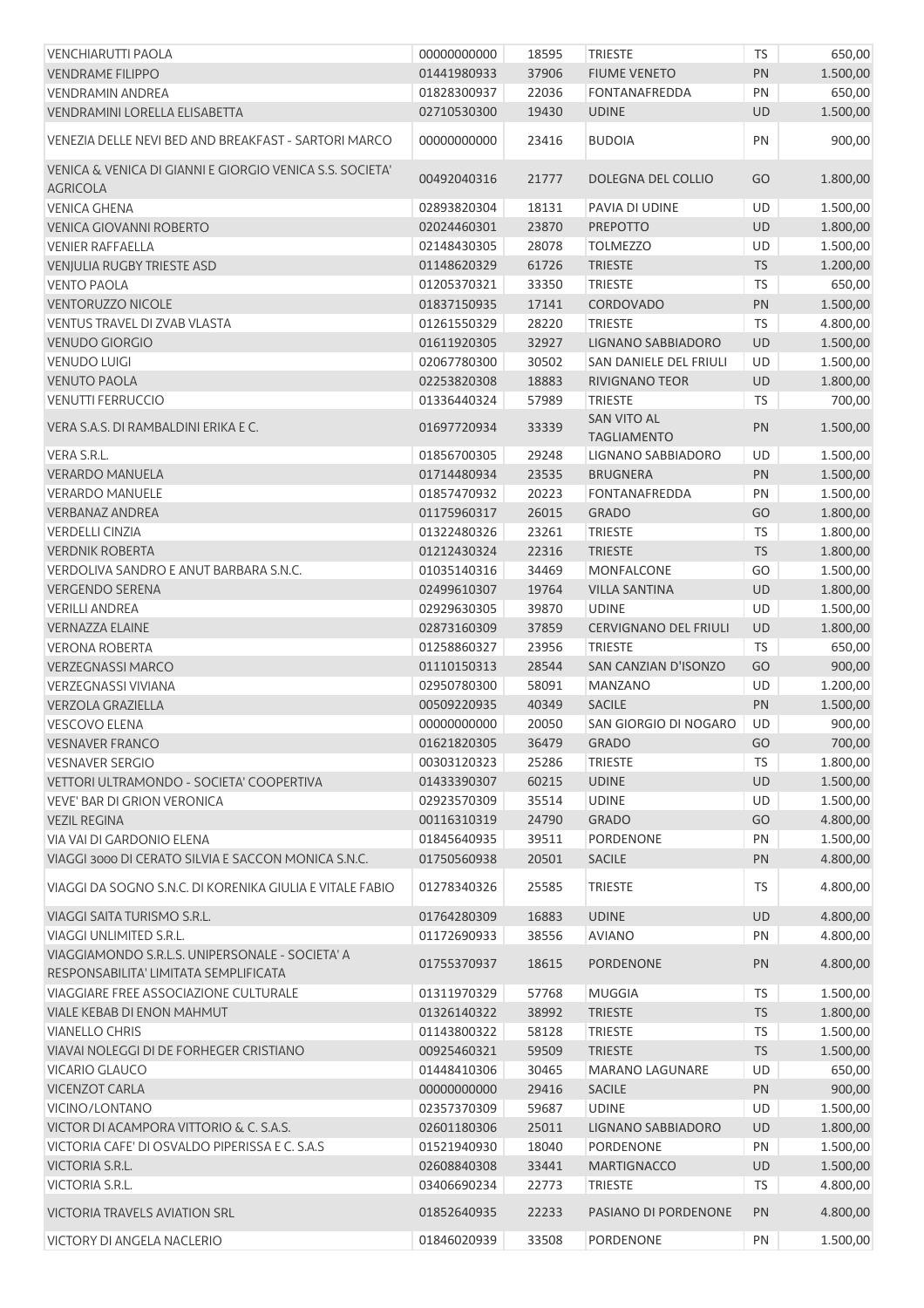| <b>VIDA DANIA</b>                                                                          | 02838800304 | 33351 | <b>TALMASSONS</b>                           | <b>UD</b> | 1.500,00 |
|--------------------------------------------------------------------------------------------|-------------|-------|---------------------------------------------|-----------|----------|
| <b>VIDA DANIEL</b>                                                                         | 02927240305 | 25396 | <b>CIVIDALE DEL FRIULI</b>                  | <b>UD</b> | 1.800,00 |
| <b>VIDA MARINO</b>                                                                         | 01178080311 | 28283 | <b>GORIZIA</b>                              | GO        | 1.500,00 |
| <b>VIDA SIMONE</b>                                                                         | 02739280309 | 20663 | <b>MARTIGNACCO</b>                          | UD        | 700,00   |
| <b>VIDACH MARINO</b>                                                                       | 01027510328 | 39922 | <b>TRIESTE</b>                              | <b>TS</b> | 700,00   |
| VIDEO 360 DI DEGANUTO ANDREA                                                               | 01637860931 | 59728 | <b>SAN VITO AL</b><br><b>TAGLIAMENTO</b>    | PN        | 1.500,00 |
| <b>VIDEO7 DI VRECH SIMONE</b>                                                              | 02651730307 | 58605 | <b>CERVIGNANO DEL FRIULI</b>                | <b>UD</b> | 1.500,00 |
| VIDEOEFOTO.IT DI BIANCHINI RENATO                                                          | 01645960939 | 60331 | SAN VITO AL<br><b>TAGLIAMENTO</b>           | PN        | 1.500,00 |
| <b>VIDEOEST SRL</b>                                                                        | 00779740323 | 60612 | <b>SGONICO</b>                              | <b>TS</b> | 1.500,00 |
| VIDEOMANTE SOCIETA' COOPERATIVA                                                            | 01063420325 | 60755 | CIVIDALE DEL FRIULI                         | UD        | 1.500,00 |
| VIDI S.N.C. DI VIDONI IACOPO & DISTINTO STEFANIA                                           | 02982550309 | 32190 | SEDEGLIANO                                  | <b>UD</b> | 1.800,00 |
| <b>VIDONI ALFREDO</b>                                                                      | 00994570307 | 29636 | SAN DANIELE DEL FRIULI                      | UD        | 1.500,00 |
| <b>VIDONI DENIS</b>                                                                        | 01956130304 | 18254 | <b>FORGARIA NEL FRIULI</b>                  | UD        | 1.500,00 |
| <b>VIDONI VALENTINO</b>                                                                    | 01949620304 | 34177 | <b>POVOLETTO</b>                            | UD        | 1.800,00 |
| VIEFFE DRIFTING SRL                                                                        | 01205090317 | 58657 | <b>MARIANO DEL FRIULI</b>                   | GO        | 1.500,00 |
| <b>VIEZZOLI S.R.L.</b>                                                                     | 01134540325 | 17290 | <b>TRIESTE</b>                              | TS        | 1.500,00 |
| <b>VIEZZOLI SABINA</b>                                                                     | 01305540328 | 27631 | <b>TRIESTE</b>                              | <b>TS</b> | 650,00   |
| <b>VIGANT LEONARDO</b>                                                                     | 01992010304 | 27867 | <b>TARCENTO</b>                             | UD        | 1.500,00 |
| <b>VIGINI MARCO</b>                                                                        | 01714870936 | 34162 | <b>SAN VITO AL</b><br><b>TAGLIAMENTO</b>    | PN        | 1.500,00 |
| <b>VIGINI MAURO</b>                                                                        | 01216820322 | 40254 | <b>TRIESTE</b>                              | <b>TS</b> | 700,00   |
| <b>VIGINI ROSELLA</b>                                                                      | 01260600323 | 18487 | <b>TRIESTE</b>                              | <b>TS</b> | 1.500,00 |
| <b>VIGNAPR S.R.L.</b>                                                                      | 02747940308 | 27684 | SAN GIORGIO DI NOGARO                       | UD        | 1.500,00 |
|                                                                                            |             |       | <b>SAN GIOVANNI AL</b>                      |           |          |
| VIGNE DEGLI OLMI DI CANDELOTTO EUGENIO                                                     | 02980990309 | 33907 | <b>NATISONE</b>                             | UD        | 1.800,00 |
| VIGNE DEL MALINA SOCIETA' AGRICOLA BACCHETTI ROBERTO E<br>TREVISAN MARIA LUISA S.S.        | 01934700301 | 20838 | REMANZACCO                                  | <b>UD</b> | 900,00   |
| <b>VIGORITO SRL</b>                                                                        | 01805120308 | 23868 | <b>UDINE</b>                                | UD        | 1.800,00 |
| VILLA ALBORI BED AND BREAKFAST DI MARTINA PIAZZI                                           | 00000000000 | 16917 | <b>TRIESTE</b>                              | TS        | 900,00   |
| VILLA ATTEMS CERNOZZA DE POSTCASTRO S.A.S. DI VIRGINIA<br>ATTEMS PETZENSTEIN FORNASIR & C. | 01134930310 | 47020 | <b>GORIZIA</b>                              | GO        | 1.500,00 |
| VILLA CAMILLA DI DOBRIJEVIC MILOS                                                          | 01330510320 | 22398 | <b>DUINO-AURISINA</b>                       | TS        | 900,00   |
| VILLA CURTIS VADI S.R.L.                                                                   | 01253060931 | 24548 | CORDOVADO                                   | PN        | 1.800,00 |
| <b>VILLA FAUSTA B&amp;B</b>                                                                | 00000000000 | 23509 | <b>TRIESTE</b>                              | <b>TS</b> | 900,00   |
| VILLA FAUSTA DI DILETTA TRACANELLI                                                         | 01314180322 | 35783 | <b>TRIESTE</b>                              | TS        | 900,00   |
| <b>VILLA FIORITA DI POBEGA LIA</b>                                                         | 01001450319 | 37631 | MONFALCONE                                  | GO        | 900,00   |
| VILLA GRAZIA S.N.C. DI BALDIN RICCARDO E C.                                                | 00379370315 | 33084 | <b>GRADO</b>                                | GO        | 1.500,00 |
| VILLA LORENA DI CASONATO TERESA                                                            | 02244080301 | 37765 | FIUMICELLO VILLA<br><b>VICENTINA</b>        | <b>UD</b> | 900,00   |
| VILLA MADI DI TIMPANO MANUELA                                                              | 00000000000 | 25458 | <b>FIUMICELLO VILLA</b><br><b>VICENTINA</b> | UD        | 900,00   |
| VILLA MARIN S.R.L.                                                                         | 00381700319 | 17169 | <b>GRADO</b>                                | GO        | 4.800,00 |
| VILLA MARINA S.R.L.                                                                        | 02126020300 | 39549 | <b>GORIZIA</b>                              | GO        | 900,00   |
| VILLA MONICA S.R.L.                                                                        | 01504350933 | 23186 | PRATA DI PORDENONE                          | PN        | 1.800,00 |
| <b>VILLA PATRIZIA</b>                                                                      | 00000000000 | 39179 | SAN CANZIAN D'ISONZO                        | GO        | 900,00   |
| VILLA QUIETE DI GAVRANIC NADAL NELA                                                        | 00000000000 | 26866 | <b>TRIESTE</b>                              | <b>TS</b> | 900,00   |
| VILLA REALE DI VIANELLO MARIO                                                              | 01117010312 | 22969 | <b>GRADO</b>                                | GO        | 4.800,00 |
| VILLA SERAFINI DI AMLETO SERAFINI                                                          | 00274080308 | 18460 | REMANZACCO                                  | <b>UD</b> | 900,00   |
| VILLA TEUFFENBACH                                                                          | 00000000000 | 28517 | <b>GORIZIA</b>                              | GO        | 900,00   |
| VILLA VERONIKA DI BECEJAC VERONIKA                                                         | 00000000000 | 24591 | <b>TRIESTE</b>                              | <b>TS</b> | 900,00   |
| <b>VILLANI NIKITA</b>                                                                      | 01196390312 | 31376 | <b>GORIZIA</b>                              | GO        | 1.800,00 |
| <b>VILLAVERDE S.R.L.</b>                                                                   | 00537500308 | 20196 | FAGAGNA                                     | UD        | 4.800,00 |
| VINARIUM DI GENNARO GABRIELE                                                               | 01164060319 | 17270 | <b>GRADO</b>                                | GO        | 1.500,00 |
| VINCELOVE S.N.C. DI LORENZO D'AMORE E VINCENZO                                             | 01294140320 | 16795 | <b>TRIESTE</b>                              | TS        | 1.500,00 |
| SORRENTINO                                                                                 |             |       |                                             |           |          |
| VINERIA LA CONTRADA DI DEGREGORI MARIA PIA                                                 | 01281640324 | 24187 | <b>TRIESTE</b>                              | <b>TS</b> | 1.500,00 |
| VINERIA LAVATOIO DI MERCANDEL PUGIOTTO VITTORIO                                            | 01316670320 | 31990 | <b>MUGGIA</b>                               | <b>TS</b> | 1.500,00 |
| <b>VIOL MANUELA</b>                                                                        | 01401610934 | 42226 | PORDENONE                                   | PN        | 1.500,00 |
| <b>VIOL MARISA</b>                                                                         | 00187680939 | 22640 | <b>FONTANAFREDDA</b>                        | PN        | 1.800,00 |
| VIOLA DI FORZA ISABELLA E STOCCO SABINA S.N.C.                                             | 01127510319 | 17383 | ROMANS D'ISONZO                             | GO        | 1.500,00 |
| VIOLA S.R.L.                                                                               | 02638120309 | 32896 | PALAZZOLO DELLO STELLA                      | UD        | 1.800,00 |
| <b>VIOTTO WALTER</b>                                                                       | 01980340309 | 36049 | <b>PRECENICCO</b>                           | <b>UD</b> | 1.800,00 |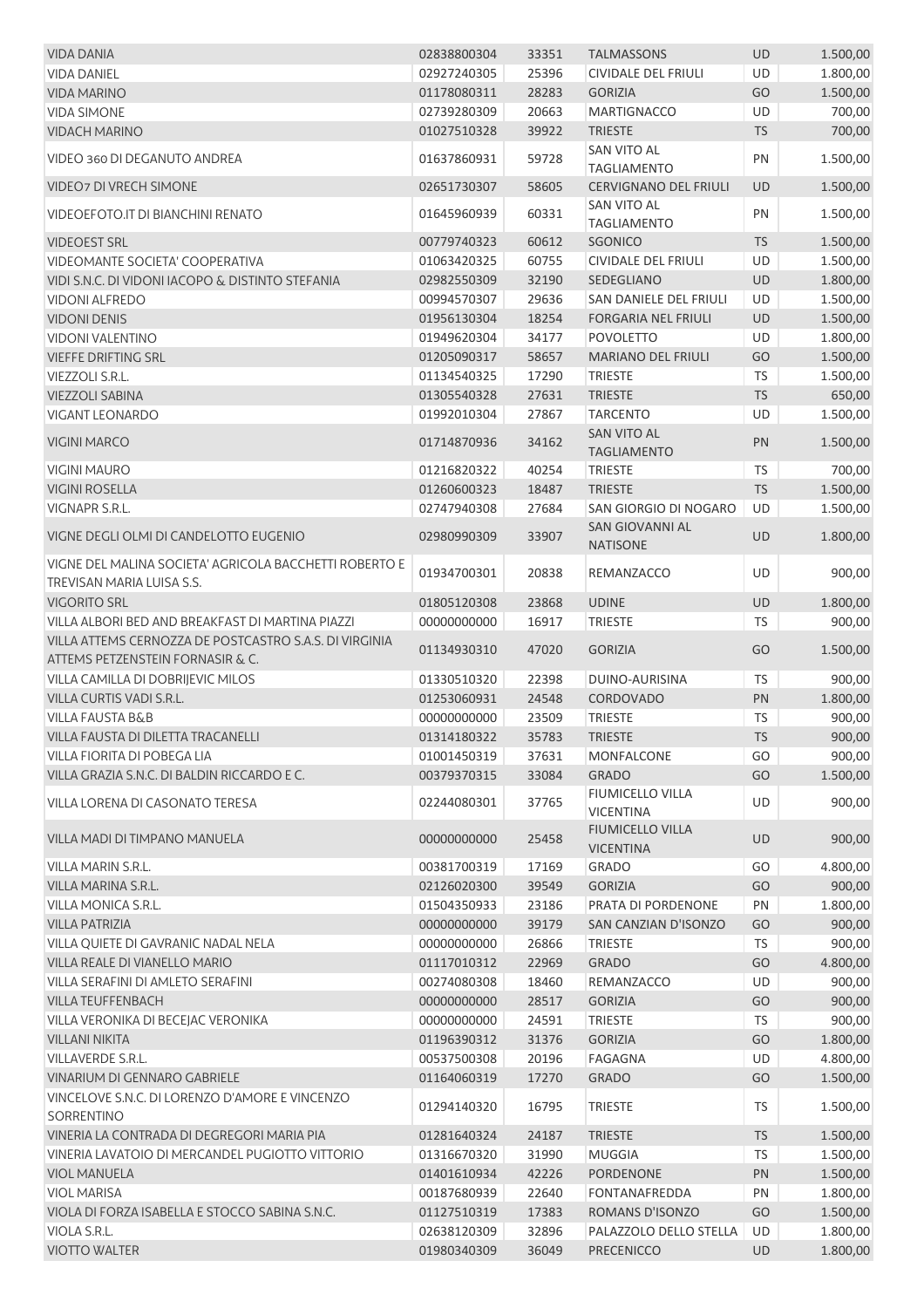| VIP SNC DI VIEL CLAUDIO E PAGURA CRISTIANA                              | 01671390936 | 30368 | PORDENONE                       | PN        | 1.500,00 |
|-------------------------------------------------------------------------|-------------|-------|---------------------------------|-----------|----------|
| <b>VIRGALLITO ANGELA</b>                                                | 02744480308 | 34796 | <b>MALBORGHETTO</b><br>VALBRUNA | <b>UD</b> | 1.800,00 |
| VIRGILIO GIANNI E C. S.N.C.                                             | 02523020309 | 32777 | <b>UDINE</b>                    | UD        | 1.800,00 |
| <b>VIRLAN GABRIELA</b>                                                  | 01320810326 | 33670 | <b>TRIESTE</b>                  | <b>TS</b> | 1.500,00 |
| VIROCA S.R.L.                                                           | 01808490302 | 33650 | <b>TRICESIMO</b>                | UD        | 1.500,00 |
| VIRUS CONCERTI DI PERISSINOTTI ATTILIO                                  | 01385250939 | 60741 | PORDENONE                       | PN        | 1.500,00 |
| <b>VIRUS SRL</b>                                                        | 01664310933 | 60730 | PORDENONE                       | PN        | 1.500,00 |
| <b>VISENTIN UGO</b>                                                     | 05303270283 | 58023 | LUSEVERA                        | <b>UD</b> | 1.800,00 |
| <b>VISINTIN ALESSANDRO</b>                                              | 02957000306 | 17821 | <b>AMARO</b>                    | UD        | 650,00   |
| <b>VISINTIN FEDERICO</b>                                                | 01183400314 | 22569 | RONCHI DEI LEGIONARI            | GO        | 1.800,00 |
| VISINTIN LORENZO DI VISINTIN ELIA & C. SAS                              | 01576930307 | 18086 | <b>TORREANO</b>                 | <b>UD</b> | 1.500,00 |
| <b>VISINTIN STEFANO</b>                                                 | 01207230325 | 37727 | <b>MUGGIA</b>                   | <b>TS</b> | 1.800,00 |
| <b>VISINTINI GLORIA</b>                                                 | 02774090308 | 33090 | <b>AQUILEIA</b>                 | <b>UD</b> | 1.500,00 |
| VISTA SUL MARE SRL                                                      | 02965590306 | 22636 | <b>MARANO LAGUNARE</b>          | UD        | 1.800,00 |
|                                                                         |             |       | <b>FIUMICELLO VILLA</b>         |           |          |
| VIT MAURO BAR DA ROMOLO                                                 | 01037430319 | 26580 | <b>VICENTINA</b>                | <b>UD</b> | 1.500,00 |
| <b>VIT RENZO</b>                                                        | 01289590935 | 27797 | <b>SESTO AL REGHENA</b>         | PN        | 4.800,00 |
| <b>VIT SONIA</b>                                                        | 02677450302 | 30555 | SEDEGLIANO                      | <b>UD</b> | 1.500,00 |
| <b>VITALE SIMONA</b>                                                    | 02899150300 | 34374 | <b>UDINE</b>                    | <b>UD</b> | 1.800,00 |
| <b>VITALI MARIA PERLA</b>                                               | 02968170304 | 20608 | <b>MANZANO</b>                  | UD        | 1.500,00 |
| <b>VITAS ELISABETTA</b>                                                 | 00000000000 | 60646 | <b>CERVIGNANO DEL FRIULI</b>    | <b>UD</b> | 900,00   |
| <b>VITESSE DI FRANCO GREGORI</b>                                        | 01284480322 | 38039 | <b>TRIESTE</b>                  | <b>TS</b> | 700,00   |
| VITI - S.N.C. DI VITI MAURIZIO E C.                                     | 00854460326 | 20550 | <b>TRIESTE</b>                  | <b>TS</b> | 1.500,00 |
| <b>VIVA SRL</b>                                                         | 02583870304 | 43587 | <b>UDINE</b>                    | UD        | 4.800,00 |
| <b>VIVA SRL</b>                                                         | 02981430305 | 61957 | <b>UDINE</b>                    | <b>UD</b> | 1.800,00 |
| VIVAI ROMAN DI COSSALTER VANDA                                          | 01948830300 | 33215 | LESTIZZA                        | UD        | 1.800,00 |
| VIVALA' CASA VACANZA DI NICOLE C. VERHELST                              | 01332020328 | 20133 | <b>TRIESTE</b>                  | <b>TS</b> | 900,00   |
| VIVARINA ASSOCIAZIONE SPORTIVA DILETTANTISTICA                          | 01845740933 | 61002 | <b>VIVARO</b>                   | PN        | 1.200,00 |
| VIVIANI ALESSIO & C. - SOCIETA' IN NOME COLLETTIVO                      | 01055390320 | 23985 | <b>TRIESTE</b>                  | <b>TS</b> | 900,00   |
| <b>VIVIANI ANGELA</b>                                                   | 02922110305 | 26004 | <b>LIGNANO SABBIADORO</b>       | UD        | 1.500,00 |
| VIVIEN NAIL ART DI CARLOTTA ZAMBIASI                                    | 01312160326 | 32939 | <b>TRIESTE</b>                  | <b>TS</b> | 1.500,00 |
| <b>VIVODA GIORGIO</b>                                                   | 00947470324 | 60423 | <b>TRIESTE</b>                  | TS        | 700,00   |
| VJO - SA S.R.L. SEMPLIFICATA UNIPERSONALE                               | 02921270308 | 20728 | SAN GIORGIO DI NOGARO           | UD        | 1.800,00 |
| VM PERFORMANCE HORSE SOCIETA' SPORTIVA<br><b>DILETTANTISTICA S.R.L.</b> | 01186780316 | 23861 | <b>CORMONS</b>                  | GO        | 1.500,00 |
| <b>VOIVODA MICHELE</b>                                                  | 01135420329 | 26862 | TRIESTE                         | <b>TS</b> | 700,00   |
| <b>VOLKOV SRL</b>                                                       | 02907610303 | 20111 | <b>UDINE</b>                    | UD        | 1.500,00 |
|                                                                         |             |       |                                 |           |          |
| VOLLEY CIVIDALE ASSOCIAZIONE SPORTIVA DILETTANTISTICA                   | 01408490306 | 60629 | <b>CIVIDALE DEL FRIULI</b>      | UD        | 1.200,00 |
| VOLLEY CONTROMANO A.S.DILETTANTISTICA                                   | 00000000000 | 62287 | <b>FONTANAFREDDA</b>            | PN        | 1.200,00 |
| VOLLEYBAS ASSOCIAZIONE SPORTIVA DILETTANTISTICA                         | 02095540304 | 60985 | <b>UDINE</b>                    | UD        | 1.200,00 |
| <b>VOLPE VANESSA</b>                                                    | 02761380308 | 36701 | <b>BASILIANO</b>                | <b>UD</b> | 1.500,00 |
| VONDE MONADIS ANIN DA BEPPE DI PETRACCO GIUSEPPE                        | 02925140309 | 59508 | <b>UDINE</b>                    | <b>UD</b> | 1.500,00 |
| <b>VORPSI MISHEL</b>                                                    | 01345780322 | 60314 | <b>TRIESTE</b>                  | <b>TS</b> | 1.800,00 |
| <b>VYNNERIJAQUISCA SRL</b>                                              | 01141900314 | 29839 | <b>GORIZIA</b>                  | GO        | 1.500,00 |
| W. MEISTER CAFE' DI LORIO ANNA                                          | 02898070301 | 22555 | SAN DANIELE DEL FRIULI          | UD        | 1.500,00 |
| W.F.M.C. ITALY ITALIAN FIGHTERS ELITE A.S.D.                            | 02932460302 | 60915 | <b>CERVIGNANO DEL FRIULI</b>    | UD        | 1.200,00 |
| WAIKIKI DI LAZZARINI VALENTINA                                          | 01282130325 | 17943 | <b>TRIESTE</b>                  | TS        | 1.800,00 |
| WALTERBUS DI MARINI WALTER                                              | 01082780311 | 31682 | <b>GORIZIA</b>                  | GO        | 700,00   |
| WALTER'S SHUTTLE DI WALTER FORTAREL                                     | 01195610322 | 33338 | SAN DORLIGO DELLA<br>VALLE      | <b>TS</b> | 700,00   |
| <b>WANG JINGXIAN</b>                                                    | 01300940325 | 35702 | <b>TRIESTE</b>                  | <b>TS</b> | 1.500,00 |
| <b>WANG LIFEN</b>                                                       | 03935270367 | 60401 | <b>GORIZIA</b>                  | GO        | 1.500,00 |
| <b>WANG SHAOCHANG</b>                                                   | 01885660934 | 62342 | <b>GORIZIA</b>                  | GO        | 1.800,00 |
| <b>WANG SUWEI</b>                                                       | 02257010302 | 18082 | CERVIGNANO DEL FRIULI           | UD        | 900,00   |
| <b>WANG YONGWU</b>                                                      | 05883370487 | 33782 | <b>TRIESTE</b>                  | <b>TS</b> | 1.800,00 |
| WARRIORS-THE-ARM-WRESTLING IVAN'S ACADEMY                               | 00000000000 | 62251 | <b>SACILE</b>                   | PN        | 1.200,00 |
| WASABI SAS DI CHEN HAIJUAN                                              | 02953460306 | 30898 | <b>CODROIPO</b>                 | UD        | 1.800,00 |
| <b>WASABI SUSHI DI YE MIAOFEN</b>                                       | 01152790323 | 20495 | <b>TRIESTE</b>                  | TS        | 1.800,00 |
| WE FOR FITNESS ACADEMY - SOCIETA' SPORTIVA                              |             |       |                                 |           |          |
| DILETTANTISTICA A RESPONSABILITA' LIMITATA                              | 01790340937 | 61053 | SPILIMBERGO                     | PN        | 1.200,00 |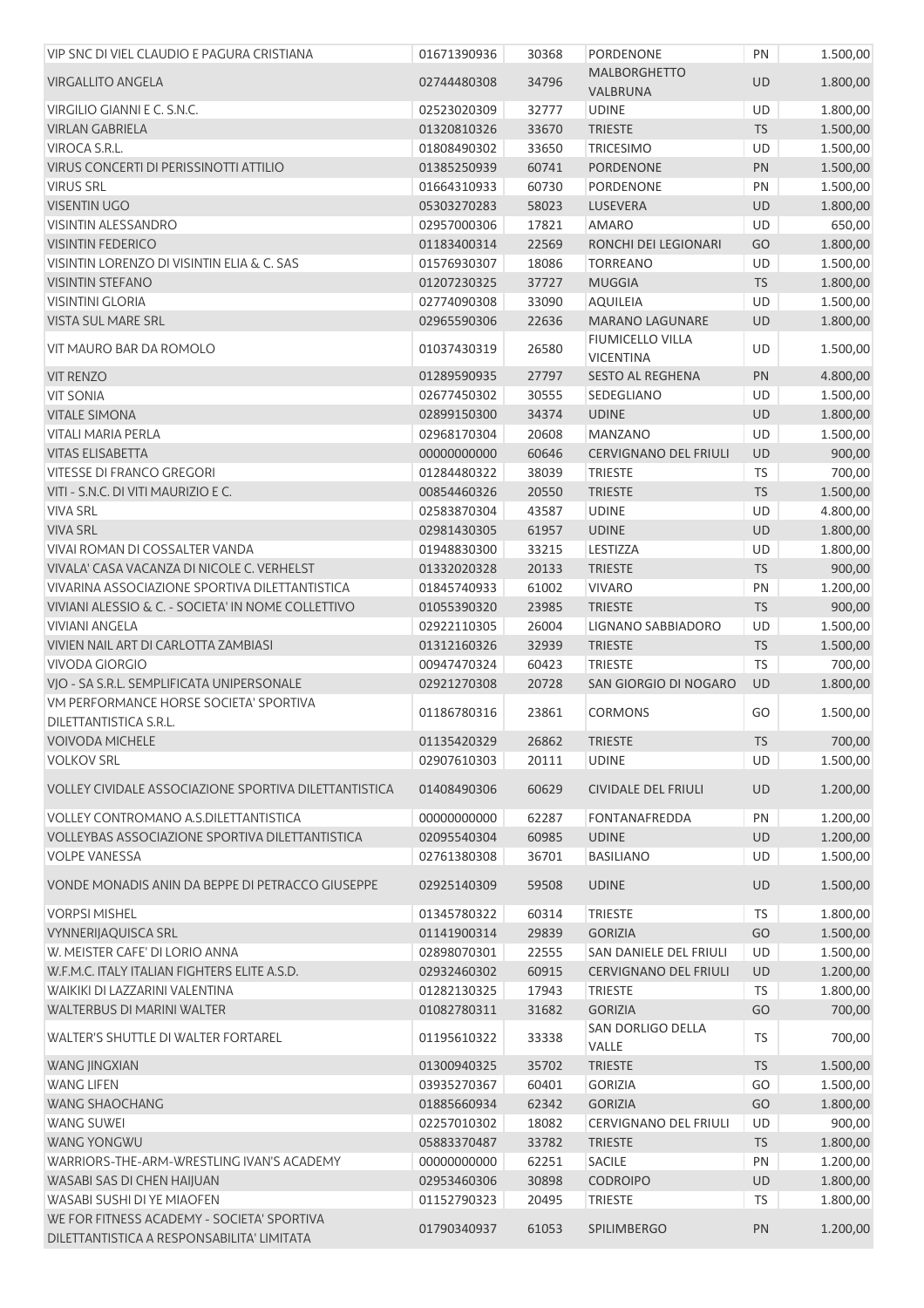| WE LIKE BIKE CONSORZIO FRIULANO PER LA PROMOZIONE DEL                | 03001450307 | 57656 | SAN DANIELE DEL FRIULI          | UD        | 1.500,00 |
|----------------------------------------------------------------------|-------------|-------|---------------------------------|-----------|----------|
| CICLOTURISMO E DEL TERRITORIO                                        |             |       |                                 |           |          |
| <b>WEBFIT S.R.L.</b>                                                 | 01107220319 | 57742 | SAN CANZIAN D'ISONZO            | GO        | 1.500,00 |
| WEB-ON DI GAGLIANONE ANDREA                                          | 01427070931 | 59753 | <b>FIUME VENETO</b>             | PN        | 1.500,00 |
| WEDAM MICHAEL JOHANN                                                 | 02739600308 | 32828 | <b>MALBORGHETTO</b><br>VALBRUNA | <b>UD</b> | 1.800,00 |
| WEISS S.R.L.                                                         | 01723900930 | 28654 | <b>SACILE</b>                   | PN        | 1.500,00 |
| <b>WELLNESS HOLIDAYS SRL</b>                                         | 01176590253 | 23002 | SAPPADA                         | UD        | 900,00   |
| WELLNESS RESORT AL CASTELLO DI BALLOCH BARBARA & C.<br>SAS           | 02377700303 | 19174 | CIVIDALE DEL FRIULI             | UD        | 1.500,00 |
| WESTERN HOUSE DI GIRANI ANNAMARIA                                    | 01095490932 | 33149 | <b>AVIANO</b>                   | PN        | 1.500,00 |
| WHITE SOX BUTTRIO BASEBALL ASD                                       | 01845460300 | 61772 | <b>BUTTRIO</b>                  | UD        | 1.200,00 |
| <b>WICKE CHRISTIANA</b>                                              | 00285170932 | 19941 | <b>CLAUT</b>                    | PN        | 1.500,00 |
| WILLY S.R.L.                                                         | 02793130309 | 30896 | <b>GEMONA DEL FRIULI</b>        | UD        | 1.800,00 |
| WIN WIN S.R.L.                                                       | 01656510938 | 21805 | CASARSA DELLA DELIZIA           | PN        | 1.800,00 |
| WINDROSE TACTICAL ACADEMY SOCIETA' A RESPONSABILITA'                 |             |       |                                 |           |          |
| LIMITATA SPORTIVA DILETTANTISTICA                                    | 01852510930 | 35605 | PORDENONE                       | PN        | 1.500,00 |
| WINE&ARTDISCOVERY DI PICCOLI MARIANGELA                              | 02800650307 | 18975 | <b>UDINE</b>                    | UD        | 650,00   |
| WINTER THOMAS & MEUSBURGER ENTERPRISES S.N.C.                        | 02770410302 | 31189 | LIGNANO SABBIADORO              | UD        | 1.500,00 |
| WITTY DI CONTE NICOLETTA & CONTE TIZIANA S.N.C.                      | 02637610300 | 33833 | CORNO DI ROSAZZO                | UD        | 1.500,00 |
| WLA DI SACCAVINI MORENO E PONTONUTTI ANDREA S.N.C.                   | 02246200303 | 37429 | PREMARIACCO                     | UD        | 1.500,00 |
| WLP SAS DI DURIGUTTO MARIO E C.                                      | 02508880305 | 39959 | LIGNANO SABBIADORO              | UD        | 1.500,00 |
| <b>WOLF ERIKA</b>                                                    | 01834540930 | 37961 | <b>FIUME VENETO</b>             | PN        | 1.500,00 |
| WORF S.N.C. DI DEL FABRO RINA E MAURO ALESSIO                        | 02872040304 | 62104 | <b>TAVAGNACCO</b>               | UD        | 1.500,00 |
| WORKS GYM DI GULOTTA GIUSEPPE & C. S.A.S.                            | 02356150306 | 32112 | <b>UDINE</b>                    | UD        | 1.500,00 |
| <b>WU BUGAN</b>                                                      | 02965380302 | 58050 | PASIAN DI PRATO                 | UD        | 1.800,00 |
| <b>WU JINLIANG</b>                                                   | 04844550261 | 37263 | <b>TRIESTE</b>                  | <b>TS</b> | 1.500,00 |
| WU JUANYAN SAMURAI                                                   | 01889380935 | 57807 | ROVEREDO IN PIANO               | PN        | 1.800,00 |
| <b>WU LILING</b>                                                     | 01190290310 | 17306 | LIGNANO SABBIADORO              | UD        | 1.500,00 |
| <b>WU WEIYING</b>                                                    | 01209890324 | 33951 | <b>TRIESTE</b>                  | <b>TS</b> | 1.500,00 |
| <b>WU XIAOPU</b>                                                     |             |       | <b>TRIESTE</b>                  |           |          |
|                                                                      | 01238220329 | 22308 | PINZANO AL                      | TS        | 1.800,00 |
| X TEAM PIERO BICYA                                                   | 01489010930 | 61699 | <b>TAGLIAMENTO</b>              | PN        | 1.200,00 |
| <b>XCTEAMTRIESTE ASD</b>                                             | 00000000000 | 61330 | <b>TRIESTE</b>                  | <b>TS</b> | 1.200,00 |
| XIA LIJIE                                                            | 02431480306 | 32079 | <b>UDINE</b>                    | UD        | 1.500,00 |
| <b>XIA XIAOYUN</b>                                                   | 02627200302 | 36356 | <b>UDINE</b>                    | UD        | 1.500,00 |
| <b>XIAO TIMEI</b>                                                    | 02699410698 | 58549 | <b>TRIESTE</b>                  | <b>TS</b> | 1.500,00 |
| XIAOZHONG LIU                                                        | 01002400321 | 35608 | <b>TRIESTE</b>                  | <b>TS</b> | 1.800,00 |
| XIN FU CHENG DI WU HUIYUN                                            | 01098170325 | 35954 | <b>TRIESTE</b>                  | <b>TS</b> | 1.800,00 |
| <b>XTRIM SPORTS ASD</b>                                              | 02881290304 | 61006 | PALAZZOLO DELLO STELLA          | UD        | 1.200,00 |
| <b>XU GUOHONG</b>                                                    | 04454990278 | 24344 | <b>PORCIA</b>                   | PN        | 1.500,00 |
| <b>XU HAO</b>                                                        | 01187980329 | 34077 | <b>TRIESTE</b>                  | <b>TS</b> | 1.500,00 |
| <b>XU MENGJIE</b>                                                    | 01267230322 | 34182 | <b>TRIESTE</b>                  | <b>TS</b> | 1.500,00 |
| <b>XU MINZHU</b>                                                     | 01240020329 | 29470 | <b>TRIESTE</b>                  | <b>TS</b> | 1.500,00 |
| <b>XU PEIBO</b>                                                      | 01307620326 | 38181 | <b>TRIESTE</b>                  | <b>TS</b> | 1.800,00 |
| <b>XU SUJUN</b>                                                      | 04980520284 | 60081 | PORDENONE                       | PN        | 1.800,00 |
| <b>XU YAHUA</b>                                                      | 02873060301 | 23973 | <b>TRIESTE</b>                  | <b>TS</b> | 1.500,00 |
| <b>XU ZAIHUA</b>                                                     | 01875530931 | 23035 | <b>CORDENONS</b>                | PN        | 1.500,00 |
| XUE XIAOLEI AFFITTACAMERE                                            | 00000000000 | 39136 | <b>TRAMONTI DI SOPRA</b>        | PN        | 900,00   |
| XWEEK DI ZONCA MARCO                                                 | 00000000000 | 17940 | <b>FOGLIANO REDIPUGLIA</b>      | GO        | 900,00   |
| XYZ S.A.S. DI GIORGESI DANIEL & C.                                   | 01293390322 | 39292 | <b>TRIESTE</b>                  | <b>TS</b> | 1.500,00 |
| YACHT CLUB ADRIACO ASS.SPORT.DILETTANTISTICA                         | 00278720321 | 60799 | <b>TRIESTE</b>                  | <b>TS</b> | 1.500,00 |
| YACHT CLUB LIGNANO - ASSOCIAZIONE SPORTIVA<br><b>DILETTANTISTICA</b> | 01238440307 | 60781 | LIGNANO SABBIADORO              | UD        | 1.200,00 |
| YACHT KLUB - JADRALNI KLUB ČUPA ASD                                  | 00675660328 | 61935 | DUINO-AURISINA                  | <b>TS</b> | 1.200,00 |
|                                                                      |             |       |                                 |           |          |
| YACHTING CLUB APRILIA MARITTIMA                                      | 02994580302 | 61469 | LATISANA                        | <b>UD</b> | 1.500,00 |
| YAN HAITANG                                                          | 01853760930 | 59131 | <b>SACILE</b>                   | PN        | 1.500,00 |
| YANG LI                                                              | 04277870715 | 27060 | <b>MANIAGO</b>                  | PN        | 1.500,00 |
| YANG XIAOYAN                                                         | 01146330319 | 18669 | <b>UDINE</b>                    | UD        | 1.500,00 |
| YE GUOZHONG                                                          | 01290620325 | 40427 | <b>TRIESTE</b>                  | <b>TS</b> | 1.500,00 |
| YE YAN                                                               | 01258640323 | 42640 | <b>TRIESTE</b>                  | <b>TS</b> | 1.500,00 |
| YESTOUR S.R.L.                                                       | 01302490329 | 34199 | <b>TRIESTE</b>                  | <b>TS</b> | 4.800,00 |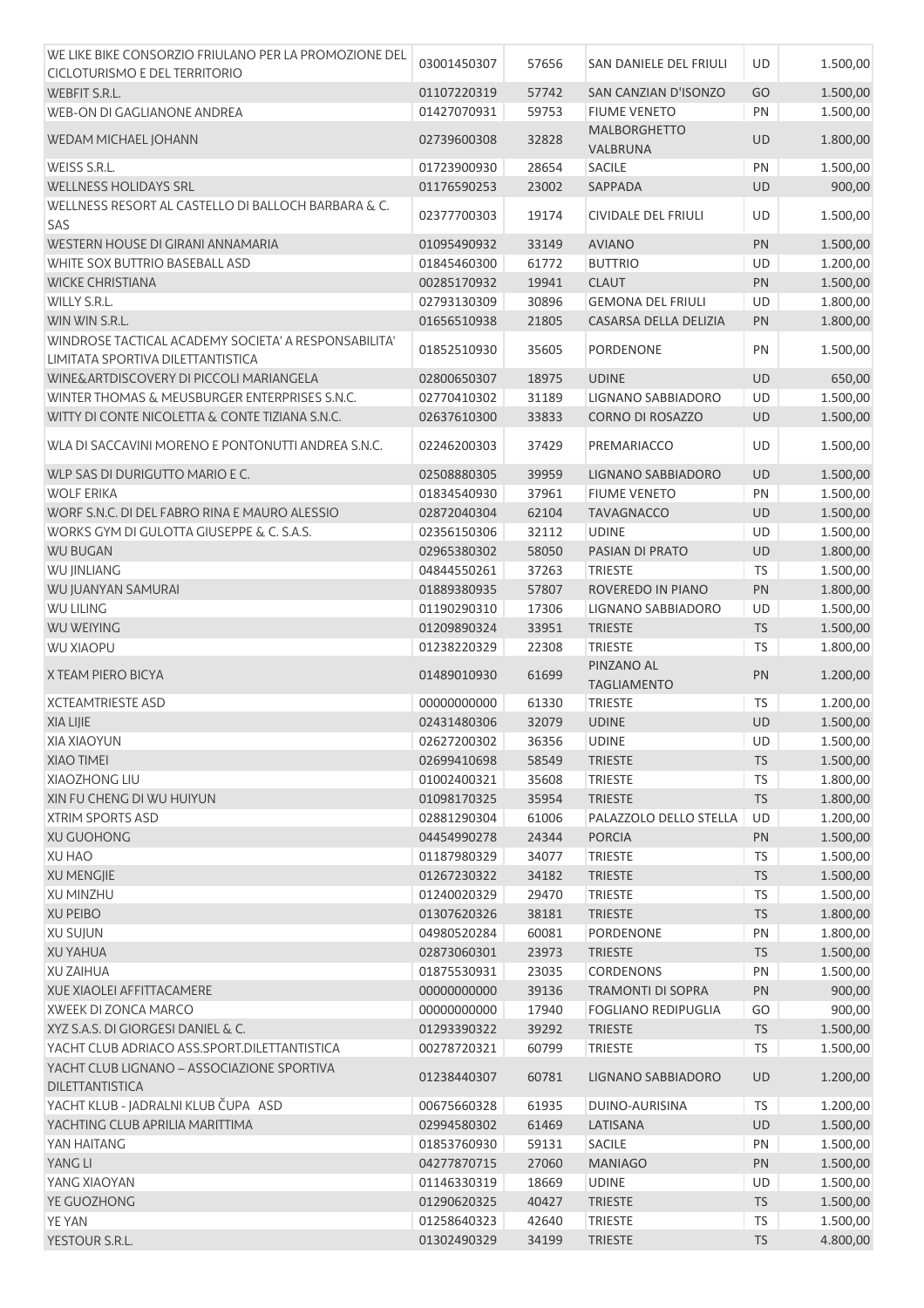| YKO SUSHI DI PAN YIMIN                                                    | 01276470323 | 17348 | <b>TRIESTE</b>            | TS        | 1.800,00 |
|---------------------------------------------------------------------------|-------------|-------|---------------------------|-----------|----------|
| YLARIANAILS DI ILARIA ROLLETTA                                            | 01163170317 | 20494 | <b>MONFALCONE</b>         | GO        | 1.500,00 |
| YOGIOCO A.S.D. ASSOCIAZIONE SPORTIVA DILETTANTISTICA                      | 00000000000 | 61781 | <b>UDINE</b>              | UD        | 1.200,00 |
| YOKOSO DI NERETTI MARILENA                                                | 01863170930 | 25077 | <b>PORDENONE</b>          | PN        | 1.800,00 |
| YOKOSO DI ZHAO CAIPING                                                    | 01863180939 | 24171 | <b>MANIAGO</b>            | PN        | 1.800,00 |
|                                                                           |             |       |                           |           |          |
| YOKOSO DI ZHENG MINGWEI                                                   | 01865870933 | 59163 | <b>TOLMEZZO</b>           | UD        | 1.800,00 |
| YOSEIKAN BUDO CLUB REMANZACCO ASD                                         | 00000000000 | 61804 | REMANZACCO                | UD        | 1.200,00 |
| YOU GYM DI D'ANGELO FILIPPO                                               | 03418950790 | 32132 | <b>PORDENONE</b>          | PN        | 1.500,00 |
| YOUSSEF ALBERTO                                                           | 02887750301 | 61097 | <b>CODROIPO</b>           | UD        | 1.500,00 |
| YOUSSEF MARADONA                                                          | 01279080327 | 21554 | <b>TRIESTE</b>            | <b>TS</b> | 1.500,00 |
| YU SAS DI YU YISEN & C.                                                   | 01153360316 | 58822 | <b>MONFALCONE</b>         | GO        | 1.500,00 |
| YU SHIJIAO                                                                | 02362800308 | 26312 | <b>UDINE</b>              | UD        | 1.500,00 |
| YUAN SAS DI XU SHENG NAN CINDY E C.                                       | 03006980308 | 60694 | <b>CODROIPO</b>           | UD        | 1.800,00 |
| YUUKAI ASSOCIAZIONE SPORTIVA DILETTANTISTICA                              | 00000000000 | 61551 | <b>FIUME VENETO</b>       | PN        | 1.200,00 |
| Z. & L. S.A.S. DI ZHENG QIAOLING & C.                                     | 01854270939 | 58475 | <b>SPILIMBERGO</b>        | PN        | 1.500,00 |
| <b>ZADNIK VINICIO</b>                                                     | 00947450326 | 22376 | <b>TRIESTE</b>            | <b>TS</b> | 700,00   |
| <b>ZAGARINI SALVATORE</b>                                                 | 01947530893 | 23789 | <b>MARANO LAGUNARE</b>    | UD        | 1.800,00 |
| <b>ZAGHET ANGELA</b>                                                      | 01175870938 | 30603 | <b>CANEVA</b>             | PN        | 1.500,00 |
| <b>ZAGHIS RENATO</b>                                                      | 01710160936 | 45301 | <b>PORDENONE</b>          | PN        | 1.500,00 |
| <b>ZAGLIA GIORGIO</b>                                                     | 01464050309 | 41505 | <b>PRECENICCO</b>         | UD        | 1.800,00 |
| ZAKJA DORJAN                                                              | 02904560303 | 28668 | <b>UDINE</b>              | UD        | 1.500,00 |
| ZALPA DI BRAIDA EDOARDO                                                   | 01870530936 | 35651 | <b>TRAVESIO</b>           | PN        | 1.800,00 |
| <b>ZAMAI TIZIANA</b>                                                      | 01225330321 | 17499 | <b>MUGGIA</b>             | <b>TS</b> | 650,00   |
| <b>ZAMAR RENZO</b>                                                        | 00165490319 | 27361 | <b>MOSSA</b>              | GO        |          |
|                                                                           |             |       |                           |           | 1.500,00 |
| ZAMAR SERGIO & REALE GAETANO S.N.C.                                       | 00107540312 | 35577 | STARANZANO                | GO        | 1.800,00 |
| <b>ZAMAR VERONICA</b>                                                     | 00000000000 | 36676 | RONCHI DEI LEGIONARI      | GO        | 900,00   |
| <b>ZAMBERLAN NICOLETTA</b>                                                | 01119590311 | 20872 | <b>MONFALCONE</b>         | GO        | 4.800,00 |
| <b>ZAMBON ZENO</b>                                                        | 01861720934 | 58053 | <b>SEQUALS</b>            | PN        | 1.200,00 |
| ZAMO' DI D'OSUALDO DAULO                                                  | 02206790301 | 36638 | PREMARIACCO               | UD        | 1.800,00 |
| <b>ZAMOLO ANDREA</b>                                                      | 01975200302 | 36016 | <b>VENZONE</b>            | <b>UD</b> | 1.500,00 |
| <b>ZAMOLO ANGELA</b>                                                      | 00396210304 | 25830 | <b>VENZONE</b>            | UD        | 1.500,00 |
| ZAMOLO VALENTINO                                                          | 02949510305 | 35058 | <b>VENZONE</b>            | UD        | 1.500,00 |
| <b>ZAMPIERI FELICIANA</b>                                                 | 00603990938 | 17412 | AZZANO DECIMO             | PN        | 1.500,00 |
| ZAMPIERI LUCA                                                             | 02204060301 | 26366 | <b>GEMONA DEL FRIULI</b>  | UD        | 1.800,00 |
| <b>ZAMPOLLI GABRIELE</b>                                                  | 01230230326 | 21502 | <b>TRIESTE</b>            | <b>TS</b> | 700,00   |
| <b>ZANATTA ANDREA</b>                                                     | 02686190303 | 20540 | <b>UDINE</b>              | <b>UD</b> | 1.500,00 |
| ZANATTA ERNESTA & VITI CINZIA & VITI ALESSANDRA & VITI<br>ANDREA - S.N.C. | 00314070327 | 33106 | <b>TRIESTE</b>            | <b>TS</b> | 1.500,00 |
| <b>ZANATTI GIULIA MARIA VITTORIA</b>                                      | 01347860320 | 60254 | <b>TRIESTE</b>            | <b>TS</b> | 1.500,00 |
| <b>ZANCAI MIRKO</b>                                                       | 01504620939 | 20458 | <b>CORDENONS</b>          | PN        | 1.500,00 |
|                                                                           |             |       | <b>MORSANO AL</b>         |           |          |
| <b>ZANCAN MONICA</b>                                                      | 01877560936 | 58885 | <b>TAGLIAMENTO</b>        | PN        | 1.500,00 |
| <b>ZANDONELLA ANTONIETTA</b>                                              | 01107520254 | 26360 | SAPPADA                   | UD        | 1.500,00 |
| ZANELLA ROBERTO & C. S.N.C.                                               | 01123000935 | 34987 | <b>PORDENONE</b>          | PN        | 1.500,00 |
| <b>ZANELLO CHIARA</b>                                                     | 02893870309 | 39061 | <b>UDINE</b>              | UD        | 1.500,00 |
| <b>ZANETTI FEDERICA</b>                                                   | 02844930301 | 33675 | <b>MAGNANO IN RIVIERA</b> | UD        | 1.500,00 |
| <b>ZANETTI PAOLA</b>                                                      | 01884720937 | 59079 | <b>SAN QUIRINO</b>        | PN        | 1.500,00 |
| ZANGRANDO MANUELA                                                         | 01804000931 | 41415 | PASIANO DI PORDENONE      | PN        | 900,00   |
| ZANIER ANNA MARIA                                                         | 02751870300 | 36368 | <b>OVARO</b>              | UD        | 1.500,00 |
| <b>ZANIER GIACOMO</b>                                                     | 02326460306 | 39169 | <b>TARCENTO</b>           | <b>UD</b> | 700,00   |
| ZANIER GIACOMO & C. S.A.S.                                                | 02148970300 | 29451 | <b>TARCENTO</b>           | UD        | 1.500,00 |
| <b>ZANIER LORIS</b>                                                       | 02812190300 | 32104 | <b>MUGGIA</b>             | <b>TS</b> | 700,00   |
| <b>ZANIER MASSIMO</b>                                                     | 01146680325 | 32028 | <b>TRIESTE</b>            | <b>TS</b> | 700,00   |
| <b>ZANIER PETRA</b>                                                       | 03003110305 | 58583 | <b>TOLMEZZO</b>           | <b>UD</b> | 900,00   |
| <b>ZANIER ROBERTA</b>                                                     | 01319840326 | 32545 | <b>TRIESTE</b>            | <b>TS</b> | 1.500,00 |
| <b>ZANIER ROBERTO</b>                                                     | 00000000000 | 61309 | <b>AVIANO</b>             | PN        | 900,00   |
|                                                                           |             |       | CAMINO AL                 |           |          |
| <b>ZANIN ANITA</b>                                                        | 02689820302 | 26271 | <b>TAGLIAMENTO</b>        | UD        | 1.500,00 |
| <b>ZANIN CINZIA</b>                                                       | 02147970301 | 27244 | <b>CODROIPO</b>           | <b>UD</b> | 1.500,00 |
| <b>ZANIN ISABELLA</b>                                                     | 02389910304 | 36874 | <b>RONCHIS</b>            | UD        | 1.500,00 |
| ZANIN VERGINIA                                                            | 02986050306 | 32803 | LIGNANO SABBIADORO        | UD        | 1.500,00 |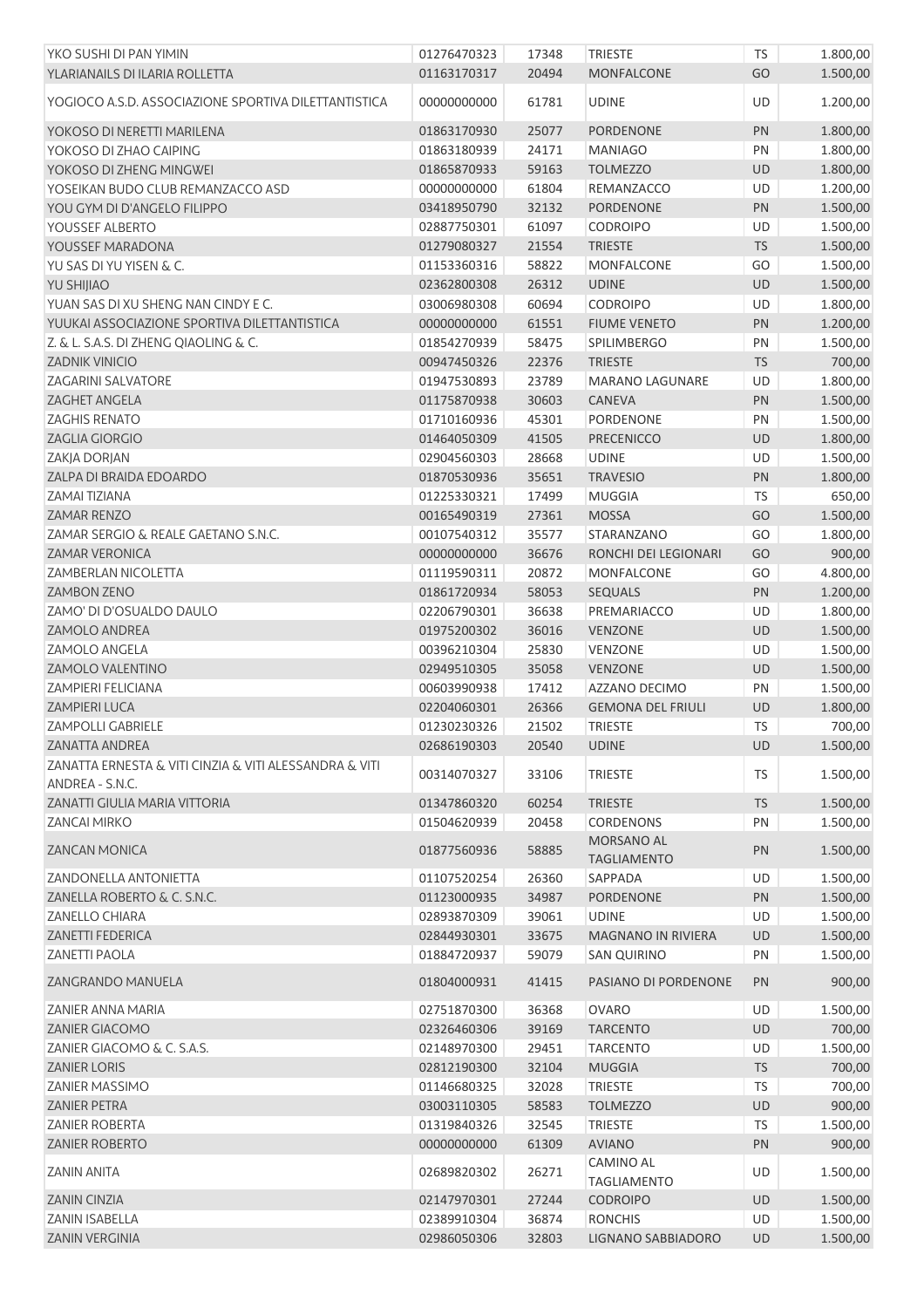| ZANINI DENIS                                             | 01622680302 | 24513 | REMANZACCO                 | UD         | 1.800,00 |
|----------------------------------------------------------|-------------|-------|----------------------------|------------|----------|
| <b>ZANINI PRIMO</b>                                      | 02382680300 | 18357 | <b>NIMIS</b>               | <b>UD</b>  | 1.800,00 |
| <b>ZANNIER STEFANO</b>                                   | 01345180937 | 28797 | SPILIMBERGO                | PN         | 1.800,00 |
| <b>ZANOLLA TRISTRAM</b>                                  | 02270820307 | 26059 | <b>BUTTRIO</b>             | UD         | 700,00   |
| <b>ZANUTTA EDNA</b>                                      | 02867550309 | 38064 | CARLINO                    | UD         | 1.500,00 |
| ZAP S.R.L.                                               | 01184810313 | 21096 | <b>MONFALCONE</b>          | GO         | 1.500,00 |
| <b>ZAPPETTI GIORGIO</b>                                  | 02597860309 | 22389 | SEDEGLIANO                 | UD         | 1.800,00 |
| ZARAMELLA DONATELLA                                      | 04176890277 | 27458 | LIGNANO SABBIADORO         | UD         | 1.500,00 |
| <b>ZARO ANTONIO</b>                                      | 00821270303 | 29499 | <b>FAEDIS</b>              | UD         | 1.800,00 |
| ZATTI & COMPANY SAS DI ZATTI FEDERICA E C.               | 01163760315 | 40541 | RONCHI DEI LEGIONARI       | GO         | 1.500,00 |
| ZAVAGNO MAURO                                            | 01755560933 | 24830 | <b>VIVARO</b>              | PN         | 1.500,00 |
| ZC GESTI S.R.L.                                          | 02560610301 | 31194 | LIGNANO SABBIADORO         | UD         | 4.800,00 |
| <b>ZECCHIERO FRANCO</b>                                  | 01866260936 | 36810 | PORDENONE                  | PN         | 1.500,00 |
| <b>ZECCHINI FABIANO</b>                                  | 01349510329 | 60384 | <b>TRIESTE</b>             | TS         | 700,00   |
| <b>ZECCONE GIOVANNI</b>                                  | 01309080321 | 17378 | <b>TRIESTE</b>             | <b>TS</b>  | 1.500,00 |
| <b>ZEDDA CHRISTIAN</b>                                   | 01774330938 | 30532 | <b>CORDENONS</b>           | PN         | 1.500,00 |
| ZEFIRO S.R.L.                                            | 02186440307 | 18963 | PALMANOVA                  | UD         | 1.500,00 |
| <b>ZELENSKI VLADIMIR</b>                                 | 01103200323 | 33778 | <b>TRIESTE</b>             | <b>TS</b>  | 900,00   |
| <b>ZEN GIAN LUCA</b>                                     | 02462370301 | 27228 | LIGNANO SABBIADORO         | UD         | 4.800,00 |
| <b>ZEN LORIS</b>                                         | 00336800305 | 17079 | LIGNANO SABBIADORO         | UD         | 4.800,00 |
| ZENIT S.R.L.                                             | 02008240307 | 61013 | <b>RONCHIS</b>             | UD         | 1.500,00 |
| ZENTILIN CRISTIANA S.A.S.                                | 02102010309 | 21469 | <b>UDINE</b>               | UD         | 1.500,00 |
| <b>ZENTILOMO ERICA</b>                                   | 01328920325 | 20038 | <b>TRIESTE</b>             | <b>TS</b>  | 1.500,00 |
|                                                          |             |       |                            |            |          |
| ZENZERO E CANNELLA - SOCIETA' A RESPONSABILITA' LIMITATA | 01158220325 | 29735 | <b>TRIESTE</b>             | <b>TS</b>  | 1.800,00 |
| ZERIAL BARBARA                                           | 01184730321 | 20924 | <b>TRIESTE</b>             | <b>TS</b>  | 1.500,00 |
| ZERO D+ ASD                                              | 01861750931 | 61283 | <b>PORDENONE</b>           | PN         | 1.200,00 |
| ZERO PUNTO CINQUE DI ROSOLEN MARCO                       | 01722220934 | 18650 | PRATA DI PORDENONE         | PN         | 1.500,00 |
| ZERO ZERO DI FEDERICO GATTI                              | 02909800308 | 60811 | <b>UDINE</b>               | UD         | 1.500,00 |
| ZERORCHESTRA                                             | 01704080934 | 60440 | <b>PORDENONE</b>           | PN         | 1.500,00 |
| ZETA13 S.R.L.                                            | 01226600326 | 42290 | <b>TRIESTE</b>             | <b>TS</b>  | 1.800,00 |
| <b>ZETTO MARIO</b>                                       | 01115710327 | 19524 | <b>TRIESTE</b>             | TS         | 1.500,00 |
| <b>ZHAN AIGUO</b>                                        | 02571960307 | 25324 | <b>UDINE</b>               | UD         | 1.500,00 |
| <b>ZHAN CHUNXIAO</b>                                     | 01240190320 | 27499 | <b>TRIESTE</b>             | <b>TS</b>  | 1.500,00 |
| <b>ZHANG AICONG</b>                                      | 01229520323 | 58834 | <b>TRIESTE</b>             | <b>TS</b>  | 1.500,00 |
| ZHANG HANYONG                                            | 01168860318 | 28176 | SAN CANZIAN D'ISONZO       | GO         | 1.500,00 |
| ZHANG JIANGUANG                                          | 01160090310 | 26539 | <b>GRADO</b>               | GO         | 1.500,00 |
| <b>ZHANG KAIKAI</b>                                      | 03001960305 | 57850 | <b>GRADO</b>               | GO         | 1.500,00 |
| ZHANG LINGJIN                                            | 01200090312 | 19883 | PRATA DI PORDENONE         | PN         | 1.500,00 |
| ZHANG LINGJUAN                                           | 01496340298 | 19068 | SAN PIER D'ISONZO          | GO         | 1.500,00 |
| ZHANG MINGGUANG                                          | 01135010328 | 33638 | <b>TRIESTE</b>             | <b>TS</b>  | 1.500,00 |
| ZHANG WEIJIONG                                           | 01776140939 | 25467 | <b>FONTANAFREDDA</b>       | PN         | 1.500,00 |
| ZHANG ZELONG                                             | 01181480318 | 28125 | <b>GORIZIA</b>             | GO         | 1.500,00 |
| ZHANG ZIXIAN                                             | 03570050132 | 29531 | <b>MONFALCONE</b>          | GO         | 1.500,00 |
| ZHAO LIANZHEN                                            | 01215040328 | 17666 | <b>TRIESTE</b>             | <b>TS</b>  | 1.500,00 |
| <b>ZHENG LIFENG</b>                                      | 01246240327 | 35837 | <b>TRIESTE</b>             | TS         | 1.500,00 |
| ZHENG SHUANGLONG                                         | 01252480320 | 36026 | <b>TRIESTE</b>             | TS         | 1.500,00 |
| <b>ZHENG WEN</b>                                         | 06177970966 | 39508 | <b>TRIESTE</b>             | TS         | 1.500,00 |
| ZHOU CHEN SRL                                            | 01786600930 | 37989 | PORDENONE                  | PN         | 1.500,00 |
| <b>ZHOU ENLIN</b>                                        | 00955740329 | 39244 | <b>TRIESTE</b>             | <b>TS</b>  | 900,00   |
| <b>ZHOU LEI</b>                                          | 04450010238 | 26884 | <b>UDINE</b>               | <b>UD</b>  | 1.500,00 |
| <b>ZHOU MINLUN</b>                                       | 01336820327 | 39257 | <b>TRIESTE</b>             | TS         | 1.500,00 |
| ZHOU QINGYUN                                             | 02939570301 | 58108 | <b>CIVIDALE DEL FRIULI</b> | UD         | 1.500,00 |
| ZHOU SONGYE                                              | 01188320327 | 36117 | <b>TRIESTE</b>             | <b>TS</b>  | 1.500,00 |
| ZHOU SUNYUE                                              | 02832110304 | 34507 | <b>UDINE</b>               | UD         | 1.500,00 |
| ZHOU WENJIN                                              | 01094930326 | 20200 | <b>TRIESTE</b>             | <b>TS</b>  | 1.500,00 |
| ZHU LIANGYI                                              | 01199150325 | 19285 | <b>TRIESTE</b>             | ${\sf TS}$ | 1.800,00 |
| ZHU WEIJIE                                               | 01247350323 | 34005 | <b>TRIESTE</b>             | <b>TS</b>  | 1.500,00 |
| ZILLE MARZIA                                             | 01738380938 | 26344 | <b>CORDENONS</b>           | PN         | 1.500,00 |
| <b>ZILLI CARLO</b>                                       | 01385810302 | 21884 | <b>UDINE</b>               | UD         | 1.500,00 |
| ZIMBARDO ARMANDO                                         | 01653590305 | 20335 | <b>UDINE</b>               | UD         | 1.500,00 |
| <b>ZIMOLO CLARA</b>                                      | 01134340312 | 60565 | <b>MONFALCONE</b>          | GO         | 900,00   |